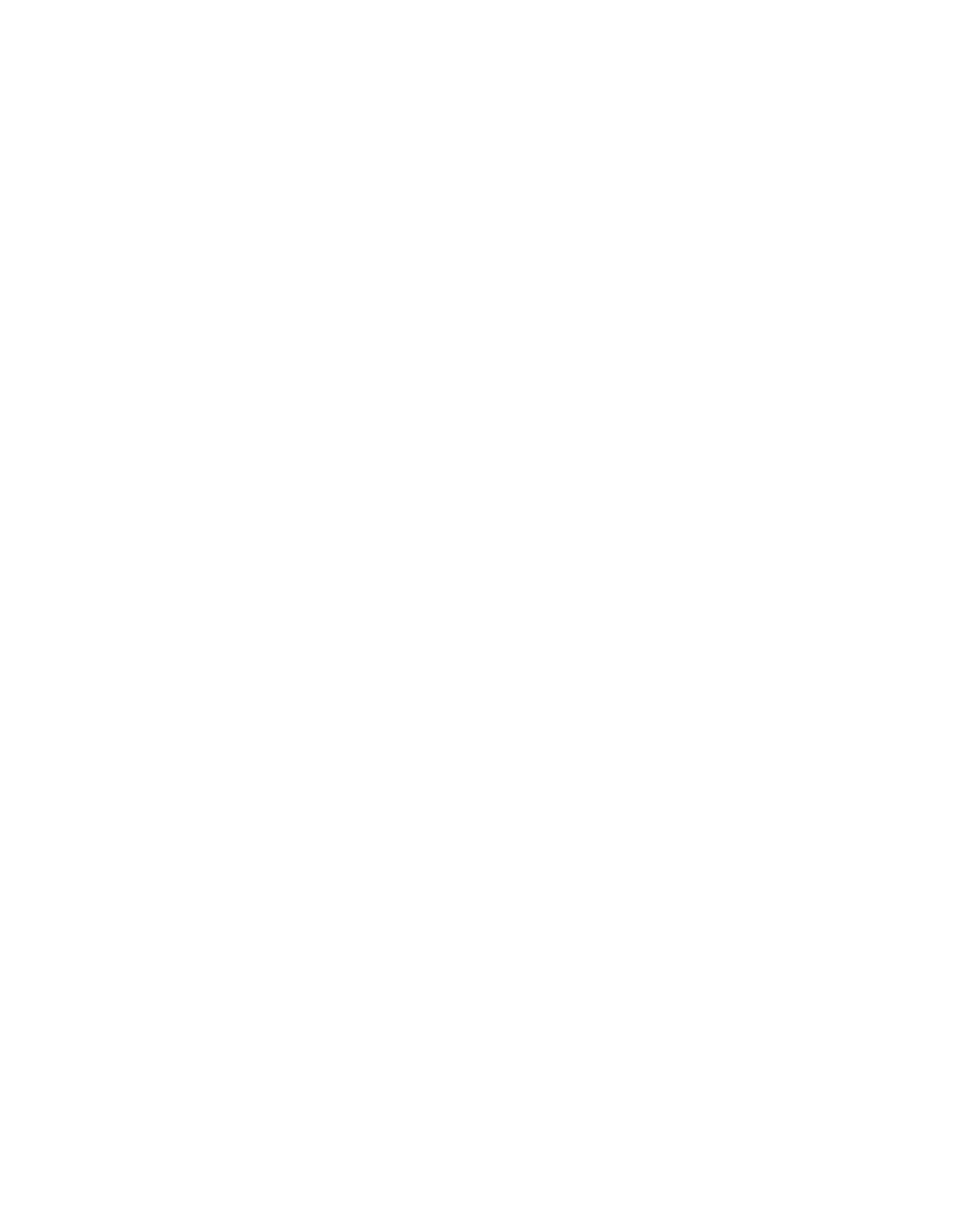## Biological and Water Quality Study of the Blanchard River and Selected Tributaries 2005

Putnam, Hancock, Seneca, Allen, Wyandot, and Hardin Counties, OH

## June 28, 2007 OEPA Technical Report EAS/2007-6-2

Prepared by

State of Ohio Environmental Protection Agency Division of Surface Water Lazarus Government Center 50 West Town Street, Columbus OH 43215 Mail to: P.O. Box 1049, Columbus OH 43216-1049

Ted Strickland, Governor, State of Ohio Chris Korleski Director, Ohio Environmental Protection Agency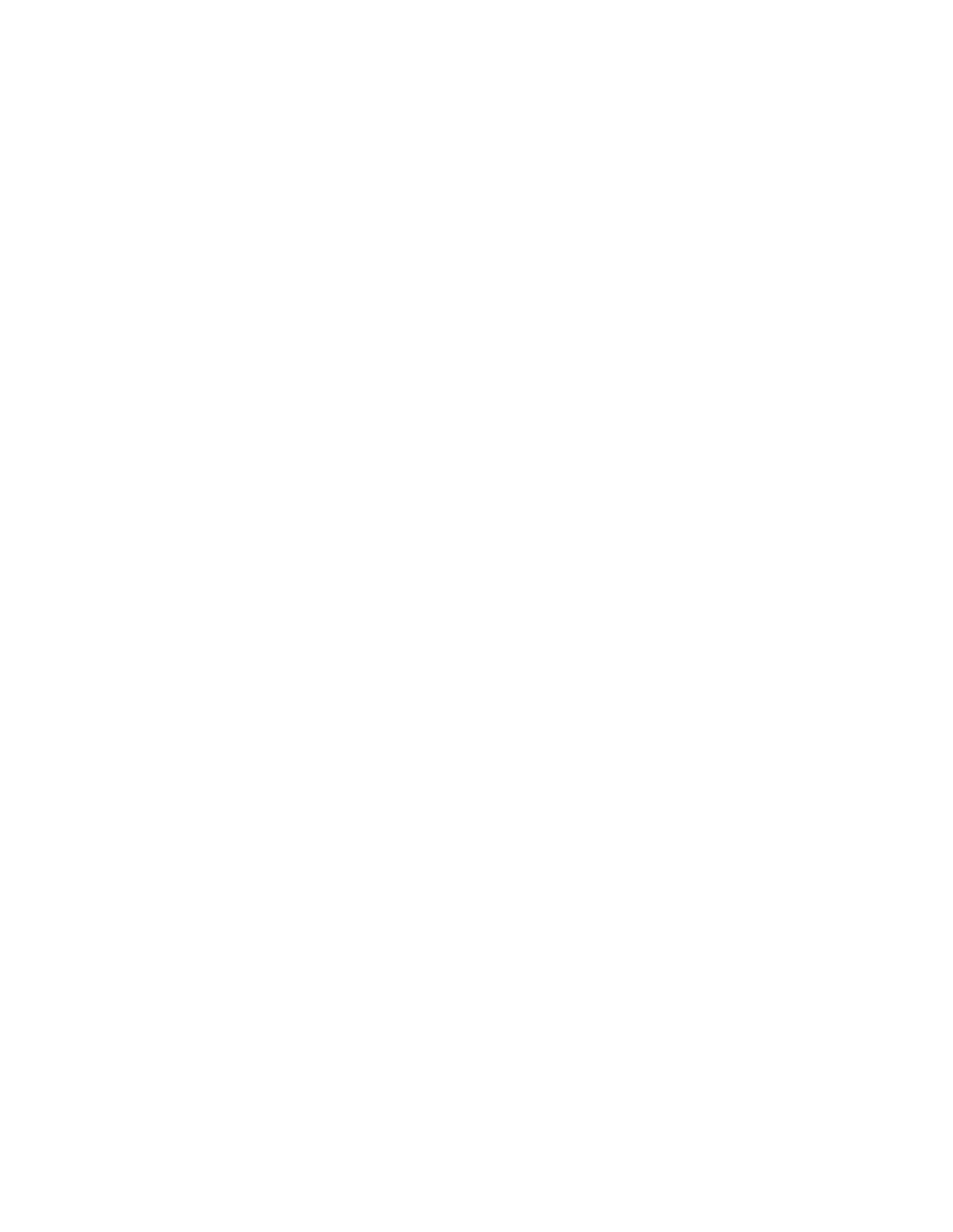## **Table of Contents**

Appendix Table A-1. Conventional chemical/physical water quality summaries for locations sampled in the 2005 Blanchard River study area.

- Appendix Table A-2. Macroinvertebrate collection summary for locations in the Blanchard River study area, 2005.
- Appendix Table A-3. Total catch summaries for fish sampling locations in the Blanchard River study area, 2005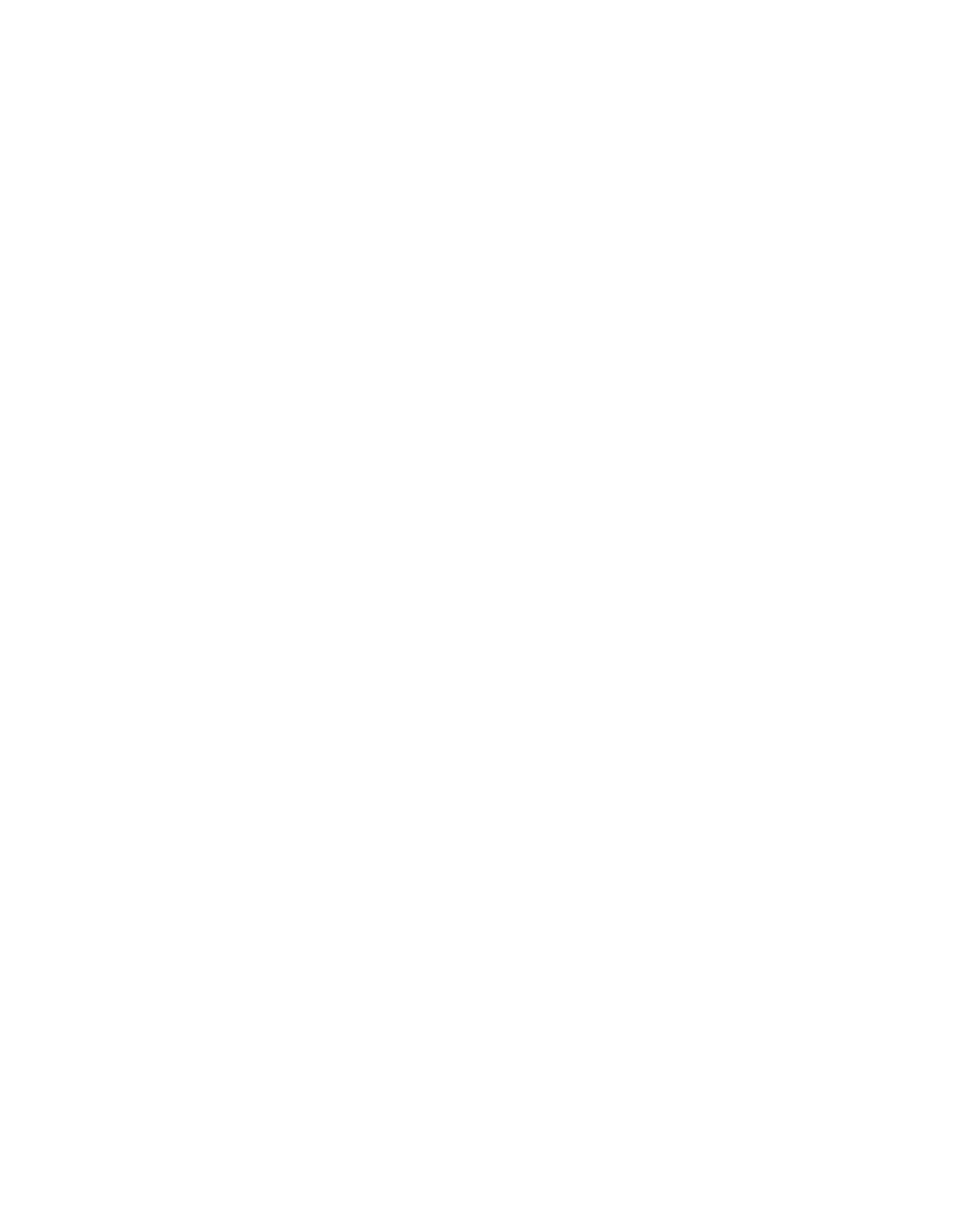Appendix Table A-1.

Conventional chemical/physical water quality summaries for locations sampled in the 2005 Blanchard River study area.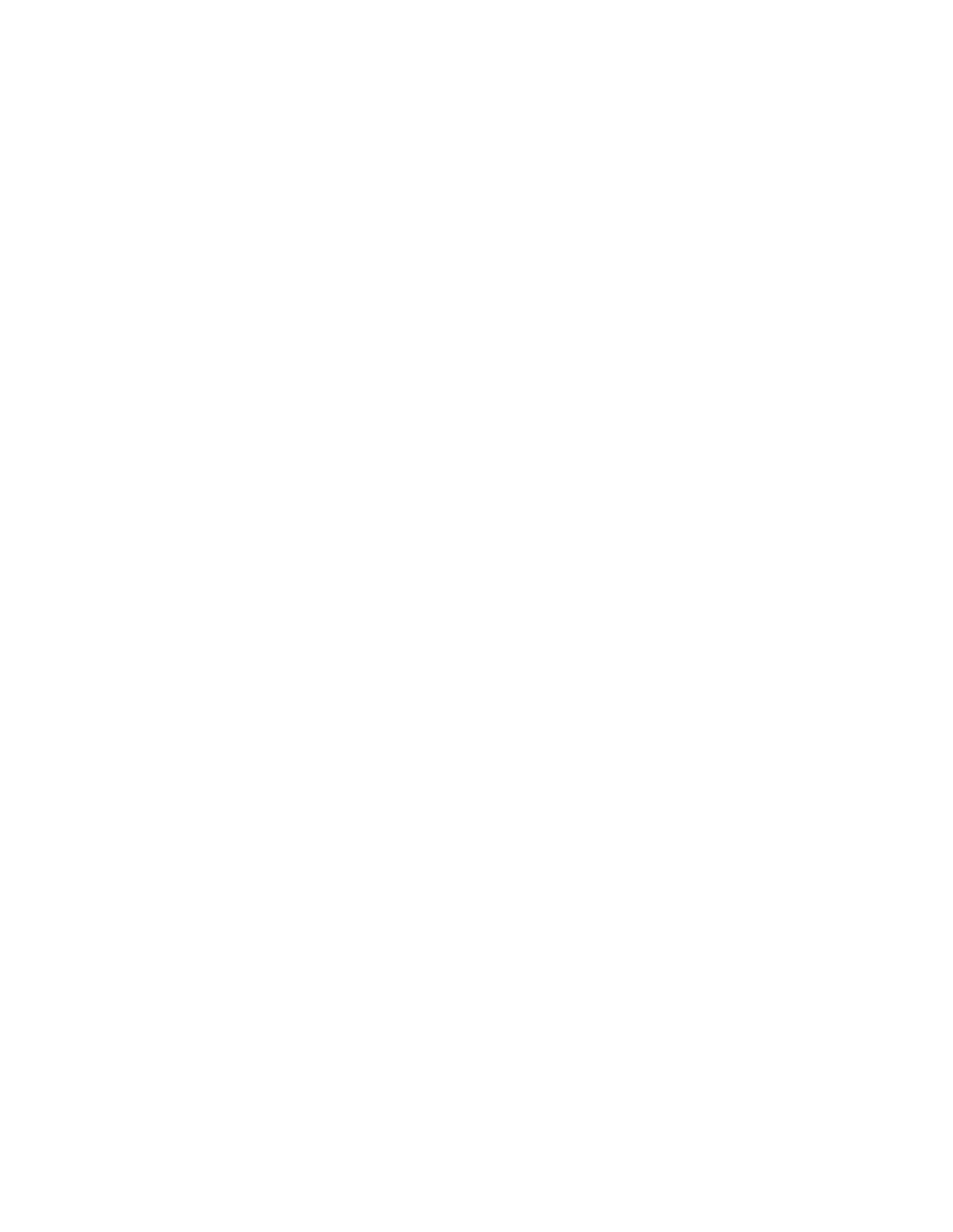## **HUC 04100008 010 - BLANCHARD RIVER (headwaters to downstream Potato Run)**

|                       |                        |      |                                                              |              |      |      |      | Conduct. | Conduct. | Secchi |         |            |         |  |
|-----------------------|------------------------|------|--------------------------------------------------------------|--------------|------|------|------|----------|----------|--------|---------|------------|---------|--|
|                       | Temp                   |      | D.O. D.O. Sat. pH - Field pH - Lab                           |              |      | Flow | Gage | Field    | @ 25C    | Depth  | Acidity | Alkalinity | E.coli  |  |
| DATE                  | P10                    | P299 | P301                                                         | P400         | P403 | P61  | P65  | P94      | P95      |        | P70508  | P410       | P31648  |  |
|                       | C                      | mg/L | $\%$                                                         | S.U.         | S.U. | cfs  | feet | umhos/cm | umhos/cm | meters | mg/L    | mg/L       | #/100ml |  |
|                       | <b>BLANCHARD RIVER</b> |      |                                                              |              |      |      |      |          |          |        |         |            |         |  |
|                       |                        |      | Blanchard R at CR 80 (P05K14) - RM 101.03                    |              |      |      |      |          |          |        |         |            |         |  |
| 6/13/2005             | 26.8                   | 12.4 | 155.0                                                        | 8.25         |      |      |      |          | 666      |        | < 5.0   | 214        |         |  |
| 6/27/2005             | 22.1                   | 9.0  | 103.2                                                        | 8.05         |      |      |      |          | 627      |        | < 5.0   | 188        |         |  |
| 7/6/2005              |                        |      |                                                              |              |      |      |      |          |          |        |         |            |         |  |
| 7/11/2005             | 18.4                   | 8.1  | 85.7                                                         | 7.75         |      |      |      |          | 632      |        | < 5.0   | 189        |         |  |
| 7/20/2005             |                        |      |                                                              |              |      |      |      |          |          |        |         |            |         |  |
| 7/25/2005             | 24.9                   | 5.7  | 69.0                                                         | 7.78         |      |      |      |          | 631      |        | < 5.0   | 201        |         |  |
| 8/8/2005              | 20.2                   | 6.4  | 70.9                                                         | 7.49         |      |      |      |          | 606      |        | < 5.0   | 192        |         |  |
| 8/22/2005             | 18.0                   | 7.0  | 74.4                                                         | 7.82         |      |      |      |          | 635      |        | < 5.0   | 186        |         |  |
|                       |                        |      |                                                              |              |      |      |      |          |          |        |         |            |         |  |
|                       |                        |      | Blanchard R at TR 165 - north crossing (P05K15) - RM 100.05  |              |      |      |      |          |          |        |         |            |         |  |
| 6/13/2005             | 25.5                   | 12.4 | 151.4                                                        | 8.28<br>7.88 |      |      |      |          | 663      |        | < 5.0   | 190        |         |  |
| 6/27/2005             | 23.7                   | 6.4  | 75.7                                                         |              |      |      |      |          | 580      |        | < 5.0   | 171        |         |  |
| 7/6/2005<br>7/11/2005 | 21.0                   | 4.9  | 54.8                                                         | 7.66         |      |      |      |          | 676      |        | < 5.0   | 153        |         |  |
| 7/20/2005             |                        |      |                                                              |              |      |      |      |          |          |        |         |            |         |  |
| 7/25/2005             | 26.8                   | 5.2  | 65.5                                                         | 7.76         |      |      |      |          | 652      |        | < 5.0   | 174        |         |  |
| 8/8/2005              | 22.4                   | 4.2  | 48.8                                                         | 7.30         |      |      |      |          | 656      |        | 5.0     | 130        |         |  |
| 8/22/2005             | 20.6                   | 6.6  | 73.6                                                         | 8.02         |      |      |      |          | 688      |        | < 5.0   | 124        |         |  |
|                       |                        |      |                                                              |              |      |      |      |          |          |        |         |            |         |  |
|                       |                        |      | Blanchard R at TR 56 (Musgrave Rd) (P05S06) - RM 97.42       |              |      |      |      |          |          |        |         |            |         |  |
| 6/13/2005             | 26.0                   | 12.8 | 158.0                                                        | 8.30         |      |      |      |          | 794      |        | < 5.0   | 159        |         |  |
| 6/27/2005             | 25.7                   | 5.9  | 72.6                                                         | 7.84         |      |      |      |          | 647      |        | < 5.0   | 147        |         |  |
| 7/6/2005              |                        |      |                                                              |              |      |      |      |          |          |        |         |            |         |  |
| 7/11/2005             | 22.9                   | 4.5  | 52.6                                                         | 7.78         |      |      |      |          | 766      |        | < 5.0   | 140        |         |  |
| 7/20/2005             |                        |      |                                                              |              |      |      |      |          |          |        |         |            |         |  |
| 7/25/2005             | 26.6                   | 5.7  | 70.6                                                         | 7.82         |      |      |      |          | 1020     |        | < 5.0   | 149        |         |  |
| 8/8/2005              | 23.9                   | 5.4  | 64.1                                                         | 7.26         |      |      |      |          | 950      |        | < 5.0   | 107        |         |  |
| 8/22/2005             | 20.8                   | 5.5  | 61.2                                                         | 8.28         |      |      |      |          | 937      |        | < 5.0   | 131        |         |  |
|                       |                        |      | Blanchard R adj CR 183 (P05K01) - RM 95.60                   |              |      |      |      |          |          |        |         |            |         |  |
| 6/13/2005             | 26.0                   | 13.8 | 170.3                                                        | 8.10         |      |      |      |          | 806      |        | < 5.0   | 183        |         |  |
| 6/27/2005             | 25.9                   | 7.3  | 89.8                                                         | 7.72         |      |      |      |          | 641      |        | < 5.0   | 151        |         |  |
| 7/6/2005              |                        |      |                                                              |              |      |      |      |          |          |        |         |            |         |  |
| 7/11/2005             | 21.4                   | 7.0  | 79.1                                                         | 8.05         |      |      |      |          | 790      |        | < 5.0   | 186        |         |  |
| 7/20/2005             |                        |      |                                                              |              |      |      |      |          |          |        |         |            |         |  |
| 7/25/2005             | 26.7                   | 6.2  | 77.4                                                         | 7.89         |      |      |      |          | 899      |        | < 5.0   | 152        |         |  |
| 8/8/2005              | 22.4                   | 4.8  | 55.5                                                         | 7.22         |      |      |      |          | 988      |        | < 5.0   | 181        |         |  |
| 8/22/2005             | 20.2                   | 7.2  | 79.8                                                         | 8.16         |      |      |      |          | 996      |        | < 5.0   | 186        |         |  |
|                       |                        |      | Blanchard R at Hardin/Hancock Co Line Rd (P05K02) - RM 88.27 |              |      |      |      |          |          |        |         |            |         |  |
| 6/13/2005             | 24.0                   | 8.5  | 99.5                                                         | 7.79         |      |      |      |          | 794      |        | < 5.0   | 202        |         |  |
| 6/27/2005             | 25.0                   | 5.7  | 69.3                                                         | 7.82         |      |      |      |          | 842      |        | < 5.0   | 183        |         |  |
| 7/6/2005              |                        |      |                                                              |              |      |      |      |          |          |        |         |            |         |  |
| 7/11/2005             | 22.2                   | 6.4  | 73.5                                                         | 7.96         |      |      |      |          | 824      |        | 5.0     | 168        |         |  |
| 7/20/2005             |                        |      |                                                              |              |      |      |      |          |          |        |         |            |         |  |
| 7/25/2005             | 26.7                   | 5.7  | 71.4                                                         | 7.97         |      |      |      |          | 638      |        | < 5.0   | 159        |         |  |
| 8/8/2005              | 23.5                   | 6.6  | 77.5                                                         | 7.56         |      |      |      |          | 854      |        | <5.0    | 183        |         |  |
| 8/22/2005             | 21.8                   | 6.6  | 75.0                                                         | 8.08         |      |      |      |          | 900      |        | < 5.0   | 211        |         |  |
|                       |                        |      |                                                              |              |      |      |      |          |          |        |         |            |         |  |
|                       |                        |      | Blanchard R at CR 150 (P05K16) - RM 82.10                    |              |      |      |      |          |          |        |         |            |         |  |
| 6/13/2005             | 24.4                   | 8.3  | 99.3                                                         | 7.79         |      |      |      |          | 795      |        | < 5.0   | 209        |         |  |
| 6/27/2005<br>7/6/2005 | 25.5                   | 7.0  | 85.3                                                         | 8.11         |      |      |      |          | 876      |        | < 5.0   | 198        |         |  |
| 7/11/2005             | 22.9                   | 7.6  | 88.2                                                         | 8.10         |      |      |      |          | 700      |        | < 5.0   | 161        |         |  |
| 7/20/2005             |                        |      |                                                              |              |      |      |      |          |          |        |         |            |         |  |
| 7/25/2005             | 27.1                   | 6.0  | 75.5                                                         | 7.73         |      |      |      |          | 642      |        | < 5.0   | 131        |         |  |
| 8/8/2005              | 23.5                   | 7.3  | 86.2                                                         | 7.85         |      |      |      |          | 717      |        | < 5.0   | 189        |         |  |
| 8/22/2005             | 22.4                   | 7.4  | 85.8                                                         | 8.10         |      |      |      |          | 1690     |        | < 5.0   | 237        |         |  |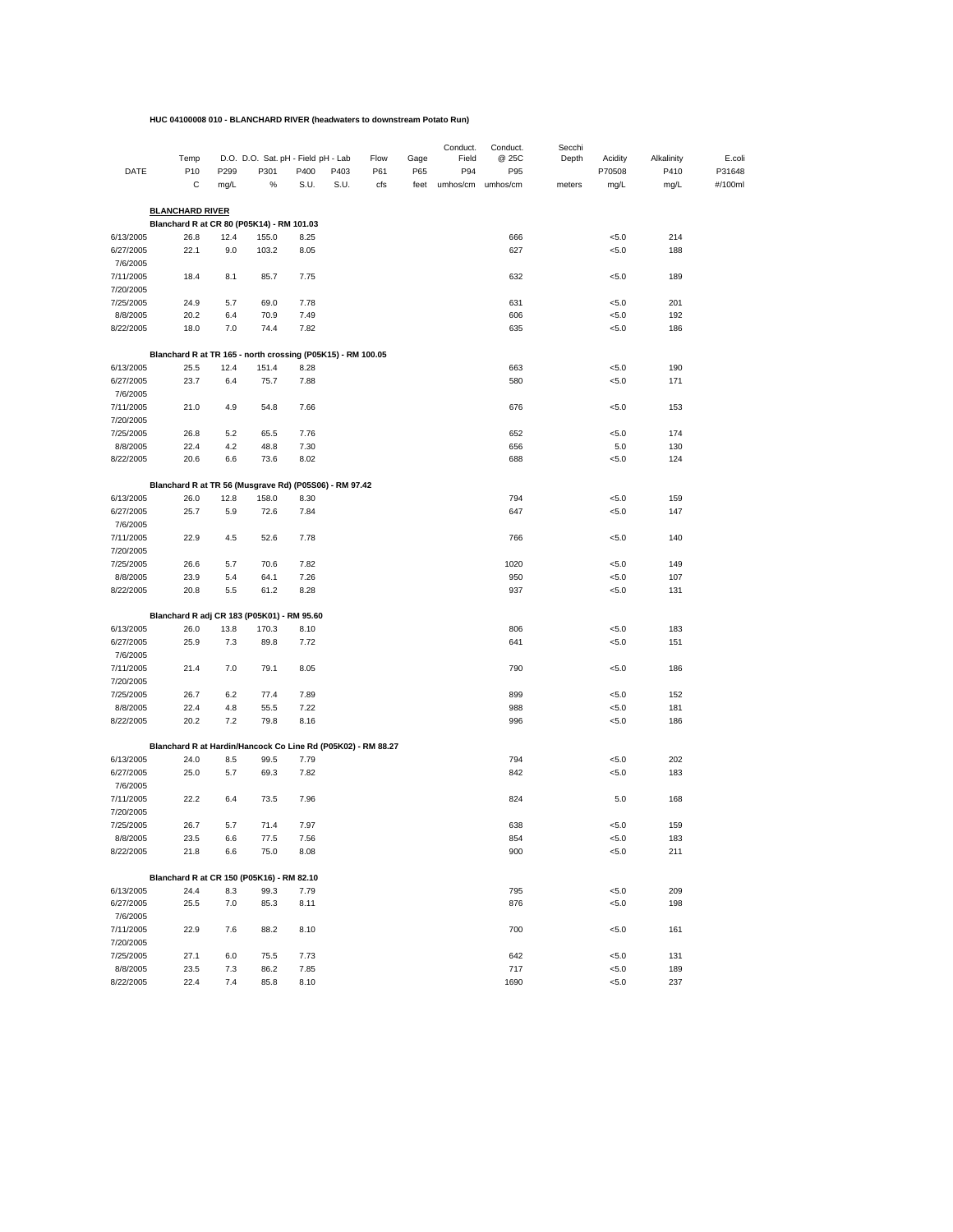|                        | Total                                                        |              |            |          |        |                  |             |            |            | Manga-    |                  |            |            |              |
|------------------------|--------------------------------------------------------------|--------------|------------|----------|--------|------------------|-------------|------------|------------|-----------|------------------|------------|------------|--------------|
|                        | Hardness                                                     | Aluminum     | Arsenic    | Barium   |        | Cadmium Chromium | Copper      | Iron       | Lead       | nese      | Mercury          | Nickel     | Selenium   | Strontium    |
| DATE                   | P900                                                         | P1105        | P1002      | P1007    | P1027  | P1034            | P1042       | P1045      | P1051      | P1055     | P71900           | P1067      | P1147      | P1082        |
|                        | mg/L                                                         | ug/L         | ug/L       | ug/L     | ug/L   | ug/L             | ug/L        | ug/L       | ug/L       | ug/L      | ug/L             | ug/L       | ug/L       | ug/L         |
|                        | <b>BLANCHARD RIVER</b>                                       |              |            |          |        |                  |             |            |            |           |                  |            |            |              |
|                        | Blanchard R at CR 80 (P05K14) - RM 101.03                    |              |            |          |        |                  |             |            |            |           |                  |            |            |              |
| 6/13/2005              | 331                                                          | 200          | 2.0        | 48       | < 0.20 | $30$             | < 10        | 255        | 2.0        | 22        | < 0.20           | <40        | 2.0        | 1430         |
| 6/27/2005              | 318                                                          | $200$        | 2.0        | 49       | < 0.20 | $30$             | < 10        | 178        | 2.0        | 27        | < 0.20           | <40        | 2.0        | 1140         |
| 7/6/2005               |                                                              |              |            |          |        |                  |             |            |            |           |                  |            |            |              |
| 7/11/2005              | 302                                                          | $200$        | 2.2        | 44       | < 0.20 | $<30$            | <10         | 444        | 2.0        | 73        | < 0.20           | <40        | 2.0        | 1160         |
| 7/20/2005              |                                                              |              |            |          |        |                  |             |            |            |           |                  |            |            |              |
| 7/25/2005              | 296                                                          | 269          | 2.9        | 52       | <0.20  | $30$             | < 10        | 796        | 2.0        | 167       | < 0.20           | <40        | 2.0        | 1210         |
| 8/8/2005               | 256                                                          | $200$        | 3.3        | 43       | < 0.20 | $30$             | < 10        | 652        | 2.0        | 109       | < 0.20           | <40        | 2.0        | 972          |
| 8/22/2005              | 283                                                          | 838          | 2.3        | 52       | < 0.20 | $30$             | < 10        | 1710       | 2.0        | 155       | < 0.20           | <40        | 2.0        | 1380         |
|                        |                                                              |              |            |          |        |                  |             |            |            |           |                  |            |            |              |
|                        | Blanchard R at TR 165 - north crossing (P05K15) - RM 100.05  |              |            |          |        |                  |             |            |            |           |                  |            |            |              |
| 6/13/2005              | 308                                                          | $200$        | 2.4        | 53       | < 0.20 | $<30$            | < 10        | 282        | 2.0        | 27        | < 0.20           | <40        | 2.0        | 2250         |
| 6/27/2005              | 284                                                          | $200$        | 2.0        | 56       | <0.20  | $30$             | <10         | 368        | 2.0        | 57        | < 0.20           | <40        | 2.0        | 1930         |
| 7/6/2005               |                                                              |              |            |          |        |                  |             |            |            |           |                  |            |            |              |
| 7/11/2005              | 294                                                          | 302          | 4.2        | 57       | < 0.20 | <30              | <10         | 797        | 2.0        | 355       | < 0.20           | <40        | 2.0        | 3210         |
| 7/20/2005              |                                                              |              |            |          |        |                  |             |            |            |           |                  |            |            |              |
| 7/25/2005              | 289                                                          | $<$ 200      | 5.0        | 63       | <0.20  | $30$             | < 10        | 706        | 2.0        | 390       | < 0.20           | <40        | 2.0        | 3340         |
| 8/8/2005               | 241                                                          | $200$        | 4.6        | 53       | < 0.20 | $30$             | <10         | 853        | 2.0        | 365       | < 0.20           | <40        | 2.0        | 3420         |
| 8/22/2005              | 265                                                          | 268          | 4.2        | 46       | < 0.20 | $30$             | < 10        | 683        | 2.0        | 210       | < 0.20           | <40        | 2.0        | 3700         |
|                        | Blanchard R at TR 56 (Musgrave Rd) (P05S06) - RM 97.42       |              |            |          |        |                  |             |            |            |           |                  |            |            |              |
|                        |                                                              |              |            |          |        |                  |             |            |            |           |                  |            |            |              |
| 6/13/2005<br>6/27/2005 | 370<br>287                                                   | 200<br>$200$ | 2.3<br>2.9 | 52<br>55 | < 0.20 | $30$<br><30      | < 10<br><10 | 182<br>458 | 2.0<br>2.0 | 26<br>106 | < 0.20<br>< 0.20 | <40<br><40 | 2.0<br>2.0 | 4930<br>3700 |
| 7/6/2005               |                                                              |              |            |          | <0.20  |                  |             |            |            |           |                  |            |            |              |
| 7/11/2005              | 320                                                          | $200$        | 5.3        | 51       | < 0.20 | $<30$            | <10         | 474        | 2.0        | 268       | < 0.20           | <40        | 2.0        | 5450         |
| 7/20/2005              |                                                              |              |            |          |        |                  |             |            |            |           |                  |            |            |              |
| 7/25/2005              | 514                                                          | $200$        | 2.5        | 61       | <0.20  | $30$             | < 10        | 262        | 2.0        | 100       | < 0.20           | <40        | 2.0        | 5640         |
| 8/8/2005               | 407                                                          | $200$        | 3.4        | 51       | < 0.20 | $30$             | <10         | 402        | 2.0        | 154       | < 0.20           | <40        | 2.0        | 5540         |
| 8/22/2005              | 410                                                          | 213          | 4.6        | 52       | < 0.20 | $30$             | < 10        | 512        | 2.0        | 155       | < 0.20           | <40        | 2.0        | 8100         |
|                        |                                                              |              |            |          |        |                  |             |            |            |           |                  |            |            |              |
|                        | Blanchard R adj CR 183 (P05K01) - RM 95.60                   |              |            |          |        |                  |             |            |            |           |                  |            |            |              |
| 6/13/2005              | 372                                                          | $200$        | 3.5        | 57       | < 0.20 | $30$             | < 10        | 489        | 2.0        | 81        | < 0.20           | <40        | 2.0        | 8530         |
| 6/27/2005              | 289                                                          | 294          | 3.3        | 54       | <0.20  | $30$             | < 10        | 744        | 2.0        | 90        | < 0.20           | <40        | 2.0        | 5930         |
| 7/6/2005               |                                                              |              |            |          |        |                  |             |            |            |           |                  |            |            |              |
| 7/11/2005              | 355                                                          | 884          | 5.3        | 70       | < 0.20 | $<30$            | < 10        | 1780       | 2.0        | 506       | < 0.20           | <40        | 2.0        | 10500        |
| 7/20/2005              |                                                              |              |            |          |        |                  |             |            |            |           |                  |            |            |              |
| 7/25/2005              | 435                                                          | $<$ 200      | 2.0        | 69       | <0.20  | $30$             | < 10        | 533        | 2.0        | 56        | < 0.20           | <40        | 2.0        | 6920         |
| 8/8/2005               | 465                                                          | 286          | 2.9        | 73       | <0.20  | $30$             | <10         | 859        | 2.0        | 215       | < 0.20           | <40        | 2.0        | 12000        |
| 8/22/2005              | 446                                                          | 401          | 3.8        | 65       | < 0.20 | $30$             | < 10        | 790        | 2.0        | 171       | < 0.20           | <40        | 2.0        | 13000        |
|                        | Blanchard R at Hardin/Hancock Co Line Rd (P05K02) - RM 88.27 |              |            |          |        |                  |             |            |            |           |                  |            |            |              |
| 6/13/2005              | 374                                                          | 271          | 3.5        | 61       | < 0.20 | $30$             | < 10        | 673        | 2.0        | 155       | < 0.20           | <40        | 2.0        | 6280         |
| 6/27/2005              | 394                                                          | 450          | 4.0        | 69       | <0.20  | <30              | < 10        | 940        | 2.0        | 155       | <0.20            | <40        | 2.0        | 6540         |
| 7/6/2005               |                                                              |              |            |          |        |                  |             |            |            |           |                  |            |            |              |
| 7/11/2005              | 390                                                          | 224          | 2.6        | 66       | <0.20  | $30$             | < 10        | 471        | 2.0        | 71        | < 0.20           | <40        | 2.0        | 5140         |
| 7/20/2005              |                                                              |              |            |          |        |                  |             |            |            |           |                  |            |            |              |
| 7/25/2005              | 280                                                          | 244          | 2.5        | 55       | < 0.20 | $30$             | < 10        | 602        | 2.0        | 57        | < 0.20           | <40        | 2.0        | 2630         |
| 8/8/2005               | 368                                                          | -200         | 3.8        | 65       | <ሰ 20  | -30              | <10         | 353        | 0 2-       | 78        | < 0.20           | <40        | 200        | 4450         |
| 8/22/2005              | 410                                                          | 226          | 4.2        | 70       | < 0.20 | $30$             | <10         | 390        | 2.0        | 107       | < 0.20           | <40        | 2.0        | 6260         |
|                        |                                                              |              |            |          |        |                  |             |            |            |           |                  |            |            |              |
|                        | Blanchard R at CR 150 (P05K16) - RM 82.10                    |              |            |          |        |                  |             |            |            |           |                  |            |            |              |
| 6/13/2005              | 368                                                          | 221          | 4.2        | 59       | <0.20  | $30$             | <10         | 515        | 2.0        | 116       | < 0.20           | <40        | 2.0        | 4850         |
| 6/27/2005              | 400                                                          | 210          | 4.5        | 69       | <0.20  | $30$             | <10         | 519        | 2.0        | 117       | < 0.20           | <40        | 2.0        | 5710         |
| 7/6/2005               |                                                              |              |            |          |        |                  |             |            |            |           |                  |            |            |              |
| 7/11/2005              | 318                                                          | $<$ 200      | 2.2        | 56       | < 0.20 | $30$             | <10         | 353        | 2.0        | 36        | < 0.20           | <40        | 2.0        | 4020         |
| 7/20/2005              |                                                              |              |            |          |        |                  |             |            |            |           |                  |            |            |              |
| 7/25/2005              | 281                                                          | 525          | 2.0        | 60       | <0.20  | $30$             | <10         | 953        | 2.0        | 44        | < 0.20           | <40        | 2.0        | 2490         |
| 8/8/2005               | 306                                                          | 300          | 3.4        | 57       | <0.20  | $30$             | <10         | 568        | 2.0        | 94        | < 0.20           | <40        | 2.0        | 3160         |
| 8/22/2005              | 898                                                          | 368          | 2.0        | 134      | < 0.20 | $30$             | $<$ 10      | 520        | 2.0        | 91        | < 0.20           | <40        | 2.0        | 10700        |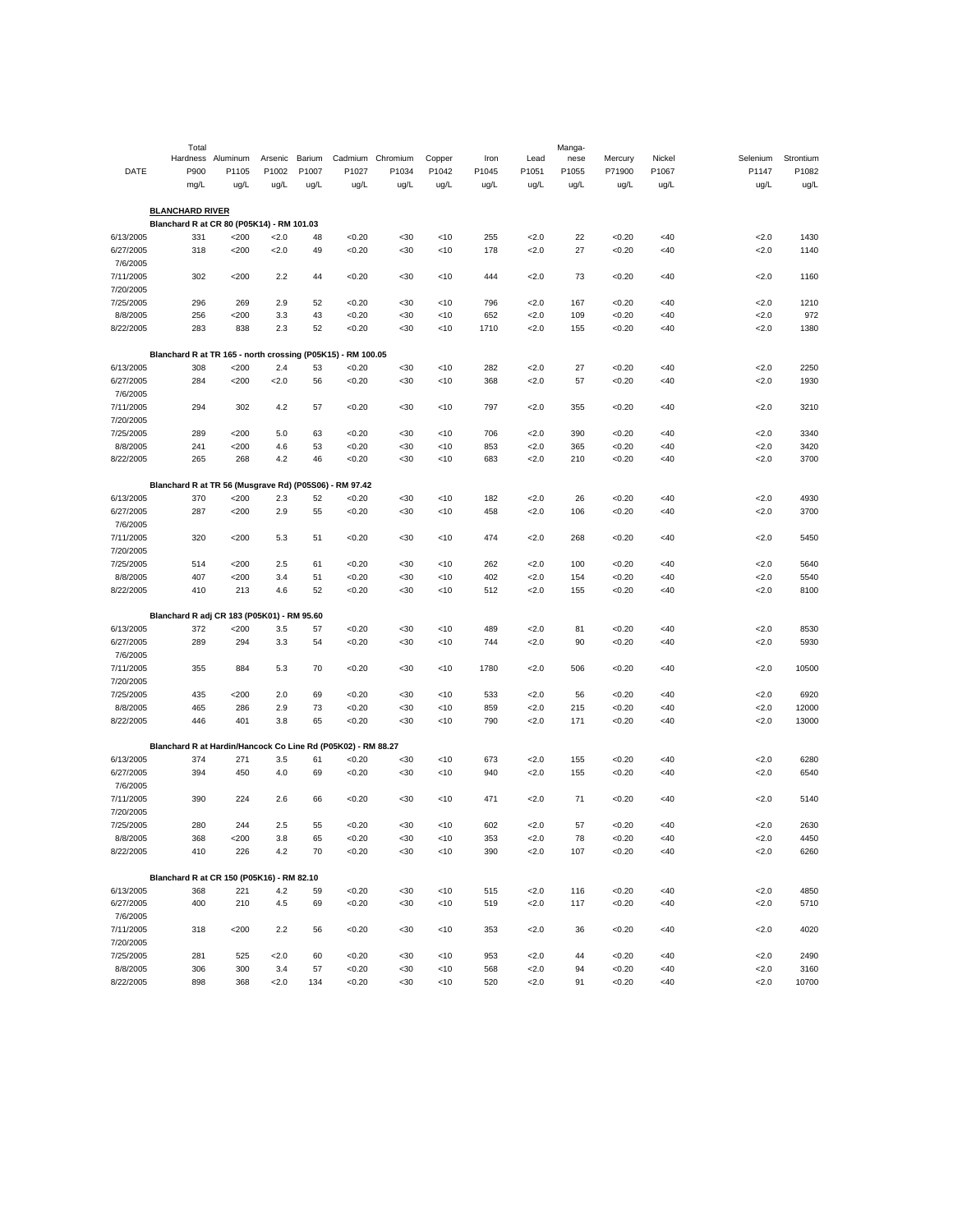|           |                                                              |        |              |            |      |                      |         |         |            |                     |                           | Total          | Total          |
|-----------|--------------------------------------------------------------|--------|--------------|------------|------|----------------------|---------|---------|------------|---------------------|---------------------------|----------------|----------------|
|           | BOD <sub>5</sub>                                             |        | CBOD5 CBOD20 | <b>TOC</b> | COD  | Nitrate +<br>nitrite | Nitrite | Ammonia | <b>TKN</b> | Total<br>Phosphorus | <b>Total Diss</b><br>Phos | Diss<br>Solids | Susp<br>Solids |
|           |                                                              |        |              |            |      |                      |         |         |            |                     |                           |                |                |
| DATE      | P310                                                         | P80082 | P80087       | P680       | P340 | P630                 | P615    | P610    | P625       | P665                | P666                      | P70300         | P530           |
|           | mg/L                                                         | mg/L   |              | mg/L mg/L  | mg/L | mg/L                 | mg/L    | mg/L    | mg/L       | mg/L                | mg/L                      | mg/L           | mg/L           |
|           | <b>BLANCHARD RIVER</b>                                       |        |              |            |      |                      |         |         |            |                     |                           |                |                |
|           | Blanchard R at CR 80 (P05K14) - RM 101.03                    |        |              |            |      |                      |         |         |            |                     |                           |                |                |
| 6/13/2005 | 2.0                                                          |        |              |            | <10  | 1.73                 | 0.115   | 0.176   | 0.51       | 0.034               |                           | 420            | 6              |
| 6/27/2005 | 2.0                                                          |        |              |            | 16   | 2.12                 | 0.038   | 0.074   | 0.37       | 0.012               |                           | 384            | 6              |
| 7/6/2005  |                                                              |        |              |            |      |                      |         |         |            |                     |                           |                |                |
| 7/11/2005 | 2.0                                                          |        |              |            | < 10 | 1.14                 | < 0.020 | 0.069   | 0.30       | 0.022               |                           | 388            | 12             |
| 7/20/2005 |                                                              |        |              |            |      |                      |         |         |            |                     |                           |                |                |
|           |                                                              |        |              |            |      |                      |         |         |            |                     |                           |                |                |
| 7/25/2005 | 2.0                                                          |        |              |            | 10   | 1.60                 | 0.060   | 0.176   | 0.55       | 0.032               |                           | 396            | 30             |
| 8/8/2005  | 2.0                                                          |        |              |            | 11   | 1.20                 | 0.036   | 0.136   | 0.50       | 0.027               |                           | 372            | 21             |
| 8/22/2005 | 2.0                                                          |        |              |            | 10   | 0.59                 | < 0.020 | 0.136   | 0.42       | 0.032               |                           | 384            | 34             |
|           | Blanchard R at TR 165 - north crossing (P05K15) - RM 100.05  |        |              |            |      |                      |         |         |            |                     |                           |                |                |
| 6/13/2005 | 2.0                                                          |        |              |            | 23   | 1.18                 | 0.161   | 0.206   | 0.72       | 0.052               |                           | 396            | $5$            |
| 6/27/2005 | 2.0                                                          |        |              |            | 25   | 3.10                 | 0.197   | 0.246   | 0.69       | 0.028               |                           | 374            | $\overline{7}$ |
| 7/6/2005  |                                                              |        |              |            |      |                      |         |         |            |                     |                           |                |                |
| 7/11/2005 | 2.0                                                          |        |              |            | 19   | 0.17                 | < 0.020 | 0.293   | 0.67       | 0.133               |                           | 400            | 13             |
| 7/20/2005 |                                                              |        |              |            |      |                      |         |         |            |                     |                           |                |                |
| 7/25/2005 | 2.1                                                          |        |              |            | 16   | 0.17                 | 0.020   | 0.200   | 0.55       | 0.157               |                           | 422            | 17             |
| 8/8/2005  | 2.3                                                          |        |              |            | 20   | 0.46                 | <0.020  | 0.149   | 0.81       | 0.049               |                           | 418            | 17             |
| 8/22/2005 | 2.4                                                          |        |              |            | 16   | <0.10                | < 0.020 | 0.079   | 0.52       | 0.014               |                           | 456            | 10             |
|           |                                                              |        |              |            |      |                      |         |         |            |                     |                           |                |                |
|           | Blanchard R at TR 56 (Musgrave Rd) (P05S06) - RM 97.42       |        |              |            |      |                      |         |         |            |                     |                           |                |                |
| 6/13/2005 | 2.0                                                          |        |              |            | 12   | 0.72                 | 0.099   | 0.244   | 1.05       | 0.018               |                           | 500            | $5$            |
| 6/27/2005 | 2.0                                                          |        |              |            | 27   | 4.04                 | 0.312   | 0.596   | 0.98       | 0.052               |                           | 418            | 10             |
| 7/6/2005  |                                                              |        |              |            |      |                      |         |         |            |                     |                           |                |                |
| 7/11/2005 | 2.0                                                          |        |              |            | 16   | < 0.10               | < 0.020 | 0.141   | 0.71       | 0.072               |                           | 484            | 9              |
| 7/20/2005 |                                                              |        |              |            |      |                      |         |         |            |                     |                           |                |                |
| 7/25/2005 | 2.0                                                          |        |              |            | 18   | $0.95$ J             | 0.049   | 0.113   | 0.48       | 0.020               |                           | 762            | $5$            |
| 8/8/2005  | 2.0                                                          |        |              |            | 17   | 2.00                 | < 0.020 | 0.117   | 0.75       | 0.420               |                           | 686            | 8              |
| 8/22/2005 | 2.0                                                          |        |              |            | 16   | < 0.10               | < 0.020 | 0.111   | 0.65       | 0.060               |                           | 662            | 10             |
|           |                                                              |        |              |            |      |                      |         |         |            |                     |                           |                |                |
|           | Blanchard R adj CR 183 (P05K01) - RM 95.60                   |        |              |            |      |                      |         |         |            |                     |                           |                |                |
| 6/13/2005 | 2.0                                                          |        |              |            | 12   | 0.61                 | 0.077   | 0.224   | 1.02       | 0.052               |                           | 508            | 15             |
| 6/27/2005 | 2.7                                                          |        |              |            | 27   | 4.42                 | 0.257   | 0.218   | 0.87       | 0.051               |                           | 416            | 13             |
| 7/6/2005  |                                                              |        |              |            |      |                      |         |         |            |                     |                           |                |                |
| 7/11/2005 | 5.8                                                          |        |              |            | 16   | < 0.10               | <0.020  | 0.077   | 0.70       | 0.115               |                           | 500            | 24             |
| 7/20/2005 |                                                              |        |              |            |      |                      |         |         |            |                     |                           |                |                |
| 7/25/2005 | 2.0                                                          |        |              |            | 13   | 0.74                 | 0.047   | 0.131   | 0.47       | 0.033               |                           | 640            | 12             |
| 8/8/2005  | 2.6                                                          |        |              |            | 17   | 0.23                 | <0.020  | 0.093   | 0.59       | 0.054               |                           | 698            | 31             |
| 8/22/2005 | 2.9                                                          |        |              |            | 16   | < 0.10               | < 0.020 | 0.096   | 0.62       | 0.042               |                           | 706            | 17             |
|           |                                                              |        |              |            |      |                      |         |         |            |                     |                           |                |                |
|           | Blanchard R at Hardin/Hancock Co Line Rd (P05K02) - RM 88.27 |        |              |            |      |                      |         |         |            |                     |                           |                |                |
| 6/13/2005 | 2.3                                                          |        |              |            | 14   | 0.25                 | 0.035   | 0.136   | 0.69       | 0.163               |                           | 496            | 12             |
| 6/27/2005 | 2.2                                                          |        |              |            | 22   | 0.13                 | < 0.020 | 0.120   | 0.59       | 0.137               |                           | 558            | 24             |
| 7/6/2005  |                                                              |        |              |            |      |                      |         |         |            |                     |                           |                |                |
| 7/11/2005 | 2.0                                                          |        |              |            | 13   | 0.49                 | 0.024   | 0.139   | 0.58       | 0.137               |                           | 556            | 9              |
| 7/20/2005 |                                                              |        |              |            |      |                      |         |         |            |                     |                           |                |                |
| 7/25/2005 | 4.6                                                          |        |              |            | 21   | 6.24                 | 0.067   | 0.091   | 1.01       | 0.187               |                           | 422            | 23             |
| 8/8/2005  | 2.2                                                          |        |              |            | 17   | 0.18                 | <0.020  | 0.084   | 0.72       | 0.128               |                           | 576            | 11             |
| 8/22/2005 | 2.0                                                          |        |              |            | 13   | 0.16                 | <0.020  | 0.101   | 0.61       | 0.124               |                           | 726            | 11             |
|           |                                                              |        |              |            |      |                      |         |         |            |                     |                           |                |                |
|           | Blanchard R at CR 150 (P05K16) - RM 82.10                    |        |              |            |      |                      |         |         |            |                     |                           |                |                |
| 6/13/2005 | 2.0                                                          |        |              |            | 14   | 0.30                 | 0.020   | 0.074   | 0.76       | 0.210               |                           | 498            | 11             |
| 6/27/2005 | 2.1                                                          |        |              |            | 25   | < 0.10               | <0.020  | 0.055   | 0.56       | 0.149               |                           | 614            | 15             |
| 7/6/2005  |                                                              |        |              |            |      |                      |         |         |            |                     |                           |                |                |
| 7/11/2005 | 2.0                                                          |        |              |            | 13   | 3.80                 | 0.025   | 0.102   | 0.70       | 0.087               |                           | 444            | 8              |
| 7/20/2005 |                                                              |        |              |            |      |                      |         |         |            |                     |                           |                |                |
| 7/25/2005 | 3.9J                                                         |        |              |            | 18   | 13.4                 | 0.415   | 0.322   | 1.09       | 0.148               |                           | 434            | 19             |
| 8/8/2005  | 4.9                                                          |        |              |            | 20   | 0.38                 | < 0.020 | 0.050   | 0.92       | 0.125               |                           | 464            | 25             |
| 8/22/2005 | 2.0                                                          |        |              |            | 13   | 10.6                 | 0.617   | 6.69    | 6.82       | 0.068               |                           | 1330           | 15             |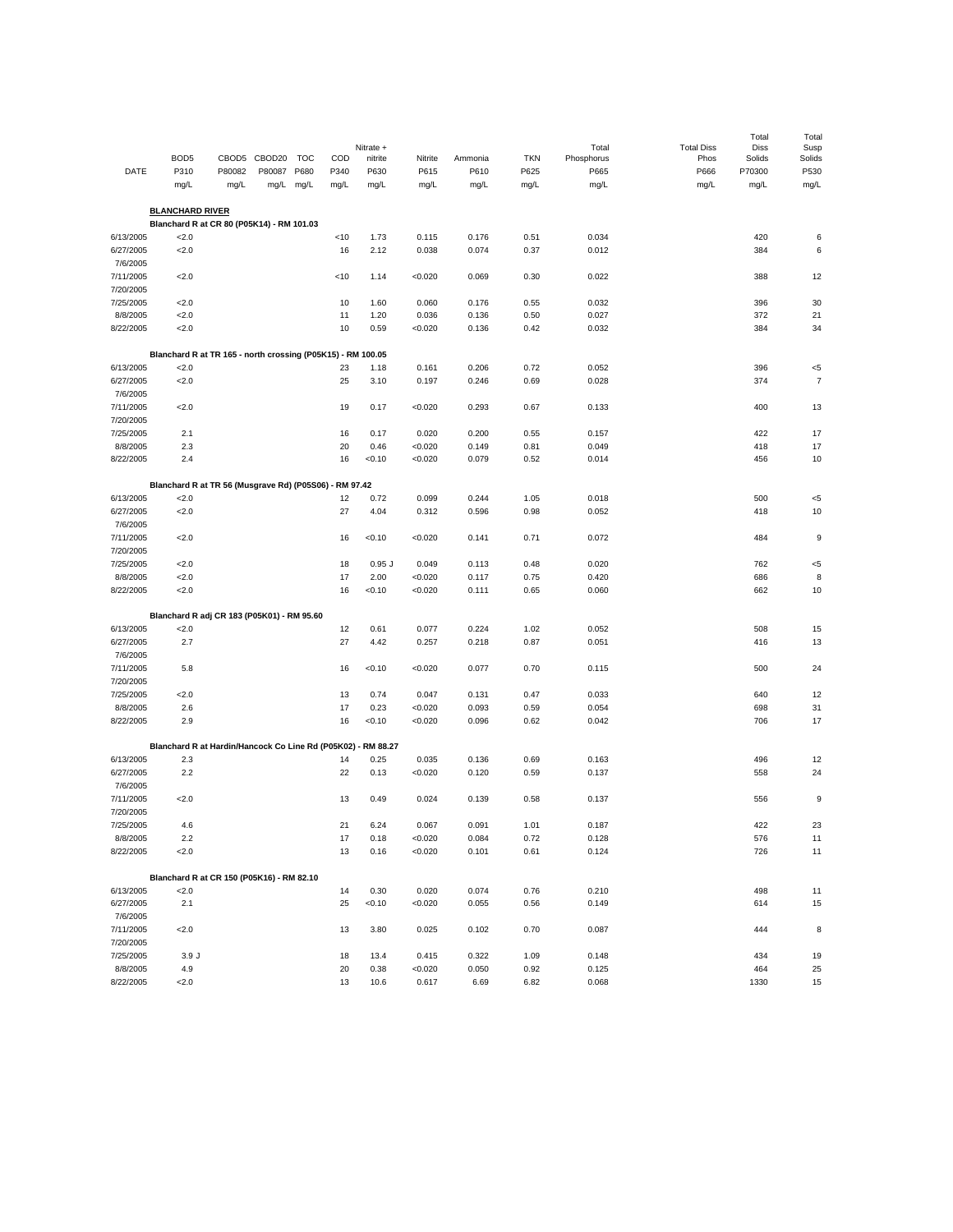|           |                                                              |      |      |                                      |                         |        | Total    |          |            |        |
|-----------|--------------------------------------------------------------|------|------|--------------------------------------|-------------------------|--------|----------|----------|------------|--------|
|           |                                                              |      |      |                                      |                         |        | Volatile |          | Hexavalent | Oil &  |
|           | Sulfate                                                      |      |      | Chloride Calcium Magnesium Potassium |                         | Sodium | Solids   | Fluoride | Chromium   | Grease |
| DATE      | P945                                                         | P940 | P916 | P927                                 | P937                    | P929   | P505     | P951     | P1220      | P556   |
|           | mg/L                                                         | mg/L | mg/L | mg/L                                 | mg/L                    | mg/L   | mg/L     | mg/L     | ug/L       | mg/L   |
|           |                                                              |      |      |                                      |                         |        |          |          |            |        |
|           | <b>BLANCHARD RIVER</b>                                       |      |      |                                      |                         |        |          |          |            |        |
|           | Blanchard R at CR 80 (P05K14) - RM 101.03                    |      |      |                                      |                         |        |          |          |            |        |
| 6/13/2005 | 87.3                                                         | 36.8 | 88   | 27                                   | 3                       | 18     |          |          |            |        |
| 6/27/2005 | 82.5                                                         | 36.7 | 83   | 27                                   | 3                       | 18     |          |          |            |        |
| 7/6/2005  |                                                              |      |      |                                      |                         |        |          |          |            |        |
| 7/11/2005 | 102                                                          | 35.9 | 73   | 29                                   | 3                       | 18     |          |          |            |        |
| 7/20/2005 |                                                              |      |      |                                      |                         |        |          |          |            |        |
| 7/25/2005 | 89.7                                                         | 39.8 | 74   | 27                                   | 5                       | 23     |          |          |            |        |
| 8/8/2005  | 87.3                                                         | 35.4 | 63   | 24                                   | 3                       | 19     |          |          |            |        |
| 8/22/2005 | 93.8                                                         | 42.6 | 67   | 28                                   | 5                       | 31     |          |          |            |        |
|           |                                                              |      |      |                                      |                         |        |          |          |            |        |
|           |                                                              |      |      |                                      |                         |        |          |          |            |        |
| 6/13/2005 | 92.0                                                         | 43.4 | 77   | 28                                   | 3                       | 25     |          |          |            |        |
| 6/27/2005 | 81.4                                                         | 29.6 | 74   | 24                                   | 3                       | 15     |          |          |            |        |
| 7/6/2005  |                                                              |      |      |                                      |                         |        |          |          |            |        |
| 7/11/2005 | 139                                                          | 45.4 | 65   | 32                                   | $\overline{\mathbf{4}}$ | 29     |          |          |            |        |
| 7/20/2005 |                                                              |      |      |                                      |                         |        |          |          |            |        |
| 7/25/2005 | 127                                                          | 40.4 | 68   | 29                                   | 5                       | 28     |          |          |            |        |
| 8/8/2005  | 136                                                          | 52.2 | 52   | 27                                   | 4                       | 35     |          |          |            |        |
| 8/22/2005 | 161                                                          | 48.2 | 55   | 31                                   | 5                       | 39     |          |          |            |        |
|           |                                                              |      |      |                                      |                         |        |          |          |            |        |
|           |                                                              |      |      |                                      |                         |        |          |          |            |        |
| 6/13/2005 | 202                                                          | 42.5 | 79   | 42                                   | 3                       | 28     |          |          |            |        |
| 6/27/2005 | 125                                                          | 37.8 | 67   | 29                                   | 4                       | 23     |          |          |            |        |
| 7/6/2005  |                                                              |      |      |                                      |                         |        |          |          |            |        |
| 7/11/2005 | 196                                                          | 55.5 | 62   | 40                                   | $\overline{\mathbf{4}}$ | 41     |          |          |            |        |
| 7/20/2005 |                                                              |      |      |                                      |                         |        |          |          |            |        |
|           |                                                              |      |      |                                      |                         |        |          |          |            |        |
| 7/25/2005 | 378                                                          | 37.3 | 102  | 63                                   | 6                       | 24     |          |          |            |        |
| 8/8/2005  | 341                                                          | 49.8 | 74   | 54                                   | 5                       | 35     |          |          |            |        |
| 8/22/2005 | 320                                                          | 45.9 | 77   | 53                                   | 5                       | 48     |          |          |            |        |
|           |                                                              |      |      |                                      |                         |        |          |          |            |        |
|           | Blanchard R adj CR 183 (P05K01) - RM 95.60                   |      |      |                                      |                         |        |          |          |            |        |
| 6/13/2005 | 187                                                          | 43.6 | 83   | 40                                   | 3                       | 28     |          |          |            |        |
| 6/27/2005 | 125                                                          | 33.3 | 68   | 29                                   | 4                       | 23     |          |          |            |        |
| 7/6/2005  |                                                              |      |      |                                      |                         |        |          |          |            |        |
| 7/11/2005 | 181                                                          | 46.7 | 78   | 39                                   | $\overline{\mathbf{4}}$ | 34     |          |          |            |        |
| 7/20/2005 |                                                              |      |      |                                      |                         |        |          |          |            |        |
| 7/25/2005 | 308                                                          | 38.5 | 87   | 53                                   | 5                       | 25     |          |          |            |        |
| 8/8/2005  | 302                                                          | 52.9 | 94   | 56                                   | 5                       | 38     |          |          |            |        |
| 8/22/2005 | 310                                                          | 46.8 | 88   | 55                                   | 4                       | 46     |          |          |            |        |
|           |                                                              |      |      |                                      |                         |        |          |          |            |        |
|           | Blanchard R at Hardin/Hancock Co Line Rd (P05K02) - RM 88.27 |      |      |                                      |                         |        |          |          |            |        |
| 6/13/2005 | 162                                                          | 45.1 | 82   | 41                                   | 3                       | 30     |          |          |            |        |
| 6/27/2005 | 206                                                          | 48.7 | 82   | 46                                   | 3                       | 35     |          |          |            |        |
| 7/6/2005  |                                                              |      |      |                                      |                         |        |          |          |            |        |
| 7/11/2005 | 227                                                          | 42.4 | 82   | 45                                   | 5                       | 30     |          |          |            |        |
| 7/20/2005 |                                                              |      |      |                                      |                         |        |          |          |            |        |
| 7/25/2005 | 118                                                          | 34.0 | 66   | 28                                   | 5                       | 24     |          |          |            |        |
| 8/8/2005  | 240                                                          | 45.1 | 75   | 44                                   | 4                       | 30     |          |          |            |        |
| 8/22/2005 | 214                                                          | 51.4 | 80   | 51                                   | 5                       | 42     |          |          |            |        |
|           |                                                              |      |      |                                      |                         |        |          |          |            |        |
|           | Blanchard R at Hardin/Hancock Co Line Rd (P05K02) - RM 88.27 |      |      |                                      |                         |        |          |          |            |        |
| 6/13/2005 | 158                                                          | 45.5 | 83   | 39                                   | 3                       | 29     |          |          |            |        |
| 6/27/2005 | 208                                                          | 56.1 | 86   | 45                                   | 4                       | 37     |          |          |            |        |
| 7/6/2005  |                                                              |      |      |                                      |                         |        |          |          |            |        |
| 7/11/2005 | 149                                                          | 38.3 | 73   | 33                                   | 5                       | 24     |          |          |            |        |
| 7/20/2005 |                                                              |      |      |                                      |                         |        |          |          |            |        |
| 7/25/2005 | 126                                                          | 29.7 | 68   | 27                                   | 7                       | 18     |          |          |            |        |
| 8/8/2005  | 155                                                          | 41.5 | 68   | 33                                   | 5                       | 27     |          |          |            |        |
| 8/22/2005 | 650                                                          | 36.1 | 198  | 98                                   | 12                      | 47     |          |          |            |        |
|           |                                                              |      |      |                                      |                         |        |          |          |            |        |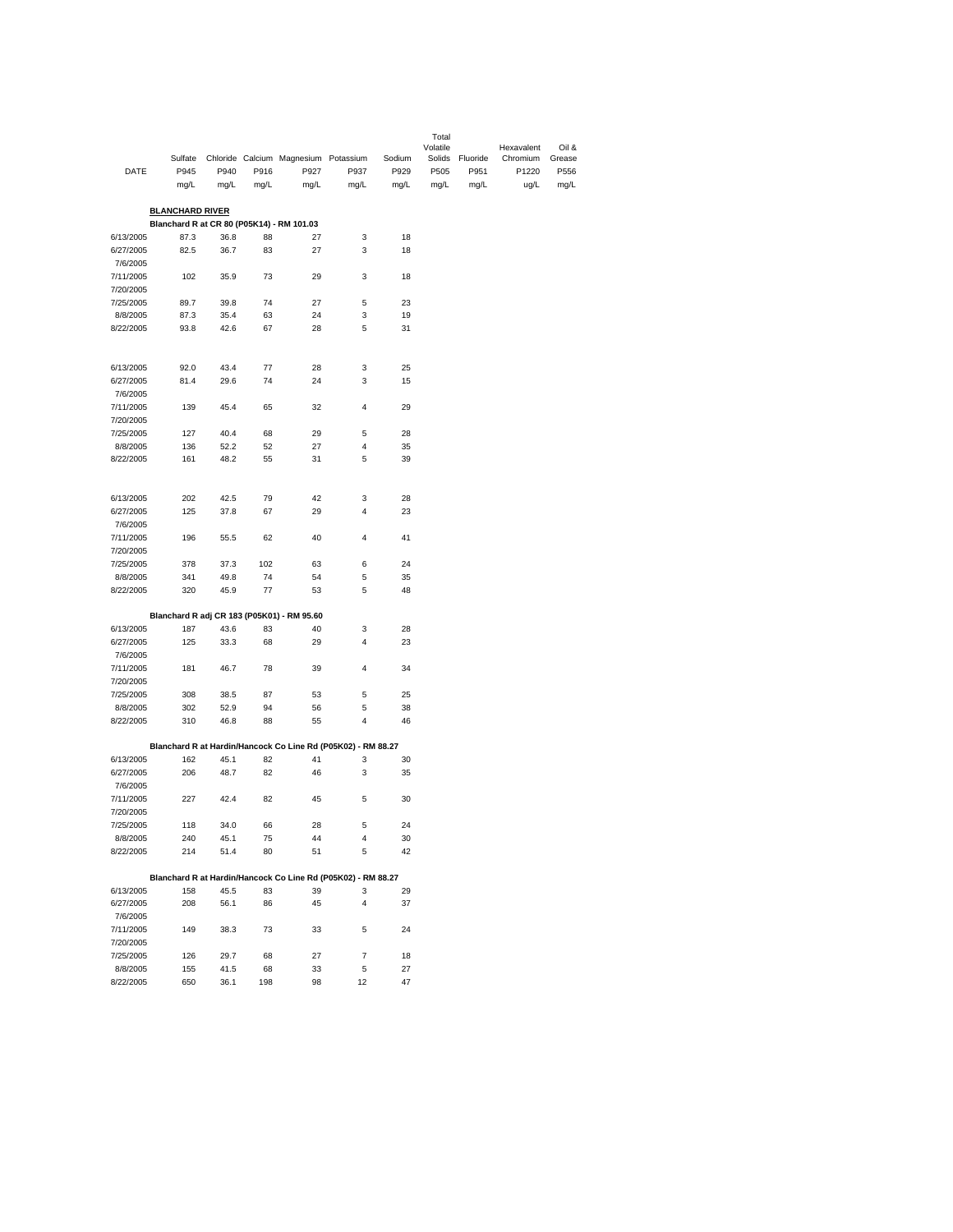## **BLANCHARD RIVER**

**Blanchard R at CR 80 (P05K14) - RM 101.03** 6/13/2005 6/27/2005 7/6/2005 Bacteria run 7/11/2005 7/20/2005 Bacteria run 7/25/2005 8/8/2005 8/22/2005 **Blanchard R at TR 165 - north crossing (P05K15) - RM 100.05** 6/13/2005 6/27/2005 7/6/2005 Bacteria run 7/11/2005 7/20/2005 Bacteria run 7/25/2005 PRESERVED @ NWDO 8/8/2005 8/22/2005 **Blanchard R at TR 56 (Musgrave Rd) (P05S06) - RM 97.42** 6/13/2005 6/27/2005 7/6/2005 Bacteria run 7/11/2005 7/20/2005 Bacteria run 7/25/2005 PRESERVED @ NWDO 8/8/2005 8/22/2005 **Blanchard R adj CR 183 (P05K01) - RM 95.60** 6/13/2005 6/27/2005 Water surface scummy 7/6/2005 Bacteria run 7/11/2005 7/20/2005 Bacteria run 7/25/2005 PRESERVED @ NWDO 8/8/2005 8/22/2005 **Blanchard R at Hardin/Hancock Co Line Rd (P05K02) - RM 88.27** 6/13/2005 6/27/2005 7/6/2005 Bacteria run 7/11/2005 7/20/2005 Bacteria run 7/25/2005 PRESERVED @ NWDO 8/8/2005 8/22/2005 **Blanchard R at Hardin/Hancock Co Line Rd (P05K02) - RM 88.27** 6/13/2005 6/27/2005 7/6/2005 Bacteria run 7/11/2005 7/20/2005 Bacteria run 7/25/2005 PRESERVED @ NWDO 8/8/2005 8/22/2005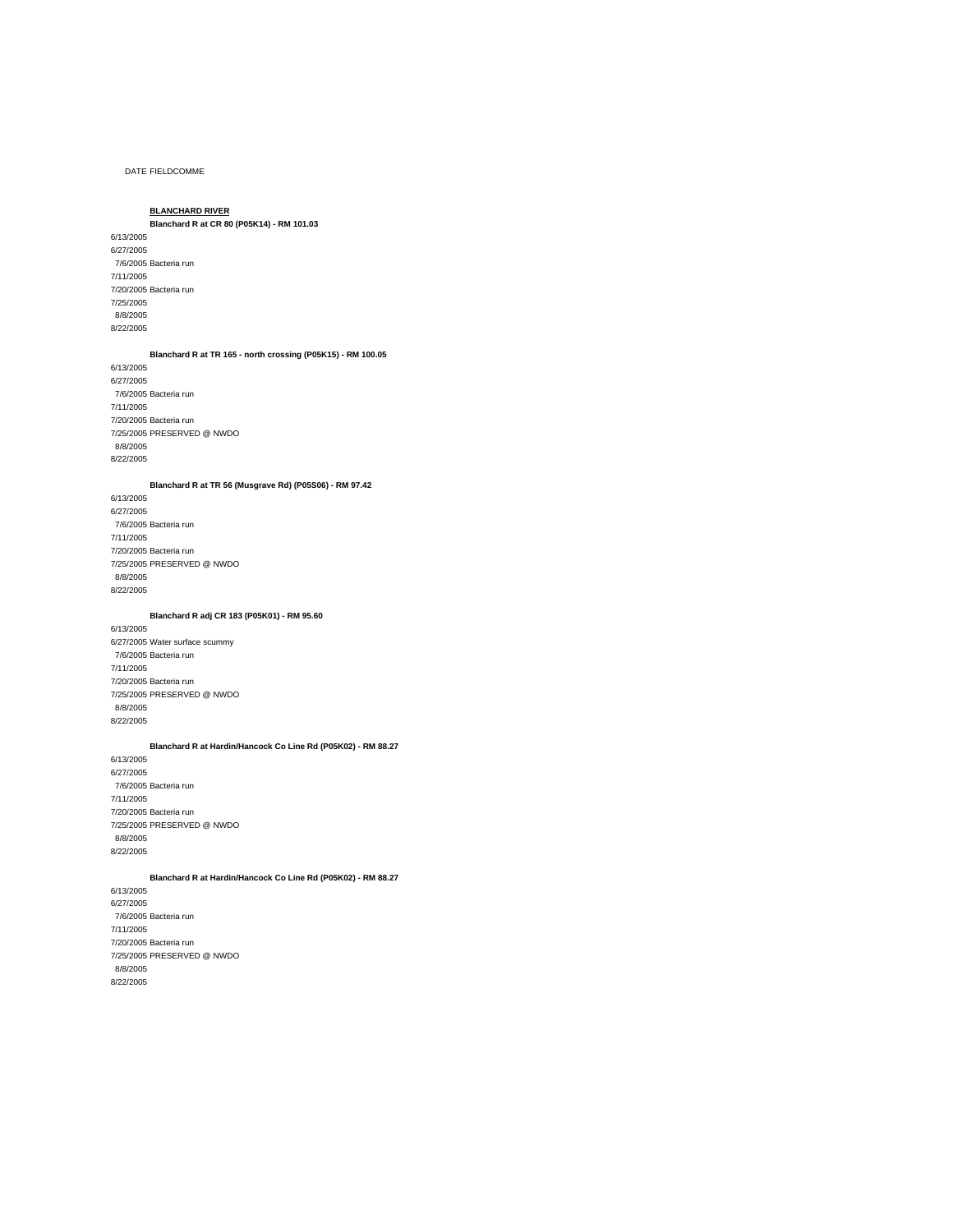|                       |                                                                                           |      | D.O. D.O. Sat. pH - Field pH - Lab |              |      |             |             | Conduct.<br>Field | Conduct.<br>@ 25C | Secchi |                   |                    |                  |
|-----------------------|-------------------------------------------------------------------------------------------|------|------------------------------------|--------------|------|-------------|-------------|-------------------|-------------------|--------|-------------------|--------------------|------------------|
| DATE                  | Temp<br>P <sub>10</sub>                                                                   | P299 | P301                               | P400         | P403 | Flow<br>P61 | Gage<br>P65 | P94               | P95               | Depth  | Acidity<br>P70508 | Alkalinity<br>P410 | E.coli<br>P31648 |
|                       | с                                                                                         | mg/L | %                                  | S.U.         | S.U. | cfs         | feet        | umhos/cm          | umhos/cm          | meters | mg/L              | mg/L               | #/100ml          |
|                       |                                                                                           |      |                                    |              |      |             |             |                   |                   |        |                   |                    |                  |
|                       | <b>BLANCHARD R TRIB (100.38)</b><br>Blanchard R Trib (100.38) at CR 80 (P05K19) - RM 0.66 |      |                                    |              |      |             |             |                   |                   |        |                   |                    |                  |
| 6/14/2005             | 27.1                                                                                      | 8.4  | 104.4                              | 7.84         |      |             |             |                   | 662               |        | < 5.0             | 188                |                  |
| 6/28/2005             | 24.4                                                                                      | 6.6  | 78.4                               | 7.74         |      |             |             |                   | 629               |        | < 5.0             | 176                |                  |
| 7/12/2005             | 25.4                                                                                      | 5.5  | 67.3                               | 7.55         |      |             |             |                   | 783               |        | < 5.0             | 196                |                  |
| 7/26/2005             |                                                                                           | 9.3  | 113.0                              |              |      |             |             |                   | 561               |        | < 5.0             | 121                |                  |
|                       |                                                                                           | 7.9  |                                    |              |      |             |             |                   |                   |        |                   |                    |                  |
| 8/9/2005<br>8/23/2005 | 22.6<br>18.0                                                                              | 7.0  | 91.6<br>75.1                       | 8.46<br>8.41 |      |             |             |                   | 764<br>914        |        | < 5.0<br>< 5.0    | 140<br>130         |                  |
|                       |                                                                                           |      |                                    |              |      |             |             |                   |                   |        |                   |                    |                  |
|                       | <b>CESSNA CREEK</b><br>Cessna Ck at CR 90 (P05K20) - RM 5.60                              |      |                                    |              |      |             |             |                   |                   |        |                   |                    |                  |
| 6/14/2005             | 22.4                                                                                      | 7.5  | 84.3                               | 7.56         |      |             |             |                   | 1030              |        | < 5.0             | 225                |                  |
| 6/28/2005             | 21.3                                                                                      | 6.8  | 74.2                               | 7.38         |      |             |             |                   | 1230              |        | < 5.0             | 218                |                  |
| 7/12/2005             | 21.1                                                                                      | 5.7  | 62.6                               | 7.22         |      |             |             |                   | 1270              |        | < 5.0             | 250                |                  |
| 7/26/2005             | 22.8                                                                                      | 6.1  | 70.0                               | 7.51         |      |             |             |                   | 1230              |        | < 5.0             | 254                |                  |
| 8/9/2005              | 20.6                                                                                      | 6.3  | 68.9                               | 7.49         |      |             |             |                   | 1250              |        | < 5.0             | 248                |                  |
| 8/23/2005             | 16.1                                                                                      | 6.0  | 60.4                               | 7.37         |      |             |             |                   | 1280              |        | < 5.0             | 252                |                  |
|                       | Cessna Ck at CR 80 (P05K21) - RM 3.11                                                     |      |                                    |              |      |             |             |                   |                   |        |                   |                    |                  |
| 6/14/2005             | 26.5                                                                                      | 11.4 | 140.3                              | 8.02         |      |             |             |                   | 842               |        | < 5.0             | 208                |                  |
|                       |                                                                                           |      |                                    |              |      |             |             |                   |                   |        |                   |                    |                  |
| 6/28/2005             | 25.4                                                                                      | 5.8  | 70.8                               | 7.65         |      |             |             |                   | 896               |        | < 5.0             | 132                |                  |
| 7/12/2005             | 26.0                                                                                      | 6.0  | 74.0                               | 7.61         |      |             |             |                   | 844               |        | < 5.0             | 136                |                  |
| 7/26/2005             | 26.2                                                                                      | 7.2  | 88.7                               | 7.66         |      |             |             |                   | 704               |        | < 5.0             | 167                |                  |
| 8/9/2005              | 24.5                                                                                      | 6.5  | 78.4                               | 7.79         |      |             |             |                   | 901               |        | < 5.0             | 155                |                  |
| 8/23/2005             | 19.2                                                                                      | 6.3  | 68.8                               | 7.51         |      |             |             |                   | 990               |        | < 5.0             | 160                |                  |
|                       | Cessna Ck at CR 159 (P05K04) - RM 0.51                                                    |      |                                    |              |      |             |             |                   |                   |        |                   |                    |                  |
| 6/14/2005             | 26.8                                                                                      | 14.6 | 177.8                              | 8.30         |      |             |             |                   | 922               |        | < 5.0             | 158                |                  |
| 6/28/2005             | 24.6                                                                                      | 6.9  | 82.7                               | 7.75         |      |             |             |                   | 866               |        | < 5.0             | 144                |                  |
| 7/12/2005             | 25.0                                                                                      | 5.8  | 70.5                               | 7.66         |      |             |             |                   | 897               |        | < 5.0             | 148                |                  |
| 7/26/2005             | 25.9                                                                                      | 8.1  | 99.9                               | 7.76         |      |             |             |                   | 1190              |        | < 5.0             | 165                |                  |
| 8/9/2005              | 23.8                                                                                      | 8.3  | 99.0                               | 8.04         |      |             |             |                   | 861               |        | < 5.0             | 117                |                  |
| 8/23/2005             | 18.9                                                                                      | 5.4  | 59.3                               | 7.73         |      |             |             |                   | 1070              |        | < 5.0             | 151                |                  |
|                       | <b>SHALLOW RUN</b>                                                                        |      |                                    |              |      |             |             |                   |                   |        |                   |                    |                  |
|                       | Shallow Run at Dunkirk Park (Dst CSO) (P05P07) - RM 5.10                                  |      |                                    |              |      |             |             |                   |                   |        |                   |                    |                  |
| 6/14/2005             | 23.2                                                                                      | 3.7  | 43.8                               | 7.53         |      |             |             |                   | 885               |        | < 5.0             | 263                |                  |
| 6/28/2005             | 23.5                                                                                      | 2.7  | 31.2                               | 7.56         |      |             |             |                   | 1070              |        | < 5.0             | 213                |                  |
| 7/12/2005             | 23.5                                                                                      | 1.9  | 23.5                               | 7.64         |      |             |             |                   | 1180              |        | < 5.0             | 229                |                  |
| 7/26/2005             | 23.5                                                                                      | 2.9  | 36.1                               | 7.60         |      |             |             |                   | 1070              |        | < 5.0             | 246                |                  |
| 8/9/2005              | 21.8                                                                                      | 2.3  | 26.2                               | 7.79         |      |             |             |                   | 1260              |        | < 5.0             | 336                |                  |
| 8/23/2005             | 17.2                                                                                      | 2.7  | 44.2                               | 8.04         |      |             |             |                   | 1690              |        | 5.0               | 282                |                  |
|                       |                                                                                           |      |                                    |              |      |             |             |                   |                   |        |                   |                    |                  |
|                       | Shallow Run at CR 30 (Patterson St) (P05S22) - RM 4.70                                    |      |                                    |              |      |             |             |                   |                   |        |                   |                    |                  |
| 6/14/2005             | 23.5                                                                                      | 5.2  | 60.6                               | 7.77         |      |             |             |                   | 956               |        | < 5.0             | 268                |                  |
| 6/28/2005             | 23.3                                                                                      | 3.2  | 37.5                               | 8.02         |      |             |             |                   | 1040              |        | < 5.0             | 255                |                  |
| 7/12/2005             | 22.5                                                                                      | 1.4  | 16.4                               | 7.62         |      |             |             |                   | 2760              |        | < 5.0             | 394                |                  |
| 7/26/2005             | 23.5                                                                                      | 2.6  | 30.8                               | 7.26         |      |             |             |                   | 2220              |        | < 5.0             | 322                |                  |
| 8/9/2005              | 20.8                                                                                      | 1.1  | 12.6                               | 7.67         |      |             |             |                   | 1810              |        | < 5.0             | 380                |                  |
| 8/23/2005             | 17.0                                                                                      | 4.4  | 45.9                               | 8.39         |      |             |             |                   | 1010              |        | < 5.0             | 274                |                  |
|                       | Shallow Run at SR 81 (P05S21) - RM 4.00                                                   |      |                                    |              |      |             |             |                   |                   |        |                   |                    |                  |
| 6/14/2005             | 26.0                                                                                      | 6.8  | 82.8                               | 8.68         |      |             |             |                   | 1330              |        | < 5.0             | 234                |                  |
| 6/28/2005             | 17.5                                                                                      | 7.2  | 73.0                               | 7.46         |      |             |             |                   | 1000              |        | < 5.0             | 247                |                  |
| 7/12/2005             | 18.8                                                                                      | 7.2  | 76.7                               | 7.38         |      |             |             |                   | 1060              |        | 5.0               | 280                |                  |
| 7/26/2005             | 22.0                                                                                      | 7.1  | 81.0                               | 7.80         |      |             |             |                   | 2190              |        | < 5.0             | 305                |                  |
| 8/9/2005              | 18.0                                                                                      | 7.7  | 81.4                               | 7.31         |      |             |             |                   | 1160              |        | 5.0               | 260                |                  |
| 8/23/2005             | 16.4                                                                                      | 7.6  | 78.1                               | 7.77         |      |             |             |                   | 1150              |        | 5.0               | 274                |                  |
|                       |                                                                                           |      |                                    |              |      |             |             |                   |                   |        |                   |                    |                  |
|                       | Shallow Run at Wilson Rd (P05K22) - RM 2.96                                               |      |                                    |              |      |             |             |                   |                   |        |                   |                    |                  |
| 6/14/2005             | 27.2                                                                                      | 6.1  | 75.0                               | 7.74         |      |             |             |                   | 983               |        | < 5.0             | 245                |                  |
| 6/28/2005             | 24.2                                                                                      | 6.6  | 77.8                               | 7.81         |      |             |             |                   | 1110              |        | 5.0               | 202                |                  |
| 7/12/2005             | 24.7                                                                                      | 5.6  | 67.5                               | 7.49         |      |             |             |                   | 1030              |        | 5.0               | 201                |                  |
| 7/26/2005             | 25.2                                                                                      | 8.3  | 100.3                              | 7.96         |      |             |             |                   | 1370              |        | < 5.0             | 226                |                  |
| 8/9/2005              | 22.4                                                                                      | 8.1  | 93.1                               | 7.80         |      |             |             |                   | 1480              |        | 5.0               | 230                |                  |
| 8/23/2005             | 17.2                                                                                      | 5.8  | 61.9                               | 7.92         |      |             |             |                   | 1410              |        | < 5.0             | 224                |                  |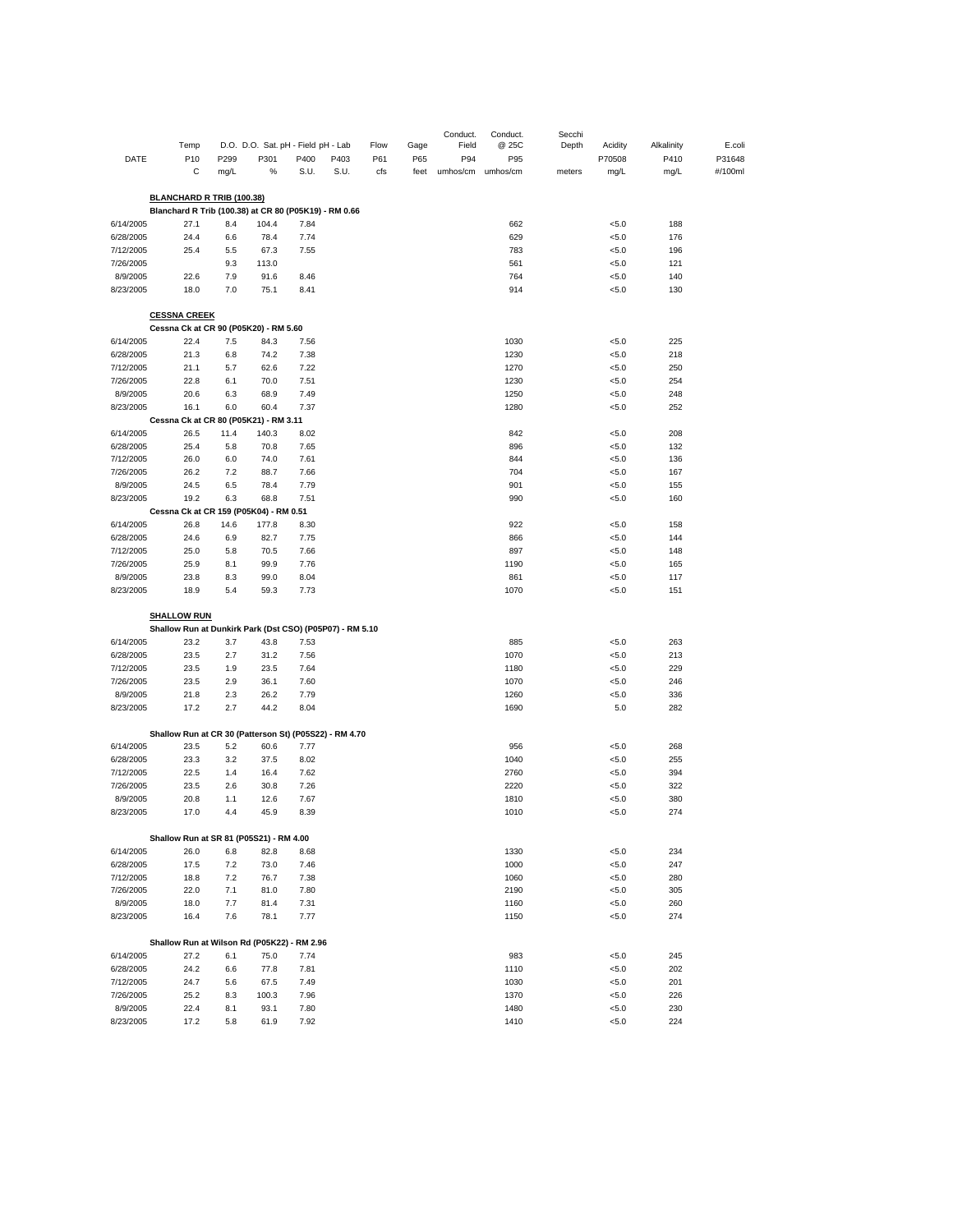|                        | Total                                                    |            |                  |          |                  |                  |              |              |            | Manga-     |         |               |            |             |
|------------------------|----------------------------------------------------------|------------|------------------|----------|------------------|------------------|--------------|--------------|------------|------------|---------|---------------|------------|-------------|
|                        | Hardness                                                 | Aluminum   | Arsenic          | Barium   |                  | Cadmium Chromium | Copper       | Iron         | Lead       | nese       | Mercury | Nickel        | Selenium   | Strontium   |
| DATE                   | P900                                                     | P1105      | P1002            | P1007    | P1027            | P1034            | P1042        | P1045        | P1051      | P1055      | P71900  | P1067         | P1147      | P1082       |
|                        | mg/L                                                     | ug/L       | ug/L             | ug/L     | ug/L             | ug/L             | ug/L         | ug/L         | ug/L       | ug/L       | ug/L    | ug/L          | ug/L       | ug/L        |
|                        |                                                          |            |                  |          |                  |                  |              |              |            |            |         |               |            |             |
|                        | <b>BLANCHARD R TRIB (100.38)</b>                         |            |                  |          |                  |                  |              |              |            |            |         |               |            |             |
|                        | Blanchard R Trib (100.38) at CR 80 (P05K19) - RM 0.66    |            | 3.7              |          |                  |                  |              |              | 2.0        | 87         |         |               | 2.0        | 1650        |
| 6/14/2005<br>6/28/2005 | 289<br>288                                               | 465<br>611 | 2.5              | 68<br>74 | <0.20<br>< 0.20  | $30$<br>$30$     | < 10<br>< 10 | 1050<br>1480 | 2.0        | 91         | <0.20   | <40<br>$<$ 40 | 2.0        | 1800        |
| 7/12/2005              | 336                                                      | 1470       | 5.9              | 102      | <0.20            | $30$             | < 10         | 3320         | 2.0        | 416        | <0.20   | <40           | 2.0        | 4720        |
| 7/26/2005              | 194                                                      | 423        | 10.0             | 22       | < 0.20           | $30$             | < 10         | 1290         | 2.0        | 126        | <0.20   | <40           | 2.0        | 2780        |
| 8/9/2005               | 235                                                      | $200$      | 13.3             | 26       | <0.20            | -30              | <10          | 851          | 2.0        | 293        | <0.20   | <40           | 2.0        | 4070        |
| 8/23/2005              | 338                                                      | 417        | 12.2             | 78       | <0.20            | $30$             | < 10         | 1600         | 2.0        | 940        | <0.20   | $<$ 40        | 2.0        | 8550        |
|                        |                                                          |            |                  |          |                  |                  |              |              |            |            |         |               |            |             |
|                        | <b>CESSNA CREEK</b>                                      |            |                  |          |                  |                  |              |              |            |            |         |               |            |             |
|                        | Cessna Ck at CR 90 (P05K20) - RM 5.60                    |            |                  |          |                  |                  |              |              |            |            |         |               |            |             |
| 6/14/2005              | 481                                                      | $200$      | 2.0              | 41       | <0.20            | $30$             | < 10         | 310          | 2.0        | 43         | <0.20   | $<$ 40        | 2.0        | 11600       |
| 6/28/2005              | 642                                                      | 200        | 2.0              | 39       | <0.20            | $30$             | <10          | 331          | 2.0        | 184        |         | $<$ 40        | 2.0        | 19500       |
| 7/12/2005              | 622                                                      | 200        | 2.0              | 34       | < 0.20           | $30$             | <10          | 285          | 2.0        | 243        | <0.20   | <40           | 2.0        | 17300       |
| 7/26/2005              | 608                                                      | $200$      | 2.0              | 38       | <0.20            | $30$             | < 10         | 412          | 2.0        | 274        | <0.20   | <40           | 2.0        | 17100       |
| 8/9/2005               | 671                                                      | $200$      | 2.0              | 36       | <0.20            | $30$             | < 10         | 602          | 2.0        | 314        | <0.20   | <40           | 2.0        | 18300       |
| 8/23/2005              | 664                                                      | 200        | 2.0              | 30       | <0.20            | <30              | $<$ 10       | 542          | 2.0        | 253        | <0.20   | <40           | 2.0        | 18800       |
|                        | Cessna Ck at CR 80 (P05K21) - RM 3.11                    |            |                  |          |                  |                  |              |              |            |            |         |               |            |             |
| 6/14/2005              | 402                                                      | 200        | 2.4              | 57       | < 0.20           | $30$             | <10          | 241          | 2.0        | 35         | <0.20   | <40           | 2.0        | 7420        |
| 6/28/2005              | 390                                                      | $<$ 200    | 4.8              | 61       | <0.20            | $30$             | < 10         | 333          | 2.0        | 202        |         | <40           | 2.0        | 9880        |
| 7/12/2005              | 365                                                      | 200        | 2.9              | 64       | <0.20            | $30$             | < 10         | 343          | 2.0        | 138        | <0.20   | <40           | 2.0        | 8030        |
| 7/26/2005              | 290                                                      | $200$      | 2.2              | 57       | <0.20            | $30$             | < 10         | 221          | 2.0        | 96         | <0.20   | $<$ 40        | 2.0        | 4860        |
| 8/9/2005               | 412                                                      | $200$      | 3.2              | 78       | <0.20            | $30$             | < 10         | 504          | 2.0        | 160        | <0.20   | <40           | 2.0        | 10300       |
| 8/23/2005              | 457                                                      | 200        | 2.7<br>- RM 0.51 | 60       | <0.20            | $30$             | <10          | 306          | 2.0        | 110        | <0.20   | <40           | 2.0        | 11600       |
| 6/14/2005              | Cessna Ck at CR 159 (P05K04)<br>443                      | $200$      | 2.1              | 49       |                  | $30$             | <10          | 187          | 2.0        | 15         | <0.20   | <40           | 2.0        | 7540        |
| 6/28/2005              | 360                                                      | $200$      | 4.0              | 56       | < 0.20<br><0.20  | $30$             | $<$ 10       | 349          | 2.0        | 186        |         | <40           | 2.0        | 8800        |
| 7/12/2005              | 358                                                      | $200$      | 4.3              | 52       | < 0.20           | $30$             | < 10         | 636          | 2.0        | 281        | <0.20   | $<$ 40        | 2.0        | 8820        |
| 7/26/2005              | 613                                                      | 200        | 2.0              | 55       | <0.20            | $30$             | <10          | 391          | 2.0        | 98         | <0.20   | $<$ 40        | 2.0        | 6720        |
| 8/9/2005               | 362                                                      | $200$      | 4.0              | 38       | <0.20            | $30$             | <10          | 712          | 2.0        | 104        | <0.20   | $<$ 40        | 2.0        | 7370        |
| 8/23/2005              | 476                                                      | 281        | 3.5              | 43       | <0.20            | $30$             | < 10         | 637          | 2.0        | 115        | <0.20   | $<$ 40        | 2.0        | 10800       |
|                        |                                                          |            |                  |          |                  |                  |              |              |            |            |         |               |            |             |
|                        | <b>SHALLOW RUN</b>                                       |            |                  |          |                  |                  |              |              |            |            |         |               |            |             |
|                        | Shallow Run at Dunkirk Park (Dst CSO) (P05P07) - RM 5.10 |            |                  |          |                  |                  |              |              |            |            |         |               |            |             |
| 6/14/2005              | 398                                                      | 355        | 4.5              | 76       | <0.20            | $30$             | <10          | 1100         | 2.0        | 476        | <0.20   | $<$ 40        | 2.0        | 595         |
| 6/28/2005              | 401                                                      | 760        | 18.9             | 93       | <0.20            | $30$             | < 10         | 1650         | 2.0        | 909        |         | <40           | 2.0        | 900         |
| 7/12/2005              | 350                                                      | 722        | 14.0             | 89       | <0.20            | <30              | <10          | 2050         | 3.1        | 644        | <0.20   | $<$ 40        | 2.0        | 1020        |
| 7/26/2005              | 414                                                      | 252        | 3.0              | 75       | < 0.20           | $30$             | < 10         | 822          | 2.0        | 289        | <0.20   | $<$ 40        | 2.0        | 776         |
| 8/9/2005               | 467                                                      | 1420       | 19.5             | 100      | <0.20            | $30$             | < 10         | 3360         | 2.8        | 790        | <0.20   | $<$ 40        | 2.0        | 1240        |
| 8/23/2005              | 487                                                      | 1430       | 14.4             | 130      | <0.20            | $30$             | <10          | 2940         | 4.8        | 765        | <0.20   | <40           | 2.0        | 1980        |
|                        |                                                          |            |                  |          |                  |                  |              |              |            |            |         |               |            |             |
|                        | Shallow Run at CR 30 (Patterson St) (P05S22)             |            |                  |          | - RM 4.70        |                  |              |              |            |            |         |               |            |             |
| 6/14/2005              | 418<br>424                                               | 200<br>200 | 5.8<br>14.1      | 58<br>58 | < 0.20<br>< 0.20 | $30$<br>$30$     | < 10<br>< 10 | 711<br>284   | 2.0<br>2.0 | 186<br>634 | <0.20   | <40<br>$<$ 40 | 2.0<br>2.0 | 808<br>1160 |
| 6/28/2005<br>7/12/2005 | 466                                                      | $<$ 200    | 3.2              | 100      | < 0.20           | $30$             | 19           | 412          | 2.0        | 464        | <0.20   | <40           | 2.0        | 14400       |
| 7/26/2005              | 457                                                      | 200        | 2.0              | 81       | <0.20            | $30$             | < 10         | 429          | 2.0        | 152        | <0.20   | <40           | 2.0        | 9290        |
| 8/9/2005               | 376                                                      | $200$      | 3.8              | 66       | <0.20            | <30              | 18           | 462          | 2.0        | 256        | <0.20   | $<$ 40        | 2.0        | 10300       |
| 8/23/2005              | 335                                                      | 200        | 10.6             | 44       | <0.20            | $30$             | < 10         | 413          | 2.0        | 98         | <0.20   | $<$ 40        | 2.0        | 3520        |
|                        |                                                          |            |                  |          |                  |                  |              |              |            |            |         |               |            |             |
|                        | Shallow Run at SR 81 (P05S21) - RM 4.00                  |            |                  |          |                  |                  |              |              |            |            |         |               |            |             |
| 6/14/2005              | 309                                                      | 200        | 2.0              | 46       | < 0.20           | $30$             | $<$ 10       | 278          | 2.0        | 120        | <0.20   | <40           | 2.0        | 4960        |
| 6/28/2005              | 400                                                      | $<$ 200    | 2.0              | 54       | <0.20            | $30$             | <10          | 288          | 2.0        | 92         |         | <40           | 2.0        | 9190        |
| 7/12/2005              | 387                                                      | $<$ 200    | 2.0              | 56       | <0.20            | $30$             | <10          | 520          | 2.0        | 134        | <0.20   | <40           | 2.0        | 8970        |
| 7/26/2005              | 496                                                      | $<$ 200    | 4.8              | 102      | <0.20            | $30$             | <10          | 673          | 2.0        | 219        | <0.20   | <40           | 2.0        | 11700       |
| 8/9/2005               | 396                                                      | 272        | 3.8              | 67       | <0.20            | $30$             | <10          | 924          | 2.0        | 244        | <0.20   | <40           | 2.0        | 8230        |
| 8/23/2005              | 389                                                      | 212        | 2.7              | 61       | <0.20            | $30$             | $<$ 10       | 528          | 2.0        | 98         | <0.20   | <40           | 2.0        | 9120        |
|                        |                                                          |            |                  |          |                  |                  |              |              |            |            |         |               |            |             |
|                        | Shallow Run at Wilson Rd (P05K22) - RM 2.96              |            |                  |          |                  |                  |              |              |            |            |         |               |            |             |
| 6/14/2005              | 412                                                      | 1940       | 8.0              | 94       | < 0.20           | $30$             | <10          | 3800         | 2.0        | 460        | <0.20   | <40           | 2.0        | 4050        |
| 6/28/2005              | 382                                                      | 1300       | 7.6              | 112      | <0.20            | $30$             | <10          | 2350         | 2.0        | 1010       |         | <40           | 2.0        | 5930        |
| 7/12/2005              | 342                                                      | 281        | 8.5              | 101      | < 0.20           | $30$             | <10          | 851          | 2.0        | 1240       | <0.20   | <40           | 2.0        | 5110        |
| 7/26/2005              | 389                                                      | 486        | 4.4              | 98       | <0.20            | $30$             | <10          | 972          | 2.0        | 185        | <0.20   | <40           | 2.0        | 5170        |
| 8/9/2005               | 361                                                      | 231        | 10.0             | 100      | <0.20            | $30$             | <10          | 657          | 2.0        | 509        | <0.20   | <40           | 2.0        | 7690        |
| 8/23/2005              | 327                                                      | 524        | 8.5              | 101      | <0.20            | $30$             | <10          | 882          | 2.0        | 412        | <0.20   | <40           | 2.0        | 6960        |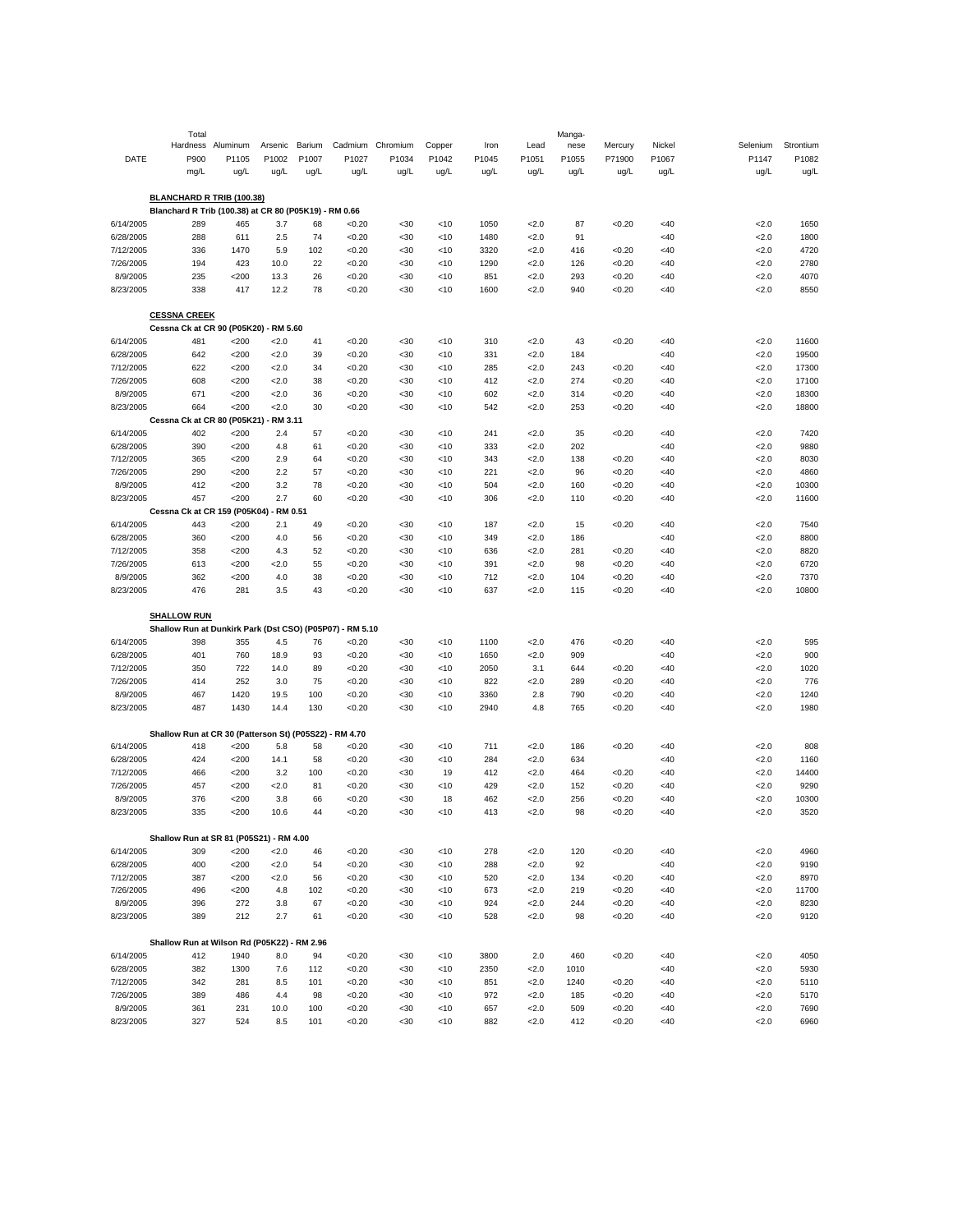|           |                                                          |        |              |            |        |           |         |          |             |            |                   | Total       | Total          |
|-----------|----------------------------------------------------------|--------|--------------|------------|--------|-----------|---------|----------|-------------|------------|-------------------|-------------|----------------|
|           |                                                          |        |              |            |        | Nitrate + |         |          |             | Total      | <b>Total Diss</b> | <b>Diss</b> | Susp           |
|           | BOD <sub>5</sub>                                         |        | CBOD5 CBOD20 | <b>TOC</b> | COD    | nitrite   | Nitrite | Ammonia  | <b>TKN</b>  | Phosphorus | Phos              | Solids      | Solids         |
| DATE      | P310                                                     | P80082 | P80087       | P680       | P340   | P630      | P615    | P610     | P625        | P665       | P666              | P70300      | P530           |
|           | mg/L                                                     | mg/L   | mg/L mg/L    |            | mg/L   | mg/L      | mg/L    | mg/L     | mg/L        | mg/L       | mg/L              | mg/L        | mg/L           |
|           |                                                          |        |              |            |        |           |         |          |             |            |                   |             |                |
|           |                                                          |        |              |            |        |           |         |          |             |            |                   |             |                |
|           | <b>BLANCHARD R TRIB (100.38)</b>                         |        |              |            |        |           |         |          |             |            |                   |             |                |
|           | Blanchard R Trib (100.38) at CR 80 (P05K19) - RM 0.66    |        |              |            |        |           |         |          |             |            |                   |             |                |
| 6/14/2005 | 2.0                                                      |        |              |            | <10    | 0.96      | 0.132   | 0.435    | 1.03        | 0.029      |                   | 406         | 30             |
| 6/28/2005 | 2.0                                                      |        |              |            | 16     | 2.56      | 0.173   | 0.405    | 0.90        | 0.046      |                   | 392         | 21             |
| 7/12/2005 | 10                                                       |        |              |            | 16     | 0.14      | < 0.020 | 0.598    | 1.21        | 0.149      |                   | 500         | 70             |
|           |                                                          |        |              |            |        |           |         |          |             |            |                   |             |                |
| 7/26/2005 | 4.5                                                      |        |              |            | 27     | < 0.10    | < 0.020 | 0.308    | 1.14        | 0.110      |                   | 350         | 18             |
| 8/9/2005  | 12                                                       |        |              |            | 41     | 2.57      | <0.020  | 0.215    | 1.43        | 0.077      |                   | 468         | 16             |
| 8/23/2005 | 9.0                                                      |        |              |            | 30     | < 0.10    | < 0.020 | 0.145    | 1.03        | 0.099      |                   | 612         | 57             |
|           |                                                          |        |              |            |        |           |         |          |             |            |                   |             |                |
|           | <b>CESSNA CREEK</b>                                      |        |              |            |        |           |         |          |             |            |                   |             |                |
|           |                                                          |        |              |            |        |           |         |          |             |            |                   |             |                |
|           | Cessna Ck at CR 90 (P05K20) - RM 5.60                    |        |              |            |        |           |         |          |             |            |                   |             |                |
| 6/14/2005 | 2.0                                                      |        |              |            | $<$ 10 | 0.35      | 0.090   | 0.155    | 0.55        | 0.029      |                   | 508         | $<$ 5          |
| 6/28/2005 | 2.0                                                      |        |              |            | < 10   | 0.11      | 0.021   | 0.060    | < 0.20      | 0.015      |                   | 960         | 6              |
| 7/12/2005 | 2.0                                                      |        |              |            | < 10   | < 0.10    | <0.020  | 0.366 RC | $< 0.20$ RC | 0.027      |                   | 980         | $5$            |
| 7/26/2005 | 2.0                                                      |        |              |            | 10     | 0.10      | 0.024   | 0.112    | 0.24        | 0.014      |                   | 946         | 13             |
|           |                                                          |        |              |            |        |           |         |          |             |            |                   |             |                |
| 8/9/2005  | 2.0                                                      |        |              |            | <10    | 0.15      | <0.020  | 0.122    | < 0.20      | 0.025      |                   | 960         | 14             |
| 8/23/2005 | 2.0                                                      |        |              |            | $<$ 10 | 0.15      | < 0.020 | 0.119    | < 0.20      | 0.020      |                   | 986         | 12             |
|           | Cessna Ck at CR 80 (P05K21) - RM 3.11                    |        |              |            |        |           |         |          |             |            |                   |             |                |
| 6/14/2005 | 2.0                                                      |        |              |            | 12     | 0.12      | <0.020  | < 0.050  | 0.46        | 0.018      |                   | 534         | $\overline{7}$ |
|           |                                                          |        |              |            |        |           |         |          |             |            |                   |             |                |
| 6/28/2005 | 2.0                                                      |        |              |            | 13     | 0.11      | < 0.020 | 0.066    | 0.41        | 0.043      |                   | 646         | $<$ 5          |
| 7/12/2005 | 2.0                                                      |        |              |            | 13     | < 0.10    | < 0.020 | 0.115    | 0.50        | 0.033      |                   | 594         | $\overline{7}$ |
| 7/26/2005 | 2.0                                                      |        |              |            | 18     | 0.16      | 0.020   | 0.130    | 0.52        | 0.020      |                   | 452         | $5$            |
| 8/9/2005  | 2.0                                                      |        |              |            | 11     | < 0.10    | < 0.020 | 0.146    | 0.47        | 0.018      |                   | 618         | 12             |
| 8/23/2005 |                                                          |        |              |            |        |           |         |          |             |            |                   |             | 6              |
|           | 2.0                                                      |        |              |            | <10    | < 0.10    | < 0.020 | 0.096    | 0.48        | 0.020      |                   | 714         |                |
|           | Cessna Ck at CR 159 (P05K04) - RM 0.51                   |        |              |            |        |           |         |          |             |            |                   |             |                |
| 6/14/2005 | 2.0                                                      |        |              |            | < 10   | 0.61      | 0.152   | 0.316    | 0.89        | 0.021      |                   | 634         | $5$            |
| 6/28/2005 | 2.0                                                      |        |              |            | 22     | 0.35      | 0.109   | 0.231    | 0.87        | 0.048      |                   | 596         | 8              |
| 7/12/2005 | 2.0                                                      |        |              |            | 16     | < 0.10    | <0.020  | 0.090    | 0.57        | 0.093      |                   | 620         | $\overline{7}$ |
|           |                                                          |        |              |            |        |           |         |          |             |            |                   |             |                |
| 7/26/2005 | 2.0                                                      |        |              |            | 16     | 1.78      | 0.084   | 0.188    | 0.50        | 0.044      |                   | 914         | 8              |
| 8/9/2005  | 2.0                                                      |        |              |            | 16     | < 0.10    | < 0.020 | 0.102    | 0.56        | 0.056      |                   | 588         | 15             |
| 8/23/2005 | 2.0                                                      |        |              |            | 13     | < 0.10    | < 0.020 | 0.112    | 0.44        | 0.072      |                   | 760         | 14             |
|           |                                                          |        |              |            |        |           |         |          |             |            |                   |             |                |
|           | <b>SHALLOW RUN</b>                                       |        |              |            |        |           |         |          |             |            |                   |             |                |
|           | Shallow Run at Dunkirk Park (Dst CSO) (P05P07) - RM 5.10 |        |              |            |        |           |         |          |             |            |                   |             |                |
|           |                                                          |        |              |            |        |           |         |          |             |            |                   |             |                |
| 6/14/2005 | 5.2                                                      |        |              |            | 12     | 1.69      | 0.315   | 1.16     | 1.75        | 0.321      |                   | 552         | 21             |
| 6/28/2005 | 9.9                                                      |        |              |            | 33     | < 0.10    | 0.036   | 3.58     | 3.15        | 0.813      |                   | 664         | 38             |
| 7/12/2005 | 18                                                       |        |              |            | 64     | 0.75      | < 0.020 | 2.85     | 5.21        | 1.49       |                   | 706         | 52             |
| 7/26/2005 | 5.6                                                      |        |              |            | 21     | 4.49      | 1.07    | 1.48     | 2.64        | 0.308      |                   | 656         | 20             |
|           |                                                          |        |              |            |        |           |         |          |             |            |                   |             |                |
| 8/9/2005  | 31                                                       |        |              |            | 58     | < 0.10    | < 0.020 | 3.02     | 5.96        | 1.48       |                   | 784         | 71             |
| 8/23/2005 | 25                                                       |        |              |            | 61     | < 0.10    | <0.020  | 0.857    | 4.51        | 1.35       |                   | 1020        | 114            |
|           |                                                          |        |              |            |        |           |         |          |             |            |                   |             |                |
|           | Shallow Run at CR 30 (Patterson St) (P05S22) - RM 4.70   |        |              |            |        |           |         |          |             |            |                   |             |                |
| 6/14/2005 | 5.1                                                      |        |              |            | 14     | 0.77      | 0.099   | 0.261    | 1.19        | 0.623      |                   | 584         | 16             |
| 6/28/2005 | 7.6                                                      |        |              |            | 39     | < 0.10    | < 0.020 | 0.172    | 1.96        | 1.27       |                   | 652         | $5$            |
|           |                                                          |        |              |            |        |           |         |          |             |            |                   |             |                |
| 7/12/2005 | 46                                                       |        |              |            | 93     | < 0.10    | <0.020  | 10.9     | 13.4        | 2.52       |                   | 1540        | 23             |
| 7/26/2005 | 36 J                                                     |        |              |            | 50     | 6.67      | 1.06    | 8.28     | 10.2        | 1.47       |                   | 1280        | 18             |
| 8/9/2005  | 47                                                       |        |              |            | 100    | < 0.10    | <0.020  | 16.6     | 19.5        | 3.07       |                   | 1020        | 26             |
| 8/23/2005 | 15                                                       |        |              |            | 65     | 8.80      | < 0.020 | 1.61     | 3.76        | 0.958      |                   | 598         | 23             |
|           |                                                          |        |              |            |        |           |         |          |             |            |                   |             |                |
|           |                                                          |        |              |            |        |           |         |          |             |            |                   |             |                |
|           | Shallow Run at SR 81 (P05S21) - RM 4.00                  |        |              |            |        |           |         |          |             |            |                   |             |                |
| 6/14/2005 | 8.5                                                      |        |              |            | 36     | < 0.10    | 0.025   | 0.614    | 2.81        | 0.652      |                   | 752         | 13             |
| 6/28/2005 | 2.0                                                      |        |              |            | $<$ 10 | 0.16      | < 0.020 | 0.144    | 0.54        | 0.030      |                   | 612         | $< 5$          |
| 7/12/2005 | 2.0                                                      |        |              |            | 39     | 0.11      | < 0.020 | 0.224    | 0.55        | 0.055      |                   | 664         | 15             |
|           |                                                          |        |              |            |        |           |         |          |             |            |                   |             |                |
| 7/26/2005 | 5.5                                                      |        |              |            | 21     | 0.32      | 0.226   | 3.39     | 4.92        | 0.519      |                   | 1250        | 20             |
| 8/9/2005  | 2.0                                                      |        |              |            | 16     | 0.15      | < 0.020 | 0.212    | 1.17        | 0.147      |                   | 680         | 38             |
| 8/23/2005 | 2.0                                                      |        |              |            | <10    | 1.95      | < 0.020 | 0.251    | 0.66        | 0.028      |                   | 668         | 29             |
|           |                                                          |        |              |            |        |           |         |          |             |            |                   |             |                |
|           | Shallow Run at Wilson Rd (P05K22) - RM 2.96              |        |              |            |        |           |         |          |             |            |                   |             |                |
|           |                                                          |        |              |            |        |           |         |          |             |            |                   |             |                |
| 6/14/2005 | 5.2                                                      |        |              |            | 14     | < 0.10    | 0.039   | 0.642    | 1.58        | 0.322      |                   | 594         | 94             |
| 6/28/2005 | 4.2                                                      |        |              |            | 19     | 0.13      | < 0.020 | 0.271    | 1.44        | 0.181      |                   | 670         | 100            |
| 7/12/2005 | 2.1                                                      |        |              |            | 27     | 0.12      | < 0.020 | 0.356    | 1.38        | 0.113      |                   | 682         | 17             |
| 7/26/2005 | 3.5                                                      |        |              |            | 18     | 8.84      | 0.249   | 0.386    | 1.50        | 0.129      |                   | 808         | 21             |
|           |                                                          |        |              |            |        |           |         |          |             |            |                   |             |                |
| 8/9/2005  | 2.0                                                      |        |              |            | 22     | < 0.10    | < 0.020 | 0.285    | 1.61        | 0.174      |                   | 830         | 13             |
| 8/23/2005 | 2.3                                                      |        |              |            | 16     | < 0.10    | < 0.020 | 0.148    | 1.31        | 0.094      |                   | 796         | 21             |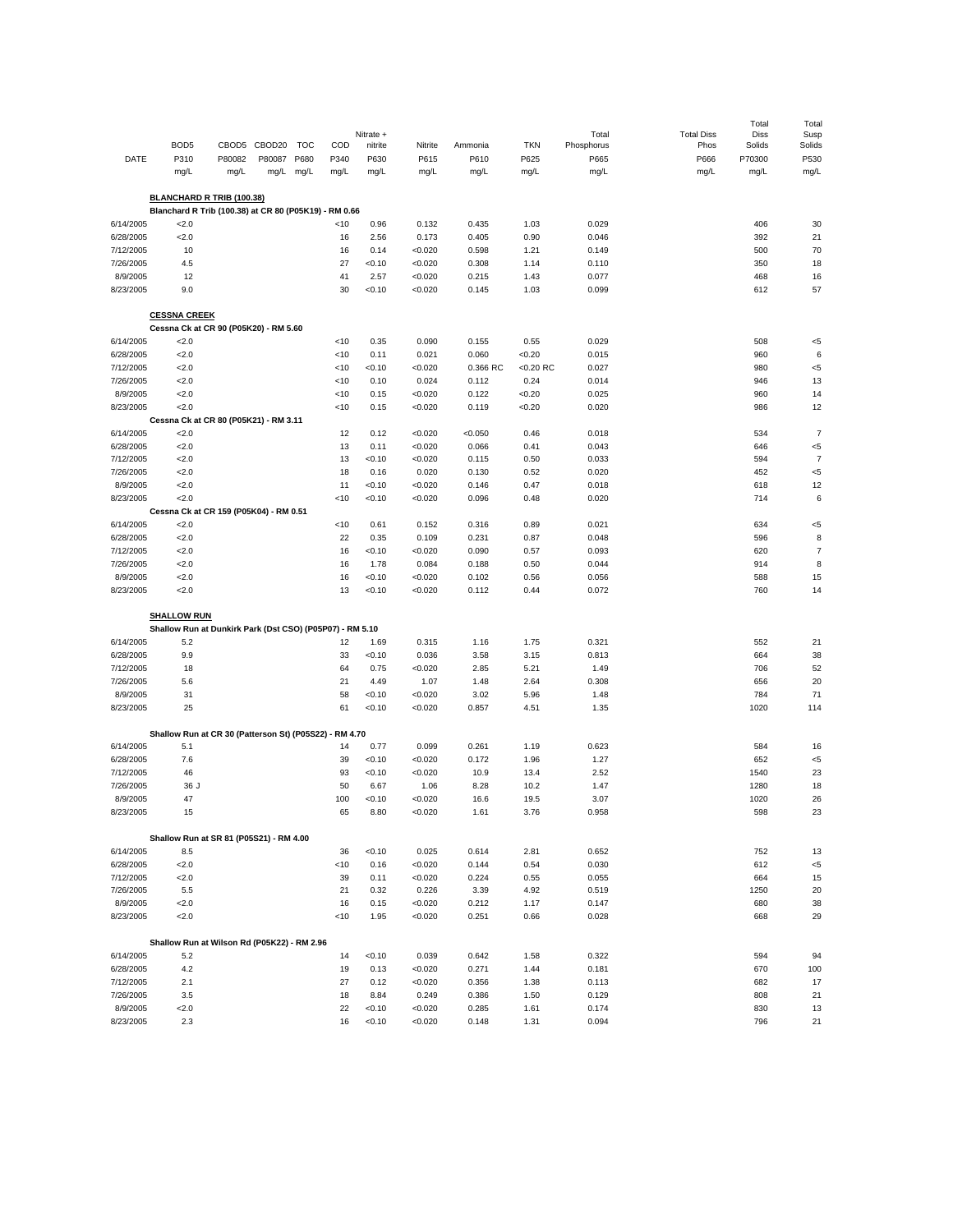|                        |                                         |              |            |                                                          |                                |            | Total<br>Volatile |          | Hexavalent | Oil &  |
|------------------------|-----------------------------------------|--------------|------------|----------------------------------------------------------|--------------------------------|------------|-------------------|----------|------------|--------|
|                        | Sulfate                                 |              |            | Chloride Calcium Magnesium Potassium                     |                                | Sodium     | Solids            | Fluoride | Chromium   | Grease |
| DATE                   | P945                                    | P940         | P916       | P927                                                     | P937                           | P929       | P505              | P951     | P1220      | P556   |
|                        | mg/L                                    | mg/L         | mg/L       | mg/L                                                     | mg/L                           | mg/L       | mg/L              | mg/L     | ug/L       | mg/L   |
|                        | <b>BLANCHARD R TRIB (100.38)</b>        |              |            |                                                          |                                |            |                   |          |            |        |
|                        |                                         |              |            | Blanchard R Trib (100.38) at CR 80 (P05K19) - RM 0.66    |                                |            |                   |          |            |        |
| 6/14/2005              | 75.6                                    | 53.7         | 73         | 26                                                       | 3                              | 29         |                   |          |            |        |
| 6/28/2005              | 72.5                                    | 43.9         | 74         | 25                                                       | 3                              | 24         |                   |          |            |        |
| 7/12/2005              | 142                                     | 62.4         | 80         | 33                                                       | $\overline{\mathbf{4}}$        | 41         |                   |          |            |        |
| 7/26/2005              | 99.9                                    | 51.0         | 43         | 21                                                       | 5                              | 36         |                   |          |            |        |
| 8/9/2005               | 128                                     | 82.4         | 43         | 31                                                       | 6                              | 67         |                   |          |            |        |
| 8/23/2005              | 254                                     | 65.6         | 63         | 44                                                       | $\overline{7}$                 | 60         |                   |          |            |        |
|                        |                                         |              |            |                                                          |                                |            |                   |          |            |        |
|                        | <b>CESSNA CREEK</b>                     |              |            |                                                          |                                |            |                   |          |            |        |
|                        | Cessna Ck at CR 90 (P05K20) - RM 5.60   |              |            |                                                          |                                |            |                   |          |            |        |
| 6/14/2005<br>6/28/2005 | 286<br>484                              | 40.1<br>15.9 | 120<br>155 | 44<br>62                                                 | 2<br>3                         | 39<br>43   |                   |          |            |        |
| 7/12/2005              | 487                                     | 14.8         |            | 60                                                       | 3                              | 41         |                   |          |            |        |
| 7/26/2005              | 458                                     | 18.0         | 150<br>148 | 58                                                       | $\overline{\mathbf{4}}$        | 42         |                   |          |            |        |
| 8/9/2005               | 484                                     | 13.4         | 165        | 63                                                       | 3                              | 42         |                   |          |            |        |
| 8/23/2005              | 471                                     | 12.1         | 162        | 63                                                       | 3                              | 43         |                   |          |            |        |
|                        |                                         |              |            |                                                          |                                |            |                   |          |            |        |
| 6/14/2005              | 199                                     | 38.6         | 95         | 40                                                       | $\boldsymbol{2}$               | 32         |                   |          |            |        |
| 6/28/2005              | 285                                     | 38.6         | 82         | 45                                                       | 3                              | 39         |                   |          |            |        |
| 7/12/2005              | 289                                     | 29.4         | 72         | 45                                                       | 3                              | 35         |                   |          |            |        |
| 7/26/2005              | 151                                     | 45.0         | 65         | 31                                                       | 4                              | 31         |                   |          |            |        |
| 8/9/2005               | 316                                     | 29.1         | 84         | 49                                                       | 4                              | 37         |                   |          |            |        |
| 8/23/2005              | 346                                     | 24.7         | 94         | 54                                                       | 4                              | 41         |                   |          |            |        |
|                        | Cessna Ck at CR 159 (P05K04) - RM 0.51  |              |            |                                                          |                                |            |                   |          |            |        |
| 6/14/2005              | 293                                     | 39.9         | 90         | 53                                                       | 3                              | 31         |                   |          |            |        |
| 6/28/2005<br>7/12/2005 | 252<br>283                              | 42.5<br>46.9 | 75<br>71   | 42<br>44                                                 | $\overline{\mathfrak{c}}$<br>3 | 39<br>42   |                   |          |            |        |
| 7/26/2005              | 487                                     | 37.7         | 120        | 76                                                       | 6                              | 24         |                   |          |            |        |
| 8/9/2005               | 288                                     | 45.9         | 66         | 48                                                       | $\overline{\mathbf{4}}$        | 44         |                   |          |            |        |
| 8/23/2005              | 392                                     | 35.2         | 90         | 61                                                       | 4                              | 45         |                   |          |            |        |
|                        |                                         |              |            |                                                          |                                |            |                   |          |            |        |
|                        | <b>SHALLOW RUN</b>                      |              |            |                                                          |                                |            |                   |          |            |        |
|                        |                                         |              |            | Shallow Run at Dunkirk Park (Dst CSO) (P05P07) - RM 5.10 |                                |            |                   |          |            |        |
| 6/14/2005              | 104                                     | 67.0         | 100        | 36                                                       | 3                              | 32         |                   |          |            |        |
| 6/28/2005              | 141                                     | 120          | 88         | 44                                                       | $\overline{7}$                 | 73         |                   |          |            |        |
| 7/12/2005              | 128                                     | 159          | 76         | 39                                                       | 9                              | 88         |                   |          |            |        |
| 7/26/2005              | 144                                     | 112          | 95         | 43                                                       | 6                              | 62         |                   |          |            |        |
| 8/9/2005<br>8/23/2005  | 95.7<br>173                             | 155<br>300   | 103<br>101 | 51<br>57                                                 | 12<br>20                       | 89<br>168  |                   |          |            |        |
|                        |                                         |              |            |                                                          |                                |            |                   |          |            |        |
|                        |                                         |              |            | Shallow Run at CR 30 (Patterson St) (P05S22) - RM 4.70   |                                |            |                   |          |            |        |
| 6/14/2005              | 126                                     | 78.7         | 98         | 42                                                       | 4                              | 40         |                   |          |            |        |
| 6/28/2005              | 143                                     | 93.7         | 89         | 49                                                       | $\overline{7}$                 | 59         |                   |          |            |        |
| 7/12/2005              | 160                                     | 616          | 106        | 49                                                       | 12                             | 378        |                   |          |            |        |
| 7/26/2005              | 157                                     | 489          | 104        | 48                                                       | 9                              | 253        |                   |          |            |        |
| 8/9/2005               | 156                                     | 316          | 83         | 41                                                       | 12                             | 267        |                   |          |            |        |
| 8/23/2005              | 83.9                                    | 119          | 73         | 37                                                       |                                | 78         |                   |          |            |        |
|                        | Shallow Run at SR 81 (P05S21) - RM 4.00 |              |            |                                                          |                                |            |                   |          |            |        |
| 6/14/2005              | 79.5                                    | 258          | 71         | 32                                                       | 5                              | 157        |                   |          |            |        |
| 6/28/2005              | 114                                     | 96.1         | 91         | 42                                                       | 3                              | 58         |                   |          |            |        |
| 7/12/2005              | 108                                     | 117          | 89         | 40                                                       | 3                              | 64         |                   |          |            |        |
| 7/26/2005              | 189                                     | 515          | 116        | 50                                                       | 7                              | 239        |                   |          |            |        |
| 8/9/2005               | 107                                     | 154          | 91         | 41                                                       | 4                              | 91         |                   |          |            |        |
| 8/23/2005              | 95.7                                    | 152          | 90         | 40                                                       | 3                              | 83         |                   |          |            |        |
|                        |                                         |              |            |                                                          |                                |            |                   |          |            |        |
|                        |                                         |              |            | Shallow Run at Wilson Rd (P05K22) - RM 2.96              |                                |            |                   |          |            |        |
| 6/14/2005              | 149                                     | 86.9         | 91         | 45                                                       | 4                              | 50         |                   |          |            |        |
| 6/28/2005              | 140                                     | 135          | 77         | 46                                                       | 4                              | 86         |                   |          |            |        |
| 7/12/2005              | 161                                     | 121          | 66         | 43                                                       | 5                              | 70         |                   |          |            |        |
| 7/26/2005<br>8/9/2005  | 137<br>108                              | 262<br>310   | 85<br>72   | 43<br>44                                                 | 7<br>6                         | 130<br>168 |                   |          |            |        |
| 8/23/2005              | 96.3                                    | 273          | 60         | 43                                                       | 6                              | 159        |                   |          |            |        |
|                        |                                         |              |            |                                                          |                                |            |                   |          |            |        |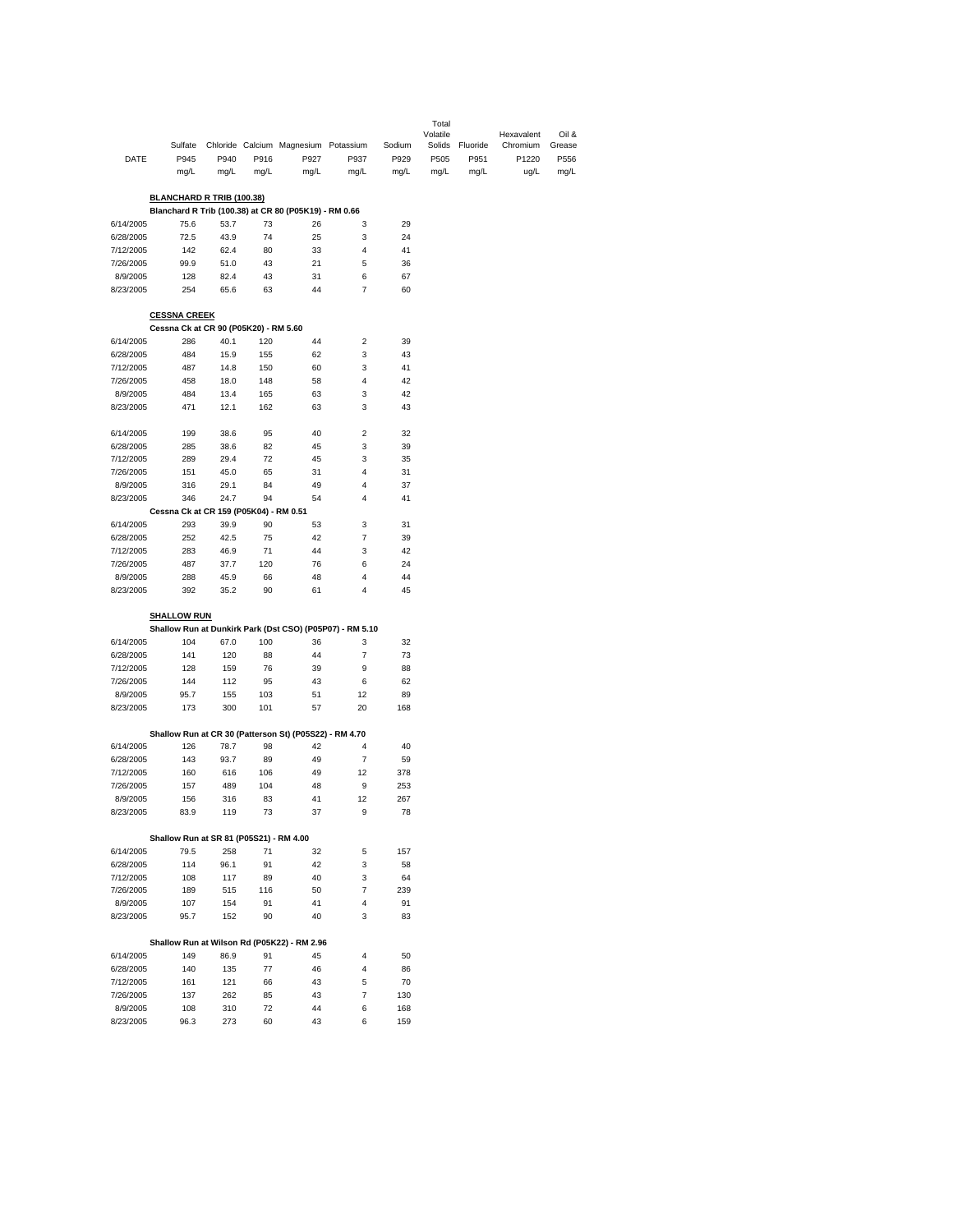## **BLANCHARD R TRIB (100.38)**

**Blanchard R Trib (100.38) at CR 80 (P05K19) - RM 0.66** 6/14/2005 6/28/2005 7/12/2005 7/26/2005 8/9/2005 8/23/2005 **CESSNA CREEK Cessna Ck at CR 90 (P05K20) - RM 5.60** 6/14/2005 6/28/2005 7/12/2005 7/26/2005 8/9/2005 8/23/2005 **Cessna Ck at CR 80 (P05K21) - RM 3.11** 6/14/2005 6/28/2005 7/12/2005 7/26/2005 8/9/2005 8/23/2005 **Cessna Ck at CR 159 (P05K04) - RM 0.51** 6/14/2005 6/28/2005 7/12/2005 7/26/2005 8/9/2005 8/23/2005 **SHALLOW RUN Shallow Run at Dunkirk Park (Dst CSO) (P05P07) - RM 5.10** 6/14/2005 6/28/2005 7/12/2005 7/26/2005 8/9/2005 8/23/2005 **Shallow Run at CR 30 (Patterson St) (P05S22) - RM 4.70**

6/14/2005 6/28/2005 7/12/2005 7/26/2005 GREY WATER IN STREAM 8/9/2005 8/23/2005

**Shallow Run at SR 81 (P05S21) - RM 4.00**

6/14/2005 6/28/2005 7/12/2005 7/26/2005 8/9/2005 8/23/2005

**Shallow Run at Wilson Rd (P05K22) - RM 2.96**

6/14/2005 6/28/2005 7/12/2005 7/26/2005 8/9/2005 8/23/2005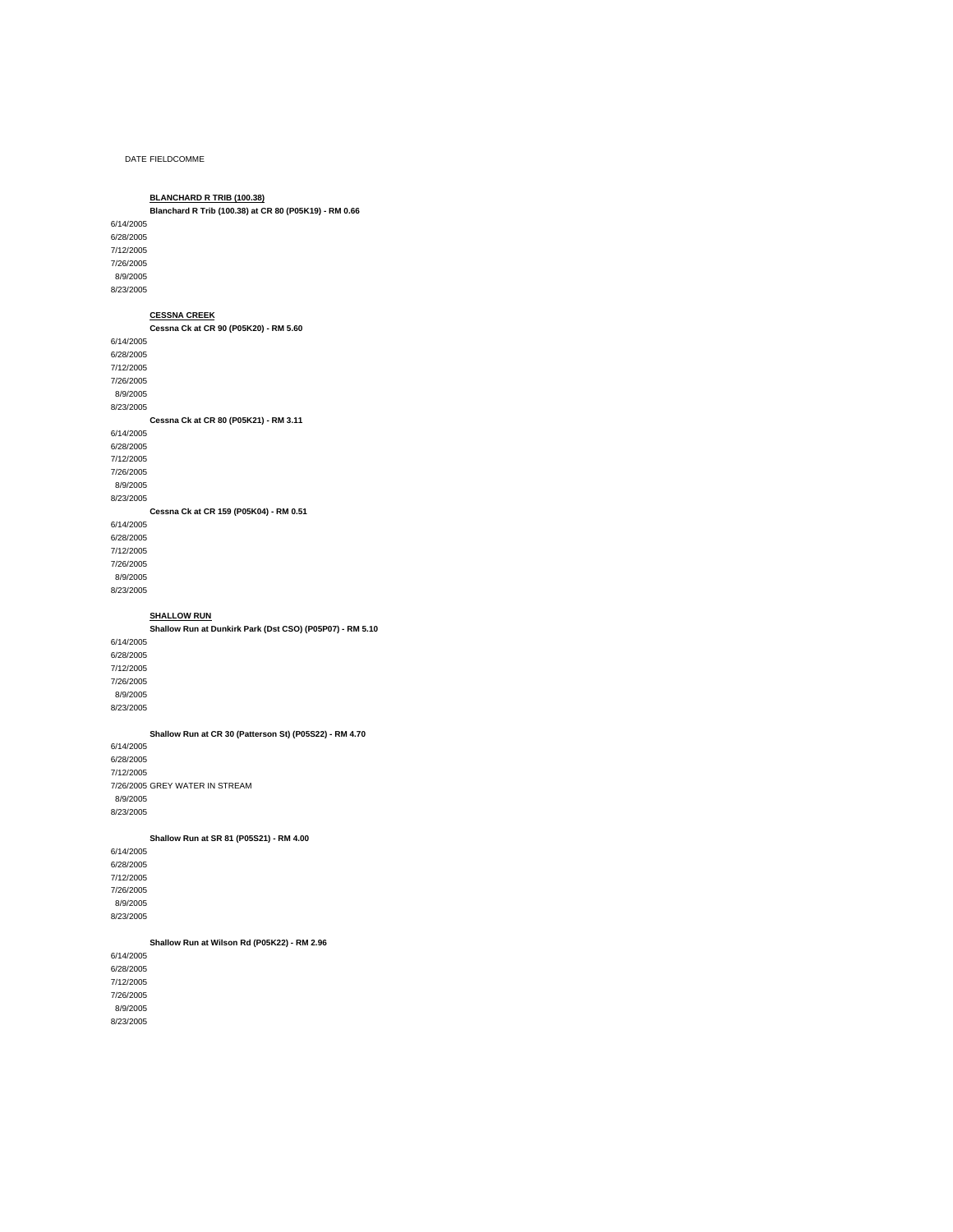|           |                                                                                  |      |                                    |      |      |      |      | Conduct. | Conduct. | Secchi |           |            |         |
|-----------|----------------------------------------------------------------------------------|------|------------------------------------|------|------|------|------|----------|----------|--------|-----------|------------|---------|
|           | Temp                                                                             |      | D.O. D.O. Sat. pH - Field pH - Lab |      |      | Flow | Gage | Field    | @ 25C    | Depth  | Acidity   | Alkalinity | E.coli  |
| DATE      | P <sub>10</sub>                                                                  | P299 | P301                               | P400 | P403 | P61  | P65  | P94      | P95      |        | P70508    | P410       | P31648  |
|           | C                                                                                | mg/L | %                                  | S.U. | S.U. | cfs  | feet | umhos/cm | umhos/cm | meters | mg/L      | mg/L       | #/100ml |
|           |                                                                                  |      |                                    |      |      |      |      |          |          |        |           |            |         |
|           | Shallow Run at Pugh Rd (P05P11) - RM 0.93                                        |      |                                    |      |      |      |      |          |          |        |           |            |         |
| 6/14/2005 | 25.1                                                                             | 6.5  | 77.1                               | 7.73 |      |      |      |          | 819      |        | < 5.0     | 184        |         |
| 6/28/2005 | 24.3                                                                             | 4.8  | 51.1                               | 7.70 |      |      |      |          | 945      |        | < 5.0     | 149        |         |
| 7/12/2005 | 24.7                                                                             | 5.2  | 62.3                               | 7.62 |      |      |      |          | 827      |        | < 5.0     | 145        |         |
| 7/26/2005 | 25.2                                                                             | 6.5  | 80.9                               | 7.61 |      |      |      |          | 837      |        | < 5.0     | 144        |         |
| 8/9/2005  | 21.9                                                                             | 6.1  | 69.8                               | 7.60 |      |      |      |          | 1610     |        | < 5.0     | 146        |         |
| 8/23/2005 | 17.0                                                                             | 5.5  | 59.0                               | 8.2  |      |      |      |          | 1600     |        | < 5.0     | 150        |         |
|           | THE OUTLET - UPPER (90.94)                                                       |      |                                    |      |      |      |      |          |          |        |           |            |         |
|           | The Outlet - Upper (90.94) at SR 81 (P05S29) - RM 3.00                           |      |                                    |      |      |      |      |          |          |        |           |            |         |
| 6/14/2005 | 23.6                                                                             | 6.9  | 79.3                               | 7.73 |      |      |      |          | 815      |        | < 5.0     | 210        |         |
| 6/28/2005 | 23.4                                                                             | 4.9  | 57.4                               | 7.62 |      |      |      |          | 813      |        | < 5.0     | 200        |         |
| 7/12/2005 | 23.2                                                                             | 4.8  | 56.7                               | 7.41 |      |      |      |          | 871      |        | < 5.0     | 219        |         |
| 7/26/2005 | 23.9                                                                             | 4.7  | 55.6                               | 7.60 |      |      |      |          | 708      |        | < 5.0     | 232        |         |
| 8/9/2005  | 21.7                                                                             | 5.8  | 66.2                               | 7.48 |      |      |      |          | 815      |        | < 5.0     | 208        |         |
| 8/23/2005 | 17.7                                                                             | 5.8  | 61.5                               | 7.88 |      |      |      |          | 820      |        | < 5.0     | 219        |         |
|           |                                                                                  |      |                                    |      |      |      |      |          |          |        |           |            |         |
|           | The Outlet - Upper (90.94) at TR 183 (P05S26) - RM 0.28                          |      |                                    |      |      |      |      |          |          |        |           |            |         |
| 6/14/2005 | 22.9                                                                             | 5.4  | 61.5                               | 7.71 |      |      |      |          | 863      |        | < 5.0     | 213        |         |
| 6/28/2005 | 23.1                                                                             | 5.2  | 61.8                               | 7.83 |      |      |      |          | 858      |        | < 5.0     | 199        |         |
| 7/12/2005 | 22.4                                                                             | 6.0  | 69.3                               | 7.93 |      |      |      |          | 875      |        | < 5.0     | 216        |         |
| 7/26/2005 | 23.7                                                                             | 5.5  | 64.6                               | 7.81 |      |      |      |          | 648      |        | < 5.0     | 196        |         |
| 8/9/2005  | 21.1                                                                             | 6.7  | 74.8                               | 7.70 |      |      |      |          | 831      |        | < 5.0     | 212        |         |
| 8/23/2005 | 17.4                                                                             | 6.1  | 64.2                               | 8.10 |      |      |      |          | 856      |        | < 5.0     | 217        |         |
|           |                                                                                  |      |                                    |      |      |      |      |          |          |        |           |            |         |
|           | <b>FOREST-SIMPSON DITCH</b>                                                      |      |                                    |      |      |      |      |          |          |        |           |            |         |
|           | Forest-Simpson Ditch at TR 195 (P05K23) - RM 0.80                                |      |                                    |      |      |      |      |          |          |        |           |            |         |
| 6/14/2005 | 23.8                                                                             | 2.2  | 25.2                               | 7.51 |      |      |      |          | 876      |        | < 5.0     | 201        |         |
| 6/28/2005 | 22.8                                                                             | 2.2  | 26.0                               | 7.76 |      |      |      |          | 907      |        | < 5.0     | 174        |         |
| 7/12/2005 | 23.6                                                                             | 2.9  | 33.9                               | 8.54 |      |      |      |          | 973      |        | < 5.0     | 215        |         |
| 7/26/2005 | 26.9                                                                             | 3.6  | 44.9                               | 8.26 |      |      |      |          | 849      |        | < 5.0     | 208        |         |
| 8/9/2005  | 23.5                                                                             | 3.1  | 36.6                               | 8.61 |      |      |      |          | 895      |        | < 5.0     | 203        |         |
| 8/23/2005 | 18.6                                                                             | 5.3  | 56.5                               | 8.52 |      |      |      |          | 963      |        | < 5.0     | 238        |         |
|           |                                                                                  |      |                                    |      |      |      |      |          |          |        |           |            |         |
|           | <b>RIPLEY RUN</b>                                                                |      |                                    |      |      |      |      |          |          |        |           |            |         |
|           | Ripley Run at TR 186 (P05K24) - RM 0.03                                          |      |                                    |      |      |      |      |          |          |        |           |            |         |
| 6/14/2005 | 23.5                                                                             | 7.1  | 83.8                               | 7.79 |      |      |      |          | 1030     |        | < 5.0     | 249        |         |
| 6/28/2005 | 23.4                                                                             | 4.0  | 46.7                               | 7.68 |      |      |      |          | 873      |        | < 5.0     | 211        |         |
| 7/12/2005 | 23.2                                                                             | 3.6  | 42.6                               | 7.63 |      |      |      |          | 827      |        | < 5.0     | 203        |         |
| 7/26/2005 | 28.6                                                                             | 10.8 | 139.0                              | 8.06 |      |      |      |          | 1600     |        | < 5.0     | 199        |         |
| 8/9/2005  | 23.0                                                                             | 6.1  | 71.0                               | 7.86 |      |      |      |          | 876      |        | < 5.0     | 205        |         |
| 8/23/2005 | 17.4                                                                             | 6.6  | 68.5                               | 7.72 |      |      |      |          | 2150     |        | < 5.0     | 224        |         |
|           | <b>BLANCHARD R TRIB (80.53)</b>                                                  |      |                                    |      |      |      |      |          |          |        |           |            |         |
|           | Blanchard R Trib (80.53) at CR 150 (P05K25) - RM 1.78                            |      |                                    |      |      |      |      |          |          |        |           |            |         |
| 6/14/2005 | 22.6                                                                             | 7.6  | 87.6                               | 7.15 |      |      |      |          | 1860     |        | < 5.0     | 265        |         |
| 6/28/2005 | 20.8                                                                             | 5.4  | 60.7                               | 7.05 |      |      |      |          | 2370 RC  |        | $<5.0$ PT | 281        |         |
| 7/12/2005 | 22.4                                                                             | 6.5  | 74.8                               | 7.11 |      |      |      |          | 2490 RC  |        | < 5.0     | 316        |         |
| 7/26/2005 | 21.9                                                                             | 4.8  | 55.1                               | 7.30 |      |      |      |          | 1610     |        | 5.0       | 255        |         |
| 8/9/2005  | 16.3                                                                             | 4.6  | 47.0                               | 6.98 |      |      |      |          | 2460 RC  |        | < 5.0     | 309        |         |
| 8/23/2005 | 15.7                                                                             | 5.3  | 53.0                               | 7.06 |      |      |      |          | 2460 RC  |        | 5.0       | 331        |         |
|           | <b>BLANCHARD R TRIB (79.75)</b>                                                  |      |                                    |      |      |      |      |          |          |        |           |            |         |
|           | Blanchard R Trib (79.75) adj TR 151 (W of Earlywine Cemetery) (P05K26) - RM 2.22 |      |                                    |      |      |      |      |          |          |        |           |            |         |
| 6/14/2005 | 23.1                                                                             | 4.8  | 56.0                               | 7.51 |      |      |      |          | 1280     |        | < 5.0     | 158        |         |
| 6/28/2005 | 23.8                                                                             | 5.0  | 59.7                               | 7.73 |      |      |      |          | 1340     |        | 5.0       | 141        |         |
| 7/26/2005 | 27.9                                                                             | 8.6  | 109.8                              | 8.03 |      |      |      |          | 796      |        | < 5.0     | 177        |         |
| 8/9/2005  | 23.7                                                                             | 6.5  | 77.3                               | 8.00 |      |      |      |          | 895      |        | 5.0       | 212        |         |
| 8/23/2005 | 17.8                                                                             | 5.9  | 62.1                               | 7.91 |      |      |      |          | 1050     |        | 5.0       | 240        |         |
|           |                                                                                  |      |                                    |      |      |      |      |          |          |        |           |            |         |
|           | POTATO RUN SUB-BASIN                                                             |      |                                    |      |      |      |      |          |          |        |           |            |         |
|           | Potato Run at SR 293 (P05S19) - RM 9.95                                          |      |                                    |      |      |      |      |          |          |        |           |            |         |
| 6/14/2005 | 25.4                                                                             | 11.1 | 135.5                              | 8.21 |      |      |      |          | 957      |        | < 5.0     | 211        |         |
| 6/28/2005 | 24.6                                                                             | 7.0  | 84.1                               | 7.61 |      |      |      |          | 1180     |        | 5.0       | 233        |         |
| 7/12/2005 | 23.7                                                                             | 3.5  | 41.8                               | 7.45 |      |      |      |          | 1100     |        | < 5.0     | 271        |         |
| 7/26/2005 | 23.8                                                                             | 5.8  | 68.5                               | 7.56 |      |      |      |          | 825      |        | 5.0       | 217        |         |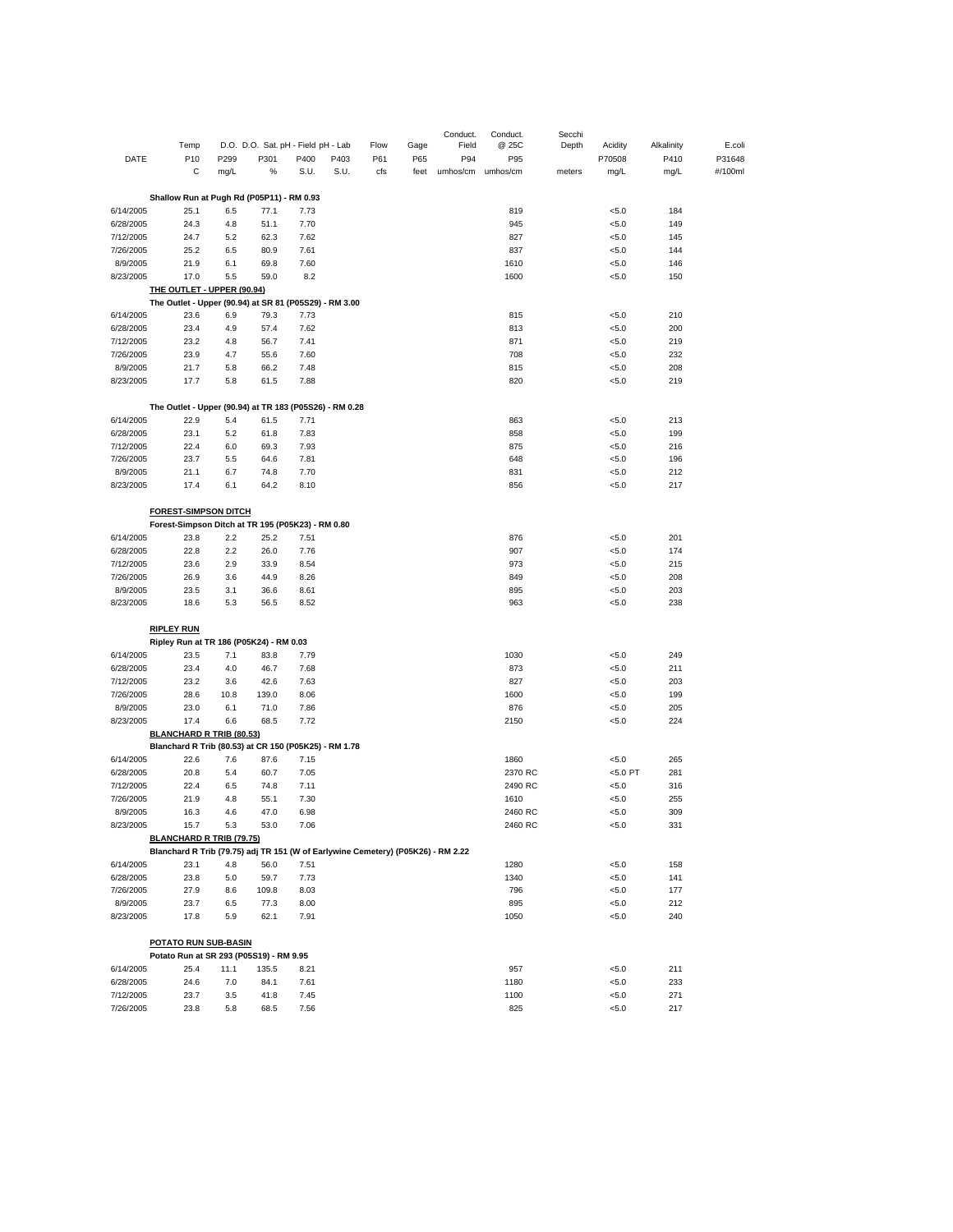|           | Total                                                                            |          |         |        |        |                  |        |       |       | Manga- |         |               |          |           |
|-----------|----------------------------------------------------------------------------------|----------|---------|--------|--------|------------------|--------|-------|-------|--------|---------|---------------|----------|-----------|
|           | Hardness                                                                         | Aluminum | Arsenic | Barium |        | Cadmium Chromium | Copper | Iron  | Lead  | nese   | Mercury | Nickel        | Selenium | Strontium |
| DATE      | P900                                                                             | P1105    | P1002   | P1007  | P1027  | P1034            | P1042  | P1045 | P1051 | P1055  | P71900  | P1067         | P1147    | P1082     |
|           | mg/L                                                                             | ug/L     | ug/L    | ug/L   | ug/L   | ug/L             | ug/L   | ug/L  | ug/L  | ug/L   | ug/L    | ug/L          | ug/L     | ug/L      |
|           |                                                                                  |          |         |        |        |                  |        |       |       |        |         |               |          |           |
| 6/14/2005 | Shallow Run at Pugh Rd (P05P11) - RM 0.93<br>347                                 | 372      | 4.6     | 70     | <0.20  | $30$             | < 10   | 752   | 2.0   | 277    | <0.20   |               | 2.0      | 4520      |
| 6/28/2005 | 347                                                                              | 1380     | 7.8     | 100    | <0.20  | $30$             | < 10   | 2600  | 2.0   | 922    |         | <40<br>$<$ 40 | 2.0      | 7960      |
| 7/12/2005 | 267                                                                              | 1130     | 3.6     | 87     | <0.20  | $30$             | <10    | 2260  | 2.0   | 242    | <0.20   | $<$ 40        | 2.0      | 6290      |
| 7/26/2005 | 273                                                                              | $200$    | 3.9     | 69     | <0.20  | $30$             | < 10   | 377   | 2.0   | 104    | <0.20   | <40           | 2.0      | 4690      |
| 8/9/2005  | 354                                                                              | $200$    | 5.8     | 104    | <0.20  | $30$             | < 10   | 410   | 2.0   | 221    | <0.20   | <40           | 2.0      | 8120      |
| 8/23/2005 | 345                                                                              | 432      | 4.8     | 97     | <0.20  | $30$             | <10    | 746   | 2.0   | 139    | <0.20   | $<$ 40        | 2.0      | 9580      |
|           | THE OUTLET - UPPER (90.94)                                                       |          |         |        |        |                  |        |       |       |        |         |               |          |           |
|           | The Outlet - Upper (90.94) at SR 81 (P05S29) - RM 3.00                           |          |         |        |        |                  |        |       |       |        |         |               |          |           |
| 6/14/2005 | 415                                                                              | 242      | 2.5     | 49     | <0.20  | $30$             | < 10   | 436   | 2.0   | 92     | <0.20   | <40           | 2.0      | 1040      |
| 6/28/2005 | 410                                                                              | 480      | 3.1     | 53     | < 0.20 | $30$             | <10    | 1010  | 2.0   | 226    |         | $<$ 40        | 2.0      | 926       |
| 7/12/2005 | 399                                                                              | 270      | 2.6     | 57     | <0.20  | $30$             | $<$ 10 | 717   | 2.0   | 134    | <0.20   | <40           | 2.0      | 958       |
| 7/26/2005 | 332                                                                              | 680      | 2.8     | 67     | < 0.20 | $30$             | < 10   | 1320  | 2.0   | 125    | <0.20   | $<$ 40        | 2.0      | 1350      |
| 8/9/2005  | 392                                                                              | 200      | 2.3     | 57     | <0.20  | $30$             | < 10   | 531   | 2.0   | 90     | <0.20   | $<$ 40        | 2.0      | 830       |
| 8/23/2005 | 390                                                                              | $200$    | 2.0     | 53     | <0.20  | $30$             | < 10   | 352   | 2.0   | 66     | <0.20   | $<$ 40        | 2.0      | 672       |
|           |                                                                                  |          |         |        |        |                  |        |       |       |        |         |               |          |           |
| 6/14/2005 | The Outlet - Upper (90.94) at TR 183 (P05S26) - RM 0.28<br>418                   | 281      | 3.5     | 53     | <0.20  | $30$             | < 10   | 441   | 2.0   | 122    | <0.20   | <40           | 2.0      | 1270      |
| 6/28/2005 | 411                                                                              | 407      | 3.5     | 57     | < 0.20 | $30$             | <10    | 798   | 2.0   | 231    |         | <40           | 2.0      | 1180      |
| 7/12/2005 | 389                                                                              | 258      | 3.0     | 60     | <0.20  | $30$             | < 10   | 650   | 2.0   | 71     | <0.20   | <40           | 2.0      | 1040      |
| 7/26/2005 | 292                                                                              | 239      | 2.0     | 56     | <0.20  | $30$             | <10    | 569   | 2.0   | 27     | <0.20   | $<$ 40        | 2.0      | 767       |
| 8/9/2005  | 385                                                                              | $200$    | 2.7     | 59     | <0.20  | $30$             | <10    | 427   | 2.0   | 33     | <0.20   | $<$ 40        | 2.0      | 1010      |
| 8/23/2005 | 403                                                                              | 375      | 2.6     | 60     | <0.20  | $30$             | < 10   | 567   | 2.0   | 35     | <0.20   | $<$ 40        | 2.0      | 1020      |
|           |                                                                                  |          |         |        |        |                  |        |       |       |        |         |               |          |           |
|           | <b>FOREST-SIMPSON DITCH</b>                                                      |          |         |        |        |                  |        |       |       |        |         |               |          |           |
|           | Forest-Simpson Ditch at TR 195 (P05K23) - RM 0.80                                |          |         |        |        |                  |        |       |       |        |         |               |          |           |
| 6/14/2005 | 262                                                                              | $200$    | 2.2     | 42     | <0.20  | $30$             | <10    | 535   | 2.0   | 268    | <0.20   | <40           | 2.0      | 2590      |
| 6/28/2005 | 235                                                                              | $200$    | 2.4     | 36     | < 0.20 | $30$             | <10    | 564   | 2.0   | 189    | <0.20   | $<$ 40        | 2.0      | 2660      |
| 7/12/2005 | 263                                                                              | 232      | 2.0     | 35     | < 0.20 | $30$             | <10    | 797   | 2.0   | 134    | <0.20   | <40           | 2.0      | 3560      |
| 7/26/2005 | 234                                                                              | $200$    | 2.0     | 34     | <0.20  | $30$             | < 10   | 395   | 2.0   | 118    | <0.20   | <40           | 2.0      | 2840      |
| 8/9/2005  | 254                                                                              | $200$    | 2.0     | 36     | <0.20  | $30$             | < 10   | 414   | 2.0   | 98     | <0.20   | $<$ 40        | 2.0      | 3240      |
| 8/23/2005 | 270                                                                              | 229      | 2.5     | 37     | <0.20  | $30$             | < 10   | 459   | 2.0   | 96     | <0.20   | $<$ 40        | 2.0      | 3620      |
|           | <b>RIPLEY RUN</b>                                                                |          |         |        |        |                  |        |       |       |        |         |               |          |           |
|           | Ripley Run at TR 186 (P05K24) - RM 0.03                                          |          |         |        |        |                  |        |       |       |        |         |               |          |           |
| 6/14/2005 | 510                                                                              | 200      | 3.3     | 57     | < 0.20 | <30              | <10    | 123   | 2.0   | 73     | <0.20   | <40           | 2.0      | 4280      |
| 6/28/2005 | 419                                                                              | $200$    | 5.9     | 61     | <0.20  | $30$             | $<$ 10 | 798   | 2.0   | 377    | <0.20   | <40           | 2.0      | 4140      |
| 7/12/2005 | 357                                                                              | 200      | 4.5     | 66     | < 0.20 | $30$             | <10    | 331   | 2.0   | 348    | <0.20   | <40           | 2.0      | 3960      |
| 7/26/2005 | 779                                                                              | 200      | 2.0     | 104    | <0.20  | $30$             | < 10   | 101   | 2.0   | 27     | <0.20   | $<$ 40        | 2.0      | 8390      |
| 8/9/2005  | 408                                                                              | $200$    | 3.6     | 65     | <0.20  | $30$             | <10    | 372   | 2.0   | 127    | <0.20   | <40           | 2.0      | 4070      |
| 8/23/2005 | 1230                                                                             | 224      | 2.0     | 119    | <0.20  | $30$             | < 10   | 292   | 2.0   | 33     | <0.20   | $<$ 40        | 2.0      | 13900     |
|           | <b>BLANCHARD R TRIB (80.53)</b>                                                  |          |         |        |        |                  |        |       |       |        |         |               |          |           |
| 6/14/2005 | Blanchard R Trib (80.53) at CR 150 (P05K25) - RM 1.78<br>1080                    | $200$    | 2.0     | 52     | <0.20  | $30$             | < 10   | 533   | 2.0   | 151    | <0.20   | <40           | 2.0      | 8880      |
| 6/28/2005 | 1610                                                                             | $200$    | 3.9     | 39     | < 0.20 | $30$             | < 10   | 1400  | 2.0   | 202    | <0.20   | $<$ 40        | 2.0      | 13500     |
| 7/12/2005 | 1550                                                                             | $200$    | 2.8     | 44     | <0.20  | $30$             | <10    | 836   | 2.0   | 239    | <0.20   | <40           | 2.2      | 13200     |
| 7/26/2005 | 971                                                                              | 343      | 2.0     | 52     | <0.20  | $30$             | < 10   | 1230  | 2.0   | 107    | <0.20   | $<$ 40        | 2.0      | 7430      |
| 8/9/2005  | 1860                                                                             | 4570     | 7.7     | 75     | <0.20  | $30$             | < 10   | 8800  | 3.7   | 346    | <0.20   | $<$ 40        | 5.7      | 14900     |
| 8/23/2005 | 1720                                                                             | 385      | 3.5     | 48     | <0.20  | $30$             | <10    | 1290  | 2.0   | 215    | < 0.20  | <40           | 2.9      | 14200     |
|           | <b>BLANCHARD R TRIB (79.75)</b>                                                  |          |         |        |        |                  |        |       |       |        |         |               |          |           |
|           | Blanchard R Trib (79.75) adj TR 151 (W of Earlywine Cemetery) (P05K26) - RM 2.22 |          |         |        |        |                  |        |       |       |        |         |               |          |           |
| 6/14/2005 | 474                                                                              | 428      | 4.9     | 78     | <0.20  | $30$             | $<$ 10 | 792   | 2.0   | 278    | <0.20   | <40           | 2.0      | 2800      |
| 6/28/2005 | 502                                                                              | 495      | 6.7     | 100    | <0.20  | $30$             | <10    | 1470  | 2.0   | 1000   | <0.20   | $<$ 40        | 2.0      | 3310      |
| 7/26/2005 | 322                                                                              | 265      | 2.0     | 62     | < 0.20 | $30$             | <10    | 613   | 2.0   | 28     | <0.20   | <40           | 2.0      | 1690      |
| 8/9/2005  | 416                                                                              | 386      | $3.5\,$ | 75     | <0.20  | $30$             | <10    | 910   | 2.0   | 163    | <0.20   | $<$ 40        | 2.0      | 2990      |
| 8/23/2005 | 429                                                                              | 379      | 4.3     | 75     | <0.20  | $30$             | $<$ 10 | 614   | 2.0   | 103    | <0.20   | <40           | 2.0      | 3500      |
|           | POTATO RUN SUB-BASIN                                                             |          |         |        |        |                  |        |       |       |        |         |               |          |           |
|           | Potato Run at SR 293 (P05S19) - RM 9.95                                          |          |         |        |        |                  |        |       |       |        |         |               |          |           |
| 6/14/2005 | 390                                                                              | 425      | 3.6     | 66     | < 0.20 | $30$             | <10    | 636   | 2.0   | 40     | <0.20   | <40           | 2.0      | 710       |
| 6/28/2005 | 406                                                                              | 1240     | 6.3     | 105    | <0.20  | $30$             | <10    | 2210  | 2.0   | 1320   | <0.20   | <40           | 2.0      | 770       |
| 7/12/2005 | 419                                                                              | 5270     | 6.1     | 146    | <0.20  | $30$             | <10    | 9260  | 5.7   | 1360   | <0.20   | <40           | 2.0      | 735       |
| 7/26/2005 | 323                                                                              | 593      | $3.0\,$ | 72     | <0.20  | $30$             | <10    | 1250  | 2.0   | 91     | <0.20   | <40           | 2.0      | 570       |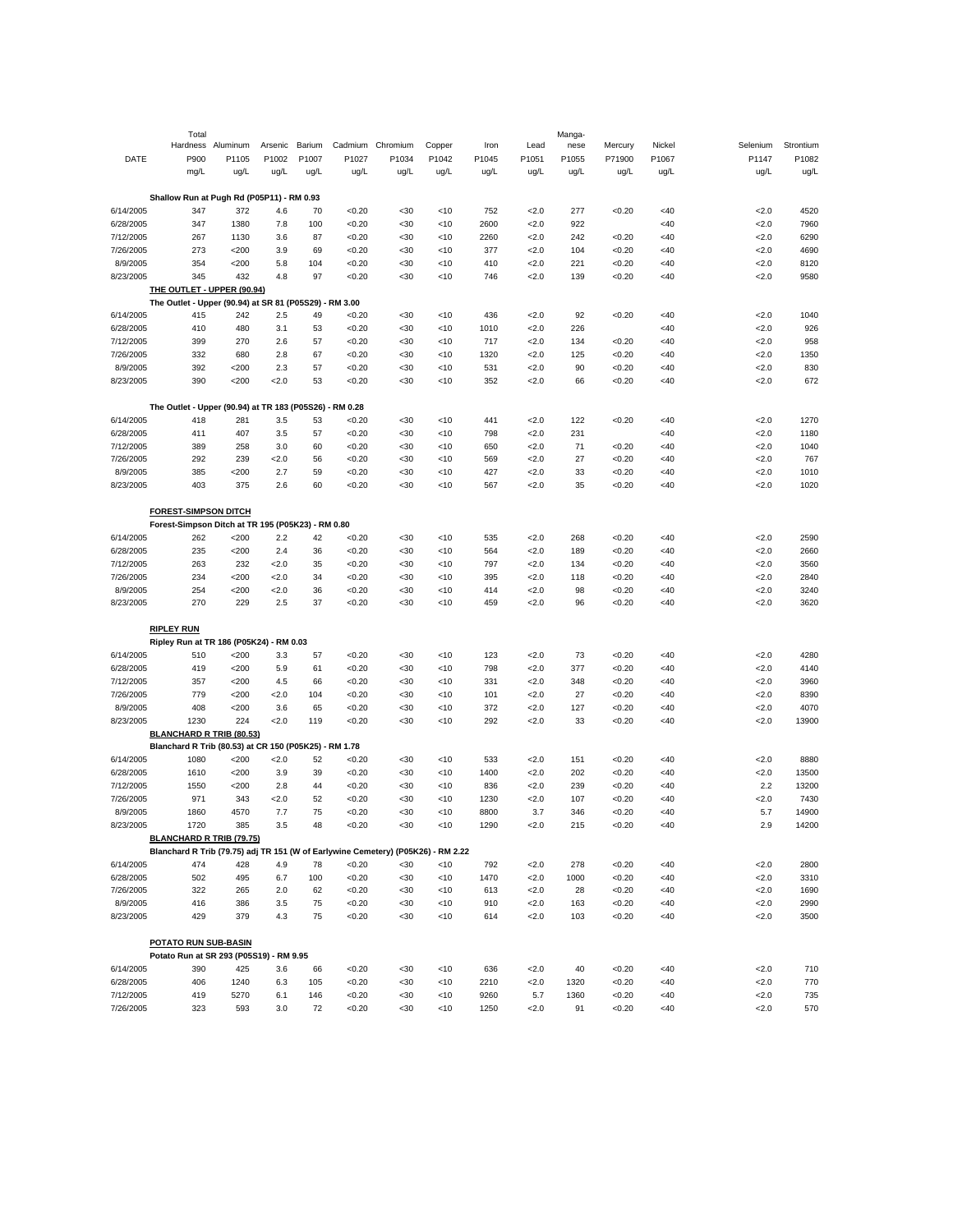|           |                                                                                  |        |        |            |        |                      |         |           |            |                     |                           | Total                 | Total            |
|-----------|----------------------------------------------------------------------------------|--------|--------|------------|--------|----------------------|---------|-----------|------------|---------------------|---------------------------|-----------------------|------------------|
|           | BOD <sub>5</sub>                                                                 | CBOD5  | CBOD20 | <b>TOC</b> | COD    | Nitrate +<br>nitrite | Nitrite |           | <b>TKN</b> | Total<br>Phosphorus | <b>Total Diss</b><br>Phos | <b>Diss</b><br>Solids | Susp<br>Solids   |
|           |                                                                                  |        |        |            |        |                      |         | Ammonia   |            |                     |                           |                       |                  |
| DATE      | P310                                                                             | P80082 | P80087 | P680       | P340   | P630                 | P615    | P610      | P625       | P665                | P666                      | P70300                | P530             |
|           | mg/L                                                                             | mg/L   |        | mg/L mg/L  | mg/L   | mg/L                 | mg/L    | mg/L      | mg/L       | mg/L                | mg/L                      | mg/L                  | mg/L             |
|           |                                                                                  |        |        |            |        |                      |         |           |            |                     |                           |                       |                  |
|           | Shallow Run at Pugh Rd (P05P11) - RM 0.93                                        |        |        |            |        |                      |         |           |            |                     |                           |                       |                  |
| 6/14/2005 | 2.0                                                                              |        |        |            | 14     | 0.10                 | 0.039   | 0.265     | 0.92       | 0.122               |                           | 508                   | 12               |
| 6/28/2005 | 3.4J                                                                             |        |        |            | 28     | < 0.10               | < 0.020 | 0.249     | 1.07       | 0.153               |                           | 598                   | 44               |
| 7/12/2005 | 2.2                                                                              |        |        |            | 19     | 0.44                 | 0.092   | 0.495     | 1.37       | 0.095               |                           | 536                   | 47               |
| 7/26/2005 | 2.4                                                                              |        |        |            | 18     | 0.24                 | 0.055   | 0.167     | 1.02       | 0.052               |                           | 510                   | 10               |
| 8/9/2005  | 2.0                                                                              |        |        |            | 25     | < 0.10               | < 0.020 | 0.198     | 1.57       | 0.035               |                           | 918                   | 5                |
| 8/23/2005 | 2.0                                                                              |        |        |            | 16     | < 0.10               | < 0.020 | 0.146     | 1.20       | 0.023               |                           | 924                   | 16               |
|           | THE OUTLET - UPPER (90.94)                                                       |        |        |            |        |                      |         |           |            |                     |                           |                       |                  |
|           | The Outlet - Upper (90.94) at SR 81 (P05S29) - RM 3.00                           |        |        |            |        |                      |         |           |            |                     |                           |                       |                  |
| 6/14/2005 | 2.0                                                                              |        |        |            | < 10   | 0.23                 | 0.021   | 0.214     | 0.62       | 0.038               |                           | 516                   | $<$ 5            |
| 6/28/2005 | 2.0                                                                              |        |        |            | <10    | 0.16                 | < 0.020 | 0.430     | 0.85       | 0.180               |                           | 520                   | 11               |
|           |                                                                                  |        |        |            |        |                      |         |           |            |                     |                           |                       |                  |
| 7/12/2005 | 3.0                                                                              |        |        |            | 10     | 0.18                 | < 0.020 | 0.542     | 0.69       | 0.117               |                           | 564                   | 22               |
| 7/26/2005 | 3.4                                                                              |        |        |            | 21     | 2.30                 | 0.151   | $0.646$ J | 1.41       | 0.180               |                           | 452                   | 45               |
| 8/9/2005  | 2.0                                                                              |        |        |            | 11     | 0.15                 | < 0.020 | 0.588     | 0.85       | 0.098               |                           | 508                   | 9                |
| 8/23/2005 | 2.0                                                                              |        |        |            | 11     | 0.13                 | < 0.020 | 0.424     | 0.68       | 0.083               |                           | 524                   | 8                |
|           |                                                                                  |        |        |            |        |                      |         |           |            |                     |                           |                       |                  |
|           | The Outlet - Upper (90.94) at TR 183 (P05S26) - RM 0.28                          |        |        |            |        |                      |         |           |            |                     |                           |                       |                  |
| 6/14/2005 | 2.0                                                                              |        |        |            | < 10   | 0.43                 | 0.037   | 0.103     | 0.61       | 0.159               |                           | 548                   | 6                |
| 6/28/2005 | 2.0                                                                              |        |        |            | 11     | 0.30                 | < 0.020 | 0.100     | 0.74       | 0.179               |                           | 556                   | 23               |
| 7/12/2005 | 2.0                                                                              |        |        |            | 10     | 0.29                 | < 0.020 | 0.227     | 0.69       | 0.144               |                           | 564                   | 13               |
| 7/26/2005 | 2.0                                                                              |        |        |            | 21     | 4.42                 | < 0.020 | 0.141     | 0.86       | 0.133               |                           | 414                   | 12               |
| 8/9/2005  | 2.0                                                                              |        |        |            | < 10   | 0.43                 | < 0.020 | 0.087     | 0.48       | 0.085               |                           | 524                   | 8                |
| 8/23/2005 | 2.0                                                                              |        |        |            | 11     | 0.11                 | < 0.020 | 0.069     | 0.39       | 0.093               |                           | 546                   | 12               |
|           |                                                                                  |        |        |            |        |                      |         |           |            |                     |                           |                       |                  |
|           | <b>FOREST-SIMPSON DITCH</b>                                                      |        |        |            |        |                      |         |           |            |                     |                           |                       |                  |
|           |                                                                                  |        |        |            |        |                      |         |           |            |                     |                           |                       |                  |
|           | Forest-Simpson Ditch at TR 195 (P05K23) - RM 0.80                                |        |        |            |        |                      |         |           |            |                     |                           |                       |                  |
| 6/14/2005 | 20                                                                               |        |        |            | 72     | 1.98                 | 0.028   | 2.74      | 4.77       | 0.742               |                           | 520                   | 31               |
| 6/28/2005 | 32                                                                               |        |        |            | 77     | < 0.10               | < 0.020 | 1.94      | 1.36       | 1.26                |                           | 656                   | 60               |
| 7/12/2005 | 27                                                                               |        |        |            | 56     | 0.13                 | < 0.020 | 0.364     | 3.60       | 1.14                |                           | 626                   | 105              |
| 7/26/2005 | 22                                                                               |        |        |            | 73     | < 0.10               | 0.026   | 1.15      | 3.27       | 1.06                |                           | 532                   | 40               |
| 8/9/2005  | 12                                                                               |        |        |            | 64     | 0.38                 | <0.020  | 0.430     | 3.06       | 0.947               |                           | 584                   | 59               |
| 8/23/2005 | 22                                                                               |        |        |            | 58     | 0.13                 | 0.108   | 1.32      | 4.58       | 1.21                |                           | 620                   | 68               |
|           |                                                                                  |        |        |            |        |                      |         |           |            |                     |                           |                       |                  |
|           | <b>RIPLEY RUN</b>                                                                |        |        |            |        |                      |         |           |            |                     |                           |                       |                  |
|           | Ripley Run at TR 186 (P05K24) - RM 0.03                                          |        |        |            |        |                      |         |           |            |                     |                           |                       |                  |
| 6/14/2005 | 2.0                                                                              |        |        |            | 12     | 4.64                 | 0.025   | 0.061     | 0.79       | 0.029               |                           | 664                   | $<$ 5            |
| 6/28/2005 | 4.1                                                                              |        |        |            | 30     | < 0.10               | < 0.020 | 0.065     | <0.20      | 0.126               |                           | 588                   | 34               |
| 7/12/2005 | 2.1                                                                              |        |        |            | 22     | 0.14                 | < 0.020 | 0.062     | 0.60       | 0.076               |                           | 536                   | $5$              |
| 7/26/2005 | 2.8                                                                              |        |        |            | 13     | 25.1                 |         | 5.34      | 6.00       | 0.010               |                           | 1230                  | $\overline{7}$   |
|           |                                                                                  |        |        |            |        |                      | 1.98    |           |            |                     |                           |                       |                  |
| 8/9/2005  | 4.8                                                                              |        |        |            | 25     | < 0.10               | < 0.020 | 0.089     | 0.94       | 0.031               |                           | 564                   | 12               |
| 8/23/2005 | 4.2                                                                              |        |        |            | < 10   | 23.8                 | 1.33    | 16.3      | 14.5       | $< 0.050$ UJ        |                           | 1740                  | 12               |
|           | <b>BLANCHARD R TRIB (80.53)</b>                                                  |        |        |            |        |                      |         |           |            |                     |                           |                       |                  |
|           | Blanchard R Trib (80.53) at CR 150 (P05K25) - RM 1.78                            |        |        |            |        |                      |         |           |            |                     |                           |                       |                  |
| 6/14/2005 | 2.0                                                                              |        |        |            | < 10   | 0.31                 | 0.029   | 0.125     | 0.65       | 0.026               |                           | 1520                  | $5$              |
| 6/28/2005 | 2.0                                                                              |        |        |            | < 10   | < 0.10               | < 0.020 | 0.375     | 0.33       | 0.013               |                           | 2330 RC               | $\overline{7}$   |
| 7/12/2005 | 2.9                                                                              |        |        |            | 10     | < 0.10               | < 0.020 | 0.060     | 0.24       | 0.024               |                           | 2350 RC               | $\boldsymbol{9}$ |
| 7/26/2005 | 2.0                                                                              |        |        |            | < 10   | 3.58                 | 0.083   | 0.342     | 0.56       | 0.023               |                           | 1360                  | 19               |
| 8/9/2005  | 13                                                                               |        |        |            | < 10   | < 0.10               | < 0.020 | 0.321     | 0.39       | 0.033               |                           | 2410 RC               | 508              |
| 8/23/2005 | 2.0                                                                              |        |        |            | $<$ 10 | <0.10                | < 0.020 | 0.336     | 0.43       | 0.013               |                           | 2330 RC               | 21               |
|           | <b>BLANCHARD R TRIB (79.75)</b>                                                  |        |        |            |        |                      |         |           |            |                     |                           |                       |                  |
|           | Blanchard R Trib (79.75) adj TR 151 (W of Earlywine Cemetery) (P05K26) - RM 2.22 |        |        |            |        |                      |         |           |            |                     |                           |                       |                  |
| 6/14/2005 | 2.0                                                                              |        |        |            | 17     | 12.1                 | < 0.020 | 0.178     | 1.47       | 0.066               |                           | 828                   | 20               |
|           | 22                                                                               |        |        |            | 41     |                      |         |           |            |                     |                           | 920                   |                  |
| 6/28/2005 |                                                                                  |        |        |            |        | < 0.10               | < 0.020 | 0.062     | 1.76       | 0.272               |                           |                       | 53               |
| 7/26/2005 | 2.3                                                                              |        |        |            | 21     | 5.47                 | 0.218   | 0.120     | 0.88       | 0.024               |                           | 530                   | 19               |
| 8/9/2005  | 9.3                                                                              |        |        |            | 22     | < 0.10               | < 0.020 | 0.082     | 0.85       | 0.061               |                           | 580                   | 33               |
| 8/23/2005 | 4.7                                                                              |        |        |            | 13     | < 0.10               | < 0.020 | 0.087     | 0.79       | 0.051               |                           | 674                   | 18               |
|           |                                                                                  |        |        |            |        |                      |         |           |            |                     |                           |                       |                  |
|           | POTATO RUN SUB-BASIN                                                             |        |        |            |        |                      |         |           |            |                     |                           |                       |                  |
|           | Potato Run at SR 293 (P05S19) - RM 9.95                                          |        |        |            |        |                      |         |           |            |                     |                           |                       |                  |
| 6/14/2005 | 2.0                                                                              |        |        |            | 12     | 1.80                 | 0.127   | 0.121     | 1.12       | 0.094               |                           | 574                   | 13               |
| 6/28/2005 | 4.5                                                                              |        |        |            | 27     | 5.06                 | 0.054   | 0.617     | 2.47       | 0.129               |                           | 728                   | 118              |
| 7/12/2005 | 9.7J                                                                             |        |        |            | 24     | 0.63                 | 0.044   | 0.542     | 1.54       | 0.307               |                           | 692                   | 120              |
| 7/26/2005 | 2.0                                                                              |        |        |            | 18     | 2.95                 | 0.068   | 0.122     | 0.83       | 0.099               |                           | 512                   | 30               |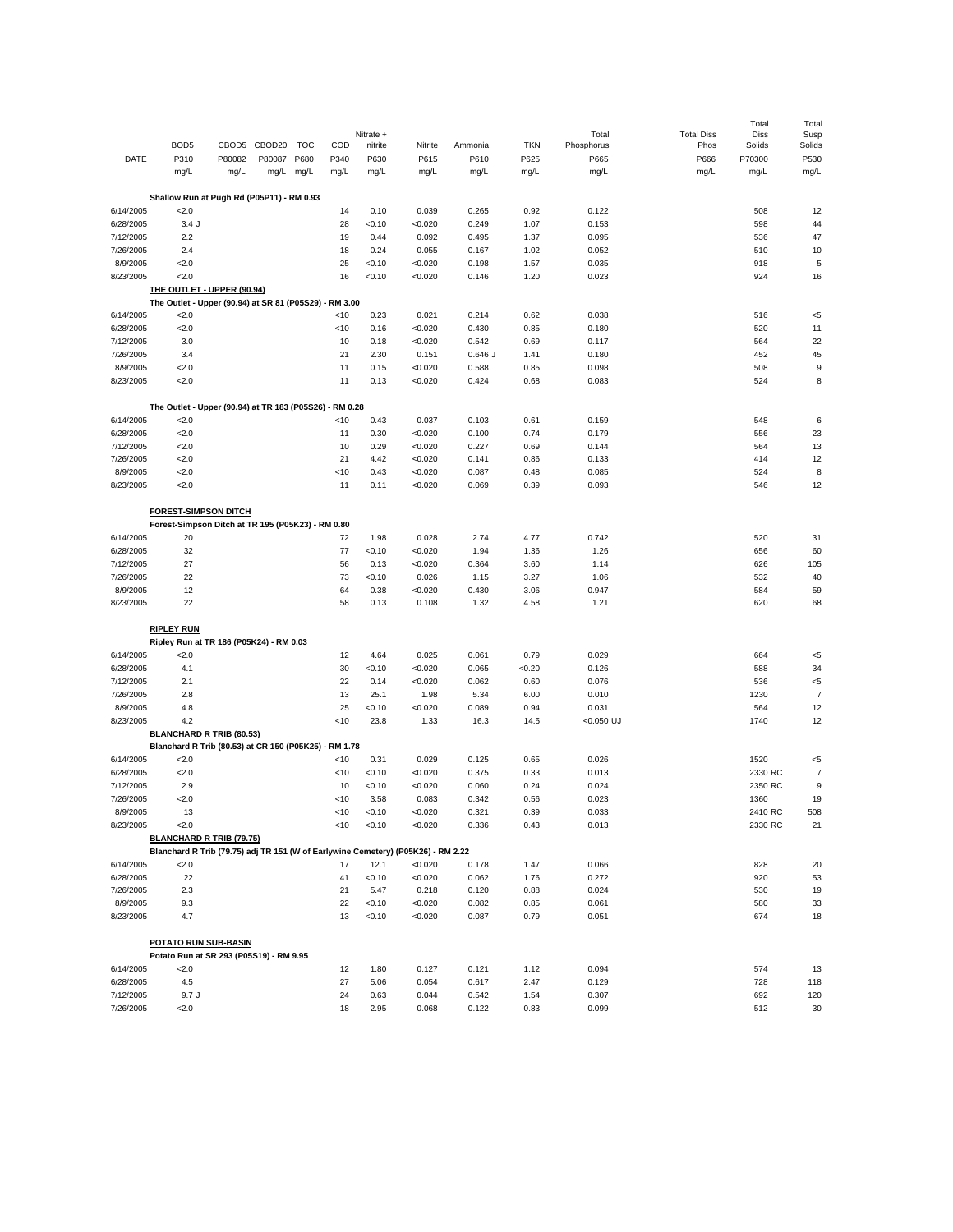|                        |                                                                                  |              |            |                                      |                              |          | Total<br>Volatile |          | Hexavalent | Oil &  |
|------------------------|----------------------------------------------------------------------------------|--------------|------------|--------------------------------------|------------------------------|----------|-------------------|----------|------------|--------|
|                        | Sulfate                                                                          |              |            | Chloride Calcium Magnesium Potassium |                              | Sodium   | Solids            | Fluoride | Chromium   | Grease |
| DATE                   | P945                                                                             | P940         | P916       | P927                                 | P937                         | P929     | P505              | P951     | P1220      | P556   |
|                        | mg/L                                                                             | mg/L         | mg/L       | mg/L                                 | mg/L                         | mg/L     | mg/L              | mg/L     | ug/L       | mg/L   |
|                        |                                                                                  |              |            |                                      |                              |          |                   |          |            |        |
|                        | Shallow Run at Pugh Rd (P05P11) - RM 0.93                                        |              |            |                                      |                              |          |                   |          |            |        |
| 6/14/2005              | 142                                                                              | 71.5         | 73         | 40                                   | 3                            | 42       |                   |          |            |        |
| 6/28/2005              | 179                                                                              | 95.1         | 63         | 46                                   | 5                            | 71       |                   |          |            |        |
| 7/12/2005              | 153                                                                              | 86.8         | 51         | 34                                   | 5                            | 53       |                   |          |            |        |
| 7/26/2005              | 142                                                                              | 96.8         | 55         | 33                                   | 6                            | 59       |                   |          |            |        |
| 8/9/2005               | 162                                                                              | 366          | 61         | 49                                   | 6                            | 193      |                   |          |            |        |
| 8/23/2005              | 170                                                                              | 334          | 54         | 51                                   | 5                            | 182      |                   |          |            |        |
|                        | THE OUTLET - UPPER (90.94)                                                       |              |            |                                      |                              |          |                   |          |            |        |
|                        | The Outlet - Upper (90.94) at SR 81 (P05S29) - RM 3.00                           |              |            |                                      |                              |          |                   |          |            |        |
| 6/14/2005              | 173                                                                              | 42.6         | 82         | 51                                   | 2                            | 21       |                   |          |            |        |
| 6/28/2005              | 172                                                                              | 43.2         | 77         | 53                                   | 3                            | 24       |                   |          |            |        |
| 7/12/2005              | 179                                                                              | 55.5         | 74         | 52                                   | 3                            | 26       |                   |          |            |        |
| 7/26/2005              | 107                                                                              | 39.8         | 80         | 32                                   | 5                            | 23       |                   |          |            |        |
| 8/9/2005               | 179                                                                              | 53.0         | 73         | 51                                   | 3                            | 26       |                   |          |            |        |
| 8/23/2005              | 170                                                                              | 47.2         | 72         | 51                                   | 3                            | 24       |                   |          |            |        |
|                        |                                                                                  |              |            |                                      |                              |          |                   |          |            |        |
| 6/14/2005              | The Outlet - Upper (90.94) at TR 183 (P05S26) - RM 0.28<br>179                   | 51.4         | 85         | 50                                   | 3                            | 28       |                   |          |            |        |
| 6/28/2005              | 175                                                                              | 54.3         | 79         | 52                                   | 3                            | 30       |                   |          |            |        |
| 7/12/2005              | 182                                                                              | 58.4         | 75         | 49                                   | 4                            | 28       |                   |          |            |        |
| 7/26/2005              | 99.8                                                                             | 36.5         | 69         | 29                                   | 5                            | 18       |                   |          |            |        |
| 8/9/2005               | 180                                                                              | 55.6         | 75         | 48                                   | 3                            | 29       |                   |          |            |        |
| 8/23/2005              | 176                                                                              | 56.6         | 74         | 53                                   | 3                            | 31       |                   |          |            |        |
|                        |                                                                                  |              |            |                                      |                              |          |                   |          |            |        |
|                        | <b>FOREST-SIMPSON DITCH</b>                                                      |              |            |                                      |                              |          |                   |          |            |        |
|                        | Forest-Simpson Ditch at TR 195 (P05K23) - RM 0.80                                |              |            |                                      |                              |          |                   |          |            |        |
| 6/14/2005              | 167                                                                              | 62.5         | 49         | 34                                   | 6                            | 84       |                   |          |            |        |
| 6/28/2005              | 190                                                                              | 73.5         | 38         | 34                                   | 7                            | 100      |                   |          |            |        |
| 7/12/2005              | 188                                                                              | 76.2         | 46         | 36                                   | $\overline{7}$               | 103      |                   |          |            |        |
| 7/26/2005              | 168                                                                              | 62.5         | 46         | 29                                   | 6                            | 79       |                   |          |            |        |
| 8/9/2005               | 184                                                                              | 65.9         | 49         | 32                                   | 7                            | 93       |                   |          |            |        |
| 8/23/2005              | 191                                                                              | 68.7         | 52         | 34                                   | 7                            | 106      |                   |          |            |        |
|                        |                                                                                  |              |            |                                      |                              |          |                   |          |            |        |
|                        | <b>RIPLEY RUN</b>                                                                |              |            |                                      |                              |          |                   |          |            |        |
|                        | Ripley Run at TR 186 (P05K24) - RM 0.03                                          |              |            |                                      |                              |          |                   |          |            |        |
| 6/14/2005              | 242                                                                              | 55.2         | 107        | 59                                   | 4                            | 38       |                   |          |            |        |
| 6/28/2005              | 207                                                                              | 46.8         | 72         | 58                                   | 4<br>$\overline{\mathbf{4}}$ | 33       |                   |          |            |        |
| 7/12/2005              | 187                                                                              | 48.8         | 59         | 51                                   |                              | 32       |                   |          |            |        |
| 7/26/2005<br>8/9/2005  | 618<br>204                                                                       | 41.0         | 167        | 88<br>59                             | 14<br>6                      | 45<br>46 |                   |          |            |        |
| 8/23/2005              | 966                                                                              | 54.2<br>33.7 | 66<br>272  | 134                                  | 20                           | 49       |                   |          |            |        |
|                        | <b>BLANCHARD R TRIB (80.53)</b>                                                  |              |            |                                      |                              |          |                   |          |            |        |
|                        | Blanchard R Trib (80.53) at CR 150 (P05K25) - RM 1.78                            |              |            |                                      |                              |          |                   |          |            |        |
| 6/14/2005              | 809                                                                              | 56.1         | 346        | 52                                   | 3                            | 39       |                   |          |            |        |
| 6/28/2005              | 1380                                                                             | 8.0          | 528        | 72                                   | 3                            | 27       |                   |          |            |        |
| 7/12/2005              | 1420                                                                             | 12.3         | 507        | 69                                   | 3                            | 27       |                   |          |            |        |
| 7/26/2005              | 680                                                                              | 37.7         | 313        | 46                                   | 4                            | 28       |                   |          |            |        |
| 8/9/2005               | 1470                                                                             | 10.9         | 612        | 80                                   | $\overline{\mathbf{4}}$      | 30       |                   |          |            |        |
| 8/23/2005              | 1400                                                                             | 8.3          | 572        | 72                                   | 4                            | 27       |                   |          |            |        |
|                        | <b>BLANCHARD R TRIB (79.75)</b>                                                  |              |            |                                      |                              |          |                   |          |            |        |
|                        | Blanchard R Trib (79.75) adj TR 151 (W of Earlywine Cemetery) (P05K26) - RM 2.22 |              |            |                                      |                              |          |                   |          |            |        |
| 6/14/2005              | 293                                                                              | 140          | 94         | 58                                   | 3                            | 94       |                   |          |            |        |
| 6/28/2005              | 324                                                                              | 162          | 92         | 66                                   | 4                            | 104      |                   |          |            |        |
| 7/26/2005              | 198                                                                              | 130          | 76         | 32                                   | 4                            | 35       |                   |          |            |        |
| 8/9/2005               | 170                                                                              | 75.9         | 79         | 53                                   | 3                            | 47       |                   |          |            |        |
| 8/23/2005              | 181                                                                              | 101          | 81         | 55                                   | 3                            | 54       |                   |          |            |        |
|                        |                                                                                  |              |            |                                      |                              |          |                   |          |            |        |
|                        | POTATO RUN SUB-BASIN                                                             |              |            |                                      |                              |          |                   |          |            |        |
|                        | Potato Run at SR 293 (P05S19) - RM 9.95                                          |              |            |                                      |                              |          |                   |          |            |        |
| 6/14/2005              | 119                                                                              | 103          | 100        | 34                                   | 2                            | 54       |                   |          |            |        |
| 6/28/2005<br>7/12/2005 | 118<br>114                                                                       | 162<br>131   | 105<br>110 | 35<br>35                             | 5<br>5                       | 86<br>71 |                   |          |            |        |
|                        |                                                                                  |              |            |                                      |                              |          |                   |          |            |        |

7/26/2005 78.2 90.5 88 25 5 45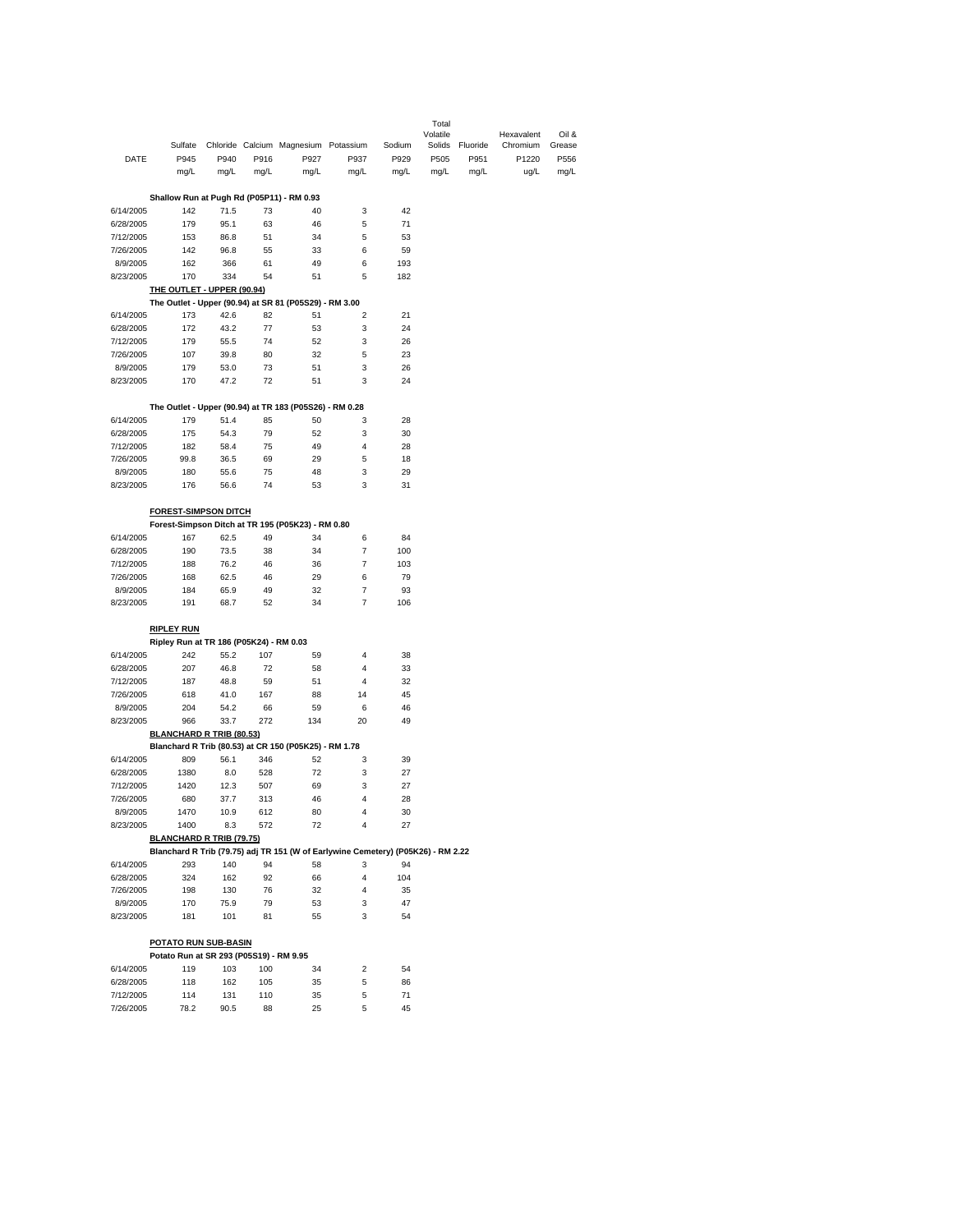**Shallow Run at Pugh Rd (P05P11) - RM 0.93**

6/14/2005 6/28/2005 7/12/2005 7/26/2005 8/9/2005 8/23/2005 **THE OUTLET - UPPER (90.94) The Outlet - Upper (90.94) at SR 81 (P05S29) - RM 3.00** 6/14/2005 6/28/2005

7/12/2005 7/26/2005 8/9/2005 8/23/2005

## **The Outlet - Upper (90.94) at TR 183 (P05S26) - RM 0.28**

6/14/2005 6/28/2005 7/12/2005 7/26/2005 8/9/2005 8/23/2005

## **FOREST-SIMPSON DITCH**

## **Forest-Simpson Ditch at TR 195 (P05K23) - RM 0.80**

6/14/2005

6/28/2005 WATER VERY GREEN

7/12/2005 WATER IS PEA GREEN AND HAS AN ALGAE ODOR

7/26/2005 WATER PEA GREEN

8/9/2005 WATER PEA GREEN; SMELLS OF ALGAE AND SEWAGE; GAS SMELL IN AREA 8/23/2005 water pea green; odor of gas (methane or fuel oil ?) near stream

## **RIPLEY RUN**

**Ripley Run at TR 186 (P05K24) - RM 0.03** 6/14/2005

6/28/2005 SOME SEDIMENT MAY HAVE GOTTEN INTO SAMPLE 7/12/2005 7/26/2005 8/9/2005 8/23/2005 **BLANCHARD R TRIB (80.53) Blanchard R Trib (80.53) at CR 150 (P05K25) - RM 1.78** 6/14/2005 Orange "floe" covering bottom; surface covered W/orange & yellow/green algae/scum

6/28/2005 LOTS OF NUISANCE ALGAE; SOME GREEN, BUT MUCH ISORANGE. BOTTOM COVERED WITH ORANGE FLOCCY ALGAE 7/12/2005 STREAM CHOCKED WITH ORANGE AND GREEN FLOCCY/FLUFFY ALGAES; SCUMMY SHEEN ON SURFACE 7/26/2005

8/9/2005 STREAM COVERED WITH BROWN SCUM/SOLIDS; WATER ORANGE/BROWN, WATER STAGNANT

8/23/2005 orange floccy algae not as predominant as in past; mostly just along banks

## **BLANCHARD R TRIB (79.75)**

## **Blanchard R Trib (79.75) adj TR 151 (W of Earlywine Cemetery) (P05K26) - RM 2.22**

6/14/2005 6/28/2005 7/26/2005 8/9/2005 8/23/2005

## **POTATO RUN SUB-BASIN**

**Potato Run at SR 293 (P05S19) - RM 9.95** 6/14/2005

6/28/2005 VERY LOW FLOW: WATER POOLED UNDER BRIDGE 7/12/2005 7/26/2005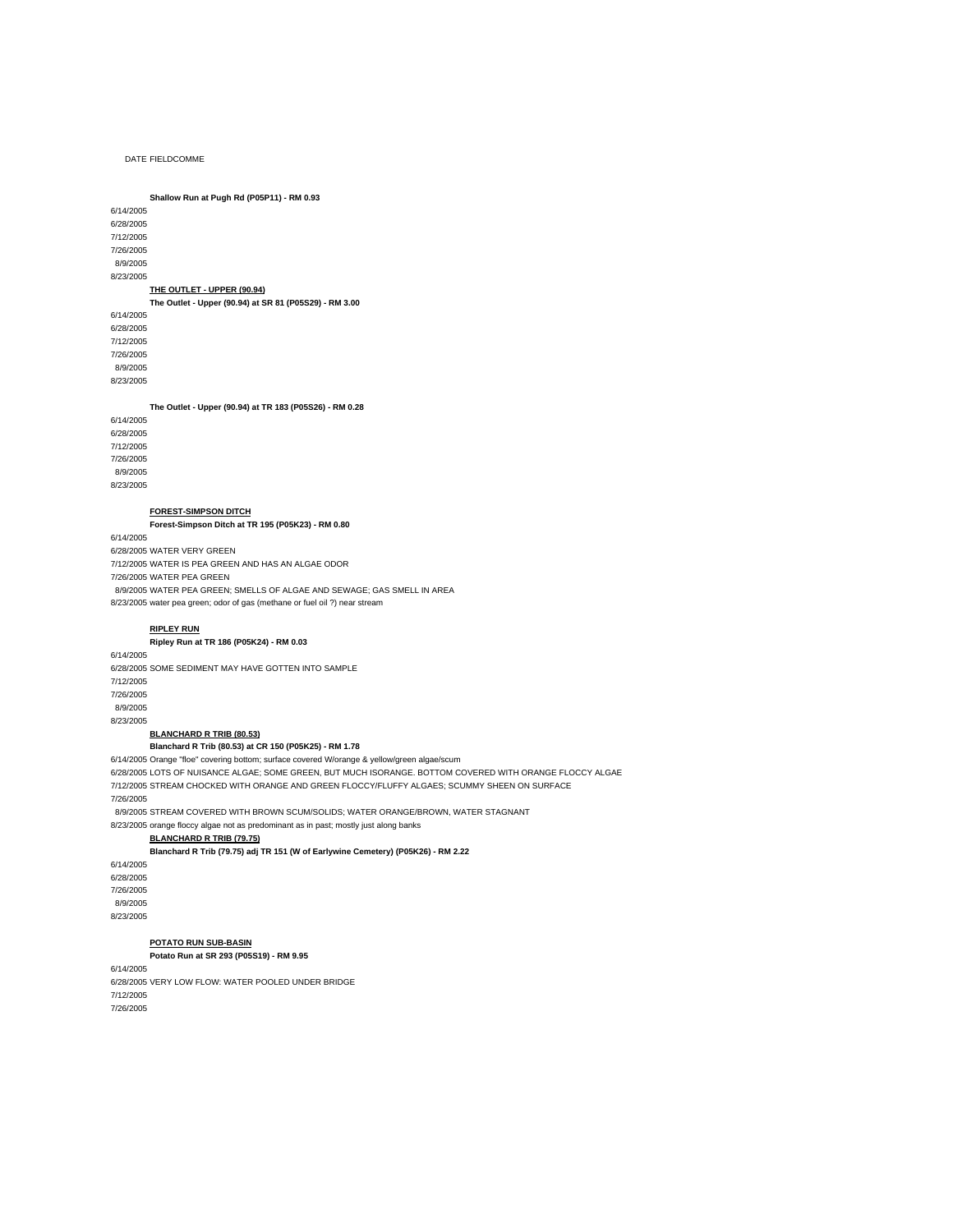|                       |                                                                 |             |                                    |              |      |      |      | Conduct. | Conduct. | Secchi |                |            |         |
|-----------------------|-----------------------------------------------------------------|-------------|------------------------------------|--------------|------|------|------|----------|----------|--------|----------------|------------|---------|
|                       | Temp                                                            |             | D.O. D.O. Sat. pH - Field pH - Lab |              |      | Flow | Gage | Field    | @ 25C    | Depth  | Acidity        | Alkalinity | E.coli  |
| DATE                  | P <sub>10</sub>                                                 | P299        | P301                               | P400         | P403 | P61  | P65  | P94      | P95      |        | P70508         | P410       | P31648  |
|                       | C                                                               | mg/L        | %                                  | S.U.         | S.U. | cfs  | feet | umhos/cm | umhos/cm | meters | mg/L           | mg/L       | #/100ml |
|                       | Potato Run at TR 49 (P05K05) - RM 9.58                          |             |                                    |              |      |      |      |          |          |        |                |            |         |
| 6/14/2005             | 26.8                                                            | 10.1        | 126.4                              | 8.15         |      |      |      |          | 919      |        | < 5.0          | 218        |         |
| 6/28/2005             | 26.2                                                            | 9.2         | 114.2                              | 8.07         |      |      |      |          | 1030     |        | < 5.0          | 149        |         |
| 7/12/2005             | 26.2                                                            | 6.5         | 80.6                               | 7.93         |      |      |      |          | 995      |        | < 5.0          | 209        |         |
| 7/26/2005             | 23.7                                                            | 6.4         | 75.8                               | 7.91         |      |      |      |          | 779      |        | < 5.0          | 210        |         |
| 8/9/2005              | 20.9                                                            | 4.8         | 53.7                               | 7.83         |      |      |      |          | 1070     |        | < 5.0          | 202        |         |
| 8/23/2005             | 18.9                                                            | 7.9         | 85.3                               | 8.10         |      |      |      |          | 1240     |        | < 5.0          | 192        |         |
|                       | Potato Run at CR 273 (P05S77) - RM 1.84                         |             |                                    |              |      |      |      |          |          |        |                |            |         |
| 6/14/2005             | 28.0                                                            | 6.5         | 83.0                               | 7.83         |      |      |      |          | 1030     |        | < 5.0          | 197        |         |
| 6/28/2005             | 27.9                                                            | 9.5         | 121.0                              | 8.27         |      |      |      |          | 1030     |        | < 5.0          | 159        |         |
| 7/12/2005             | 26.8                                                            | 7.8         | 97.7                               | 7.95         |      |      |      |          | 889      |        | < 5.0          | 187        |         |
| 7/26/2005             | 24.6                                                            | 5.9         | 71.1                               | 7.82         |      |      |      |          | 743      |        | < 5.0          | 196        |         |
| 8/9/2005<br>8/23/2005 | 21.0<br>20.7                                                    | 6.2<br>12.0 | 69.5<br>134.0                      | 7.76<br>8.08 |      |      |      |          | 886      |        | < 5.0<br>< 5.0 | 176<br>172 |         |
|                       | Rickenbach Ditch Ust Triumph Thermal (P05K27) - RM 4.98         |             |                                    |              |      |      |      |          | 1120     |        |                |            |         |
| 6/14/2005             | 21.2                                                            | 6.3         | 70.4                               | 7.39         |      |      |      |          | 1130     |        | < 5.0          | 265        |         |
| 6/28/2005             | 20.8                                                            | 6.5         | 72.4                               | 7.83         |      |      |      |          | 1300     |        | < 5.0          | 296        |         |
| 7/12/2005             | 21.4                                                            | 6.8         | 77.1                               | 7.70         |      |      |      |          | 1510     |        | < 5.0          | 239        |         |
| 7/26/2005             | 23.7                                                            | 6.2         | 72.8                               | 7.41         |      |      |      |          | 1030     |        | < 5.0          | 292        |         |
| 8/9/2005              | 21.4                                                            | 6.7         | 75.4                               | 7.91         |      |      |      |          | 1310     |        | < 5.0          | 290        |         |
| 8/23/2005             | 19.4                                                            | 7.1         | 77.5                               | 7.90         |      |      |      |          | 1140     |        | < 5.0          | 302        |         |
|                       |                                                                 |             |                                    |              |      |      |      |          |          |        |                |            |         |
| 6/14/2005             | Rickenbach Ditch Ust Triumph Thermal (P05K27) - RM 4.98<br>21.2 | 6.3         | 70.4                               | 7.39         |      |      |      |          | 1130     |        | < 5.0          | 265        |         |
| 6/28/2005             | 20.8                                                            | 6.5         | 72.4                               | 7.83         |      |      |      |          | 1300     |        | < 5.0          | 296        |         |
| 7/12/2005             | 21.4                                                            | 6.8         | 77.1                               | 7.70         |      |      |      |          | 1510     |        | < 5.0          | 239        |         |
| 7/26/2005             | 23.7                                                            | 6.2         | 72.8                               | 7.41         |      |      |      |          | 1030     |        | < 5.0          | 292        |         |
| 8/9/2005              | 21.4                                                            | 6.7         | 75.4                               | 7.91         |      |      |      |          | 1310     |        | < 5.0          | 290        |         |
| 8/23/2005             | 19.4                                                            | 7.1         | 77.5                               | 7.90         |      |      |      |          | 1140     |        | < 5.0          | 302        |         |
|                       | Rickenbach Ditch Dst Triumph Thermal (P05K28) - RM 4.93         |             |                                    |              |      |      |      |          |          |        |                |            |         |
| 6/14/2005             | 25.8                                                            | 7.2         | 89.1                               | 8.21         |      |      |      |          | 6430     |        | < 5.0          | 35.9       |         |
| 6/28/2005             | 24.3                                                            | 6.6         | 76.0                               | 8.10         |      |      |      |          | 4290     |        | < 5.0          | 56.3       |         |
| 7/12/2005             | 26.0                                                            | 6.9         | 85.1                               | 8.09         |      |      |      |          | 4500     |        | < 5.0          | 74.8       |         |
| 7/26/2005             | 28.2                                                            | 6.7         | 85.3                               | 7.52         |      |      |      |          | 4200     |        | < 5.0          | 67.1       |         |
| 8/9/2005              | 25.9                                                            | 6.9         | 84.3                               | 7.92         |      |      |      |          | 4650     |        | < 5.0          | 52.6       |         |
| 8/23/2005             | 22.4                                                            | 7.2         | 83.4                               | 7.80         |      |      |      |          | 3440     |        | < 5.0          | 66.6       |         |
|                       | Rickenbach Ditch at US 30 (P05K29) - RM 1.18                    |             |                                    |              |      |      |      |          |          |        |                |            |         |
| 6/14/2005             | 23.8                                                            | 7.0         | 83.0                               | 7.71         |      |      |      |          | 852      |        | < 5.0          | 212        |         |
| 6/28/2005             | 24.8                                                            | 8.4         | 101.1                              | 7.76         |      |      |      |          | 1130     |        | < 5.0          | 246        |         |
| 7/12/2005             | 22.1                                                            | 3.6         | 40.6                               | 7.54         |      |      |      |          | 821      |        | < 5.0          | 174        |         |
| 7/26/2005             | 24.8                                                            | 6.8         | 82.0                               | 8.02         |      |      |      |          | 761      |        | < 5.0          | 209        |         |
| 8/9/2005              | 20.8                                                            | 2.2         | 24.5                               | 7.52         |      |      |      |          | 781      |        | < 5.0          | 218        |         |
| 8/23/2005             | 18.0                                                            | 6.5         | 69.1                               | 7.90         |      |      |      |          | 1660     |        | < 5.0          | 173        |         |

|           | Wharton Ditch at Origin adj CR 47 (P05K82) - RM 0.35 |     |      |      |      |
|-----------|------------------------------------------------------|-----|------|------|------|
| 6/14/2005 | 17.4                                                 | 2.4 | 212  | 7.55 | 7.62 |
|           |                                                      |     |      |      |      |
| 6/28/2005 | 19.2                                                 | 2.3 | 24.5 | 7.52 | 7.55 |
| 7/12/2005 | 21.0                                                 | 1.8 | 20.1 | 7.54 | 7.46 |
| 7/26/2005 | 20.8                                                 | 4.0 | 45.3 | 7.58 | 7.61 |
| 8/9/2005  | 19.8                                                 | 2.0 | 21.6 | 7.70 | 7.68 |
| 8/23/2005 | 20.0                                                 | 2.4 | 26.3 | 7.95 | 7.83 |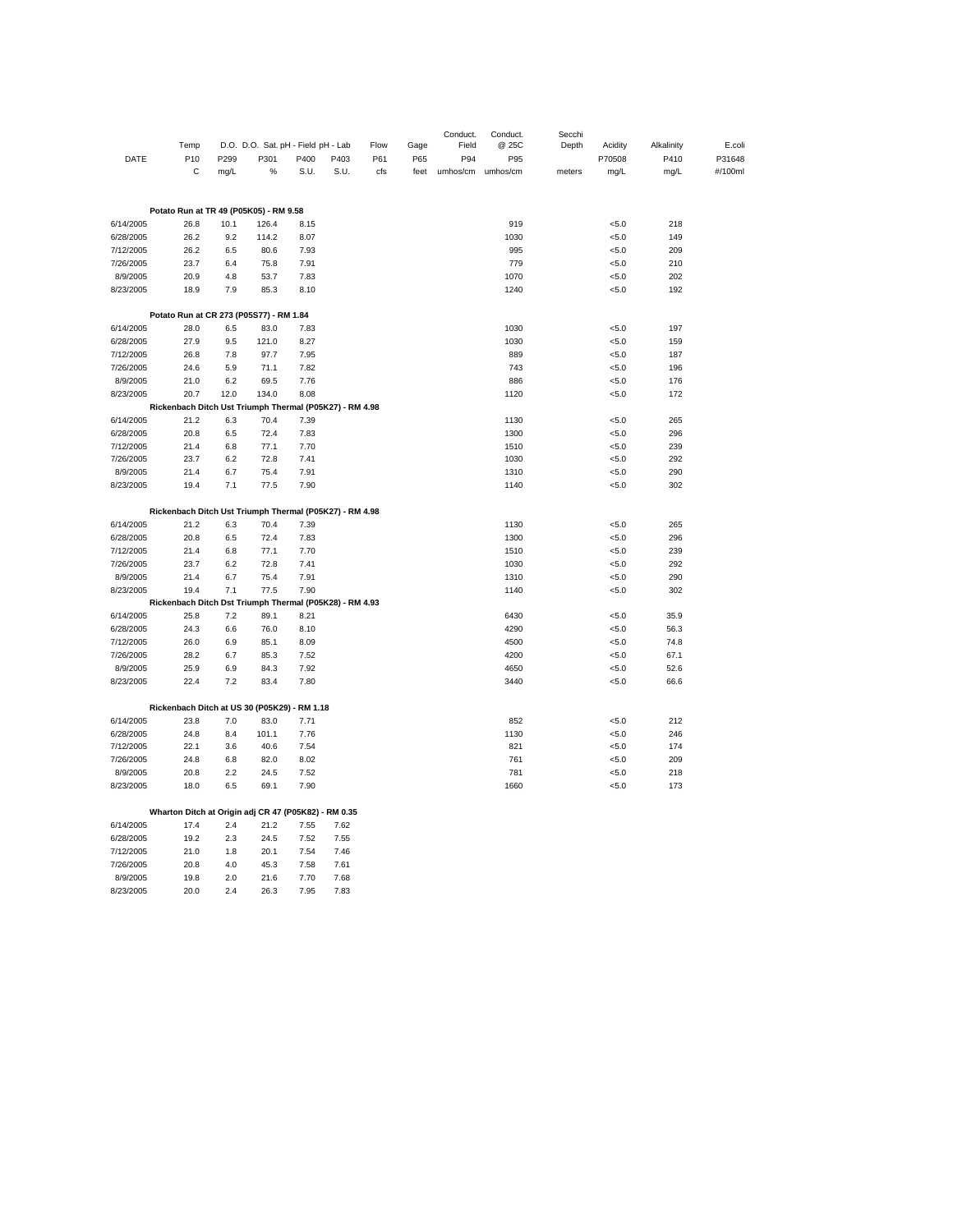|           | Total                                                   |          |         |        |        |                  |        |       |       | Manga- |         |        |          |           |
|-----------|---------------------------------------------------------|----------|---------|--------|--------|------------------|--------|-------|-------|--------|---------|--------|----------|-----------|
|           | Hardness                                                | Aluminum | Arsenic | Barium |        | Cadmium Chromium | Copper | Iron  | Lead  | nese   | Mercury | Nickel | Selenium | Strontium |
| DATE      | P900                                                    | P1105    | P1002   | P1007  | P1027  | P1034            | P1042  | P1045 | P1051 | P1055  | P71900  | P1067  | P1147    | P1082     |
|           | mg/L                                                    | ug/L     | ug/L    | ug/L   | ug/L   | ug/L             | ug/L   | ug/L  | ug/L  | ug/L   | ug/L    | ug/L   | ug/L     | ug/L      |
|           | Potato Run at TR 49 (P05K05) - RM 9.58                  |          |         |        |        |                  |        |       |       |        |         |        |          |           |
| 6/14/2005 | 376                                                     | 601      | 3.4     | 68     | < 0.20 | <30              | <10    | 910   | 2.0   | 88     | <0.20   | <40    | 2.0      | 810       |
| 6/28/2005 | 310                                                     | 488      | 6.3     | 71     | < 0.20 | <30              | <10    | 1000  | 2.0   | 466    | <0.20   | <40    | 2.0      | 796       |
| 7/12/2005 | 347                                                     | 616      | 4.7     | 82     | <0.20  | $30$             | 10     | 1240  | 2.0   | 622    | < 0.20  | $<$ 40 | 2.0      | 814       |
| 7/26/2005 | 298                                                     | 416      | 2.6     | 67     | <0.20  | $30$             | < 10   | 870   | 2.0   | 61     | < 0.20  | $<$ 40 | 2.0      | 952       |
| 8/9/2005  | 390                                                     | 2410     | 5.3     | 110    | <0.20  | $30$             | <10    | 3900  | 2.5   | 656    | <0.20   | <40    | 2.0      | 1000      |
| 8/23/2005 | 416                                                     | 1360     | 6.5     | 109    | < 0.20 | $30$             | < 10   | 2300  | 2.0   | 761    | <0.20   | <40    | 2.0      | 1220      |
|           | Potato Run at CR 273 (P05S77) - RM 1.84                 |          |         |        |        |                  |        |       |       |        |         |        |          |           |
| 6/14/2005 | 463                                                     | 525      | 4.9     | 75     | < 0.20 | $30$             | < 10   | 908   | 2.0   | 303    | <0.20   | <40    | 2.0      | 5310      |
| 6/28/2005 | 427                                                     | 200      | 5.9     | 74     | < 0.20 | $30$             | < 10   | 494   | 2.0   | 330    | <0.20   | <40    | 2.0      | 5980      |
| 7/12/2005 | 356                                                     | 291      | 3.3     | 71     | <0.20  | $30$             | < 10   | 696   | 2.0   | 252    | < 0.20  | <40    | 2.0      | 3920      |
| 7/26/2005 | 336                                                     | 430      | 2.4     | 67     | <0.20  | $30$             | 10     | 871   | 2.0   | 83     | < 0.20  | <40    | 2.0      | 2710      |
| 8/9/2005  | 410                                                     | 617      | 3.1     | 83     | < 0.20 | $30$             | < 10   | 1170  | 2.0   | 125    | <0.20   | $<$ 40 | 2.0      | 4880      |
| 8/23/2005 | 466                                                     | 200      | 3.3     | 83     | < 0.20 | $30$             | < 10   | 195   | 2.0   | 86     | < 0.20  | $<$ 40 | 2.0      | 6380      |
|           | Rickenbach Ditch Ust Triumph Thermal (P05K27) - RM 4.98 |          |         |        |        |                  |        |       |       |        |         |        |          |           |
| 6/14/2005 | 482                                                     | 788      | 2.2     | 91     | < 0.20 | $30$             | < 10   | 1370  | 2.6   | 318    | <0.20   | $<$ 40 | 2.0      | 3420      |
| 6/28/2005 | 588                                                     | 4060     | 5.3     | 140    | 0.31   | $30$             | 13     | 7130  | 15.4  | 566    | < 0.20  | $<$ 40 | 2.0      | 3790      |
| 7/12/2005 | 581                                                     | 2420     | 2.8     | 105    | <0.20  | $30$             | < 10   | 4290  | 5.7   | 345    | < 0.20  | $<$ 40 | 2.0      | 5570      |
| 7/26/2005 | 471                                                     | $200$    | 2.8     | 92     | < 0.20 | $30$             | < 10   | 598   | 2.0   | 316    | < 0.20  | <40    | 2.0      | 3250      |
| 8/9/2005  | 588                                                     | 1180     | 2.9     | 123    | < 0.20 | $30$             | < 10   | 2040  | 2.0   | 263    | < 0.20  | $<$ 40 | 2.0      | 4180      |
| 8/23/2005 | 504                                                     | 1120     | 2.0     | 97     | < 0.20 | $30$             | < 10   | 1630  | 2.0   | 235    | <0.20   | 41     | 2.0      | 2980      |
|           | Rickenbach Ditch Ust Triumph Thermal (P05K27) - RM 4.98 |          |         |        |        |                  |        |       |       |        |         |        |          |           |
| 6/14/2005 | 482                                                     | 788      | 2.2     | 91     | <0.20  | $30$             | < 10   | 1370  | 2.6   | 318    | <0.20   | $<$ 40 | 2.0      | 3420      |
| 6/28/2005 | 588                                                     | 4060     | 5.3     | 140    | 0.31   | $30$             | 13     | 7130  | 15.4  | 566    | < 0.20  | $<$ 40 | 2.0      | 3790      |
| 7/12/2005 | 581                                                     | 2420     | 2.8     | 105    | < 0.20 | $30$             | <10    | 4290  | 5.7   | 345    | < 0.20  | <40    | 2.0      | 5570      |
| 7/26/2005 | 471                                                     | $<$ 200  | 2.8     | 92     | < 0.20 | $30$             | <10    | 598   | 2.0   | 316    | < 0.20  | <40    | 2.0      | 3250      |
| 8/9/2005  | 588                                                     | 1180     | 2.9     | 123    | < 0.20 | $30$             | < 10   | 2040  | 2.0   | 263    | <0.20   | $<$ 40 | 2.0      | 4180      |
| 8/23/2005 | 504                                                     | 1120     | 2.0     | 97     | < 0.20 | $30$             | < 10   | 1630  | 2.0   | 235    | <0.20   | 41     | 2.0      | 2980      |
|           | Rickenbach Ditch Dst Triumph Thermal (P05K28) - RM 4.93 |          |         |        |        |                  |        |       |       |        |         |        |          |           |
| 6/14/2005 | 698                                                     | 1000     | 2.0     | 15     | 0.27   | $30$             | 27     | 846   | 2.0   | 28     | < 0.20  | <40    | 2.0      | 16800     |
| 6/28/2005 | 976                                                     | 880      | 2.2     | 19     | < 0.20 | $30$             | 43     | 918   | 2.0   | 38     | <0.20   | $<$ 40 | 2.0      | 19800     |
| 7/12/2005 | 820                                                     | 2070     | 2.0     | 18     | <0.20  | $30$             | 24     | 1060  | 2.0   | 39     | < 0.20  | $<$ 40 | 2.0      | 20300     |
| 7/26/2005 | 1030                                                    | 825      | 2.0     | 24     | 0.21   | 32               | 21     | 364   | 2.0   | 62     | <0.20   | $<$ 40 | 2.0      | 27100     |
| 8/9/2005  | 1580                                                    | 1280     | 2.0     | 29     | 0.23   | 34               | 18     | 1190  | 2.7   | 92     | <0.20   | 81     | 2.0      | 28800     |
| 8/23/2005 | 1140                                                    | 2290     | 3.1     | 28     | < 0.20 | $30$             | 15     | 1580  | 3.5   | 64     | <0.20   | $<$ 40 | 2.0      | 26500     |
|           | Rickenbach Ditch at US 30 (P05K29) - RM 1.18            |          |         |        |        |                  |        |       |       |        |         |        |          |           |
| 6/14/2005 | 326                                                     | 338      | 4.2     | 59     | < 0.20 | $30$             | < 10   | 615   | 2.0   | 368    | < 0.20  | $<$ 40 | 2.0      | 1390      |
| 6/28/2005 | 373                                                     | 4170     | 15.5    | 148    | <0.20  | $30$             | < 10   | 7390  | 4.0   | 2720   | < 0.20  | $<$ 40 | 2.0      | 1690      |
| 7/12/2005 | 266                                                     | 874      | 2.0     | 78     | <0.20  | $30$             | < 10   | 1660  | 2.0   | 168    | < 0.20  | $<$ 40 | 2.0      | 1480      |
| 7/26/2005 | 304                                                     | 298      | 2.3     | 63     | <0.20  | $30$             | < 10   | 688   | 2.0   | 46     | <0.20   | <40    | 2.0      | 1260      |
| 8/9/2005  | 330                                                     | 2040     | 4.3     | 96     | <0.20  | $30$             | < 10   | 3940  | 2.0   | 526    | <0.20   | <40    | 2.0      | 1390      |
| 8/23/2005 | 496                                                     | 216      | 2.0     | 117    | <0.20  | $30$             | < 10   | 357   | 2.0   | 234    | <0.20   | <40    | 2.0      | 2820      |

**Wharton Ditch at Origin adj CR 47 (P05K82) - RM 0.35**

6/14/2005 6/28/2005 7/12/2005

7/26/2005 8/9/2005

8/23/2005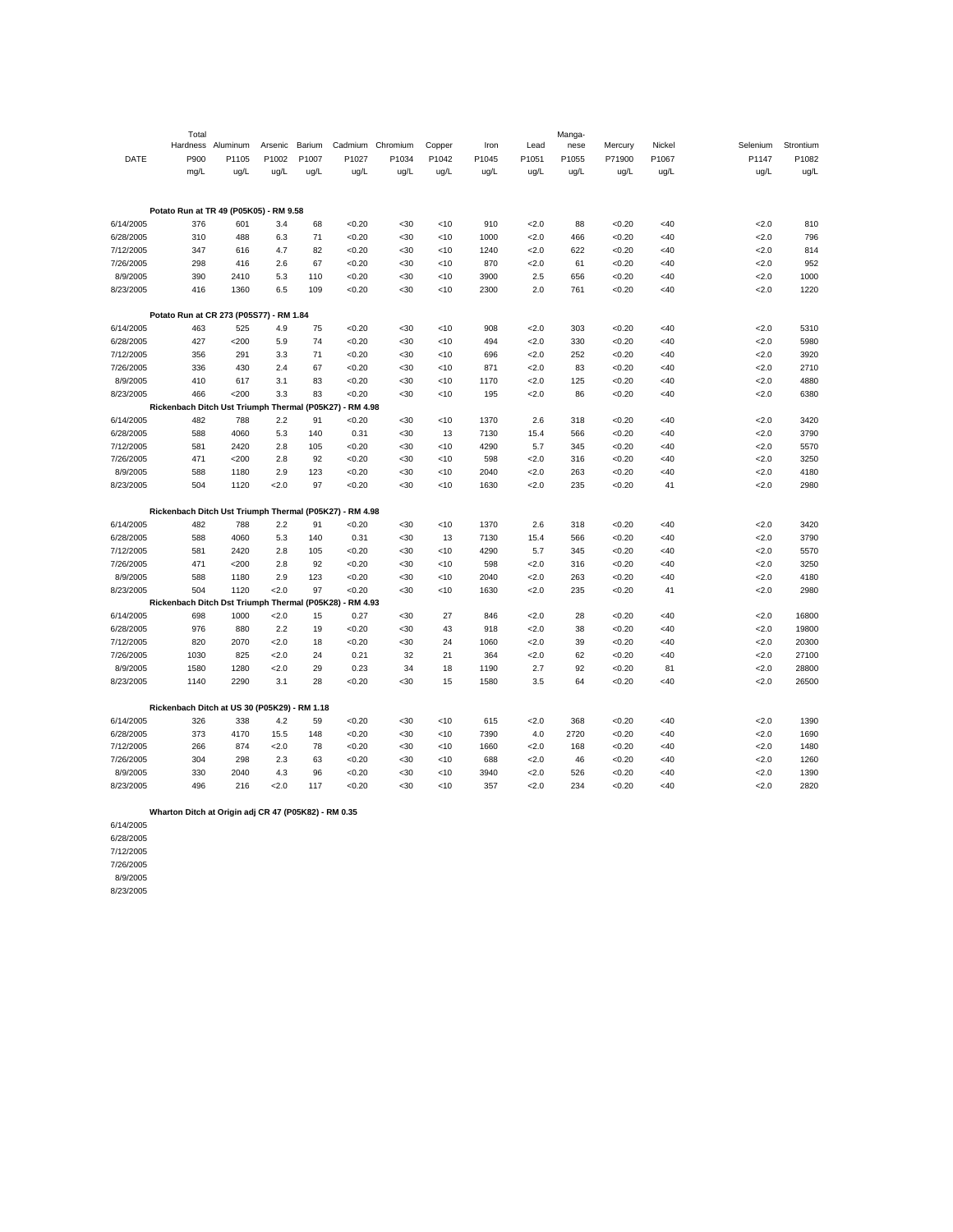|                       |                                                                |        |        |            |          |              |                  |                |              |                |                   | Total  | Total          |
|-----------------------|----------------------------------------------------------------|--------|--------|------------|----------|--------------|------------------|----------------|--------------|----------------|-------------------|--------|----------------|
|                       |                                                                |        |        |            |          | Nitrate +    |                  |                |              | Total          | <b>Total Diss</b> | Diss   | Susp           |
|                       | BOD <sub>5</sub>                                               | CBOD5  | CBOD20 | <b>TOC</b> | COD      | nitrite      | Nitrite          | Ammonia        | <b>TKN</b>   | Phosphorus     | Phos              | Solids | Solids         |
| DATE                  | P310                                                           | P80082 | P80087 | P680       | P340     | P630         | P615             | P610           | P625         | P665           | P666              | P70300 | P530           |
|                       | mg/L                                                           | mg/L   | mg/L   | mg/L       | mg/L     | mg/L         | mg/L             | mg/L           | mg/L         | mg/L           | mg/L              | mg/L   | mg/L           |
|                       |                                                                |        |        |            |          |              |                  |                |              |                |                   |        |                |
|                       | Potato Run at TR 49 (P05K05) - RM 9.58                         |        |        |            |          |              |                  |                |              |                |                   |        |                |
| 6/14/2005             | 2.0                                                            |        |        |            | 17       | 2.16         | 0.140            | 0.143          | 0.92         | 0.134          |                   | 552    | 20             |
| 6/28/2005             | 12                                                             |        |        |            | 38       | < 0.10       | < 0.020          | 0.056          | 1.73         | 0.164          |                   | 636    | 33             |
| 7/12/2005             | 7.6                                                            |        |        |            | 24       | < 0.10       | < 0.020          | 0.069          | 1.04         | 0.117          |                   | 620    | 38             |
| 7/26/2005             | 2.0                                                            |        |        |            | 16       | 2.09         | 0.059            | 0.129          | 0.81         | 0.118          |                   | 490    | 25             |
| 8/9/2005              | 8.3                                                            |        |        |            | 27       | < 0.10       | < 0.020          | 0.084          | 1.42         | 0.162          |                   | 634    | 79             |
| 8/23/2005             | 11                                                             |        |        |            | 33       | < 0.10       | < 0.020          | 0.086          | 1.55         | 0.188          |                   | 776    | 73             |
|                       |                                                                |        |        |            |          |              |                  |                |              |                |                   |        |                |
|                       | Potato Run at CR 273 (P05S77) - RM 1.84                        |        |        |            | 17       |              |                  |                |              | 0.222          |                   | 672    | 20             |
| 6/14/2005             | 2.4                                                            |        |        |            | 22       | 0.60         | 0.068            | 0.204          | 1.02         |                |                   |        |                |
| 6/28/2005             | 4.1                                                            |        |        |            |          | 0.40         | < 0.020          | 0.106          | 1.12         | 0.211          |                   | 734    | 10             |
| 7/12/2005             | 2.6                                                            |        |        |            | 24       | 0.63         | < 0.020          | 0.223          | 0.92         | 0.120          |                   | 588    | 20             |
| 7/26/2005             | 2.0                                                            |        |        |            | 16       | 4.16         | 0.070            | 0.150          | 0.86         | 0.142          |                   | 486    | 22             |
| 8/9/2005              | 2.0                                                            |        |        |            | 19       | 0.62         | <0.020           | 0.143          | 0.84         | 0.137          |                   | 594    | 41             |
| 8/23/2005             | 2.0<br>Rickenbach Ditch Ust Triumph Thermal (P05K27) - RM 4.98 |        |        |            | 16       | 0.95         | < 0.020          | 0.195          | 0.97         | 0.108          |                   | 776    | 11             |
| 6/14/2005             | 16                                                             |        |        |            | 45       | 2.10         | 0.047            | 0.669          | 1.99         | 0.268          |                   | 688    | 26             |
| 6/28/2005             | 6.1                                                            |        |        |            | 27       | 1.28         | 0.032            | 0.948          | 2.38         | 0.481          |                   | 738    | 206            |
| 7/12/2005             | 2.0                                                            |        |        |            | 13       | 1.91         | < 0.020          | 0.249          | 1.03         | 0.122          |                   | 984    | 64             |
|                       |                                                                |        |        |            |          |              |                  |                |              |                |                   | 622    |                |
| 7/26/2005<br>8/9/2005 | 2.0                                                            |        |        |            | 13       | 0.68<br>1.44 | < 0.020          | 0.643          | 1.21         | 0.103          |                   | 906    | $5$<br>43      |
| 8/23/2005             | 2.0<br>2.0                                                     |        |        |            | 16<br>10 | 5.88         | < 0.020<br>0.037 | 0.217<br>0.339 | 1.07<br>1.34 | 0.067<br>0.175 |                   | 778    | 28             |
|                       |                                                                |        |        |            |          |              |                  |                |              |                |                   |        |                |
|                       | Rickenbach Ditch Ust Triumph Thermal (P05K27) - RM 4.98        |        |        |            |          |              |                  |                |              |                |                   |        |                |
| 6/14/2005             | 16                                                             |        |        |            | 45       | 2.10         | 0.047            | 0.669          | 1.99         | 0.268          |                   | 688    | 26             |
| 6/28/2005             | 6.1                                                            |        |        |            | 27       | 1.28         | 0.032            | 0.948          | 2.38         | 0.481          |                   | 738    | 206            |
| 7/12/2005             | 2.0                                                            |        |        |            | 13       | 1.91         | < 0.020          | 0.249          | 1.03         | 0.122          |                   | 984    | 64             |
| 7/26/2005             | 2.0                                                            |        |        |            | 13       | 0.68         | < 0.020          | 0.643          | 1.21         | 0.103          |                   | 622    | $5$            |
| 8/9/2005              | 2.0                                                            |        |        |            | 16       | 1.44         | < 0.020          | 0.217          | 1.07         | 0.067          |                   | 906    | 43             |
| 8/23/2005             | 2.0                                                            |        |        |            | 10       | 5.88         | 0.037            | 0.339          | 1.34         | 0.175          |                   | 778    | 28             |
|                       | Rickenbach Ditch Dst Triumph Thermal (P05K28) - RM 4.93        |        |        |            |          |              |                  |                |              |                |                   |        |                |
| 6/14/2005             | 5.6                                                            |        |        |            | 114      | 59.4         | 0.352            | 0.167          | 0.92         | 0.139          |                   | 3910   | 22             |
| 6/28/2005             | 3.7                                                            |        |        |            | 27       | 49.0         | 0.590            | 0.257          | 1.54         | 0.194          |                   | 2960   | 21             |
| 7/12/2005             | 3.3                                                            |        |        |            | 13       | 46.3         | 0.695            | 0.670          | 1.23         | 0.099          |                   | 2870   | 20             |
| 7/26/2005             | 2.0                                                            |        |        |            | 13       | 24.0         | 0.127            | 0.170          | 0.82         | 0.074          |                   | 2830   | 14             |
| 8/9/2005              | 2.4                                                            |        |        |            | 19       | 27.2         | 0.117            | 0.098          | 1.12         | 0.087          |                   | 3400   | 38             |
| 8/23/2005             | 2.1                                                            |        |        |            | < 10     | 22.8         | 0.110            | 0.180          | 0.80         | 0.394          |                   | 2430   | 56             |
|                       | Rickenbach Ditch at US 30 (P05K29) - RM 1.18                   |        |        |            |          |              |                  |                |              |                |                   |        |                |
| 6/14/2005             | 2.0                                                            |        |        |            | 20       | 0.98         | 0.046            | 0.268          | 1.31         | 0.184          |                   | 498    | 11             |
| 6/28/2005             | 27                                                             |        |        |            | 52       | < 0.10       | < 0.020          | 0.685          | 3.03         | 0.474          |                   | 710    | 225            |
| 7/12/2005             | 2.0                                                            |        |        |            | 22       | 3.24         | 0.045            | 0.258          | 1.44         | 0.097          |                   | 514    | 20             |
| 7/26/2005             | 2.0                                                            |        |        |            | 13       | 2.75         | 0.040            | 0.111          | 0.69         | 0.152          |                   | 466    | 14             |
| 8/9/2005              | 2.5                                                            |        |        |            | 22       | $< 0.10$ J   | < 0.020          | 0.185          | 0.88         | 0.079          |                   | 472    | 68             |
| 8/23/2005             | 2.0                                                            |        |        |            | 19       | < 0.10       | < 0.020          | 0.123          | 0.96         | $0.065$ J      |                   | 996    | $\overline{7}$ |
|                       |                                                                |        |        |            |          |              |                  |                |              |                |                   |        |                |
|                       | Wharton Ditch at Origin adj CR 47 (P05K82) - RM 0.35           |        |        |            |          |              |                  |                |              |                |                   |        |                |
| 6/14/2005             | 26                                                             | 20     |        |            | 56       | 0.44         | 0.052            | 28.3           | 25.4         | 3.52           |                   | 2410   | 12             |
| 6/28/2005             | 40                                                             | 30     |        |            | 78       | < 0.10       | < 0.020          | 23.8           | 24.2         | 4.15           |                   | 3810   | 13             |
| 7/12/2005             | 80                                                             | 71     |        |            | 85       | $<0.20$ UJ   | < 0.020          | 30.5           | 30.5         | 3.84           |                   | 3940   | 73             |
| 7/26/2005             | 15                                                             | 10     |        |            | 36       | 2.51         | 0.155            | 11.0           | 11.3         | 2.07           |                   | 1910   | 40             |
| 8/9/2005              | 42                                                             | 30     |        |            | 86       | 0.43         | <0.020           | 28.4           | 33.0         | 5.63           |                   | 2780   | 56             |
| 8/23/2005             | 72                                                             | 59     |        |            | 97       | < 0.10       | < 0.020          | 34.4           | 34.5         | 3.96           |                   | 2820   | 23             |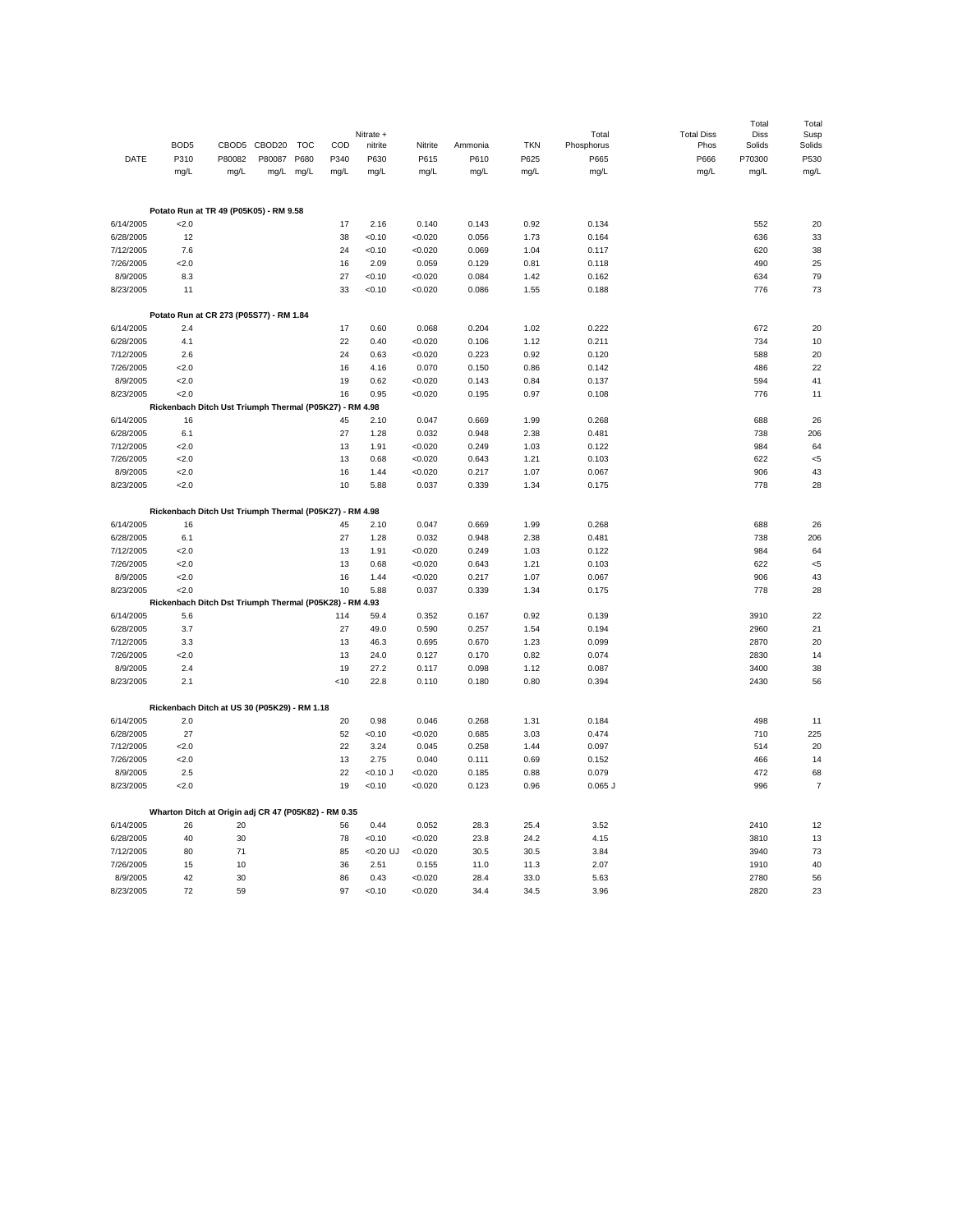|           |                                               |      |      |                                                         |                              |        | Total    |          |            |        |
|-----------|-----------------------------------------------|------|------|---------------------------------------------------------|------------------------------|--------|----------|----------|------------|--------|
|           |                                               |      |      |                                                         |                              |        | Volatile |          | Hexavalent | Oil &  |
|           | Sulfate                                       |      |      | Chloride Calcium Magnesium Potassium                    |                              | Sodium | Solids   | Fluoride | Chromium   | Grease |
| DATE      | P945                                          | P940 | P916 | P927                                                    | P937                         | P929   | P505     | P951     | P1220      | P556   |
|           | mg/L                                          | mg/L | mg/L | mg/L                                                    | mg/L                         | mg/L   | mg/L     | mg/L     | ug/L       | mg/L   |
|           |                                               |      |      |                                                         |                              |        |          |          |            |        |
|           |                                               |      |      |                                                         |                              |        |          |          |            |        |
|           | Potato Run at TR 49 (P05K05) - RM 9.58<br>107 |      | 98   | 32                                                      |                              | 55     |          |          |            |        |
| 6/14/2005 | 125                                           | 99.2 | 73   | 31                                                      | 3<br>$\overline{\mathbf{4}}$ | 94     |          |          |            |        |
| 6/28/2005 |                                               | 158  |      |                                                         |                              |        |          |          |            |        |
| 7/12/2005 | 130                                           | 121  | 88   | 31                                                      | 4                            | 69     |          |          |            |        |
| 7/26/2005 | 83.4                                          | 79.6 | 80   | 24                                                      | 5                            | 40     |          |          |            |        |
| 8/9/2005  | 100                                           | 157  | 100  | 34                                                      | 6<br>9                       | 83     |          |          |            |        |
| 8/23/2005 | 162                                           | 204  | 109  | 35                                                      |                              | 94     |          |          |            |        |
|           | Potato Run at CR 273 (P05S77) - RM 1.84       |      |      |                                                         |                              |        |          |          |            |        |
| 6/14/2005 | 233                                           | 83.6 | 116  | 42                                                      | 4                            | 52     |          |          |            |        |
| 6/28/2005 | 260                                           | 90.2 | 100  | 43                                                      | 5                            | 53     |          |          |            |        |
| 7/12/2005 | 190                                           | 68.5 | 88   | 33                                                      | 6                            | 36     |          |          |            |        |
| 7/26/2005 | 128                                           | 53.9 | 90   | 27                                                      | 5                            | 28     |          |          |            |        |
| 8/9/2005  | 204                                           | 70.9 | 100  | 39                                                      | 5                            | 44     |          |          |            |        |
| 8/23/2005 | 302                                           | 94.4 | 109  | 47                                                      | 6                            | 59     |          |          |            |        |
|           |                                               |      |      | Rickenbach Ditch Ust Triumph Thermal (P05K27) - RM 4.98 |                              |        |          |          |            |        |
| 6/14/2005 | 94.5                                          | 141  | 117  | 46                                                      | 3                            | 50     |          |          | <10        | 2.4    |
| 6/28/2005 | 113                                           | 182  | 145  | 55                                                      | 3                            | 55     |          | 1.27     | <10        | 2.5    |
| 7/12/2005 | 116                                           | 306  | 137  | 58                                                      | $\overline{\mathbf{4}}$      | 75     |          | 1.83     | < 10       | 2.2    |
| 7/26/2005 | 50.3                                          | 133  | 121  | 41                                                      | 6                            | 34     |          | 0.95     | < 10       | 2.0    |
| 8/9/2005  | 71.2                                          | 242  | 148  | 53                                                      | $\overline{\mathbf{4}}$      | 46     |          | 1.48     | <10        | 2.0    |
| 8/23/2005 | 78.2                                          | 140  | 126  | 46                                                      | 4                            | 47     |          | 2.97     |            | 2.0    |
|           |                                               |      |      |                                                         |                              |        |          |          |            |        |
|           |                                               |      |      | Rickenbach Ditch Ust Triumph Thermal (P05K27) - RM 4.98 |                              |        |          |          |            |        |
| 6/14/2005 | 94.5                                          | 141  | 117  | 46                                                      | 3                            | 50     |          |          | <10        | 2.4    |
| 6/28/2005 | 113                                           | 182  | 145  | 55                                                      | 3                            | 55     |          | 1.27     | <10        | 2.5    |
| 7/12/2005 | 116                                           | 306  | 137  | 58                                                      | 4                            | 75     |          | 1.83     | < 10       | 2.2    |
| 7/26/2005 | 50.3                                          | 133  | 121  | 41                                                      | 6                            | 34     |          | 0.95     | <10        | 2.0    |
| 8/9/2005  | 71.2                                          | 242  | 148  | 53                                                      | 4                            | 46     |          | 1.48     | <10        | 2.0    |
| 8/23/2005 | 78.2                                          | 140  | 126  | 46                                                      | $\overline{4}$               | 47     |          | 2.97     |            | 2.0    |
|           |                                               |      |      | Rickenbach Ditch Dst Triumph Thermal (P05K28) - RM 4.93 |                              |        |          |          |            |        |
| 6/14/2005 | 762                                           | 1430 | 128  | 92                                                      | 56                           | 1160   |          |          | <10        | 3.1    |
| 6/28/2005 | 1030                                          | 778  | 155  | 143                                                     | 22                           | 581    |          | 15.8     | <10        | 2.0    |
| 7/12/2005 | 748                                           | 898  | 160  | 102                                                     | 26                           | 598    |          | 23.9     | <10        | 2.0    |
| 7/26/2005 | 738                                           | 890  | 185  | 137                                                     | 23                           | 564    |          | 23.2     | $<$ 10     | 2.0    |
| 8/9/2005  | 918                                           | 1000 | 255  | 229                                                     | 27                           | 549    |          | 26.3     | <10        | 2.3    |
| 8/23/2005 | 944                                           | 542  | 180  | 167                                                     | 18                           | 391    |          | 26.1     |            | 2.0    |
|           |                                               |      |      |                                                         |                              |        |          |          |            |        |
|           |                                               |      |      | Rickenbach Ditch at US 30 (P05K29) - RM 1.18            |                              |        |          |          |            |        |
| 6/14/2005 | 81.1                                          | 96.6 | 78   | 32                                                      | 4                            | 55     |          |          | <10        | 2.1    |
| 6/28/2005 | 59.6                                          | 166  | 90   | 36                                                      | 8                            | 94     |          | 0.81     | < 10       | 2.8    |
| 7/12/2005 | 123                                           | 83.6 | 62   | 27                                                      | $\overline{7}$               | 62     |          | 1.00     | <10        | 2.0    |
| 7/26/2005 | 73.2                                          | 79.8 | 79   | 26                                                      | 5                            | 46     |          | 0.58     | 11         | 2.0    |
| 8/9/2005  | 70.2                                          | 84.3 | 81   | 31                                                      | 6                            | 49     |          | 0.96     | <10        | 2.0    |
| 8/23/2005 | 225                                           | 311  | 118  | 49                                                      | $\overline{7}$               | 154    |          | 1.89     |            | 2.0    |

**Wharton Ditch at Origin adj CR 47 (P05K82) - RM 0.35**

6/14/2005 6/28/2005 7/12/2005 7/26/2005

8/9/2005

8/23/2005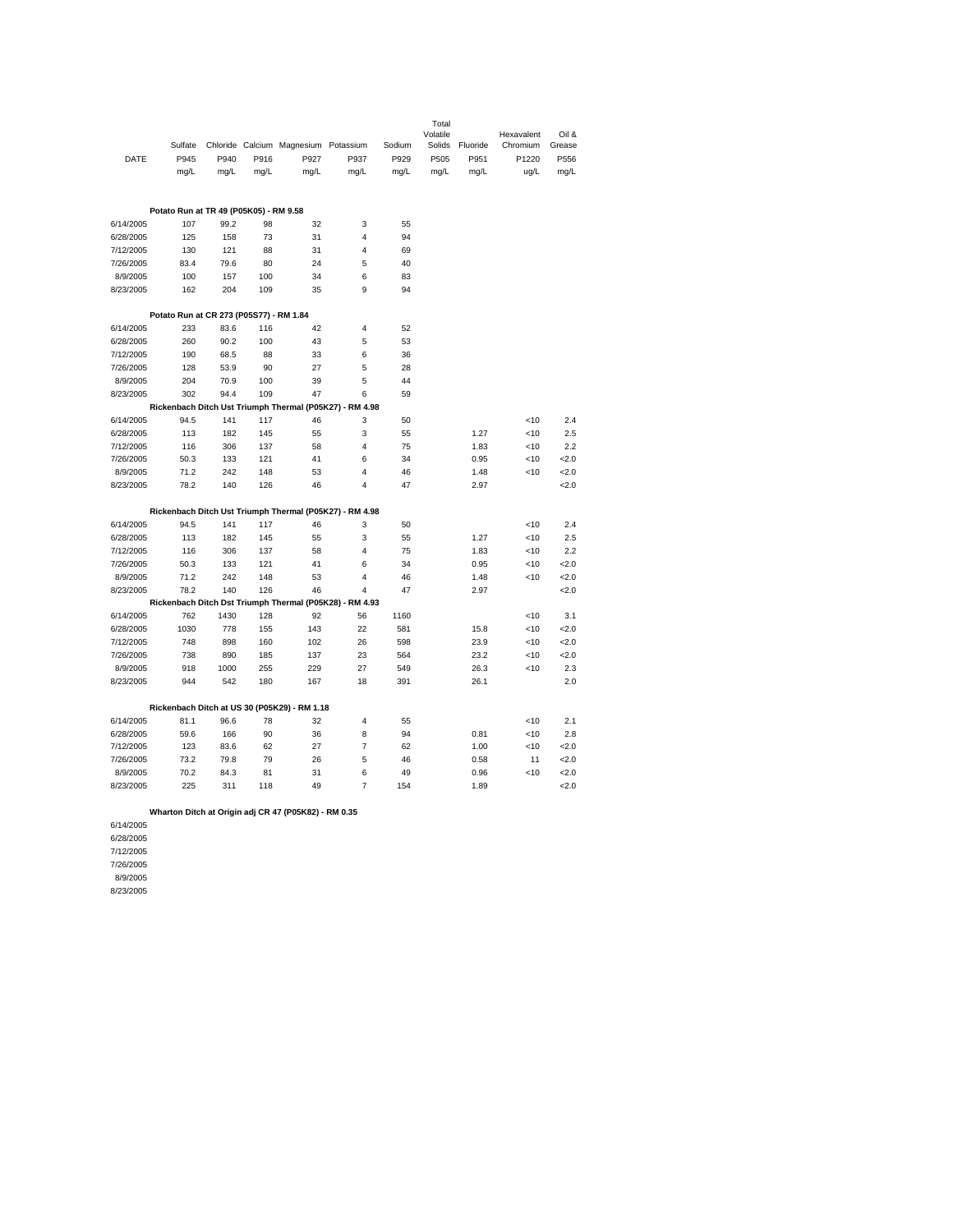### **Potato Run at TR 49 (P05K05) - RM 9.58**

6/14/2005 6/28/2005 7/12/2005 7/26/2005 8/9/2005 8/23/2005

**Potato Run at CR 273 (P05S77) - RM 1.84**

6/14/2005 6/28/2005 7/12/2005 7/26/2005 8/9/2005

8/23/2005

### **Rickenbach Ditch Ust Triumph Thermal (P05K27) - RM 4.98**

6/14/2005 STREAM DRY ABOVE THIS POINT. SAMPLE MAY BE MOSTLY DISCHARGE FROM STORMWATER OUTFALL. A FEW OILY SPOTS ON SURFACE. 6/28/2005 NO UST FLOW; WATER 100% FROM STORMWATER DITCH; VERY SILTY; A LOT OF SEDIMENT IN SAMPLE

7/12/2005

7/26/2005

8/9/2005 8/23/2005

## **Rickenbach Ditch Ust Triumph Thermal (P05K27) - RM 4.98**

6/14/2005 STREAM DRY ABOVE THIS POINT. SAMPLE MAY BE MOSTLY DISCHARGE FROM STORMWATER OUTFALL. A FEW OILY SPOTS ON SURFACE. 6/28/2005 NO UST FLOW; WATER 100% FROM STORMWATER DITCH; VERY SILTY; A LOT OF SEDIMENT IN SAMPLE 7/12/2005

7/26/2005

8/9/2005

8/23/2005

## **Rickenbach Ditch Dst Triumph Thermal (P05K28) - RM 4.93**

6/14/2005 Stream is 100% effluent at this point; dry above discharge 6/28/2005 NO UST FLOW; WATER 100% EFFLUENT 7/12/2005 7/26/2005 8/9/2005 8/23/2005 no discharge; no flow from upst

**Rickenbach Ditch at US 30 (P05K29) - RM 1.18**

6/14/2005 STREAM CHOKED WITH NUISANCE ALGAE 6/28/2005 NO FLOW; DRY DST BRIDGE; SAMPLE FROM POOL ON UST SIDE; WATER MURKY 7/12/2005 SAMPLED IN ISOLATED POOL UNDER BRIDGE (SHADY SPOT); NO FLOW DST 7/26/2005 8/9/2005 STREAM DRY DST BRIDGE

8/23/2005 stream dry dst us 30 bridge

## **Wharton Ditch at Origin adj CR 47 (P05K82) - RM 0.35**

6/14/2005 WATER GRAY & CLOUDY; VERY SEPTIC ODOR; BLACK SLUDGE DEPOSITS; SEWAGE MOLDS PRESENT.

6/28/2005 WATER GRAY; VERY SEPTIC ODOR; BLACK SLUDGE DEPOSITS

7/12/2005 WATER GRAY; BLACK SLUDGE DEPOSITS; SOME BLACK SOLIDS SUSPENDED IN WATER COLUMN; VERY STRONG SEPTIC ODOR

7/26/2005 DITCH FLUSHED OUT BY RECENT RAINSTORM; BLACK SLUDGE DEPOSITS PRESENT SOME BLACK SOLIDS IN WATER COLUMN; SEPTIC ODOR.

8/9/2005 WATER GRAY/BLACK; SLUDGE DEPOSITS; BLACK SOLIDS IN WATER COLUMN; VERY SEPTIC ODOR

8/23/2005 water gray; very septic odor; black sludge deposits; some fine solids in water drum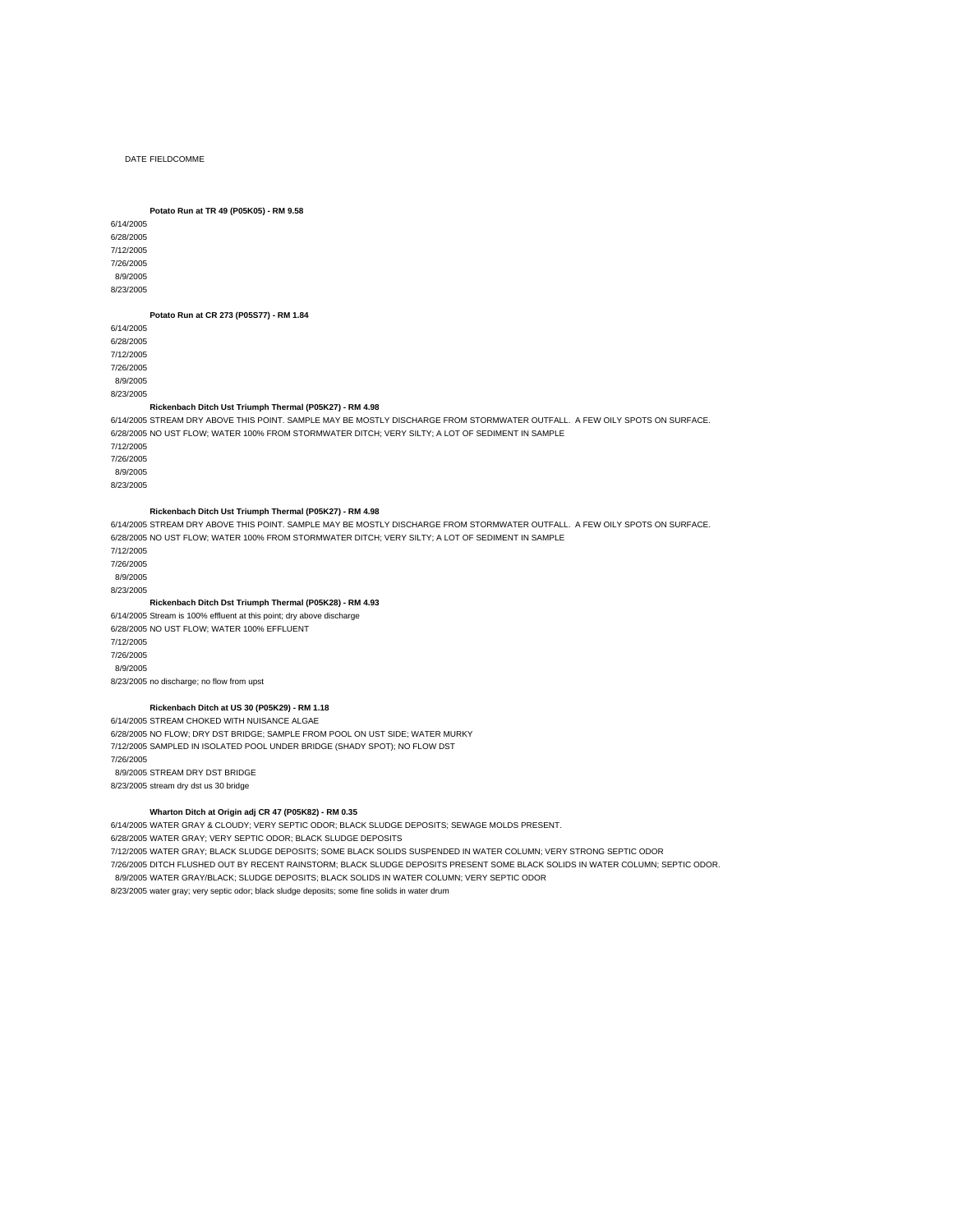## **HUC 04100008 020 - Blanchard River(downstream Potato Run to upstream Eagle Creek)**

|                       |                                                                 |            |                                    |              |      |        |       | Conduct. | Conduct.   | Secchi |                |            |         |
|-----------------------|-----------------------------------------------------------------|------------|------------------------------------|--------------|------|--------|-------|----------|------------|--------|----------------|------------|---------|
|                       | Temp                                                            |            | D.O. D.O. Sat. pH - Field pH - Lab |              |      | Flow   | Gage  | Field    | @ 25C      | Depth  | Acidity        | Alkalinity | E.coli  |
| DATE                  | P10                                                             | P299       | P301                               | P400         | P403 | P61    | P65   | P94      | P95        |        | P70508         | P410       | P31648  |
|                       | С                                                               | mg/L       | $\%$                               | S.U.         | S.U. | cfs    | feet  | umhos/cm | umhos/cm   | meters | mg/L           | mg/L       | #/100ml |
|                       | <b>BLANCHARD RIVER</b>                                          |            |                                    |              |      |        |       |          |            |        |                |            |         |
|                       | Blanchard R at SR 37 (N of Mt Blanchard) (P05S74) - RM 75.57    |            |                                    |              |      |        |       |          |            |        |                |            |         |
| 6/1/2005              | 18.9                                                            | 7.7        | 82.8                               | 7.93         |      | 13.409 | 19.94 |          | 823        |        | < 5.0          | 212        |         |
| 6/13/2005             | 23.9                                                            | 5.6        | 67.7                               | 7.43         |      |        | 22.00 |          | 860        |        | < 5.0          | 216        |         |
| 6/22/2005             | 20.9                                                            | 4.6        | 51.3                               | 7.75         |      | 4.859  | 20.48 |          | 905        |        | < 5.0          | 201 PT     |         |
| 6/27/2005             | 26.2                                                            | 4.8        | 60.0                               | 8.22         |      |        | 20.58 |          | 909        |        | < 5.0          | 188        |         |
| 7/6/2005              |                                                                 |            |                                    |              |      |        |       |          |            |        |                |            |         |
| 7/7/2005              | 22.3                                                            | 5.9        | 67.8                               | 7.64         |      | 0.585  | 20.51 |          | 664        |        | < 5.0          | 136        |         |
| 7/11/2005             | 23.1                                                            | 5.8        | 67.7                               | 7.78         |      |        | 20.55 |          | 738        |        | < 5.0          | 149        |         |
| 7/20/2005             |                                                                 |            |                                    |              |      |        |       |          |            |        |                |            |         |
| 7/21/2005             |                                                                 |            |                                    |              |      |        |       |          |            |        |                |            |         |
| 7/25/2005             | 27.2                                                            | 5.8        | 73.1                               | 7.70         |      |        | 20.22 |          | 605        |        | < 5.0          | 136        |         |
| 8/3/2005              |                                                                 |            |                                    |              |      |        |       |          |            |        |                |            |         |
| 8/8/2005              | 23.8                                                            | 7.5        | 88.3                               | 7.78         |      |        | 20.49 |          | 666        |        | < 5.0          | 162        |         |
| 8/15/2005             | 22.0                                                            | 5.8        | 66.8                               | 7.69         |      | 4.141  | 20.44 |          | 843        |        | < 5.0          | 192        |         |
| 8/22/2005             | 20.7                                                            | 6.6        | 73.5                               | 8.09         |      |        |       |          | 996        |        | < 5.0          | 196        |         |
|                       |                                                                 |            |                                    |              |      |        |       |          |            |        |                |            |         |
|                       | Blanchard R at TR 166 (P05S24) - RM 71.85                       |            |                                    |              |      |        |       |          | 854        |        |                | 210        |         |
| 6/13/2005             | 23.9                                                            | 7.1        | 84.8                               | 7.78         |      |        |       |          |            |        | < 5.0          |            |         |
| 6/27/2005             | 29.1                                                            | 8.3        | 107.9                              | 8.27         |      |        |       |          | 865        |        | < 5.0          | 199        |         |
| 7/6/2005              | 24.3                                                            | 7.7        | 91.4                               | 8.07         |      |        |       |          | 636        |        | < 5.0          | 136        |         |
| 7/11/2005             |                                                                 |            |                                    |              |      |        |       |          |            |        |                |            |         |
| 7/20/2005             |                                                                 | 6.9        | 74.9                               | 7.74         |      |        |       |          | 500        |        |                | 121        |         |
| 7/25/2005             | 27.3                                                            |            |                                    |              |      |        |       |          |            |        | < 5.0          |            |         |
| 8/8/2005<br>8/22/2005 | 24.3<br>22.2                                                    | 9.6<br>7.8 | 114.4<br>89.7                      | 8.15<br>8.27 |      |        |       |          | 609<br>819 |        | < 5.0<br>< 5.0 | 159<br>185 |         |
|                       |                                                                 |            |                                    |              |      |        |       |          |            |        |                |            |         |
|                       | Blanchard R at Findlay WTP Pumphouse #2 (500360) - RM 62.40     |            |                                    |              |      |        |       |          |            |        |                |            |         |
| 6/13/2005             | 23.1                                                            | 5.6        | 65.6                               | 7.77         |      |        |       |          | 825        |        | < 5.0          | 241        |         |
| 6/27/2005             | 26.7                                                            | 6.5        | 82.5                               | 7.94         |      |        |       |          | 744        |        | < 5.0          | 208        |         |
| 7/6/2005              |                                                                 |            |                                    |              |      |        |       |          |            |        |                |            |         |
| 7/11/2005             | 24.8                                                            | 6.4        | 75.8                               | 8.01         |      |        |       |          | 716        |        | < 5.0          | 215        |         |
| 7/20/2005             |                                                                 |            |                                    |              |      |        |       |          |            |        |                |            |         |
| 7/25/2005             | 27.3                                                            | 6.1        | 77.1                               | 7.84         |      |        |       |          | 619        |        | < 5.0          | 181        |         |
| 8/8/2005              | 24.7                                                            | 6.4        | 76.5                               | 7.55         |      |        |       |          | 767        |        | 5.0            | 255        |         |
| 8/22/2005             | 23.0                                                            | 7.4        | 86.7                               | 8.23         |      |        |       |          | 769        |        | < 5.0          | 244        |         |
|                       |                                                                 |            |                                    |              |      |        |       |          |            |        |                |            |         |
|                       | <b>BUCKRUN CREEK</b><br>Buckrun Ck at CR 162 (P05K30) - RM 3.57 |            |                                    |              |      |        |       |          |            |        |                |            |         |
| 6/15/2005             | 20.9                                                            | 6.3        | 74.4                               | 7.54         |      |        |       |          | 663        |        | < 5.0          | 198        |         |
| 6/29/2005             | 24.2                                                            | 6.4        | 76.2                               | 7.86         |      |        |       |          | 545        |        | < 5.0          | 132        |         |
| 7/13/2005             | 24.3                                                            | 9.3        | 110.7                              | 8.27         |      |        |       |          | 484        |        | < 5.0          | 144        |         |
| 7/27/2005             | 20.6                                                            | 5.9        | 67.3                               | 6.95         |      |        |       |          | 407        |        | < 5.0          | 126        |         |
| 8/10/2005             | 23.4                                                            | 4.6        | 54.4                               | 7.51         |      |        |       |          | 542        |        | < 5.0          | 157        |         |
| 8/24/2005             | 18.0                                                            | 4.8        | 50.4                               | 7.65         |      |        |       |          | 574        |        | < 5.0          | 162        |         |
|                       |                                                                 |            |                                    |              |      |        |       |          |            |        |                |            |         |
|                       | <b>BRIGHTS DITCH/STAHL DITCH SUB-BASIN</b>                      |            |                                    |              |      |        |       |          |            |        |                |            |         |
|                       | Brights Ditch at TR 197 (P05K33) - RM 3.85                      |            |                                    |              |      |        |       |          |            |        |                |            |         |
| 6/15/2005             | 19.2                                                            |            | 7.9 84.3                           | 7.78         |      |        |       |          | 758        |        | < 5.0          | 290        |         |
| 6/29/2005             | 24.4                                                            | 13.3       | 158.6                              | 8.02         |      |        |       |          | 661        |        | < 5.0          | 245        |         |
| 7/27/2005             | 21.7                                                            | 2.5        | 28.7                               | 7.07         |      |        |       |          | 716        |        | < 5.0          | 295        |         |
| 8/10/2005             | 21.5                                                            | 4.0        | 45.6                               | 7.38         |      |        |       |          | 768        |        | < 5.0          | 338        |         |
| 8/24/2005             | 17.3                                                            | 3.6        | 37.1                               | 7.65         |      |        |       |          | 748        |        | < 5.0          | 328        |         |
|                       | Brights Ditch at CR 252 (P05K34) - RM 2.41                      |            |                                    |              |      |        |       |          |            |        |                |            |         |
| 6/15/2005             | 20.7                                                            | 3.7        | 41.7                               | 7.50         |      |        |       |          | 759        |        | < 5.0          | 277        |         |
| 6/29/2005             | 24.2                                                            | 5.5        | 65.2                               | 7.63         |      |        |       |          | 656        |        | < 5.0          | 242        |         |
| 7/13/2005             | 22.8                                                            | 5.3        | 61.9                               | 7.62         |      |        |       |          | 707        |        | < 5.0          | 188        |         |
| 7/27/2005             | 20.4                                                            | 3.4        | 38.1                               | 6.71         |      |        |       |          | 542        |        | < 5.0          | 204        |         |
| 8/10/2005             | 22.3                                                            | 4.0        | 46.1                               | 7.24         |      |        |       |          | 868        |        | < 5.0          | 352        |         |
| 8/24/2005             | 17.9                                                            | 3.1        | 32.5                               | 7.45         |      |        |       |          | 781        |        | < 5.0          | 318        |         |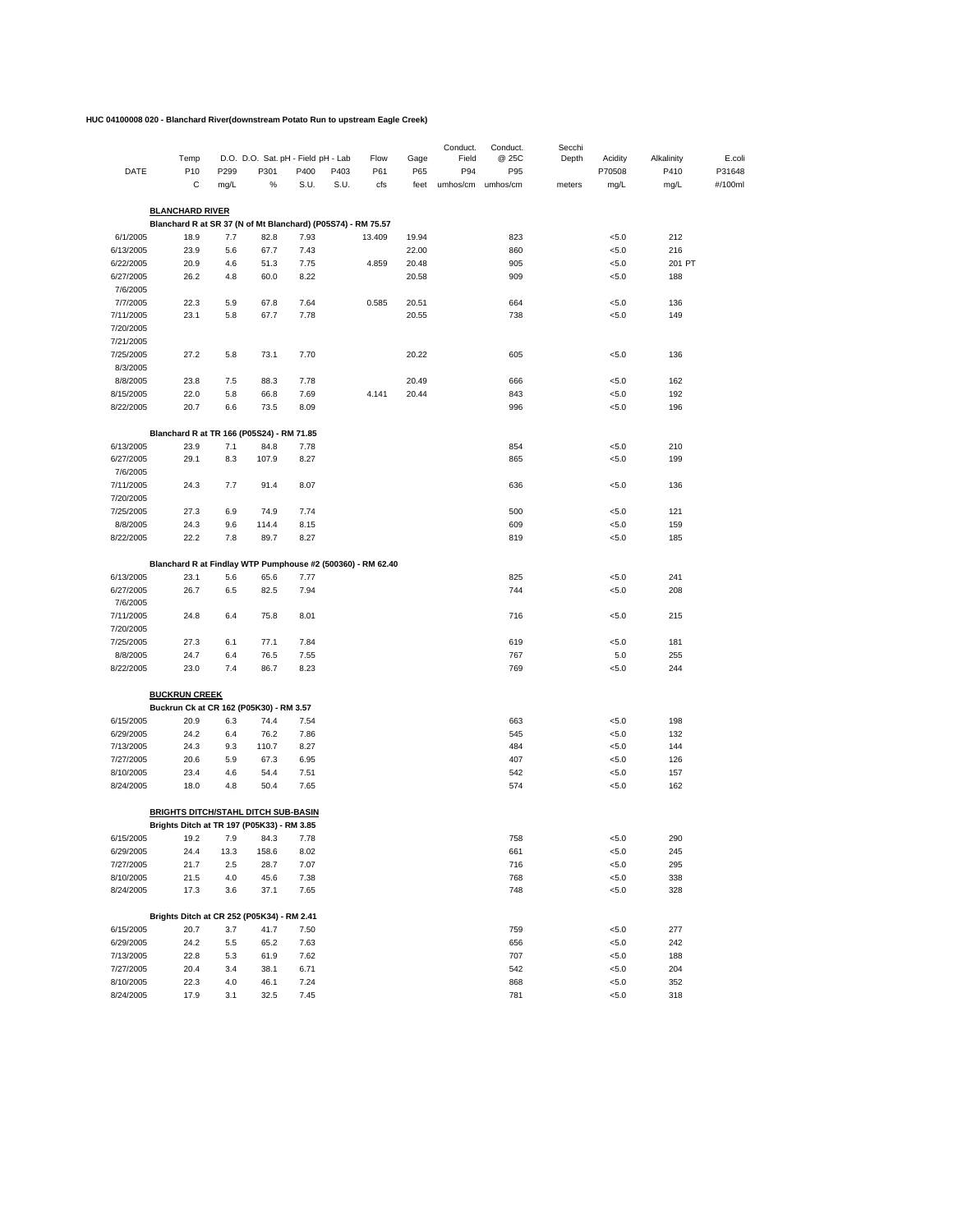|                        | Total                                                        |              |            |          |                  |                  |             |             |            | Manga-     |                  |               |            |              |
|------------------------|--------------------------------------------------------------|--------------|------------|----------|------------------|------------------|-------------|-------------|------------|------------|------------------|---------------|------------|--------------|
|                        | Hardness                                                     | Aluminum     | Arsenic    | Barium   |                  | Cadmium Chromium | Copper      | Iron        | Lead       | nese       | Mercury          | Nickel        | Selenium   | Strontium    |
| DATE                   | P900                                                         | P1105        | P1002      | P1007    | P1027            | P1034            | P1042       | P1045       | P1051      | P1055      | P71900           | P1067         | P1147      | P1082        |
|                        | mg/L                                                         | ug/L         | ug/L       | ug/L     | ug/L             | ug/L             | ug/L        | ug/L        | ug/L       | ug/L       | ug/L             | ug/L          | ug/L       | ug/L         |
|                        |                                                              |              |            |          |                  |                  |             |             |            |            |                  |               |            |              |
|                        | <b>BLANCHARD RIVER</b>                                       |              |            |          |                  |                  |             |             |            |            |                  |               |            |              |
|                        | Blanchard R at SR 37 (N of Mt Blanchard) (P05S74) - RM 75.57 |              |            |          |                  |                  |             |             |            |            |                  |               |            |              |
| 6/1/2005               | 404                                                          | 272          | 2.0        | 60       | <0.20            | $30$             | ~10         | 469         | 2.0        | 61         | < 0.20           | $<$ 40        | 2.0        | 4100         |
| 6/13/2005              | 393                                                          | $200$        | 4.0<br>3.7 | 61       | <0.20            | $30$             | <10         | 420         | 2.0        | 145        | < 0.20           | <40           | 2.0        | 4900         |
| 6/22/2005<br>6/27/2005 | 427<br>432                                                   | 261<br>$200$ | 5.3        | 66<br>68 | < 0.20<br><0.20  | $30$<br>$30$     | < 10<br><10 | 528<br>442  | 2.0<br>2.0 | 148<br>220 | < 0.20<br>< 0.20 | <40<br><40    | 2.0<br>2.0 | 5490<br>6390 |
| 7/6/2005               |                                                              |              |            |          |                  |                  |             |             |            |            |                  |               |            |              |
| 7/7/2005               | 302                                                          | 1010         | 2.0        | 64       | < 0.20           | $30$             | <10         | 1600        | 2.0        | 102        | < 0.20           | <40           | 2.0        | 3640         |
| 7/11/2005              | 332                                                          | 417          | 2.3        | 60       | < 0.20           | $30$             | <10         | 692         | 2.0        | 63         | < 0.20           | <40           | 2.0        | 4240         |
| 7/20/2005              |                                                              |              |            |          |                  |                  |             |             |            |            |                  |               |            |              |
| 7/21/2005              | 192                                                          | 2100         | 2.4        | 55       | < 0.20           | $30$             | < 10        | 3010        | 2.0        | 78         |                  | <40           | 2.0        | 1270         |
| 7/25/2005              | 269                                                          | 918          | 2.2        | 61       | < 0.20           | $30$             | < 10        | 1510        | 2.0        | 80         | < 0.20           | <40           | 2.0        | 2280         |
| 8/3/2005               | 292                                                          | 613          | 2.7        | 58       | < 0.20           | $30$             | <10         | 1020        | 2.0        | 86         |                  | $<$ 40        | 2.0        | 2700         |
| 8/8/2005               | 286                                                          | 617          | 4.1        | 55       | < 0.20           | $30$             | < 10        | 1230        | 2.0        | 172        | <0.20            | <40           | 2.0        | 3230         |
| 8/15/2005              | 376                                                          | 437          | 3.8        | 70       | < 0.20           | $30$             | < 10        | 788         | 2.0        | 173        |                  | <40           | 2.0        | 4500         |
| 8/22/2005              | 471                                                          | 422          | 3.4        | 77       | <0.20            | $30$             | <10         | 658         | 2.0        | 151        | < 0.20           | <40           | 2.0        | 5750         |
|                        |                                                              |              |            |          |                  |                  |             |             |            |            |                  |               |            |              |
|                        | Blanchard R at TR 166 (P05S24) - RM 71.85                    |              |            |          |                  |                  |             |             |            |            |                  |               |            |              |
| 6/13/2005              |                                                              |              |            |          |                  |                  |             |             |            |            |                  |               |            |              |
| 6/27/2005              | 418                                                          | 397          | 5.4        | 71       | < 0.20           | $30$             | < 10        | 792         | 2.0        | 177        | < 0.20           | <40           | 2.0        | 6730         |
| 7/6/2005               |                                                              |              |            |          |                  |                  |             |             |            |            |                  |               |            |              |
| 7/11/2005              | 292                                                          | $200$        | 3.0        | 54       | < 0.20           | $30$             | < 10        | 300         | 2.0        | 23         | < 0.20           | <40           | 2.0        | 4260         |
| 7/20/2005<br>7/25/2005 | 216                                                          |              | 2.1        | 51       |                  |                  | < 10        |             | 2.0        | 40         |                  | <40           | 2.0        | 1870         |
| 8/8/2005               | 252                                                          | 690<br>$200$ | 2.4        | 44       | < 0.20<br>< 0.20 | $30$<br>$30$     | < 10        | 1160<br>302 | 2.0        | 75         | < 0.20<br>< 0.20 | <40           | 2.0        | 3110         |
| 8/22/2005              | 376                                                          | 260          | 3.8        | 67       | <0.20            | $30$             | ~10         | 400         | 2.0        | 148        | < 0.20           | <40           | 2.0        | 4990         |
|                        |                                                              |              |            |          |                  |                  |             |             |            |            |                  |               |            |              |
|                        | Blanchard R at Findlay WTP Pumphouse #2 (500360) - RM 62.40  |              |            |          |                  |                  |             |             |            |            |                  |               |            |              |
| 6/13/2005              | 419                                                          | 312          | 2.9        | 95       | <0.20            | $30$             | <10         | 542         | 2.0        | 60         | < 0.20           | <40           | 2.0        | 8060         |
| 6/27/2005              | 379                                                          | 214          | 2.7        | 95       | < 0.20           | $30$             | < 10        | 540         | 2.0        | 72         | < 0.20           | <40           | 2.0        | 7400         |
| 7/6/2005               |                                                              |              |            |          |                  |                  |             |             |            |            |                  |               |            |              |
| 7/11/2005              | 361                                                          | 604          | 2.0        | 91       | < 0.20           | $30$             | < 10        | 1020        | 2.0        | 75         | < 0.20           | <40           | 2.0        | 6980         |
| 7/20/2005              |                                                              |              |            |          |                  |                  |             |             |            |            |                  |               |            |              |
| 7/25/2005              | 293                                                          | 648          | 2.0        | 71       | < 0.20           | $30$             | < 10        | 1140        | 2.0        | 61         | < 0.20           | <40           | 2.0        | 4020         |
| 8/8/2005               | 375                                                          | 247          | 2.7        | 91       | < 0.20           | $30$             | < 10        | 683         | 2.0        | 54         | < 0.20           | <40           | 2.0        | 7090         |
| 8/22/2005              | 384                                                          | 397          | 2.0        | 97       | < 0.20           | $30$             | ~10         | 639         | 2.0        | 102        | < 0.20           | <40           | 2.0        | 8240         |
|                        |                                                              |              |            |          |                  |                  |             |             |            |            |                  |               |            |              |
|                        | <b>BUCKRUN CREEK</b>                                         |              |            |          |                  |                  |             |             |            |            |                  |               |            |              |
|                        | Buckrun Ck at CR 162 (P05K30) - RM 3.57                      |              |            |          |                  |                  |             |             |            |            |                  |               |            |              |
| 6/15/2005              | 298                                                          | $200$        | 2.3        | 59       | < 0.20           | $30$             | <10         | 438         | 2.0        | 77         | < 0.20           | <40           | 2.0        | 1040         |
| 6/29/2005              | 222                                                          | 200          | 4.9        | 44       | < 0.20           | $30$             | <10         | 531         | 2.0        | 83         | < 0.20           | <40           | 2.0        | 682          |
| 7/13/2005              | 195                                                          | 217          | 2.7        | 45       | < 0.20           | <30              | <10         | 589         | 2.0        | 25         | < 0.20           | <40           | 2.0        | 910          |
| 7/27/2005<br>8/10/2005 | 182                                                          | 2910         | 2.2        | 56<br>44 | < 0.20           | $30$             | $<$ 10      | 4020        | 2.4        | 45         | < 0.20           | $<$ 40<br><40 | 2.0        | 371          |
| 8/24/2005              | 211<br>244                                                   | 277<br>204   | 5.7<br>4.3 | 54       | <0.20<br>< 0.20  | $30$<br>$30$     | <10<br>< 10 | 595<br>376  | 2.0<br>2.0 | 209<br>130 | < 0.20<br>< 0.20 | <40           | 2.0<br>2.0 | 786<br>1050  |
|                        |                                                              |              |            |          |                  |                  |             |             |            |            |                  |               |            |              |
|                        | <b>BRIGHTS DITCH/STAHL DITCH SUB-BASIN</b>                   |              |            |          |                  |                  |             |             |            |            |                  |               |            |              |
|                        | Brights Ditch at TR 197 (P05K33) - RM 3.85                   |              |            |          |                  |                  |             |             |            |            |                  |               |            |              |
| 6/15/2005              | 389                                                          | $<$ 200      | 2.0        | 134      | <0.20            | $30$             | <10         | 308         | 2.0        | 22         | <0.20            | <40           | 2.0        | 10900        |
| 6/29/2005              | 330                                                          | <200         | 2.0        | 113      | < 0.20           | $30$             | < 10        | 145         | 2.0        | <10        | < 0.20           | <40           | 2.0        | 10500        |
| 7/27/2005              | 358                                                          | $200$        | 2.0        | 116      | < 0.20           | $30$             | <10         | 137         | 2.0        | 78         | < 0.20           | <40           | 2.0        | 14300        |
| 8/10/2005              | 379                                                          | $200$        | 2.0        | 114      | <0.20            | $30$             | < 10        | 53          | 2.0        | 66         | < 0.20           | <40           | 2.0        | 15400        |
| 8/24/2005              | 399                                                          | <200         | 2.0        | 110      | <0.20            | $30$             | <10         | 225         | 2.0        | 77         | < 0.20           | <40           | 2.0        | 21200        |
|                        |                                                              |              |            |          |                  |                  |             |             |            |            |                  |               |            |              |
|                        | Brights Ditch at CR 252 (P05K34) - RM 2.41                   |              |            |          |                  |                  |             |             |            |            |                  |               |            |              |
| 6/15/2005              | 367                                                          | 200          | 2.0        | 112      | < 0.20           | $30$             | <10         | 118         | 2.0        | 11         | < 0.20           | $<40$         | 2.0        | 13900        |
| 6/29/2005              | 310                                                          | <200         | 2.6        | 101      | < 0.20           | $30$             | < 10        | 205         | 2.0        | 43         | < 0.20           | <40           | 2.0        | 13700        |
| 7/13/2005              | 330                                                          | <200         | 2.0        | 108      | <0.20            | $30$             | <10         | 206         | 2.0        | 54         | < 0.20           | <40           | 2.0        | 19700        |
| 7/27/2005              | 255                                                          | 766          | 2.0        | 80       | <0.20            | <30              | <10         | 1240        | 2.0        | 36         | < 0.20           | <40           | 2.0        | 6990         |
| 8/10/2005              | 387                                                          | <200         | 3.5        | 124      | < 0.20           | $30$             | < 10        | 460         | 2.0        | 62         | < 0.20           | <40           | 2.0        | 20300        |
| 8/24/2005              | 365                                                          | $200$        | 3.6        | 110      | <0.20            | $30$             | <10         | 104         | 2.0        | 67         | < 0.20           | <40           | 2.0        | 24800        |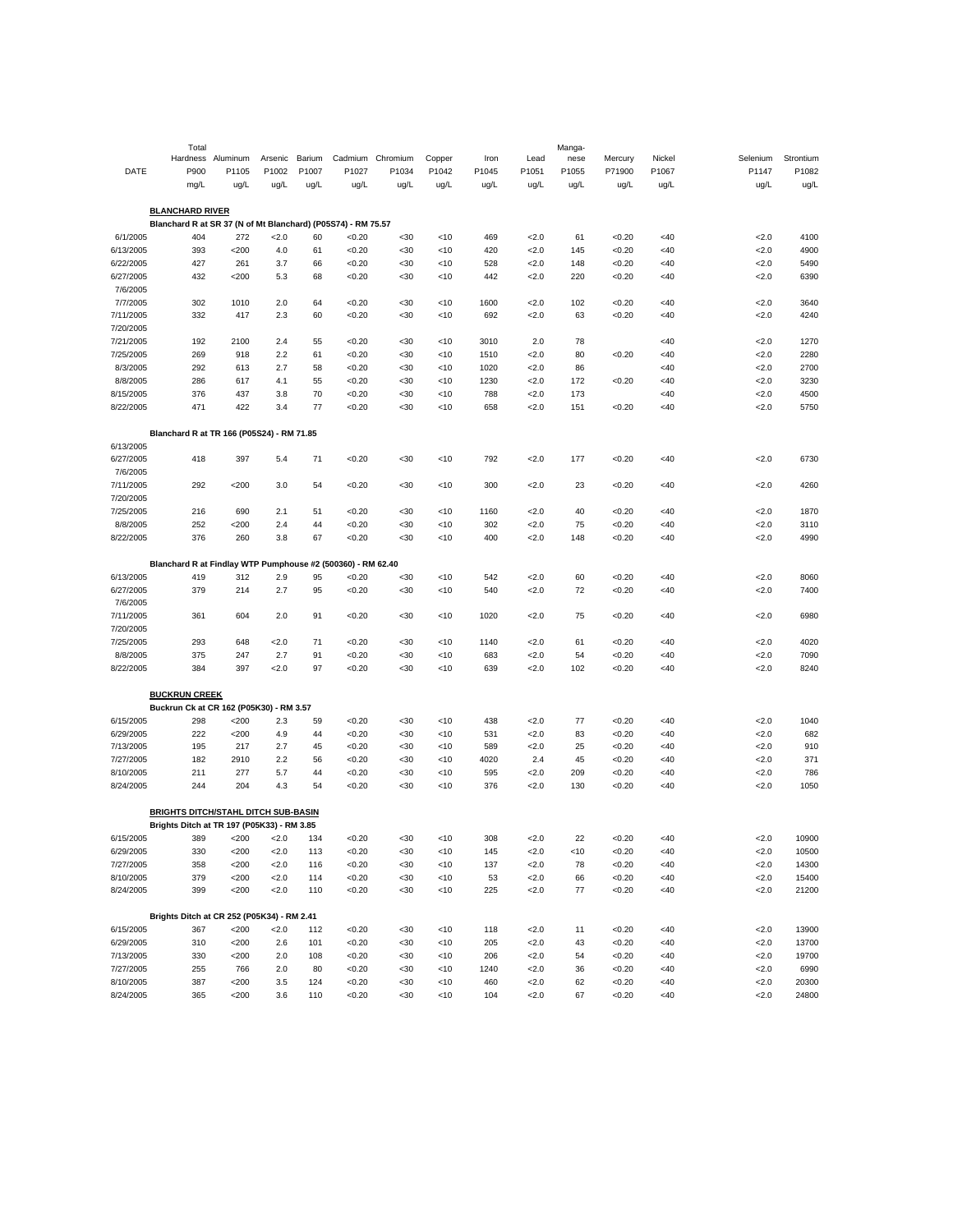|           |                                                              |        |              |           |        |                      |         |           |            |                     |                           | Total          | Total          |
|-----------|--------------------------------------------------------------|--------|--------------|-----------|--------|----------------------|---------|-----------|------------|---------------------|---------------------------|----------------|----------------|
|           | BOD <sub>5</sub>                                             |        | CBOD5 CBOD20 | TOC       | COD    | Nitrate +<br>nitrite | Nitrite | Ammonia   | <b>TKN</b> | Total<br>Phosphorus | <b>Total Diss</b><br>Phos | Diss<br>Solids | Susp<br>Solids |
| DATE      | P310                                                         | P80082 | P80087       | P680      | P340   | P630                 | P615    | P610      | P625       | P665                | P666                      | P70300         | P530           |
|           | mg/L                                                         | mg/L   |              | mg/L mg/L | mg/L   | mg/L                 | mg/L    | mg/L      | mg/L       | mg/L                | mg/L                      | mg/L           | mg/L           |
|           |                                                              |        |              |           |        |                      |         |           |            |                     |                           |                |                |
|           | <b>BLANCHARD RIVER</b>                                       |        |              |           |        |                      |         |           |            |                     |                           |                |                |
|           | Blanchard R at SR 37 (N of Mt Blanchard) (P05S74) - RM 75.57 |        |              |           |        |                      |         |           |            |                     |                           |                |                |
| 6/1/2005  | 2.0                                                          |        |              |           | 16     | 1.47                 | 0.032   | 0.079     | 0.72       | 0.092               |                           | 530            | 9              |
| 6/13/2005 | 2.0                                                          |        |              |           | 14     | 1.46                 | 0.023   | 0.117     | 0.92       | 0.241               |                           | 544            | 8              |
| 6/22/2005 | 2.0                                                          |        |              |           | 18     | 0.16                 | <0.020  | 0.130     | 0.74       | 0.222               | 0.178                     | 572            | 8              |
| 6/27/2005 | 2.0                                                          |        |              |           | 25     | 0.13                 | < 0.020 | 0.136     | 0.66       | 0.206               | 0.164                     | 628            | 13             |
| 7/6/2005  |                                                              |        |              |           |        |                      |         |           |            |                     |                           |                |                |
| 7/7/2005  | 2.0                                                          |        |              |           | 16     | 13.9                 | 0.135   | 0.137     | 1.10       | 0.135               | 0.088                     | 436            | 37             |
| 7/11/2005 | 2.0                                                          |        |              |           | 22     | $9.04$ J             | 0.055   | 0.138     | 0.91       | 0.097               | 0.087                     | 490            | 20             |
| 7/20/2005 |                                                              |        |              |           |        |                      |         |           |            |                     |                           |                |                |
| 7/21/2005 | 2.0                                                          |        | 7.1          |           |        | 15.3                 | 0.178   | $0.175$ J | 1.25       | 0.224               |                           | 306            | 59             |
| 7/25/2005 | 2.0                                                          |        |              |           | 18     | $12.5$ J             | 0.077   | 0.095     | 0.91       | 0.153               | 0.127                     | 394            | 40             |
| 8/3/2005  | 2.0                                                          |        | 4.6          |           |        | 5.16                 | <0.020  | 0.098     | 0.84       | 0.143               |                           | 404            | 26             |
| 8/8/2005  | 5.9                                                          |        |              |           | 28     | < 0.10               | < 0.020 | < 0.050   | 0.93       | 0.140               | 0.049                     | 426            | 38             |
| 8/15/2005 | 4.8                                                          |        |              |           | 24     | < 0.10               | <0.020  | 0.059     | 0.74       | 0.147               |                           | 550            | 27             |
| 8/22/2005 | 2.6                                                          |        |              |           | 16     | < 0.10               | < 0.020 | 0.070     | 0.56       | 0.083               | 0.067                     | 686            | 19             |
|           |                                                              |        |              |           |        |                      |         |           |            |                     |                           |                |                |
|           | Blanchard R at TR 166 (P05S24) - RM 71.85                    |        |              |           |        |                      |         |           |            |                     |                           |                |                |
| 6/13/2005 | 2.0                                                          |        |              |           |        |                      | <0.020  |           |            |                     |                           | 534            | $\overline{7}$ |
| 6/27/2005 | 2.0                                                          |        |              |           | 25     | < 0.10               | <0.020  | 0.092     | 0.57       | 0.159               |                           | 636            | 23             |
| 7/6/2005  |                                                              |        |              |           |        |                      |         |           |            |                     |                           |                |                |
| 7/11/2005 | 2.0                                                          |        |              |           | 16     | 9.44                 | 0.043   | 0.098     | 0.88       | 0.082               |                           | 414            | $\overline{7}$ |
| 7/20/2005 |                                                              |        |              |           |        |                      |         |           |            |                     |                           |                |                |
| 7/25/2005 | 2.0                                                          |        |              |           | 21     | 9.31                 | 0.030   | 0.070     | 0.85       | 0.133               |                           | 328            | 20             |
| 8/8/2005  | 6.2                                                          |        |              |           | 23     | < 0.10               | <0.020  | 0.055     | 0.96       | 0.065               |                           | 396            | 25             |
| 8/22/2005 | 2.6                                                          |        |              |           | 19     | < 0.10               | < 0.020 | 0.083     | 0.65       | 0.099               |                           | 552            | 19             |
|           |                                                              |        |              |           |        |                      |         |           |            |                     |                           |                |                |
|           | Blanchard R at Findlay WTP Pumphouse #2 (500360) - RM 62.40  |        |              |           |        |                      |         |           |            |                     |                           |                |                |
| 6/13/2005 | 2.0                                                          |        |              | 4.8       | 12     | 2.32                 | 0.028   | 0.061     | 0.65       | 0.114               |                           | 526            | 12             |
| 6/27/2005 | 2.0                                                          |        |              | 4.2       | 25     | 1.80                 | <0.020  | 0.078     | 0.48       | 0.088               |                           | 498            | 16             |
| 7/6/2005  |                                                              |        |              |           |        |                      |         |           |            |                     |                           |                |                |
| 7/11/2005 | 2.0                                                          |        |              | 5.2       | 16     | 4.57                 | <0.020  | 0.101     | 0.67       | 0.076               |                           | 446            | 28             |
| 7/20/2005 |                                                              |        |              |           |        |                      |         |           |            |                     |                           |                |                |
| 7/25/2005 | 2.0                                                          |        |              | 6.1       | 39     | 7.03                 | 0.027   | 0.077     | 0.74       | 0.098               |                           | 350            | 26             |
| 8/8/2005  | 2.0                                                          |        |              | 4.6       | 14     | 2.80                 | <0.020  | 0.080     | 0.54       | 0.063               |                           | 494            | 18             |
| 8/22/2005 | 2.4                                                          |        |              | 5.8       | 16     | 1.47                 | < 0.020 | 0.073     | 0.63       | 0.046               |                           | 480            | 21             |
|           |                                                              |        |              |           |        |                      |         |           |            |                     |                           |                |                |
|           | <b>BUCKRUN CREEK</b>                                         |        |              |           |        |                      |         |           |            |                     |                           |                |                |
|           | Buckrun Ck at CR 162 (P05K30) - RM 3.57                      |        |              |           |        |                      |         |           |            |                     |                           |                |                |
| 6/15/2005 | 2.0                                                          |        |              |           | 12     | 0.45                 | 0.033   | 0.063     | 0.56       | 0.030               |                           | 362            | 6              |
| 6/29/2005 | 2.3                                                          |        |              |           | 67     | < 0.10               | <0.020  | 0.080     | 0.78       | 0.041               |                           | 324            | 11             |
| 7/13/2005 | 2.0                                                          |        |              |           | 17     | 0.60                 | < 0.020 | < 0.050   | 0.61       | 0.032               |                           | 262            | $\overline{7}$ |
| 7/27/2005 | 3.1                                                          |        |              |           | 22     | 8.56                 | 0.029   | 0.064     | 0.91       | 0.211               |                           | 292            | 39             |
| 8/10/2005 | 2.0                                                          |        |              |           | 17     | 0.10                 | <0.020  | 0.286     | 0.83       | <0.010              |                           | 324            | 16             |
| 8/24/2005 | 2.0                                                          |        |              |           | 25     | 0.39                 | 0.021   | 0.311     | 1.10       | 0.026               |                           | 358            | 13             |
|           |                                                              |        |              |           |        |                      |         |           |            |                     |                           |                |                |
|           | <b>BRIGHTS DITCH/STAHL DITCH SUB-BASIN</b>                   |        |              |           |        |                      |         |           |            |                     |                           |                |                |
|           | Brights Ditch at TR 197 (P05K33) - RM 3.85                   |        |              |           |        |                      |         |           |            |                     |                           |                |                |
| 6/15/2005 | 2.0                                                          |        |              |           | <10    | 6.47                 | 0.216   | 0.123     | 0.66       | 0.010               |                           | 448            | 5              |
| 6/29/2005 | 2.0                                                          |        |              |           | $<$ 10 | 5.01                 | 0.180   | < 0.050   | 0.56       | 0.010               |                           | 406            | 13             |
| 7/27/2005 | 2.0                                                          |        |              |           | 13     | 2.72                 | 0.254   | 0.066     | 0.55       | 0.051               |                           | 428            | $< 5$          |
| 8/10/2005 | 2.0                                                          |        |              |           | <10    | 0.50                 | 0.088   | 0.066     | 0.28       | < 0.010             |                           | 460            | $5$            |
| 8/24/2005 | 2.0                                                          |        |              |           | < 10   | < 0.10               | < 0.020 | < 0.050   | 0.30       | 0.014               |                           | 468            | $< 5$          |
|           |                                                              |        |              |           |        |                      |         |           |            |                     |                           |                |                |
|           | Brights Ditch at CR 252 (P05K34) - RM 2.41                   |        |              |           |        |                      |         |           |            |                     |                           |                |                |
| 6/15/2005 | 2.0                                                          |        |              |           | < 10   | 2.23                 | 0.216   | 0.078     | 0.65       | < 0.010             |                           | 460            | $5$            |
| 6/29/2005 | 2.0                                                          |        |              |           | 15     | < 0.10               | < 0.020 | < 0.050   | 0.54       | 0.053               |                           | 406            | $< 5$          |
| 7/13/2005 | 2.0                                                          |        |              |           | 12     | < 0.10               | < 0.020 | 0.051     | 0.28       | 0.038               |                           | 422            | $<$ 5          |
| 7/27/2005 | 2.0                                                          |        |              |           | 19     | 4.17                 | < 0.020 | < 0.050   | 0.90       | 0.096               |                           | 340            | 11             |
| 8/10/2005 | 2.0                                                          |        |              |           | 11     | < 0.10               | < 0.020 | 0.056     | 0.41       | < 0.010             |                           | 524            | 19             |
| 8/24/2005 | 2.0                                                          |        |              |           | 14     | < 0.10               | < 0.020 | 0.061     | 0.36       | 0.017               |                           | 480            | $<$ 5          |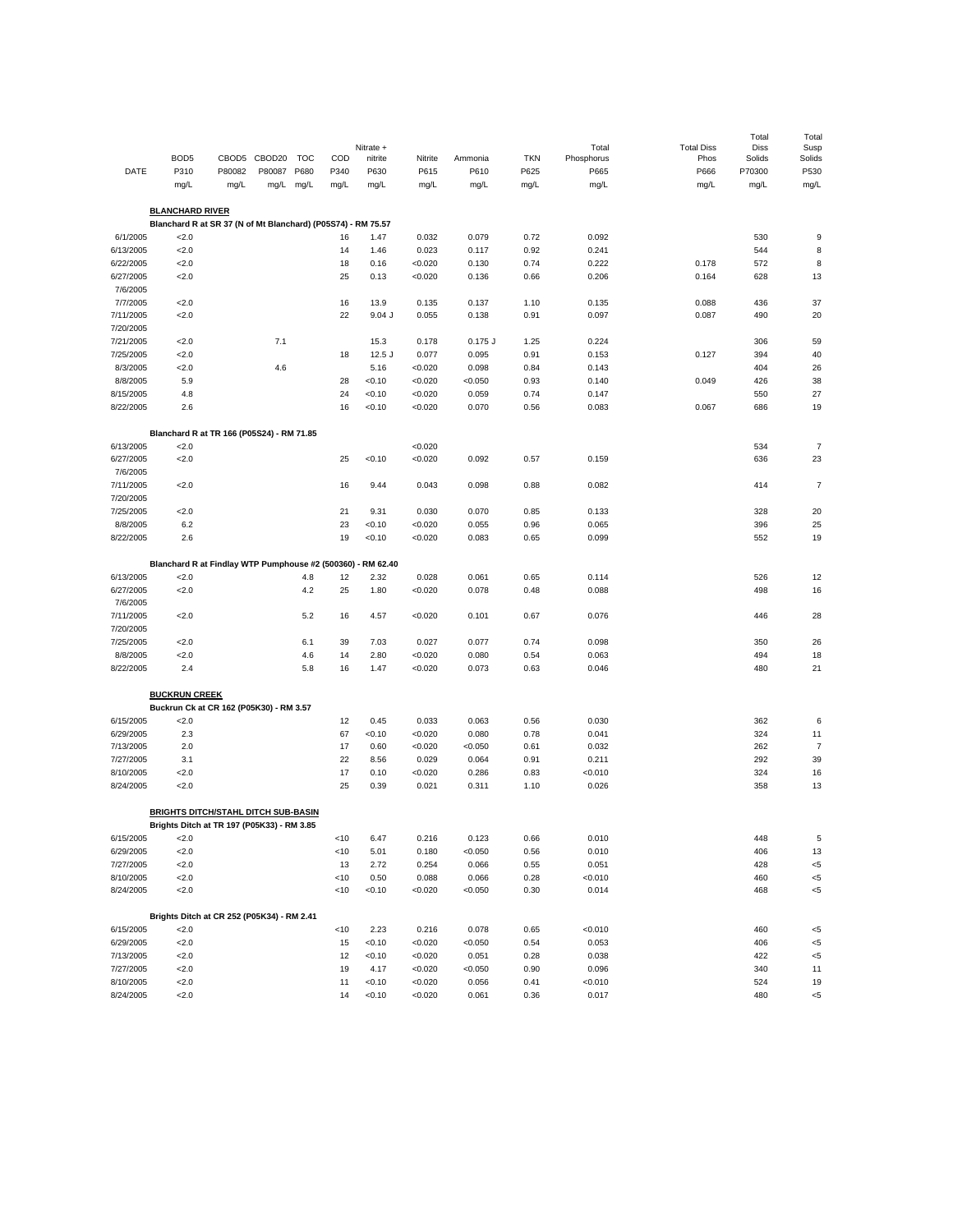|                        |                                                                    |              |           |                                      |                         |          | Total<br>Volatile |          | Hexavalent | Oil &  |
|------------------------|--------------------------------------------------------------------|--------------|-----------|--------------------------------------|-------------------------|----------|-------------------|----------|------------|--------|
|                        | Sulfate                                                            |              |           | Chloride Calcium Magnesium Potassium |                         | Sodium   | Solids            | Fluoride | Chromium   | Grease |
| DATE                   | P945                                                               | P940         | P916      | P927                                 | P937                    | P929     | P505              | P951     | P1220      | P556   |
|                        | mg/L                                                               | mg/L         | mg/L      | mg/L                                 | mg/L                    | mg/L     | mg/L              | mg/L     | ug/L       | mg/L   |
|                        | <b>BLANCHARD RIVER</b>                                             |              |           |                                      |                         |          |                   |          |            |        |
|                        | Blanchard R at SR 37 (N of Mt Blanchard) (P05S74) - RM 75.57       |              |           |                                      |                         |          |                   |          |            |        |
| 6/1/2005               | 164                                                                | 48.3         | 99        | 38                                   | 3                       | 28       |                   |          |            |        |
| 6/13/2005              | 176                                                                | 51.9         | 93        | 39                                   | 3                       | 31       |                   |          |            |        |
| 6/22/2005              | 204                                                                | 50.7         | 100       | 43                                   | 3                       | 33       |                   |          |            |        |
| 6/27/2005              | 246                                                                | 52.0         | 97        | 46                                   | 4                       | 35       |                   |          |            |        |
| 7/6/2005               |                                                                    |              |           |                                      |                         |          |                   |          |            |        |
| 7/7/2005               | 115                                                                | 32.8         | 75        | 28                                   | 6                       | 17       |                   |          |            |        |
| 7/11/2005              | 161                                                                | 36.4         | 80        | 32                                   | 6                       | 20       |                   |          |            |        |
| 7/20/2005              |                                                                    |              |           |                                      |                         |          |                   |          |            |        |
| 7/21/2005              | 57.0                                                               | 22.4         | 49        | 17                                   | 6                       | 11       |                   |          |            |        |
| 7/25/2005              | 110                                                                | 30.7         | 68        | 24                                   | 6                       | 17       |                   |          |            |        |
| 8/3/2005               | 101                                                                | 36.2         | 74        | 26                                   | 5                       | 21       |                   |          |            |        |
| 8/8/2005               | 145                                                                | 42.1         | 65        | 30                                   | 5                       | 27       |                   |          |            |        |
| 8/15/2005<br>8/22/2005 | 231<br>291                                                         | 49.4<br>45.9 | 88<br>103 | 38<br>52                             | 5<br>6                  | 34<br>37 |                   |          |            |        |
|                        |                                                                    |              |           |                                      |                         |          |                   |          |            |        |
|                        | Blanchard R at TR 166 (P05S24) - RM 71.85                          |              |           |                                      |                         |          |                   |          |            |        |
| 6/13/2005              | 172                                                                | 51.9         |           |                                      |                         |          |                   |          |            |        |
| 6/27/2005              | 218                                                                | 52.0         | 95        | 44                                   | 4                       | 34       |                   |          |            |        |
| 7/6/2005               |                                                                    |              |           |                                      |                         |          |                   |          |            |        |
| 7/11/2005              | 128                                                                | 33.7         | 71        | 28                                   | 6                       | 18       |                   |          |            |        |
| 7/20/2005              |                                                                    |              |           |                                      |                         |          |                   |          |            |        |
| 7/25/2005              | 72.6                                                               | 26.4         | 55        | 19                                   | 5                       | 13       |                   |          |            |        |
| 8/8/2005               | 116                                                                | 39.8         | 58        | 26                                   | 4                       | 22       |                   |          |            |        |
| 8/22/2005              | 200                                                                | 43.6         | 88        | 38                                   | 5                       | 30       |                   |          |            |        |
|                        |                                                                    |              |           |                                      |                         |          |                   |          |            |        |
| 6/13/2005              | Blanchard R at Findlay WTP Pumphouse #2 (500360) - RM 62.40<br>150 | 40.1         | 102       | 40                                   | 3                       | 19       |                   |          |            |        |
| 6/27/2005              | 145                                                                | 35.7         | 86        | 40                                   | 3                       | 17       |                   |          |            |        |
| 7/6/2005               |                                                                    |              |           |                                      |                         |          |                   |          |            |        |
| 7/11/2005              | 120                                                                | 31.7         | 87        | 35                                   | 4                       | 14       |                   |          |            |        |
| 7/20/2005              |                                                                    |              |           |                                      |                         |          |                   |          |            |        |
| 7/25/2005              | 100                                                                | 28.5         | 76        | 25                                   | 4                       | 12       |                   |          |            |        |
| 8/8/2005               | 128                                                                | 34.2         | 94        | 34                                   | 3                       | 14       |                   |          |            |        |
| 8/22/2005              | 130                                                                | 35.1         | 91        | 38                                   | 4                       | 19       |                   |          |            |        |
|                        |                                                                    |              |           |                                      |                         |          |                   |          |            |        |
|                        | <b>BUCKRUN CREEK</b>                                               |              |           |                                      |                         |          |                   |          |            |        |
| 6/15/2005              | Buckrun Ck at CR 162 (P05K30) - RM 3.57<br>52.6                    | 58.1         | 75        | 27                                   | $\overline{2}$          | 28       |                   |          |            |        |
| 6/29/2005              | 62.8                                                               | 54.0         | 46        | 26                                   | $2$                     | 21       |                   |          |            |        |
| 7/13/2005              | 46.4                                                               | 42.4         | 45        | 20                                   | 4                       | 19       |                   |          |            |        |
| 7/27/2005              | 28.9                                                               | 25.8         | 50        | 14                                   | 5                       | 12       |                   |          |            |        |
| 8/10/2005              | 54.8                                                               | 55.4         | 45        | 24                                   | 3                       | 19       |                   |          |            |        |
| 8/24/2005              | 44.9                                                               | 68.0         | 53        | 27                                   | 5                       | 25       |                   |          |            |        |
|                        |                                                                    |              |           |                                      |                         |          |                   |          |            |        |
|                        | <b>BRIGHTS DITCH/STAHL DITCH SUB-BASIN</b>                         |              |           |                                      |                         |          |                   |          |            |        |
|                        | Brights Ditch at TR 197 (P05K33) - RM 3.85                         |              |           |                                      |                         |          |                   |          |            |        |
| 6/15/2005              | 59.7                                                               | 27.3         | 90        | 40                                   | 3                       | 10       |                   |          |            |        |
| 6/29/2005              | 52.2<br>61.5                                                       | 28.0         | 66        | 40                                   | 3<br>4                  | 11       |                   |          |            |        |
| 7/27/2005<br>8/10/2005 | 66.8                                                               | 34.9<br>33.3 | 84<br>86  | 36<br>40                             | 2                       | 15<br>13 |                   |          |            |        |
| 8/24/2005              | 60.4                                                               | 34.8         | 89        | 43                                   | 3                       | 16       |                   |          |            |        |
|                        |                                                                    |              |           |                                      |                         |          |                   |          |            |        |
|                        | Brights Ditch at CR 252 (P05K34) - RM 2.41                         |              |           |                                      |                         |          |                   |          |            |        |
| 6/15/2005              | 68.2                                                               | 38.6         | 86        | 37                                   | $\overline{\mathbf{c}}$ | 15       |                   |          |            |        |
| 6/29/2005              | 62.0                                                               | 32.1         | 63        | 37                                   | $\overline{\mathbf{c}}$ | 13       |                   |          |            |        |
| 7/13/2005              | 60.9                                                               | 32.6         | 71        | 37                                   | $\overline{\mathbf{c}}$ | 13       |                   |          |            |        |
| 7/27/2005              | 36.1                                                               | 32.8         | 69        | 20                                   | 3                       | 14       |                   |          |            |        |
| 8/10/2005              | 69.6                                                               | 57.3         | 94        | 37                                   | 3                       | 27       |                   |          |            |        |
| 8/24/2005              | 50.2                                                               | 58.5         | 90        | 34                                   | 4                       | 29       |                   |          |            |        |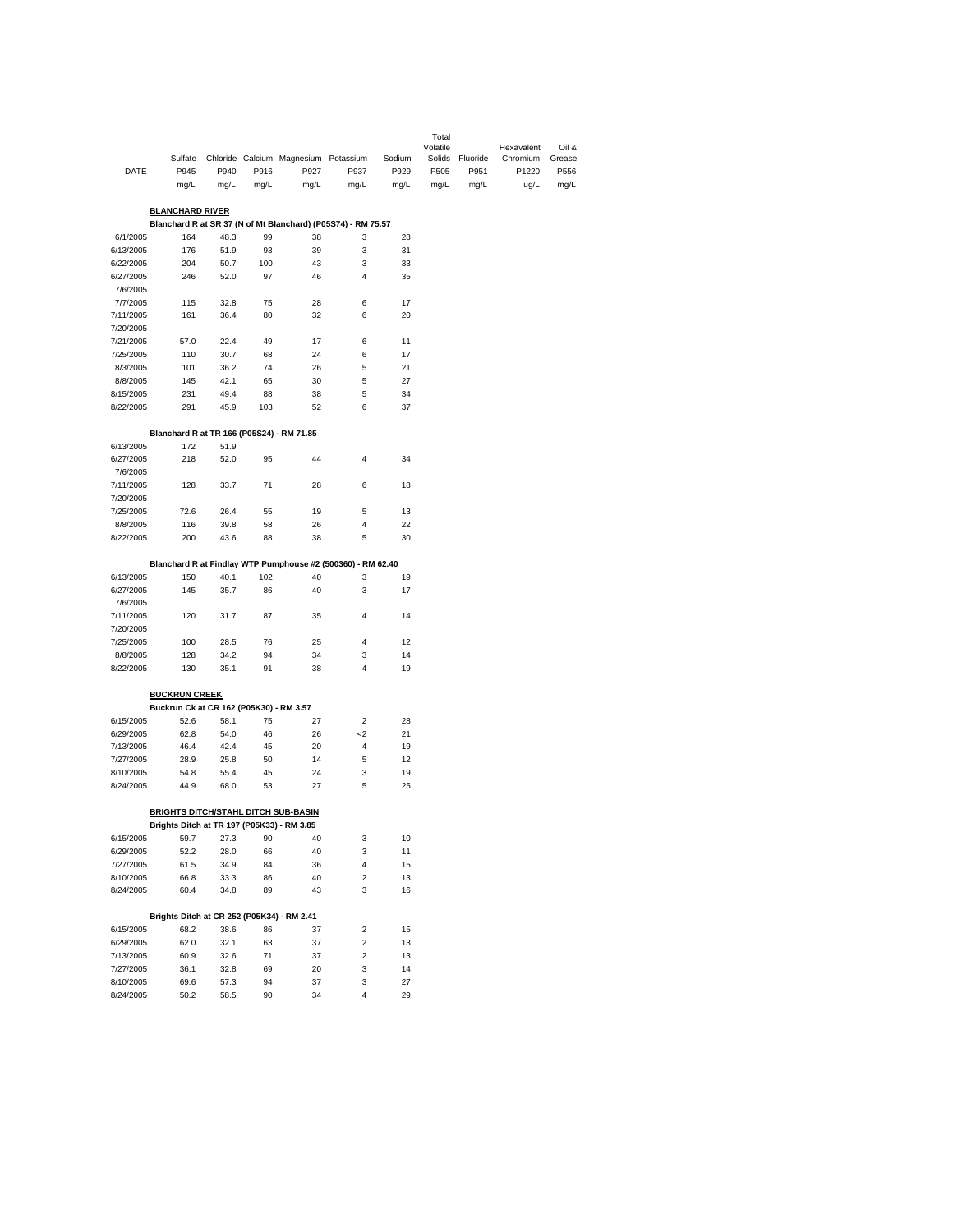### **BLANCHARD RIVER**

**Blanchard R at SR 37 (N of Mt Blanchard) (P05S74) - RM 75.57** 6/1/2005 6/13/2005 6/22/2005 6/27/2005 7/6/2005 Bacteria run 7/7/2005 7/11/2005 7/20/2005 Bacteria run 7/21/2005 7/25/2005 PRESERVED @ NWDO 8/3/2005 8/8/2005 8/15/2005 8/22/2005

## **Blanchard R at TR 166 (P05S24) - RM 71.85**

6/13/2005 6/27/2005 7/6/2005 Bacteria run 7/11/2005 7/20/2005 Bacteria run 7/25/2005 8/8/2005 8/22/2005

## **Blanchard R at Findlay WTP Pumphouse #2 (500360) - RM 62.40**

6/13/2005 6/27/2005 7/6/2005 Bacteria run 7/11/2005 7/20/2005 Bacteria run 7/25/2005 PRESERVED @ NWDO 8/8/2005 8/22/2005

## **BUCKRUN CREEK**

**Buckrun Ck at CR 162 (P05K30) - RM 3.57** 6/15/2005 HEAVY RAINFALL IN AREA PREVIOUS DAY 6/29/2005 7/13/2005 7/27/2005 8/10/2005 ONE DEAD FISH IN STREAM 8/24/2005

## **BRIGHTS DITCH/STAHL DITCH SUB-BASIN**

**Brights Ditch at TR 197 (P05K33) - RM 3.85** 6/15/2005 HEAVY RAINFALL IN AREA PREVIOUS DAY

6/29/2005 ABUNDANT ALGAE IN STREAM. BRIDGE TORN OUT. SAMPLE COLLECTED UST. WORK ON BRIDGE PUTTING DIRT/STONE/DEBRIS INTO STREAM. PICTURE TAKEN 7/27/2005

8/10/2005 BRIDGE WORK FINISHED; CUT GRASS AND DIRT PUSHED INTO STREAM UST BRIDGE; SURFACE COVERED WITH SCUM/NUISANCE ALGAE 8/24/2005 ABUNDANT NUISANCE ALGAE PRESENT

## **Brights Ditch at CR 252 (P05K34) - RM 2.41**

6/15/2005 STREAM CHOKED WITH NUISANCE ALGAE; HEAVY RAINFALL IN AREA PREVIOUS DAY 6/29/2005 7/13/2005 7/27/2005 8/10/2005 8/24/2005 WATER SURFACE COVERED WITH SCUM/ALGAE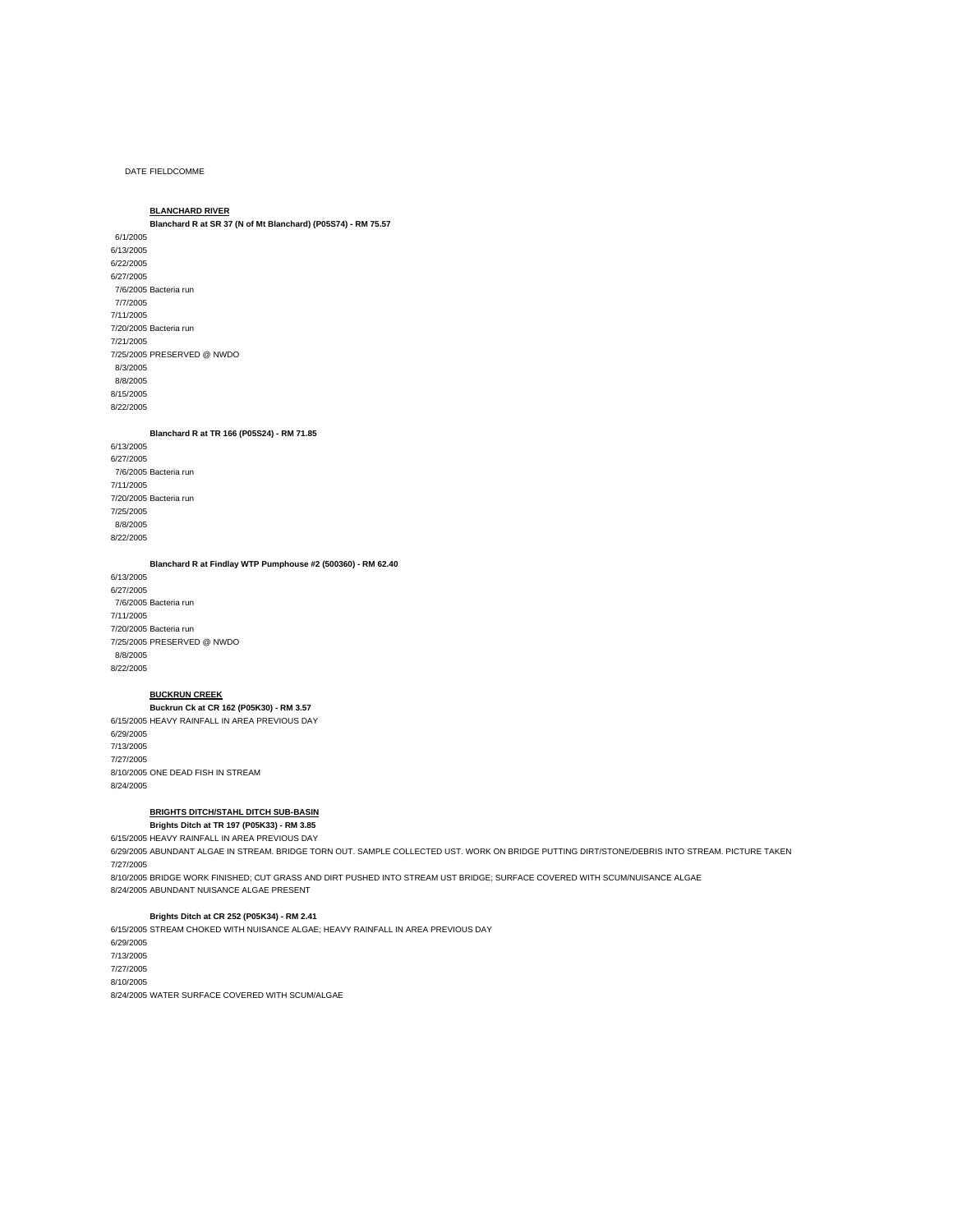|           |                            |      |                                                                            |      |      |      |      | Conduct. | Conduct. | Secchi |         |            |         |
|-----------|----------------------------|------|----------------------------------------------------------------------------|------|------|------|------|----------|----------|--------|---------|------------|---------|
|           | Temp                       |      | D.O. D.O. Sat. pH - Field pH - Lab                                         |      |      | Flow | Gage | Field    | @ 25C    | Depth  | Acidity | Alkalinity | E.coli  |
| DATE      | P <sub>10</sub>            | P299 | P301                                                                       | P400 | P403 | P61  | P65  | P94      | P95      |        | P70508  | P410       | P31648  |
|           | C                          | mg/L | %                                                                          | S.U. | S.U. | cfs  | feet | umhos/cm | umhos/cm | meters | mg/L    | mg/L       | #/100ml |
|           |                            |      |                                                                            |      |      |      |      |          |          |        |         |            |         |
|           |                            |      | Brights Ditch at TR 244 (P05K13) - RM 0.24                                 |      |      |      |      |          |          |        |         |            |         |
| 6/15/2005 | 19.9                       | 10.6 | 116.2                                                                      | 8.06 |      |      |      |          | 745      |        | < 5.0   | 261        |         |
| 6/29/2005 | 22.7                       | 9.6  | 111.5                                                                      | 8.01 |      |      |      |          | 714      |        | < 5.0   | 250        |         |
|           |                            |      |                                                                            |      |      |      |      |          |          |        |         |            |         |
| 7/13/2005 | 23.4                       | 12.7 | 149                                                                        | 8.16 |      |      |      |          | 700      |        | < 5.0   | 270        |         |
| 7/27/2005 | 19.9                       | 5.0  | 55.1                                                                       | 6.79 |      |      |      |          | 544      |        | < 5.0   | 210        |         |
| 8/10/2005 | 22.1                       | 9.3  | 107.0                                                                      | 7.81 |      |      |      |          | 769      |        | < 5.0   | 306        |         |
| 8/24/2005 | 18.1                       | 9.5  | 100.6                                                                      | 7.92 |      |      |      |          | 749      |        | < 5.0   | 293        |         |
|           |                            |      |                                                                            |      |      |      |      |          |          |        |         |            |         |
|           |                            |      | Stahl Ditch at TR 199 (P05K31) - RM 7.27                                   |      |      |      |      |          |          |        |         |            |         |
| 6/15/2005 | 19.5                       | 5.1  | 45.3                                                                       | 7.50 |      |      |      |          | 820      |        | < 5.0   | 298        |         |
| 6/29/2005 | 22.1                       | 4.1  | 46.6                                                                       | 7.45 |      |      |      |          | 841      |        | < 5.0   | 297        |         |
| 7/13/2005 | 23.1                       | 3.3  | 39.1                                                                       | 7.40 |      |      |      |          | 751      |        | < 5.0   | 315        |         |
| 7/27/2005 | 20.8                       | 4.9  | 45.9                                                                       | 6.74 |      |      |      |          | 551      |        | < 5.0   | 178        |         |
| 8/10/2005 | 21.5                       | 3.8  | 42.7                                                                       | 7.24 |      |      |      |          | 845      |        | < 5.0   | 354        |         |
| 8/24/2005 | 18.9                       | 7.6  | 81.8                                                                       | 7.64 |      |      |      |          | 900      |        | < 5.0   | 373        |         |
|           |                            |      |                                                                            |      |      |      |      |          |          |        |         |            |         |
|           |                            |      | Stahl Ditch at TR 193 (P05K32) - RM 4.35                                   |      |      |      |      |          |          |        |         |            |         |
| 6/15/2005 | 18.8                       | 5.2  | 55.9                                                                       | 7.50 |      |      |      |          | 873      |        | < 5.0   | 308        |         |
| 6/29/2005 | 20.1                       | 6.5  | 72.1                                                                       | 7.60 |      |      |      |          | 908      |        | < 5.0   | 310        |         |
| 7/13/2005 | 20.6                       | 6.9  | 76.7                                                                       | 7.56 |      |      |      |          | 896      |        | < 5.0   | 336        |         |
| 7/27/2005 | 20.6                       | 5.0  | 55.9                                                                       | 7.02 |      |      |      |          | 455      |        | < 5.0   | 139        |         |
| 8/10/2005 | 19.8                       | 4.8  | 52.3                                                                       | 7.35 |      |      |      |          | 918      |        | < 5.0   | 346        |         |
| 8/24/2005 | 16.7                       | 5.6  | 67.5                                                                       | 7.54 |      |      |      |          | 913      |        | < 5.0   | 334        |         |
|           |                            |      |                                                                            |      |      |      |      |          |          |        |         |            |         |
|           | THE OUTLET - LOWER (63.63) |      |                                                                            |      |      |      |      |          |          |        |         |            |         |
|           |                            |      | The Outlet - Lower (63.63) at Hancock/Seneca Co Line Rd (P05K36) - RM 7.68 |      |      |      |      |          |          |        |         |            |         |
| 6/15/2005 | 18.3                       | 8.1  | 86.4                                                                       | 7.74 |      |      |      |          | 769      |        | < 5.0   | 289        |         |
| 6/29/2005 | 22.5                       | 8.7  | 101.1                                                                      | 7.84 |      |      |      |          | 749      |        | < 5.0   | 250        |         |
| 7/13/2005 | 22.5                       | 8.9  | 102.9                                                                      | 7.90 |      |      |      |          | 743      |        | < 5.0   | 300        |         |
| 7/27/2005 | 19.9                       | 4.9  | 54.5                                                                       | 6.91 |      |      |      |          | 649      |        | < 5.0   |            |         |
|           |                            |      |                                                                            |      |      |      |      |          |          |        |         | 212        |         |
| 8/10/2005 | 21.5                       | 7.2  | 81.2                                                                       | 7.71 |      |      |      |          | 804      |        | < 5.0   | 306        |         |
| 8/24/2005 | 17.8                       | 8.1  | 84.9                                                                       | 7.85 |      |      |      |          |          |        | < 5.0   | 293        |         |
|           |                            |      |                                                                            |      |      |      |      |          |          |        |         |            |         |
|           |                            |      | The Outlet - Lower (63.63) at CR 264 (P05K37) - RM 6.05                    |      |      |      |      |          |          |        |         |            |         |
| 6/15/2005 | 18.2                       | 7.0  | 74.3                                                                       | 7.71 |      |      |      |          | 805      |        | < 5.0   | 271        |         |
| 6/29/2005 | 20.7                       | 5.7  | 63.4                                                                       | 7.53 |      |      |      |          | 794      |        | < 5.0   | 245        |         |
| 7/13/2005 | 21.4                       | 6.9  | 77.7                                                                       | 7.56 |      |      |      |          | 776      |        | < 5.0   | 273        |         |
| 7/27/2005 | 20.9                       | 5.7  | 54.5                                                                       | 6.74 |      |      |      |          | 396      |        | < 5.0   | 114        |         |
| 8/10/2005 | 18.7                       | 7.4  | 79.5                                                                       | 7.53 |      |      |      |          | 813      |        | < 5.0   | 294        |         |
| 8/24/2005 | 16.4                       | 8.3  | 84.6                                                                       | 7.53 |      |      |      |          |          |        | < 5.0   | 268        |         |
|           |                            |      |                                                                            |      |      |      |      |          |          |        |         |            |         |
|           |                            |      | The Outlet - Lower (63.63) at CR 330 (P05K38) - RM 4.47                    |      |      |      |      |          |          |        |         |            |         |
| 6/15/2005 | 20.5                       | 6.6  | 73.2                                                                       | 7.70 |      |      |      |          | 836      |        | < 5.0   | 266        |         |
| 6/29/2005 | 23.4                       | 6.4  | 75.4                                                                       | 7.77 |      |      |      |          | 790      |        | < 5.0   | 244        |         |
| 7/13/2005 | 23.9                       | 6.1  | 72.7                                                                       | 7.76 |      |      |      |          | 776      |        | < 5.0   | 268        |         |
| 7/27/2005 | 20.9                       | 5.9  | 66.3                                                                       | 6.66 |      |      |      |          | 514      |        | < 5.0   | 138        |         |
|           |                            |      |                                                                            |      |      |      |      |          |          |        |         |            |         |
| 8/10/2005 | 22.2                       | 7.9  | 90.7                                                                       | 7.74 |      |      |      |          | 842      |        | < 5.0   | 283        |         |
| 8/24/2005 | 17.5                       | 10.4 | 109.2                                                                      | 7.89 |      |      |      |          |          |        | < 5.0   | 289        |         |
|           |                            |      |                                                                            |      |      |      |      |          |          |        |         |            |         |
|           |                            |      | The Outlet - Lower (63.63) at SR 568 (P05K39) - RM 0.51                    |      |      |      |      |          |          |        |         |            |         |
| 6/15/2005 | 21.3                       | 6.6  | 74.3                                                                       | 7.91 |      |      |      |          | 848      |        | < 5.0   | 259        |         |
| 6/29/2005 | 23.8                       | 5.9  | 69.5                                                                       | 7.95 |      |      |      |          | 814      |        | < 5.0   | 237        |         |
| 7/13/2005 | 24.0                       | 6.2  | 73.3                                                                       | 7.91 |      |      |      |          | 768      |        | < 5.0   | 293        |         |
| 7/27/2005 | 21.4                       | 6.2  | 70.3                                                                       | 6.92 |      |      |      |          | 493      |        | < 5.0   | 145        |         |
| 8/10/2005 | 22.5                       | 6.9  | 79.4                                                                       | 7.92 |      |      |      |          | 885      |        | < 5.0   | 283        |         |
| 8/24/2005 | 17.5                       | 8.1  | 84.2                                                                       | 8.08 |      |      |      |          |          |        | < 5.0   | 261        |         |
|           | <b>LYE CREEK</b>           |      |                                                                            |      |      |      |      |          |          |        |         |            |         |
|           |                            |      | Lye Ck at CR 26 (P05K40) - RM 9.45                                         |      |      |      |      |          |          |        |         |            |         |
| 6/15/2005 | 22.0                       | 9.5  | 108.3                                                                      | 7.80 |      |      |      |          | 704      |        | < 5.0   | 203        |         |
|           |                            |      |                                                                            |      |      |      |      |          |          |        |         |            |         |
| 6/29/2005 | 25.0                       | 8.9  | 107.2                                                                      | 7.81 |      |      |      |          | 1020     |        | < 5.0   | 245        |         |
| 7/13/2005 | 27.4                       | 8.7  | 109.7                                                                      | 7.81 |      |      |      |          | 881      |        | 5.0     | 253        |         |
| 7/27/2005 | 20.5                       | 6.3  | 70.1                                                                       | 6.80 |      |      |      |          | 547      |        | < 5.0   | 125        |         |
| 8/10/2005 | 26.7                       | 10.5 | 131.2                                                                      | 7.99 |      |      |      |          | 893      |        | < 5.0   | 286        |         |
| 8/24/2005 | 25.8                       | 16   | 197.0                                                                      | 8.52 |      |      |      |          | 822      |        | < 5.0   | 235        |         |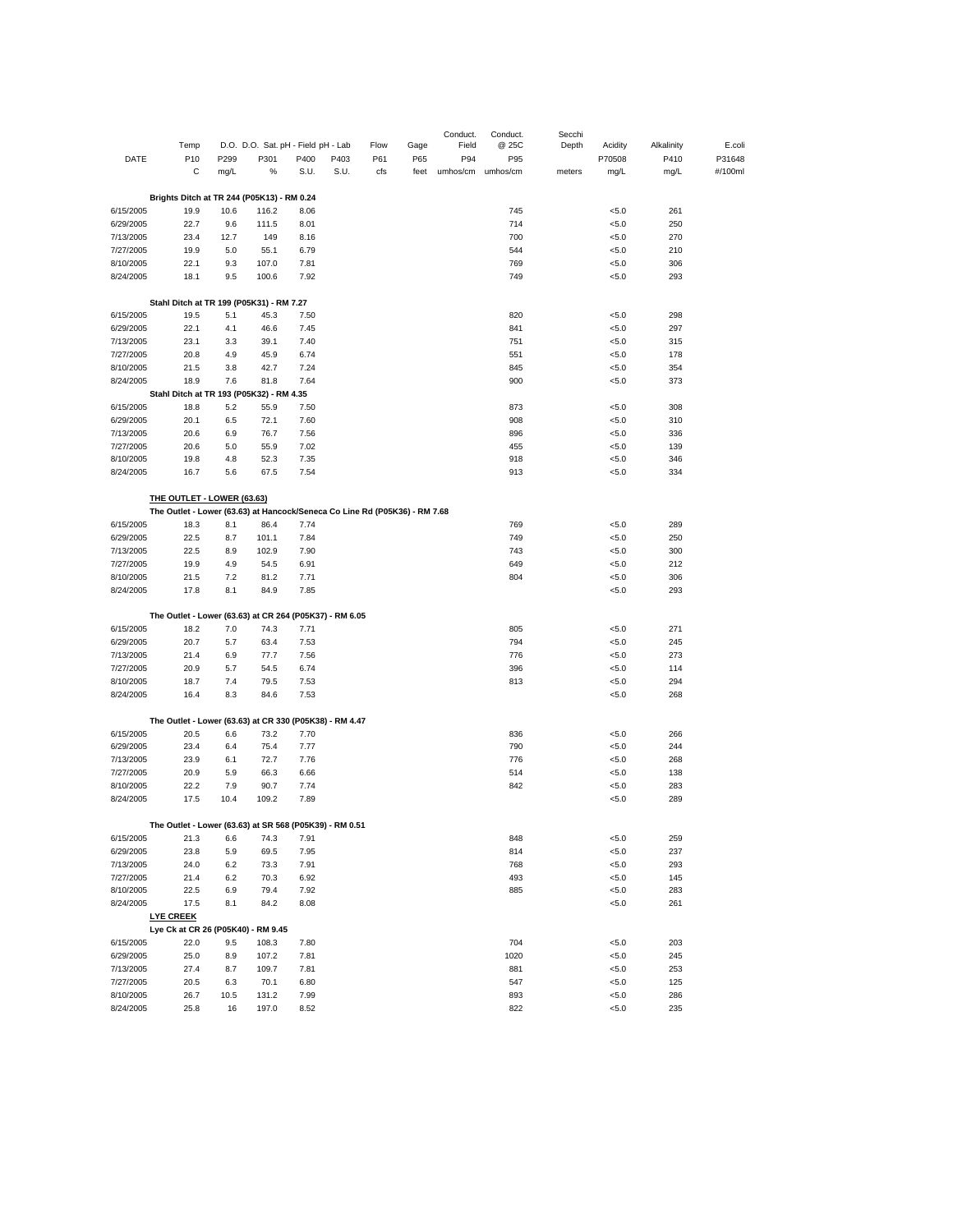|           | Total                                                                      |          |           |        |        |                  |        |       |       | Manga- |         |        |          |           |
|-----------|----------------------------------------------------------------------------|----------|-----------|--------|--------|------------------|--------|-------|-------|--------|---------|--------|----------|-----------|
|           | Hardness                                                                   | Aluminum | Arsenic   | Barium |        | Cadmium Chromium | Copper | Iron  | Lead  | nese   | Mercury | Nickel | Selenium | Strontium |
| DATE      | P900                                                                       | P1105    | P1002     | P1007  | P1027  | P1034            | P1042  | P1045 | P1051 | P1055  | P71900  | P1067  | P1147    | P1082     |
|           | mg/L                                                                       | ug/L     | ug/L      | ug/L   | ug/L   | ug/L             | ug/L   | ug/L  | ug/L  | ug/L   | ug/L    | ug/L   | ug/L     | ug/L      |
|           | Brights Ditch at TR 244 (P05K13) - RM 0.24                                 |          |           |        |        |                  |        |       |       |        |         |        |          |           |
| 6/15/2005 | 363                                                                        | $<$ 200  | 2.0       | 139    | <0.20  | $30$             | <10    | 138   | 2.0   | <10    | <0.20   | <40    | 2.0      | 13700     |
| 6/29/2005 | 352                                                                        | 200      | 2.0       | 148    | < 0.20 | $30$             | < 10   | 64    | 2.0   | < 10   | <0.20   | $<$ 40 | 2.0      | 13800     |
| 7/13/2005 | 342                                                                        | 200      | 2.0       | 143    | < 0.20 | $30$             | < 10   | 87    | 2.0   | 12     | <0.20   | <40    | 2.0      | 14300     |
| 7/27/2005 | 280                                                                        | 781      | 2.0       | 90     | <0.20  | $30$             | < 10   | 1240  | 2.0   | 43     | <0.20   | <40    | 2.0      | 7140      |
| 8/10/2005 | 395                                                                        | $200$    | 2.0       | 166    | <0.20  | $30$             | < 10   | 65    | 2.0   | < 10   | <0.20   | <40    | 2.0      | 19400     |
| 8/24/2005 | 404                                                                        | $200$    | 2.0       | 184    | <0.20  | <30              | <10    | <50   | 2.0   | < 10   | <0.20   | $<$ 40 | 2.0      | 16100     |
|           |                                                                            |          |           |        |        |                  |        |       |       |        |         |        |          |           |
| 6/15/2005 | Stahl Ditch at TR 199 (P05K31) - RM 7.27<br>412                            | $200$    | 4.3       | 99     | < 0.20 | $30$             | < 10   | 564   | 2.0   | 151    | 0.31    | <40    | 2.0      | 18100     |
| 6/29/2005 | 413                                                                        | $<$ 200  | 9.5       | 104    | <0.20  | $30$             | < 10   | 665   | 2.0   | 894    | <0.20   | <40    | 2.0      | 21400     |
| 7/13/2005 | 378                                                                        | $200$    | 7.0       | 98     | <0.20  | <30              | <10    | 974   | 2.0   | 403    | <0.20   | <40    | 2.0      | 20400     |
| 7/27/2005 | 221                                                                        | 1410     | 3.9       | 62     | < 0.20 | $30$             | < 10   | 2220  | 2.0   | 60     | <0.20   | $<$ 40 | 2.0      | 7310      |
| 8/10/2005 | 412                                                                        | 472      | 7.7       | 101    | <0.20  | $30$             | < 10   | 1540  | 2.0   | 566    | <0.20   | <40    | 2.0      | 19800     |
| 8/24/2005 | 478                                                                        | 1840     | 5.5       | 120    | <0.20  | $30$             | < 10   | 3180  | 2.0   | 376    | <0.20   | $<$ 40 | 2.0      | 25000     |
|           | Stahl Ditch at TR 193 (P05K32)                                             |          | - RM 4.35 |        |        |                  |        |       |       |        |         |        |          |           |
| 6/15/2005 | 443                                                                        | $200$    | 2.2       | 79     | <0.20  | $30$             | <10    | 357   | 2.0   | 152    | 0.27    | <40    | 2.0      | 22000     |
| 6/29/2005 | 462                                                                        | < 200    | 2.4       | 80     | < 0.20 | $30$             | < 10   | 271   | 2.0   | 224    | <0.20   | <40    | 2.0      | 24100     |
| 7/13/2005 | 459                                                                        | 200      | 3.4       | 76     | < 0.20 | $30$             | < 10   | 290   | 2.0   | 205    | <0.20   | <40    | 2.0      | 25100     |
| 7/27/2005 | 198                                                                        | 3940     | 3.5       | 64     | <0.20  | $30$             | < 10   | 5290  | 3.4   | 66     | <0.20   | <40    | 2.0      | 4020      |
| 8/10/2005 | 460                                                                        | 200      | 2.8       | 73     | <0.20  | $30$             | < 10   | 201   | 2.0   | 180    | <0.20   | <40    | 2.0      | 25400     |
| 8/24/2005 | 509                                                                        | $200$    | 2.0       | 76     | <0.20  | $30$             | <10    | 345   | 2.0   | 70     | <0.20   | $<$ 40 | 2.0      | 32200     |
|           | THE OUTLET - LOWER (63.63)                                                 |          |           |        |        |                  |        |       |       |        |         |        |          |           |
|           | The Outlet - Lower (63.63) at Hancock/Seneca Co Line Rd (P05K36) - RM 7.68 |          |           |        |        |                  |        |       |       |        |         |        |          |           |
| 6/15/2005 | 428                                                                        | $200$    | 2.0       | 134    | <0.20  | $30$             | < 10   | 439   | 2.0   | 37     | <0.20   | <40    | 2.0      | 4200      |
| 6/29/2005 | 404                                                                        | $200$    | 2.0       | 126    | <0.20  | <30              | ~10    | 279   | 2.0   | 26     | <0.20   | <40    | 2.0      | 3670      |
| 7/13/2005 | 385                                                                        | 200      | 2.0       | 113    | < 0.20 | $30$             | < 10   | 147   | 2.0   | 10     | <0.20   | $<$ 40 | 2.0      | 4060      |
| 7/27/2005 | 322                                                                        | 1690     | 2.3       | 105    | < 0.20 | $30$             | < 10   | 3380  | 2.0   | 140    | <0.20   | $<$ 40 | 2.0      | 3140      |
| 8/10/2005 | 419                                                                        | $<$ 200  | 2.0       | 111    | <0.20  | $30$             | < 10   | 242   | 2.0   | 34     | <0.20   | $<$ 40 | 2.0      | 4270      |
| 8/24/2005 | 454                                                                        | $200$    | 2.0       | 123    | <0.20  | $30$             | < 10   | 172   | 2.0   | 17     | <0.20   | $<$ 40 | 2.0      | 4800      |
|           | The Outlet - Lower (63.63) at CR 264 (P05K37) - RM 6.05                    |          |           |        |        |                  |        |       |       |        |         |        |          |           |
| 6/15/2005 | 434                                                                        | 200      | 2.0       | 127    | <0.20  | $30$             | < 10   | 355   | 2.0   | 62     | <0.20   | <40    | 2.0      | 3350      |
| 6/29/2005 | 413                                                                        | $<$ 200  | 2.0       | 113    | < 0.20 | $30$             | <10    | 254   | 2.0   | 53     | <0.20   | $<$ 40 | 2.0      | 3240      |
| 7/13/2005 | 414                                                                        | $200$    | 2.0       | 106    | < 0.20 | $30$             | < 10   | 216   | 2.0   | 39     | <0.20   | <40    | 2.0      | 3480      |
| 7/27/2005 | 172                                                                        | 3910     | 2.3       | 73     | <0.20  | <30              | $<$ 10 | 5040  | 3.3   | 78     | <0.20   | <40    | 2.0      | 853       |
| 8/10/2005 | 431                                                                        | 200      | 2.0       | 110    | < 0.20 | $30$             | < 10   | 617   | 2.0   | 230    | <0.20   | $<$ 40 | 2.0      | 3540      |
| 8/24/2005 | 448                                                                        | 200      | 2.0       | 102    | <0.20  | $30$             | < 10   | 491   | 2.0   | 205    | <0.20   | $<$ 40 | 2.0      | 3670      |
|           | The Outlet - Lower (63.63) at CR 330 (P05K38) - RM 4.47                    |          |           |        |        |                  |        |       |       |        |         |        |          |           |
| 6/15/2005 | 462                                                                        | $200$    | 2.0       | 118    | <0.20  | $30$             | <10    | 462   | 2.0   | 14     | <0.20   | <40    | 2.0      | 4780      |
| 6/29/2005 | 422                                                                        | < 200    | 2.0       | 105    | < 0.20 | $30$             | < 10   | 181   | 2.0   | 15     | <0.20   | $<$ 40 | 2.0      | 4390      |
| 7/13/2005 | 395                                                                        | 200      | 2.0       | 98     | < 0.20 | $30$             | < 10   | 424   | 2.0   | 34     | <0.20   | <40    | 2.0      | 4260      |
| 7/27/2005 | 256                                                                        | 3660     | 3.1       | 91     | < 0.20 | $30$             | < 10   | 5400  | 3.1   | 192    | <0.20   | <40    | 2.0      | 1870      |
| 8/10/2005 | 443                                                                        | $200$    | 2.0       | 93     | <0.20  | $30$             | < 10   | 286   | 2.0   | 47     | <0.20   | <40    | 2.0      | 4750      |
| 8/24/2005 | 441                                                                        | $200$    | 2.0       | 83     | <0.20  | $30$             | $<$ 10 | 273   | 2.0   | 14     | <0.20   | $<$ 40 | 2.0      | 4810      |
|           | The Outlet - Lower (63.63) at SR 568 (P05K39) - RM 0.51                    |          |           |        |        |                  |        |       |       |        |         |        |          |           |
| 6/15/2005 | 458                                                                        | 291      | 2.0       | 108    | < 0.20 | $30$             | <10    | 977   | 2.0   | 76     | <0.20   | <40    | 2.0      | 4840      |
| 6/29/2005 | 423                                                                        | 357      | 2.0       | 103    | <0.20  | $30$             | <10    | 763   | 2.0   | 87     | <0.20   | <40    | 2.0      | 4640      |
| 7/13/2005 | 397                                                                        | 314      | 2.0       | 89     | <0.20  | $30$             | <10    | 737   | 2.0   | 82     | <0.20   | <40    | 2.0      | 4340      |
| 7/27/2005 | 226                                                                        | 3540     | 2.8       | 72     | <0.20  | $30$             | $<$ 10 | 5360  | 3.4   | 144    | <0.20   | <40    | 2.0      | 1540      |
| 8/10/2005 | 459                                                                        | $200$    | 2.0       | 89     | <0.20  | $30$             | <10    | 390   | 2.0   | 55     | <0.20   | <40    | 2.0      | 5520      |
| 8/24/2005 | 447                                                                        | $<$ 200  | 2.0       | 81     | <0.20  | $30$             | <10    | 306   | 2.0   | 54     | <0.20   | <40    | 2.0      | 5140      |
|           | <b>LYE CREEK</b><br>Lye Ck at CR 26 (P05K40) - RM 9.45                     |          |           |        |        |                  |        |       |       |        |         |        |          |           |
| 6/15/2005 | 341                                                                        | $200$    | 3.0       | 56     | <0.20  | $30$             | ~10    | 330   | 2.0   | 54     | 0.20    | <40    | 2.0      | 3430      |
| 6/29/2005 | 367                                                                        | $<$ 200  | 7.3       | 68     | <0.20  | $30$             | <10    | 546   | 2.0   | 229    | <0.20   | <40    | 2.0      | 6030      |
| 7/13/2005 | 334                                                                        | $<$ 200  | 7.3       | 64     | 0.41   | $30$             | <10    | 591   | 2.0   | 251    | <0.20   | <40    | 2.0      | 6460      |
| 7/27/2005 | 225                                                                        | 2300     | 2.0       | 68     | <0.20  | $30$             | <10    | 3140  | 2.0   | 60     | <0.20   | <40    | 2.0      | 1300      |
| 8/10/2005 | 350                                                                        | $200$    | 8.1       | 68     | <0.20  | $30$             | <10    | 330   | 2.0   | 173    | <0.20   | <40    | 2.0      | 6450      |
| 8/24/2005 | 347                                                                        | $200$    | 5.3       | 51     | <0.20  | $30$             | <10    | 307   | 2.0   | 57     | <0.20   | <40    | 2.0      | 7340      |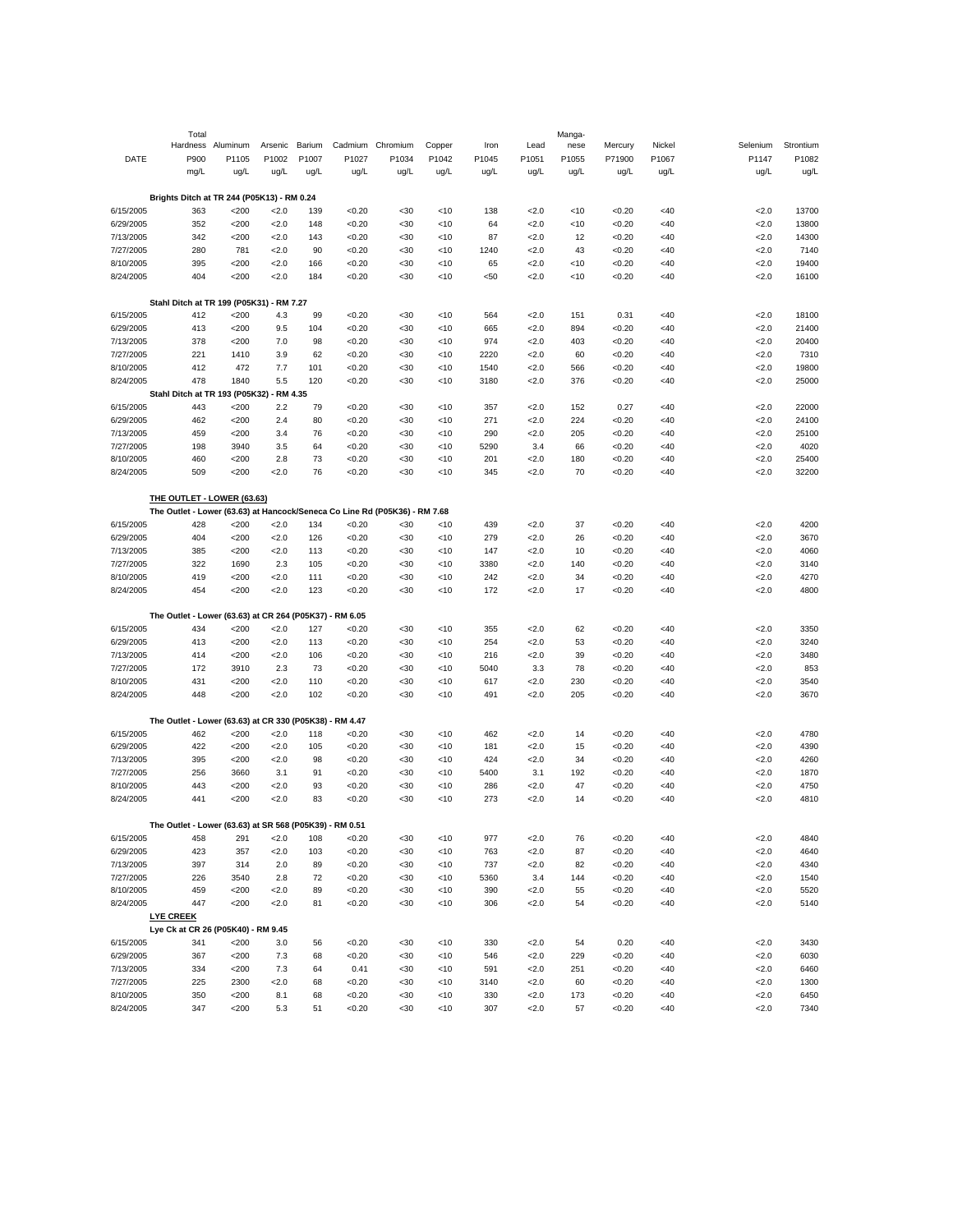|           |                                                                            |        |              |            |        |                      |         |         |            |                     |                           | Total          | Total            |
|-----------|----------------------------------------------------------------------------|--------|--------------|------------|--------|----------------------|---------|---------|------------|---------------------|---------------------------|----------------|------------------|
|           | BOD <sub>5</sub>                                                           |        | CBOD5 CBOD20 | <b>TOC</b> | COD    | Nitrate +<br>nitrite | Nitrite | Ammonia | <b>TKN</b> | Total<br>Phosphorus | <b>Total Diss</b><br>Phos | Diss<br>Solids | Susp<br>Solids   |
| DATE      | P310                                                                       |        |              | P680       | P340   | P630                 | P615    | P610    | P625       | P665                | P666                      | P70300         | P530             |
|           |                                                                            | P80082 | P80087       |            |        |                      |         |         |            |                     |                           |                |                  |
|           | mg/L                                                                       | mg/L   |              | mg/L mg/L  | mg/L   | mg/L                 | mg/L    | mg/L    | mg/L       | mg/L                | mg/L                      | mg/L           | mg/L             |
|           |                                                                            |        |              |            |        |                      |         |         |            |                     |                           |                |                  |
|           | Brights Ditch at TR 244 (P05K13) - RM 0.24                                 |        |              |            |        |                      |         |         |            |                     |                           |                |                  |
| 6/15/2005 | 2.0                                                                        |        |              |            | < 10   | 3.84                 | 0.023   | 0.100   | 0.49       | < 0.010             |                           | 416            | $<$ 5            |
| 6/29/2005 | 2.0                                                                        |        |              |            | $<10$  | 3.84                 | 0.038   | < 0.050 | 0.58       | < 0.010             |                           | 448            | $5$              |
| 7/13/2005 | 2.0                                                                        |        |              |            | 12     | 3.27                 | 0.141   | < 0.050 | 0.43       | < 0.010             |                           | 406            | 5                |
| 7/27/2005 | 2.0                                                                        |        |              |            | 24     | 4.97                 | <0.020  | < 0.050 | 0.70       | 0.057               |                           | 348            | 13               |
| 8/10/2005 | 2.0                                                                        |        |              |            | <10    | 4.13                 | 0.038   | 0.058   | 0.37       | < 0.010             |                           | 474            | $< 5$            |
| 8/24/2005 | 2.0                                                                        |        |              |            | 14     | 4.91                 | < 0.020 | 0.057   | 0.28       | 0.014               |                           | 478            | $<$ 5            |
|           |                                                                            |        |              |            |        |                      |         |         |            |                     |                           |                |                  |
|           | Stahl Ditch at TR 199 (P05K31) - RM 7.27                                   |        |              |            |        |                      |         |         |            |                     |                           |                |                  |
| 6/15/2005 | 2.0                                                                        |        |              |            | 12     | 0.74                 | 0.108   | 0.355   | 0.82       | 0.187               |                           | 516            | 6                |
| 6/29/2005 | 2.0                                                                        |        |              |            | 18     | < 0.10               | < 0.020 | 0.095   | 0.83       | 0.340               |                           | 550            | $5$              |
| 7/13/2005 | 2.0                                                                        |        |              |            | 14     | < 0.10               | < 0.020 | 0.154   | 0.55       | 0.672               |                           | 470            | 11               |
| 7/27/2005 | 4.4                                                                        |        |              |            | 27     | 4.23                 | 0.065   | 0.144   | 0.94       | 0.474               |                           | 346            | 29               |
| 8/10/2005 | 3.5                                                                        |        |              |            | 14     | < 0.10               | < 0.020 | 0.430   | 0.75       | 0.269               |                           | 532            | 26               |
| 8/24/2005 | 2.5                                                                        |        |              |            | 11     | < 0.10               | <0.020  | 0.412   | 0.85       | 0.216               |                           | 614            | 72               |
|           |                                                                            |        |              |            |        |                      |         |         |            |                     |                           |                |                  |
|           | Stahl Ditch at TR 193 (P05K32) - RM 4.35                                   |        |              |            |        |                      |         |         |            |                     |                           |                |                  |
| 6/15/2005 | 2.0                                                                        |        |              |            | < 10   | 0.30                 | 0.039   | 0.085   | 0.41       | 0.050               |                           | 564            | $<$ 5            |
| 6/29/2005 | 2.0                                                                        |        |              |            | 15     | 0.11                 | < 0.020 | 0.059   | 0.56       | 0.059               |                           | 608            | $5$              |
| 7/13/2005 | 2.0                                                                        |        |              |            | <10    | 0.10                 | < 0.020 | 0.056   | 0.36       | 0.049               |                           | 594            | $5$              |
| 7/27/2005 | 2.9                                                                        |        |              |            | 24     | 7.56                 | 0.032   | 0.077   | 0.76       | 0.503               |                           | 334            | 33               |
| 8/10/2005 | 2.0                                                                        |        |              |            | $<$ 10 | 0.17                 | <0.020  | 0.086   | < 0.20     | 0.048               |                           | 618            | $< 5$            |
| 8/24/2005 | 2.0                                                                        |        |              |            | <10    | 0.11                 | < 0.020 | 0.079   | 0.22       | < 0.010             |                           | 642            | 8                |
|           |                                                                            |        |              |            |        |                      |         |         |            |                     |                           |                |                  |
|           | THE OUTLET - LOWER (63.63)                                                 |        |              |            |        |                      |         |         |            |                     |                           |                |                  |
|           | The Outlet - Lower (63.63) at Hancock/Seneca Co Line Rd (P05K36) - RM 7.68 |        |              |            |        |                      |         |         |            |                     |                           |                |                  |
| 6/15/2005 | 2.0                                                                        |        |              |            | 20     | 5.88                 | 0.169   | 0.156   | 1.00       | 0.011               |                           | 500            | $5$              |
| 6/29/2005 | 2.0                                                                        |        |              |            | 12     | 4.77                 | 0.161   | < 0.050 | 0.83       | 0.013               |                           | 476            | $5$              |
| 7/13/2005 | 2.0                                                                        |        |              |            | 23     | 3.93                 | 0.282   | 0.056   | 0.65       | 0.011               |                           | 472            | $5$              |
| 7/27/2005 | 4.8                                                                        |        |              |            | 30     | 4.70                 | 0.050   | 0.335   | 1.43       | 0.095               |                           | 448            | 44               |
| 8/10/2005 | 2.0                                                                        |        |              |            | 11     | 4.17                 | 0.071   | 0.073   | 0.55       | <0.010              |                           | 514            | <5               |
|           |                                                                            |        |              |            | 11     |                      |         |         |            |                     |                           |                |                  |
| 8/24/2005 | 2.0                                                                        |        |              |            |        | 2.59                 | 0.045   | 0.064   | 0.48       | 0.025               |                           | 524            | $5$              |
|           |                                                                            |        |              |            |        |                      |         |         |            |                     |                           |                |                  |
|           | The Outlet - Lower (63.63) at CR 264 (P05K37) - RM 6.05                    |        |              |            |        |                      |         |         |            |                     |                           |                |                  |
| 6/15/2005 | 2.0                                                                        |        |              |            | 12     | 8.89                 | 0.125   | 0.091   | 0.87       | 0.015               |                           | 518            | $<$ 5            |
| 6/29/2005 | 2.0                                                                        |        |              |            | 15     | 7.96                 | 0.090   | 0.058   | 0.96       | < 0.010             |                           | 520            | $<$ 5            |
| 7/13/2005 | 2.0                                                                        |        |              |            | 14     | 6.35                 | 0.110   | 0.055   | 0.46       | < 0.010             |                           | 488            | $< 5$            |
| 7/27/2005 | 6.6                                                                        |        |              |            | 30     | 8.29                 | 0.032   | 0.107   | 1.27       | 0.218               |                           | 304            | 60               |
| 8/10/2005 | 2.0                                                                        |        |              |            | <10    | 6.96                 | 0.069   | 0.095   | 0.44       | < 0.010             |                           | 522            | $5$              |
| 8/24/2005 | 2.0                                                                        |        |              |            | 11     | 5.47                 | 0.046   | 0.101   | 0.42       | 0.040               |                           | 528            | 10               |
|           |                                                                            |        |              |            |        |                      |         |         |            |                     |                           |                |                  |
|           | The Outlet - Lower (63.63) at CR 330 (P05K38) - RM 4.47                    |        |              |            |        |                      |         |         |            |                     |                           |                |                  |
| 6/15/2005 | 2.0                                                                        |        |              |            | 12     | 7.36                 | 0.126   | 0.056   | 0.79       | 0.012               |                           | 546            | $<$ 5            |
| 6/29/2005 | 2.0                                                                        |        |              |            | 21     | 5.48                 | 0.060   | < 0.050 | 0.76       | 0.019               |                           | 528            | $< 5$            |
| 7/13/2005 | 2.0                                                                        |        |              |            | 17     | 5.58                 | 0.060   | 0.057   | 0.64       | 0.018               |                           | 492            | $\overline{7}$   |
| 7/27/2005 | 7.5                                                                        |        |              |            | 27     | 8.53                 | 0.030   | 0.132   | 1.18       | 0.326               |                           | 356            | 94               |
| 8/10/2005 | 2.0                                                                        |        |              |            | $<$ 10 | 5.60                 | 0.047   | 0.058   | 0.46       | < 0.010             |                           | 558            | $<$ 5            |
| 8/24/2005 | 2.0                                                                        |        |              |            | 11     | 4.15                 | < 0.020 | 0.060   | 0.42       | < 0.010             |                           | 566            | <5               |
|           |                                                                            |        |              |            |        |                      |         |         |            |                     |                           |                |                  |
|           |                                                                            |        |              |            |        |                      |         |         |            |                     |                           |                |                  |
|           | The Outlet - Lower (63.63) at SR 568 (P05K39) - RM 0.51                    |        |              |            |        |                      |         |         |            |                     |                           |                |                  |
| 6/15/2005 | 2.0                                                                        |        |              |            | 12     | 5.89                 | 0.046   | 0.075   | 0.68       | 0.052               |                           | 556            | 18               |
| 6/29/2005 | 2.0                                                                        |        |              |            | 21     | 3.38                 | 0.030   | 0.084   | 1.00       | 0.114               |                           | 544            | 14               |
| 7/13/2005 | 2.0                                                                        |        |              |            | 17     | 3.50                 | 0.028   | 0.098   | 0.61       | 0.061               |                           | 500            | 6                |
| 7/27/2005 | 7.5J                                                                       |        |              |            | 30     | 3.89                 | <0.020  | 0.073   | 0.92       | 0.230               |                           | 334            | 117              |
| 8/10/2005 | 2.0                                                                        |        |              |            | <10    | 3.80                 | < 0.020 | 0.089   | 0.42       | < 0.010             |                           | 598            | $\boldsymbol{7}$ |
| 8/24/2005 | 2.0                                                                        |        |              |            | 14     | 1.96                 | <0.020  | 0.068   | 0.43       | 0.045               |                           | 572            | $< 5$            |
|           | <b>LYE CREEK</b>                                                           |        |              |            |        |                      |         |         |            |                     |                           |                |                  |
|           | Lye Ck at CR 26 (P05K40) - RM 9.45                                         |        |              |            |        |                      |         |         |            |                     |                           |                |                  |
| 6/15/2005 | 2.0                                                                        |        |              |            | 12     | 1.21                 | 0.093   | 0.135   | 0.66       | 0.145               |                           | 434            | 5                |
| 6/29/2005 | 4.7                                                                        |        |              |            | 24     | < 0.10               | < 0.020 | 0.307   | 1.34       | 0.266               |                           | 622            | $\boldsymbol{7}$ |
| 7/13/2005 | 2.9                                                                        |        |              |            | 20     | < 0.10               | < 0.020 | 0.242   | 0.89       | 0.238               |                           | 522            | $< 5$            |
| 7/27/2005 | 3.9                                                                        |        |              |            | 24     | 16.6                 | 0.166   | 0.314   | 1.31       | 0.220               |                           | 366            | 40               |
| 8/10/2005 |                                                                            |        |              |            | 17     |                      |         |         |            |                     |                           |                |                  |
|           | 2.0                                                                        |        |              |            |        | 1.63                 | < 0.020 | 0.119   | 0.68       | 0.031               |                           | 522            | $<$ 5            |
| 8/24/2005 | 3.3                                                                        |        |              |            | 14     | < 0.10               | < 0.020 | 0.148   | 0.54       | 0.026               |                           | 508            | 9                |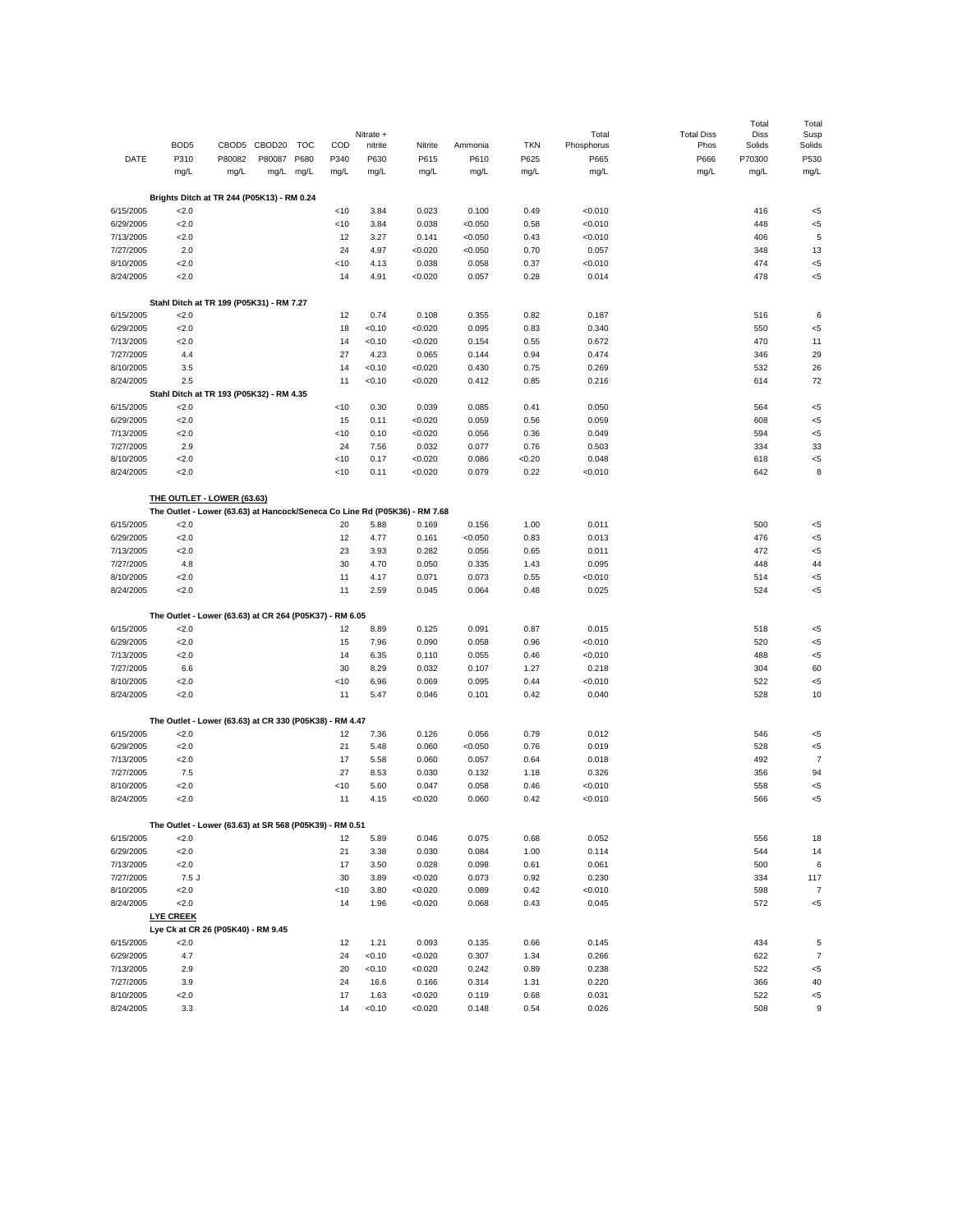|                        |                                                  |      |            |                                                                            |                         |                | Total              |          |                        |                 |
|------------------------|--------------------------------------------------|------|------------|----------------------------------------------------------------------------|-------------------------|----------------|--------------------|----------|------------------------|-----------------|
|                        | Sulfate                                          |      |            | Chloride Calcium Magnesium Potassium                                       |                         | Sodium         | Volatile<br>Solids | Fluoride | Hexavalent<br>Chromium | Oil &<br>Grease |
| DATE                   | P945                                             | P940 | P916       | P927                                                                       | P937                    | P929           | P505               | P951     | P1220                  | P556            |
|                        |                                                  |      |            |                                                                            |                         |                |                    |          |                        |                 |
|                        | mg/L                                             | mg/L | mg/L       | mg/L                                                                       | mg/L                    | mg/L           | mg/L               | mg/L     | ug/L                   | mg/L            |
|                        | Brights Ditch at TR 244 (P05K13) - RM 0.24       |      |            |                                                                            |                         |                |                    |          |                        |                 |
| 6/15/2005              | 82.7                                             | 31.5 | 86         | 36                                                                         | $\overline{2}$          | 13             |                    |          |                        |                 |
| 6/29/2005              | 77.4                                             | 27.7 | 80         | 37                                                                         | $\overline{2}$          | 12             |                    |          |                        |                 |
| 7/13/2005              | 71.0                                             | 32.8 | 76         | 37                                                                         | $\overline{2}$          | 14             |                    |          |                        |                 |
|                        |                                                  |      |            | 22                                                                         | 3                       | 9              |                    |          |                        |                 |
| 7/27/2005              | 51.6                                             | 22.3 | 76         |                                                                            |                         |                |                    |          |                        |                 |
| 8/10/2005              | 83.3                                             | 34.1 | 94         | 39                                                                         | $\overline{2}$<br>3     | 15             |                    |          |                        |                 |
| 8/24/2005              | 74.7                                             | 34.3 | 96         | 40                                                                         |                         | 15             |                    |          |                        |                 |
|                        |                                                  |      |            |                                                                            |                         |                |                    |          |                        |                 |
| 6/15/2005              | Stahl Ditch at TR 199 (P05K31) - RM 7.27<br>95.1 | 32.0 | 99         | 40                                                                         | 3                       | 15             |                    |          |                        |                 |
|                        |                                                  |      |            |                                                                            |                         |                |                    |          |                        |                 |
| 6/29/2005              | 119                                              | 28.6 | 96         | 42                                                                         | 3                       | 16             |                    |          |                        |                 |
| 7/13/2005              | 98.3                                             | 21.3 | 87         | 39                                                                         | 3                       | 13             |                    |          |                        |                 |
| 7/27/2005              | 52.2                                             | 44.4 | 54         | 21                                                                         | 6                       | 28             |                    |          |                        |                 |
| 8/10/2005              | 108                                              | 26.0 | 99         | 40                                                                         | 4<br>5                  | 17             |                    |          |                        |                 |
| 8/24/2005              | 143                                              | 26.8 | 124        | 41                                                                         |                         | 20             |                    |          |                        |                 |
|                        | Stahl Ditch at TR 193 (P05K32) - RM 4.35<br>130  |      |            |                                                                            |                         |                |                    |          |                        |                 |
| 6/15/2005              |                                                  | 27.4 | 113        | 39                                                                         | 3                       | 17             |                    |          |                        |                 |
| 6/29/2005              | 160                                              | 20.1 | 119        | 40                                                                         | 3                       | 15             |                    |          |                        |                 |
| 7/13/2005              | 146                                              | 21.6 | 118        | 40                                                                         | 3                       | 16             |                    |          |                        |                 |
| 7/27/2005              | 43.5                                             | 33.5 | 53         | 16                                                                         | 5                       | 17             |                    |          |                        |                 |
| 8/10/2005              | 171                                              | 20.6 | 120        | 39                                                                         | 3                       | 16             |                    |          |                        |                 |
| 8/24/2005              | 182                                              | 19.2 | 133        | 43                                                                         | $\overline{4}$          | 17             |                    |          |                        |                 |
|                        |                                                  |      |            |                                                                            |                         |                |                    |          |                        |                 |
|                        | THE OUTLET - LOWER (63.63)                       |      |            |                                                                            |                         |                |                    |          |                        |                 |
|                        |                                                  |      |            | The Outlet - Lower (63.63) at Hancock/Seneca Co Line Rd (P05K36) - RM 7.68 |                         |                |                    |          |                        |                 |
| 6/15/2005              | 81.8                                             | 21.1 | 102        | 42                                                                         | 3                       | 6              |                    |          |                        |                 |
| 6/29/2005              | 109                                              | 26.7 | 94         | 41                                                                         | 3                       | 8              |                    |          |                        |                 |
| 7/13/2005              | 97.0                                             | 25.0 | 90         | 39                                                                         | 4                       | $\overline{7}$ |                    |          |                        |                 |
| 7/27/2005              | 101                                              | 32.4 | 83         | 28                                                                         | 6                       | 16             |                    |          |                        |                 |
| 8/10/2005              | 118                                              | 30.7 | 102        | 40                                                                         | 3                       | 8              |                    |          |                        |                 |
| 8/24/2005              | 122                                              | 30.3 | 111        | 43                                                                         | 3                       | 8              |                    |          |                        |                 |
|                        |                                                  |      |            |                                                                            |                         |                |                    |          |                        |                 |
|                        |                                                  |      |            | The Outlet - Lower (63.63) at CR 264 (P05K37) - RM 6.05                    |                         |                |                    |          |                        |                 |
| 6/15/2005              | 112                                              | 21.5 | 106        | 41                                                                         | 3                       | 6              |                    |          |                        |                 |
| 6/29/2005              | 126                                              | 22.7 | 101        | 39                                                                         | 3                       | $\overline{7}$ |                    |          |                        |                 |
| 7/13/2005              | 127                                              | 22.5 | 98         | 41                                                                         | 3                       | $\overline{7}$ |                    |          |                        |                 |
| 7/27/2005              | 43.2                                             | 24.9 | 44         | 15                                                                         | 6                       | 11             |                    |          |                        |                 |
| 8/10/2005              | 129                                              | 22.9 | 105        | 41                                                                         | 3                       | 7              |                    |          |                        |                 |
| 8/24/2005              | 126                                              | 24.3 | 110        | 42                                                                         | 3                       | 8              |                    |          |                        |                 |
|                        |                                                  |      |            |                                                                            |                         |                |                    |          |                        |                 |
|                        |                                                  | 21.8 |            | The Outlet - Lower (63.63) at CR 330 (P05K38) - RM 4.47                    |                         | $\overline{7}$ |                    |          |                        |                 |
| 6/15/2005<br>6/29/2005 | 136<br>135                                       | 21.7 | 114<br>103 | 43<br>40                                                                   | 3<br>3                  | 7              |                    |          |                        |                 |
|                        |                                                  |      |            |                                                                            |                         |                |                    |          |                        |                 |
| 7/13/2005              | 126                                              | 21.6 | 94         | 39<br>21                                                                   | 3<br>6                  | $\overline{7}$ |                    |          |                        |                 |
| 7/27/2005              | 83.5                                             | 23.9 | 68         |                                                                            |                         | 9              |                    |          |                        |                 |
| 8/10/2005              | 162                                              | 22.8 | 108<br>109 | 42<br>41                                                                   | 3<br>3                  | 7<br>9         |                    |          |                        |                 |
| 8/24/2005              | 164                                              | 26.0 |            |                                                                            |                         |                |                    |          |                        |                 |
|                        |                                                  |      |            | The Outlet - Lower (63.63) at SR 568 (P05K39) - RM 0.51                    |                         |                |                    |          |                        |                 |
| 6/15/2005              | 150                                              | 28.4 | 114        | 42                                                                         | 3                       | 10             |                    |          |                        |                 |
| 6/29/2005              | 149                                              | 30.5 |            | 39                                                                         | 3                       | 12             |                    |          |                        |                 |
| 7/13/2005              | 131                                              | 30.7 | 105<br>98  | 37                                                                         | 4                       | 12             |                    |          |                        |                 |
| 7/27/2005              | 68.0                                             | 31.0 | 61         | 18                                                                         | 5                       | 14             |                    |          |                        |                 |
| 8/10/2005              | 187                                              | 29.7 | 118        | 40                                                                         | 3                       | 11             |                    |          |                        |                 |
| 8/24/2005              | 177                                              | 30.4 | 113        | 40                                                                         | 3                       | 13             |                    |          |                        |                 |
|                        | <b>LYE CREEK</b>                                 |      |            |                                                                            |                         |                |                    |          |                        |                 |
|                        | Lye Ck at CR 26 (P05K40) - RM 9.45               |      |            |                                                                            |                         |                |                    |          |                        |                 |
| 6/15/2005              | 108                                              | 40.5 | 74         | 38                                                                         | $\overline{\mathbf{c}}$ | 21             |                    |          |                        |                 |
| 6/29/2005              | 108                                              | 109  | 76         | 43                                                                         | 3                       | 59             |                    |          |                        |                 |
| 7/13/2005              | 97.0                                             | 87.0 | 66         | 41                                                                         | 5                       | 55             |                    |          |                        |                 |
| 7/27/2005              | 44.6                                             | 43.7 | 57         | 20                                                                         | 7                       | 22             |                    |          |                        |                 |
| 8/10/2005              | 91.7                                             | 83.4 | 71         | 42                                                                         | 4                       | 47             |                    |          |                        |                 |
| 8/24/2005              | 107                                              | 81.1 | 63         | 46                                                                         | 3                       | 47             |                    |          |                        |                 |
|                        |                                                  |      |            |                                                                            |                         |                |                    |          |                        |                 |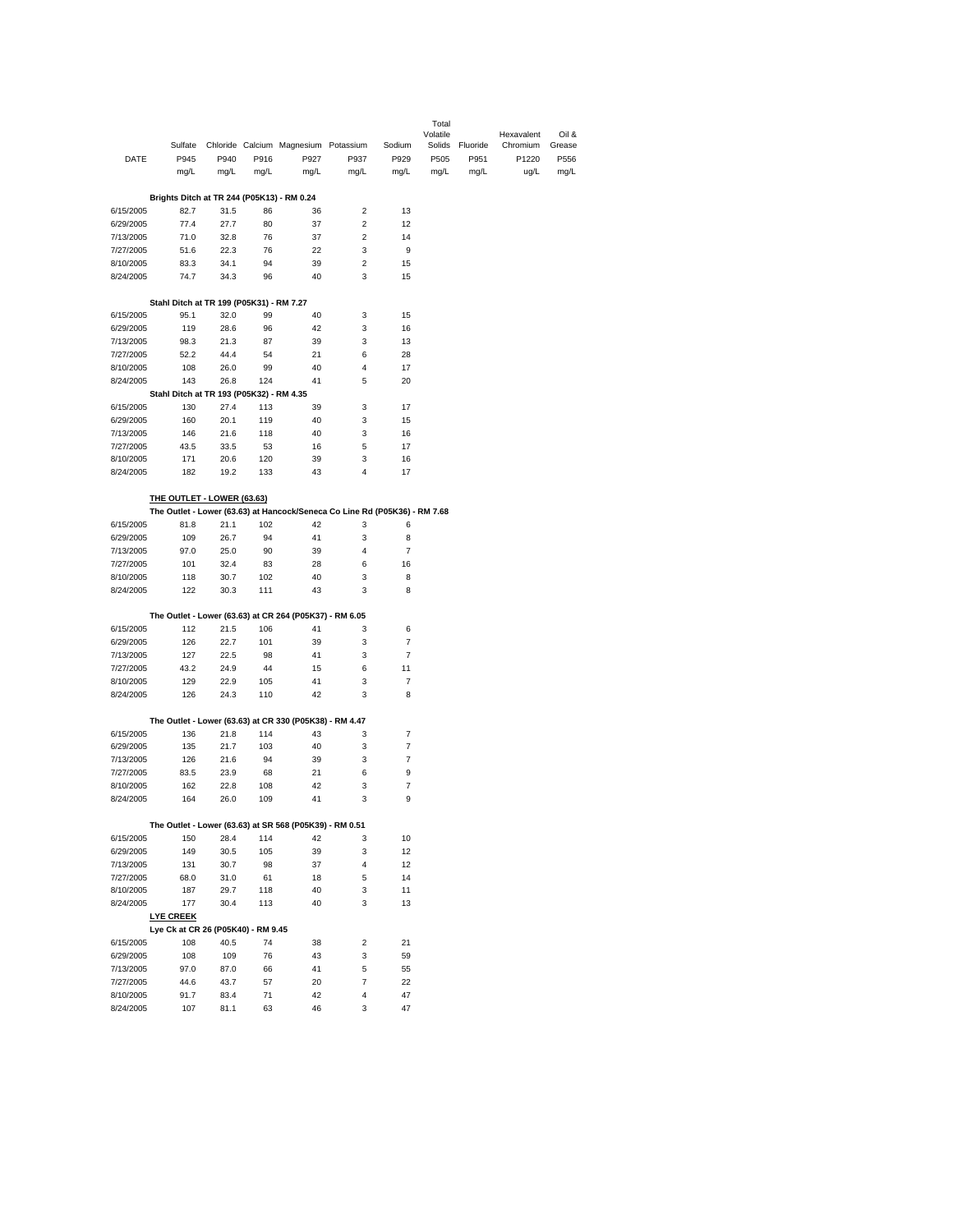## **Brights Ditch at TR 244 (P05K13) - RM 0.24**

6/15/2005 HEAVY RAINFALL IN AREA PREVIOUS DAY, NUISANCE ALGAE PRESENT; SOME SCUM ON SURFACE ALONG EDGES 6/29/2005 7/13/2005

7/27/2005 8/10/2005 8/24/2005

### **Stahl Ditch at TR 199 (P05K31) - RM 7.27**

6/15/2005 HEAVY RAINFALL IN AREA PREVIOUS DAY 6/29/2005 WATER SURFACE COVERED WITH DUCKWEED 7/13/2005 SURFACE COVERED WITH DUCKWEED 7/27/2005 8/10/2005 SURFACE COVERED WITH DUCKWEED; WATER MURKY; ONE DEAD FISH PRESENT 8/24/2005 WATER MURKY; COVERED WITH DUCKWEED **Stahl Ditch at TR 193 (P05K32) - RM 4.35** 6/15/2005 HEAVY RAINFALL IN AREA PREVIOUS DAY 6/29/2005 7/13/2005 7/27/2005 8/10/2005 8/24/2005

#### **THE OUTLET - LOWER (63.63)**

**The Outlet - Lower (63.63) at Hancock/Seneca Co Line Rd (P05K36) - RM 7.68** 6/15/2005 HEAVY RAINFALL IN AREA PREVIOUS DAY 6/29/2005 7/13/2005 7/27/2005 8/10/2005 8/24/2005

## **The Outlet - Lower (63.63) at CR 264 (P05K37) - RM 6.05**

6/15/2005 HEAVY RAINFALL IN AREA PREVIOUS DAY 6/29/2005 7/13/2005 7/27/2005 8/10/2005 ABUNDANT NUISANCE ALGAE; SCUM ACCUMULATING ON SOME PARTS OF SURFACE 8/24/2005

### **The Outlet - Lower (63.63) at CR 330 (P05K38) - RM 4.47**

6/15/2005 HEAVY RAINFALL IN AREA PREVIOUS DAY, STREAM ADJ CATTLE FEEDLOT UST SAMPLE SITE 6/29/2005 7/13/2005 7/27/2005 8/10/2005

8/24/2005

## **The Outlet - Lower (63.63) at SR 568 (P05K39) - RM 0.51**

6/15/2005 HEAVY THUNDERSTORMS IN AREA PREVIOUS DAY 6/29/2005 7/13/2005 7/27/2005 RAIN OVERNIGHT ANDDURING COLLECTION STREAM IS UP 8/10/2005 8/24/2005 **LYE CREEK Lye Ck at CR 26 (P05K40) - RM 9.45** 6/15/2005 HEAVY RAINFALL IN AREA PREVIOUS DAY 6/29/2005 7/13/2005 7/27/2005 8/10/2005 SAMPLED UST OF DEAD FISH DUMPED BY FISHERMAN

8/24/2005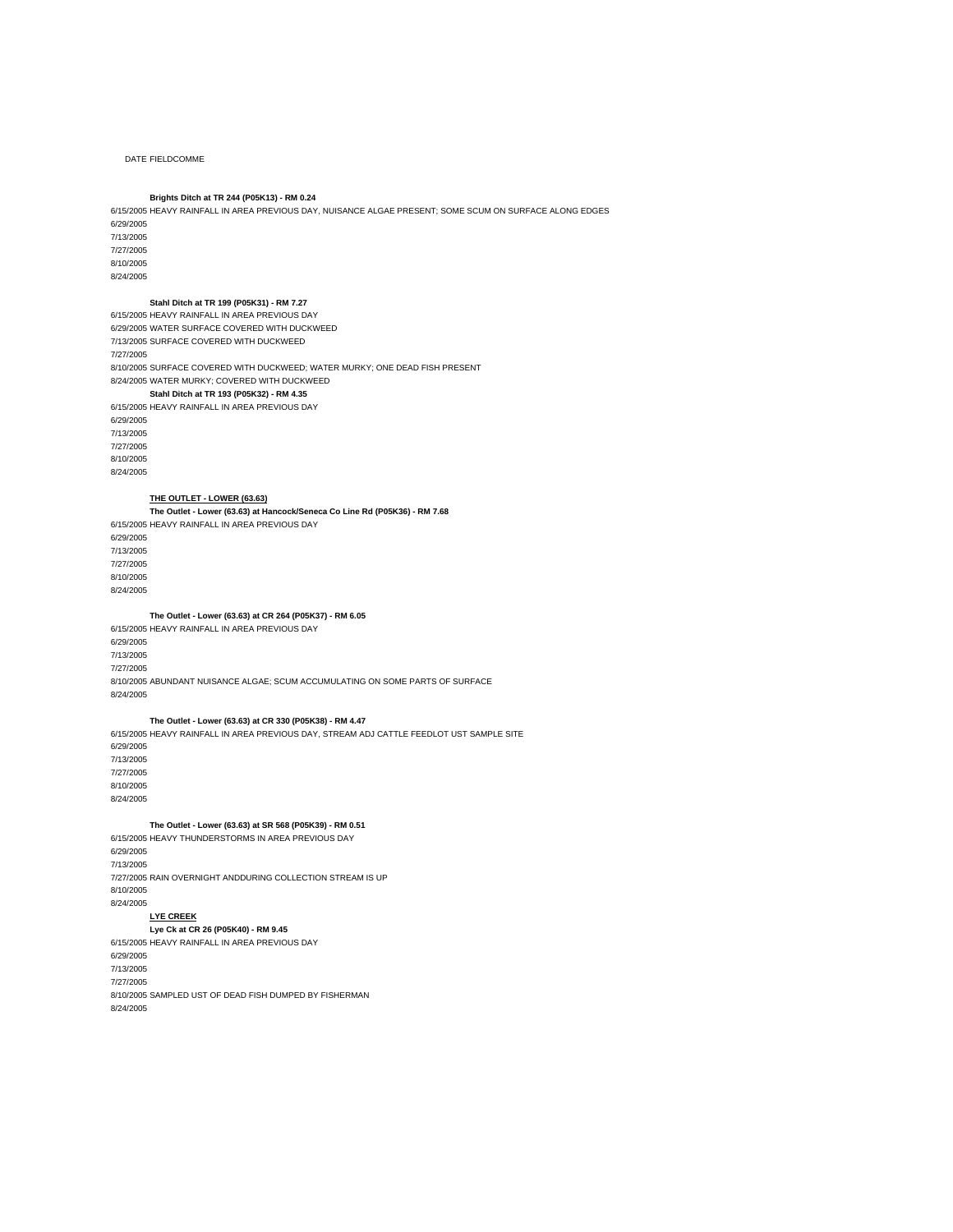|           | Temp            |      | D.O. D.O. Sat. pH - Field pH - Lab  |      |      | Flow | Gage | Conduct.<br>Field | Conduct.<br>@ 25C | Secchi<br>Depth | Acidity | Alkalinity | E.coli  |
|-----------|-----------------|------|-------------------------------------|------|------|------|------|-------------------|-------------------|-----------------|---------|------------|---------|
| DATE      | P <sub>10</sub> | P299 | P301                                | P400 | P403 | P61  | P65  | P94               | P95               |                 | P70508  | P410       | P31648  |
|           | C               | mg/L | $\%$                                | S.U. | S.U. | cfs  | feet | umhos/cm umhos/cm |                   | meters          | mg/L    | mg/L       | #/100ml |
|           |                 |      |                                     |      |      |      |      |                   |                   |                 |         |            |         |
|           |                 |      |                                     |      |      |      |      |                   |                   |                 |         |            |         |
|           |                 |      | Lye Ck Dst CR 26 (P05K50) - RM 9.44 |      |      |      |      |                   |                   |                 |         |            |         |
| 6/15/2005 | 21.9            | 9.7  | 110.7                               | 7.87 | 8.14 |      |      |                   |                   |                 |         |            |         |
| 6/29/2005 | 24.3            | 8.4  | 100.0                               | 7.50 | 7.90 |      |      |                   |                   |                 |         |            |         |
| 7/13/2005 | 25.7            | 5.8  | 71.3                                | 7.51 | 8.02 |      |      |                   |                   |                 |         |            |         |
| 7/27/2005 | 20.6            | 6.5  | 72.7                                | 6.90 | 7.36 |      |      |                   |                   |                 |         |            |         |
| 8/10/2005 | 24.3            | 6.7  | 80.4                                | 7.54 |      |      |      |                   | 1300              |                 | < 5.0   | 326        |         |
| 8/24/2005 | 21.6            | 8.0  | 99.5                                | 7.84 | 7.98 |      |      |                   |                   |                 |         |            |         |
|           |                 |      |                                     |      |      |      |      |                   |                   |                 |         |            |         |
|           |                 |      | Lye Ck at TR 168 (P05K41) - RM 6.66 |      |      |      |      |                   |                   |                 |         |            |         |
| 6/15/2005 | 21.9            | 9.0  | 103.4                               | 8.06 |      |      |      |                   | 829               |                 | < 5.0   | 230        |         |
| 6/29/2005 | 26.3            | 9.8  | 120.8                               | 8.06 |      |      |      |                   | 768               |                 | < 5.0   | 203        |         |
| 7/13/2005 | 26.6            | 10.9 | 136.4                               | 8.23 |      |      |      |                   | 748               |                 | < 5.0   | 223        |         |
| 7/27/2005 | 20.7            | 5.8  | 64.8                                | 6.76 |      |      |      |                   | 467               |                 | < 5.0   | 134        |         |
| 8/10/2005 | 25.4            | 9.8  | 119.8                               | 8.12 |      |      |      |                   | 732               |                 | < 5.0   | 214        |         |
| 8/24/2005 | 21.3            | 11.2 | 126.5                               | 8.40 |      |      |      |                   | 712               |                 | < 5.0   | 203        |         |
|           |                 |      | Lye Ck at CR 205 (P05K42) - RM 2.63 |      |      |      |      |                   |                   |                 |         |            |         |
|           |                 |      |                                     |      |      |      |      |                   | 661               |                 |         |            |         |
| 6/15/2005 | 22.6            | 12.5 | 145.0                               | 8.22 |      |      |      |                   |                   |                 | < 5.0   | 205        |         |
| 6/29/2005 | 26.4            | 6.1  | 75.1                                | 7.85 |      |      |      |                   | 665               |                 | < 5.0   | 202        |         |
| 7/13/2005 | 26.9            | 11.8 | 148.4                               | 8.45 |      |      |      |                   | 572               |                 | < 5.0   | 193        |         |
| 7/27/2005 | 20.7            | 5.2  | 58.1                                | 6.69 |      |      |      |                   | 458               |                 | < 5.0   | 148        |         |
| 8/10/2005 | 24.6            | 8.5  | 102.6                               | 7.85 |      |      |      |                   | 647               |                 | < 5.0   | 227        |         |
| 8/24/2005 | 19.8            | 5.9  | 64.6                                | 7.57 |      |      |      |                   | 656               |                 | < 5.0   | 218        |         |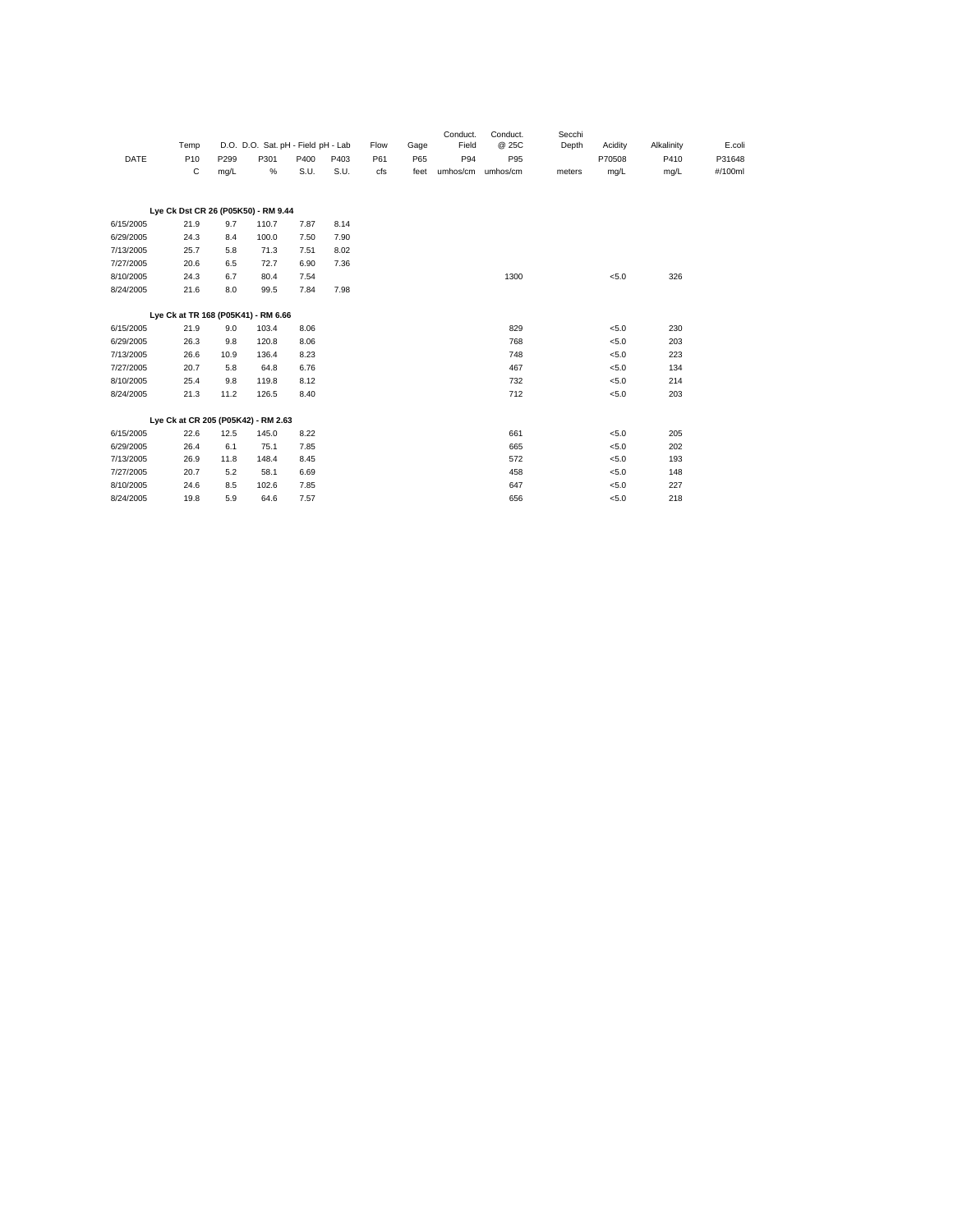|           | Total                               |                   |         |        |        |                  |        |       |       | Manga- |         |        |          |           |
|-----------|-------------------------------------|-------------------|---------|--------|--------|------------------|--------|-------|-------|--------|---------|--------|----------|-----------|
|           |                                     | Hardness Aluminum | Arsenic | Barium |        | Cadmium Chromium | Copper | Iron  | Lead  | nese   | Mercury | Nickel | Selenium | Strontium |
| DATE      | P900                                | P1105             | P1002   | P1007  | P1027  | P1034            | P1042  | P1045 | P1051 | P1055  | P71900  | P1067  | P1147    | P1082     |
|           | mq/L                                | ug/L              | ug/L    | ug/L   | ug/L   | ug/L             | ug/L   | ug/L  | ug/L  | ug/L   | ug/L    | ug/L   | ug/L     | ug/L      |
|           |                                     |                   |         |        |        |                  |        |       |       |        |         |        |          |           |
|           | Lye Ck Dst CR 26 (P05K50) - RM 9.44 |                   |         |        |        |                  |        |       |       |        |         |        |          |           |
| 6/15/2005 |                                     |                   |         |        |        |                  |        |       |       |        |         |        |          |           |
| 6/29/2005 |                                     |                   |         |        |        |                  |        |       |       |        |         |        |          |           |
| 7/13/2005 |                                     |                   |         |        |        |                  |        |       |       |        |         |        |          |           |
| 7/27/2005 |                                     |                   |         |        |        |                  |        |       |       |        |         |        |          |           |
| 8/10/2005 |                                     |                   |         |        |        |                  |        |       |       |        |         |        |          |           |
| 8/24/2005 |                                     |                   |         |        |        |                  |        |       |       |        |         |        |          |           |
|           |                                     |                   |         |        |        |                  |        |       |       |        |         |        |          |           |
|           | Lye Ck at TR 168 (P05K41) - RM 6.66 |                   |         |        |        |                  |        |       |       |        |         |        |          |           |
| 6/15/2005 | 360                                 | $<$ 200           | 3.3     | 80     | < 0.20 | $30$             | < 10   | 195   | 2.0   | 28     | <0.20   | <40    | 2.0      | 5930      |
| 6/29/2005 | 309                                 | < 200             | 6.4     | 87     | < 0.20 | <30              | < 10   | 396   | 2.0   | 93     | < 0.20  | <40    | 2.0      | 7530      |
| 7/13/2005 | 304                                 | < 200             | 6.0     | 89     | < 0.20 | <30              | < 10   | 435   | 2.0   | 54     | <0.20   | <40    | 2.0      | 8530      |
| 7/27/2005 | 194                                 | 2430              | 2.5     | 65     | < 0.20 | $30$             | < 10   | 3180  | 2.1   | 49     | < 0.20  | $<$ 40 | 2.0      | 1550      |
| 8/10/2005 | 300                                 | $<$ 200           | 5.4     | 81     | < 0.20 | <30              | <10    | 288   | 2.0   | 44     | < 0.20  | <40    | 2.0      | 7820      |
| 8/24/2005 | 284                                 | $<$ 200           | 3.7     | 71     | < 0.20 | $30$             | < 10   | 204   | 2.0   | 26     | <0.20   | <40    | 2.0      | 9980      |
|           |                                     |                   |         |        |        |                  |        |       |       |        |         |        |          |           |
|           | Lye Ck at CR 205 (P05K42) - RM 2.63 |                   |         |        |        |                  |        |       |       |        |         |        |          |           |
| 6/15/2005 | 326                                 | $<$ 200           | 3.7     | 93     | < 0.20 | $30$             | < 10   | 437   | 2.0   | 35     | <0.20   | <40    | 2.0      | 5080      |
| 6/29/2005 | 300                                 | 721               | 6.8     | 100    | < 0.20 | $30$             | < 10   | 1500  | 2.0   | 191    | <0.20   | $<$ 40 | 2.0      | 5480      |
| 7/13/2005 | 252                                 | < 200             | 4.2     | 79     | < 0.20 | $30$             | < 10   | 288   | 2.0   | 39     | < 0.20  | < 40   | 2.0      | 4870      |
| 7/27/2005 | 196                                 | 2230              | 2.1     | 80     | < 0.20 | <30              | <10    | 3020  | 2.4   | 51     | <0.20   | <40    | 2.0      | 2030      |
| 8/10/2005 | 283                                 | < 200             | 3.9     | 85     | < 0.20 | $30$             | < 10   | 194   | 2.0   | 52     | <0.20   | $<$ 40 | 2.0      | 6000      |
| 8/24/2005 | 305                                 | $<$ 200           | 3.0     | 95     | < 0.20 | <30              | < 10   | 322   | 2.0   | 96     | <0.20   | <40    | 2.0      | 6850      |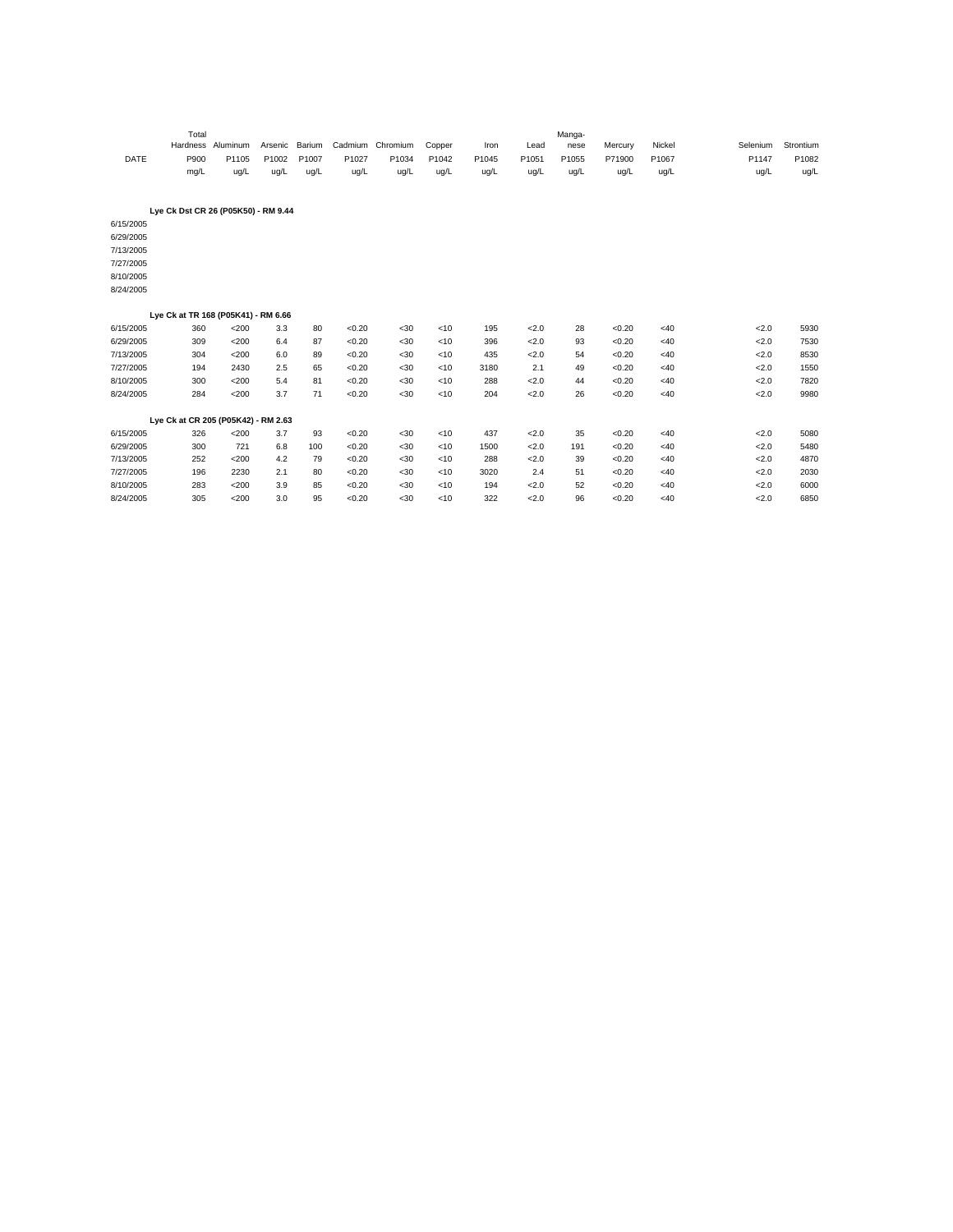|           | BOD <sub>5</sub>                    |        | CBOD5 CBOD20 | <b>TOC</b> | COD  | Nitrate +<br>nitrite | Nitrite | Ammonia | <b>TKN</b> | Total<br>Phosphorus | <b>Total Diss</b><br>Phos | Total<br><b>Diss</b><br>Solids | Total<br>Susp<br>Solids |
|-----------|-------------------------------------|--------|--------------|------------|------|----------------------|---------|---------|------------|---------------------|---------------------------|--------------------------------|-------------------------|
| DATE      | P310                                | P80082 | P80087       | P680       | P340 | P630                 | P615    | P610    | P625       | P665                | P666                      | P70300                         | P530                    |
|           | mq/L                                | mg/L   | mg/L         | mg/L       | mg/L | mg/L                 | mg/L    | mg/L    | mg/L       | mg/L                | mq/L                      | mg/L                           | mg/L                    |
|           |                                     |        |              |            |      |                      |         |         |            |                     |                           |                                |                         |
|           | Lye Ck Dst CR 26 (P05K50) - RM 9.44 |        |              |            |      |                      |         |         |            |                     |                           |                                |                         |
| 6/15/2005 | 3.4                                 | 3.0    |              |            | 14   | 1.11                 | 0.092   | 0.389   | 1.12       | 0.106               |                           | 458                            | 5                       |
| 6/29/2005 | 5.9                                 | 4.2    |              |            | 18   | 0.17                 | < 0.020 | 0.467   | 1.48       | 0.242               |                           | 640                            | 19                      |
| 7/13/2005 | 37                                  | 30     |              |            | 50   | 0.14                 | < 0.020 | 1.85    | 2.78       | 0.566               |                           | 616                            | 50                      |
| 7/27/2005 | 5.0                                 | 5.1    |              |            | 24   | 16.1                 | 0.165   | 0.312   | 1.22       | 0.407               |                           | 374                            | 66                      |
| 8/10/2005 | 6.7                                 |        |              |            | 23   | < 0.10               | < 0.020 | 3.24    | 4.69       | 0.505               |                           | 738                            | $\overline{7}$          |
| 8/24/2005 | 3.6                                 | 3.1    |              |            | 16   | < 0.10 J             | < 0.020 | 2.16    | 2.59       | 0.342               |                           | 572                            | 5                       |
|           | Lye Ck at TR 168 (P05K41) - RM 6.66 |        |              |            |      |                      |         |         |            |                     |                           |                                |                         |
| 6/15/2005 | 2.0                                 |        |              |            | 12   | 0.98                 | 0.073   | 0.100   | 0.81       | 0.138               |                           | 490                            | $< 5$                   |
| 6/29/2005 | 3.1                                 |        |              |            | 27   | 0.28                 | < 0.020 | 0.058   | 0.95       | 0.139               |                           | 478                            | $5$                     |
| 7/13/2005 | 2.0                                 |        |              |            | 20   | 0.14                 | < 0.020 | 0.067   | 0.82       | 0.092               |                           | 452                            | $\overline{7}$          |
| 7/27/2005 | 3.6                                 |        |              |            | 22   | 7.83                 | 0.044   | 0.112   | 0.90       | 0.208               |                           | 312                            | 44                      |
| 8/10/2005 | 2.0                                 |        |              |            | 17   | $< 0.10$ J           | < 0.020 | 0.090   | 0.76       | 0.051               |                           | 426                            | $5$                     |
| 8/24/2005 | 2.0                                 |        |              |            | 22   | < 0.10               | < 0.020 | 0.093   | 0.66       | 0.023               |                           | 428                            | 9                       |
|           | Lye Ck at CR 205 (P05K42) - RM 2.63 |        |              |            |      |                      |         |         |            |                     |                           |                                |                         |
| 6/15/2005 | 2.0                                 |        |              |            | 12   | < 0.10               | < 0.020 | < 0.050 | 0.75       | 0.074               |                           | 398                            | 8                       |
| 6/29/2005 | 2.0                                 |        |              |            | 15   | < 0.10               | < 0.020 | < 0.050 | 0.72       | 0.134               |                           | 416                            | 29                      |
| 7/13/2005 | 2.0                                 |        |              |            | 14   | < 0.10               | < 0.020 | < 0.050 | 0.47       | 0.057               |                           | 352                            | $5$                     |
| 7/27/2005 | 3.4                                 |        |              |            | 19   | 7.41                 | 0.031   | 0.110   | 0.87       | 0.201               |                           | 296                            | 29                      |
| 8/10/2005 | 2.0                                 |        |              |            | 11   | < 0.10               | < 0.020 | 0.077   | 0.51       | 0.066               |                           | 384                            | < 5                     |
| 8/24/2005 | 2.0                                 |        |              |            | 14   | < 0.10               | < 0.020 | 0.105   | 0.48       | 0.040               |                           | 404                            | 6                       |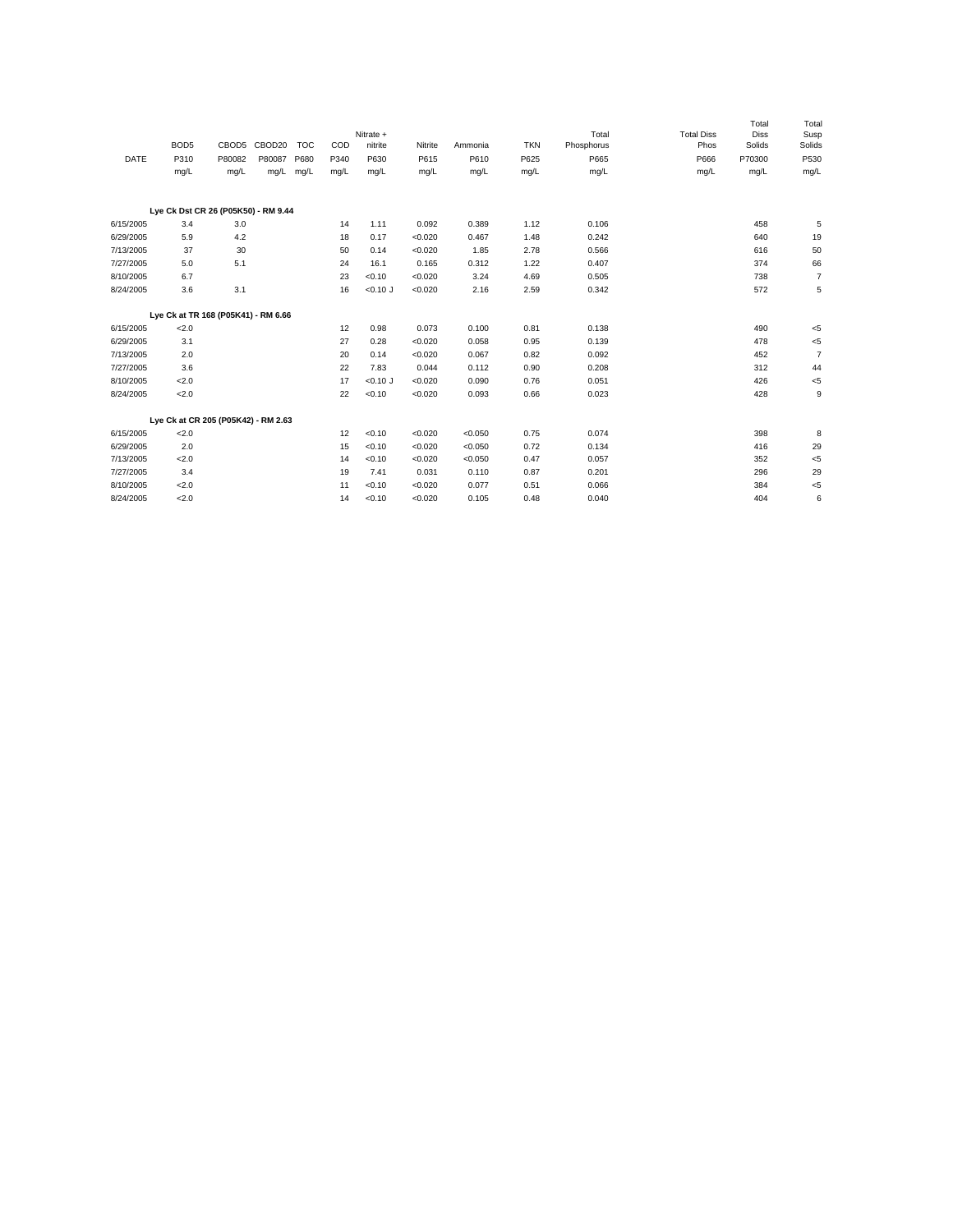|      |         |      |      |                                      |      |        | Total            |          |            |        |
|------|---------|------|------|--------------------------------------|------|--------|------------------|----------|------------|--------|
|      |         |      |      |                                      |      |        | Volatile         |          | Hexavalent | Oil &  |
|      | Sulfate |      |      | Chloride Calcium Magnesium Potassium |      | Sodium | Solids           | Fluoride | Chromium   | Grease |
| DATE | P945    | P940 | P916 | P927                                 | P937 | P929   | P <sub>505</sub> | P951     | P1220      | P556   |
|      | mg/L    | ma/L | ma/L | ma/L                                 | mg/L | mg/L   | ma/L             | ma/L     | ug/L       | mg/L   |

## **Lye Ck Dst CR 26 (P05K50) - RM 9.44**

| 6/15/2005 |     |     |
|-----------|-----|-----|
| 6/29/2005 |     |     |
| 7/13/2005 |     |     |
| 7/27/2005 |     |     |
| 8/10/2005 | 101 | 182 |
| 8/24/2005 |     |     |

## **Lye Ck at TR 168 (P05K41) - RM 6.66**

| 6/15/2005 | 89.1                                | 74.1 | 80 | 39 | $\overline{2}$ | 36 |
|-----------|-------------------------------------|------|----|----|----------------|----|
| 6/29/2005 | 85.9                                | 70.8 | 61 | 38 | $\overline{2}$ | 35 |
| 7/13/2005 | 77.9                                | 70.2 | 54 | 41 | 3              | 38 |
| 7/27/2005 | 37.3                                | 39.2 | 48 | 18 | 5              | 21 |
| 8/10/2005 | 82.6                                | 72.9 | 51 | 42 | 3              | 38 |
| 8/24/2005 | 78.6                                | 76.9 | 48 | 40 | 3              | 44 |
|           |                                     |      |    |    |                |    |
|           | Lye Ck at CR 205 (P05K42) - RM 2.63 |      |    |    |                |    |
| 6/15/2005 | 73.9                                | 47.5 | 71 | 36 | 3              | 22 |
| 6/29/2005 | 64.4                                | 52.8 | 64 | 34 | $\overline{2}$ | 20 |
| 7/13/2005 | 48.5                                | 47.8 | 58 | 26 | $\overline{2}$ | 18 |
| 7/27/2005 | 31.4                                | 33.6 | 52 | 16 | 4              | 16 |

8/10/2005 63.6 51.5 64 30 2 18 8/24/2005 61.2 58.8 66 34 3 21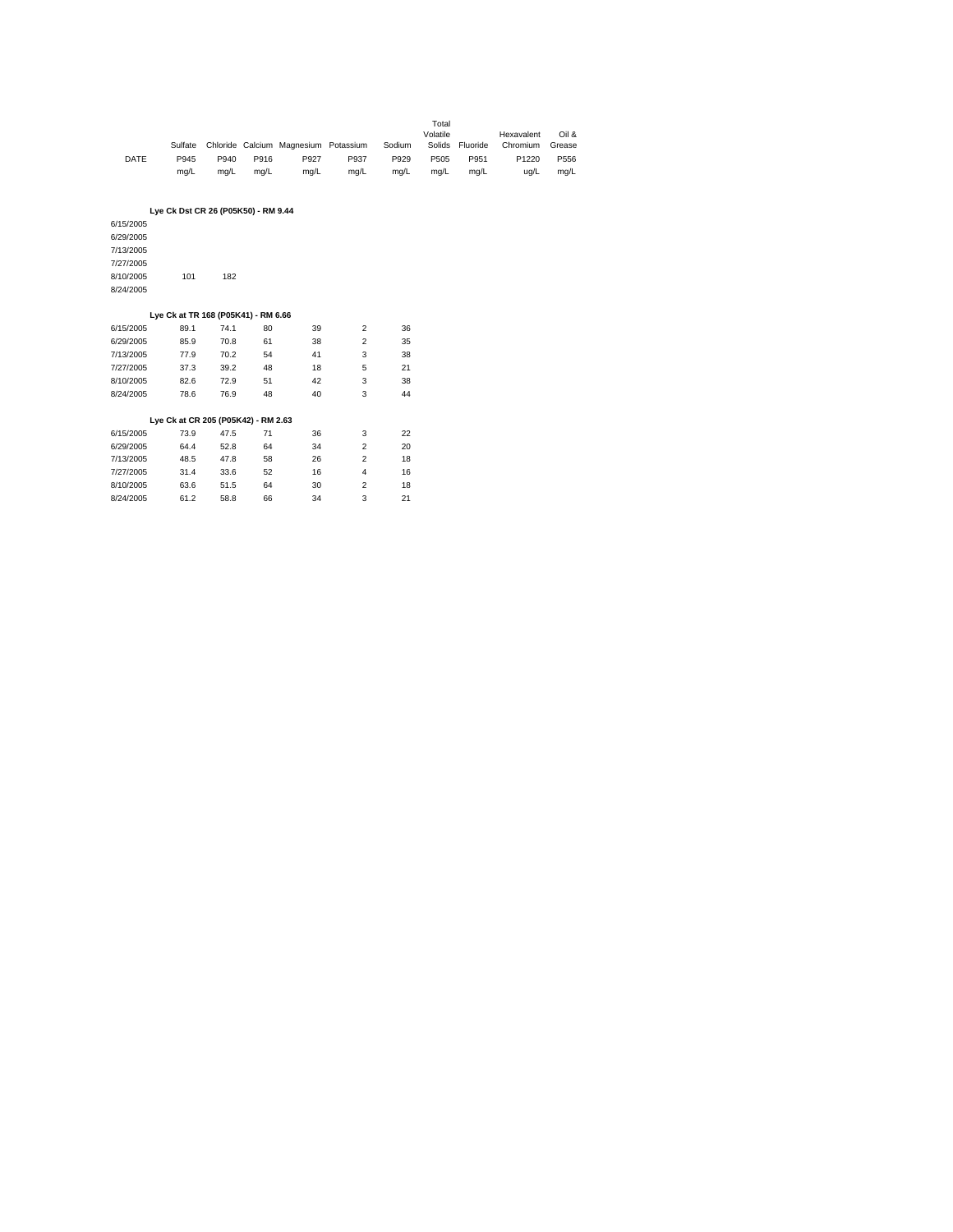## **Lye Ck Dst CR 26 (P05K50) - RM 9.44**

6/15/2005 WATER FROM DISCH GRAY; BLACK SLUDGE DEPOSITS IN AREA AROUND DISCH; VERY SEPTIC ODOR; SOME SEWAGE MOLDS PRESENT ON ROCKS 6/29/2005 DISCHARGE GRAY/BLACK; BLACK SLUDGE DEPOSITS; SEWAGE BACTERIA/FUNGUS PRESENT; SEPTIC ODOR 7/13/2005 WATER GRAY/BLACK; BLACK SLUDGE DEPOSITS; SEWAGE MOLDS, GRAY BACTERIA SLIME PRESENT ON ROCKS. VERY SEPTIC ODOR. 7/27/2005 8/10/2005 WATER GRAY/BLACK; BLACK SLUDGEDEPOSITS; BLACK SOLIDS IN WATER COLUMN; VERY SEPTC ODOR 8/24/2005

## **Lye Ck at TR 168 (P05K41) - RM 6.66**

6/15/2005 HEAVY RAINFALL IN AREA PREVIOUS DAY 6/29/2005 7/13/2005

7/27/2005 8/10/2005 ABUNDANT NUISANCE ALGAE ON SURFACE 8/24/2005 SOME NUISANCE ALGAE PRESENT

## **Lye Ck at CR 205 (P05K42) - RM 2.63**

6/15/2005 HEAVY RAINFALL IN AREA PREVIOUS DAY 6/29/2005 SOME NUISANCE ALGAE IN STREM; SILTY 7/13/2005 7/27/2005 8/10/2005 8/24/2005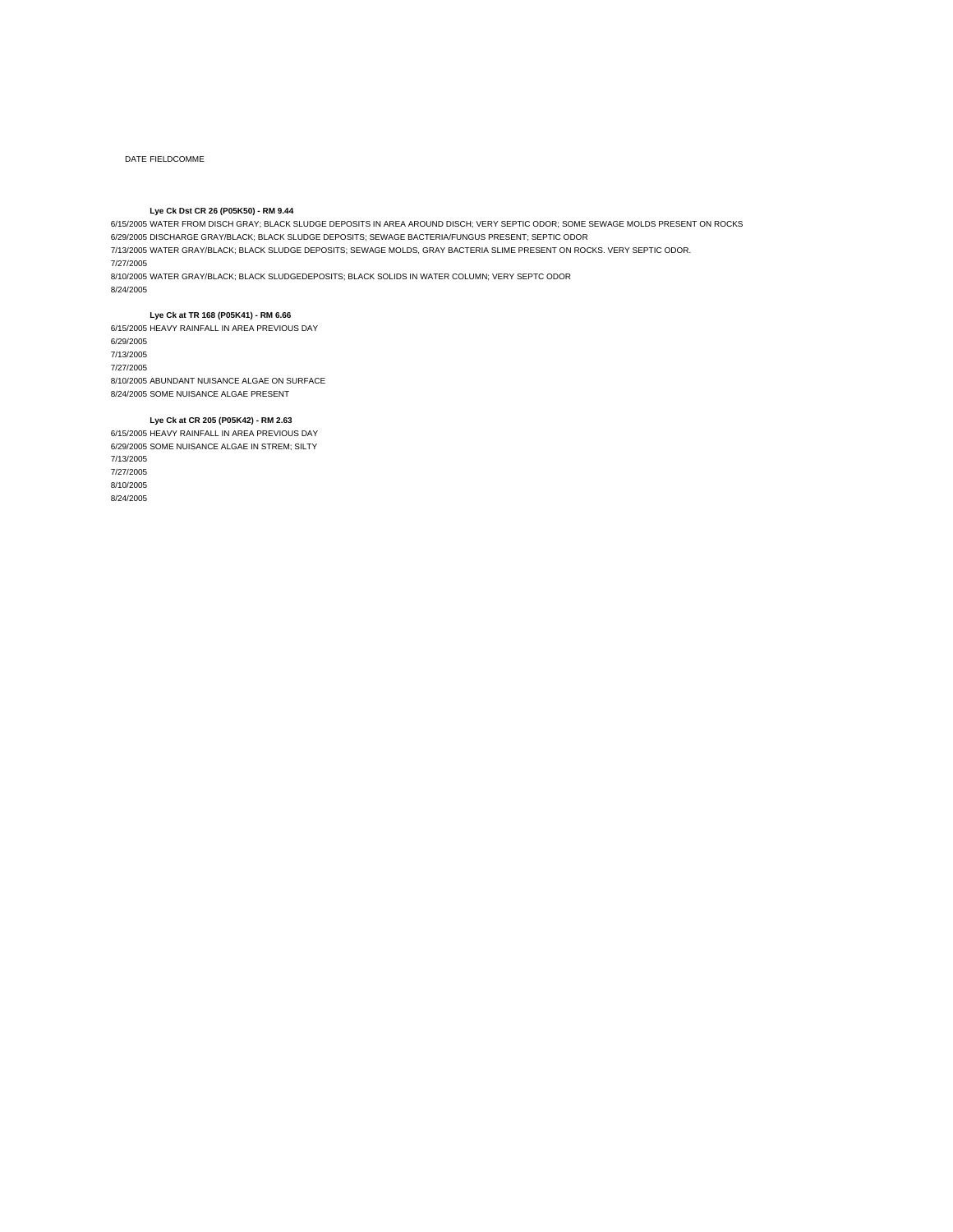## **HUC 04100008 030 - Blanchard River (upstream Eagle Creek to upstream Ottawa Creek)**

|                        |                                                                         |              |                                    |      |              | Flow       | Gage        | Conduct.<br>Field | Conduct.<br>@ 25C | Secchi<br>Depth |                |              | E.coli            |
|------------------------|-------------------------------------------------------------------------|--------------|------------------------------------|------|--------------|------------|-------------|-------------------|-------------------|-----------------|----------------|--------------|-------------------|
|                        | Temp                                                                    |              | D.O. D.O. Sat. pH - Field pH - Lab | P400 |              |            |             | P94               |                   |                 | Acidity        | Alkalinity   |                   |
| DATE                   | P10<br>С                                                                | P299<br>mg/L | P301<br>%                          | S.U. | P403<br>S.U. | P61<br>cfs | P65<br>feet | umhos/cm          | P95<br>umhos/cm   | meters          | P70508<br>mg/L | P410<br>mg/L | P31648<br>#/100ml |
|                        | <b>BLANCHARD RIVER</b>                                                  |              |                                    |      |              |            |             |                   |                   |                 |                |              |                   |
|                        | Blanchard River at Main St (P05W01) - RM 57.73                          |              |                                    |      |              |            |             |                   |                   |                 |                |              |                   |
| 6/13/2005              | 24.2                                                                    | 7.6          | 90.5                               | 8.47 |              |            |             |                   | 818               |                 | < 5.0          | 225          |                   |
| 6/27/2005<br>7/6/2005  | 29.6                                                                    | 12.8         | 168.0                              | 8.21 |              |            |             |                   | 720               |                 | < 5.0          | 171          |                   |
| 7/11/2005<br>7/20/2005 | 26.2                                                                    | 13.7         | 69.2                               | 8.68 |              |            |             |                   | 628               |                 | < 5.0          | 157          |                   |
| 7/25/2005              | 28.5                                                                    | 6.6          | 85.1                               | 7.96 |              |            |             |                   | 559               |                 | < 5.0          | 154          |                   |
| 8/8/2005               | 27.3                                                                    | 12.5         | 157.8                              | 8.04 |              |            |             |                   | 644               |                 | < 5.0          | 187          |                   |
| 8/22/2005              | 24.6                                                                    | 11.6         | 143.3                              | 8.68 |              |            |             |                   | 629               |                 | < 5.0          | 180          |                   |
|                        | Blanchard R Dst Liberty St Dam (P05S61) - RM 57.30                      |              |                                    |      |              |            |             |                   |                   |                 |                |              |                   |
| 6/13/2005              | 24.7                                                                    | 7.6          | 91.2                               | 7.76 |              |            |             |                   | 804               |                 | < 5.0          | 217          |                   |
| 6/27/2005<br>7/6/2005  | 29.2                                                                    | 7.7          | 101.0                              | 8.24 |              |            |             |                   | 711               |                 | < 5.0          | 166          |                   |
| 7/11/2005              | 26.4                                                                    | 8.4          | 103.9                              | 8.35 |              |            |             |                   | 629               |                 | < 5.0          | 155          |                   |
| 7/20/2005              |                                                                         |              |                                    |      |              |            |             |                   |                   |                 |                |              |                   |
| 7/25/2005              | 27.3                                                                    | 7.1          | 89.1                               | 7.82 |              |            |             |                   | 554               |                 | < 5.0          | 148          |                   |
| 8/8/2005               | 27.1                                                                    | 8.0          | 100.9                              | 7.75 |              |            |             |                   | 632               |                 | < 5.0          | 179          |                   |
| 8/22/2005              | 25.2                                                                    | 6.8          | 82.2                               | 7.88 |              |            |             |                   | 624               |                 | < 5.0          | 185          |                   |
|                        | Blanchard R Jst Ust Broad St (P05W04) - RM 56.83                        |              |                                    |      |              |            |             |                   |                   |                 |                |              |                   |
| 6/13/2005              | 24.8                                                                    | 6.4          | 77.0                               | 7.84 |              |            |             |                   | 801               |                 | < 5.0          | 224          |                   |
| 6/27/2005<br>7/6/2005  | 29.3                                                                    | 6.4          | 84.2                               | 7.87 |              |            |             |                   | 708               |                 | < 5.0          | 165          |                   |
| 7/11/2005              | 26.4                                                                    | 8.3          | 103.4                              | 8.27 |              |            |             |                   | 633               |                 | < 5.0          | 159          |                   |
| 7/20/2005              |                                                                         |              |                                    |      |              |            |             |                   |                   |                 |                |              |                   |
| 7/25/2005              | 28.4                                                                    | 6.9          | 88.7                               | 7.91 |              |            |             |                   | 550               |                 | < 5.0          | 148          |                   |
| 8/8/2005               | 27.2                                                                    | 8.3          | 104.1                              | 7.78 |              |            |             |                   | 635               |                 | 5.0            | 181          |                   |
| 8/22/2005              | 24.7                                                                    | 8.7          | 104.8                              | 8.35 |              |            |             |                   | 621               |                 | < 5.0          | 184          |                   |
|                        | Findlay WWTP 001 Outfall To Blanchard R - Post 7/01 (P05E02) - RM 56.42 |              |                                    |      |              |            |             |                   |                   |                 |                |              |                   |
| 6/13/2005              | 19.0                                                                    | 6.2          | 66.4                               | 7.15 |              |            |             |                   | 1010              |                 | < 5.0          | 113          |                   |
| 6/27/2005<br>7/6/2005  | 21.9                                                                    | 5.8          | 66.0                               | 7.19 |              |            |             |                   | 946               |                 | < 5.0          | 97.1         |                   |
| 7/11/2005              | 21.7                                                                    | 6.1          | 69.8                               | 7.26 |              |            |             |                   | 913               |                 | < 5.0          | 105          |                   |
| 7/20/2005              |                                                                         |              |                                    |      |              |            |             |                   |                   |                 |                |              |                   |
| 7/25/2005              | 22.6                                                                    | 6.2          | 72.3                               | 7.37 |              |            |             |                   | 941               |                 | < 5.0          | 153          |                   |
| 8/8/2005               | 23.4                                                                    | 6.1          | 70.6                               | 6.84 |              |            |             |                   | 950               |                 | < 5.0          | 135          |                   |
| 8/22/2005              | 22.6<br>Blanchard R at CR 140 (500040) - RM 55.26                       | 5.8          | 67.2                               | 7.34 |              |            |             |                   | 912               |                 | < 5.0          | 115          |                   |
| 2/2/2005               | 1.6                                                                     | 13.7         | 97.5                               | 7.85 |              |            |             |                   | 684               |                 | < 5.0          | 287          |                   |
| 3/21/2005              | 5.9                                                                     | 13.9         |                                    | 8.30 |              |            |             |                   | 805               |                 | < 5.0          | 179          |                   |
| 4/20/2005              | 17.8                                                                    | 9.9          | 104.0                              | 8.27 |              |            |             |                   | 814               |                 | < 5.0          | 186          |                   |
| 5/24/2005              | 15.9                                                                    | 9.1          | 92.0                               | 8.05 |              |            |             |                   | 790               |                 | < 5.0          | 189          |                   |
| 6/1/2005               | 21.4                                                                    | 10.1         | 113.8                              | 8.06 |              | 52.684     |             |                   | 823               |                 | < 5.0          | 195          |                   |
| 6/13/2005              | 23.1                                                                    | 5.7          | 66.4                               | 7.94 |              |            |             |                   | 870               |                 | < 5.0          | 199          |                   |
| 6/22/2005              | 23.7                                                                    | 9.1          | 107.1                              | 8.02 |              | 25.839     |             |                   | 858               |                 | < 5.0          | 170 PT       |                   |
| 6/27/2005              | 24.8                                                                    | 4.8          | 57.4                               | 7.68 |              |            |             |                   | 825               |                 | < 5.0          | 142          |                   |
| 6/27/2005<br>7/6/2005  | 25.6                                                                    | 5.6          | 68.9                               | 7.52 |              |            |             |                   | 823               |                 | < 5.0          | 140          |                   |
| 7/7/2005               | 22.0                                                                    | 6.5          | 74.6                               | 7.78 |              |            |             |                   | 786               |                 | < 5.0          | 167          |                   |
| 7/11/2005              | 22.6                                                                    | 5.8          | 67.7                               | 7.84 |              |            |             |                   | 745               |                 | < 5.0          | 142          |                   |
| 7/13/2005              | 24.8                                                                    | 5.7          | 68.8                               | 7.68 |              |            |             |                   | 595               |                 | < 5.0          | 142          |                   |
| 7/19/2005<br>7/21/2005 |                                                                         |              |                                    |      |              |            |             |                   |                   |                 |                |              |                   |
| 7/25/2005              | 25.7                                                                    | 5.8          | 70.6                               | 7.75 |              |            |             |                   | 596               |                 | < 5.0          | 147          |                   |
| 8/3/2005               |                                                                         |              |                                    |      |              |            |             |                   |                   |                 |                |              |                   |
| 8/8/2005               | 23.6                                                                    | 5.7          | 67.3                               | 7.66 |              |            |             |                   | 777               |                 | < 5.0          | 167          |                   |
| 8/11/2005              | 24.4                                                                    | 5.7          | 68.2                               | 7.44 |              |            |             |                   | 810               |                 | < 5.0          | 173          |                   |
| 8/15/2005              | 23.7                                                                    | 6.1          | 72.0                               | 7.45 |              | 30.047     |             |                   | 708               |                 | < 5.0          | 171          |                   |
| 8/22/2005              | 21.3                                                                    | 5.4          | 60.0                               | 7.66 |              |            |             |                   | 738               |                 | < 5.0          | 157          |                   |
| 9/6/2005               | 20.8                                                                    | 6.3          | 70.3                               | 7.59 |              |            |             |                   | 685               |                 | < 5.0          | 153          |                   |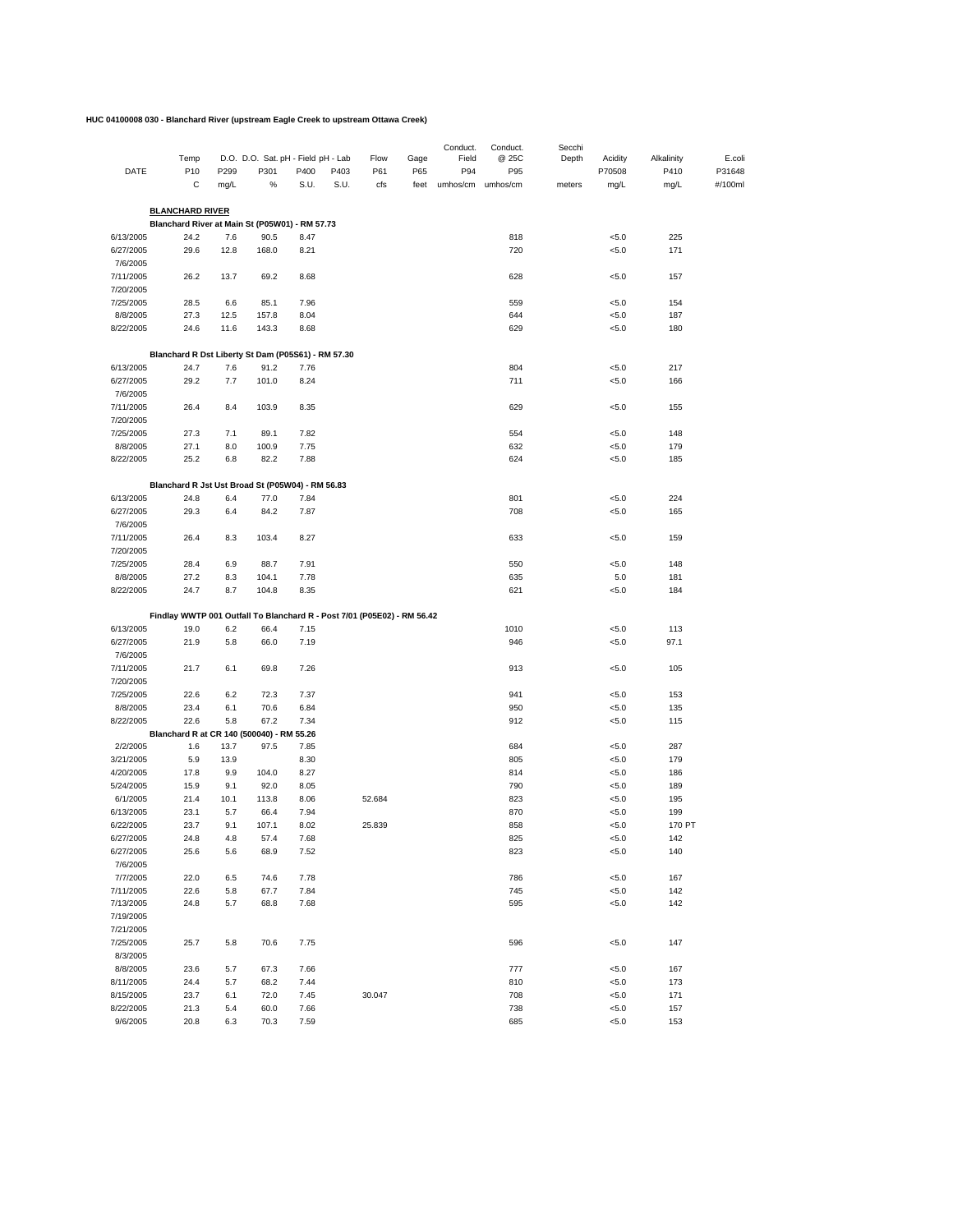|                        | Total                                                                    |                |            |          |                |                  |             |            |            | Manga-   |                 |               |            |              |
|------------------------|--------------------------------------------------------------------------|----------------|------------|----------|----------------|------------------|-------------|------------|------------|----------|-----------------|---------------|------------|--------------|
|                        | Hardness                                                                 | Aluminum       | Arsenic    | Barium   |                | Cadmium Chromium | Copper      | Iron       | Lead       | nese     | Mercury         | Nickel        | Selenium   | Strontium    |
| DATE                   | P900                                                                     | P1105          | P1002      | P1007    | P1027          | P1034            | P1042       | P1045      | P1051      | P1055    | P71900          | P1067         | P1147      | P1082        |
|                        | mg/L                                                                     | ug/L           | ug/L       | ug/L     | ug/L           | ug/L             | ug/L        | ug/L       | ug/L       | ug/L     | ug/L            | ug/L          | ug/L       | ug/L         |
|                        |                                                                          |                |            |          |                |                  |             |            |            |          |                 |               |            |              |
|                        | <b>BLANCHARD RIVER</b><br>Blanchard River at Main St (P05W01) - RM 57.73 |                |            |          |                |                  |             |            |            |          |                 |               |            |              |
| 6/13/2005              | 389                                                                      | $200$          | 2.6        | 81       | <0.20          | $30$             | < 10        | 289        | 2.0        | 101      | < 0.20          | <40           | 2.0        | 6710         |
| 6/27/2005              | 331                                                                      | 200            | 3.2        | 70       | <0.20          | $30$             | < 10        | 156        | 2.0        | 84       | <0.20           | <40           | 2.0        | 5990         |
| 7/6/2005               |                                                                          |                |            |          |                |                  |             |            |            |          |                 |               |            |              |
| 7/11/2005              | 291                                                                      | $200$          | 2.0        | 63       | < 0.20         | $30$             | < 10        | 343        | 2.0        | 54       | <0.20           | <40           | 2.0        | 4900         |
| 7/20/2005              |                                                                          |                |            |          |                |                  |             |            |            |          |                 |               |            |              |
| 7/25/2005              | 240                                                                      | 382            | 2.0        | 58       | < 0.20         | $30$             | < 10        | 822        | 2.0        | 38       | < 0.20          | <40           | 2.0        | 2550         |
| 8/8/2005               | 288                                                                      | $200$          | 2.5        | 66       | <0.20          | $30$             | < 10        | 282        | 2.0        | 55       | <0.20           | <40           | 2.0        | 4530         |
| 8/22/2005              | 297                                                                      | 230            | 2.2        | 71       | <0.20          | $30$             | < 10        | 411        | 2.0        | 104      | < 0.20          | <40           | 2.0        | 5890         |
|                        |                                                                          |                |            |          |                |                  |             |            |            |          |                 |               |            |              |
|                        | Blanchard R Dst Liberty St Dam (P05S61) - RM 57.30                       |                |            |          |                |                  |             |            |            |          |                 |               |            |              |
| 6/13/2005              | 370                                                                      | $200$          | 2.5        | 78       | <0.20          | $30$             | < 10        | 246        | 2.0        | 93       | < 0.20          | <40           | 2.0        | 5780         |
| 6/27/2005              | 326                                                                      | 200            | 3.0        | 68       | <0.20          | $30$             | < 10        | 154        | 2.0        | 74       | <0.20           | <40           | 2.0        | 6130         |
| 7/6/2005               |                                                                          |                |            |          |                |                  |             |            |            |          |                 |               |            |              |
| 7/11/2005              | 283                                                                      | $200$          | 2.0        | 60       | <0.20          | $30$             | < 10        | 291        | 2.0        | 38       | <0.20           | <40           | 2.0        | 4740         |
| 7/20/2005              |                                                                          |                |            |          |                |                  |             |            |            |          |                 |               |            |              |
| 7/25/2005              | 249                                                                      | 479            | 2.0        | 62       | <0.20          | $30$             | $<10$       | 901        | 2.0        | 43       | <0.20           | <40           | 2.0        | 2610         |
| 8/8/2005               | 273                                                                      | $200$          | 2.1        | 61       | <0.20          | $30$             | < 10        | 295        | 2.0        | 44       | <0.20           | <40           | 2.0        | 4150         |
| 8/22/2005              | 282                                                                      | 233            | 2.5        | 75       | <0.20          | $30$             | < 10        | 427        | 2.0        | 133      | <0.20           | <40           | 2.0        | 5160         |
|                        |                                                                          |                |            |          |                |                  |             |            |            |          |                 |               |            |              |
|                        | Blanchard R Jst Ust Broad St (P05W04) - RM 56.83                         |                |            |          |                |                  |             |            |            |          |                 |               |            |              |
| 6/13/2005              | 387                                                                      | $200$          | 2.7        | 81       | <0.20          | $30$             | < 10        | 285        | 2.0        | 75       | < 0.20          | <40           | 2.0        | 6570         |
| 6/27/2005              | 326                                                                      | $200$          | 2.8        | 69       | <0.20          | $30$             | < 10        | 207        | 2.0        | 78       | <0.20           | <40           | 2.0        | 6430         |
| 7/6/2005               |                                                                          |                |            |          |                |                  |             |            |            |          |                 |               |            |              |
| 7/11/2005              | 286                                                                      | $200$          | 2.0        | 61       | <0.20          | $30$             | < 10        | 321        | 2.0        | 46       | <0.20           | <40           | 2.0        | 4760         |
| 7/20/2005              |                                                                          |                |            |          |                |                  |             |            |            |          |                 |               |            |              |
| 7/25/2005              | 242                                                                      | 363            | 2.0        | 59       | < 0.20         | $30$             | < 10        | 758        | 2.0        | 41       | < 0.20          | <40           | 2.0        | 2540         |
| 8/8/2005               | 273                                                                      | $200$          | 2.1        | 62       | <0.20          | $30$             | < 10        | 344        | 2.0        | 50       | <0.20           | <40           | 2.0        | 4130         |
| 8/22/2005              | 287                                                                      | 204            | 3.0        | 71       | <0.20          | $30$             | < 10        | 332        | 2.0        | 124      | <0.20           | <40           | 2.0        | 5630         |
|                        |                                                                          |                |            |          |                |                  |             |            |            |          |                 |               |            |              |
|                        | Findlay WWTP 001 Outfall To Blanchard R - Post 7/01 (P05E02) - RM 56.42  |                |            |          |                |                  |             |            |            |          |                 |               |            |              |
| 6/13/2005              | 266                                                                      | $200$          | 2.0        | $<$ 15   | <0.20          | $30$             | < 10        | 99         | 2.0        | < 10     | <0.20           | <40           | 2.0        | 2580         |
| 6/27/2005              | 250                                                                      | 200            | 2.0        | $<$ 15   | <0.20          | $30$             | < 10        | 111        | 2.0        | < 10     | <0.20           | <40           | 2.0        | 2740         |
| 7/6/2005               |                                                                          |                |            |          |                |                  |             |            |            |          |                 |               |            |              |
| 7/11/2005              | 234                                                                      | $200$          | 2.0        | $<$ 15   | <0.20          | $30$             | < 10        | 95         | 2.0        | < 10     | <0.20           | <40           | 2.0        | 2640         |
| 7/20/2005              |                                                                          |                |            |          |                |                  |             |            |            |          |                 |               |            |              |
| 7/25/2005              | 279                                                                      | $200$          | 2.0        | 19       | < 0.20         | $30$             | < 10        | 65         | 2.0        | < 10     | < 0.20          | <40           | 2.0        | 2700         |
| 8/8/2005               | 263                                                                      | $200$          | 2.0        | 19       | <0.20          | $30$             | < 10        | 118        | 2.0        | <10      | <0.20           | <40           | 2.0        | 2810         |
| 8/22/2005              | 242                                                                      | 200            | 2.0        | $<$ 15   | <0.20          | $30$             | < 10        | 111        | 2.0        | 28       | <0.20           | <40           | 2.0        | 2770         |
|                        | Blanchard R at CR 140 (500040) - RM 55.26                                |                |            |          |                |                  |             |            |            |          |                 |               |            |              |
| 2/2/2005               | 414                                                                      | $200$          | 2.0        | 70       | <0.20          | $30$             | ~10         | 234        | 2.0        | 37       | <0.20           | <40           | 2.0        | 4840         |
| 3/21/2005              | 337                                                                      | $200$          | 2.0        | 55       | <0.20          | $30$             | < 10        | 365        | 2.0        | 28       | <0.20           | <40           | 2.0        | 3670         |
| 4/20/2005              | 384                                                                      | 243            | 2.0        | 74       | <0.20          | $30$             | < 10        | 629        | 2.0        | 46       | <0.20           | <40           | 2.0        | 4740         |
| 5/24/2005              | 342                                                                      | $200$          | 2.0        | 60       | <0.20          | $30$             | < 10        | 397        | 2.0        | 30       | <0.20           | <40           | 2.0        | 3950         |
| 6/1/2005               | 356                                                                      | 460            | 2.1        | 61       | <0.20          | $30$             | < 10        | 323        | 2.0        | 33       | <0.20           | <40           | 2.0        | 4480         |
| 6/13/2005<br>6/22/2005 | 351                                                                      | 200            | 2.5        | 63       | <0.20          | $30$             | < 10        | 270        | 2.0        | 53       | <0.20           | <40           | 2.0        | 4950         |
| 6/27/2005              | 333<br>296                                                               | $200$<br>$200$ | 2.1<br>2.1 | 57<br>51 | <0.20<br><0.20 | $30$<br>$30$     | <10<br>< 10 | 318<br>570 | 2.0<br>2.0 | 44<br>56 | <0.20<br>< 0.20 | <40<br>$<$ 40 | 2.0<br>2.0 | 5000<br>4370 |
| 6/27/2005              | 300                                                                      | $<$ 200        | 2.2        | 49       | <0.20          |                  |             | 333        | 2.0        | 52       | <0.20           | <40           | 2.0        | 4470         |
| 7/6/2005               |                                                                          |                |            |          |                | $30$             | ~10         |            |            |          |                 |               |            |              |
| 7/7/2005               | 307                                                                      | $<$ 200        | 2.0        | 56       | <0.20          | $30$             | < 10        | 407        | 2.0        | 39       | <0.20           | <40           | 2.0        | 4100         |
| 7/11/2005              | 272                                                                      | 279            | 2.0        | 47       | <0.20          | $30$             | <10         | 491        | 2.0        | 55       | <0.20           | <40           | 2.0        | 3840         |
| 7/13/2005              | 234                                                                      | 296            | 2.0        | 50       | <0.20          | $30$             | <10         | 603        | 2.0        | 63       | <0.20           | <40           | 2.0        | 3700         |
| 7/19/2005              |                                                                          |                |            |          |                |                  |             |            |            |          |                 |               |            |              |
| 7/21/2005              | 209                                                                      | 1660           | 2.0        | 53       | < 0.20         | $30$             | <10         | 2300       | 2.0        | 53       |                 | <40           | 2.0        | 2020         |
| 7/25/2005              | 260                                                                      | 461            | 2.0        | 55       | <0.20          | $30$             | < 10        | 882        | 2.0        | 40       | <0.20           | <40           | 2.0        | 2580         |
| 8/3/2005               | 303                                                                      | 337            | 2.5        | 60       | < 0.20         | $30$             | <10         | 647        | 2.0        | 45       |                 | <40           | 2.0        | 3300         |
| 8/8/2005               | 273                                                                      | $<$ 200        | 2.0        | 49       | <0.20          | $30$             | <10         | 533        | 2.0        | 49       | <0.20           | <40           | 2.0        | 3580         |
| 8/11/2005              | 293                                                                      | 256            | 2.0        | 49       | < 0.20         | $30$             | <10         | 462        | 2.0        | 46       | <0.20           | <40           | 2.0        | 3780         |
| 8/15/2005              | 270                                                                      | 240            | 2.3        | 51       | <0.20          | $30$             | <10         | 461        | 2.0        | 65       |                 | <40           | 2.0        | 4000         |
| 8/22/2005              | 265                                                                      | 390            | 2.4        | 52       | < 0.20         | $30$             | <10         | 619        | 2.0        | 85       | <0.20           | <40           | 2.0        | 3950         |
| 9/6/2005               | 263                                                                      | 660            | 2.3        | 52       | < 0.20         | $30$             | < 10        | 916        | 2.0        | 49       | < 0.20          | <40           | 2.0        | 3110         |
|                        |                                                                          |                |            |          |                |                  |             |            |            |          |                 |               |            |              |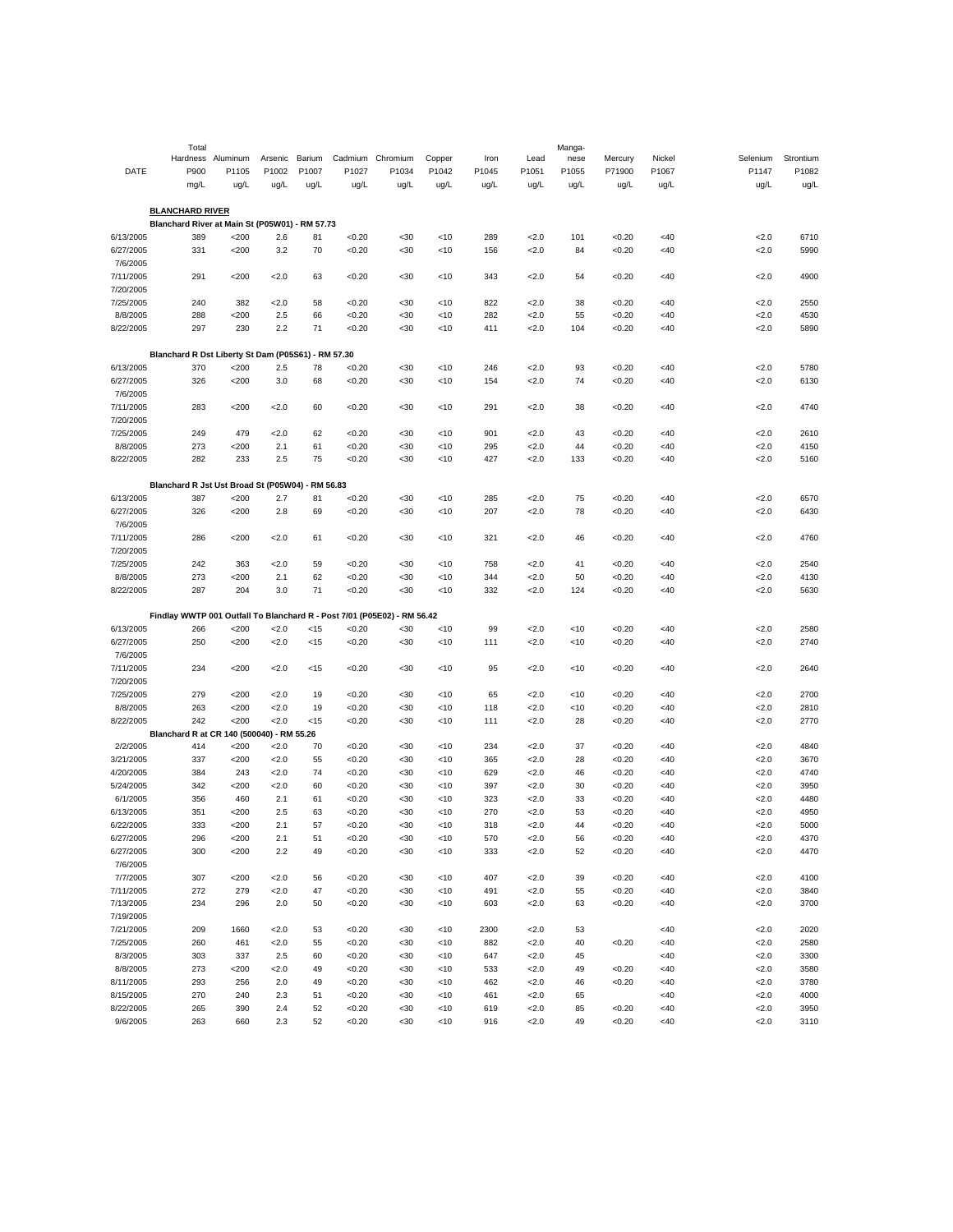|                        |                                                                         |        |                    |            |          |                      |                |                  |              |                     |                           | Total          | Total                |
|------------------------|-------------------------------------------------------------------------|--------|--------------------|------------|----------|----------------------|----------------|------------------|--------------|---------------------|---------------------------|----------------|----------------------|
|                        | BOD <sub>5</sub>                                                        | CBOD5  | CBOD <sub>20</sub> | <b>TOC</b> | COD      | Nitrate +<br>nitrite | Nitrite        | Ammonia          | <b>TKN</b>   | Total<br>Phosphorus | <b>Total Diss</b><br>Phos | Diss<br>Solids | Susp<br>Solids       |
| DATE                   | P310                                                                    | P80082 | P80087             | P680       | P340     | P630                 | P615           | P610             | P625         | P665                | P666                      | P70300         | P530                 |
|                        | mg/L                                                                    | mg/L   |                    | mg/L mg/L  | mg/L     | mg/L                 | mg/L           | mg/L             | mg/L         | mg/L                | mg/L                      | mg/L           | mg/L                 |
|                        | <b>BLANCHARD RIVER</b>                                                  |        |                    |            |          |                      |                |                  |              |                     |                           |                |                      |
|                        | Blanchard River at Main St (P05W01) - RM 57.73                          |        |                    |            |          |                      |                |                  |              |                     |                           |                |                      |
| 6/13/2005              | 3.8                                                                     |        |                    |            | 17       | 0.71                 | 0.030          | < 0.050          | 0.74         | 0.120               |                           | 514            | 12                   |
| 6/27/2005              | 5.0J                                                                    |        |                    |            | 33       | 0.15                 | < 0.020        | 0.063            | 0.64         | 0.054               |                           | 470            | 8                    |
| 7/6/2005               |                                                                         |        |                    |            |          |                      |                |                  |              |                     |                           |                |                      |
| 7/11/2005              | 5.8                                                                     |        |                    |            | 19       | 1.69                 | 0.027          | 0.059            | 0.63         | 0.039               |                           | 392            | 14                   |
| 7/20/2005              |                                                                         |        |                    |            |          |                      |                |                  |              |                     |                           |                |                      |
| 7/25/2005              | 2.0                                                                     |        |                    |            | 18       | 8.42                 | 0.064          | 0.068            | 0.86         | 0.084               |                           | 352            | 17                   |
| 8/8/2005               | 5.7                                                                     |        |                    |            | 17       | 1.60                 | 0.024          | 0.054            | 0.68         | 0.032               |                           | 406            | 17                   |
| 8/22/2005              | 7.9                                                                     |        |                    |            | 13       | 0.52                 | < 0.020        | 0.063            | 0.57         | 0.041               |                           | 390            | 21                   |
|                        | Blanchard R Dst Liberty St Dam (P05S61) - RM 57.30                      |        |                    |            |          |                      |                |                  |              |                     |                           |                |                      |
| 6/13/2005              | 3.6                                                                     |        |                    |            | 17       | 0.67                 | 0.031          | 0.050            | 0.86         | 0.112               |                           | 492            | 8                    |
| 6/27/2005              | 5.3                                                                     |        |                    |            | 25       | < 0.10               | < 0.020        | 0.090            | 0.61         | 0.069               |                           | 460            | 9                    |
| 7/6/2005               |                                                                         |        |                    |            |          |                      |                |                  |              |                     |                           |                |                      |
| 7/11/2005              | 3.9                                                                     |        |                    |            | 13       | 1.75                 | 0.024          | 0.087            | 0.73         | 0.034               |                           | 388            | 8                    |
| 7/20/2005              |                                                                         |        |                    |            |          |                      |                |                  |              |                     |                           |                |                      |
| 7/25/2005              | 2.0                                                                     |        |                    |            | 24       | 8.49                 | 0.067          | 0.094            | 0.86         | 0.078               |                           | 356            | 23                   |
| 8/8/2005               | 3.2                                                                     |        |                    |            | 17       | 1.84                 | < 0.020        | 0.100            | 0.76         | 0.033               |                           | 394            | 11                   |
| 8/22/2005              | 5.1                                                                     |        |                    |            | 16       | < 0.10               | < 0.020        | 0.131            | 0.59         | 0.083               |                           | 390            | 16                   |
|                        | Blanchard R Jst Ust Broad St (P05W04) - RM 56.83                        |        |                    |            |          |                      |                |                  |              |                     |                           |                |                      |
| 6/13/2005              | 3.1                                                                     |        |                    |            | 14       | 0.69                 | 0.028          | 0.077            | 0.86         | 0.104               |                           | 486            | 6                    |
| 6/27/2005              | 3.0                                                                     |        |                    |            | 19       | 0.10                 | < 0.020        | 0.109            | 0.66         | 0.060               |                           | 454            | 5                    |
| 7/6/2005               |                                                                         |        |                    |            |          |                      |                |                  |              |                     |                           |                |                      |
| 7/11/2005              | 3.5                                                                     |        |                    |            | 13       | 1.66                 | 0.026          | 0.083            | 0.61         | 0.038               |                           | 404            | $\overline{7}$       |
| 7/20/2005              |                                                                         |        |                    |            |          |                      |                |                  |              |                     |                           |                |                      |
| 7/25/2005              | 2.0                                                                     |        |                    |            | 18       | 8.63                 | 0.065          | 0.085            | 1.05         | 0.098               |                           | 348            | 19                   |
| 8/8/2005               | 3.5                                                                     |        |                    |            | 17       | 1.70                 | 0.020          | 0.062            | 0.70         | 0.039               |                           | 410            | 15                   |
| 8/22/2005              | 6.2                                                                     |        |                    |            | 16       | < 0.10               | < 0.020        | 0.080            | 0.57         | 0.074               |                           | 390            | 14                   |
|                        | Findlay WWTP 001 Outfall To Blanchard R - Post 7/01 (P05E02) - RM 56.42 |        |                    |            |          |                      |                |                  |              |                     |                           |                |                      |
| 6/13/2005              | 2.0                                                                     |        |                    |            | 17       | 15.5                 | < 0.020        | < 0.050          | 1.49         | 0.733               |                           | 598            | $<$ 5                |
| 6/27/2005              | 2.0                                                                     | 2.0    |                    |            | 27       | 15.0                 | 0.026          | 0.074            | 1.32         | 0.792               |                           | 602            | $<$ 5                |
| 7/6/2005               |                                                                         |        |                    |            |          |                      |                |                  |              |                     |                           |                |                      |
| 7/11/2005              | 2.0                                                                     | 2.0    |                    |            | 13       | 15.0                 | < 0.020        | 0.081            | 1.10         | 0.856               |                           | 556            | $<$ 5                |
| 7/20/2005              |                                                                         |        |                    |            |          |                      |                |                  |              |                     |                           |                |                      |
| 7/25/2005              | 2.0                                                                     | 2.0    |                    |            | 16       | 14.0                 | < 0.020        | 0.066            | 1.06         | 0.722               |                           | 584            | $<$ 5                |
| 8/8/2005               | 2.0                                                                     | 2.0    |                    |            | 17       | 49.1                 | 0.029          | 0.077            | 1.29         | 0.972               |                           | 590            | $<$ 5                |
| 8/22/2005              | 2.0                                                                     | 2.0    |                    |            | 10       | 11.3                 | 0.031          | 0.106            | 0.77         | 0.510               |                           | 564            | $5$                  |
|                        | Blanchard R at CR 140 (500040) - RM 55.26                               |        |                    |            |          |                      |                |                  |              |                     |                           |                |                      |
| 2/2/2005               | 2.0                                                                     |        |                    |            | 16       | 7.89                 | 0.043          | 1.92             | 5.94         | 0.029               |                           | 608            | $5$                  |
| 3/21/2005              | 2.0                                                                     |        |                    |            | 18       | 3.64                 | < 0.020        | < 0.050          | 0.44         | 0.047               |                           | 510            | $\overline{7}$       |
| 4/20/2005<br>5/24/2005 | 2.9                                                                     |        |                    |            | 18<br>21 | 3.30                 | 0.023<br>0.025 | < 0.050<br>0.054 | 0.69         | 0.097<br>0.178      |                           | 496            | 16<br>$\overline{7}$ |
| 6/1/2005               | 2.0<br>2.3                                                              |        |                    |            | 10       | 4.21<br>5.65         | 0.025          | < 0.050          | 0.88<br>1.04 | 0.329               |                           | 482<br>514     | 8                    |
| 6/13/2005              | 2.5                                                                     |        |                    |            | 17       | 4.63                 | 0.033          | 0.142            | 1.09         | 0.295               | 0.277                     | 528            | 6                    |
| 6/22/2005              | 3.4                                                                     |        |                    |            | <10      | 4.77                 | 0.020          | 0.068            | 1.03         | 1.90                | 0.304                     | 532            | 9                    |
| 6/27/2005              | 2.9                                                                     |        |                    |            | 25       | 6.74                 | 0.022          | 0.096            | 1.07         | 0.414               | 0.403                     | 536            | 12                   |
| 6/27/2005              | 2.6                                                                     |        |                    |            | 25       | 6.89                 | 0.023          | 0.079            | 1.17         | 0.430               |                           | 524            | $\bf8$               |
| 7/6/2005               |                                                                         |        |                    |            |          |                      |                |                  |              |                     |                           |                |                      |
| 7/7/2005               | 2.1                                                                     |        |                    |            | 19       | 6.37                 | 0.023          | 0.072            | 0.94         | 0.268               | 0.226                     | 502            | 15                   |
| 7/11/2005              | 2.2                                                                     |        |                    |            | 16       | 6.13                 | 0.020          | 0.091            | 0.68         | 0.408               | 0.285                     | 464            | $\overline{7}$       |
| 7/13/2005              | 3.6                                                                     |        |                    |            | 20       | 2.90                 | 0.039          | 0.085            | 0.60         | 0.148               |                           | 366            | 19                   |
| 7/19/2005              |                                                                         |        |                    |            |          |                      |                |                  |              |                     |                           |                |                      |
| 7/21/2005              | 2.0                                                                     |        | 6.5                |            |          | 8.80                 | 0.089          | 0.188            | 0.75         | 0.254               |                           | 336            | 49                   |
| 7/25/2005              | 2.0                                                                     |        |                    |            | 16       | 8.51                 | 0.056          | 0.118            | 0.79         | 0.189               | 0.176                     | 378            | 23                   |
| 8/3/2005               | 2.7                                                                     |        | 6.7                |            |          | 6.52                 | 0.020          | 0.051            | 0.86         | 0.250               |                           | 458            | 18                   |
| 8/8/2005               | 2.4                                                                     |        |                    |            | 16       | 6.91                 | 0.020          | 0.114            | 0.99         | 0.613               | 0.441                     | 484            | 18                   |
| 8/11/2005<br>8/15/2005 | 2.0<br>2.4                                                              |        |                    |            | 17<br>13 | 6.64<br>3.58         | 0.022<br>0.020 | 0.111<br>0.145   | 0.98<br>0.77 | 0.063<br>0.225      |                           | 492<br>440     | 15<br>13             |
| 8/22/2005              | 3.2                                                                     |        |                    |            | 10       | 4.55                 | < 0.020        | 0.098            | 0.90         | 0.271               | $0.202$ J                 | 448            | 22                   |
| 9/6/2005               | 2.0                                                                     |        |                    |            | 16       | 6.62                 | 0.036          | 0.058            | 0.84         | 0.226               |                           | 420            | 21                   |
|                        |                                                                         |        |                    |            |          |                      |                |                  |              |                     |                           |                |                      |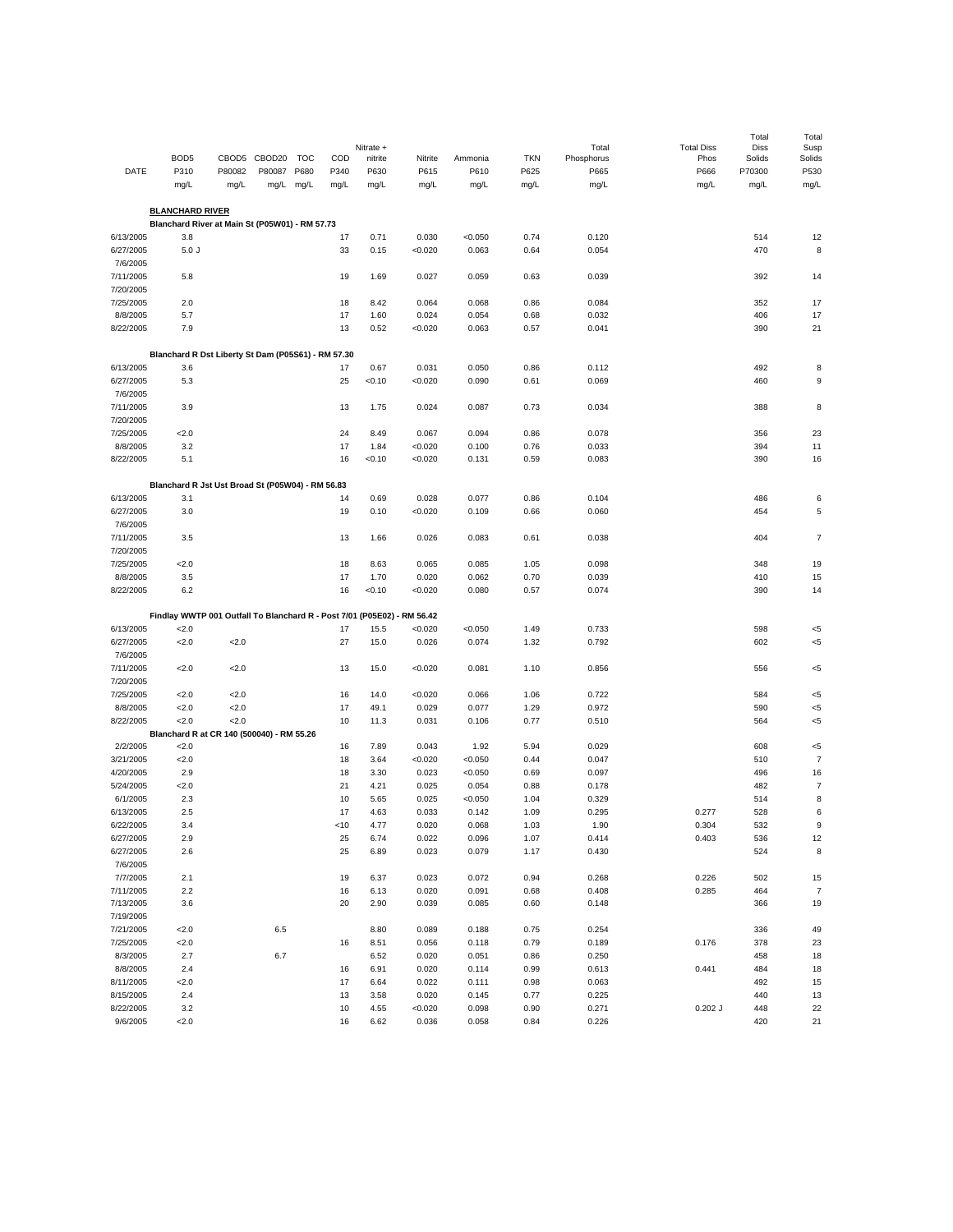|                        |                                           |              |          |                                                                         |                              |          | Total<br>Volatile |          | Hexavalent | Oil &      |
|------------------------|-------------------------------------------|--------------|----------|-------------------------------------------------------------------------|------------------------------|----------|-------------------|----------|------------|------------|
|                        | Sulfate                                   |              |          | Chloride Calcium Magnesium Potassium                                    |                              | Sodium   | Solids            | Fluoride | Chromium   | Grease     |
| DATE                   | P945                                      | P940         | P916     | P927                                                                    | P937                         | P929     | P505              | P951     | P1220      | P556       |
|                        | mg/L                                      | mg/L         | mg/L     | mg/L                                                                    | mg/L                         | mg/L     | mg/L              | mg/L     | ug/L       | mg/L       |
|                        | <b>BLANCHARD RIVER</b>                    |              |          |                                                                         |                              |          |                   |          |            |            |
|                        |                                           |              |          | Blanchard River at Main St (P05W01) - RM 57.73                          |                              |          |                   |          |            |            |
| 6/13/2005              | 134                                       | 52.5         | 93       | 38                                                                      | 3                            | 26       |                   |          |            | 2.0        |
| 6/27/2005              | 143                                       | 49.5         | 70       | 38                                                                      | 3                            | 24       |                   |          |            | 2.0        |
| 7/6/2005               |                                           |              |          |                                                                         |                              |          |                   |          |            |            |
| 7/11/2005              | 112                                       | 39.6         | 67       | 30                                                                      | 4                            | 20       |                   |          |            | 2.0        |
| 7/20/2005              |                                           |              |          |                                                                         |                              |          |                   |          |            |            |
| 7/25/2005              | 74.7                                      | 32.6         | 63       | 20                                                                      | 5                            | 15       |                   |          |            | 2.0        |
| 8/8/2005               | 108                                       | 39.5         | 69       | 28                                                                      | 4                            | 18       |                   |          |            | 2.0        |
| 8/22/2005              | 112                                       | 35.9         | 68       | 31                                                                      | $\overline{\mathbf{4}}$      | 20       |                   |          |            | 2.0        |
|                        |                                           |              |          | Blanchard R Dst Liberty St Dam (P05S61) - RM 57.30                      |                              |          |                   |          |            |            |
| 6/13/2005              | 128                                       | 51.8         | 89       | 36                                                                      | 3                            | 26       |                   |          |            | 2.0        |
| 6/27/2005              | 143                                       | 48.3         | 68       | 38                                                                      | 3                            | 24       |                   |          |            | 2.0        |
| 7/6/2005               |                                           |              |          |                                                                         |                              |          |                   |          |            |            |
| 7/11/2005              | 116                                       | 40.9         | 64       | 30                                                                      | 4                            | 20       |                   |          |            | 2.0        |
| 7/20/2005              |                                           |              |          |                                                                         |                              |          |                   |          |            |            |
| 7/25/2005              | 73.3                                      | 31.6         | 65       | 21                                                                      | 5                            | 15       |                   |          |            | 2.0        |
| 8/8/2005<br>8/22/2005  | 107<br>107                                | 40.7<br>35.6 | 65<br>65 | 27<br>29                                                                | 4<br>3                       | 18<br>19 |                   |          |            | 2.0<br>2.0 |
|                        |                                           |              |          |                                                                         |                              |          |                   |          |            |            |
|                        |                                           |              |          | Blanchard R Jst Ust Broad St (P05W04) - RM 56.83                        |                              |          |                   |          |            |            |
| 6/13/2005              | 130                                       | 50.8         | 94       | 37                                                                      | 3                            | 26       |                   |          |            | 2.3        |
| 6/27/2005              | 142                                       | 49.2         | 68       | 38                                                                      | 3                            | 25       |                   |          |            | 2.0        |
| 7/6/2005               |                                           |              |          |                                                                         |                              |          |                   |          |            |            |
| 7/11/2005              | 118                                       | 41.4         | 65       | 30                                                                      | 4                            | 20       |                   |          |            | 2.0        |
| 7/20/2005              |                                           |              |          |                                                                         |                              |          |                   |          |            |            |
| 7/25/2005              | 72.2                                      | 31.8         | 64       | 20                                                                      | 5                            | 15       |                   |          |            | 2.1        |
| 8/8/2005               | 104                                       | 40.1         | 65       | 27                                                                      | 4<br>$\overline{\mathbf{4}}$ | 18       |                   |          |            | 2.0<br>2.0 |
| 8/22/2005              | 104                                       | 36.1         | 67       | 29                                                                      |                              | 20       |                   |          |            |            |
|                        |                                           |              |          | Findlay WWTP 001 Outfall To Blanchard R - Post 7/01 (P05E02) - RM 56.42 |                              |          |                   |          |            |            |
| 6/13/2005              | 150                                       | 113          | 67       | 24                                                                      | 11                           | 91       |                   |          |            |            |
| 6/27/2005              | 150                                       | 109          | 64       | 22                                                                      | 11                           | 96       |                   |          |            | 2.4        |
| 7/6/2005               |                                           |              |          |                                                                         |                              |          |                   |          |            |            |
| 7/11/2005              | 139                                       | 98.7         | 59       | 21                                                                      | 10                           | 84       |                   |          |            | 2.0        |
| 7/20/2005              |                                           |              |          |                                                                         |                              |          |                   |          |            |            |
| 7/25/2005              | 140                                       | 98.8         | 74<br>69 | 23<br>22                                                                | 9                            | 79       |                   |          |            | 2.0        |
| 8/8/2005<br>8/22/2005  | 143<br>126                                | 101<br>104   | 64       | 20                                                                      | 10<br>10                     | 86<br>85 |                   |          |            | 2.0<br>2.0 |
|                        | Blanchard R at CR 140 (500040) - RM 55.26 |              |          |                                                                         |                              |          |                   |          |            |            |
| 2/2/2005               | 153                                       | 75.0         | 108      | 35                                                                      | 4                            | 48       |                   |          |            |            |
| 3/21/2005              | 130                                       | 63.2         | 84       | 31                                                                      | 3                            | 32       |                   |          |            |            |
| 4/20/2005              | 219                                       | 51.7         | 96       | 35                                                                      | 3                            | 30       |                   |          |            |            |
| 5/24/2005              | 117                                       | 55.1         | 86       | 31                                                                      | 4                            | 33       |                   |          |            |            |
| 6/1/2005               | 124                                       | 65.1         | 90       | 32                                                                      | 5                            | 42       |                   |          |            |            |
| 6/13/2005              | 137                                       | 70.1         | 86       | 33                                                                      | 5                            | 43       |                   |          |            |            |
| 6/22/2005              | 136                                       | 71.3         | 79       | 33                                                                      | 6                            | 50       |                   |          |            |            |
| 6/27/2005              | 147                                       | 78.2         | 69       | 30                                                                      | 6                            | 54       |                   |          |            |            |
| 6/27/2005<br>7/6/2005  | 149                                       | 76.8         | 69       | 31                                                                      | 7                            | 57       |                   |          |            |            |
| 7/7/2005               | 138                                       | 65.6         | 75       | 29                                                                      | 6                            | 45       |                   |          |            |            |
| 7/11/2005              | 123                                       | 65.6         | 66       | 26                                                                      | 6                            | 44       |                   |          |            |            |
| 7/13/2005              | 94.8                                      | 48.9         | 56       | 23                                                                      | 4                            | 30       |                   |          |            |            |
| 7/19/2005              |                                           |              |          |                                                                         |                              |          |                   |          |            |            |
| 7/21/2005              | 70.2                                      | 35.5         | 54       | 18                                                                      | 5                            | 21       |                   |          |            |            |
| 7/25/2005              | 84.4                                      | 44.9         | 68       | 22                                                                      | 6                            | 27       |                   |          |            |            |
| 8/3/2005               | 101                                       | 54.1         | 80       | 25                                                                      | 5                            | 35       |                   |          |            |            |
| 8/8/2005               | 119                                       | 67.9         | 68       | 25                                                                      | 6                            | 46       |                   |          |            |            |
| 8/11/2005              | 128                                       | 71.3         | 73       | 27                                                                      | 7                            | 51       |                   |          |            |            |
| 8/15/2005<br>8/22/2005 | 117<br>114                                | 62.4<br>64.4 | 67       | 25                                                                      | 5                            | 40<br>46 |                   |          |            |            |
| 9/6/2005               | 101                                       | 56.6         | 65<br>69 | 25<br>22                                                                | 6<br>7                       | 37       |                   |          |            |            |
|                        |                                           |              |          |                                                                         |                              |          |                   |          |            |            |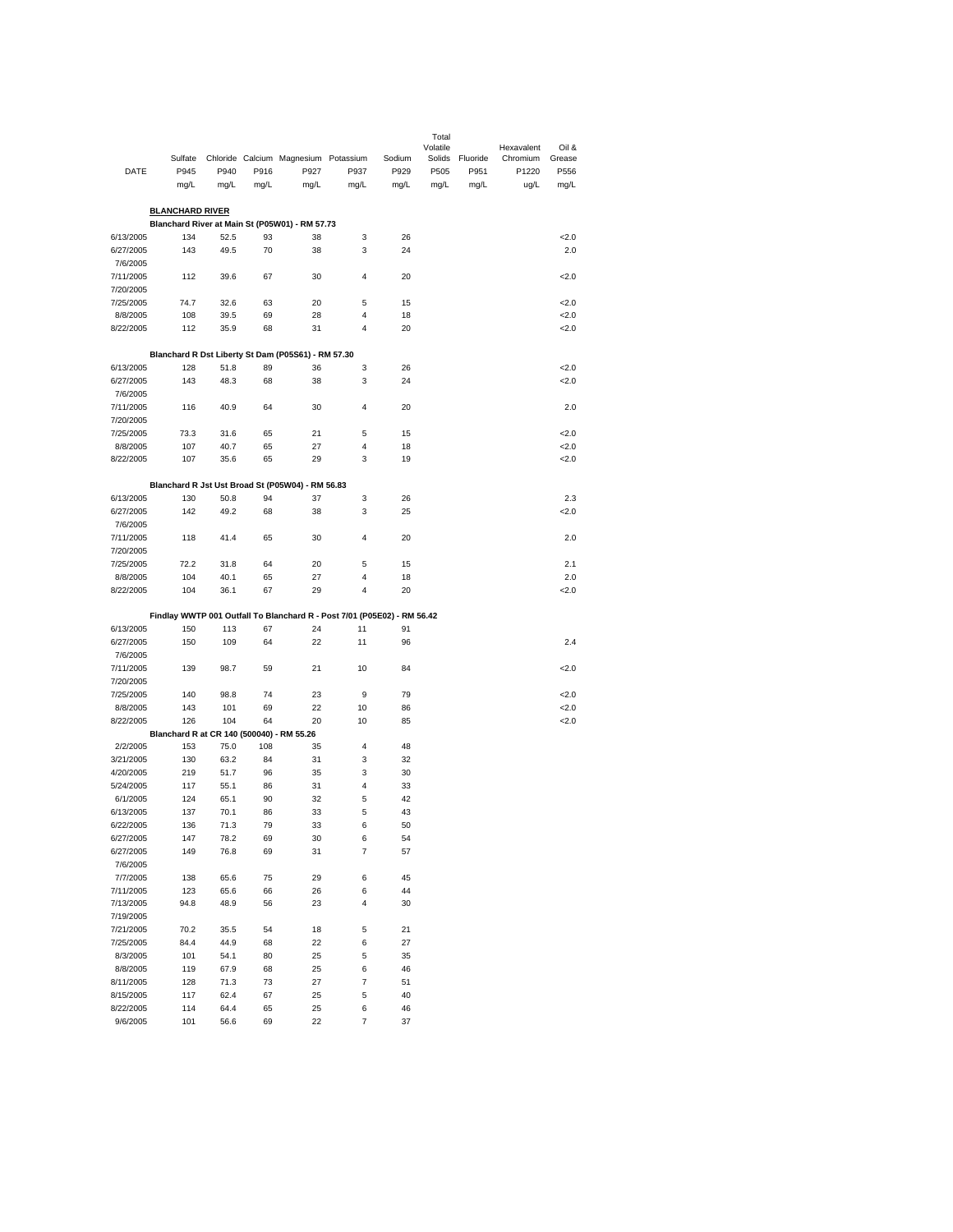### **BLANCHARD RIVER**

**Blanchard River at Main St (P05W01) - RM 57.73** 6/13/2005 6/27/2005 7/6/2005 Bacteria run 7/11/2005 7/20/2005 Bacteria run 7/25/2005 PRESERVED @ NWDO 8/8/2005 8/22/2005 **Blanchard R Dst Liberty St Dam (P05S61) - RM 57.30** 6/13/2005 6/27/2005 7/6/2005 Bacteria run 7/11/2005 7/20/2005 Bacteria run 7/25/2005 PRESERVED @ NWDO 8/8/2005 8/22/2005 **Blanchard R Jst Ust Broad St (P05W04) - RM 56.83** 6/13/2005 6/27/2005 7/6/2005 Bacteria run 7/11/2005 7/20/2005 Bacteria run 7/25/2005 PRESERVED @ NWDO 8/8/2005 8/22/2005 **Findlay WWTP 001 Outfall To Blanchard R - Post 7/01 (P05E02) - RM 56.42** 6/13/2005 6/27/2005 7/6/2005 Bacteria run 7/11/2005 DO taken before disch. cascades over aerating "ladder" prior to discharge. 7/20/2005 Bacteria run 7/25/2005 PRESERVED @ NWDO 8/8/2005 8/22/2005 **Blanchard R at CR 140 (500040) - RM 55.26** 2/2/2005 3/21/2005 4/20/2005 5/24/2005 6/1/2005 6/13/2005 6/22/2005 6/27/2005 6/27/2005 7/6/2005 Bacteria run 7/7/2005 7/11/2005 7/13/2005 7/19/2005 Bacteria run 7/21/2005 7/25/2005 8/3/2005 8/8/2005 8/11/2005 8/15/2005 WATER SMELLS LIKE TREATED WWTP DISCHARGE 8/22/2005 9/6/2005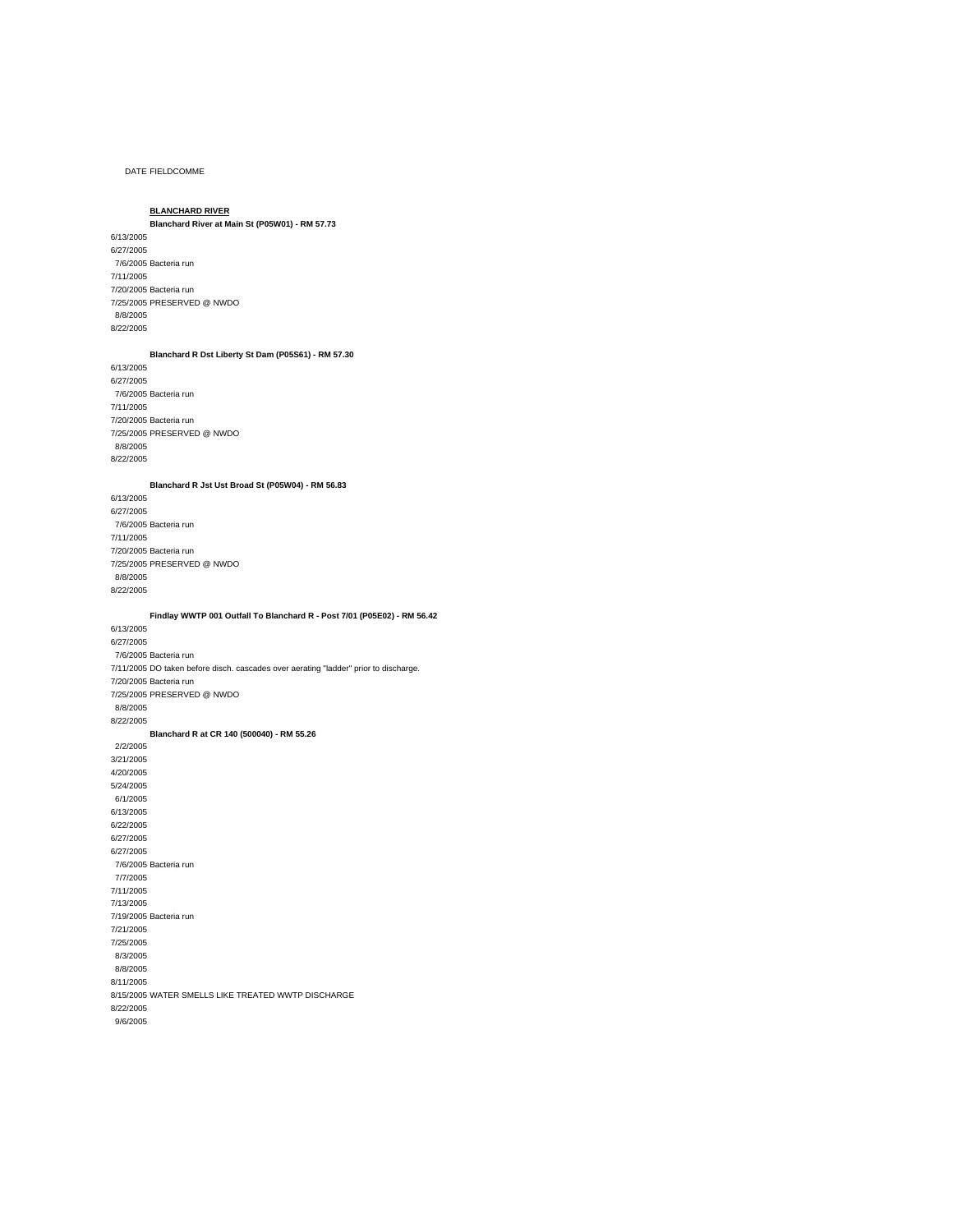|           |                                             |      |                                    |      |      |      |      | Conduct. | Conduct. | Secchi |           |            |         |
|-----------|---------------------------------------------|------|------------------------------------|------|------|------|------|----------|----------|--------|-----------|------------|---------|
|           | Temp                                        |      | D.O. D.O. Sat. pH - Field pH - Lab |      |      | Flow | Gage | Field    | @ 25C    | Depth  | Acidity   | Alkalinity | E.coli  |
| DATE      | P10                                         | P299 | P301                               | P400 | P403 | P61  | P65  | P94      | P95      |        | P70508    | P410       | P31648  |
|           | C                                           | mg/L | $\%$                               | S.U. | S.U. | cfs  | feet | umhos/cm | umhos/cm | meters | mg/L      | mg/L       | #/100ml |
|           |                                             |      |                                    |      |      |      |      |          |          |        |           |            |         |
|           |                                             |      |                                    |      |      |      |      |          |          |        |           |            |         |
|           | Blanchard R at CR 128 (P05P03) - RM 49.78   |      |                                    |      |      |      |      |          |          |        |           |            |         |
| 6/13/2005 | 23.2                                        | 5.2  | 61.4                               | 7.70 |      |      |      |          | 874      |        | < 5.0     | 193        |         |
| 6/27/2005 | 25.6                                        | 4.8  | 50.6                               | 7.68 |      |      |      |          | 862      |        | < 5.0     | 144        |         |
| 7/6/2005  |                                             |      |                                    |      |      |      |      |          |          |        |           |            |         |
| 7/11/2005 | 22.9                                        | 5.3  | 61.6                               | 7.64 |      |      |      |          | 762      |        | < 5.0     | 145        |         |
| 7/19/2005 |                                             |      |                                    |      |      |      |      |          |          |        |           |            |         |
| 7/25/2005 | 26.5                                        | 5.3  | 66.2                               | 7.67 |      |      |      |          | 631      |        | < 5.0     | 144        |         |
| 8/8/2005  | 24.0                                        | 5.6  | 66.2                               | 7.70 |      |      |      |          | 837      |        | < 5.0     | 174        |         |
| 8/22/2005 | 21.7                                        | 6.7  | 76.5                               | 7.80 |      |      |      |          | 690      |        | < 5.0     | 158        |         |
|           |                                             |      |                                    |      |      |      |      |          |          |        |           |            |         |
|           | Blanchard R at SR 235 (P05P29) - RM 46.49   |      |                                    |      |      |      |      |          |          |        |           |            |         |
| 6/13/2005 | 23.5                                        | 5.0  | 59.1                               | 7.64 |      |      |      |          | 888      |        | < 5.0     | 197        |         |
| 6/27/2005 | 25.4                                        | 3.8  | 46.2                               | 7.57 |      |      |      |          | 859      |        | < 5.0     | 151        |         |
| 7/6/2005  |                                             |      |                                    |      |      |      |      |          |          |        |           |            |         |
|           |                                             |      |                                    |      |      |      |      |          |          |        |           |            |         |
| 7/11/2005 | 23.2                                        | 4.9  | 57.9                               | 7.56 |      |      |      |          | 726      |        | < 5.0     | 132        |         |
| 7/19/2005 |                                             |      |                                    |      |      |      |      |          |          |        |           |            |         |
| 7/25/2005 | 26.5                                        | 5.1  | 63.1                               | 7.64 |      |      |      |          | 624      |        | < 5.0     | 146        |         |
| 8/8/2005  | 24.0                                        | 5.5  | 66.0                               | 7.72 |      |      |      |          | 851      |        | < 5.0     | 179        |         |
| 8/22/2005 | 21.9                                        | 6.3  | 72.4                               | 7.78 |      |      |      |          | 685      |        | < 5.0     | 147        |         |
|           |                                             |      |                                    |      |      |      |      |          |          |        |           |            |         |
|           | <b>HYDRAULIC DITCH</b>                      |      |                                    |      |      |      |      |          |          |        |           |            |         |
|           | Hydraulic Ditch at US 30 (P05K43) - RM 1.50 |      |                                    |      |      |      |      |          |          |        |           |            |         |
| 6/16/2005 | 19.0                                        | 9.1  | 98.3                               | 8.01 |      |      |      |          | 709      |        | < 5.0     | 191        |         |
| 6/30/2005 | 24.1                                        | 6.5  | 77.3                               | 7.85 |      |      |      |          | 857      |        | < 5.0     | 182        |         |
| 7/14/2005 | 22.8                                        | 5.5  | 63.5                               | 7.62 |      |      |      |          | 1020     |        | < 5.0     | 221        |         |
| 7/28/2005 | 20.1                                        | 7.5  | 85.8                               | 7.60 |      |      |      |          | 522 B    |        | < 5.0     | 137        |         |
| 8/11/2005 | 24.3                                        | 7.6  | 90.3                               | 7.15 |      |      |      |          | 1320 RC  |        | < 5.0     | 229        |         |
| 8/25/2005 | 20.8                                        | 8.1  | 90.8                               | 7.82 |      |      |      |          | 1170 B   |        |           | 242        |         |
|           |                                             |      |                                    |      |      |      |      |          |          |        | < 5.0     |            |         |
|           |                                             |      |                                    |      |      |      |      |          |          |        |           |            |         |
|           | <b>FLAT BRANCH</b>                          |      |                                    |      |      |      |      |          |          |        |           |            |         |
|           | Flat Branch at TR 68 (P05K44) - RM 1.11     |      |                                    |      |      |      |      |          |          |        |           |            |         |
| 6/16/2005 | 19.5                                        | 5.8  | 63.2                               | 7.46 |      |      |      |          | 797      |        | < 5.0     | 187        |         |
| 6/30/2005 | 23.2                                        | 4.0  | 46.5                               | 7.30 |      |      |      |          | 505      |        | < 5.0     | 147        |         |
| 7/14/2005 | 22.0                                        | 3.9  | 44.9                               | 7.41 |      |      |      |          | 520      |        | < 5.0     | 158        |         |
| 7/28/2005 | 20.1                                        | 6.7  | 74.5                               | 7.32 |      |      |      |          | 556 B    |        | < 5.0     | 97.1       |         |
| 8/11/2005 | 23.8                                        | 5.2  | 62.0                               | 7.51 |      |      |      |          | 713      |        | < 5.0     | 213        |         |
| 8/25/2005 | 19.3                                        | 5.6  | 60.5                               | 7.77 |      |      |      |          | 961 B    |        | < 5.0     | 219        |         |
|           |                                             |      |                                    |      |      |      |      |          |          |        |           |            |         |
|           | Flat Branch at TR 66 (P05K45) - RM 0.05     |      |                                    |      |      |      |      |          |          |        |           |            |         |
| 6/16/2005 | 18.9                                        | 4.7  | 50.6                               | 7.49 |      |      |      |          | 932      |        | < 5.0     | 225        |         |
| 6/30/2005 | 23.2                                        | 4.2  | 49.2                               | 7.72 |      |      |      |          | 875      |        | < 5.0     | 239        |         |
| 7/14/2005 | 22.6                                        | 1.9  | 21.6                               | 7.47 |      |      |      |          | 847      |        | < 5.0     | 276        |         |
| 7/28/2005 | 20.0                                        | 6.7  | 74.0                               | 7.40 |      |      |      |          | 524 B    |        | < 5.0     | 94.2       |         |
| 8/11/2005 | 23.6                                        | 4.5  | 53.6                               | 7.50 |      |      |      |          | 768      |        | < 5.0     | 230        |         |
|           |                                             |      |                                    |      |      |      |      |          |          |        |           |            |         |
|           | <b>BUCK RUN</b>                             |      |                                    |      |      |      |      |          |          |        |           |            |         |
|           | Buck Run at TR 71 (P05K46) - RM 0.56        |      |                                    |      |      |      |      |          |          |        |           |            |         |
| 6/16/2005 | 20.3                                        |      | 11.0 122.0                         | 8.03 |      |      |      |          | 1360     |        | < 5.0     | 284        |         |
| 6/30/2005 | 25.8                                        | 6.4  | 79.1                               | 7.82 |      |      |      |          | 1580     |        | 5.0       | 317        |         |
| 7/14/2005 | 23.4                                        | 3.0  | 35.4                               | 7.26 |      |      |      |          | 1480     |        | $<5.0$ PT | 303        |         |
|           |                                             |      |                                    |      |      |      |      |          |          |        |           |            |         |
| 7/28/2005 | 20.8                                        | 5.9  | 66.1                               | 7.41 |      |      |      |          | 989 B    |        | < 5.0     | 196        |         |
| 8/11/2005 | 24.4                                        | 5.2  | 62.6                               | 7.70 |      |      |      |          | 1390     |        | < 5.0     | 310        |         |
| 8/25/2005 | 20.3                                        | 7.0  | 77.6                               | 7.98 |      |      |      |          | 1520 B   |        | < 5.0     | 310        |         |
|           |                                             |      |                                    |      |      |      |      |          |          |        |           |            |         |
|           | <b>EAGLE CREEK</b>                          |      |                                    |      |      |      |      |          |          |        |           |            |         |
|           | Eagle Ck at TR 27 (P05K47) - RM 17.69       |      |                                    |      |      |      |      |          |          |        |           |            |         |
| 6/16/2005 | 20.9                                        | 12.6 | 140.6                              | 8.08 |      |      |      |          | 1020     |        | < 5.0     | 215        |         |
| 6/30/2005 | 24.8                                        | 7.8  | 94.0                               | 7.83 |      |      |      |          | 1030     |        | < 5.0     | 195        |         |
| 7/7/2005  |                                             |      |                                    |      |      |      |      |          |          |        |           |            |         |
| 7/14/2005 | 23.3                                        | 4.8  | 56.8                               | 7.50 |      |      |      |          | 1520     |        | <5.0 PT   | 257        |         |
| 7/21/2005 |                                             |      |                                    |      |      |      |      |          |          |        |           |            |         |
| 7/28/2005 | 20.0                                        | 7.1  | 77.4                               | 7.80 |      |      |      |          | 594 B    |        | < 5.0     | 133        |         |
| 8/11/2005 | 24.9                                        | 7.6  | 92.1                               | 7.79 |      |      |      |          | 1460     |        | 5.0       | 256        |         |
| 8/25/2005 | 20.3                                        | 7.5  | 83.2                               | 7.70 |      |      |      |          | 1450 B   |        | < 5.0     | 249        |         |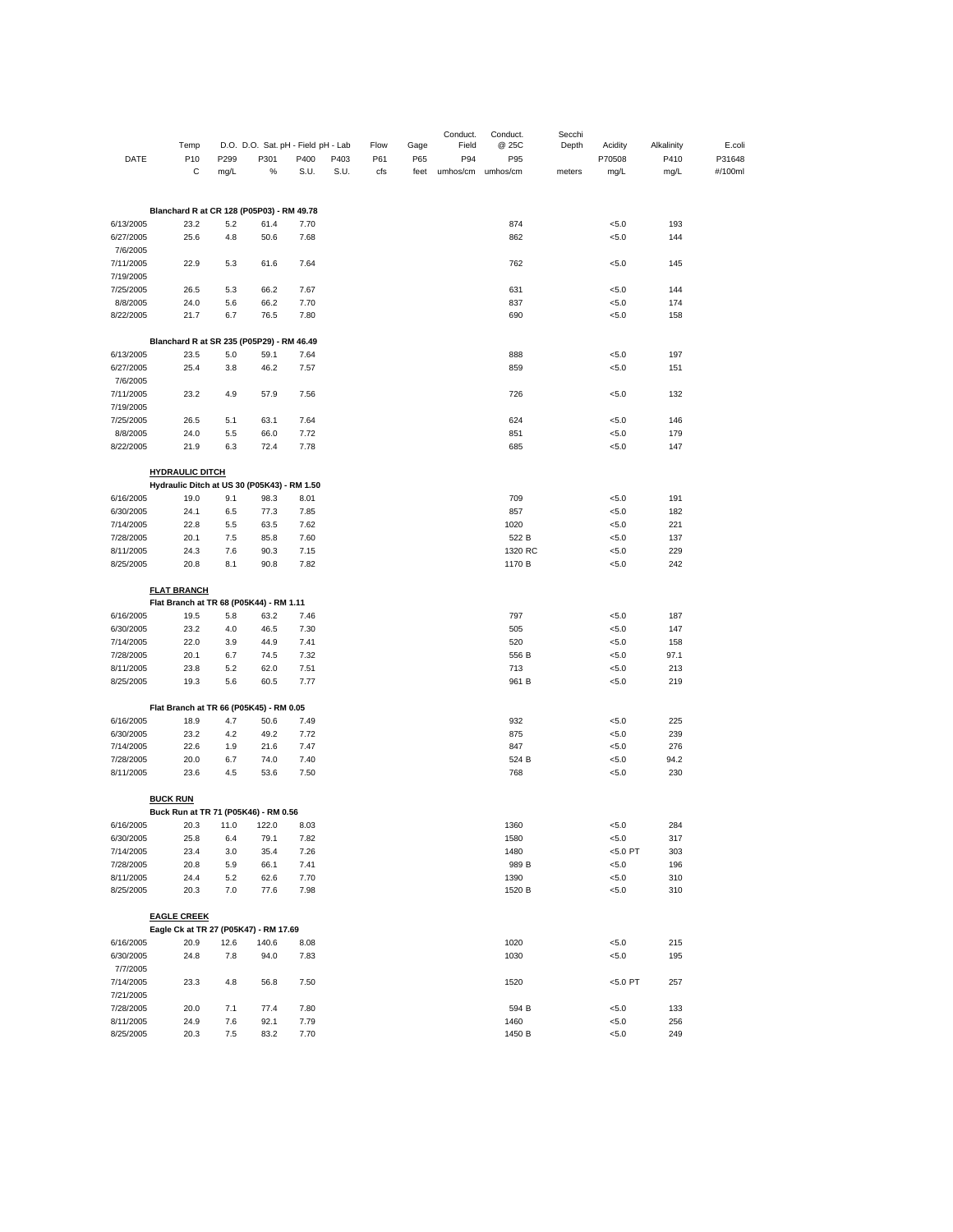|                        | Total                                                   |                                       |         |        |       |                  |        |       |       | Manga- |         |        |          |           |
|------------------------|---------------------------------------------------------|---------------------------------------|---------|--------|-------|------------------|--------|-------|-------|--------|---------|--------|----------|-----------|
|                        | Hardness                                                | Aluminum                              | Arsenic | Barium |       | Cadmium Chromium | Copper | Iron  | Lead  | nese   | Mercury | Nickel | Selenium | Strontium |
| DATE                   | P900                                                    | P1105                                 | P1002   | P1007  | P1027 | P1034            | P1042  | P1045 | P1051 | P1055  | P71900  | P1067  | P1147    | P1082     |
|                        | mg/L                                                    | ug/L                                  | ug/L    | ug/L   | ug/L  | ug/L             | ug/L   | ug/L  | ug/L  | ug/L   | ug/L    | ug/L   | ug/L     | ug/L      |
|                        |                                                         |                                       |         |        |       |                  |        |       |       |        |         |        |          |           |
|                        | Blanchard R at CR 128 (P05P03) - RM 49.78               |                                       |         |        |       |                  |        |       |       |        |         |        |          |           |
| 6/13/2005              | 364                                                     | $200$                                 | 2.0     | 64     | <0.20 | $30$             | <10    | 228   | 2.0   | 29     | <0.20   | <40    | 2.0      | 6990      |
| 6/27/2005<br>7/6/2005  | 322                                                     | $200$                                 | 2.6     | 61     | <0.20 | $30$             | < 10   | 320   | 2.0   | 29     | < 0.20  | <40    | 2.0      | 7360      |
| 7/11/2005              | 301                                                     | 292                                   | 2.0     | 54     | <0.20 | $30$             | < 10   | 500   | 2.0   | 36     | < 0.20  | <40    | 2.0      | 5310      |
| 7/19/2005<br>7/25/2005 | 264                                                     | 357                                   | 2.0     | 57     | <0.20 | $30$             | < 10   | 751   | 2.0   | 40     | < 0.20  | <40    | 2.0      | 3350      |
| 8/8/2005               | 316                                                     | $200$                                 | 2.3     | 57     | <0.20 | $30$             | < 10   | 493   | 2.0   | 36     | < 0.20  | <40    | 2.0      | 5600      |
| 8/22/2005              | 278                                                     | 355                                   | 2.6     | 52     | <0.20 | $30$             | <10    | 498   | 2.2   | 71     | < 0.20  | <40    | 2.0      | 5330      |
|                        | Blanchard R at SR 235 (P05P29) - RM 46.49               |                                       |         |        |       |                  |        |       |       |        |         |        |          |           |
| 6/13/2005              | 355                                                     | $200$                                 | 2.0     | 66     | <0.20 | $30$             | <10    | 389   | 2.0   | 38     | <0.20   | <40    | 2.0      | 7480      |
| 6/27/2005              | 341                                                     | $200$                                 | 2.0     | 71     | <0.20 | $30$             | < 10   | 366   | 2.0   | 38     | < 0.20  | <40    | 2.0      | 6580      |
| 7/6/2005               |                                                         |                                       |         |        |       |                  |        |       |       |        |         |        |          |           |
| 7/11/2005<br>7/19/2005 | 276                                                     | 560                                   | 2.0     | 55     | <0.20 | $30$             | < 10   | 912   | 2.4   | 45     | < 0.20  | <40    | 2.0      | 4960      |
| 7/25/2005              | 267                                                     | 423                                   | 2.0     | 58     | <0.20 | $30$             | < 10   | 935   | 2.0   | 44     | < 0.20  | <40    | 2.0      | 3310      |
| 8/8/2005               | 322                                                     | $200$                                 | 2.2     | 60     | <0.20 | $30$             | < 10   | 550   | 2.0   | 37     | < 0.20  | <40    | 2.0      | 5700      |
| 8/22/2005              | 254                                                     | 395                                   | 2.4     | 49     | <0.20 | $30$             | <10    | 594   | 2.4   | 60     | < 0.20  | <40    | 2.0      | 4670      |
|                        | <b>HYDRAULIC DITCH</b>                                  |                                       |         |        |       |                  |        |       |       |        |         |        |          |           |
|                        | Hydraulic Ditch at US 30 (P05K43) - RM 1.50             |                                       |         |        |       |                  |        |       |       |        |         |        |          |           |
| 6/16/2005              | 316                                                     | < 200                                 | 2.6     | 45     | <0.20 | $30$             | < 10   | 713   | 2.0   | 34     | < 0.20  | <40    | 2.0      | 960       |
| 6/30/2005              | 325                                                     | 702                                   | 4.5     | 60     | <0.20 | $30$             | < 10   | 1450  | 2.0   | 101    | < 0.20  | <40    | 2.0      | 914       |
| 7/14/2005              | 400                                                     | 348                                   | 4.7     | 75     | <0.20 | $30$             | < 10   | 806   | 2.0   | 254    | < 0.20  | <40    | 2.0      | 1230      |
| 7/28/2005              | 224                                                     | 950                                   | 2.2     | 50     | <0.20 | <30              | <10    | 1730  | 2.0   | 58     | < 0.20  | <40    | 2.0      | 554       |
| 8/11/2005              | 427                                                     | 260                                   | 3.6     | 83     | <0.20 | $30$             | < 10   | 560   | 2.0   | 199    | < 0.20  | <40    | 2.0      | 1530      |
| 8/25/2005              | 422                                                     | 680                                   | 3.1     | 96     | <0.20 | $30$             | < 10   | 1200  | 2.0   | 169    | < 0.20  | <40    | 2.0      | 1140      |
|                        | <b>FLAT BRANCH</b>                                      |                                       |         |        |       |                  |        |       |       |        |         |        |          |           |
|                        | Flat Branch at TR 68 (P05K44) - RM 1.11                 |                                       |         |        |       |                  |        |       |       |        |         |        |          |           |
| 6/16/2005              | 299                                                     | 270                                   | 5.3     | 42     | <0.20 | $30$             | < 10   | 540   | 2.0   | 132    | < 0.20  | <40    | 2.0      | 1050      |
| 6/30/2005              | 210                                                     | 374                                   | 8.5     | 37     | <0.20 | $30$             | < 10   | 915   | 2.0   | 672    | < 0.20  | <40    | 2.0      | 777       |
| 7/14/2005              | 231                                                     | 383                                   | 8.9     | 40     | <0.20 | $30$             | <10    | 814   | 2.0   | 455    | < 0.20  | <40    | 2.0      | 906       |
| 7/28/2005              | 226                                                     | 2430                                  | 2.3     | 62     | <0.20 | $30$             | < 10   | 3350  | 2.0   | 49     | < 0.20  | <40    | 2.0      | 389       |
| 8/11/2005              | 292                                                     | 392                                   | 6.5     | 48     | <0.20 | <30              | <10    | 619   | 2.0   | 217    | < 0.20  | <40    | 2.0      | 1060      |
| 8/25/2005              | 329                                                     | 236                                   | 5.3     | 56     | <0.20 | $30$             | < 10   | 434   | 2.0   | 240    | < 0.20  | <40    | 2.0      | 1360      |
|                        | Flat Branch at TR 66 (P05K45) - RM 0.05                 |                                       |         |        |       |                  |        |       |       |        |         |        |          |           |
| 6/16/2005              | 385                                                     | 298                                   | 6.1     | 48     | <0.20 | $30$             | < 10   | 600   | 2.0   | 246    | < 0.20  | <40    | 2.0      | 1790      |
| 6/30/2005              | 311                                                     | $200$                                 | 8.9     | 40     | <0.20 | $30$             | < 10   | 507   | 2.0   | 654    | < 0.20  | <40    | 2.0      | 1520      |
| 7/14/2005              | 311                                                     | $200$                                 | 14.8    | 46     | <0.20 | $30$             | < 10   | 669   | 2.0   | 1620   | < 0.20  | <40    | 2.0      | 1580      |
| 7/28/2005              | 203                                                     | 3180                                  | 2.1     | 57     | <0.20 | $30$             | < 10   | 4340  | 2.6   | 53     | < 0.20  | <40    | 2.0      | 429       |
| 8/11/2005              | 340                                                     | 706                                   | 6.4     | 59     | <0.20 | $30$             | <10    | 1140  | 2.0   | 852    | <0.20   | <40    | 2.0      | 1160      |
|                        |                                                         |                                       |         |        |       |                  |        |       |       |        |         |        |          |           |
|                        | <b>BUCK RUN</b><br>Buck Run at TR 71 (P05K46) - RM 0.56 |                                       |         |        |       |                  |        |       |       |        |         |        |          |           |
| 6/16/2005              | 448                                                     | <200                                  | 2.0     | 49     | <0.20 | -30              | <10    | 170   | 2.0   | 12     | <0.20   | <40    | 2.0      | 5530      |
| 6/30/2005              | 472                                                     | $200$                                 | 2.0     | 51     | <0.20 | $30$             | < 10   | 272   | 2.0   | 105    | < 0.20  | <40    | 2.0      | 6310      |
| 7/14/2005              | 434                                                     | $<$ 200                               | 2.9     | 50     | <0.20 | $30$             | < 10   | 354   | 2.0   | 120    | < 0.20  | <40    | 2.0      | 5940      |
| 7/28/2005              | 303                                                     | 320                                   | 2.0     | 49     | <0.20 | $30$             | <10    | 745   | 2.0   | 29     | < 0.20  | <40    | 2.0      | 2820      |
| 8/11/2005              | 376                                                     | 239                                   | 2.0     | 40     | <0.20 | $30$             | <10    | 599   | 2.0   | 100    | < 0.20  | <40    | 2.0      | 5120      |
| 8/25/2005              | 339                                                     | $200$                                 | 2.0     | 34     | <0.20 | $30$             | <10    | 279   | 2.0   | 40     | <0.20   | <40    | 2.0      | 5180      |
|                        | <b>EAGLE CREEK</b>                                      |                                       |         |        |       |                  |        |       |       |        |         |        |          |           |
|                        |                                                         | Eagle Ck at TR 27 (P05K47) - RM 17.69 |         |        |       |                  |        |       |       |        |         |        |          |           |
| 6/16/2005              | 494                                                     | $200$                                 | 2.2     | 58     | <0.20 | $30$             | < 10   | 202   | 2.0   | 37     | < 0.20  | $<40$  | 2.0      | 3900      |
| 6/30/2005              | 470                                                     | $200$                                 | 2.1     | 58     | <0.20 | $30$             | < 10   | 444   | 2.0   | 74     | <0.20   | <40    | 2.0      | 4050      |
| 7/7/2005               |                                                         |                                       |         |        |       |                  |        |       |       |        |         |        |          |           |
| 7/14/2005              | 858                                                     | $200$                                 | 3.5     | 90     | <0.20 | $30$             | <10    | 356   | 2.0   | 567    | <0.20   | <40    | 2.0      | 11100     |
| 7/21/2005              |                                                         |                                       |         |        |       |                  |        |       |       |        |         |        |          |           |
| 7/28/2005              | 253                                                     | 2250                                  | 3.0     | 61     | <0.20 | $30$             | < 10   | 3850  | 2.0   | 73     | <0.20   | <40    | 2.0      | 901       |
| 8/11/2005              | 812                                                     | 277                                   | 3.0     | 94     | <0.20 | $30$             | < 10   | 536   | 2.0   | 305    | <0.20   | <40    | 2.0      | 10100     |
| 8/25/2005              | 808                                                     | 214                                   | 2.0     | 84     | <0.20 | $30$             | < 10   | 474   | 2.0   | 281    | < 0.20  | <40    | 2.0      | 10700     |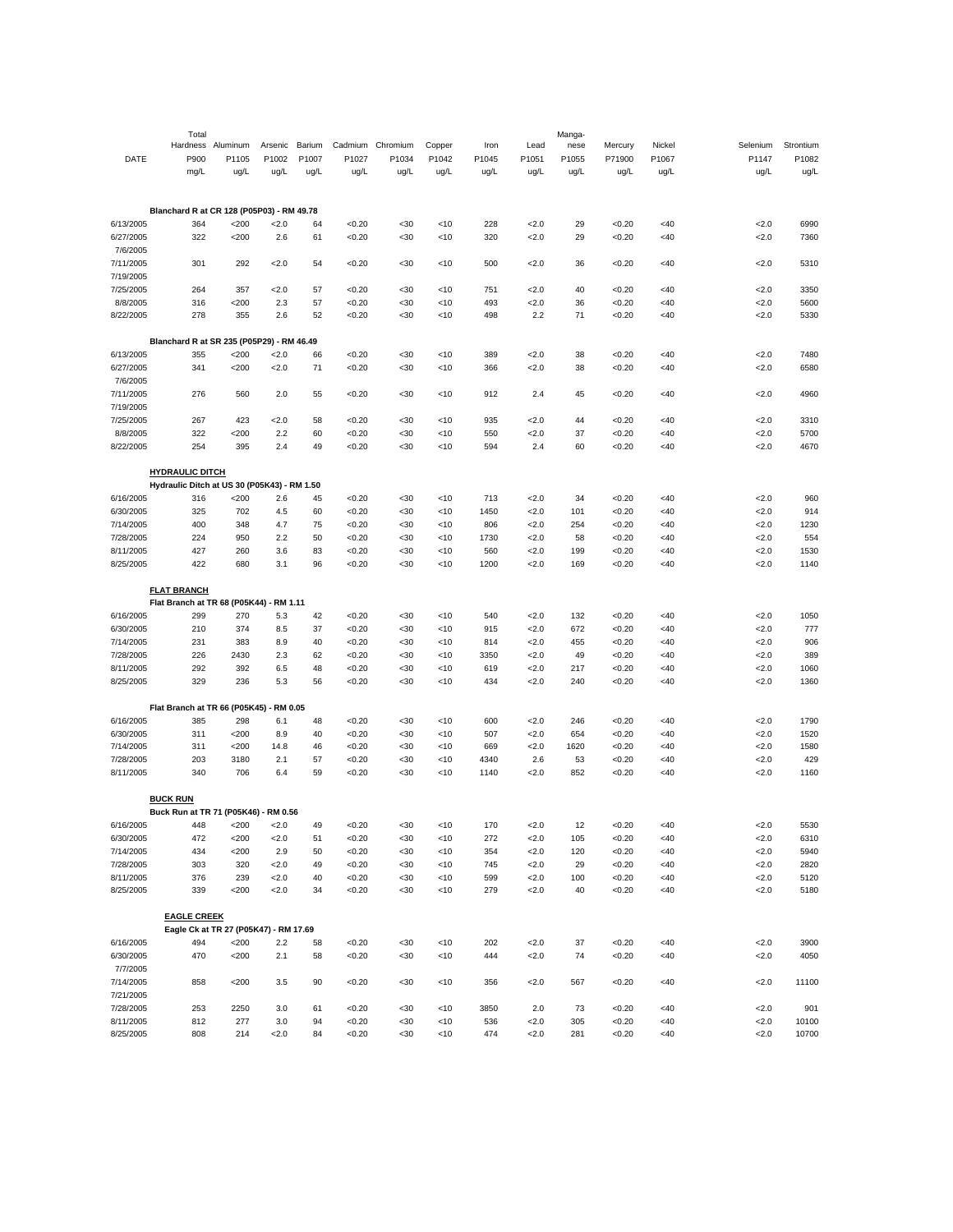|           |                                             |        |        |            |      |                      |         |         |            |                     |                           | Total          | Total                    |
|-----------|---------------------------------------------|--------|--------|------------|------|----------------------|---------|---------|------------|---------------------|---------------------------|----------------|--------------------------|
|           | BOD <sub>5</sub>                            | CBOD5  | CBOD20 | <b>TOC</b> | COD  | Nitrate +<br>nitrite | Nitrite | Ammonia | <b>TKN</b> | Total<br>Phosphorus | <b>Total Diss</b><br>Phos | Diss<br>Solids | Susp<br>Solids           |
| DATE      | P310                                        | P80082 | P80087 | P680       | P340 | P630                 | P615    | P610    | P625       | P665                | P666                      | P70300         | P530                     |
|           | mg/L                                        | mg/L   |        | mg/L mg/L  | mg/L | mg/L                 | mg/L    | mg/L    | mg/L       | mg/L                | mg/L                      | mg/L           | mg/L                     |
|           |                                             |        |        |            |      |                      |         |         |            |                     |                           |                |                          |
|           |                                             |        |        |            |      |                      |         |         |            |                     |                           |                |                          |
|           | Blanchard R at CR 128 (P05P03) - RM 49.78   |        |        |            |      |                      |         |         |            |                     |                           |                |                          |
| 6/13/2005 | 2.0                                         |        |        |            | 14   | 3.34                 | 0.033   | 0.057   | 1.01       | 0.226               |                           | 536            | $<$ 5                    |
| 6/27/2005 | 2.0                                         |        |        |            | 22   | 4.68                 | 0.021   | 0.079   | 0.88       | 0.299               |                           | 578            | $<$ 5                    |
| 7/6/2005  |                                             |        |        |            |      |                      |         |         |            |                     |                           |                |                          |
| 7/11/2005 | 2.0                                         |        |        |            | 13   | 4.86                 | < 0.020 | 0.087   | 0.75       | 0.230               |                           | 482            | 10                       |
| 7/19/2005 |                                             |        |        |            |      |                      |         |         |            |                     |                           |                |                          |
| 7/25/2005 | 2.0                                         |        |        |            | 16   | 9.14                 | 0.038   | 0.082   | 0.73       | 0.533               |                           | 402            | 21                       |
| 8/8/2005  | 2.0                                         |        |        |            | 23   | 4.82                 | < 0.020 | 0.081   | 0.80       | $0.243$ J           |                           | 532            | 13                       |
| 8/22/2005 | 3.4                                         |        |        |            | 13   | 2.02                 | < 0.020 | 0.067   | 0.58       | 0.187               |                           | 430            | 15                       |
|           | Blanchard R at SR 235 (P05P29) - RM 46.49   |        |        |            |      |                      |         |         |            |                     |                           |                |                          |
| 6/13/2005 | 2.0                                         |        |        |            | 14   | 4.04                 | 0.034   | < 0.050 | 0.82       | 0.237               |                           | 540            | $\overline{7}$           |
| 6/27/2005 | 2.0                                         |        |        |            | 22   | 13.8                 | 0.023   | 0.071   | 0.90       | 0.264               |                           | 582            | 10                       |
| 7/6/2005  |                                             |        |        |            |      |                      |         |         |            |                     |                           |                |                          |
| 7/11/2005 | 2.0                                         |        |        |            | 44   | 4.73                 | < 0.020 | 0.081   | 0.60       | 0.216               |                           | 460            | 33                       |
| 7/19/2005 |                                             |        |        |            |      |                      |         |         |            |                     |                           |                |                          |
| 7/25/2005 | 2.0                                         |        |        |            | 18   | 9.89                 | 0.035   | 0.074   | 0.79       | 0.174               |                           | 400            | 27                       |
| 8/8/2005  |                                             |        |        |            | 23   | 6.84                 | < 0.020 | 0.081   | 0.76       | 0.236               |                           | 544            | 13                       |
| 8/22/2005 | 2.0                                         |        |        |            | 16   | 2.62                 | < 0.020 | 0.094   | 0.61       | 0.197               |                           | 420            | 19                       |
|           | 3.3                                         |        |        |            |      |                      |         |         |            |                     |                           |                |                          |
|           | <b>HYDRAULIC DITCH</b>                      |        |        |            |      |                      |         |         |            |                     |                           |                |                          |
|           | Hydraulic Ditch at US 30 (P05K43) - RM 1.50 |        |        |            |      |                      |         |         |            |                     |                           |                |                          |
| 6/16/2005 | 2.0                                         |        |        |            | < 10 | 0.73                 | < 0.020 | < 0.050 | 0.66       | 0.030               |                           | 418            | 5                        |
| 6/30/2005 | 2.0                                         |        |        |            | 24   | 0.59                 | 0.027   | 0.100   | 0.76       | 0.069               |                           | 522            | 33                       |
| 7/14/2005 | 2.0                                         |        |        |            | 209  | 0.26                 | < 0.020 | 0.095   | 1.16       | 0.071               |                           | 610            | 17                       |
| 7/28/2005 | 2.0                                         |        |        |            | 15   | 11.9                 | 0.276   | 0.278   | 1.28       | 0.139               |                           | 336            | 37                       |
| 8/11/2005 | 2.0                                         |        |        |            | 17   | 0.33                 | < 0.020 | 0.114   | 1.22       | 0.032               |                           | 530 RC         | 20                       |
| 8/25/2005 | 2.0                                         |        |        |            | 19   | <0.10                | < 0.020 | 0.104   | 0.91       | 0.071               |                           | 736            | 33                       |
|           |                                             |        |        |            |      |                      |         |         |            |                     |                           |                |                          |
|           | <b>FLAT BRANCH</b>                          |        |        |            |      |                      |         |         |            |                     |                           |                |                          |
|           | Flat Branch at TR 68 (P05K44) - RM 1.11     |        |        |            |      |                      |         |         |            |                     |                           |                |                          |
| 6/16/2005 | 2.0                                         |        |        |            | 17   | 0.24                 | 0.026   | 0.104   | 0.80       | 0.080               |                           | 450            | 6                        |
| 6/30/2005 | 2.0                                         |        |        |            | 32   | 5.68                 | 0.024   | 0.214   | 0.99       | 0.222               |                           | 298            | 15                       |
| 7/14/2005 | 2.0                                         |        |        |            | 189  | 0.15                 | < 0.020 | 0.169   | $2.21$ J   | 0.184               |                           | 310            | 11                       |
| 7/28/2005 | 2.3                                         |        |        |            | 21   | 18.7                 | 0.155   | 0.137   | 1.25       | 0.157               |                           | 386            | 30                       |
| 8/11/2005 | 2.0                                         |        |        |            | 23   | 0.77                 | < 0.020 | 0.181   | 0.87       | 0.257               |                           | 444            | 13<br>11                 |
| 8/25/2005 | 2.0                                         |        |        |            | 28   | 0.39                 | < 0.020 | 0.145   | 1.24       | 0.164               |                           | 606            |                          |
|           | Flat Branch at TR 66 (P05K45) - RM 0.05     |        |        |            |      |                      |         |         |            |                     |                           |                |                          |
| 6/16/2005 | 2.0                                         |        |        |            | 20   | 0.28                 | 0.025   | 0.069   | 1.03       | 0.223               |                           | 570            | 10                       |
| 6/30/2005 | 4.5                                         |        |        |            | 38   | 0.18                 | < 0.020 | 0.163   | 1.27       | 0.412               |                           | 512            | 12                       |
| 7/14/2005 | 2.0                                         |        |        |            | 31   | <0.10                | < 0.020 | 0.314   | 0.64       | 0.310               |                           | 480            | 9                        |
| 7/28/2005 | 2.3                                         |        |        |            | 21   | 19.9                 | 0.140   | 0.132   | 1.16       | 0.159               |                           | 382            | 36                       |
| 8/11/2005 | 2.4                                         |        |        |            | 26   | < 0.10               | < 0.020 | 0.149   | 0.86       | 0.153               |                           | 496            | 39                       |
|           |                                             |        |        |            |      |                      |         |         |            |                     |                           |                |                          |
|           | <b>BUCK RUN</b>                             |        |        |            |      |                      |         |         |            |                     |                           |                |                          |
|           | Buck Run at TR 71 (P05K46) - RM 0.56        |        |        |            |      |                      |         |         |            |                     |                           |                |                          |
| 6/16/2005 | 6.3                                         |        |        |            | 25   | 2.87                 | 1.28    | 3.87    | 4.83       | 1.32                |                           | 866            | $<$ 5                    |
| 6/30/2005 | 12                                          |        |        |            | 35   | 1.44                 | 0.872   | 4.41    | 7.24       | 2.17                |                           | 1060           | 13                       |
| 7/14/2005 | 11                                          |        |        |            | 26   | 0.65                 | 0.408   | 3.60    | 4.67       | 1.43                |                           | 960            | $\mathsf g$              |
| 7/28/2005 | 3.5J                                        |        |        |            | 15   | 17.1                 | 0.328   | 0.274   | 1.44       | 0.973               |                           | 644            | 11                       |
| 8/11/2005 | 5.5J                                        |        |        |            | 20   | 0.91                 | 0.085   | 0.179   | 1.18       | 2.58                |                           | 932            | 32                       |
| 8/25/2005 | 2.0                                         |        |        |            | 22   | 1.32                 | 0.045   | 0.149   | 1.19       | 2.50                |                           | 1030           | 8                        |
|           | <b>EAGLE CREEK</b>                          |        |        |            |      |                      |         |         |            |                     |                           |                |                          |
|           | Eagle Ck at TR 27 (P05K47) - RM 17.69       |        |        |            |      |                      |         |         |            |                     |                           |                |                          |
| 6/16/2005 | 2.0                                         |        |        |            | < 10 | 0.25                 | 0.030   | < 0.050 | 0.67       | 0.027               |                           | 694            | $<$ 5                    |
| 6/30/2005 | 2.0                                         |        |        |            | 15   | 0.49                 | 0.039   | 0.067   | 0.65       | 0.040               |                           | 700            | 6                        |
| 7/7/2005  |                                             |        |        |            |      |                      |         |         |            |                     |                           |                |                          |
| 7/14/2005 | 2.0                                         |        |        |            | 14   | < 0.10               | < 0.020 | 0.106   | 0.47       | 0.010               |                           | 1160           | $\overline{\mathcal{I}}$ |
| 7/21/2005 |                                             |        |        |            |      |                      |         |         |            |                     |                           |                |                          |
| 7/28/2005 | 2.0                                         |        |        |            | 18   | 12.8                 | 0.163   | 0.163   | 1.11       | 0.149               |                           | 388            | 76                       |
| 8/11/2005 | 2.0                                         |        |        |            | 13   | < 0.10               | < 0.020 | 0.076   | 0.28       | < 0.010             |                           | 1160           | 9                        |
| 8/25/2005 | 2.0                                         |        |        |            | 11   | < 0.10               | < 0.020 | 0.113   | 0.34       | 0.017               |                           | 1160           | 12                       |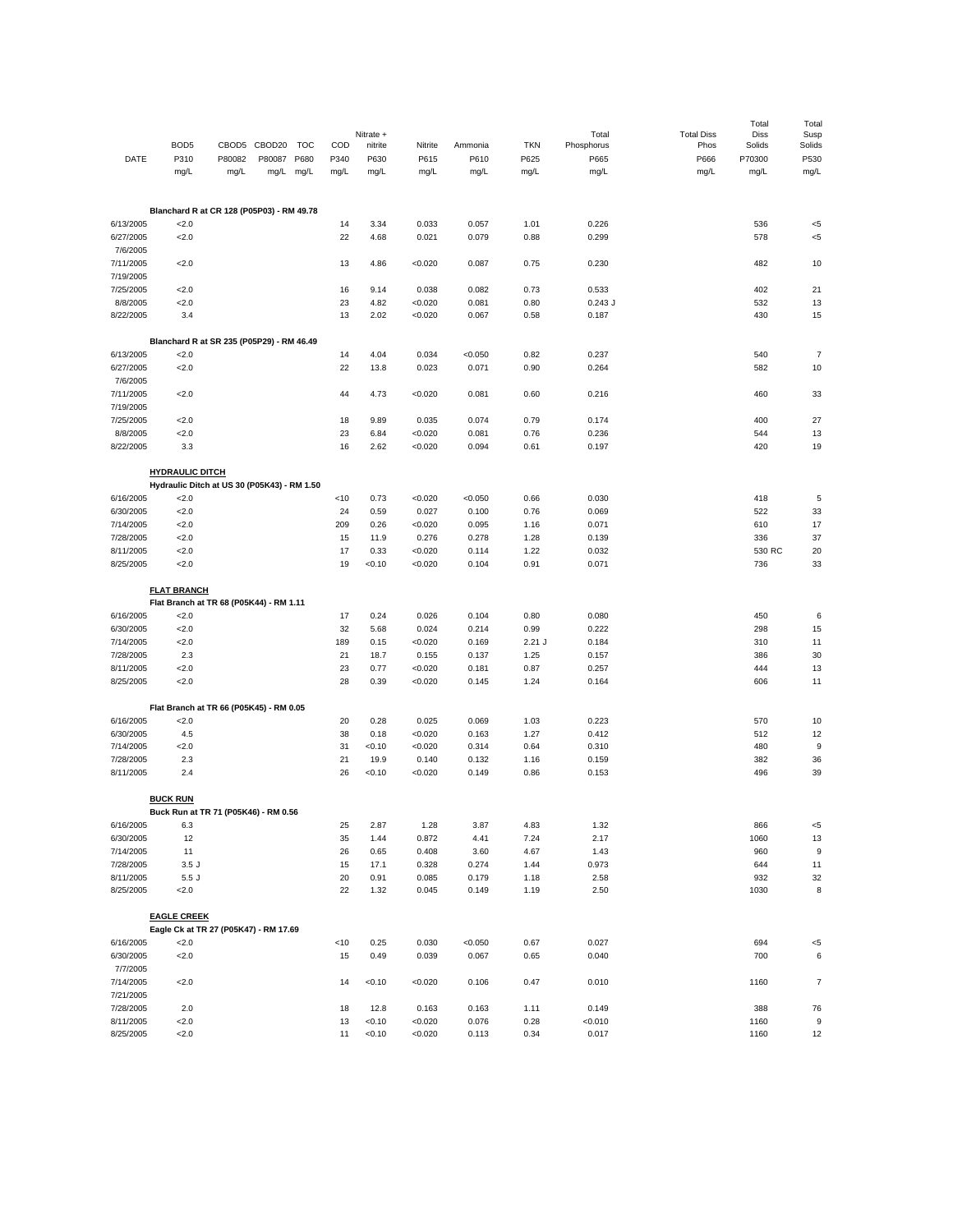|           |                                                             |      |      |                                      |      |        | Total    |          |            |        |
|-----------|-------------------------------------------------------------|------|------|--------------------------------------|------|--------|----------|----------|------------|--------|
|           |                                                             |      |      |                                      |      |        | Volatile |          | Hexavalent | Oil &  |
|           | Sulfate                                                     |      |      | Chloride Calcium Magnesium Potassium |      | Sodium | Solids   | Fluoride | Chromium   | Grease |
| DATE      | P945                                                        | P940 | P916 | P927                                 | P937 | P929   | P505     | P951     | P1220      | P556   |
|           | mg/L                                                        | mg/L | mg/L | mg/L                                 | mg/L | mg/L   | mg/L     | mg/L     | ug/L       | mg/L   |
|           |                                                             |      |      |                                      |      |        |          |          |            |        |
|           |                                                             |      |      |                                      |      |        |          |          |            |        |
|           | Blanchard R at CR 128 (P05P03) - RM 49.78                   |      |      |                                      |      |        |          |          |            |        |
| 6/13/2005 | 154                                                         | 68.0 | 88   | 35                                   | 5    | 40     |          |          |            |        |
| 6/27/2005 | 177                                                         | 77.8 | 73   | 34                                   | 7    | 53     |          |          |            |        |
| 7/6/2005  |                                                             |      |      |                                      |      |        |          |          |            |        |
| 7/11/2005 | 137                                                         | 65.3 | 71   | 30                                   | 6    | 45     |          |          |            |        |
| 7/19/2005 |                                                             |      |      |                                      |      |        |          |          |            |        |
| 7/25/2005 | 97.9                                                        | 47.2 | 68   | 23                                   | 6    | 27     |          |          |            |        |
|           |                                                             |      | 74   |                                      |      | 43     |          |          |            |        |
| 8/8/2005  | 156                                                         | 70.2 |      | 32                                   | 6    |        |          |          |            |        |
| 8/22/2005 | 126                                                         | 52.9 | 67   | 27                                   | 5    | 35     |          |          |            |        |
|           |                                                             |      |      |                                      |      |        |          |          |            |        |
|           | Blanchard R at SR 235 (P05P29) - RM 46.49                   |      |      |                                      |      |        |          |          |            |        |
| 6/13/2005 | 157                                                         | 70.8 | 86   | 34                                   | 5    | 43     |          |          |            |        |
| 6/27/2005 | 175                                                         | 78.5 | 79   | 35                                   | 7    | 56     |          |          |            |        |
| 7/6/2005  |                                                             |      |      |                                      |      |        |          |          |            |        |
| 7/11/2005 | 126                                                         | 65.4 | 66   | 27                                   | 6    | 42     |          |          |            |        |
| 7/19/2005 |                                                             |      |      |                                      |      |        |          |          |            |        |
| 7/25/2005 | 96.3                                                        | 44.5 | 69   | 23                                   | 6    | 24     |          |          |            |        |
| 8/8/2005  | 158                                                         | 71.5 | 76   | 32                                   | 6    | 45     |          |          |            |        |
| 8/22/2005 | 116                                                         | 57.1 | 62   | 24                                   | 6    | 39     |          |          |            |        |
|           |                                                             |      |      |                                      |      |        |          |          |            |        |
|           | <b>HYDRAULIC DITCH</b>                                      |      |      |                                      |      |        |          |          |            |        |
|           | Hydraulic Ditch at US 30 (P05K43) - RM 1.50                 |      |      |                                      |      |        |          |          |            |        |
| 6/16/2005 | 90.9                                                        | 52.8 | 74   | 32                                   | <2   | 29     |          |          |            |        |
| 6/30/2005 | 126                                                         | 83.7 | 74   | 34                                   | 4    | 48     |          |          |            |        |
| 7/14/2005 | 156                                                         | 107  | 86   | 45                                   | 6    | 75     |          |          |            |        |
| 7/28/2005 | 53.1                                                        | 30.5 | 60   | 18                                   | 6    | 15     |          |          |            |        |
| 8/11/2005 | 194                                                         | 187  | 95   | 46                                   | 7    | 115    |          |          |            |        |
|           | 180                                                         |      | 93   | 46                                   | 7    | 88     |          |          |            |        |
| 8/25/2005 |                                                             | 150  |      |                                      |      |        |          |          |            |        |
|           | <b>FLAT BRANCH</b>                                          |      |      |                                      |      |        |          |          |            |        |
|           |                                                             |      |      |                                      |      |        |          |          |            |        |
|           | Flat Branch at TR 68 (P05K44) - RM 1.11                     |      |      |                                      |      |        |          |          |            |        |
| 6/16/2005 | 73.8                                                        | 85.8 | 67   | 32                                   | 4    | 57     |          |          |            |        |
| 6/30/2005 | 60.4                                                        | 32.7 | 46   | 23                                   | 4    | 21     |          |          |            |        |
| 7/14/2005 | 70.4                                                        | 33.7 | 48   | 27                                   | 5    | 24     |          |          |            |        |
| 7/28/2005 | 65.6                                                        | 45.0 | 56   | 21                                   | 6    | 21     |          |          |            |        |
| 8/11/2005 | 94.0                                                        | 59.5 | 69   | 29                                   | 6    | 38     |          |          |            |        |
| 8/25/2005 | 87.3                                                        | 136  | 74   | 35                                   | 8    | 75     |          |          |            |        |
|           |                                                             |      |      |                                      |      |        |          |          |            |        |
|           | Flat Branch at TR 66 (P05K45) - RM 0.05                     |      |      |                                      |      |        |          |          |            |        |
| 6/16/2005 | 162                                                         | 78.4 | 80   | 45                                   | 5    | 54     |          |          |            |        |
| 6/30/2005 | 70.9                                                        | 89.9 | 67   | 35                                   | 5    | 59     |          |          |            |        |
| 7/14/2005 | 39.4                                                        | 90.2 | 67   | 35                                   | 5    | 65     |          |          |            |        |
| 7/28/2005 | 58.4                                                        | 41.8 | 50   | 19                                   | 6    | 21     |          |          |            |        |
| 8/11/2005 | 107                                                         | 62.1 | 80   | 34                                   | 6    | 37     |          |          |            |        |
|           |                                                             |      |      |                                      |      |        |          |          |            |        |
|           | <b>BUCK RUN</b>                                             |      |      |                                      |      |        |          |          |            |        |
|           | Buck Run at TR 71 (P05K46) - RM 0.56                        |      |      |                                      |      |        |          |          |            |        |
| 6/16/2005 | 316                                                         | 82.3 | 115  | 39                                   | 6    | 137    |          |          |            |        |
| 6/30/2005 | 394                                                         | 93.0 | 120  | 42                                   | 8    | 184    |          |          |            |        |
| 7/14/2005 | 374                                                         | 83.8 | 111  | 38                                   | 8    | 176    |          |          |            |        |
| 7/28/2005 | 165                                                         | 76.2 | 80   | 25                                   | 7    | 100    |          |          |            |        |
| 8/11/2005 | 336                                                         | 87.8 | 98   | 32                                   | 7    | 166    |          |          |            |        |
| 8/25/2005 | 364                                                         | 107  | 88   | 29                                   | 8    | 244    |          |          |            |        |
|           |                                                             |      |      |                                      |      |        |          |          |            |        |
|           |                                                             |      |      |                                      |      |        |          |          |            |        |
|           | <b>EAGLE CREEK</b><br>Eagle Ck at TR 27 (P05K47) - RM 17.69 |      |      |                                      |      |        |          |          |            |        |
|           |                                                             |      |      |                                      |      | 41     |          |          |            |        |
| 6/16/2005 | 250                                                         | 57.2 | 112  | 52                                   | 3    |        |          |          |            |        |
| 6/30/2005 | 279                                                         | 58.9 | 104  | 51                                   | 4    | 41     |          |          |            |        |
| 7/7/2005  |                                                             |      |      |                                      |      |        |          |          |            |        |
| 7/14/2005 | 613                                                         | 40.6 | 182  | 98                                   | 5    | 56     |          |          |            |        |
| 7/21/2005 |                                                             |      |      |                                      |      |        |          |          |            |        |
| 7/28/2005 | 77.3                                                        | 42.7 | 65   | 22                                   | 6    | 22     |          |          |            |        |
| 8/11/2005 | 619                                                         | 33.6 | 170  | 94                                   | 5    | 45     |          |          |            |        |
| 8/25/2005 | 618                                                         | 42.0 | 167  | 95                                   | 5    | 53     |          |          |            |        |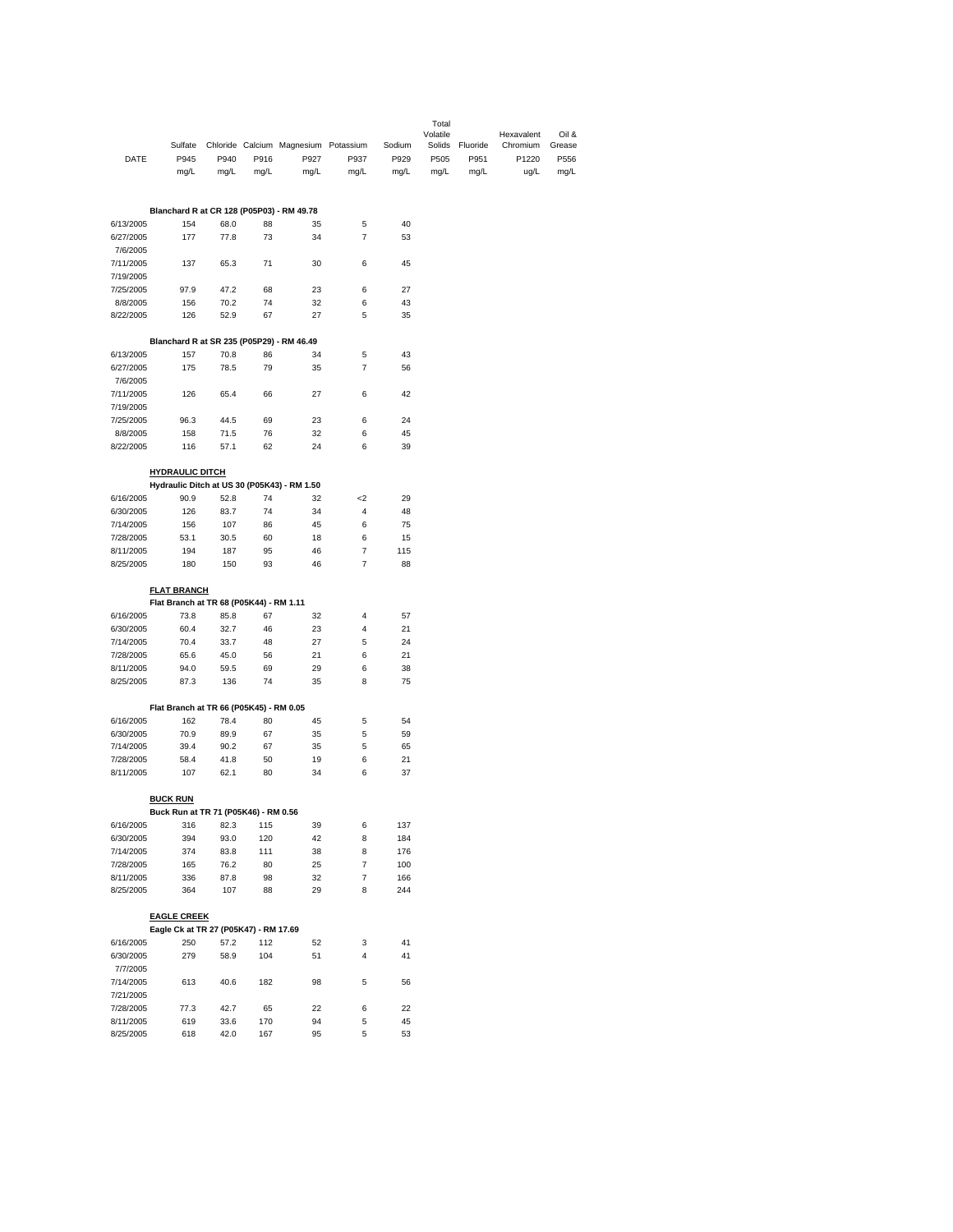#### **Blanchard R at CR 128 (P05P03) - RM 49.78**

6/13/2005 6/27/2005 7/6/2005 Bacteria run 7/11/2005 7/19/2005 Bacteria run 7/25/2005 8/8/2005 8/22/2005

## **Blanchard R at SR 235 (P05P29) - RM 46.49**

6/13/2005 6/27/2005 7/6/2005 Bacteria run 7/11/2005 7/19/2005 Bacteria run 7/25/2005 8/8/2005 8/22/2005

## **HYDRAULIC DITCH**

**Hydraulic Ditch at US 30 (P05K43) - RM 1.50** 6/16/2005 6/30/2005 WATER TURBID 7/14/2005 STEADY LIGHT RAIN. HEAVY RAINFALL IN AREA PREVIOUS 2 NIGHTS 7/28/2005 8/11/2005 8/25/2005

#### **FLAT BRANCH**

**Flat Branch at TR 68 (P05K44) - RM 1.11** 6/16/2005 6/30/2005 7/14/2005 VERY LIGHT RAIN. HEAVY RAINFALL IN AREA PREVIOUS 2 NIGHTS 7/28/2005 8/11/2005 8/25/2005 WATER SURFACE SCUMMY; TRICKLING SEPTIC DISCHARGE JST UST - SINGLE HOME; A LOT OF WATER CONSIDERING TR 66 WAS DRY

#### **Flat Branch at TR 66 (P05K45) - RM 0.05**

6/16/2005 6/30/2005 7/14/2005 STEADY LIGHT RAIN. HEAVY RAINFALL IN AREA PREVIOUS 2 NIGHTS 7/28/2005 8/11/2005 THIN SHEEN ON WATER SURFACE (SCUMMY - STICKS TO BUCKET)

#### **BUCK RUN**

**Buck Run at TR 71 (P05K46) - RM 0.56** 6/16/2005 NUISANCE ALGAE PRESENT 6/30/2005 7/14/2005 LIGHT RAIN. HEAVY RAINFALL IN AREA PREVIOUS 2 NIGHTS 7/28/2005 8/11/2005 8/25/2005

### **EAGLE CREEK**

**Eagle Ck at TR 27 (P05K47) - RM 17.69**

6/16/2005 6/30/2005 7/7/2005 Bacteria run 7/14/2005 STEADY RAIN. HEAVY RAINFALL IN AREA PREVIOUS 2 NIGHTS 7/21/2005 Bacteria run 7/28/2005 8/11/2005 8/25/2005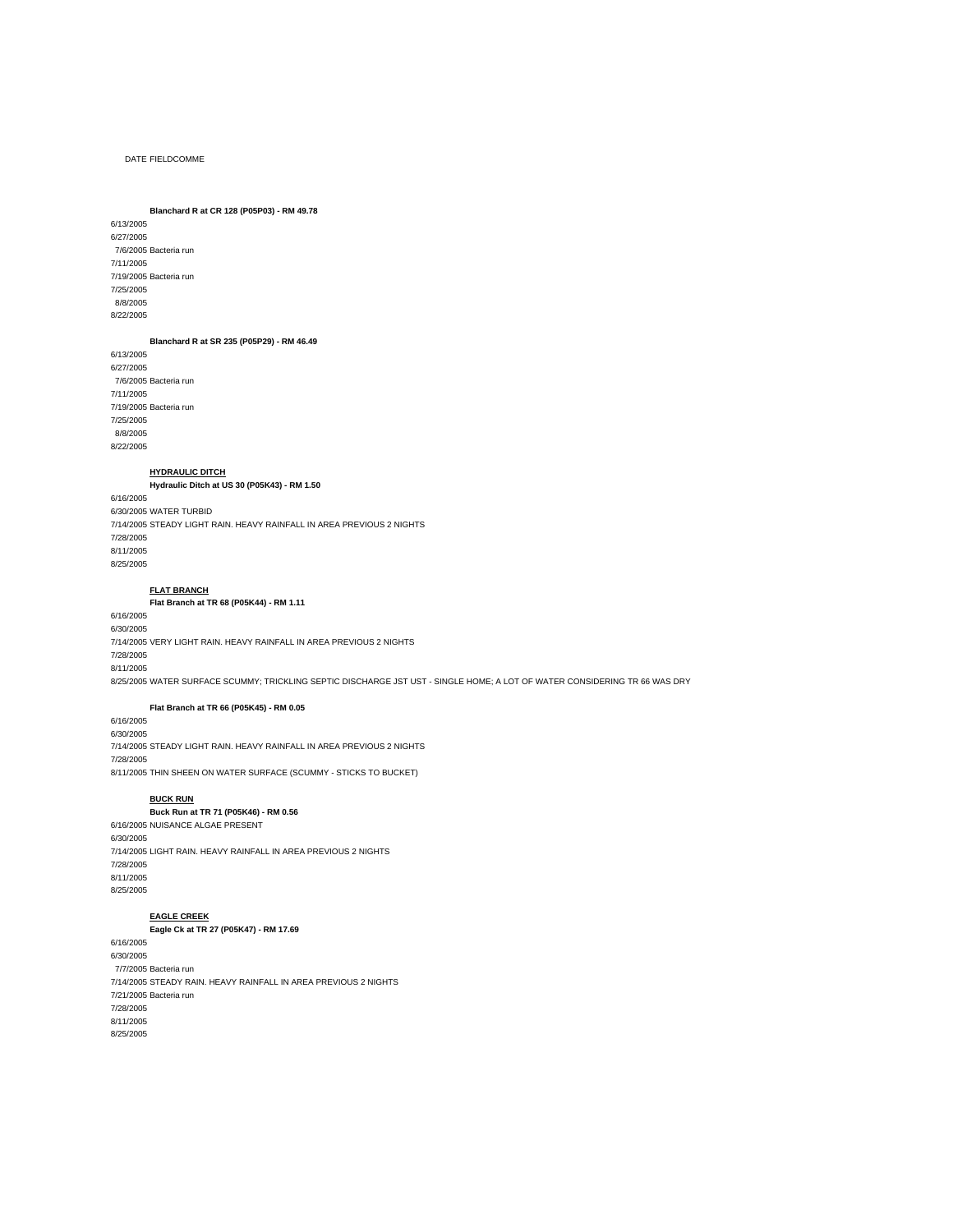|           |                                           |      |                                    |      |      |       |       | Conduct. | Conduct. | Secchi |           |            |         |
|-----------|-------------------------------------------|------|------------------------------------|------|------|-------|-------|----------|----------|--------|-----------|------------|---------|
|           | Temp                                      |      | D.O. D.O. Sat. pH - Field pH - Lab |      |      | Flow  | Gage  | Field    | @ 25C    | Depth  | Acidity   | Alkalinity | E.coli  |
| DATE      | P10                                       | P299 | P301                               | P400 | P403 | P61   | P65   | P94      | P95      |        | P70508    | P410       | P31648  |
|           | С                                         | mg/L | $\%$                               | S.U. | S.U. | cfs   | feet  | umhos/cm | umhos/cm | meters | mg/L      | mg/L       | #/100ml |
|           | Eagle Ck at TR 32 (P05S16) - RM 13.94     |      |                                    |      |      |       |       |          |          |        |           |            |         |
| 6/16/2005 | 19.2                                      | 4.7  | 51.3                               | 7.53 |      |       |       |          | 984      |        | <5.0      | 211        |         |
| 6/30/2005 | 24.1                                      | 4.6  | 54.8                               | 7.79 |      |       |       |          | 1010     |        | <5.0      | 186        |         |
| 7/7/2005  |                                           |      |                                    |      |      |       |       |          |          |        |           |            |         |
| 7/14/2005 | 23.3                                      | 4.7  | 55.3                               | 7.52 |      |       |       |          | 1180     |        | $<5.0$ PT | 204        |         |
| 7/21/2005 |                                           |      |                                    |      |      |       |       |          |          |        |           |            |         |
|           |                                           |      |                                    |      |      |       |       |          |          |        |           | 95.6       |         |
| 7/28/2005 | 20.3                                      | 7.4  | 81.9                               | 7.42 |      |       |       |          | 488 B    |        | < 5.0     |            |         |
| 8/11/2005 | 24.1                                      | 10.1 | 120.4                              | 8.58 |      |       |       |          | 670 RC   |        | <5.0      | 164        |         |
| 8/25/2005 | 19.6                                      | 5.9  | 64.9                               | 7.77 |      |       |       |          | 766 B    |        | < 5.0     | 162        |         |
|           | Eagle Ck at CR 24 (P05K06) - RM 11.57     |      |                                    |      |      |       |       |          |          |        |           |            |         |
| 6/16/2005 | 18.7                                      | 5.9  | 63.6                               | 7.66 |      |       |       |          | 1080     |        | <5.0      | 230        |         |
| 6/30/2005 | 23.8                                      | 6.0  | 71.5                               | 7.92 |      |       |       |          | 1510     |        | <5.0      | 308        |         |
| 7/7/2005  |                                           |      |                                    |      |      |       |       |          |          |        |           |            |         |
| 7/14/2005 | 22.6                                      | 4.9  | 56.9                               | 7.31 |      |       |       |          | 1320     |        | $<5.0$ PT | 264        |         |
| 7/21/2005 |                                           |      |                                    |      |      |       |       |          |          |        |           |            |         |
| 7/28/2005 | 20.1                                      | 7.3  | 80.8                               | 7.49 |      |       |       |          | 554 B    |        | < 5.0     | 110        |         |
| 8/11/2005 | 23.1                                      | 5.7  | 66.4                               | 7.83 |      |       |       |          | 1330     |        | <5.0      | 306        |         |
| 8/25/2005 | 17.8                                      | 6.7  | 70.8                               | 8.16 |      |       |       |          | 1510 B   |        | 5.0       | 341        |         |
|           | Eagle Ck at CR 26 (P05K48) - RM 9.12      |      |                                    |      |      |       |       |          |          |        |           |            |         |
|           |                                           |      |                                    |      |      |       |       |          |          |        |           |            |         |
| 6/16/2005 | 19.4                                      | 5.5  | 59.6                               | 7.64 |      |       |       |          | 1310     |        | <5.0      | 232        |         |
| 6/30/2005 | 25.2                                      | 4.9  | 59.3                               | 7.78 |      |       |       |          | 1280     |        | 5.0       | 227        |         |
| 7/7/2005  |                                           |      |                                    |      |      |       |       |          |          |        |           |            |         |
| 7/14/2005 | 24.0                                      | 3.6  | 43.2                               | 7.46 |      |       |       |          | 1810     |        | < 5.0     | 271        |         |
| 7/21/2005 |                                           |      |                                    |      |      |       |       |          |          |        |           |            |         |
| 7/28/2005 | 20.2                                      | 7.2  | 79.4                               | 7.48 |      |       |       |          | 596 B    |        | <5.0      | 120        |         |
| 8/11/2005 | 24.5                                      | 6.3  | 76.0                               | 7.87 |      |       |       |          | 1330     |        | <5.0      | 161        |         |
| 8/25/2005 | 19.7                                      | 7.1  | 77.9                               | 8.08 |      |       |       |          | 2140 B   |        | 5.0       | 211        |         |
|           | Eagle Ck at Main St (500450) - RM 3.75    |      |                                    |      |      |       |       |          |          |        |           |            |         |
| 6/16/2005 | 19.7                                      | 4.4  | 48.0                               | 7.55 |      |       |       |          | 1070     |        | <5.0      | 223        |         |
| 6/30/2005 | 24.3                                      | 5.8  | 68.8                               | 7.91 |      |       |       |          | 1140     |        | <5.0      | 242        |         |
| 7/7/2005  |                                           |      |                                    |      |      |       |       |          |          |        |           |            |         |
| 7/14/2005 | 22.6                                      | 5.3  | 61.3                               | 7.91 |      |       |       |          | 1100     |        | $<5.0$ PT | 253        |         |
| 7/21/2005 |                                           |      |                                    |      |      |       |       |          |          |        |           |            |         |
| 7/28/2005 | 20.6                                      | 7.0  | 78.4                               | 7.40 |      |       |       |          | 661 B    |        | < 5.0     | 138        |         |
| 8/11/2005 | 23.6                                      | 6.5  | 76.8                               | 7.19 |      |       |       |          | 700      |        | <5.0      | 193        |         |
| 8/25/2005 | 19.4                                      | 6.5  | 70.8                               | 7.93 |      |       |       |          | 741 B    |        | < 5.0     | 208        |         |
|           | Eagle Ck at Lincoln St (P05K49) - RM 0.45 |      |                                    |      |      |       |       |          |          |        |           |            |         |
| 5/31/2005 | 17.4                                      | 7.3  |                                    | 7.32 |      | 5.508 | 14.12 |          | 829      |        | < 5.0     | 203        |         |
|           |                                           |      |                                    |      |      |       |       |          |          |        |           |            |         |
| 6/16/2005 | 19.4                                      | 6.5  | 70.8                               | 7.84 |      |       | 14.24 |          | 989      |        | <5.0      | 217        |         |
| 6/22/2005 | 21.8                                      | 5.9  | 67.3                               | 7.86 |      | 1.022 | 14.30 |          | 1020     |        | 5.0       | 206 PT     |         |
| 6/30/2005 | 24.2                                      | 4.4  | 53.3                               | 7.75 |      |       | 14.32 |          | 934      |        | 5.0       | 186        |         |
| 7/7/2005  | 22.1                                      | 3.7  | 42.0                               | 7.50 |      | 0.378 | 14.35 |          | 839      |        | < 5.0     | 200        |         |
| 7/14/2005 | 23.6                                      | 4.1  | 48.7                               | 7.48 |      |       | 14.28 |          | 606      |        | <5.0      | 155        |         |
| 7/20/2005 |                                           |      |                                    |      |      |       |       |          |          |        |           |            |         |
| 7/21/2005 |                                           |      |                                    |      |      |       |       |          |          |        |           |            |         |
| 7/28/2005 | 20.9                                      | 7.0  | 79.0                               | 7.45 |      |       | 13.52 |          | 1020     |        | < 5.0     | 149        |         |
| 8/3/2005  |                                           |      |                                    |      |      |       |       |          |          |        |           |            |         |
| 8/11/2005 | 23.5                                      | 4.9  | 57.4                               | 7.07 |      |       | 14.36 |          | 613      |        | < 5.0     | 177        |         |
| 8/15/2005 | 22.7                                      | 4.5  | 52.5                               | 7.44 |      | 0.581 | 14.35 |          | 424      |        | <5.0      | 132        |         |
| 8/25/2005 | 18.5                                      | 5.7  | 60.7                               | 7.74 |      |       | 14.40 |          | 670 B    |        | < 5.0     | 213        |         |
|           | <b>AURAND RUN</b>                         |      |                                    |      |      |       |       |          |          |        |           |            |         |
|           | Aurand Run at SR 12 (P05K51) - RM 1.96    |      |                                    |      |      |       |       |          |          |        |           |            |         |
| 6/16/2005 | 17.1                                      | 5.1  | 52.5                               | 7.60 |      |       |       |          | 1190     |        | < 5.0     | 219        |         |
| 6/30/2005 | 22.4                                      | 3.3  | 38.7                               | 7.39 |      |       |       |          | 1080     |        | 5.0       | 174        |         |
|           | Aurand Run at TR 89 (P05P18) - RM 0.50    |      |                                    |      |      |       |       |          |          |        |           |            |         |
| 7/28/2005 | 19.7                                      | 7.1  | 77.2                               | 7.64 |      |       |       |          | 800 B    |        | < 5.0     | 176        |         |
| 8/11/2005 | 21.9                                      | 6.5  | 73.8                               | 7.77 |      |       |       |          | 651      |        | < 5.0     | 178        |         |
| 8/25/2005 | 17.6                                      | 7.9  | 83.0                               | 8.06 |      |       |       |          | 1230 B   |        | < 5.0     | 207        |         |
|           |                                           |      |                                    |      |      |       |       |          |          |        |           |            |         |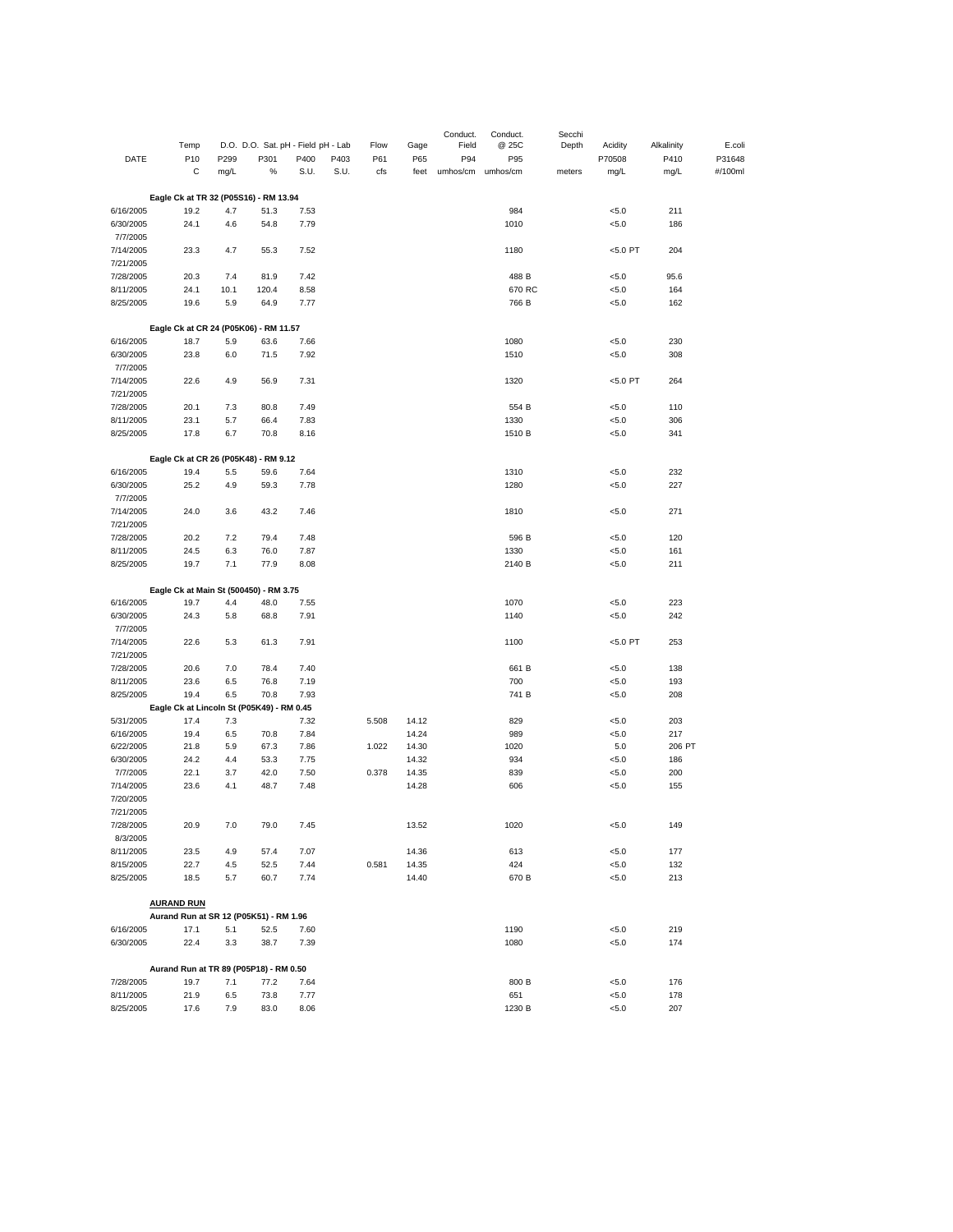|                        | Total                                                       |            |            |          |                  |                  |             |             |            | Manga-   |                  |            |            |               |
|------------------------|-------------------------------------------------------------|------------|------------|----------|------------------|------------------|-------------|-------------|------------|----------|------------------|------------|------------|---------------|
|                        | Hardness                                                    | Aluminum   | Arsenic    | Barium   |                  | Cadmium Chromium | Copper      | Iron        | Lead       | nese     | Mercury          | Nickel     | Selenium   | Strontium     |
| DATE                   | P900                                                        | P1105      | P1002      | P1007    | P1027            | P1034            | P1042       | P1045       | P1051      | P1055    | P71900           | P1067      | P1147      | P1082         |
|                        | mg/L                                                        | ug/L       | ug/L       | ug/L     | ug/L             | ug/L             | ug/L        | ug/L        | ug/L       | ug/L     | ug/L             | ug/L       | ug/L       | ug/L          |
|                        |                                                             |            |            |          |                  |                  |             |             |            |          |                  |            |            |               |
|                        | Eagle Ck at TR 32 (P05S16) - RM 13.94                       |            |            |          |                  |                  |             |             |            |          |                  |            |            |               |
| 6/16/2005              | 436                                                         | $200$      | 5.1        | 60       | < 0.20           | $30$             | < 10        | 256         | 2.0        | 116      | < 0.20           | <40        | 2.0        | 3340          |
| 6/30/2005              | 419                                                         | $200$      | 4.8        | 60       | <0.20            | $30$             | <10         | 272         | 2.0        | 276      | < 0.20           | <40        | 2.0        | 3710          |
| 7/7/2005               |                                                             |            |            |          |                  |                  |             |             |            |          |                  |            |            |               |
| 7/14/2005              | 574                                                         | 200        | 5.0        | 81       | < 0.20           | $30$             | < 10        | 393         | 2.0        | 249      | < 0.20           | <40        | 2.0        | 5260          |
| 7/21/2005              |                                                             |            |            |          |                  |                  |             |             |            |          |                  |            |            |               |
| 7/28/2005              | 201                                                         | 3840       | 2.8        | 65       | < 0.20           | $30$             | < 10        | 5660        | 3.2        | 93       | < 0.20           | <40        | 2.0        | 540           |
| 8/11/2005              | 292                                                         | 395        | 2.7        | 55       | <0.20            | $30$             | <10         | 648         | 2.0        | 122      | < 0.20           | <40        | 2.0        | 1780          |
| 8/25/2005              | 330                                                         | 661        | 4.8        | 71       | < 0.20           | $30$             | < 10        | 1170        | 2.0        | 276      | < 0.20           | <40        | 2.0        | 2640          |
|                        | Eagle Ck at CR 24 (P05K06) - RM 11.57                       |            |            |          |                  |                  |             |             |            |          |                  |            |            |               |
| 6/16/2005              | 449                                                         | 228        | 4.1        | 61       | < 0.20           | $30$             | < 10        | 428         | 2.0        | 93       | < 0.20           | <40        | 2.0        | 4220          |
| 6/30/2005              | 415                                                         | 210        | 5.4        | 59       | < 0.20           | $30$             | <10         | 603         | 2.0        | 184      | < 0.20           | <40        | 2.0        | 5690          |
| 7/7/2005               |                                                             |            |            |          |                  |                  |             |             |            |          |                  |            |            |               |
| 7/14/2005              | 453                                                         | 247        | 4.4        | 52       | < 0.20           | $30$             | < 10        | 549         | 2.0        | 233      | < 0.20           | <40        | 2.0        | 6170          |
| 7/21/2005              |                                                             |            |            |          |                  |                  |             |             |            |          |                  |            |            |               |
| 7/28/2005              | 222                                                         | 4140       | 3.5        | 68       | < 0.20           | $30$             | < 10        | 6600        | 3.1        | 88       | < 0.20           | <40        | 2.0        | 852           |
| 8/11/2005              | 366                                                         | 722        | 6.2        | 51       | <0.20            | $30$             | < 10        | 1120        | 2.0        | 254      | < 0.20           | <40        | 2.0        | 4740          |
| 8/25/2005              | 364                                                         | 616        | 5.1        | 43       | < 0.20           | $30$             | < 10        | 932         | 2.0        | 130      | < 0.20           | <40        | 2.0        | 5520          |
|                        | Eagle Ck at CR 26 (P05K48) - RM 9.12                        |            |            |          |                  |                  |             |             |            |          |                  |            |            |               |
| 6/16/2005              | 471                                                         | 310        | 4.5        | 72       | < 0.20           | $30$             | < 10        | 605         | 2.0        | 134      | < 0.20           | <40        | 2.0        | 7400          |
| 6/30/2005              | 438                                                         | $200$      | 7.5        | 71       | < 0.20           | $30$             | <10         | 461         | 2.0        | 381      | < 0.20           | <40        | 2.0        | 6940          |
| 7/7/2005               |                                                             |            |            |          |                  |                  |             |             |            |          |                  |            |            |               |
| 7/14/2005              | 535                                                         | 200        | 8.4        | 93       | < 0.20           | $30$             | < 10        | 373         | 2.0        | 252      | < 0.20           | <40        | 2.0        | 9810          |
| 7/21/2005              |                                                             |            |            |          |                  |                  |             |             |            |          |                  |            |            |               |
| 7/28/2005              | 238                                                         | 4750       | 3.5        | 73       | < 0.20           | $30$             | < 10        | 7550        | 3.5        | 104      | < 0.20           | <40        | 2.0        | 1310          |
| 8/11/2005              | 335                                                         | 417        | 4.7        | 71       | <0.20            | $30$             | < 10        | 713         | 2.0        | 210      | < 0.20           | <40        | 2.0        | 6220          |
| 8/25/2005              | 548                                                         | 448        | 5.0        | 110      | < 0.20           | $30$             | < 10        | 765         | 2.0        | 144      | < 0.20           | <40        | 2.0        | 13100         |
|                        |                                                             |            |            |          |                  |                  |             |             |            |          |                  |            |            |               |
|                        | Eagle Ck at Main St (500450) - RM 3.75                      |            |            |          |                  |                  |             |             |            |          |                  |            |            |               |
| 6/16/2005              | 422                                                         | 248        | 5.3        | 72       | < 0.20           | $30$             | < 10        | 493         | 2.0        | 148      | < 0.20           | <40        | 2.0        | 5900          |
| 6/30/2005              | 423                                                         | 200        | 6.3        | 67       | < 0.20           | $30$             | <10         | 308         | 2.0        | 216      | < 0.20           | <40        | 2.0        | 5620          |
| 7/7/2005               |                                                             |            |            |          |                  |                  |             | 570         |            |          |                  |            |            | 6020          |
| 7/14/2005              | 450                                                         | 241        | 8.6        | 76       | 0.24             | $30$             | < 10        |             | 3.1        | 226      | < 0.20           | <40        | 2.0        |               |
| 7/21/2005<br>7/28/2005 | 241                                                         | 1660       | 2.7        | 58       | < 0.20           | $30$             | < 10        | 2520        | 2.0        | 58       | < 0.20           | <40        | 2.0        | 2370          |
| 8/11/2005              | 284                                                         | 250        | 2.6        | 60       | < 0.20           | $30$             | < 10        | 439         | 2.0        | 69       | < 0.20           | <40        | 2.0        | 2980          |
| 8/25/2005              | 323                                                         | 426        | 5.4        | 55       | <0.20            | $30$             | < 10        | 681         | 2.0        | 138      | < 0.20           | <40        | 2.0        | 3680          |
|                        | Eagle Ck at Lincoln St (P05K49) - RM 0.45                   |            |            |          |                  |                  |             |             |            |          |                  |            |            |               |
| 5/31/2005              | 368                                                         | 200        | 2.5        | 69       | < 0.20           | $30$             | <10         | 188         | 2.0        | 49       | < 0.20           | <40        | 2.0        | 4100          |
| 6/16/2005              | 384                                                         | 200        | 4.5        | 68       | < 0.20           | $30$             | < 10        | 243         | 2.0        | 62       | < 0.20           | <40        | 2.0        | 5190          |
| 6/22/2005              | 400                                                         | <200       | 3.4        | 75       | < 0.20           | $30$             | < 10        | 284         | 2.0        | 85       | < 0.20           | <40        | 2.0        | 5730          |
| 6/30/2005              | 346                                                         | 200        | 5.8        | 68       | < 0.20           | $30$             | < 10        | 364         | 2.0        | 178      | < 0.20           | <40        | 2.0        | 4810          |
| 7/7/2005               | 322                                                         | $200$      | 5.0        | 62       | < 0.20           | $30$             | < 10        | 371         | 2.0        | 177      | < 0.20           | $<$ 40     | 2.0        | 4830          |
| 7/14/2005              | 248                                                         | $200$      | 4.6        | 50       | <0.20            | $30$             | < 10        | 321         | 2.0        | 143      | < 0.20           | <40        | 2.0        | 3590          |
| 7/20/2005              | 288                                                         | 200        | 2.9        | 62       | < 0.20           | $30$             | < 10        | 342         | 2.0        | 44       |                  | <40        | 2.0        | 4000          |
| 7/21/2005              |                                                             |            |            |          |                  |                  |             |             |            |          |                  |            |            |               |
| 7/28/2005              | 303                                                         | 824        | 2.7        | 78       | < 0.20           | $30$             | <10         | 1440        | 2.0        | 66       | <0.20            | <40        | 2.0        | 4660          |
| 8/3/2005               | 279                                                         | <200       | 3.2        | 64       | <0.20            | $30$             | ~10         | 207         | 2.0        | 49       |                  | <40        | 2.0        | 2870          |
| 8/11/2005              | 248                                                         | <200       | 4.7        | 62       | < 0.20           | $30$             | <10         | 494         | 2.0        | 189      | < 0.20           | <40        | 2.0        | 2710          |
| 8/15/2005              | 170                                                         | <200       | 3.1        | 43       | <0.20            | $30$             | <10         | 353         | 2.0        | 107      |                  | <40        | 2.0        | 2240          |
| 8/25/2005              | 284                                                         | 230        | 3.7        | 68       | < 0.20           | $30$             | <10         | 583         | 2.0        | 209      | < 0.20           | <40        | 2.0        | 3350          |
|                        |                                                             |            |            |          |                  |                  |             |             |            |          |                  |            |            |               |
|                        | <b>AURAND RUN</b><br>Aurand Run at SR 12 (P05K51) - RM 1.96 |            |            |          |                  |                  |             |             |            |          |                  |            |            |               |
| 6/16/2005              | 593                                                         | 240        | 2.0        | 57       | < 0.20           | <30              | < 10        | 200         | 2.0        | 38       | < 0.20           | <40        | 2.0        | 24300         |
| 6/30/2005              | 500                                                         | $<$ 200    | 4.3        | 54       | <0.20            | <30              | $<$ 10      | 578         | 2.0        | 281      | < 0.20           | <40        | 2.0        | 19700         |
|                        |                                                             |            |            |          |                  |                  |             |             |            |          |                  |            |            |               |
|                        | Aurand Run at TR 89 (P05P18) - RM 0.50                      |            |            |          |                  |                  |             |             |            |          |                  |            |            |               |
| 7/28/2005<br>8/11/2005 | 355<br>295                                                  | 875<br>482 | 2.0<br>2.2 | 52<br>35 | < 0.20<br>< 0.20 | $30$<br><30      | <10<br>< 10 | 1510<br>859 | 2.0<br>2.0 | 36<br>43 | < 0.20<br>< 0.20 | <40<br><40 | 2.0<br>2.0 | 9480<br>10000 |
| 8/25/2005              | 662                                                         | $<$ 200    | 2.0        | 54       | <0.20            | $30$             | $<$ 10      | 212         | 2.0        | 24       | < 0.20           | <40        | 2.0        | 27600         |
|                        |                                                             |            |            |          |                  |                  |             |             |            |          |                  |            |            |               |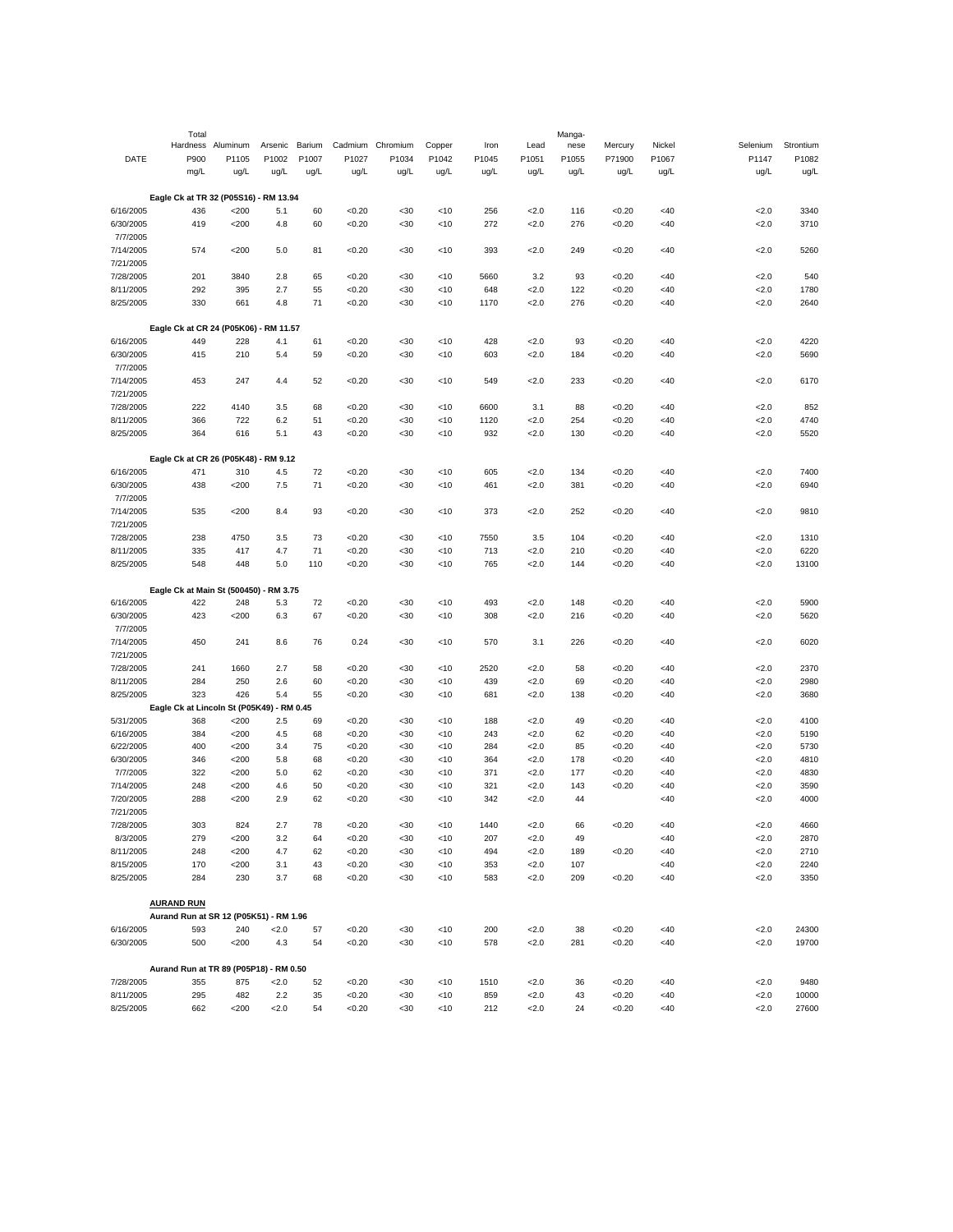|           |                                              |        |              |            |        |           |         |         |            |            |                   | Total  | Total          |
|-----------|----------------------------------------------|--------|--------------|------------|--------|-----------|---------|---------|------------|------------|-------------------|--------|----------------|
|           |                                              |        |              |            |        | Nitrate + |         |         |            | Total      | <b>Total Diss</b> | Diss   | Susp           |
|           | BOD <sub>5</sub>                             |        | CBOD5 CBOD20 | <b>TOC</b> | COD    | nitrite   | Nitrite | Ammonia | <b>TKN</b> | Phosphorus | Phos              | Solids | Solids         |
| DATE      | P310                                         | P80082 | P80087       | P680       | P340   | P630      | P615    | P610    | P625       | P665       | P666              | P70300 | P530           |
|           | mg/L                                         | mg/L   |              | mg/L mg/L  | mg/L   | mg/L      | mg/L    | mg/L    | mg/L       | mg/L       | mg/L              | mg/L   | mg/L           |
|           | Eagle Ck at TR 32 (P05S16) - RM 13.94        |        |              |            |        |           |         |         |            |            |                   |        |                |
| 6/16/2005 | 2.0                                          |        |              |            | 17     | 0.15      |         | 0.075   | 0.71       | 0.077      |                   | 636    |                |
|           |                                              |        |              |            |        |           | 0.023   |         |            |            |                   |        | $<$ 5          |
| 6/30/2005 | 2.1                                          |        |              |            | 29     | < 0.10    | <0.020  | < 0.050 | 1.04       | 0.111 J    |                   | 690    | 6              |
| 7/7/2005  |                                              |        |              |            |        |           |         |         |            |            |                   |        |                |
| 7/14/2005 | 4.9                                          |        |              |            | 23     | 0.48      | < 0.020 | 0.071   | 0.87       | 0.081      |                   | 822    | 9              |
| 7/21/2005 |                                              |        |              |            |        |           |         |         |            |            |                   |        |                |
| 7/28/2005 | 3.0                                          |        |              |            | 24     | 15.7      | 0.129   | 0.166   | 1.18       | 0.176      |                   | 364    | 53             |
| 8/11/2005 | 6.9                                          |        |              |            | 20     | 1.06      | <0.020  | 0.057   | 0.82       | 0.025      |                   | 820 RC | 26             |
| 8/25/2005 | 4.2                                          |        |              |            | 28     | 0.46      | < 0.020 | 0.086   | 0.86       | 0.107      |                   | 508    | 34             |
|           |                                              |        |              |            |        |           |         |         |            |            |                   |        |                |
| 6/16/2005 | Eagle Ck at CR 24 (P05K06) - RM 11.57<br>2.1 |        |              |            | 20     | 1.46      | 0.261   | 0.434   | 1.26       | 0.500      |                   | 716    | 12             |
|           |                                              |        |              |            |        |           |         |         |            |            |                   |        |                |
| 6/30/2005 | 2.4                                          |        |              |            | 38     | 1.35      | 0.104   | 0.426   | 2.78       | 1.64       |                   | 996    | 12             |
| 7/7/2005  |                                              |        |              |            |        |           |         |         |            |            |                   |        |                |
| 7/14/2005 | 3.4                                          |        |              |            | 26     | 1.33      | 0.115   | 0.686   | 1.50       | 1.11       |                   | 880    | 12             |
| 7/21/2005 |                                              |        |              |            |        |           |         |         |            |            |                   |        |                |
| 7/28/2005 | 2.8                                          |        |              |            | 18     | 12.2      | 0.083   | 0.145   | 1.08       | 0.194      |                   | 382    | 103            |
| 8/11/2005 | 2.0                                          |        |              |            | 20     | 0.42      | <0.020  | 0.176   | 0.97       | 1.89       |                   | 898    | 28             |
| 8/25/2005 | 2.0                                          |        |              |            | 25     | 0.44      | < 0.020 | 0.159   | 1.09       | 1.98       |                   | 1040   | 22             |
|           |                                              |        |              |            |        |           |         |         |            |            |                   |        |                |
|           | Eagle Ck at CR 26 (P05K48) - RM 9.12         |        |              |            |        |           |         |         |            |            |                   |        |                |
| 6/16/2005 | 2.0                                          |        |              |            | 18     | 0.27      | 0.039   | 0.158   | 1.34       | 0.309      |                   | 798    | 12             |
| 6/30/2005 | 9.8                                          |        |              |            | 29     | < 0.10    | <0.020  | < 0.050 | 3.06       | 0.444      |                   | 794    | 14             |
| 7/7/2005  |                                              |        |              |            |        |           |         |         |            |            |                   |        |                |
| 7/14/2005 | 2.0                                          |        |              |            | 26     | < 0.10    | < 0.020 | 0.306   | 1.05       | 0.356      |                   | 1090   | 11             |
| 7/21/2005 |                                              |        |              |            |        |           |         |         |            |            |                   |        |                |
| 7/28/2005 | 2.1                                          |        |              |            | 18     | 9.97      | 0.046   | 0.120   | 1.00       | 0.206      |                   | 398    | 126            |
| 8/11/2005 | 6.5                                          |        |              |            | 28     | < 0.10    | <0.020  | 0.066   | 1.47       | 0.023      |                   | 788    | 30             |
| 8/25/2005 | 4.6                                          |        |              |            | 25     | < 0.10    | < 0.020 | 0.077   | 1.16       | 0.199      |                   | 1340   | 31             |
|           |                                              |        |              |            |        |           |         |         |            |            |                   |        |                |
|           | Eagle Ck at Main St (500450) - RM 3.75       |        |              |            |        |           |         |         |            |            |                   |        |                |
| 6/16/2005 | 2.0                                          |        |              |            | 14     | 0.23      | 0.031   | 0.159   | 1.27       | 0.265      |                   | 658    | 11             |
| 6/30/2005 | 3.8J                                         |        |              |            | 21     | < 0.10    | <0.020  | < 0.050 | 0.85       | 0.229      |                   | 702    | $\overline{7}$ |
| 7/7/2005  |                                              |        |              |            |        |           |         |         |            |            |                   |        |                |
| 7/14/2005 | 4.8                                          |        |              |            | 23     | < 0.10    | < 0.020 | 0.104   | 0.93       | 0.238      |                   | 662    | 20             |
| 7/21/2005 |                                              |        |              |            |        |           |         |         |            |            |                   |        |                |
| 7/28/2005 | 2.0                                          |        |              |            | 15     | 9.88      | 0.054   | 0.128   | 1.02       | 0.327      |                   | 432    | 49             |
| 8/11/2005 | 2.0                                          |        |              |            | 20     | 2.41      | 0.031   | 0.069   | 0.75       | < 0.010    |                   | 418    | 13             |
| 8/25/2005 | 2.0                                          |        |              |            | 22     | < 0.10    | < 0.020 | 0.106   | 0.65       | 0.228      |                   | 468    | 20             |
|           | Eagle Ck at Lincoln St (P05K49) - RM 0.45    |        |              |            |        |           |         |         |            |            |                   |        |                |
| 5/31/2005 | 2.0                                          |        |              |            | <10    | 0.66      | 0.028   | 0.100   | 0.87       | 0.062      |                   | 500    | $<$ 5          |
| 6/16/2005 | 2.0                                          |        |              |            | 14     | < 0.10    | < 0.020 | 0.071   | 0.96       | 0.230      | 0.211             | 612 PT | 5              |
| 6/22/2005 | 2.0                                          |        |              |            | 15     | < 0.10    | < 0.020 | 0.124   | 1.06       | 0.170      | 0.133             | 626    | $5$            |
| 6/30/2005 | 2.6                                          |        |              |            | 32     | 0.23      | 0.023   | 0.167   | 1.10       | 0.217      | 0.158             | 572    | < 5            |
| 7/7/2005  | 2.0                                          |        |              |            | 16     | 0.13      | <0.020  | 0.152   | 0.83       | 0.728      | 0.262             | 512    | 10             |
| 7/14/2005 | 2.7                                          |        |              |            | 26     | 0.20      | <0.020  | 0.179   | 0.82       | 0.204      | 0.167             | 358    | 10             |
| 7/20/2005 | 2.0                                          |        | 7.8          |            |        | 14.2      | 0.454   | 0.202   | 1.03       | 0.116      |                   | 524    | 9              |
|           |                                              |        |              |            |        |           |         |         |            |            |                   |        |                |
| 7/21/2005 |                                              |        |              |            |        |           |         |         |            |            |                   |        |                |
| 7/28/2005 | 2.0                                          |        |              |            | 15     | 7.37      | 0.058   | 0.111   | 1.58       | 0.178      | 0.136             | 614    | 28             |
| 8/3/2005  | 4.0                                          |        | 9.3          |            |        | 3.06      | 0.034   | 0.084   | 1.11       | 0.128      |                   | 416    | $\sqrt{5}$     |
| 8/11/2005 | 3.1                                          |        |              |            | 23     | 0.14      | < 0.020 | 0.164   | 0.80       | 0.247      | 0.124             | 374    | 14             |
| 8/15/2005 | 2.0                                          |        |              |            | 16     | 0.24      | < 0.020 | 0.202   | 0.58       | 0.234      |                   | 252    | 9              |
| 8/25/2005 | 2.0                                          |        |              |            | 19     | 0.16      | <0.020  | 0.186   | 0.68       | 0.161      | 0.118             | 408    | 14             |
|           | <b>AURAND RUN</b>                            |        |              |            |        |           |         |         |            |            |                   |        |                |
|           | Aurand Run at SR 12 (P05K51) - RM 1.96       |        |              |            |        |           |         |         |            |            |                   |        |                |
| 6/16/2005 | 2.0                                          |        |              |            | $<$ 10 | 1.00      | 0.036   | 0.081   | 0.58       | 0.051      |                   | 830    | $<$ 5          |
| 6/30/2005 | 2.1                                          |        |              |            | 18     | 4.21      | 0.034   | 0.263   | 0.92       | 0.185      |                   | 768    | 13             |
|           |                                              |        |              |            |        |           |         |         |            |            |                   |        |                |
|           | Aurand Run at TR 89 (P05P18) - RM 0.50       |        |              |            |        |           |         |         |            |            |                   |        |                |
| 7/28/2005 | 2.0                                          |        |              |            | 15     | 8.31      | 0.087   | 0.114   | 0.79       | 0.084      |                   | 536    | 31             |
| 8/11/2005 | 2.0                                          |        |              |            | 17     | 2.06      | < 0.020 | 0.104   | 0.57       | 0.016      |                   | 406    | 22             |
| 8/25/2005 | 2.0                                          |        |              |            | <10    | 0.24      | < 0.020 | 0.091   | 0.25       | 0.027      |                   | 948    | 8              |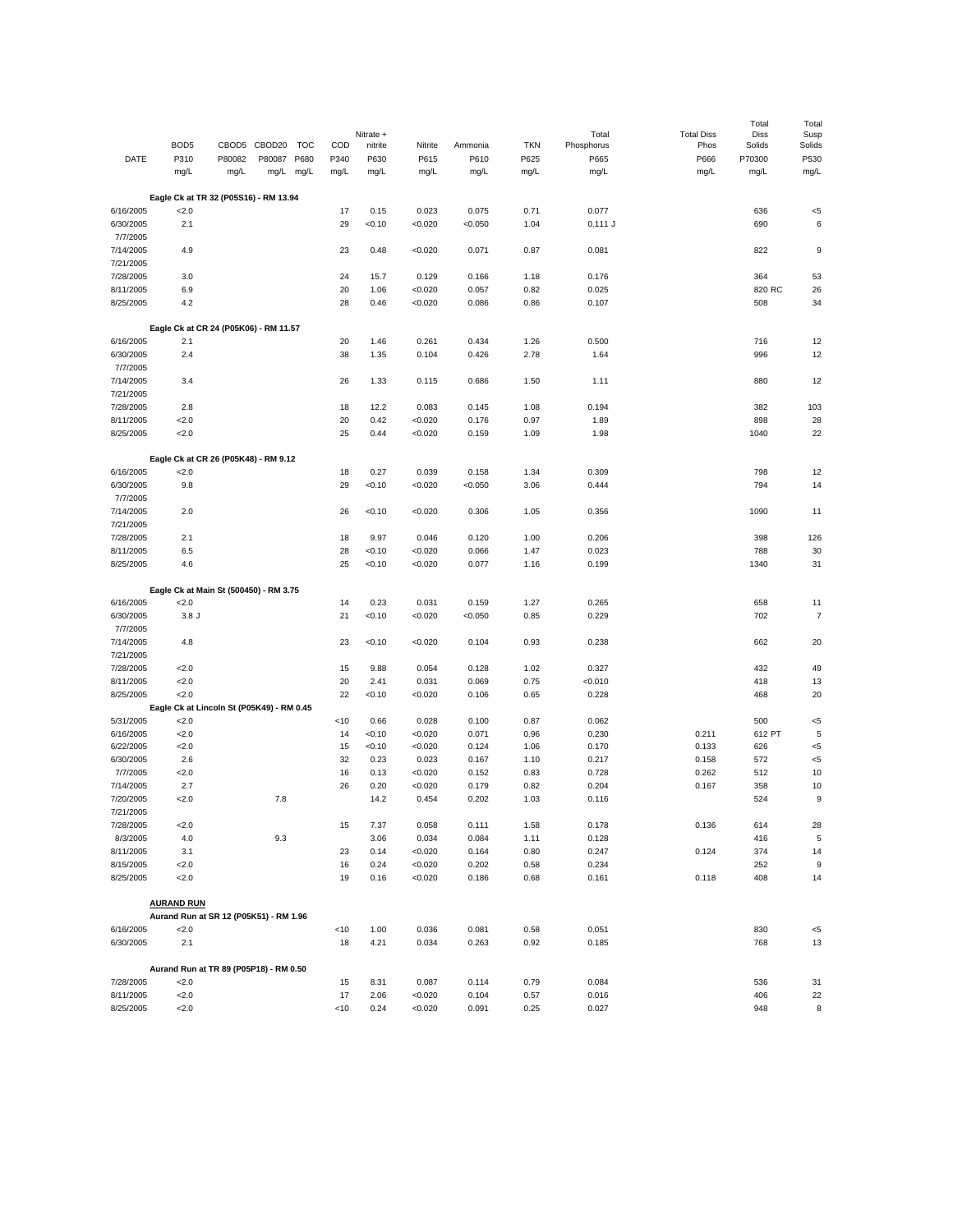|           |                                           |      |      |                                      |                         |        | Total    |          |            |        |
|-----------|-------------------------------------------|------|------|--------------------------------------|-------------------------|--------|----------|----------|------------|--------|
|           |                                           |      |      |                                      |                         |        | Volatile |          | Hexavalent | Oil &  |
|           | Sulfate                                   |      |      | Chloride Calcium Magnesium Potassium |                         | Sodium | Solids   | Fluoride | Chromium   | Grease |
| DATE      | P945                                      | P940 | P916 | P927                                 | P937                    | P929   | P505     | P951     | P1220      | P556   |
|           | mg/L                                      | mg/L | mg/L | mg/L                                 | mg/L                    | mg/L   | mg/L     | mg/L     | ug/L       | mg/L   |
|           |                                           |      |      |                                      |                         |        |          |          |            |        |
|           | Eagle Ck at TR 32 (P05S16) - RM 13.94     |      |      |                                      |                         |        |          |          |            |        |
| 6/16/2005 | 228                                       | 62.1 | 97   | 47                                   | $\overline{\mathbf{4}}$ | 41     |          |          |            |        |
| 6/30/2005 |                                           |      |      | 49                                   | 5                       | 46     |          |          |            |        |
|           | 244                                       | 70.8 | 87   |                                      |                         |        |          |          |            |        |
| 7/7/2005  |                                           |      |      |                                      |                         |        |          |          |            |        |
| 7/14/2005 | 381                                       | 60.8 | 116  | 69                                   | 6                       | 53     |          |          |            |        |
| 7/21/2005 |                                           |      |      |                                      |                         |        |          |          |            |        |
| 7/28/2005 | 58.1                                      | 34.8 | 51   | 18                                   | 6                       | 18     |          |          |            |        |
| 8/11/2005 | 123                                       | 54.0 | 66   | 31                                   | $\overline{7}$          | 32     |          |          |            |        |
| 8/25/2005 | 178                                       | 61.5 | 68   | 39                                   | 8                       | 40     |          |          |            |        |
|           |                                           |      |      |                                      |                         |        |          |          |            |        |
|           | Eagle Ck at CR 24 (P05K06) - RM 11.57     |      |      |                                      |                         |        |          |          |            |        |
|           |                                           |      |      |                                      |                         |        |          |          |            |        |
| 6/16/2005 | 255                                       | 66.4 | 104  | 46                                   | 5                       | 72     |          |          |            |        |
| 6/30/2005 | 346                                       | 96.7 | 102  | 39                                   | 9                       | 185    |          |          |            |        |
| 7/7/2005  |                                           |      |      |                                      |                         |        |          |          |            |        |
| 7/14/2005 | 347                                       | 77.6 | 112  | 42                                   | $\overline{7}$          | 137    |          |          |            |        |
| 7/21/2005 |                                           |      |      |                                      |                         |        |          |          |            |        |
| 7/28/2005 | 79.0                                      | 46.8 | 56   | 20                                   | $\overline{7}$          | 29     |          |          |            |        |
| 8/11/2005 | 334                                       | 86.6 | 94   | 32                                   | $\overline{7}$          | 162    |          |          |            |        |
| 8/25/2005 | 354                                       | 107  | 93   | 32                                   | 9                       | 252    |          |          |            |        |
|           |                                           |      |      |                                      |                         |        |          |          |            |        |
|           | Eagle Ck at CR 26 (P05K48) - RM 9.12      |      |      |                                      |                         |        |          |          |            |        |
|           |                                           |      |      |                                      | 5                       |        |          |          |            |        |
| 6/16/2005 | 211                                       | 154  | 111  | 47                                   |                         | 100    |          |          |            |        |
| 6/30/2005 | 225                                       | 132  | 101  | 45                                   | 5                       | 96     |          |          |            |        |
| 7/7/2005  |                                           |      |      |                                      |                         |        |          |          |            |        |
| 7/14/2005 | 258                                       | 310  | 122  | 56                                   | $\overline{7}$          | 197    |          |          |            |        |
| 7/21/2005 |                                           |      |      |                                      |                         |        |          |          |            |        |
| 7/28/2005 | 78.5                                      | 58.9 | 59   | 22                                   | 6                       | 34     |          |          |            |        |
| 8/11/2005 | 141                                       | 268  | 73   | 37                                   | 6                       | 129    |          |          |            |        |
| 8/25/2005 | 149                                       | 526  | 127  | 56                                   | 8                       | 252    |          |          |            |        |
|           |                                           |      |      |                                      |                         |        |          |          |            |        |
|           | Eagle Ck at Main St (500450) - RM 3.75    |      |      |                                      |                         |        |          |          |            |        |
| 6/16/2005 | 150                                       | 116  | 98   | 43                                   | 4                       | 67     |          |          |            |        |
| 6/30/2005 | 157                                       | 122  | 100  | 42                                   | $\overline{\mathbf{4}}$ | 71     |          |          |            |        |
|           |                                           |      |      |                                      |                         |        |          |          |            |        |
| 7/7/2005  |                                           |      |      |                                      |                         |        |          |          |            |        |
| 7/14/2005 | 149                                       | 117  | 106  | 45                                   | 5                       | 76     |          |          |            |        |
| 7/21/2005 |                                           |      |      |                                      |                         |        |          |          |            |        |
| 7/28/2005 | 85.8                                      | 58.9 | 62   | 21                                   | 6                       | 43     |          |          |            |        |
| 8/11/2005 | 93.3                                      | 58.0 | 71   | 26                                   | 5                       | 37     |          |          |            |        |
| 8/25/2005 | 104                                       | 67.4 | 80   | 30                                   | 6                       | 42     |          |          |            |        |
|           | Eagle Ck at Lincoln St (P05K49) - RM 0.45 |      |      |                                      |                         |        |          |          |            |        |
| 5/31/2005 | 125                                       | 71.5 | 88   | 36                                   | 3                       | 40     |          |          |            |        |
| 6/16/2005 | 135                                       | 102  | 88   | 40                                   | 4                       | 58     |          |          |            |        |
| 6/22/2005 | 143                                       | 110  | 91   | 42                                   | $\overline{\mathbf{4}}$ | 60     |          |          |            |        |
|           |                                           |      |      |                                      |                         |        |          |          |            |        |
| 6/30/2005 | 124                                       | 102  | 76   | 38                                   | 4                       | 58     |          |          |            |        |
| 7/7/2005  | 117                                       | 87.6 | 73   | 34                                   | 4                       | 48     |          |          |            |        |
| 7/14/2005 | 82.6                                      | 58.0 | 55   | 27                                   | 4                       | 35     |          |          |            |        |
| 7/20/2005 | 127                                       | 58.4 | 71   | 27                                   | $\overline{7}$          | 52     |          |          |            |        |
| 7/21/2005 |                                           |      |      |                                      |                         |        |          |          |            |        |
| 7/28/2005 | 82.1                                      | 168  | 77   | 27                                   | 6                       | 88     |          |          |            |        |
| 8/3/2005  | 92.6                                      | 59.5 | 69   | 26                                   | 6                       | 36     |          |          |            |        |
| 8/11/2005 | 74.2                                      | 54.6 | 58   | 25                                   | 5                       | 33     |          |          |            |        |
| 8/15/2005 | 54.3                                      | 30.0 | 40   | 17                                   | 3                       | 19     |          |          |            |        |
|           |                                           |      |      |                                      |                         |        |          |          |            |        |
| 8/25/2005 | 76.2                                      | 55.6 | 66   | 29                                   | 5                       | 32     |          |          |            |        |
|           |                                           |      |      |                                      |                         |        |          |          |            |        |
|           | <b>AURAND RUN</b>                         |      |      |                                      |                         |        |          |          |            |        |
|           | Aurand Run at SR 12 (P05K51) - RM 1.96    |      |      |                                      |                         |        |          |          |            |        |
| 6/16/2005 | 361                                       | 62.6 | 132  | 64                                   | 6                       | 30     |          |          |            |        |
| 6/30/2005 | 324                                       | 62.4 | 108  | 56                                   | $\overline{7}$          | 30     |          |          |            |        |
|           |                                           |      |      |                                      |                         |        |          |          |            |        |
|           | Aurand Run at TR 89 (P05P18) - RM 0.50    |      |      |                                      |                         |        |          |          |            |        |
| 7/28/2005 | 151                                       | 57.2 | 86   | 34                                   | 6                       | 32     |          |          |            |        |
| 8/11/2005 | 109                                       | 40.3 | 72   | 28                                   | 5                       | 17     |          |          |            |        |
| 8/25/2005 | 436                                       | 64.7 | 143  | 74                                   | 8                       | 31     |          |          |            |        |
|           |                                           |      |      |                                      |                         |        |          |          |            |        |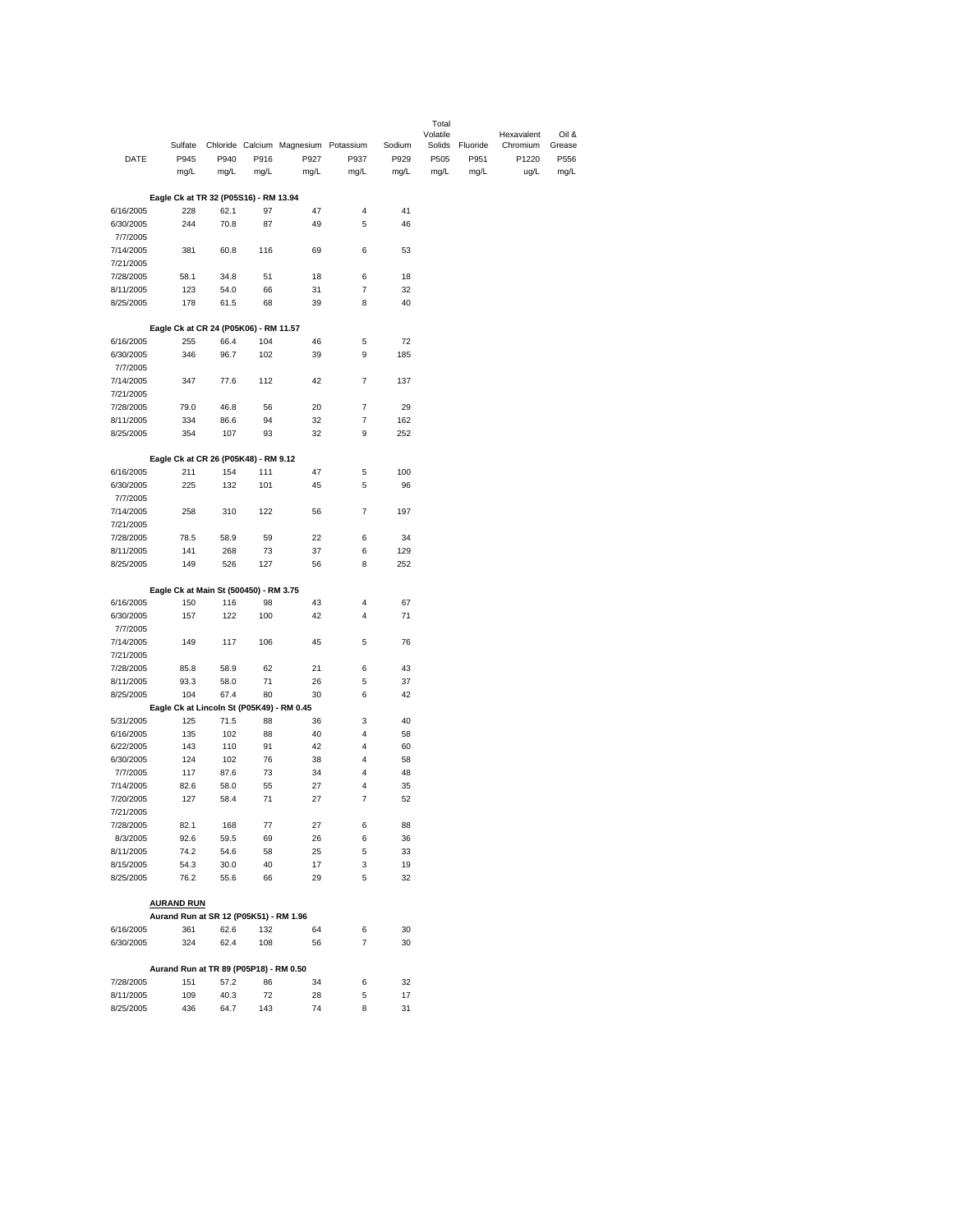## **Eagle Ck at TR 32 (P05S16) - RM 13.94**

6/16/2005 6/30/2005 7/7/2005 Bacteria run 7/14/2005 LIGHT RAIN. HEAVY RAINFALL IN AREA PREVIOUS 2 NIGHTS 7/21/2005 Bacteria run 7/28/2005 8/11/2005 8/25/2005 **Eagle Ck at CR 24 (P05K06) - RM 11.57** 6/16/2005

6/30/2005 7/7/2005 Bacteria run 7/14/2005 LIGHT RAIN. HEAVY RAINFALL IN AREA PREVIOUS 2 NIGHTS 7/21/2005 Bacteria run 7/28/2005 8/11/2005 8/25/2005

## **Eagle Ck at CR 26 (P05K48) - RM 9.12**

6/16/2005 6/30/2005 7/7/2005 Bacteria run 7/14/2005 STEADY LIGHT RAIN. HEAVY RAINFALL IN AREA PREVIOUS 2 NIGHTS 7/21/2005 Bacteria run 7/28/2005 8/11/2005 WATER MURKY 8/25/2005

## **Eagle Ck at Main St (500450) - RM 3.75**

6/16/2005 SOME OIL SHEEN ON SURFACE UNDER BRIDGE 6/30/2005 SCUM COVERING WATER SURFACE 7/7/2005 Bacteria run 7/14/2005 STEADY LIGHT RAIN. HEAVY RAINFALL IN AREA PREVIOUS 2 NIGHTS 7/21/2005 Bacteria run 7/28/2005 8/11/2005 8/25/2005 **Eagle Ck at Lincoln St (P05K49) - RM 0.45** 5/31/2005 6/16/2005 6/22/2005 6/30/2005 7/7/2005 7/14/2005 STEADY RAIN. HEAVY RAINFALL IN AREA PREVIOUS 2 NIGHTS 7/20/2005 7/21/2005 Bacteria run 7/28/2005 8/3/2005 8/11/2005 8/15/2005 8/25/2005

#### **AURAND RUN**

**Aurand Run at SR 12 (P05K51) - RM 1.96** 6/16/2005 6/30/2005 OILY SHEEN ON WATER SURFACE ALONG REW UST BRIDGE, UNDER, DST BRIDGE

## **Aurand Run at TR 89 (P05P18) - RM 0.50**

7/28/2005 FLOW IS HIGH FROM RECENT RAIN 8/11/2005 8/25/2005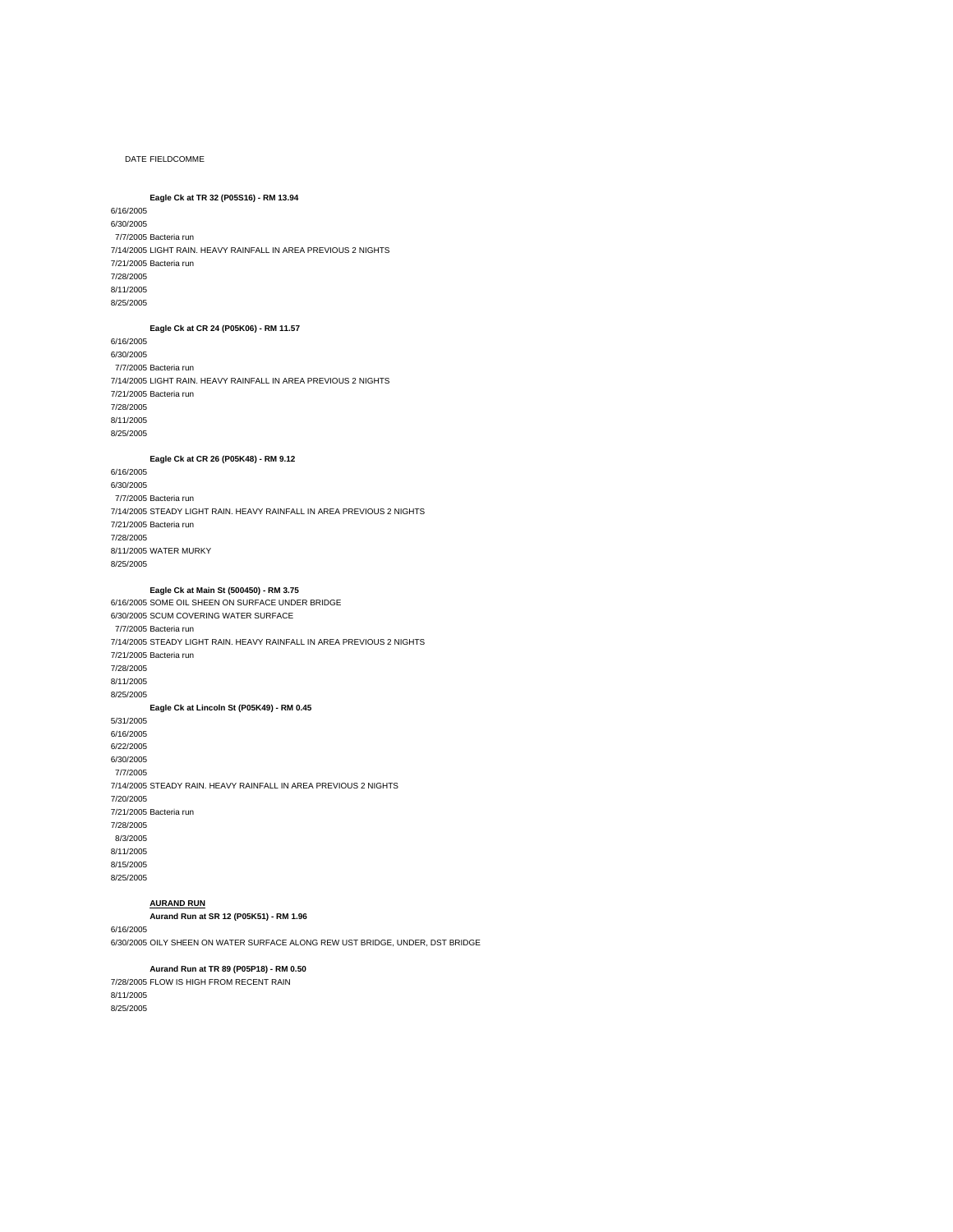## **HUC 04100008 040 - Blanchard River (upstream Ottawa Creek to upstream Riley Creek)**

|                        |                                                             |            |                                    |              |      |      |      | Conduct. | Conduct.   | Secchi |                |            |         |  |
|------------------------|-------------------------------------------------------------|------------|------------------------------------|--------------|------|------|------|----------|------------|--------|----------------|------------|---------|--|
|                        | Temp                                                        |            | D.O. D.O. Sat. pH - Field pH - Lab |              |      | Flow | Gage | Field    | @ 25C      | Depth  | Acidity        | Alkalinity | E.coli  |  |
| DATE                   | P <sub>10</sub>                                             | P299       | P301                               | P400         | P403 | P61  | P65  | P94      | P95        |        | P70508         | P410       | P31648  |  |
|                        | С                                                           | mg/L       | $\%$                               | S.U.         | S.U. | cfs  | feet | umhos/cm | umhos/cm   | meters | mg/L           | mg/L       | #/100ml |  |
|                        | <b>BLANCHARD RIVER</b>                                      |            |                                    |              |      |      |      |          |            |        |                |            |         |  |
|                        | Blanchard R at CR 53 (P05P13) - RM 41.31                    |            |                                    |              |      |      |      |          |            |        |                |            |         |  |
| 6/13/2005              | 23.4                                                        | 5.6        | 66.0                               | 7.54         |      |      |      |          | 854        |        | < 5.0          | 199        |         |  |
| 6/27/2005              | 26.6                                                        | 4.7        | 59.1                               | 7.75         |      |      |      |          | 854        |        | < 5.0          | 170        |         |  |
| 7/6/2005               |                                                             |            |                                    |              |      |      |      |          |            |        |                |            |         |  |
| 7/11/2005              | 23.7                                                        | 5.3        | 63.3                               | 7.68         |      |      |      |          | 710        |        | < 5.0          | 144        |         |  |
| 7/19/2005              |                                                             |            |                                    |              |      |      |      |          |            |        |                |            |         |  |
| 7/25/2005              | 26.5                                                        | 5.3        | 66.3                               | 7.73         |      |      |      |          | 623        |        | < 5.0          | 154        |         |  |
| 8/8/2005               | 24.4                                                        | 5.7        | 68.2                               | 7.85         |      |      |      |          | 847        |        | < 5.0          | 187        |         |  |
| 8/22/2005              | 22.4                                                        | 6.1        | 70.6                               | 7.82         |      |      |      |          | 816        |        | < 5.0          | 162        |         |  |
|                        |                                                             |            |                                    |              |      |      |      |          |            |        |                |            |         |  |
|                        | <b>HIGBIE-REDICK DITCH</b>                                  |            |                                    |              |      |      |      |          |            |        |                |            |         |  |
|                        | Higbie-Redick Ditch at Union TR 59 (P05K07) - RM 0.76       |            |                                    |              |      |      |      |          |            |        |                |            |         |  |
| 6/14/2005              | 24.6                                                        | 12.2       | 145.5                              | 8.13         |      |      |      |          | 1070       |        | < 5.0          | 277        |         |  |
| 6/28/2005              | 23.0                                                        | 6.9        | 80.7                               | 7.57         |      |      |      |          | 1070       |        | < 5.0          | 261        |         |  |
| 7/12/2005              | 24.9                                                        | 6.4        | 76.8                               | 7.81         |      |      |      |          | 1170       |        | < 5.0          | 287        |         |  |
| 7/26/2005              | 26.5                                                        | 10.8       | 134.2                              | 7.88         |      |      |      |          | 890        |        | < 5.0          | 286        |         |  |
| 8/9/2005               | 24.5                                                        | 5.0        | 60.1                               | 7.72         |      |      |      |          | 1100       |        | < 5.0          | 314        |         |  |
| 8/23/2005              | 19.1                                                        | 6.2        | 66.8                               | 8.18         |      |      |      |          | 940        |        | < 5.0          | 302        |         |  |
|                        |                                                             |            |                                    |              |      |      |      |          |            |        |                |            |         |  |
|                        | <b>TIDERISHI CREEK</b>                                      |            |                                    |              |      |      |      |          |            |        |                |            |         |  |
|                        | Tiderishi Ck at Hancock CR 26 (P05K52) - RM 7.28            |            |                                    |              |      |      |      |          |            |        |                |            |         |  |
| 6/14/2005<br>6/28/2005 | 24.0<br>23.3                                                | 4.7        | 55.9                               | 7.61         |      |      |      |          | 721<br>924 |        | < 5.0<br>< 5.0 | 214<br>286 |         |  |
| 7/12/2005              | 26.9                                                        | 6.0        | 69.9                               | 7.68         |      |      |      |          | 915        |        |                | 297        |         |  |
| 7/26/2005              | 25.0                                                        | 6.7<br>4.7 | 83.5<br>56.7                       | 7.89<br>7.58 |      |      |      |          | 670        |        | < 5.0<br>< 5.0 | 193        |         |  |
| 8/9/2005               | 24.3                                                        | 6.0        | 71.5                               | 7.77         |      |      |      |          | 636        |        | < 5.0          | 166        |         |  |
| 8/23/2005              | 19.1                                                        | 4.8        | 52.0                               | 7.91         |      |      |      |          | 835        |        | < 5.0          | 308        |         |  |
|                        |                                                             |            |                                    |              |      |      |      |          |            |        |                |            |         |  |
|                        | Tiderishi Ck at Eagle TR 44 (P05K53) - RM 4.57              |            |                                    |              |      |      |      |          |            |        |                |            |         |  |
| 6/14/2005              | 29.0                                                        | 14.6       | 188.9                              | 9.19         |      |      |      |          | 501        |        | < 5.0          | 134        |         |  |
| 6/28/2005              | 25.0                                                        | 3.8        | 45.6                               | 7.61         |      |      |      |          | 866        |        | < 5.0          | 210        |         |  |
| 7/26/2005              | 31.7                                                        | 13.5       | 183.4                              | 9.03         |      |      |      |          | 565        |        | < 5.0          | 135        |         |  |
| 8/9/2005               | 26.5                                                        | 11.7       | 145.2                              | 8.68         |      |      |      |          | 882        |        | < 5.0          | 297        |         |  |
|                        |                                                             |            |                                    |              |      |      |      |          |            |        |                |            |         |  |
|                        | Tiderishi Ck at Mouth (P05W28) - RM 0.01                    |            |                                    |              |      |      |      |          |            |        |                |            |         |  |
| 6/14/2005              | 22.8                                                        | 9.2        | 106.7                              | 7.93         |      |      |      |          | 874        |        | < 5.0          | 268        |         |  |
| 6/28/2005              | 22.4                                                        | 6.3        | 72.8                               | 7.96         |      |      |      |          | 976        |        | < 5.0          | 291        |         |  |
| 7/12/2005              | 23.7                                                        | 8.1        | 94.9                               | 8.11         |      |      |      |          | 1000       |        | < 5.0          | 344        |         |  |
| 7/26/2005              | 25.0                                                        | 9.5        | 113.8                              | 8.06         |      |      |      |          | 865        |        | < 5.0          | 290        |         |  |
| 8/9/2005               | 20.3                                                        | 7.9        | 87.4                               | 7.64         |      |      |      |          | 634        |        | < 5.0          | 215        |         |  |
| 8/23/2005              | 18.4                                                        | 10.1       | 107.7                              | 8.33         |      |      |      |          | 952        |        | < 5.0          | 308        |         |  |
|                        | <b>OTTAWA CREEK</b>                                         |            |                                    |              |      |      |      |          |            |        |                |            |         |  |
|                        | Ottawa Ck at Hancock CR 12 (Orange Twp) (P05K54) - RM 18.52 |            |                                    |              |      |      |      |          |            |        |                |            |         |  |
| 6/14/2005              | 25.6                                                        | 8.1        | 98.6                               | 8.04         |      |      |      |          | 903        |        | < 5.0          | 219        |         |  |
| 6/28/2005              | 22.2                                                        | 7.8        | 89.9                               | 7.93         |      |      |      |          | 1120       |        | < 5.0          | 256        |         |  |
| 7/7/2005               |                                                             |            |                                    |              |      |      |      |          |            |        |                |            |         |  |
| 7/12/2005              | 24.7                                                        | 7.7        | 92.6                               | 7.95         |      |      |      |          | 1290       |        | 5.0            | 325        |         |  |
| 7/18/2005              |                                                             |            |                                    |              |      |      |      |          |            |        |                |            |         |  |
| 7/26/2005              | 26.1                                                        | 8.1        | 99.8                               | 7.91         |      |      |      |          | 1130       |        | < 5.0          | 284        |         |  |
| 8/9/2005               | 22.4                                                        | 6.9        | 79.3                               | 7.77         |      |      |      |          | 1280       |        | 7.6 RC         | 302 RC     |         |  |
| 8/23/2005              | 18.8                                                        | 8.2        | 87.7                               | 7.92         |      |      |      |          | 1310       |        | < 5.0          | 317        |         |  |
|                        |                                                             |            |                                    |              |      |      |      |          |            |        |                |            |         |  |
|                        | Ottawa Ck at CR 12 (Union Twp) (P05K08) - RM 14.67          |            |                                    |              |      |      |      |          |            |        |                |            |         |  |
| 6/14/2005              | 25.8                                                        | 6.6        | 81.0                               | 7.84         |      |      |      |          | 826        |        | < 5.0          | 181        |         |  |
| 6/28/2005              | 23.0                                                        | 7.3        | 85.6                               | 7.93         |      |      |      |          | 883        |        | < 5.0          | 177        |         |  |
| 7/7/2005               |                                                             |            |                                    |              |      |      |      |          |            |        |                |            |         |  |
| 7/12/2005              | 25.4                                                        | 8.1        | 97.9                               | 7.89         |      |      |      |          | 1010       |        | < 5.0          | 215        |         |  |
| 7/18/2005              |                                                             |            |                                    |              |      |      |      |          |            |        |                |            |         |  |
| 7/26/2005<br>8/9/2005  | 26.0<br>24.0                                                | 7.3        | 90.0                               | 7.91<br>7.99 |      |      |      |          | 751<br>965 |        | < 5.0          | 183<br>218 |         |  |
| 8/23/2005              | 19.5                                                        | 7.6<br>8.3 | 90.8<br>90.0                       | 8.10         |      |      |      |          | 1020       |        | < 5.0<br>< 5.0 | 223        |         |  |
|                        |                                                             |            |                                    |              |      |      |      |          |            |        |                |            |         |  |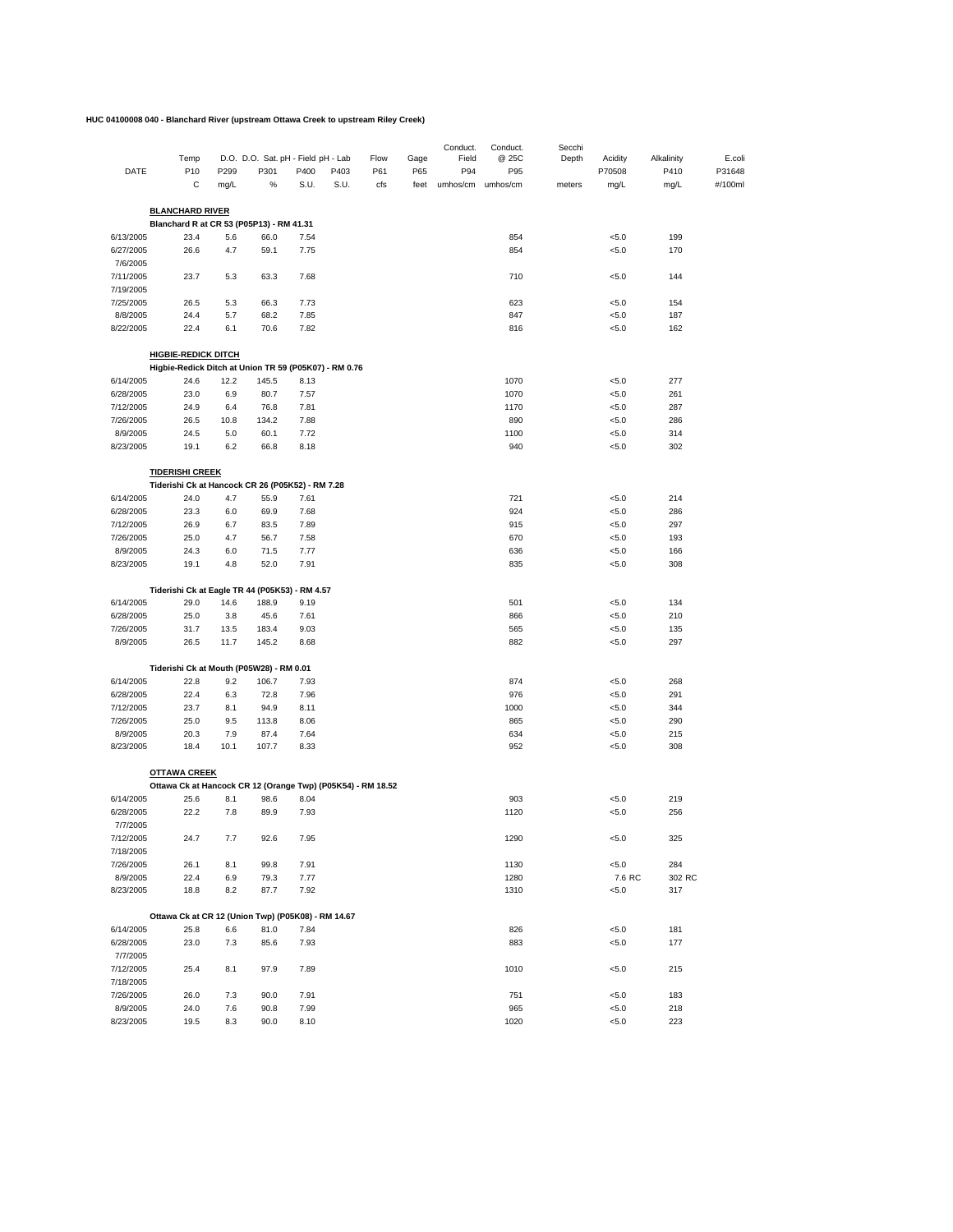|                       | Total                                                              |              |            |          |                |                  |              |             |            | Manga-     |                  |            |            |                |
|-----------------------|--------------------------------------------------------------------|--------------|------------|----------|----------------|------------------|--------------|-------------|------------|------------|------------------|------------|------------|----------------|
|                       | Hardness                                                           | Aluminum     | Arsenic    | Barium   |                | Cadmium Chromium | Copper       | Iron        | Lead       | nese       | Mercury          | Nickel     | Selenium   | Strontium      |
| DATE                  | P900                                                               | P1105        | P1002      | P1007    | P1027          | P1034            | P1042        | P1045       | P1051      | P1055      | P71900           | P1067      | P1147      | P1082          |
|                       | mg/L                                                               | ug/L         | ug/L       | ug/L     | ug/L           | ug/L             | ug/L         | ug/L        | ug/L       | ug/L       | ug/L             | ug/L       | ug/L       | ug/L           |
|                       |                                                                    |              |            |          |                |                  |              |             |            |            |                  |            |            |                |
|                       | <b>BLANCHARD RIVER</b><br>Blanchard R at CR 53 (P05P13) - RM 41.31 |              |            |          |                |                  |              |             |            |            |                  |            |            |                |
| 6/13/2005             | 355                                                                | 1400         | 2.7        | 76       | <0.20          | $30$             | < 10         | 2330        | 2.3        | 84         | <0.20            | $<40$      | 2.0        | 7090           |
| 6/27/2005             | 354                                                                | 776          | 3.0        | 78       | <0.20          | $30$             | < 10         | 1420        | 2.0        | 69         | < 0.20           | <40        | 2.0        | 6750           |
| 7/6/2005              |                                                                    |              |            |          |                |                  |              |             |            |            |                  |            |            |                |
| 7/11/2005             | 265                                                                | 867          | 2.3        | 56       | < 0.20         | $30$             | < 10         | 1490        | 2.5        | 54         | < 0.20           | <40        | 2.0        | 4470           |
| 7/19/2005             |                                                                    |              |            |          |                |                  |              |             |            |            |                  |            |            |                |
| 7/25/2005             | 274                                                                | 553          | 2.0        | 61       | <0.20          | $30$             | < 10         | 1140        | 2.0        | 53         | <0.20            | <40        | 2.0        | 3340           |
| 8/8/2005              | 326                                                                | 630          | 2.5        | 67       | < 0.20         | $30$             | < 10         | 1270        | 2.0        | 61         | <0.20            | <40        | 2.0        | 5640           |
| 8/22/2005             | 299                                                                | 712          | 3.2        | 63       | <0.20          | $30$             | < 10         | 1040        | 2.7        | 53         | <0.20            | <40        | 2.0        | 5290           |
|                       |                                                                    |              |            |          |                |                  |              |             |            |            |                  |            |            |                |
|                       | <b>HIGBIE-REDICK DITCH</b>                                         |              |            |          |                |                  |              |             |            |            |                  |            |            |                |
| 6/14/2005             | Higbie-Redick Ditch at Union TR 59 (P05K07) - RM 0.76<br>475       | $200$        | 5.5        | 62       |                | $30$             | < 10         | 248         | 2.0        | 61         | <0.20            | <40        | 2.0        | 5570           |
| 6/28/2005             | 493                                                                | 200          | 5.9        | 61       | <0.20<br><0.20 | $30$             | < 10         | 199         | 2.0        | 139        | <0.20            | <40        | 2.0        | 7530           |
| 7/12/2005             | 497                                                                | 200          | 7.5        | 56       | <0.20          | $30$             | < 10         | 325         | 2.0        | 261        | < 0.20           | <40        | 2.0        | 7790           |
| 7/26/2005             | 430                                                                | 200          | 4.8        | 65       | <0.20          | $30$             | < 10         | 428         | 2.0        | 137        | <0.20            | <40        | 2.0        | 4640           |
| 8/9/2005              | 484                                                                | <200         | 6.6        | 70       | <0.20          | $30$             | < 10         | 535         | 2.0        | 818        | <0.20            | $<40$      | 2.0        | 5810           |
| 8/23/2005             | 414                                                                | 445          | 8.5        | 57       | <0.20          | $30$             | < 10         | 828         | 2.0        | 940        | <0.20            | <40        | 2.0        | 4850           |
|                       |                                                                    |              |            |          |                |                  |              |             |            |            |                  |            |            |                |
|                       | <b>TIDERISHI CREEK</b>                                             |              |            |          |                |                  |              |             |            |            |                  |            |            |                |
|                       | Tiderishi Ck at Hancock CR 26 (P05K52) - RM 7.28                   |              |            |          |                |                  |              |             |            |            |                  |            |            |                |
| 6/14/2005             | 284                                                                | <200         | 5.6        | 50       | <0.20          | $30$             | < 10         | 398         | 2.0        | 126        | < 0.20           | <40        | 2.0        | 3940           |
| 6/28/2005             | 426                                                                | 200          | 12.4       | 103      | <0.20          | $30$             | < 10         | 940         | 2.0        | 2110       | <0.20            | <40        | 2.0        | 11100          |
| 7/12/2005             | 383                                                                | 205          | 16.7       | 94       | <0.20          | $30$             | < 10         | 1110        | 2.0        | 1690       | <0.20            | <40        | 2.0        | 11000          |
| 7/26/2005             | 289                                                                | 554          | 2.9        | 72       | < 0.20         | $30$             | < 10         | 990         | 2.0        | 38         | <0.20            | <40        | 2.0        | 3390           |
| 8/9/2005              | 224                                                                | 335          | 6.6        | 60       | <0.20          | $30$             | < 10         | 906         | 2.0        | 215        | <0.20            | <40        | 2.0        | 3280           |
| 8/23/2005             | 370                                                                | 1030         | 7.0        | 106      | <0.20          | $30$             | < 10         | 1670        | 2.0        | 1090       | < 0.20           | <40        | 2.0        | 6660           |
|                       | Tiderishi Ck at Eagle TR 44 (P05K53) - RM 4.57                     |              |            |          |                |                  |              |             |            |            |                  |            |            |                |
| 6/14/2005             | 208                                                                | 200          | 2.9        | 36       | < 0.20         | $30$             | < 10         | 149         | 2.0        | < 10       | <0.20            | <40        | 2.0        | 2600           |
| 6/28/2005             | 304                                                                | 200          | 11.0       | 90       | <0.20          | $30$             | < 10         | 959         | 2.0        | 1280       | <0.20            | <40        | 2.0        | 6420           |
| 7/26/2005             | 245                                                                | <200         | 2.0        | 54       | <0.20          | $30$             | < 10         | 71          | 2.0        | <10        | <0.20            | <40        | 2.0        | 2760           |
| 8/9/2005              | 438                                                                | $200$        | 7.1        | 99       | < 0.20         | $30$             | < 10         | 548         | 2.0        | 512        | < 0.20           | <40        | 2.0        | 8950           |
|                       |                                                                    |              |            |          |                |                  |              |             |            |            |                  |            |            |                |
|                       | Tiderishi Ck at Mouth (P05W28) - RM 0.01                           |              |            |          |                |                  |              |             |            |            |                  |            |            |                |
| 6/14/2005             | 434                                                                | 200          | 2.0        | 59       | <0.20          | $30$             | < 10         | 317         | 2.0        | 19         | < 0.20           | <40        | 2.0        | 20600          |
| 6/28/2005             | 506                                                                | $200$        | 2.0        | 59       | <0.20          | $30$             | < 10         | 120         | 2.0        | 11         | < 0.20           | <40        | 2.0        | 34600          |
| 7/12/2005             | 488                                                                | 200          | 2.1        | 52       | <0.20          | $30$             | < 10         | 118         | 2.0        | 26         | < 0.20           | <40        | 2.0        | 30800<br>23700 |
| 7/26/2005<br>8/9/2005 | 455<br>312                                                         | 200<br>1220  | 2.0<br>2.0 | 64<br>55 | <0.20<br><0.20 | $30$<br>$30$     | < 10<br>< 10 | 143<br>1780 | 2.0<br>2.0 | 23<br>45   | < 0.20<br>< 0.20 | <40<br><40 | 2.0<br>2.0 | 9040           |
| 8/23/2005             | 527                                                                | 200          | 2.0        | 50       | <0.20          | $30$             | < 10         | 165         | 2.0        | 29         | <0.20            | <40        | 2.0        | 31000          |
|                       |                                                                    |              |            |          |                |                  |              |             |            |            |                  |            |            |                |
|                       | <b>OTTAWA CREEK</b>                                                |              |            |          |                |                  |              |             |            |            |                  |            |            |                |
|                       | Ottawa Ck at Hancock CR 12 (Orange Twp) (P05K54) - RM 18.52        |              |            |          |                |                  |              |             |            |            |                  |            |            |                |
| 6/14/2005             | 433                                                                | $200$        | 2.6        | 64       | <0.20          | $30$             | < 10         | 370         | 2.0        | 48         | < 0.20           | <40        | 2.0        | 3820           |
| 6/28/2005             | 597                                                                | 200          | 3.5        | 53       | <0.20          | <30              | < 10         | 252         | 2.0        | 102        | < 0.20           | <40        | 2.0        | 7230           |
| 7/7/2005              |                                                                    |              |            |          |                |                  |              |             |            |            |                  |            |            |                |
| 7/12/2005             | 674                                                                | $<$ 200      | 36         | 56       | <0.20          | $30$             | <10          | 353         | 2.0        | 123        | <0.20            | <40        | 2.0        | 8450           |
| 7/18/2005             |                                                                    |              |            |          |                |                  |              |             |            |            |                  |            |            |                |
| 7/26/2005             | 605                                                                | $200$        | 4.6        | 58       | <0.20          | $30$             | < 10         | 392         | 2.0        | 131        | < 0.20           | <40        | 2.0        | 6850           |
| 8/9/2005<br>8/23/2005 | 684<br>734                                                         | <200<br><200 | 3.9<br>3.6 | 55<br>52 | <0.20<br><0.20 | $30$             | <10          | 387<br>328  | 2.0<br>2.0 | 190<br>145 | <0.20<br>< 0.20  | <40<br><40 | 2.0<br>2.0 | 7650<br>8850   |
|                       |                                                                    |              |            |          |                | $30$             | <10          |             |            |            |                  |            |            |                |
|                       | Ottawa Ck at CR 12 (Union Twp) (P05K08) - RM 14.67                 |              |            |          |                |                  |              |             |            |            |                  |            |            |                |
| 6/14/2005             | 361                                                                | $200$        | 3.2        | 55       | <0.20          | $30$             | < 10         | 658         | 2.0        | 82         | < 0.20           | <40        | 2.0        | 3550           |
| 6/28/2005             | 402                                                                | <200         | 2.6        | 58       | <0.20          | $30$             | < 10         | 259         | 2.0        | 107        | < 0.20           | <40        | 2.0        | 3880           |
| 7/7/2005              |                                                                    |              |            |          |                |                  |              |             |            |            |                  |            |            |                |
| 7/12/2005             | 425                                                                | $200$        | 3.6        | 59       | <0.20          | $30$             | < 10         | 618         | 2.0        | 192        | <0.20            | <40        | 2.0        | 4280           |
| 7/18/2005             |                                                                    |              |            |          |                |                  |              |             |            |            |                  |            |            |                |
| 7/26/2005             | 324                                                                | $200$        | 3.3        | 51       | < 0.20         | $30$             | < 10         | 466         | 2.0        | 96         | <0.20            | <40        | 2.0        | 2780           |
| 8/9/2005              | 403                                                                | $<$ 200      | 3.4        | 59       | <0.20          | $30$             | < 10         | 560         | 2.0        | 147        | <0.20            | <40        | 2.0        | 3750           |
| 8/23/2005             | 469                                                                | <200         | 3.2        | 63       | <0.20          | $30$             | < 10         | 284         | 2.0        | 127        | < 0.20           | <40        | 2.0        | 4630           |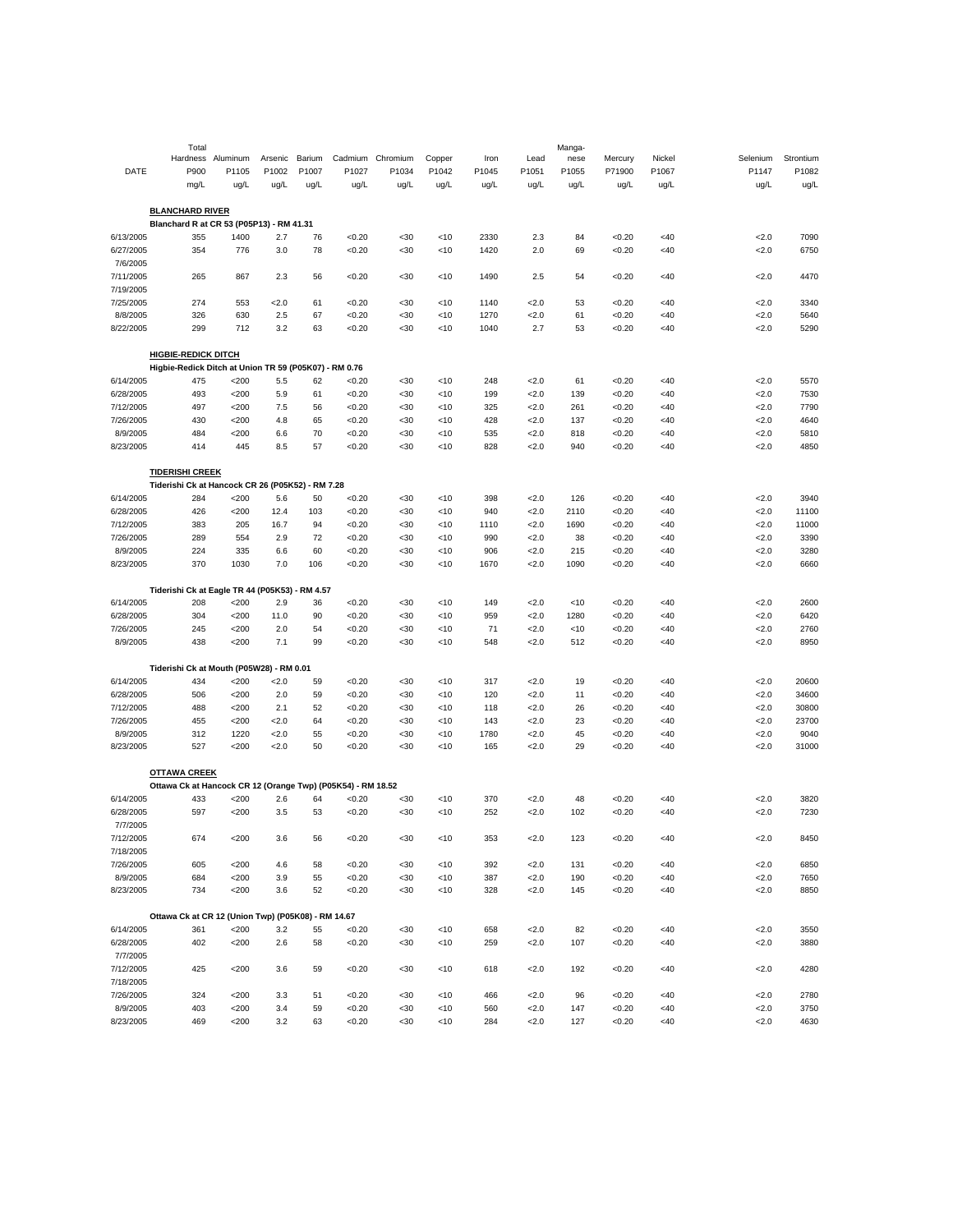|           |                                                             |        |              |            |      |                      |         |         |            |            |                           | Total                 | Total          |
|-----------|-------------------------------------------------------------|--------|--------------|------------|------|----------------------|---------|---------|------------|------------|---------------------------|-----------------------|----------------|
|           | BOD <sub>5</sub>                                            |        | CBOD5 CBOD20 | <b>TOC</b> | COD  | Nitrate +<br>nitrite | Nitrite |         | <b>TKN</b> | Total      | <b>Total Diss</b><br>Phos | <b>Diss</b><br>Solids | Susp<br>Solids |
|           |                                                             |        |              |            |      |                      |         | Ammonia |            | Phosphorus |                           |                       |                |
| DATE      | P310                                                        | P80082 | P80087       | P680       | P340 | P630                 | P615    | P610    | P625       | P665       | P666                      | P70300                | P530           |
|           | mg/L                                                        | mg/L   |              | mg/L mg/L  | mg/L | mg/L                 | mg/L    | mg/L    | mg/L       | mg/L       | mg/L                      | mg/L                  | mg/L           |
|           |                                                             |        |              |            |      |                      |         |         |            |            |                           |                       |                |
|           | <b>BLANCHARD RIVER</b>                                      |        |              |            |      |                      |         |         |            |            |                           |                       |                |
|           | Blanchard R at CR 53 (P05P13) - RM 41.31                    |        |              |            |      |                      |         |         |            |            |                           |                       |                |
| 6/13/2005 | 2.0                                                         |        |              |            | 12   | 3.58                 | 0.034   | 0.065   | 0.81       | 0.231      |                           | 526                   | 56             |
| 6/27/2005 | 2.0                                                         |        |              |            | 19   | 2.90                 | < 0.020 | 0.073   | 0.72       | 0.216      |                           | 572                   | 29             |
| 7/6/2005  |                                                             |        |              |            |      |                      |         |         |            |            |                           |                       |                |
| 7/11/2005 | 2.0                                                         |        |              |            | 13   | 4.28                 | <0.020  | 0.075   | 0.59       | 0.220      |                           | 436                   | 25             |
| 7/19/2005 |                                                             |        |              |            |      |                      |         |         |            |            |                           |                       |                |
| 7/25/2005 | 2.0                                                         |        |              |            | 13   | 10.4                 | 0.036   | 0.068   | 0.74       | 0.180      |                           | 402                   | 32             |
| 8/8/2005  | 2.0                                                         |        |              |            | 16   | 4.45                 | < 0.020 | 0.080   | 0.72       | 0.222      |                           | 534                   | 30             |
| 8/22/2005 | 2.0                                                         |        |              |            | 10   | 4.42                 | < 0.020 | 0.117   | 0.67       | 0.302      |                           | 504                   | 26             |
|           |                                                             |        |              |            |      |                      |         |         |            |            |                           |                       |                |
|           | <b>HIGBIE-REDICK DITCH</b>                                  |        |              |            |      |                      |         |         |            |            |                           |                       |                |
|           | Higbie-Redick Ditch at Union TR 59 (P05K07) - RM 0.76       |        |              |            |      |                      |         |         |            |            |                           |                       |                |
| 6/14/2005 | 2.0                                                         |        |              |            | 12   | 1.38                 | 0.142   | 0.097   | 0.81       | 0.231      |                           | 688                   | $5$            |
|           |                                                             |        |              |            |      |                      |         |         |            |            |                           |                       | $\mathsf g$    |
| 6/28/2005 | 2.0                                                         |        |              |            | 22   | 1.44                 | 0.082   | 0.112   | 0.83       | 0.302      |                           | 722                   |                |
| 7/12/2005 | 2.0                                                         |        |              |            | 23   | $<0.10$ UJ           | < 0.020 | 0.110   | 0.69       | 0.317      |                           | 748                   | 6              |
| 7/26/2005 | 2.0                                                         |        |              |            | 13   | 1.49                 | 0.030   | 0.097   | 0.54       | 0.205      |                           | 582                   | 6              |
| 8/9/2005  | 13J                                                         |        |              |            | 16   | 0.56J                | 0.037   | 0.183   | 0.74       | 0.144      |                           | 726                   | 14             |
| 8/23/2005 | 17                                                          |        |              |            | 42   | < 0.10               | < 0.020 | 0.057   | 0.85       | 0.587      |                           | 598                   | 44             |
|           |                                                             |        |              |            |      |                      |         |         |            |            |                           |                       |                |
|           | <b>TIDERISHI CREEK</b>                                      |        |              |            |      |                      |         |         |            |            |                           |                       |                |
|           | Tiderishi Ck at Hancock CR 26 (P05K52) - RM 7.28            |        |              |            |      |                      |         |         |            |            |                           |                       |                |
| 6/14/2005 | 2.6                                                         |        |              |            | 17   | 1.06                 | 0.116   | 0.217   | 1.06       | 0.383      |                           | 420                   | $<$ 5          |
| 6/28/2005 | 11                                                          |        |              |            | 25   | 3.99                 | < 0.020 | 0.152   | 1.44       | 0.704      |                           | 590                   | 19             |
| 7/12/2005 | 11                                                          |        |              |            | 33   | < 0.10               | < 0.020 | 0.114   | 1.13       | 0.580      |                           | 550                   | 27             |
| 7/26/2005 | 4.9                                                         |        |              |            | 24   | 6.25                 | 0.201   | 0.323   | 1.21       | 0.441      |                           | 434                   | 21             |
| 8/9/2005  | 5.8J                                                        |        |              |            | 30   | < 0.10               | < 0.020 | 0.086   | 1.31       | <0.010     |                           | 410                   | 37             |
| 8/23/2005 | 3.5                                                         |        |              |            | 33   | < 0.10               | <0.020  | 0.378   | 1.24       | 0.184      |                           | 506                   | 43             |
|           |                                                             |        |              |            |      |                      |         |         |            |            |                           |                       |                |
|           | Tiderishi Ck at Eagle TR 44 (P05K53) - RM 4.57              |        |              |            |      |                      |         |         |            |            |                           |                       |                |
| 6/14/2005 |                                                             |        |              |            |      |                      |         | 0.057   | 0.83       | 0.032      |                           | 296                   |                |
|           | 2.0                                                         |        |              |            | 14   | 0.19                 | 0.160   |         |            |            |                           |                       | $<$ 5          |
| 6/28/2005 | 11                                                          |        |              |            | 42   | 0.18                 | < 0.020 | < 0.050 | 1.93       | 0.346      |                           | 522                   | 22             |
| 7/26/2005 | 2.6                                                         |        |              |            | 21   | 14.0                 | 0.172   | 0.091   | 0.88       | 0.100      |                           | 380                   | $5$            |
| 8/9/2005  | $<$ 2.0 UJ                                                  |        |              |            | 19   | < 0.10               | < 0.020 | 0.233   | 0.85       | 0.142      |                           | 568                   | 8              |
|           |                                                             |        |              |            |      |                      |         |         |            |            |                           |                       |                |
|           | Tiderishi Ck at Mouth (P05W28) - RM 0.01                    |        |              |            |      |                      |         |         |            |            |                           |                       |                |
| 6/14/2005 | 2.0                                                         |        |              |            | <10  | 0.77J                | 0.081   | 0.073   | 0.56       | 0.071      |                           | 566                   | $<$ 5          |
| 6/28/2005 | 2.0                                                         |        |              |            | < 10 | 0.23                 | <0.020  | < 0.050 | 0.23       | 0.095      |                           | 694                   | $5$            |
| 7/12/2005 | 2.0                                                         |        |              |            | < 10 | <0.10                | < 0.020 | 0.067   | < 0.20     | 0.045      |                           | 700                   | $<$ 5          |
| 7/26/2005 | 2.0                                                         |        |              |            | 10   | 5.97                 | 0.065   | 0.094   | 0.35       | 0.082      |                           | 606                   | $5$            |
| 8/9/2005  | 3.0J                                                        |        |              |            | 16   | 7.21                 | 0.025   | 0.145   | 0.53       | 0.058      |                           | 424                   | 20             |
| 8/23/2005 | 2.0                                                         |        |              |            | <10  | < 0.10               | < 0.020 | 0.058   | < 0.20     | 0.030      |                           | 684                   | $5$            |
|           |                                                             |        |              |            |      |                      |         |         |            |            |                           |                       |                |
|           | OTTAWA CREEK                                                |        |              |            |      |                      |         |         |            |            |                           |                       |                |
|           | Ottawa Ck at Hancock CR 12 (Orange Twp) (P05K54) - RM 18.52 |        |              |            |      |                      |         |         |            |            |                           |                       |                |
| 6/14/2005 | 2.0                                                         |        |              |            | < 10 | 0.53                 | 0.058   | 0.121   | 0.61       | 0.080      |                           | 600                   | $<$ 5          |
| 6/28/2005 | 2.0                                                         |        |              |            | 13   | 0.32                 | < 0.020 | 0.075   | 0.53       | 0.172      |                           | 830                   | $5$            |
| 7/7/2005  |                                                             |        |              |            |      |                      |         |         |            |            |                           |                       |                |
| 7/12/2005 | 2.0                                                         |        |              |            |      | <0.10                |         | 0.076   | 0.39       | 0.109      |                           | 952                   | 6              |
|           |                                                             |        |              |            | 14   |                      | <0.020  |         |            |            |                           |                       |                |
| 7/18/2005 |                                                             |        |              |            |      |                      |         |         |            |            |                           |                       |                |
| 7/26/2005 | 2.0                                                         |        |              |            | 10   | 0.12                 | <0.020  | 0.108   | 0.43       | 0.108      |                           | 824                   | 6              |
| 8/9/2005  | <2.0 UJ                                                     |        |              |            | <10  | 0.11                 | <0.020  | 0.109   | 0.31       | 0.108      |                           | 978                   | $10$           |
| 8/23/2005 | 2.0                                                         |        |              |            | 33   | < 0.10               | <0.020  | 0.067   | 0.30       | 0.110      |                           | 990                   | 12             |
|           |                                                             |        |              |            |      |                      |         |         |            |            |                           |                       |                |
|           | Ottawa Ck at CR 12 (Union Twp) (P05K08) - RM 14.67          |        |              |            |      |                      |         |         |            |            |                           |                       |                |
| 6/14/2005 | 2.0                                                         |        |              |            | 12   | 0.29                 | 0.056   | 0.117   | 0.75       | 0.053      |                           | 514                   | 27             |
| 6/28/2005 | 2.0                                                         |        |              |            | 19   | 1.29                 | 0.119   | 0.111   | 0.80       | 0.073      |                           | 598                   | $< 5$          |
| 7/7/2005  |                                                             |        |              |            |      |                      |         |         |            |            |                           |                       |                |
| 7/12/2005 | 2.0                                                         |        |              |            | 17   | < 0.10               | < 0.020 | 0.116   | 0.54       | 0.082      |                           | 680                   | 14             |
| 7/18/2005 |                                                             |        |              |            |      |                      |         |         |            |            |                           |                       |                |
| 7/26/2005 | 2.0                                                         |        |              |            | 16   | 1.18                 | 0.026   | 0.156   | 0.59       | 0.174      |                           | 490                   | 9              |
| 8/9/2005  | <2.0 UJ                                                     |        |              |            | 16   | < 0.10               | <0.020  | 0.136   | 0.60       | 0.019      |                           | 644                   | 22             |
| 8/23/2005 | 2.0                                                         |        |              |            | 16   | < 0.10               | < 0.020 | 0.123   | 1.38       | 0.058      |                           | 688                   | 5              |
|           |                                                             |        |              |            |      |                      |         |         |            |            |                           |                       |                |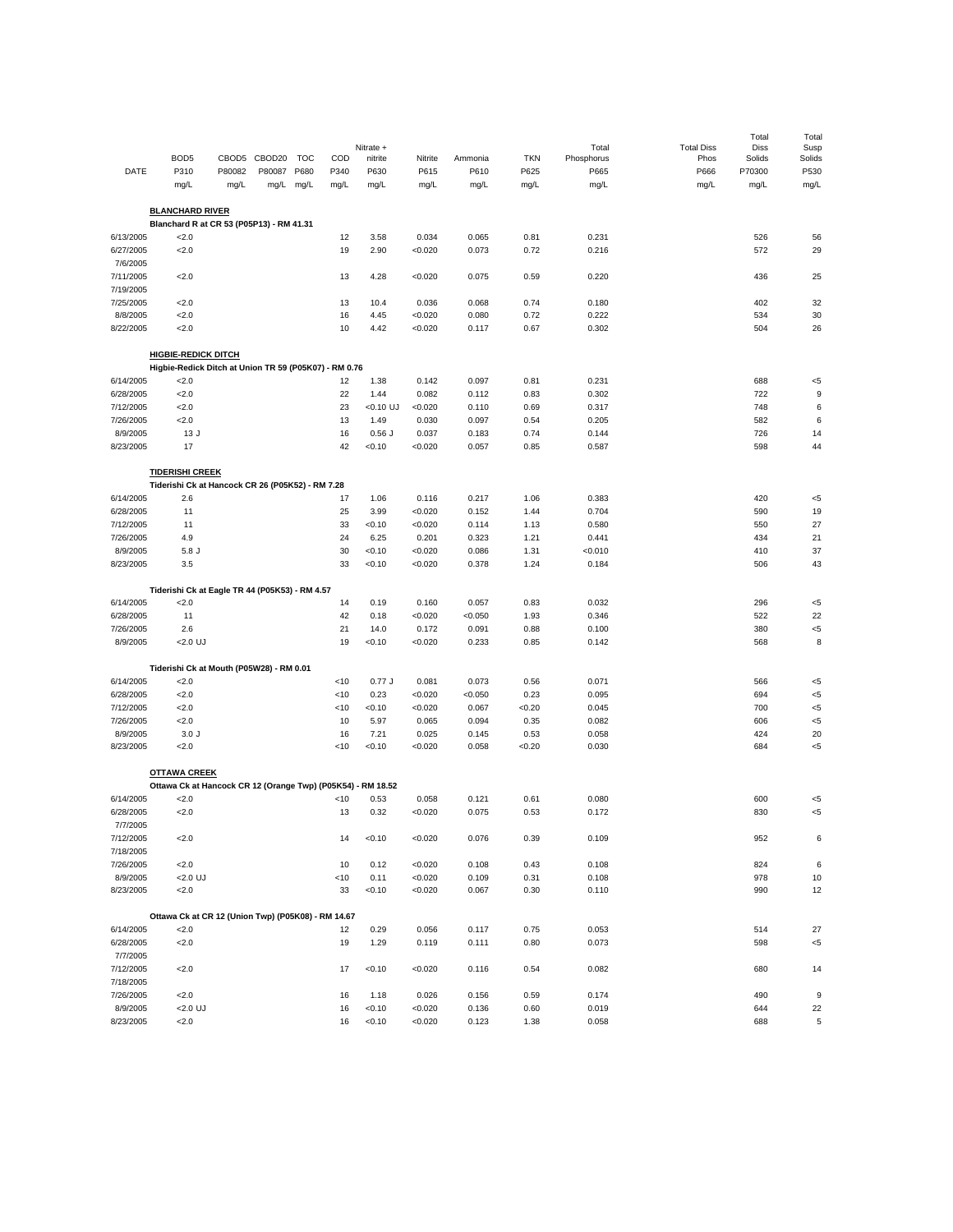|           |                                          |      |      |                                                             |                |        | Total    |          |            |        |
|-----------|------------------------------------------|------|------|-------------------------------------------------------------|----------------|--------|----------|----------|------------|--------|
|           |                                          |      |      |                                                             |                |        | Volatile |          | Hexavalent | Oil &  |
|           | Sulfate                                  |      |      | Chloride Calcium Magnesium Potassium                        |                | Sodium | Solids   | Fluoride | Chromium   | Grease |
| DATE      | P945                                     | P940 | P916 | P927                                                        | P937           | P929   | P505     | P951     | P1220      | P556   |
|           | mg/L                                     | mg/L | mg/L | mg/L                                                        | mg/L           | mg/L   | mg/L     | mg/L     | ug/L       | mg/L   |
|           |                                          |      |      |                                                             |                |        |          |          |            |        |
|           | <b>BLANCHARD RIVER</b>                   |      |      |                                                             |                |        |          |          |            |        |
|           | Blanchard R at CR 53 (P05P13) - RM 41.31 |      |      |                                                             |                |        |          |          |            |        |
| 6/13/2005 | 145                                      | 66.8 | 86   | 34                                                          | 5              | 38     |          |          |            |        |
| 6/27/2005 | 169                                      | 74.6 | 84   | 35                                                          | $\overline{7}$ | 51     |          |          |            |        |
| 7/6/2005  |                                          |      |      |                                                             |                |        |          |          |            |        |
| 7/11/2005 | 124                                      | 62.0 | 65   | 25                                                          | 5              | 40     |          |          |            |        |
| 7/19/2005 |                                          |      |      |                                                             |                |        |          |          |            |        |
| 7/25/2005 | 91.1                                     | 42.6 | 72   | 23                                                          | 5              | 24     |          |          |            |        |
| 8/8/2005  | 149                                      | 70.0 | 78   | 32                                                          | 6              | 44     |          |          |            |        |
| 8/22/2005 | 133                                      | 73.5 | 72   | 29                                                          | $\overline{7}$ | 53     |          |          |            |        |
|           |                                          |      |      |                                                             |                |        |          |          |            |        |
|           | <b>HIGBIE-REDICK DITCH</b>               |      |      |                                                             |                |        |          |          |            |        |
|           |                                          |      |      | Higbie-Redick Ditch at Union TR 59 (P05K07) - RM 0.76       |                |        |          |          |            |        |
| 6/14/2005 | 198                                      | 76.2 | 111  | 48                                                          | 4              | 47     |          |          |            |        |
| 6/28/2005 | 216                                      | 76.4 | 110  | 53                                                          | 5              | 53     |          |          |            |        |
| 7/12/2005 | 235                                      | 84.9 | 105  | 57                                                          | 6              | 63     |          |          |            |        |
| 7/26/2005 | 136                                      | 64.4 | 103  | 42                                                          | 6              | 43     |          |          |            |        |
| 8/9/2005  | 196                                      | 78.1 | 113  | 49                                                          | 5              | 51     |          |          |            |        |
| 8/23/2005 | 140                                      | 64.4 | 90   | 46                                                          | $\overline{7}$ | 42     |          |          |            |        |
|           |                                          |      |      |                                                             |                |        |          |          |            |        |
|           | <b>TIDERISHI CREEK</b>                   |      |      |                                                             |                |        |          |          |            |        |
|           |                                          |      |      | Tiderishi Ck at Hancock CR 26 (P05K52) - RM 7.28            |                |        |          |          |            |        |
| 6/14/2005 | 56.7                                     | 67.9 | 66   | 29                                                          | 3              | 32     |          |          |            |        |
| 6/28/2005 | 67.6                                     | 94.9 | 103  | 41                                                          | 5              | 39     |          |          |            |        |
| 7/12/2005 | 68.4                                     | 88.5 | 89   | 39                                                          | 4              | 38     |          |          |            |        |
| 7/26/2005 | 67.1                                     | 57.0 | 73   | 26                                                          | 9              | 28     |          |          |            |        |
| 8/9/2005  | 54.8                                     | 76.1 | 45   | 27                                                          | 5              | 36     |          |          |            |        |
| 8/23/2005 | 36.1                                     | 80.6 | 89   | 36                                                          | 5              | 39     |          |          |            |        |
|           |                                          |      |      |                                                             |                |        |          |          |            |        |
|           |                                          |      |      | Tiderishi Ck at Eagle TR 44 (P05K53) - RM 4.57              |                |        |          |          |            |        |
| 6/14/2005 | 55.8                                     | 54.2 | 39   | 27                                                          | 3              | 22     |          |          |            |        |
| 6/28/2005 | 42.0                                     | 113  | 56   | 40                                                          | 14             | 61     |          |          |            |        |
| 7/26/2005 | 59.7                                     | 48.4 | 57   | 25                                                          | 5              | 21     |          |          |            |        |
| 8/9/2005  | 80.6                                     | 78.4 | 108  | 41                                                          | 5              | 38     |          |          |            |        |
|           |                                          |      |      |                                                             |                |        |          |          |            |        |
|           | Tiderishi Ck at Mouth (P05W28) - RM 0.01 |      |      |                                                             |                |        |          |          |            |        |
| 6/14/2005 | 159                                      | 40.0 | 106  | 41                                                          | 3              | 17     |          |          |            |        |
| 6/28/2005 | 208                                      | 34.1 | 122  | 49                                                          | 3              | 16     |          |          |            |        |
| 7/12/2005 | 209                                      | 34.8 | 118  | 47                                                          | 3              | 15     |          |          |            |        |
| 7/26/2005 | 162                                      | 34.4 | 113  | 42                                                          | 5              | 16     |          |          |            |        |
| 8/9/2005  | 81.5                                     | 22.9 | 82   | 26                                                          | 3              | 8      |          |          |            |        |
| 8/23/2005 | 201                                      | 31.8 | 127  | 51                                                          | 3              | 16     |          |          |            |        |
|           |                                          |      |      |                                                             |                |        |          |          |            |        |
|           | <b>OTTAWA CREEK</b>                      |      |      |                                                             |                |        |          |          |            |        |
|           |                                          |      |      | Ottawa Ck at Hancock CR 12 (Orange Twp) (P05K54) - RM 18.52 |                |        |          |          |            |        |
| 6/14/2005 | 222                                      | 39.8 | 101  | 44                                                          | 4              | 28     |          |          |            |        |
| 6/28/2005 | 364                                      | 29.8 | 137  | 62                                                          | 4              | 33     |          |          |            |        |
| 7/7/2005  |                                          |      |      |                                                             |                |        |          |          |            |        |
| 7/12/2005 | 413                                      | 24.9 | 153  | 71                                                          | 4              | 33     |          |          |            |        |
| 7/18/2005 |                                          |      |      |                                                             |                |        |          |          |            |        |
| 7/26/2005 | 331                                      | 42.0 | 140  | 62                                                          | 6              | 40     |          |          |            |        |
| 8/9/2005  | 421                                      | 29.6 | 155  | 72                                                          | 5              | 35     |          |          |            |        |
| 8/23/2005 | 434                                      | 24.1 | 167  | 77                                                          | 5              | 36     |          |          |            |        |
|           |                                          |      |      |                                                             |                |        |          |          |            |        |
|           |                                          |      |      | Ottawa Ck at CR 12 (Union Twp) (P05K08) - RM 14.67          |                |        |          |          |            |        |
| 6/14/2005 | 180                                      | 54.6 | 77   | 41                                                          | 4              | 33     |          |          |            |        |
| 6/28/2005 | 226                                      | 48.9 | 87   | 45                                                          | 4              | 35     |          |          |            |        |
| 7/7/2005  |                                          |      |      |                                                             |                |        |          |          |            |        |
| 7/12/2005 | 286                                      | 48.2 | 86   | 51                                                          | 4              | 36     |          |          |            |        |
| 7/18/2005 |                                          |      |      |                                                             |                |        |          |          |            |        |
| 7/26/2005 | 140                                      | 60.4 | 72   | 35                                                          | 5              | 40     |          |          |            |        |
| 8/9/2005  | 234                                      | 66.5 | 84   | 47                                                          | 5              | 41     |          |          |            |        |
| 8/23/2005 | 268                                      | 59.5 | 94   | 57                                                          | 5              | 46     |          |          |            |        |
|           |                                          |      |      |                                                             |                |        |          |          |            |        |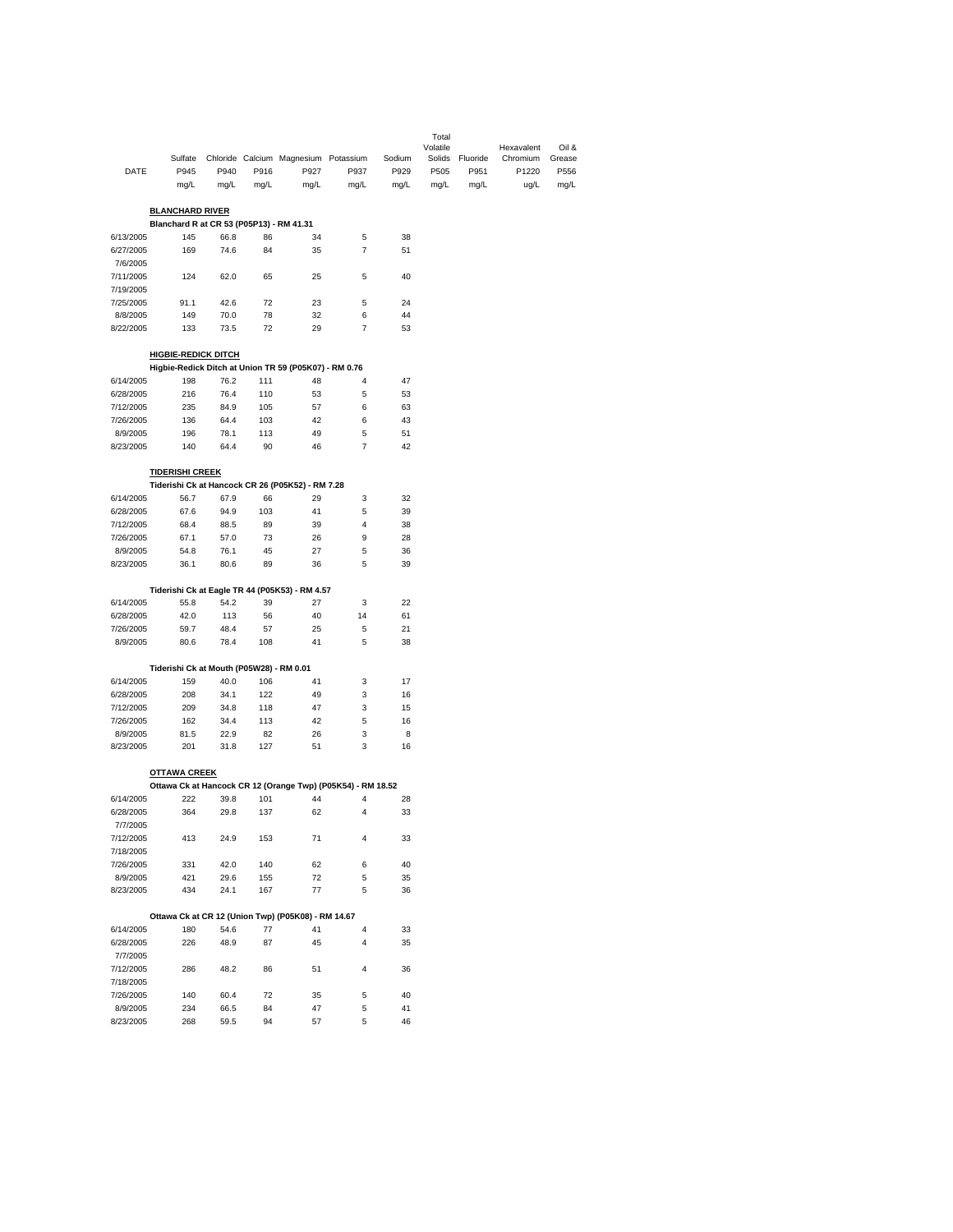### **BLANCHARD RIVER**

**Blanchard R at CR 53 (P05P13) - RM 41.31** 6/13/2005 6/27/2005 7/6/2005 Bacteria run 7/11/2005 7/19/2005 Bacteria run 7/25/2005 8/8/2005 8/22/2005

### **HIGBIE-REDICK DITCH**

**Higbie-Redick Ditch at Union TR 59 (P05K07) - RM 0.76**

6/14/2005 6/28/2005 7/12/2005 7/26/2005 8/9/2005 8/23/2005 algae bloom; water very green

## **TIDERISHI CREEK**

**Tiderishi Ck at Hancock CR 26 (P05K52) - RM 7.28** 6/14/2005 6/28/2005 7/12/2005 7/26/2005 8/9/2005 8/23/2005 intermittent flow **Tiderishi Ck at Eagle TR 44 (P05K53) - RM 4.57**

#### 6/14/2005

6/28/2005 7/26/2005 8/9/2005

**Tiderishi Ck at Mouth (P05W28) - RM 0.01**

### 6/14/2005 6/28/2005 7/12/2005 7/26/2005 8/9/2005

8/23/2005

## **OTTAWA CREEK**

**Ottawa Ck at Hancock CR 12 (Orange Twp) (P05K54) - RM 18.52** 6/14/2005 6/28/2005 7/7/2005 Bacteria run 7/12/2005 7/18/2005 Bacteria run 7/26/2005 8/9/2005 8/23/2005

## **Ottawa Ck at CR 12 (Union Twp) (P05K08) - RM 14.67**

6/14/2005 6/28/2005 7/7/2005 Bacteria run 7/12/2005 7/18/2005 Bacteria run 7/26/2005 8/9/2005 8/23/2005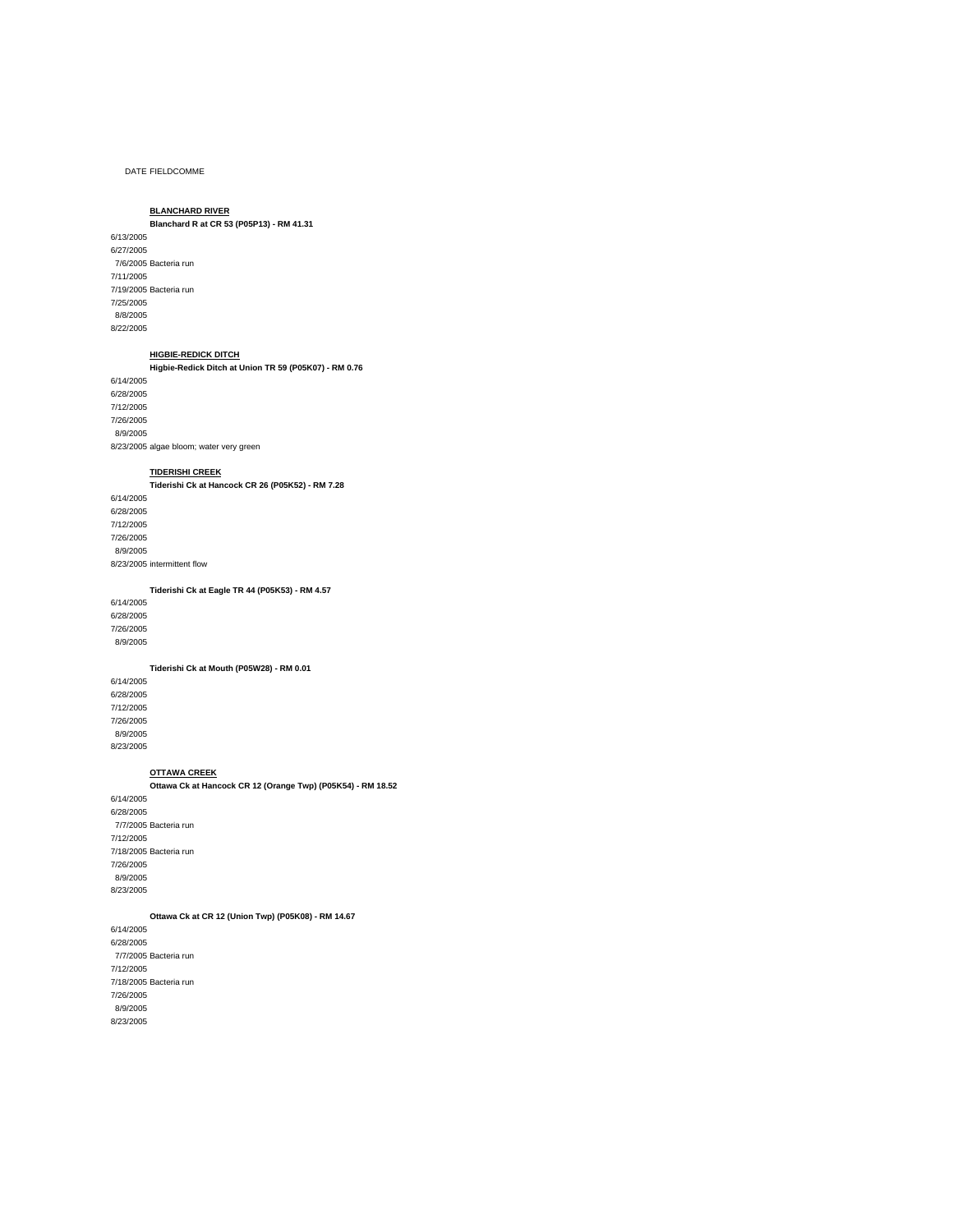|           |                                                               |      |       |                                    |      |       |       | Conduct. | Conduct. | Secchi |         |            |         |
|-----------|---------------------------------------------------------------|------|-------|------------------------------------|------|-------|-------|----------|----------|--------|---------|------------|---------|
|           | Temp                                                          |      |       | D.O. D.O. Sat. pH - Field pH - Lab |      | Flow  | Gage  | Field    | @ 25C    | Depth  | Acidity | Alkalinity | E.coli  |
| DATE      | P10                                                           | P299 | P301  | P400                               | P403 | P61   | P65   | P94      | P95      |        | P70508  | P410       | P31648  |
|           | с                                                             | mg/L | %     | S.U.                               | S.U. | cfs   | feet  | umhos/cm | umhos/cm | meters | mg/L    | mg/L       | #/100ml |
|           |                                                               |      |       |                                    |      |       |       |          |          |        |         |            |         |
|           | Ottawa Ck at Union TR 38 (P05K09) - RM 10.13                  |      |       |                                    |      |       |       |          |          |        |         |            |         |
| 6/14/2005 | 24.3                                                          | 6.3  | 74.8  | 7.73                               |      |       |       |          | 849      |        | <5.0    | 209        |         |
| 6/28/2005 | 22.4                                                          | 4.8  | 55.2  | 7.69                               |      |       |       |          | 924      |        | < 5.0   | 205        |         |
| 7/7/2005  |                                                               |      |       |                                    |      |       |       |          |          |        |         |            |         |
| 7/12/2005 | 24.2                                                          | 5.9  | 69.6  | 7.68                               |      |       |       |          | 904      |        | < 5.0   | 244        |         |
| 7/18/2005 |                                                               |      |       |                                    |      |       |       |          |          |        |         |            |         |
| 7/26/2005 | 25.4                                                          | 5.8  | 70.7  | 7.51                               |      |       |       |          | 664      |        | 5.0     | 188        |         |
|           |                                                               |      |       |                                    |      |       |       |          |          |        |         |            |         |
| 8/9/2005  | 22.1                                                          | 5.6  | 64.5  | 7.55                               |      |       |       |          | 816      |        | < 5.0   | 240        |         |
| 8/23/2005 | 18.8                                                          | 5.7  | 61.6  | 7.76                               |      |       |       |          | 913      |        | < 5.0   | 282        |         |
|           | Ottawa Ck at Union TR 79 (P05K55) - RM 4.82                   |      |       |                                    |      |       |       |          |          |        |         |            |         |
| 6/14/2005 | 24.0                                                          | 4.5  | 53.5  | 7.75                               |      |       |       |          | 848      |        | <5.0    | 229        |         |
| 6/28/2005 | 24.5                                                          | 5.8  | 70.0  | 7.95                               |      |       |       |          | 938      |        | < 5.0   | 259        |         |
| 7/7/2005  |                                                               |      |       |                                    |      |       |       |          |          |        |         |            |         |
|           |                                                               |      |       |                                    |      |       |       |          |          |        |         |            |         |
| 7/12/2005 | 24.2                                                          | 4.7  | 55.4  | 7.81                               |      |       |       |          | 921      |        | < 5.0   | 292        |         |
| 7/18/2005 |                                                               |      |       |                                    |      |       |       |          |          |        |         |            |         |
| 7/26/2005 | 25.9                                                          | 4.9  | 59.9  | 7.74                               |      |       |       |          | 732      |        | < 5.0   | 219        |         |
| 8/9/2005  | 21.3                                                          | 5.1  | 57.9  | 7.55                               |      |       |       |          | 529      |        | < 5.0   | 158        |         |
| 8/23/2005 | 19.8                                                          | 5.9  | 64.5  | 8.11                               |      |       |       |          | 941      |        | <5.0    | 327        |         |
|           |                                                               |      |       |                                    |      |       |       |          |          |        |         |            |         |
|           | Ottawa Ck at CR 86 (P05P17) - RM 0.90                         |      |       |                                    |      |       |       |          |          |        |         |            |         |
|           |                                                               |      |       |                                    |      |       |       |          |          |        |         |            |         |
| 5/31/2005 | 19.6                                                          | 8.4  |       | 7.50                               |      | 6.571 | 16.27 |          | 853      |        | < 5.0   | 242        |         |
| 6/14/2005 | 24.3                                                          | 4.9  | 58.1  | 7.69                               |      |       | 16.13 |          | 840      |        | < 5.0   | 241        |         |
| 6/21/2005 | 20.8                                                          | 6.3  | 70.7  | 8.20                               |      | 2.700 | 16.44 |          | 813      |        | < 5.0   | 221        |         |
| 6/28/2005 | 25.0                                                          | 4.7  | 56.9  | 7.84                               |      |       | 16.44 |          | 844      |        | < 5.0   | 222        |         |
| 7/5/2005  | 23.6                                                          | 4.1  | 50.1  | 7.94                               |      | 2.080 | 16.47 |          | 844      |        | <5.0    | 245        |         |
| 7/7/2005  |                                                               |      |       |                                    |      |       |       |          |          |        |         |            |         |
|           | 24.6                                                          | 4.1  | 49.8  | 8.87                               |      |       |       |          | 849      |        | < 5.0   | 267        |         |
| 7/12/2005 |                                                               |      |       |                                    |      |       | 16.63 |          |          |        |         |            |         |
| 7/18/2005 |                                                               |      |       |                                    |      |       |       |          |          |        |         |            |         |
| 7/20/2005 |                                                               |      |       |                                    |      |       |       |          |          |        |         |            |         |
| 7/26/2005 | 26.5                                                          | 6.1  | 75.3  | 7.01                               |      |       | 16.23 |          | 660      |        | <5.0    | 191        |         |
| 8/3/2005  |                                                               |      |       |                                    |      |       |       |          |          |        |         |            |         |
| 8/9/2005  | 22.0                                                          | 5.7  | 65.1  | 7.65                               |      |       | 16.03 |          | 565      |        | < 5.0   | 175        |         |
| 8/15/2005 | 22.1                                                          | 5.7  | 65.1  | 7.61                               |      | 6.571 | 16.33 |          | 534      |        | < 5.0   | 175        |         |
|           |                                                               |      |       |                                    |      |       |       |          |          |        |         |            |         |
| 8/23/2005 | 19.9                                                          | 5.4  | 59.1  | 8.07                               |      |       | 16.72 |          | 760      |        | < 5.0   | 245        |         |
|           | <b>BUCK RUN</b>                                               |      |       |                                    |      |       |       |          |          |        |         |            |         |
|           | Buck Run at Blanchard TR 20 (P05K56) - RM 0.18                |      |       |                                    |      |       |       |          |          |        |         |            |         |
| 6/14/2005 | 20.1                                                          | 8.8  | 97.2  | 7.65                               |      |       |       |          | 589      |        | < 5.0   | 178        |         |
| 6/28/2005 | 22.6                                                          | 7.8  | 90.6  | 7.84                               |      |       |       |          | 545      |        | < 5.0   | 162        |         |
| 7/12/2005 | 22.3                                                          | 3.3  | 38.2  | 7.46                               |      |       |       |          | 479      |        | < 5.0   | 186        |         |
|           |                                                               |      |       |                                    |      |       |       |          |          |        |         |            |         |
| 7/26/2005 | 24.4                                                          | 6.5  | 77.7  | 7.56                               |      |       |       |          | 571      |        | < 5.0   | 203        |         |
| 8/9/2005  | 21.1                                                          | 4.6  | 51.3  | 7.81                               |      |       |       |          | 208 RC   |        | <5.0    | 63.0       |         |
| 8/23/2005 | 17.1                                                          | 7.1  | 73.3  | 7.85                               |      |       |       |          | 534      |        | <5.0    | 188        |         |
|           | <b>MOFFITT DITCH</b>                                          |      |       |                                    |      |       |       |          |          |        |         |            |         |
|           | Moffitt Ditch at Hancock CR 53 (P05K57) - RM 2.37             |      |       |                                    |      |       |       |          |          |        |         |            |         |
| 6/14/2005 | 21.3                                                          | 9.2  | 103.7 | 7.67                               |      |       |       |          | 636      |        | < 5.0   | 204        |         |
| 6/28/2005 | 24.8                                                          | 8.9  | 107.3 | 8.07                               |      |       |       |          | 638      |        | < 5.0   | 192        |         |
| 7/12/2005 | 26.5                                                          | 10.6 | 131.6 | 8.40                               |      |       |       |          | 595      |        | < 5.0   | 182        |         |
| 7/26/2005 | 25.1                                                          | 8.5  | 102.5 | 7.82                               |      |       |       |          | 676      |        | < 5.0   | 243        |         |
| 8/9/2005  | 20.8                                                          | 5.9  | 65.5  | 7.65                               |      |       |       |          | 492      |        | < 5.0   | 129        |         |
|           |                                                               |      |       |                                    |      |       |       |          |          |        |         |            |         |
| 8/23/2005 | 18.5                                                          | 3.5  | 37.2  | 7.58                               |      |       |       |          | 754      |        | < 5.0   | 256        |         |
|           | Moffitt Ditch at Putnam/Hancock Co Line Rd (P05K58) - RM 0.53 |      |       |                                    |      |       |       |          |          |        |         |            |         |
| 6/14/2005 | 20.8                                                          | 9.4  | 104.4 | 7.86                               |      |       |       |          | 607      |        | < 5.0   | 181        |         |
| 6/28/2005 | 23.5                                                          | 5.2  | 61.6  | 7.58                               |      |       |       |          | 556      |        | < 5.0   | 168        |         |
| 7/12/2005 | 23.7                                                          | 4.5  | 53.3  | 7.31                               |      |       |       |          | 559      |        | 5.0     | 187        |         |
|           |                                                               |      |       |                                    |      |       |       |          |          |        |         |            |         |
| 7/26/2005 | 25.1                                                          | 6.9  | 83.4  | 7.82                               |      |       |       |          | 621      |        | < 5.0   | 228        |         |
| 8/9/2005  | 21.3                                                          | 5.7  | 64.5  | 7.41                               |      |       |       |          | 188      |        | 5.0     | 58.5       |         |
| 8/23/2005 | 18.6                                                          | 5.2  | 56.2  | 7.83                               |      |       |       |          | 476      |        | < 5.0   | 156        |         |
|           | <b>CARTWRIGHT RUN</b>                                         |      |       |                                    |      |       |       |          |          |        |         |            |         |
|           | Cartwright Run at Putnam CR M (P05K59) - RM 0.02              |      |       |                                    |      |       |       |          |          |        |         |            |         |
| 6/14/2005 | 22.0                                                          | 7.5  | 86.0  | 7.87                               |      |       |       |          | 631      |        | < 5.0   | 187        |         |
| 6/28/2005 | 22.8                                                          | 6.8  | 79.3  | 7.81                               |      |       |       |          | 611      |        | < 5.0   | 156        |         |
| 7/12/2005 | 22.9                                                          | 3.3  | 38.0  | 7.55                               |      |       |       |          | 643      |        | < 5.0   | 211        |         |
| 7/26/2005 | 24.7                                                          |      | 77.6  | 7.85                               |      |       |       |          | 713      |        | < 5.0   | 265        |         |
|           |                                                               | 6.5  |       |                                    |      |       |       |          |          |        |         |            |         |
| 8/9/2005  | 20.5                                                          | 4.9  | 54.5  | 7.46                               |      |       |       |          | 336      |        | 5.0     | 97.3       |         |
| 8/23/2005 | 16.2                                                          | 7.1  | 72.2  | 8.04                               |      |       |       |          | 666      |        | <5.0    | 239        |         |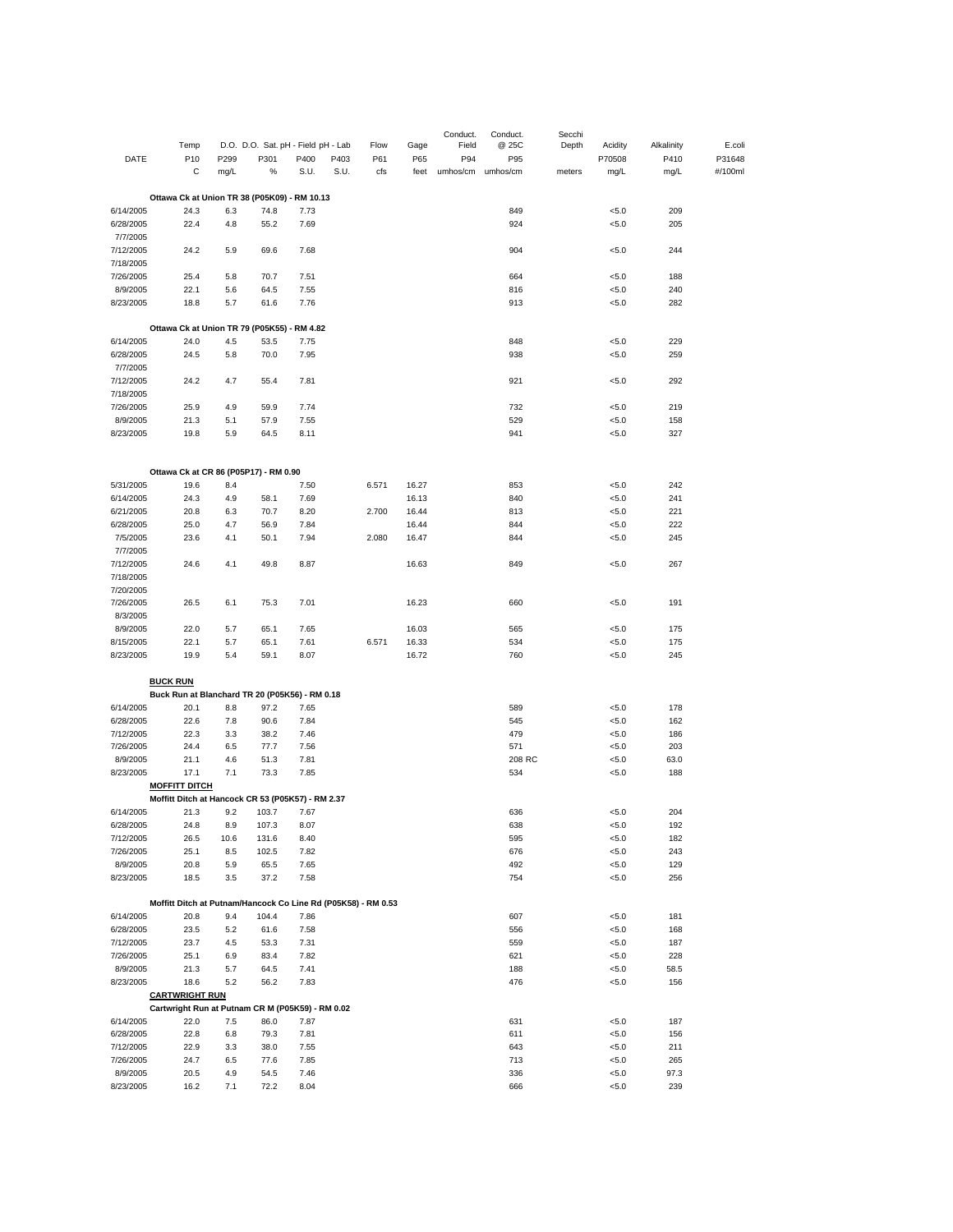|                        | Total                                                         |              |         |        |                |                  |            |            |            | Manga-    |                |                  |            |              |
|------------------------|---------------------------------------------------------------|--------------|---------|--------|----------------|------------------|------------|------------|------------|-----------|----------------|------------------|------------|--------------|
|                        | Hardness                                                      | Aluminum     | Arsenic | Barium |                | Cadmium Chromium | Copper     | Iron       | Lead       | nese      | Mercury        | Nickel           | Selenium   | Strontium    |
| DATE                   | P900                                                          | P1105        | P1002   | P1007  | P1027          | P1034            | P1042      | P1045      | P1051      | P1055     | P71900         | P1067            | P1147      | P1082        |
|                        | mg/L                                                          | ug/L         | ug/L    | ug/L   | ug/L           | ug/L             | ug/L       | ug/L       | ug/L       | ug/L      | ug/L           | ug/L             | ug/L       | ug/L         |
|                        |                                                               |              |         |        |                |                  |            |            |            |           |                |                  |            |              |
|                        | Ottawa Ck at Union TR 38 (P05K09) - RM 10.13                  |              |         |        |                |                  |            |            |            |           |                |                  |            |              |
| 6/14/2005              | 378                                                           | $200$        | 4.1     | 63     | <0.20          | $30$             | <10        | 491        | 2.0        | 128       | <0.20          | <40              | 2.0        | 3780         |
| 6/28/2005              | 413                                                           | 200          | 4.5     | 65     | <0.20          | $30$             | <10        | 595        | 2.0        | 307       | <0.20          | $<$ 40           | 2.0        | 4630         |
| 7/7/2005<br>7/12/2005  |                                                               | $200$        | 3.9     |        | <0.20          | $30$             |            | 526        | 2.0        | 282       | <0.20          |                  | 2.0        |              |
|                        | 375                                                           |              |         | 57     |                |                  | <10        |            |            |           |                | <40              |            | 4530         |
| 7/18/2005<br>7/26/2005 | 292                                                           |              | 2.7     | 57     |                |                  |            |            |            |           |                |                  |            |              |
| 8/9/2005               | 350                                                           | 255<br>$200$ | 3.2     | 54     | <0.20<br><0.20 | $30$<br>$30$     | <10<br><10 | 606<br>474 | 2.0<br>2.0 | 53<br>148 | <0.20<br><0.20 | $<$ 40<br>$<$ 40 | 2.0<br>2.0 | 2460<br>3650 |
|                        | 421                                                           | 200          | 3.2     | 56     |                | $30$             | < 10       | 352        |            | 207       |                | <40              |            |              |
| 8/23/2005              |                                                               |              |         |        | <0.20          |                  |            |            | 2.0        |           | <0.20          |                  | 2.0        | 5780         |
|                        | Ottawa Ck at Union TR 79 (P05K55) - RM 4.82                   |              |         |        |                |                  |            |            |            |           |                |                  |            |              |
| 6/14/2005              | 388                                                           | $200$        | 2.9     | 62     | <0.20          | $30$             | <10        | 328        | 2.0        | 72        | <0.20          | <40              | 2.0        | 8610         |
| 6/28/2005              | 449                                                           | $200$        | 4.5     | 66     | <0.20          | $30$             | <10        | 294        | 2.0        | 138       | <0.20          | <40              | 2.0        | 18600        |
| 7/7/2005               |                                                               |              |         |        |                |                  |            |            |            |           |                |                  |            |              |
| 7/12/2005              | 419                                                           | $200$        | 4.2     | 61     | <0.20          | $30$             | <10        | 227        | 2.0        | 133       | <0.20          | <40              | 2.0        | 17400        |
| 7/18/2005              |                                                               |              |         |        |                |                  |            |            |            |           |                |                  |            |              |
| 7/26/2005              | 335                                                           | 223          | 2.6     | 59     | <0.20          | $30$             | ~10        | 582        | 2.0        | 51        | <0.20          | <40              | 2.0        | 9590         |
| 8/9/2005               | 238                                                           | 1690         | 2.9     | 52     | <0.20          | $30$             | <10        | 2610       | 2.5        | 102       | <0.20          | $<$ 40           | 2.0        | 4280         |
| 8/23/2005              | 492                                                           | 397          | 3.1     | 63     | <0.20          | $30$             | < 10       | 643        | 2.0        | 103       | <0.20          | $<$ 40           | 2.0        | 22400        |
|                        |                                                               |              |         |        |                |                  |            |            |            |           |                |                  |            |              |
|                        |                                                               |              |         |        |                |                  |            |            |            |           |                |                  |            |              |
|                        | Ottawa Ck at CR 86 (P05P17) - RM 0.90                         |              |         |        |                |                  |            |            |            |           |                |                  |            |              |
| 5/31/2005              | 412                                                           | 200          | 2.9     | 67     | <0.20          | $30$             | <10        | 219        | 2.0        | 51        | <0.20          | <40              | 2.0        | 8950         |
| 6/14/2005              | 377                                                           | 200          | 4.1     | 67     | <0.20          | $30$             | < 10       | 520        | 2.0        | 59        | <0.20          | <40              | 2.0        | 9580         |
| 6/21/2005              | 387                                                           | $200$        | 2.8     | 62     | <0.20          | <30              | <10        | 454        | 2.0        | 54        | <0.20          | <40              | 2.0        | 11700        |
| 6/28/2005              | 392                                                           | $200$        | 5.0     | 70     | <0.20          | $30$             | < 10       | 473        | 2.0        | 212       | <0.20          | $<$ 40           | 2.0        | 15200        |
| 7/5/2005               | 395                                                           | 225          | 4.9     | 70     | <0.20          | <30              | 17         | 696        | 2.0        | 140       | <0.20          | <40              | 2.0        | 15800        |
| 7/7/2005               |                                                               |              |         |        |                |                  |            |            |            |           |                |                  |            |              |
| 7/12/2005              | 396                                                           | 323          | 4.5     | 71     | <0.20          | $30$             | < 10       | 678        | 2.0        | 127       | <0.20          | <40              | 2.0        | 19600        |
| 7/18/2005              |                                                               |              |         |        |                |                  |            |            |            |           |                |                  |            |              |
| 7/20/2005              | 280                                                           | 328          | 2.0     | 52     | < 0.20         | $30$             | < 10       | 620        | 2.0        | 32        |                | <40              | 2.0        | 4660         |
| 7/26/2005              | 306                                                           | 302          | 2.4     | 59     | <0.20          | $30$             | <10        | 712        | 2.0        | 44        | <0.20          | <40              | 2.0        | 6160         |
| 8/3/2005               | 332                                                           | 241          | 2.7     | 60     | <0.20          | $30$             | < 10       | 438        | 2.0        | 38        |                | $<$ 40           | 2.0        | 6710         |
| 8/9/2005               | 277                                                           | 1320         | 2.3     | 58     | <0.20          | $30$             | < 10       | 2070       | 2.0        | 59        | <0.20          | $<$ 40           | 2.0        | 9990         |
| 8/15/2005              | 234                                                           | 616          | 2.7     | 44     | <0.20          | <30              | <10        | 988        | 2.0        | 46        |                | <40              | 2.0        | 4480         |
| 8/23/2005              | 355                                                           | 245          | 3.5     | 58     | <0.20          | $30$             | < 10       | 393        | 2.0        | 57        | <0.20          | $<$ 40           | 2.0        | 11900        |
|                        |                                                               |              |         |        |                |                  |            |            |            |           |                |                  |            |              |
|                        | <b>BUCK RUN</b>                                               |              |         |        |                |                  |            |            |            |           |                |                  |            |              |
|                        | Buck Run at Blanchard TR 20 (P05K56) - RM 0.18                |              |         |        |                |                  |            |            |            |           |                |                  |            |              |
| 6/14/2005              | 302                                                           | $200$        | 2.0     | 41     | <0.20          | $30$             | <10        | 384        | 2.0        | <10       | <0.20          | <40              | 2.0        | 626          |
| 6/28/2005              | 257                                                           | 532          | 2.0     | 47     | <0.20          | $30$             | <10        | 1080       | 2.0        | 42        | <0.20          | <40              | 2.0        | 762          |
| 7/12/2005              | 200                                                           | $200$        | 4.1     | 41     | <0.20          | <30              | <10        | 527        | 2.0        | 199       | <0.20          | <40              | 2.0        | 691          |
| 7/26/2005              | 268                                                           | 223          | 3.5     | 50     | < 0.20         | $30$             | <10        | 684        | 2.0        | 125       | <0.20          | <40              | 2.0        | 918          |
| 8/9/2005               | 90                                                            | 1430         | 2.0     | 33     | <0.20          | $30$             | <10        | 2080       | 2.0        | 39        | <0.20          | $<$ 40           | 2.0        | 168          |
| 8/23/2005              | 225                                                           | 255          | 4.4     | 41     | <0.20          | $30$             | <10        | 496        | 2.0        | 107       | <0.20          | $<$ 40           | 2.0        | 922          |
|                        | <b>MOFFITT DITCH</b>                                          |              |         |        |                |                  |            |            |            |           |                |                  |            |              |
|                        | Moffitt Ditch at Hancock CR 53 (P05K57) - RM 2.37             |              |         |        |                |                  |            |            |            |           |                |                  |            |              |
| 6/14/2005              | 310                                                           | 200          | 2.0     | 47     | <0.20          | $30$             | <10        | 169        | 2.0        | 11        | <0.20          | $<$ 40           | 2.0        | 1140         |
| 6/28/2005              | 306                                                           | 331          | 3.9     | 59     | <0.20          | $30$             | 10         | 786        | 2.0        | 109       | <0.20          | <40              | 2.0        | 2080         |
| 7/12/2005              | 239                                                           | 648          | 3.4     | 54     | <0.20          | $30$             | <10        | 1350       | 2.0        | 91        | <0.20          | <40              | 2.0        | 1720         |
| 7/26/2005              | 322                                                           | $<$ 200      | 2.8     | 53     | <0.20          | $30$             | <10        | 368        | 2.0        | 44        | <0.20          | <40              | 2.0        | 1780         |
| 8/9/2005               | 178                                                           | 1480         | 3.0     | 47     | <0.20          | $30$             | <10        | 2300       | 2.0        | 57        | <0.20          | <40              | 2.0        | 394          |
| 8/23/2005              | 347                                                           | 200          | 4.7     | 60     | <0.20          | $30$             | <10        | 431        | 2.0        | 282       | <0.20          | <40              | 2.0        | 4200         |
|                        |                                                               |              |         |        |                |                  |            |            |            |           |                |                  |            |              |
|                        | Moffitt Ditch at Putnam/Hancock Co Line Rd (P05K58) - RM 0.53 |              |         |        |                |                  |            |            |            |           |                |                  |            |              |
| 6/14/2005              | 299                                                           | $200$        | 2.0     | 42     | <0.20          | $30$             | <10        | 210        | 2.0        | $<$ 10    | <0.20          | <40              | 2.0        | 819          |
| 6/28/2005              | 258                                                           | $200$        | 2.6     | 42     | <0.20          | $30$             | <10        | 80         | 2.0        | 32        | <0.20          | <40              | 2.0        | 1260         |
| 7/12/2005              | 228                                                           | $200$        | 3.0     | 46     | <0.20          | $30$             | <10        | 172        | 2.0        | 192       | <0.20          | <40              | 2.0        | 1190         |
| 7/26/2005              | 298                                                           | $200$        | 2.5     | 52     | < 0.20         | $30$             | <10        | 470        | 2.0        | 57        | <0.20          | <40              | 2.0        | 1290         |
| 8/9/2005               | 82                                                            | 1570         | 2.3     | 33     | <0.20          | $30$             | <10        | 2420       | 2.0        | 55        | <0.20          | $<$ 40           | 2.0        | 200          |
| 8/23/2005              | 223                                                           | 288          | 6.1     | 42     | <0.20          | $30$             | <10        | 863        | 2.0        | 216       | <0.20          | $<$ 40           | 2.0        | 1120         |
|                        | <b>CARTWRIGHT RUN</b>                                         |              |         |        |                |                  |            |            |            |           |                |                  |            |              |
|                        | Cartwright Run at Putnam CR M (P05K59) - RM 0.02              |              |         |        |                |                  |            |            |            |           |                |                  |            |              |
| 6/14/2005              | 291                                                           | $200$        | 2.0     | 46     | <0.20          | $30$             | <10        | 113        | 2.0        | <10       | <0.20          | <40              | 2.0        | 630          |
| 6/28/2005              | 267                                                           | $<$ 200      | 2.5     | 44     | <0.20          | $30$             | <10        | 96         | 2.0        | 17        | <0.20          | $<$ 40           | 2.0        | 919          |
| 7/12/2005              | 266                                                           | $<$ 200      | 6.5     | 47     | <0.20          | $30$             | <10        | 300        | 2.0        | 235       | <0.20          | <40              | 2.0        | 887          |
| 7/26/2005              | 347                                                           | $200$        | 7.6     | 54     | <0.20          | <30              | <10        | 315        | 2.0        | 108       | <0.20          | <40              | 2.0        | 1000         |
| 8/9/2005               | 154                                                           | 1330         | 2.0     | 41     | <0.20          | $30$             | <10        | 2110       | 2.0        | 44        | <0.20          | <40              | 2.0        | 214          |
| 8/23/2005              | 305                                                           | $200$        | 3.6     | 45     | <0.20          | <30              | <10        | 143        | 2.0        | 43        | <0.20          | <40              | 2.0        | 836          |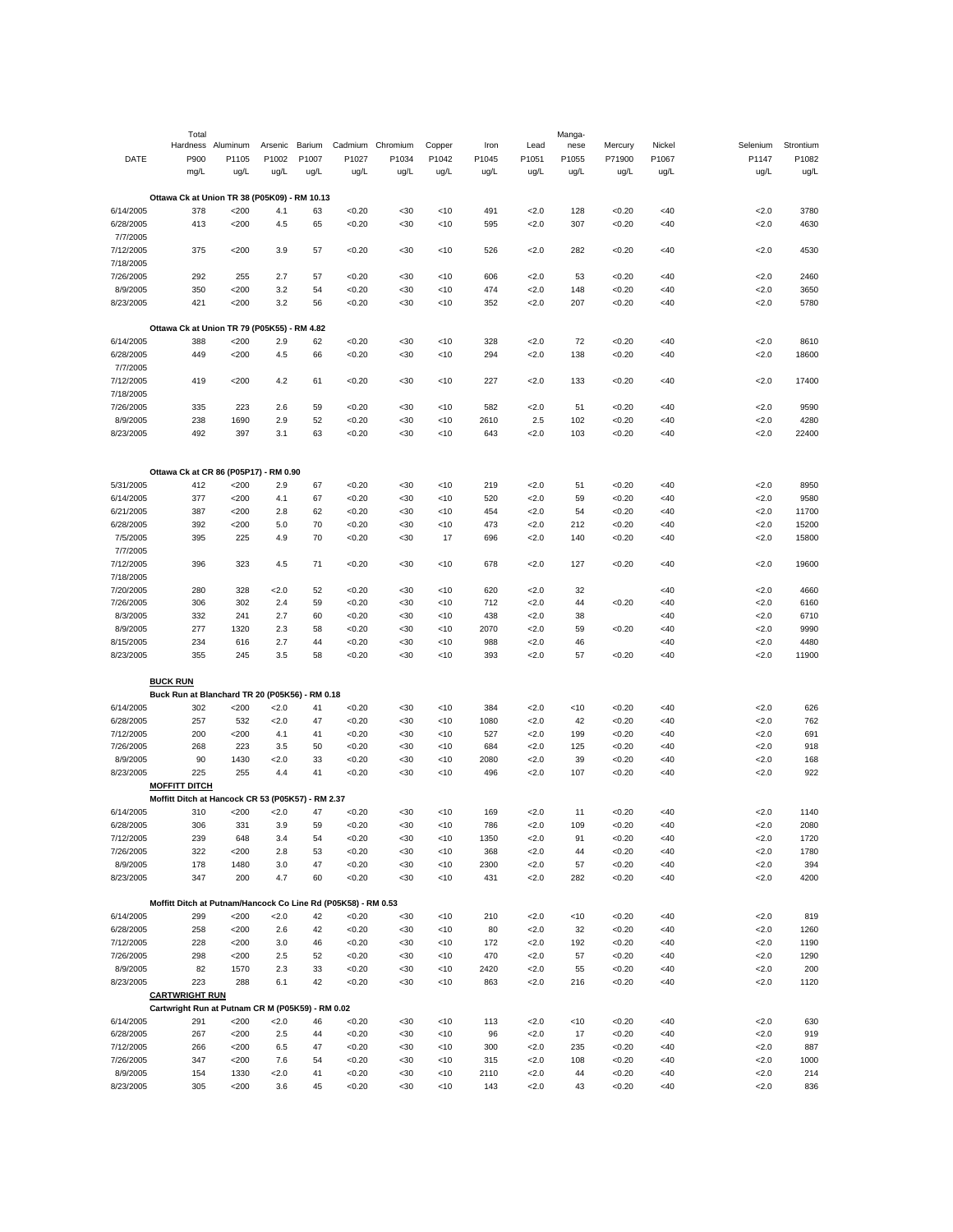|           |                                                               |        |              |              |              |         |         |            |            |                   | Total       | Total                     |
|-----------|---------------------------------------------------------------|--------|--------------|--------------|--------------|---------|---------|------------|------------|-------------------|-------------|---------------------------|
|           |                                                               |        |              |              | Nitrate +    |         |         |            | Total      | <b>Total Diss</b> | <b>Diss</b> | Susp                      |
|           | BOD <sub>5</sub>                                              |        | CBOD5 CBOD20 | COD<br>TOC   | nitrite      | Nitrite | Ammonia | <b>TKN</b> | Phosphorus | Phos              | Solids      | Solids                    |
| DATE      | P310                                                          | P80082 | P80087       | P680<br>P340 | P630         | P615    | P610    | P625       | P665       | P666              | P70300      | P530                      |
|           | mg/L                                                          | mg/L   | mg/L mg/L    | mg/L         | mg/L         | mg/L    | mg/L    | mg/L       | mg/L       | mg/L              | mg/L        | mg/L                      |
|           |                                                               |        |              |              |              |         |         |            |            |                   |             |                           |
|           | Ottawa Ck at Union TR 38 (P05K09) - RM 10.13                  |        |              |              |              |         |         |            |            |                   |             |                           |
| 6/14/2005 | 3.1                                                           |        |              | 12           | 0.63         | 0.068   | 0.182   | 0.96       | 0.077      |                   | 536         | 11                        |
| 6/28/2005 | 6.9J                                                          |        |              | 12           | 0.11 J       | <0.020  | 0.060   | 0.75       | 0.158      |                   | 608         | 11                        |
| 7/7/2005  |                                                               |        |              |              |              |         |         |            |            |                   |             |                           |
|           |                                                               |        |              |              |              |         |         |            |            |                   |             |                           |
| 7/12/2005 | 2.6                                                           |        |              | 25           | < 0.10       | <0.020  | 0.063   | 0.50       | 0.092      |                   | 566         | 16                        |
| 7/18/2005 |                                                               |        |              |              |              |         |         |            |            |                   |             |                           |
| 7/26/2005 | 2.0                                                           |        |              | 13           | 4.14         | 0.069   | 0.116   | 0.57       | 0.153      |                   | 428         | 16                        |
| 8/9/2005  | 3.2J                                                          |        |              | 16           | < 0.10       | < 0.020 | 0.076   | 0.58       | 0.052      |                   | 518         | 33                        |
| 8/23/2005 | 2.0                                                           |        |              | 14           | < 0.10       | < 0.020 | 0.138   | 0.43       | 0.088      |                   | 590         | 10                        |
|           |                                                               |        |              |              |              |         |         |            |            |                   |             |                           |
|           | Ottawa Ck at Union TR 79 (P05K55) - RM 4.82                   |        |              |              |              |         |         |            |            |                   |             |                           |
| 6/14/2005 | 4.5                                                           |        |              | 14           | 1.35         | 0.224   | 0.938   | 1.77       | 0.437      |                   | 528         | $\overline{7}$            |
| 6/28/2005 |                                                               |        |              | 16           |              | 0.075   |         |            |            |                   | 618         | 8                         |
|           | 5.2J                                                          |        |              |              | 1.26         |         | 0.204   | 0.68       | 0.347      |                   |             |                           |
| 7/7/2005  |                                                               |        |              |              |              |         |         |            |            |                   |             |                           |
| 7/12/2005 | 2.3                                                           |        |              | 17           | 1.32         | 0.133   | 0.322   | 0.66       | 0.303      |                   | 610         | $\boldsymbol{7}$          |
| 7/18/2005 |                                                               |        |              |              |              |         |         |            |            |                   |             |                           |
| 7/26/2005 | 2.8                                                           |        |              | 16           | 8.01         | 0.254   | 0.452   | 1.09       | 0.445      |                   | 474         | 16                        |
| 8/9/2005  | 6.7J                                                          |        |              | 19           | 6.32         | 0.075   | 0.860   | 1.49       | 0.362      |                   | 356         | 58                        |
| 8/23/2005 | 2.0                                                           |        |              | 14           | 0.89         | 0.057   | 0.278   | 0.60       | 0.349      |                   | 628         | 15                        |
|           |                                                               |        |              |              |              |         |         |            |            |                   |             |                           |
|           |                                                               |        |              |              |              |         |         |            |            |                   |             |                           |
|           | Ottawa Ck at CR 86 (P05P17) - RM 0.90                         |        |              |              |              |         |         |            |            |                   |             |                           |
|           |                                                               |        |              |              |              |         |         |            |            |                   |             |                           |
| 5/31/2005 | 2.0                                                           |        |              | $<$ 10       | 1.41         | 0.056   | 0.083   | 0.79       | 0.115      |                   | 540         | 5                         |
| 6/14/2005 | 2.0                                                           |        |              | 17           | 1.06         | 0.070   | 0.197   | 0.76       | 0.179      | 0.169             | 526         | 12                        |
| 6/21/2005 | 2.0                                                           |        |              | 18           | 0.81         | < 0.020 | 0.100   | 0.85       | 0.206      | 0.189             | 536         | 10                        |
| 6/28/2005 | 2.0                                                           |        |              | 19           | 0.15         | < 0.020 | 0.086   | 0.68       | 0.386      | 0.305             | 586         | 11                        |
| 7/5/2005  | 2.0                                                           |        |              | 27           | 0.17         | <0.020  | 0.125   | 0.93       | 0.329      | 0.187             | 542         | 17                        |
| 7/7/2005  |                                                               |        |              |              |              |         |         |            |            |                   |             |                           |
|           |                                                               |        |              |              |              |         |         |            |            |                   |             |                           |
| 7/12/2005 | 2.0                                                           |        |              | 20           | 0.12         | < 0.020 | 0.144   | 0.54       | 0.265      | 0.233             | 542         | 16                        |
| 7/18/2005 |                                                               |        |              |              |              |         |         |            |            |                   |             |                           |
| 7/20/2005 | 2.0                                                           |        | 6.1          |              | 14.3         | 0.356   | 0.165   | 0.75       | 0.200      |                   | 420         | 14                        |
| 7/26/2005 | 2.0                                                           |        |              | 16           | 10.8         | 0.086   | 0.147   | 0.84       | 0.202      | 0.200             | 432         | $<$ 5                     |
| 8/3/2005  | 2.0                                                           |        | 4.3          |              | 8.71         | 0.027   | 0.097   | 0.79       | 0.146      |                   | 478         | 10                        |
| 8/9/2005  | 4.5J                                                          |        |              | 16           | 2.31         | 0.049   | 0.516   | 0.97       | 0.106      | 0.034             | 396         | 35                        |
| 8/15/2005 |                                                               |        |              | 19           |              | 0.066   |         | 0.79       | 0.292      | 0.238             |             | 17                        |
|           | 2.0                                                           |        |              |              | 3.56         |         | 0.161   |            |            |                   | 326         |                           |
| 8/23/2005 | 2.0                                                           |        |              | 14           | 0.18         | <0.020  | 0.091   | 0.47       | 0.212      | 0.195             | 484         | $\boldsymbol{9}$          |
|           |                                                               |        |              |              |              |         |         |            |            |                   |             |                           |
|           | <b>BUCK RUN</b>                                               |        |              |              |              |         |         |            |            |                   |             |                           |
|           | Buck Run at Blanchard TR 20 (P05K56) - RM 0.18                |        |              |              |              |         |         |            |            |                   |             |                           |
| 6/14/2005 | 2.0                                                           |        |              | <10          | 11.1         | 0.047   | < 0.050 | 0.52       | 0.015      |                   | 356         | 5                         |
| 6/28/2005 | 2.0                                                           |        |              | 13           | 2.16         | 0.067   | < 0.050 | 0.55       | <0.010     |                   | 334         | 47                        |
| 7/12/2005 | 2.0                                                           |        |              | 20           | 0.17         | 0.041   | 0.269   | 0.90       | 0.056      |                   | 280         | 15                        |
| 7/26/2005 | 2.0                                                           |        |              | 18           | 1.13         | 0.053   | 0.230   | 0.81       | 0.064      |                   | 342         | 14                        |
| 8/9/2005  | 5.3J                                                          |        |              | 30           | 5.64         | 0.046   | 0.081   | 1.01       | 0.431      |                   | 188 RC      | 27                        |
| 8/23/2005 | 2.0                                                           |        |              | 22           | 0.14         | <0.020  | 0.119   | 0.82       | 0.086      |                   | 324         | 11                        |
|           |                                                               |        |              |              |              |         |         |            |            |                   |             |                           |
|           | <b>MOFFITT DITCH</b>                                          |        |              |              |              |         |         |            |            |                   |             |                           |
|           | Moffitt Ditch at Hancock CR 53 (P05K57) - RM 2.37             |        |              |              |              |         |         |            |            |                   |             |                           |
| 6/14/2005 | 2.0                                                           |        |              | <10          | 8.41         | 0.100   | < 0.050 | 0.58       | 0.044      |                   | 380         | $<$ 5                     |
| 6/28/2005 | 5.8J                                                          |        |              | 13           | 2.55         | 0.084   | 0.055   | 0.85       | 0.029      |                   | 410         | 26                        |
| 7/12/2005 | 4.8                                                           |        |              | 20           | 1.58         | 0.238   | 0.269   | 0.86       | 0.085      |                   | 356         | 39                        |
| 7/26/2005 | 2.0                                                           |        |              | 13           | 1.59         | 0.059   | 0.101   | 0.54       | 0.050      |                   | 416         | $\overline{7}$            |
| 8/9/2005  | 5.0J                                                          |        |              | 25           | 5.48         | 0.038   | 0.093   | 1.04       | 0.210      |                   | 334         | 34                        |
| 8/23/2005 | 2.0                                                           |        |              | 14           | 0.45         | <0.020  | 0.087   | 0.40       | 0.065      |                   | 464         | $\overline{\mathfrak{c}}$ |
|           |                                                               |        |              |              |              |         |         |            |            |                   |             |                           |
|           |                                                               |        |              |              |              |         |         |            |            |                   |             |                           |
|           | Moffitt Ditch at Putnam/Hancock Co Line Rd (P05K58) - RM 0.53 |        |              |              |              |         |         |            |            |                   |             |                           |
| 6/14/2005 | 2.0                                                           |        |              | < 10         | 10.6         | 0.069   | < 0.050 | 0.52       | 0.063      |                   | 374         | $<$ 5                     |
| 6/28/2005 | 2.0                                                           |        |              | 22           | 0.63         | 0.220   | 0.058   | 0.51       | < 0.010    |                   | 372         | $< 5$                     |
| 7/12/2005 | 2.0                                                           |        |              | 24           | 1.18         | 0.686   | 0.219   | 0.98       | 0.037      |                   | 328         | 8                         |
| 7/26/2005 | 2.0                                                           |        |              | 13           | 2.04         | 0.062   | 0.108   | 0.57       | 0.028      |                   | 380         | 9                         |
| 8/9/2005  | 7.8 J                                                         |        |              | 30           | 4.70         | 0.035   | 0.083   | 0.86       | 0.473      |                   | 160         | 41                        |
| 8/23/2005 | 2.0                                                           |        |              | 22           | < 0.10       | <0.020  | 0.087   | 0.72       | 0.046      |                   | 296         | 13                        |
|           | <b>CARTWRIGHT RUN</b>                                         |        |              |              |              |         |         |            |            |                   |             |                           |
|           |                                                               |        |              |              |              |         |         |            |            |                   |             |                           |
|           | Cartwright Run at Putnam CR M (P05K59) - RM 0.02              |        |              |              |              |         |         |            |            |                   |             |                           |
| 6/14/2005 | 2.0                                                           |        |              | $<$ 10       | 8.51         | 0.148   | 0.070   | 1.12       | < 0.010    |                   | 382         | $<$ 5                     |
| 6/28/2005 | 2.0                                                           |        |              | 19           | <0.10        | < 0.020 | < 0.050 | 0.52       | < 0.010    |                   | 390         | $< 5$                     |
| 7/12/2005 | 2.0                                                           |        |              | 24           | < 0.10       | < 0.020 | 0.368   | 0.63       | 0.038      |                   | 376         | 5                         |
| 7/26/2005 | 2.0                                                           |        |              | 18           | 0.16         | 0.025   | 0.151   | 0.64       | 0.179      |                   | 438         | 8                         |
| 8/9/2005  | 4.0J                                                          |        |              | 25           | 11.3         | 0.061   | 0.104   | 1.02       | 0.244      |                   | 252         | 29                        |
| 8/23/2005 | 2.0                                                           |        |              |              | 16<br>< 0.10 | < 0.020 | 0.067   | 0.59       | 0.043      |                   | 416         | $<$ 5                     |
|           |                                                               |        |              |              |              |         |         |            |            |                   |             |                           |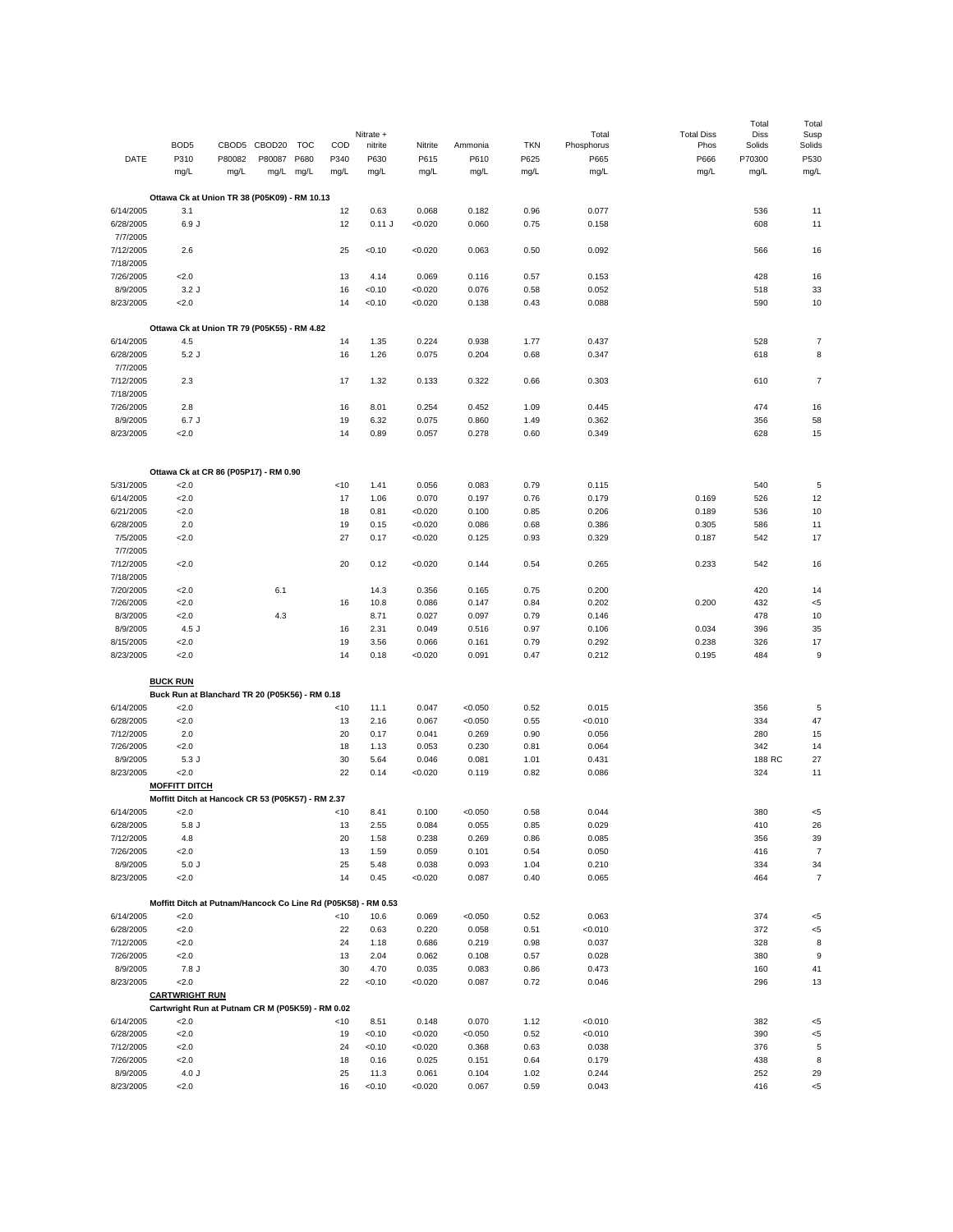|           |                                                               |              |          |                                      |                         |        | Total    |          |            |        |
|-----------|---------------------------------------------------------------|--------------|----------|--------------------------------------|-------------------------|--------|----------|----------|------------|--------|
|           |                                                               |              |          | Chloride Calcium Magnesium Potassium |                         |        | Volatile |          | Hexavalent | Oil &  |
| DATE      | Sulfate                                                       |              | P916     |                                      | P937                    | Sodium | Solids   | Fluoride | Chromium   | Grease |
|           | P945                                                          | P940         |          | P927                                 |                         | P929   | P505     | P951     | P1220      | P556   |
|           | mg/L                                                          | mg/L         | mg/L     | mg/L                                 | mg/L                    | mg/L   | mg/L     | mg/L     | ug/L       | mg/L   |
|           | Ottawa Ck at Union TR 38 (P05K09) - RM 10.13                  |              |          |                                      |                         |        |          |          |            |        |
| 6/14/2005 | 166                                                           | 58.3         | 84       | 41                                   | 4                       | 37     |          |          |            |        |
| 6/28/2005 | 192                                                           | 63.6         | 88       | 47                                   | $\overline{\mathbf{4}}$ | 42     |          |          |            |        |
| 7/7/2005  |                                                               |              |          |                                      |                         |        |          |          |            |        |
| 7/12/2005 | 177                                                           | 63.4         | 81       | 42                                   | 4                       | 39     |          |          |            |        |
| 7/18/2005 |                                                               |              |          |                                      |                         |        |          |          |            |        |
| 7/26/2005 | 91.5                                                          | 53.9         | 71       | 28                                   | 5                       | 32     |          |          |            |        |
| 8/9/2005  | 130                                                           |              |          |                                      | 4                       | 35     |          |          |            |        |
| 8/23/2005 | 152                                                           | 60.1<br>53.8 | 81<br>96 | 36<br>44                             | 4                       | 37     |          |          |            |        |
|           |                                                               |              |          |                                      |                         |        |          |          |            |        |
|           | Ottawa Ck at Union TR 79 (P05K55) - RM 4.82                   |              |          |                                      |                         |        |          |          |            |        |
| 6/14/2005 | 147                                                           | 51.9         | 91       | 39                                   | 5                       | 29     |          |          |            |        |
| 6/28/2005 | 170                                                           | 41.8         | 104      | 46                                   | 5                       | 23     |          |          |            |        |
| 7/7/2005  |                                                               |              |          |                                      |                         |        |          |          |            |        |
| 7/12/2005 | 174                                                           | 43.9         | 97       | 43                                   | 5                       | 22     |          |          |            |        |
| 7/18/2005 |                                                               |              |          |                                      |                         |        |          |          |            |        |
| 7/26/2005 | 104                                                           | 39.7         | 83       | 31                                   | 7                       | 22     |          |          |            |        |
| 8/9/2005  | 64.0                                                          | 30.8         | 59       | 22                                   | 5                       | 15     |          |          |            |        |
| 8/23/2005 | 161                                                           | 36.5         | 118      | 48                                   | 6                       | 20     |          |          |            |        |
|           |                                                               |              |          |                                      |                         |        |          |          |            |        |
|           |                                                               |              |          |                                      |                         |        |          |          |            |        |
|           | Ottawa Ck at CR 86 (P05P17) - RM 0.90                         |              |          |                                      |                         |        |          |          |            |        |
| 5/31/2005 | 145                                                           | 53.1         | 99       | 40                                   | 4                       | 29     |          |          |            |        |
| 6/14/2005 | 136                                                           | 56.3         | 90       | 37                                   | $\overline{\mathbf{4}}$ | 29     |          |          |            |        |
| 6/21/2005 | 142                                                           | 50.6         | 89       | 40                                   | 5                       | 27     |          |          |            |        |
| 6/28/2005 | 162                                                           | 51.0         | 86       | 43                                   | 5                       | 27     |          |          |            |        |
| 7/5/2005  | 173                                                           | 44.6         | 84       | 45                                   | 5                       | 23     |          |          |            |        |
| 7/7/2005  |                                                               |              |          |                                      |                         |        |          |          |            |        |
| 7/12/2005 | 160                                                           | 41.0         | 86       | 44                                   | 5                       | 23     |          |          |            |        |
| 7/18/2005 |                                                               |              |          |                                      |                         |        |          |          |            |        |
| 7/20/2005 | 86.4                                                          | 39.9         | 71       | 25                                   | 6                       | 22     |          |          |            |        |
| 7/26/2005 | 78.7                                                          | 41.9         | 78       | 27                                   | 6                       | 23     |          |          |            |        |
| 8/3/2005  | 102                                                           | 49.0         | 82       | 31                                   | 5                       | 26     |          |          |            |        |
| 8/9/2005  | 87.8                                                          | 25.7         | 68       | 26                                   | 6                       | 14     |          |          |            |        |
| 8/15/2005 | 60.9                                                          | 34.0         | 59       | 21                                   | 5                       | 18     |          |          |            |        |
| 8/23/2005 | 120                                                           | 41.4         | 83       | 36                                   | 5                       | 22     |          |          |            |        |
|           |                                                               |              |          |                                      |                         |        |          |          |            |        |
|           | <b>BUCK RUN</b>                                               |              |          |                                      |                         |        |          |          |            |        |
|           | Buck Run at Blanchard TR 20 (P05K56) - RM 0.18                |              |          |                                      |                         |        |          |          |            |        |
| 6/14/2005 | 44.6                                                          | 26.6         | 88       | 20                                   | 2                       | 6      |          |          |            |        |
| 6/28/2005 | 51.4                                                          | 39.2         | 65       | 23                                   | 3                       | 13     |          |          |            |        |
| 7/12/2005 | 39.0                                                          | 33.0         | 49       | 19                                   | 5                       | 15     |          |          |            |        |
| 7/26/2005 | 44.5                                                          | 43.8         | 71       | 22                                   | 4                       | 18     |          |          |            |        |
| 8/9/2005  | 17.8                                                          | 5.4          | 26       | 6                                    | $\overline{7}$          | $<$ 5  |          |          |            |        |
| 8/23/2005 | 35.8                                                          | 42.4         | 57       | 20                                   | 3                       | 23     |          |          |            |        |
|           | <b>MOFFITT DITCH</b>                                          |              |          |                                      |                         |        |          |          |            |        |
|           | Moffitt Ditch at Hancock CR 53 (P05K57) - RM 2.37             |              |          |                                      |                         |        |          |          |            |        |
| 6/14/2005 | 51.9                                                          | 36.1         | 88       | 22                                   | $\overline{\mathbf{c}}$ | 11     |          |          |            |        |
| 6/28/2005 | 73.3                                                          | 42.5         | 73       | 30                                   | 4                       | 18     |          |          |            |        |
| 7/12/2005 | 69.3                                                          | 49.7         | 56       | 24                                   | 4                       | 25     |          |          |            |        |
| 7/26/2005 | 60.6                                                          | 48.8         | 86       | 26                                   | 3                       | 21     |          |          |            |        |
| 8/9/2005  | 35.1                                                          | 53.5         | 48       | 14                                   | 7                       | 29     |          |          |            |        |
| 8/23/2005 | 112                                                           | 38.5         | 78       | 37                                   | 4                       | 28     |          |          |            |        |
|           |                                                               |              |          |                                      |                         |        |          |          |            |        |
|           | Moffitt Ditch at Putnam/Hancock Co Line Rd (P05K58) - RM 0.53 |              |          |                                      |                         |        |          |          |            |        |
| 6/14/2005 | 47.3                                                          | 30.6         | 85       | 21                                   | $\overline{\mathbf{c}}$ | 8      |          |          |            |        |
| 6/28/2005 | 59.3                                                          | 41.6         | 62       | 25                                   | 3                       | 15     |          |          |            |        |
| 7/12/2005 | 46.1                                                          | 46.8         | 55       | 22                                   | 5                       | 22     |          |          |            |        |
| 7/26/2005 | 51.2                                                          | 43.5         | 80       | 24                                   | 3                       | 18     |          |          |            |        |
| 8/9/2005  | 16.3                                                          | < 5.0        | 23       | 6                                    | 7                       | $<$ 5  |          |          |            |        |
| 8/23/2005 | 43.8                                                          | 37.3         | 48       | 25                                   | 4                       | 22     |          |          |            |        |
|           | <b>CARTWRIGHT RUN</b>                                         |              |          |                                      |                         |        |          |          |            |        |
|           | Cartwright Run at Putnam CR M (P05K59) - RM 0.02              |              |          |                                      |                         |        |          |          |            |        |
| 6/14/2005 | 55.0                                                          | 39.9         | 82       | 21                                   | $\overline{2}$          | 15     |          |          |            |        |
| 6/28/2005 | 77.2                                                          | 55.9         | 59       | 29                                   | 3                       | 26     |          |          |            |        |
| 7/12/2005 | 58.1                                                          | 56.2         | 57       | 30                                   | 7                       | 22     |          |          |            |        |
| 7/26/2005 | 55.4                                                          | 56.7         | 91       | 29                                   | 5                       | 25     |          |          |            |        |
| 8/9/2005  | 24.4                                                          | 12.9         | 45       | 10                                   | 4                       | 6      |          |          |            |        |
| 8/23/2005 | 59.9                                                          | 54.8         | 76       | 28                                   | 3                       | 25     |          |          |            |        |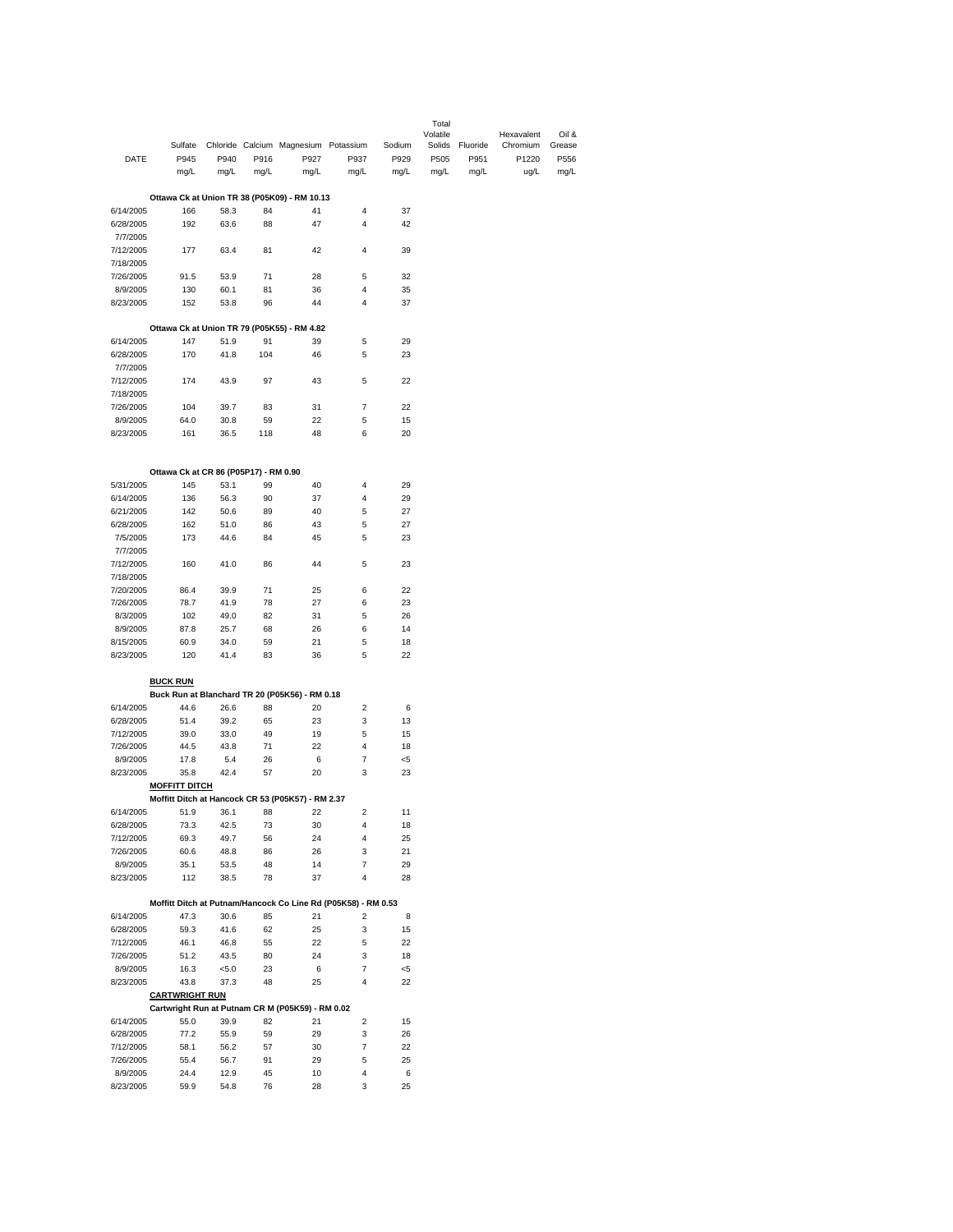## **Ottawa Ck at Union TR 38 (P05K09) - RM 10.13**

6/14/2005 6/28/2005 7/7/2005 Bacteria run 7/12/2005 7/18/2005 Bacteria run 7/26/2005 8/9/2005 8/23/2005

#### **Ottawa Ck at Union TR 79 (P05K55) - RM 4.82**

6/14/2005 6/28/2005 7/7/2005 Bacteria run 7/12/2005 7/18/2005 Bacteria run 7/26/2005 8/9/2005 8/23/2005

## **Ottawa Ck at CR 86 (P05P17) - RM 0.90**

5/31/2005 6/14/2005 6/21/2005 6/28/2005 7/5/2005 7/7/2005 Bacteria run 7/12/2005 7/18/2005 Bacteria run 7/20/2005 7/26/2005 8/3/2005 8/9/2005 8/15/2005 8/23/2005

#### **BUCK RUN**

**Buck Run at Blanchard TR 20 (P05K56) - RM 0.18** 6/14/2005 6/28/2005 7/12/2005 7/26/2005 8/9/2005 8/23/2005 **MOFFITT DITCH Moffitt Ditch at Hancock CR 53 (P05K57) - RM 2.37** 6/14/2005 6/28/2005 7/12/2005 7/26/2005

# 8/9/2005 8/23/2005

**Moffitt Ditch at Putnam/Hancock Co Line Rd (P05K58) - RM 0.53** 6/14/2005 6/28/2005 7/12/2005 7/26/2005 8/9/2005 8/23/2005 **CARTWRIGHT RUN Cartwright Run at Putnam CR M (P05K59) - RM 0.02** 6/14/2005

6/28/2005 7/12/2005 7/26/2005 8/9/2005 8/23/2005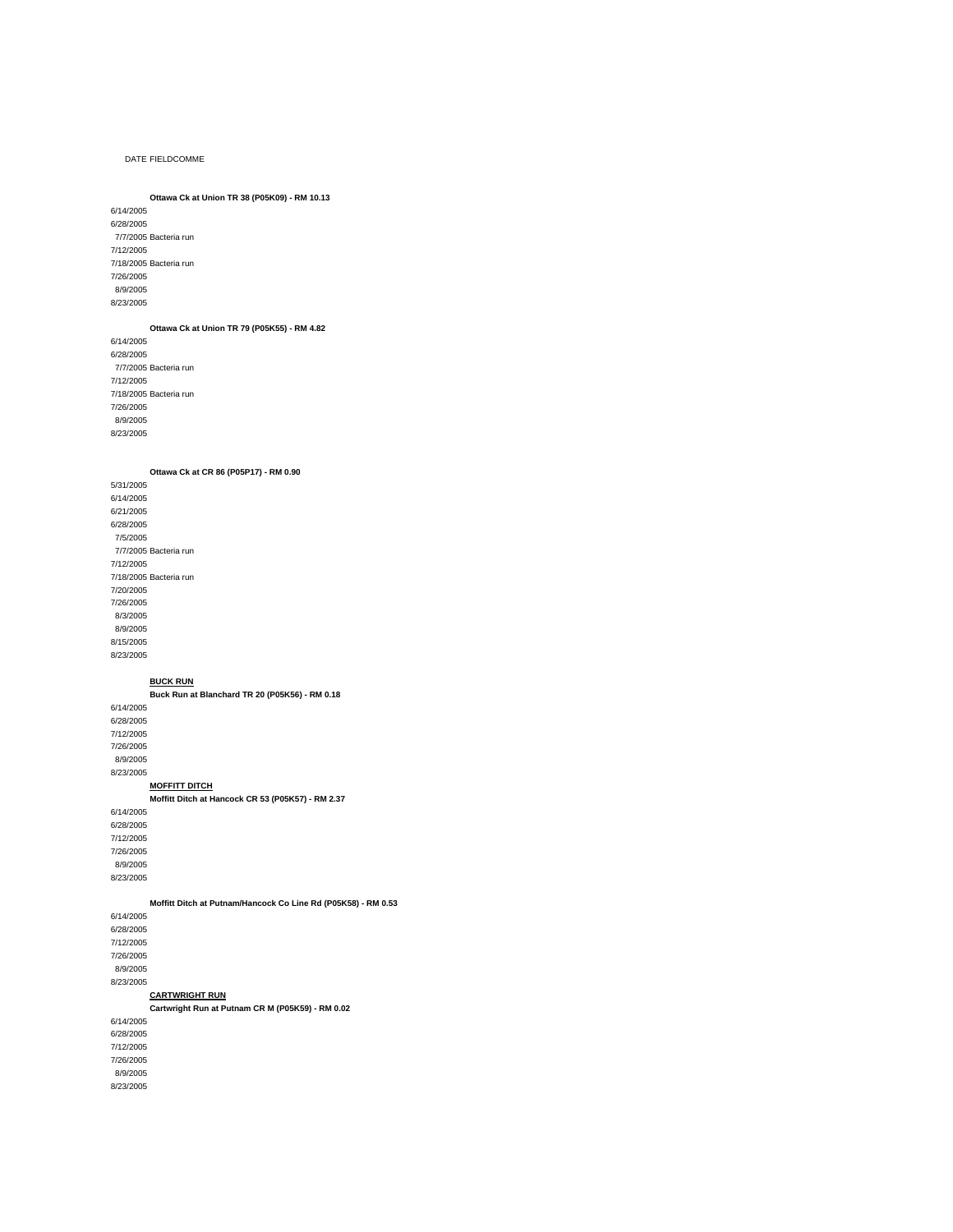|           |                                                  |      |                                    |      |      |      |      | Conduct. | Conduct.          | Secchi |           |            |         |
|-----------|--------------------------------------------------|------|------------------------------------|------|------|------|------|----------|-------------------|--------|-----------|------------|---------|
|           | Temp                                             |      | D.O. D.O. Sat. pH - Field pH - Lab |      |      | Flow | Gage | Field    | @ 25C             | Depth  | Acidity   | Alkalinity | E.coli  |
| DATE      | P <sub>10</sub>                                  | P299 | P301                               | P400 | P403 | P61  | P65  | P94      | P95               |        | P70508    | P410       | P31648  |
|           | $\mathsf{C}$                                     | mg/L | $\%$                               | S.U. | S.U. | cfs  | feet |          | umhos/cm umhos/cm | meters | mg/L      | mg/L       | #/100ml |
|           |                                                  |      |                                    |      |      |      |      |          |                   |        |           |            |         |
|           | <b>DUKES RUN</b>                                 |      |                                    |      |      |      |      |          |                   |        |           |            |         |
|           | Dukes Run at Putnam CR M (P05K62) - RM 1.90      |      |                                    |      |      |      |      |          | 665               |        | < 5.0     | 193        |         |
| 6/14/2005 | 21.9                                             | 7.2  | 81.9                               | 7.84 |      |      |      |          |                   |        |           |            |         |
| 6/28/2005 | 22.9                                             | 5.5  | 64.4                               | 7.72 |      |      |      |          | 733               |        | $<5.0$ PT | 187        |         |
| 7/12/2005 | 23.6                                             | 5.6  | 66.0                               | 7.75 |      |      |      |          | 727               |        | < 5.0     | 205        |         |
| 7/26/2005 | 25                                               | 6.9  | 83.7                               | 7.78 |      |      |      |          | 717               |        | < 5.0     | 226        |         |
| 8/9/2005  | 20.4                                             | 4.9  | 54.6                               | 7.38 |      |      |      |          | 390               |        | < 5.0     | 123        |         |
| 8/23/2005 | 17.5                                             | 8.6  | 90.3                               | 8.12 |      |      |      |          | 723               |        | < 5.0     | 213        |         |
|           | Dukes Run at Blanchard TR L-2 (P05K63) - RM 1.10 |      |                                    |      |      |      |      |          |                   |        |           |            |         |
| 6/14/2005 | 22.1                                             | 6.4  | 73.0                               | 7.78 |      |      |      |          | 633               |        | < 5.0     | 181        |         |
| 6/28/2005 | 22.9                                             | 5.0  | 58.4                               | 7.65 |      |      |      |          | 705               |        | < 5.0     | 179        |         |
| 7/12/2005 | 22.7                                             | 5.1  | 58.8                               | 7.52 |      |      |      |          | 735               |        | < 5.0     | 201        |         |
| 7/26/2005 | 24.9                                             | 5.8  | 69.9                               | 7.49 |      |      |      |          | 678               |        | < 5.0     | 204        |         |
| 8/9/2005  | 20.5                                             | 6.4  | 71.5                               | 7.19 |      |      |      |          | 347               |        | < 5.0     | 106        |         |
| 8/23/2005 | 17.7                                             | 7.0  | 73.9                               | 8.10 |      |      |      |          | 719               |        | < 5.0     | 209        |         |
|           |                                                  |      |                                    |      |      |      |      |          |                   |        |           |            |         |
|           | <b>DUTCH RUN</b>                                 |      |                                    |      |      |      |      |          |                   |        |           |            |         |
|           | Dutch Run at Riley TR O (P05K60) - RM 5.79       |      |                                    |      |      |      |      |          |                   |        |           |            |         |
| 6/14/2005 | 21.3                                             | 6.6  | 73.8                               | 7.48 |      |      |      |          | 674               |        | < 5.0     | 192        |         |
| 6/28/2005 | 22.9                                             | 2.7  | 31.9                               | 7.33 |      |      |      |          | 637               |        | < 5.0     | 164        |         |
| 7/12/2005 | 23.3                                             | 3.7  | 43.6                               | 7.46 |      |      |      |          | 654               |        | < 5.0     | 167        |         |
| 7/26/2005 | 24.7                                             | 3.3  | 40.0                               | 7.42 |      |      |      |          | 621               |        | < 5.0     | 213        |         |
| 8/9/2005  | 21.3                                             | 4.1  | 46.0                               | 7.39 |      |      |      |          | 593               |        | < 5.0     | 201        |         |
| 8/23/2005 | 16.0                                             | 4.2  | 42.7                               | 7.60 |      |      |      |          |                   |        |           |            |         |
|           | Dutch Run at Blanchard TR L (P05K61) - RM 2.71   |      |                                    |      |      |      |      |          |                   |        |           |            |         |
| 6/14/2005 | 22.4                                             | 7.3  | 83.8                               | 7.75 |      |      |      |          | 623               |        | < 5.0     | 182        |         |
| 6/28/2005 | 23.7                                             | 4.1  | 49.0                               | 7.52 |      |      |      |          | 638               |        | < 5.0     | 154        |         |
| 7/12/2005 | 23.6                                             | 3.2  | 37.6                               | 7.48 |      |      |      |          | 640               |        | < 5.0     | 174        |         |
| 7/26/2005 | 25.1                                             | 5.2  | 62.9                               | 7.56 |      |      |      |          | 613               |        | < 5.0     | 197        |         |
| 8/9/2005  | 21.0                                             | 6.0  | 67.4                               | 7.27 |      |      |      |          | 438               |        | < 5.0     | 122        |         |
| 8/23/2005 | 17.2                                             | 5.4  | 55.7                               | 7.66 |      |      |      |          | 598               |        | < 5.0     | 156        |         |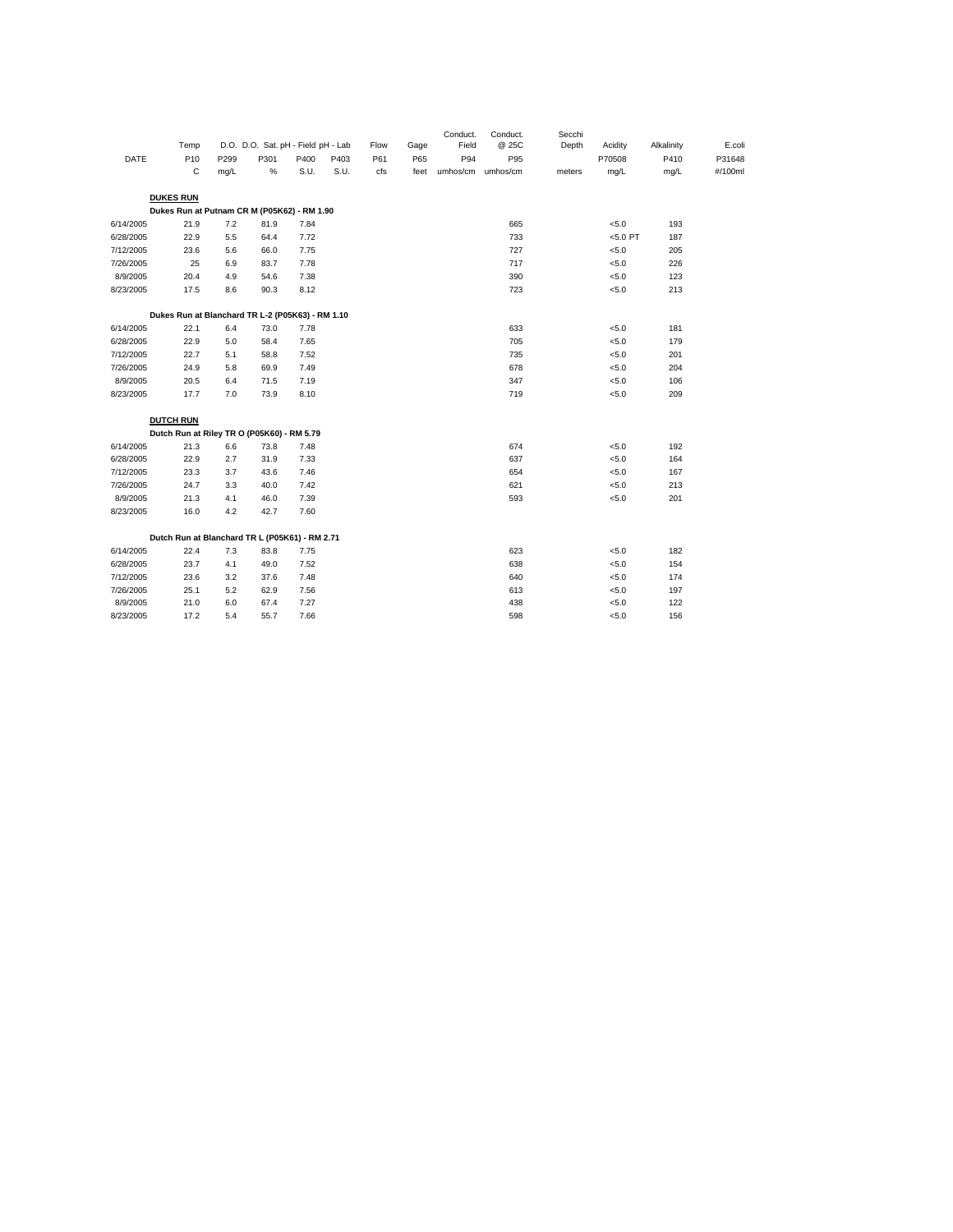|           | Total                                            |                   |         |        |        |                  |        |       |       | Manga- |         |        |          |           |
|-----------|--------------------------------------------------|-------------------|---------|--------|--------|------------------|--------|-------|-------|--------|---------|--------|----------|-----------|
|           |                                                  | Hardness Aluminum | Arsenic | Barium |        | Cadmium Chromium | Copper | Iron  | Lead  | nese   | Mercury | Nickel | Selenium | Strontium |
| DATE      | P900                                             | P1105             | P1002   | P1007  | P1027  | P1034            | P1042  | P1045 | P1051 | P1055  | P71900  | P1067  | P1147    | P1082     |
|           | mg/L                                             | ug/L              | ug/L    | ug/L   | ug/L   | ug/L             | ug/L   | ug/L  | ug/L  | ug/L   | ug/L    | ug/L   | ug/L     | ug/L      |
|           | <b>DUKES RUN</b>                                 |                   |         |        |        |                  |        |       |       |        |         |        |          |           |
|           | Dukes Run at Putnam CR M (P05K62) - RM 1.90      |                   |         |        |        |                  |        |       |       |        |         |        |          |           |
| 6/14/2005 | 314                                              | 209               | 2.0     | 53     | <0.20  | $30$             | $<$ 10 | 668   | 2.0   | 24     | < 0.20  | $<$ 40 | 2.0      | 791       |
| 6/28/2005 | 446                                              | 8010              | 7.1     | 131    | 0.40   | $30$             | 17     | 15000 | 11.6  | 732    | < 0.20  | <40    | 2.0      | 1570      |
| 7/12/2005 | 365                                              | 925               | 3.3     | 70     | < 0.20 | $30$             | $<$ 10 | 2100  | 2.0   | 156    | < 0.20  | <40    | 2.0      | 1750      |
| 7/26/2005 | 380                                              | 445               | 2.5     | 72     | <0.20  | <30              | $<$ 10 | 1130  | 2.0   | 141    | < 0.20  | <40    | 2.0      | 1460      |
| 8/9/2005  | 186                                              | 1700              | 2.0     | 48     | <0.20  | $30$             | < 10   | 2720  | 2.0   | 66     | < 0.20  | <40    | 2.0      | 276       |
| 8/23/2005 | 371                                              | < 200             | 2.0     | 61     | < 0.20 | $30$             | $<$ 10 | 256   | 2.0   | 43     | < 0.20  | <40    | 2.0      | 1510      |
|           | Dukes Run at Blanchard TR L-2 (P05K63) - RM 1.10 |                   |         |        |        |                  |        |       |       |        |         |        |          |           |
| 6/14/2005 | 299                                              | 314               | 2.0     | 53     | <0.20  | $30$             | $<$ 10 | 835   | 2.0   | 32     | < 0.20  | $<$ 40 | 2.0      | 745       |
| 6/28/2005 | 355                                              | < 200             | 2.7     | 60     | <0.20  | $30$             | $<$ 10 | 508   | 2.0   | 142    | < 0.20  | <40    | 2.0      | 1550      |
| 7/12/2005 | 344                                              | < 200             | 2.8     | 61     | <0.20  | $30$             | $<$ 10 | 359   | 2.0   | 93     | < 0.20  | <40    | 2.0      | 1680      |
| 7/26/2005 | 356                                              | < 200             | 2.9     | 65     | <0.20  | $30$             | < 10   | 431   | 2.0   | 62     | < 0.20  | $<$ 40 | 2.0      | 1360      |
| 8/9/2005  | 165                                              | 1580              | 2.4     | 45     | <0.20  | $30$             | < 10   | 2460  | 2.0   | 58     | < 0.20  | $<$ 40 | 2.0      | 246       |
| 8/23/2005 | 366                                              | $200$             | 2.1     | 60     | < 0.20 | $30$             | <10    | 245   | 2.0   | 35     | < 0.20  | $<$ 40 | 2.0      | 1510      |
|           | <b>DUTCH RUN</b>                                 |                   |         |        |        |                  |        |       |       |        |         |        |          |           |
|           | Dutch Run at Riley TR O (P05K60) - RM 5.79       |                   |         |        |        |                  |        |       |       |        |         |        |          |           |
| 6/14/2005 | 334                                              | < 200             | 2.0     | 53     | <0.20  | $30$             | $<$ 10 | 170   | 2.0   | 12     | < 0.20  | <40    | 2.0      | 269       |
| 6/28/2005 | 301                                              | < 200             | 5.3     | 57     | <0.20  | $30$             | <10    | 787   | 2.0   | 660    | < 0.20  | $<$ 40 | 2.0      | 299       |
| 7/12/2005 | 274                                              | < 200             | 9.6     | 50     | <0.20  | <30              | $<$ 10 | 733   | 2.0   | 1320   | < 0.20  | <40    | 2.0      | 279       |
| 7/26/2005 | 312                                              | < 200             | 6.6     | 46     | <0.20  | $30$             | 10     | 264   | 2.0   | 215    | < 0.20  | $<$ 40 | 2.0      | 327       |
| 8/9/2005  | 272                                              | $200$             | 3.7     | 51     | < 0.20 | $30$             | 10     | 302   | 2.0   | 46     | < 0.20  | $<$ 40 | 2.0      | 290       |
| 8/23/2005 | 264                                              | $200$             | 11.6    | 49     | < 0.20 | $30$             | <10    | 578   | 2.0   | 445    | < 0.20  | <40    | 2.0      | 272       |
|           | Dutch Run at Blanchard TR L (P05K61) - RM 2.71   |                   |         |        |        |                  |        |       |       |        |         |        |          |           |
| 6/14/2005 | 298                                              | < 200             | 2.0     | 50     | <0.20  | $30$             | $<$ 10 | 145   | 2.0   | $<$ 10 | < 0.20  | <40    | 2.0      | 376       |
| 6/28/2005 | 285                                              | $200$             | 3.4     | 55     | < 0.20 | $30$             | <10    | 168   | 2.0   | 75     | < 0.20  | <40    | 2.0      | 858       |
| 7/12/2005 | 274                                              | < 200             | 3.4     | 64     | < 0.20 | $30$             | $<$ 10 | 250   | 2.0   | 277    | < 0.20  | $<$ 40 | 2.0      | 1100      |
| 7/26/2005 | 311                                              | < 200             | 4.6     | 66     | < 0.20 | $30$             | $<$ 10 | 412   | 2.0   | 192    | < 0.20  | <40    | 2.0      | 837       |
| 8/9/2005  | 197                                              | 363               | 3.1     | 43     | < 0.20 | $30$             | <10    | 890   | 2.0   | 44     | < 0.20  | <40    | 2.0      | 329       |
| 8/23/2005 | 256                                              | < 200             | 4.1     | 67     | <0.20  | $30$             | < 10   | 623   | 2.0   | 234    | < 0.20  | <40    | 2.0      | 1020      |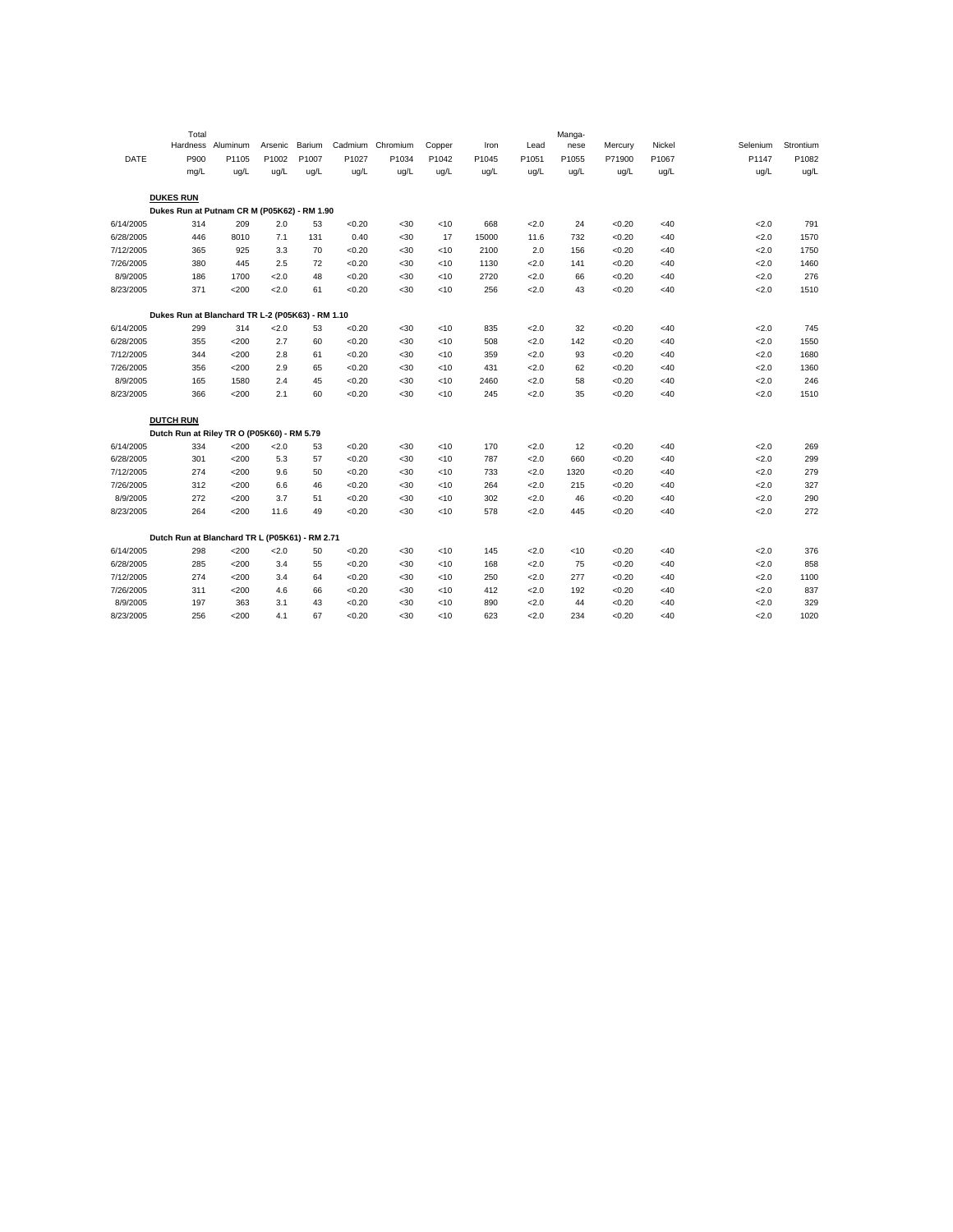|           | BOD <sub>5</sub>                                 |        | CBOD5 CBOD20 | <b>TOC</b> | COD    | Nitrate +<br>nitrite | Nitrite | Ammonia | <b>TKN</b> | Total<br>Phosphorus | <b>Total Diss</b><br>Phos | Total<br>Diss<br>Solids | Total<br>Susp<br>Solids |
|-----------|--------------------------------------------------|--------|--------------|------------|--------|----------------------|---------|---------|------------|---------------------|---------------------------|-------------------------|-------------------------|
| DATE      | P310                                             | P80082 | P80087       | P680       | P340   | P630                 | P615    | P610    | P625       | P665                | P666                      | P70300                  | P530                    |
|           | mg/L                                             | mg/L   | mg/L         | mg/L       | mg/L   | mg/L                 | mg/L    | mg/L    | mg/L       | mg/L                | mg/L                      | mg/L                    | mg/L                    |
|           |                                                  |        |              |            |        |                      |         |         |            |                     |                           |                         |                         |
|           | <b>DUKES RUN</b>                                 |        |              |            |        |                      |         |         |            |                     |                           |                         |                         |
|           | Dukes Run at Putnam CR M (P05K62) - RM 1.90      |        |              |            |        |                      |         |         |            |                     |                           |                         |                         |
| 6/14/2005 | 2.0                                              |        |              |            | 36     | 11.0                 | 0.366   | 0.551   | 1.32       | 0.020               |                           | 416                     | 9                       |
| 6/28/2005 | 14                                               |        |              |            | 22     | 0.90                 | 0.030   | 0.206   | 1.49       | 0.400               |                           | 536                     | 394                     |
| 7/12/2005 | 2.3                                              |        |              |            | 13     | 0.10                 | < 0.020 | 0.147   | 0.45       | 0.072               |                           | 470                     | 56                      |
| 7/26/2005 | 2.0                                              |        |              |            | 13     | 0.10                 | < 0.020 | 0.124   | 0.50       | 0.025               |                           | 466                     | 22                      |
| 8/9/2005  | 2.5J                                             |        |              |            | 22     | 9.50                 | 0.034   | 0.104   | 1.02       | 0.110               |                           | 282                     | 54                      |
| 8/23/2005 | 2.0                                              |        |              |            | <10    | <0.10                | < 0.020 | 0.062   | 0.28       | $0.015$ $J$         |                           | 480                     | $< 5$                   |
|           | Dukes Run at Blanchard TR L-2 (P05K63) - RM 1.10 |        |              |            |        |                      |         |         |            |                     |                           |                         |                         |
| 6/14/2005 | 2.0                                              |        |              |            | 12     | 9.22                 | 0.272   | 0.280   | 1.13       | 0.040               |                           | 396                     | 15                      |
| 6/28/2005 | 2.0                                              |        |              |            | 13     | 0.75                 | 0.023   | 0.103   | 0.56       | 0.052               |                           | 482                     | 12                      |
| 7/12/2005 | 2.0                                              |        |              |            | 10     | 0.12                 | < 0.020 | 0.109   | 0.47       | 0.052               |                           | 470                     | $\mathsf g$             |
| 7/26/2005 | 2.0                                              |        |              |            | 10     | 0.12                 | < 0.020 | 0.118   | 0.44       | 0.041               |                           | 436                     | 8                       |
| 8/9/2005  | 3.0                                              |        |              |            | 25     | 8.96                 | 0.045   | 0.110   | 1.07       | 0.185               |                           | 248                     | 45                      |
| 8/23/2005 | 2.0                                              |        |              |            | <10    | <0.10                | < 0.020 | 0.078   | 0.35       | 0.020               |                           | 476                     | $< 5$                   |
|           | <b>DUTCH RUN</b>                                 |        |              |            |        |                      |         |         |            |                     |                           |                         |                         |
|           | Dutch Run at Riley TR O (P05K60) - RM 5.79       |        |              |            |        |                      |         |         |            |                     |                           |                         |                         |
| 6/14/2005 | 2.0                                              |        |              |            | <10    | 13.5                 | 0.187   | 0.114   | 0.87       | 0.027               |                           | 412                     | $< 5$                   |
| 6/28/2005 | 2.6                                              |        |              |            | 16     | 0.35 PT              | 0.031   | 0.179   | 0.52       | 0.080               |                           | 420                     | 16                      |
| 7/12/2005 | 3.4J                                             |        |              |            | 22     | <0.10                | < 0.020 | 0.121   | 0.78       | 0.090               |                           | 396                     | 5                       |
| 7/26/2005 | 2.0                                              |        |              |            | 18     | <0.10                | < 0.020 | 0.193   | 0.65       | 0.059               |                           | 388                     | $< 5$                   |
| 8/9/2005  | 2.0                                              |        |              |            | 16     | 0.45                 | 0.035   | 0.112   | 0.72       | 0.069               |                           | 376                     | 6                       |
| 8/23/2005 |                                                  |        |              |            | 19     | < 0.10               |         | 0.250   | 1.05       | 0.190               |                           |                         |                         |
|           | Dutch Run at Blanchard TR L (P05K61) - RM 2.71   |        |              |            |        |                      |         |         |            |                     |                           |                         |                         |
| 6/14/2005 | 2.0                                              |        |              |            | $<$ 10 | 9.47                 | 0.126   | < 0.050 | 0.81       | < 0.010             |                           | 388                     | $< 5$                   |
| 6/28/2005 | 2.0                                              |        |              |            | 16     | 0.16                 | < 0.020 | < 0.050 | 0.61       | 0.016               |                           | 438                     | 5                       |
| 7/12/2005 | 2.0                                              |        |              |            | 16     | <0.10                | < 0.020 | 0.063   | 0.58       | 0.022               |                           | 382                     | $< 5\,$                 |
| 7/26/2005 | 2.0                                              |        |              |            | 18     | <0.10                | < 0.020 | 0.078   | 0.53       | < 0.010             |                           | 384                     | 6                       |
| 8/9/2005  | 2.5                                              |        |              |            | 22     | 3.60                 | 0.088   | 0.087   | 0.68       | 0.218               |                           | 290                     | 11                      |
| 8/23/2005 | 2.0                                              |        |              |            | 19     | < 0.10               | < 0.020 | 0.089   | 0.72       | 0.034               |                           | 378                     | 14                      |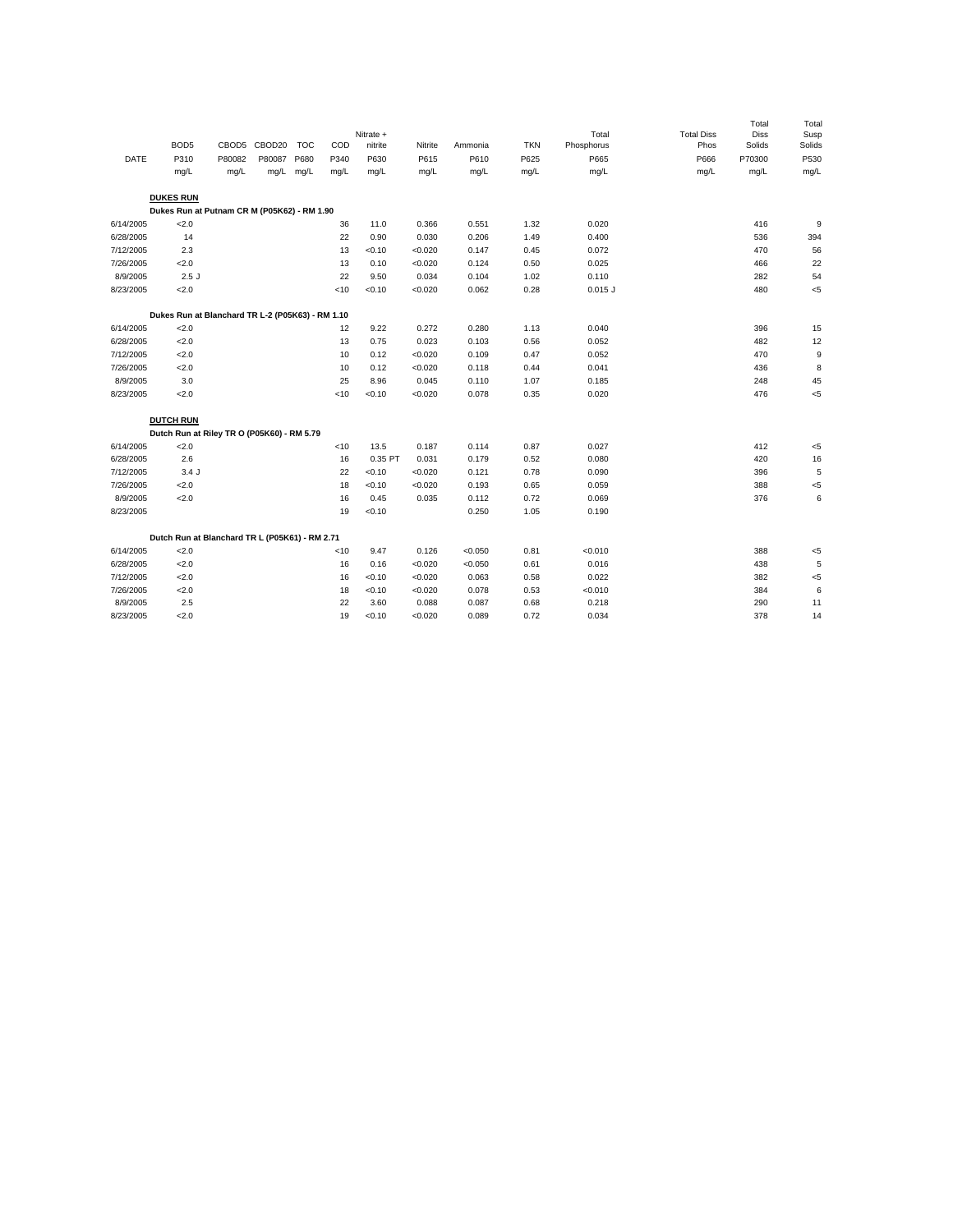|           |                                                  |      |      |                                      |                |        | Total              |          |                        |                 |
|-----------|--------------------------------------------------|------|------|--------------------------------------|----------------|--------|--------------------|----------|------------------------|-----------------|
|           | Sulfate                                          |      |      | Chloride Calcium Magnesium Potassium |                | Sodium | Volatile<br>Solids | Fluoride | Hexavalent<br>Chromium | Oil &<br>Grease |
| DATE      | P945                                             | P940 | P916 | P927                                 | P937           |        |                    |          |                        |                 |
|           |                                                  |      |      |                                      |                | P929   | P505               | P951     | P1220                  | P556            |
|           | mg/L                                             | mg/L | mg/L | mg/L                                 | mg/L           | mg/L   | mg/L               | mg/L     | ug/L                   | mg/L            |
|           | <b>DUKES RUN</b>                                 |      |      |                                      |                |        |                    |          |                        |                 |
|           | Dukes Run at Putnam CR M (P05K62) - RM 1.90      |      |      |                                      |                |        |                    |          |                        |                 |
| 6/14/2005 | 81.6                                             | 32.4 | 86   | 24                                   | 3              | 12     |                    |          |                        |                 |
| 6/28/2005 | 155                                              | 36.9 | 111  | 41                                   | 6              | 16     |                    |          |                        |                 |
| 7/12/2005 | 155                                              | 33.0 | 85   | 37                                   | 3              | 13     |                    |          |                        |                 |
| 7/26/2005 | 129                                              | 34.8 | 96   | 34                                   | 4              | 15     |                    |          |                        |                 |
| 8/9/2005  | 32.3                                             | 13.2 | 53   | 13                                   | 4              | $<$ 5  |                    |          |                        |                 |
| 8/23/2005 | 142                                              | 30.9 | 91   | 35                                   | 3              | 13     |                    |          |                        |                 |
|           |                                                  |      |      |                                      |                |        |                    |          |                        |                 |
|           | Dukes Run at Blanchard TR L-2 (P05K63) - RM 1.10 |      |      |                                      |                |        |                    |          |                        |                 |
| 6/14/2005 | 69.1                                             | 35.5 | 82   | 23                                   | 3              | 14     |                    |          |                        |                 |
| 6/28/2005 | 144                                              | 37.7 | 86   | 34                                   | 3              | 17     |                    |          |                        |                 |
| 7/12/2005 | 157                                              | 36.4 | 80   | 35                                   | 4              | 16     |                    |          |                        |                 |
| 7/26/2005 | 125                                              | 35.6 | 88   | 33                                   | 4              | 15     |                    |          |                        |                 |
| 8/9/2005  | 27.2                                             | 11.4 | 48   | 11                                   | 4              | 5      |                    |          |                        |                 |
| 8/23/2005 | 136                                              | 34.3 | 89   | 35                                   | 3              | 15     |                    |          |                        |                 |
|           | <b>DUTCH RUN</b>                                 |      |      |                                      |                |        |                    |          |                        |                 |
|           | Dutch Run at Riley TR O (P05K60) - RM 5.79       |      |      |                                      |                |        |                    |          |                        |                 |
| 6/14/2005 | 60.8                                             | 36.0 | 94   | 24                                   | 3              | 13     |                    |          |                        |                 |
| 6/28/2005 | 92.5                                             | 58.3 | 71   | 30                                   | 3              | 18     |                    |          |                        |                 |
| 7/12/2005 | 79.9                                             | 68.6 | 62   | 29                                   | 3              | 17     |                    |          |                        |                 |
| 7/26/2005 | 67.3                                             | 44.0 | 77   | 29                                   | 4              | 18     |                    |          |                        |                 |
| 8/9/2005  | 65.3                                             | 46.1 | 71   | 23                                   | 5              | 18     |                    |          |                        |                 |
| 8/23/2005 |                                                  |      | 61   | 27                                   | 5              | 25     |                    |          |                        |                 |
|           |                                                  |      |      |                                      |                |        |                    |          |                        |                 |
|           | Dutch Run at Blanchard TR L (P05K61) - RM 2.71   |      |      |                                      |                |        |                    |          |                        |                 |
| 6/14/2005 | 61.7                                             | 34.1 | 83   | 22                                   | $\overline{2}$ | 12     |                    |          |                        |                 |
| 6/28/2005 | 98.8                                             | 53.8 | 63   | 31                                   | 3              | 19     |                    |          |                        |                 |
| 7/12/2005 | 86.1                                             | 57.2 | 57   | 32                                   | 5              | 18     |                    |          |                        |                 |
| 7/26/2005 | 78.1                                             | 43.3 | 75   | 30                                   | 4              | 17     |                    |          |                        |                 |
| 8/9/2005  | 54.6                                             | 31.6 | 54   | 15                                   | 6              | 12     |                    |          |                        |                 |
| 8/23/2005 | 81.7                                             | 56.8 | 53   | 30                                   | 5              | 27     |                    |          |                        |                 |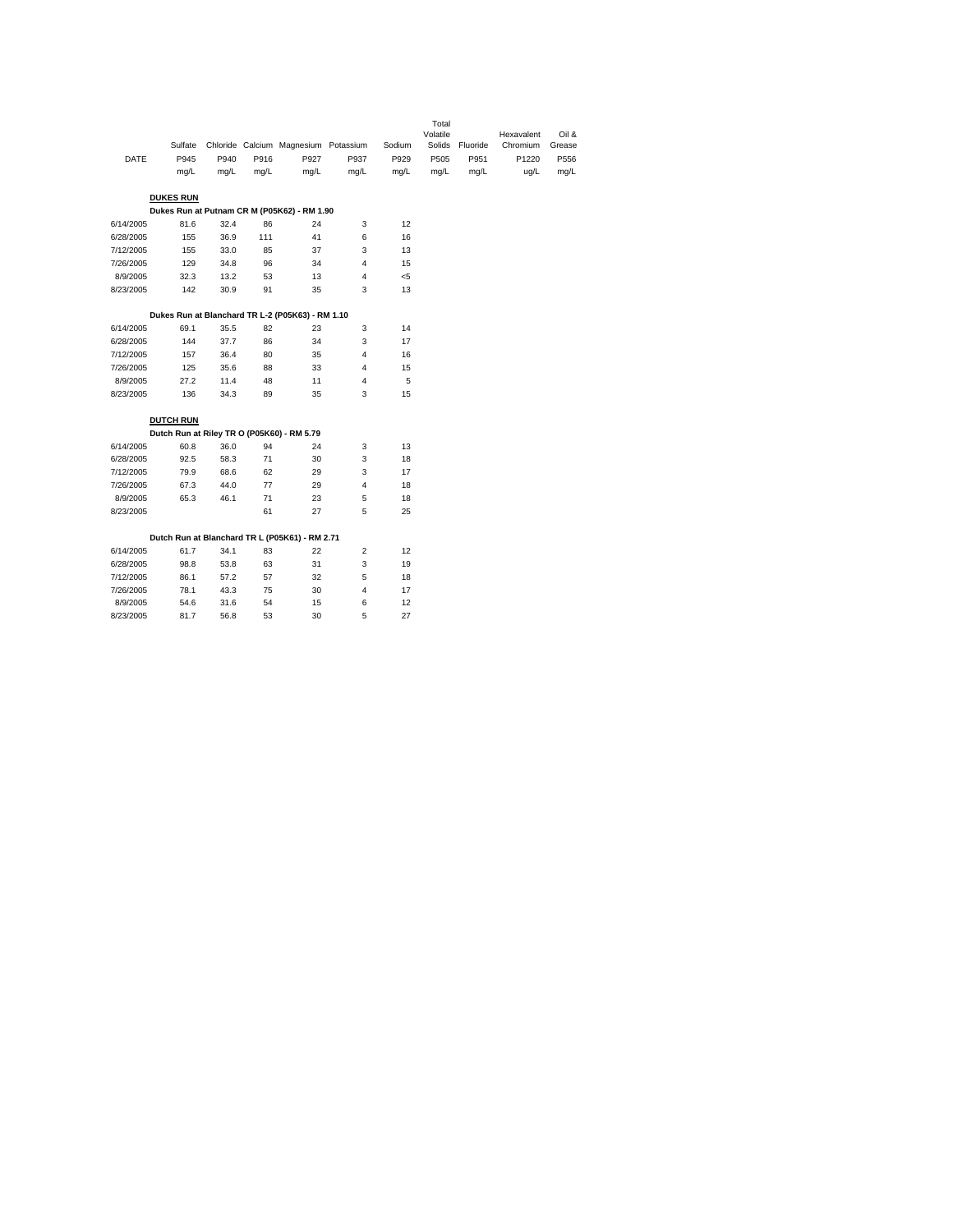## **DUKES RUN**

**Dukes Run at Putnam CR M (P05K62) - RM 1.90** 6/14/2005 6/28/2005 LIVESTOCK IN STREAM

7/12/2005 7/26/2005 8/9/2005 8/23/2005

**Dukes Run at Blanchard TR L-2 (P05K63) - RM 1.10**

6/14/2005 6/28/2005 7/12/2005 7/26/2005 8/9/2005

8/23/2005

**DUTCH RUN**

**Dutch Run at Riley TR O (P05K60) - RM 5.79** 6/14/2005

6/28/2005 7/12/2005 7/26/2005

8/9/2005 8/23/2005

## **Dutch Run at Blanchard TR L (P05K61) - RM 2.71**

6/14/2005 6/28/2005 7/12/2005 7/26/2005

8/9/2005

8/23/2005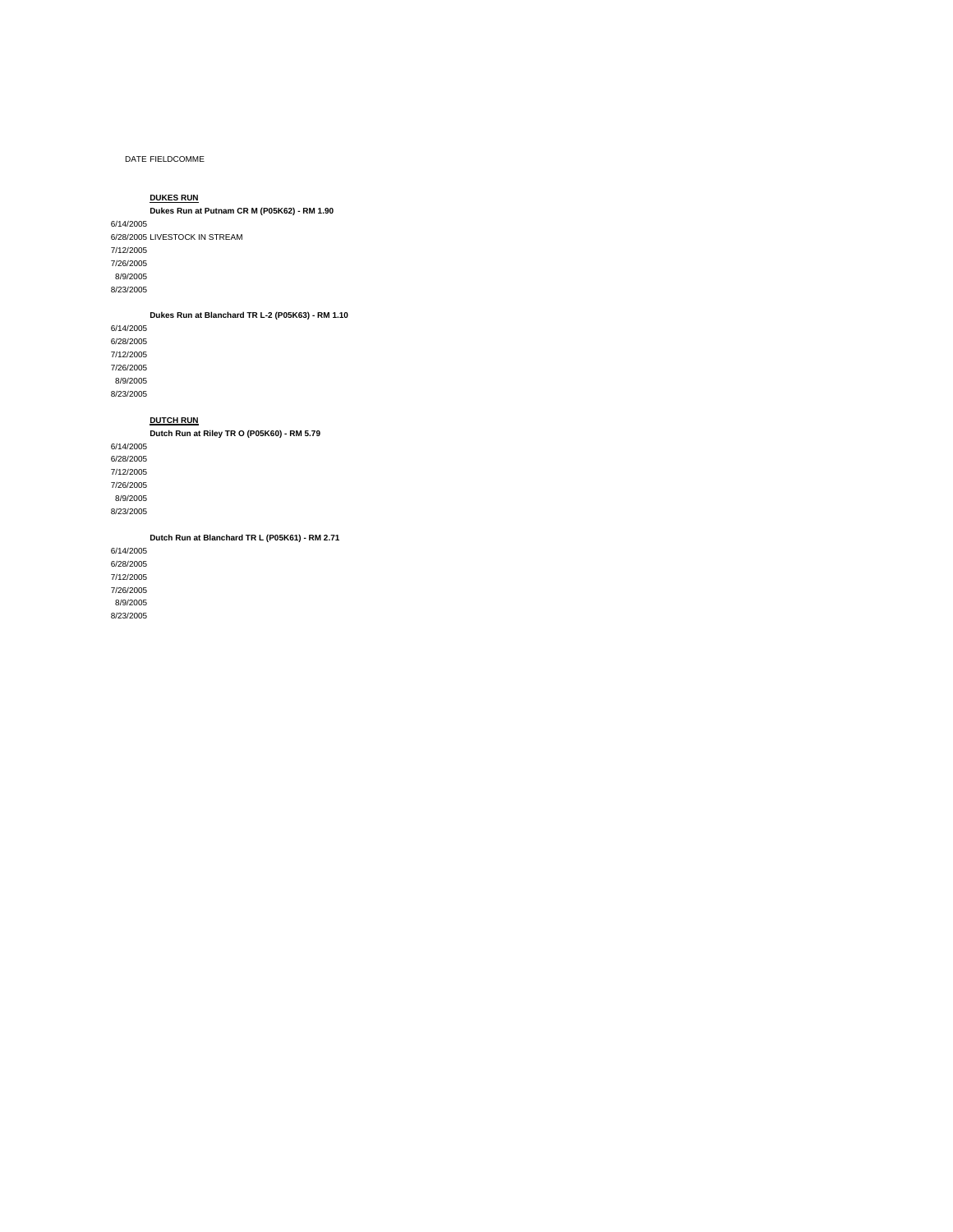# **HUC 04100008 050 - RILEY CREEK ASSESSMENT UNIT**

|                        |                                   |              |                                                                   |              |              |            |             | Conduct.        | Conduct.        | Secchi |                    |              |                   |
|------------------------|-----------------------------------|--------------|-------------------------------------------------------------------|--------------|--------------|------------|-------------|-----------------|-----------------|--------|--------------------|--------------|-------------------|
|                        | Temp                              |              | D.O. D.O. Sat. pH - Field pH - Lab                                |              |              | Flow       | Gage        | Field           | @ 25C           | Depth  | Acidity            | Alkalinity   | E.coli            |
| DATE                   | P <sub>10</sub><br>C              | P299<br>mg/L | P301<br>%                                                         | P400<br>S.U. | P403<br>S.U. | P61<br>cfs | P65<br>feet | P94<br>umhos/cm | P95<br>umhos/cm | meters | P70508<br>mg/L     | P410<br>mg/L | P31648<br>#/100ml |
|                        |                                   |              |                                                                   |              |              |            |             |                 |                 |        |                    |              |                   |
|                        | <b>LITTLE RILEY CREEK (UPPER)</b> |              |                                                                   |              |              |            |             |                 |                 |        |                    |              |                   |
|                        |                                   |              | Little Riley Ck (Upper) at Orange TR 27 (P05K67) - RM 2.64        |              |              |            |             |                 |                 |        |                    |              |                   |
| 6/15/2005              | 19.6                              | 5.6          | 60.6                                                              | 7.67         |              |            |             |                 | 1200            |        | < 5.0              | 206          |                   |
| 6/29/2005              | 21.5                              | 4.9          | 55.4                                                              | 7.47         |              |            |             |                 | 550             |        | < 5.0              | 93.5         |                   |
| 7/13/2005              | 23.1                              | 4.7          | 54.8                                                              | 7.51         |              |            |             |                 | 942             |        | < 5.0              | 215          |                   |
| 7/27/2005              | 22.2                              | 5.4          | 62.6                                                              | 7.61         |              |            |             |                 | 1020            |        | < 5.0              | 218          |                   |
| 8/10/2005              | 23.6                              | 4.8          | 56.3                                                              | 7.69         |              |            |             |                 | 905             |        | < 5.0              | 209          |                   |
| 8/24/2005              | 18.4                              | 5.6          | 59.3                                                              | 7.73         |              |            |             |                 | 946             |        | < 5.0              | 204          |                   |
|                        |                                   |              | Little Riley Ck (Upper) at Orange TR 51 (P05K68) - RM 1.00        |              |              |            |             |                 |                 |        |                    |              |                   |
| 6/15/2005              | 21.2                              | 4.3          | 48.9                                                              | 7.65         |              |            |             |                 | 1310            |        | < 5.0              | 241          |                   |
| 6/29/2005              | 22.3                              | 5.6          | 64.0                                                              | 7.38         |              |            |             |                 | 648             |        | < 5.0              | 102          |                   |
| 7/13/2005              | 23.2                              | 4.1          | 48.3                                                              | 7.54         |              |            |             |                 | 975             |        | < 5.0              | 206          |                   |
| 7/27/2005              | 22.5                              | 5.4          | 62.7                                                              | 7.39         |              |            |             |                 | 532             |        | < 5.0              | 108          |                   |
| 8/10/2005              | 23.1                              | 5.3          | 61.8                                                              | 7.84         |              |            |             |                 | 884             |        | < 5.0              | 213          |                   |
| 8/24/2005              | 17.8                              | 6.5          | 68.1                                                              | 7.94         |              |            |             |                 | 1070            |        | < 5.0              | 189          |                   |
|                        |                                   |              |                                                                   |              |              |            |             |                 |                 |        |                    |              |                   |
|                        | <b>MARSH RUN (RILEY)</b>          |              | Marsh Run (Riley) at Union TR 51 (P05K69) - RM 1.74               |              |              |            |             |                 |                 |        |                    |              |                   |
| 6/15/2005              | 18.5                              | 7.2          | 76.6                                                              | 7.63         |              |            |             |                 | 887             |        | < 5.0              | 247          |                   |
| 6/29/2005              | 21.5                              | 4.5          | 51.2                                                              | 7.51         |              |            |             |                 | 1040            |        | < 5.0              | 275          |                   |
| 7/13/2005              | 22.6                              | 4.4          | 50.7                                                              | 7.45         |              |            |             |                 | 1020            |        | < 5.0              | 284          |                   |
| 7/27/2005              | 21.4                              | 4.3          | 48.5                                                              | 7.28         |              |            |             |                 | 678             |        | < 5.0              | 178          |                   |
| 8/10/2005              | 20.8                              | 5.0          | 55.9                                                              | 7.59         |              |            |             |                 | 1050            |        | < 5.0              | 343          |                   |
| 8/24/2005              | 16.4                              | 5.2          | 53.1                                                              | 7.57         |              |            |             |                 | 1090            |        | < 5.0              | 333          |                   |
|                        |                                   |              |                                                                   |              |              |            |             |                 |                 |        |                    |              |                   |
|                        | <b>LITTLE RILEY CREEK (LOWER)</b> |              |                                                                   |              |              |            |             |                 |                 |        |                    |              |                   |
|                        |                                   |              | Little Riley Ck (Lower) at Swaney Rd (P05K70) - RM 5.50           |              |              |            |             |                 |                 |        |                    |              |                   |
| 6/15/2005              | 18.2                              | 6.0          | 63.7                                                              | 7.62         |              |            |             |                 | 1290            |        | < 5.0<br>$<5.0$ PT | 285          |                   |
| 6/29/2005<br>7/13/2005 | 21.3<br>23.1                      | 7.9<br>10.0  | 88.6                                                              | 7.65         |              |            |             |                 | 980<br>918      |        | < 5.0              | 323<br>351   |                   |
| 7/27/2005              | 18.7                              | 6.4          | 117.1<br>68.8                                                     | 7.85<br>7.70 |              |            |             |                 | 887             |        | < 5.0              | 303          |                   |
| 8/10/2005              | 22.8                              | 3.6          | 42.2                                                              | 7.66         |              |            |             |                 | 1810            |        | < 5.0              | 284          |                   |
| 8/24/2005              | 16.9                              | 4.5          | 46.8                                                              | 7.59         |              |            |             |                 | 721             |        | < 5.0              | 162          |                   |
|                        |                                   |              |                                                                   |              |              |            |             |                 |                 |        |                    |              |                   |
|                        |                                   |              | Little Riley Ck (Lower) at Hillville Rd (P05K71) - RM 4.30        |              |              |            |             |                 |                 |        |                    |              |                   |
| 6/15/2005              | 20.0                              | 5.2          | 57.2                                                              | 7.52         |              |            |             |                 | 881             |        | < 5.0              | 157          |                   |
| 6/29/2005              | 22.4                              | 4.0          | 46.0                                                              | 7.64         |              |            |             |                 | 1180            |        | < 5.0              | 245          |                   |
| 7/13/2005              | 23.5                              | 2.6          | 30.9                                                              | 7.43         |              |            |             |                 | 1060            |        | < 5.0              | 176          |                   |
| 7/27/2005              | 21.4                              | 5.6          | 63.7                                                              | 7.75         |              |            |             |                 | 1040            |        | < 5.0              | 242          |                   |
| 8/10/2005              | 22.5                              | 3.8          | 43.5                                                              | 7.68         |              |            |             |                 | 1190            |        | < 5.0              | 323          |                   |
| 8/24/2005              | 16.9                              | 3.9          | 40.5                                                              | 7.76         |              |            |             |                 | 1140            |        | < 5.0              | 214          |                   |
| 6/15/2005              | 20.7                              | 5.9          | Little Riley Ck (Lower) at Riley St (P05S58) - RM 0.03<br>66.1    | 7.59         |              |            |             |                 | 830             |        | < 5.0              | 134          |                   |
| 6/29/2005              | 22.6                              |              |                                                                   |              |              |            |             |                 | 805             |        |                    | 155          |                   |
| 7/13/2005              | 23.9                              | 2.1<br>3.7   | 24.7<br>43.3                                                      | 7.46<br>7.62 |              |            |             |                 | 1480            |        | < 5.0<br>< 5.0     | 270          |                   |
| 7/27/2005              | 21.3                              | 6.1          | 69.2                                                              | 7.24         |              |            |             |                 | 390             |        | < 5.0              | 97.6         |                   |
|                        |                                   |              |                                                                   |              |              |            |             |                 |                 |        |                    |              |                   |
|                        | <b>CRANBERRY RUN</b>              |              |                                                                   |              |              |            |             |                 |                 |        |                    |              |                   |
| 6/15/2005              | 19.8                              | 9.5          | Cranberry Run at Cool Rd (S Crossing) (P05K72) - RM 6.67<br>103.7 | 7.89         |              |            |             |                 | 700             |        | < 5.0              | 216          |                   |
| 6/29/2005              | 22.6                              | 10.7         | 123.5                                                             | 7.86         |              |            |             |                 | 715             |        | < 5.0              | 209          |                   |
| 7/13/2005              | 23.5                              | 6.7          | 77.8                                                              | 7.00         |              |            |             |                 | 767             |        | 5.0                | 246          |                   |
| 7/27/2005              | 20.4                              | 5.8          | 65.0                                                              | 7.16         |              |            |             |                 | 681             |        | < 5.0              | 199          |                   |
| 8/11/2005              | 21.5                              | 5.6          | 63.5                                                              | 7.45         |              |            |             |                 | 747             |        | < 5.0              | 254          |                   |
| 8/24/2005              | 16.7                              | 6.1          | 62.4                                                              | 7.51         |              |            |             |                 | 809             |        | < 5.0              | 267          |                   |
|                        |                                   |              |                                                                   |              |              |            |             |                 |                 |        |                    |              |                   |
|                        |                                   |              | Cranberry Run at Putnam CR O (P05K73) - RM 1.22                   |              |              |            |             |                 |                 |        |                    |              |                   |
| 6/15/2005              | 22.0                              | 11.6         | 132.0                                                             | 8.23         |              |            |             |                 | 599             |        | < 5.0              | 168          |                   |
| 6/29/2005              | 25.3                              | 9.2          | 112.2                                                             | 8.00         |              |            |             |                 | 618             |        | < 5.0              | 162          |                   |
| 7/13/2005              | 26.8                              | 6.4          | 78.5                                                              | 7.72         |              |            |             |                 | 595             |        | < 5.0              | 163          |                   |
| 7/27/2005              | 21.5                              | 7.0          | 79.7                                                              | 7.37         |              |            |             |                 | 523             |        | < 5.0              | 162          |                   |
| 8/11/2005<br>8/24/2005 | 24.5<br>18.6                      | 5.2<br>4.0   | 61.9<br>42.5                                                      | 7.61<br>7.63 |              |            |             |                 | 645<br>686      |        | < 5.0<br>< 5.0     | 162<br>150   |                   |
|                        |                                   |              |                                                                   |              |              |            |             |                 |                 |        |                    |              |                   |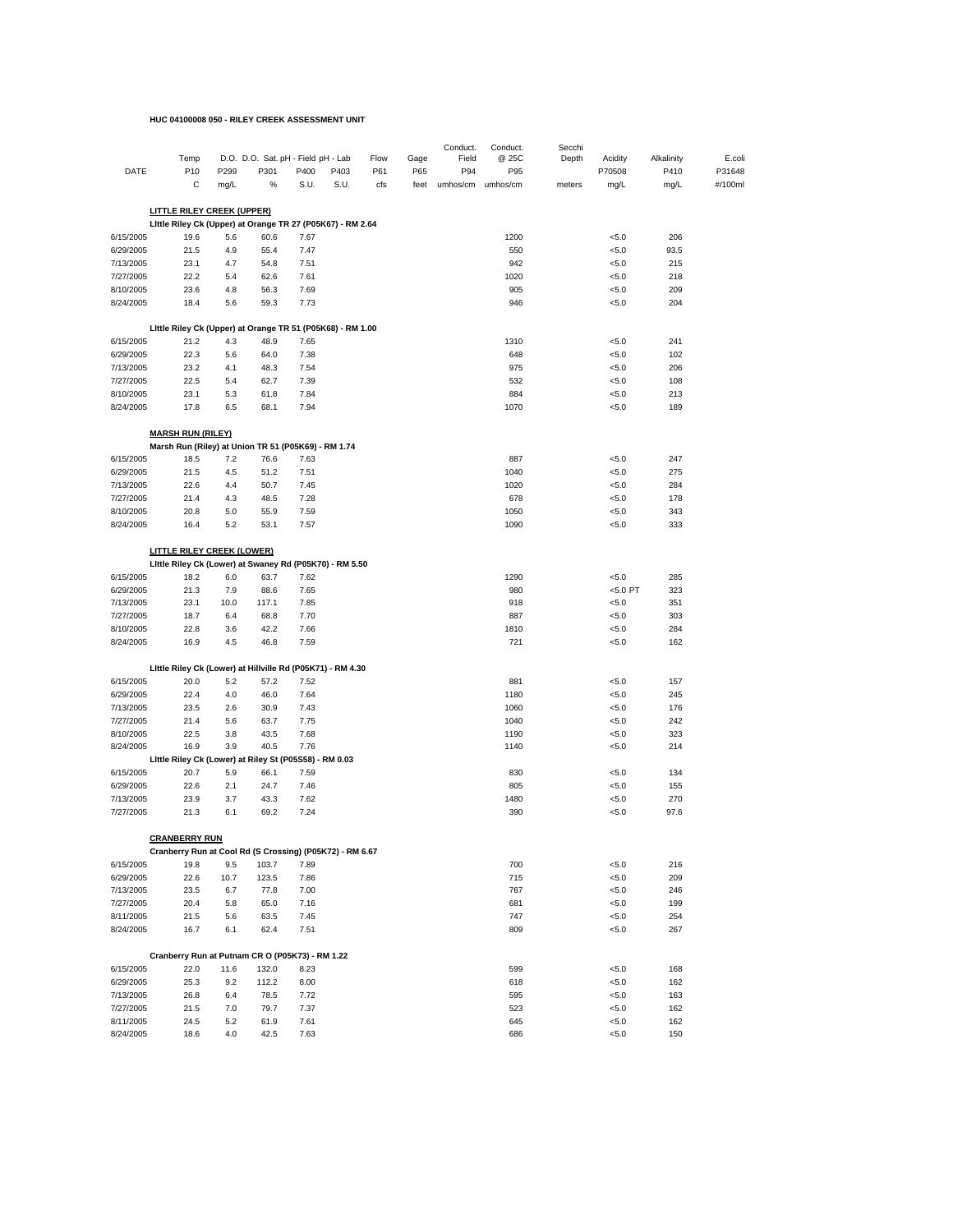|                        | Total                                                          |            |            |          |                  |                  |              |             |            | Manga-     |                  |            |            |              |
|------------------------|----------------------------------------------------------------|------------|------------|----------|------------------|------------------|--------------|-------------|------------|------------|------------------|------------|------------|--------------|
|                        | Hardness                                                       | Aluminum   | Arsenic    | Barium   |                  | Cadmium Chromium | Copper       | Iron        | Lead       | nese       | Mercury          | Nickel     | Selenium   | Strontium    |
| DATE                   | P900                                                           | P1105      | P1002      | P1007    | P1027            | P1034            | P1042        | P1045       | P1051      | P1055      | P71900           | P1067      | P1147      | P1082        |
|                        | mg/L                                                           | ug/L       | ug/L       | ug/L     | ug/L             | ug/L             | ug/L         | ug/L        | ug/L       | ug/L       | ug/L             | ug/L       | ug/L       | ug/L         |
|                        |                                                                |            |            |          |                  |                  |              |             |            |            |                  |            |            |              |
|                        | <b>LITTLE RILEY CREEK (UPPER)</b>                              |            |            |          |                  |                  |              |             |            |            |                  |            |            |              |
|                        | Little Riley Ck (Upper) at Orange TR 27 (P05K67) - RM 2.64     |            |            |          |                  |                  |              |             |            |            |                  |            |            |              |
| 6/15/2005              | 486                                                            | 200        | 2.6        | 56       | < 0.20           | $30$             | < 10         | 324         | 2.0        | 75         | < 0.20           | <40        | 2.0        | 2140         |
| 6/29/2005              | 227                                                            | 13300      | 6.1        | 110      | < 0.20           | $30$             | 13           | 18200       | 10.0       | 269        | < 0.20           | <40        | 2.0        | 680          |
| 7/13/2005              | 422                                                            | 1190       | 4.0        | 71       | <0.20            | $30$             | < 10         | 2040        | 2.0        | 400        | < 0.20           | $<$ 40     | 2.0        | 1320         |
| 7/27/2005<br>8/10/2005 | 461<br>419                                                     | 744<br>425 | 3.6<br>5.0 | 62<br>71 | < 0.20<br>< 0.20 | $30$<br>$30$     | < 10<br>< 10 | 1320<br>884 | 2.0<br>2.0 | 179<br>338 | < 0.20<br>< 0.20 | <40<br><40 | 2.0<br>2.0 | 2130<br>1820 |
| 8/24/2005              | 467                                                            | 781        | 4.1        | 75       | < 0.20           | $30$             | < 10         | 1350        | 2.0        | 229        | < 0.20           | <40        | 2.0        | 1970         |
|                        |                                                                |            |            |          |                  |                  |              |             |            |            |                  |            |            |              |
|                        | Little Riley Ck (Upper) at Orange TR 51 (P05K68) - RM 1.00     |            |            |          |                  |                  |              |             |            |            |                  |            |            |              |
| 6/15/2005              | 645                                                            | 381        | 2.9        | 85       | < 0.20           | <30              | < 10         | 761         | 2.0        | 268        | 0.31             | <40        | 2.0        | 3040         |
| 6/29/2005              | 277                                                            | 8910       | 5.4        | 97       | < 0.20           | $30$             | < 10         | 12200       | 6.4        | 208        | < 0.20           | <40        | 2.0        | 1030         |
| 7/13/2005              | 406                                                            | 635        | 3.3        | 65       | < 0.20           | $30$             | < 10         | 1080        | 2.0        | 382        | < 0.20           | <40        | 2.0        | 1580         |
| 7/27/2005              | 225                                                            | 1120       | 2.8        | 40       | 0.26             | $30$             | < 10         | 1860        | 3.1        | 169        | < 0.20           | <40        | 2.0        | 802          |
| 8/10/2005              | 342                                                            | 699        | 5.5        | 58       | <0.20            | $30$             | < 10         | 1340        | 2.0        | 363        | < 0.20           | <40        | 2.0        | 1270         |
| 8/24/2005              | 498                                                            | 938        | 3.3        | 83       | < 0.20           | $30$             | < 10         | 1490        | 2.0        | 322        | < 0.20           | $<$ 40     | 2.0        | 2020         |
|                        |                                                                |            |            |          |                  |                  |              |             |            |            |                  |            |            |              |
|                        | <b>MARSH RUN (RILEY)</b>                                       |            |            |          |                  |                  |              |             |            |            |                  |            |            |              |
|                        | Marsh Run (Riley) at Union TR 51 (P05K69) - RM 1.74            |            |            |          |                  |                  |              |             |            |            |                  |            |            |              |
| 6/15/2005              | 395                                                            | $200$      | 2.0        | 68       | < 0.20           | $30$             | < 10         | 383         | 2.0        | 54         | < 0.20           | <40        | 2.0        | 2350         |
| 6/29/2005              | 468                                                            | $200$      | 2.1        | 86       | < 0.20           | <30              | < 10         | 330         | 2.0        | 102        | < 0.20           | <40        | 2.0        | 4190         |
| 7/13/2005              | 497                                                            | 200        | 2.6        | 100      | < 0.20           | $30$             | < 10         | 608         | 2.0        | 251        | < 0.20           | <40        | 2.0        | 5980         |
| 7/27/2005              | 216                                                            | 1080       | 3.0        | 48       | < 0.20           | $30$             | < 10         | 1680        | 2.1        | 33         | < 0.20           | <40        | 2.0        | 1020         |
| 8/10/2005              | 515                                                            | 272        | 2.1        | 91       | <0.20            | $30$             | < 10         | 731         | 2.0        | 114        | < 0.20           | <40        | 2.0        | 4360         |
| 8/24/2005              | 558                                                            | 200        | 2.0        | 96       | < 0.20           | $30$             | < 10         | 213         | 2.0        | 34         | < 0.20           | <40        | 2.0        | 5210         |
|                        |                                                                |            |            |          |                  |                  |              |             |            |            |                  |            |            |              |
|                        | LITTLE RILEY CREEK (LOWER)                                     |            |            |          |                  |                  |              |             |            |            |                  |            |            |              |
| 6/15/2005              | Little Riley Ck (Lower) at Swaney Rd (P05K70) - RM 5.50<br>431 | $200$      | 3.1        | 66       | < 0.20           | $<30$            | < 10         | 678         | 2.0        | 280        | < 0.20           | <40        | 2.0        | 1060         |
| 6/29/2005              | 451                                                            | 289        | 4.1        | 78       | < 0.20           | <30              | < 10         | 1380        | 2.0        | 548        | < 0.20           | $<$ 40     | 2.0        | 1100         |
| 7/13/2005              | 442                                                            | $200$      | 3.7        | 69       | < 0.20           | $30$             | < 10         | 654         | 2.0        | 350        | < 0.20           | <40        | 2.0        | 1110         |
| 7/27/2005              | 400                                                            | 200        | 3.9        | 72       | < 0.20           | $30$             | 10           | 1220        | 2.0        | 383        | < 0.20           | <40        | 2.0        | 1060         |
| 8/10/2005              | 415                                                            | 200        | 7.4        | 58       | < 0.20           | $30$             | < 10         | 343         | 2.0        | 699        | < 0.20           | <40        | 2.0        | 1860         |
| 8/24/2005              | 204                                                            | 332        | 6.0        | 35       | <0.20            | <30              | < 10         | 645         | 2.0        | 221        | < 0.20           | <40        | 2.0        | 567          |
|                        |                                                                |            |            |          |                  |                  |              |             |            |            |                  |            |            |              |
|                        | Little Riley Ck (Lower) at Hillville Rd (P05K71) - RM 4.30     |            |            |          |                  |                  |              |             |            |            |                  |            |            |              |
| 6/15/2005              | 278                                                            | 241        | 2.7        | 44       | < 0.20           | $30$             | < 10         | 543         | 2.0        | 60         | <0.20            | <40        | 2.0        | 638          |
| 6/29/2005              | 436                                                            | 200        | 4.7        | 55       | < 0.20           | $30$             | < 10         | 159         | 2.0        | 243        | < 0.20           | <40        | 2.0        | 1190         |
| 7/13/2005              | 291                                                            | 200        | 6.3        | 42       | <0.20            | $30$             | < 10         | 277         | 2.0        | 576        | < 0.20           | <40        | 2.0        | 972          |
| 7/27/2005              | 333                                                            | 483        | 6.0        | 54       | < 0.20           | $30$             | < 10         | 958         | 2.0        | 158        | < 0.20           | <40        | 2.0        | 912          |
| 8/10/2005              | 367                                                            | 210        | 17.7       | 46       | < 0.20           | $30$             | < 10         | 624         | 2.0        | 825        | < 0.20           | <40        | 2.0        | 951          |
| 8/24/2005              | 319                                                            | 210        | 6.0        | 45       | < 0.20           | $30$             | < 10         | 458         | 2.0        | 411        | < 0.20           | <40        | 2.0        | 1120         |
|                        | Little Riley Ck (Lower) at Riley St (P05S58) - RM 0.03         |            |            |          |                  |                  |              |             |            |            |                  |            |            |              |
| 6/15/2005              | 260                                                            | 1190       | 3.6        | 48       | <0.20            | <30              | < 10         | 1850        | 2.0        | 60         | < 0.20           | <40        | 2.0        | 753          |
| 6/29/2005              | 254                                                            | $200$      | 6.6        | 38       | <0.20            | <30              | < 10         | 441         | 2.0        | 565        | < 0.20           | $<$ 40     | 2.0        | 713          |
| 7/13/2005              | 418                                                            | $200$      | 7.7        | 61       | < 0.20           | $30$             | < 10         | 428         | 2.0        | 866        | < 0.20           | <40        | 2.0        | 1260         |
| 7/27/2005              | 148                                                            | 254        | 2.1        | 27       | <0.20            | $30$             | < 10         | 625         | 2.0        | 47         | <0.20            | <40        | 2.0        | 356          |
|                        | <b>CRANBERRY RUN</b>                                           |            |            |          |                  |                  |              |             |            |            |                  |            |            |              |
|                        | Cranberry Run at Cool Rd (S Crossing) (P05K72) - RM 6.67       |            |            |          |                  |                  |              |             |            |            |                  |            |            |              |
| 6/15/2005              | 332                                                            | <200       | 2.0        | 47       | < 0.20           | <30              | < 10         | 290         | 2.0        | 24         | <0.20            | <40        | 2.0        | 284          |
| 6/29/2005              | 338                                                            | 267        | 2.9        | 46       | < 0.20           | <30              | < 10         | 692         | 2.0        | 67         | <0.20            | <40        | 2.0        | 310          |
| 7/13/2005              | 358                                                            | <200       | 3.5        | 52       | <0.20            | $30$             | < 10         | 485         | 2.0        | 417        | < 0.20           | <40        | 2.0        | 687          |
| 7/27/2005              | 317                                                            | 287        | 2.7        | 59       | <0.20            | $30$             | <10          | 684         | 2.0        | 86         | < 0.20           | <40        | 2.0        | 244          |
| 8/11/2005              | 382                                                            | <200       | $3.9\,$    | 50       | < 0.20           | <30              | <10          | 449         | 2.0        | 263        | < 0.20           | <40        | 2.0        | 740          |
| 8/24/2005              | 426                                                            | 200        | 2.0        | 53       | < 0.20           | $30$             | <10          | 456         | 2.0        | 167        | < 0.20           | <40        | 2.0        | 963          |
|                        |                                                                |            |            |          |                  |                  |              |             |            |            |                  |            |            |              |
|                        | Cranberry Run at Putnam CR O (P05K73) - RM 1.22                |            |            |          |                  |                  |              |             |            |            |                  |            |            |              |
| 6/15/2005              | 284                                                            | $200$      | 2.0        | 43       | < 0.20           | <30              | <10          | 71          | 2.0        | $<$ 10     | < 0.20           | <40        | 2.0        | 266          |
| 6/29/2005              | 288                                                            | $200$      | 3.6        | 45       | < 0.20           | <30              | <10          | 366         | 2.0        | 69         | < 0.20           | <40        | 2.0        | 344          |
| 7/13/2005              | 260                                                            | <200       | 5.5        | 46       | <0.20            | <30              | <10          | 660         | 2.0        | 159        | < 0.20           | <40        | 2.0        | 387          |
| 7/27/2005              | 233                                                            | $200$      | 4.2        | 45       | <0.20            | <30              | <10          | 687         | 2.0        | 46         | <0.20            | <40        | 2.0        | 302          |
| 8/11/2005              | 254                                                            | <200       | 6.2        | 39       | <0.20            | $30$             | <10          | 537         | 2.0        | 106        | <0.20            | <40        | 2.0        | 379          |
| 8/24/2005              | 262                                                            | $200$      | 4.8        | 39       | < 0.20           | $<30$            | < 10         | 430         | 2.0        | 112        | < 0.20           | $<40$      | 2.0        | 459          |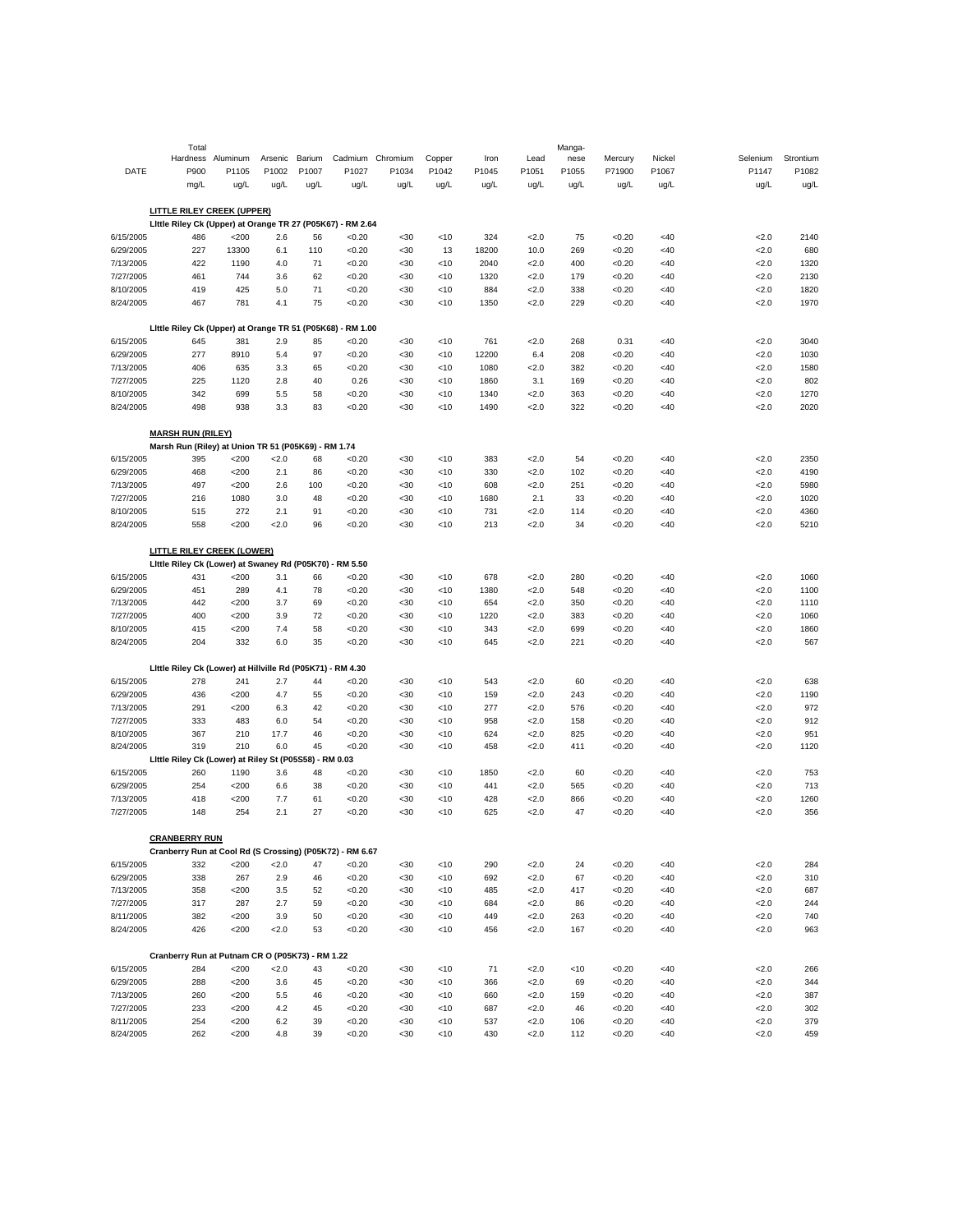|           |                                                            |        |              |           |        |                      |         |         |            |                     |                           | Total                                  | Total            |
|-----------|------------------------------------------------------------|--------|--------------|-----------|--------|----------------------|---------|---------|------------|---------------------|---------------------------|----------------------------------------|------------------|
|           | BOD <sub>5</sub>                                           |        | CBOD5 CBOD20 | TOC       | COD    | Nitrate +<br>nitrite | Nitrite | Ammonia | <b>TKN</b> | Total<br>Phosphorus | <b>Total Diss</b><br>Phos | <b>Diss</b><br>Solids                  | Susp<br>Solids   |
|           |                                                            |        |              |           |        |                      |         |         |            |                     |                           |                                        |                  |
| DATE      | P310                                                       | P80082 | P80087       | P680      | P340   | P630                 | P615    | P610    | P625       | P665                | P666                      | P70300                                 | P530             |
|           | mg/L                                                       | mg/L   |              | mg/L mg/L | mg/L   | mg/L                 | mg/L    | mg/L    | mg/L       | mg/L                | mg/L                      | mg/L                                   | mg/L             |
|           |                                                            |        |              |           |        |                      |         |         |            |                     |                           |                                        |                  |
|           | <b>LITTLE RILEY CREEK (UPPER)</b>                          |        |              |           |        |                      |         |         |            |                     |                           |                                        |                  |
|           | Little Riley Ck (Upper) at Orange TR 27 (P05K67) - RM 2.64 |        |              |           |        |                      |         |         |            |                     |                           |                                        |                  |
| 6/15/2005 | 2.0                                                        |        |              |           | 14     | 0.68                 | 0.061   | 0.164   | 0.93       | 0.031               |                           | 782                                    | 5                |
| 6/29/2005 | 5.0                                                        |        |              |           | 56     | 8.42                 | 0.281   | 0.748   | 1.57       | 0.281               |                           | 392                                    | 316              |
| 7/13/2005 | 2.7                                                        |        |              |           | 14     | < 0.10               | < 0.020 | 0.144   | 0.45       | 0.062               |                           | 632                                    | 47               |
| 7/27/2005 | 2.0                                                        |        |              |           | 16     | 1.94                 | < 0.020 | 0.109   | 0.54       | 0.117               |                           | 646                                    | 37               |
| 8/10/2005 | 2.5                                                        |        |              |           | 20     | < 0.10               | <0.020  | 0.091   | 0.69       | 0.010               |                           | 588                                    | 20               |
| 8/24/2005 | 2.0                                                        |        |              |           | 16     | < 0.10               | < 0.020 | 0.081   | 0.47       | 0.051               |                           | 650                                    | 32               |
|           |                                                            |        |              |           |        |                      |         |         |            |                     |                           |                                        |                  |
|           | Little Riley Ck (Upper) at Orange TR 51 (P05K68) - RM 1.00 |        |              |           |        |                      |         |         |            |                     |                           | Little Riley Ck (Upper) at Orange TR ! |                  |
| 6/15/2005 | 2.0                                                        |        |              |           | 12     | 8.11                 | 0.060   | 0.201   | 0.93       | 0.098               |                           | 920                                    | 12               |
| 6/29/2005 | 5.0                                                        |        |              |           | 16     | 7.65                 | 0.266   | 0.370   | 1.46       | 0.220               |                           | 440                                    | 272              |
| 7/13/2005 | 2.0                                                        |        |              |           | 17     | 0.29                 | <0.020  | 0.194   | 0.74       | 0.077               |                           | 640                                    | 26               |
| 7/27/2005 | 2.7                                                        |        |              |           | 16     | 1.61                 | < 0.020 | 0.128   | 0.60       | 0.171               |                           | 314                                    | 55               |
| 8/10/2005 | 3.3                                                        |        |              |           | 23     | < 0.10               | <0.020  | 0.058   | 0.85       | 0.065               |                           | 536                                    | 33               |
| 8/24/2005 | 3.5                                                        |        |              |           | 19     | < 0.10               | < 0.020 | 0.050   | 0.62       | 0.070               |                           | 724                                    | 44               |
|           |                                                            |        |              |           |        |                      |         |         |            |                     |                           |                                        |                  |
|           | <b>MARSH RUN (RILEY)</b>                                   |        |              |           |        |                      |         |         |            |                     |                           |                                        |                  |
|           | Marsh Run (Riley) at Union TR 51 (P05K69) - RM 1.74        |        |              |           |        |                      |         |         |            |                     |                           |                                        |                  |
| 6/15/2005 | 2.0                                                        |        |              |           | <10    | 2.93                 | 0.180   | 0.340   | 0.99       | 0.027               |                           | 544                                    | $<$ 5            |
| 6/29/2005 | 2.0                                                        |        |              |           | <10    | 1.33                 | 0.192   | 0.147   | 0.85       | 0.090               |                           | 678                                    | $<$ 5            |
| 7/13/2005 | 2.0                                                        |        |              |           | 12     | 0.30                 | 0.061   | 0.155   | 0.49       | 0.050               |                           | 692                                    | 8                |
|           |                                                            |        |              |           |        |                      |         |         |            |                     |                           |                                        |                  |
| 7/27/2005 | 2.3                                                        |        |              |           | 30     | 3.79                 | 0.066   | 0.098   | 1.09       | 0.188               |                           | 434                                    | 12               |
| 8/10/2005 | 2.0                                                        |        |              |           | 11     | 0.54                 | < 0.020 | 0.102   | 0.42       | 0.120               |                           | 700                                    | 12               |
| 8/24/2005 | 2.0                                                        |        |              |           | 11     | 0.11                 | <0.020  | 0.053   | 0.33       | 0.056               |                           | 742                                    | 10               |
|           |                                                            |        |              |           |        |                      |         |         |            |                     |                           |                                        |                  |
|           | LITTLE RILEY CREEK (LOWER)                                 |        |              |           |        |                      |         |         |            |                     |                           |                                        |                  |
|           | Little Riley Ck (Lower) at Swaney Rd (P05K70) - RM 5.50    |        |              |           |        |                      |         |         |            |                     |                           |                                        |                  |
| 6/15/2005 | 5.8                                                        |        |              |           | 17     | 0.87                 | 0.182   | 2.97    | 4.27       | 0.700               |                           | 746                                    | 5                |
| 6/29/2005 | 6.3                                                        |        |              |           | $<$ 10 | 2.44                 | 0.049   | 1.71    | 2.14       | 1.35                |                           | 600                                    | 27               |
| 7/13/2005 | 2.7                                                        |        |              |           | 120    | 0.12                 | 0.051   | 1.30    | 1.29       | 0.907               |                           | 562                                    | 6                |
| 7/27/2005 | 3.6                                                        |        |              |           | 13     | 0.16                 | 0.024   | 1.62    | 1.99       | 0.893               |                           | 546                                    | 20               |
| 8/10/2005 | 4.3                                                        |        |              |           | 35     | 0.37                 | 0.056   | 1.11    | 2.58       | 0.441               |                           | 1070                                   | $\boldsymbol{9}$ |
| 8/24/2005 | 2.7                                                        |        |              |           | 31     | 0.16                 | 0.022   | 0.213   | 0.80       | 0.550               |                           | 434                                    | 17               |
|           |                                                            |        |              |           |        |                      |         |         |            |                     |                           |                                        |                  |
|           | Little Riley Ck (Lower) at Hillville Rd (P05K71) - RM 4.30 |        |              |           |        |                      |         |         |            |                     |                           |                                        |                  |
| 6/15/2005 | 2.4                                                        |        |              |           | 25     | 4.44                 | 0.330   | 0.694   | 2.02       | 0.186               |                           | 520                                    | 5                |
| 6/29/2005 | 2.0                                                        |        |              |           | 16     | 0.59                 | <0.020  | 0.280   | 1.35       | 0.427               |                           | 740                                    | $5$              |
| 7/13/2005 | 2.0                                                        |        |              |           | 31     | 0.12                 | < 0.020 | 0.529   | 1.21       | 0.474               |                           | 646                                    | 5                |
| 7/27/2005 | 2.5                                                        |        |              |           | 22     | 1.38                 | 0.042   | 0.180   | 1.10       | 0.551               |                           | 636                                    | 21               |
| 8/10/2005 | 12                                                         |        |              |           | 35     | < 0.10               | <0.020  | 0.095   | 1.42       | 1.14                |                           | 742                                    | 22               |
| 8/24/2005 | 4.2                                                        |        |              |           | 31     | 0.19                 | 0.032   | 0.702   | 1.76       | 0.560               |                           | 700                                    | 12               |
|           | Little Riley Ck (Lower) at Riley St (P05S58) - RM 0.03     |        |              |           |        |                      |         |         |            |                     |                           |                                        |                  |
| 6/15/2005 | 2.2                                                        |        |              |           | 17     | 9.17                 | 0.199   | 0.275   | 1.55       | 0.257               |                           | 492                                    | 28               |
| 6/29/2005 | 5.8                                                        |        |              |           | 47     | 0.24                 | 0.020   | 0.202   | 1.21       | 0.536               |                           | 502                                    | 8                |
| 7/13/2005 | 3.7                                                        |        |              |           | 33     | < 0.10               | <0.020  | 0.220   | 1.25       | 0.508               |                           | 952                                    | $\overline{7}$   |
| 7/27/2005 | 2.0                                                        |        |              |           | 19     | 1.15                 | < 0.020 | 0.058   | 0.46       | 0.122               |                           | 234                                    | 12               |
|           |                                                            |        |              |           |        |                      |         |         |            |                     |                           |                                        |                  |
|           | <b>CRANBERRY RUN</b>                                       |        |              |           |        |                      |         |         |            |                     |                           |                                        |                  |
|           | Cranberry Run at Cool Rd (S Crossing) (P05K72) - RM 6.67   |        |              |           |        |                      |         |         |            |                     |                           |                                        |                  |
| 6/15/2005 | 2.0                                                        |        |              |           | <10    | 6.36                 | 0.073   | 0.061   | 0.58       | 0.029               |                           | 420                                    | $<$ 5            |
| 6/29/2005 | 2.0                                                        |        |              |           | $<$ 10 | 1.47                 | 0.023   | 0.071   | 0.75       | 0.079               |                           | 446                                    | 21               |
| 7/13/2005 | $3.5\,$                                                    |        |              |           | 14     | 0.24                 | <0.020  | 0.135   | 0.53       | 0.031               |                           | 494                                    | 13               |
| 7/27/2005 | 2.0                                                        |        |              |           | 13     | 6.66                 | 0.023   | 0.071   | 0.69       | 0.089               |                           | 420                                    | 8                |
| 8/11/2005 | 2.0                                                        |        |              |           | $<$ 10 | < 0.10               | <0.020  | 0.116   | 0.31       | 0.014               |                           | 494                                    | 9                |
| 8/24/2005 | 2.0                                                        |        |              |           | < 10   | < 0.10               | < 0.020 |         | 0.35       | 0.080               |                           | 542                                    | 8                |
|           |                                                            |        |              |           |        |                      |         | 0.137   |            |                     |                           |                                        |                  |
|           | Cranberry Run at Putnam CR O (P05K73) - RM 1.22            |        |              |           |        |                      |         |         |            |                     |                           |                                        |                  |
| 6/15/2005 |                                                            |        |              |           |        |                      |         |         |            |                     |                           |                                        |                  |
|           | 2.0                                                        |        |              |           | <10    | 7.54                 | 0.020   | < 0.050 | 0.65       | < 0.010             |                           | 360                                    | $<$ 5            |
| 6/29/2005 | 2.0                                                        |        |              |           | $<$ 10 | 0.23                 | < 0.020 | 0.092   | 1.03       | 0.046               |                           | 388                                    | 10               |
| 7/13/2005 | 2.8                                                        |        |              |           | 20     | <0.10                | < 0.020 | 0.083   | 0.67       | 0.087               |                           | 386                                    | 11               |
| 7/27/2005 | 2.0                                                        |        |              |           | 18     | 2.10                 | 0.033   | 0.050   | 0.76       | 0.092               |                           | 318                                    | $\overline{7}$   |
| 8/11/2005 | 2.0                                                        |        |              |           | 20     | 0.11                 | <0.020  | 0.143   | 0.76       | 0.102               |                           | 412                                    | 17               |
| 8/24/2005 | 2.0                                                        |        |              |           | 19     | 0.45                 | 0.021   | 0.264   | 0.99       | 0.184               |                           | 426                                    | 30               |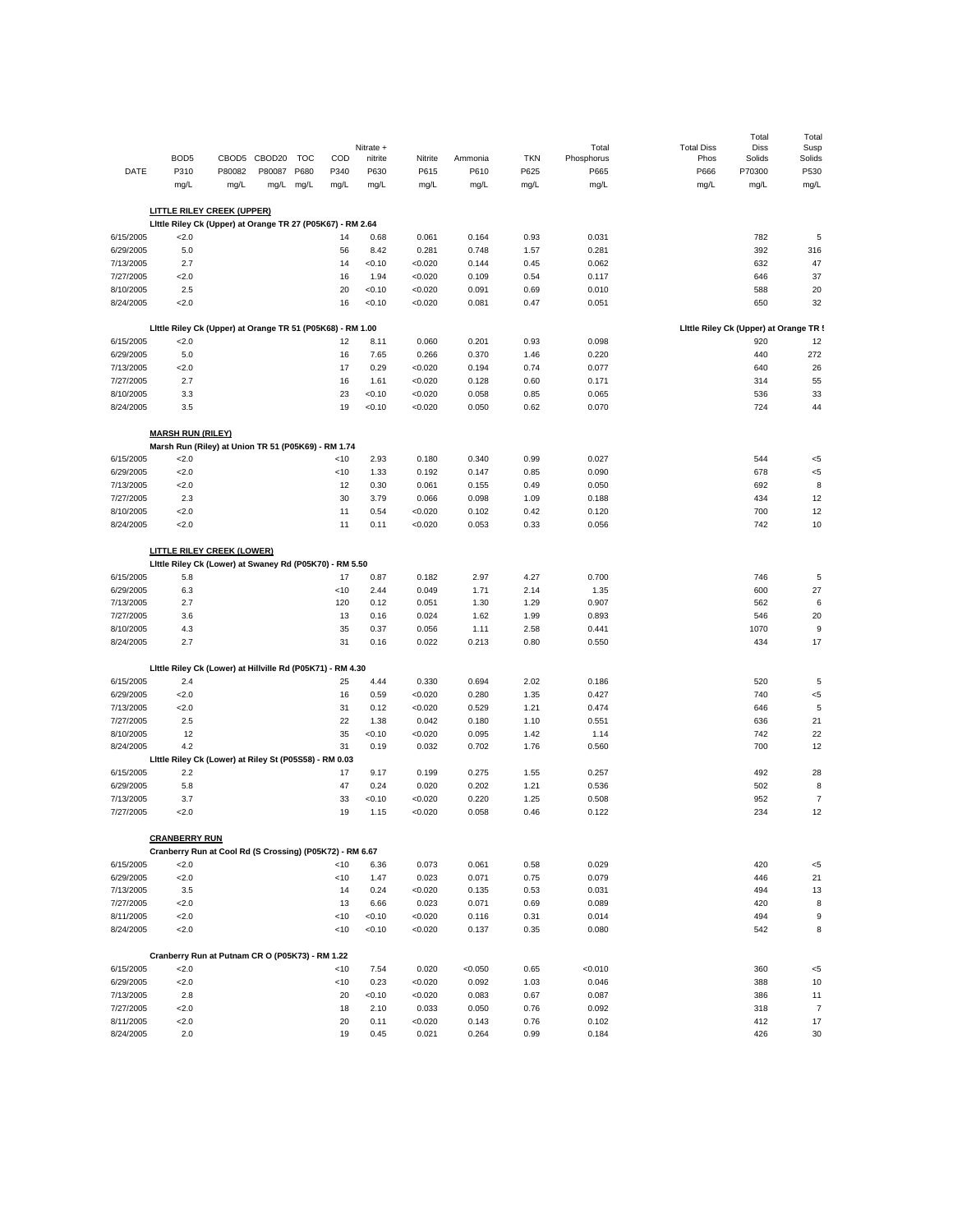|                       |                        |                                   |              |           |                                                              |                         |          | Total              |          |                        |                   |
|-----------------------|------------------------|-----------------------------------|--------------|-----------|--------------------------------------------------------------|-------------------------|----------|--------------------|----------|------------------------|-------------------|
|                       |                        | Sulfate                           |              |           | Chloride Calcium Magnesium Potassium                         |                         | Sodium   | Volatile<br>Solids | Fluoride | Hexavalent<br>Chromium | $Oil$ &<br>Grease |
|                       | DATE                   | P945                              | P940         | P916      | P927                                                         | P937                    | P929     | P505               | P951     | P1220                  | P556              |
|                       |                        | mg/L                              | mg/L         | mg/L      | mg/L                                                         | mg/L                    | mg/L     | mg/L               | mg/L     | ug/L                   | mg/L              |
|                       |                        |                                   |              |           |                                                              |                         |          |                    |          |                        |                   |
|                       |                        | <b>LITTLE RILEY CREEK (UPPER)</b> |              |           |                                                              |                         |          |                    |          |                        |                   |
|                       |                        |                                   |              |           | Little Riley Ck (Upper) at Orange TR 27 (P05K67) - RM 2.64   |                         |          |                    |          |                        |                   |
|                       | 6/15/2005              | 300                               | 93.0<br>43.1 | 104<br>53 | 55<br>23                                                     | 5<br>$\overline{7}$     | 68<br>28 |                    |          |                        |                   |
|                       | 6/29/2005<br>7/13/2005 | 90.0<br>223                       | 53.1         | 93        | 46                                                           | 4                       | 38       |                    |          |                        |                   |
|                       | 7/27/2005              | 260                               | 66.4         | 104       | 49                                                           | 6                       | 49       |                    |          |                        |                   |
|                       | 8/10/2005              | 211                               | 60.6         | 87        | 49                                                           | 5                       | 43       |                    |          |                        |                   |
|                       | 8/24/2005              | 276                               | 45.5         | 98        | 54                                                           | 6                       | 37       |                    |          |                        |                   |
|                       |                        |                                   |              |           |                                                              |                         |          |                    |          |                        |                   |
| 51 (P05K68) - RM 1.00 |                        |                                   |              |           |                                                              |                         |          |                    |          |                        |                   |
|                       | 6/15/2005<br>6/29/2005 | 372<br>128                        | 65.8<br>40.2 | 138<br>63 | 73<br>29                                                     | 6<br>$\overline{7}$     | 51<br>31 |                    |          |                        |                   |
|                       | 7/13/2005              | 211                               | 70.6         | 90        | 44                                                           | 6                       | 47       |                    |          |                        |                   |
|                       | 7/27/2005              | 72.9                              | 58.2         | 57        | 20                                                           | 4                       | 19       |                    |          |                        |                   |
|                       | 8/10/2005              | 124                               | 93.7         | 81        | 34                                                           | 6                       | 52       |                    |          |                        |                   |
|                       | 8/24/2005              | 249                               | 104          | 117       | 50                                                           | 7                       | 45       |                    |          |                        |                   |
|                       |                        |                                   |              |           |                                                              |                         |          |                    |          |                        |                   |
|                       |                        | <b>MARSH RUN (RILEY)</b>          |              |           |                                                              |                         |          |                    |          |                        |                   |
|                       | 6/15/2005              | 116                               | 59.9         | 99        | Marsh Run (Riley) at Union TR 51 (P05K69) - RM 1.74<br>36    | 3                       | 36       |                    |          |                        |                   |
|                       | 6/29/2005              | 183                               | 62.9         | 110       | 47                                                           | 4                       | 45       |                    |          |                        |                   |
|                       | 7/13/2005              | 220                               | 49.5         | 105       | 57                                                           | 5                       | 36       |                    |          |                        |                   |
|                       | 7/27/2005              | 60.1                              | 75.4         | 55        | 19                                                           | 4                       | 66       |                    |          |                        |                   |
|                       | 8/10/2005              | 203                               | 52.5         | 122       | 51                                                           | 4                       | 33       |                    |          |                        |                   |
|                       | 8/24/2005              | 216                               | 57.2         | 131       | 56                                                           | 5                       | 39       |                    |          |                        |                   |
|                       |                        | <b>LITTLE RILEY CREEK (LOWER)</b> |              |           |                                                              |                         |          |                    |          |                        |                   |
|                       |                        |                                   |              |           | Little Riley Ck (Lower) at Swaney Rd (P05K70) - RM 5.50      |                         |          |                    |          |                        |                   |
|                       | 6/15/2005              | 103                               | 168          | 105       | 41                                                           | 4                       | 104      |                    |          |                        |                   |
|                       | 6/29/2005              | 104                               | 62.6         | 103       | 47                                                           | 4                       | 45       |                    |          |                        |                   |
|                       | 7/13/2005              | 99.7                              | 51.4         | 98        | 48                                                           | 3                       | 32       |                    |          |                        |                   |
|                       | 7/27/2005              | 102                               | 65.1         | 91        | 42                                                           | 4                       | 42       |                    |          |                        |                   |
|                       | 8/10/2005              | 156                               | 379          | 97        | 42                                                           | 9                       | 225      |                    |          |                        |                   |
|                       | 8/24/2005              | 80.6                              | 90.2         | 52        | 18                                                           | $\overline{7}$          | 71       |                    |          |                        |                   |
|                       |                        |                                   |              |           | Little Riley Ck (Lower) at Hillville Rd (P05K71) - RM 4.30   |                         |          |                    |          |                        |                   |
|                       | 6/15/2005              | 97.9                              | 103          | 70        | 25                                                           | 5                       | 67       |                    |          |                        |                   |
|                       | 6/29/2005              | 149                               | 124          | 107       | 41                                                           | $\overline{7}$          | 91       |                    |          |                        |                   |
|                       | 7/13/2005              | 127                               | 147          | 72        | 27                                                           | 6                       | 110      |                    |          |                        |                   |
|                       | 7/27/2005              | 130                               | 114          | 84        | 30                                                           | 8                       | 98       |                    |          |                        |                   |
|                       | 8/10/2005              | 111                               | 139          | 91        | 34                                                           | 8                       | 115      |                    |          |                        |                   |
|                       | 8/24/2005              | 158                               | 152          | 80        | 29<br>Little Riley Ck (Lower) at Riley St (P05S58) - RM 0.03 | 9                       | 123      |                    |          |                        |                   |
|                       | 6/15/2005              | 85.7                              | 97.1         | 63        | 25                                                           | 6                       | 63       |                    |          |                        |                   |
|                       | 6/29/2005              | 84.4                              | 92.4         | 62        | 24                                                           | 5                       | 62       |                    |          |                        |                   |
|                       | 7/13/2005              | 152                               | 254          | 98        | 42                                                           | 8                       | 144      |                    |          |                        |                   |
|                       | 7/27/2005              | 43.8                              | 37.8         | 38        | 13                                                           | 4                       | 22       |                    |          |                        |                   |
|                       |                        |                                   |              |           |                                                              |                         |          |                    |          |                        |                   |
|                       |                        | <b>CRANBERRY RUN</b>              |              |           | Cranberry Run at Cool Rd (S Crossing) (P05K72) - RM 6.67     |                         |          |                    |          |                        |                   |
|                       | 6/15/2005              | 75.4                              | 39.8         | 90        | 26                                                           | $\overline{2}$          | 15       |                    |          |                        |                   |
|                       | 6/29/2005              | 89.6                              | 40.8         | 91        | 27                                                           | 3                       | 17       |                    |          |                        |                   |
|                       | 7/13/2005              | 121                               | 37.7         | 89        | 33                                                           | 3                       | 15       |                    |          |                        |                   |
|                       | 7/27/2005              | 80.4                              | 46.6         | 89        | 23                                                           | 3                       | 22       |                    |          |                        |                   |
|                       | 8/11/2005              | 130                               | 35.5         | 97        | 34                                                           | 3                       | 14       |                    |          |                        |                   |
|                       | 8/24/2005              | 140                               | 42.6         | 108       | 38                                                           | 3                       | 18       |                    |          |                        |                   |
|                       |                        |                                   |              |           | Cranberry Run at Putnam CR O (P05K73) - RM 1.22              |                         |          |                    |          |                        |                   |
|                       | 6/15/2005              | 59.3                              | 35.0         | 76        | 23                                                           | $\overline{\mathbf{c}}$ | 14       |                    |          |                        |                   |
|                       | 6/29/2005              | 85.1                              | 46.0         | 66        | 30                                                           | $\overline{a}$          | 21       |                    |          |                        |                   |
|                       | 7/13/2005              | 72.2                              | 52.4         | 53        | 31                                                           | 4                       | 23       |                    |          |                        |                   |
|                       | 7/27/2005              | 58.3                              | 39.7         | 57        | 22                                                           | 4                       | 18       |                    |          |                        |                   |
|                       | 8/11/2005              | 88.1                              | 65.2         | 54        | 29                                                           | 3                       | 30       |                    |          |                        |                   |
|                       | 8/24/2005              | 95.8                              | 81.4         | 52        | 32                                                           | 3                       | 43       |                    |          |                        |                   |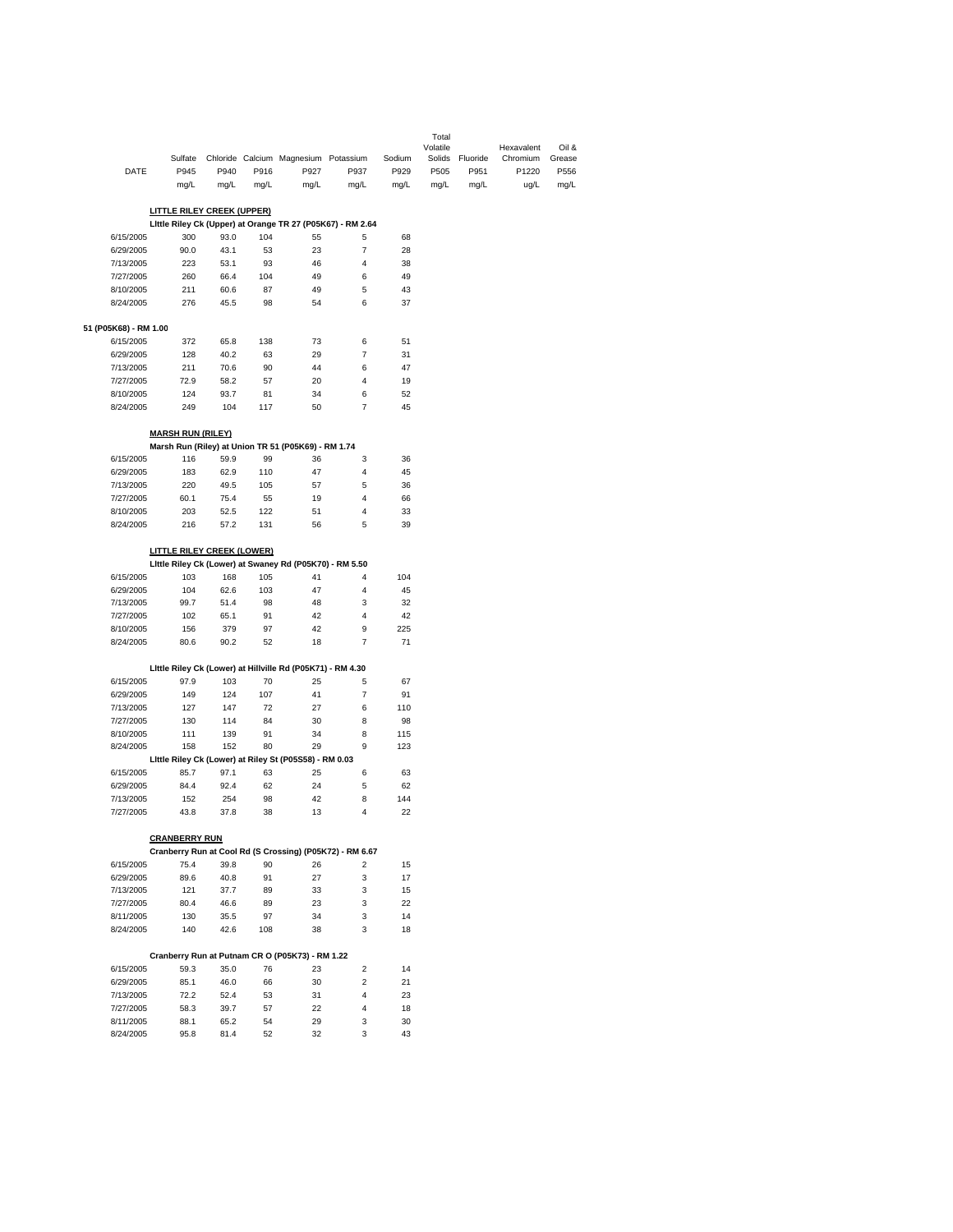### **LITTLE RILEY CREEK (UPPER)**

**Llttle Riley Ck (Upper) at Orange TR 27 (P05K67) - RM 2.64** 6/15/2005 6/29/2005 IMPACT FROM STORM RUNNOFF 7/13/2005 7/27/2005 8/10/2005 8/24/2005 6/15/2005

6/29/2005 IMPACT FROM STORM RUNOFF 7/13/2005 7/27/2005 8/10/2005 8/24/2005

### **MARSH RUN (RILEY)**

**Marsh Run (Riley) at Union TR 51 (P05K69) - RM 1.74**

6/15/2005 6/29/2005 7/13/2005 7/27/2005 8/10/2005 8/24/2005

**LITTLE RILEY CREEK (LOWER)**

**Llttle Riley Ck (Lower) at Swaney Rd (P05K70) - RM 5.50** 6/15/2005 6/29/2005 7/13/2005 7/27/2005 8/10/2005 8/24/2005

**Llttle Riley Ck (Lower) at Hillville Rd (P05K71) - RM 4.30**

6/15/2005 6/29/2005

7/13/2005 7/27/2005

8/10/2005

8/24/2005

**Llttle Riley Ck (Lower) at Riley St (P05S58) - RM 0.03** 6/15/2005 6/29/2005

7/13/2005 7/27/2005

# **CRANBERRY RUN**

**Cranberry Run at Cool Rd (S Crossing) (P05K72) - RM 6.67**

6/15/2005 6/29/2005 7/13/2005 7/27/2005 8/11/2005 8/24/2005

**Cranberry Run at Putnam CR O (P05K73) - RM 1.22**

6/15/2005 6/29/2005 7/13/2005 7/27/2005 8/11/2005

8/24/2005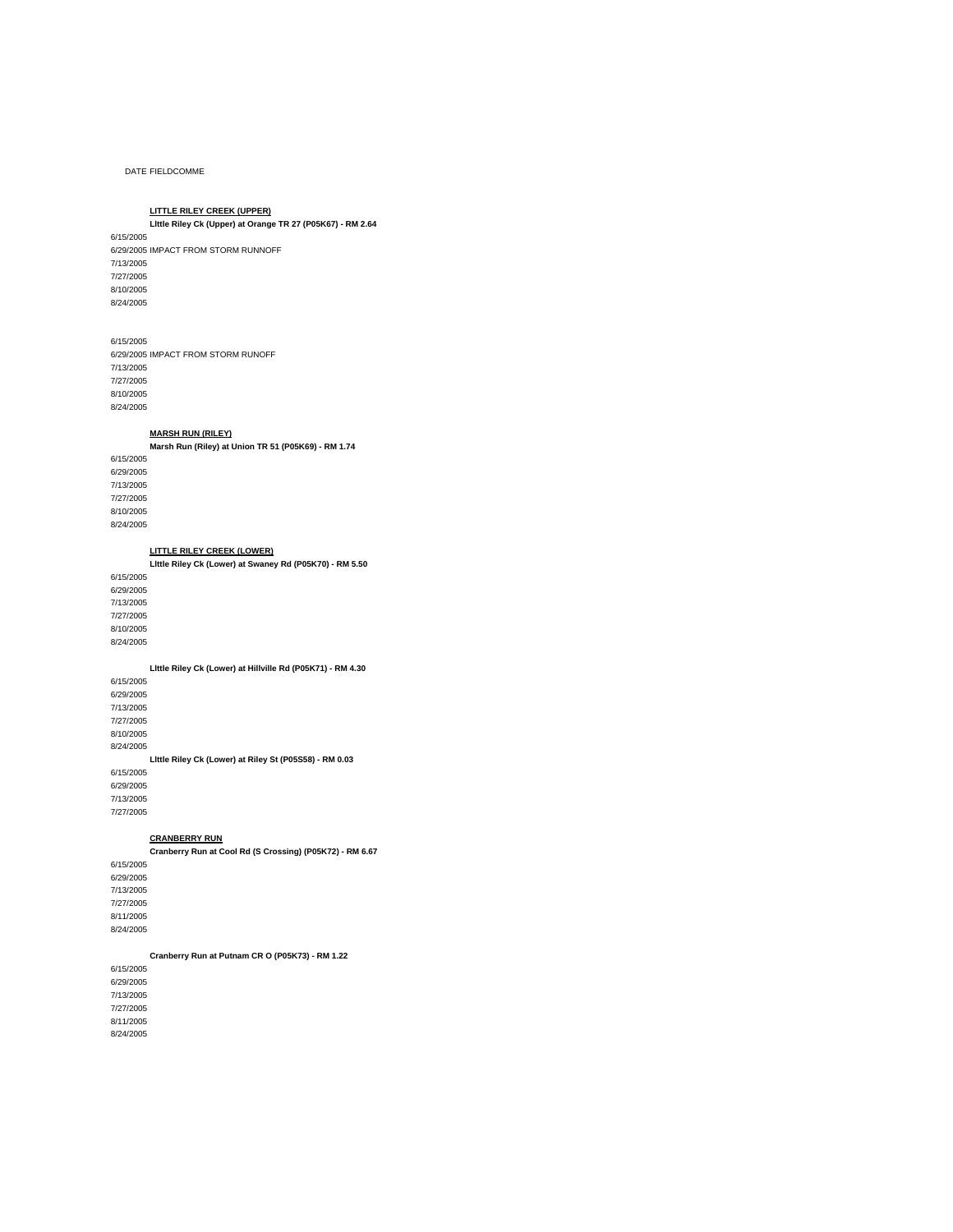|           |                    |      |                                                             |      |      |      |      | Conduct. | Conduct. | Secchi |         |            |         |
|-----------|--------------------|------|-------------------------------------------------------------|------|------|------|------|----------|----------|--------|---------|------------|---------|
|           | Temp               |      | D.O. D.O. Sat. pH - Field pH - Lab                          |      |      | Flow | Gage | Field    | @ 25C    | Depth  | Acidity | Alkalinity | E.coli  |
| DATE      | P <sub>10</sub>    | P299 | P301                                                        | P400 | P403 | P61  | P65  | P94      | P95      |        | P70508  | P410       | P31648  |
|           | C                  | mg/L | %                                                           | S.U. | S.U. | cfs  | feet | umhos/cm | umhos/cm | meters | mg/L    | mg/L       | #/100ml |
|           |                    |      |                                                             |      |      |      |      |          |          |        |         |            |         |
|           | <b>RILEY CREEK</b> |      |                                                             |      |      |      |      |          |          |        |         |            |         |
|           |                    |      | Riley Ck at Hancock CR 12 (P05K64) - RM 24.94               |      |      |      |      |          |          |        |         |            |         |
|           |                    |      |                                                             |      |      |      |      |          |          |        |         |            |         |
| 6/15/2005 | 20.3               | 3.6  | 39.4                                                        | 7.42 |      |      |      |          | 813      |        | < 5.0   | 238        |         |
| 6/29/2005 | 22.2               | 3.6  | 41.5                                                        | 7.57 |      |      |      |          | 1000     |        | < 5.0   | 284        |         |
| 7/7/2005  |                    |      |                                                             |      |      |      |      |          |          |        |         |            |         |
| 7/13/2005 | 22.5               | 3.3  | 38.0                                                        | 7.18 |      |      |      |          | 1140     |        | < 5.0   | 365        |         |
| 7/18/2005 |                    |      |                                                             |      |      |      |      |          |          |        |         |            |         |
| 7/27/2005 | 22.3               | 3.6  | 41.4                                                        | 7.36 |      |      |      |          | 903      |        | < 5.0   | 211        |         |
|           |                    |      |                                                             |      |      |      |      |          |          |        |         |            |         |
| 8/10/2005 | 21.9               | 3.6  | 40.6                                                        | 7.45 |      |      |      |          | 819      |        | < 5.0   | 221        |         |
| 8/24/2005 | 16.5               | 4.7  | 48.6                                                        | 7.58 |      |      |      |          | 763      |        | < 5.0   | 194        |         |
|           |                    |      |                                                             |      |      |      |      |          |          |        |         |            |         |
|           |                    |      | Riley Ck at Hancock CR 28 (P05K65) - RM 22.62               |      |      |      |      |          |          |        |         |            |         |
| 6/15/2005 | 20.5               | 4.0  | 44.5                                                        | 7.51 |      |      |      |          | 968      |        | < 5.0   | 212        |         |
| 6/29/2005 | 22.5               | 4.2  | 48.0                                                        | 7.56 |      |      |      |          | 941      |        | < 5.0   | 212        |         |
| 7/7/2005  |                    |      |                                                             |      |      |      |      |          |          |        |         |            |         |
| 7/13/2005 | 23.4               | 3.5  | 40.8                                                        | 7.26 |      |      |      |          | 1230     |        | < 5.0   | 291        |         |
| 7/18/2005 |                    |      |                                                             |      |      |      |      |          |          |        |         |            |         |
|           |                    |      |                                                             |      |      |      |      |          |          |        |         |            |         |
| 7/27/2005 | 22.2               | 4.2  | 48.5                                                        | 7.38 |      |      |      |          | 958      |        | < 5.0   | 216        |         |
| 8/10/2005 | 22.2               | 4.2  | 48.5                                                        | 7.79 |      |      |      |          | 1180     |        | < 5.0   | 259        |         |
| 8/24/2005 | 16.0               | 3.2  | 32.8                                                        | 7.73 |      |      |      |          | 1660     |        | < 5.0   | 265        |         |
|           |                    |      |                                                             |      |      |      |      |          |          |        |         |            |         |
|           |                    |      | Riley Ck at Orange TR 51 (P05W30) - RM 19.40                |      |      |      |      |          |          |        |         |            |         |
| 6/15/2005 | 21.4               | 4.7  | 52.8                                                        | 7.64 |      |      |      |          | 1050     |        | < 5.0   | 207        |         |
| 6/29/2005 | 22.9               | 5.4  | 62.2                                                        | 7.53 |      |      |      |          | 738      |        | < 5.0   | 123        |         |
|           |                    |      |                                                             |      |      |      |      |          |          |        |         |            |         |
| 7/7/2005  |                    |      |                                                             |      |      |      |      |          |          |        |         |            |         |
| 7/13/2005 | 24.2               | 3.5  | 41.6                                                        | 7.53 |      |      |      |          | 776      |        | < 5.0   | 172        |         |
| 7/18/2005 |                    |      |                                                             |      |      |      |      |          |          |        |         |            |         |
| 7/27/2005 | 23.2               | 5.2  | 61.3                                                        | 7.49 |      |      |      |          | 729      |        | < 5.0   | 158        |         |
| 8/10/2005 | 24.6               | 4.3  | 52.2                                                        | 7.85 |      |      |      |          | 1170     |        | < 5.0   | 215        |         |
| 8/24/2005 | 18.7               | 4.7  | 50.4                                                        | 7.71 |      |      |      |          | 1070     |        | < 5.0   | 197        |         |
|           |                    |      |                                                             |      |      |      |      |          |          |        |         |            |         |
|           |                    |      |                                                             |      |      |      |      |          |          |        |         |            |         |
|           |                    |      | Riley Ck Jst Ust Bluffton WWTP (P05S57) - RM 15.41          |      |      |      |      |          |          |        |         |            |         |
| 6/15/2005 | 22.2               | 6.0  | 69.3                                                        | 7.85 |      |      |      |          | 976      |        | < 5.0   | 214        |         |
| 6/29/2005 | 23.8               | 5.6  | 66.7                                                        | 7.81 |      |      |      |          | 850      |        | < 5.0   | 177        |         |
| 7/7/2005  |                    |      |                                                             |      |      |      |      |          |          |        |         |            |         |
| 7/13/2005 | 25.1               | 6.6  | 80.2                                                        | 7.80 |      |      |      |          | 1190     |        | < 5.0   | 279        |         |
| 7/18/2005 |                    |      |                                                             |      |      |      |      |          |          |        |         |            |         |
|           |                    |      |                                                             |      |      |      |      |          |          |        |         | 164        |         |
| 7/27/2005 | 22.8               | 5.4  | 63.1                                                        | 7.42 |      |      |      |          | 710      |        | < 5.0   |            |         |
| 8/10/2005 | 24.6               | 7.8  | 93.6                                                        | 8.07 |      |      |      |          | 1180     |        | < 5.0   | 266        |         |
| 8/24/2005 | 20.1               | 8.0  | 87.5                                                        | 8.08 |      |      |      |          | 1270     |        | < 5.0   | 262        |         |
|           |                    |      | Bluffton WWTP 001 Outfall to Riley Ck (P05S56) - RM 15.40   |      |      |      |      |          |          |        |         |            |         |
| 6/15/2005 | 21.5               | 8.3  | 93.9                                                        | 7.76 |      |      |      |          | 2650     |        | < 5.0   | 164        |         |
| 6/29/2005 | 23.5               | 7.8  | 91.3                                                        | 7.95 |      |      |      |          | 3000     |        | < 5.0   | 170        |         |
| 7/13/2005 | 23.8               | 7.6  | 89.6                                                        | 7.84 |      |      |      |          | 3090     |        | < 5.0   | 175        |         |
|           |                    |      |                                                             |      |      |      |      |          |          |        |         |            |         |
| 7/27/2005 | 23.7               | 7.7  | 91.3                                                        | 7.58 |      |      |      |          | 2550     |        | < 5.0   | 153        |         |
| 8/11/2005 | 24.9               | 7.7  | 92.9                                                        | 7.96 |      |      |      |          | 2980     |        | < 5.0   | 165        |         |
| 8/24/2005 | 22.8               | 7.8  | 91.3                                                        | 8.08 |      |      |      |          | 2980     |        | < 5.0   | 210        |         |
|           |                    |      |                                                             |      |      |      |      |          |          |        |         |            |         |
|           |                    |      | Riley Ck at Fett Rd (Dst Bluffton WWTP) (P05S54) - RM 13.05 |      |      |      |      |          |          |        |         |            |         |
| 6/15/2005 | 22.8               | 5.7  | 67.0                                                        | 7.84 |      |      |      |          | 1120     |        | < 5.0   | 199        |         |
|           |                    |      |                                                             |      |      |      |      |          |          |        |         |            |         |
| 6/29/2005 | 24.8               | 6.7  | 80.4                                                        | 7.99 |      |      |      |          | 1420     |        | < 5.0   | 194        |         |
| 7/7/2005  |                    |      |                                                             |      |      |      |      |          |          |        |         |            |         |
| 7/13/2005 | 26.1               | 15.1 | 185.8                                                       | 8.17 |      |      |      |          | 1590     |        | < 5.0   | 194        |         |
| 7/18/2005 |                    |      |                                                             |      |      |      |      |          |          |        |         |            |         |
| 7/27/2005 | 23.5               | 5.6  | 66.0                                                        | 7.64 |      |      |      |          | 1070     |        | < 5.0   | 156        |         |
| 8/10/2005 | 25.6               | 10.9 | 133.6                                                       | 8.33 |      |      |      |          | 1580     |        | < 5.0   | 201        |         |
| 8/24/2005 | 19.9               | 8.0  | 87.7                                                        | 8.15 |      |      |      |          | 1650     |        | < 5.0   | 205        |         |
|           |                    |      |                                                             |      |      |      |      |          |          |        |         |            |         |
|           |                    |      |                                                             |      |      |      |      |          |          |        |         |            |         |
|           |                    |      | Riley Ck at Riley TR Q (Madison Ave) (P05S50) - RM 7.52     |      |      |      |      |          |          |        |         |            |         |
| 6/15/2005 | 22.2               | 7.0  | 80.8                                                        | 7.88 |      |      |      |          | 1240     |        | < 5.0   | 209        |         |
| 6/29/2005 | 25.6               | 5.2  | 63.0                                                        | 7.68 |      |      |      |          | 1350     |        | < 5.0   | 182        |         |
| 7/7/2005  |                    |      |                                                             |      |      |      |      |          |          |        |         |            |         |
| 7/13/2005 | 26.9               | 5.6  | 69.8                                                        | 7.78 |      |      |      |          | 1150     |        | < 5.0   | 212        |         |
|           |                    |      |                                                             |      |      |      |      |          |          |        |         |            |         |
| 7/18/2005 |                    |      |                                                             |      |      |      |      |          |          |        |         |            |         |
| 7/27/2005 | 23.2               | 5.7  | 66.7                                                        | 7.49 |      |      |      |          | 707      |        | 5.0     | 138        |         |
| 8/11/2005 | 25.4               | 7.9  | 96.6                                                        | 8.41 |      |      |      |          | 847      |        | < 5.0   | 164        |         |
| 8/24/2005 | 20.9               | 7.8  | 87.3                                                        | 8.21 |      |      |      |          |          |        | < 5.0   | 160        |         |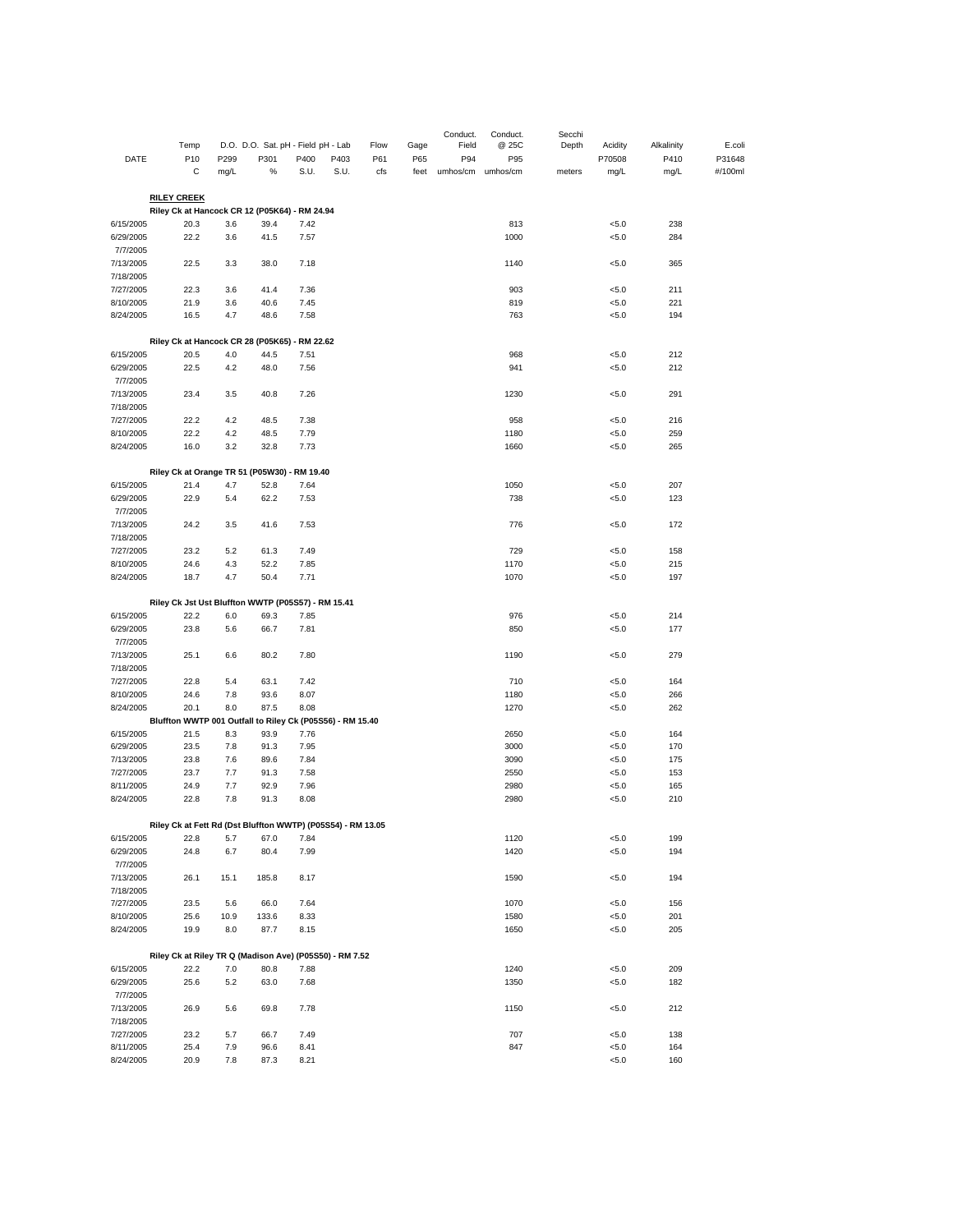|           | Total                                                       |          |         |        |        |                  |        |       |       | Manga- |         |        |          |           |
|-----------|-------------------------------------------------------------|----------|---------|--------|--------|------------------|--------|-------|-------|--------|---------|--------|----------|-----------|
|           | Hardness                                                    | Aluminum | Arsenic | Barium |        | Cadmium Chromium | Copper | Iron  | Lead  | nese   | Mercury | Nickel | Selenium | Strontium |
| DATE      | P900                                                        | P1105    | P1002   | P1007  | P1027  | P1034            | P1042  | P1045 | P1051 | P1055  | P71900  | P1067  | P1147    | P1082     |
|           | mg/L                                                        | ug/L     | ug/L    | ug/L   | ug/L   | ug/L             | ug/L   | ug/L  | ug/L  | ug/L   | ug/L    | ug/L   | ug/L     | ug/L      |
|           |                                                             |          |         |        |        |                  |        |       |       |        |         |        |          |           |
|           | <b>RILEY CREEK</b>                                          |          |         |        |        |                  |        |       |       |        |         |        |          |           |
|           | Riley Ck at Hancock CR 12 (P05K64) - RM 24.94               |          |         |        |        |                  |        |       |       |        |         |        |          |           |
| 6/15/2005 | 368                                                         | 298      | 5.1     | 56     | < 0.20 | $30$             | <10    | 873   | 2.0   | 636    | <0.20   | <40    | 2.0      | 572       |
| 6/29/2005 | 396                                                         | 291      | 8.0     | 60     | < 0.20 | $30$             | < 10   | 780   | 2.0   | 968    | < 0.20  | <40    | 2.0      | 674       |
| 7/7/2005  |                                                             |          |         |        |        |                  |        |       |       |        |         |        |          |           |
|           |                                                             |          |         |        |        |                  |        |       |       |        |         |        |          |           |
| 7/13/2005 | 409                                                         | $200$    | 9.9     | 56     | <0.20  | $30$             | < 10   | 782   | 2.0   | 993    | < 0.20  | <40    | 2.0      | 762       |
| 7/18/2005 |                                                             |          |         |        |        |                  |        |       |       |        |         |        |          |           |
| 7/27/2005 | 342                                                         | $200$    | 8.0     | 62     | <0.20  | $30$             | < 10   | 999   | 2.0   | 799    | < 0.20  | <40    | 2.0      | 685       |
| 8/10/2005 | 278                                                         | 300      | 8.3     | 50     | < 0.20 | $30$             | < 10   | 1280  | 2.0   | 670    | < 0.20  | $<$ 40 | 2.0      | 592       |
| 8/24/2005 | 333                                                         | 370      | 3.9     | 67     | < 0.20 | $30$             | < 10   | 880   | 2.0   | 539    | < 0.20  | <40    | 2.0      | 636       |
|           |                                                             |          |         |        |        |                  |        |       |       |        |         |        |          |           |
|           | Riley Ck at Hancock CR 28 (P05K65) - RM 22.62               |          |         |        |        |                  |        |       |       |        |         |        |          |           |
| 6/15/2005 | 446                                                         | 602      | 3.4     | 62     | < 0.20 | <30              | <10    | 1250  | 2.0   | 273    | <0.20   | <40    | 2.0      | 2540      |
| 6/29/2005 | 438                                                         | 695      | 4.2     | 67     | < 0.20 | $30$             | < 10   | 1190  | 2.0   | 353    | < 0.20  | $<$ 40 | 2.0      | 3040      |
| 7/7/2005  |                                                             |          |         |        |        |                  |        |       |       |        |         |        |          |           |
| 7/13/2005 | 494                                                         | 907      | 7.1     | 77     | <0.20  | $<30$            | < 10   | 1540  | 2.0   | 549    | < 0.20  | <40    | 2.0      | 3370      |
| 7/18/2005 |                                                             |          |         |        |        |                  |        |       |       |        |         |        |          |           |
| 7/27/2005 | 405                                                         | 1460     | 6.2     | 70     | <0.20  | $30$             | < 10   | 2410  | 2.0   | 442    | <0.20   | $<$ 40 | 2.0      | 3100      |
|           |                                                             |          |         |        |        |                  |        |       |       |        |         |        |          |           |
| 8/10/2005 | 421                                                         | 1950     | 7.6     | 76     | < 0.20 | $30$             | < 10   | 3170  | 2.3   | 587    | < 0.20  | $<$ 40 | 2.0      | 2810      |
| 8/24/2005 | 526                                                         | 1540     | 6.3     | 95     | < 0.20 | $30$             | < 10   | 2270  | 2.0   | 633    | < 0.20  | <40    | 2.0      | 3480      |
|           |                                                             |          |         |        |        |                  |        |       |       |        |         |        |          |           |
|           | Riley Ck at Orange TR 51 (P05W30) - RM 19.40                |          |         |        |        |                  |        |       |       |        |         |        |          |           |
| 6/15/2005 | 496                                                         | 200      | 3.8     | 63     | < 0.20 | <30              | <10    | 468   | 2.0   | 151    | <0.20   | <40    | 2.0      | 2070      |
| 6/29/2005 | 313                                                         | 5640     | 4.3     | 81     | < 0.20 | $30$             | < 10   | 7720  | 3.8   | 176    | < 0.20  | $<$ 40 | 2.0      | 1310      |
| 7/7/2005  |                                                             |          |         |        |        |                  |        |       |       |        |         |        |          |           |
| 7/13/2005 | 284                                                         | 1370     | 3.8     | 57     | <0.20  | $<30$            | < 10   | 2040  | 2.0   | 415    | < 0.20  | <40    | 2.0      | 1180      |
| 7/18/2005 |                                                             |          |         |        |        |                  |        |       |       |        |         |        |          |           |
| 7/27/2005 | 307                                                         | 689      | 3.4     | 54     | <0.20  | $30$             | <10    | 1170  | 2.0   | 189    | <0.20   | <40    | 2.0      | 1230      |
| 8/10/2005 | 365                                                         | 1420     | 5.9     | 80     | < 0.20 | $30$             | < 10   | 2370  | 2.0   | 652    | < 0.20  | $<$ 40 | 2.0      | 1680      |
| 8/24/2005 | 350                                                         | 923      | 4.3     | 69     | < 0.20 | $30$             | < 10   | 1410  | 2.0   | 398    | < 0.20  | <40    | 2.0      | 1660      |
|           |                                                             |          |         |        |        |                  |        |       |       |        |         |        |          |           |
|           |                                                             |          |         |        |        |                  |        |       |       |        |         |        |          |           |
|           | Riley Ck Jst Ust Bluffton WWTP (P05S57) - RM 15.41          |          |         |        |        |                  |        |       |       |        |         |        |          |           |
| 6/15/2005 | 435                                                         | 200      | 2.0     | 43     | < 0.20 | $30$             | <10    | 271   | 2.0   | 48     | <0.20   | <40    | 2.0      | 2440      |
| 6/29/2005 | 379                                                         | 382      | 2.6     | 40     | < 0.20 | $30$             | < 10   | 698   | 2.0   | 50     | < 0.20  | $<$ 40 | 2.0      | 2150      |
| 7/7/2005  |                                                             |          |         |        |        |                  |        |       |       |        |         |        |          |           |
| 7/13/2005 | 592                                                         | 278      | 2.0     | 46     | < 0.20 | <30              | < 10   | 577   | 2.0   | 74     | < 0.20  | <40    | 2.0      | 4700      |
| 7/18/2005 |                                                             |          |         |        |        |                  |        |       |       |        |         |        |          |           |
| 7/27/2005 | 280                                                         | 355      | 3.0     | 38     | <0.20  | $30$             | < 10   | 840   | 2.0   | 48     | < 0.20  | <40    | 2.0      | 1650      |
| 8/10/2005 | 618                                                         | 200      | 2.0     | 44     | < 0.20 | $30$             | < 10   | 191   | 2.0   | 35     | < 0.20  | $<$ 40 | 2.0      | 4520      |
| 8/24/2005 | 616                                                         | 218      | 2.0     | 43     | < 0.20 | $30$             | <10    | 336   | 2.0   | 43     | < 0.20  | <40    | 2.0      | 4560      |
|           | Bluffton WWTP 001 Outfall to Riley Ck (P05S56) - RM 15.40   |          |         |        |        |                  |        |       |       |        |         |        |          |           |
| 6/15/2005 | 552                                                         | 895      |         |        | 0.20   |                  |        |       |       | <10    |         |        |          |           |
|           |                                                             |          | 2.0     | 31     |        | $30$             | 21     | 667   | 2.0   |        | < 0.20  | $<$ 40 | 2.0      | 3590      |
| 6/29/2005 | 584                                                         | 351      | 2.0     | 25     | 0.20   | <30              | 25     | 188   | 2.0   | <10    | < 0.20  | <40    | 2.0      | 3940      |
| 7/13/2005 | 597                                                         | 562      | 2.0     | 24     | < 0.20 | $30$             | 21     | 308   | 2.0   | < 10   | < 0.20  | <40    | 2.0      | 4420      |
| 7/27/2005 | 550                                                         | 746      | 2.0     | 22     | < 0.20 | $30$             | 15     | 434   | 2.0   | <10    | < 0.20  | <40    | 2.0      | 3780      |
| 8/11/2005 | 564                                                         | $200$    | 2.0     | 19     | <0.20  | $30$             | 14     | $50$  | 2.0   | <10    | < 0.20  | <40    | 2.0      | 4030      |
| 8/24/2005 | 574                                                         | 442      | 2.0     | 21     | < 0.20 | $30$             | 18     | 177   | 2.0   | <10    | < 0.20  | <40    | 2.0      | 4080      |
|           |                                                             |          |         |        |        |                  |        |       |       |        |         |        |          |           |
|           | Riley Ck at Fett Rd (Dst Bluffton WWTP) (P05S54) - RM 13.05 |          |         |        |        |                  |        |       |       |        |         |        |          |           |
| 6/15/2005 | 393                                                         | 200      | 2.6     | 45     | <0.20  | $30$             | < 10   | 408   | 2.0   | 70     | < 0.20  | <40    | 2.0      | 2100      |
| 6/29/2005 | 488                                                         | 201      | 2.5     | 55     | < 0.20 | <30              | < 10   | 397   | 2.0   | 105    | < 0.20  | <40    | 2.0      | 2990      |
| 7/7/2005  |                                                             |          |         |        |        |                  |        |       |       |        |         |        |          |           |
| 7/13/2005 | 511                                                         | $200$    | 2.0     | 58     | < 0.20 | <30              | <10    | 346   | 2.0   | 76     | < 0.20  | <40    | 2.0      | 3780      |
|           |                                                             |          |         |        |        |                  |        |       |       |        |         |        |          |           |
| 7/18/2005 |                                                             |          |         |        |        |                  |        |       |       |        |         |        |          |           |
| 7/27/2005 | 366                                                         | 878      | 2.6     | 46     | < 0.20 | $30$             | <10    | 1520  | 2.0   | 66     | < 0.20  | <40    | 2.0      | 2250      |
| 8/10/2005 | 514                                                         | 277      | 2.0     | 61     | <0.20  | $30$             | <10    | 444   | 2.0   | 96     | < 0.20  | <40    | 2.0      | 3440      |
| 8/24/2005 | 534                                                         | 332      | 2.0     | 60     | <0.20  | $30$             | <10    | 505   | 2.0   | 68     | < 0.20  | <40    | 2.0      | 3730      |
|           |                                                             |          |         |        |        |                  |        |       |       |        |         |        |          |           |
|           | Riley Ck at Riley TR Q (Madison Ave) (P05S50) - RM 7.52     |          |         |        |        |                  |        |       |       |        |         |        |          |           |
| 6/15/2005 | 452                                                         | $200$    | 2.9     | 60     | < 0.20 | $30$             | < 10   | 232   | 2.0   | 59     | < 0.20  | <40    | 2.0      | 2350      |
| 6/29/2005 | 474                                                         | $<$ 200  | 3.9     | 69     | <0.20  | <30              | <10    | 424   | 2.0   | 145    | < 0.20  | <40    | 2.0      | 2600      |
| 7/7/2005  |                                                             |          |         |        |        |                  |        |       |       |        |         |        |          |           |
| 7/13/2005 | 422                                                         | $200$    | 4.2     | 52     | < 0.20 | $30$             | <10    | 295   | 2.0   | 72     | < 0.20  | <40    | 2.0      | 2410      |
| 7/18/2005 |                                                             |          |         |        |        |                  |        |       |       |        |         |        |          |           |
| 7/27/2005 | 259                                                         | $200$    | 2.3     | 40     | < 0.20 | $30$             | <10    | 370   | 2.0   | 50     | < 0.20  | $<$ 40 | 2.0      | 1120      |
|           |                                                             |          |         |        |        |                  |        |       |       |        |         |        |          |           |
| 8/11/2005 | 277                                                         | $<$ 200  | 4.1     | 23     | <0.20  | <30              | <10    | 249   | 2.0   | 83     | <0.20   | $<$ 40 | 2.0      | 1310      |
| 8/24/2005 | 416                                                         | $<$ 200  | 2.0     | 58     | <0.20  | $30$             | ~10    | 260   | 2.0   | 65     | < 0.20  | <40    | 2.0      | 2560      |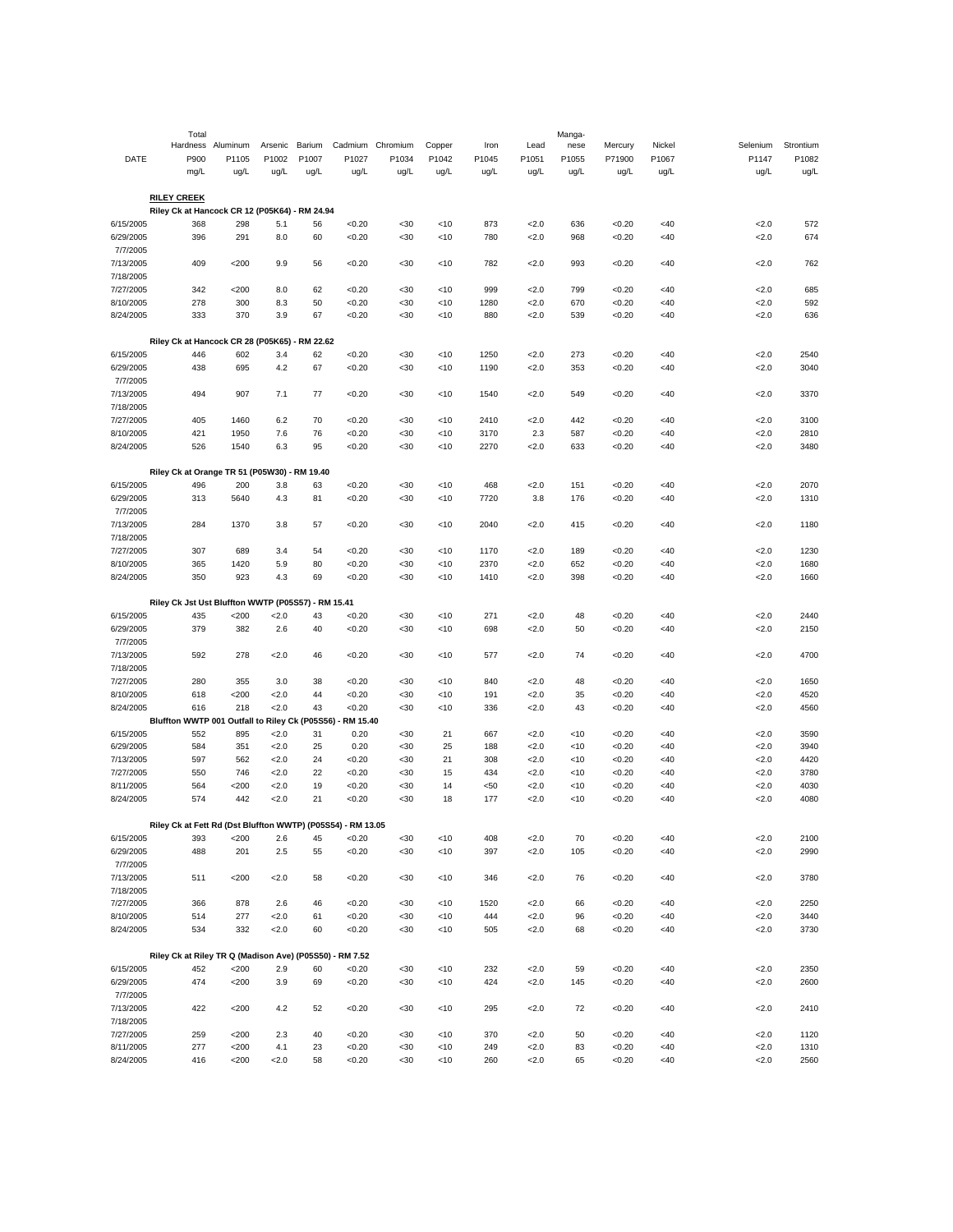|                        |                                                             |        |              |            |          |              |                  |                |              |                |                   | Total      | Total          |
|------------------------|-------------------------------------------------------------|--------|--------------|------------|----------|--------------|------------------|----------------|--------------|----------------|-------------------|------------|----------------|
|                        |                                                             |        |              |            |          | Nitrate +    |                  |                |              | Total          | <b>Total Diss</b> | Diss       | Susp           |
|                        | BOD <sub>5</sub>                                            |        | CBOD5 CBOD20 | <b>TOC</b> | COD      | nitrite      | Nitrite          | Ammonia        | <b>TKN</b>   | Phosphorus     | Phos              | Solids     | Solids         |
| DATE                   | P310                                                        | P80082 | P80087       | P680       | P340     | P630         | P615             | P610           | P625         | P665           | P666              | P70300     | P530           |
|                        | mg/L                                                        | mg/L   | mg/L mg/L    |            | mg/L     | mg/L         | mg/L             | mg/L           | mg/L         | mg/L           | mg/L              | mg/L       | mg/L           |
|                        | <b>RILEY CREEK</b>                                          |        |              |            |          |              |                  |                |              |                |                   |            |                |
|                        | Riley Ck at Hancock CR 12 (P05K64) - RM 24.94               |        |              |            |          |              |                  |                |              |                |                   |            |                |
| 6/15/2005              | 2.4                                                         |        |              |            | 20       | 0.26         | <0.020           | 0.672          | 1.33         | 0.172          |                   | 492        | 13             |
| 6/29/2005              | 7.2                                                         |        |              |            | 16       | 0.20         | < 0.020          | 0.239          | 1.23         | 0.298          |                   | 604        | 13             |
| 7/7/2005               |                                                             |        |              |            |          |              |                  |                |              |                |                   |            |                |
|                        |                                                             |        |              |            |          |              |                  |                |              |                |                   |            |                |
| 7/13/2005              | 5.2                                                         |        |              |            | 36       | < 0.10       | < 0.020          | 0.756          | 1.62         | 0.262          |                   | 688        | 12             |
| 7/18/2005              |                                                             |        |              |            |          |              |                  |                |              |                |                   |            |                |
| 7/27/2005              | 2.8                                                         |        |              |            | 30       | 1.63         | < 0.020          | 0.312          | 1.11         | 0.247          |                   | 558        | 14             |
| 8/10/2005              | 4.9                                                         |        |              |            | 35       | < 0.10       | < 0.020          | 0.223          | 1.33         | 0.345          |                   | 494        | 20             |
| 8/24/2005              | 3.1                                                         |        |              |            | 31       | < 0.10       | <0.020           | 0.146          | 0.91         | 0.160          |                   | 500        | 21             |
|                        |                                                             |        |              |            |          |              |                  |                |              |                |                   |            |                |
|                        | Riley Ck at Hancock CR 28 (P05K65) - RM 22.62               |        |              |            |          |              |                  |                |              |                |                   |            |                |
| 6/15/2005              | 2.0                                                         |        |              |            | 14       | 0.31         | 0.034            | 0.240          | 0.87         | 0.160          |                   | 644        | 23             |
| 6/29/2005              | 2.5                                                         |        |              |            | 11       | 0.64         | 0.024            | 0.300          | 0.91         | 0.202          |                   | 630        | 24             |
|                        |                                                             |        |              |            |          |              |                  |                |              |                |                   |            |                |
| 7/7/2005               |                                                             |        |              |            |          |              |                  |                |              |                |                   |            |                |
| 7/13/2005              | 5.5                                                         |        |              |            | 23       | 0.22         | < 0.020          | 0.323          | 1.07         | 0.033          |                   | 798        | 31             |
| 7/18/2005              |                                                             |        |              |            |          |              |                  |                |              |                |                   |            |                |
| 7/27/2005              | 2.6                                                         |        |              |            | 19       | 0.37         | < 0.020          | 0.232          | 0.73         | 0.220          |                   | 624        | 58             |
| 8/10/2005              | 4.8                                                         |        |              |            | 23       | 0.19         | < 0.020          | 0.256          | 1.14         | 0.274          |                   | 732        | 108            |
| 8/24/2005              | 3.6                                                         |        |              |            | 25       | < 0.10       | <0.020           | 0.596          | 1.71         | 0.244          |                   | 1050       | 60             |
|                        |                                                             |        |              |            |          |              |                  |                |              |                |                   |            |                |
|                        | Riley Ck at Orange TR 51 (P05W30) - RM 19.40                |        |              |            |          |              |                  |                |              |                |                   |            |                |
| 6/15/2005              | 2.0                                                         |        |              |            | 14       | 5.22         | 0.073            | 0.166          | 1.04         | 0.053          |                   | 660        | $\overline{7}$ |
| 6/29/2005              | 4.2                                                         |        |              |            | < 10     | 4.17         | 0.164            | 0.257          | 1.12         | 0.165          |                   | 478        | 133            |
| 7/7/2005               |                                                             |        |              |            |          |              |                  |                |              |                |                   |            |                |
|                        |                                                             |        |              |            |          |              |                  |                |              |                |                   |            |                |
| 7/13/2005              | 5.8                                                         |        |              |            | 25       | < 0.10       | <0.020           | 0.097          | 0.69         | 0.082          |                   | 480        | 55             |
| 7/18/2005              |                                                             |        |              |            |          |              |                  |                |              |                |                   |            |                |
| 7/27/2005              | 6.2                                                         |        |              |            | 22       | 1.19         | < 0.020          | < 0.050        | 0.68         | 0.080          |                   | 462        | 33             |
| 8/10/2005              | 12                                                          |        |              |            | 26       | < 0.10       | < 0.020          | 0.073          | 1.40         | 0.186          |                   | 698        | 80             |
| 8/24/2005              | 4.0                                                         |        |              |            | 28       | 0.16         | <0.020           | 0.320          | 1.36         | 0.108          |                   | 652        | 42             |
|                        |                                                             |        |              |            |          |              |                  |                |              |                |                   |            |                |
|                        | Riley Ck Jst Ust Bluffton WWTP (P05S57) - RM 15.41          |        |              |            |          |              |                  |                |              |                |                   |            |                |
| 6/15/2005              | 2.0                                                         |        |              |            | 12       | 1.27         | 0.093            | 0.101          | 0.74         | 0.050          |                   | 628        | 5              |
|                        | 2.0                                                         |        |              |            | < 10     |              |                  |                |              |                |                   | 568        | 19             |
| 6/29/2005              |                                                             |        |              |            |          | 1.50         | 0.047            | 0.093          | 0.76         | 0.065          |                   |            |                |
|                        |                                                             |        |              |            |          |              |                  |                |              |                |                   |            |                |
| 7/7/2005               |                                                             |        |              |            |          |              |                  |                |              |                |                   |            |                |
| 7/13/2005              | 2.0                                                         |        |              |            | 12       | 0.16         | <0.020           | 0.080          | 0.39         | 0.036          |                   | 846        | 19             |
| 7/18/2005              |                                                             |        |              |            |          |              |                  |                |              |                |                   |            |                |
|                        |                                                             |        |              |            | 16       |              |                  | 0.079          |              |                |                   | 446        |                |
| 7/27/2005              | 2.0                                                         |        |              |            |          | 0.59         | 0.021            |                | 0.53         | 0.084          |                   |            | 14             |
| 8/10/2005              | 2.0                                                         |        |              |            | $<10$    | < 0.10       | < 0.020          | 0.060          | 0.27         | 0.039          |                   | 828        | $\overline{7}$ |
| 8/24/2005              | 2.0                                                         |        |              |            | 11       | 0.92         | <0.020           | 0.099          | 0.29         | 0.106          |                   | 900        | 11             |
|                        | Bluffton WWTP 001 Outfall to Riley Ck (P05S56) - RM 15.40   |        |              |            |          |              |                  |                |              |                |                   |            |                |
| 6/15/2005              | 2.0                                                         | 2.0    |              |            | 28       | 23.9         | < 0.020          | < 0.050        | 1.93         | 0.746          |                   | 1640       | 19             |
| 6/29/2005              | 2.0                                                         | 2.0    |              |            | 22       | 29.2         | 0.023            | < 0.050        | 1.65         | 0.527          |                   | 1870       | $5$            |
|                        | 2.0                                                         | 2.0    |              |            | 26       |              |                  |                |              |                |                   | 1920       | 8              |
| 7/13/2005              |                                                             |        |              |            |          | 31.9         | < 0.020          | 0.054          | 0.85         | 0.572          |                   |            |                |
| 7/27/2005              | 2.0                                                         | 2.0    |              |            | 19       | 29.0         | <0.020           | < 0.050        | 1.06         | 0.605          |                   | 1620       | 12             |
| 8/11/2005              | 2.0                                                         | 2.0    |              |            | 20       | 29.8         | 0.031            | 0.052          | 1.32         | 0.266          |                   | 1940       | $5$            |
| 8/24/2005              | 2.0                                                         | 2.0    |              |            | 28       | 26.5         | 0.027            | 0.054          | 1.26         | 0.769          |                   | 1890       | $\overline{7}$ |
|                        |                                                             |        |              |            |          |              |                  |                |              |                |                   |            |                |
|                        | Riley Ck at Fett Rd (Dst Bluffton WWTP) (P05S54) - RM 13.05 |        |              |            |          |              |                  |                |              |                |                   |            |                |
| 6/15/2005              | 2.0                                                         |        |              |            | 14       | 3.67         | 0.095            | 0.212          | 1.34         | 0.162          |                   | 698        | 9              |
| 6/29/2005              | 3.2                                                         |        |              |            | 18       | 3.77         | 0.041            | 0.057          | 0.94         | 0.083          |                   | 916        | 11             |
| 7/7/2005               |                                                             |        |              |            |          |              |                  |                |              |                |                   |            |                |
| 7/13/2005              | 12                                                          |        |              |            | 28       | 2.56         | 0.032            | < 0.050        | 1.12         | 0.051          |                   | 1030       |                |
|                        |                                                             |        |              |            |          |              |                  |                |              |                |                   |            | 23             |
| 7/18/2005              |                                                             |        |              |            |          |              |                  |                |              |                |                   |            |                |
| 7/27/2005              | 2.4                                                         |        |              |            | 16       | 5.06         | 0.030            | 0.093          | 0.89         | 0.156          |                   | 678        | 37             |
| 8/10/2005              | 7.7                                                         |        |              |            | 20       | 3.50         | 0.032            | 0.058          | 1.26         | 0.015          |                   | 1040       | 27             |
| 8/24/2005              | 2.2                                                         |        |              |            | 19       | 3.88         | 0.031            | 0.073          | 1.00         | 0.028          |                   | 1070       | 18             |
|                        |                                                             |        |              |            |          |              |                  |                |              |                |                   |            |                |
|                        | Riley Ck at Riley TR Q (Madison Ave) (P05S50) - RM 7.52     |        |              |            |          |              |                  |                |              |                |                   |            |                |
| 6/15/2005              | 2.0                                                         |        |              |            | 17       | 1.22         | 0.033            | 0.058          | 1.27         | 0.116          | 0.102             | 776        | 9              |
| 6/29/2005              | 2.2                                                         |        |              |            | 13       | 0.18         | < 0.020          | 0.096          | 1.25         | 0.185          | 0.133             | 850        | 11             |
| 7/7/2005               |                                                             |        |              |            |          |              |                  |                |              |                |                   |            |                |
| 7/13/2005              | 2.0                                                         |        |              |            | 23       | < 0.10       | <0.020           | 0.085          | 0.81         | 0.167          | 0.149             | 730        | $\overline{7}$ |
|                        |                                                             |        |              |            |          |              |                  |                |              |                |                   |            |                |
| 7/18/2005              |                                                             |        |              |            |          |              |                  |                |              |                |                   |            |                |
| 7/27/2005              | 2.1                                                         |        |              |            | 17       | 2.77         | 0.051            | 0.100          | 0.76         | 0.234          | 0.125             | 434        | 8              |
| 8/11/2005<br>8/24/2005 | 2.1<br>2.1                                                  |        |              |            | 23<br>22 | 0.20<br>0.14 | <0.020<br><0.020 | 0.081<br>0.058 | 0.90<br>0.87 | 0.136<br>0.116 | 0.121<br>0.053    | 532<br>840 | 8<br>7         |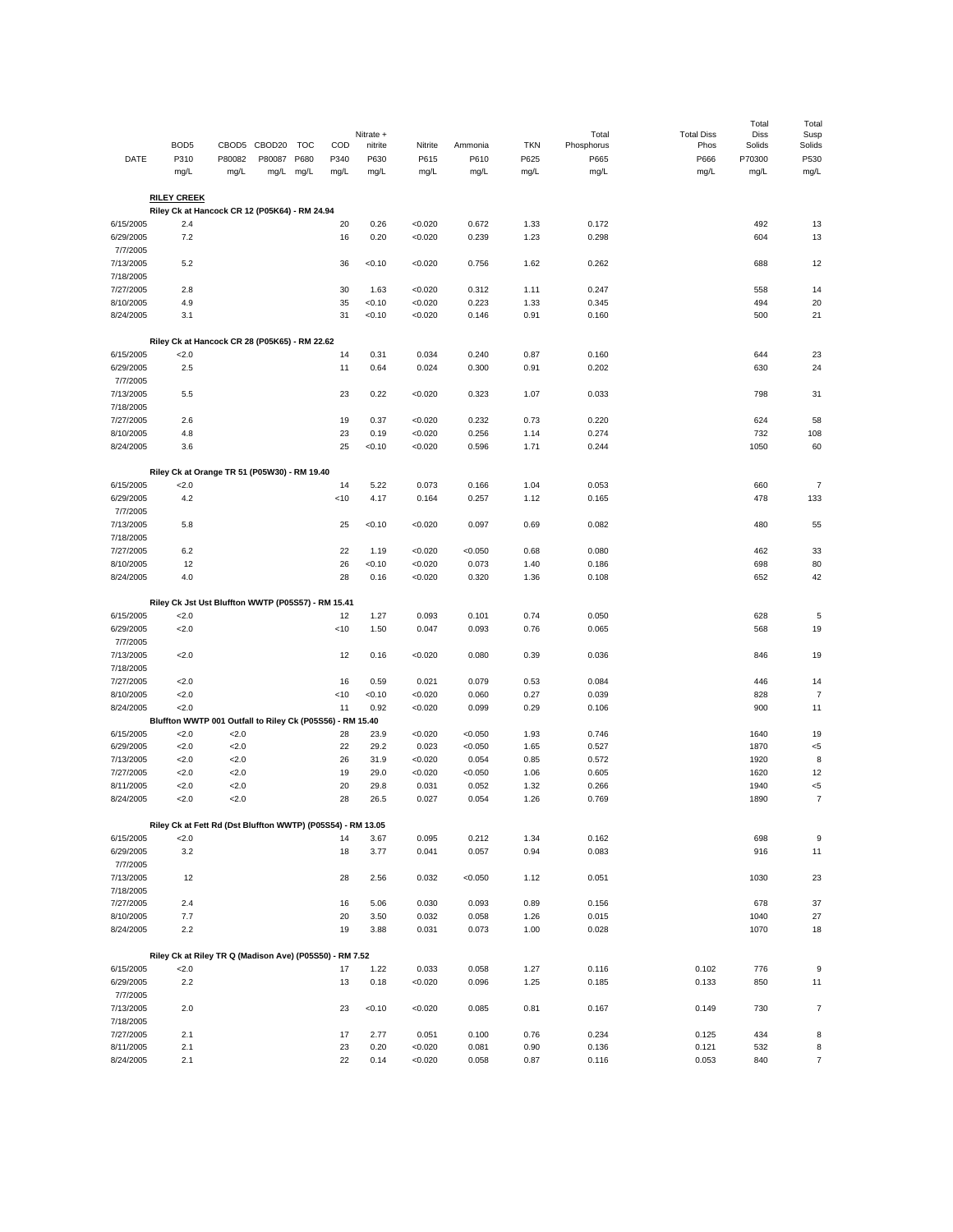|           |                                                                     |      |      |                                      |                |        | Total    |          |            |        |
|-----------|---------------------------------------------------------------------|------|------|--------------------------------------|----------------|--------|----------|----------|------------|--------|
|           |                                                                     |      |      |                                      |                |        | Volatile |          | Hexavalent | Oil &  |
|           | Sulfate                                                             |      |      | Chloride Calcium Magnesium Potassium |                | Sodium | Solids   | Fluoride | Chromium   | Grease |
| DATE      | P945                                                                | P940 | P916 | P927                                 | P937           | P929   | P505     | P951     | P1220      | P556   |
|           | mg/L                                                                | mg/L | mg/L | mg/L                                 | mg/L           | mg/L   | mg/L     | mg/L     | ug/L       | mg/L   |
|           | <b>RILEY CREEK</b><br>Riley Ck at Hancock CR 12 (P05K64) - RM 24.94 |      |      |                                      |                |        |          |          |            |        |
| 6/15/2005 | 101                                                                 | 59.4 | 88   | 36                                   | 5              | 31     |          |          |            |        |
|           | 72.6                                                                | 99.6 | 96   | 38                                   | 5              | 59     |          |          |            |        |
| 6/29/2005 |                                                                     |      |      |                                      |                |        |          |          |            |        |
| 7/7/2005  |                                                                     |      |      |                                      |                |        |          |          |            |        |
| 7/13/2005 | 31.1                                                                | 141  | 98   | 40                                   | 5              | 77     |          |          |            |        |
| 7/18/2005 |                                                                     |      |      |                                      |                |        |          |          |            |        |
| 7/27/2005 | 119                                                                 | 97.9 | 86   | 31                                   | 6              | 64     |          |          |            |        |
| 8/10/2005 | 54.5                                                                | 104  | 70   | 25                                   | 6              | 62     |          |          |            |        |
| 8/24/2005 | 151                                                                 | 55.4 | 84   | 30                                   | $\overline{7}$ | 36     |          |          |            |        |
|           | Riley Ck at Hancock CR 28 (P05K65) - RM 22.62                       |      |      |                                      |                |        |          |          |            |        |
| 6/15/2005 | 214                                                                 | 61.2 | 101  | 47                                   | 5              | 43     |          |          |            |        |
| 6/29/2005 | 218                                                                 | 46.5 | 101  | 45                                   | 5              | 39     |          |          |            |        |
| 7/7/2005  |                                                                     |      |      |                                      |                |        |          |          |            |        |
|           |                                                                     |      |      |                                      |                |        |          |          |            |        |
| 7/13/2005 | 235                                                                 | 99.2 | 112  | 52                                   | 5              | 77     |          |          |            |        |
| 7/18/2005 |                                                                     |      |      |                                      |                |        |          |          |            |        |
| 7/27/2005 | 192                                                                 | 78.0 | 93   | 42                                   | 6              | 52     |          |          |            |        |
| 8/10/2005 | 182                                                                 | 131  | 96   | 44                                   | 6              | 95     |          |          |            |        |
| 8/24/2005 | 239                                                                 | 296  | 115  | 58                                   | $\overline{7}$ | 168    |          |          |            |        |
|           | Riley Ck at Orange TR 51 (P05W30) - RM 19.40                        |      |      |                                      |                |        |          |          |            |        |
| 6/15/2005 | 253                                                                 | 66.6 | 108  | 55                                   | 5              | 45     |          |          |            |        |
| 6/29/2005 | 162                                                                 | 48.9 | 71   | 33                                   | 6              | 35     |          |          |            |        |
| 7/7/2005  |                                                                     |      |      |                                      |                |        |          |          |            |        |
| 7/13/2005 | 126                                                                 | 70.6 | 61   | 32                                   | 5              | 47     |          |          |            |        |
|           |                                                                     |      |      |                                      |                |        |          |          |            |        |
| 7/18/2005 |                                                                     |      |      |                                      |                |        |          |          |            |        |
| 7/27/2005 | 146                                                                 | 57.5 | 72   | 31                                   | 6              | 36     |          |          |            |        |
| 8/10/2005 | 147                                                                 | 161  | 82   | 39                                   | 6              | 105    |          |          |            |        |
| 8/24/2005 | 133                                                                 | 150  | 79   | 37                                   | $\overline{7}$ | 94     |          |          |            |        |
|           | Riley Ck Jst Ust Bluffton WWTP (P05S57) - RM 15.41                  |      |      |                                      |                |        |          |          |            |        |
| 6/15/2005 | 212                                                                 | 63.9 | 95   | 48                                   | 4              | 41     |          |          |            |        |
| 6/29/2005 | 196                                                                 | 49.4 | 86   | 40                                   | 5              | 34     |          |          |            |        |
| 7/7/2005  |                                                                     |      |      |                                      |                |        |          |          |            |        |
| 7/13/2005 | 294                                                                 | 61.0 | 125  | 68                                   | 6              | 39     |          |          |            |        |
| 7/18/2005 |                                                                     |      |      |                                      |                |        |          |          |            |        |
| 7/27/2005 | 126                                                                 | 62.6 | 66   | 28                                   | 4              | 44     |          |          |            |        |
|           |                                                                     | 60.7 |      |                                      | 6              |        |          |          |            |        |
| 8/10/2005 | 341                                                                 |      | 132  | 70                                   |                | 38     |          |          |            |        |
| 8/24/2005 | 345                                                                 | 83.5 | 133  | 69                                   | $\overline{7}$ | 54     |          |          |            |        |
|           | Bluffton WWTP 001 Outfall to Riley Ck (P05S56) - RM 15.40           | 522  |      |                                      |                |        |          |          |            |        |
| 6/15/2005 | 344                                                                 |      | 132  | 54                                   | 23             | 337    |          |          |            | 3.2    |
| 6/29/2005 | 387                                                                 | 571  | 140  | 57                                   | 28             | 390    |          |          |            | 2.1    |
| 7/13/2005 | 361                                                                 | 632  | 140  | 60                                   | 27             | 480    |          |          |            | 2.0    |
| 7/27/2005 | 338                                                                 | 512  | 133  | 53                                   | 22             | 367    |          |          |            | 2.2    |
| 8/11/2005 | 409                                                                 | 623  | 135  | 55                                   | 27             | 411    |          |          |            | 2.0    |
| 8/24/2005 | 374                                                                 | 660  | 136  | 57                                   | 29             | 430    |          |          |            | 2.0    |
|           | Riley Ck at Fett Rd (Dst Bluffton WWTP) (P05S54) - RM 13.05         |      |      |                                      |                |        |          |          |            |        |
| 6/15/2005 | 199                                                                 | 106  | 88   | 42                                   | 7              | 72     |          |          |            |        |
| 6/29/2005 | 278                                                                 | 146  | 108  | 53                                   | 9              | 110    |          |          |            |        |
|           |                                                                     |      |      |                                      |                |        |          |          |            |        |
| 7/7/2005  |                                                                     |      |      |                                      |                |        |          |          |            |        |
| 7/13/2005 | 314                                                                 | 232  | 99   | 64                                   | 12             | 156    |          |          |            |        |
| 7/18/2005 |                                                                     |      |      |                                      |                |        |          |          |            |        |
| 7/27/2005 | 198                                                                 | 120  | 84   | 38                                   | 8              | 87     |          |          |            |        |
| 8/10/2005 | 339                                                                 | 235  | 107  | 60                                   | 12             | 138    |          |          |            |        |
| 8/24/2005 | 338                                                                 | 256  | 115  | 60                                   | 13             | 160    |          |          |            |        |
|           | Riley Ck at Riley TR Q (Madison Ave) (P05S50) - RM 7.52             |      |      |                                      |                |        |          |          |            |        |
| 6/15/2005 | 231                                                                 | 123  | 97   | 51                                   | $\overline{7}$ | 87     |          |          |            |        |
|           |                                                                     |      |      | 57                                   | 8              |        |          |          |            |        |
| 6/29/2005 | 272                                                                 | 138  | 96   |                                      |                | 104    |          |          |            |        |
| 7/7/2005  |                                                                     |      |      |                                      |                |        |          |          |            |        |
| 7/13/2005 | 212                                                                 | 119  | 85   | 51                                   | 7              | 90     |          |          |            |        |
| 7/18/2005 |                                                                     |      |      |                                      |                |        |          |          |            |        |
| 7/27/2005 | 127                                                                 | 69.0 | 61   | 26                                   | 6              | 44     |          |          |            |        |
| 8/11/2005 | 139                                                                 | 97.0 | 58   | 32                                   | 5              | 62     |          |          |            |        |
| 8/24/2005 | 272                                                                 | 180  | 81   | 52                                   | 10             | 124    |          |          |            |        |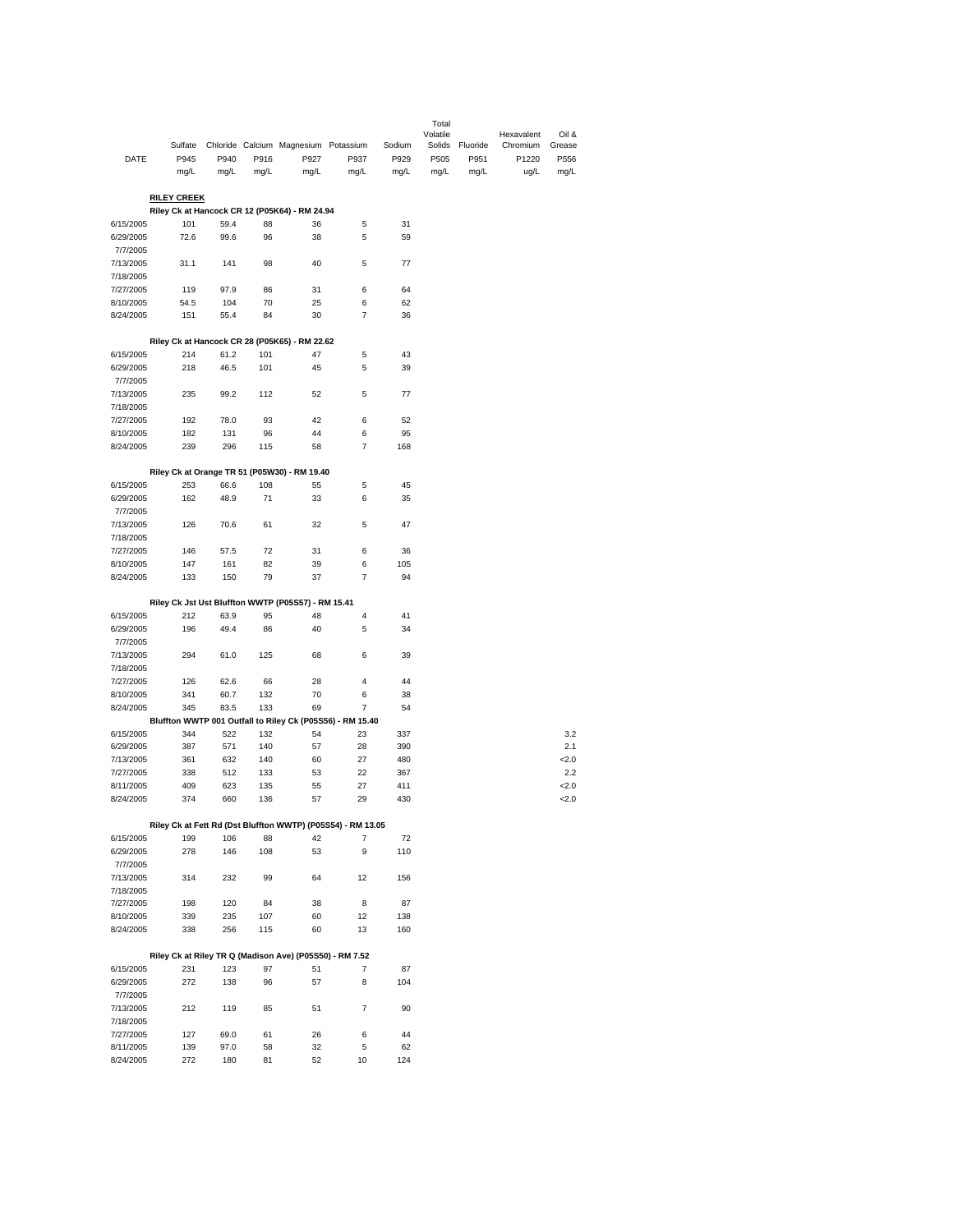### **RILEY CREEK**

**Riley Ck at Hancock CR 12 (P05K64) - RM 24.94** 6/15/2005 6/29/2005 7/7/2005 Bacteria run 7/13/2005 7/18/2005 Bacteria run 7/27/2005 8/10/2005 8/24/2005 **Riley Ck at Hancock CR 28 (P05K65) - RM 22.62** 6/15/2005 6/29/2005 7/7/2005 Bacteria run 7/13/2005 7/18/2005 Bacteria run 7/27/2005 8/10/2005 8/24/2005 **Riley Ck at Orange TR 51 (P05W30) - RM 19.40** 6/15/2005 6/29/2005 IMPACT FROM STORM RUNNOFF 7/7/2005 Bacteria run 7/13/2005 7/18/2005 Bacteria run 7/27/2005 8/10/2005 8/24/2005 **Riley Ck Jst Ust Bluffton WWTP (P05S57) - RM 15.41** 6/15/2005 6/29/2005 7/7/2005 Bacteria run 7/13/2005 7/18/2005 Bacteria run 7/27/2005 8/10/2005 8/24/2005 **Bluffton WWTP 001 Outfall to Riley Ck (P05S56) - RM 15.40** 6/15/2005 6/29/2005 7/13/2005 7/27/2005 8/11/2005 8/24/2005 **Riley Ck at Fett Rd (Dst Bluffton WWTP) (P05S54) - RM 13.05** 6/15/2005 6/29/2005 7/7/2005 Bacteria run 7/13/2005 7/18/2005 Bacteria run 7/27/2005 8/10/2005 8/24/2005 **Riley Ck at Riley TR Q (Madison Ave) (P05S50) - RM 7.52** 6/15/2005 6/29/2005 LIVESTOCK IN STREAM 7/7/2005 Bacteria run 7/13/2005 7/18/2005 Bacteria run 7/27/2005

8/11/2005 8/24/2005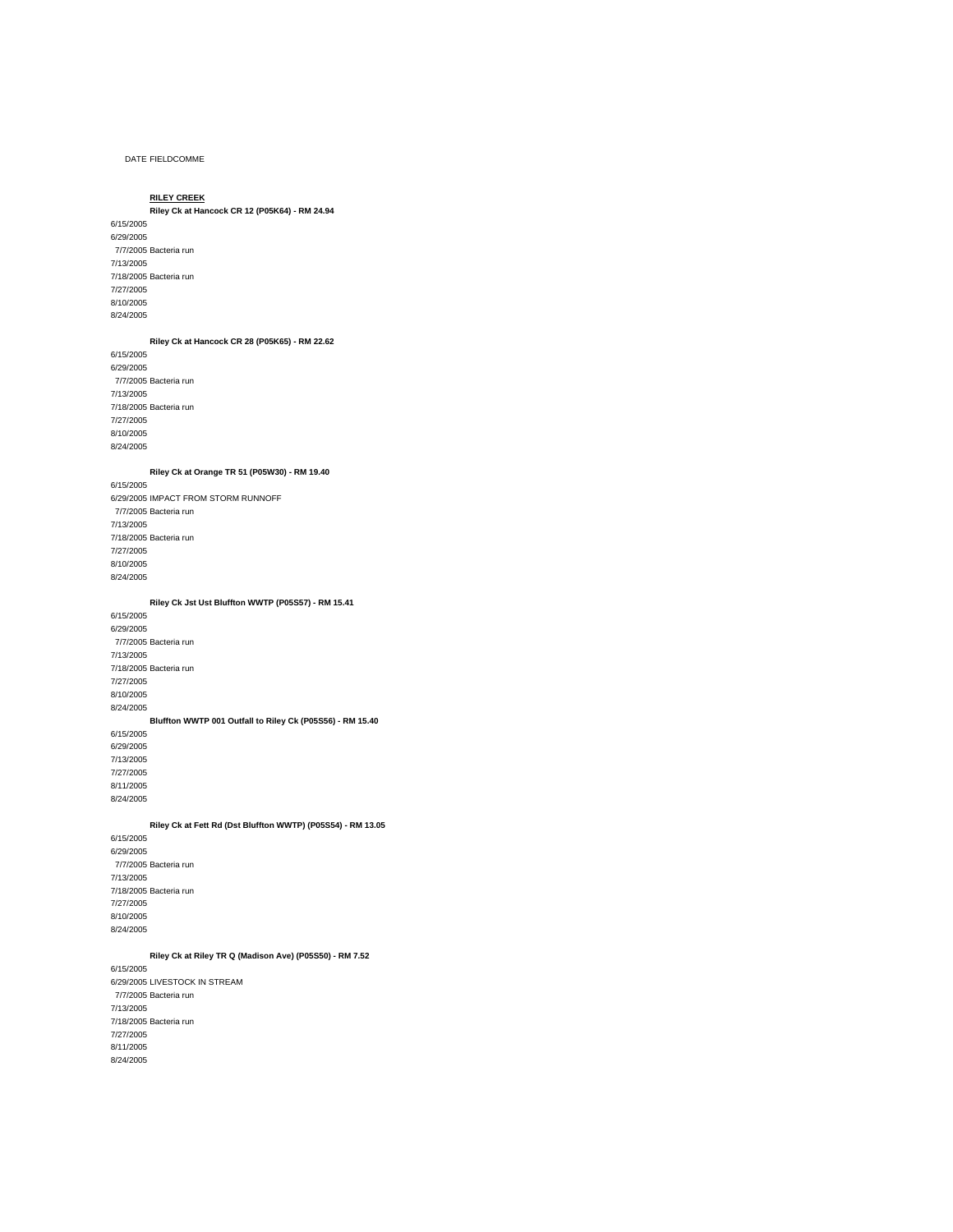|           |                                              |      |                                    |      |      |        |       | Conduct. | Conduct. | Secchi |         |            |         |
|-----------|----------------------------------------------|------|------------------------------------|------|------|--------|-------|----------|----------|--------|---------|------------|---------|
|           | Temp                                         |      | D.O. D.O. Sat. pH - Field pH - Lab |      |      | Flow   | Gage  | Field    | @ 25C    | Depth  | Acidity | Alkalinity | E.coli  |
| DATE      | P <sub>10</sub>                              | P299 | P301                               | P400 | P403 | P61    | P65   | P94      | P95      |        | P70508  | P410       | P31648  |
|           | C                                            | mg/L | $\%$                               | S.U. | S.U. | cfs    | feet  | umhos/cm | umhos/cm | meters | mg/L    | mg/L       | #/100ml |
|           | Riley Ck at CR 6 (500480) - RM 4.36          |      |                                    |      |      |        |       |          |          |        |         |            |         |
| 6/15/2005 | 22.9                                         | 6.4  | 74.2                               | 7.89 |      |        |       |          | 1140     |        | < 5.0   | 205        |         |
| 6/29/2005 | 27.0                                         | 6.7  | 84.1                               | 8.08 |      |        |       |          | 1100     |        | < 5.0   | 177        |         |
| 7/7/2005  |                                              |      |                                    |      |      |        |       |          |          |        |         |            |         |
| 7/13/2005 | 28.3                                         | 6.3  | 80.6                               | 7.76 |      |        |       |          | 1170     |        | < 5.0   | 191        |         |
| 7/18/2005 |                                              |      |                                    |      |      |        |       |          |          |        |         |            |         |
| 7/27/2005 | 24.7                                         | 5.8  | 70.1                               | 7.40 |      |        |       |          | 604      |        | < 5.0   | 139        |         |
| 8/11/2005 | 27.2                                         | 8.1  | 102.1                              | 8.59 |      |        |       |          | 933      |        | < 5.0   | 174        |         |
| 8/24/2005 | 22.5                                         | 8.0  | 92.8                               | 8.26 |      |        |       |          | 1340     |        | < 5.0   | 162        |         |
|           |                                              |      |                                    |      |      |        |       |          |          |        |         |            |         |
|           | Riley Ck at Ottawa TR K-6 (P05K66) - RM 1.20 |      |                                    |      |      |        |       |          |          |        |         |            |         |
| 6/1/2005  | 21.6                                         | 9.0  | 102.2                              | 7.93 |      | 6.790  | 17.17 |          | 993      |        | < 5.0   | 190        |         |
| 6/15/2005 | 23.0                                         | 6.2  | 71.7                               | 7.78 |      |        | 16.93 |          | 981      |        | < 5.0   | 174        |         |
| 6/21/2005 | 21.3                                         | 8.7  | 97.7                               | 8.21 |      | 3.816  | 17.29 |          | 1070     |        | < 5.0   | 193        |         |
| 6/29/2005 | 26.4                                         | 6.4  | 80.0                               | 7.95 |      |        | 17.32 |          | 1010     |        | < 5.0   | 180        |         |
| 7/5/2005  | 24.7                                         | 6.6  | 79.6                               | 7.94 |      | 3.071  | 17.27 |          | 1190     |        | <5.0 PT | 192        |         |
| 7/7/2005  |                                              |      |                                    |      |      |        |       |          |          |        |         |            |         |
| 7/13/2005 | 26.8                                         | 5.8  | 71.9                               | 7.40 |      |        | 17.46 |          | 1150     |        | < 5.0   | 200        |         |
| 7/18/2005 |                                              |      |                                    |      |      |        |       |          |          |        |         |            |         |
| 7/20/2005 |                                              |      |                                    |      |      |        |       |          |          |        |         |            |         |
| 7/27/2005 | 23.7                                         | 5.4  | 64.3                               | 7.24 |      |        | 16.75 |          | 578      |        | < 5.0   | 134        |         |
| 8/3/2005  |                                              |      |                                    |      |      |        |       |          |          |        |         |            |         |
| 8/11/2005 | 25.8                                         | 6.1  | 74.6                               | 7.70 |      |        | 17.41 |          | 992      |        | < 5.0   | 162        |         |
| 8/15/2005 | 23.3                                         | 5.3  | 62.4                               | 7.64 |      | 10.791 | 17.00 |          | 918      |        | < 5.0   | 162        |         |
| 8/24/2005 | 21.1                                         | 5.8  | 65.0                               | 7.68 |      |        | 17.51 |          |          |        | < 5.0   | 166        |         |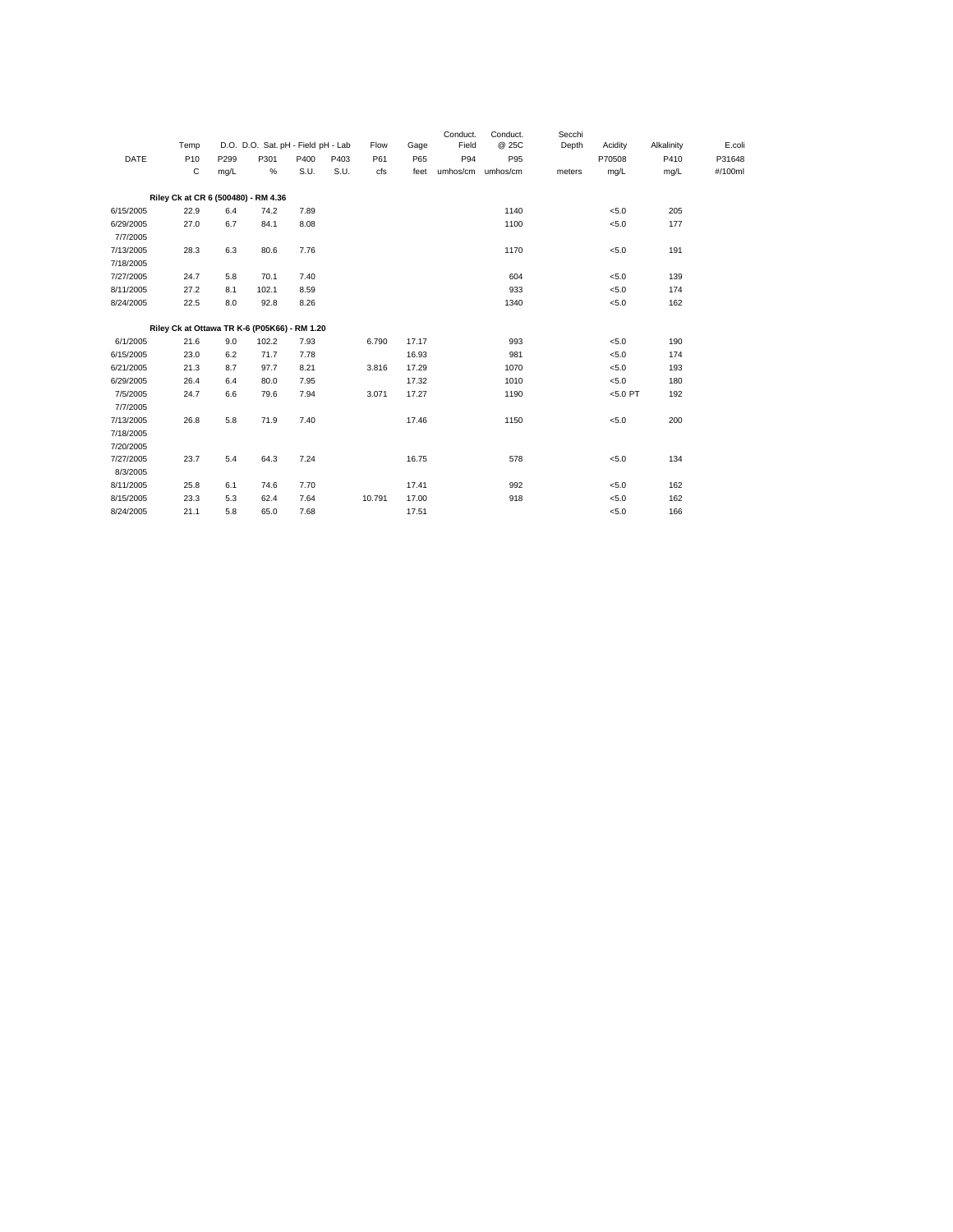|           | Total                                        |                   |         |        |         |          |        |       |       | Manga- |         |        |          |           |
|-----------|----------------------------------------------|-------------------|---------|--------|---------|----------|--------|-------|-------|--------|---------|--------|----------|-----------|
|           |                                              | Hardness Aluminum | Arsenic | Barium | Cadmium | Chromium | Copper | Iron  | Lead  | nese   | Mercury | Nickel | Selenium | Strontium |
| DATE      | P900                                         | P1105             | P1002   | P1007  | P1027   | P1034    | P1042  | P1045 | P1051 | P1055  | P71900  | P1067  | P1147    | P1082     |
|           | mg/L                                         | ug/L              | ug/L    | ug/L   | ug/L    | ug/L     | ug/L   | ug/L  | ug/L  | ug/L   | ug/L    | ug/L   | ug/L     | ug/L      |
|           | Riley Ck at CR 6 (500480) - RM 4.36          |                   |         |        |         |          |        |       |       |        |         |        |          |           |
| 6/15/2005 | 402                                          | < 200             | 3.2     | 54     | < 0.20  | $30$     | <10    | 322   | 2.0   | 51     | < 0.20  | <40    | 2.0      | 1900      |
| 6/29/2005 | 387                                          | $<$ 200           | 4.1     | 52     | <0.20   | <30      | <10    | 420   | 2.0   | 103    | < 0.20  | <40    | 2.0      | 1830      |
| 7/7/2005  |                                              |                   |         |        |         |          |        |       |       |        |         |        |          |           |
| 7/13/2005 | 418                                          | < 200             | 3.3     | 46     | <0.20   | $30$     | <10    | 369   | 2.0   | 74     | < 0.20  | <40    | 2.0      | 2310      |
| 7/18/2005 |                                              |                   |         |        |         |          |        |       |       |        |         |        |          |           |
| 7/27/2005 | 228                                          | < 200             | 2.7     | 35     | <0.20   | $30$     | <10    | 358   | 2.0   | 48     | < 0.20  | <40    | 2.0      | 955       |
| 8/11/2005 | 275                                          | < 200             | 3.8     | 39     | < 0.20  | $30$     | <10    | 372   | 2.0   | 105    | < 0.20  | <40    | 2.0      | 1530      |
| 8/24/2005 | 415                                          | < 200             | 3.3     | 62     | <0.20   | $30$     | < 10   | 391   | 2.0   | 55     | < 0.20  | $<$ 40 | 2.0      | 2220      |
|           | Riley Ck at Ottawa TR K-6 (P05K66) - RM 1.20 |                   |         |        |         |          |        |       |       |        |         |        |          |           |
| 6/1/2005  | 412                                          | < 200             | 2.4     | 54     | < 0.20  | $30$     | <10    | 316   | 2.0   | 55     | < 0.20  | <40    | 2.0      | 1780      |
| 6/15/2005 | 359                                          | 221               | 3.3     | 51     | <0.20   | $30$     | <10    | 448   | 2.0   | 56     | < 0.20  | $<$ 40 | 2.0      | 1650      |
| 6/21/2005 | 412                                          | 297               | 2.6     | 58     | <0.20   | $30$     | <10    | 582   | 2.0   | 67     | < 0.20  | <40    | 2.0      | 1910      |
| 6/29/2005 | 372                                          | 376               | 4.4     | 55     | < 0.20  | $30$     | < 10   | 656   | 2.0   | 102    | < 0.20  | $<$ 40 | 2.0      | 1940      |
| 7/5/2005  | 430                                          | 359               | 3.3     | 61     | <0.20   | $30$     | 19     | 890   | 2.0   | 89     | < 0.20  | $<$ 40 | 2.0      | 2270      |
| 7/7/2005  |                                              |                   |         |        |         |          |        |       |       |        |         |        |          |           |
| 7/13/2005 | 424                                          | 400               | 3.8     | 62     | <0.20   | $30$     | <10    | 719   | 2.0   | 112    | < 0.20  | <40    | 2.0      | 2810      |
| 7/18/2005 |                                              |                   |         |        |         |          |        |       |       |        |         |        |          |           |
| 7/20/2005 | 258                                          | 204               | 2.0     | 42     | <0.20   | $30$     | <10    | 436   | 2.0   | 34     |         | <40    | 2.0      | 1190      |
| 7/27/2005 | 249                                          | 1830              | 2.9     | 49     | < 0.20  | $30$     | < 10   | 2680  | 2.0   | 90     | < 0.20  | $<$ 40 | 2.0      | 997       |
| 8/3/2005  | 349                                          | 315               | 3.1     | 53     | <0.20   | $30$     | < 10   | 548   | 2.0   | 75     |         | $<$ 40 | 2.0      | 2090      |
| 8/11/2005 | 312                                          | 301               | 3.7     | 47     | <0.20   | $30$     | <10    | 499   | 2.0   | 78     | < 0.20  | <40    | 2.0      | 2080      |
| 8/15/2005 | 310                                          | 389               | 4.8     | 50     | <0.20   | $30$     | < 10   | 780   | 2.0   | 94     |         | <40    | 2.0      | 2080      |
| 8/24/2005 | 341                                          | 262               | 4.2     | 49     | < 0.20  | $30$     | < 10   | 367   | 2.0   | 71     | < 0.20  | $<$ 40 | 2.0      | 2180      |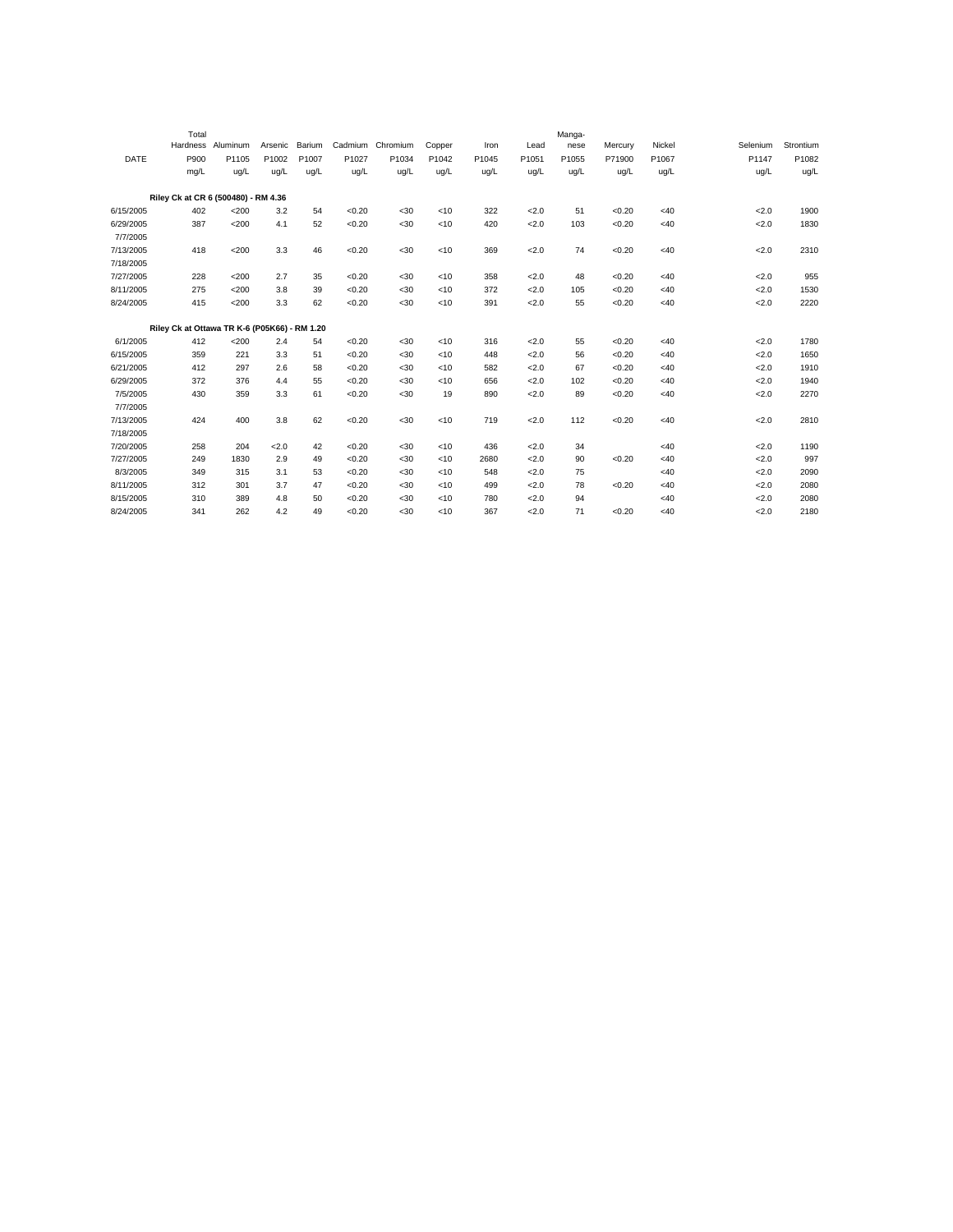|           | BOD <sub>5</sub>                             |        | CBOD5 CBOD20 | <b>TOC</b> | COD  | Nitrate +<br>nitrite | Nitrite | Ammonia | <b>TKN</b> | Total<br>Phosphorus | <b>Total Diss</b><br>Phos | Total<br><b>Diss</b><br>Solids | Total<br>Susp<br>Solids |
|-----------|----------------------------------------------|--------|--------------|------------|------|----------------------|---------|---------|------------|---------------------|---------------------------|--------------------------------|-------------------------|
| DATE      | P310                                         | P80082 | P80087       | P680       | P340 | P630                 | P615    | P610    | P625       | P665                | P666                      | P70300                         | P530                    |
|           | mq/L                                         | mg/L   | mg/L         | mg/L       | mg/L | mg/L                 | mg/L    | mg/L    | mg/L       | mg/L                | mq/L                      | mg/L                           | mg/L                    |
|           | Riley Ck at CR 6 (500480) - RM 4.36          |        |              |            |      |                      |         |         |            |                     |                           |                                |                         |
| 6/15/2005 | 2.0                                          |        |              |            | 12   | 1.12                 | 0.035   | 0.108   | 1.12       | 0.144               |                           | 698                            | 8                       |
| 6/29/2005 | 4.0                                          |        |              |            | 21   | $<0.10$ PT           | < 0.020 | < 0.050 | 1.01       | 0.238               |                           | 680                            | 14                      |
| 7/7/2005  |                                              |        |              |            |      |                      |         |         |            |                     |                           |                                |                         |
| 7/13/2005 | 2.3                                          |        |              |            | 20   | < 0.10               | < 0.020 | < 0.050 | 0.74       | 0.129               |                           | 770                            | 13                      |
| 7/18/2005 |                                              |        |              |            |      |                      |         |         |            |                     |                           |                                |                         |
| 7/27/2005 | 2.6                                          |        |              |            | 18   | 2.42                 | 0.049   | 0.076   | 0.94       | 0.140               |                           | 360                            | 10                      |
| 8/11/2005 | 5.9                                          |        |              |            | 29   | < 0.10               | < 0.020 | 0.058   | 1.19       | 0.322J              |                           | 564                            | 19                      |
| 8/24/2005 | 2.3                                          |        |              |            | 22   | < 0.10               | < 0.020 | 0.054   | 1.04       | 0.112               |                           | 858                            | 13                      |
|           | Riley Ck at Ottawa TR K-6 (P05K66) - RM 1.20 |        |              |            |      |                      |         |         |            |                     |                           |                                |                         |
| 6/1/2005  | 2.0                                          |        |              |            | 13   | 0.60                 | < 0.020 | 0.076   | 1.26       | 0.094               |                           | 620                            | $\overline{7}$          |
| 6/15/2005 | 2.0                                          |        |              |            | 14   | 1.46                 | 0.025   | 0.116   | 1.22       | 0.170               | 0.152                     | 606                            | 11                      |
| 6/21/2005 | 3.5                                          |        |              |            | 18   | 0.34                 | < 0.020 | 0.066   | 1.02       | 0.115               | 0.066                     | 674                            | $\overline{7}$          |
| 6/29/2005 | 2.2                                          |        |              |            | 18   | 0.82                 | < 0.020 | 0.087   | 1.11       | 0.038 PT            | $<0.010$ PT               | 640                            | 15                      |
| 7/5/2005  | 2.0                                          |        |              |            | 24   | < 0.10               | < 0.020 | 0.070   | 1.16       | 0.204               | 0.122                     | 730                            | 15                      |
| 7/7/2005  |                                              |        |              |            |      |                      |         |         |            |                     |                           |                                |                         |
| 7/13/2005 | 2.0                                          |        |              |            | 17   | 0.16                 | < 0.020 | 0.128   | 0.96       | 0.210               | 0.155                     | 768                            | 16                      |
| 7/18/2005 |                                              |        |              |            |      |                      |         |         |            |                     |                           |                                |                         |
| 7/20/2005 | 2.0                                          |        | 7.6          |            |      | 7.89                 | 0.146   | 0.125   | 0.84       | 0.082               |                           | 422                            | 13                      |
| 7/27/2005 | 2.5                                          |        |              |            | 16   | 6.83                 | 0.033   | 0.126   | 0.78       | 0.164               | 0.110                     | 370                            | 44                      |
| 8/3/2005  | 3.7                                          |        | 8.4          |            |      | < 0.10               | < 0.020 | 0.064   | 0.96       | 0.073               |                           | 638                            | 19                      |
| 8/11/2005 | 2.0                                          |        |              |            | 17   | 0.70                 | < 0.020 | 0.130   | 1.15       | 0.156               | 0.131                     | 636                            | 16                      |
| 8/15/2005 | 2.0                                          |        |              |            | 21   | 0.12                 | < 0.020 | 0.159   | 1.13       | 0.301               | 0.240                     | 590                            | 20                      |
| 8/24/2005 | 2.0                                          |        |              |            | 22   | < 0.10               | < 0.020 | 0.130   | 0.90       | 0.162               | 0.161                     | 592                            | 11                      |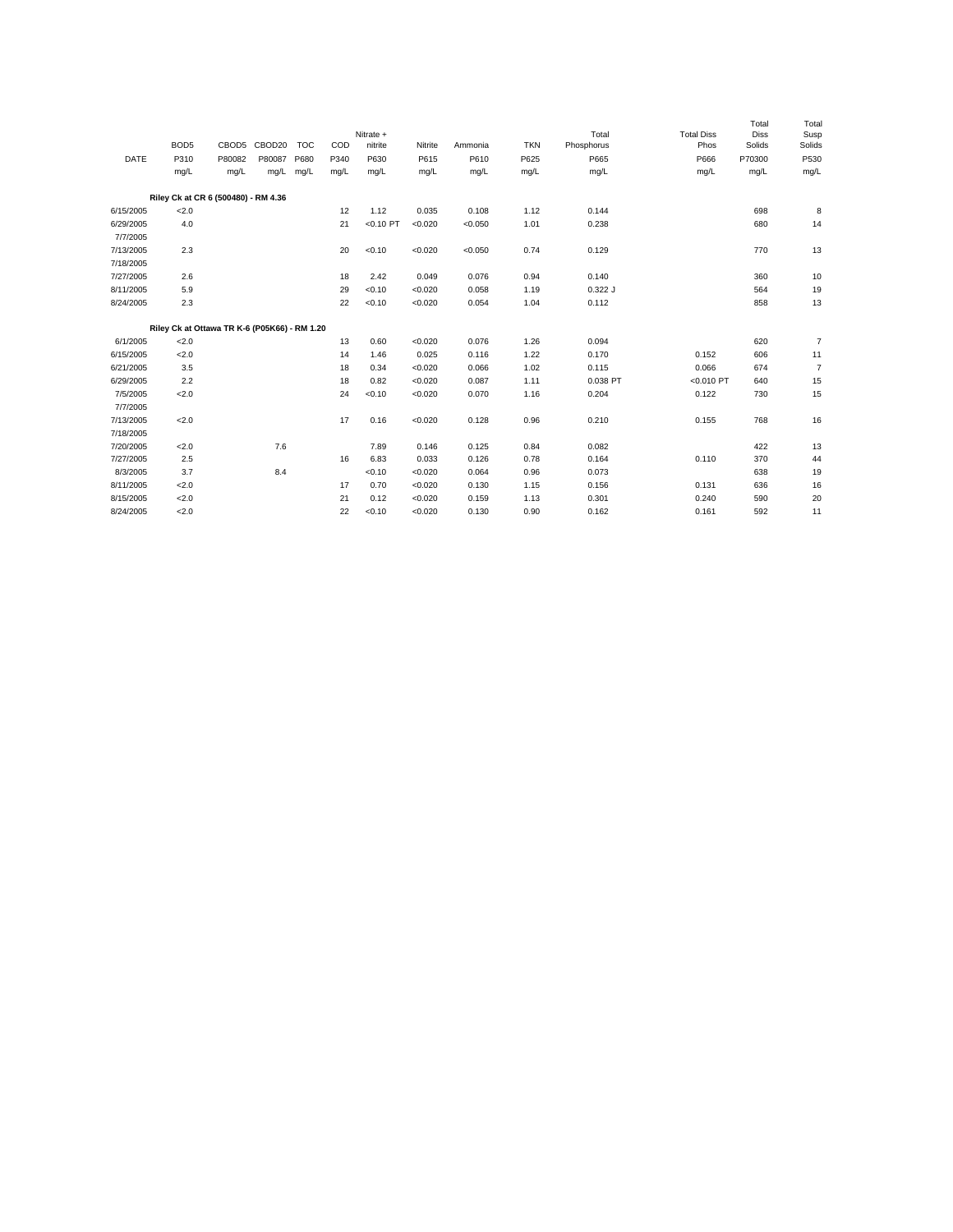|                      |                                     |             |      |                                              |                |        | Total              |          |                        |                 |
|----------------------|-------------------------------------|-------------|------|----------------------------------------------|----------------|--------|--------------------|----------|------------------------|-----------------|
|                      | Sulfate                             |             |      | Chloride Calcium Magnesium Potassium         |                | Sodium | Volatile<br>Solids | Fluoride | Hexavalent<br>Chromium | Oil &<br>Grease |
| DATE                 | P945                                | P940        | P916 | P927                                         | P937           | P929   | P505               | P951     | P1220                  | P556            |
|                      |                                     |             |      |                                              |                |        |                    |          |                        |                 |
|                      | mg/L                                | mg/L        | mq/L | mg/L                                         | mg/L           | mg/L   | mg/L               | mg/L     | ug/L                   | mg/L            |
|                      | Riley Ck at CR 6 (500480) - RM 4.36 |             |      |                                              |                |        |                    |          |                        |                 |
| 6/15/2005            | 193                                 | 116         | 85   | 46                                           | 6              | 79     |                    |          |                        |                 |
| 6/29/2005            | 199                                 | 115         | 79   | 46                                           | 6              | 82     |                    |          |                        |                 |
| 7/7/2005             |                                     |             |      |                                              |                |        |                    |          |                        |                 |
| 7/13/2005            | 227                                 | 124         | 80   | 53                                           | $\overline{7}$ | 92     |                    |          |                        |                 |
|                      |                                     |             |      |                                              |                |        |                    |          |                        |                 |
| 7/18/2005            |                                     |             |      | 22                                           |                | 33     |                    |          |                        |                 |
| 7/27/2005            | 91.5                                | 55.8<br>119 | 55   | 31                                           | 6<br>8         |        |                    |          |                        |                 |
| 8/11/2005            | 130                                 |             | 59   |                                              |                | 79     |                    |          |                        |                 |
| 8/24/2005            | 279                                 | 187         | 82   | 51                                           | 9              | 121    |                    |          |                        |                 |
|                      |                                     |             |      | Riley Ck at Ottawa TR K-6 (P05K66) - RM 1.20 |                |        |                    |          |                        |                 |
| 6/1/2005             | 183                                 | 91.4        | 89   | 46                                           | 5              | 58     |                    |          |                        |                 |
| 6/15/2005            | 170                                 | 95.5        | 76   | 41                                           | 6              | 61     |                    |          |                        |                 |
| 6/21/2005            | 205                                 | 108         | 89   | 46                                           | 6              | 70     |                    |          |                        |                 |
| 6/29/2005            | 173                                 | 98.2        | 78   | 43                                           | 6              | 68     |                    |          |                        |                 |
|                      | 262                                 |             | 85   |                                              | $\overline{7}$ | 81     |                    |          |                        |                 |
| 7/5/2005<br>7/7/2005 |                                     | 124         |      | 53                                           |                |        |                    |          |                        |                 |
|                      |                                     | 112         |      | 52                                           | $\overline{7}$ | 74     |                    |          |                        |                 |
| 7/13/2005            | 254                                 |             | 84   |                                              |                |        |                    |          |                        |                 |
| 7/18/2005            |                                     |             |      |                                              |                |        |                    |          |                        |                 |
| 7/20/2005            | 106                                 | 57.7        | 62   | 25                                           | 6              | 38     |                    |          |                        |                 |
| 7/27/2005            | 91.1                                | 45.4        | 60   | 24                                           | 5              | 25     |                    |          |                        |                 |
| 8/3/2005             | 220                                 | 110         | 74   | 40                                           | $\overline{7}$ | 70     |                    |          |                        |                 |
| 8/11/2005            | 183                                 | 115         | 64   | 37                                           | $\overline{7}$ | 72     |                    |          |                        |                 |
| 8/15/2005            | 162                                 | 114         | 63   | 37                                           | 8              | 82     |                    |          |                        |                 |
| 8/24/2005            | 184                                 | 107         | 69   | 41                                           | $\overline{7}$ | 69     |                    |          |                        |                 |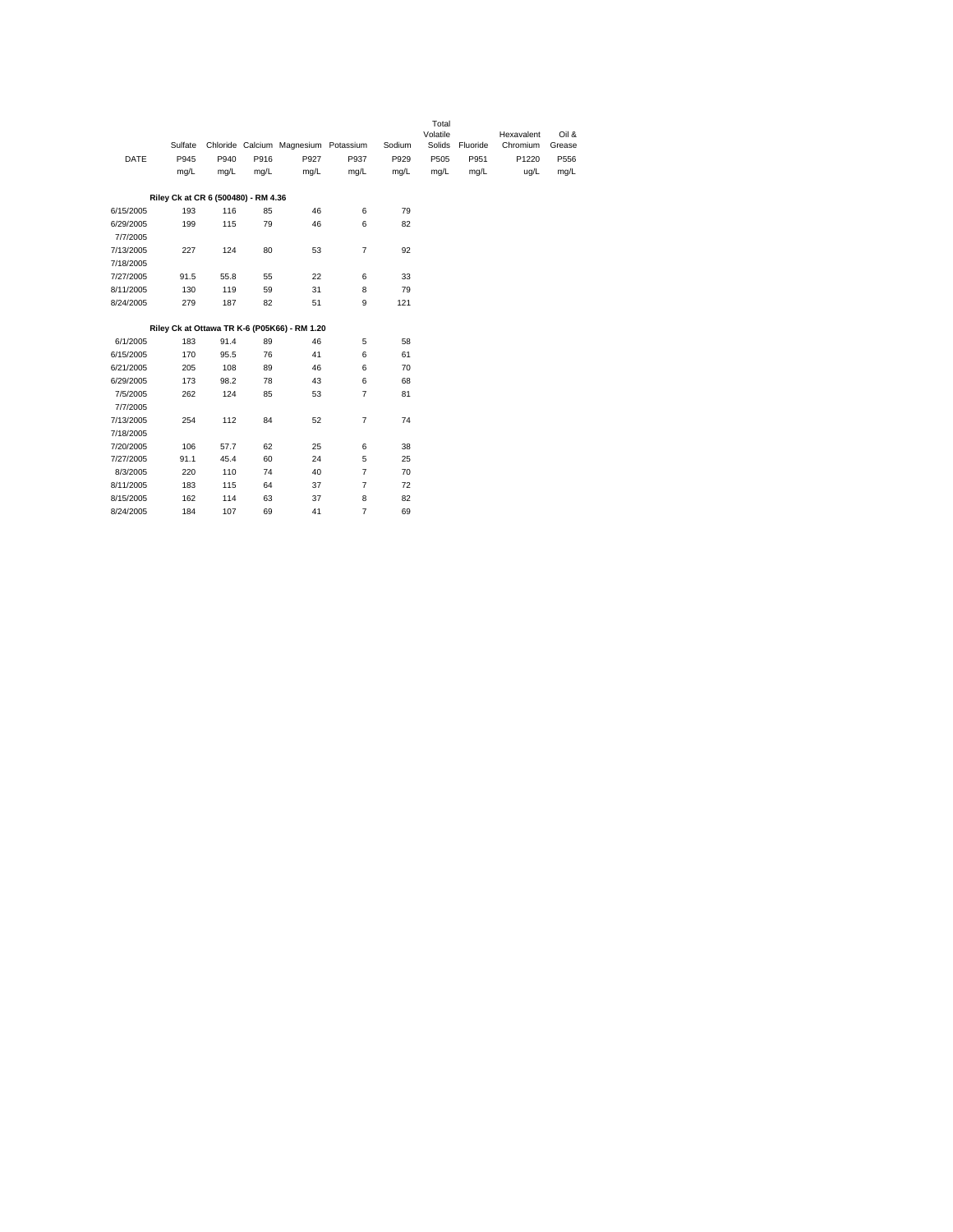**Riley Ck at CR 6 (500480) - RM 4.36** 6/15/2005 6/29/2005 7/7/2005 Bacteria run 7/13/2005 7/18/2005 Bacteria run 7/27/2005 8/11/2005 8/24/2005 **Riley Ck at Ottawa TR K-6 (P05K66) - RM 1.20** 6/1/2005 6/15/2005 6/21/2005 6/29/2005 7/5/2005 7/7/2005 Bacteria run 7/13/2005 7/18/2005 Bacteria run 7/20/2005 7/27/2005 8/3/2005 8/11/2005 8/15/2005 8/24/2005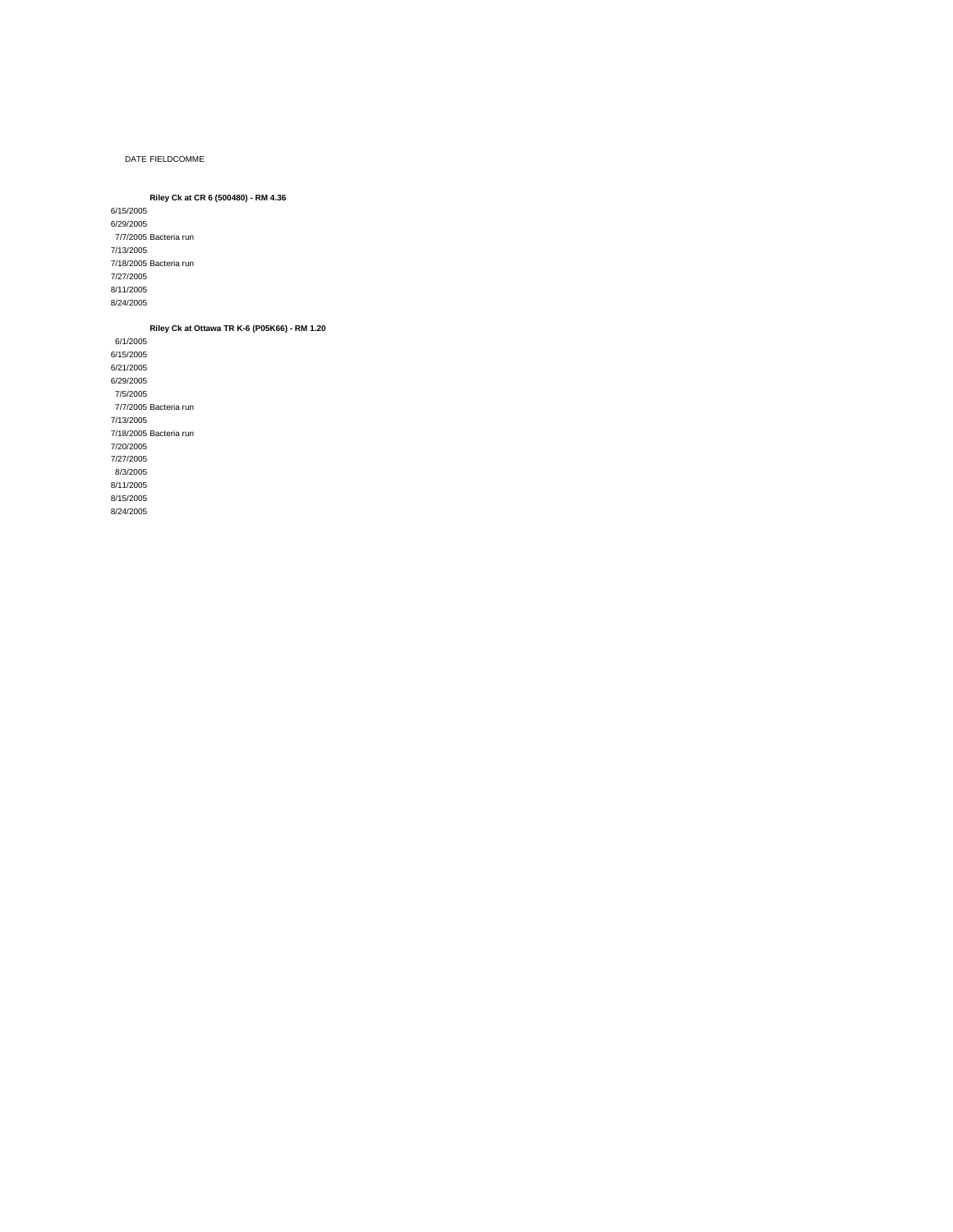# **HUC 04100008 060 - Blanchard River (downstream Riley Creek to mouth, excluding mainstem)**

|                        |                                                        |             |                                    |              |      |       |       | Conduct. | Conduct.   | Secchi |                    |            |         |
|------------------------|--------------------------------------------------------|-------------|------------------------------------|--------------|------|-------|-------|----------|------------|--------|--------------------|------------|---------|
|                        | Temp                                                   |             | D.O. D.O. Sat. pH - Field pH - Lab |              |      | Flow  | Gage  | Field    | @ 25C      | Depth  | Acidity            | Alkalinity | E.coli  |
| DATE                   | P <sub>10</sub>                                        | P299        | P301                               | P400         | P403 | P61   | P65   | P94      | P95        |        | P70508             | P410       | P31648  |
|                        | C                                                      | mg/L        | %                                  | S.U.         | S.U. | cfs   | feet  | umhos/cm | umhos/cm   | meters | mg/L               | mg/L       | #/100ml |
|                        | <b>PIKE RUN</b>                                        |             |                                    |              |      |       |       |          |            |        |                    |            |         |
|                        | Pike Run at Ottawa TR 11 (P05K10) - RM 0.72            |             |                                    |              |      |       |       |          |            |        |                    |            |         |
| 6/16/2005              | 19.2                                                   | 6.0         | 65.4                               | 7.77         |      |       |       |          | 737        |        | < 5.0              | 208        |         |
| 6/30/2005              | 23.1                                                   | 2.5         | 29.1                               | 7.35         |      |       |       |          | 779        |        | < 5.0              | 176        |         |
| 7/14/2005              | 22.3                                                   | 3.4         | 39.0                               | 7.74         |      |       |       |          | 955        |        | $<5.0$ PT          | 240        |         |
| 7/28/2005              | 20.5                                                   | 7.3         | 81.3                               | 7.45         |      |       |       |          | 469        |        | < 5.0              | 143        |         |
| 8/11/2005              | 22.4                                                   | 2.6         | 30.3                               | 7.31         |      |       |       |          | 694        |        | < 5.0              | 193        |         |
| 8/25/2005              | 17.3                                                   | 3.7         | 38.3                               | 7.26         |      |       |       |          | 700        |        | < 5.0              | 183        |         |
|                        | <b>LITTLE CRANBERRY RUN</b>                            |             |                                    |              |      |       |       |          |            |        |                    |            |         |
|                        | Little Cranberry Run at Eversole Rd (P05K74) - RM 0.83 |             |                                    |              |      |       |       |          |            |        |                    |            |         |
| 6/16/2005              | 20.2                                                   | 10.8        | 119.0                              | 8.07         |      |       |       |          | 701        |        | < 5.0              | 186        |         |
| 6/30/2005              | 25.8                                                   | 8.2         | 100.6                              | 7.85         |      |       |       |          | 675        |        | < 5.0              | 173        |         |
| 7/14/2005<br>7/28/2005 | 24.3<br>21.9                                           | 3.5<br>10.6 | 42.0<br>120.8                      | 7.22<br>8.06 |      |       |       |          | 613<br>584 |        | < 5.0<br>< 5.0     | 168<br>181 |         |
| 8/11/2005              | 26.6                                                   | 7.0         | 87.1                               | 7.83         |      |       |       |          | 521        |        | < 5.0              | 150        |         |
| 8/25/2005              | 21.6                                                   | 8.8         | 99.5                               | 8.68         |      |       |       |          | 477        |        | < 5.0              | 89.0       |         |
|                        | <b>CRANBERRY CREEK</b>                                 |             |                                    |              |      |       |       |          |            |        |                    |            |         |
|                        | Cranberry Ck at Rockport Rd (P05K75) - RM 19.94        |             |                                    |              |      |       |       |          |            |        |                    |            |         |
| 6/16/2005              | 22.3                                                   | 11.4        | 130.8                              | 8.13         |      |       |       |          | 810        |        | < 5.0              | 219        |         |
| 6/30/2005              | 25.1                                                   | 7.7         | 93.5                               | 7.68         |      |       |       |          | 723        |        | < 5.0              | 199        |         |
| 7/14/2005              | 23.9                                                   | 3.3         | 39.5                               | 7.94         |      |       |       |          | 580        |        | < 5.0              | 175        |         |
| 7/28/2005              | 21.5                                                   | 11.0        | 124.8                              | 8.08         |      |       |       |          | 895        |        | < 5.0              | 215        |         |
| 8/11/2005              | 25.6                                                   | 6.4         | 78.3                               | 7.90         |      |       |       |          | 573        |        | < 5.0              | 158        |         |
| 8/25/2005              | 20.3                                                   | 6.4         | 70.6                               | 7.54         |      |       |       |          | 583        |        | < 5.0              | 163        |         |
|                        | Cranberry Ck at Pleasant TR 8-P (P05K76) - RM 12.87    |             |                                    |              |      |       |       |          |            |        |                    |            |         |
| 6/16/2005              | 20.7                                                   | 10.7        | 120.0                              | 8.18         |      |       |       |          | 647        |        | < 5.0              | 162        |         |
| 6/30/2005              | 25.5                                                   | 7.8         | 94.3                               | 7.83         |      |       |       |          | 594        |        | < 5.0              | 150        |         |
| 7/14/2005              | 23.7                                                   | 4.1         | 48.4                               | 7.75         |      |       |       |          | 526        |        | < 5.0              | 136        |         |
| 7/28/2005              | 21.7                                                   | 8.4         | 95.7                               | 7.82         |      |       |       |          | 528        |        | < 5.0              | 139        |         |
| 8/11/2005              | 23.9                                                   | 5.4         | 63.4                               | 7.51         |      |       |       |          | 600        |        | < 5.0              | 160        |         |
| 8/25/2005              | 18.5                                                   | 5.9         | 62.3                               | 7.36         |      |       |       |          | 591        |        | < 5.0              | 173        |         |
|                        | Cranberry Ck at Pleasant TR M-10 (P05K77) - RM 7.76    |             |                                    |              |      |       |       |          |            |        |                    |            |         |
| 6/16/2005              | 21.9                                                   | 10.0        | 114.2                              | 8.23         |      |       |       |          | 634        |        | < 5.0              | 167        |         |
| 6/30/2005              | 27.0                                                   | 7.3         | 91.1                               | 7.94         |      |       |       |          | 632        |        | < 5.0              | 172        |         |
| 7/14/2005              | 24.0                                                   | 4.1         | 49.0                               | 7.98         |      |       |       |          | 589        |        | < 5.0              | 157        |         |
| 7/28/2005              | 22.3                                                   | 9.1         | 104.9                              | 7.48         |      |       |       |          | 535        |        | < 5.0              | 165        |         |
| 8/11/2005              | 25.3                                                   | 7.4         | 90.6                               | 7.99         |      |       |       |          | 542        |        | < 5.0              | 154        |         |
| 8/25/2005              | 20.2                                                   | 6.4         | 71.0                               | 7.84         |      |       |       |          | 554        |        | < 5.0              | 128        |         |
|                        | Cranberry Ck at CR J (P05S07) - RM 1.64                |             |                                    |              |      |       |       |          |            |        |                    |            |         |
| 6/1/2005               | 20.1                                                   | 7.8         | 86.3                               | 7.79         |      | 3.270 | 19.18 |          | 724        |        | < 5.0              | 182        |         |
| 6/16/2005              | 18.5                                                   | 7.3         | 77.9                               | 7.96         |      |       | 19.10 |          | 690        |        | < 5.0              | 176        |         |
| 6/21/2005              | 21.5                                                   | 7.4         | 83.2                               | 7.72         |      | 1.708 | 19.32 |          | 615        |        | < 5.0              | 133        |         |
| 6/30/2005              | 24.6                                                   | 5.3         | 62.9                               | 7.65         |      |       | 19.18 |          | 686        |        | < 5.0              | 162        |         |
| 7/5/2005               | 23.5                                                   | 3.7         | 44.4                               | 7.67         |      | 0.050 | 19.37 |          | 712        |        | <5.0 PT            | 167        |         |
| 7/14/2005              | 23.9                                                   | 3.6         | 42.8                               | 7.54         |      |       | 19.28 |          | 652        |        | < 5.0              | 169        |         |
| 7/20/2005              |                                                        |             |                                    |              |      |       |       |          |            |        |                    |            |         |
| 7/28/2005              | 20.4                                                   | 7.2         | 80.0                               | 7.20         |      |       | 17.81 |          | 489        |        | < 5.0              | 138        |         |
| 8/3/2005               |                                                        |             |                                    |              |      |       |       |          |            |        |                    |            |         |
| 8/11/2005              | 23.5                                                   | 4.6         | 54.3                               | 7.43         |      |       | 19.57 |          | 745        |        | < 5.0              | 165        |         |
| 8/15/2005              | 22.2                                                   | 4.2         | 48.0                               | 7.29         |      | 1.283 | 19.36 |          | 769        |        | < 5.0              | 150        |         |
| 8/25/2005              | 18.6                                                   | 5.9         | 63.3                               | 7.65         |      |       | 19.72 |          | 670        |        | < 5.0              | 166        |         |
|                        | <b>MILLER CITY CUTOFF</b>                              |             |                                    |              |      |       |       |          |            |        |                    |            |         |
|                        | Miller City Cutoff at SR 613 (P05K79) - RM 0.37        |             |                                    |              |      |       |       |          |            |        |                    |            |         |
| 6/16/2005              | 17.6                                                   | 5.5         | 58.0                               | 7.73         |      |       |       |          | 721        |        | < 5.0              | 234        |         |
| 6/30/2005              | 24.0                                                   | 4.6         | 54.9                               | 7.77         |      |       |       |          | 814        |        | < 5.0<br>$<5.0$ PT | 249        |         |
| 7/14/2005              | 23.5                                                   | 3.6         | 42.2                               | 7.41         |      |       |       |          | 1000       |        |                    | 213        |         |
| 7/28/2005              | 20.3                                                   | 6.9         | 76.2                               | 7.21         |      |       |       |          | 389        |        | < 5.0              | 121        |         |
| 8/11/2005<br>8/25/2005 | 22.9<br>17.4                                           | 3.7<br>5.6  | 43.1<br>58.8                       | 7.30<br>7.54 |      |       |       |          | 554<br>849 |        | < 5.0<br>< 5.0     | 157<br>195 |         |
|                        |                                                        |             |                                    |              |      |       |       |          |            |        |                    |            |         |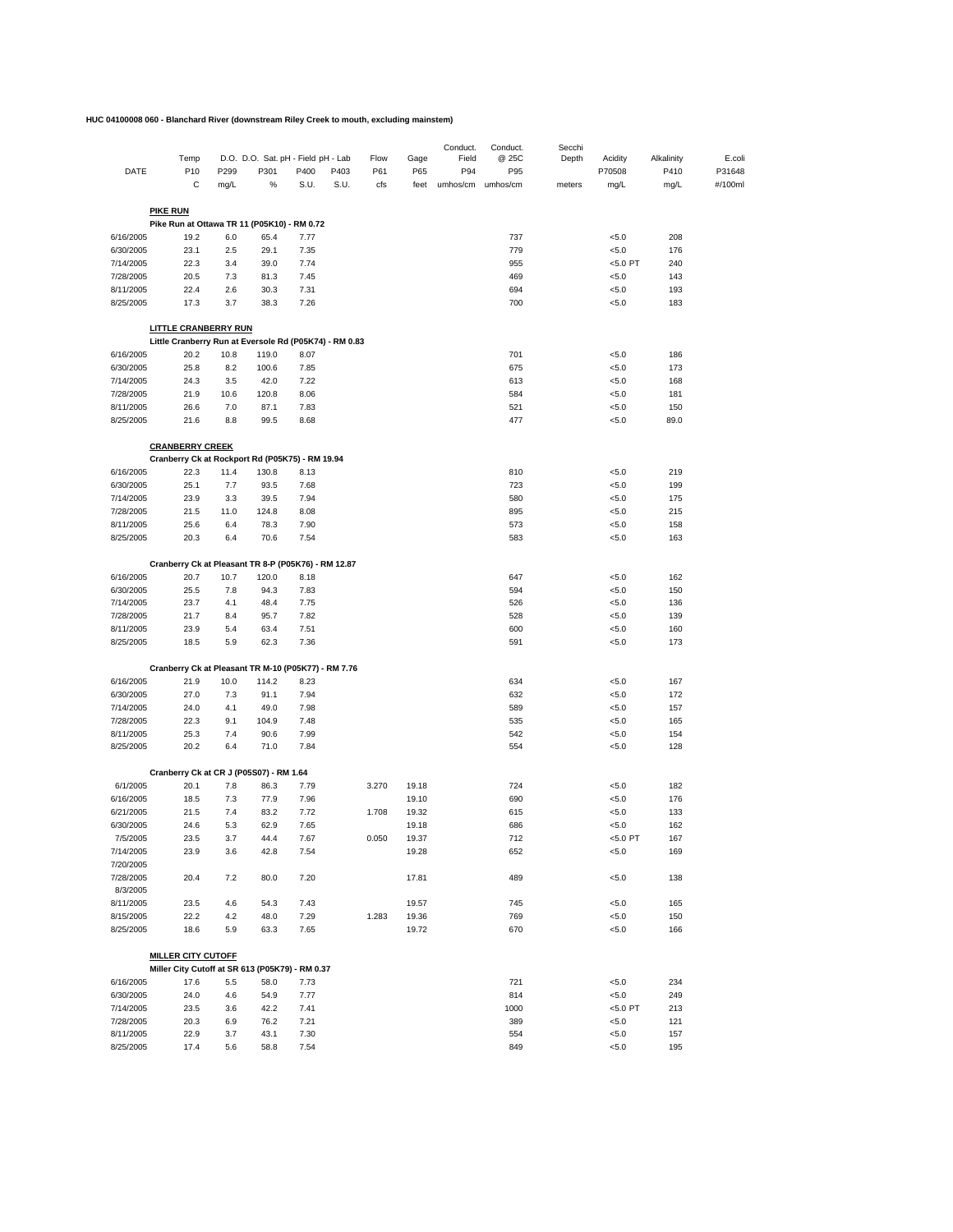|                        | Total                                                          |              |             |          |                 |                  |              |              |            | Manga-     |                 |            |            |            |
|------------------------|----------------------------------------------------------------|--------------|-------------|----------|-----------------|------------------|--------------|--------------|------------|------------|-----------------|------------|------------|------------|
|                        | Hardness                                                       | Aluminum     | Arsenic     | Barium   |                 | Cadmium Chromium | Copper       | Iron         | Lead       | nese       | Mercury         | Nickel     | Selenium   | Strontium  |
| DATE                   | P900                                                           | P1105        | P1002       | P1007    | P1027           | P1034            | P1042        | P1045        | P1051      | P1055      | P71900          | P1067      | P1147      | P1082      |
|                        | mg/L                                                           | ug/L         | ug/L        | ug/L     | ug/L            | ug/L             | ug/L         | ug/L         | ug/L       | ug/L       | ug/L            | ug/L       | ug/L       | ug/L       |
|                        |                                                                |              |             |          |                 |                  |              |              |            |            |                 |            |            |            |
|                        | <b>PIKE RUN</b><br>Pike Run at Ottawa TR 11 (P05K10) - RM 0.72 |              |             |          |                 |                  |              |              |            |            |                 |            |            |            |
|                        | 348                                                            | 1070         | 2.4         |          |                 | $30$             | < 10         | 1580         | 2.0        | 87         | <0.20           | <40        | 2.0        | 511        |
| 6/16/2005<br>6/30/2005 | 299                                                            | $200$        | 7.4         | 58<br>44 | <0.20<br><0.20  | $30$             | < 10         | 356          | 2.0        | 779        | < 0.20          | <40        | 2.0        | 744        |
| 7/14/2005              | 406                                                            | 336          | 10.4        | 71       | < 0.20          | $30$             | < 10         | 644          | 2.0        | 1120       | <0.20           | <40        | 2.0        | 1380       |
| 7/28/2005              | 228                                                            | 5140         | 3.3         | 75       | <0.20           | $30$             | < 10         | 6800         | 5.5        | 118        | <0.20           | <40        | 2.0        | 246        |
| 8/11/2005              | 260                                                            | 418          | 7.1         | 53       | <0.20           | $30$             | < 10         | 691          | 2.0        | 446        | < 0.20          | <40        | 2.0        | 652        |
| 8/25/2005              | 268                                                            | 1020         | 6.6         | 55       | <0.20           | $30$             | < 10         | 1580         | 2.0        | 315        | <0.20           | <40        | 2.0        | 776        |
|                        |                                                                |              |             |          |                 |                  |              |              |            |            |                 |            |            |            |
|                        | <b>LITTLE CRANBERRY RUN</b>                                    |              |             |          |                 |                  |              |              |            |            |                 |            |            |            |
|                        | Little Cranberry Run at Eversole Rd (P05K74) - RM 0.83         |              |             |          |                 |                  |              |              |            |            |                 |            |            |            |
| 6/16/2005              | 332                                                            | 216          | 2.0         | 48       | <0.20           | $30$             | < 10         | 316          | 2.0        | 19         | < 0.20          | <40        | 2.0        | 510        |
| 6/30/2005              | 300                                                            | 200          | 2.0         | 52       | <0.20           | $30$             | < 10         | 114          | 2.0        | 27         | <0.20           | <40        | 2.0        | 488        |
| 7/14/2005              | 296                                                            | <200         | 3.7         | 45       | <0.20           | $30$             | < 10         | 183          | 2.0        | 142        | < 0.20          | <40        | 2.0        | 442        |
| 7/28/2005              | 269                                                            | $200$        | 3.2         | 42       | <0.20           | $30$             | < 10         | 127          | 2.0        | 30         | < 0.20          | <40        | 2.0        | 420        |
| 8/11/2005              | 232                                                            | 200          | 5.3         | 36       | <0.20           | $30$             | < 10         | 296          | 2.0        | 90         | <0.20           | <40        | 2.0        | 351        |
| 8/25/2005              | 205                                                            | 200          | 2.8         | 27       | < 0.20          | $30$             | < 10         | 213          | 2.0        | 36         | <0.20           | <40        | 2.0        | 302        |
|                        |                                                                |              |             |          |                 |                  |              |              |            |            |                 |            |            |            |
|                        | <b>CRANBERRY CREEK</b>                                         |              |             |          |                 |                  |              |              |            |            |                 |            |            |            |
|                        | Cranberry Ck at Rockport Rd (P05K75) - RM 19.94                |              |             |          |                 |                  |              |              |            |            |                 |            |            |            |
| 6/16/2005              | 364                                                            | 200          | 2.4         | 42       | <0.20           | $30$             | < 10         | 179          | 2.0        | 25         | <0.20           | <40        | 2.0        | 777        |
| 6/30/2005              | 302                                                            | $200$        | 2.9         | 39       | <0.20           | $30$             | <10          | 228          | 2.0        | 114        | < 0.20          | <40        | 2.0        | 626        |
| 7/14/2005<br>7/28/2005 | 304<br>322                                                     | 225<br>$200$ | 5.3<br>4.1  | 37<br>38 | <0.20<br><0.20  | $30$<br>$30$     | < 10<br>< 10 | 534<br>132   | 2.0<br>2.0 | 218<br>20  | < 0.20<br><0.20 | <40<br><40 | 2.0<br>2.0 | 629<br>832 |
| 8/11/2005              | 228                                                            | $200$        | 7.4         | 23       | < 0.20          | $30$             | <10          | 205          | 2.0        | 164        | < 0.20          | <40        | 2.0        | 429        |
| 8/25/2005              | 257                                                            | 323          | 3.8         | 33       | <0.20           | $30$             | < 10         | 568          | 2.0        | 83         | <0.20           | <40        | 2.0        | 484        |
|                        |                                                                |              |             |          |                 |                  |              |              |            |            |                 |            |            |            |
|                        | Cranberry Ck at Pleasant TR 8-P (P05K76) - RM 12.87            |              |             |          |                 |                  |              |              |            |            |                 |            |            |            |
| 6/16/2005              | 292                                                            | 200          | 2.0         | 46       | <0.20           | $30$             | < 10         | 80           | 2.0        | 10         | <0.20           | <40        | 2.0        | 405        |
| 6/30/2005              | 247                                                            | 200          | 2.7         | 44       | < 0.20          | $30$             | < 10         | 185          | 2.0        | 72         | < 0.20          | <40        | 2.0        | 340        |
| 7/14/2005              | 250                                                            | 200          | 4.8         | 44       | <0.20           | $30$             | < 10         | 303          | 2.0        | 184        | < 0.20          | <40        | 2.0        | 299        |
| 7/28/2005              | 224                                                            | $200$        | 3.6         | 42       | <0.20           | $30$             | < 10         | 247          | 2.0        | 47         | <0.20           | <40        | 2.0        | 301        |
| 8/11/2005              | 250                                                            | 200          | 6.3         | 44       | <0.20           | $30$             | < 10         | 356          | 2.0        | 172        | < 0.20          | <40        | 2.0        | 311        |
| 8/25/2005              | 288                                                            | 200          | 3.2         | 47       | <0.20           | $30$             | < 10         | 397          | 2.0        | 145        | < 0.20          | <40        | 2.0        | 408        |
|                        |                                                                |              |             |          |                 |                  |              |              |            |            |                 |            |            |            |
|                        | Cranberry Ck at Pleasant TR M-10 (P05K77) - RM 7.76            |              |             |          |                 |                  |              |              |            |            |                 |            |            |            |
| 6/16/2005              | 281                                                            | $200$        | 2.0         | 46       | <0.20           | $30$             | < 10         | 222          | 2.0        | 13         | <0.20           | <40        | 2.0        | 419        |
| 6/30/2005              | 286                                                            | 341          | 4.1         | 54       | <0.20           | $30$             | < 10         | 866          | 2.0        | 149        | < 0.20          | <40        | 2.0        | 448        |
| 7/14/2005              | 270                                                            | 402          | 4.7         | 56       | <0.20           | $30$             | < 10         | 799          | 2.0        | 297        | < 0.20          | <40        | 2.0        | 497        |
| 7/28/2005              | 253                                                            | 721          | 2.6         | 49       | <0.20           | $30$             | < 10         | 1250         | 2.0        | 35         | <0.20           | <40        | 2.0        | 306        |
| 8/11/2005              | 221                                                            | 538          | 5.9         | 43       | <0.20           | $30$             | < 10         | 917          | 2.0        | 217        | < 0.20          | <40        | 2.0        | 473        |
| 8/25/2005              | 232                                                            | 479          | 4.6         | 43       | <0.20           | $30$             | < 10         | 878          | 2.0        | 160        | < 0.20          | <40        | 2.0        | 501        |
|                        | Cranberry Ck at CR J (P05S07) - RM 1.64                        |              |             |          |                 |                  |              |              |            |            |                 |            |            |            |
| 6/1/2005               | 334                                                            | 316          | 2.0         | 53       | <0.20           | $30$             | < 10         | 569          | 2.0        | 36         | <0.20           | <40        | 2.0        | 553        |
| 6/16/2005              | 308                                                            | 219          | 2.3         | 49       | <0.20           | $30$             | < 10         | 419          | 2.0        | 41         | <0.20           | <40        | 2.0        | 519        |
| 6/21/2005              | 254                                                            | $200$        | 2.0         | 43       | <0.20           | $30$             | < 10         | 422          | 2.0        | 50         | < 0.20          | <40        | 2.0        | 457        |
| 6/30/2005              | 281                                                            | $200$        | 4.6         | 47       | <0.20           | $30$             | < 10         | 558          | 2.0        | 233        | <0.20           | <40        | 2.0        | 520        |
| 7/5/2005               | 293                                                            | 200          | 3.4         | 47       | <0.20           | $30$             | 13           | 518          | 2.0        | 272        | <0.20           | $<$ 40     | 2.0        | 551        |
| 7/14/2005              | 319                                                            | 322          | 4.4         | 58       | < 0.20          | $30$             | < 10         | 698          | 2.0        | 346        | < 0.20          | <40        | 2.0        | 633        |
| 7/20/2005              | 279                                                            | 636          | 2.0         | 54       | <0.20           | $30$             | < 10         | 1070         | 2.0        | 41         |                 | <40        | 2.0        | 424        |
| 7/28/2005              | 237                                                            | 2490         | 2.0         | 57       | < 0.20          | $30$             | < 10         | 3720         | 2.0        | 69         | <0.20           | <40        | 2.0        | 304        |
| 8/3/2005               | 274                                                            | $<$ 200      | 2.9         | 49       | <0.20           | $30$             | < 10         | 314          | 2.0        | 45         |                 | <40        | 2.0        | 529        |
| 8/11/2005              | 282                                                            | 333          | 4.0         | 59       | <0.20           | $30$             | < 10         | 614          | 2.0        | 104        | <0.20           | <40        | 2.0        | 581        |
| 8/15/2005              | 254                                                            | 240          | 3.6         | 58       | <0.20           | $30$             | < 10         | 512          | 2.0        | 98         |                 | <40        | 2.0        | 670        |
| 8/25/2005              | 273                                                            | 1100         | 2.8         | 63       | <0.20           | $30$             | < 10         | 1780         | 2.0        | 159        | <0.20           | <40        | 2.0        | 623        |
|                        |                                                                |              |             |          |                 |                  |              |              |            |            |                 |            |            |            |
|                        | <b>MILLER CITY CUTOFF</b>                                      |              |             |          |                 |                  |              |              |            |            |                 |            |            |            |
|                        | Miller City Cutoff at SR 613 (P05K79) - RM 0.37                |              |             |          |                 |                  |              |              |            |            |                 |            |            |            |
| 6/16/2005              | 358<br>364                                                     | 2030         | 4.1         | 61       | < 0.20          | $30$             | < 10<br>< 10 | 2920         | 2.0<br>2.7 | 115        | < 0.20          | <40<br><40 | 2.0        | 501        |
| 6/30/2005<br>7/14/2005 | 363                                                            | 2850<br>2170 | 8.7<br>11.9 | 80<br>90 | <0.20<br>< 0.20 | $30$<br>$30$     | < 10         | 4030<br>3230 | 2.4        | 467<br>828 | <0.20<br><0.20  | <40        | 2.0<br>2.0 | 565<br>943 |
| 7/28/2005              | 193                                                            | 3000         | 2.9         | 52       | <0.20           | $30$             | < 10         | 3910         | 2.2        | 56         | <0.20           | <40        | 2.0        | 210        |
| 8/11/2005              | 226                                                            | 3470         | 5.1         | 68       | <0.20           | $30$             | < 10         | 5090         | 3.7        | 236        | <0.20           | <40        | 2.0        | 462        |
| 8/25/2005              | 328                                                            | 1750         | 4.9         | 82       | < 0.20          | $30$             | < 10         | 2610         | 2.0        | 319        | < 0.20          | <40        | 2.0        | 892        |
|                        |                                                                |              |             |          |                 |                  |              |              |            |            |                 |            |            |            |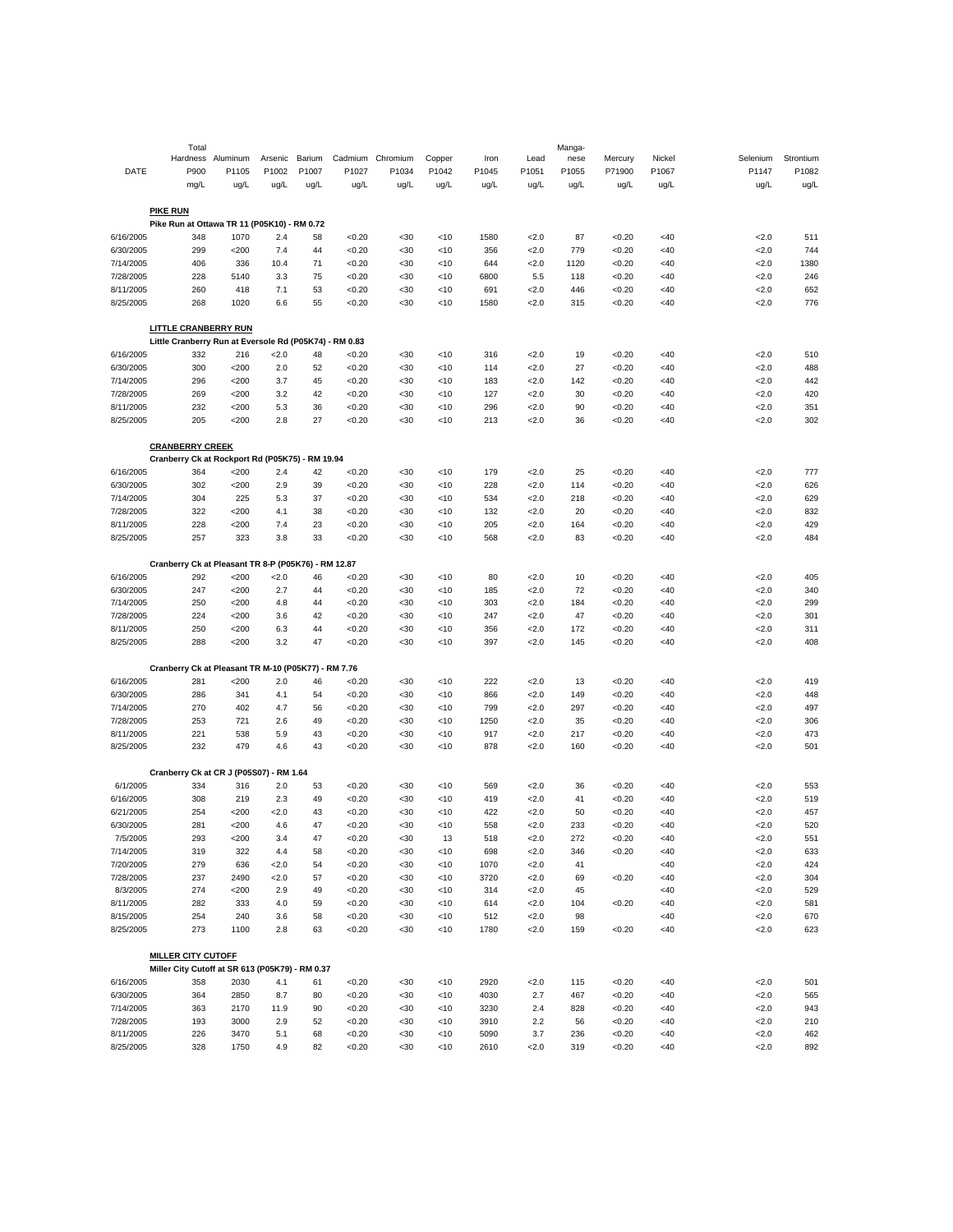|           |                                                                              |        |              |           |        |                      |         |         |            |                     |                           | Total          | Total            |
|-----------|------------------------------------------------------------------------------|--------|--------------|-----------|--------|----------------------|---------|---------|------------|---------------------|---------------------------|----------------|------------------|
|           | BOD <sub>5</sub>                                                             |        | CBOD5 CBOD20 | TOC       | COD    | Nitrate +<br>nitrite | Nitrite | Ammonia | <b>TKN</b> | Total<br>Phosphorus | <b>Total Diss</b><br>Phos | Diss<br>Solids | Susp<br>Solids   |
| DATE      | P310                                                                         |        |              | P680      |        | P630                 | P615    | P610    | P625       | P665                | P666                      | P70300         | P530             |
|           |                                                                              | P80082 | P80087       |           | P340   |                      |         |         |            |                     |                           |                |                  |
|           | mg/L                                                                         | mg/L   |              | mg/L mg/L | mg/L   | mg/L                 | mg/L    | mg/L    | mg/L       | mg/L                | mg/L                      | mg/L           | mg/L             |
|           | <b>PIKE RUN</b><br>Pike Run at Ottawa TR 11 (P05K10) - RM 0.72               |        |              |           |        |                      |         |         |            |                     |                           |                |                  |
|           |                                                                              |        |              |           |        |                      |         |         |            |                     |                           |                |                  |
| 6/16/2005 | 2.0                                                                          |        |              |           | 12     | 6.76                 | 0.127   | 0.091   | 0.89       | 0.085               |                           | 448            | 14               |
| 6/30/2005 | 2.2                                                                          |        |              |           | 29     | 0.11                 | 0.022   | 1.11    | 1.94       | 0.427               |                           | 484            | $\overline{7}$   |
| 7/14/2005 | 3.0                                                                          |        |              |           | 31     | 0.14                 | 0.037   | 2.56    | 3.27       | 0.400               |                           | 592            | 15               |
| 7/28/2005 | 4.2                                                                          |        |              |           | 27     | 8.03                 | 0.043   | 0.150   | 1.36       | 0.330               |                           | 346            | 87               |
| 8/11/2005 | 2.4                                                                          |        |              |           | 23     | $0.27$ J             | 0.047   | 0.832   | 1.66       | $0.320$ J           |                           | 436            | 18               |
| 8/25/2005 | 3.3                                                                          |        |              |           | 22     | 0.23                 | 0.104   | 1.14    | 1.93       | 0.202               |                           | 436            | 38               |
|           | <b>LITTLE CRANBERRY RUN</b>                                                  |        |              |           |        |                      |         |         |            |                     |                           |                |                  |
|           | Little Cranberry Run at Eversole Rd (P05K74) - RM 0.83                       |        |              |           |        |                      |         |         |            |                     |                           |                |                  |
| 6/16/2005 | 2.0                                                                          |        |              |           | <10    | 6.05                 | 0.106   | < 0.050 | 0.56       | 0.129               |                           | 430            | $<$ 5            |
| 6/30/2005 | 2.0                                                                          |        |              |           | 18     | 2.39                 | 0.232   | 0.119   | 0.72       | 0.036               |                           | 428            | $5$              |
| 7/14/2005 | 2.0                                                                          |        |              |           | 14     | < 0.10               | < 0.020 | 0.067   | 0.36       | 0.019               |                           | 368            | $5$              |
| 7/28/2005 | 2.0                                                                          |        |              |           | 10     | 0.66                 | 0.050   | < 0.050 | 0.48       | 0.033               |                           | 364            | $<$ 5            |
| 8/11/2005 | 2.0                                                                          |        |              |           | 12     | $< 0.10$ UJ          | <0.020  | 0.057   | 0.42       | <0.010 UJ           |                           | 314            | $5$              |
| 8/25/2005 | 2.0                                                                          |        |              |           | 16     | < 0.10               | <0.020  | 0.093   | 0.45       | 0.029               |                           | 318            | 6                |
|           | <b>CRANBERRY CREEK</b>                                                       |        |              |           |        |                      |         |         |            |                     |                           |                |                  |
|           | Cranberry Ck at Rockport Rd (P05K75) - RM 19.94                              |        |              |           |        |                      |         |         |            |                     |                           |                |                  |
| 6/16/2005 | 2.0                                                                          |        |              |           | 12     | 3.05                 | 0.138   | 0.050   | 0.65       | 0.035               |                           | 506            | $<$ 5            |
| 6/30/2005 | 2.0                                                                          |        |              |           | 27     | 0.65                 | 0.045   | 0.115   | 0.77       | 0.054               |                           | 450            | $5$              |
| 7/14/2005 | 2.0                                                                          |        |              |           | 17     | < 0.10               | 0.037   | 0.160   | 0.26       | 0.014               |                           | 356            | 17               |
| 7/28/2005 | 2.0                                                                          |        |              |           | 15     | 1.00                 | 0.042   | < 0.050 | 0.87       | 0.058               |                           | 544            | $5$              |
| 8/11/2005 | 2.8                                                                          |        |              |           | 17     | $<0.10$ UJ           | < 0.020 | 0.052   | 0.65       | <0.010 UJ           |                           | 330            | 6                |
| 8/25/2005 | 3.7                                                                          |        |              |           | 22     | < 0.10               | <0.020  | 0.088   | 0.54       | 0.048               |                           | 352            | 13               |
|           |                                                                              |        |              |           |        |                      |         |         |            |                     |                           |                |                  |
|           | Cranberry Ck at Pleasant TR 8-P (P05K76) - RM 12.87                          |        |              |           |        |                      |         |         |            |                     |                           |                |                  |
| 6/16/2005 | 2.0                                                                          |        |              |           | $<$ 10 | 7.49                 | 0.138   | < 0.050 | 0.74       | 0.024               |                           | 400            | $<$ 5            |
| 6/30/2005 | 2.0                                                                          |        |              |           | 27     | 2.78                 | 0.125   | 0.117   | 0.94       | 0.053               |                           | 368            | <5               |
| 7/14/2005 | 2.0                                                                          |        |              |           | 17     | < 0.10               | < 0.020 | 0.094   | 0.22       | 0.031               |                           | 314            | $5$              |
| 7/28/2005 | 2.0                                                                          |        |              |           | 13     | 0.19                 | <0.020  | 0.061   | 0.61       | 0.036               |                           | 324            | $<$ 5            |
| 8/11/2005 | 2.0                                                                          |        |              |           | 17     | $<0.10$ UJ           | < 0.020 | 0.168   | 0.68       | 0.111 J             |                           | 362            | 8                |
| 8/25/2005 | 2.0                                                                          |        |              |           | 11     | < 0.10               | < 0.020 | 0.228   | 0.55       | 0.062               |                           | 368            | 13               |
|           |                                                                              |        |              |           |        |                      |         |         |            |                     |                           |                |                  |
|           | Cranberry Ck at Pleasant TR M-10 (P05K77) - RM 7.76                          |        |              |           |        |                      |         |         |            |                     |                           |                |                  |
| 6/16/2005 | 2.0                                                                          |        |              |           | <10    | 4.33                 | 0.080   | < 0.050 | 0.57       | 0.019               |                           | 398            | $<$ 5            |
| 6/30/2005 | 2.0                                                                          |        |              |           | 24     | < 0.10               | <0.020  | 0.052   | 0.70       | 0.047               |                           | 392            | 22               |
| 7/14/2005 | 2.0                                                                          |        |              |           | 20     | < 0.10               | <0.020  | 0.068   | 0.68       | 0.037               |                           | 378            | 20               |
| 7/28/2005 | 2.0                                                                          |        |              |           | 13     | 7.09                 | 0.051   | 0.060   | 0.69       | 0.073               |                           | 336            | 22               |
| 8/11/2005 | 4.2                                                                          |        |              |           | 20     | $<0.10$ UJ           | < 0.020 | 0.065   | 0.91       | $0.057$ J           |                           | 334            | 22               |
| 8/25/2005 | 2.2                                                                          |        |              |           | 19     | < 0.10               | <0.020  | 0.161   | 0.78       | 0.041               |                           | 358            | 19               |
|           | Cranberry Ck at CR J (P05S07) - RM 1.64                                      |        |              |           |        |                      |         |         |            |                     |                           |                |                  |
| 6/1/2005  | 2.8                                                                          |        |              |           | 10     | 1.50                 | 0.040   | 0.072   | 0.78       | 0.060               |                           | 436            | 24               |
| 6/16/2005 | 2.0                                                                          |        |              |           | <10    | 1.73                 | 0.042   | 0.064   | 0.76       | 0.041               | 0.028                     | 430            | $\overline{7}$   |
| 6/21/2005 | 2.0                                                                          |        |              |           | $<$ 10 | 1.68                 | 0.023   | 0.072   | 0.61       | 0.036               | 0.029                     | 380            | 6                |
| 6/30/2005 | 2.0                                                                          |        |              |           | 35     | < 0.10               | <0.020  | 0.126   | 0.82       | 0.083               | 0.046                     | 428            | $\boldsymbol{9}$ |
| 7/5/2005  | 2.0                                                                          |        |              |           | 27     | <0.10                | <0.020  | 0.093   | 0.83       | 0.050               | < 0.010                   | 422            | 5                |
| 7/14/2005 | 2.0                                                                          |        |              |           | 20     | < 0.10               | <0.020  | 0.107   | 0.38       | 0.039               | < 0.010                   | 400            | 11               |
| 7/20/2005 | 2.0                                                                          |        | 6.2          |           |        | 13.6                 | 0.233   | 0.300   | 0.90       | 0.084               |                           | 390            | $17$             |
| 7/28/2005 | 2.3                                                                          |        |              |           | 21     | 10.5                 | 0.061   | 0.222   | 1.09       | 0.178               | 0.147                     | 344            | 55               |
| 8/3/2005  | 2.0                                                                          |        | 4.6          |           |        | 0.53                 | <0.020  | 0.094   | 0.67       | 0.041               |                           | 398            | $\overline{7}$   |
| 8/11/2005 | 2.0                                                                          |        |              |           | 14     | $0.54$ J             | <0.020  | 0.102   | 0.66       | 0.033J              | < 0.010                   | 452            | 16               |
| 8/15/2005 | 2.0                                                                          |        |              |           | 21     | 2.08                 | 0.188   | 0.783   | 1.80       | 0.177               | 0.149                     | 482            | 9                |
| 8/25/2005 | 2.0                                                                          |        |              |           | 16     | < 0.10               | < 0.020 | 0.134   | 0.63       | 0.072               | 0.048                     | 414            | 47               |
|           |                                                                              |        |              |           |        |                      |         |         |            |                     |                           |                |                  |
|           | <b>MILLER CITY CUTOFF</b><br>Miller City Cutoff at SR 613 (P05K79) - RM 0.37 |        |              |           |        |                      |         |         |            |                     |                           |                |                  |
| 6/16/2005 | 3.1                                                                          |        |              |           | 12     | 1.60                 | 0.106   | 0.419   | 1.04       | 0.184               |                           | 462            | 84               |
| 6/30/2005 | 11                                                                           |        |              |           | 32     | < 0.10               | < 0.020 | < 0.050 | 0.67       | 0.209               |                           | 492            | 129              |
| 7/14/2005 | 4.8                                                                          |        |              |           | 31     | 0.18                 | < 0.020 | 0.798   | 1.45       | 0.282               |                           | 618            | 73               |
| 7/28/2005 | 3.0                                                                          |        |              |           | 27     | 7.02                 | 0.053   | 0.108   | 1.10       | 0.163               |                           | 304            | 50               |
| 8/11/2005 | 4.6                                                                          |        |              |           | 23     | $1.28$ J             | 0.070   | 0.503   | 1.27       | $0.274$ J           |                           | 362            | 116              |
| 8/25/2005 | 3.8                                                                          |        |              |           | 28     | 0.44                 | < 0.020 | 0.309   | 1.04       | 0.144               |                           | 540            | 67               |
|           |                                                                              |        |              |           |        |                      |         |         |            |                     |                           |                |                  |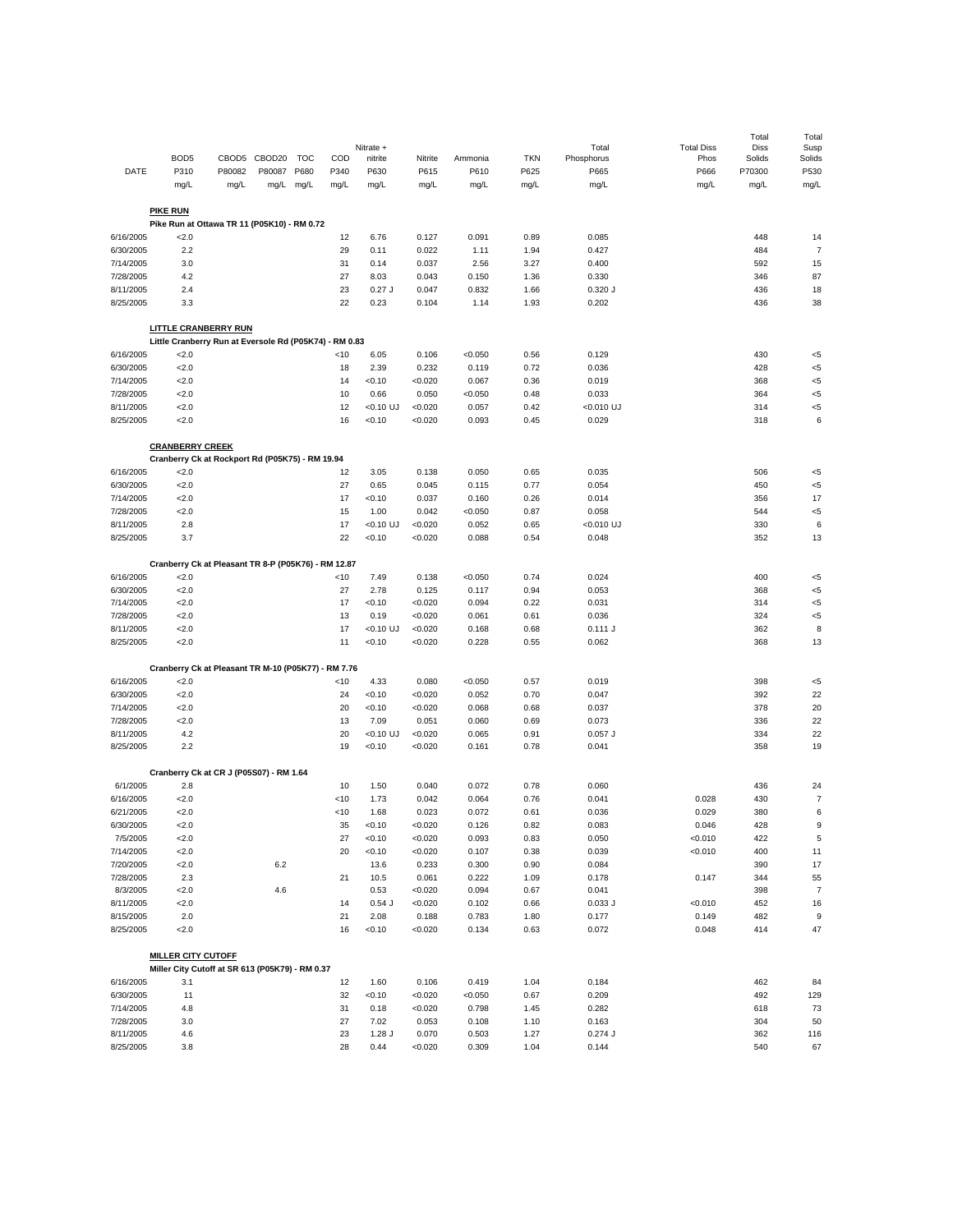|                        |                                                             |              |          |                                      |                         |          | Total              |          |                        |                 |
|------------------------|-------------------------------------------------------------|--------------|----------|--------------------------------------|-------------------------|----------|--------------------|----------|------------------------|-----------------|
|                        | Sulfate                                                     |              |          | Chloride Calcium Magnesium Potassium |                         | Sodium   | Volatile<br>Solids | Fluoride | Hexavalent<br>Chromium | Oil &<br>Grease |
| DATE                   | P945                                                        | P940         | P916     | P927                                 | P937                    | P929     | P505               | P951     | P1220                  | P556            |
|                        | mg/L                                                        | mg/L         | mg/L     | mg/L                                 | mg/L                    | mg/L     | mg/L               | mg/L     | ug/L                   | mg/L            |
|                        |                                                             |              |          |                                      |                         |          |                    |          |                        |                 |
|                        | <b>PIKE RUN</b>                                             |              |          |                                      |                         |          |                    |          |                        |                 |
|                        | Pike Run at Ottawa TR 11 (P05K10) - RM 0.72                 |              |          |                                      |                         |          |                    |          |                        |                 |
| 6/16/2005<br>6/30/2005 | 82.5<br>106                                                 | 47.1         | 95<br>72 | 27<br>29                             | 4<br>5                  | 24<br>39 |                    |          |                        |                 |
| 7/14/2005              | 109                                                         | 73.0<br>139  | 100      | 38                                   | $\overline{7}$          | 71       |                    |          |                        |                 |
| 7/28/2005              | 51.0                                                        | 28.5         | 65       | 16                                   | 5                       | 13       |                    |          |                        |                 |
| 8/11/2005              | 81.8                                                        | 65.5         | 66       | 23                                   | 5                       | 38       |                    |          |                        |                 |
| 8/25/2005              | 80.0                                                        | 73.9         | 66       | 25                                   | 6                       | 47       |                    |          |                        |                 |
|                        |                                                             |              |          |                                      |                         |          |                    |          |                        |                 |
|                        | <b>LITTLE CRANBERRY RUN</b>                                 |              |          |                                      |                         |          |                    |          |                        |                 |
|                        | Little Cranberry Run at Eversole Rd (P05K74) - RM 0.83      |              |          |                                      |                         |          |                    |          |                        |                 |
| 6/16/2005              | 94.3                                                        | 40.6         | 85       | 29                                   | 3                       | 19       |                    |          |                        |                 |
| 6/30/2005              | 107                                                         | 48.3         | 74       | 28                                   | 4                       | 22       |                    |          |                        |                 |
| 7/14/2005              | 84.3                                                        | 40.3         | 69       | 30                                   | 4                       | 23       |                    |          |                        |                 |
| 7/28/2005<br>8/11/2005 | 85.2<br>81.8                                                | 39.4<br>35.2 | 68<br>50 | 24<br>26                             | 4<br>4                  | 20<br>18 |                    |          |                        |                 |
| 8/25/2005              | 103                                                         | 40.8         | 36       | 28                                   | $\overline{4}$          | 23       |                    |          |                        |                 |
|                        |                                                             |              |          |                                      |                         |          |                    |          |                        |                 |
|                        | <b>CRANBERRY CREEK</b>                                      |              |          |                                      |                         |          |                    |          |                        |                 |
|                        | Cranberry Ck at Rockport Rd (P05K75) - RM 19.94             |              |          |                                      |                         |          |                    |          |                        |                 |
| 6/16/2005              | 104                                                         | 57.4         | 88       | 35                                   | 3                       | 28       |                    |          |                        |                 |
| 6/30/2005              | 93.9                                                        | 62.4         | 65       | 34                                   | 3                       | 33       |                    |          |                        |                 |
| 7/14/2005              | 129                                                         | 99.9         | 54       | 41                                   | 3                       | 31       |                    |          |                        |                 |
| 7/28/2005              | 100                                                         | 109          | 78       | 31                                   | 5                       | 64       |                    |          |                        |                 |
| 8/11/2005              | 76.4                                                        | 50.3         | 40       | 31                                   | 4                       | 26       |                    |          |                        |                 |
| 8/25/2005              | 65.9                                                        | 55.7         | 50       | 32                                   | 6                       | 30       |                    |          |                        |                 |
|                        | Cranberry Ck at Pleasant TR 8-P (P05K76) - RM 12.87         |              |          |                                      |                         |          |                    |          |                        |                 |
| 6/16/2005              | 81.4                                                        | 42.1         | 71       | 28                                   | 3                       | 19       |                    |          |                        |                 |
| 6/30/2005              | 85.7                                                        | 46.1         | 56       | 26                                   | 4                       | 21       |                    |          |                        |                 |
| 7/14/2005              | 89.7                                                        | 48.3         | 54       | 28                                   | 4                       | 21       |                    |          |                        |                 |
| 7/28/2005              | 77.5                                                        | 47.0         | 52       | 23                                   | 3                       | 22       |                    |          |                        |                 |
| 8/11/2005              | 86.8                                                        | 51.7         | 54       | 28                                   | $\overline{\mathbf{4}}$ | 24       |                    |          |                        |                 |
| 8/25/2005              | 86.0                                                        | 42.8         | 66       | 30                                   | 4                       | 19       |                    |          |                        |                 |
|                        |                                                             |              |          |                                      |                         |          |                    |          |                        |                 |
| 6/16/2005              | Cranberry Ck at Pleasant TR M-10 (P05K77) - RM 7.76<br>73.1 | 45.2         | 68       | 27                                   | 3                       | 21       |                    |          |                        |                 |
| 6/30/2005              | 95.5                                                        | 46.4         | 65       | 30                                   | 3                       | 21       |                    |          |                        |                 |
| 7/14/2005              | 90.3                                                        | 48.6         | 57       | 31                                   | 3                       | 24       |                    |          |                        |                 |
| 7/28/2005              | 48.2                                                        | 35.0         | 70       | 19                                   | 3                       | 14       |                    |          |                        |                 |
| 8/11/2005              | 76.0                                                        | 45.1         | 44       | 27                                   | 3                       | 24       |                    |          |                        |                 |
| 8/25/2005              | 77.1                                                        | 59.8         | 42       | 31                                   | $\overline{\mathbf{4}}$ | 30       |                    |          |                        |                 |
|                        |                                                             |              |          |                                      |                         |          |                    |          |                        |                 |
|                        | Cranberry Ck at CR J (P05S07) - RM 1.64                     |              |          |                                      |                         |          |                    |          |                        |                 |
| 6/1/2005               | 99.4                                                        | 56.2         | 81       | 32                                   | 3                       | 27       |                    |          |                        |                 |
| 6/16/2005              | 97.8                                                        | 50.0         | 74       | 30                                   | 3                       | 25       |                    |          |                        |                 |
| 6/21/2005              | 95.7                                                        | 55.8         | 57       | 27                                   | 3<br>4                  | 25<br>27 |                    |          |                        |                 |
| 6/30/2005<br>7/5/2005  | 102<br>112                                                  | 58.2<br>66.2 | 63<br>63 | 30<br>33                             | 4                       | 32       |                    |          |                        |                 |
| 7/14/2005              | 97.5                                                        | 52.4         | 70       | 35                                   | 5                       | 40       |                    |          |                        |                 |
| 7/20/2005              | 61.4                                                        | 35.1         | 77       | 21                                   | 4                       | 14       |                    |          |                        |                 |
| 7/28/2005              | 46.8                                                        | 26.8         | 67       | 17                                   | 4                       | 10       |                    |          |                        |                 |
| 8/3/2005               | 92.6                                                        | 62.2         | 67       | 26                                   | 4                       | 32       |                    |          |                        |                 |
| 8/11/2005              | 112                                                         | 76.7         | 65       | 29                                   | 4                       | 42       |                    |          |                        |                 |
| 8/15/2005              | 111                                                         | 92.4         | 62       | 24                                   | 7                       | 57       |                    |          |                        |                 |
| 8/25/2005              | 90.3                                                        | 73.4         | 60       | 30                                   | 5                       | 43       |                    |          |                        |                 |
|                        |                                                             |              |          |                                      |                         |          |                    |          |                        |                 |
|                        | <b>MILLER CITY CUTOFF</b>                                   |              |          |                                      |                         |          |                    |          |                        |                 |
| 6/16/2005              | Miller City Cutoff at SR 613 (P05K79) - RM 0.37<br>89.7     | 36.4         | 97       | 28                                   |                         | 21       |                    |          |                        |                 |
| 6/30/2005              | 91.9                                                        | 60.5         | 98       | 29                                   | 3<br>4                  | 35       |                    |          |                        |                 |
| 7/14/2005              | 96.3                                                        | 129          | 96       | 30                                   | 7                       | 102      |                    |          |                        |                 |
| 7/28/2005              | 42.7                                                        | 19.2         | 56       | 13                                   | 4                       | 8        |                    |          |                        |                 |
| 8/11/2005              | 61.8                                                        | 54.7         | 64       | 16                                   | 6                       | 32       |                    |          |                        |                 |
| 8/25/2005              | 108                                                         | 97.3         | 90       | 25                                   | 6                       | 62       |                    |          |                        |                 |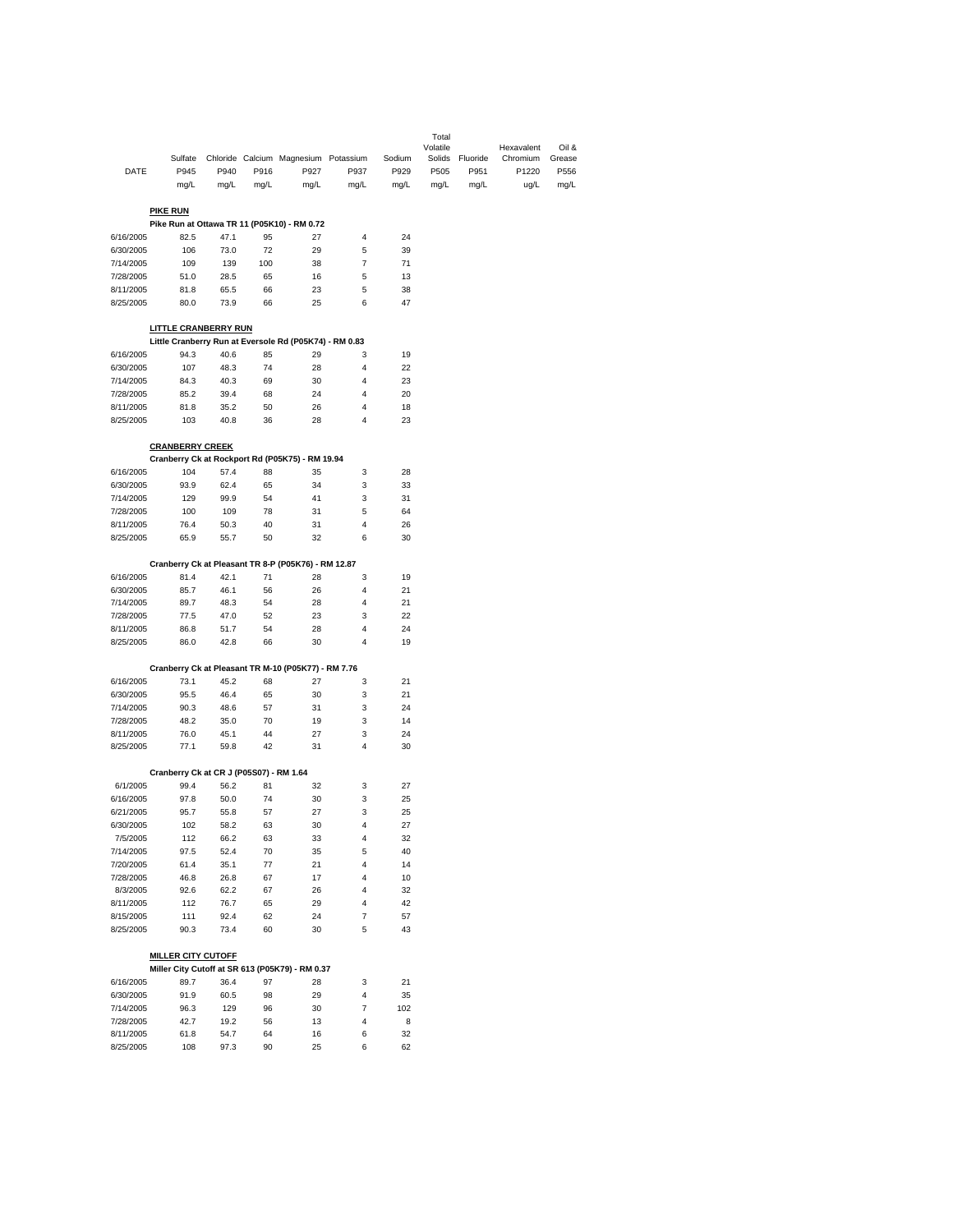#### **PIKE RUN**

**Pike Run at Ottawa TR 11 (P05K10) - RM 0.72** 6/16/2005 6/30/2005 7/14/2005 7/28/2005 8/11/2005 8/25/2005 **LITTLE CRANBERRY RUN Little Cranberry Run at Eversole Rd (P05K74) - RM 0.83** 6/16/2005 6/30/2005

7/14/2005 7/28/2005 LOTS OF ALGAE MATS 8/11/2005 LOTS OF ALGAE MATS 8/25/2005 LOTS OF ALGAE MATS

#### **CRANBERRY CREEK**

**Cranberry Ck at Rockport Rd (P05K75) - RM 19.94** 6/16/2005 6/30/2005 7/14/2005 7/28/2005 LOTS OF ALGAE MATS 8/11/2005 8/25/2005

### **Cranberry Ck at Pleasant TR 8-P (P05K76) - RM 12.87**

6/16/2005 6/30/2005 7/14/2005 7/28/2005 8/11/2005 8/25/2005

### **Cranberry Ck at Pleasant TR M-10 (P05K77) - RM 7.76**

6/16/2005 6/30/2005 7/14/2005 7/28/2005 8/11/2005 8/25/2005

**Cranberry Ck at CR J (P05S07) - RM 1.64**

6/1/2005 6/16/2005 6/21/2005 6/30/2005 7/5/2005 7/14/2005 7/20/2005 7/28/2005 8/3/2005 8/11/2005 8/15/2005 8/25/2005

### **MILLER CITY CUTOFF**

**Miller City Cutoff at SR 613 (P05K79) - RM 0.37** 6/16/2005 SEPTIC ODOR PRESENT 6/30/2005 7/14/2005 7/28/2005 8/11/2005 8/25/2005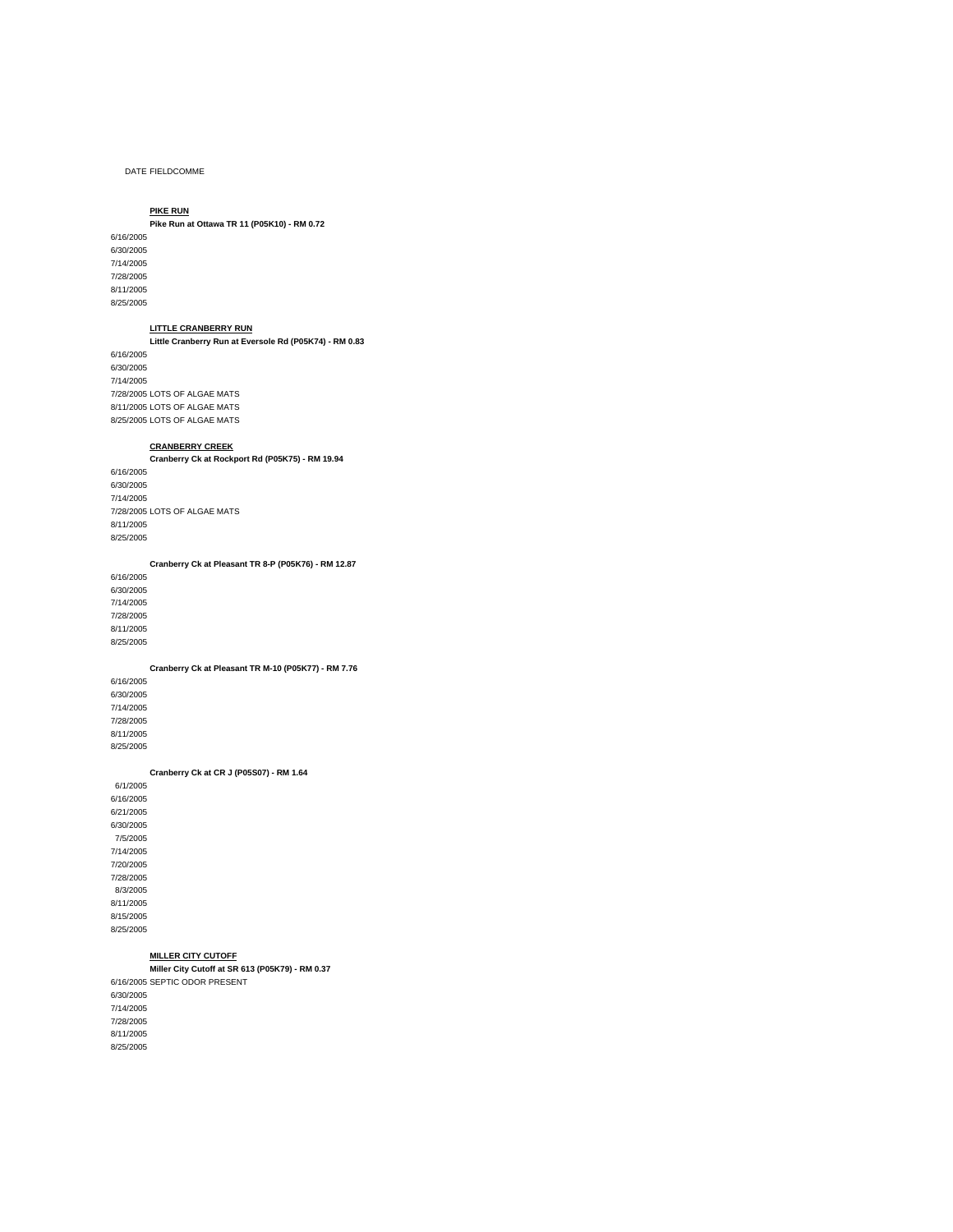|           |                                                  |      |                                    |      |      |      |      | Conduct. | Conduct. | Secchi |           |            |         |
|-----------|--------------------------------------------------|------|------------------------------------|------|------|------|------|----------|----------|--------|-----------|------------|---------|
|           | Temp                                             |      | D.O. D.O. Sat. pH - Field pH - Lab |      |      | Flow | Gage | Field    | @ 25C    | Depth  | Acidity   | Alkalinity | E.coli  |
| DATE      | P <sub>10</sub>                                  | P299 | P301                               | P400 | P403 | P61  | P65  | P94      | P95      |        | P70508    | P410       | P31648  |
|           | $\mathsf{C}$                                     | mg/L | $\%$                               | S.U. | S.U. | cfs  | feet | umhos/cm | umhos/cm | meters | mg/L      | mg/L       | #/100ml |
|           | <b>CATON DITCH</b>                               |      |                                    |      |      |      |      |          |          |        |           |            |         |
|           | Caton Ditch at Putnam CR 13 (P05K80) - RM 4.11   |      |                                    |      |      |      |      |          |          |        |           |            |         |
| 6/16/2005 | 18.1                                             | 7.6  | 80.7                               | 7.81 |      |      |      |          | 848      |        | < 5.0     | 178        |         |
| 6/30/2005 | 24.2                                             | 4.0  | 47.0                               | 7.44 |      |      |      |          | 1650     |        | < 5.0     | 191        |         |
| 7/28/2005 | 19.9                                             | 7.3  | 80.1                               | 7.42 |      |      |      |          | 549      |        | < 5.0     | 128        |         |
| 8/11/2005 | 21.3                                             | 6.0  | 67.5                               | 7.57 |      |      |      |          | 1020     |        | < 5.0     | 209        |         |
|           | Caton Ditch at SR 108 (P05K81) - RM 3.02         |      |                                    |      |      |      |      |          |          |        |           |            |         |
| 6/16/2005 | 18.3                                             | 6.0  | 63.5                               | 7.72 |      |      |      |          | 742      |        | < 5.0     | 217        |         |
| 6/30/2005 | 24.7                                             | 4.3  | 52.2                               | 7.77 |      |      |      |          | 767      |        | < 5.0     | 225        |         |
| 7/14/2005 | 24.0                                             | 5.0  | 59.3                               | 7.86 |      |      |      |          | 891      |        | < 5.0     | 163        |         |
| 7/28/2005 | 20.4                                             | 7.1  | 78.6                               | 7.33 |      |      |      |          | 441      |        | < 5.0     | 116        |         |
| 8/11/2005 | 22.3                                             | 4.6  | 53.1                               | 7.41 |      |      |      |          | 644      |        | < 5.0     | 153        |         |
| 8/25/2005 | 17.8                                             | 5.9  | 62.0                               | 7.54 |      |      |      |          | 736      |        | < 5.0     | 208        |         |
|           | <b>BEAR CK</b>                                   |      |                                    |      |      |      |      |          |          |        |           |            |         |
|           | Bear Ck at Putnam CR K (P05K78) - RM 4.70        |      |                                    |      |      |      |      |          |          |        |           |            |         |
| 6/16/2005 | 22.9                                             | 14.7 | 171.2                              | 8.40 |      |      |      |          | 1190     |        | < 5.0     | 191        |         |
| 6/30/2005 | 27.2                                             | 13.2 | 166.2                              | 8.16 |      |      |      |          | 2360     |        | < 5.0     | 198        |         |
| 7/14/2005 | 21.8                                             | 1.3  | 13.3                               | 7.52 |      |      |      |          | 4320     |        | <5.0 PT   | 313        |         |
| 7/28/2005 | 20.9                                             | 7.1  | 80.0                               | 7.44 |      |      |      |          | 574      |        | < 5.0     | 125        |         |
| 8/11/2005 | 23.3                                             | 5.9  | 68.9                               | 7.71 |      |      |      |          | 3510     |        | < 5.0     | 210        |         |
| 8/25/2005 | 19.3                                             | 7.8  | 84.7                               | 7.77 |      |      |      |          | 3310     |        | < 5.0     | 199        |         |
|           | Bear Ck at Greensburg TR I-14 (P05K11) - RM 0.32 |      |                                    |      |      |      |      |          |          |        |           |            |         |
| 6/16/2005 | 21.4                                             | 12.4 | 140.8                              | 8.19 |      |      |      |          | 1280     |        | < 5.0     | 198        |         |
| 6/30/2005 | 28.9                                             | 8.3  | 107.3                              | 8.23 |      |      |      |          | 1280     |        | < 5.0     | 166        |         |
| 7/14/2005 | 23.4                                             | 2.8  | 33.6                               | 8.10 |      |      |      |          | 1140     |        | $<5.0$ PT | 262        |         |
| 7/28/2005 | 21.1                                             | 7.1  | 80.3                               | 7.51 |      |      |      |          | 596      |        | < 5.0     | 109        |         |
| 8/11/2005 | 23.8                                             | 8.0  | 95.2                               | 8.06 |      |      |      |          | 770      |        | < 5.0     | 177        |         |
| 8/25/2005 | 18.4                                             | 6.1  | 65.3                               | 7.98 |      |      |      |          | 979      |        | < 5.0     | 189        |         |
|           | <b>DEER CK</b>                                   |      |                                    |      |      |      |      |          |          |        |           |            |         |
|           | Deer Ck Dst SR 115 (P05K12) - RM 1.57            |      |                                    |      |      |      |      |          |          |        |           |            |         |
| 6/16/2005 | 22.6                                             | 6.3  | 72.7                               | 7.74 |      |      |      |          | 1730     |        | < 5.0     | 206        |         |
| 6/30/2005 | 25.0                                             | 0.7  | 8.7                                | 7.27 |      |      |      |          | 3430     |        | < 5.0     | 496        |         |
| 7/14/2005 | 21.5                                             | 2.4  | 27.2                               | 7.32 |      |      |      |          | 3140     |        | $<5.0$ PT | 235        |         |
| 7/28/2005 | 21.4                                             | 6.5  | 73.5                               | 7.36 |      |      |      |          | 666      |        | < 5.0     | 99.3       |         |
| 8/11/2005 | 23.4                                             | 2.1  | 24.9                               | 7.55 |      |      |      |          | 3060     |        | < 5.0     | 467        |         |
| 8/25/2005 | 20.2                                             | 7.8  | 86.7                               | 7.65 |      |      |      |          | 2880     |        | < 5.0     | 239        |         |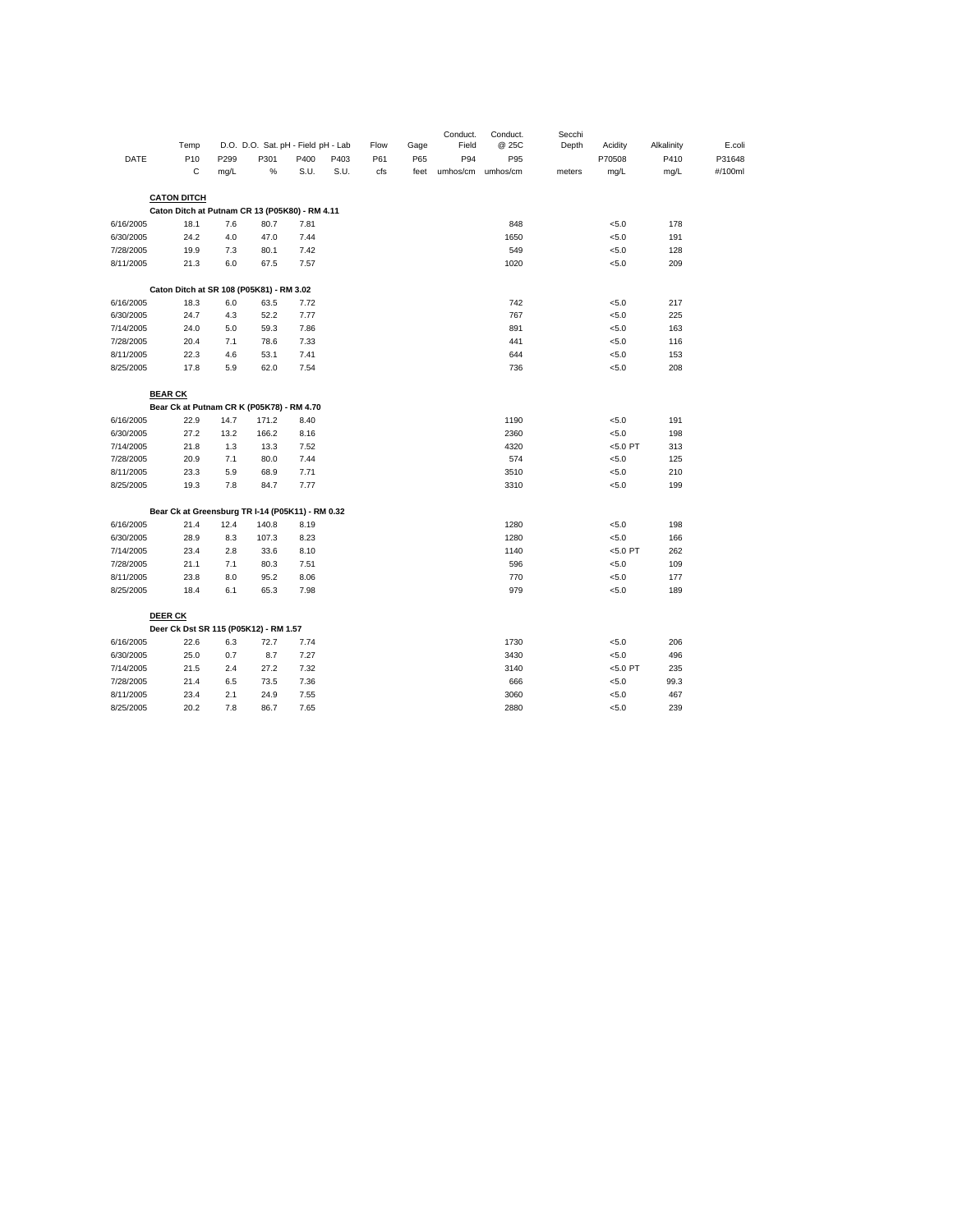|           | Total                                            |          |         |        |        |                  |        |       |       | Manga- |         |        |          |           |
|-----------|--------------------------------------------------|----------|---------|--------|--------|------------------|--------|-------|-------|--------|---------|--------|----------|-----------|
|           | Hardness                                         | Aluminum | Arsenic | Barium |        | Cadmium Chromium | Copper | Iron  | Lead  | nese   | Mercury | Nickel | Selenium | Strontium |
| DATE      | P900                                             | P1105    | P1002   | P1007  | P1027  | P1034            | P1042  | P1045 | P1051 | P1055  | P71900  | P1067  | P1147    | P1082     |
|           | mq/L                                             | ug/L     | ug/L    | ug/L   | ug/L   | ug/L             | ug/L   | ug/L  | ug/L  | ug/L   | ug/L    | ug/L   | ug/L     | ug/L      |
|           | <b>CATON DITCH</b>                               |          |         |        |        |                  |        |       |       |        |         |        |          |           |
|           | Caton Ditch at Putnam CR 13 (P05K80) - RM 4.11   |          |         |        |        |                  |        |       |       |        |         |        |          |           |
| 6/16/2005 | 338                                              | 3820     | 5.4     | 77     | <0.20  | $30$             | <10    | 6330  | 2.6   | 224    | < 0.20  | <40    | 2.0      | 707       |
| 6/30/2005 | 493                                              | 15300    | 16.9    | 249    | 0.31   | $30$             | 19     | 26700 | 12.5  | 1480   | <0.20   | 42     | 2.0      | 1170      |
| 7/28/2005 | 247                                              | 2460     | 2.6     | 60     | <0.20  | $30$             | 10     | 2920  | 2.0   | 49     | < 0.20  | $<$ 40 | 2.0      | 273       |
| 8/11/2005 | 338                                              | 3870     | 7.3     | 100    | <0.20  | $30$             | <10    | 5880  | 2.6   | 296    | < 0.20  | <40    | 2.0      | 1100      |
|           | Caton Ditch at SR 108 (P05K81) - RM 3.02         |          |         |        |        |                  |        |       |       |        |         |        |          |           |
| 6/16/2005 | 342                                              | 2000     | 4.5     | 60     | <0.20  | $30$             | < 10   | 2920  | 2.0   | 94     | <0.20   | $<$ 40 | 2.0      | 533       |
| 6/30/2005 | 333                                              | 1370     | 9.2     | 58     | <0.20  | <30              | 10     | 1990  | 2.0   | 714    | < 0.20  | <40    | 2.0      | 513       |
| 7/14/2005 | 294                                              | 921      | 8.1     | 56     | <0.20  | $30$             | <10    | 1430  | 2.0   | 396    | <0.20   | <40    | 2.0      | 646       |
| 7/28/2005 | 205                                              | 3130     | 2.8     | 57     | <0.20  | $30$             | < 10   | 4130  | 2.2   | 59     | <0.20   | $<$ 40 | 2.0      | 222       |
| 8/11/2005 | 225                                              | 2340     | 4.6     | 63     | <0.20  | <30              | 10     | 3440  | 2.4   | 153    | < 0.20  | <40    | 2.0      | 459       |
| 8/25/2005 | 304                                              | 442      | 5.0     | 55     | <0.20  | $30$             | < 10   | 638   | 2.0   | 166    | < 0.20  | $<$ 40 | 2.0      | 602       |
|           | <b>BEAR CK</b>                                   |          |         |        |        |                  |        |       |       |        |         |        |          |           |
|           | Bear Ck at Putnam CR K (P05K78) - RM 4.70        |          |         |        |        |                  |        |       |       |        |         |        |          |           |
| 6/16/2005 | 409                                              | 290      | 3.8     | 53     | <0.20  | <30              | 10     | 499   | 2.0   | 79     | < 0.20  | $<$ 40 | 2.0      | 1310      |
| 6/30/2005 | 568                                              | 254      | 7.5     | 74     | <0.20  | $30$             | < 10   | 782   | 2.0   | 2100   | < 0.20  | $<$ 40 | 2.0      | 1940      |
| 7/14/2005 | 462                                              | 1160     | 7.7     | 93     | <0.20  | $30$             | 14     | 2200  | 2.0   | 1880   | < 0.20  | <40    | 2.0      | 7370      |
| 7/28/2005 | 255                                              | 2640     | 2.7     | 60     | <0.20  | $30$             | < 10   | 3690  | 2.4   | 83     | <0.20   | <40    | 2.0      | 402       |
| 8/11/2005 | 704                                              | 1600     | 9.3     | 158    | <0.20  | $30$             | < 10   | 2820  | 2.0   | 1700   | <0.20   | <40    | 2.0      | 4140      |
| 8/25/2005 | 636                                              | 2450     | 6.5     | 240    | < 0.20 | <30              | <10    | 4020  | 2.2   | 2250   | < 0.20  | <40    | 2.0      | 4990      |
|           | Bear Ck at Greensburg TR I-14 (P05K11) - RM 0.32 |          |         |        |        |                  |        |       |       |        |         |        |          |           |
| 6/16/2005 | 421                                              | < 200    | 3.9     | 49     | < 0.20 | $30$             | < 10   | 307   | 2.0   | 24     | < 0.20  | <40    | 2.0      | 1360      |
| 6/30/2005 | 366                                              | 580      | 14.2    | 45     | <0.20  | $30$             | < 10   | 1050  | 2.0   | 787    | <0.20   | $<$ 40 | 2.0      | 1020      |
| 7/14/2005 | 316                                              | 1600     | 41.0    | 132    | <0.20  | $30$             | < 10   | 3210  | 2.4   | 2500   | < 0.20  | <40    | 2.0      | 840       |
| 7/28/2005 | 262                                              | 4890     | 4.0     | 78     | < 0.20 | $30$             | < 10   | 6960  | 4.8   | 163    | < 0.20  | $<$ 40 | 2.0      | 756       |
| 8/11/2005 | 284                                              | 3210     | 5.3     | 79     | <0.20  | <30              | 10     | 4800  | 4.4   | 559    | < 0.20  | <40    | 2.0      | 793       |
| 8/25/2005 | 329                                              | 832      | 4.0     | 69     | <0.20  | $30$             | < 10   | 1180  | 2.0   | 232    | < 0.20  | <40    | 2.0      | 1080      |
|           | <b>DEER CK</b>                                   |          |         |        |        |                  |        |       |       |        |         |        |          |           |
|           | Deer Ck Dst SR 115 (P05K12) - RM 1.57            |          |         |        |        |                  |        |       |       |        |         |        |          |           |
| 6/16/2005 | 500                                              | 2270     | 5.4     | 82     | <0.20  | $30$             | < 10   | 3640  | 2.0   | 604    | < 0.20  | $<$ 40 | 2.0      | 3660      |
| 6/30/2005 | 738                                              | 324      | 6.6     | 27     | <0.20  | $30$             | 11     | 1240  | 2.0   | 1330   | < 0.20  | <40    | 2.0      | 9380      |
| 7/14/2005 | 840                                              | 283      | 3.7     | 27     | <0.20  | $30$             | < 10   | 644   | 2.0   | 284    | <0.20   | <40    | 2.0      | 11100     |
| 7/28/2005 | 280                                              | 5490     | 3.7     | 82     | <0.20  | $30$             | < 10   | 7360  | 4.0   | 159    | < 0.20  | $<$ 40 | 2.0      | 643       |
| 8/11/2005 | 731                                              | $<$ 200  | 3.2     | 26     | <0.20  | $30$             | < 10   | 699   | 2.0   | 964    | <0.20   | < 40   | 2.0      | 8790      |
| 8/25/2005 | 769                                              | 700      | 3.3     | 35     | <0.20  | $30$             | 10     | 1060  | 2.0   | 137    | < 0.20  | <40    | 2.0      | 10900     |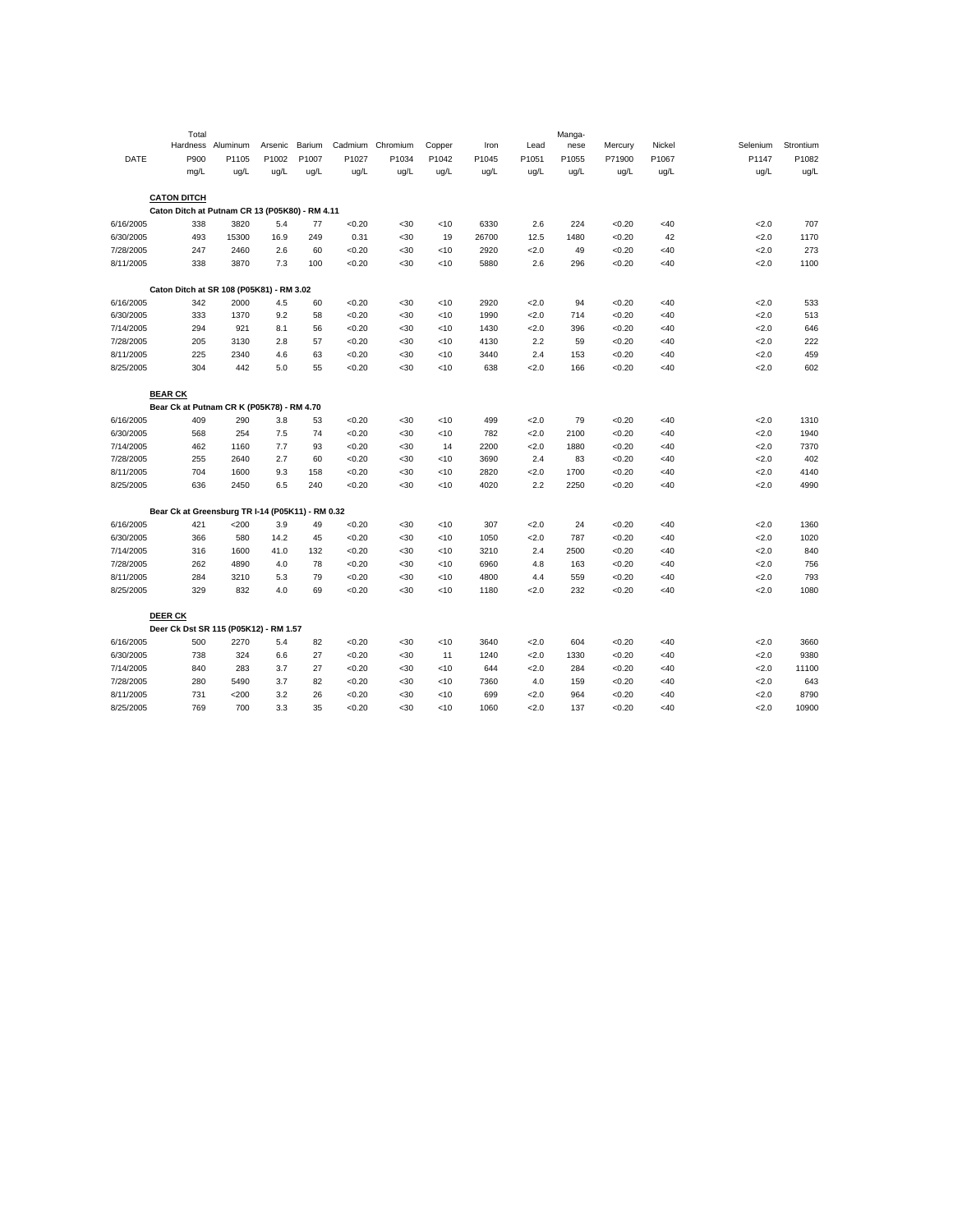|           |                                                  |        |              |            |      | Nitrate +   |         |         |            | Total       | <b>Total Diss</b> | Total<br><b>Diss</b> | Total<br>Susp  |
|-----------|--------------------------------------------------|--------|--------------|------------|------|-------------|---------|---------|------------|-------------|-------------------|----------------------|----------------|
|           | BOD <sub>5</sub>                                 |        | CBOD5 CBOD20 | <b>TOC</b> | COD  | nitrite     | Nitrite | Ammonia | <b>TKN</b> | Phosphorus  | Phos              | Solids               | Solids         |
| DATE      | P310                                             | P80082 | P80087       | P680       | P340 | P630        | P615    | P610    | P625       | P665        | P666              | P70300               | P530           |
|           | mg/L                                             | mg/L   |              | mg/L mg/L  | mg/L | mg/L        | mg/L    | mg/L    | mg/L       | mg/L        | mg/L              | mg/L                 | mg/L           |
|           | <b>CATON DITCH</b>                               |        |              |            |      |             |         |         |            |             |                   |                      |                |
|           | Caton Ditch at Putnam CR 13 (P05K80) - RM 4.11   |        |              |            |      |             |         |         |            |             |                   |                      |                |
| 6/16/2005 | 2.1                                              |        |              |            | 14   | 0.32        | 0.047   | 0.232   | 1.20       | 0.141       |                   | 528                  | 185            |
| 6/30/2005 | 11                                               |        |              |            | 44   | <0.10       | < 0.020 | 0.493   | 2.28       | 0.480       |                   | 972                  | 785            |
| 7/28/2005 | 3.2                                              |        |              |            | 27   | 19.7        | 0.303   | 0.318   | 1.60       | 0.248       |                   | 394                  | 42             |
| 8/11/2005 | 5.5                                              |        |              |            | 28   | 0.70J       | 0.118   | 0.505   | 1.80       | $0.215$ $J$ |                   | 646                  | 144            |
|           | Caton Ditch at SR 108 (P05K81) - RM 3.02         |        |              |            |      |             |         |         |            |             |                   |                      |                |
| 6/16/2005 | 2.0                                              |        |              |            | <10  | 1.40        | 0.051   | 0.083   | 0.67       | 0.148       |                   | 452                  | 73             |
| 6/30/2005 | 8.7                                              |        |              |            | 29   | <0.10       | < 0.020 | < 0.050 | 0.88       | 0.224       |                   | 480                  | 45             |
| 7/14/2005 | 4.2                                              |        |              |            | 31   | 0.11        | 0.025   | 0.081   | 0.51       | 0.168       |                   | 522                  | 46             |
| 7/28/2005 | 3.2                                              |        |              |            | 27   | 11.8        | 0.144   | 0.208   | 1.46       | 0.193       |                   | 340                  | 61             |
| 8/11/2005 | 3.2                                              |        |              |            | 31   | 1.43J       | 0.065   | 0.193   | 1.10       | $0.215$ J   |                   | 412                  | 54             |
| 8/25/2005 | 2.0                                              |        |              |            | 28   | <0.10       | < 0.020 | 0.106   | 0.84       | 0.042       |                   | 458                  | 13             |
|           | <b>BEAR CK</b>                                   |        |              |            |      |             |         |         |            |             |                   |                      |                |
|           | Bear Ck at Putnam CR K (P05K78) - RM 4.70        |        |              |            |      |             |         |         |            |             |                   |                      |                |
| 6/16/2005 | 2.0                                              |        |              |            | 17   | 0.40        | 0.099   | 0.059   | 1.50       | 0.062       |                   | 726                  | 34             |
| 6/30/2005 | 3.7                                              |        |              |            | 47   | 0.24        | 0.041   | 0.994   | 3.01       | 0.249       |                   | 1470                 | 16             |
| 7/14/2005 | 20                                               |        |              |            | 43   | 0.36        | 0.067   | 17.6    | 103        | 3.73        |                   | 2420                 | 63             |
| 7/28/2005 | 2.4                                              |        |              |            | 21   | 16.3        | 0.246   | 0.254   | 1.38       | 0.195       |                   | 382                  | 31             |
| 8/11/2005 | 7.1                                              |        |              |            | 39   | <0.10 UJ    | 0.041   | 3.32    | 5.48       | 0.300 J     |                   | 2190                 | 85             |
| 8/25/2005 | 7.0                                              |        |              |            | 42   | 0.24        | 0.074   | 1.57    | 3.97       | 0.273       |                   | 2110                 | 76             |
|           | Bear Ck at Greensburg TR I-14 (P05K11) - RM 0.32 |        |              |            |      |             |         |         |            |             |                   |                      |                |
| 6/16/2005 | 2.0                                              |        |              |            | 20   | 0.19        | < 0.020 | < 0.050 | 1.34       | 0.024       |                   | 790                  | $\overline{7}$ |
| 6/30/2005 | 4.4                                              |        |              |            | 50   | < 0.10      | < 0.020 | < 0.050 | 1.94       | 0.144       |                   | 784                  | 32             |
| 7/14/2005 | 40                                               |        |              |            | 76   | < 0.10      | < 0.020 | 0.093   | 3.02       | 0.785       |                   | 682                  | 140            |
| 7/28/2005 | 4.7                                              |        |              |            | 21   | 17.5        | 0.258   | 0.336   | 1.55       | 0.307       |                   | 424                  | 205            |
| 8/11/2005 | 15                                               |        |              |            | 37   | $< 0.10$ UJ | < 0.020 | 0.109   | 1.29       | $0.221$ J   |                   | 484                  | 168            |
| 8/25/2005 | 9.0                                              |        |              |            | 33   | < 0.10      | < 0.020 | 0.093   | 1.59       | 0.089       |                   | 618                  | 33             |
|           | <b>DEER CK</b>                                   |        |              |            |      |             |         |         |            |             |                   |                      |                |
|           | Deer Ck Dst SR 115 (P05K12) - RM 1.57            |        |              |            |      |             |         |         |            |             |                   |                      |                |
| 6/16/2005 | 11                                               |        |              |            | 34   | 0.60        | 0.176   | 3.15    | 4.34       | 0.685       |                   | 1080                 | 76             |
| 6/30/2005 | 51                                               |        |              |            | 107  | 1.28        | 0.220   | 26.8    | 36.7       | 6.21        |                   | 2100                 | 41             |
| 7/14/2005 | 5.9                                              |        |              |            | 29   | 5.59        | 0.810   | 1.99    | 3.93       | 2.40        |                   | 2120                 | 15             |
| 7/28/2005 | 4.8                                              |        |              |            | 64   | 26.5        | 0.487   | 0.286   | 1.03       | 0.256       |                   | 492                  | 75             |
| 8/11/2005 | 52                                               |        |              |            | 118  | 0.33J       | < 0.020 | 21.0    | 26.7       | $6.57$ J    |                   | 1900                 | 40             |
| 8/25/2005 | 2.0                                              |        |              |            | 14   | 7.31        | 0.055   | 0.285   | 1.48       | 1.79        |                   | 2050                 | 28             |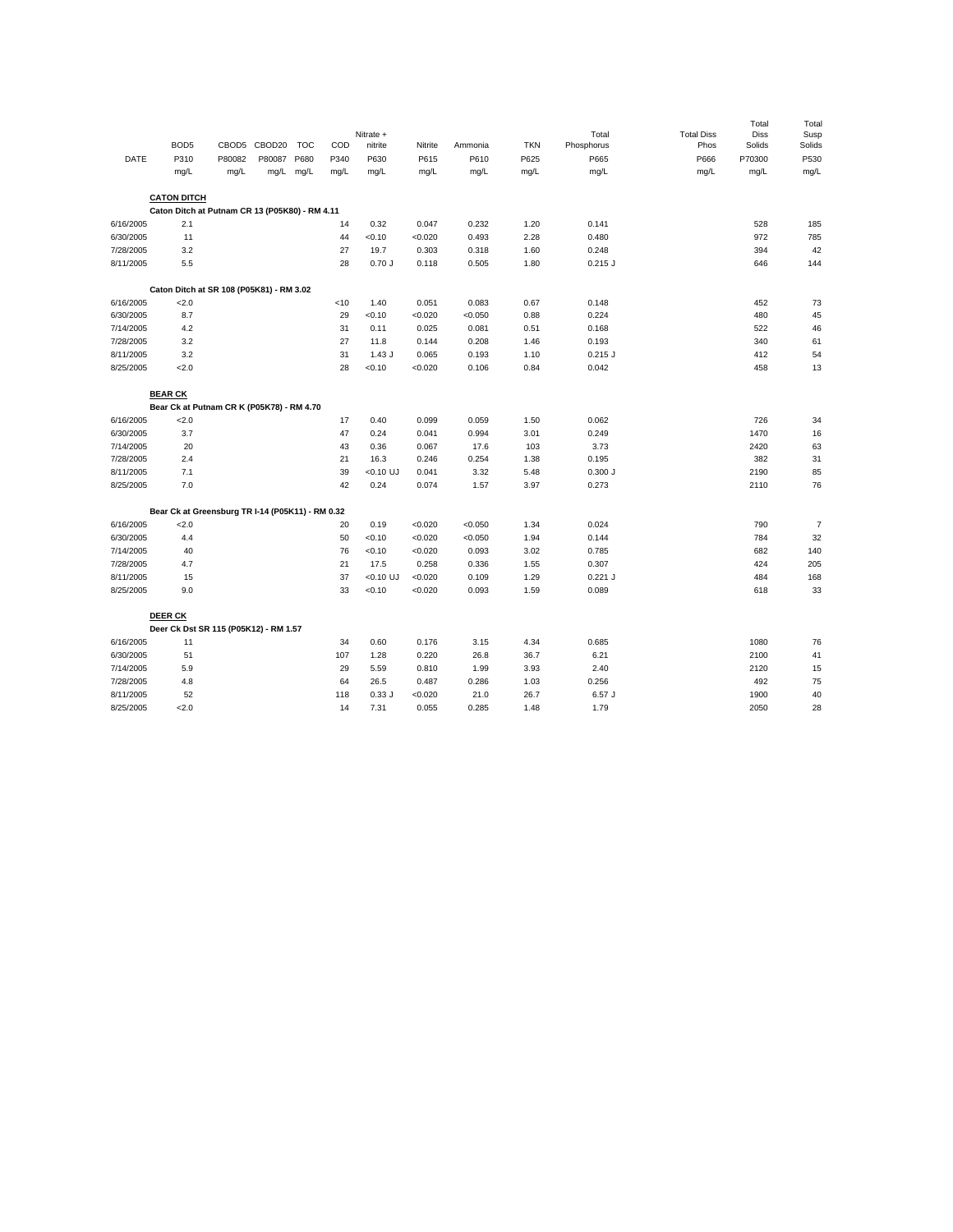|           | Sulfate                                               |      |      | Chloride Calcium Magnesium Potassium |                | Sodium | Total<br>Volatile<br>Solids | Fluoride | Hexavalent<br>Chromium | Oil &<br>Grease |
|-----------|-------------------------------------------------------|------|------|--------------------------------------|----------------|--------|-----------------------------|----------|------------------------|-----------------|
| DATE      | P945                                                  | P940 | P916 | P927                                 | P937           | P929   | P505                        | P951     | P1220                  | P556            |
|           | mg/L                                                  | mg/L | mg/L | mg/L                                 | mg/L           | mg/L   | mg/L                        | mg/L     | ug/L                   | mg/L            |
|           |                                                       |      |      |                                      |                |        |                             |          |                        |                 |
|           | <b>CATON DITCH</b>                                    |      |      |                                      |                |        |                             |          |                        |                 |
| 6/16/2005 | Caton Ditch at Putnam CR 13 (P05K80) - RM 4.11<br>111 | 89.5 | 81   | 33                                   | 5              | 58     |                             |          |                        |                 |
| 6/30/2005 | 173                                                   | 337  | 110  | 53                                   | 15             | 184    |                             |          |                        |                 |
| 7/28/2005 | 53.7                                                  | 31.7 | 71   | 17                                   | $\overline{7}$ | 15     |                             |          |                        |                 |
| 8/11/2005 | 162                                                   | 117  | 86   | 30                                   | 9              | 83     |                             |          |                        |                 |
|           |                                                       |      |      |                                      |                |        |                             |          |                        |                 |
|           | Caton Ditch at SR 108 (P05K81) - RM 3.02              |      |      |                                      |                |        |                             |          |                        |                 |
| 6/16/2005 | 90.0                                                  | 49.6 | 91   | 28                                   | 3              | 29     |                             |          |                        |                 |
| 6/30/2005 | 91.6                                                  | 59.5 | 89   | 27                                   | 4              | 33     |                             |          |                        |                 |
| 7/14/2005 | 102                                                   | 43.0 | 75   | 26                                   | 5              | 85     |                             |          |                        |                 |
| 7/28/2005 | 45.3                                                  | 23.9 | 59   | 14                                   | 5              | 10     |                             |          |                        |                 |
| 8/11/2005 | 75.2                                                  | 73.7 | 62   | 17                                   | 7              | 46     |                             |          |                        |                 |
| 8/25/2005 | 83.1                                                  | 72.9 | 84   | 23                                   | 5              | 48     |                             |          |                        |                 |
|           | <b>BEAR CK</b>                                        |      |      |                                      |                |        |                             |          |                        |                 |
|           | Bear Ck at Putnam CR K (P05K78) - RM 4.70             |      |      |                                      |                |        |                             |          |                        |                 |
| 6/16/2005 | 197                                                   | 135  | 88   | 46                                   | 4              | 100    |                             |          |                        |                 |
| 6/30/2005 | 357                                                   | 478  | 112  | 70                                   | 6              | 269    |                             |          |                        |                 |
| 7/14/2005 | 348                                                   | 985  | 101  | 51                                   | 9              | 755    |                             |          |                        |                 |
| 7/28/2005 | 70.5                                                  | 40.1 | 74   | 17                                   | 5              | 20     |                             |          |                        |                 |
| 8/11/2005 | 522                                                   | 740  | 135  | 89                                   | 10             | 505    |                             |          |                        |                 |
| 8/25/2005 | 445                                                   | 764  | 126  | 78                                   | 93             | 510    |                             |          |                        |                 |
|           | Bear Ck at Greensburg TR I-14 (P05K11) - RM 0.32      |      |      |                                      |                |        |                             |          |                        |                 |
| 6/16/2005 | 198                                                   | 156  | 91   | 47                                   | 6              | 110    |                             |          |                        |                 |
| 6/30/2005 | 162                                                   | 233  | 69   | 47                                   | $\overline{7}$ | 131    |                             |          |                        |                 |
| 7/14/2005 | 26.7                                                  | 226  | 54   | 44                                   | 15             | 115    |                             |          |                        |                 |
| 7/28/2005 | 95.9                                                  | 39.9 | 72   | 20                                   | 7              | 22     |                             |          |                        |                 |
| 8/11/2005 | 123                                                   | 75.9 | 66   | 29                                   | 8              | 49     |                             |          |                        |                 |
| 8/25/2005 | 136                                                   | 129  | 79   | 32                                   | 8              | 88     |                             |          |                        |                 |
|           | <b>DEER CK</b>                                        |      |      |                                      |                |        |                             |          |                        |                 |
|           | Deer Ck Dst SR 115 (P05K12) - RM 1.57                 |      |      |                                      |                |        |                             |          |                        |                 |
| 6/16/2005 | 328                                                   | 251  | 108  | 56                                   | 9              | 177    |                             |          |                        |                 |
| 6/30/2005 | 602                                                   | 512  | 147  | 90                                   | 16             | 452    |                             |          |                        |                 |
| 7/14/2005 | 803                                                   | 472  | 175  | 98                                   | 15             | 434    |                             |          |                        |                 |
| 7/28/2005 | 92.0                                                  | 49.5 | 76   | 22                                   | 7              | 27     |                             |          |                        |                 |
| 8/11/2005 | 604                                                   | 457  | 151  | 86                                   | 21             | 335    |                             |          |                        |                 |
| 8/25/2005 | 752                                                   | 437  | 158  | 91                                   | 15             | 436    |                             |          |                        |                 |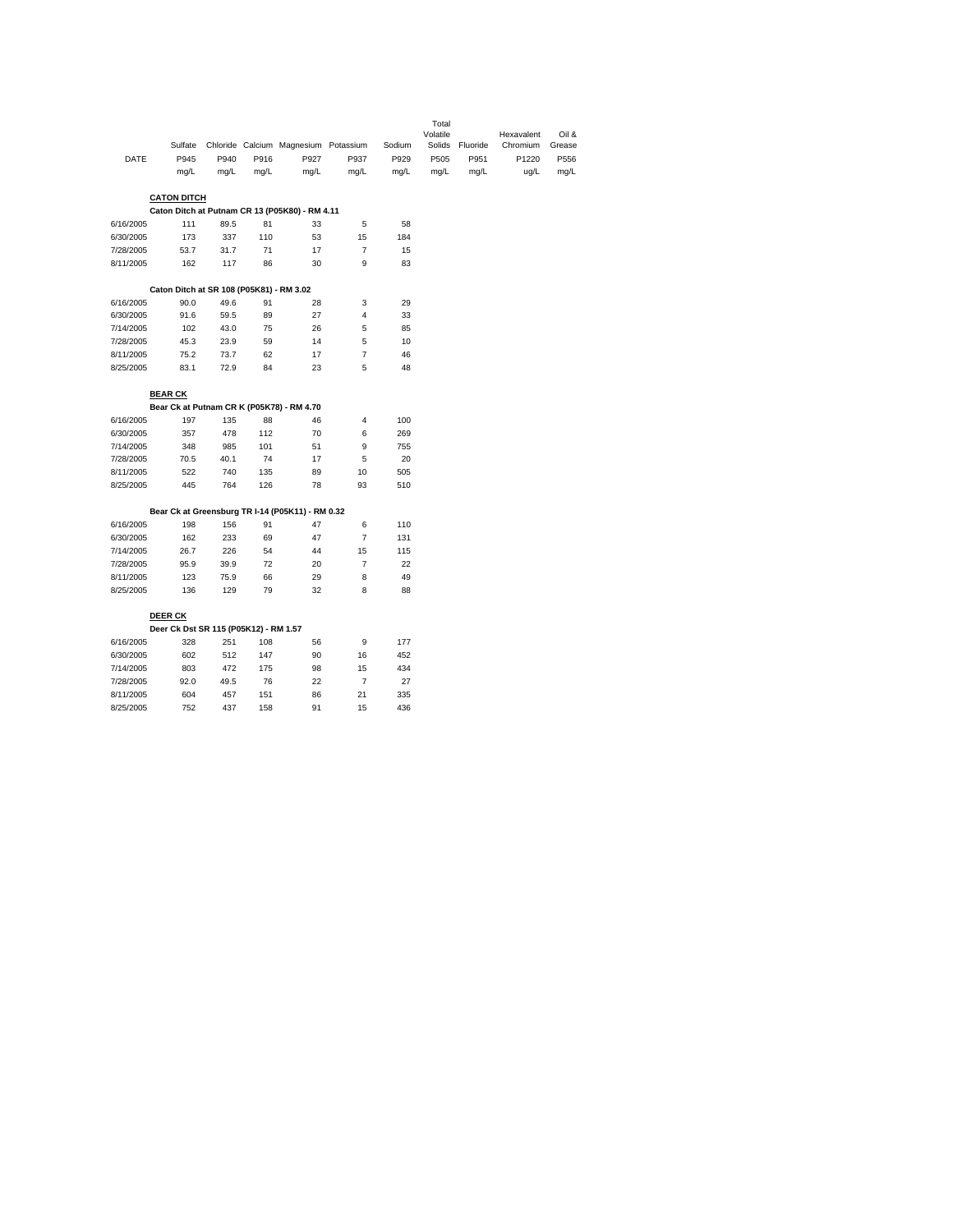### **CATON DITCH**

**Caton Ditch at Putnam CR 13 (P05K80) - RM 4.11** 6/16/2005 6/30/2005 7/28/2005 8/11/2005

**Caton Ditch at SR 108 (P05K81) - RM 3.02** 6/16/2005 6/30/2005 INTERMITTENT FLOW 7/14/2005 7/28/2005 8/11/2005

8/25/2005

## **BEAR CK**

**Bear Ck at Putnam CR K (P05K78) - RM 4.70** 6/16/2005 6/30/2005 7/14/2005 7/28/2005 8/11/2005 SEPTIC ODOR PRESENT 8/25/2005 DITCH DRY UST

## **Bear Ck at Greensburg TR I-14 (P05K11) - RM 0.32**

6/16/2005 6/30/2005 7/14/2005 INTERMITTENT FLOW 7/28/2005 8/11/2005 INTERMITTENT FLOW 8/25/2005 INTERMITTENT FLOW

# **DEER CK**

**Deer Ck Dst SR 115 (P05K12) - RM 1.57** 6/16/2005 SLUDGE ACCUMULATED BELOW PACKAGE PLANT 6/30/2005 STREAM SEPTIC 7/14/2005 7/28/2005 8/11/2005 SEPTIC ODOR, FLY INFESTATION 8/25/2005 SEPTIC ODOR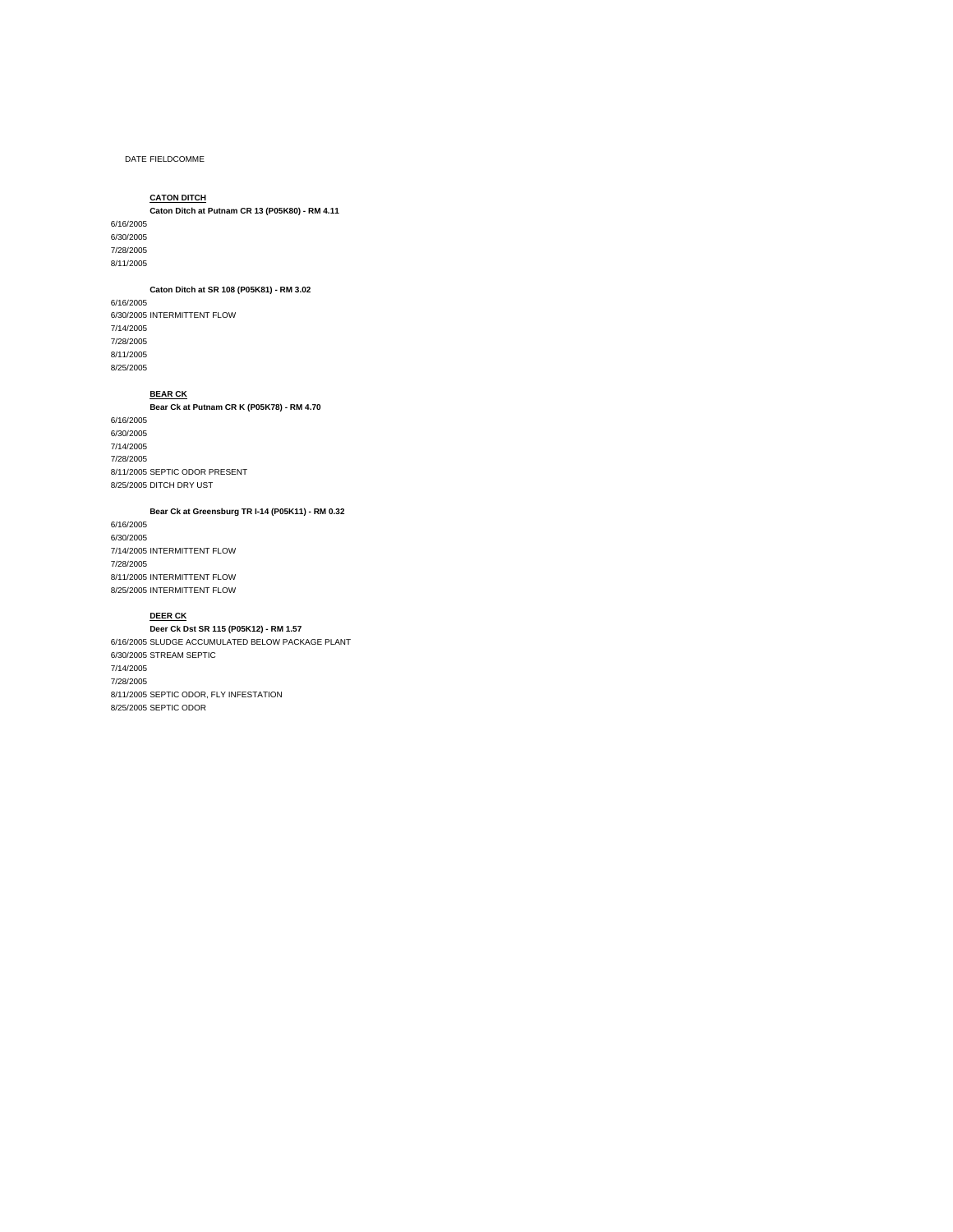# **HUC 04100008 001 - BLANCHARD RIVER (Mainstem: downstream Dukes Run to mouth )**

|           |                                                                   |      |                                    |      |      |      |      | Conduct. | Conduct. | Secchi |         |            |         |
|-----------|-------------------------------------------------------------------|------|------------------------------------|------|------|------|------|----------|----------|--------|---------|------------|---------|
|           | Temp                                                              |      | D.O. D.O. Sat. pH - Field pH - Lab |      |      | Flow | Gage | Field    | @ 25C    | Depth  | Acidity | Alkalinity | E.coli  |
| DATE      | P10                                                               | P299 | P301                               | P400 | P403 | P61  | P65  | P94      | P95      |        | P70508  | P410       | P31648  |
|           | С                                                                 | mg/L | %                                  | S.U. | S.U. | cfs  | feet | umhos/cm | umhos/cm | meters | mg/L    | mg/L       | #/100ml |
|           | <b>BLANCHARD RIVER</b>                                            |      |                                    |      |      |      |      |          |          |        |         |            |         |
|           | Blanchard R at CR 5-F (GILBOA) (P05S03) - RM 35.24                |      |                                    |      |      |      |      |          |          |        |         |            |         |
| 6/13/2005 | 23.1                                                              | 5.0  | 58.0                               | 7.58 |      |      |      |          | 787      |        | < 5.0   | 191        |         |
| 6/27/2005 | 26.4                                                              | 7.6  | 93.9                               | 8.37 |      |      |      |          | 828      |        | < 5.0   | 192        |         |
| 7/6/2005  |                                                                   |      |                                    |      |      |      |      |          |          |        |         |            |         |
| 7/11/2005 | 23.1                                                              | 5.6  | 65.2                               | 7.78 |      |      |      |          | 777      |        | < 5.0   | 165        |         |
| 7/19/2005 |                                                                   |      |                                    |      |      |      |      |          |          |        |         |            |         |
| 7/25/2005 | 26.9                                                              | 5.7  | 70.9                               | 7.76 |      |      |      |          | 606      |        | < 5.0   | 158        |         |
| 8/8/2005  | 24.2                                                              | 5.8  | 69.4                               | 7.86 |      |      |      |          | 790      |        | < 5.0   | 194        |         |
| 8/22/2005 | 22.0                                                              | 6.1  | 70.1                               | 7.88 |      |      |      |          | 800      |        | < 5.0   | 185        |         |
|           | Blanchard R at CR 8 (500100) - RM 28.88                           |      |                                    |      |      |      |      |          |          |        |         |            |         |
| 6/13/2005 | 23.5                                                              | 5.6  | 66.2                               | 7.72 |      |      |      |          | 782      |        | < 5.0   | 188        |         |
| 6/27/2005 | 27.1                                                              | 4.4  | 55.4                               | 7.72 |      |      |      |          | 804      |        | 5.0     | 149        |         |
| 7/6/2005  |                                                                   |      |                                    |      |      |      |      |          |          |        |         |            |         |
| 7/11/2005 | 24.1                                                              | 6.2  | 73.5                               | 7.98 |      |      |      |          | 783      |        | < 5.0   | 173        |         |
| 7/19/2005 |                                                                   |      |                                    |      |      |      |      |          |          |        |         |            |         |
|           |                                                                   |      |                                    |      |      |      |      |          |          |        |         |            |         |
| 7/25/2005 | 27.4                                                              | 5.9  | 74.4                               | 7.89 |      |      |      |          | 612      |        | < 5.0   | 159        |         |
| 8/8/2005  | 25.3                                                              | 6.1  | 74.2                               | 7.99 |      |      |      |          | 780      |        | < 5.0   | 192        |         |
| 8/22/2005 | 22.3                                                              | 6.9  | 79.5                               | 8.09 |      |      |      |          | 752      |        | < 5.0   | 183        |         |
|           | Blanchard R at US 224 (P05K17) - RM 24.20                         |      |                                    |      |      |      |      |          |          |        |         |            |         |
| 6/13/2005 | 24.0                                                              | 5.4  | 64.4                               | 7.67 |      |      |      |          | 755      |        | < 5.0   | 183        |         |
| 6/27/2005 | 28.0                                                              | 4.6  | 58.5                               | 7.84 |      |      |      |          | 785      |        | < 5.0   | 154        |         |
| 7/7/2005  |                                                                   |      |                                    |      |      |      |      |          |          |        |         |            |         |
| 7/11/2005 | 25.3                                                              | 6.9  | 84.6                               | 8.21 |      |      |      |          | 779      |        | < 5.0   | 175        |         |
| 7/19/2005 |                                                                   |      |                                    |      |      |      |      |          |          |        |         |            |         |
| 7/25/2005 | 27.8                                                              | 5.7  | 72.3                               | 7.84 |      |      |      |          | 611      |        | < 5.0   | 157        |         |
| 8/8/2005  | 26.0                                                              | 6.6  | 81.2                               | 8.02 |      |      |      |          | 769      |        | < 5.0   | 194        |         |
| 8/22/2005 | 23.8                                                              | 6.8  | 80.0                               | 8.18 |      |      |      |          | 729      |        | < 5.0   | 185        |         |
|           | Ottawa WWTP 001 Outfall to Blanchard R (P05E01) - RM 22.15        |      |                                    |      |      |      |      |          |          |        |         |            |         |
| 6/13/2005 | 21.9                                                              | 7.0  | 80.0                               | 7.38 |      |      |      |          | 1920     |        | < 5.0   | 181        |         |
| 6/27/2005 | 24.4                                                              | 6.6  | 79.1                               | 7.51 |      |      |      |          | 1800     |        | < 5.0   | 180        |         |
| 7/11/2005 | 23.7                                                              | 6.7  | 79.0                               | 7.37 |      |      |      |          | 1760     |        | < 5.0   | 160        |         |
| 7/25/2005 | 25.8                                                              | 6.5  | 79.9                               | 7.34 |      |      |      |          | 1300     |        | < 5.0   | 131        |         |
| 8/8/2005  | 25.2                                                              | 6.4  | 77.4                               | 7.41 |      |      |      |          | 1630     |        | < 5.0   | 165        |         |
| 8/22/2005 | 24.2                                                              | 7.0  | 83.6                               | 7.46 |      |      |      |          | 1530     |        | < 5.0   | 144        |         |
|           | Blanchard R at Ottawa TR I-9 (Dst Ottawa WWTP) P05S02) - RM 21.02 |      |                                    |      |      |      |      |          |          |        |         |            |         |
| 6/13/2005 | 24.0                                                              | 5.4  | 64.1                               | 7.70 |      |      |      |          | 742      |        | < 5.0   | 172        |         |
| 6/27/2005 | 27.2                                                              | 4.2  | 53.2                               | 7.80 |      |      |      |          | 808      |        | < 5.0   | 166        |         |
| 7/7/2005  |                                                                   |      |                                    |      |      |      |      |          |          |        |         |            |         |
| 7/11/2005 | 24.9                                                              | 6.2  | 74.2                               | 7.68 |      |      |      |          | 772      |        | < 5.0   | 176        |         |
| 7/19/2005 |                                                                   |      |                                    |      |      |      |      |          |          |        |         |            |         |
| 7/25/2005 | 27.8                                                              | 5.8  | 73.3                               | 7.84 |      |      |      |          | 603      |        | < 5.0   | 154        |         |
| 8/8/2005  | 25.5                                                              | 6.3  | 76.6                               | 8.00 |      |      |      |          | 772      |        | < 5.0   | 194        |         |
| 8/22/2005 | 23.3                                                              | 6.5  | 76.1                               | 8.10 |      |      |      |          | 726      |        | < 5.0   | 182        |         |
|           |                                                                   |      |                                    |      |      |      |      |          |          |        |         |            |         |
|           | Blanchard R at Putnam CR 15 (P05S01) - RM 13.37                   |      |                                    |      |      |      |      |          |          |        |         |            |         |
| 6/13/2005 | 24.2                                                              | 5.4  | 64.9                               | 7.67 |      |      |      |          | 699      |        | < 5.0   | 163        |         |
| 6/27/2005 | 27.4                                                              | 6.6  | 83.2                               | 8.06 |      |      |      |          | 828      |        | 5.0     | 182        |         |
| 7/6/2005  |                                                                   |      |                                    |      |      |      |      |          |          |        |         |            |         |
| 7/11/2005 | 24.8                                                              | 5.6  | 67.3                               | 7.57 |      |      |      |          | 735      |        | 5.0     | 180        |         |
| 7/19/2005 |                                                                   |      |                                    |      |      |      |      |          |          |        |         |            |         |
| 7/25/2005 | 28.0                                                              | 5.8  | 73.4                               | 7.80 |      |      |      |          | 573      |        | < 5.0   | 152        |         |
| 8/8/2005  | 25.6                                                              | 6.4  | 77.4                               | 7.95 |      |      |      |          | 757      |        | < 5.0   | 194        |         |
| 8/22/2005 | 23.1                                                              | 8.1  | 94.8                               | 8.30 |      |      |      |          | 739      |        | < 5.0   | 183        |         |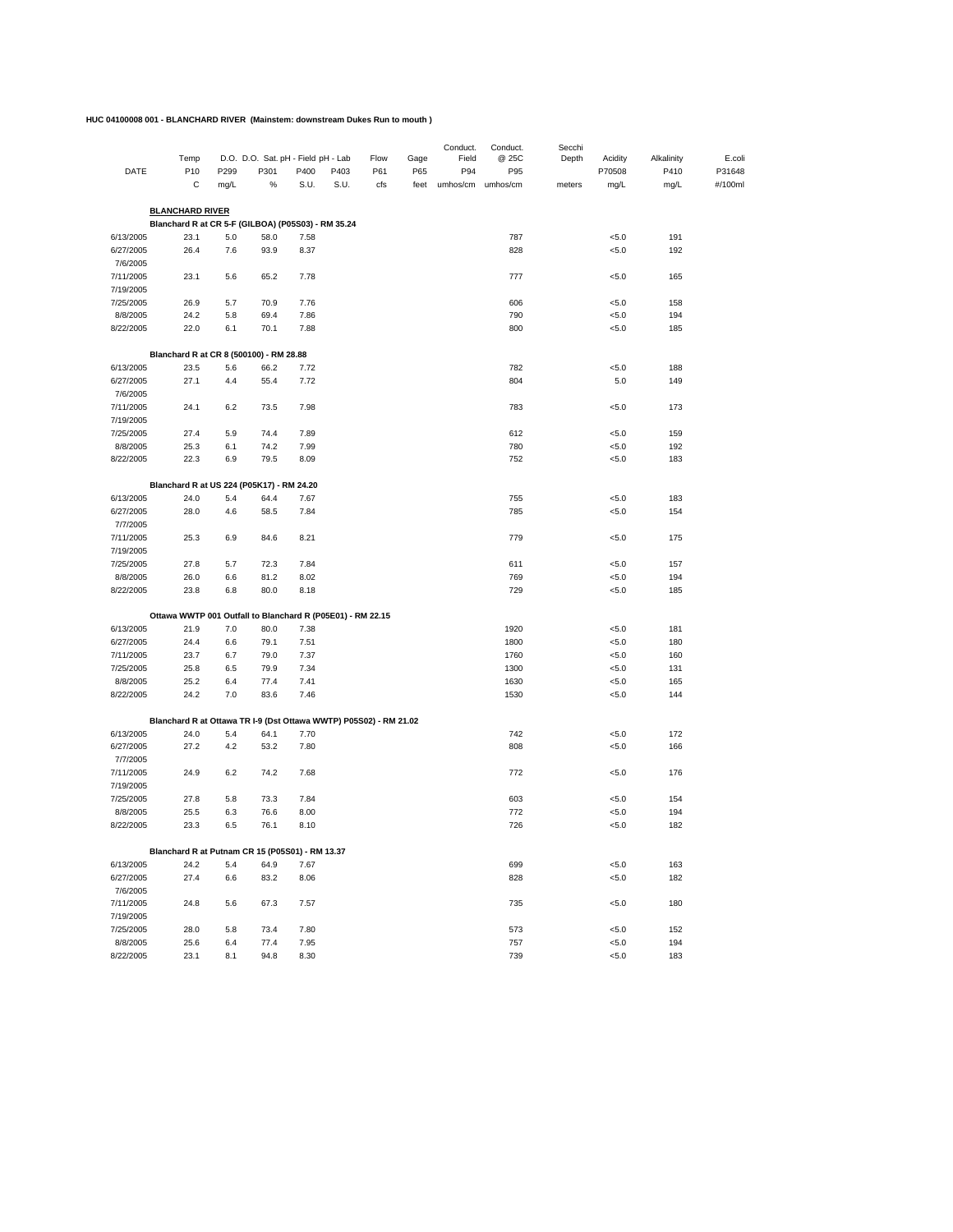|                        | Total                                                                        |              |            |          |                |                  |             |              |            | Manga-    |                  |            |            |              |
|------------------------|------------------------------------------------------------------------------|--------------|------------|----------|----------------|------------------|-------------|--------------|------------|-----------|------------------|------------|------------|--------------|
|                        | Hardness                                                                     | Aluminum     | Arsenic    | Barium   |                | Cadmium Chromium | Copper      | Iron         | Lead       | nese      | Mercury          | Nickel     | Selenium   | Strontium    |
| DATE                   | P900                                                                         | P1105        | P1002      | P1007    | P1027          | P1034            | P1042       | P1045        | P1051      | P1055     | P71900           | P1067      | P1147      | P1082        |
|                        | mg/L                                                                         | ug/L         | ug/L       | ug/L     | ug/L           | ug/L             | ug/L        | ug/L         | ug/L       | ug/L      | ug/L             | ug/L       | ug/L       | ug/L         |
|                        |                                                                              |              |            |          |                |                  |             |              |            |           |                  |            |            |              |
|                        | <b>BLANCHARD RIVER</b><br>Blanchard R at CR 5-F (GILBOA) (P05S03) - RM 35.24 |              |            |          |                |                  |             |              |            |           |                  |            |            |              |
| 6/13/2005              | 335                                                                          | 598          | 2.0        | 67       | <0.20          | $30$             | < 10        | 1050         | 2.0        | 54        | < 0.20           | <40        | 2.0        | 4390         |
| 6/27/2005              | 346                                                                          | 269          | 2.7        | 71       | <0.20          | $30$             | < 10        | 623          | 2.0        | 93        | <0.20            | <40        | 2.0        | 6200         |
| 7/6/2005               |                                                                              |              |            |          |                |                  |             |              |            |           |                  |            |            |              |
| 7/11/2005              | 309                                                                          | 806          | 2.1        | 67       | < 0.20         | <30              | < 10        | 1240         | 2.0        | 56        | < 0.20           | <40        | 2.0        | 4940         |
| 7/19/2005              |                                                                              |              |            |          |                |                  |             |              |            |           |                  |            |            |              |
| 7/25/2005              | 260                                                                          | 458          | 2.0        | 58       | < 0.20         | $30$             | < 10        | 924          | 2.0        | 40        | < 0.20           | <40        | 2.0        | 3030         |
| 8/8/2005               | 302                                                                          | 538          | 2.6        | 64       | <0.20          | $30$             | < 10        | 1080         | 2.0        | 52        | <0.20            | <40        | 2.0        | 4510         |
| 8/22/2005              | 318                                                                          | 821          | 3.3        | 70       | <0.20          | $30$             | <10         | 1160         | 2.2        | 60        | <0.20            | <40        | 2.0        | 5740         |
|                        |                                                                              |              |            |          |                |                  |             |              |            |           |                  |            |            |              |
|                        | Blanchard R at CR 8 (500100) - RM 28.88                                      |              |            |          |                |                  |             |              |            |           |                  |            |            |              |
| 6/13/2005              | 336                                                                          | 573          | 2.4        | 63       | <0.20          | $30$             | < 10        | 1040         | 2.0        | 52        | < 0.20           | <40        | 2.0        | 3620         |
| 6/27/2005              | 313                                                                          | 200          | 3.0        | 61       | <0.20          | $30$             | < 10        | 370          | 2.0        | 144       | < 0.20           | <40        | 2.0        | 4180         |
| 7/6/2005               |                                                                              |              |            |          |                |                  |             |              |            |           |                  |            |            |              |
| 7/11/2005              | 323                                                                          | 591          | 2.0        | 66       | <0.20          | $30$             | < 10        | 955          | 2.0        | 58        | <0.20            | <40        | 2.0        | 4890         |
| 7/19/2005              |                                                                              |              |            |          |                |                  |             |              |            |           |                  |            |            |              |
| 7/25/2005              | 265                                                                          | 535          | 2.0        | 58       | < 0.20         | $30$             | < 10        | 1040         | 2.0        | 46        | < 0.20           | <40        | 2.0        | 2920         |
| 8/8/2005               | 305                                                                          | 526          | 2.6        | 65       | <0.20          | $30$             | < 10        | 1080         | 2.0        | 59        | <0.20            | <40        | 2.0        | 4030         |
| 8/22/2005              | 311                                                                          | 1010         | 3.2        | 68       | <0.20          | $30$             | <10         | 1440         | 2.4        | 80        | <0.20            | <40        | 2.0        | 5280         |
|                        |                                                                              |              |            |          |                |                  |             |              |            |           |                  |            |            |              |
|                        | Blanchard R at US 224 (P05K17) - RM 24.20                                    |              |            |          |                |                  | < 10        |              | 2.0        |           |                  |            | 2.0        |              |
| 6/13/2005<br>6/27/2005 | 323<br>308                                                                   | 586<br>$200$ | 2.1<br>4.0 | 62<br>64 | <0.20<br>0.21  | $30$<br>$30$     | < 10        | 1110<br>556  | 2.0        | 54<br>140 | < 0.20<br>< 0.20 | <40<br><40 | 2.0        | 3270<br>4270 |
|                        |                                                                              |              |            |          |                |                  |             |              |            |           |                  |            |            |              |
| 7/7/2005               | 344                                                                          |              | 2.2        | 70       |                | <30              |             |              |            | 65        |                  |            |            | 5260         |
| 7/11/2005<br>7/19/2005 |                                                                              | 836          |            |          | <0.20          |                  | < 10        | 1360         | 2.0        |           | <0.20            | <40        | 2.0        |              |
|                        |                                                                              |              |            |          |                |                  | < 10        |              |            |           |                  |            |            |              |
| 7/25/2005              | 265                                                                          | 662          | 2.4        | 59       | < 0.20         | $30$             |             | 1280         | 2.0        | 55<br>71  | < 0.20           | <40        | 2.0        | 2760         |
| 8/8/2005<br>8/22/2005  | 305<br>302                                                                   | 718<br>1210  | 3.2<br>4.2 | 67<br>68 | <0.20<br><0.20 | $30$<br>$30$     | < 10<br><10 | 1410<br>1750 | 2.0<br>2.9 | 102       | <0.20<br><0.20   | <40<br><40 | 2.0<br>2.0 | 4020<br>4850 |
|                        |                                                                              |              |            |          |                |                  |             |              |            |           |                  |            |            |              |
|                        | Ottawa WWTP 001 Outfall to Blanchard R (P05E01) - RM 22.15                   |              |            |          |                |                  |             |              |            |           |                  |            |            |              |
| 6/13/2005              | 303                                                                          | $200$        | 2.0        | $<$ 15   | <0.20          | $30$             | < 10        | 92           | 2.0        | 63        | < 0.20           | <40        | 2.0        | 1670         |
| 6/27/2005              | 289                                                                          | 200          | 2.0        | < 15     | <0.20          | $30$             | < 10        | 59           | 2.0        | 66        | <0.20            | <40        | 2.0        | 1700         |
| 7/11/2005              | 278                                                                          | <200         | 2.0        | $<$ 15   | <0.20          | $30$             | < 10        | 56           | 2.0        | 40        | <0.20            | <40        | 2.0        | 1790         |
| 7/25/2005              | 283                                                                          | $200$        | 2.0        | $<$ 15   | < 0.20         | $30$             | < 10        | < 50         | 2.0        | 10        | <0.20            | <40        | 2.0        | 1600         |
| 8/8/2005               | 266                                                                          | <200         | 2.0        | <15      | 0.20           | $30$             | <10         | 72           | 2.0        | <10       | <0.20            | <40        | 2.0        | 1630         |
| 8/22/2005              | 280                                                                          | $200$        | 2.0        | $<$ 15   | 0.24           | $30$             | < 10        | < 50         | 2.0        | <10       | <0.20            | <40        | 2.0        | 1960         |
|                        |                                                                              |              |            |          |                |                  |             |              |            |           |                  |            |            |              |
|                        | Blanchard R at Ottawa TR I-9 (Dst Ottawa WWTP) P05S02) - RM 21.02            |              |            |          |                |                  |             |              |            |           |                  |            |            |              |
| 6/13/2005              | 319                                                                          | 740          | 2.4        | 63       | <0.20          | $30$             | < 10        | 1390         | 2.0        | 61        | < 0.20           | <40        | 2.0        | 3120         |
| 6/27/2005              | 327                                                                          | 463          | 4.6        | 70       | <0.20          | $30$             | < 10        | 1020         | 2.0        | 140       | <0.20            | <40        | 2.0        | 4300         |
| 7/7/2005               |                                                                              |              |            |          |                |                  |             |              |            |           |                  |            |            |              |
| 7/11/2005              | 332                                                                          | 1290         | 2.4        | 71       | <0.20          | $30$             | < 10        | 2110         | 2.5        | 86        | <0.20            | <40        | 2.0        | 4810         |
| 7/19/2005              |                                                                              |              |            |          |                |                  |             |              |            |           |                  |            |            |              |
| 7/25/2005              | 254                                                                          | 857          | 2.0        | 58       | <0.20          | $30$             | < 10        | 1590         | 2.0        | 60        | <0.20            | <40        | 2.0        | 2560         |
| 8/8/2005               | 298                                                                          | 857          | 3.4        | 66       | <0.20          | $30$             | < 10        | 1680         | 2.2        | 76        | <0.20            | <40        | 2.0        | 3690         |
| 8/22/2005              | 295                                                                          | 1450         | 2.8        | 69       | <0.20          | $30$             | < 10        | 2160         | 3.1        | 127       | <0.20            | <40        | 2.0        | 4490         |
|                        |                                                                              |              |            |          |                |                  |             |              |            |           |                  |            |            |              |
| 6/13/2005              | Blanchard R at Putnam CR 15 (P05S01) - RM 13.37<br>312                       | 739          | 2.9        | 63       | < 0.20         | $30$             | < 10        | 1340         | 2.0        | 59        | < 0.20           | <40        | 2.0        | 2810         |
| 6/27/2005              | 337                                                                          | 746          | 2.0        | 75       | < 0.20         |                  |             |              |            | 187       |                  | <40        |            | 4020         |
| 7/6/2005               |                                                                              |              |            |          |                | $30$             | < 10        | 1440         | 2.0        |           | <0.20            |            | 2.0        |              |
| 7/11/2005              | 319                                                                          | 1230         | 2.1        | 71       | <0.20          | $30$             | < 10        | 1930         | 2.0        | 76        | <0.20            | <40        | 2.0        | 4220         |
| 7/19/2005              |                                                                              |              |            |          |                |                  |             |              |            |           |                  |            |            |              |
| 7/25/2005              | 249                                                                          | 953          | 2.0        | 58       | < 0.20         | $30$             | <10         | 1730         | 2.0        | 70        | < 0.20           | <40        | 2.0        | 2400         |
| 8/8/2005               | 303                                                                          | 956          | 3.1        | 68       | <0.20          | $30$             | < 10        | 1780         | 2.0        | 75        | <0.20            | <40        | 2.0        | 3560         |
| 8/22/2005              | 292                                                                          | 1840         | $3.5\,$    | 72       | < 0.20         | $30$             | < 10        | 2680         | 3.3        | 153       | < 0.20           | <40        | 2.0        | 4220         |
|                        |                                                                              |              |            |          |                |                  |             |              |            |           |                  |            |            |              |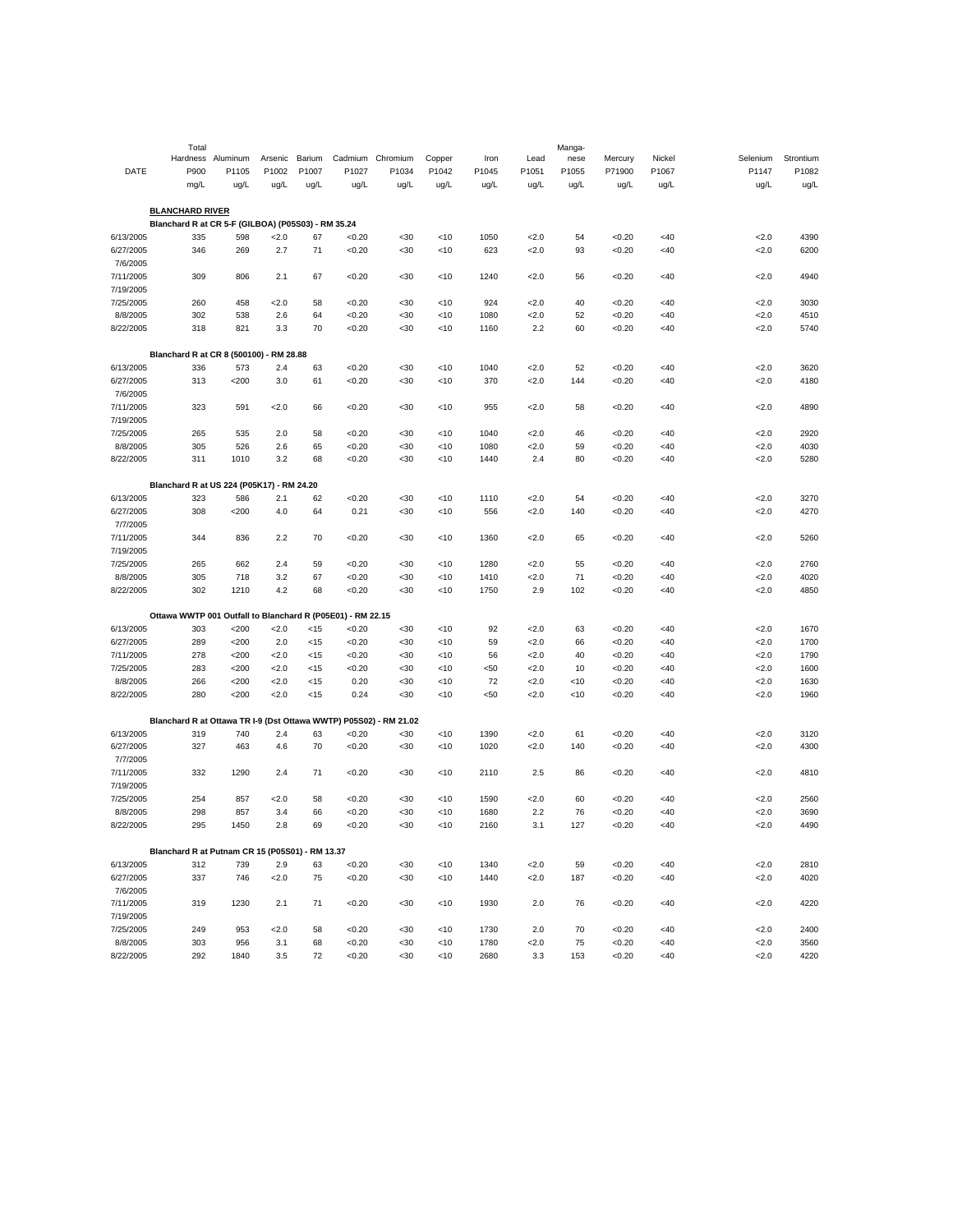|           |                                                                   |        |              |           |      |           |         |         |            |             |                   | Total  | Total      |
|-----------|-------------------------------------------------------------------|--------|--------------|-----------|------|-----------|---------|---------|------------|-------------|-------------------|--------|------------|
|           |                                                                   |        |              |           |      | Nitrate + |         |         |            | Total       | <b>Total Diss</b> | Diss   | Susp       |
|           | BOD <sub>5</sub>                                                  |        | CBOD5 CBOD20 | TOC       | COD  | nitrite   | Nitrite | Ammonia | <b>TKN</b> | Phosphorus  | Phos              | Solids | Solids     |
| DATE      | P310                                                              | P80082 | P80087       | P680      | P340 | P630      | P615    | P610    | P625       | P665        | P666              | P70300 | P530       |
|           | mg/L                                                              | mg/L   |              | mg/L mg/L | mg/L | mg/L      | mg/L    | mg/L    | mg/L       | mg/L        | mg/L              | mg/L   | mg/L       |
|           |                                                                   |        |              |           |      |           |         |         |            |             |                   |        |            |
|           | <b>BLANCHARD RIVER</b>                                            |        |              |           |      |           |         |         |            |             |                   |        |            |
|           | Blanchard R at CR 5-F (GILBOA) (P05S03) - RM 35.24                |        |              |           |      |           |         |         |            |             |                   |        |            |
| 6/13/2005 | 2.2                                                               |        |              |           | 12   | 4.00      | 0.067   | 0.201   | 1.58       | 0.175       |                   | 480    | 32         |
| 6/27/2005 | 12                                                                |        |              |           | 22   | 1.46      | < 0.020 | < 0.050 | 0.71       | 0.125       |                   | 576    | 21         |
|           |                                                                   |        |              |           |      |           |         |         |            |             |                   |        |            |
| 7/6/2005  |                                                                   |        |              |           |      |           |         |         |            |             |                   |        |            |
| 7/11/2005 | 2.0                                                               |        |              |           | 16   | 3.56      | < 0.020 | 0.070   | 0.51       | 0.052       |                   | 488    | 26         |
| 7/19/2005 |                                                                   |        |              |           |      |           |         |         |            |             |                   |        |            |
| 7/25/2005 | 2.0                                                               |        |              |           | 18   | 9.18      | 0.023   | 0.052   | 0.68       | 0.144       |                   | 390    | 27         |
| 8/8/2005  | 2.0                                                               |        |              |           | 16   | 4.04      | < 0.020 | 0.064   | 0.74       | 0.195       |                   | 504    | 36         |
| 8/22/2005 | 2.0                                                               |        |              |           | 10   | 2.97      | < 0.020 | 0.092   | 0.48       | 0.293       |                   | 498    | 35         |
|           |                                                                   |        |              |           |      |           |         |         |            |             |                   |        |            |
|           | Blanchard R at CR 8 (500100) - RM 28.88                           |        |              |           |      |           |         |         |            |             |                   |        |            |
| 6/13/2005 | 2.0                                                               |        |              | 4.8       | 14   | 3.42      | 0.049   | 0.085   | 0.83       | 0.235       | 0.201             | 460    | 28         |
| 6/27/2005 | 5.0                                                               |        |              |           | 27   | 8.34      | < 0.020 | < 0.050 | 0.96       | 0.138       | 0.102             | 576    | 6          |
|           |                                                                   |        |              |           |      |           |         |         |            |             |                   |        |            |
| 7/6/2005  |                                                                   |        |              |           |      |           |         |         |            |             |                   |        |            |
| 7/11/2005 | 2.0                                                               |        |              | 5.3       | 13   | 2.33      | < 0.020 | < 0.050 | 0.41       | 0.371       | 0.108             | 486    | 21         |
| 7/19/2005 |                                                                   |        |              |           |      |           |         |         |            |             |                   |        |            |
| 7/25/2005 | 2.0                                                               |        |              | 5.7       | 18   | 7.22      | 0.020   | 0.093   | 1.02       | 0.187       | 0.126             | 384    | 26         |
| 8/8/2005  | 2.0                                                               |        |              |           | 16   | 3.45      | < 0.020 | 0.060   | 0.66       | 0.174       | 0.131             | 488    | 32         |
| 8/22/2005 | 2.0                                                               |        |              |           | 10   | 1.65      | < 0.020 | 0.091   | 0.56       | 0.181       | 0.161             | 458    | 42         |
|           |                                                                   |        |              |           |      |           |         |         |            |             |                   |        |            |
|           | Blanchard R at US 224 (P05K17) - RM 24.20                         |        |              |           |      |           |         |         |            |             |                   |        |            |
| 6/13/2005 | 2.0                                                               |        |              |           | 12   | 4.24      | 0.048   | 0.063   | 0.99       | 0.171       |                   | 450    | 34         |
| 6/27/2005 | 4.2                                                               |        |              |           | 25   | 0.22      | < 0.020 | 0.069   | 0.64       | 0.235       |                   | 568    | 13         |
|           |                                                                   |        |              |           |      |           |         |         |            |             |                   |        |            |
| 7/7/2005  |                                                                   |        |              |           |      |           |         |         |            |             |                   |        |            |
| 7/11/2005 | 2.8                                                               |        |              |           | 16   | 2.46      | < 0.020 | 0.075   | 0.55       | 0.116       |                   | 498    | 32         |
| 7/19/2005 |                                                                   |        |              |           |      |           |         |         |            |             |                   |        |            |
| 7/25/2005 | 2.0                                                               |        |              |           | 16   | 7.93 J    | < 0.020 | 0.051   | 0.73       | 0.138       |                   | 392    | 34         |
| 8/8/2005  | 2.0                                                               |        |              |           | 13   | 3.35      | < 0.020 | 0.060   | 0.75       | 0.163       |                   | 490    | 39         |
| 8/22/2005 | 2.5                                                               |        |              |           | 10   | 0.83      | < 0.020 | 0.087   | 0.51       | 0.172       |                   | 454    | 54         |
|           |                                                                   |        |              |           |      |           |         |         |            |             |                   |        |            |
|           | Ottawa WWTP 001 Outfall to Blanchard R (P05E01) - RM 22.15        |        |              |           |      |           |         |         |            |             |                   |        |            |
| 6/13/2005 | 2.6                                                               | 2.0    |              |           | 42   | 2.90      | 2.09    | 1.04    | 3.15       | 0.215       |                   | 1090   | $<$ 5      |
| 6/27/2005 | 2.7                                                               |        |              |           | 36   | 0.31      | 0.212   | 3.50    | 4.14       | 0.172       |                   | 1080   | $5$        |
| 7/11/2005 | 2.0                                                               | 2.0    |              |           | 27   | 2.30      | 0.047   | 0.174   | 2.06       | 0.152       |                   | 1040   | $\sqrt{5}$ |
|           |                                                                   |        |              |           |      |           |         |         |            |             |                   |        |            |
| 7/25/2005 | 2.0                                                               | 2.0    |              |           | 18   | 6.71      | 0.036   | 0.148   | 1.49       | 0.066       |                   | 794    | $<$ 5      |
| 8/8/2005  | 2.0                                                               | 2.0    |              |           | 22   | 6.03      | 0.023   | 0.127   | 2.04       | 0.081       |                   | 970    | $<$ 5      |
| 8/22/2005 | 2.0                                                               | 2.0    |              |           | 16   | 8.65      | <0.020  | 0.131   | 1.79       | 0.129       |                   | 896    | $5$        |
|           |                                                                   |        |              |           |      |           |         |         |            |             |                   |        |            |
|           | Blanchard R at Ottawa TR I-9 (Dst Ottawa WWTP) P05S02) - RM 21.02 |        |              |           |      |           |         |         |            |             |                   |        |            |
| 6/13/2005 | 2.0                                                               |        |              |           | 14   | 4.79      | 0.073   | 0.080   | 0.96       | 0.223       |                   | 438    | 36         |
| 6/27/2005 | 3.8                                                               |        |              |           | 25   | 3.71      | < 0.020 | 0.144   | 0.77       | 0.192       |                   | 576    | 26         |
| 7/7/2005  |                                                                   |        |              |           |      |           |         |         |            |             |                   |        |            |
| 7/11/2005 | 2.6                                                               |        |              |           | 10   | 2.45      | < 0.020 | 0.055   | 0.49       | 0.135       |                   | 490    | 72         |
| 7/19/2005 |                                                                   |        |              |           |      |           |         |         |            |             |                   |        |            |
| 7/25/2005 | 2.0                                                               |        |              |           | 13   | 7.64      | < 0.020 | 0.053   | 0.61       | 0.146       |                   | 386    | 47         |
|           |                                                                   |        |              |           |      |           |         |         |            |             |                   |        |            |
| 8/8/2005  | 2.0                                                               |        |              |           | 13   | $3.25$ J  | < 0.020 | 0.060   | 0.82       | 0.172       |                   | 488    | 56         |
| 8/22/2005 | 3.2                                                               |        |              |           | 10   | 0.69      | <0.020  | 0.086   | 0.51       | 0.170       |                   | 444    | 69         |
|           |                                                                   |        |              |           |      |           |         |         |            |             |                   |        |            |
|           | Blanchard R at Putnam CR 15 (P05S01) - RM 13.37                   |        |              |           |      |           |         |         |            |             |                   |        |            |
| 6/13/2005 | 2.0                                                               |        |              |           | 14   | 7.21      | 0.114   | 0.122   | 0.75       | 0.202       |                   | 414    | 26         |
| 6/27/2005 | 13                                                                |        |              |           | 25   | 0.28      | < 0.020 | 0.061   | 0.74       | 0.178       |                   | 586    | 57         |
| 7/6/2005  |                                                                   |        |              |           |      |           |         |         |            |             |                   |        |            |
| 7/11/2005 | 2.2                                                               |        |              |           | 16   | 3.45      | < 0.020 | 0.073   | 0.49       | 0.136       |                   | 462    | 51         |
| 7/19/2005 |                                                                   |        |              |           |      |           |         |         |            |             |                   |        |            |
| 7/25/2005 | 2.0                                                               |        |              |           | 93   | 7.92      | < 0.020 | 0.130   | 0.60       | $0.096$ $J$ |                   | 364    | 41         |
| 8/8/2005  | 2.0                                                               |        |              |           | 13   | 3.20      | < 0.020 | 0.059   | 0.64       | 0.148       |                   | 482    | 58         |
|           |                                                                   |        |              |           |      |           |         |         |            |             |                   |        |            |
| 8/22/2005 | 7.9                                                               |        |              |           | 13   | 0.65      | < 0.020 | 0.078   | 0.48       | 0.217       |                   | 456    | 81         |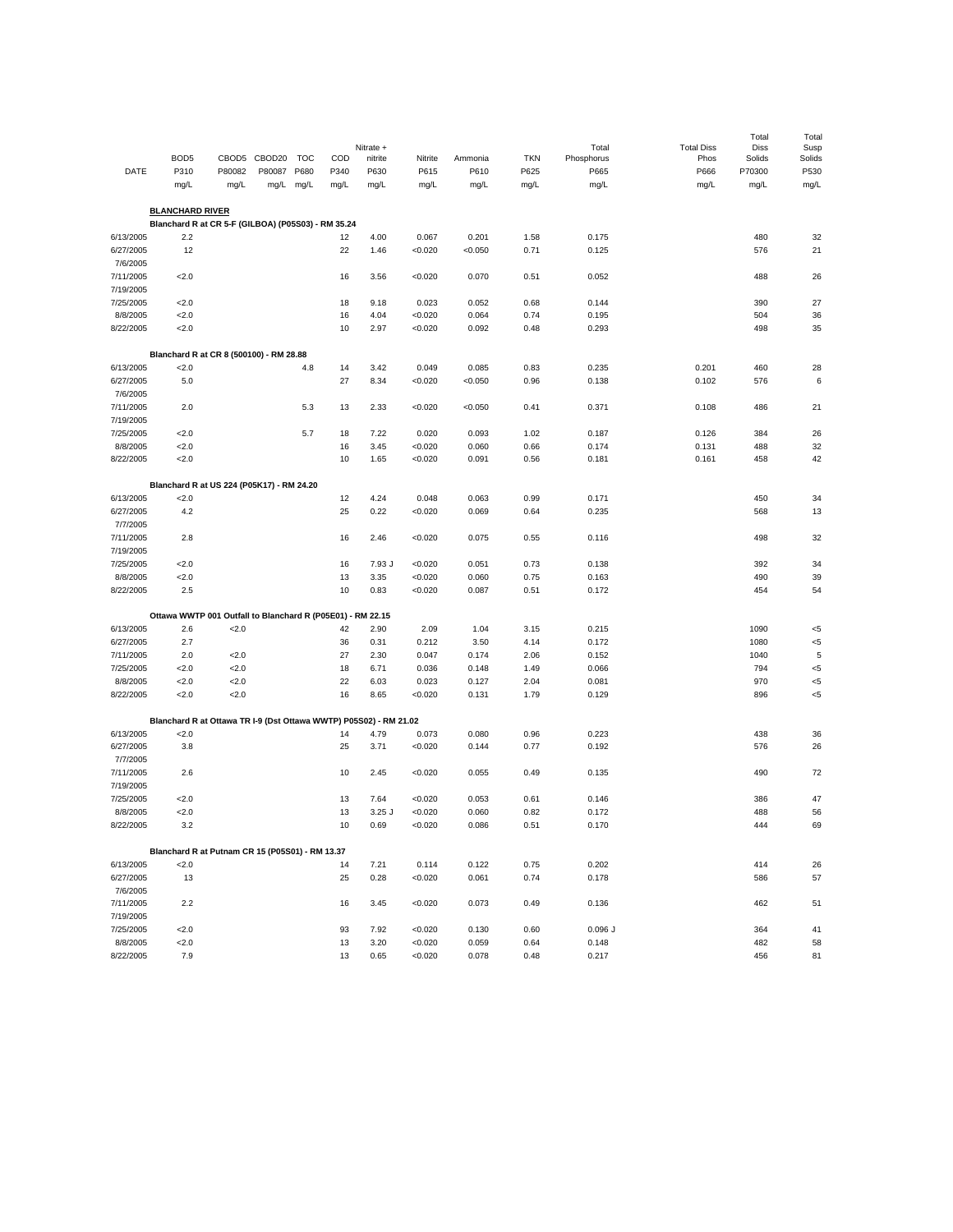|                       |                                                                   |      |      |                                      |                         |        | Total    |          |            |        |
|-----------------------|-------------------------------------------------------------------|------|------|--------------------------------------|-------------------------|--------|----------|----------|------------|--------|
|                       |                                                                   |      |      |                                      |                         |        | Volatile |          | Hexavalent | Oil &  |
|                       | Sulfate                                                           |      |      | Chloride Calcium Magnesium Potassium |                         | Sodium | Solids   | Fluoride | Chromium   | Grease |
| DATE                  | P945                                                              | P940 | P916 | P927                                 | P937                    | P929   | P505     | P951     | P1220      | P556   |
|                       | mg/L                                                              | mg/L | mg/L | mg/L                                 | mg/L                    | mg/L   | mg/L     | mg/L     | ug/L       | mg/L   |
|                       | <b>BLANCHARD RIVER</b>                                            |      |      |                                      |                         |        |          |          |            |        |
|                       | Blanchard R at CR 5-F (GILBOA) (P05S03) - RM 35.24                |      |      |                                      |                         |        |          |          |            |        |
| 6/13/2005             | 121                                                               | 59.6 | 83   | 31                                   | $\overline{\mathbf{4}}$ | 33     |          |          |            |        |
| 6/27/2005             | 147                                                               | 71.5 | 84   | 33                                   | 6                       | 46     |          |          |            |        |
| 7/6/2005              |                                                                   |      |      |                                      |                         |        |          |          |            |        |
| 7/11/2005             | 137                                                               | 63.7 | 76   | 29                                   | 5                       | 41     |          |          |            |        |
| 7/19/2005             |                                                                   |      |      |                                      |                         |        |          |          |            |        |
|                       | 83.5                                                              | 41.3 | 68   | 22                                   | 5                       | 21     |          |          |            |        |
| 7/25/2005             |                                                                   |      | 75   | 28                                   | 6                       | 39     |          |          |            |        |
| 8/8/2005<br>8/22/2005 | 126                                                               | 64.8 | 78   | 30                                   | 6                       | 44     |          |          |            |        |
|                       | 132                                                               | 65.2 |      |                                      |                         |        |          |          |            |        |
|                       | Blanchard R at CR 8 (500100) - RM 28.88                           |      |      |                                      |                         |        |          |          |            |        |
| 6/13/2005             | 118                                                               | 62.0 | 82   | 32                                   | $\overline{\mathbf{4}}$ | 35     |          |          |            |        |
| 6/27/2005             | 163                                                               | 77.3 | 66   | 36                                   | 5                       | 46     |          |          |            |        |
| 7/6/2005              |                                                                   |      |      |                                      |                         |        |          |          |            |        |
| 7/11/2005             | 137                                                               | 61.9 | 80   | 30                                   | 5                       | 37     |          |          |            |        |
| 7/19/2005             |                                                                   |      |      |                                      |                         |        |          |          |            |        |
| 7/25/2005             | 82.2                                                              | 47.4 | 70   | 22                                   | 5                       | 25     |          |          |            |        |
| 8/8/2005              | 124                                                               | 63.6 | 76   | 28                                   | 6                       | 38     |          |          |            |        |
| 8/22/2005             | 124                                                               | 61.1 | 75   | 30                                   | 6                       | 41     |          |          |            |        |
|                       |                                                                   |      |      |                                      |                         |        |          |          |            |        |
|                       | Blanchard R at US 224 (P05K17) - RM 24.20                         |      |      |                                      |                         |        |          |          |            |        |
| 6/13/2005             | 114                                                               | 58.3 | 80   | 30                                   | $\overline{\mathbf{4}}$ | 31     |          |          |            |        |
| 6/27/2005             | 154                                                               | 71.3 | 69   | 33                                   | 5                       | 42     |          |          |            |        |
| 7/7/2005              |                                                                   |      |      |                                      |                         |        |          |          |            |        |
| 7/11/2005             | 140                                                               | 60.4 | 85   | 32                                   | 5                       | 37     |          |          |            |        |
| 7/19/2005             |                                                                   |      |      |                                      |                         |        |          |          |            |        |
| 7/25/2005             | 82.8                                                              | 46.8 | 70   | 22                                   | 5                       | 25     |          |          |            |        |
| 8/8/2005              | 119                                                               | 62.2 | 76   | 28                                   | 6                       | 37     |          |          |            |        |
| 8/22/2005             | 121                                                               | 56.6 | 73   | 29                                   | 6                       | 36     |          |          |            |        |
|                       | Ottawa WWTP 001 Outfall to Blanchard R (P05E01) - RM 22.15        |      |      |                                      |                         |        |          |          |            |        |
| 6/13/2005             | 246                                                               | 358  | 80   | 25                                   | 67                      | 283    |          |          |            | 2.0    |
| 6/27/2005             | 246                                                               | 353  | 78   | 23                                   | 70                      | 236    |          |          |            | 2.0    |
| 7/11/2005             | 240                                                               | 335  | 75   | 22                                   | 63                      | 225    |          |          |            | 2.0    |
| 7/25/2005             | 204                                                               | 199  | 77   | 22                                   | 42                      | 147    |          |          |            | 2.0    |
| 8/8/2005              | 208                                                               | 309  | 75   | 19                                   | 56                      | 189    |          |          |            | 2.0    |
| 8/22/2005             | 194                                                               | 255  | 81   | 19                                   | 50                      | 187    |          |          |            | 2.0    |
|                       | Blanchard R at Ottawa TR I-9 (Dst Ottawa WWTP) P05S02) - RM 21.02 |      |      |                                      |                         |        |          |          |            |        |
| 6/13/2005             | 108                                                               | 60.8 | 80   | 29                                   | 5                       | 32     |          |          |            |        |
| 6/27/2005             | 151                                                               | 75.6 | 75   | 34                                   | 6                       | 47     |          |          |            |        |
| 7/7/2005              |                                                                   |      |      |                                      |                         |        |          |          |            |        |
| 7/11/2005             | 135                                                               | 59.6 | 82   | 31                                   | 6                       | 33     |          |          |            |        |
| 7/19/2005             |                                                                   |      |      |                                      |                         |        |          |          |            |        |
| 7/25/2005             | 83.8                                                              | 44.2 | 67   | 21                                   | 5                       | 25     |          |          |            |        |
| 8/8/2005              | 121                                                               | 64.3 | 75   | 27                                   | 6                       | 37     |          |          |            |        |
| 8/22/2005             | 114                                                               | 58.7 | 72   | 28                                   | $\overline{7}$          | 39     |          |          |            |        |
|                       |                                                                   |      |      |                                      |                         |        |          |          |            |        |
|                       | Blanchard R at Putnam CR 15 (P05S01) - RM 13.37                   |      |      |                                      |                         |        |          |          |            |        |
| 6/13/2005             | 95.3                                                              | 52.6 | 79   | 28                                   | 5                       | 28     |          |          |            |        |
| 6/27/2005             | 144                                                               | 76.5 | 79   | 34                                   | 6                       | 47     |          |          |            |        |
| 7/6/2005              |                                                                   |      |      |                                      |                         |        |          |          |            |        |
| 7/11/2005             | 116                                                               | 55.9 | 80   | 29                                   | 6                       | 31     |          |          |            |        |
| 7/19/2005             |                                                                   |      |      |                                      |                         |        |          |          |            |        |
| 7/25/2005             | 75.6                                                              | 41.0 | 65   | 21                                   | 5                       | 23     |          |          |            |        |
| 8/8/2005              | 116                                                               | 61.8 | 77   | 27                                   | 6                       | 36     |          |          |            |        |
| 8/22/2005             | 113                                                               | 62.7 | 71   | 28                                   | $\overline{7}$          | 43     |          |          |            |        |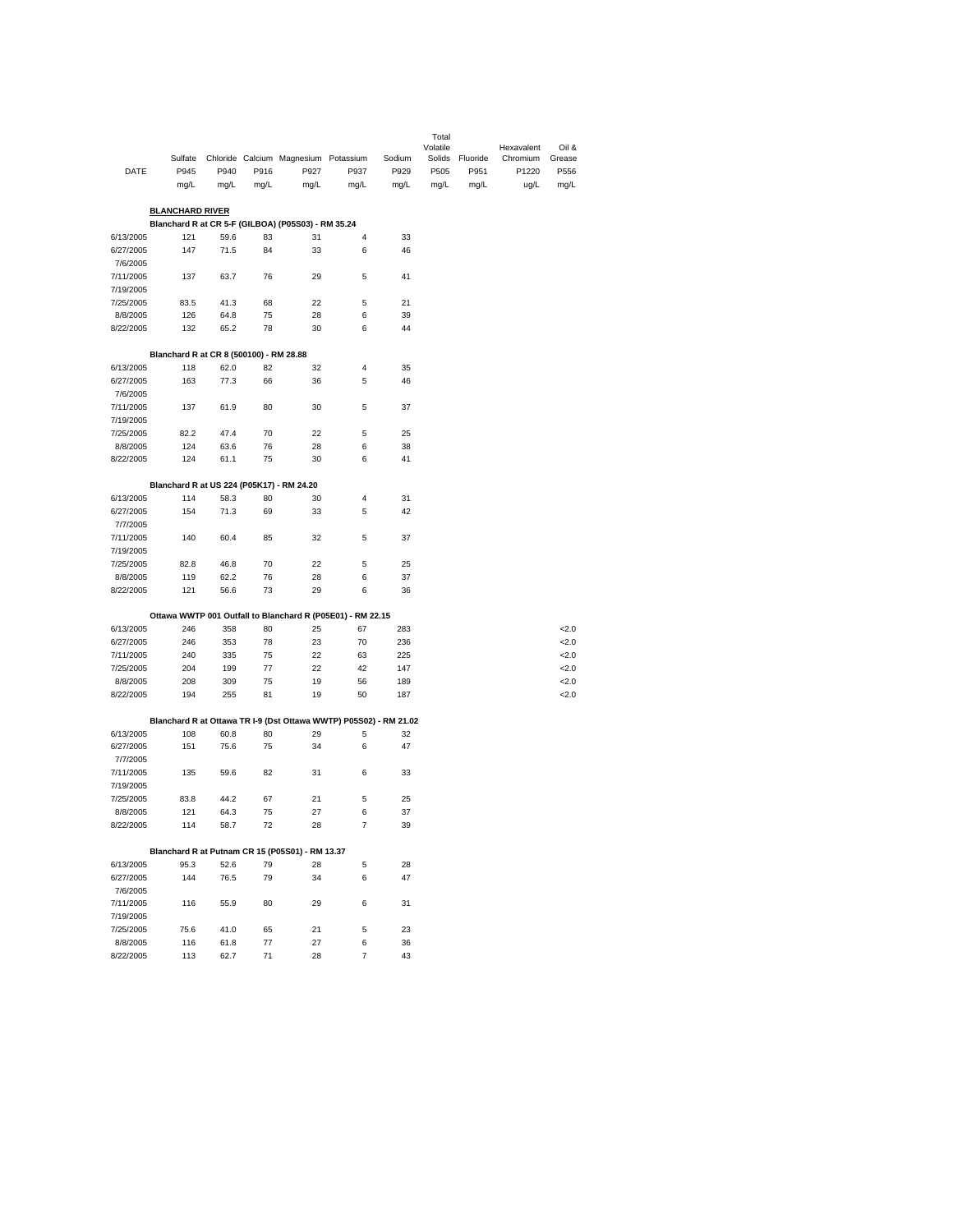#### **BLANCHARD RIVER**

**Blanchard R at CR 5-F (GILBOA) (P05S03) - RM 35.24** 6/13/2005 6/27/2005 7/6/2005 Bacteria run 7/11/2005 7/19/2005 Bacteria run 7/25/2005 8/8/2005 8/22/2005 **Blanchard R at CR 8 (500100) - RM 28.88** 6/13/2005 6/27/2005 7/6/2005 Bacteria run 7/11/2005 7/19/2005 Bacteria run 7/25/2005 8/8/2005 8/22/2005 **Blanchard R at US 224 (P05K17) - RM 24.20** 6/13/2005 6/27/2005 7/7/2005 Bacteria run 7/11/2005 7/19/2005 Bacteria run 7/25/2005 8/8/2005 8/22/2005 **Ottawa WWTP 001 Outfall to Blanchard R (P05E01) - RM 22.15** 6/13/2005 6/27/2005 7/11/2005 7/25/2005 8/8/2005 8/22/2005 **Blanchard R at Ottawa TR I-9 (Dst Ottawa WWTP) P05S02) - RM 21.02** 6/13/2005 6/27/2005 7/7/2005 Bacteria run 7/11/2005 7/19/2005 Bacteria run 7/25/2005 8/8/2005 8/22/2005

### **Blanchard R at Putnam CR 15 (P05S01) - RM 13.37**

6/13/2005 6/27/2005 7/6/2005 Bacteria run 7/11/2005 7/19/2005 Bacteria run 7/25/2005 8/8/2005 8/22/2005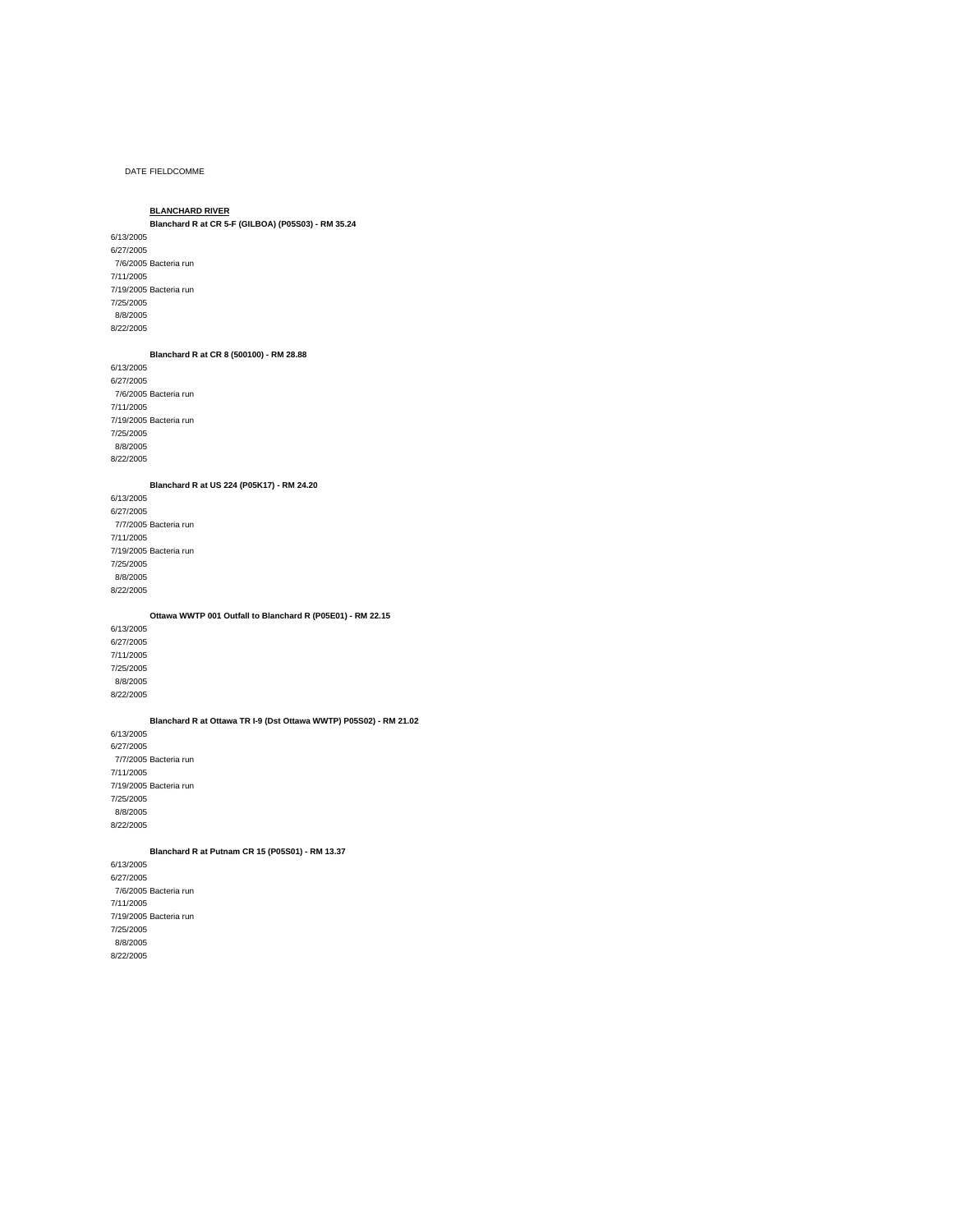|           |                                                 |      |                                    |      |      |      |       | Conduct. | Conduct. | Secchi |         |            |         |
|-----------|-------------------------------------------------|------|------------------------------------|------|------|------|-------|----------|----------|--------|---------|------------|---------|
|           | Temp                                            |      | D.O. D.O. Sat. pH - Field pH - Lab |      |      | Flow | Gage  | Field    | @ 25C    | Depth  | Acidity | Alkalinity | E.coli  |
| DATE      | P <sub>10</sub>                                 | P299 | P301                               | P400 | P403 | P61  | P65   | P94      | P95      |        | P70508  | P410       | P31648  |
|           | С                                               | mg/L | $\%$                               | S.U. | S.U. | cfs  | feet  | umhos/cm | umhos/cm | meters | mg/L    | mq/L       | #/100ml |
|           | Blanchard R at SR 115 (CUBA) (200149) - RM 9.05 |      |                                    |      |      |      |       |          |          |        |         |            |         |
| 6/13/2005 | 24.8                                            | 5.7  | 68.7                               | 7.70 |      |      |       |          | 661      |        | < 5.0   | 158        |         |
| 6/21/2005 | 23.4                                            | 8.4  | 97.3                               | 8.24 |      |      |       |          | 845      |        | < 5.0   | 205        |         |
| 6/27/2005 | 27.0                                            | 6.3  | 78.4                               | 8.07 |      |      |       |          | 821      |        | < 5.0   | 178        |         |
| 7/5/2005  | 24.5                                            | 5.4  | 65.3                               | 7.62 |      |      |       |          | 584      |        | 5.0     | 138        |         |
| 7/6/2005  |                                                 |      |                                    |      |      |      |       |          |          |        |         |            |         |
| 7/11/2005 | 24.7                                            | 5.6  | 66.4                               | 7.54 |      |      |       |          | 726      |        | < 5.0   | 181        |         |
| 7/19/2005 |                                                 |      |                                    |      |      |      |       |          |          |        |         |            |         |
| 7/20/2005 |                                                 |      |                                    |      |      |      |       |          |          |        |         |            |         |
| 7/25/2005 | 28.0                                            | 5.8  | 73.5                               | 7.82 |      |      |       |          | 555      |        | < 5.0   | 151        |         |
| 8/3/2005  |                                                 |      |                                    |      |      |      |       |          |          |        |         |            |         |
| 8/8/2005  | 25.2                                            | 6.6  | 79.3                               | 7.94 |      |      |       |          | 758      |        | < 5.0   | 196        |         |
| 8/15/2005 | 23.2                                            | 5.4  | 63.3                               | 7.62 |      |      |       |          | 659      |        | < 5.0   | 151        |         |
| 8/22/2005 | 22.4                                            | 6.2  | 72.1                               | 7.90 |      |      |       |          | 772      |        | < 5.0   | 193        |         |
|           | Blanchard R at CR 21-H (500090) - RM 2.58       |      |                                    |      |      |      |       |          |          |        |         |            |         |
| 6/1/2005  | 19.6                                            | 8.5  | 92.5                               | 8.14 |      |      | 31.15 |          | 803      |        | < 5.0   | 209        |         |
| 6/13/2005 | 25.0                                            | 5.5  | 66.6                               | 7.65 |      |      |       |          | 611      |        | < 5.0   | 143        |         |
| 6/27/2005 | 28.5                                            | 6.7  | 86.0                               | 8.24 |      |      |       |          | 833      |        | < 5.0   | 191        |         |
| 7/6/2005  |                                                 |      |                                    |      |      |      |       |          |          |        |         |            |         |
| 7/11/2005 | 25.0                                            | 5.9  | 71.2                               | 7.82 |      |      |       |          | 693      |        | < 5.0   | 175        |         |
| 7/19/2005 |                                                 |      |                                    |      |      |      |       |          |          |        |         |            |         |
| 7/25/2005 | 28.3                                            | 5.8  | 74.6                               | 7.79 |      |      |       |          | 540      |        | < 5.0   | 146        |         |
| 8/8/2005  | 25.3                                            | 6.9  | 83.9                               | 8.01 |      |      |       |          | 731      |        | < 5.0   | 194        |         |
| 8/22/2005 | 23.4                                            | 6.6  | 77.1                               | 7.93 |      |      |       |          | 825      |        | < 5.0   | 199        |         |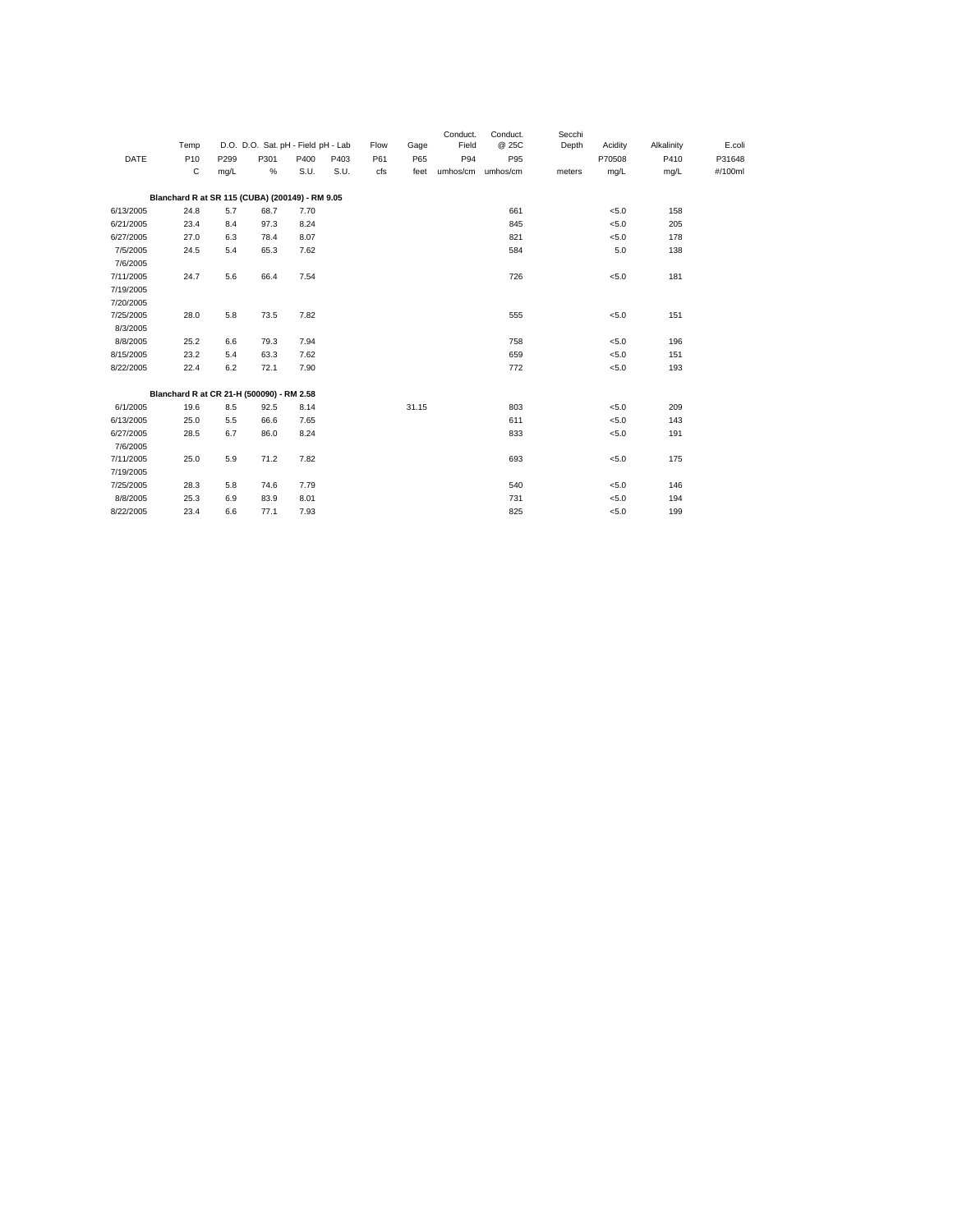|           | Total                                           |                   |         |        |        |                  |        |       |       | Manga- |         |        |          |           |
|-----------|-------------------------------------------------|-------------------|---------|--------|--------|------------------|--------|-------|-------|--------|---------|--------|----------|-----------|
|           |                                                 | Hardness Aluminum | Arsenic | Barium |        | Cadmium Chromium | Copper | Iron  | Lead  | nese   | Mercury | Nickel | Selenium | Strontium |
| DATE      | P900                                            | P1105             | P1002   | P1007  | P1027  | P1034            | P1042  | P1045 | P1051 | P1055  | P71900  | P1067  | P1147    | P1082     |
|           | mg/L                                            | ug/L              | ug/L    | ug/L   | ug/L   | ug/L             | ug/L   | ug/L  | ug/L  | ug/L   | ug/L    | ug/L   | ug/L     | ug/L      |
|           |                                                 |                   |         |        |        |                  |        |       |       |        |         |        |          |           |
|           | Blanchard R at SR 115 (CUBA) (200149) - RM 9.05 |                   |         |        |        |                  |        |       |       |        |         |        |          |           |
| 6/13/2005 | 285                                             | 861               | 2.1     | 60     | < 0.20 | $30$             | < 10   | 1590  | 2.0   | 62     | < 0.20  | <40    | 2.0      | 2550      |
| 6/21/2005 | 367                                             | 833               | 2.5     | 71     | < 0.20 | <30              | < 10   | 1400  | 2.0   | 84     | < 0.20  | < 40   | 2.0      | 3870      |
| 6/27/2005 | 338                                             | 1140              | 4.3     | 77     | 0.31   | <30              | < 10   | 1980  | 2.0   | 212    | < 0.20  | <40    | 2.0      | 3870      |
| 7/5/2005  | 237                                             | 887               | 2.5     | 59     | < 0.20 | $30$             | 11     | 1820  | 2.0   | 75     | < 0.20  | <40    | 2.0      | 3110      |
| 7/6/2005  |                                                 |                   |         |        |        |                  |        |       |       |        |         |        |          |           |
| 7/11/2005 | 322                                             | 2120              | 2.7     | 78     | < 0.20 | $30$             | < 10   | 3350  | 2.6   | 107    | < 0.20  | < 40   | 2.0      | 3970      |
| 7/19/2005 |                                                 |                   |         |        |        |                  |        |       |       |        |         |        |          |           |
| 7/20/2005 | 240                                             | 1270              | 2.3     | 57     | < 0.20 | <30              | < 10   | 2070  | 2.0   | 68     |         | < 40   | 2.0      | 2240      |
| 7/25/2005 | 251                                             | 1230              | 2.0     | 59     | < 0.20 | <30              | 10     | 2070  | 2.4   | 73     | < 0.20  | <40    | 2.0      | 2370      |
| 8/3/2005  | 299                                             | 1450              | 3.3     | 69     | < 0.20 | $30$             | < 10   | 2260  | 2.5   | 78     |         | <40    | 2.0      | 2910      |
| 8/8/2005  | 298                                             | 1270              | 2.7     | 70     | < 0.20 | $30$             | < 10   | 2210  | 2.0   | 82     | < 0.20  | <40    | 2.0      | 3410      |
| 8/15/2005 | 252                                             | 2200              | 3.2     | 72     | < 0.20 | <30              | < 10   | 3420  | 3.1   | 112    |         | <40    | 2.0      | 3140      |
| 8/22/2005 | 307                                             | 2380              | 3.7     | 83     | < 0.20 | <30              | <10    | 3400  | 3.6   | 132    | < 0.20  | <40    | 2.0      | 4390      |
|           |                                                 |                   |         |        |        |                  |        |       |       |        |         |        |          |           |
|           | Blanchard R at CR 21-H (500090) - RM 2.58       |                   |         |        |        |                  |        |       |       |        |         |        |          |           |
| 6/1/2005  | 366                                             | 353               | 2.0     | 67     | < 0.20 | $30$             | < 10   | 658   | 2.0   | 50     | < 0.20  | <40    | 2.0      | 3760      |
| 6/13/2005 | 264                                             | 730               | 2.2     | 56     | < 0.20 | <30              | < 10   | 1340  | 2.0   | 51     | < 0.20  | <40    | 2.0      | 2420      |
| 6/27/2005 | 348                                             | 882               | 4.1     | 74     | < 0.20 | <30              | <10    | 1580  | 2.0   | 192    | < 0.20  | <40    | 2.0      | 3900      |
| 7/6/2005  |                                                 |                   |         |        |        |                  |        |       |       |        |         |        |          |           |
| 7/11/2005 | 302                                             | 1370              | 2.0     | 70     | < 0.20 | $30$             | < 10   | 2000  | 2.0   | 73     | < 0.20  | <40    | 2.0      | 3790      |
| 7/19/2005 |                                                 |                   |         |        |        |                  |        |       |       |        |         |        |          |           |
| 7/25/2005 | 245                                             | 872               | 2.6     | 56     | < 0.20 | <30              | <10    | 1600  | 2.0   | 58     | < 0.20  | <40    | 2.0      | 2300      |
| 8/8/2005  | 288                                             | 857               | 2.3     | 65     | < 0.20 | <30              | < 10   | 1580  | 2.0   | 59     | < 0.20  | <40    | 2.0      | 3200      |
| 8/22/2005 | 334                                             | 1830              | 3.5     | 85     | < 0.20 | <30              | <10    | 2480  | 2.5   | 90     | < 0.20  | < 40   | 2.0      | 4770      |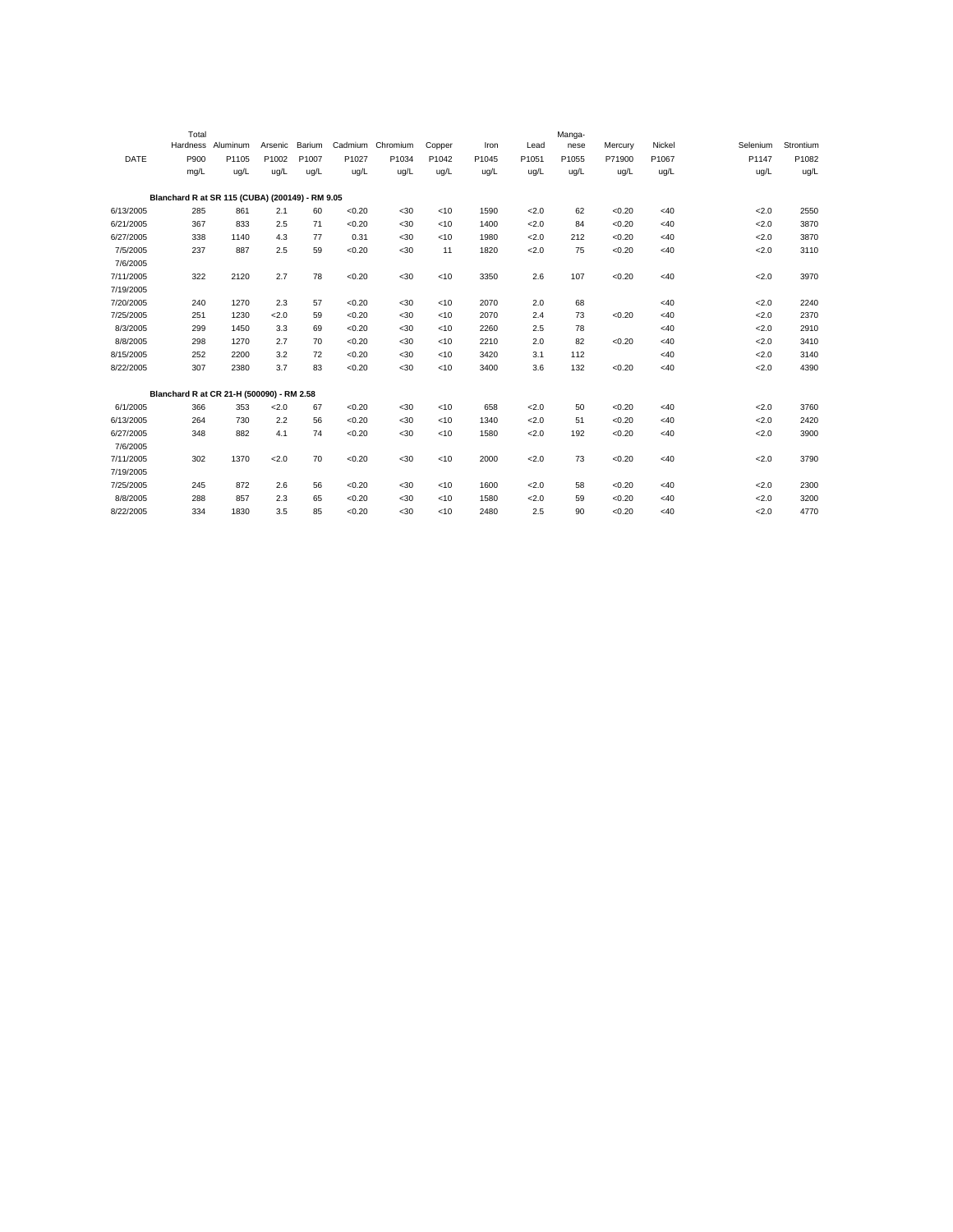|           | BOD <sub>5</sub>                                |        | CBOD5 CBOD20 | <b>TOC</b> | COD  | Nitrate +<br>nitrite | Nitrite | Ammonia | <b>TKN</b> | Total<br>Phosphorus | <b>Total Diss</b><br>Phos | Total<br><b>Diss</b><br>Solids | Total<br>Susp<br>Solids |
|-----------|-------------------------------------------------|--------|--------------|------------|------|----------------------|---------|---------|------------|---------------------|---------------------------|--------------------------------|-------------------------|
| DATE      | P310                                            | P80082 | P80087       | P680       | P340 | P630                 | P615    | P610    | P625       | P665                | P666                      | P70300                         | P530                    |
|           | mg/L                                            | mg/L   | mg/L         | mg/L       | mg/L | mg/L                 | mg/L    | mg/L    | mg/L       | mg/L                | mg/L                      | mg/L                           | mg/L                    |
|           |                                                 |        |              |            |      |                      |         |         |            |                     |                           |                                |                         |
|           | Blanchard R at SR 115 (CUBA) (200149) - RM 9.05 |        |              |            |      |                      |         |         |            |                     |                           |                                |                         |
| 6/13/2005 | 2.0                                             |        |              |            | 12   | 7.90                 | 0.129   | 0.079   | 0.74       | 0.201               | 0.160                     | 386                            | 45                      |
| 6/21/2005 | 3.6                                             |        |              |            | < 10 | 1.14                 | < 0.020 | 0.051   | 0.65       | 0.139               | 0.107                     | 524                            | 36                      |
| 6/27/2005 | 8.4                                             |        |              |            | 25   | 2.62                 | < 0.020 | < 0.050 | 0.60       | 0.187               | 0.121                     | 568                            | 80                      |
| 7/5/2005  | 2.5                                             |        |              |            | 27   | 6.92                 | 0.073   | 0.091   | 0.85       | 0.105               | 0.081                     | 354                            | 18                      |
| 7/6/2005  |                                                 |        |              |            |      |                      |         |         |            |                     |                           |                                |                         |
| 7/11/2005 | 2.1                                             |        |              |            | 13   | 3.68                 | < 0.020 | 0.060   | 0.57       | 0.148               | 0.107                     | 462                            | 60                      |
| 7/19/2005 |                                                 |        |              |            |      |                      |         |         |            |                     |                           |                                |                         |
| 7/20/2005 | 2.0                                             |        | 6.5          |            |      | 7.18                 | 0.040   | 0.135   | 1.37       | 0.262               |                           | 354                            | 60                      |
| 7/25/2005 | 2.0                                             |        |              |            | 13   | 6.33                 | < 0.020 | 0.102   | 0.61       | 0.177               | 0.116                     | 346                            | 57                      |
| 8/3/2005  | 2.0                                             |        | 5.8          |            |      | 4.90                 | < 0.020 | 0.052   | 0.68       | 0.146               |                           | 436                            | 65                      |
| 8/8/2005  | 2.0                                             |        |              |            | 16   | 2.96                 | < 0.020 | 0.062   | 0.63       | 0.143               | 0.102                     | 482                            | 53                      |
| 8/15/2005 | 2.0                                             |        |              |            | 16   | 1.65                 | < 0.020 | 0.134   | 0.60       | 0.168               | 0.131                     | 444                            | 85                      |
| 8/22/2005 | 2.1                                             |        |              |            | 13   | 1.40                 | < 0.020 | 0.100   | 0.52       | 0.328               | 0.134                     | 470                            | 82                      |
|           | Blanchard R at CR 21-H (500090) - RM 2.58       |        |              |            |      |                      |         |         |            |                     |                           |                                |                         |
| 6/1/2005  | 2.2                                             |        |              |            | 13   | 3.53                 | < 0.020 | < 0.050 | 0.79       | 0.104               |                           | 488                            | 21                      |
| 6/13/2005 | 2.0                                             |        |              |            | 12   | 8.46                 | 0.154   | 0.144   | 0.90       | 0.183               |                           | 366                            | 35                      |
| 6/27/2005 | 4.9                                             |        |              |            | 25   | 1.09                 | < 0.020 | 0.054   | 0.52       | 0.160               |                           | 600                            | 30                      |
| 7/6/2005  |                                                 |        |              |            |      |                      |         |         |            |                     |                           |                                |                         |
| 7/11/2005 | 2.4                                             |        |              |            | 10   | 4.14                 | < 0.020 | 0.058   | 0.54       | 0.140               |                           | 434                            | 66                      |
| 7/19/2005 |                                                 |        |              |            |      |                      |         |         |            |                     |                           |                                |                         |
| 7/25/2005 | 2.0                                             |        |              |            | 18   | 6.47                 | < 0.020 | 0.075   | 0.67       | 0.174               |                           | 348                            | 49                      |
| 8/8/2005  | 2.2                                             |        |              |            | 16   | 3.06                 | < 0.020 | 0.059   | 0.67       | 0.099               |                           | 466                            | 49                      |
| 8/22/2005 | 2.0                                             |        |              |            | 10   | 1.44                 | < 0.020 | 0.082   | 0.57       | 0.181               |                           | 522                            | 70                      |
|           |                                                 |        |              |            |      |                      |         |         |            |                     |                           |                                |                         |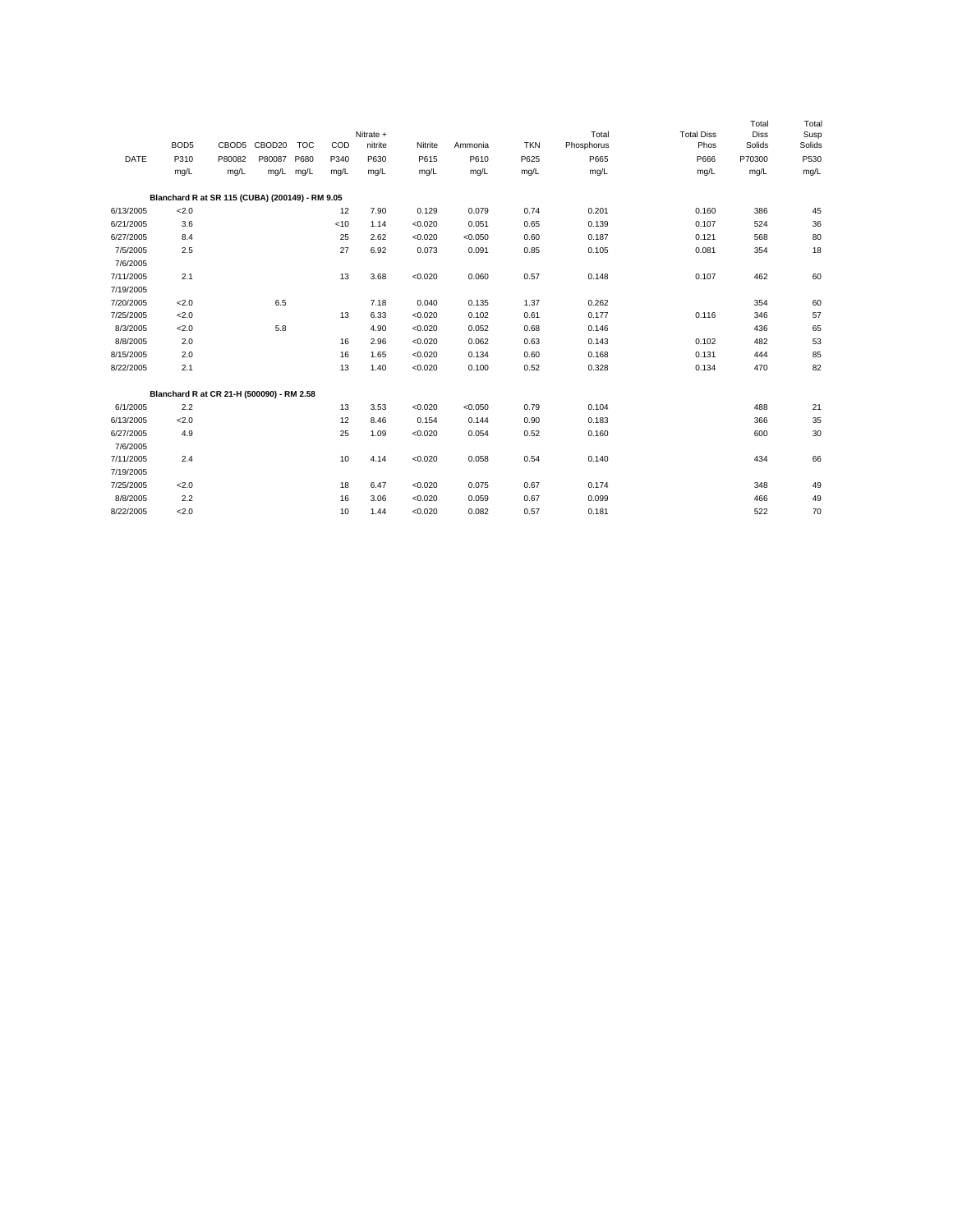|           |                                                 |      |      |                                      |                |        | Total              |          |                        |                 |
|-----------|-------------------------------------------------|------|------|--------------------------------------|----------------|--------|--------------------|----------|------------------------|-----------------|
|           | Sulfate                                         |      |      | Chloride Calcium Magnesium Potassium |                | Sodium | Volatile<br>Solids | Fluoride | Hexavalent<br>Chromium | Oil &<br>Grease |
| DATE      | P945                                            | P940 | P916 | P927                                 | P937           | P929   | P505               | P951     | P1220                  | P556            |
|           | mg/L                                            | mg/L | mg/L | mg/L                                 | mg/L           | mg/L   | mg/L               | mg/L     | ug/L                   | mg/L            |
|           |                                                 |      |      |                                      |                |        |                    |          |                        |                 |
|           | Blanchard R at SR 115 (CUBA) (200149) - RM 9.05 |      |      |                                      |                |        |                    |          |                        |                 |
| 6/13/2005 | 87.1                                            | 46.7 | 73   | 25                                   | 5              | 23     |                    |          |                        |                 |
| 6/21/2005 | 132                                             | 70.1 | 91   | 34                                   | 6              | 42     |                    |          |                        |                 |
| 6/27/2005 | 142                                             | 75.9 | 81   | 33                                   | 6              | 45     |                    |          |                        |                 |
| 7/5/2005  | 87.1                                            | 41.1 | 57   | 23                                   | 5              | 23     |                    |          |                        |                 |
| 7/6/2005  |                                                 |      |      |                                      |                |        |                    |          |                        |                 |
| 7/11/2005 | 110                                             | 56.8 | 81   | 29                                   | $\overline{7}$ | 32     |                    |          |                        |                 |
| 7/19/2005 |                                                 |      |      |                                      |                |        |                    |          |                        |                 |
| 7/20/2005 | 66.9                                            | 38.0 | 63   | 20                                   | 5              | 21     |                    |          |                        |                 |
| 7/25/2005 | 76.7                                            | 40.1 | 66   | 21                                   | 5              | 22     |                    |          |                        |                 |
| 8/3/2005  | 100                                             | 47.3 | 77   | 26                                   | 5              | 26     |                    |          |                        |                 |
| 8/8/2005  | 115                                             | 61.9 | 75   | 27                                   | 6              | 35     |                    |          |                        |                 |
| 8/15/2005 | 105                                             | 65.0 | 63   | 23                                   | 8              | 43     |                    |          |                        |                 |
| 8/22/2005 | 121                                             | 66.6 | 75   | 29                                   | $\overline{7}$ | 44     |                    |          |                        |                 |
|           |                                                 |      |      |                                      |                |        |                    |          |                        |                 |
|           | Blanchard R at CR 21-H (500090) - RM 2.58       |      |      |                                      |                |        |                    |          |                        |                 |
| 6/1/2005  | 116                                             | 61.6 | 92   | 33                                   | 4              | 36     |                    |          |                        |                 |
| 6/13/2005 | 78.0                                            | 41.3 | 68   | 23                                   | 5              | 21     |                    |          |                        |                 |
| 6/27/2005 | 144                                             | 75.8 | 85   | 33                                   | 6              | 45     |                    |          |                        |                 |
| 7/6/2005  |                                                 |      |      |                                      |                |        |                    |          |                        |                 |
| 7/11/2005 | 104                                             | 52.6 | 75   | 28                                   | 6              | 30     |                    |          |                        |                 |
| 7/19/2005 |                                                 |      |      |                                      |                |        |                    |          |                        |                 |
| 7/25/2005 | 72.2                                            | 37.4 | 65   | 20                                   | 5              | 21     |                    |          |                        |                 |
| 8/8/2005  | 109                                             | 58.1 | 74   | 25                                   | 6              | 31     |                    |          |                        |                 |
| 8/22/2005 | 126                                             | 70.2 | 81   | 32                                   | $\overline{7}$ | 48     |                    |          |                        |                 |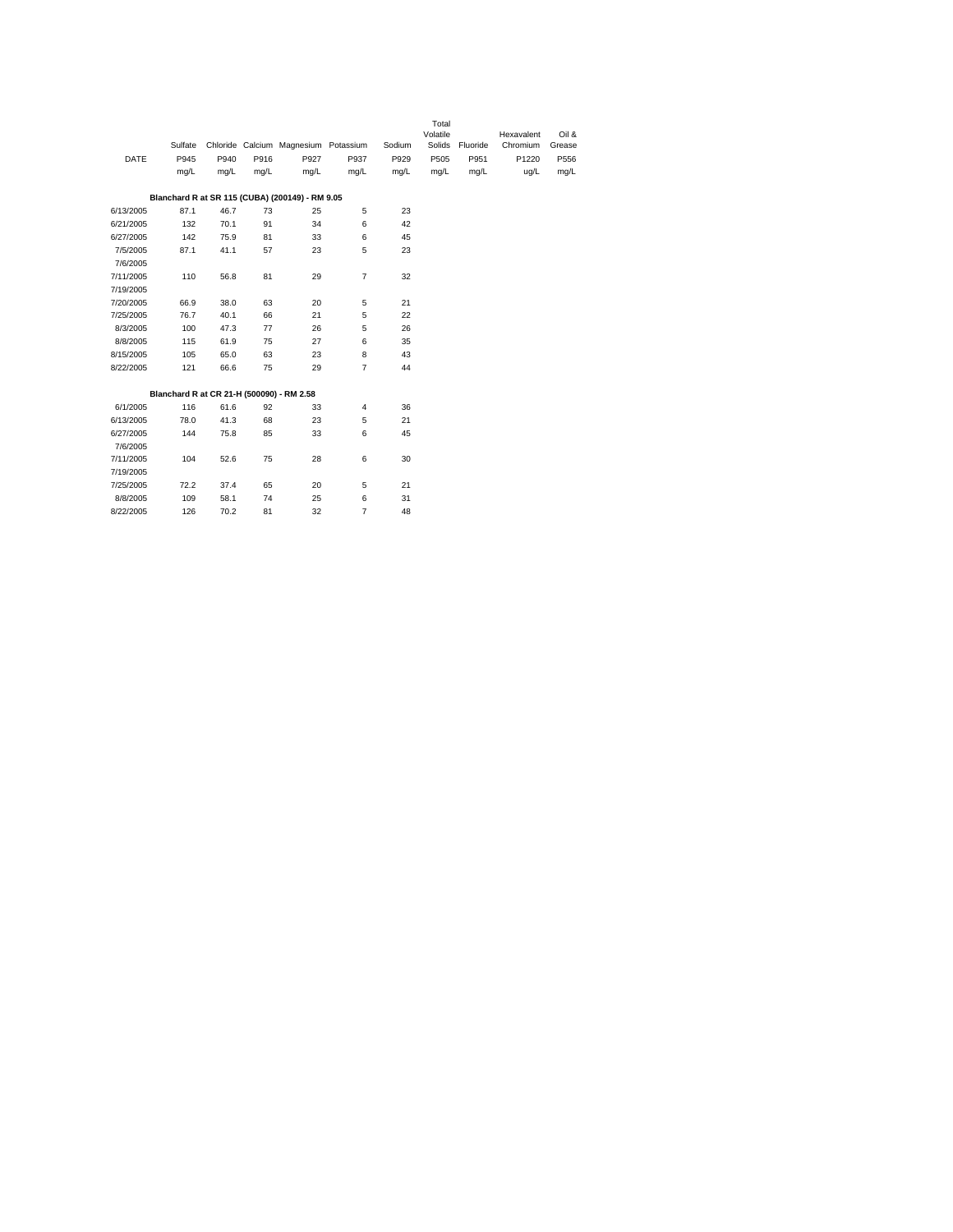# **Blanchard R at SR 115 (CUBA) (200149) - RM 9.05**

6/13/2005 6/21/2005 6/27/2005 7/5/2005 7/6/2005 Bacteria run 7/11/2005 7/19/2005 Bacteria run 7/20/2005 7/25/2005 8/3/2005 8/8/2005 8/15/2005 8/22/2005

## **Blanchard R at CR 21-H (500090) - RM 2.58**

6/1/2005 6/13/2005 6/27/2005 7/6/2005 Bacteria run 7/11/2005 7/19/2005 Bacteria run 7/25/2005 8/8/2005 8/22/2005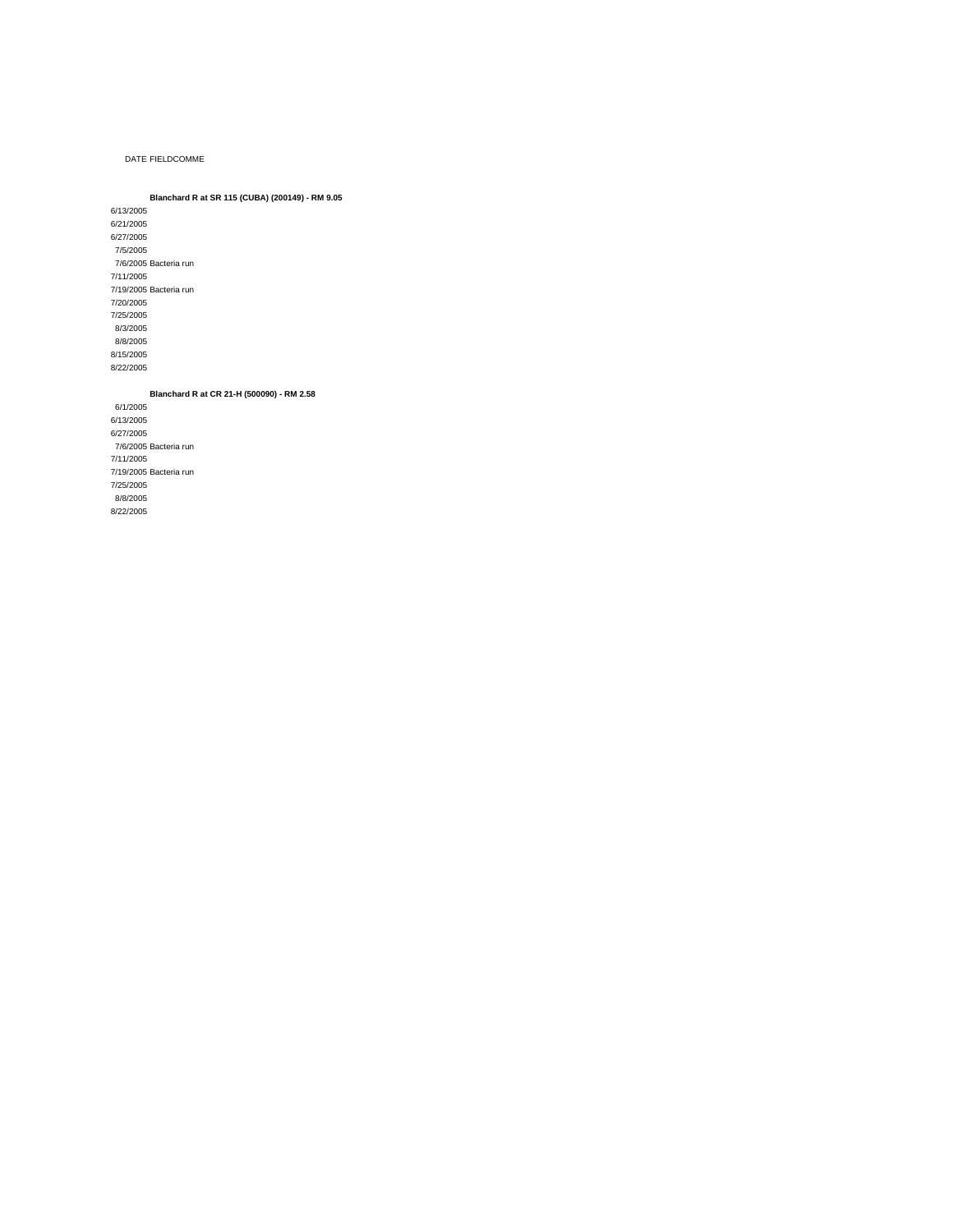# Appendix Table A-2.

Macroinvertebrate collection summary for locations in the Blanchard River study area, 2005.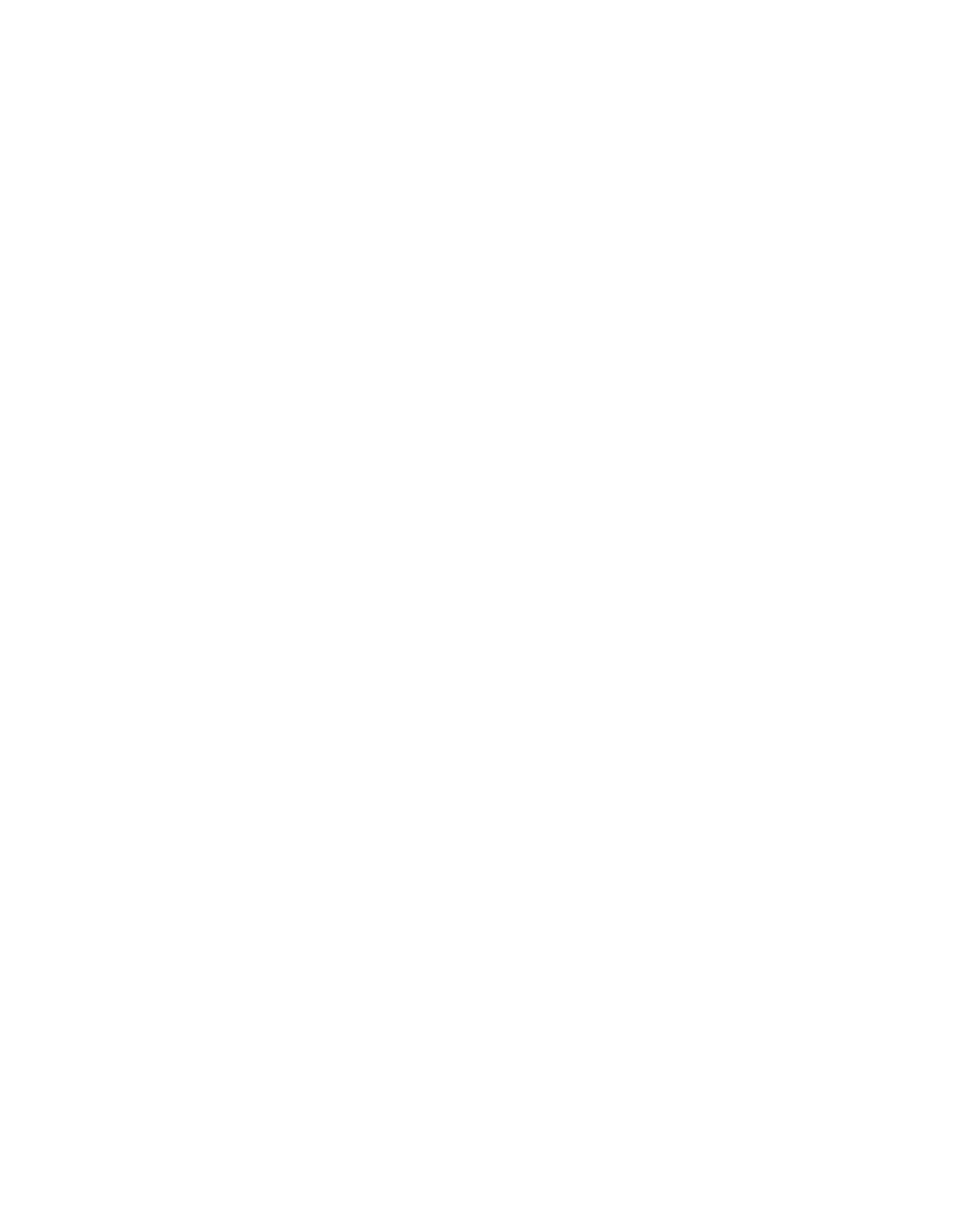|                                                                                                                                                                                                                      | <b>Ohio EPA/DSW Ecological Assessment Section</b><br><b>Macroinvertebrate Collection</b>                                                                                                                                                                                                                                                                                                                                                                                                                       |            |                                                                                                          |                         |                          |                                                                                                              |                                        |                     |  |
|----------------------------------------------------------------------------------------------------------------------------------------------------------------------------------------------------------------------|----------------------------------------------------------------------------------------------------------------------------------------------------------------------------------------------------------------------------------------------------------------------------------------------------------------------------------------------------------------------------------------------------------------------------------------------------------------------------------------------------------------|------------|----------------------------------------------------------------------------------------------------------|-------------------------|--------------------------|--------------------------------------------------------------------------------------------------------------|----------------------------------------|---------------------|--|
|                                                                                                                                                                                                                      | Collection Date: 07/19/2005 River Code: 04-160<br>RM: 101.00                                                                                                                                                                                                                                                                                                                                                                                                                                                   |            |                                                                                                          |                         |                          | Site: Blanchard River                                                                                        |                                        |                     |  |
| Taxa<br>Code                                                                                                                                                                                                         | Taxa                                                                                                                                                                                                                                                                                                                                                                                                                                                                                                           | Quant/Qual |                                                                                                          | Taxa<br>Code            |                          | Taxa                                                                                                         | Quant/Qual                             |                     |  |
| 01801<br>04935<br>05900<br>07800<br>11120<br>11130<br>11200<br>11250<br>13400<br>13521<br>16700<br>17200<br>22001<br>23909<br>45300<br>52200<br>52430<br>52530<br>53501<br>58505<br>59570<br>59700<br>63900<br>65800 | Turbellaria<br>Erpobdella punctata punctata<br>Lirceus sp<br>Cambarus sp<br>Baetis flavistriga<br><b>Baetis</b> intercalaris<br>Callibaetis sp<br>Centroptilum sp (w/o hindwing pads)<br>Stenacron sp<br>Stenonema femoratum<br>Tricorythodes sp<br>Caenis sp<br>Coenagrionidae<br>Boyeria vinosa<br>Sigara sp<br>Cheumatopsyche sp<br>Ceratopsyche morosa group<br>Hydropsyche depravata group<br>Hydroptilidae<br>Helicopsyche borealis<br>Oecetis nocturna<br>Triaenodes sp<br>Laccophilus sp<br>Berosus sp |            | ٠<br>٠<br>٠<br>÷<br>+<br>٠<br>٠<br>٠<br>٠<br>÷<br>÷<br>٠<br>٠<br>÷<br>٠<br>٠<br>٠<br>÷<br>٠<br>$\ddot{}$ | 93900<br>95100<br>99160 | Elimia sp<br>Physella sp | Anodontoides ferussacianus<br>No. Quantitative Taxa: 0<br>No. Qualitative Taxa: 47<br>Number of Organisms: 0 | Total Taxa: 47<br>ICI:<br>Qual EPT: 15 | ۰<br>+<br>$\ddot{}$ |  |
| 67800<br>68702<br>68707<br>68708                                                                                                                                                                                     | Tropisternus sp<br>Dubiraphia bivittata<br>Dubiraphia quadrinotata<br>Dubiraphia vittata group                                                                                                                                                                                                                                                                                                                                                                                                                 |            | ٠<br>٠<br>٠                                                                                              |                         |                          |                                                                                                              |                                        |                     |  |

 *Stenelmis sp* **+** *Ceratopogonidae* **+** *Ablabesmyia mallochi* **+** *Clinotanypus pinguis* **+**

 *Helopelopia sp* **+** *Larsia sp* **+** *Procladius (Holotanypus) sp* **+** *Cryptochironomus sp* **+** *Cryptotendipes pseudotener* **+** *Paratendipes albimanus or P. duplicatus* **+** *Polypedilum (Uresipedilum) flavum* **+** *Polypedilum (Tripodura) scalaenum group* **+** *Cladotanytarsus vanderwulpi group Type 1* **+** *Rheotanytarsus sp* **+** *Hemerodromia sp* **+**

*Hayesomyia senata or Thienemannimyia*

*norena*

 **+**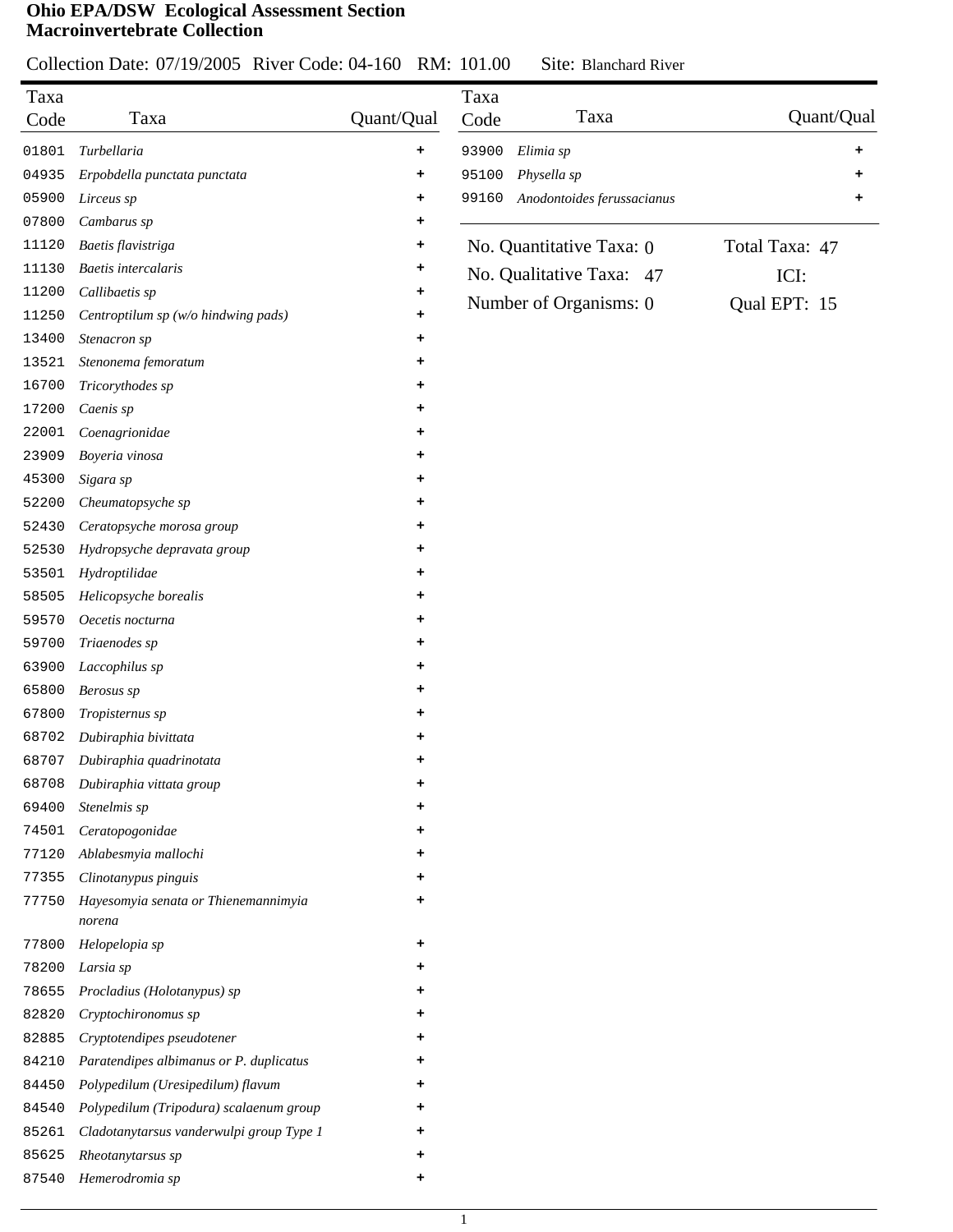Collection Date: 07/19/2005 River Code: 04-160 RM: 100.10 Site: Blanchard River

| Taxa  |                                       |            | Taxa  |                                   |                |
|-------|---------------------------------------|------------|-------|-----------------------------------|----------------|
| Code  | Taxa                                  | Quant/Qual | Code  | Taxa                              | Quant/Qual     |
| 00653 | Eunapius fragilis                     | +          | 85625 | Rheotanytarsus sp                 | +              |
| 01801 | Turbellaria                           | +          | 85800 | Tanytarsus sp                     | +              |
| 03600 | Oligochaeta                           | +          | 85821 | Tanytarsus glabrescens group sp 7 |                |
| 04935 | Erpobdella punctata punctata          | +          | 87540 | Hemerodromia sp                   |                |
| 04964 | Mooreobdella microstoma               | ٠          | 95100 | Physella sp                       |                |
| 05900 | Lirceus sp                            | +          | 95907 | Gyraulus (Torquis) parvus         |                |
| 08250 | Orconectes (Procericambarus) rusticus | ٠          | 96002 | Helisoma anceps anceps            |                |
| 08601 | Hydrachnidia                          | +          | 96120 | Menetus (Micromenetus) dilatatus  |                |
| 11120 | Baetis flavistriga                    | +          | 96900 | Ferrissia sp                      |                |
| 11130 | <b>Baetis</b> intercalaris            | +          | 98600 | Sphaerium sp                      | +              |
| 11200 | Callibaetis sp                        | ٠          |       |                                   |                |
| 13400 | Stenacron sp                          | +          |       | No. Quantitative Taxa: 0          | Total Taxa: 54 |
| 13521 | Stenonema femoratum                   | ٠          |       | No. Qualitative Taxa: 54          | ICI:           |
| 17200 | Caenis sp                             | ٠          |       | Number of Organisms: 0            | Qual EPT: 17   |
| 22001 | Coenagrionidae                        | ٠          |       |                                   |                |
| 45300 | Sigara sp                             | ٠          |       |                                   |                |
| 47600 | Sialis sp                             | ٠          |       |                                   |                |
| 51400 | Nyctiophylax sp                       | ٠          |       |                                   |                |
| 51600 | Polycentropus sp                      | ٠          |       |                                   |                |
| 52200 | Cheumatopsyche sp                     | ٠          |       |                                   |                |
| 52430 | Ceratopsyche morosa group             | ٠          |       |                                   |                |
| 52530 | Hydropsyche depravata group           | ٠          |       |                                   |                |
| 53501 | Hydroptilidae                         | ٠          |       |                                   |                |
| 57400 | Neophylax sp                          | ٠          |       |                                   |                |
| 58505 | Helicopsyche borealis                 | ٠          |       |                                   |                |
| 59150 | Ceraclea resurgens group              | ٠          |       |                                   |                |
| 59570 | Oecetis nocturna                      | ٠          |       |                                   |                |
| 59728 | Triaenodes marginatus                 | ٠          |       |                                   |                |
| 65800 | Berosus sp                            | ٠          |       |                                   |                |
| 67700 | Paracymus sp                          | ٠          |       |                                   |                |
| 68702 | Dubiraphia bivittata                  | +          |       |                                   |                |
| 68708 | Dubiraphia vittata group              |            |       |                                   |                |
| 69400 | Stenelmis sp                          | ٠          |       |                                   |                |
| 71300 | Limonia sp                            | ٠          |       |                                   |                |
| 77355 | Clinotanypus pinguis                  | +          |       |                                   |                |
| 77500 | Conchapelopia sp                      |            |       |                                   |                |
| 77800 | Helopelopia sp                        | ٠          |       |                                   |                |
| 78140 | Labrundinia pilosella                 |            |       |                                   |                |
| 78655 | Procladius (Holotanypus) sp           | +          |       |                                   |                |
| 82820 | Cryptochironomus sp                   |            |       |                                   |                |
| 83040 | Dicrotendipes neomodestus             |            |       |                                   |                |
| 84450 | Polypedilum (Uresipedilum) flavum     | ٠          |       |                                   |                |
| 84470 | Polypedilum (P.) illinoense           | ٠          |       |                                   |                |
| 84750 | Stictochironomus sp                   | +          |       |                                   |                |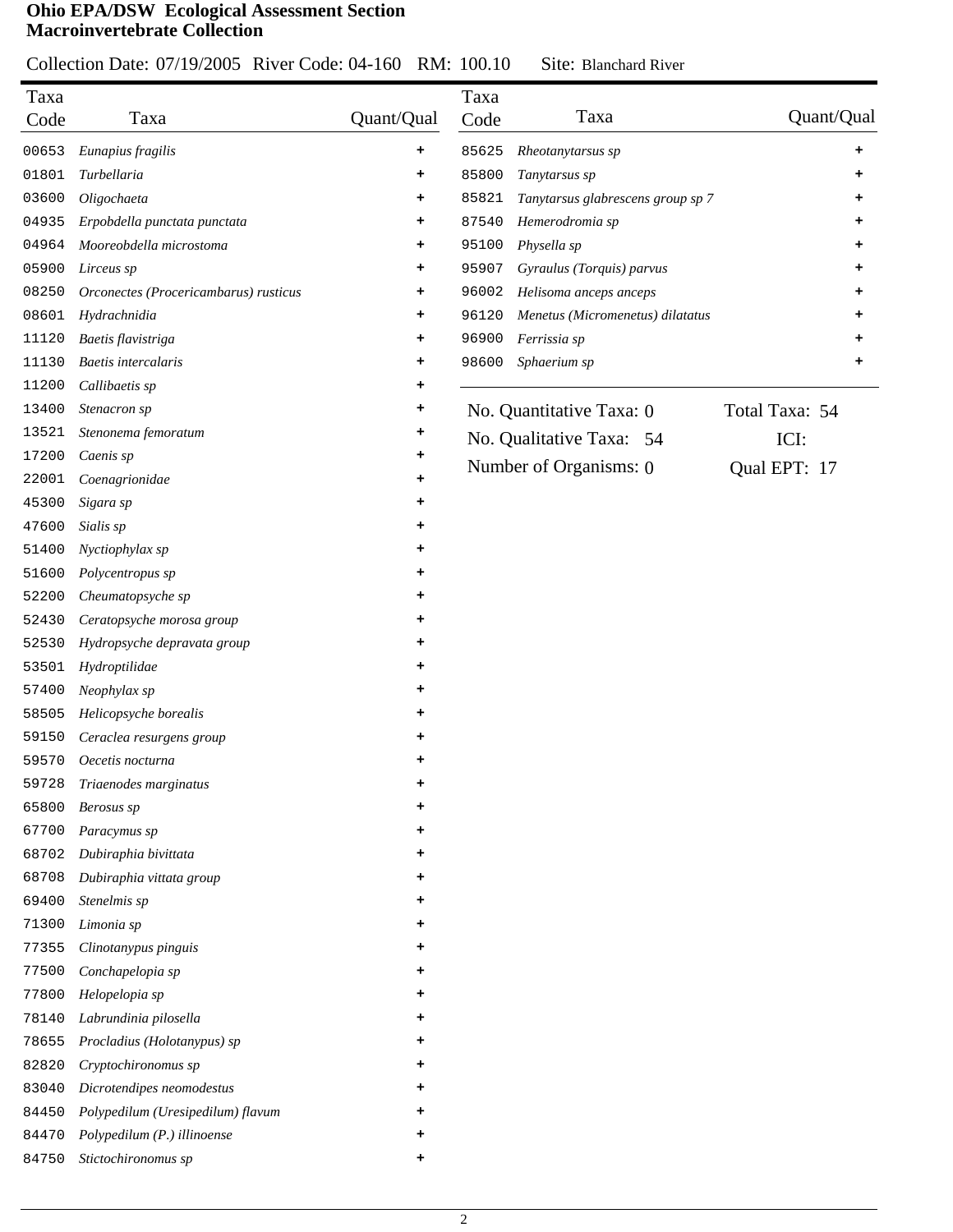Collection Date: 08/30/2005 River Code: 04-160 RM: 97.50 Site: Blanchard River Musgrave Rd.

| Taxa  |                                                             |                |                      | Taxa  |                             |                |
|-------|-------------------------------------------------------------|----------------|----------------------|-------|-----------------------------|----------------|
| Code  | Taxa                                                        | Quant/Qual     |                      | Code  | Taxa                        | Quant/Qual     |
| 01320 | Hydra sp                                                    | $\mathbf{1}$   |                      | 95100 | Physella sp                 | 1              |
| 01801 | Turbellaria                                                 | 26             | $\ddot{}$            | 98200 | Pisidium sp                 | 1              |
| 03360 | Plumatella sp                                               |                | +                    | 98600 | Sphaerium sp                | 1<br>$\ddot{}$ |
| 03600 | Oligochaeta                                                 | 5040           | $\pm$                | 99100 | Pyganodon grandis           | +              |
| 04964 | Mooreobdella microstoma                                     |                | ٠                    | 99160 | Anodontoides ferussacianus  | +              |
| 11651 | Procloeon sp (w/o hindwing pads)                            | 16             |                      | 99260 | Lasmigona compressa         | +              |
| 13400 | Stenacron sp                                                |                | $\ddot{}$            | 99420 | Amblema plicata plicata     | +              |
| 17200 | Caenis sp                                                   | 80             | $\pm$                | 99740 | Toxolasma parvus            | +              |
| 21200 | Calopteryx sp                                               | $1\,$          |                      | 99860 | Lampsilis radiata luteola   | +              |
| 21300 | Hetaerina sp                                                |                | ٠                    |       |                             |                |
| 22300 | Argia sp                                                    | $\overline{4}$ | $\ddag$              |       | No. Quantitative Taxa: 32   | Total Taxa: 52 |
| 23909 | Boyeria vinosa                                              | $\mathbf{1}$   |                      |       | No. Qualitative Taxa:<br>37 | <b>ICI: 20</b> |
| 43300 | Ranatra sp                                                  |                | ٠                    |       |                             |                |
| 45400 | Trichocorixa sp                                             |                | ٠                    |       | Number of Organisms: 6365   | Qual EPT: 7    |
| 47600 | Sialis sp                                                   | 1              |                      |       |                             |                |
| 52200 | Cheumatopsyche sp                                           | 2              | $\ddot{\phantom{1}}$ |       |                             |                |
| 53800 | Hydroptila sp                                               | 26             | $\ddot{}$            |       |                             |                |
| 57400 | Neophylax sp                                                |                | +                    |       |                             |                |
| 58505 | Helicopsyche borealis                                       | 5              | $\ddot{\phantom{1}}$ |       |                             |                |
| 59500 | Oecetis sp                                                  |                | ٠                    |       |                             |                |
| 59970 | Petrophila sp                                               |                | +                    |       |                             |                |
| 60900 | Peltodytes sp                                               |                | +                    |       |                             |                |
| 65800 | Berosus sp                                                  | 285            | $\ddot{\phantom{1}}$ |       |                             |                |
| 68702 | Dubiraphia bivittata                                        |                | +                    |       |                             |                |
| 68708 | Dubiraphia vittata group                                    | 26             | $\ddot{\phantom{1}}$ |       |                             |                |
| 69400 | Stenelmis sp                                                | 6              | $\ddot{}$            |       |                             |                |
| 74650 | Atrichopogon sp                                             | 49             |                      |       |                             |                |
| 77500 | Conchapelopia sp                                            | 74             |                      |       |                             |                |
| 77750 | Hayesomyia senata or Thienemannimyia<br>norena              | $139 +$        |                      |       |                             |                |
| 77800 | Helopelopia sp                                              |                | ٠                    |       |                             |                |
| 80420 | Cricotopus (C.) bicinctus                                   | 25             |                      |       |                             |                |
| 81231 | Nanocladius (N.) crassicornus or $N. (N.)$<br>"rectinervis" | 8              |                      |       |                             |                |
| 81240 | Nanocladius (N.) distinctus                                 | 8              |                      |       |                             |                |
| 82820 | Cryptochironomus sp                                         |                | ٠                    |       |                             |                |
| 83040 | Dicrotendipes neomodestus                                   | 221            | $\ddot{\phantom{1}}$ |       |                             |                |
| 84020 | Parachironomus carinatus                                    | 155            | $\ddot{}$            |       |                             |                |
| 84030 | Parachironomus directus                                     | 8              |                      |       |                             |                |
| 84450 | Polypedilum (Uresipedilum) flavum                           | 16             | $+$                  |       |                             |                |
| 84470 | Polypedilum (P.) illinoense                                 | 33             |                      |       |                             |                |
| 84540 | Polypedilum (Tripodura) scalaenum group                     | 8              | $\ddot{\phantom{1}}$ |       |                             |                |
| 84750 | Stictochironomus sp                                         |                | ٠                    |       |                             |                |
| 85821 | Tanytarsus glabrescens group sp 7                           | $82 +$         |                      |       |                             |                |
| 85840 | Tanytarsus sepp                                             | 16             |                      |       |                             |                |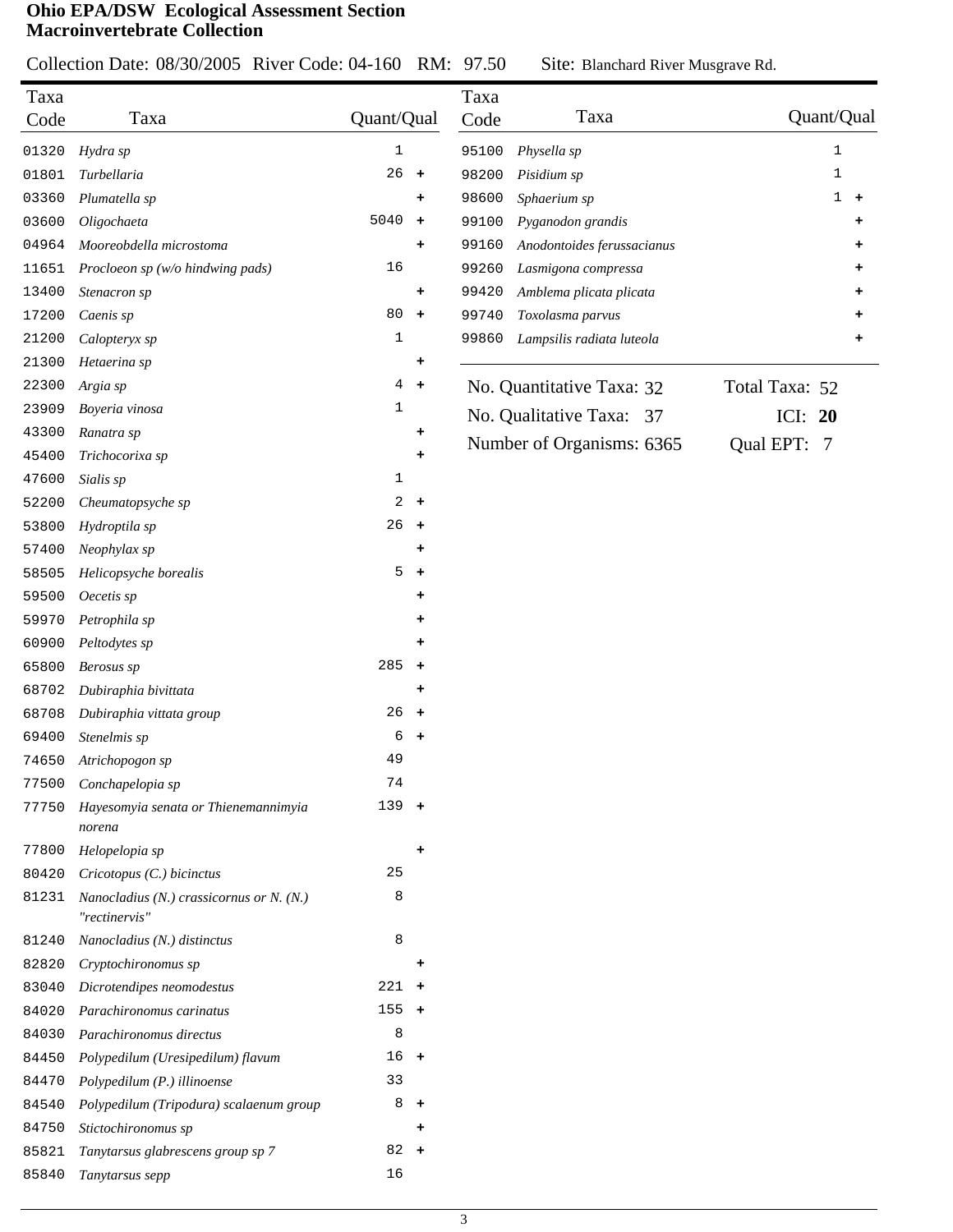Collection Date: 08/30/2005 River Code: 04-160 RM: 96.00 Site: Blanchard River

| Taxa  |                                                |            |           | Taxa  |                                         |                |
|-------|------------------------------------------------|------------|-----------|-------|-----------------------------------------|----------------|
| Code  | Taxa                                           | Quant/Qual |           | Code  | Taxa                                    | Quant/Qual     |
| 01320 | Hydra sp                                       | 80         |           | 84470 | Polypedilum (P.) illinoense             | 24             |
| 01801 | Turbellaria                                    | 16         | $+$       | 84540 | Polypedilum (Tripodura) scalaenum group | 3              |
| 02960 | Paragordius sp                                 | 1          |           | 84800 | Tribelos jucundum                       | 3              |
| 03360 | Plumatella sp                                  | $1 -$      | $\ddot{}$ | 84960 | Pseudochironomus sp                     | 5              |
| 03600 | Oligochaeta                                    | $2912 +$   |           | 85821 | Tanytarsus glabrescens group sp 7       | 3              |
| 05900 | Lirceus sp                                     |            | +         | 86200 | Tabanus sp                              | +              |
| 06201 | Hyalella azteca                                | 1          |           | 95100 | Physella sp                             | 2              |
| 08250 | Orconectes (Procericambarus) rusticus          |            | +         | 99100 | Pyganodon grandis                       | +              |
| 11651 | Procloeon sp (w/o hindwing pads)               | 1          |           | 99420 | Amblema plicata plicata                 | ٠              |
| 13400 | Stenacron sp                                   | 3          | $\pm$     | 99440 | Fusconaia flava                         | +              |
| 16700 | Tricorythodes sp                               | 1          |           | 99860 | Lampsilis radiata luteola               | +              |
| 17200 | Caenis sp                                      | 173        | $\ddot{}$ |       |                                         |                |
| 22001 | Coenagrionidae                                 | 1          |           |       | No. Quantitative Taxa: 36               | Total Taxa: 55 |
| 22300 | Argia sp                                       | $25 +$     |           |       | No. Qualitative Taxa:<br>31             | ICI: 16        |
| 23909 | Boyeria vinosa                                 |            | ٠         |       |                                         |                |
| 28955 | Plathemis lydia                                | 9          | $\ddot{}$ |       | Number of Organisms: 3975               | Qual EPT: 5    |
| 44501 | Corixidae                                      | 2          |           |       |                                         |                |
| 45400 | Trichocorixa sp                                |            | $\ddot{}$ |       |                                         |                |
| 47600 | Sialis sp                                      |            | ٠         |       |                                         |                |
| 51600 | Polycentropus sp                               |            | ٠         |       |                                         |                |
| 57400 | Neophylax sp                                   |            | $\ddot{}$ |       |                                         |                |
| 57900 | Pycnopsyche sp                                 |            | ٠         |       |                                         |                |
| 59970 | Petrophila sp                                  |            | ٠         |       |                                         |                |
| 60900 | Peltodytes sp                                  |            | ٠         |       |                                         |                |
| 63900 | Laccophilus sp                                 |            | ٠         |       |                                         |                |
| 65800 | Berosus sp                                     | 517        | $\ddot{}$ |       |                                         |                |
| 66200 | Cymbiodyta sp                                  |            | ٠         |       |                                         |                |
| 68075 | Psephenus herricki                             |            | $\ddot{}$ |       |                                         |                |
| 68702 | Dubiraphia bivittata                           | 1          |           |       |                                         |                |
| 68708 | Dubiraphia vittata group                       | 4          |           |       |                                         |                |
| 69400 | Stenelmis sp                                   | $24 +$     |           |       |                                         |                |
| 77500 | Conchapelopia sp                               | $22 +$     |           |       |                                         |                |
| 77750 | Hayesomyia senata or Thienemannimyia<br>norena | $76 +$     |           |       |                                         |                |
| 77800 | Helopelopia sp                                 | 11         |           |       |                                         |                |
| 78200 | Larsia sp                                      | 3          |           |       |                                         |                |
| 78655 | Procladius (Holotanypus) sp                    | 3          |           |       |                                         |                |
| 80370 | Corynoneura lobata                             | 3          |           |       |                                         |                |
| 80420 | Cricotopus (C.) bicinctus                      | 3          |           |       |                                         |                |
| 81250 | Nanocladius (N.) minimus                       | 5          |           |       |                                         |                |
| 81632 | Parakiefferiella n.sp 2                        | $16 +$     |           |       |                                         |                |
| 82820 | Cryptochironomus sp                            |            |           |       |                                         |                |
| 83040 | Dicrotendipes neomodestus                      | 5          |           |       |                                         |                |
| 84020 | Parachironomus carinatus                       | 11         |           |       |                                         |                |
| 84210 | Paratendipes albimanus or P. duplicatus        | 5          |           |       |                                         |                |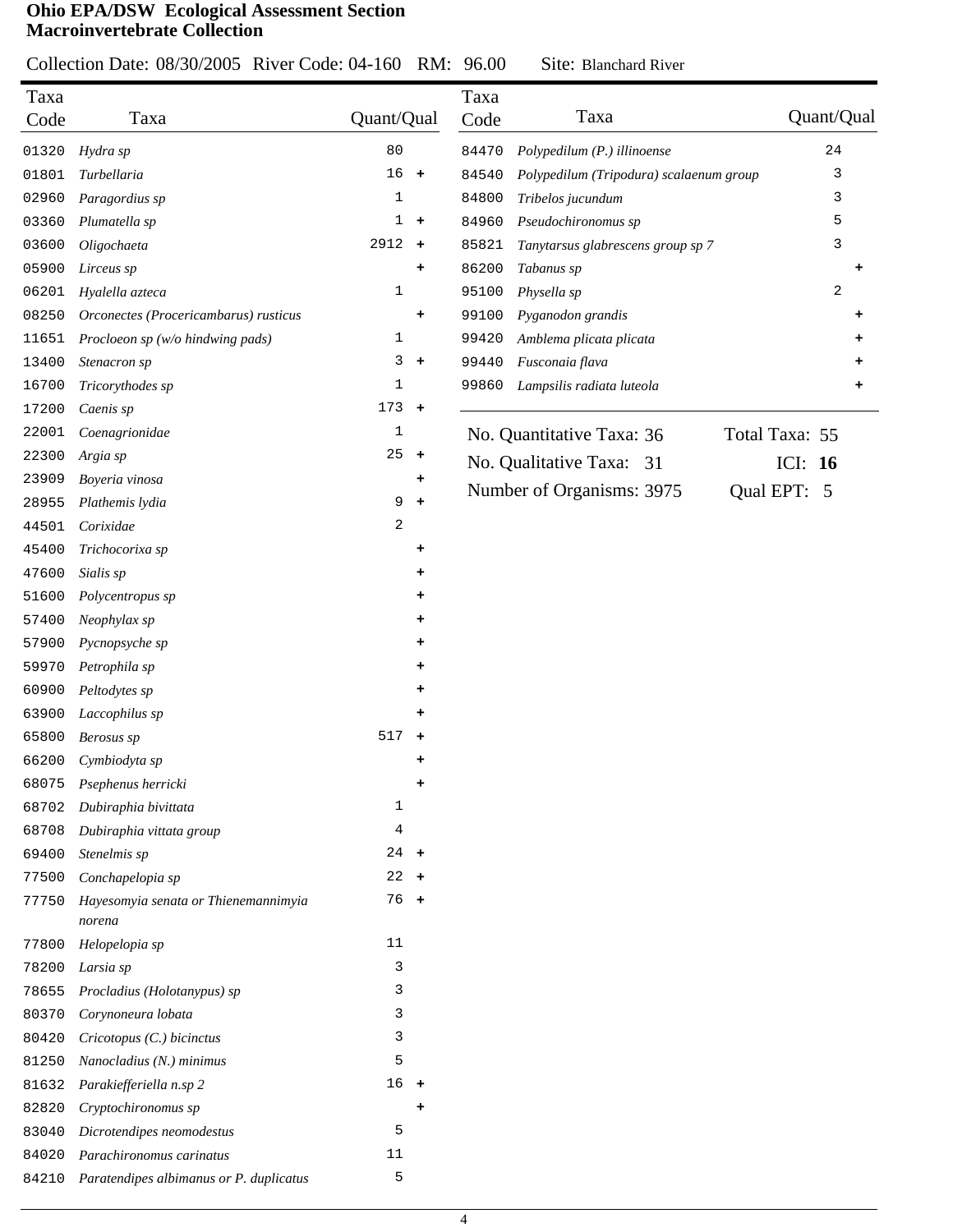Collection Date: 08/29/2005 River Code: 04-160 RM: 88.20 Site: Blanchard River

| Taxa  |                                       |                                      | Taxa  |                                          |                 |
|-------|---------------------------------------|--------------------------------------|-------|------------------------------------------|-----------------|
| Code  | Taxa                                  | Quant/Qual                           | Code  | Taxa                                     | Quant/Qual      |
| 00401 | Spongillidae                          | ٠                                    | 77750 | Hayesomyia senata or Thienemannimyia     | 177             |
| 01320 | Hydra sp                              | 8                                    |       | norena                                   |                 |
| 01801 | Turbellaria                           | 23<br>$\ddot{}$                      | 77800 | Helopelopia sp                           | 6               |
| 03360 | Plumatella sp                         | ٠                                    | 78600 | Pentaneura inconspicua                   | 3               |
| 03600 | Oligochaeta                           | 12<br>$\ddot{\phantom{1}}$           | 78655 | Procladius (Holotanypus) sp              |                 |
| 04666 | Helobdella triserialis                | <sup>+</sup>                         | 80370 | Corynoneura lobata                       | 12              |
| 06201 | Hyalella azteca                       | $\mathbf{1}$<br>$\ddot{\phantom{1}}$ | 81632 | Parakiefferiella n.sp 2                  | +               |
| 08250 | Orconectes (Procericambarus) rusticus | ٠                                    | 81825 | Rheocricotopus (Psilocricotopus) robacki | 3               |
| 08601 | Hydrachnidia                          | $\overline{c}$                       | 82121 | Thienemanniella lobapodema               | 4               |
| 11020 | Acerpenna pygmaea                     | 10<br>$\ddot{}$                      | 82141 | Thienemanniella xena                     | 4               |
| 11120 | Baetis flavistriga                    | 41<br>$\ddot{}$                      | 83040 | Dicrotendipes neomodestus                | 6               |
| 11130 | <b>Baetis</b> intercalaris            | 64<br>$\ddot{}$                      | 83820 | Microtendipes "caelum" (sensu Simpson &  |                 |
| 11650 | Procloeon sp (w/hindwing pads)        | ٠                                    |       | Bode, 1980)                              |                 |
| 13000 | Leucrocuta sp                         | 10<br>$\ddot{}$                      | 83840 | Microtendipes pedellus group             | ٠               |
| 13400 | Stenacron sp                          | 339<br>$\ddot{}$                     | 84020 | Parachironomus carinatus                 | 3<br>$\ddot{}$  |
| 13561 | Maccaffertium pulchellum              | 19<br>$\ddot{}$                      | 84039 | Parachironomus frequens group            |                 |
| 16700 | Tricorythodes sp                      | 1                                    | 84155 | Paralauterborniella nigrohalteralis      |                 |
| 17200 | Caenis sp                             | 2<br>$\ddot{}$                       | 84315 | Phaenopsectra flavipes                   |                 |
| 21200 | Calopteryx sp                         | 8                                    | 84450 | Polypedilum (Uresipedilum) flavum        | 3               |
| 22001 | Coenagrionidae                        | ٠                                    | 84460 | Polypedilum (P.) fallax group            | 10              |
| 22300 | Argia sp                              | 35<br>$\ddot{}$                      | 84490 | Polypedilum (Cerobregma) ontario         | 13              |
| 28955 | Plathemis lydia                       | ٠                                    | 84540 | Polypedilum (Tripodura) scalaenum group  | 6               |
| 45100 | Palmacorixa sp                        | ٠                                    | 84790 | Tribelos fuscicorne                      | ÷               |
| 45300 | Sigara sp                             | ٠                                    | 85201 | Cladotanytarsus species group A          | ÷               |
| 45400 | Trichocorixa sp                       | ٠                                    | 85500 | Paratanytarsus sp                        | 6               |
| 47600 | Sialis sp                             |                                      | 85821 | Tanytarsus glabrescens group sp 7        | 30              |
| 52200 | Cheumatopsyche sp                     | 161<br>$\ddot{}$                     | 85840 | Tanytarsus sepp                          | 13              |
| 53400 | Protoptila sp                         | ٠                                    |       | 86100 Chrysops sp                        |                 |
| 53800 | Hydroptila sp                         | $\mathbf 1$                          | 87400 | Stratiomys sp                            | +               |
| 57400 | Neophylax sp                          | ٠                                    | 87540 | Hemerodromia sp                          | 19<br>$\ddot{}$ |
| 57900 | Pycnopsyche sp                        | ٠                                    | 93900 | Elimia sp                                | 1<br>$\ddot{}$  |
| 58505 | Helicopsyche borealis                 | ٠                                    | 95100 | Physella sp                              | ٠               |
| 59500 | Oecetis sp                            | 8<br>$\ddot{}$                       | 95907 | Gyraulus (Torquis) parvus                | +               |
| 59970 | Petrophila sp                         | ٠                                    | 96900 | Ferrissia sp                             | 7<br>$\ddot{}$  |
| 67000 | Helophorus sp                         | +                                    | 98600 | Sphaerium sp                             |                 |
| 68075 | Psephenus herricki                    | ٠                                    | 99540 | Elliptio dilatata                        |                 |
| 68601 | Ancyronyx variegata                   | ٠                                    | 99860 | Lampsilis radiata luteola                | +               |
| 68708 | Dubiraphia vittata group              | 8<br>$\ddot{}$                       |       |                                          |                 |
| 68901 | Macronychus glabratus                 | $\mathbf{1}$                         |       | No. Quantitative Taxa: 42                | Total Taxa: 79  |
| 69400 | Stenelmis sp                          | 5<br>$\ddot{}$                       |       | No. Qualitative Taxa: 58                 | ICI: 48         |
| 71100 | Hexatoma sp                           | +                                    |       | Number of Organisms: 1096                | Qual EPT: 14    |
| 71900 | Tipula sp                             | 1                                    |       |                                          |                 |
| 77130 | Ablabesmyia rhamphe group             | +                                    |       |                                          |                 |
| 77500 | Conchapelopia sp                      | 10                                   |       |                                          |                 |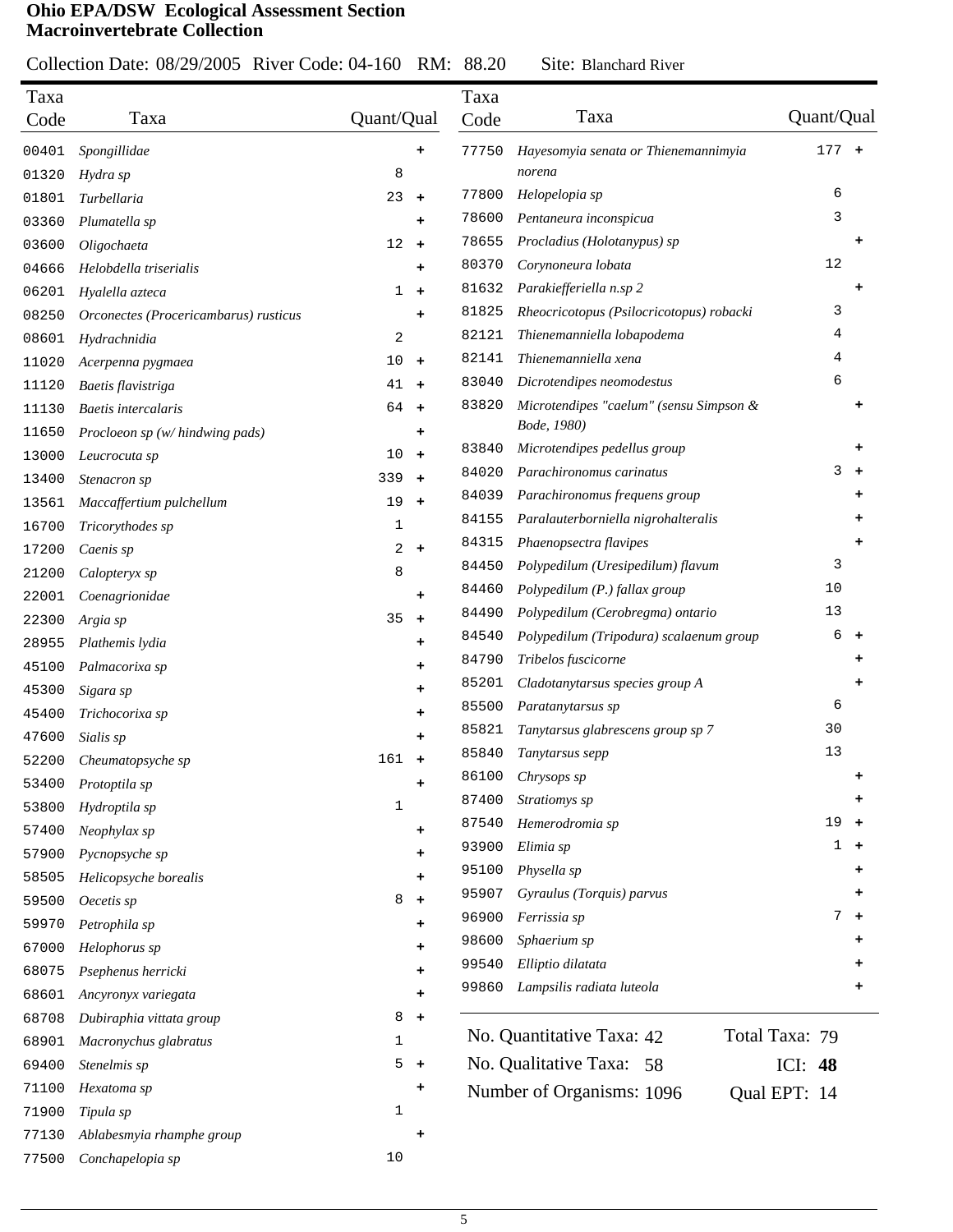|  | Collection Date: 08/29/2005 River Code: 04-160 RM: 82.10 |  |  | Site: Blanchard River |
|--|----------------------------------------------------------|--|--|-----------------------|
|--|----------------------------------------------------------|--|--|-----------------------|

|              |                                                        |            | Taxa |                          |                |
|--------------|--------------------------------------------------------|------------|------|--------------------------|----------------|
| Taxa<br>Code | Taxa                                                   | Quant/Qual | Code | Taxa                     | Quant/Qual     |
|              |                                                        |            |      |                          |                |
| 01801        | Turbellaria                                            | ٠          |      |                          |                |
| 04685        | Placobdella ornata                                     | ۰          |      | No. Quantitative Taxa: 0 | Total Taxa: 40 |
| 05900        | Lirceus sp                                             | ٠          |      | No. Qualitative Taxa: 40 | ICI:           |
| 08250        | Orconectes (Procericambarus) rusticus                  | +          |      | Number of Organisms: 0   | Qual EPT: 14   |
| 11130        | <b>Baetis</b> intercalaris                             | ٠          |      |                          |                |
| 11650        | Procloeon sp (w/hindwing pads)                         | ۰          |      |                          |                |
| 11651        | Procloeon sp (w/o hindwing pads)                       | ۰          |      |                          |                |
| 12200        | Isonychia sp                                           | ۰          |      |                          |                |
| 13000        | Leucrocuta sp                                          | ٠          |      |                          |                |
| 13400        | Stenacron sp                                           |            |      |                          |                |
| 13510        | Maccaffertium exiguum                                  | ٠          |      |                          |                |
| 13521        | Stenonema femoratum                                    | ٠          |      |                          |                |
| 17200        | Caenis sp                                              | ٠          |      |                          |                |
| 22300        | Argia sp                                               |            |      |                          |                |
| 45300        | Sigara sp                                              |            |      |                          |                |
| 47600        | Sialis sp                                              | ٠          |      |                          |                |
| 51600        | Polycentropus sp                                       | ٠          |      |                          |                |
| 52200        | Cheumatopsyche sp                                      | ٠          |      |                          |                |
| 53400        | Protoptila sp                                          | ٠          |      |                          |                |
| 57400        | Neophylax sp                                           | ۰          |      |                          |                |
| 57900        | Pycnopsyche sp                                         | ٠          |      |                          |                |
| 59970        | Petrophila sp                                          | ٠          |      |                          |                |
| 68075        | Psephenus herricki                                     | ٠          |      |                          |                |
| 68708        | Dubiraphia vittata group                               | ٠          |      |                          |                |
| 68901        | Macronychus glabratus                                  |            |      |                          |                |
| 69400        | Stenelmis sp                                           |            |      |                          |                |
| 72700        | Anopheles sp                                           |            |      |                          |                |
| 77120        | Ablabesmyia mallochi                                   | ٠          |      |                          |                |
| 79100        | Thienemannimyia group                                  |            |      |                          |                |
| 83040        | Dicrotendipes neomodestus                              | ÷          |      |                          |                |
| 83300        | Glyptotendipes (G.) sp                                 |            |      |                          |                |
| 83820        | Microtendipes "caelum" (sensu Simpson &<br>Bode, 1980) | ٠          |      |                          |                |
| 83840        | Microtendipes pedellus group                           | ٠          |      |                          |                |
| 84450        | Polypedilum (Uresipedilum) flavum                      |            |      |                          |                |
| 84540        | Polypedilum (Tripodura) scalaenum group                |            |      |                          |                |
| 84800        | Tribelos jucundum                                      |            |      |                          |                |
| 85625        | Rheotanytarsus sp                                      |            |      |                          |                |
| 93900        | Elimia sp                                              |            |      |                          |                |
| 98600        | Sphaerium sp                                           |            |      |                          |                |
| 99180        | Strophitus undulatus undulatus                         |            |      |                          |                |
|              |                                                        |            |      |                          |                |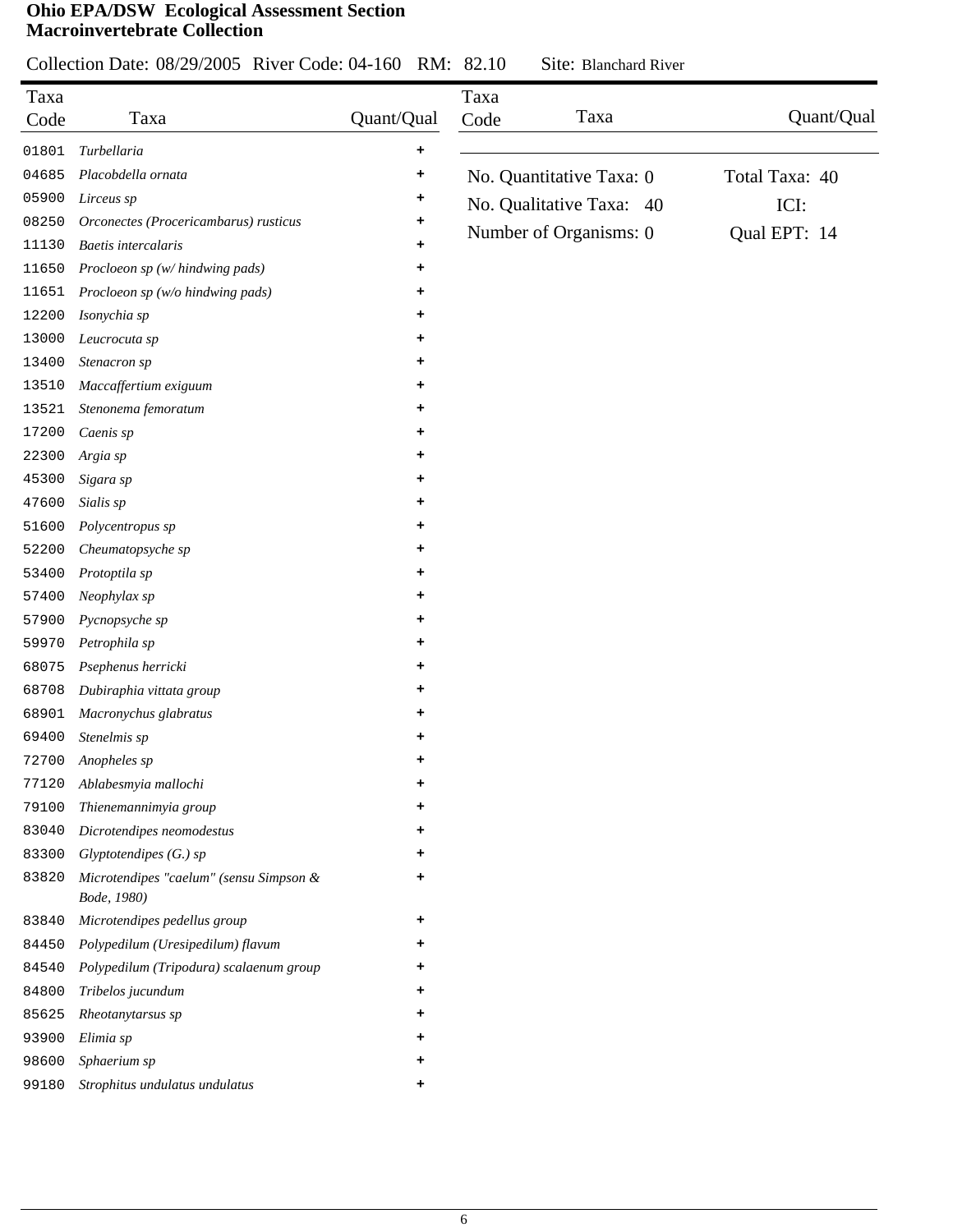*Corynoneura lobata* 13

Collection Date: 08/29/2005 River Code: 04-160 RM: 75.80 Site: Blanchard River

| Taxa  |                                                |             |                      | Taxa  |                                            |                |   |
|-------|------------------------------------------------|-------------|----------------------|-------|--------------------------------------------|----------------|---|
| Code  | Taxa                                           | Quant/Qual  |                      | Code  | Taxa                                       | Quant/Qual     |   |
| 01320 | Hydra sp                                       | 30          |                      | 81231 | Nanocladius (N.) crassicornus or $N. (N.)$ | 2              |   |
| 01801 | Turbellaria                                    | 6           |                      |       | "rectinervis"                              |                |   |
| 03360 | Plumatella sp                                  | 1           | $\ddot{}$            | 81240 | Nanocladius (N.) distinctus                | 7              |   |
| 03451 | Urnatella gracilis                             | 52          |                      | 82121 | Thienemanniella lobapodema                 | 4              |   |
| 03600 | Oligochaeta                                    | 4           |                      | 82885 | Cryptotendipes pseudotener                 |                |   |
| 06700 | Crangonyx sp                                   | 8           | $\ddot{}$            | 83040 | Dicrotendipes neomodestus                  | 34             |   |
| 08250 | Orconectes (Procericambarus) rusticus          |             | $\ddot{}$            | 83300 | $Glyptotendipes(G.)$ sp                    | 12             |   |
| 11020 | Acerpenna pygmaea                              |             | $\ddot{}$            | 83820 | Microtendipes "caelum" (sensu Simpson &    |                |   |
| 11120 | Baetis flavistriga                             |             | ٠                    |       | Bode, 1980)                                |                |   |
| 11130 | Baetis intercalaris                            |             | ÷                    | 83840 | Microtendipes pedellus group               | 15             |   |
| 11651 | Procloeon sp (w/o hindwing pads)               | 38          |                      | 84210 | Paratendipes albimanus or P. duplicatus    | 5              |   |
| 12200 | Isonychia sp                                   | 3           |                      | 84300 | Phaenopsectra obediens group               |                |   |
| 13000 | Leucrocuta sp                                  |             | ٠                    | 84315 | Phaenopsectra flavipes                     | 5              |   |
| 13400 | Stenacron sp                                   | 258         | ÷                    | 84450 | Polypedilum (Uresipedilum) flavum          |                |   |
| 16700 | Tricorythodes sp                               | 14          |                      | 84460 | Polypedilum (P.) fallax group              | 53             |   |
| 17200 | Caenis sp                                      |             |                      | 84470 | Polypedilum (P.) illinoense                | 61             |   |
| 21200 | Calopteryx sp                                  | $\mathbf 1$ |                      | 84540 | Polypedilum (Tripodura) scalaenum group    | 2              |   |
| 22001 | Coenagrionidae                                 |             | ÷                    | 84750 | Stictochironomus sp                        |                |   |
| 22300 | Argia sp                                       | 33          |                      | 84790 | Tribelos fuscicorne                        | 10             |   |
| 45100 | Palmacorixa sp                                 |             |                      | 84800 | Tribelos jucundum                          | 2              |   |
| 47600 | Sialis sp                                      | $\mathbf 1$ |                      | 85500 | Paratanytarsus sp                          | 2              |   |
| 50315 | Chimarra obscura                               |             | ٠                    | 85625 | Rheotanytarsus sp                          | 2              |   |
| 51600 | Polycentropus sp                               |             |                      | 85800 | Tanytarsus sp                              | 5              |   |
| 52200 | Cheumatopsyche sp                              | 3           | $\ddot{}$            | 85821 | Tanytarsus glabrescens group sp 7          | 34             |   |
| 52430 | Ceratopsyche morosa group                      |             |                      | 85840 | Tanytarsus sepp                            | 12             |   |
| 52530 | Hydropsyche depravata group                    |             |                      | 93900 | Elimia sp                                  | 2              |   |
| 53400 | Protoptila sp                                  |             | ٠                    | 96900 | Ferrissia sp                               | 1              |   |
| 57400 | Neophylax sp                                   |             | ٠                    | 98600 | Sphaerium sp                               |                |   |
| 57900 | Pycnopsyche sp                                 |             | ٠                    | 99540 | Elliptio dilatata                          |                |   |
| 58505 | Helicopsyche borealis                          |             | ٠                    | 99560 | Ptychobranchus fasciolaris                 |                |   |
| 59110 | Ceraclea ancylus                               |             | $\ddot{}$            | 99860 | Lampsilis radiata luteola                  |                | ٠ |
| 59500 | Oecetis sp                                     | $\mathbf 1$ |                      |       |                                            |                |   |
| 59970 | Petrophila sp                                  |             | $\ddot{}$            |       | No. Quantitative Taxa: 43                  | Total Taxa: 73 |   |
| 67500 | Laccobius sp                                   |             | ٠                    |       | No. Qualitative Taxa: 43                   | ICI: 34        |   |
| 68075 | Psephenus herricki                             |             | ٠                    |       | Number of Organisms: 834                   | Qual EPT: 16   |   |
| 68300 | Cyphon sp                                      | 39          |                      |       |                                            |                |   |
| 68708 | Dubiraphia vittata group                       | 4           | $\ddot{}$            |       |                                            |                |   |
| 68901 | Macronychus glabratus                          | 1           |                      |       |                                            |                |   |
| 69400 | Stenelmis sp                                   |             | ٠                    |       |                                            |                |   |
| 77120 | Ablabesmyia mallochi                           | 5           |                      |       |                                            |                |   |
| 77500 | Conchapelopia sp                               | 32          |                      |       |                                            |                |   |
| 77750 | Hayesomyia senata or Thienemannimyia<br>norena | 7           | $\ddot{\phantom{1}}$ |       |                                            |                |   |
| 77800 | Helopelopia sp                                 | $10 +$      |                      |       |                                            |                |   |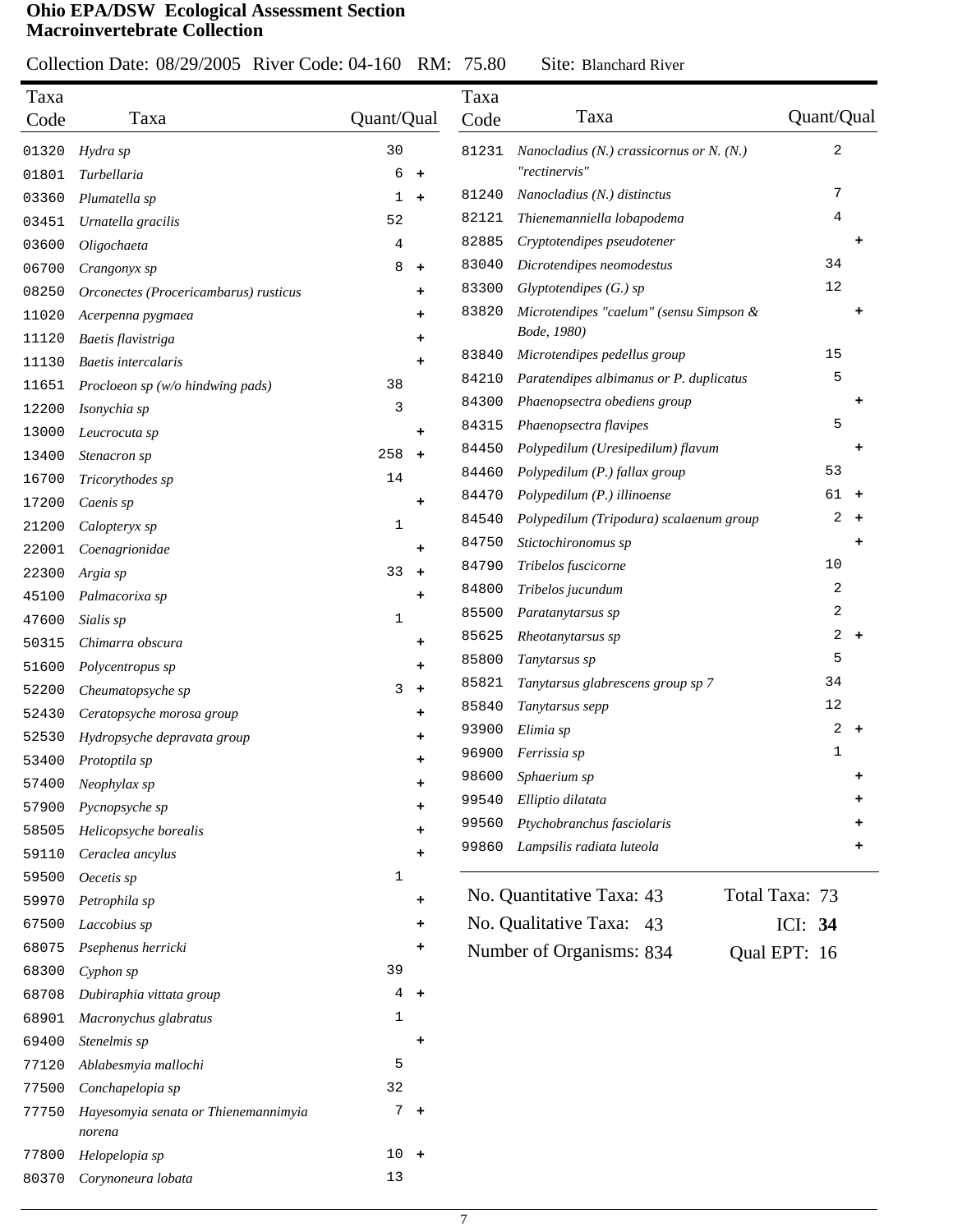Collection Date: 08/29/2005 River Code: 04-160 RM: 71.90 Site: Blanchard River Twp. Rd. 166

| Taxa  |                                                        |            | Taxa  |                          |                |
|-------|--------------------------------------------------------|------------|-------|--------------------------|----------------|
| Code  | Taxa                                                   | Quant/Qual | Code  | Taxa                     | Quant/Qual     |
| 01801 | Turbellaria                                            | +          | 99100 | Pyganodon grandis        | $\ddot{}$      |
| 03600 | Oligochaeta                                            | +          |       |                          |                |
| 05900 | Lirceus sp                                             | +          |       | No. Quantitative Taxa: 0 | Total Taxa: 45 |
| 06700 | Crangonyx sp                                           | ٠          |       | No. Qualitative Taxa: 45 | ICI:           |
| 08250 | Orconectes (Procericambarus) rusticus                  | +          |       |                          |                |
| 11020 | Acerpenna pygmaea                                      | $\ddot{}$  |       | Number of Organisms: 0   | Qual EPT: 15   |
| 11130 | Baetis intercalaris                                    | ٠          |       |                          |                |
| 12200 | Isonychia sp                                           | ٠          |       |                          |                |
| 13000 | Leucrocuta sp                                          | ٠          |       |                          |                |
| 13400 | Stenacron sp                                           | $\ddot{}$  |       |                          |                |
| 13510 | Maccaffertium exiguum                                  | ۰,         |       |                          |                |
| 17200 | Caenis sp                                              | ٠          |       |                          |                |
| 21200 | Calopteryx sp                                          | $\ddot{}$  |       |                          |                |
| 22001 | Coenagrionidae                                         | $\ddot{}$  |       |                          |                |
| 22300 | Argia sp                                               | ۰,         |       |                          |                |
| 24501 | Gomphidae                                              | ٠          |       |                          |                |
| 50315 | Chimarra obscura                                       | ٠          |       |                          |                |
| 52200 | Cheumatopsyche sp                                      | ٠          |       |                          |                |
| 52430 | Ceratopsyche morosa group                              | ٠          |       |                          |                |
| 52530 | Hydropsyche depravata group                            | ٠          |       |                          |                |
| 53400 | Protoptila sp                                          | ۰,         |       |                          |                |
| 57400 | Neophylax sp                                           | ٠          |       |                          |                |
| 57900 | Pycnopsyche sp                                         | ٠          |       |                          |                |
| 59110 | Ceraclea ancylus                                       | ٠          |       |                          |                |
| 59970 | Petrophila sp                                          | ٠          |       |                          |                |
| 68075 | Psephenus herricki                                     | ٠          |       |                          |                |
| 68700 | Dubiraphia sp                                          | ٠          |       |                          |                |
| 69400 | Stenelmis sp                                           | ٠          |       |                          |                |
| 71100 | Hexatoma sp                                            |            |       |                          |                |
| 77500 | Conchapelopia sp                                       |            |       |                          |                |
| 77800 | Helopelopia sp                                         |            |       |                          |                |
| 78680 | Procladius (Psilotanypus) bellus                       | ٠          |       |                          |                |
| 80370 | Corynoneura lobata                                     |            |       |                          |                |
| 82820 | Cryptochironomus sp                                    |            |       |                          |                |
| 82885 | Cryptotendipes pseudotener                             |            |       |                          |                |
| 83820 | Microtendipes "caelum" (sensu Simpson &<br>Bode, 1980) | ٠          |       |                          |                |
| 84450 | Polypedilum (Uresipedilum) flavum                      | ٠          |       |                          |                |
| 84540 | Polypedilum (Tripodura) scalaenum group                | ٠          |       |                          |                |
| 84800 | Tribelos jucundum                                      | ٠          |       |                          |                |
| 85625 | Rheotanytarsus sp                                      | ٠          |       |                          |                |
| 85840 | Tanytarsus sepp                                        | +          |       |                          |                |
| 93900 | Elimia sp                                              |            |       |                          |                |
| 96900 | Ferrissia sp                                           |            |       |                          |                |
| 98600 | Sphaerium sp                                           |            |       |                          |                |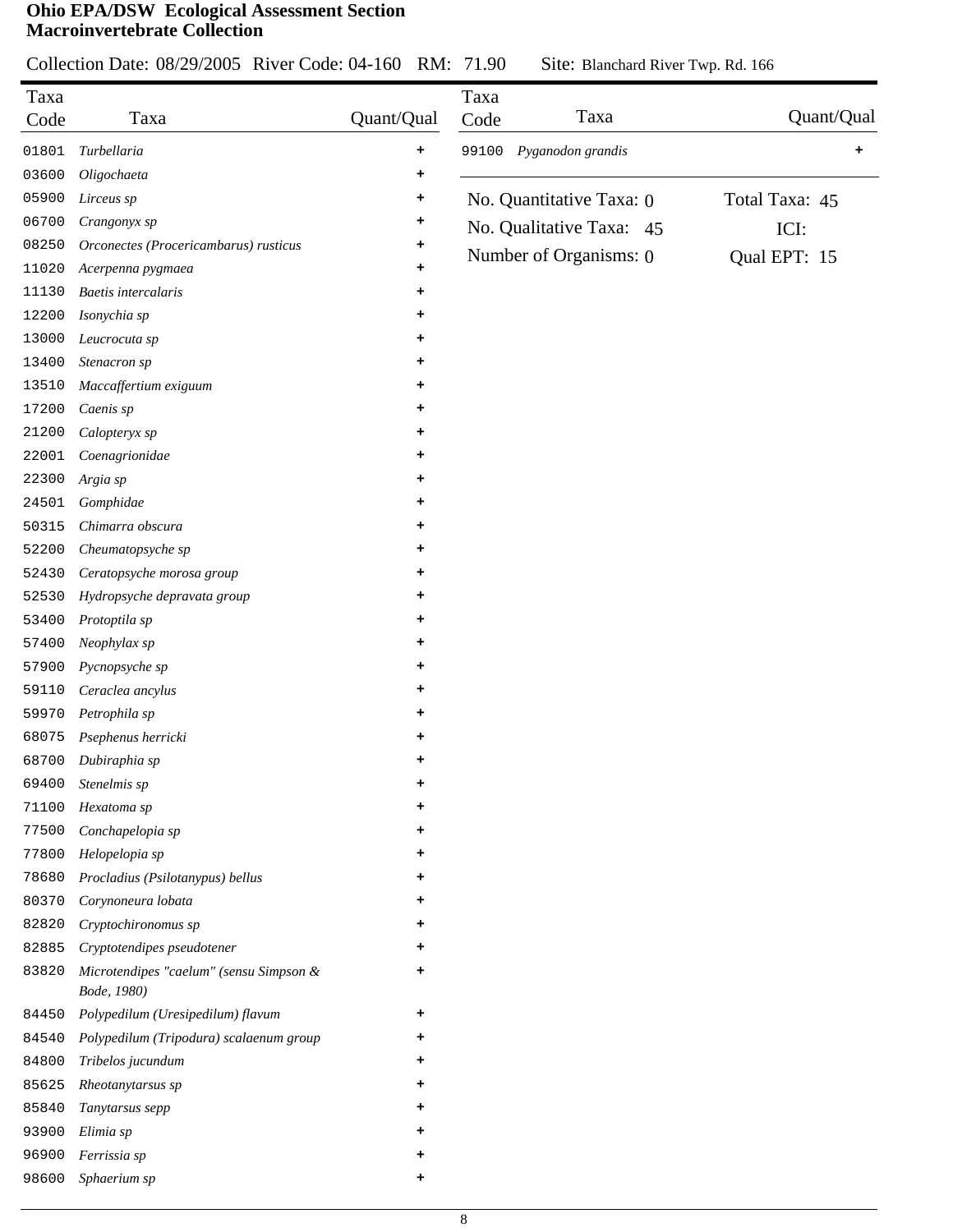*Psephenus herricki* **+** *Ancyronyx variegata* 8 *Dubiraphia vittata group* **+**

Collection Date: 09/21/2005 River Code: 04-160 RM: 61.70 Site: Blanchard River adj. Twp. Rd. 208

| Taxa  |                                       |            |           | Taxa  |                                          |                           |
|-------|---------------------------------------|------------|-----------|-------|------------------------------------------|---------------------------|
| Code  | Taxa                                  | Quant/Qual |           | Code  | Taxa                                     | Quant/Qual                |
| 00401 | Spongillidae                          |            | $\ddot{}$ | 68901 | Macronychus glabratus                    | 28<br>$\ddot{}$           |
| 01320 | Hydra sp                              | 8          |           | 69400 | Stenelmis sp                             | 28<br>$\ddot{}$           |
| 01801 | Turbellaria                           | $14 +$     |           | 71100 | Hexatoma sp                              | +                         |
| 03040 | Fredericella sp                       |            | $\ddot{}$ | 74100 | Simulium sp                              | 8                         |
| 03360 | Plumatella sp                         | 6          |           | 77120 | Ablabesmyia mallochi                     | +                         |
| 03600 | Oligochaeta                           | 8          | $\ddot{}$ | 77500 | Conchapelopia sp                         | 11                        |
| 05900 | Lirceus sp                            |            | $\ddot{}$ | 77800 | Helopelopia sp                           | +                         |
| 07800 | Cambarus sp                           |            | $\ddot{}$ | 80351 | Corynoneura n.sp 1                       | 4                         |
| 08250 | Orconectes (Procericambarus) rusticus |            | $\ddot{}$ | 80370 | Corynoneura lobata                       | 54                        |
| 08601 | Hydrachnidia                          | 8          |           | 80410 | Cricotopus (C.) sp                       | 11                        |
| 11020 | Acerpenna pygmaea                     | 28         | $\ddot{}$ | 81825 | Rheocricotopus (Psilocricotopus) robacki | 96                        |
| 11120 | Baetis flavistriga                    | 78         | $\ddot{}$ | 82102 | Thienemanniella boltoni                  | 5                         |
| 11125 | Pseudocloeon frondale                 |            | ٠         | 82121 | Thienemanniella lobapodema               | 9                         |
| 11130 | <b>Baetis</b> intercalaris            | 401        | $\ddot{}$ | 82141 | Thienemanniella xena                     | 71                        |
| 11650 | Procloeon sp (w/hindwing pads)        |            | ٠         | 82820 | Cryptochironomus sp                      | ٠                         |
| 11670 | Procloeon viridoculare                |            | ٠         | 82885 | Cryptotendipes pseudotener               | ٠                         |
| 12200 | Isonychia sp                          | 120        | $\ddot{}$ | 83300 | $Glyptotendipes(G.)$ sp                  | +                         |
| 13000 | Leucrocuta sp                         |            | $\ddot{}$ | 84450 | Polypedilum (Uresipedilum) flavum        | 171<br>$+$                |
| 13400 | Stenacron sp                          | 54         | $\ddot{}$ | 84460 | Polypedilum (P.) fallax group            | 11                        |
| 13521 | Stenonema femoratum                   |            | $\ddot{}$ | 84470 | Polypedilum (P.) illinoense              | +                         |
| 13561 | Maccaffertium pulchellum              | 456        | $\ddot{}$ | 85625 | Rheotanytarsus sp                        | 544<br>$+$                |
| 13570 | Maccaffertium terminatum              | 21         | $\ddot{}$ | 85800 | Tanytarsus sp                            | +                         |
| 17200 | Caenis sp                             |            | ٠         | 85821 | Tanytarsus glabrescens group sp 7        | 11                        |
| 18600 | Ephemera sp                           |            | $\ddot{}$ | 87540 | Hemerodromia sp                          | 4                         |
| 21200 | Calopteryx sp                         |            | $\ddot{}$ | 93900 | Elimia sp                                | $\mathbf{1}$<br>$\ddot{}$ |
| 21300 | Hetaerina sp                          |            | $\ddot{}$ | 96900 | Ferrissia sp                             | +                         |
| 22001 | Coenagrionidae                        |            | ٠         | 98200 | Pisidium sp                              | +                         |
| 22300 | Argia sp                              |            | ٠         | 98600 | Sphaerium sp                             | ٠                         |
| 47600 | Sialis sp                             |            | ٠         | 99540 | Elliptio dilatata                        |                           |
| 50315 | Chimarra obscura                      | 90         | $\ddot{}$ | 99860 | Lampsilis radiata luteola                | +                         |
| 51600 | Polycentropus sp                      | 8          | $\ddot{}$ |       |                                          |                           |
| 52200 | Cheumatopsyche sp                     | 897        | $\ddag$   |       | No. Quantitative Taxa: 35                | Total Taxa: 74            |
| 52430 | Ceratopsyche morosa group             | 339        | $\ddag$   |       | No. Qualitative Taxa: 58                 | <b>ICI:</b> 48            |
| 52530 | Hydropsyche depravata group           | 120        | $\bf{+}$  |       |                                          |                           |
| 53400 | Protoptila sp                         |            | ٠         |       | Number of Organisms: 3731                | Qual EPT: 23              |
| 57400 | Neophylax sp                          |            | ٠         |       |                                          |                           |
| 58505 | Helicopsyche borealis                 |            | ٠         |       |                                          |                           |
| 59700 | Triaenodes sp                         |            | ٠         |       |                                          |                           |
| 59970 | Petrophila sp                         |            | ٠         |       |                                          |                           |
| 60900 | Peltodytes sp                         |            | ٠         |       |                                          |                           |
| 65800 | Berosus sp                            |            | ٠         |       |                                          |                           |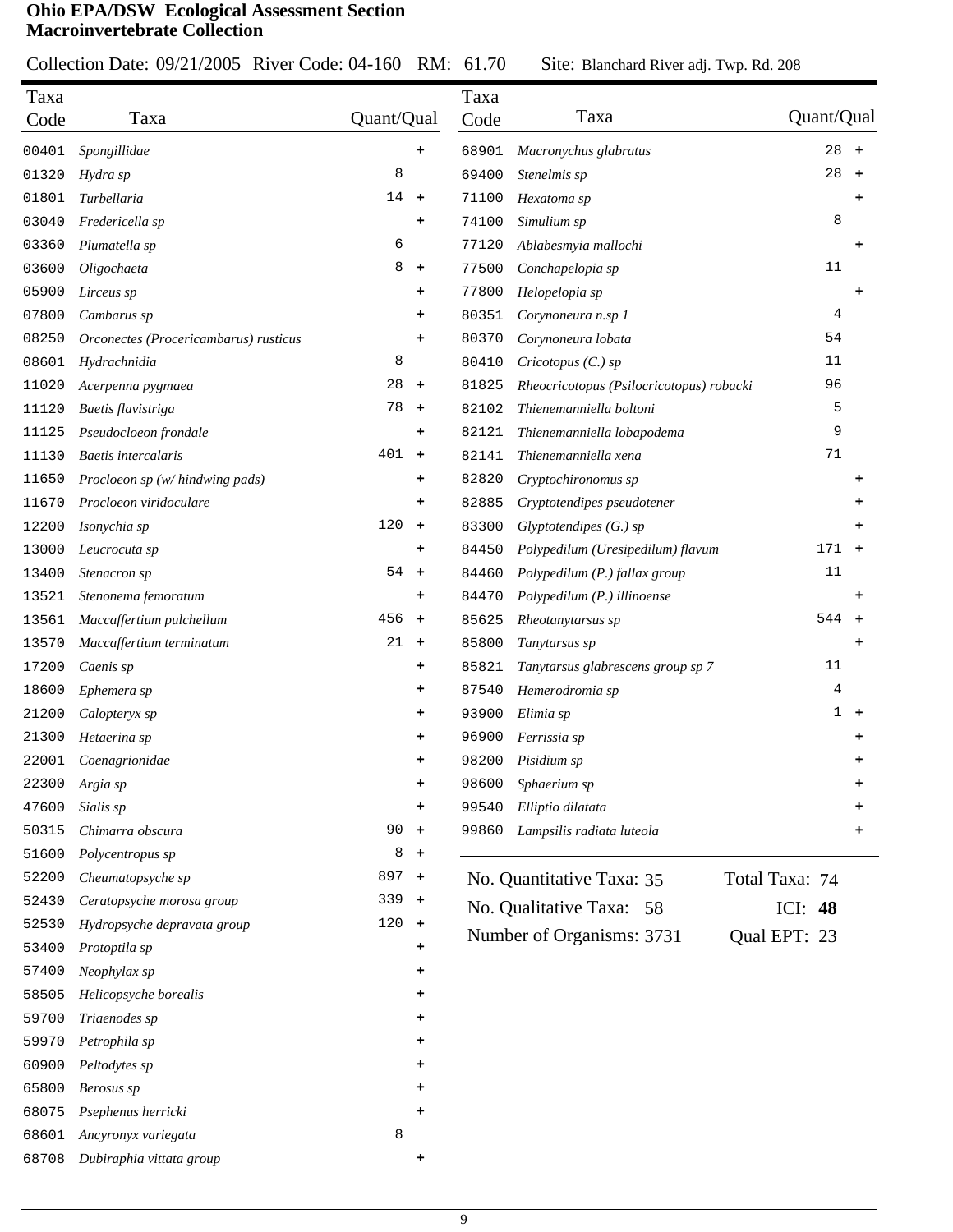Collection Date: 08/29/2005 River Code: 04-160 RM: 57.80 Site: Blanchard River Main St.

| Taxa  |                                                           |                |           | Taxa |      |            |
|-------|-----------------------------------------------------------|----------------|-----------|------|------|------------|
| Code  | Taxa                                                      | Quant/Qual     |           | Code | Taxa | Quant/Qual |
| 00700 | Radiospongilla crateriformis                              |                | $\ddot{}$ |      |      |            |
| 01320 | Hydra sp                                                  | 1408           |           |      |      |            |
| 01801 | Turbellaria                                               | 256            | $+$       |      |      |            |
| 02600 | Nematomorpha                                              | $\mathbf 1$    |           |      |      |            |
| 03221 | Pectinatella magnifica                                    | 2              | $\ddot{}$ |      |      |            |
| 03360 | Plumatella sp                                             | 2              | $\ddag$   |      |      |            |
| 03451 | Urnatella gracilis                                        | $256 +$        |           |      |      |            |
| 03600 | Oligochaeta                                               | $2624 +$       |           |      |      |            |
| 06700 | Crangonyx sp                                              |                | $\ddot{}$ |      |      |            |
| 08250 | Orconectes (Procericambarus) rusticus                     |                | +         |      |      |            |
| 13400 | Stenacron sp                                              |                | ٠         |      |      |            |
| 22001 | Coenagrionidae                                            | 8              | $\pm$     |      |      |            |
| 22300 | Argia sp                                                  | $32 +$         |           |      |      |            |
| 27307 | Epitheca (Epicordulia) princeps                           | 2              | $\ddot{}$ |      |      |            |
| 27610 | Epitheca (Tetragoneuria) cynosura                         | 2              |           |      |      |            |
| 28705 | Pachydiplax longipennis                                   | 1              |           |      |      |            |
| 47600 | Sialis sp                                                 |                | ÷         |      |      |            |
| 51206 | Cyrnellus fraternus                                       | 64             |           |      |      |            |
| 57900 | Pycnopsyche sp                                            |                | ٠         |      |      |            |
| 59400 | Nectopsyche sp                                            | $\mathbf 1$    |           |      |      |            |
| 59500 | Oecetis sp                                                |                | $\ddot{}$ |      |      |            |
| 60800 | Haliplus sp                                               |                | ٠         |      |      |            |
| 67000 | Helophorus sp                                             |                | ٠         |      |      |            |
| 68901 | Macronychus glabratus                                     | 8              | $\ddot{}$ |      |      |            |
| 69400 | Stenelmis sp                                              | 1              |           |      |      |            |
| 77130 | Ablabesmyia rhamphe group                                 | 66             | $+$       |      |      |            |
| 78655 | Procladius (Holotanypus) sp                               |                | $\ddot{}$ |      |      |            |
| 80490 | Cricotopus (Isocladius) intersectus group                 | 66             |           |      |      |            |
| 81231 | Nanocladius (N.) crassicornus or N. (N.)<br>"rectinervis" | 66             |           |      |      |            |
| 83050 | Dicrotendipes lucifer                                     |                | ٠         |      |      |            |
| 83051 | Dicrotendipes simpsoni                                    | $657 +$        |           |      |      |            |
| 83300 | Glyptotendipes (G.) sp                                    | $5521 +$       |           |      |      |            |
| 84060 | Parachironomus pectinatellae                              | 789            | $\ddot{}$ |      |      |            |
| 84470 | Polypedilum (P.) illinoense                               |                | ٠         |      |      |            |
| 84800 | Tribelos jucundum                                         | 66             |           |      |      |            |
| 85800 | Tanytarsus sp                                             | 66             | $+$       |      |      |            |
| 93200 | Hydrobiidae                                               | 2              | $\ddot{}$ |      |      |            |
| 96120 | Menetus (Micromenetus) dilatatus                          | 184            |           |      |      |            |
| 96930 | Laevapex fuscus                                           |                | $1 +$     |      |      |            |
|       | No. Quantitative Taxa: 27                                 | Total Taxa: 39 |           |      |      |            |
|       | No. Qualitative Taxa: 28                                  | ICI: 12        |           |      |      |            |
|       | Number of Organisms: 12152                                | Qual EPT: 3    |           |      |      |            |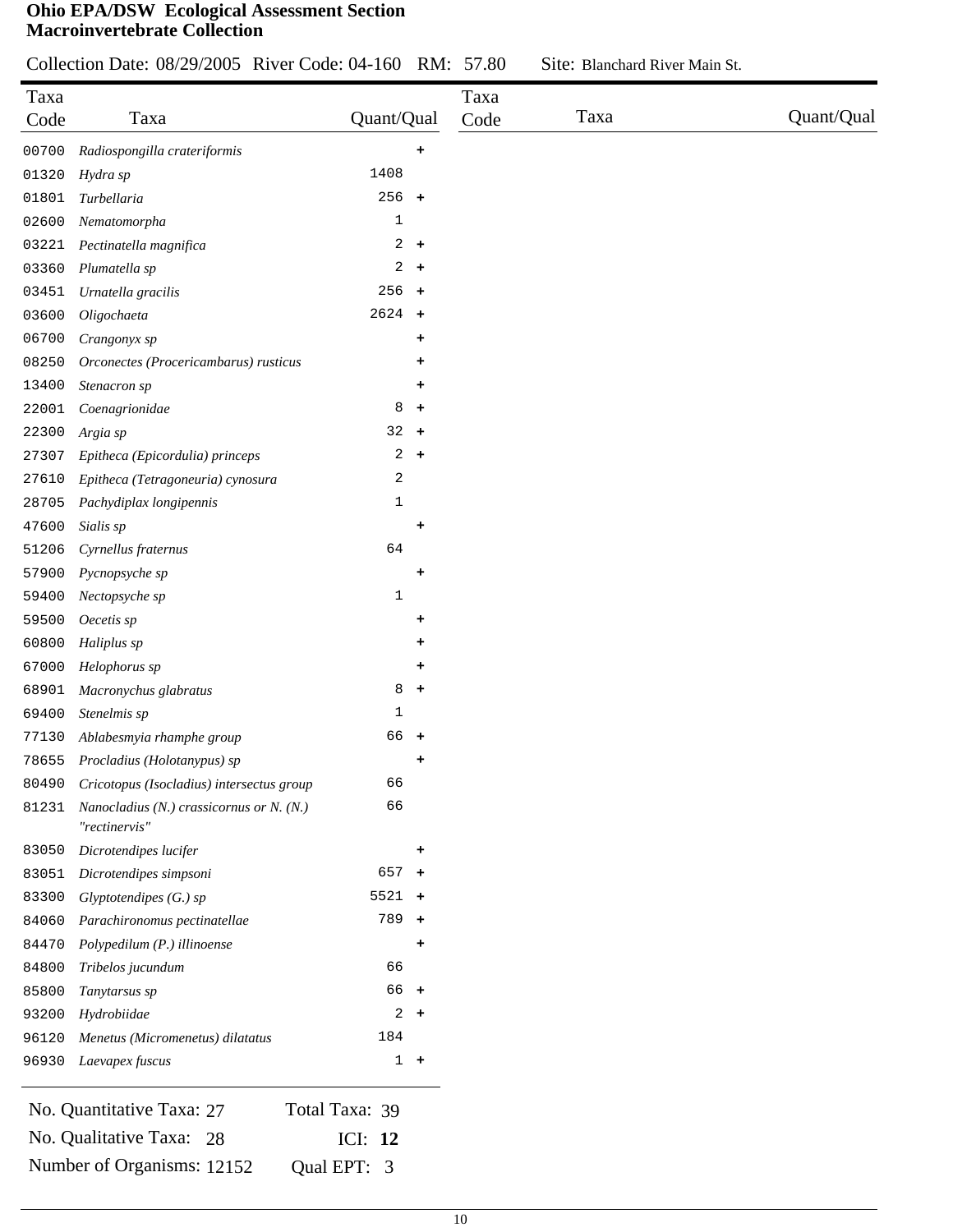Collection Date: 08/29/2005 River Code: 04-160 RM: 57.30 Site: Blanchard River upst. Findlay WWTP, dst. dam

| Taxa  |                                                             |            |                      | Taxa  |                             |                  |
|-------|-------------------------------------------------------------|------------|----------------------|-------|-----------------------------|------------------|
| Code  | Taxa                                                        | Quant/Qual |                      | Code  | Taxa                        | Quant/Qual       |
| 00401 | Spongillidae                                                |            | ٠                    | 84470 | Polypedilum (P.) illinoense | +                |
| 01200 | Cordylophora lacustris                                      | 8          |                      | 85625 | Rheotanytarsus sp           | 232<br>$\ddot{}$ |
| 01320 | Hydra sp                                                    | 217        |                      | 85800 | Tanytarsus sp               | 116              |
| 01801 | Turbellaria                                                 | 4608       | $\ddot{\phantom{1}}$ | 93900 | Elimia sp                   | +                |
| 03040 | Fredericella sp                                             | 1          | $\ddot{}$            | 95100 | Physella sp                 | +                |
| 03360 | Plumatella sp                                               | 1          |                      | 96930 | Laevapex fuscus             | +                |
| 03451 | Urnatella gracilis                                          | 8          |                      | 98600 | Sphaerium sp                | 32<br>$\ddot{}$  |
| 03600 | Oligochaeta                                                 | 2080       |                      | 99100 | Pyganodon grandis           | +                |
| 06201 | Hyalella azteca                                             |            | $\ddot{}$            | 99680 | Leptodea fragilis           | ۰,               |
| 06700 | Crangonyx sp                                                |            | ٠                    |       |                             |                  |
| 08250 | Orconectes (Procericambarus) rusticus                       |            | ٠                    |       | No. Quantitative Taxa: 26   | Total Taxa: 51   |
| 08601 | Hydrachnidia                                                | 96         |                      |       | No. Qualitative Taxa: 41    | ICI: 24          |
| 13400 | Stenacron sp                                                |            | +                    |       | Number of Organisms: 22436  | Qual EPT: 9      |
| 13510 | Maccaffertium exiguum                                       | 1          |                      |       |                             |                  |
| 13570 | Maccaffertium terminatum                                    | 1          |                      |       |                             |                  |
| 16700 | Tricorythodes sp                                            | 49         | $\ddot{}$            |       |                             |                  |
| 22001 | Coenagrionidae                                              |            | +                    |       |                             |                  |
| 22300 | Argia sp                                                    | 1          | $\ddag$              |       |                             |                  |
| 28955 | Plathemis lydia                                             |            | +                    |       |                             |                  |
| 51206 | Cyrnellus fraternus                                         | 345        | $\pm$                |       |                             |                  |
| 52200 | Cheumatopsyche sp                                           | 3067       | $\ddot{\phantom{1}}$ |       |                             |                  |
| 52430 | Ceratopsyche morosa group                                   | 36         | $\ddot{}$            |       |                             |                  |
| 52520 | Hydropsyche bidens                                          | 9          |                      |       |                             |                  |
| 53800 | Hydroptila sp                                               | 272        | $\ddot{\phantom{1}}$ |       |                             |                  |
| 59300 | Mystacides sp                                               | 8          | $\ddot{}$            |       |                             |                  |
| 59500 | Oecetis sp                                                  |            | ٠                    |       |                             |                  |
| 59520 | Oecetis cinerascens                                         |            | ٠                    |       |                             |                  |
| 59970 | Petrophila sp                                               |            | +                    |       |                             |                  |
| 67800 | Tropisternus sp                                             |            | ٠                    |       |                             |                  |
| 68601 | Ancyronyx variegata                                         |            | ٠                    |       |                             |                  |
| 68708 | Dubiraphia vittata group                                    |            | ٠                    |       |                             |                  |
| 68901 | Macronychus glabratus                                       |            | ٠                    |       |                             |                  |
| 69400 | Stenelmis sp                                                |            | ٠                    |       |                             |                  |
| 77130 | Ablabesmyia rhamphe group                                   |            | ٠                    |       |                             |                  |
| 77750 | Hayesomyia senata or Thienemannimyia<br>norena              |            | ٠                    |       |                             |                  |
| 77800 | Helopelopia sp                                              |            | ٠                    |       |                             |                  |
| 81231 | Nanocladius (N.) crassicornus or $N. (N.)$<br>"rectinervis" | $116 +$    |                      |       |                             |                  |
| 81240 | Nanocladius (N.) distinctus                                 | 348        | $\ddot{\phantom{1}}$ |       |                             |                  |
| 83051 | Dicrotendipes simpsoni                                      | 348        | $\ddot{}$            |       |                             |                  |
| 83300 | Glyptotendipes (G.) sp                                      | $5102 +$   |                      |       |                             |                  |
| 84010 | Parachironomus "abortivus" (sensu Simpson<br>& Bode, 1980)  |            | +                    |       |                             |                  |
| 84450 | Polypedilum (Uresipedilum) flavum                           | $5334 +$   |                      |       |                             |                  |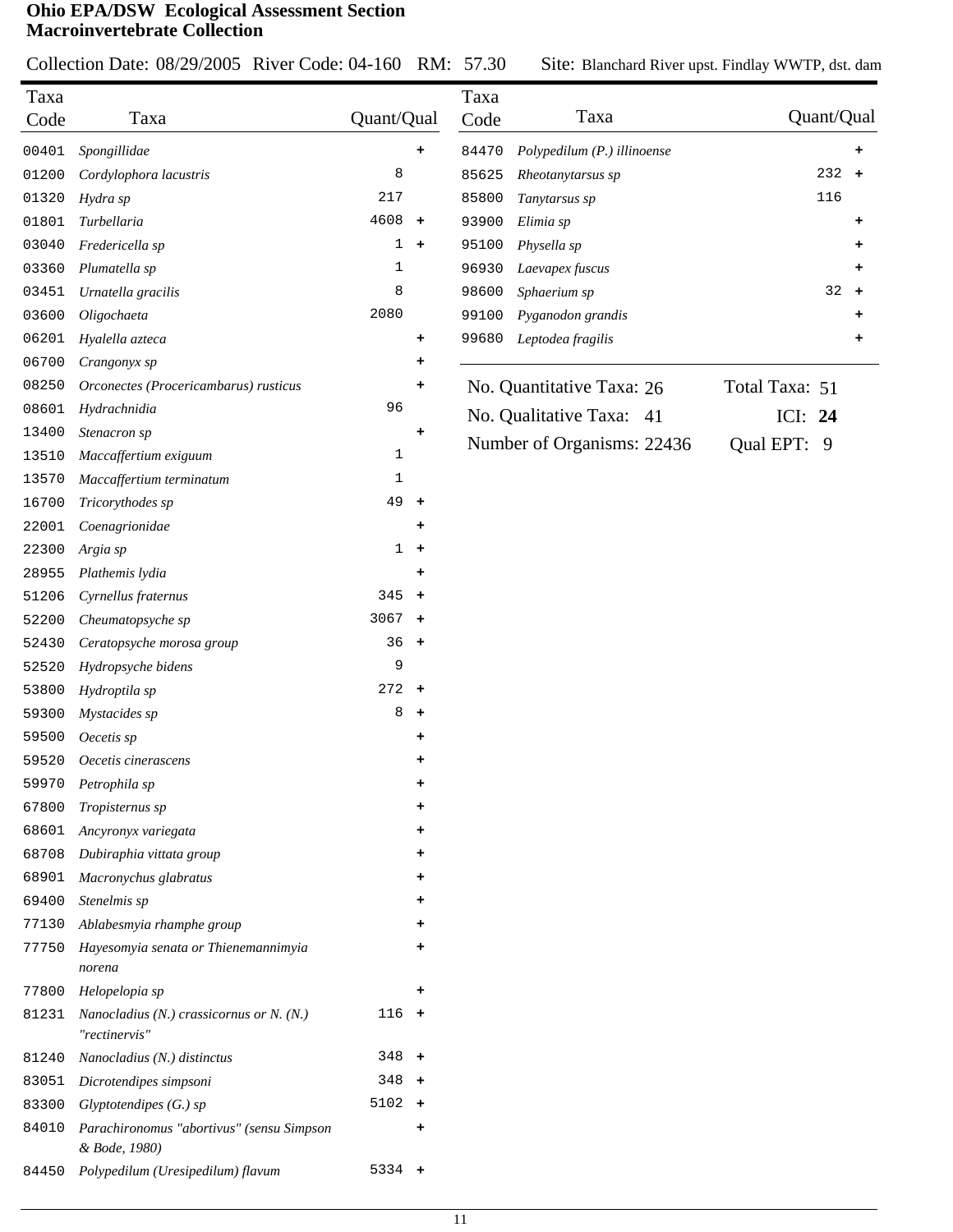Collection Date: 09/16/2005 River Code: 04-160 RM: 56.90 Site: Blanchard River upst. Findlay WWTP

| Taxa  |                                                              |                                      | Taxa  |                            |                |
|-------|--------------------------------------------------------------|--------------------------------------|-------|----------------------------|----------------|
| Code  | Taxa                                                         | Quant/Qual                           | Code  | Taxa                       | Quant/Qual     |
| 01320 | Hydra sp                                                     | 314                                  | 96930 | Laevapex fuscus            | 5<br>$\ddot{}$ |
| 01801 | Turbellaria                                                  | 12                                   | 98600 | Sphaerium sp               | 12             |
| 02600 | Nematomorpha                                                 | ٠                                    |       |                            |                |
| 03040 | Fredericella sp                                              | $\mathbf 1$                          |       | No. Quantitative Taxa: 27  | Total Taxa: 46 |
| 03221 | Pectinatella magnifica                                       | $\mathbf{1}$                         |       | No. Qualitative Taxa: 28   | ICI: 16        |
| 03451 | Urnatella gracilis                                           | $\ddot{}$                            |       |                            |                |
| 03600 | Oligochaeta                                                  | 5728<br>$\ddot{}$                    |       | Number of Organisms: 16100 | Qual EPT: 5    |
| 13400 | Stenacron sp                                                 |                                      |       |                            |                |
| 16700 | Tricorythodes sp                                             | 8                                    |       |                            |                |
| 17200 | Caenis sp                                                    | $\ddot{}$                            |       |                            |                |
| 22001 | Coenagrionidae                                               | $\mathbf{1}$<br>$\ddot{}$            |       |                            |                |
| 22300 | Argia sp                                                     | 2<br>$\ddot{\phantom{1}}$            |       |                            |                |
| 24900 | Gomphus sp                                                   | ٠                                    |       |                            |                |
| 28908 | Perithemis tenera                                            | ٠                                    |       |                            |                |
| 45000 | Hesperocorixa sp                                             | ٠                                    |       |                            |                |
| 47600 | Sialis sp                                                    | ٠                                    |       |                            |                |
| 51206 | Cyrnellus fraternus                                          | 445<br>$\ddot{}$                     |       |                            |                |
| 51600 | Polycentropus sp                                             | $\mathbf{1}$                         |       |                            |                |
| 52200 | Cheumatopsyche sp                                            | $\mathbf{1}$<br>$\ddot{\phantom{1}}$ |       |                            |                |
| 53501 | Hydroptilidae                                                | 11                                   |       |                            |                |
| 59300 | Mystacides sp                                                | ۰                                    |       |                            |                |
| 68702 | Dubiraphia bivittata                                         | ۰                                    |       |                            |                |
| 68708 | Dubiraphia vittata group                                     | ٠                                    |       |                            |                |
| 69400 | Stenelmis sp                                                 | 16                                   |       |                            |                |
| 77130 | Ablabesmyia rhamphe group                                    | 458<br>$+$                           |       |                            |                |
| 78655 | Procladius (Holotanypus) sp                                  | $\ddot{}$                            |       |                            |                |
| 80370 | Corynoneura lobata                                           | 32                                   |       |                            |                |
| 81231 | Nanocladius (N.) crassicornus or N. $(N. )$<br>"rectinervis" | 115                                  |       |                            |                |
| 82141 | Thienemanniella xena                                         | 115                                  |       |                            |                |
| 82820 | Cryptochironomus sp                                          | $\ddot{}$                            |       |                            |                |
| 83040 | Dicrotendipes neomodestus                                    | 229                                  |       |                            |                |
| 83051 | Dicrotendipes simpsoni                                       | $1718 +$                             |       |                            |                |
| 83300 | $Glyptotendipes(G.)$ sp                                      | $6298 +$                             |       |                            |                |
| 83700 | Microchironomus sp                                           | ۰                                    |       |                            |                |
| 84060 | Parachironomus pectinatellae                                 | ٠                                    |       |                            |                |
| 84470 | Polypedilum (P.) illinoense                                  |                                      |       |                            |                |
| 84520 | Polypedilum (Tripodura) halterale group                      |                                      |       |                            |                |
| 84790 | Tribelos fuscicorne                                          | 115                                  |       |                            |                |
| 85800 | Tanytarsus sp                                                | 344                                  |       |                            |                |
| 85840 | Tanytarsus sepp                                              | 115                                  |       |                            |                |
| 93200 | Hydrobiidae                                                  | ÷                                    |       |                            |                |
| 93900 | Elimia sp                                                    | $\mathbf{1}$                         |       |                            |                |
| 95100 | Physella sp                                                  | $\ddot{}$                            |       |                            |                |
| 96900 | Ferrissia sp                                                 | 2                                    |       |                            |                |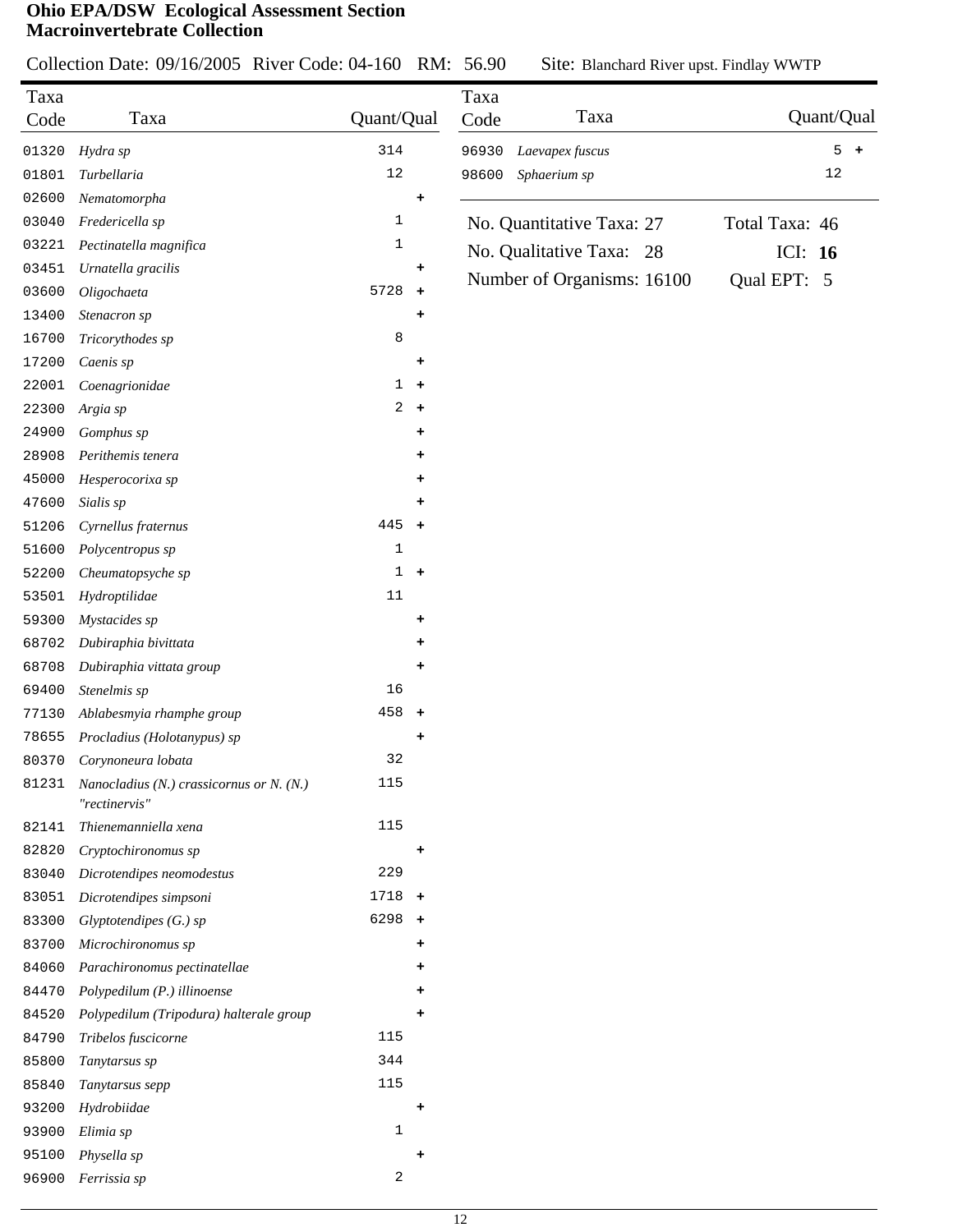Collection Date: 09/06/2005 River Code: 04-160 RM: 55.20 Site: Blanchard River Co. Rd. 140

| Taxa  |                                                             |            |                      | Taxa  |                                           |                |            |           |
|-------|-------------------------------------------------------------|------------|----------------------|-------|-------------------------------------------|----------------|------------|-----------|
| Code  | Taxa                                                        | Quant/Qual |                      | Code  | Taxa                                      |                | Quant/Qual |           |
| 00401 | Spongillidae                                                |            | ٠                    | 82130 | Thienemanniella similis                   |                |            | +         |
| 01320 | Hydra sp                                                    | 153        |                      | 82141 | Thienemanniella xena                      |                | 80         | $\ddot{}$ |
| 01801 | Turbellaria                                                 | 688        | $\ddot{}$            | 83300 | $Glyptotendipes(G.)$ sp                   |                |            |           |
| 03040 | Fredericella sp                                             | 1          | $\ddot{}$            | 84010 | Parachironomus "abortivus" (sensu Simpson |                |            | +         |
| 03360 | Plumatella sp                                               | 2          | $\ddot{}$            |       | & Bode, 1980)                             |                |            |           |
| 03600 | Oligochaeta                                                 | 98         | $\ddot{}$            | 84450 | Polypedilum (Uresipedilum) flavum         |                | 948        | $\ddot{}$ |
| 04666 | Helobdella triserialis                                      |            | $\ddot{}$            | 84540 | Polypedilum (Tripodura) scalaenum group   |                |            |           |
| 04935 | Erpobdella punctata punctata                                |            | ٠                    | 84888 | Xenochironomus xenolabis                  |                |            |           |
| 05900 | Lirceus sp                                                  | 2          | $\ddot{}$            | 85263 | Cladotanytarsus vanderwulpi group Type 3  |                |            | +         |
| 06700 | Crangonyx sp                                                |            | ٠                    | 85625 | Rheotanytarsus sp                         |                | 217        | $\ddot{}$ |
| 08250 | Orconectes (Procericambarus) rusticus                       |            | $\ddot{}$            | 85821 | Tanytarsus glabrescens group sp 7         |                | 11         |           |
| 11120 | Baetis flavistriga                                          | 51         | $\ddot{}$            | 87540 | Hemerodromia sp                           |                | 26         |           |
| 11130 | Baetis intercalaris                                         | 308        | $\ddot{}$            | 93200 | Hydrobiidae                               |                |            | ٠         |
| 12200 | Isonychia sp                                                | 2          |                      | 93900 | Elimia sp                                 |                | 9          | $\ddot{}$ |
| 13400 | Stenacron sp                                                | 31         | $\ddot{}$            | 96900 | Ferrissia sp                              |                | 10         |           |
| 13521 | Stenonema femoratum                                         |            | ٠                    | 97601 | Corbicula fluminea                        |                | 73         |           |
| 13550 | Maccaffertium mexicanum integrum                            | 7          |                      | 98600 | Sphaerium sp                              |                |            | +         |
| 13561 | Maccaffertium pulchellum                                    | 31         | $\ddot{}$            |       |                                           |                |            |           |
| 13570 | Maccaffertium terminatum                                    | 87         | $\ddot{}$            |       | No. Quantitative Taxa: 38                 | Total Taxa: 60 |            |           |
| 16700 | Tricorythodes sp                                            | 73         | $\ddot{\phantom{1}}$ |       | No. Qualitative Taxa: 46                  | ICI: 42        |            |           |
| 21300 | Hetaerina sp                                                | 1          |                      |       | Number of Organisms: 5931                 | Qual EPT: 14   |            |           |
| 22001 | Coenagrionidae                                              |            | ٠                    |       |                                           |                |            |           |
| 22300 | Argia sp                                                    | 40         | $\ddot{}$            |       |                                           |                |            |           |
| 50315 | Chimarra obscura                                            | 24         |                      |       |                                           |                |            |           |
| 51206 | Cyrnellus fraternus                                         | 1          | $\ddot{}$            |       |                                           |                |            |           |
| 51600 | Polycentropus sp                                            | 2          |                      |       |                                           |                |            |           |
| 52200 | Cheumatopsyche sp                                           | $2131 +$   |                      |       |                                           |                |            |           |
| 52430 | Ceratopsyche morosa group                                   | 529        | $\ddot{}$            |       |                                           |                |            |           |
| 52540 | Hydropsyche dicantha                                        | 158        | $\ddot{}$            |       |                                           |                |            |           |
| 52560 | Hydropsyche orris                                           |            | $\ddot{}$            |       |                                           |                |            |           |
| 53800 | Hydroptila sp                                               | 17         | $\ddot{}$            |       |                                           |                |            |           |
| 59300 | Mystacides sp                                               |            | +                    |       |                                           |                |            |           |
| 59970 | Petrophila sp                                               |            | ٠                    |       |                                           |                |            |           |
| 65800 | Berosus sp                                                  |            | +                    |       |                                           |                |            |           |
| 68075 | Psephenus herricki                                          |            | ٠                    |       |                                           |                |            |           |
| 68708 | Dubiraphia vittata group                                    |            | ٠                    |       |                                           |                |            |           |
| 68901 | Macronychus glabratus                                       |            | ٠                    |       |                                           |                |            |           |
| 69400 | Stenelmis sp                                                | 40         | $\ddot{}$            |       |                                           |                |            |           |
| 74100 | Simulium sp                                                 | 8          |                      |       |                                           |                |            |           |
| 78450 | Nilotanypus fimbriatus                                      | 23         |                      |       |                                           |                |            |           |
| 80370 | Corynoneura lobata                                          | 16         |                      |       |                                           |                |            |           |
| 80420 | Cricotopus (C.) bicinctus                                   | 11         |                      |       |                                           |                |            |           |
| 81231 | Nanocladius (N.) crassicornus or $N. (N.)$<br>"rectinervis" | 11         |                      |       |                                           |                |            |           |
| 81270 | Nanocladius (N.) spiniplenus                                | 11         |                      |       |                                           |                |            |           |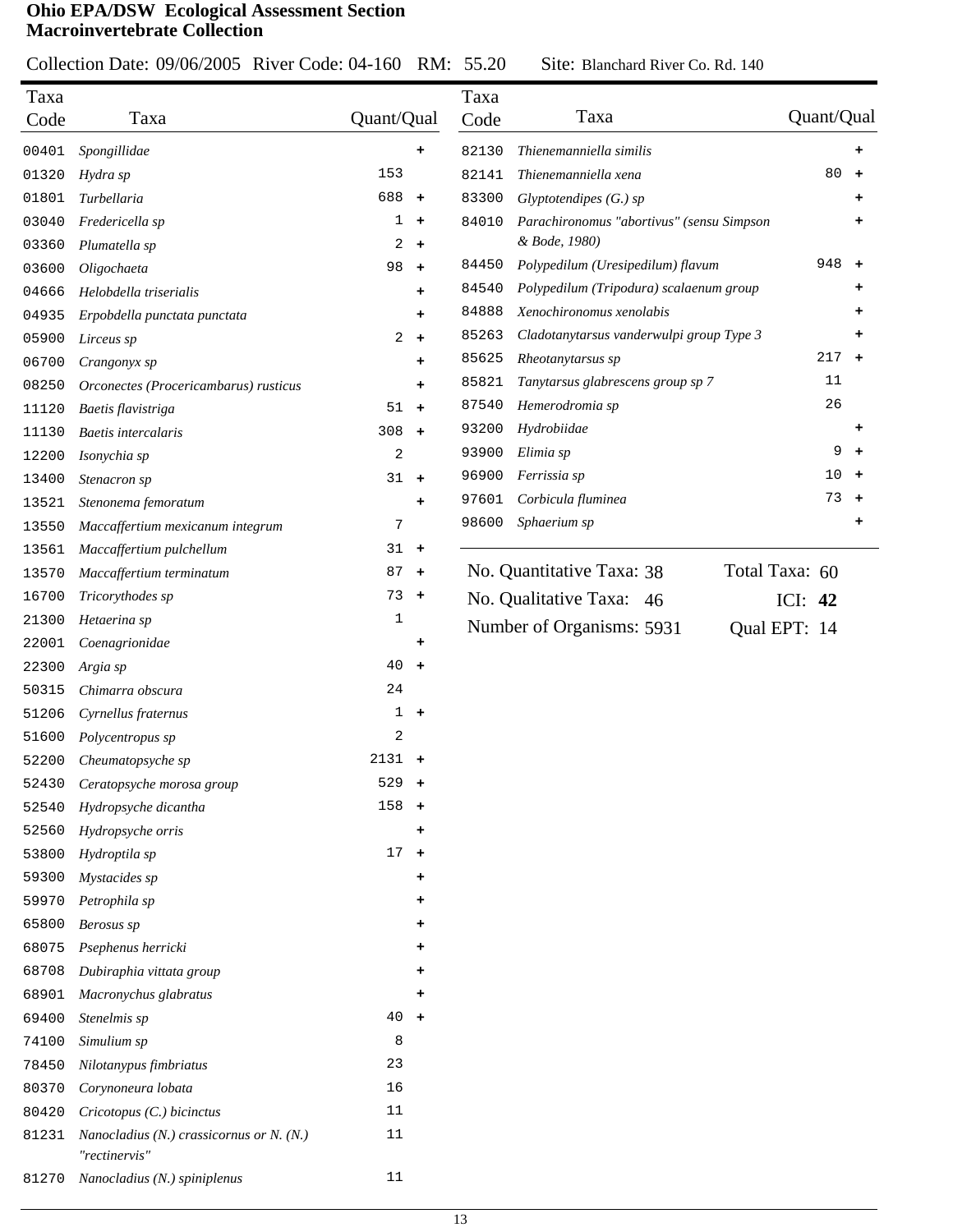Collection Date: 09/06/2005 River Code: 04-160 RM: 49.80 Site: Blanchard River Co. Rd. 128

| Taxa  |                                                         |                |           | Taxa  |                                          |                |           |
|-------|---------------------------------------------------------|----------------|-----------|-------|------------------------------------------|----------------|-----------|
| Code  | Taxa                                                    | Quant/Qual     |           | Code  | Taxa                                     | Quant/Qual     |           |
| 01320 | Hydra sp                                                | 13             |           | 81231 | Nanocladius (N.) crassicornus or N. (N.) | 7              |           |
| 01801 | Turbellaria                                             | 69             | $\ddot{}$ |       | "rectinervis"                            |                |           |
| 02600 | Nematomorpha                                            | $\mathbf{1}$   | $+$       | 82101 | Thienemanniella taurocapita              | 6              |           |
| 03600 | Oligochaeta                                             | 19             |           | 82121 | Thienemanniella lobapodema               | 12             |           |
| 04666 | Helobdella triserialis                                  |                | ٠         | 82141 | Thienemanniella xena                     | 16             |           |
| 05900 | Lirceus sp                                              |                | ٠         | 82820 | Cryptochironomus sp                      | 4              |           |
| 11120 | Baetis flavistriga                                      | 17             | $\ddot{}$ | 84300 | Phaenopsectra obediens group             | 7              |           |
| 11130 | <b>Baetis</b> intercalaris                              | 116            | $\ddot{}$ | 84450 | Polypedilum (Uresipedilum) flavum        | 172            | $+$       |
| 13400 | Stenacron sp                                            | 22             | $\ddot{}$ | 84460 | Polypedilum (P.) fallax group            | 11             |           |
| 13561 | Maccaffertium pulchellum                                | 20             | $\ddot{}$ | 84540 | Polypedilum (Tripodura) scalaenum group  | 32             |           |
| 13570 | Maccaffertium terminatum                                | 157            | $\ddot{}$ | 84800 | Tribelos jucundum                        |                | +         |
| 16700 | Tricorythodes sp                                        | 216            | $\ddot{}$ | 85265 | Cladotanytarsus vanderwulpi group Type 5 | 14             |           |
| 17200 | Caenis sp                                               | 56             |           | 85625 | Rheotanytarsus sp                        | 4              | $\ddot{}$ |
| 18100 | Anthopotamus sp                                         | $\overline{4}$ |           | 85720 | Stempellinella n.sp nr. flavidula        | 7              |           |
| 18600 | Ephemera sp                                             |                | ٠         | 85800 | Tanytarsus sp                            | 4              |           |
| 21200 | Calopteryx sp                                           |                | ٠         | 85821 | Tanytarsus glabrescens group sp 7        | 7              |           |
| 22001 | Coenagrionidae                                          |                | $\ddot{}$ | 85840 | Tanytarsus sepp                          | 25             |           |
| 22300 | Argia sp                                                | 27             | $\ddot{}$ | 96900 | Ferrissia sp                             | 26             | $\ddot{}$ |
| 43300 | Ranatra sp                                              |                | $\ddot{}$ | 96930 | Laevapex fuscus                          |                | +         |
| 45000 | Hesperocorixa sp                                        |                | ٠         | 97601 | Corbicula fluminea                       | 2              |           |
| 47600 | Sialis sp                                               |                | ٠         | 99240 | Lasmigona complanata                     |                | +         |
| 51400 | Nyctiophylax sp                                         |                | ٠         |       |                                          |                |           |
| 51600 | Polycentropus sp                                        | 33             | $+$       |       | No. Quantitative Taxa: 45                | Total Taxa: 63 |           |
| 52200 | Cheumatopsyche sp                                       | 439            | $\ddot{}$ |       | No. Qualitative Taxa:<br>-38             | ICI: $46$      |           |
| 52430 | Ceratopsyche morosa group                               | 10             |           |       | Number of Organisms: 2079                | Qual EPT: 14   |           |
| 52570 | Hydropsyche simulans                                    | $24 +$         |           |       |                                          |                |           |
| 53400 | Protoptila sp                                           |                | +         |       |                                          |                |           |
| 53800 | Hydroptila sp                                           | 11             |           |       |                                          |                |           |
| 57400 | Neophylax sp                                            |                |           |       |                                          |                |           |
| 59300 | Mystacides sp                                           |                | ٠         |       |                                          |                |           |
| 59407 | Nectopsyche candida                                     | $\mathbf{1}$   |           |       |                                          |                |           |
| 59970 | Petrophila sp                                           |                | ٠         |       |                                          |                |           |
| 68025 | Ectopria sp                                             |                |           |       |                                          |                |           |
| 68075 | Psephenus herricki                                      |                |           |       |                                          |                |           |
| 68601 | Ancyronyx variegata                                     | 1              |           |       |                                          |                |           |
| 68708 | Dubiraphia vittata group                                | 8              | $\ddot{}$ |       |                                          |                |           |
| 68901 | Macronychus glabratus                                   | 36             | $\ddot{}$ |       |                                          |                |           |
| 69400 | Stenelmis sp                                            | $304 +$        |           |       |                                          |                |           |
| 77500 | Conchapelopia sp                                        | 11             |           |       |                                          |                |           |
| 77750 | Hayesomyia senata or Thienemannimyia<br>norena          | 25             | $+$       |       |                                          |                |           |
| 78450 | Nilotanypus fimbriatus                                  | 7              |           |       |                                          |                |           |
| 80360 | Corynoneura "celeripes" (sensu Simpson &<br>Bode, 1980) | $42 +$         |           |       |                                          |                |           |
| 80370 | Corynoneura lobata                                      | 34             |           |       |                                          |                |           |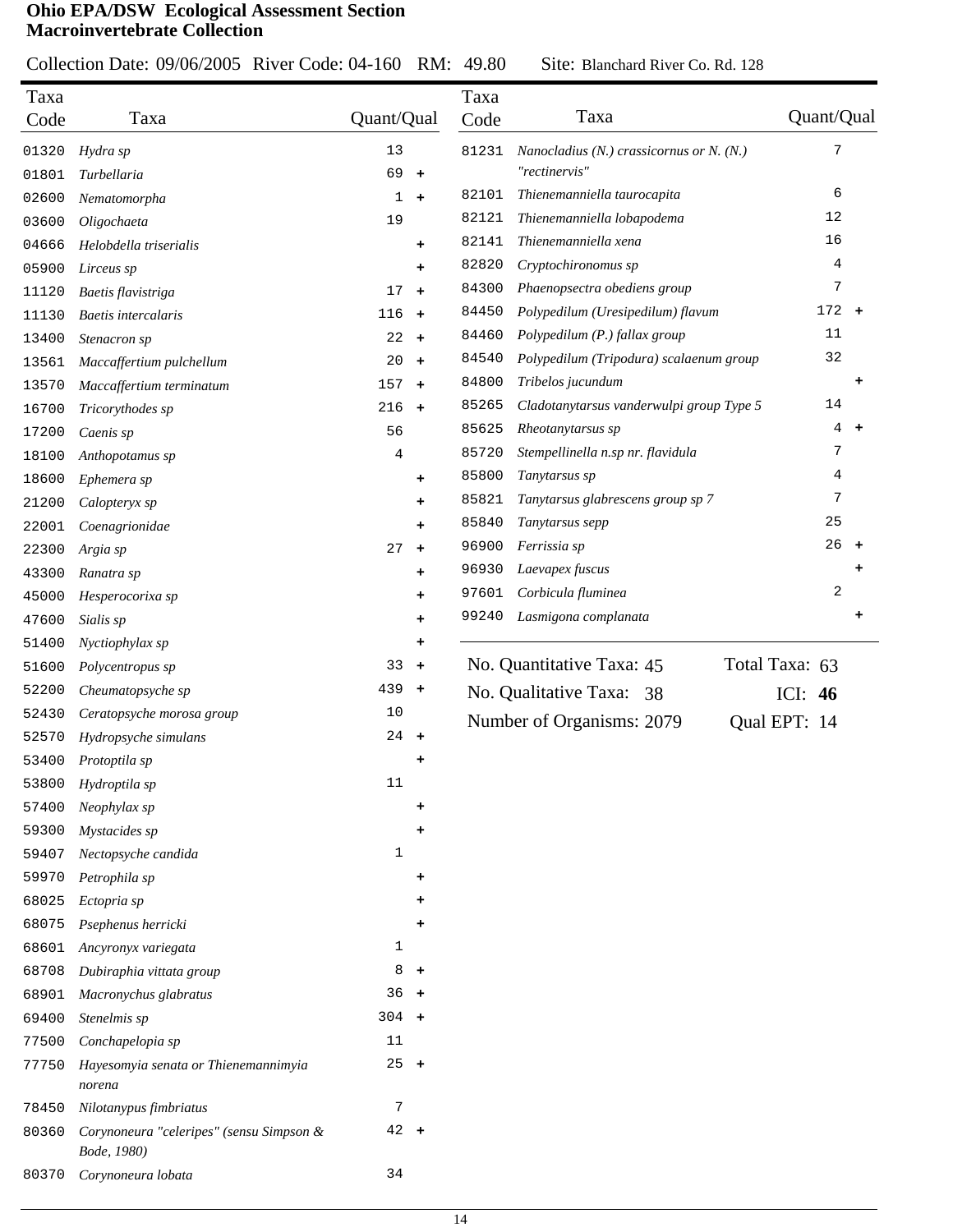*"rectinervis"*

Collection Date: 09/06/2005 River Code: 04-160 RM: 46.50 Site: Blanchard River St. Rt. 235

| Taxa  | Taxa                                       | Quant/Qual   |                      | Taxa<br>Code | Taxa                                    | Quant/Qual       |  |
|-------|--------------------------------------------|--------------|----------------------|--------------|-----------------------------------------|------------------|--|
| Code  |                                            |              |                      |              |                                         |                  |  |
| 00401 | Spongillidae                               |              | ٠.                   | 82121        | Thienemanniella lobapodema              | 52               |  |
| 01320 | Hydra sp                                   | 25           |                      | 82130        | Thienemanniella similis                 | 88               |  |
| 01801 | Turbellaria                                | 12           |                      | 82141        | Thienemanniella xena                    | $62 +$           |  |
| 03040 | Fredericella sp                            |              | ٠                    | 83040        | Dicrotendipes neomodestus               | 5                |  |
| 03600 | Oligochaeta                                | 27           | $\ddot{\phantom{1}}$ | 84300        | Phaenopsectra obediens group            | 5                |  |
| 05900 | Lirceus sp                                 | $\mathbf{1}$ | $\ddot{}$            | 84450        | Polypedilum (Uresipedilum) flavum       | 133<br>$\ddot{}$ |  |
| 06700 | Crangonyx sp                               |              | ٠.                   | 84460        | Polypedilum (P.) fallax group           | 18               |  |
| 08250 | Orconectes (Procericambarus) rusticus      |              | ÷                    | 84520        | Polypedilum (Tripodura) halterale group | 41<br>$\ddot{}$  |  |
| 11120 | Baetis flavistriga                         | 44           |                      | 84540        | Polypedilum (Tripodura) scalaenum group | 5                |  |
| 11130 | Baetis intercalaris                        | 188          | $\ddot{}$            | 84750        | Stictochironomus sp                     | +                |  |
| 12200 | Isonychia sp                               | 8            |                      | 84790        | Tribelos fuscicorne                     | 55               |  |
| 13000 | Leucrocuta sp                              | 14           |                      | 85625        | Rheotanytarsus sp                       | 5                |  |
| 13400 | Stenacron sp                               | 163<br>$+$   |                      | 85821        | Tanytarsus glabrescens group sp 7       | 50               |  |
| 13550 | Maccaffertium mexicanum integrum           | 7            |                      | 85840        | Tanytarsus sepp                         | 14               |  |
| 13561 | Maccaffertium pulchellum                   | 24           |                      | 96900        | Ferrissia sp                            | 29               |  |
| 13570 | Maccaffertium terminatum                   | 177          | $\ddot{\phantom{1}}$ | 97601        | Corbicula fluminea                      | 11<br>$\ddot{}$  |  |
| 16700 | Tricorythodes sp                           | 432          | $\ddot{\phantom{1}}$ | 99680        | Leptodea fragilis                       | +                |  |
| 17200 | Caenis sp                                  | 34           |                      |              |                                         |                  |  |
| 18100 | Anthopotamus sp                            |              | ٠                    |              | No. Quantitative Taxa: 47               | Total Taxa: 60   |  |
| 21200 | Calopteryx sp                              | 2            | $\pm$                |              | No. Qualitative Taxa:<br>35             | ICI: 44          |  |
| 22300 | Argia sp                                   | $104 +$      |                      |              | Number of Organisms: 2047               | Qual EPT: 11     |  |
| 24900 | Gomphus sp                                 |              | ٠                    |              |                                         |                  |  |
| 47600 | Sialis sp                                  | 1            |                      |              |                                         |                  |  |
| 50906 | Psychomyia flavida                         | 5            |                      |              |                                         |                  |  |
| 51600 | Polycentropus sp                           | 18           | $\ddot{\phantom{1}}$ |              |                                         |                  |  |
| 52200 | Cheumatopsyche sp                          | 35           | $\ddot{\phantom{1}}$ |              |                                         |                  |  |
| 52430 | Ceratopsyche morosa group                  | 1            |                      |              |                                         |                  |  |
| 52570 | Hydropsyche simulans                       | 6            | $\boldsymbol{+}$     |              |                                         |                  |  |
| 53800 | Hydroptila sp                              | 8            |                      |              |                                         |                  |  |
| 57900 | Pycnopsyche sp                             |              | +                    |              |                                         |                  |  |
| 59300 | Mystacides sp                              |              | ٠                    |              |                                         |                  |  |
| 59415 | Nectopsyche exquisita                      |              | ٠                    |              |                                         |                  |  |
| 59970 | Petrophila sp                              |              | ٠                    |              |                                         |                  |  |
| 60400 | Gyrinus sp                                 |              | ٠                    |              |                                         |                  |  |
| 68601 | Ancyronyx variegata                        | 1            | $\ddot{\phantom{1}}$ |              |                                         |                  |  |
| 68708 | Dubiraphia vittata group                   | 10           | $\ddot{\phantom{1}}$ |              |                                         |                  |  |
| 68901 | Macronychus glabratus                      | 16           | $\ddot{\phantom{1}}$ |              |                                         |                  |  |
| 69400 | Stenelmis sp                               | 26<br>$+$    |                      |              |                                         |                  |  |
| 74501 | Ceratopogonidae                            | 8            |                      |              |                                         |                  |  |
| 77750 | Hayesomyia senata or Thienemannimyia       | $14 +$       |                      |              |                                         |                  |  |
| 78450 | norena<br>Nilotanypus fimbriatus           | 5            |                      |              |                                         |                  |  |
| 80370 | Corynoneura lobata                         | $49 +$       |                      |              |                                         |                  |  |
|       |                                            | 9            |                      |              |                                         |                  |  |
| 81231 | Nanocladius (N.) crassicornus or $N. (N.)$ |              |                      |              |                                         |                  |  |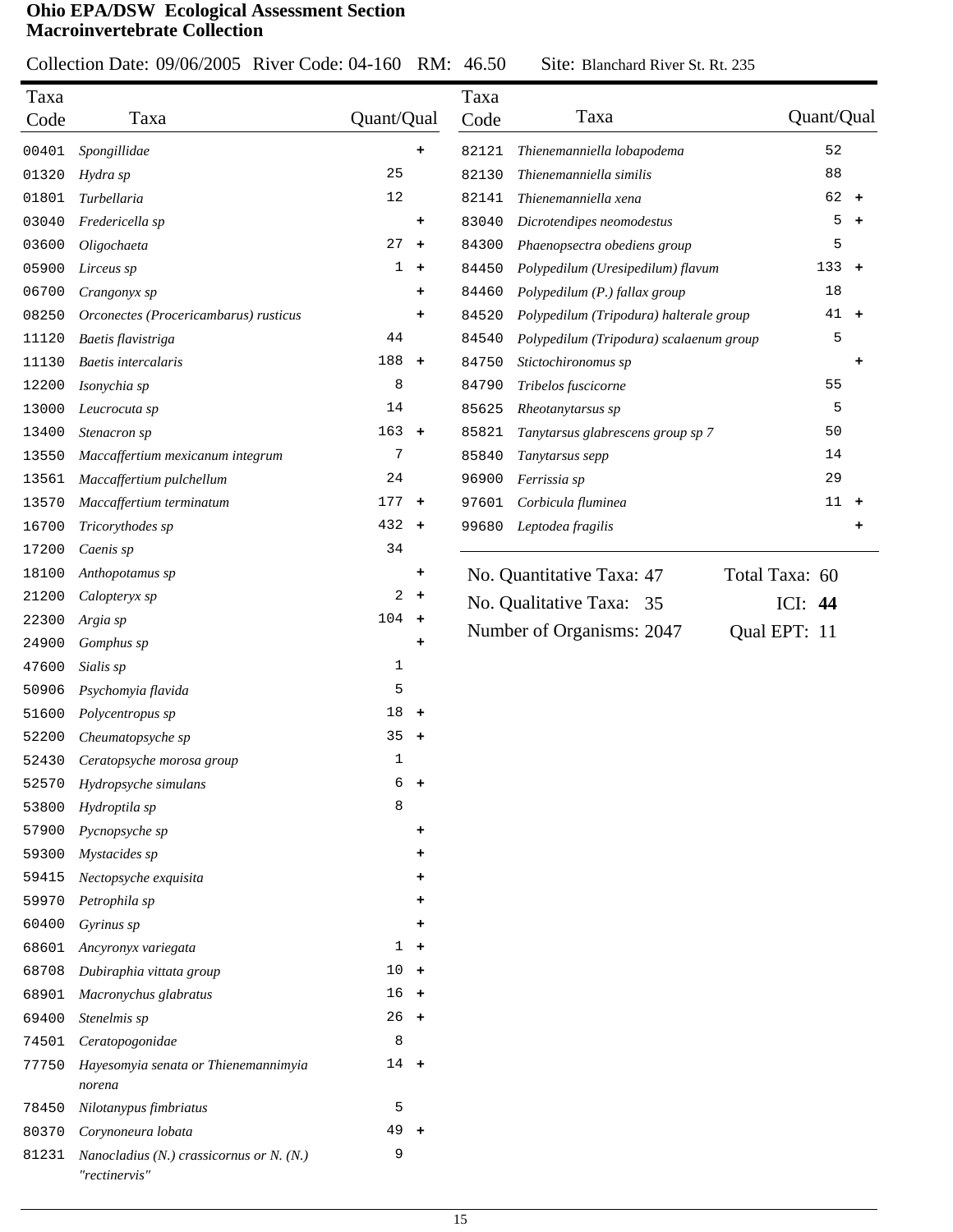Collection Date: 09/06/2005 River Code: 04-160 RM: 41.30 Site: Blanchard River Co. Rd. 53

| Taxa  |                                                         |                             | Taxa  |                                         |                |             |           |
|-------|---------------------------------------------------------|-----------------------------|-------|-----------------------------------------|----------------|-------------|-----------|
| Code  | Taxa                                                    | Quant/Qual                  | Code  | Taxa                                    | Quant/Qual     |             |           |
| 01320 | Hydra sp                                                | 60                          | 83040 | Dicrotendipes neomodestus               |                | 43          | $+$       |
| 01801 | Turbellaria                                             | 168<br>$\ddot{}$            | 84300 | Phaenopsectra obediens group            |                | 9           |           |
| 02600 | Nematomorpha                                            | +                           | 84450 | Polypedilum (Uresipedilum) flavum       |                | 581         | $+$       |
| 03040 | Fredericella sp                                         | $\ddot{}$                   | 84460 | Polypedilum (P.) fallax group           |                | 9           |           |
| 03360 | Plumatella sp                                           | ٠                           | 84540 | Polypedilum (Tripodura) scalaenum group |                | 9           |           |
| 03600 | Oligochaeta                                             | $\ddot{}$                   | 84750 | Stictochironomus sp                     |                |             | +         |
| 05800 | Caecidotea sp                                           | ٠                           | 85625 | Rheotanytarsus sp                       |                | 17          | $\ddot{}$ |
| 07875 | Cambarus (Tubericambarus) sp A                          | ٠                           | 85821 | Tanytarsus glabrescens group sp 7       |                | 26          |           |
| 08250 | Orconectes (Procericambarus) rusticus                   | ٠                           | 96900 | Ferrissia sp                            |                | $\mathbf 1$ |           |
| 11130 | <b>Baetis</b> intercalaris                              | 624<br>$\pm$                | 97601 | Corbicula fluminea                      |                |             | ٠         |
| 12200 | Isonychia sp                                            | 25                          | 98600 | Sphaerium sp                            |                |             |           |
| 13000 | Leucrocuta sp                                           | 12<br>$\ddot{\phantom{1}}$  |       |                                         |                |             |           |
| 13400 | Stenacron sp                                            | 37<br>$\ddot{}$             |       | No. Quantitative Taxa: 37               | Total Taxa: 55 |             |           |
| 13510 | Maccaffertium exiguum                                   | 6                           |       | No. Qualitative Taxa:<br>36             | <b>ICI: 46</b> |             |           |
| 13550 | Maccaffertium mexicanum integrum                        | 43                          |       |                                         |                |             |           |
| 13561 | Maccaffertium pulchellum                                | 50                          |       | Number of Organisms: 3650               | Qual EPT: 11   |             |           |
| 13570 | Maccaffertium terminatum                                | 528<br>$\ddot{}$            |       |                                         |                |             |           |
| 16700 | Tricorythodes sp                                        | 176<br>$\ddot{\phantom{1}}$ |       |                                         |                |             |           |
| 17200 | Caenis sp                                               | 8                           |       |                                         |                |             |           |
| 22001 | Coenagrionidae                                          | 8<br>$\ddot{\phantom{1}}$   |       |                                         |                |             |           |
| 22300 | Argia sp                                                | 61<br>$\ddot{\phantom{1}}$  |       |                                         |                |             |           |
| 24900 | Gomphus sp                                              | +                           |       |                                         |                |             |           |
| 26700 | Macromia sp                                             | ٠                           |       |                                         |                |             |           |
| 45400 | Trichocorixa sp                                         | ٠                           |       |                                         |                |             |           |
| 50906 | Psychomyia flavida                                      | ٠                           |       |                                         |                |             |           |
| 51206 | Cyrnellus fraternus                                     | 15                          |       |                                         |                |             |           |
| 51600 | Polycentropus sp                                        | 73<br>$\ddot{\phantom{1}}$  |       |                                         |                |             |           |
| 52200 | Cheumatopsyche sp                                       | 629<br>$\pm$                |       |                                         |                |             |           |
| 52430 | Ceratopsyche morosa group                               | 11<br>$\ddot{}$             |       |                                         |                |             |           |
| 52520 | Hydropsyche bidens                                      | 22                          |       |                                         |                |             |           |
| 52570 | Hydropsyche simulans                                    | 69<br>$\pm$                 |       |                                         |                |             |           |
| 53800 | Hydroptila sp                                           | 44<br>$\pm$                 |       |                                         |                |             |           |
| 59970 | Petrophila sp                                           | ٠                           |       |                                         |                |             |           |
| 68708 | Dubiraphia vittata group                                | +                           |       |                                         |                |             |           |
| 68901 | Macronychus glabratus                                   | 25<br>$\ddot{}$             |       |                                         |                |             |           |
| 69400 | Stenelmis sp                                            | 96<br>$\pm$                 |       |                                         |                |             |           |
| 77500 | Conchapelopia sp                                        | 26                          |       |                                         |                |             |           |
| 80360 | Corynoneura "celeripes" (sensu Simpson &<br>Bode, 1980) | 40                          |       |                                         |                |             |           |
| 80370 | Corynoneura lobata                                      | 30                          |       |                                         |                |             |           |
| 80410 | Cricotopus (C.) sp                                      | ٠                           |       |                                         |                |             |           |
| 81825 | Rheocricotopus (Psilocricotopus) robacki                | 26                          |       |                                         |                |             |           |
| 82121 | Thienemanniella lobapodema                              | $\ddot{}$                   |       |                                         |                |             |           |
| 82130 | Thienemanniella similis                                 | 20                          |       |                                         |                |             |           |
| 82141 | Thienemanniella xena                                    | 23                          |       |                                         |                |             |           |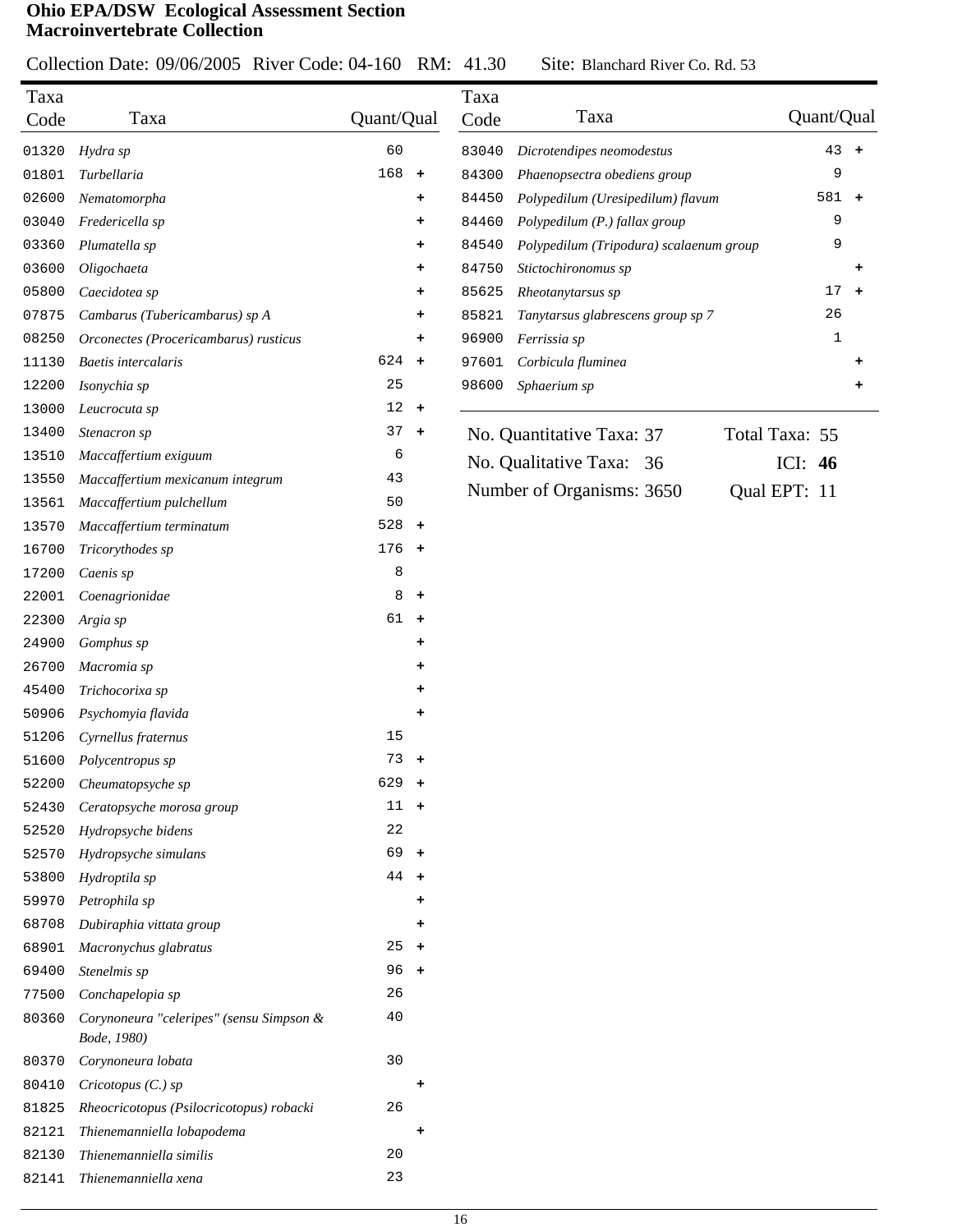Collection Date: 09/06/2005 River Code: 04-160 RM: 35.40 Site: Blanchard River upst. Co. Rd. 5-F

| Taxa  |                                                |                |           | Taxa  |                                          |                |            |           |
|-------|------------------------------------------------|----------------|-----------|-------|------------------------------------------|----------------|------------|-----------|
| Code  | Taxa                                           | Quant/Qual     |           | Code  | Taxa                                     |                | Quant/Qual |           |
| 01801 | Turbellaria                                    | 19             | $+$       | 81231 | Nanocladius (N.) crassicornus or N. (N.) |                | 3          |           |
| 02600 | Nematomorpha                                   |                | $\ddot{}$ |       | "rectinervis"                            |                |            |           |
| 03040 | Fredericella sp                                | $\overline{2}$ | $\ddot{}$ | 82130 | Thienemanniella similis                  |                | 64         |           |
| 03121 | Paludicella articulata                         |                | $\ddot{}$ | 82141 | Thienemanniella xena                     |                | 40         |           |
| 03600 | Oligochaeta                                    | 5              |           | 82820 | Cryptochironomus sp                      |                |            |           |
| 04682 | Placobdella montifera                          |                | $\ddot{}$ | 83040 | Dicrotendipes neomodestus                |                |            |           |
| 05900 | Lirceus sp                                     |                | ÷         | 83050 | Dicrotendipes lucifer                    |                |            | ٠         |
| 11120 | Baetis flavistriga                             | 9              |           | 83300 | $Glyptotendipes(G.)$ sp                  |                | 28         | $\ddot{}$ |
| 11130 | <b>Baetis</b> intercalaris                     | 1158           | $\ddot{}$ | 84300 | Phaenopsectra obediens group             |                |            | ۰         |
| 12200 | Isonychia sp                                   | 35             | $\ddot{}$ | 84450 | Polypedilum (Uresipedilum) flavum        |                | 132        | $\ddot{}$ |
| 13000 | Leucrocuta sp                                  | 11             |           | 84470 | Polypedilum (P.) illinoense              |                | 11         |           |
| 13400 | Stenacron sp                                   | 53             | $+$       | 84750 | Stictochironomus sp                      |                |            | +         |
| 13550 | Maccaffertium mexicanum integrum               | 11             |           | 85625 | Rheotanytarsus sp                        |                | 11         | $+$       |
| 13561 | Maccaffertium pulchellum                       | 25             |           | 85821 | Tanytarsus glabrescens group sp 7        |                | 28         | $\ddot{}$ |
| 13570 | Maccaffertium terminatum                       | 180            | $\ddot{}$ | 85840 | Tanytarsus sepp                          |                | 3          |           |
| 16700 | Tricorythodes sp                               | 132            | $\ddot{}$ | 87540 | Hemerodromia sp                          |                | 1          |           |
| 17200 | Caenis sp                                      | 8              |           | 96900 | Ferrissia sp                             |                | 20         | $+$       |
| 18600 | Ephemera sp                                    |                | $\ddot{}$ | 96930 | Laevapex fuscus                          |                |            | ۰         |
| 21300 | Hetaerina sp                                   | 3              |           | 97601 | Corbicula fluminea                       |                |            | ÷         |
| 22001 | Coenagrionidae                                 |                | ٠         |       |                                          |                |            |           |
| 22300 | Argia sp                                       | 20             | $\ddot{}$ |       | No. Quantitative Taxa: 40                | Total Taxa: 62 |            |           |
| 23909 | Boyeria vinosa                                 |                | ٠         |       | No. Qualitative Taxa: 43                 | <b>ICI:</b> 48 |            |           |
| 51206 | Cyrnellus fraternus                            | 2              |           |       | Number of Organisms: 2423                | Qual EPT: 12   |            |           |
| 51600 | Polycentropus sp                               | 4              | ÷         |       |                                          |                |            |           |
| 52200 | Cheumatopsyche sp                              | 159            | $\ddot{}$ |       |                                          |                |            |           |
| 52430 | Ceratopsyche morosa group                      | 74             | $\ddot{}$ |       |                                          |                |            |           |
| 52520 | Hydropsyche bidens                             | 18             |           |       |                                          |                |            |           |
| 52540 | Hydropsyche dicantha                           | 1              |           |       |                                          |                |            |           |
| 52570 | Hydropsyche simulans                           | 15             |           |       |                                          |                |            |           |
| 53800 | Hydroptila sp                                  | 8              | $\ddot{}$ |       |                                          |                |            |           |
| 57400 | Neophylax sp                                   |                | ٠         |       |                                          |                |            |           |
| 59300 | Mystacides sp                                  |                | ٠         |       |                                          |                |            |           |
| 59970 | Petrophila sp                                  |                |           |       |                                          |                |            |           |
| 60900 | Peltodytes sp                                  |                | ٠         |       |                                          |                |            |           |
| 63300 | Hydroporus sp                                  |                | ٠         |       |                                          |                |            |           |
| 65800 | Berosus sp                                     |                | ٠         |       |                                          |                |            |           |
| 68601 | Ancyronyx variegata                            | 1              | $\ddot{}$ |       |                                          |                |            |           |
| 68708 | Dubiraphia vittata group                       |                | ٠         |       |                                          |                |            |           |
| 68901 | Macronychus glabratus                          | $16 +$         |           |       |                                          |                |            |           |
| 69400 | Stenelmis sp                                   | 16             | $\ddot{}$ |       |                                          |                |            |           |
| 74100 | Simulium sp                                    | 8              | $\ddot{}$ |       |                                          |                |            |           |
| 77120 | Ablabesmyia mallochi                           |                | ٠         |       |                                          |                |            |           |
| 77750 | Hayesomyia senata or Thienemannimyia<br>norena | 3              |           |       |                                          |                |            |           |
| 80370 | Corynoneura lobata                             | 86             |           |       |                                          |                |            |           |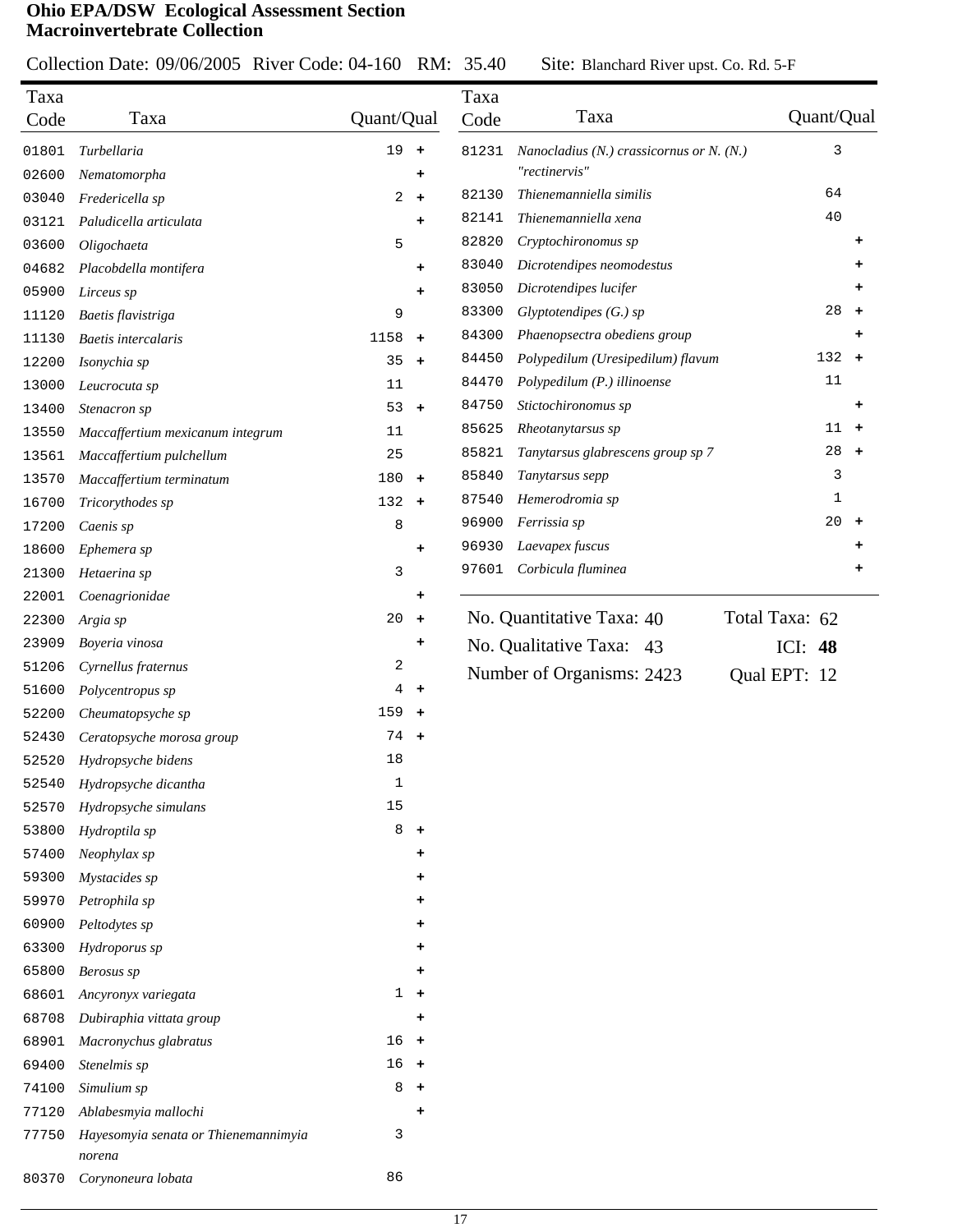Collection Date: 09/07/2005 River Code: 04-160 RM: 28.90 Site: Blanchard River Co. Rd. 8

| Taxa  |                                         |            | Taxa |                          |                |            |
|-------|-----------------------------------------|------------|------|--------------------------|----------------|------------|
| Code  | Taxa                                    | Quant/Qual | Code | Taxa                     |                | Quant/Qual |
|       |                                         |            |      |                          |                |            |
| 01801 | Turbellaria                             | ٠          |      |                          |                |            |
| 03360 | Plumatella sp                           | $\ddot{}$  |      | No. Quantitative Taxa: 0 | Total Taxa: 42 |            |
| 03600 | Oligochaeta                             | ٠          |      | No. Qualitative Taxa: 42 | ICI:           |            |
| 08250 | Orconectes (Procericambarus) rusticus   | ٠          |      | Number of Organisms: 0   | Qual EPT: 16   |            |
| 11130 | <b>Baetis</b> intercalaris              | ٠          |      |                          |                |            |
| 12200 | Isonychia sp                            | ٠          |      |                          |                |            |
| 13000 | Leucrocuta sp                           | ٠          |      |                          |                |            |
| 13400 | Stenacron sp                            | ٠          |      |                          |                |            |
| 13550 | Maccaffertium mexicanum integrum        | ٠          |      |                          |                |            |
| 16700 | Tricorythodes sp                        |            |      |                          |                |            |
| 21300 | Hetaerina sp                            |            |      |                          |                |            |
| 22001 | Coenagrionidae                          |            |      |                          |                |            |
| 22300 | Argia sp                                | ٠          |      |                          |                |            |
| 50315 | Chimarra obscura                        |            |      |                          |                |            |
| 52200 | Cheumatopsyche sp                       |            |      |                          |                |            |
| 52430 | Ceratopsyche morosa group               | ٠          |      |                          |                |            |
| 52510 | Hydropsyche aerata                      | ٠          |      |                          |                |            |
| 52520 | Hydropsyche bidens                      | ٠          |      |                          |                |            |
| 52570 | Hydropsyche simulans                    | ٠          |      |                          |                |            |
| 52590 | Hydropsyche venularis                   | ٠          |      |                          |                |            |
| 53501 | Hydroptilidae                           | ٠          |      |                          |                |            |
| 57400 | Neophylax sp                            | ٠          |      |                          |                |            |
| 59407 | Nectopsyche candida                     |            |      |                          |                |            |
| 59970 | Petrophila sp                           |            |      |                          |                |            |
| 68601 | Ancyronyx variegata                     |            |      |                          |                |            |
| 68708 | Dubiraphia vittata group                |            |      |                          |                |            |
| 68901 | Macronychus glabratus                   |            |      |                          |                |            |
| 69400 | Stenelmis sp                            | ٠          |      |                          |                |            |
| 74100 | Simulium sp                             |            |      |                          |                |            |
| 77115 | Ablabesmyia janta                       |            |      |                          |                |            |
| 77120 | Ablabesmyia mallochi                    | ٠          |      |                          |                |            |
| 77800 | Helopelopia sp                          |            |      |                          |                |            |
| 78750 | Rheopelopia paramaculipennis            |            |      |                          |                |            |
| 79085 | Telopelopia okoboji                     |            |      |                          |                |            |
| 82101 | Thienemanniella taurocapita             |            |      |                          |                |            |
| 83040 | Dicrotendipes neomodestus               |            |      |                          |                |            |
| 84450 | Polypedilum (Uresipedilum) flavum       |            |      |                          |                |            |
| 84470 | Polypedilum (P.) illinoense             |            |      |                          |                |            |
| 84540 | Polypedilum (Tripodura) scalaenum group |            |      |                          |                |            |
| 85625 | Rheotanytarsus sp                       |            |      |                          |                |            |
| 85821 | Tanytarsus glabrescens group sp 7       |            |      |                          |                |            |
| 98600 | Sphaerium sp                            | +          |      |                          |                |            |
|       |                                         |            |      |                          |                |            |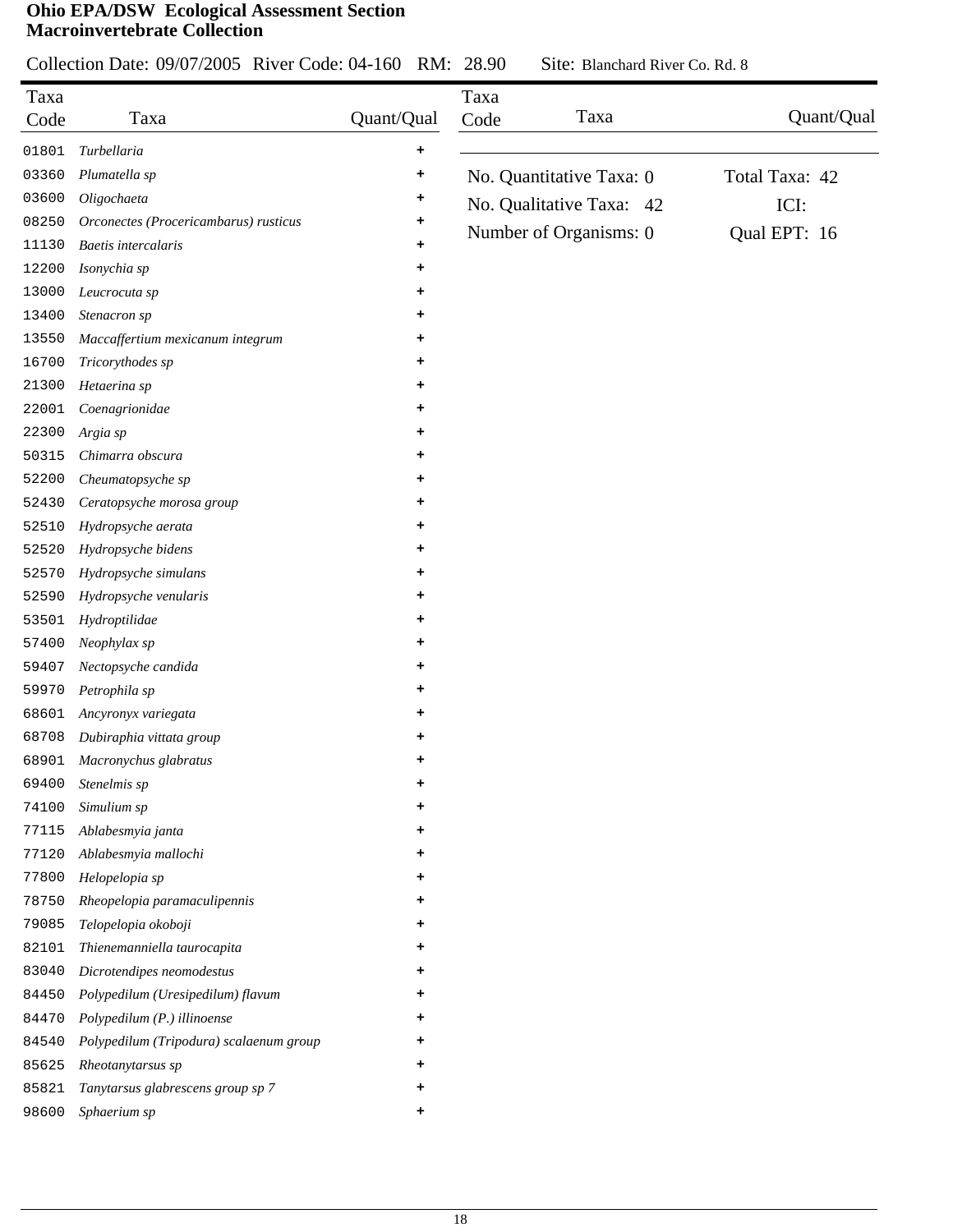Collection Date: 09/07/2005 River Code: 04-160 RM: 22.50 Site: Blanchard River upst. Ottawa WWTP

| Taxa<br>Code | Taxa                                                  | Quant/Qual     | Taxa<br>Code | Taxa | Quant/Qual |
|--------------|-------------------------------------------------------|----------------|--------------|------|------------|
| 08250        | Orconectes (Procericambarus) rusticus                 | +              |              |      |            |
| 11130        | <b>Baetis</b> intercalaris                            | ٠              |              |      |            |
| 13000        | Leucrocuta sp                                         |                |              |      |            |
| 13400        | Stenacron sp                                          |                |              |      |            |
| 13550        | Maccaffertium mexicanum integrum                      |                |              |      |            |
| 16700        | Tricorythodes sp                                      |                |              |      |            |
| 17200        | Caenis sp                                             |                |              |      |            |
| 22001        | Coenagrionidae                                        |                |              |      |            |
| 22300        | Argia sp                                              |                |              |      |            |
| 51206        | Cyrnellus fraternus                                   |                |              |      |            |
| 51400        | Nyctiophylax sp                                       |                |              |      |            |
| 51600        | Polycentropus sp                                      |                |              |      |            |
| 52200        | Cheumatopsyche sp                                     |                |              |      |            |
| 52520        | Hydropsyche bidens                                    |                |              |      |            |
| 52570        | Hydropsyche simulans                                  |                |              |      |            |
| 59407        | Nectopsyche candida                                   |                |              |      |            |
| 68901        | Macronychus glabratus                                 | +              |              |      |            |
| 69400        | Stenelmis sp                                          | ÷              |              |      |            |
| 77750        | Hayesomyia senata or Thienemannimyia<br>norena        |                |              |      |            |
| 83300        | Glyptotendipes (G.) sp                                | $\ddot{}$      |              |      |            |
| 84450        | Polypedilum (Uresipedilum) flavum                     |                |              |      |            |
| 84800        | Tribelos jucundum                                     | ٠              |              |      |            |
| 85720        | Stempellinella n.sp nr. flavidula                     | ÷              |              |      |            |
| 97601        | Corbicula fluminea                                    |                |              |      |            |
| 98600        | Sphaerium sp                                          | ٠              |              |      |            |
|              | No. Quantitative Taxa: 0<br>$\sim$ $\cdots$<br>$\sim$ | Total Taxa: 25 |              |      |            |

| No. Qualitative Taxa: 25 | ICI:         |
|--------------------------|--------------|
| Number of Organisms: 0   | Qual EPT: 13 |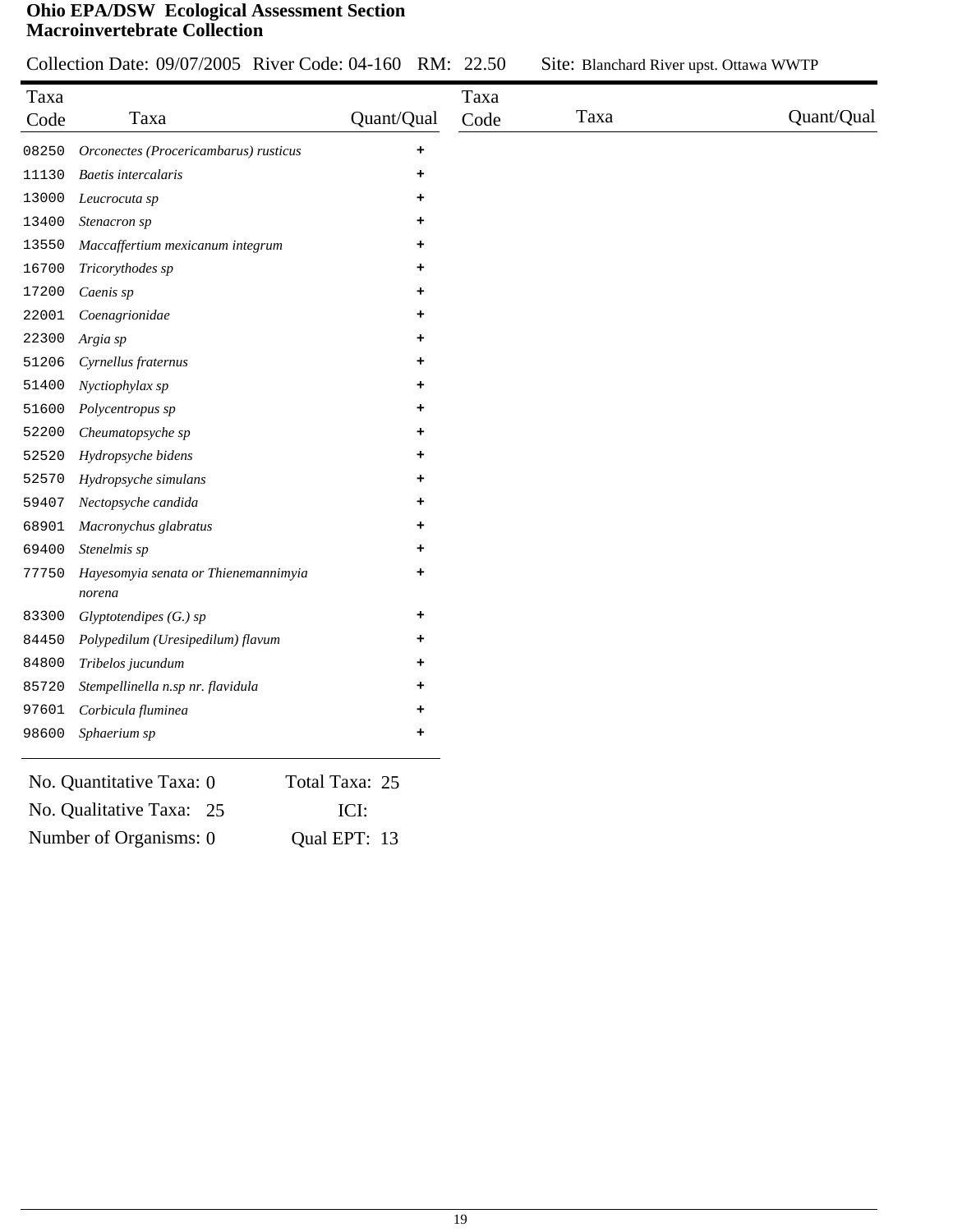| Collection Date: 09/07/2005 River Code: 04-160 RM: 21.70<br>Site: Blanchard River |
|-----------------------------------------------------------------------------------|
|-----------------------------------------------------------------------------------|

| Taxa  |                                                         |                           | Taxa  |                           |                |
|-------|---------------------------------------------------------|---------------------------|-------|---------------------------|----------------|
| Code  | Taxa                                                    | Quant/Qual                | Code  | Taxa                      | Quant/Qual     |
| 01320 | Hydra sp                                                | 8                         | 97601 | Corbicula fluminea        | $2 +$          |
| 01801 | Turbellaria                                             | 17                        | 99240 | Lasmigona complanata      | ٠              |
| 02600 | Nematomorpha                                            | $\mathbf 1$               |       |                           |                |
| 03360 | Plumatella sp                                           | ÷                         |       | No. Quantitative Taxa: 36 | Total Taxa: 45 |
| 03600 | Oligochaeta                                             | $17$                      |       | No. Qualitative Taxa: 24  | ICI: 42        |
| 11130 | <b>Baetis</b> intercalaris                              | 208<br>$+$                |       |                           |                |
| 12200 | Isonychia sp                                            | 36                        |       | Number of Organisms: 1569 | Qual EPT: 10   |
| 13000 | Leucrocuta sp                                           | +                         |       |                           |                |
| 13400 | Stenacron sp                                            | $104 +$                   |       |                           |                |
| 13550 | Maccaffertium mexicanum integrum                        | 95<br>$+$                 |       |                           |                |
| 13570 | Maccaffertium terminatum                                | 284                       |       |                           |                |
| 16700 | Tricorythodes sp                                        | 352<br>$+$                |       |                           |                |
| 17200 | Caenis sp                                               | $2\sqrt{4}$               |       |                           |                |
| 22300 | Argia sp                                                | 52<br>$+$                 |       |                           |                |
| 24900 | Gomphus sp                                              | ٠                         |       |                           |                |
| 45100 | Palmacorixa sp                                          | +                         |       |                           |                |
| 51206 | Cyrnellus fraternus                                     | $\mathbf{1}$              |       |                           |                |
| 51600 | Polycentropus sp                                        | +                         |       |                           |                |
| 52200 | Cheumatopsyche sp                                       | 27<br>$\pm$               |       |                           |                |
| 52520 | Hydropsyche bidens                                      | 8<br>$\ddot{}$            |       |                           |                |
| 52570 | Hydropsyche simulans                                    | $\mathbf{1}$<br>$\pm$     |       |                           |                |
| 59407 | Nectopsyche candida                                     | ٠                         |       |                           |                |
| 68130 | Helichus sp                                             | $\mathbf{1}$              |       |                           |                |
| 68601 | Ancyronyx variegata                                     | $\mathbf{1}$              |       |                           |                |
| 68708 | Dubiraphia vittata group                                | $\mathbf{1}$<br>$\ddot{}$ |       |                           |                |
| 68901 | Macronychus glabratus                                   | 3<br>٠                    |       |                           |                |
| 69400 | Stenelmis sp                                            | $31 +$                    |       |                           |                |
| 77120 | Ablabesmyia mallochi                                    | ٠                         |       |                           |                |
| 77750 | Hayesomyia senata or Thienemannimyia<br>norena          | 23<br>$+$                 |       |                           |                |
| 79085 | Telopelopia okoboji                                     | 8                         |       |                           |                |
| 80360 | Corynoneura "celeripes" (sensu Simpson &<br>Bode, 1980) | 16                        |       |                           |                |
| 80370 | Corynoneura lobata                                      | 93                        |       |                           |                |
| 82130 | Thienemanniella similis                                 | 8                         |       |                           |                |
| 83300 | Glyptotendipes (G.) sp                                  | 8                         |       |                           |                |
| 83410 | Harnischia curtilamellata                               | 8                         |       |                           |                |
| 84450 | Polypedilum (Uresipedilum) flavum                       | 69<br>$+$                 |       |                           |                |
| 84470 | Polypedilum (P.) illinoense                             | 15                        |       |                           |                |
| 84790 | Tribelos fuscicorne                                     | ٠                         |       |                           |                |
| 85201 | Cladotanytarsus species group A                         | 8                         |       |                           |                |
| 85625 | Rheotanytarsus sp                                       | 8<br>$\ddot{}$            |       |                           |                |
| 85800 | Tanytarsus sp                                           | 8                         |       |                           |                |
| 85821 | Tanytarsus glabrescens group sp 7                       | 8                         |       |                           |                |
| 85840 | Tanytarsus sepp                                         | 15                        |       |                           |                |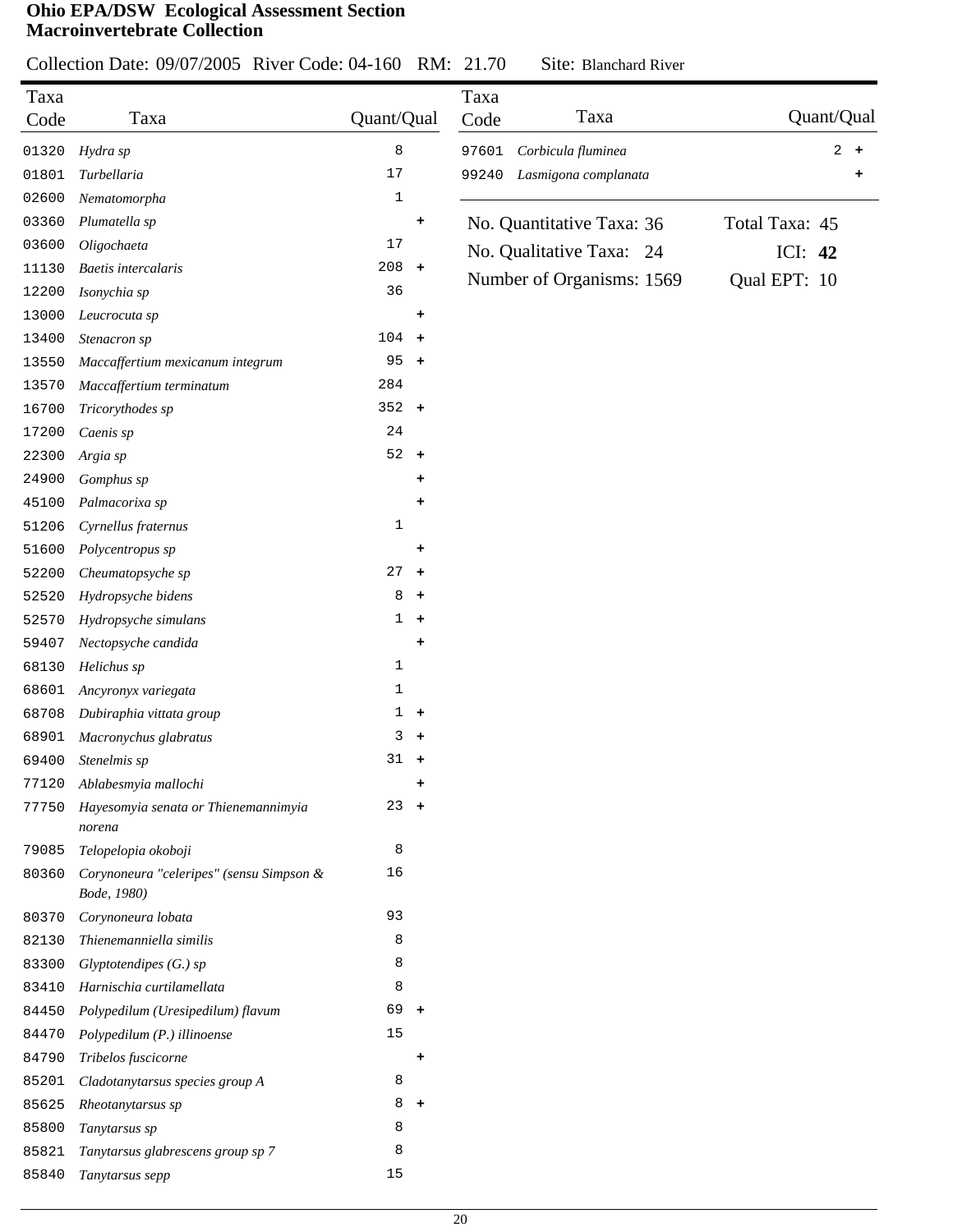Collection Date: 09/07/2005 River Code: 04-160 RM: 14.50 Site: Blanchard River

| Taxa  |                                                         |                |     | Taxa  |                             |                |
|-------|---------------------------------------------------------|----------------|-----|-------|-----------------------------|----------------|
| Code  | Taxa                                                    | Quant/Qual     |     | Code  | Taxa                        | Quant/Qual     |
| 01320 | Hydra sp                                                | 28             |     | 85840 | Tanytarsus sepp             | 6              |
| 01801 | Turbellaria                                             | 41             | $+$ | 96930 | Laevapex fuscus             | 1              |
| 03360 | Plumatella sp                                           |                | ٠   | 97601 | Corbicula fluminea          | 1              |
| 03451 | Urnatella gracilis                                      |                | ٠   | 99240 | Lasmigona complanata        | +              |
| 03600 | Oligochaeta                                             | 9              | $+$ |       |                             |                |
| 11130 | <b>Baetis</b> intercalaris                              | $234 +$        |     |       | No. Quantitative Taxa: 36   | Total Taxa: 47 |
| 11620 | Paracloeodes sp 2                                       |                | +   |       | No. Qualitative Taxa:<br>31 | ICI: 52        |
| 12200 | Isonychia sp                                            | $31 +$         |     |       | Number of Organisms: 2701   | Qual EPT: 12   |
| 13000 | Leucrocuta sp                                           | $\mathbf{1}$   | $+$ |       |                             |                |
| 13400 | Stenacron sp                                            | 117            |     |       |                             |                |
| 13510 | Maccaffertium exiguum                                   | 3              | $+$ |       |                             |                |
| 13550 | Maccaffertium mexicanum integrum                        | $112 +$        |     |       |                             |                |
| 13561 | Maccaffertium pulchellum                                | 11             |     |       |                             |                |
| 13570 | Maccaffertium terminatum                                | $419 +$        |     |       |                             |                |
| 16700 | Tricorythodes sp                                        | $361 +$        |     |       |                             |                |
| 22300 | Argia sp                                                | $22 +$         |     |       |                             |                |
| 24900 | Gomphus sp                                              |                | +   |       |                             |                |
| 47600 | Sialis sp                                               |                | +   |       |                             |                |
| 51600 | Polycentropus sp                                        | 10             |     |       |                             |                |
| 52200 | Cheumatopsyche sp                                       | $767 +$        |     |       |                             |                |
| 52520 | Hydropsyche bidens                                      |                | +   |       |                             |                |
| 52570 | Hydropsyche simulans                                    | 57             | $+$ |       |                             |                |
| 59407 | Nectopsyche candida                                     | 13             | $+$ |       |                             |                |
| 63900 | Laccophilus sp                                          |                | ٠   |       |                             |                |
| 68601 | Ancyronyx variegata                                     | $\overline{a}$ | $+$ |       |                             |                |
| 68708 | Dubiraphia vittata group                                |                | ٠   |       |                             |                |
| 68901 | Macronychus glabratus                                   | 53             | $+$ |       |                             |                |
| 69400 | Stenelmis sp                                            | $82 +$         |     |       |                             |                |
| 77500 | Conchapelopia sp                                        | 3              |     |       |                             |                |
| 77750 | Hayesomyia senata or Thienemannimyia<br>norena          | $51 +$         |     |       |                             |                |
| 80360 | Corynoneura "celeripes" (sensu Simpson &<br>Bode, 1980) | 2              |     |       |                             |                |
| 80370 | Corynoneura lobata                                      | 69             |     |       |                             |                |
| 82141 | Thienemanniella xena                                    | 6              |     |       |                             |                |
| 83300 | $Glyptotendipes$ $(G.)$ sp                              | 15             | $+$ |       |                             |                |
| 84450 | Polypedilum (Uresipedilum) flavum                       | $138 +$        |     |       |                             |                |
| 84520 | Polypedilum (Tripodura) halterale group                 | 3              |     |       |                             |                |
| 84540 | Polypedilum (Tripodura) scalaenum group                 | 3              | $+$ |       |                             |                |
| 84651 | Stelechomyia perpulchra                                 |                | ٠   |       |                             |                |
| 84790 | Tribelos fuscicorne                                     |                | +   |       |                             |                |
| 85201 | Cladotanytarsus species group A                         | 15             |     |       |                             |                |
| 85625 | Rheotanytarsus sp                                       | 6              |     |       |                             |                |
| 85720 | Stempellinella n.sp nr. flavidula                       | 3              |     |       |                             |                |
| 85821 | Tanytarsus glabrescens group sp 7                       | 6              |     |       |                             |                |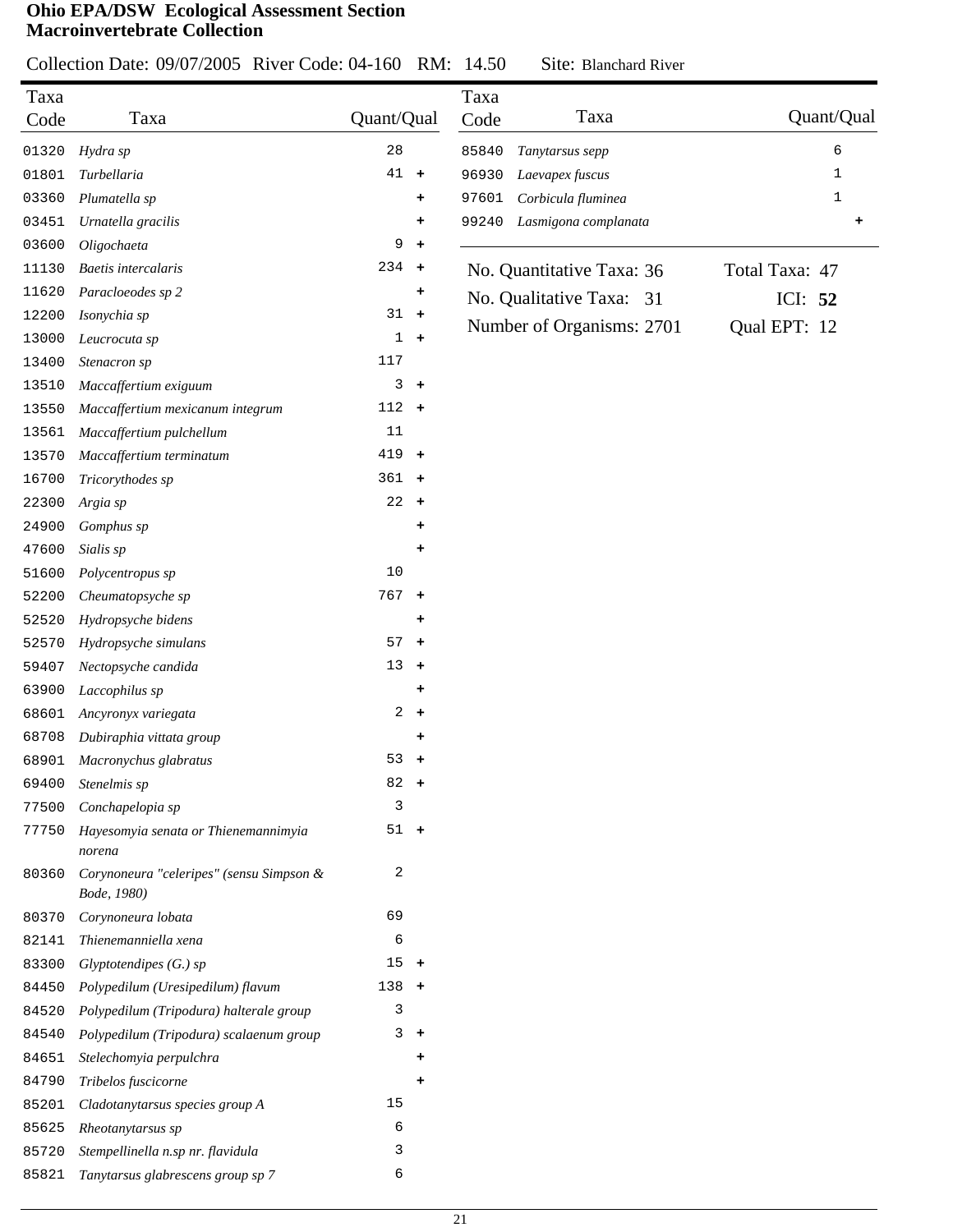Collection Date: 09/07/2005 River Code: 04-160 RM: 8.60 Site: Blanchard River

| Taxa  |                                                |                              | Taxa  |                           |                |
|-------|------------------------------------------------|------------------------------|-------|---------------------------|----------------|
| Code  | Taxa                                           | Quant/Qual                   | Code  | Taxa                      | Quant/Qual     |
| 01801 | Turbellaria                                    | ٠                            | 85625 | Rheotanytarsus sp         | 21             |
| 03121 | Paludicella articulata                         | ٠                            | 96930 | Laevapex fuscus           | +              |
| 03360 | Plumatella sp                                  | ٠                            | 98600 | Sphaerium sp              | ٠              |
| 03451 | Urnatella gracilis                             | ٠                            | 99360 | Quadrula nodulata         | +              |
| 03600 | Oligochaeta                                    | ٠                            |       |                           |                |
| 08601 | Hydrachnidia                                   | 16                           |       | No. Quantitative Taxa: 25 | Total Taxa: 48 |
| 11130 | <b>Baetis</b> intercalaris                     | 608<br>$\pm$                 |       | No. Qualitative Taxa: 40  | <b>ICI: 46</b> |
| 12200 | Isonychia sp                                   | 336<br>$+$                   |       |                           |                |
| 13000 | Leucrocuta sp                                  | ٠                            |       | Number of Organisms: 4743 | Qual EPT: 16   |
| 13400 | Stenacron sp                                   | 110<br>$\ddot{}$             |       |                           |                |
| 13510 | Maccaffertium exiguum                          | 103                          |       |                           |                |
| 13550 | Maccaffertium mexicanum integrum               | 308<br>$\ddot{\phantom{1}}$  |       |                           |                |
| 13570 | Maccaffertium terminatum                       | 443<br>$\ddot{\phantom{1}}$  |       |                           |                |
| 16700 | Tricorythodes sp                               | 16<br>$+$                    |       |                           |                |
| 22300 | Argia sp                                       | 6<br>$+$                     |       |                           |                |
| 24900 | Gomphus sp                                     | ٠                            |       |                           |                |
| 45400 | Trichocorixa sp                                | +                            |       |                           |                |
| 47600 | Sialis sp                                      | ٠                            |       |                           |                |
| 50315 | Chimarra obscura                               | ٠                            |       |                           |                |
| 51206 | Cyrnellus fraternus                            | $\mathbf{1}$<br>$\pm$        |       |                           |                |
| 51600 | Polycentropus sp                               | 18<br>$\ddot{\phantom{1}}$   |       |                           |                |
| 52200 | Cheumatopsyche sp                              | 1519<br>$\ddot{\phantom{1}}$ |       |                           |                |
| 52430 | Ceratopsyche morosa group                      | 15                           |       |                           |                |
| 52520 | Hydropsyche bidens                             | 123<br>$\ddot{\phantom{1}}$  |       |                           |                |
| 52570 | Hydropsyche simulans                           | 851<br>$\ddot{\phantom{1}}$  |       |                           |                |
| 52801 | Potamyia flava                                 | 61<br>$\ddot{\phantom{1}}$   |       |                           |                |
| 59100 | Ceraclea sp                                    | ٠                            |       |                           |                |
| 59510 | Oecetis avara                                  | ٠                            |       |                           |                |
| 68601 | Ancyronyx variegata                            | $\mathbf 1$                  |       |                           |                |
| 68708 | Dubiraphia vittata group                       | ٠                            |       |                           |                |
| 68901 | Macronychus glabratus                          | 11<br>$+$                    |       |                           |                |
| 69400 | Stenelmis sp                                   | 17<br>$\ddot{\phantom{1}}$   |       |                           |                |
| 74100 | Simulium sp                                    | $\mathbf 1$                  |       |                           |                |
| 77120 | Ablabesmyia mallochi                           | ٠                            |       |                           |                |
| 77750 | Hayesomyia senata or Thienemannimyia<br>norena | 2<br>$\ddot{\phantom{1}}$    |       |                           |                |
| 78655 | Procladius (Holotanypus) sp                    | +                            |       |                           |                |
| 81825 | Rheocricotopus (Psilocricotopus) robacki       | $\overline{2}$               |       |                           |                |
| 82820 | Cryptochironomus sp                            | +                            |       |                           |                |
| 83040 | Dicrotendipes neomodestus                      | ٠                            |       |                           |                |
| 83300 | Glyptotendipes (G.) sp                         | ٠                            |       |                           |                |
| 84040 | Parachironomus frequens                        | ٠                            |       |                           |                |
| 84450 | Polypedilum (Uresipedilum) flavum              | 152<br>$\ddot{\phantom{1}}$  |       |                           |                |
| 84460 | Polypedilum (P.) fallax group                  | $\overline{c}$               |       |                           |                |
| 84540 | Polypedilum (Tripodura) scalaenum group        | +                            |       |                           |                |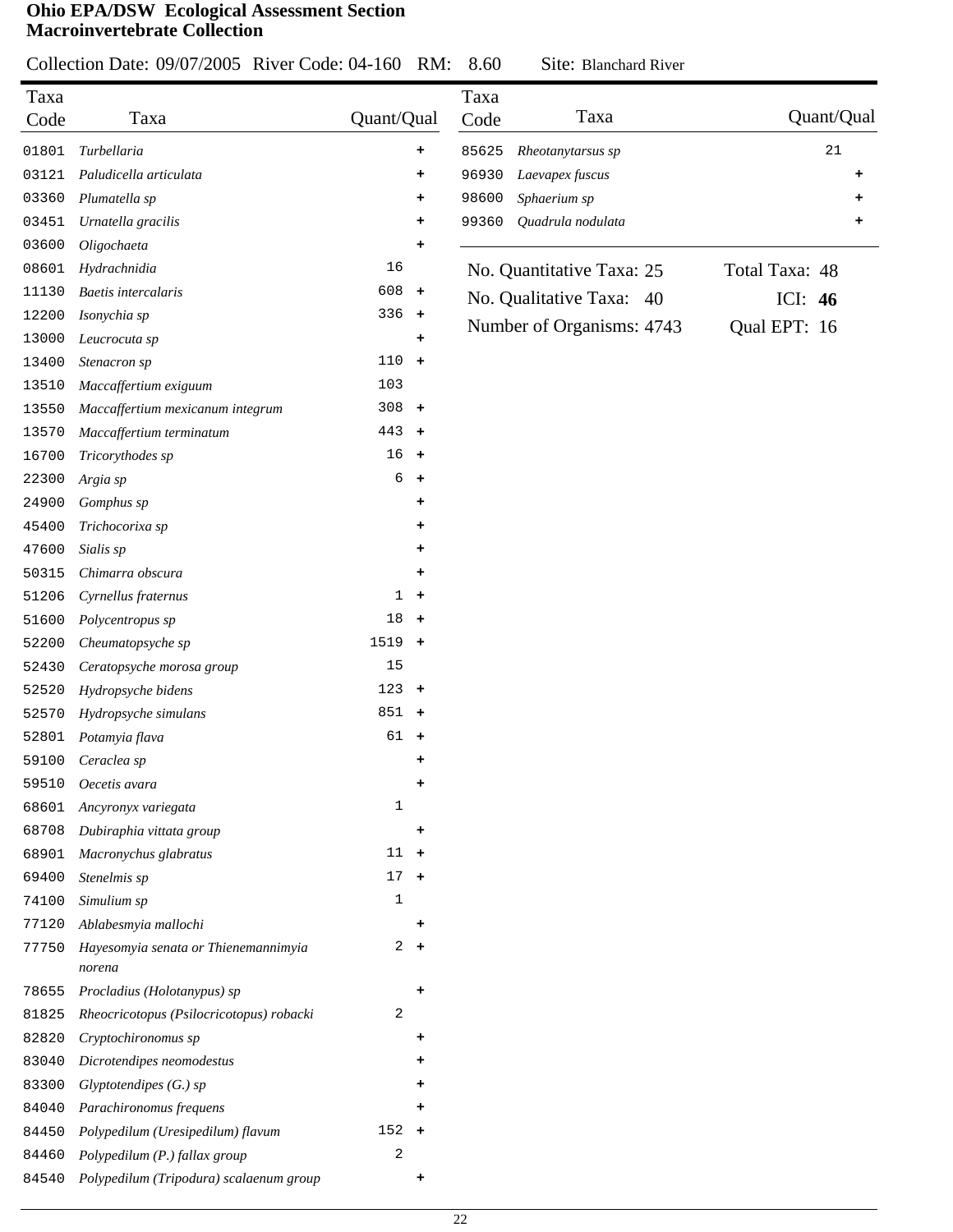Collection Date: 09/07/2005 River Code: 04-160 RM: 2.40 Site: Blanchard River

| Taxa  |                                                             |                             | Taxa  |                                         |                 |
|-------|-------------------------------------------------------------|-----------------------------|-------|-----------------------------------------|-----------------|
| Code  | Taxa                                                        | Quant/Qual                  | Code  | Taxa                                    | Quant/Qual      |
| 00401 | Spongillidae                                                | ٠                           | 84470 | Polypedilum (P.) illinoense             | 3<br>$\ddot{}$  |
| 01320 | Hydra sp                                                    | 21                          | 84540 | Polypedilum (Tripodura) scalaenum group | 5               |
| 03360 | Plumatella sp                                               | 1<br>$\ddot{}$              | 84750 | Stictochironomus sp                     | +               |
| 03600 | Oligochaeta                                                 | 8<br>$\ddot{}$              | 84790 | Tribelos fuscicorne                     | 14              |
| 06201 | Hyalella azteca                                             | +                           | 84800 | Tribelos jucundum                       | +               |
| 06700 | Crangonyx sp                                                | +                           | 85201 | Cladotanytarsus species group A         | 5               |
| 08250 | Orconectes (Procericambarus) rusticus                       | +                           | 85625 | Rheotanytarsus sp                       | 23<br>$\ddot{}$ |
| 11130 | <b>Baetis</b> intercalaris                                  | 159<br>$\ddot{}$            | 85800 | Tanytarsus sp                           | 5               |
| 12200 | Isonychia sp                                                | 80                          | 85821 | Tanytarsus glabrescens group sp 7       | 3               |
| 13000 | Leucrocuta sp                                               | ٠                           |       |                                         |                 |
| 13400 | Stenacron sp                                                | $100 +$                     |       | No. Quantitative Taxa: 40               | Total Taxa: 52  |
| 13510 | Maccaffertium exiguum                                       | 212                         |       | No. Qualitative Taxa: 37                | ICI: 54         |
| 13550 | Maccaffertium mexicanum integrum                            | 70<br>$+$                   |       | Number of Organisms: 1789               | Qual EPT: 13    |
| 13570 | Maccaffertium terminatum                                    | 11<br>$+$                   |       |                                         |                 |
| 16700 | Tricorythodes sp                                            | $61 +$                      |       |                                         |                 |
| 17200 | Caenis sp                                                   | $\overline{4}$<br>$\ddot{}$ |       |                                         |                 |
| 18100 | Anthopotamus sp                                             | ٠                           |       |                                         |                 |
| 22001 | Coenagrionidae                                              | ٠                           |       |                                         |                 |
| 22300 | Argia sp                                                    | 13<br>$\ddot{}$             |       |                                         |                 |
| 51206 | Cyrnellus fraternus                                         | 119<br>$\ddot{}$            |       |                                         |                 |
| 51600 | Polycentropus sp                                            | 26<br>$\ddot{}$             |       |                                         |                 |
| 52200 | Cheumatopsyche sp                                           | 433<br>$\ddot{\phantom{1}}$ |       |                                         |                 |
| 52520 | Hydropsyche bidens                                          | 18                          |       |                                         |                 |
| 52570 | Hydropsyche simulans                                        | 126<br>$+$                  |       |                                         |                 |
| 52801 | Potamyia flava                                              | 117<br>$\bf{+}$             |       |                                         |                 |
| 53800 | Hydroptila sp                                               | 1                           |       |                                         |                 |
| 68601 | Ancyronyx variegata                                         | 1<br>$\bf{+}$               |       |                                         |                 |
| 68708 | Dubiraphia vittata group                                    | 4<br>$+$                    |       |                                         |                 |
| 68901 | Macronychus glabratus                                       | $13 +$                      |       |                                         |                 |
| 69400 | Stenelmis sp                                                | 12<br>$+$                   |       |                                         |                 |
| 74501 | Ceratopogonidae                                             | +                           |       |                                         |                 |
| 77130 | Ablabesmyia rhamphe group                                   | 2<br>٠                      |       |                                         |                 |
| 77750 | Hayesomyia senata or Thienemannimyia<br>norena              | $17 +$                      |       |                                         |                 |
| 78450 | Nilotanypus fimbriatus                                      | 2                           |       |                                         |                 |
| 79085 | Telopelopia okoboji                                         | 9                           |       |                                         |                 |
| 80370 | Corynoneura lobata                                          | 23                          |       |                                         |                 |
| 81231 | Nanocladius (N.) crassicornus or N. $(N.)$<br>"rectinervis" | 2<br>$+$                    |       |                                         |                 |
| 82820 | Cryptochironomus sp                                         | +                           |       |                                         |                 |
| 83040 | Dicrotendipes neomodestus                                   | 5                           |       |                                         |                 |
| 83050 | Dicrotendipes lucifer                                       | 8<br>$\ddot{}$              |       |                                         |                 |
| 83310 | Glyptotendipes (Heynotendipes) amplus                       | ٠                           |       |                                         |                 |
| 83840 | Microtendipes pedellus group                                | 5                           |       |                                         |                 |
| 84450 | Polypedilum (Uresipedilum) flavum                           | $48 +$                      |       |                                         |                 |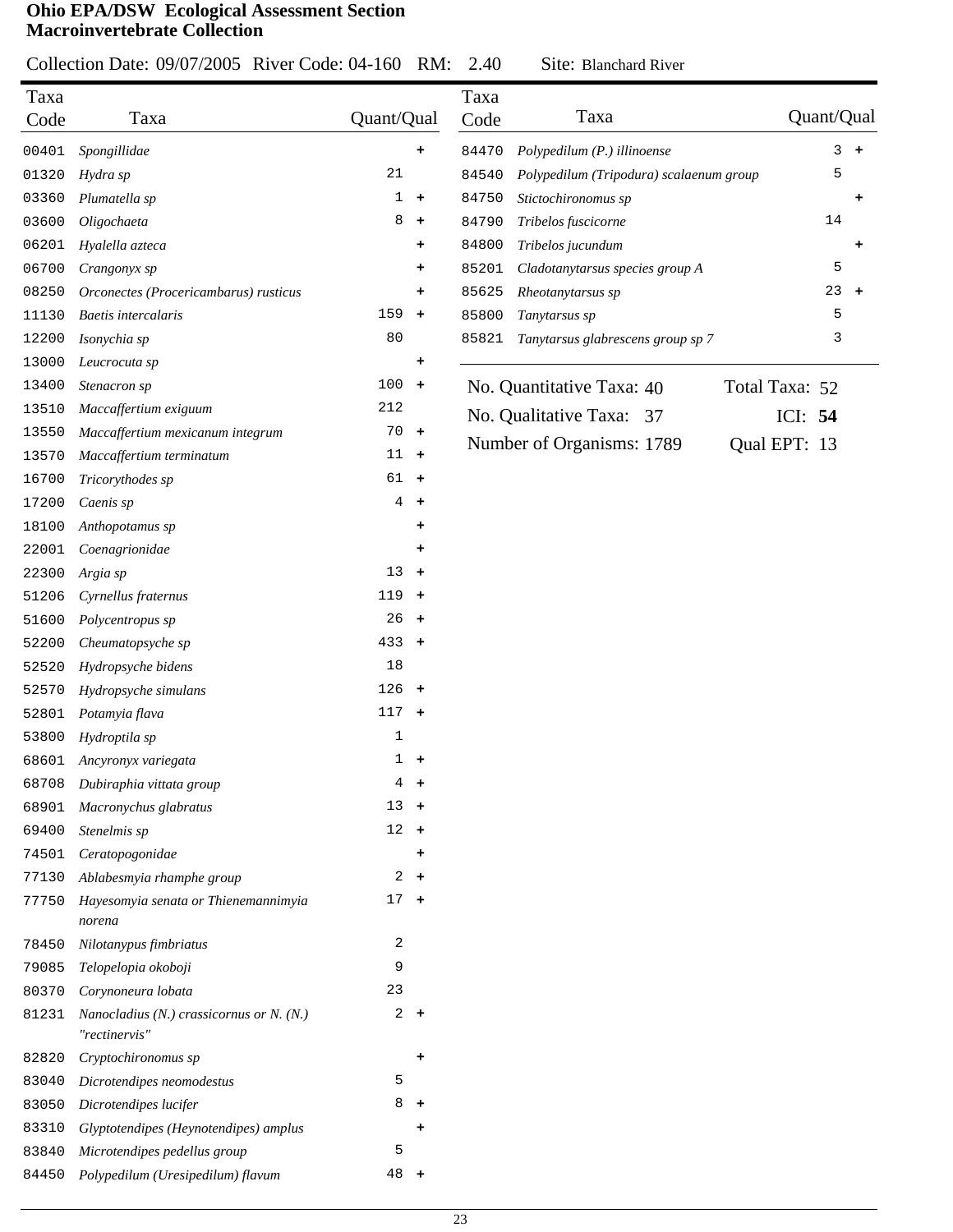Collection Date: 07/05/2005 River Code: 04-161 RM: 1.60 Site: Deer Creek

| Taxa  |                                |                |            | Taxa |      |
|-------|--------------------------------|----------------|------------|------|------|
| Code  | Taxa                           |                | Quant/Qual | Code | Taxa |
| 03600 | Oligochaeta                    |                | +          |      |      |
| 04664 | Helobdella stagnalis           |                | ٠          |      |      |
| 04964 | Mooreobdella microstoma        |                | ٠          |      |      |
| 45300 | Sigara sp                      |                | ٠          |      |      |
| 65800 | Berosus sp                     |                | ٠          |      |      |
| 67000 | Helophorus sp                  |                | ٠          |      |      |
| 67800 | Tropisternus sp                |                | ٠          |      |      |
| 72900 | Culex sp                       |                | ٠          |      |      |
| 74501 | Ceratopogonidae                |                | ٠          |      |      |
| 78702 | Psectrotanypus dyari           |                | ٠          |      |      |
| 79020 | Tanypus neopunctipennis        |                | ٠          |      |      |
| 82770 | Chironomus (C.) riparius group |                | +          |      |      |
| 87800 | Eristalis sp                   |                | ٠          |      |      |
| 95100 | Physella sp                    |                | +          |      |      |
| 98200 | Pisidium sp                    |                | ٠          |      |      |
| 98600 | Sphaerium sp                   |                | $\ddot{}$  |      |      |
|       |                                |                |            |      |      |
|       | No. Quantitative Taxa: 0       | Total Taxa: 16 |            |      |      |
|       | No. Qualitative Taxa: 16       | ICI:           |            |      |      |
|       | Number of Organisms: 0         | Qual EPT: 0    |            |      |      |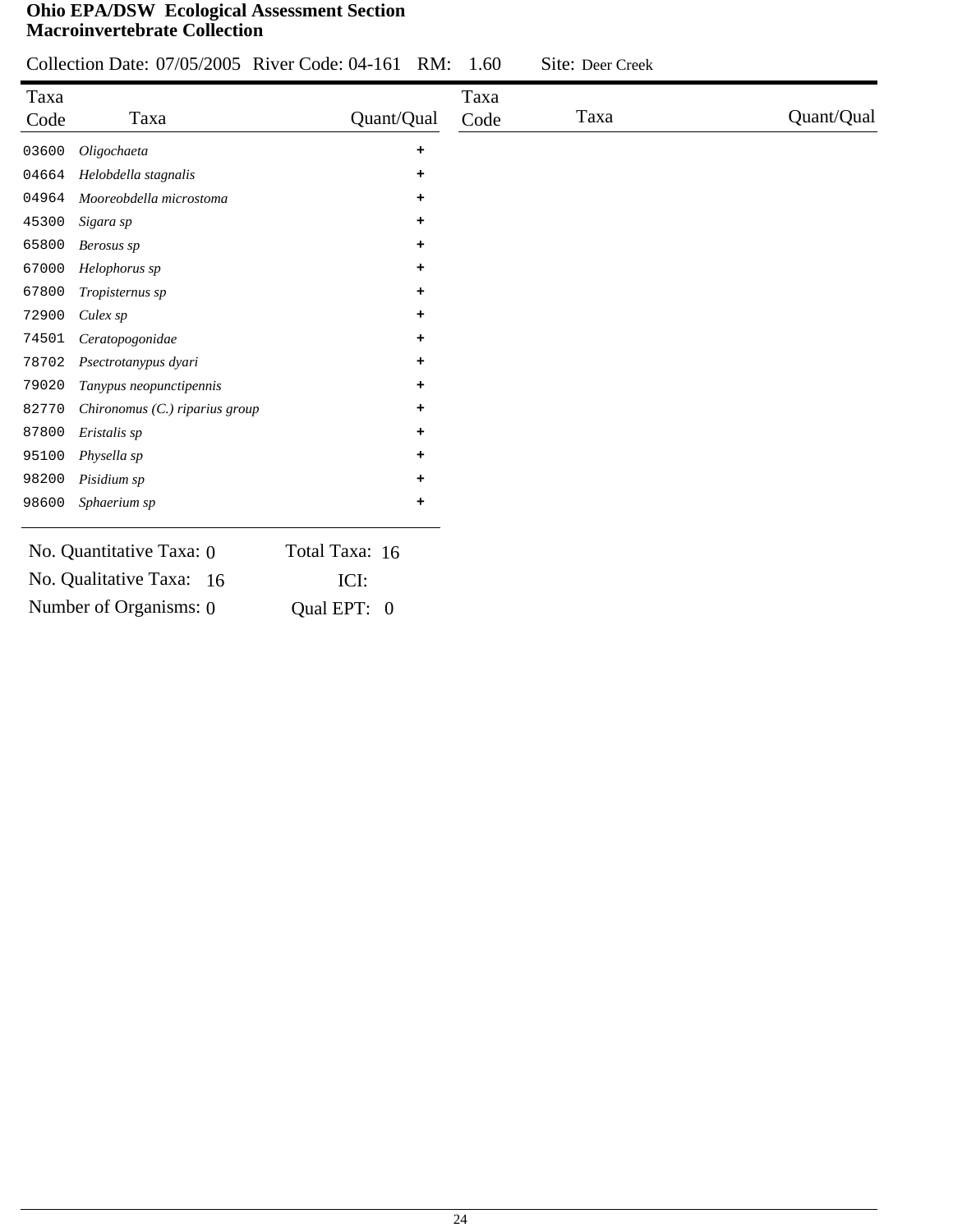Collection Date: 07/05/2005 River Code: 04-162 RM: 4.70 Site: Bear Creek

| Taxa  |                                    |                             | Taxa |      |            |
|-------|------------------------------------|-----------------------------|------|------|------------|
| Code  | Taxa                               | Quant/Qual                  | Code | Taxa | Quant/Qual |
| 03600 | Oligochaeta                        | ÷                           |      |      |            |
| 04680 | Placobdella sp                     | ÷                           |      |      |            |
| 08220 | Orconectes (Gremicambarus) immunis | ٠                           |      |      |            |
| 11200 | Callibaetis sp                     | ٠                           |      |      |            |
| 22001 | Coenagrionidae                     | ٠                           |      |      |            |
| 23704 | Anax junius                        | ٠                           |      |      |            |
| 28955 | Plathemis lydia                    | ٠                           |      |      |            |
| 45300 | Sigara sp                          | ٠                           |      |      |            |
| 45400 | Trichocorixa sp                    | ٠                           |      |      |            |
| 60900 | Peltodytes sp                      | ٠.                          |      |      |            |
| 63900 | Laccophilus sp                     | ٠                           |      |      |            |
| 65800 | Berosus sp                         | ٠                           |      |      |            |
| 67800 | Tropisternus sp                    | ٠                           |      |      |            |
| 77355 | Clinotanypus pinguis               | +                           |      |      |            |
| 78655 | Procladius (Holotanypus) sp        | ٠                           |      |      |            |
| 79020 | Tanypus neopunctipennis            | ٠                           |      |      |            |
| 82820 | Cryptochironomus sp                | ٠                           |      |      |            |
| 84750 | Stictochironomus sp                | +                           |      |      |            |
| 85230 | Cladotanytarsus mancus group       | ٠                           |      |      |            |
| 95100 | Physella sp                        | ٠                           |      |      |            |
| 98600 | Sphaerium sp                       | ٠                           |      |      |            |
|       | No. Quantitative Taxa: 0           | Total Taxa: 21              |      |      |            |
|       | No. Qualitative Taxa: 21           | ICI:                        |      |      |            |
|       | Number of Organisms: 0             | Qual EPT:<br>$\overline{1}$ |      |      |            |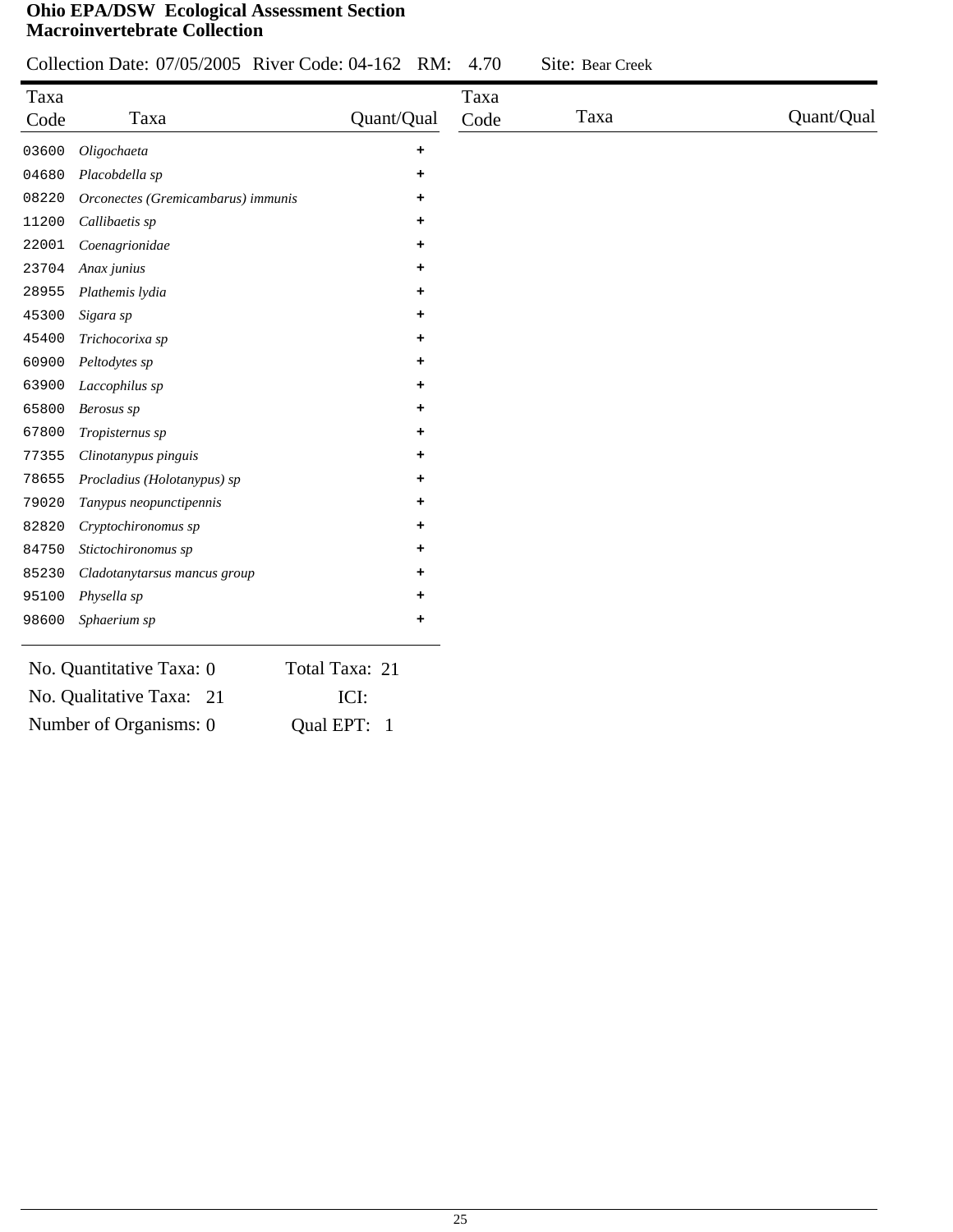Collection Date: 07/05/2005 River Code: 04-163 RM: 4.10 Site: Caton Ditch

| Taxa  |                                   |                |            | Taxa |      |            |
|-------|-----------------------------------|----------------|------------|------|------|------------|
| Code  | Taxa                              |                | Quant/Qual | Code | Taxa | Quant/Qual |
| 01801 | Turbellaria                       |                | +          |      |      |            |
| 04666 | Helobdella triserialis            |                | +          |      |      |            |
| 04935 | Erpobdella punctata punctata      |                | ٠          |      |      |            |
| 04964 | Mooreobdella microstoma           |                | ٠          |      |      |            |
| 17200 | Caenis sp                         |                | ٠          |      |      |            |
| 22001 | Coenagrionidae                    |                | +          |      |      |            |
| 45300 | Sigara sp                         |                | $\ddot{}$  |      |      |            |
| 60300 | Dineutus sp                       |                | +          |      |      |            |
| 65800 | Berosus sp                        |                | ٠          |      |      |            |
| 66500 | Enochrus sp                       |                | ٠          |      |      |            |
| 67000 | Helophorus sp                     |                | +          |      |      |            |
| 69400 | Stenelmis sp                      |                | +          |      |      |            |
| 74501 | Ceratopogonidae                   |                | ٠          |      |      |            |
| 77500 | Conchapelopia sp                  |                | +          |      |      |            |
| 78655 | Procladius (Holotanypus) sp       |                | +          |      |      |            |
| 85821 | Tanytarsus glabrescens group sp 7 |                | ٠          |      |      |            |
| 95100 | Physella sp                       |                | ٠          |      |      |            |
| 98200 | Pisidium sp                       |                | ٠          |      |      |            |
| 98600 | Sphaerium sp                      |                | ٠          |      |      |            |
|       | No. Quantitative Taxa: 0          | Total Taxa: 19 |            |      |      |            |
|       | No. Qualitative Taxa: 19          | ICI:           |            |      |      |            |
|       | Number of Organisms: 0            | Qual EPT: 1    |            |      |      |            |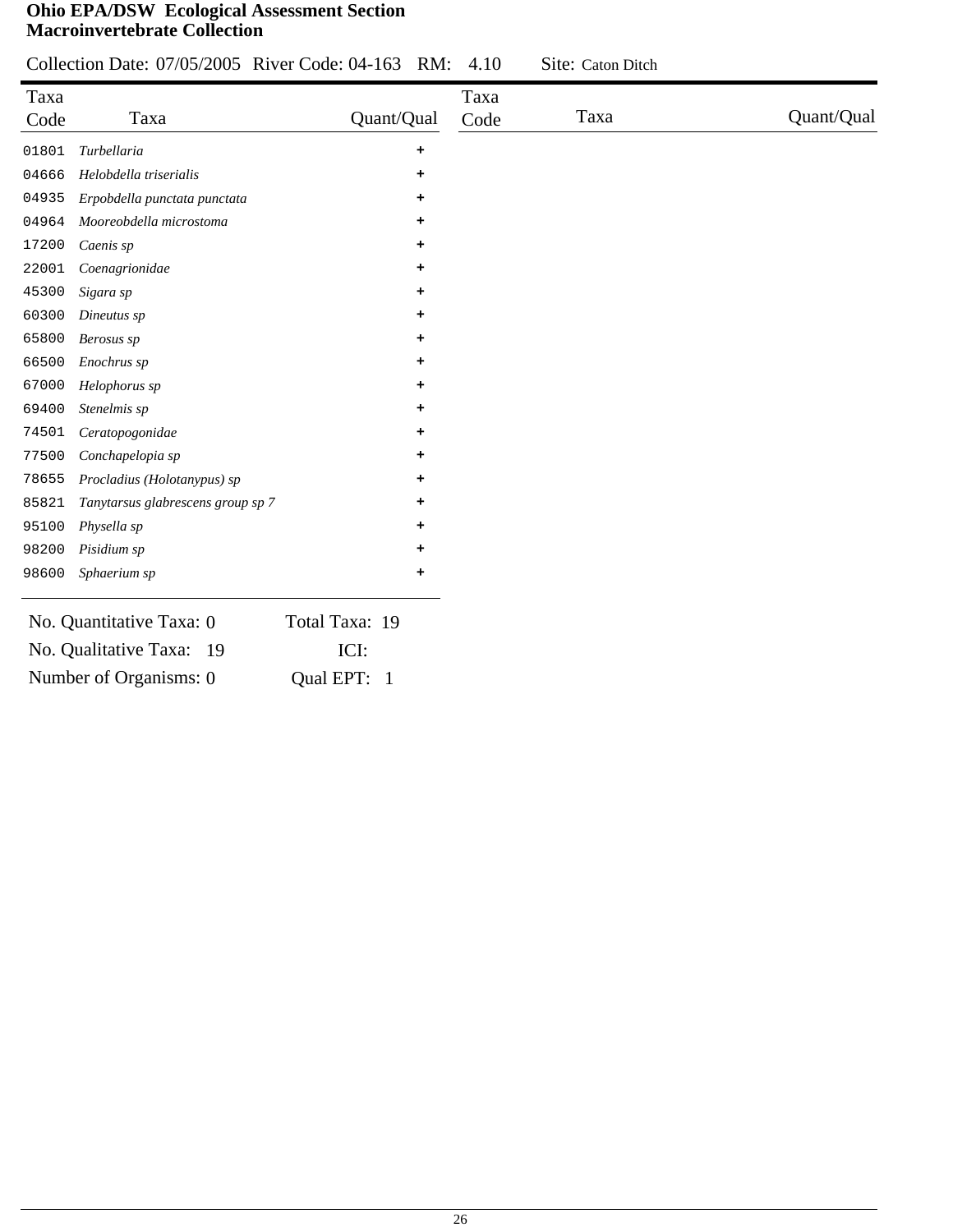Collection Date: 07/05/2005 River Code: 04-163 RM: 3.00 Site: Caton Ditch

| Taxa  |                                     |                | Taxa |      |            |
|-------|-------------------------------------|----------------|------|------|------------|
| Code  | Taxa                                | Quant/Qual     | Code | Taxa | Quant/Qual |
| 01801 | Turbellaria                         | $\ddot{}$      |      |      |            |
| 02600 | Nematomorpha                        | ٠              |      |      |            |
| 03600 | Oligochaeta                         | ٠              |      |      |            |
| 04664 | Helobdella stagnalis                | ٠              |      |      |            |
| 04666 | Helobdella triserialis              | ٠              |      |      |            |
| 04687 | Placobdella parasitica              | ٠              |      |      |            |
| 04935 | Erpobdella punctata punctata        | ٠              |      |      |            |
| 07800 | Cambarus sp                         | ٠              |      |      |            |
| 08200 | Orconectes sp                       | ٠              |      |      |            |
| 13400 | Stenacron sp                        | ٠              |      |      |            |
| 18750 | Hexagenia limbata                   | ٠              |      |      |            |
| 22001 | Coenagrionidae                      | ٠              |      |      |            |
| 44501 | Corixidae                           | ٠              |      |      |            |
| 52200 | Cheumatopsyche sp                   |                |      |      |            |
| 67000 | Helophorus sp                       |                |      |      |            |
| 69400 | Stenelmis sp                        | ÷              |      |      |            |
| 72700 | Anopheles sp                        | ٠              |      |      |            |
| 82730 | Chironomus (C.) decorus group       |                |      |      |            |
| 83840 | Microtendipes pedellus group        |                |      |      |            |
| 84155 | Paralauterborniella nigrohalteralis | ٠              |      |      |            |
| 84470 | Polypedilum (P.) illinoense         | ٠              |      |      |            |
| 84800 | Tribelos jucundum                   | ÷              |      |      |            |
| 95100 | Physella sp                         |                |      |      |            |
| 96264 | Planorbella (Pierosoma) pilsbryi    | ٠              |      |      |            |
| 98600 | Sphaerium sp                        | $\ddot{}$      |      |      |            |
|       | No. Quantitative Taxa: 0            | Total Taxa: 25 |      |      |            |

| No. Qualitative Taxa: 25 | ICI:          |  |
|--------------------------|---------------|--|
| Number of Organisms: 0   | Qual EPT: $3$ |  |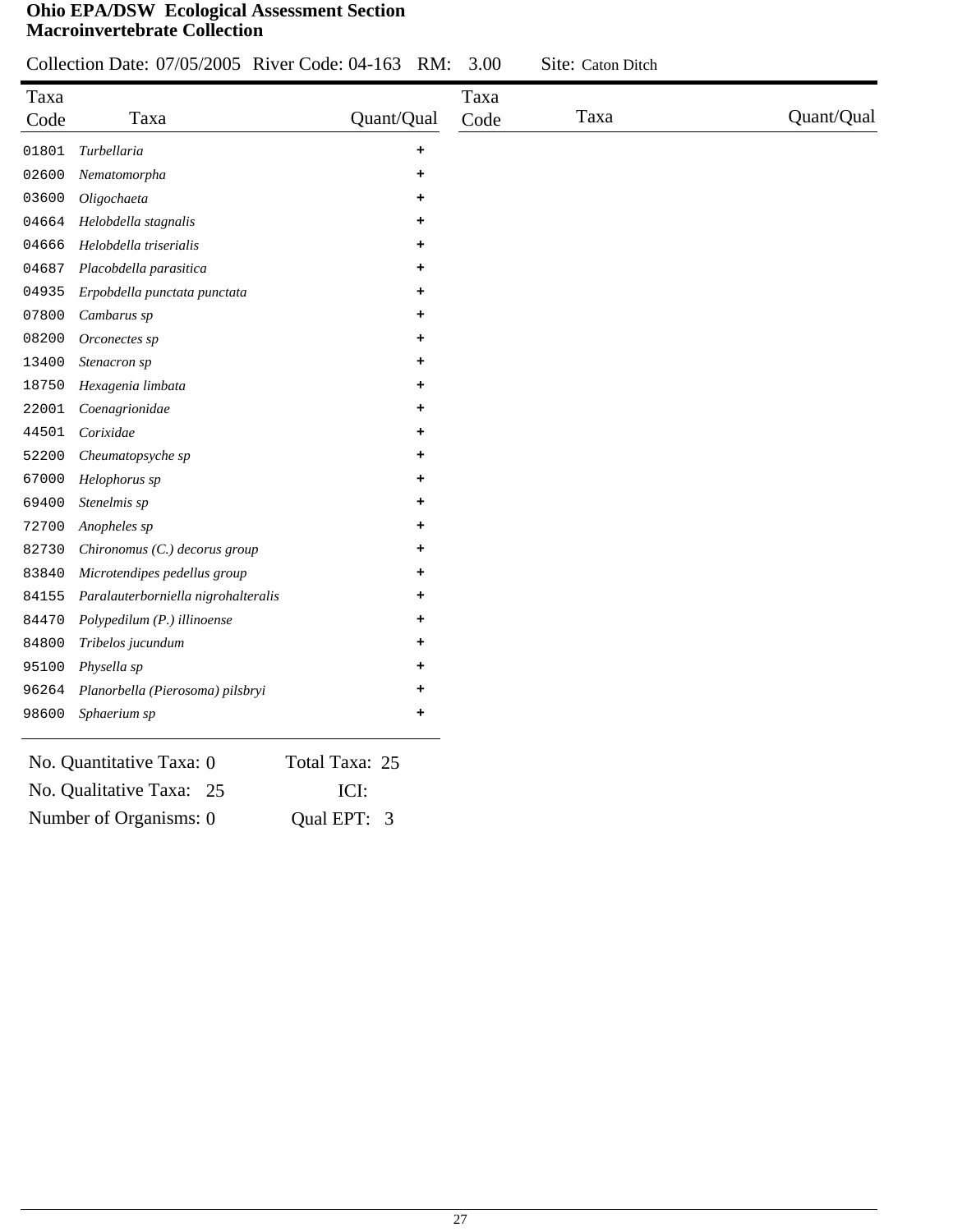Collection Date: 07/21/2005 River Code: 04-164 RM: 19.90 Site: Cranberry Creek

| Taxa<br>Code | Taxa                                     | Quant/Qual     | Taxa<br>Code | Taxa | Quant/Qual |
|--------------|------------------------------------------|----------------|--------------|------|------------|
| 01801        | Turbellaria                              | ٠              |              |      |            |
| 03600        | Oligochaeta                              | ٠              |              |      |            |
| 04666        | Helobdella triserialis                   | ٠              |              |      |            |
| 04935        | Erpobdella punctata punctata             | ٠              |              |      |            |
| 05900        | Lirceus sp                               |                |              |      |            |
| 08250        | Orconectes (Procericambarus) rusticus    |                |              |      |            |
| 13400        | Stenacron sp                             |                |              |      |            |
| 17200        | Caenis sp                                | ÷              |              |      |            |
| 22001        | Coenagrionidae                           | ÷              |              |      |            |
| 43300        | Ranatra sp                               | 4              |              |      |            |
| 45300        | Sigara sp                                | ÷              |              |      |            |
| 45400        | Trichocorixa sp                          | ÷              |              |      |            |
| 47600        | Sialis sp                                |                |              |      |            |
| 52200        | Cheumatopsyche sp                        |                |              |      |            |
| 52530        | Hydropsyche depravata group              |                |              |      |            |
| 58505        | Helicopsyche borealis                    |                |              |      |            |
| 59570        | Oecetis nocturna                         |                |              |      |            |
| 65800        | Berosus sp                               | ÷              |              |      |            |
| 74501        | Ceratopogonidae                          |                |              |      |            |
| 77355        | Clinotanypus pinguis                     |                |              |      |            |
| 78655        | Procladius (Holotanypus) sp              | ٠              |              |      |            |
| 81632        | Parakiefferiella n.sp 2                  |                |              |      |            |
| 84210        | Paratendipes albimanus or P. duplicatus  |                |              |      |            |
| 84750        | Stictochironomus sp                      |                |              |      |            |
| 85261        | Cladotanytarsus vanderwulpi group Type 1 |                |              |      |            |
| 85800        | Tanytarsus sp                            |                |              |      |            |
| 85821        | Tanytarsus glabrescens group sp 7        |                |              |      |            |
| 95907        | Gyraulus (Torquis) parvus                |                |              |      |            |
|              | No. Quantitative Taxa: 0                 | Total Taxa: 28 |              |      |            |

| No. Qualitative Taxa: 28 | ICI:          |  |
|--------------------------|---------------|--|
| Number of Organisms: 0   | Qual EPT: $6$ |  |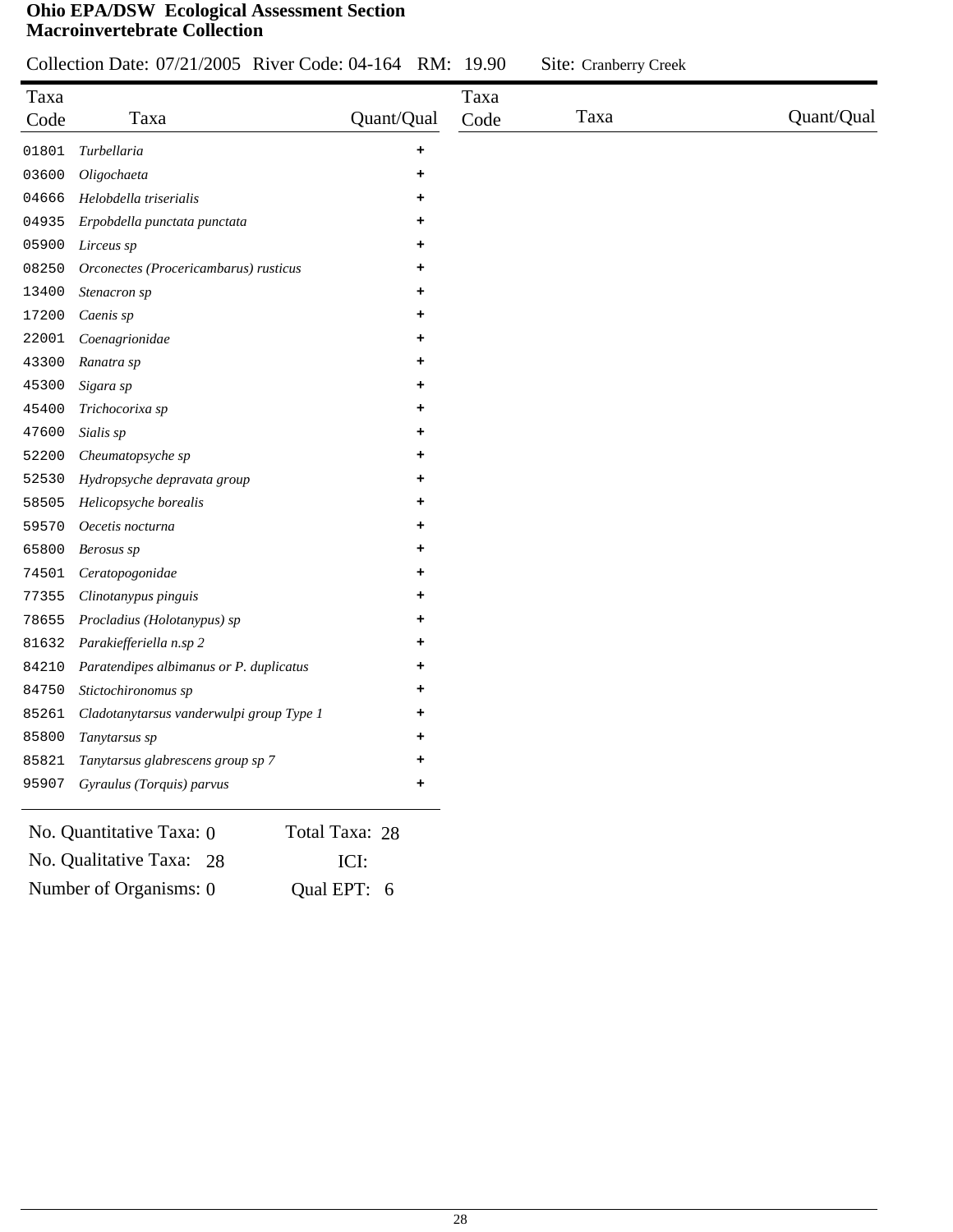Collection Date: 09/07/2005 River Code: 04-164 RM: 12.90 Site: Cranberry Creek

| Taxa  |                                                |                           | Taxa  |                                         |                |           |
|-------|------------------------------------------------|---------------------------|-------|-----------------------------------------|----------------|-----------|
| Code  | Taxa                                           | Quant/Qual                | Code  | Taxa                                    | Quant/Qual     |           |
| 01320 | Hydra sp                                       | 1<br>$\pm$                | 83051 | Dicrotendipes simpsoni                  | 14             |           |
| 01801 | Turbellaria                                    | 127<br>$\ddot{}$          | 83300 | $Glyptotendipes(G.)$ sp                 | 43             |           |
| 03600 | Oligochaeta                                    | 824<br>$\ddot{}$          | 84210 | Paratendipes albimanus or P. duplicatus | 29             |           |
| 05900 | Lirceus sp                                     | 48<br>$\ddot{}$           | 84450 | Polypedilum (Uresipedilum) flavum       | 14             |           |
| 06201 | Hyalella azteca                                | 2<br>$\ddot{}$            | 84540 | Polypedilum (Tripodura) scalaenum group | 100            | $+$       |
| 08250 | Orconectes (Procericambarus) rusticus          | ٠                         | 84750 | Stictochironomus sp                     |                | ٠         |
| 08601 | Hydrachnidia                                   | $\ddot{}$                 | 84960 | Pseudochironomus sp                     | 14             |           |
| 11130 | Baetis intercalaris                            | $\ddot{}$                 | 85500 | Paratanytarsus sp                       | 14             |           |
| 11200 | Callibaetis sp                                 | $\ddot{}$                 | 85800 | Tanytarsus sp                           | 29             | $+$       |
| 11651 | Procloeon sp (w/o hindwing pads)               | 32                        | 85821 | Tanytarsus glabrescens group sp 7       | 201            |           |
| 11670 | Procloeon viridoculare                         | ÷                         | 85840 | Tanytarsus sepp                         |                |           |
| 13400 | Stenacron sp                                   | 4<br>$\ddot{\phantom{1}}$ | 95100 | Physella sp                             | 3              | $\ddot{}$ |
| 16700 | Tricorythodes sp                               | 12                        | 95907 | Gyraulus (Torquis) parvus               | 10             | $\ddot{}$ |
| 17200 | Caenis sp                                      | 49<br>$\ddot{}$           | 96900 | Ferrissia sp                            |                |           |
| 21300 | Hetaerina sp                                   | ٠                         | 98600 | Sphaerium sp                            | 9              |           |
| 22001 | Coenagrionidae                                 | 2<br>$\ddot{}$            | 99160 | Anodontoides ferussacianus              |                |           |
| 22300 | Argia sp                                       | 54                        |       |                                         |                |           |
| 45400 | Trichocorixa sp                                | $\ddot{}$                 |       | No. Quantitative Taxa: 40               | Total Taxa: 60 |           |
| 47600 | Sialis sp                                      | $\ddot{}$                 |       | No. Qualitative Taxa: 39                | ICI: $30$      |           |
| 50315 | Chimarra obscura                               | $\ddot{}$                 |       |                                         |                |           |
| 52200 | Cheumatopsyche sp                              | 13<br>$\pm$               |       | Number of Organisms: 2801               | Qual EPT: 10   |           |
| 52430 | Ceratopsyche morosa group                      | ٠                         |       |                                         |                |           |
| 53800 | Hydroptila sp                                  | 47                        |       |                                         |                |           |
| 58505 | Helicopsyche borealis                          | 100<br>$\ddot{}$          |       |                                         |                |           |
| 59410 | Nectopsyche diarina                            | ٠                         |       |                                         |                |           |
| 60900 | Peltodytes sp                                  | ٠                         |       |                                         |                |           |
| 65501 | Hydrophilidae                                  | 1                         |       |                                         |                |           |
| 65800 | Berosus sp                                     | $20 +$                    |       |                                         |                |           |
| 68300 | Cyphon sp                                      |                           |       |                                         |                |           |
| 68708 | Dubiraphia vittata group                       | $11 +$                    |       |                                         |                |           |
| 68901 | Macronychus glabratus                          | 1                         |       |                                         |                |           |
| 69400 | Stenelmis sp                                   | $41 +$                    |       |                                         |                |           |
| 77500 | Conchapelopia sp                               | 72                        |       |                                         |                |           |
| 77750 | Hayesomyia senata or Thienemannimyia<br>norena | 14                        |       |                                         |                |           |
| 77800 | Helopelopia sp                                 | $29 +$                    |       |                                         |                |           |
| 78130 | Labrundinia neopilosella                       |                           |       |                                         |                |           |
| 78450 | Nilotanypus fimbriatus                         | 14                        |       |                                         |                |           |
| 78655 | Procladius (Holotanypus) sp                    | ÷                         |       |                                         |                |           |
| 80410 | Cricotopus (C.) sp                             | 14                        |       |                                         |                |           |
| 81632 | Parakiefferiella n.sp 2                        | 14                        |       |                                         |                |           |
| 82121 | Thienemanniella lobapodema                     | 14                        |       |                                         |                |           |
| 82730 | Chironomus (C.) decorus group                  | 43                        |       |                                         |                |           |
| 82820 | Cryptochironomus sp                            | +                         |       |                                         |                |           |
| 83040 | Dicrotendipes neomodestus                      | 718                       |       |                                         |                |           |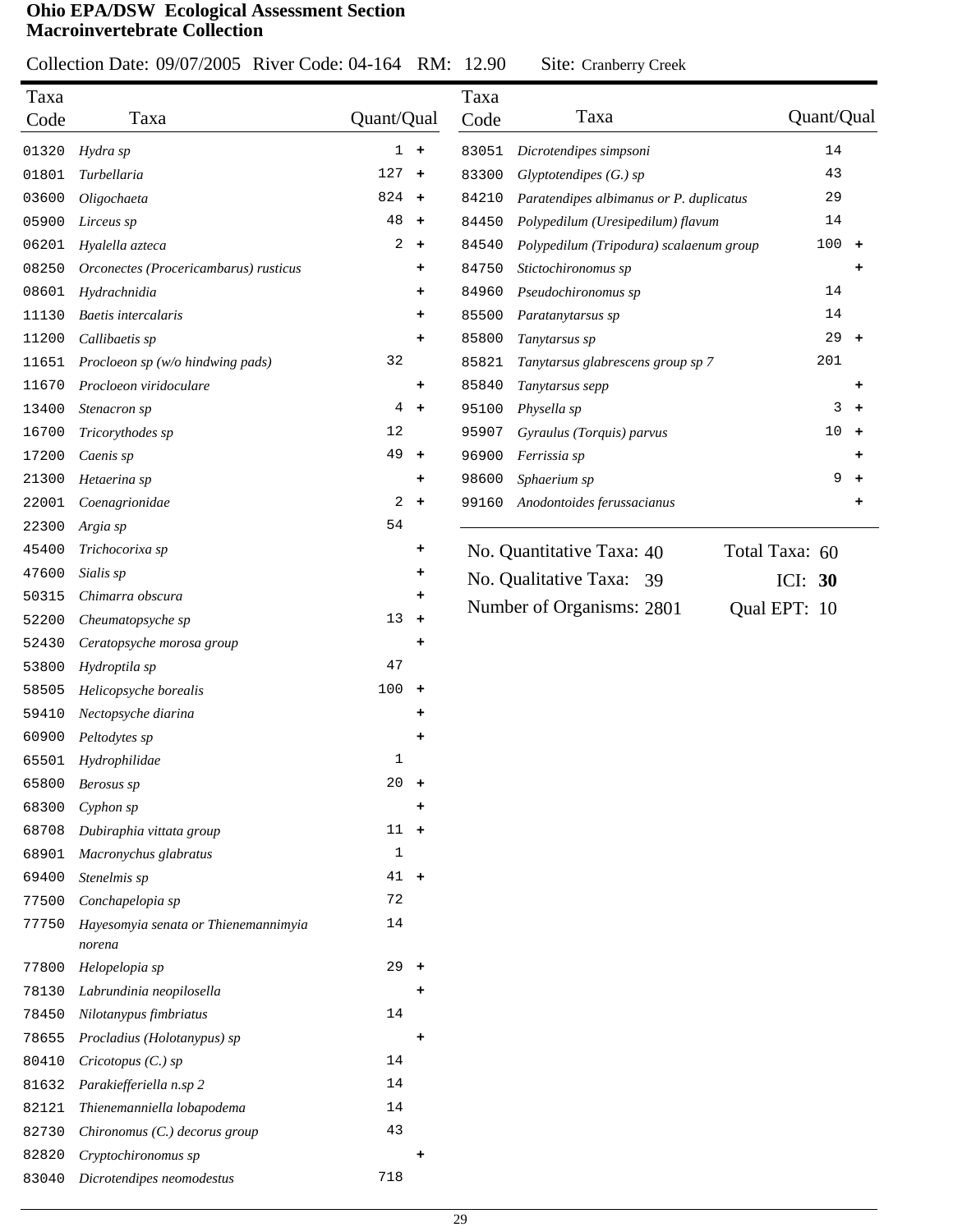Collection Date: 09/07/2005 River Code: 04-164 RM: 7.80 Site: Cranberry Creek

| Taxa<br>Code | Taxa                                           | Quant/Qual                           | Taxa<br>Code | Taxa                                    | Quant/Qual       |
|--------------|------------------------------------------------|--------------------------------------|--------------|-----------------------------------------|------------------|
| 01801        | Turbellaria                                    | 11<br>$\ddot{\phantom{1}}$           | 82885        | Cryptotendipes pseudotener              | +                |
| 03600        | Oligochaeta                                    | 569<br>$\ddot{\phantom{1}}$          | 83003        | Dicrotendipes fumidus                   | +                |
| 05900        | Lirceus sp                                     | +                                    | 83040        | Dicrotendipes neomodestus               | 379<br>$\ddot{}$ |
| 06201        | Hyalella azteca                                | ٠                                    | 83158        | Endochironomus nigricans                | 6                |
| 11020        | Acerpenna pygmaea                              | 9                                    | 83300        | $Glyptotendipes(G.)$ sp                 | 11               |
| 11200        | Callibaetis sp                                 | ٠                                    | 84000        | Parachironomus sp                       | 6                |
| 11625        | Paracloeodes sp 3                              | +                                    | 84540        | Polypedilum (Tripodura) scalaenum group | 6                |
| 11651        | Procloeon sp (w/o hindwing pads)               | 9                                    | 84960        | Pseudochironomus sp                     |                  |
| 13400        | Stenacron sp                                   | 23<br>$\ddot{\phantom{1}}$           | 85625        | Rheotanytarsus sp                       | 6                |
| 13521        | Stenonema femoratum                            | $\overline{c}$                       | 85800        | Tanytarsus sp                           | ٠                |
| 16700        | Tricorythodes sp                               | 3<br>$\ddot{\phantom{1}}$            | 85821        | Tanytarsus glabrescens group sp 7       | 68               |
| 17200        | Caenis sp                                      | 210<br>$\ddot{\phantom{1}}$          | 85840        | Tanytarsus sepp                         | 34<br>$\ddot{}$  |
| 18100        | Anthopotamus sp                                | ٠                                    | 87400        | Stratiomys sp                           | +                |
| 21300        | Hetaerina sp                                   | 3<br>$\ddot{\phantom{1}}$            | 95100        | Physella sp                             | 1<br>$\ddot{}$   |
| 22001        | Coenagrionidae                                 | +                                    | 96900        | Ferrissia sp                            | 8                |
| 22300        | Argia sp                                       | 8<br>$\ddot{}$                       | 98200        | Pisidium sp                             | ٠                |
| 24900        | Gomphus sp                                     | ٠                                    | 98600        | Sphaerium sp                            | 2<br>$\ddot{}$   |
| 28955        | Plathemis lydia                                | +                                    | 99001        | Unionidae                               | ۰                |
| 45100        | Palmacorixa sp                                 | ٠.                                   | 99240        | Lasmigona complanata                    |                  |
| 47600        | Sialis sp                                      | 1                                    | 99860        | Lampsilis radiata luteola               | +                |
| 52200        | Cheumatopsyche sp                              | +                                    |              |                                         |                  |
| 58505        | Helicopsyche borealis                          | 3<br>$\pm$                           |              | No. Quantitative Taxa: 33               | Total Taxa: 64   |
| 60900        | Peltodytes sp                                  | +                                    |              |                                         |                  |
| 63900        | Laccophilus sp                                 | ٠                                    |              | No. Qualitative Taxa: 47                | ICI: 26          |
| 65800        | Berosus sp                                     | ٠                                    |              | Number of Organisms: 1561               | Qual EPT: 8      |
| 67500        | Laccobius sp                                   | ٠                                    |              |                                         |                  |
| 68708        | Dubiraphia vittata group                       | $\mathbf{1}$<br>$\ddot{\phantom{1}}$ |              |                                         |                  |
| 68901        | Macronychus glabratus                          | 8                                    |              |                                         |                  |
| 69400        | Stenelmis sp                                   | 67<br>$\ddot{\phantom{1}}$           |              |                                         |                  |
| 71200        | Limnophila sp                                  |                                      |              |                                         |                  |
| 74501        | Ceratopogonidae                                | 32<br>$\ddot{}$                      |              |                                         |                  |
| 77120        | Ablabesmyia mallochi                           | +                                    |              |                                         |                  |
| 77355        | Clinotanypus pinguis                           |                                      |              |                                         |                  |
| 77500        | Conchapelopia sp                               | 6                                    |              |                                         |                  |
| 77750        | Hayesomyia senata or Thienemannimyia<br>norena | ٠                                    |              |                                         |                  |
| 78655        | Procladius (Holotanypus) sp                    | 6<br>$\ddot{\phantom{1}}$            |              |                                         |                  |
| 79085        | Telopelopia okoboji                            | 28                                   |              |                                         |                  |
| 80420        | Cricotopus (C.) bicinctus                      | +                                    |              |                                         |                  |
| 80510        | Cricotopus (Isocladius) sylvestris group       | +                                    |              |                                         |                  |
| 81631        | Parakiefferiella n.sp 1                        | 6                                    |              |                                         |                  |
| 81632        | Parakiefferiella n.sp 2                        | 23                                   |              |                                         |                  |
| 82600        | Axarus sp                                      | ٠                                    |              |                                         |                  |
| 82730        | Chironomus (C.) decorus group                  | 6                                    |              |                                         |                  |
| 82820        | Cryptochironomus sp                            | +                                    |              |                                         |                  |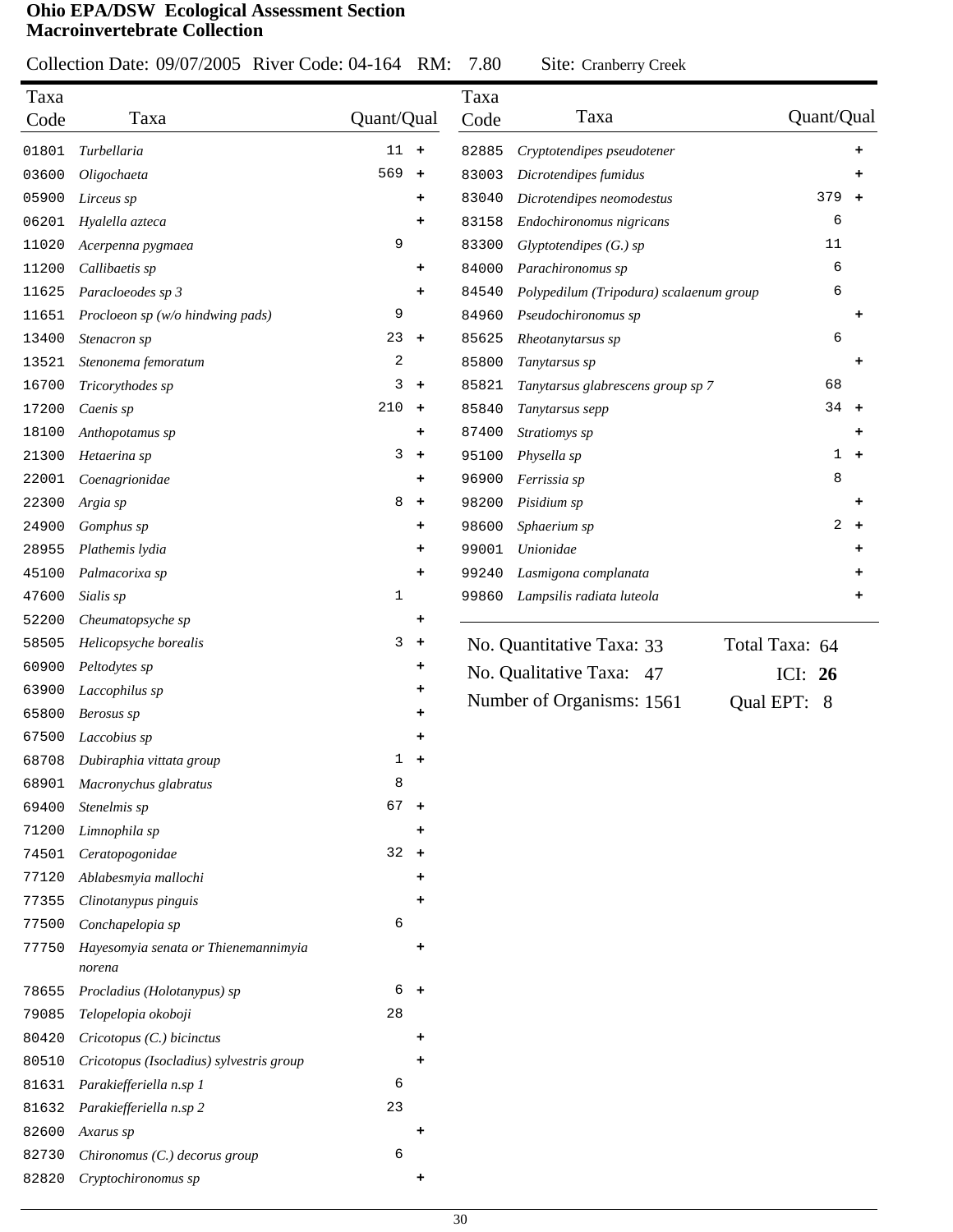Collection Date: 09/07/2005 River Code: 04-164 RM: 1.80 Site: Cranberry Creek

| Taxa  |                                                             |              |                      | Taxa  |                                         |                |            |     |
|-------|-------------------------------------------------------------|--------------|----------------------|-------|-----------------------------------------|----------------|------------|-----|
| Code  | Taxa                                                        | Quant/Qual   |                      | Code  | Taxa                                    |                | Quant/Qual |     |
| 01320 | Hydra sp                                                    | 192          |                      | 82820 | Cryptochironomus sp                     |                |            |     |
| 01801 | Turbellaria                                                 | $54 +$       |                      | 82885 | Cryptotendipes pseudotener              |                |            | ٠   |
| 02960 | Paragordius sp                                              |              | ٠                    | 83040 | Dicrotendipes neomodestus               |                | 214        | $+$ |
| 03600 | Oligochaeta                                                 | 40           |                      | 83840 | Microtendipes pedellus group            |                | 36         |     |
| 04964 | Mooreobdella microstoma                                     |              | +                    | 84450 | Polypedilum (Uresipedilum) flavum       |                | 36         | $+$ |
| 05900 | Lirceus sp                                                  | 3            | $\ddot{}$            | 84460 | Polypedilum (P.) fallax group           |                | 36         |     |
| 08250 | Orconectes (Procericambarus) rusticus                       |              | +                    | 84470 | Polypedilum (P.) illinoense             |                | 232        | $+$ |
| 11020 | Acerpenna pygmaea                                           | 49           | $\ddot{}$            | 84540 | Polypedilum (Tripodura) scalaenum group |                | 71         | $+$ |
| 11130 | <b>Baetis</b> intercalaris                                  |              | +                    | 84960 | Pseudochironomus sp                     |                |            | +   |
| 11650 | Procloeon sp (w/hindwing pads)                              | 2            |                      | 85230 | Cladotanytarsus mancus group            |                | 18         |     |
| 11651 | Procloeon sp (w/o hindwing pads)                            | 1            |                      | 85800 | Tanytarsus sp                           |                |            |     |
| 11670 | Procloeon viridoculare                                      |              | +                    | 85821 | Tanytarsus glabrescens group sp 7       |                | 802        | $+$ |
| 12200 | Isonychia sp                                                | 3            | $\ddot{}$            | 85840 | Tanytarsus sepp                         |                | 196        |     |
| 13000 | Leucrocuta sp                                               | 1            |                      | 87540 | Hemerodromia sp                         |                | 8          |     |
| 13400 | Stenacron sp                                                | 136          | $\ddot{\phantom{1}}$ | 95100 | Physella sp                             |                | 17         |     |
| 13570 | Maccaffertium terminatum                                    | 9            |                      | 97601 | Corbicula fluminea                      |                | 55         |     |
| 16700 | Tricorythodes sp                                            | 312          | $\pm$                | 98600 | Sphaerium sp                            |                |            | +   |
| 17200 | Caenis sp                                                   | 112          | $\ddot{}$            | 99160 | Anodontoides ferussacianus              |                |            |     |
| 18700 | Hexagenia sp                                                |              | ٠                    | 99740 | Toxolasma parvus                        |                |            | +   |
| 21300 | Hetaerina sp                                                | 21           | $\ddot{}$            |       |                                         |                |            |     |
| 22001 | Coenagrionidae                                              | 2            |                      |       | No. Quantitative Taxa: 45               | Total Taxa: 61 |            |     |
| 22300 | Argia sp                                                    | 56           | $+$                  |       | No. Qualitative Taxa: 43                | <b>ICI: 46</b> |            |     |
| 51206 | Cyrnellus fraternus                                         | 1            |                      |       |                                         |                |            |     |
| 52200 | Cheumatopsyche sp                                           | $44 +$       |                      |       | Number of Organisms: 3158               | Qual EPT: 10   |            |     |
| 53800 | Hydroptila sp                                               | $\mathbf{1}$ | $\ddot{}$            |       |                                         |                |            |     |
| 60900 | Peltodytes sp                                               |              | ٠                    |       |                                         |                |            |     |
| 65800 | Berosus sp                                                  | $\mathbf{1}$ | $\ddot{}$            |       |                                         |                |            |     |
| 68708 | Dubiraphia vittata group                                    | 10           | $+$                  |       |                                         |                |            |     |
| 68901 | Macronychus glabratus                                       | $17 +$       |                      |       |                                         |                |            |     |
| 69400 | Stenelmis sp                                                | 18           | $+$                  |       |                                         |                |            |     |
| 77120 | Ablabesmyia mallochi                                        | $18 +$       |                      |       |                                         |                |            |     |
| 77750 | Hayesomyia senata or Thienemannimyia<br>norena              | $53 +$       |                      |       |                                         |                |            |     |
| 77800 | Helopelopia sp                                              | $18 +$       |                      |       |                                         |                |            |     |
| 80360 | Corynoneura "celeripes" (sensu Simpson &<br>Bode, 1980)     | 12           |                      |       |                                         |                |            |     |
| 80370 | Corynoneura lobata                                          | 76           |                      |       |                                         |                |            |     |
| 80410 | Cricotopus (C.) sp                                          | 18           |                      |       |                                         |                |            |     |
| 80420 | Cricotopus (C.) bicinctus                                   | 89           | $\ddot{}$            |       |                                         |                |            |     |
| 80510 | Cricotopus (Isocladius) sylvestris group                    |              | ٠                    |       |                                         |                |            |     |
| 81231 | Nanocladius (N.) crassicornus or $N. (N.)$<br>"rectinervis" | 18           |                      |       |                                         |                |            |     |
| 81632 | Parakiefferiella n.sp 2                                     | 18           |                      |       |                                         |                |            |     |
| 82130 | Thienemanniella similis                                     |              | +                    |       |                                         |                |            |     |
| 82141 | Thienemanniella xena                                        | $32 +$       |                      |       |                                         |                |            |     |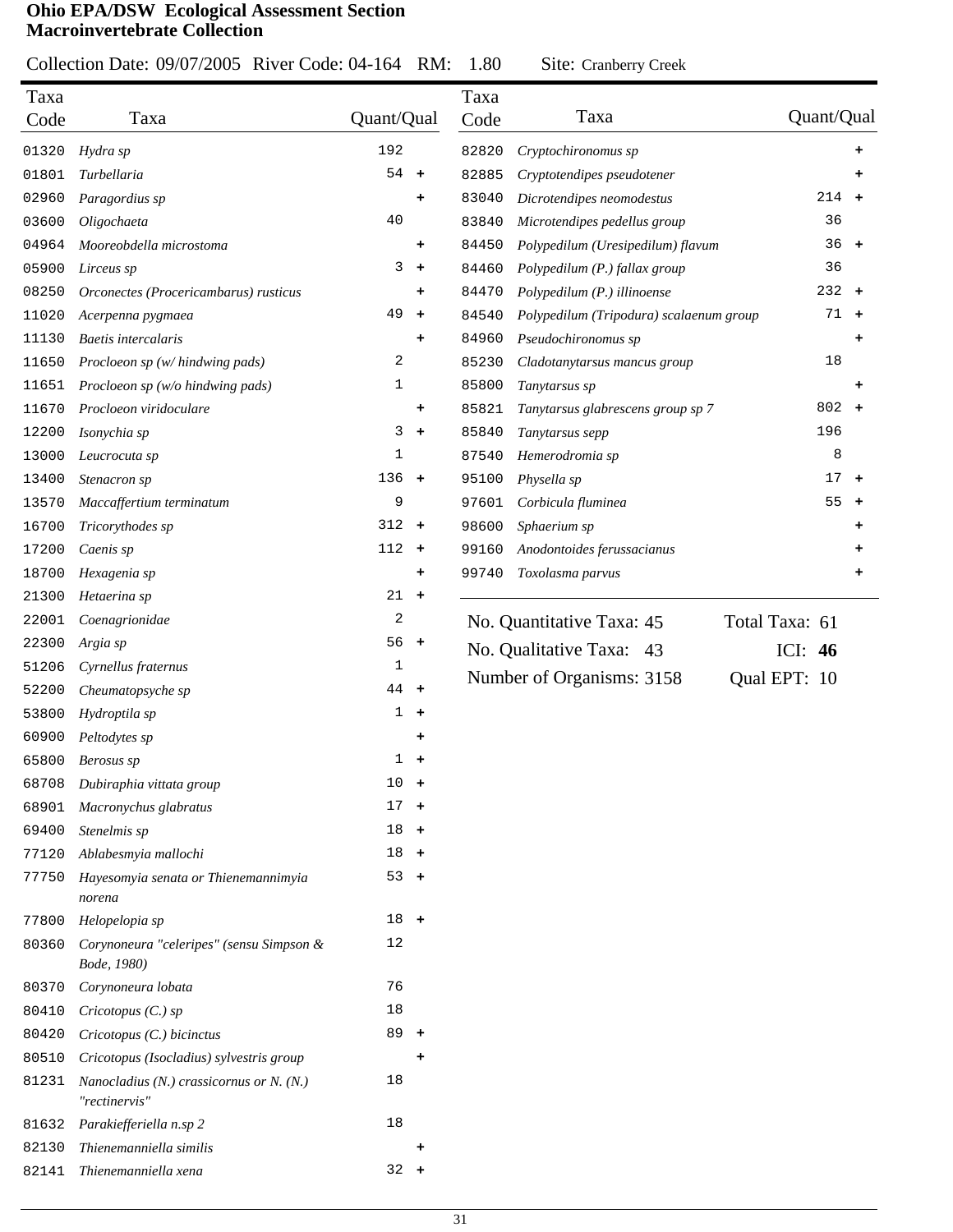Collection Date: 07/05/2005 River Code: 04-165 RM: 0.70 Site: Pike Run

| Taxa                     |                             |                | Taxa |      |            |
|--------------------------|-----------------------------|----------------|------|------|------------|
| Code                     | Taxa                        | Quant/Qual     | Code | Taxa | Quant/Qual |
| 01801                    | Turbellaria                 | ٠              |      |      |            |
| 03040                    | Fredericella sp             | ٠              |      |      |            |
| 03360                    | Plumatella sp               | $\ddot{}$      |      |      |            |
| 03600                    | Oligochaeta                 | ٠              |      |      |            |
| 05900                    | Lirceus sp                  | ٠              |      |      |            |
| 45300                    | Sigara sp                   | ٠              |      |      |            |
| 65800                    | Berosus sp                  | $\ddot{}$      |      |      |            |
| 69400                    | Stenelmis sp                | ٠              |      |      |            |
| 71900                    | Tipula sp                   | ٠              |      |      |            |
| 78702                    | Psectrotanypus dyari        | ٠              |      |      |            |
| 84470                    | Polypedilum (P.) illinoense | $\ddot{}$      |      |      |            |
| 92615                    | Cipangopaludina japonica    | ٠              |      |      |            |
| 95907                    | Gyraulus (Torquis) parvus   | ٠              |      |      |            |
| 98600                    | Sphaerium sp                | ٠              |      |      |            |
| No. Quantitative Taxa: 0 |                             | Total Taxa: 14 |      |      |            |
| No. Qualitative Taxa: 14 |                             | ICI:           |      |      |            |
| Number of Organisms: 0   |                             | Qual EPT: 0    |      |      |            |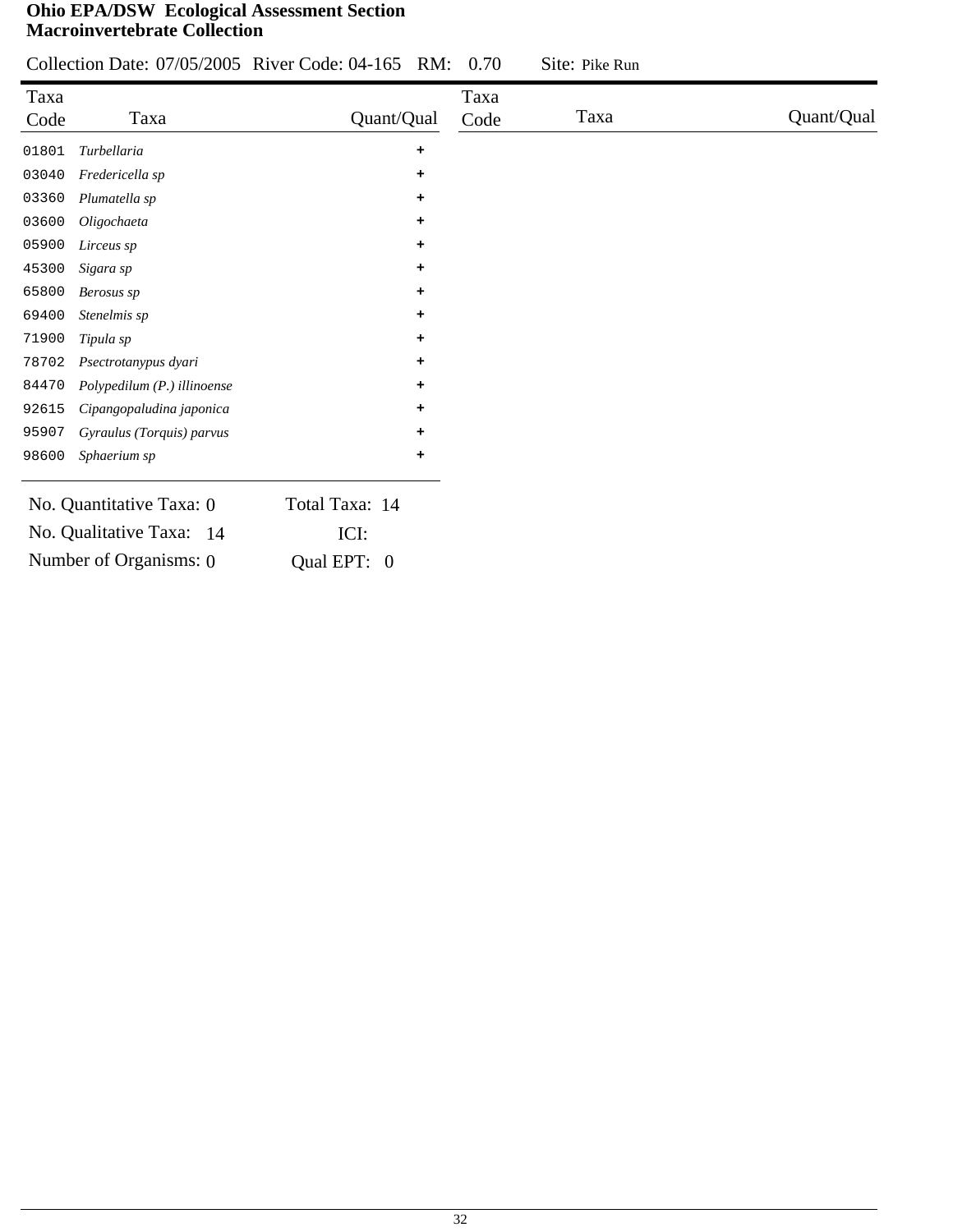Collection Date: 07/22/2005 River Code: 04-168 RM: 24.90 Site: Riley Creek

| Taxa                             |                                         |                | Taxa |      |            |
|----------------------------------|-----------------------------------------|----------------|------|------|------------|
| Code                             | Taxa                                    | Quant/Qual     | Code | Taxa | Quant/Qual |
| 03600                            | Oligochaeta                             | ٠              |      |      |            |
| 06201                            | Hyalella azteca                         | +              |      |      |            |
| 08220                            | Orconectes (Gremicambarus) immunis      | ٠              |      |      |            |
| 23600                            | Aeshna sp                               | ٠              |      |      |            |
| 45400                            | Trichocorixa sp                         | $\ddot{}$      |      |      |            |
| 63700                            | Ilybius sp                              | ٠              |      |      |            |
| 68300                            | Cyphon sp                               | +              |      |      |            |
| 68707                            | Dubiraphia quadrinotata                 | ٠              |      |      |            |
| 72700                            | Anopheles sp                            | +              |      |      |            |
| 74501                            | Ceratopogonidae                         | +              |      |      |            |
| 78401                            | Natarsia species A (sensu Roback, 1978) | ٠              |      |      |            |
| 82730                            | Chironomus (C.) decorus group           | ٠              |      |      |            |
| 83051                            | Dicrotendipes simpsoni                  | +              |      |      |            |
| 83300                            | $Glyptotendipes(G.)$ sp                 | +              |      |      |            |
| 83330                            | Glyptotendipes (G.) barbipes            | ٠              |      |      |            |
| 95100                            | Physella sp                             | ٠              |      |      |            |
| 96264                            | Planorbella (Pierosoma) pilsbryi        | ٠              |      |      |            |
| 98600                            | Sphaerium sp                            | ٠              |      |      |            |
|                                  | No. Quantitative Taxa: 0                | Total Taxa: 18 |      |      |            |
| No. Qualitative Taxa: 18<br>ICI: |                                         |                |      |      |            |
| Number of Organisms: 0           |                                         | Qual EPT: 0    |      |      |            |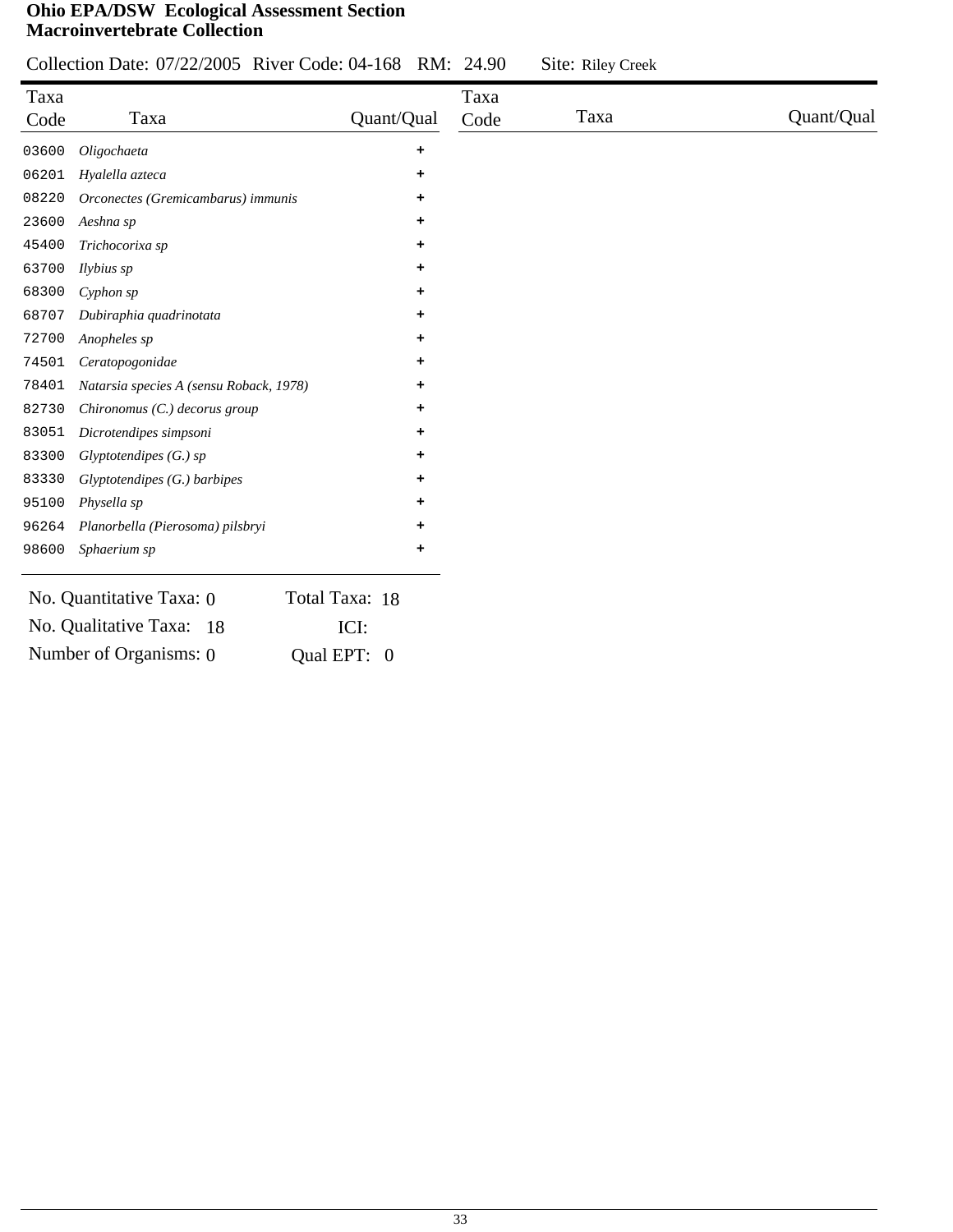Collection Date: 07/22/2005 River Code: 04-168 RM: 22.00 Site: Riley Creek

| Taxa                                  |                                         |                | Taxa |      |            |
|---------------------------------------|-----------------------------------------|----------------|------|------|------------|
| Code                                  | Taxa                                    | Quant/Qual     | Code | Taxa | Quant/Qual |
| 03600                                 | Oligochaeta                             | ٠              |      |      |            |
| 05900                                 | Lirceus sp                              | ٠              |      |      |            |
| 06201                                 | Hyalella azteca                         | ٠              |      |      |            |
| 06700                                 | Crangonyx sp                            |                |      |      |            |
| 08250                                 | Orconectes (Procericambarus) rusticus   | +              |      |      |            |
| 13521                                 | Stenonema femoratum                     | ٠              |      |      |            |
| 22001                                 | Coenagrionidae                          | ٠              |      |      |            |
| 27500                                 | Somatochlora sp                         | ٠              |      |      |            |
| 45100                                 | Palmacorixa sp                          | ٠              |      |      |            |
| 45300                                 | Sigara sp                               | +              |      |      |            |
| 63300                                 | Hydroporus sp                           | ٠              |      |      |            |
| 68300                                 | Cyphon sp                               | ٠              |      |      |            |
| 68707                                 | Dubiraphia quadrinotata                 | ٠              |      |      |            |
| 68708                                 | Dubiraphia vittata group                | ٠              |      |      |            |
| 78401                                 | Natarsia species A (sensu Roback, 1978) |                |      |      |            |
| 82730                                 | Chironomus (C.) decorus group           |                |      |      |            |
| 83840                                 | Microtendipes pedellus group            |                |      |      |            |
| 84210                                 | Paratendipes albimanus or P. duplicatus |                |      |      |            |
| 84750                                 | Stictochironomus sp                     | ٠              |      |      |            |
| 95100                                 | Physella sp                             |                |      |      |            |
|                                       | No. Quantitative Taxa: 0                | Total Taxa: 20 |      |      |            |
| No. Qualitative Taxa: 20<br>ICI:      |                                         |                |      |      |            |
| Number of Organisms: 0<br>Qual EPT: 1 |                                         |                |      |      |            |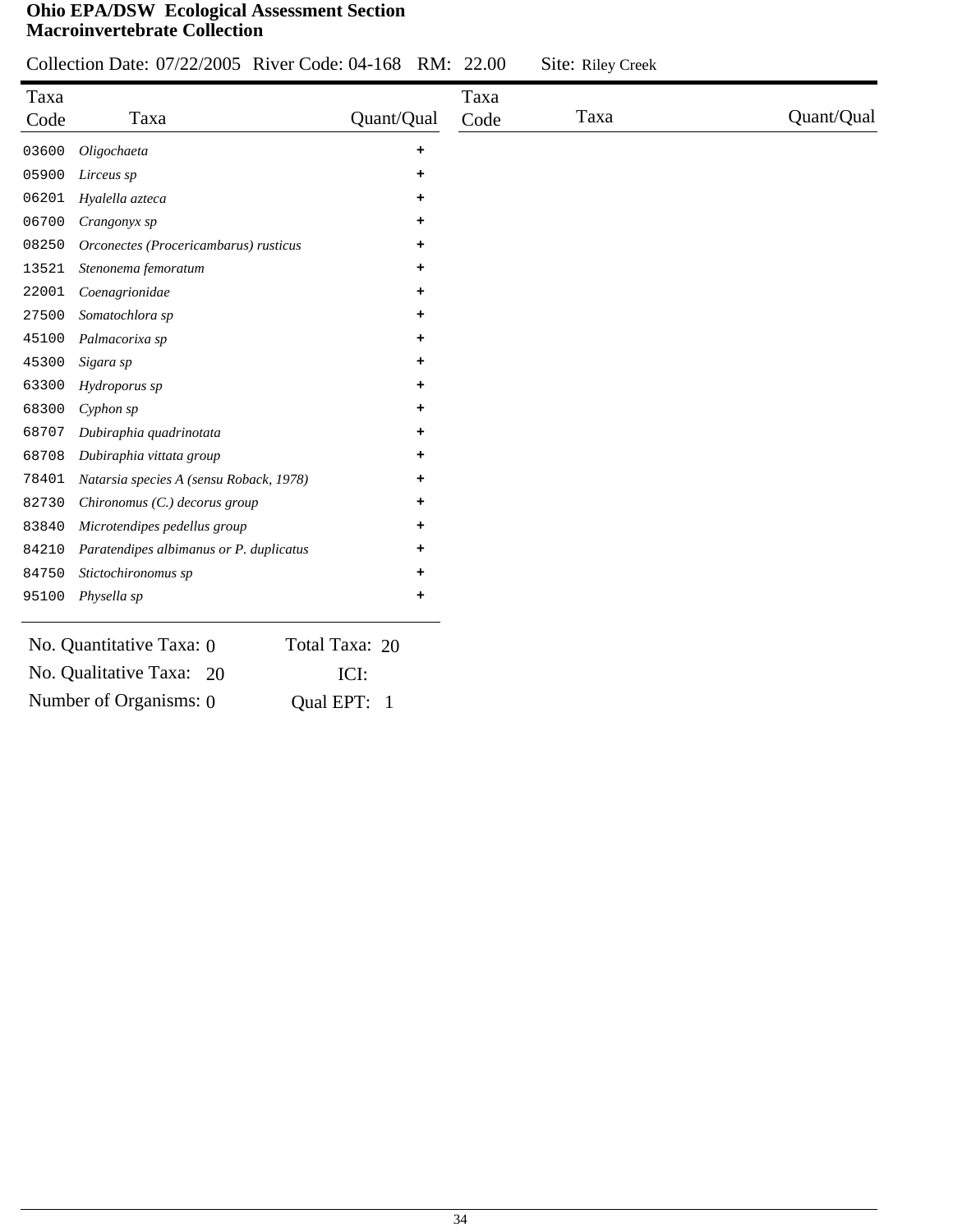| Taxa  |                                                        |                            | Taxa  |                           |                |
|-------|--------------------------------------------------------|----------------------------|-------|---------------------------|----------------|
| Code  | Taxa                                                   | Quant/Qual                 | Code  | Taxa                      | Quant/Qual     |
| 00653 | Eunapius fragilis                                      | $\ddot{}$                  | 96900 | Ferrissia sp              | 48             |
| 01320 | Hydra sp                                               | 29                         | 98200 | Pisidium sp               |                |
| 01801 | Turbellaria                                            | 232<br>$\ddot{}$           | 98600 | Sphaerium sp              | +              |
| 03040 | Fredericella sp                                        | $\ddot{}$                  |       |                           |                |
| 03600 | Oligochaeta                                            | 1440<br>$+$                |       | No. Quantitative Taxa: 27 | Total Taxa: 47 |
| 05900 | Lirceus sp                                             | ٠                          |       |                           |                |
| 06201 | Hyalella azteca                                        | 3<br>$\ddot{}$             |       | No. Qualitative Taxa: 34  | ICI: 24        |
| 08250 | Orconectes (Procericambarus) rusticus                  | ٠                          |       | Number of Organisms: 4020 | Qual EPT: 8    |
| 11200 | Callibaetis sp                                         | ۰                          |       |                           |                |
| 11670 | Procloeon viridoculare                                 | ٠                          |       |                           |                |
| 13400 | Stenacron sp                                           | 8<br>$\ddot{}$             |       |                           |                |
| 13521 | Stenonema femoratum                                    | 5<br>$\ddot{}$             |       |                           |                |
| 13561 | Maccaffertium pulchellum                               | 1                          |       |                           |                |
| 17200 | Caenis sp                                              | 92<br>$+$                  |       |                           |                |
| 22001 | Coenagrionidae                                         | 2<br>$\ddot{}$             |       |                           |                |
| 22300 | Argia sp                                               | 17<br>$\ddot{}$            |       |                           |                |
| 45100 | Palmacorixa sp                                         | ٠                          |       |                           |                |
| 47600 | Sialis sp                                              | ۰                          |       |                           |                |
| 51600 | Polycentropus sp                                       | ٠                          |       |                           |                |
| 52200 | Cheumatopsyche sp                                      | 9<br>$\ddot{}$             |       |                           |                |
| 54300 | Oxyethira sp                                           | 9                          |       |                           |                |
| 58505 | Helicopsyche borealis                                  | ٠                          |       |                           |                |
| 60900 | Peltodytes sp                                          | ٠                          |       |                           |                |
| 68708 | Dubiraphia vittata group                               | ٠                          |       |                           |                |
| 69400 | Stenelmis sp                                           | 37<br>$\ddot{\phantom{1}}$ |       |                           |                |
| 77001 | Tanypodinae                                            | 23                         |       |                           |                |
| 78140 | Labrundinia pilosella                                  | 23                         |       |                           |                |
| 79100 | Thienemannimyia group                                  | 23                         |       |                           |                |
| 82820 | Cryptochironomus sp                                    | $\ddot{}$                  |       |                           |                |
| 83040 | Dicrotendipes neomodestus                              | 136                        |       |                           |                |
| 83158 | Endochironomus nigricans                               | 45<br>$+$                  |       |                           |                |
| 83300 | $Glyptotendipes(G.)$ sp                                | $1111 +$                   |       |                           |                |
| 83820 | Microtendipes "caelum" (sensu Simpson &<br>Bode, 1980) | 68                         |       |                           |                |
| 84020 | Parachironomus carinatus                               | 91                         |       |                           |                |
| 84210 | Paratendipes albimanus or P. duplicatus                | 23                         |       |                           |                |
| 84450 | Polypedilum (Uresipedilum) flavum                      |                            |       |                           |                |
| 84470 | Polypedilum (P.) illinoense                            | 23<br>$+$                  |       |                           |                |
| 84540 | Polypedilum (Tripodura) scalaenum group                | ٠                          |       |                           |                |
| 84750 | Stictochironomus sp                                    |                            |       |                           |                |
| 84960 | Pseudochironomus sp                                    | ٠                          |       |                           |                |
| 85500 | Paratanytarsus sp                                      | 23                         |       |                           |                |
| 85821 | Tanytarsus glabrescens group sp 7                      | 340                        |       |                           |                |
| 85840 | Tanytarsus sepp                                        | $159 +$                    |       |                           |                |
| 95100 | Physella sp                                            | $\boldsymbol{+}$           |       |                           |                |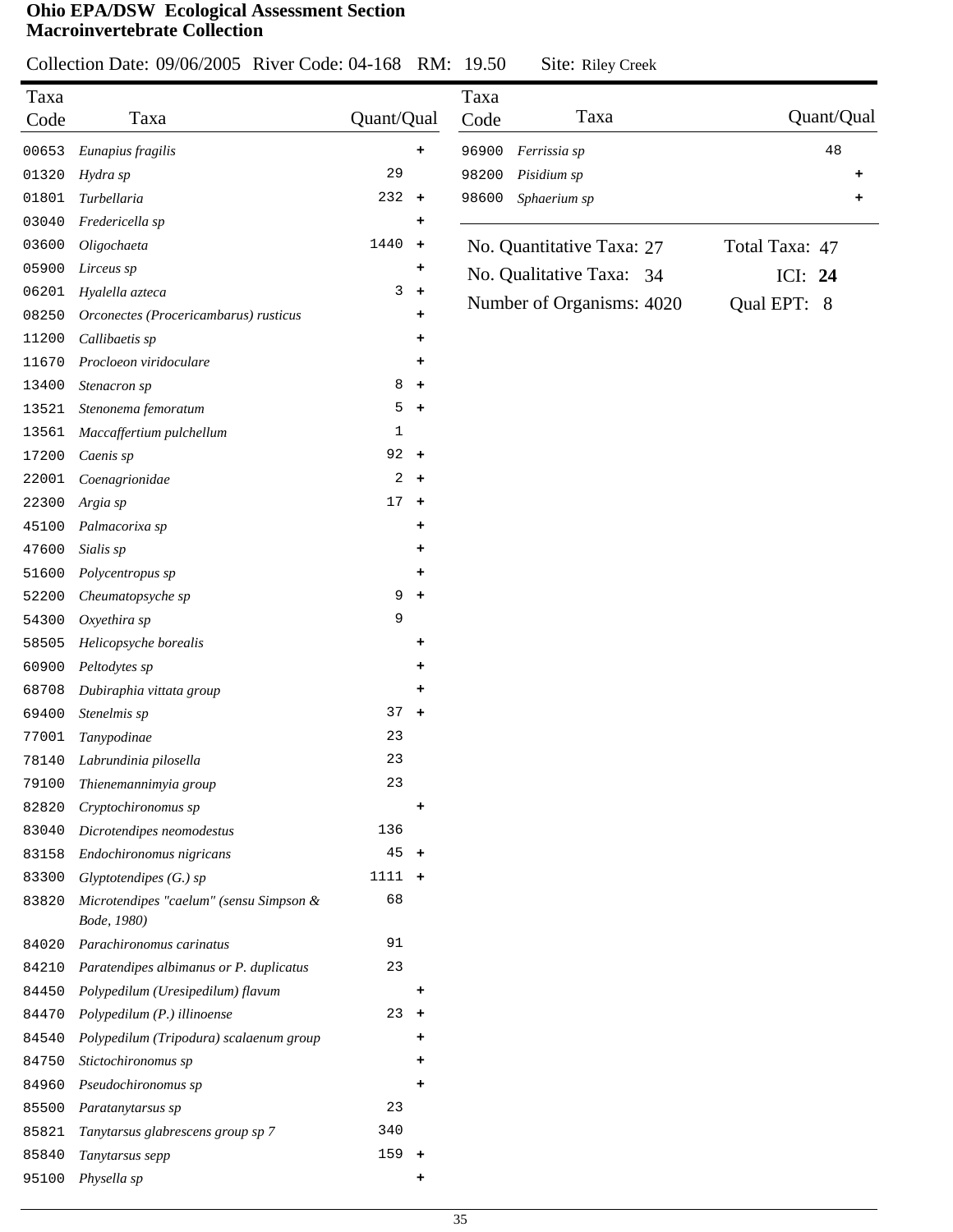Collection Date: 09/06/2005 River Code: 04-168 RM: 15.50 Site: Riley Creek

|                                   |                                                                                                                                                                                                                                                                                                                                                                                                                                                                                                                                             |                                                                             | Taxa |      |
|-----------------------------------|---------------------------------------------------------------------------------------------------------------------------------------------------------------------------------------------------------------------------------------------------------------------------------------------------------------------------------------------------------------------------------------------------------------------------------------------------------------------------------------------------------------------------------------------|-----------------------------------------------------------------------------|------|------|
| Taxa                              |                                                                                                                                                                                                                                                                                                                                                                                                                                                                                                                                             |                                                                             | Code | Taxa |
|                                   |                                                                                                                                                                                                                                                                                                                                                                                                                                                                                                                                             |                                                                             |      |      |
|                                   | +                                                                                                                                                                                                                                                                                                                                                                                                                                                                                                                                           |                                                                             |      |      |
|                                   | +                                                                                                                                                                                                                                                                                                                                                                                                                                                                                                                                           |                                                                             |      |      |
|                                   | +                                                                                                                                                                                                                                                                                                                                                                                                                                                                                                                                           |                                                                             |      |      |
| Baetis intercalaris               | +                                                                                                                                                                                                                                                                                                                                                                                                                                                                                                                                           |                                                                             |      |      |
|                                   | +                                                                                                                                                                                                                                                                                                                                                                                                                                                                                                                                           |                                                                             |      |      |
|                                   | +                                                                                                                                                                                                                                                                                                                                                                                                                                                                                                                                           |                                                                             |      |      |
|                                   | +                                                                                                                                                                                                                                                                                                                                                                                                                                                                                                                                           |                                                                             |      |      |
|                                   | +                                                                                                                                                                                                                                                                                                                                                                                                                                                                                                                                           |                                                                             |      |      |
|                                   |                                                                                                                                                                                                                                                                                                                                                                                                                                                                                                                                             |                                                                             |      |      |
|                                   |                                                                                                                                                                                                                                                                                                                                                                                                                                                                                                                                             |                                                                             |      |      |
|                                   |                                                                                                                                                                                                                                                                                                                                                                                                                                                                                                                                             |                                                                             |      |      |
|                                   |                                                                                                                                                                                                                                                                                                                                                                                                                                                                                                                                             |                                                                             |      |      |
|                                   |                                                                                                                                                                                                                                                                                                                                                                                                                                                                                                                                             |                                                                             |      |      |
|                                   |                                                                                                                                                                                                                                                                                                                                                                                                                                                                                                                                             |                                                                             |      |      |
|                                   |                                                                                                                                                                                                                                                                                                                                                                                                                                                                                                                                             |                                                                             |      |      |
|                                   |                                                                                                                                                                                                                                                                                                                                                                                                                                                                                                                                             |                                                                             |      |      |
|                                   |                                                                                                                                                                                                                                                                                                                                                                                                                                                                                                                                             |                                                                             |      |      |
|                                   |                                                                                                                                                                                                                                                                                                                                                                                                                                                                                                                                             |                                                                             |      |      |
|                                   |                                                                                                                                                                                                                                                                                                                                                                                                                                                                                                                                             |                                                                             |      |      |
|                                   |                                                                                                                                                                                                                                                                                                                                                                                                                                                                                                                                             |                                                                             |      |      |
|                                   | +                                                                                                                                                                                                                                                                                                                                                                                                                                                                                                                                           |                                                                             |      |      |
|                                   | +                                                                                                                                                                                                                                                                                                                                                                                                                                                                                                                                           |                                                                             |      |      |
|                                   | +                                                                                                                                                                                                                                                                                                                                                                                                                                                                                                                                           |                                                                             |      |      |
| Thienemanniella lobapodema        | ٠                                                                                                                                                                                                                                                                                                                                                                                                                                                                                                                                           |                                                                             |      |      |
| Thienemanniella xena              | $\ddot{}$                                                                                                                                                                                                                                                                                                                                                                                                                                                                                                                                   |                                                                             |      |      |
| Chironomus (C.) decorus group     | +                                                                                                                                                                                                                                                                                                                                                                                                                                                                                                                                           |                                                                             |      |      |
| Cryptochironomus sp               | $\ddot{}$                                                                                                                                                                                                                                                                                                                                                                                                                                                                                                                                   |                                                                             |      |      |
| Cryptotendipes pseudotener        | ٠                                                                                                                                                                                                                                                                                                                                                                                                                                                                                                                                           |                                                                             |      |      |
| Dicrotendipes neomodestus         | ۰.                                                                                                                                                                                                                                                                                                                                                                                                                                                                                                                                          |                                                                             |      |      |
| Microtendipes pedellus group      | ۰,                                                                                                                                                                                                                                                                                                                                                                                                                                                                                                                                          |                                                                             |      |      |
| Polypedilum (Uresipedilum) flavum | +                                                                                                                                                                                                                                                                                                                                                                                                                                                                                                                                           |                                                                             |      |      |
|                                   | ۰.                                                                                                                                                                                                                                                                                                                                                                                                                                                                                                                                          |                                                                             |      |      |
|                                   | +                                                                                                                                                                                                                                                                                                                                                                                                                                                                                                                                           |                                                                             |      |      |
|                                   | ۰,                                                                                                                                                                                                                                                                                                                                                                                                                                                                                                                                          |                                                                             |      |      |
|                                   |                                                                                                                                                                                                                                                                                                                                                                                                                                                                                                                                             |                                                                             |      |      |
| Tanytarsus sepp                   | ٠                                                                                                                                                                                                                                                                                                                                                                                                                                                                                                                                           |                                                                             |      |      |
|                                   |                                                                                                                                                                                                                                                                                                                                                                                                                                                                                                                                             |                                                                             |      |      |
|                                   | Eunapius fragilis<br>Turbellaria<br>Oligochaeta<br>Hyalella azteca<br>Stenacron sp<br>Caenis sp<br>Coenagrionidae<br>Argia sp<br>Chimarra obscura<br>Polycentropus sp<br>Cheumatopsyche sp<br>Ceratopsyche morosa group<br>Petrophila sp<br>Peltodytes sp<br>Berosus sp<br>Psephenus herricki<br>Cyphon sp<br>Dubiraphia quadrinotata<br>Stenelmis sp<br>Conchapelopia sp<br>Procladius (Holotanypus) sp<br>Corynoneura lobata<br>Polypedilum (P.) illinoense<br>Stictochironomus sp<br>Pseudochironomus sp<br>Cladotanytarsus mancus group | Quant/Qual<br>+<br>+<br>+<br>+<br>+<br>+<br>+<br>+<br>+<br>+<br>٠<br>+<br>٠ |      |      |

| No. Quantitative Taxa: 0 | Total Taxa: 37 |
|--------------------------|----------------|
| No. Qualitative Taxa: 37 | ICI:           |
| Number of Organisms: 0   | Qual EPT: 7    |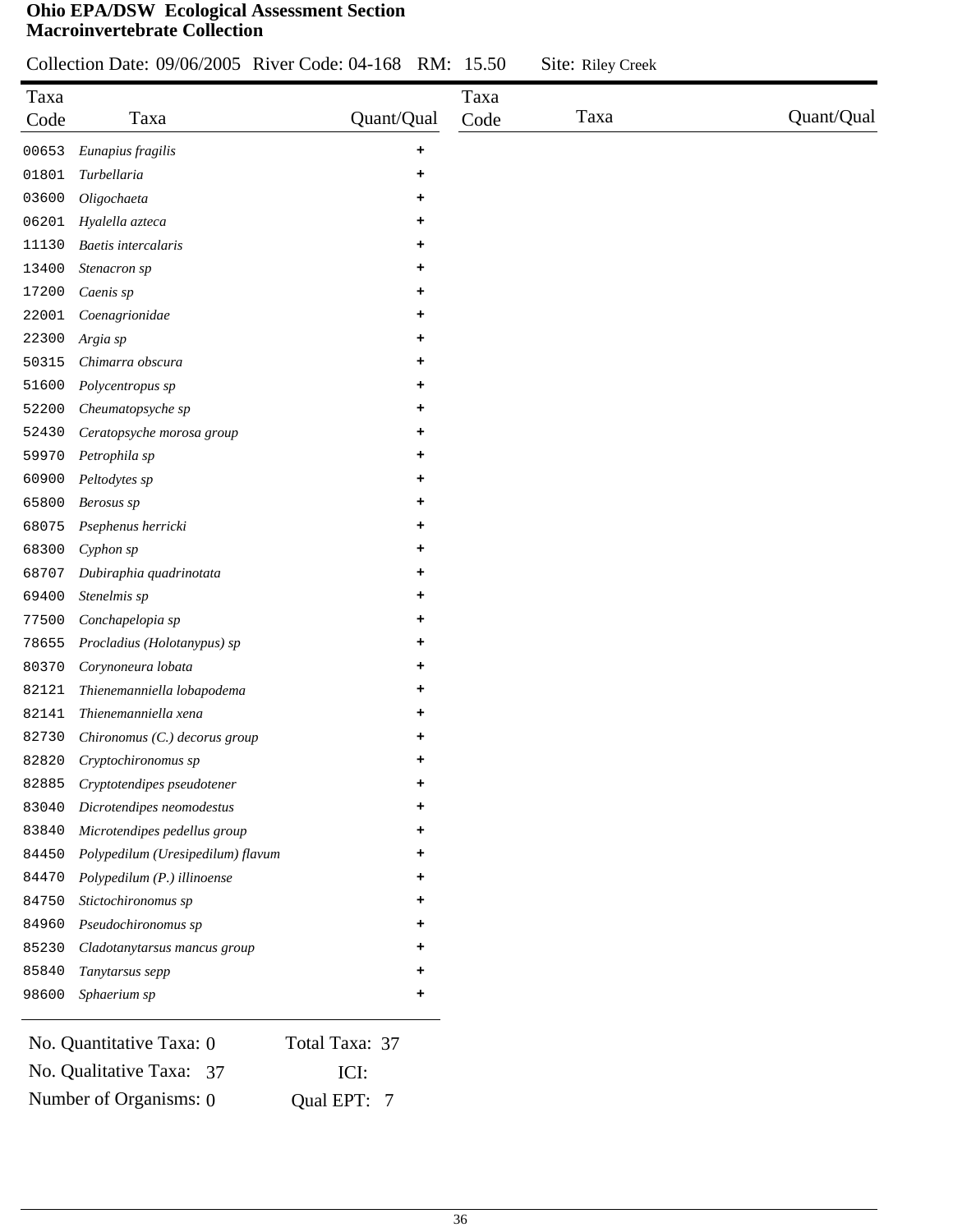Collection Date: 09/06/2005 River Code: 04-168 RM: 14.40 Site: Riley Creek

| Taxa  |                                                        |                 |                      | Taxa  |                                         |                |             |            |           |
|-------|--------------------------------------------------------|-----------------|----------------------|-------|-----------------------------------------|----------------|-------------|------------|-----------|
| Code  | Taxa                                                   | Quant/Qual      |                      | Code  | Taxa                                    |                |             | Quant/Qual |           |
| 01320 | Hydra sp                                               | 16              |                      | 84460 | Polypedilum (P.) fallax group           |                |             | 20         |           |
| 01801 | Turbellaria                                            | 108             | $\ddot{}$            | 84470 | Polypedilum (P.) illinoense             |                |             | 80         |           |
| 03360 | Plumatella sp                                          | 5               | $\ddot{}$            | 84540 | Polypedilum (Tripodura) scalaenum group |                |             |            |           |
| 03600 | Oligochaeta                                            | 1321            | $\ddot{}$            | 84750 | Stictochironomus sp                     |                |             |            |           |
| 06201 | Hyalella azteca                                        |                 | ٠                    | 84960 | Pseudochironomus sp                     |                |             |            |           |
| 08250 | Orconectes (Procericambarus) rusticus                  | $\mathbf{1}$    |                      | 85230 | Cladotanytarsus mancus group            |                |             |            | +         |
| 08601 | Hydrachnidia                                           |                 | ٠                    | 85500 | Paratanytarsus sp                       |                |             | 20         |           |
| 11120 | Baetis flavistriga                                     | $21 +$          |                      | 85625 | Rheotanytarsus sp                       |                |             | 20         |           |
| 11130 | <b>Baetis</b> intercalaris                             | 306             |                      | 85800 | Tanytarsus sp                           |                |             | 20         |           |
| 13400 | Stenacron sp                                           | 17 <sub>2</sub> | $\ddot{\phantom{1}}$ | 85821 | Tanytarsus glabrescens group sp 7       |                |             | 738        | $\ddot{}$ |
| 16700 | Tricorythodes sp                                       | 8               |                      | 85840 | Tanytarsus sepp                         |                |             | 119        | $\ddot{}$ |
| 17200 | Caenis sp                                              | 913             | $\ddot{}$            | 95100 | Physella sp                             |                |             |            | ٠         |
| 21200 | Calopteryx sp                                          | 1               | $\ddot{}$            | 96900 | Ferrissia sp                            |                |             | 9          | $\ddot{}$ |
| 21300 | Hetaerina sp                                           | 23              | $\ddot{}$            | 96930 | Laevapex fuscus                         |                |             |            | ۰         |
| 22001 | Coenagrionidae                                         | $\mathbf{1}$    | $\ddot{}$            |       |                                         |                |             |            |           |
| 22300 | Argia sp                                               | 193             | $\ddot{\phantom{1}}$ |       | No. Quantitative Taxa: 42               | Total Taxa: 57 |             |            |           |
| 24900 | Gomphus sp                                             |                 | +                    |       | No. Qualitative Taxa: 39                |                | ICI: $32$   |            |           |
| 43300 | Ranatra sp                                             |                 | ٠                    |       |                                         |                |             |            |           |
| 44501 | Corixidae                                              |                 | +                    |       | Number of Organisms: 6449               |                | Qual EPT: 6 |            |           |
| 47600 | Sialis sp                                              | $\mathbf{1}$    | $\pm$                |       |                                         |                |             |            |           |
| 50315 | Chimarra obscura                                       | 8               |                      |       |                                         |                |             |            |           |
| 52200 | Cheumatopsyche sp                                      | $451 +$         |                      |       |                                         |                |             |            |           |
| 52430 | Ceratopsyche morosa group                              | 37              |                      |       |                                         |                |             |            |           |
| 52530 | Hydropsyche depravata group                            | 1               | $\ddot{}$            |       |                                         |                |             |            |           |
| 53800 | Hydroptila sp                                          | 57              |                      |       |                                         |                |             |            |           |
| 58505 | Helicopsyche borealis                                  |                 | ٠                    |       |                                         |                |             |            |           |
| 59970 | Petrophila sp                                          |                 | ٠                    |       |                                         |                |             |            |           |
| 65800 | Berosus sp                                             |                 | $1 +$                |       |                                         |                |             |            |           |
| 68075 | Psephenus herricki                                     |                 | ٠                    |       |                                         |                |             |            |           |
| 68707 | Dubiraphia quadrinotata                                | 8               | $\ddot{\phantom{1}}$ |       |                                         |                |             |            |           |
| 69400 | Stenelmis sp                                           | 29              | $\ddot{}$            |       |                                         |                |             |            |           |
| 77750 | Hayesomyia senata or Thienemannimyia<br>norena         | 20              | $\ddot{\phantom{1}}$ |       |                                         |                |             |            |           |
| 80370 | Corynoneura lobata                                     | 28              |                      |       |                                         |                |             |            |           |
| 81240 | Nanocladius (N.) distinctus                            | 40              |                      |       |                                         |                |             |            |           |
| 82141 | Thienemanniella xena                                   | $234 +$         |                      |       |                                         |                |             |            |           |
| 82820 | Cryptochironomus sp                                    |                 | +                    |       |                                         |                |             |            |           |
| 83040 | Dicrotendipes neomodestus                              | $538 +$         |                      |       |                                         |                |             |            |           |
| 83300 | $Glyptotendipes(G.)$ sp                                | 418             |                      |       |                                         |                |             |            |           |
| 83310 | Glyptotendipes (Heynotendipes) amplus                  | 60              | $\ddot{}$            |       |                                         |                |             |            |           |
| 83820 | Microtendipes "caelum" (sensu Simpson &<br>Bode, 1980) | 20              |                      |       |                                         |                |             |            |           |
| 83840 | Microtendipes pedellus group                           | 20              |                      |       |                                         |                |             |            |           |
| 84210 | Paratendipes albimanus or P. duplicatus                | 40              |                      |       |                                         |                |             |            |           |
| 84450 | Polypedilum (Uresipedilum) flavum                      | $478 +$         |                      |       |                                         |                |             |            |           |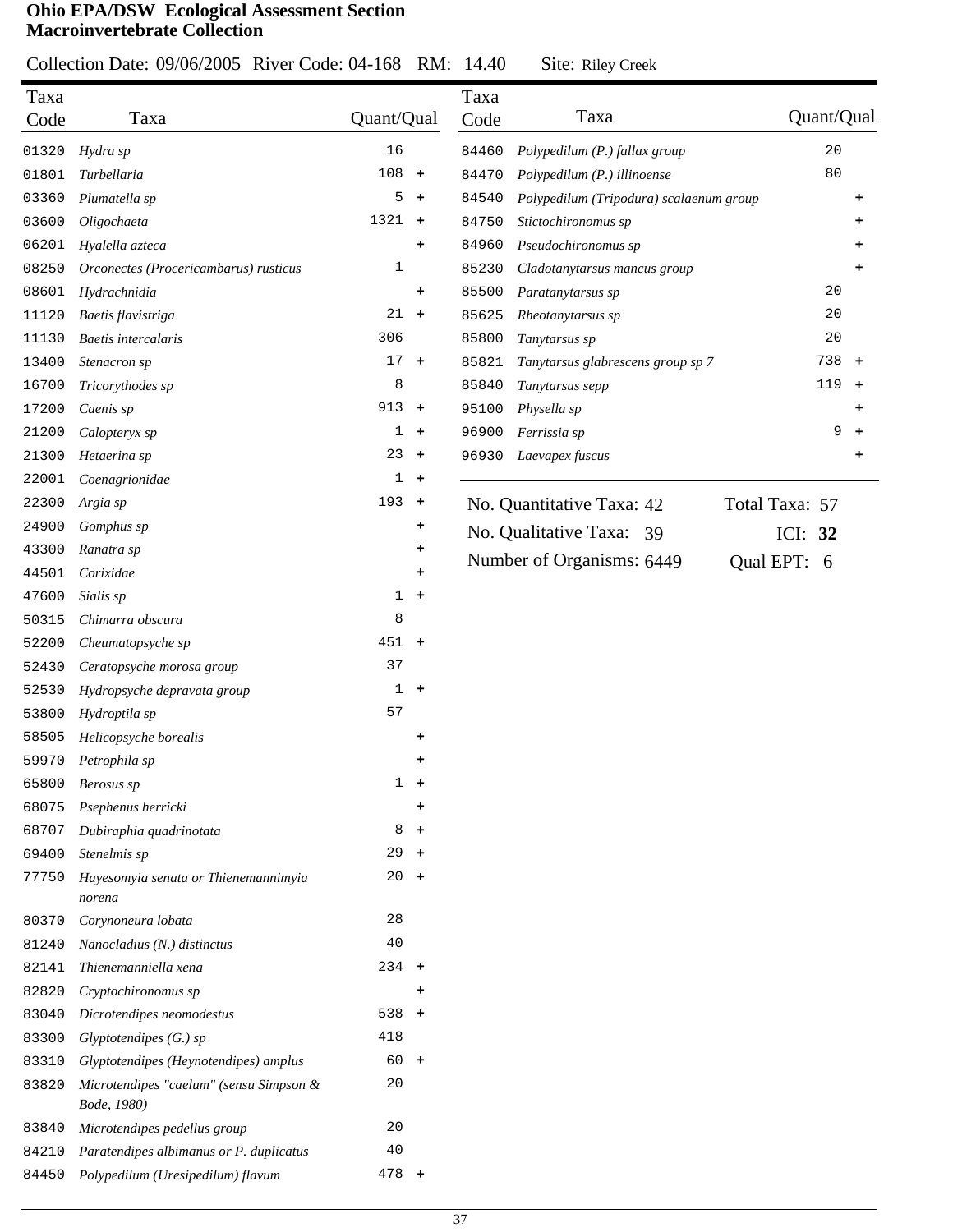Collection Date: 09/06/2005 River Code: 04-168 RM: 7.40 Site: Riley Creek

| Taxa  |                                         |              |           | Taxa  |                                   |                |            |           |
|-------|-----------------------------------------|--------------|-----------|-------|-----------------------------------|----------------|------------|-----------|
| Code  | Taxa                                    | Quant/Qual   |           | Code  | Taxa                              |                | Quant/Qual |           |
| 01801 | Turbellaria                             | 208          | $+$       | 85625 | Rheotanytarsus sp                 |                | 41         |           |
| 03040 | Fredericella sp                         | 1            |           | 85821 | Tanytarsus glabrescens group sp 7 |                | 165        |           |
| 03360 | Plumatella sp                           |              | +         | 85840 | Tanytarsus sepp                   |                | 21         |           |
| 03600 | Oligochaeta                             | 504          | $\ddot{}$ | 93200 | Hydrobiidae                       |                | 2          | $+$       |
| 04666 | Helobdella triserialis                  |              | +         | 93900 | Elimia sp                         |                | 4          | $\ddot{}$ |
| 04935 | Erpobdella punctata punctata            |              | +         | 95100 | Physella sp                       |                |            | +         |
| 06201 | Hyalella azteca                         | 32           | $\ddot{}$ | 96930 | Laevapex fuscus                   |                |            | +         |
| 08250 | Orconectes (Procericambarus) rusticus   |              | +         | 98600 | Sphaerium sp                      |                |            | +         |
| 11120 | Baetis flavistriga                      | 11           | $\ddot{}$ |       |                                   |                |            |           |
| 11130 | <b>Baetis</b> intercalaris              | $42 +$       |           |       | No. Quantitative Taxa: 34         | Total Taxa: 52 |            |           |
| 11200 | Callibaetis sp                          | $4 +$        |           |       | No. Qualitative Taxa: 37          | ICI: 26        |            |           |
| 13400 | Stenacron sp                            | 73           | $\ddot{}$ |       |                                   |                |            |           |
| 17200 | Caenis sp                               | 58           | $\ddot{}$ |       | Number of Organisms: 3737         | Qual EPT: 9    |            |           |
| 21300 | Hetaerina sp                            |              | +         |       |                                   |                |            |           |
| 22001 | Coenagrionidae                          | 2            | $\ddot{}$ |       |                                   |                |            |           |
| 22300 | Argia sp                                | $21 +$       |           |       |                                   |                |            |           |
| 28208 | Erythemis simplicicollis                |              | +         |       |                                   |                |            |           |
| 28955 | Plathemis lydia                         |              | +         |       |                                   |                |            |           |
| 44300 | Pelocoris sp                            |              | ٠         |       |                                   |                |            |           |
| 50315 | Chimarra obscura                        | 8            | $\ddag$   |       |                                   |                |            |           |
| 52200 | Cheumatopsyche sp                       | 55           | $\ddot{}$ |       |                                   |                |            |           |
| 52430 | Ceratopsyche morosa group               | $\mathbf{1}$ | $\ddot{}$ |       |                                   |                |            |           |
| 53800 | Hydroptila sp                           | 103          | $\ddot{}$ |       |                                   |                |            |           |
| 59970 | Petrophila sp                           | 6            | $\ddot{}$ |       |                                   |                |            |           |
| 65800 | Berosus sp                              |              | ٠         |       |                                   |                |            |           |
| 68708 | Dubiraphia vittata group                |              | ٠         |       |                                   |                |            |           |
| 69400 | Stenelmis sp                            |              | ٠         |       |                                   |                |            |           |
| 74501 | Ceratopogonidae                         | 8            |           |       |                                   |                |            |           |
| 78600 | Pentaneura inconspicua                  |              | +         |       |                                   |                |            |           |
| 79000 | Tanypus sp                              |              | ٠         |       |                                   |                |            |           |
| 80370 | Corynoneura lobata                      | 164          |           |       |                                   |                |            |           |
| 80410 | Cricotopus (C.) sp                      | 21           |           |       |                                   |                |            |           |
| 80420 | Cricotopus (C.) bicinctus               | 21           |           |       |                                   |                |            |           |
| 81240 | Nanocladius (N.) distinctus             | 83           |           |       |                                   |                |            |           |
| 81270 | Nanocladius (N.) spiniplenus            | 21           |           |       |                                   |                |            |           |
| 81650 | Parametriocnemus sp                     | 21           |           |       |                                   |                |            |           |
| 82101 | Thienemanniella taurocapita             | 86           |           |       |                                   |                |            |           |
| 82121 | Thienemanniella lobapodema              | 69           |           |       |                                   |                |            |           |
| 82141 | Thienemanniella xena                    |              | ٠         |       |                                   |                |            |           |
| 83040 | Dicrotendipes neomodestus               | $1343 +$     |           |       |                                   |                |            |           |
| 83300 | Glyptotendipes (G.) sp                  | 207          |           |       |                                   |                |            |           |
| 84210 | Paratendipes albimanus or P. duplicatus | 21           |           |       |                                   |                |            |           |
| 84450 | Polypedilum (Uresipedilum) flavum       | $310 +$      |           |       |                                   |                |            |           |
| 84960 | Pseudochironomus sp                     |              | +         |       |                                   |                |            |           |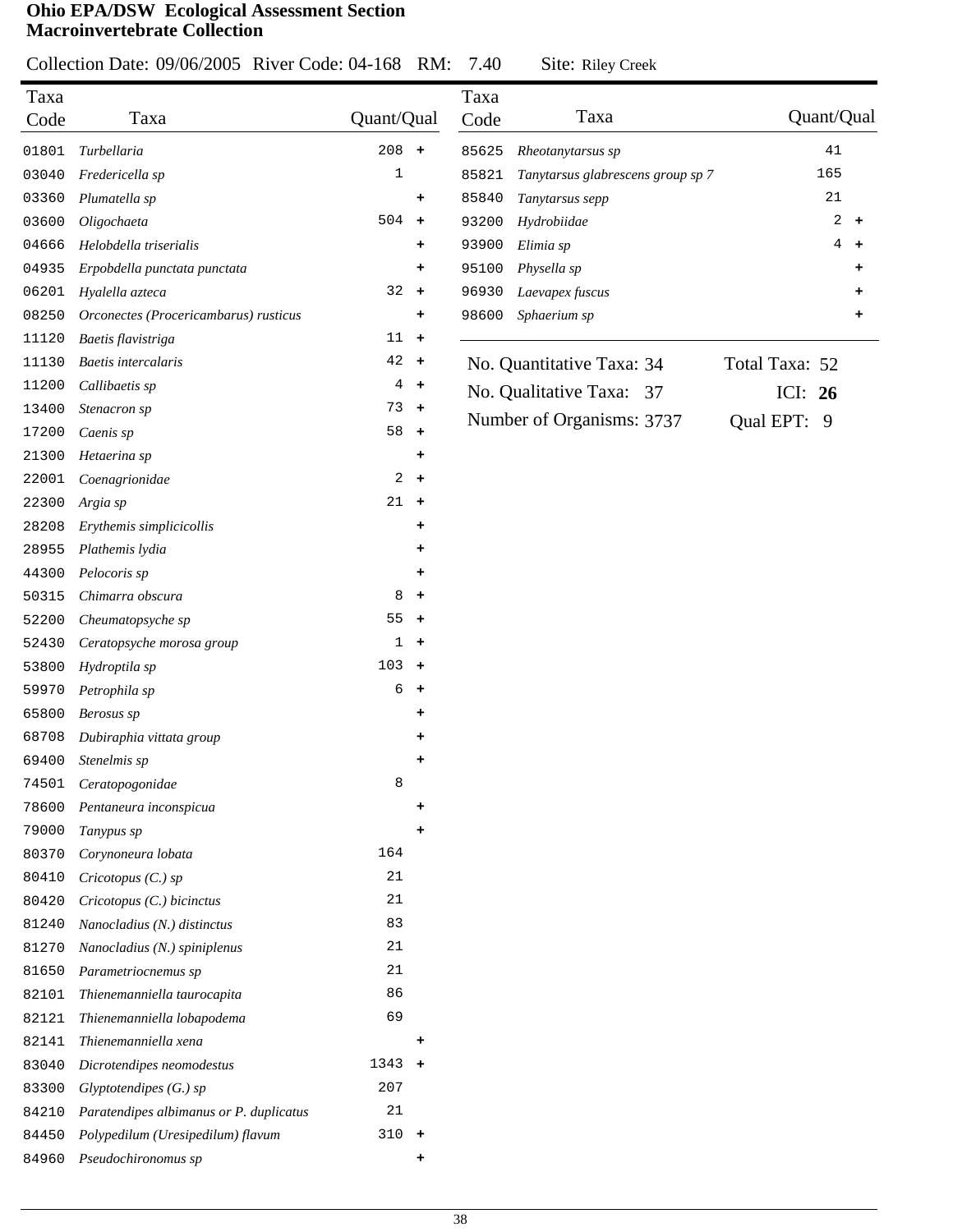Collection Date: 09/07/2005 River Code: 04-168 RM: 4.40 Site: Riley Creek Co. Rd. 6

| Taxa           |                                     |                         |                      | Taxa |                            |                |            |
|----------------|-------------------------------------|-------------------------|----------------------|------|----------------------------|----------------|------------|
| Code           | Taxa                                | Quant/Qual              |                      | Code | Taxa                       |                | Quant/Qual |
|                |                                     | 49                      |                      |      |                            |                |            |
| 01320          | Hydra sp                            | $82 +$                  |                      |      |                            |                |            |
| 01801<br>03040 | Turbellaria                         | $\mathbf{1}$            |                      |      | No. Quantitative Taxa: 22  | Total Taxa: 43 |            |
|                | Fredericella sp                     |                         | $\boldsymbol{+}$     |      | No. Qualitative Taxa: 37   | ICI: 22        |            |
| 03360<br>03451 | Plumatella sp<br>Urnatella gracilis | 8                       | ٠                    |      | Number of Organisms: 22898 | Qual EPT: 7    |            |
| 03600          | Oligochaeta                         | $2064 +$                |                      |      |                            |                |            |
| 04666          | Helobdella triserialis              |                         |                      |      |                            |                |            |
| 04935          |                                     |                         | +                    |      |                            |                |            |
| 06201          | Erpobdella punctata punctata        |                         | +                    |      |                            |                |            |
|                | Hyalella azteca                     | 19                      | +                    |      |                            |                |            |
| 11130          | Baetis intercalaris                 |                         | $\ddag$              |      |                            |                |            |
| 11200          | Callibaetis sp                      | 160                     | ٠                    |      |                            |                |            |
| 13400          | Stenacron sp                        | 72                      | $\ddot{\phantom{1}}$ |      |                            |                |            |
| 17200          | Caenis sp                           |                         |                      |      |                            |                |            |
| 22001          | Coenagrionidae                      | $\overline{\mathbf{c}}$ | ٠                    |      |                            |                |            |
| 22300          | Argia sp                            |                         | $\ddag$              |      |                            |                |            |
| 43300          | Ranatra sp                          |                         | ٠                    |      |                            |                |            |
| 45100          | Palmacorixa sp                      |                         | +                    |      |                            |                |            |
| 47600          | Sialis sp                           |                         | +                    |      |                            |                |            |
| 50315          | Chimarra obscura                    | 10                      | $\ddot{}$            |      |                            |                |            |
| 52200          | Cheumatopsyche sp                   | 495                     | $\ddag$              |      |                            |                |            |
| 52430          | Ceratopsyche morosa group           | 16                      | $\ddot{}$            |      |                            |                |            |
| 53800          | Hydroptila sp                       | 278                     | $\ddag$              |      |                            |                |            |
| 59970          | Petrophila sp                       |                         | +                    |      |                            |                |            |
| 60900          | Peltodytes sp                       |                         | +                    |      |                            |                |            |
| 65800          | Berosus sp                          |                         | +                    |      |                            |                |            |
| 69400          | Stenelmis sp                        | 55                      | $\ddot{\phantom{1}}$ |      |                            |                |            |
| 77100          | Ablabesmyia sp                      |                         | +                    |      |                            |                |            |
| 82121          | Thienemanniella lobapodema          | 32                      |                      |      |                            |                |            |
| 82130          | Thienemanniella similis             | $32 +$                  |                      |      |                            |                |            |
| 82141          | Thienemanniella xena                |                         | +                    |      |                            |                |            |
| 83040          | Dicrotendipes neomodestus           | $363 +$                 |                      |      |                            |                |            |
| 83051          | Dicrotendipes simpsoni              | 1272                    |                      |      |                            |                |            |
| 83158          | Endochironomus nigricans            |                         | ٠                    |      |                            |                |            |
| 83300          | $Glyptotendipes(G.)$ sp             | 16795                   | $+$                  |      |                            |                |            |
| 84030          | Parachironomus directus             |                         | ٠                    |      |                            |                |            |
| 84450          | Polypedilum (Uresipedilum) flavum   | 363                     | $\pm$                |      |                            |                |            |
| 85615          | Rheotanytarsus pellucidus           |                         | +                    |      |                            |                |            |
| 85625          | Rheotanytarsus sp                   | 727                     | $\ddot{}$            |      |                            |                |            |
| 85800          | Tanytarsus sp                       |                         | ٠                    |      |                            |                |            |
| 93200          | Hydrobiidae                         |                         | ٠                    |      |                            |                |            |
| 95100          | Physella sp                         |                         | ٠                    |      |                            |                |            |
| 96900          | Ferrissia sp                        | 3                       |                      |      |                            |                |            |
| 96930          | Laevapex fuscus                     |                         | +                    |      |                            |                |            |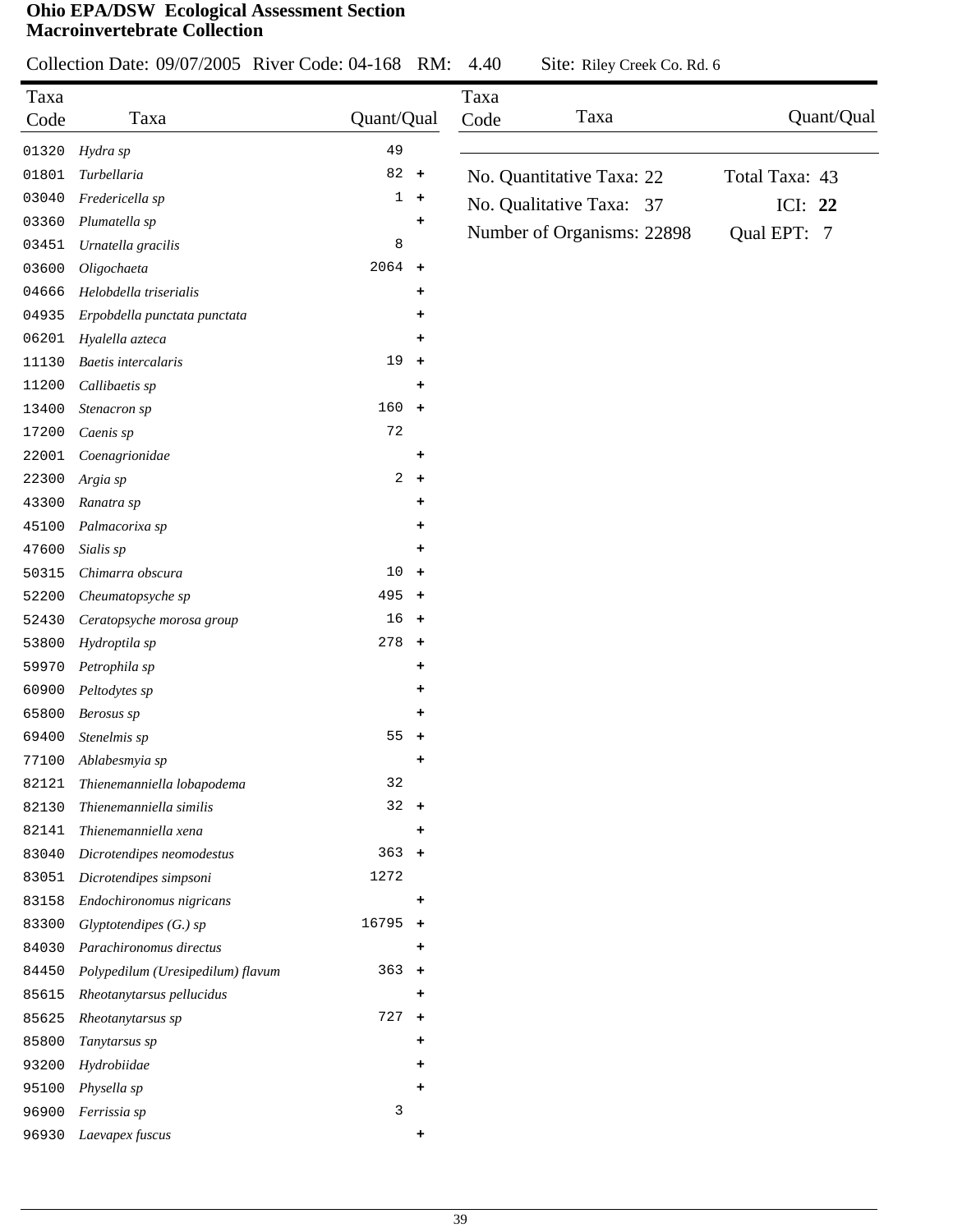| Collection Date: 09/07/2005 River Code: 04-168 RM: 1.20 |  |  | Site: Riley Creek |
|---------------------------------------------------------|--|--|-------------------|
|---------------------------------------------------------|--|--|-------------------|

| Taxa  | Taxa                                                        | Quant/Qual                  | Taxa  | Taxa                        | Quant/Qual     |
|-------|-------------------------------------------------------------|-----------------------------|-------|-----------------------------|----------------|
| Code  |                                                             |                             | Code  |                             |                |
| 00653 | Eunapius fragilis                                           | ٠                           | 96930 | Laevapex fuscus             | 3<br>$+$       |
| 01801 | Turbellaria                                                 | 50<br>$\ddot{\phantom{1}}$  | 97601 | Corbicula fluminea          | +              |
| 03040 | Fredericella sp                                             | 3                           | 98600 | Sphaerium sp                | +              |
| 03600 | Oligochaeta                                                 | 72<br>$+$                   | 99860 | Lampsilis radiata luteola   | +              |
| 05900 | Lirceus sp                                                  | +                           |       |                             |                |
| 08250 | Orconectes (Procericambarus) rusticus                       | +                           |       | No. Quantitative Taxa: 34   | Total Taxa: 48 |
| 11120 | Baetis flavistriga                                          | 2<br>$+$                    |       | No. Qualitative Taxa:<br>31 | <b>ICI: 40</b> |
| 11130 | Baetis intercalaris                                         | 371<br>$\ddot{\phantom{1}}$ |       | Number of Organisms: 2407   | Qual EPT: 8    |
| 11200 | Callibaetis sp                                              | +                           |       |                             |                |
| 13000 | Leucrocuta sp                                               | $\mathbf{1}$<br>$+$         |       |                             |                |
| 13400 | Stenacron sp                                                | $552 +$                     |       |                             |                |
| 13561 | Maccaffertium pulchellum                                    | 10                          |       |                             |                |
| 13570 | Maccaffertium terminatum                                    | 10<br>$+$                   |       |                             |                |
| 16700 | Tricorythodes sp                                            | 9                           |       |                             |                |
| 21200 | Calopteryx sp                                               | 3                           |       |                             |                |
| 22001 | Coenagrionidae                                              | ٠                           |       |                             |                |
| 22300 | Argia sp                                                    | 55<br>$\ddot{}$             |       |                             |                |
| 47600 | Sialis sp                                                   | ٠                           |       |                             |                |
| 50315 | Chimarra obscura                                            | 70<br>$\ddot{\phantom{1}}$  |       |                             |                |
| 51206 | Cyrnellus fraternus                                         | $\overline{c}$              |       |                             |                |
| 52200 | Cheumatopsyche sp                                           | $232 +$                     |       |                             |                |
| 53501 | Hydroptilidae                                               | $\mathbf 1$                 |       |                             |                |
| 59970 | Petrophila sp                                               | ٠                           |       |                             |                |
| 68901 | Macronychus glabratus                                       | $1 +$                       |       |                             |                |
| 69400 | Stenelmis sp                                                | 36<br>$+$                   |       |                             |                |
| 77500 | Conchapelopia sp                                            | 8                           |       |                             |                |
| 78655 | Procladius (Holotanypus) sp                                 | ٠                           |       |                             |                |
| 80370 | Corynoneura lobata                                          | $83 +$                      |       |                             |                |
| 81231 | Nanocladius (N.) crassicornus or $N. (N.)$<br>"rectinervis" | 8                           |       |                             |                |
| 82141 | Thienemanniella xena                                        | 50                          |       |                             |                |
| 83040 | Dicrotendipes neomodestus                                   | 8                           |       |                             |                |
| 83300 | $Glyptotendipes(G.)$ sp                                     | 405                         |       |                             |                |
| 84020 | Parachironomus carinatus                                    | 8                           |       |                             |                |
| 84030 | Parachironomus directus                                     | 8                           |       |                             |                |
| 84450 | Polypedilum (Uresipedilum) flavum                           | $228 +$                     |       |                             |                |
| 84490 | Polypedilum (Cerobregma) ontario                            | 8                           |       |                             |                |
| 84790 | Tribelos fuscicorne                                         | 8                           |       |                             |                |
| 84960 | Pseudochironomus sp                                         | ٠                           |       |                             |                |
| 85800 | Tanytarsus sp                                               | $\ddot{}$                   |       |                             |                |
| 85821 | Tanytarsus glabrescens group sp 7                           | 23                          |       |                             |                |
| 85840 | Tanytarsus sepp                                             | 16                          |       |                             |                |
| 93200 | Hydrobiidae                                                 | 3<br>$\ddot{}$              |       |                             |                |
| 93900 | Elimia sp                                                   | 60 +                        |       |                             |                |
| 95100 | Physella sp                                                 | ٠                           |       |                             |                |
|       |                                                             |                             |       |                             |                |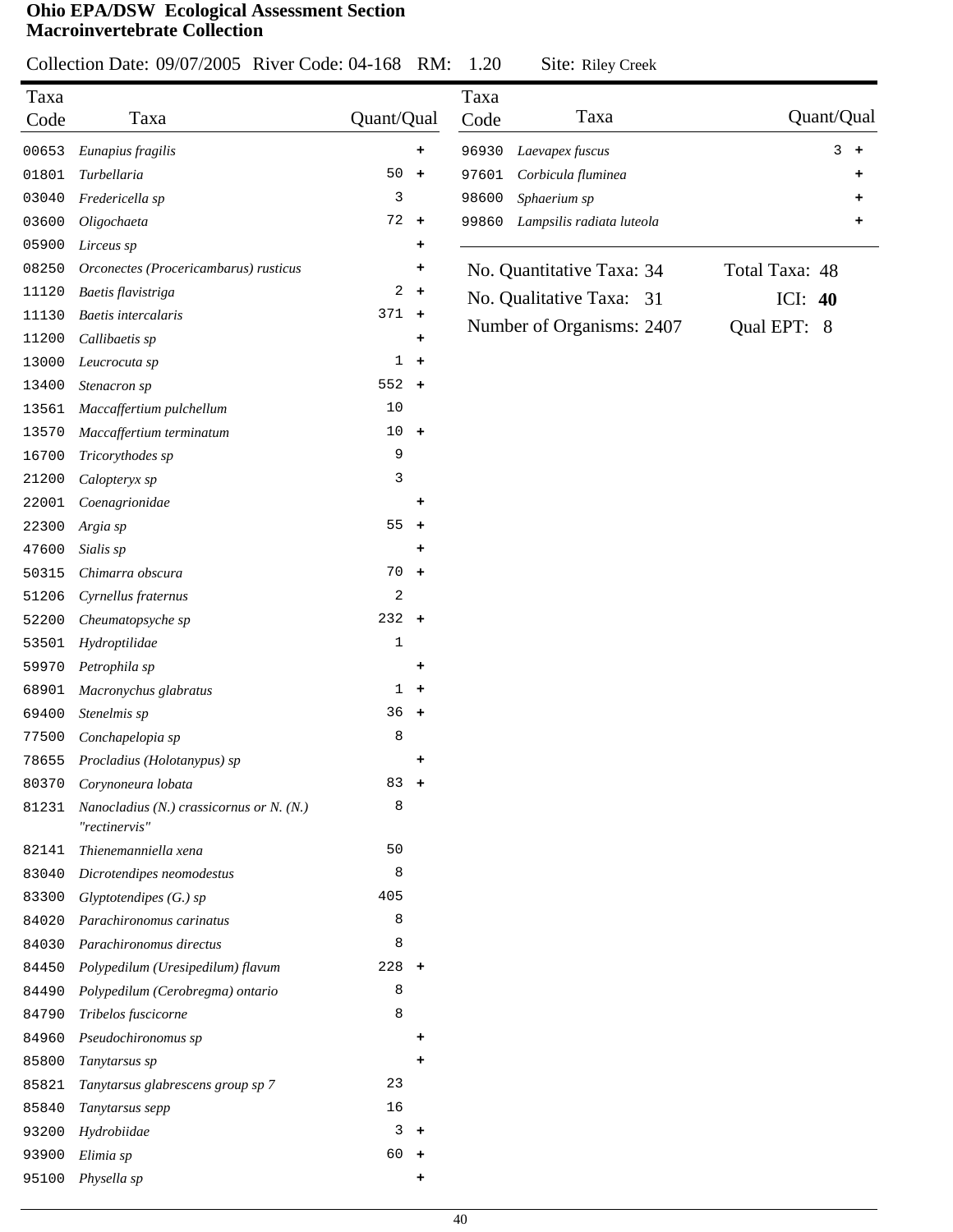Collection Date: 07/21/2005 River Code: 04-169 RM: 6.70 Site: Cranberry Run

| Taxa  |                                                           |                | Taxa |      |            |
|-------|-----------------------------------------------------------|----------------|------|------|------------|
| Code  | Taxa                                                      | Quant/Qual     | Code | Taxa | Quant/Qual |
| 01801 | Turbellaria                                               | ٠              |      |      |            |
| 03360 | Plumatella sp                                             | +              |      |      |            |
| 03600 | Oligochaeta                                               | ٠              |      |      |            |
| 04686 | Placobdella papillifera                                   |                |      |      |            |
| 04935 | Erpobdella punctata punctata                              | +              |      |      |            |
| 04964 | Mooreobdella microstoma                                   |                |      |      |            |
| 08250 | Orconectes (Procericambarus) rusticus                     |                |      |      |            |
| 11120 | Baetis flavistriga                                        |                |      |      |            |
| 13400 | Stenacron sp                                              | ٠              |      |      |            |
| 17200 | Caenis sp                                                 |                |      |      |            |
| 21200 | Calopteryx sp                                             | ٠              |      |      |            |
| 22001 | Coenagrionidae                                            | ٠              |      |      |            |
| 22300 | Argia sp                                                  | ٠              |      |      |            |
| 45100 | Palmacorixa sp                                            |                |      |      |            |
| 52200 | Cheumatopsyche sp                                         | ٠              |      |      |            |
| 52530 | Hydropsyche depravata group                               | ٠              |      |      |            |
| 65800 | Berosus sp                                                | ٠              |      |      |            |
| 67700 | Paracymus sp                                              |                |      |      |            |
| 68702 | Dubiraphia bivittata                                      |                |      |      |            |
| 69400 | Stenelmis sp                                              |                |      |      |            |
| 71900 | Tipula sp                                                 |                |      |      |            |
| 77355 | Clinotanypus pinguis                                      |                |      |      |            |
| 77500 | Conchapelopia sp                                          | ٠              |      |      |            |
| 77800 | Helopelopia sp                                            | ٠              |      |      |            |
| 78655 | Procladius (Holotanypus) sp                               | ٠              |      |      |            |
| 81231 | Nanocladius (N.) crassicornus or N. (N.)<br>"rectinervis" | ٠              |      |      |            |
| 82820 | Cryptochironomus sp                                       | ٠              |      |      |            |
| 83840 | Microtendipes pedellus group                              |                |      |      |            |
| 85821 | Tanytarsus glabrescens group sp 7                         |                |      |      |            |
| 86100 | Chrysops sp                                               |                |      |      |            |
| 95100 | Physella sp                                               |                |      |      |            |
| 96264 | Planorbella (Pierosoma) pilsbryi                          |                |      |      |            |
| 98600 | Sphaerium sp                                              |                |      |      |            |
|       | No. Quantitative Taxa: 0                                  | Total Taxa: 33 |      |      |            |

| TW. Qualititative Taxa. (1 | 10(a1 14A4. 55) |
|----------------------------|-----------------|
| No. Qualitative Taxa: 33   | ICI:            |
| Number of Organisms: 0     | Qual EPT: 5     |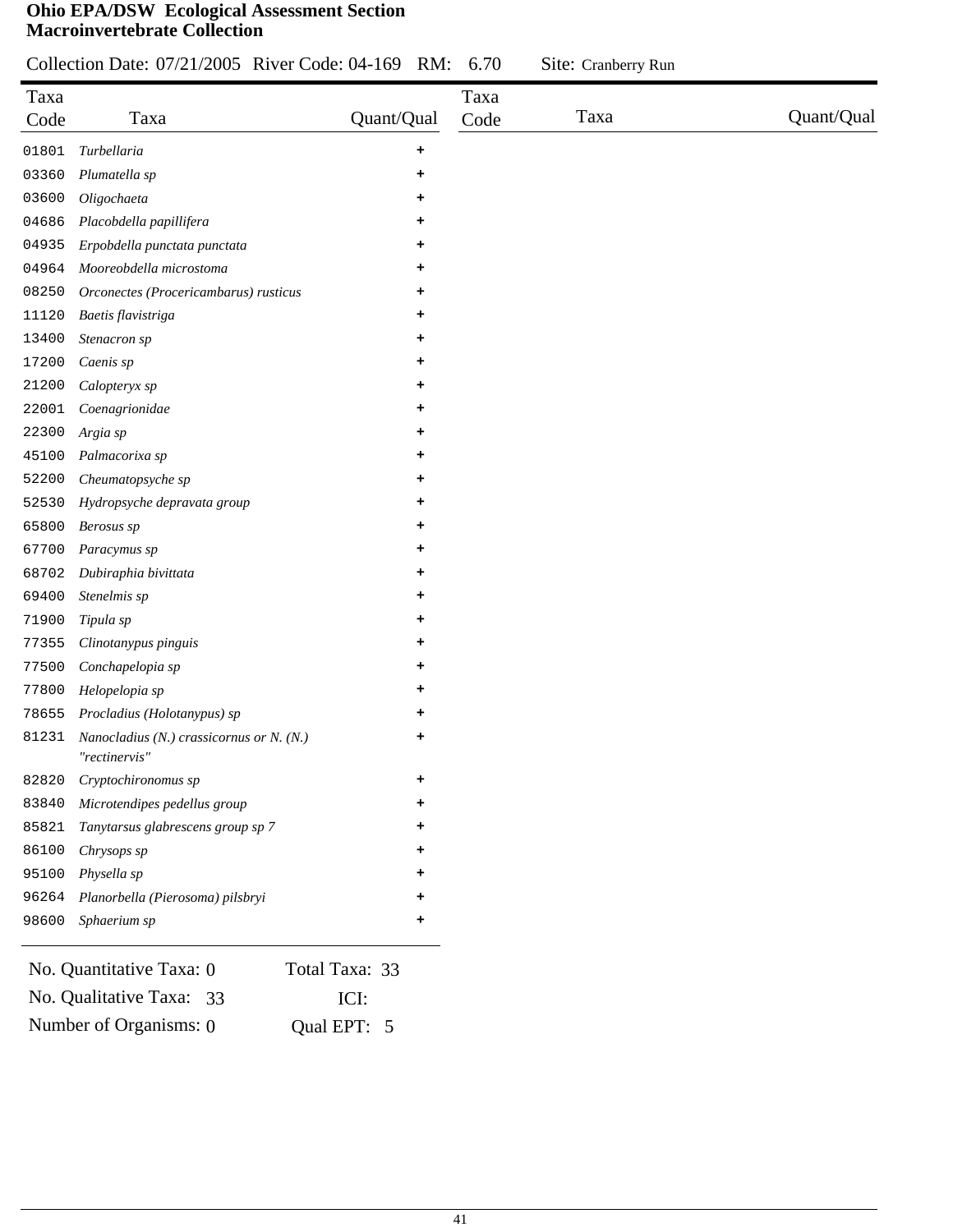| Collection Date: 07/06/2005 River Code: 04-169 RM: 1.20 |  |  | Site: Cranberry Run |
|---------------------------------------------------------|--|--|---------------------|
|---------------------------------------------------------|--|--|---------------------|

| Taxa  |                                                        |            | Taxa  |                           |                |
|-------|--------------------------------------------------------|------------|-------|---------------------------|----------------|
| Code  | Taxa                                                   | Quant/Qual | Code  | Taxa                      | Quant/Qual     |
| 01801 | Turbellaria                                            | ٠          | 95907 | Gyraulus (Torquis) parvus | +              |
| 03360 | Plumatella sp                                          | ٠          | 96002 | Helisoma anceps anceps    |                |
| 04935 | Erpobdella punctata punctata                           | +          | 98200 | Pisidium sp               | ٠              |
| 05900 | Lirceus sp                                             | +          | 98600 | Sphaerium sp              | ٠              |
| 08220 | Orconectes (Gremicambarus) immunis                     | ٠          |       |                           |                |
| 08250 | Orconectes (Procericambarus) rusticus                  | +          |       | No. Quantitative Taxa: 0  | Total Taxa: 48 |
| 08601 | Hydrachnidia                                           | +          |       | No. Qualitative Taxa: 48  | ICI:           |
| 11120 | Baetis flavistriga                                     | ٠          |       |                           |                |
| 11651 | Procloeon sp (w/o hindwing pads)                       | +          |       | Number of Organisms: 0    | Qual EPT: 9    |
| 13400 | Stenacron sp                                           | +          |       |                           |                |
| 13521 | Stenonema femoratum                                    | +          |       |                           |                |
| 17200 | Caenis sp                                              | +          |       |                           |                |
| 21300 | Hetaerina sp                                           | +          |       |                           |                |
| 22001 | Coenagrionidae                                         | ٠          |       |                           |                |
| 22300 | Argia sp                                               | +          |       |                           |                |
| 23909 | Boyeria vinosa                                         | ٠          |       |                           |                |
| 42700 | Belostoma sp                                           | +          |       |                           |                |
| 45100 | Palmacorixa sp                                         | ٠          |       |                           |                |
| 47600 | Sialis sp                                              | +          |       |                           |                |
| 50315 | Chimarra obscura                                       | ٠          |       |                           |                |
| 52200 | Cheumatopsyche sp                                      | +          |       |                           |                |
| 52530 | Hydropsyche depravata group                            | ٠          |       |                           |                |
| 59728 | Triaenodes marginatus                                  | ٠          |       |                           |                |
| 63300 | Hydroporus sp                                          | ٠          |       |                           |                |
| 65800 | Berosus sp                                             | +          |       |                           |                |
| 66500 | Enochrus sp                                            |            |       |                           |                |
| 68702 | Dubiraphia bivittata                                   | ÷          |       |                           |                |
| 68708 | Dubiraphia vittata group                               | ٠          |       |                           |                |
| 69400 | Stenelmis sp                                           | ٠          |       |                           |                |
| 74100 | Simulium sp                                            | ٠          |       |                           |                |
| 74501 | Ceratopogonidae                                        | ٠          |       |                           |                |
| 77800 | Helopelopia sp                                         | ٠          |       |                           |                |
| 78655 | Procladius (Holotanypus) sp                            | ٠          |       |                           |                |
| 78680 | Procladius (Psilotanypus) bellus                       | ٠          |       |                           |                |
| 82730 | Chironomus (C.) decorus group                          | ٠          |       |                           |                |
| 83040 | Dicrotendipes neomodestus                              | ٠          |       |                           |                |
| 83820 | Microtendipes "caelum" (sensu Simpson &<br>Bode, 1980) | +          |       |                           |                |
| 83840 | Microtendipes pedellus group                           | +          |       |                           |                |
| 84210 | Paratendipes albimanus or P. duplicatus                |            |       |                           |                |
| 84300 | Phaenopsectra obediens group                           |            |       |                           |                |
| 84450 | Polypedilum (Uresipedilum) flavum                      |            |       |                           |                |
| 84540 | Polypedilum (Tripodura) scalaenum group                | ٠          |       |                           |                |
| 93200 | Hydrobiidae                                            |            |       |                           |                |
| 95100 | Physella sp                                            | ٠          |       |                           |                |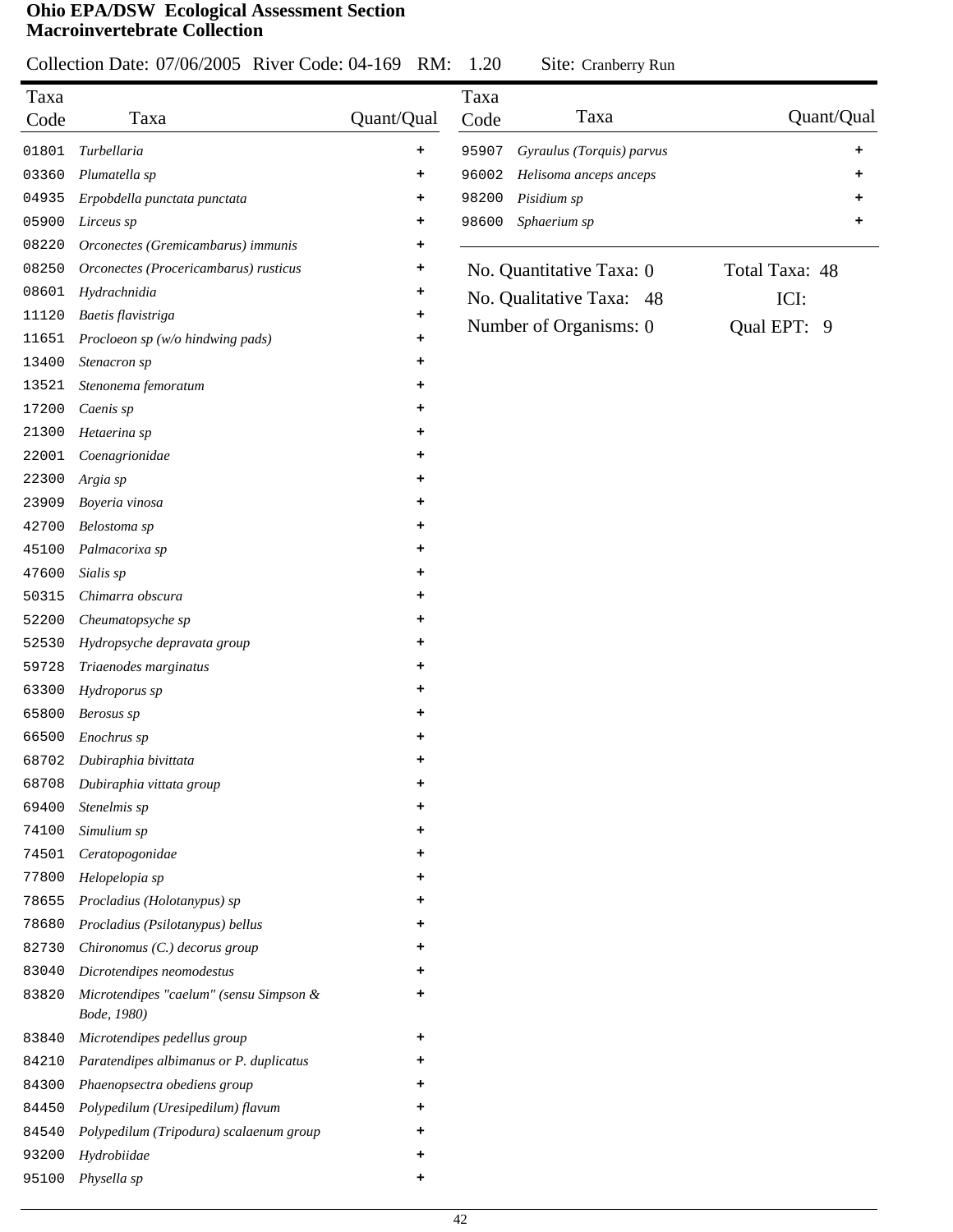Collection Date: 07/22/2005 River Code: 04-170 RM: 5.40 Site: Little Riley Creek (lower)

| Taxa  |                                         |                | Taxa |
|-------|-----------------------------------------|----------------|------|
| Code  | Taxa                                    | Quant/Qual     | Code |
| 03600 | Oligochaeta                             | +              |      |
| 04664 | Helobdella stagnalis                    | +              |      |
| 04666 | Helobdella triserialis                  | +              |      |
| 08250 | Orconectes (Procericambarus) rusticus   | +              |      |
| 11200 | Callibaetis sp                          | +              |      |
| 17200 | Caenis sp                               | +              |      |
| 21200 | Calopteryx sp                           | +              |      |
| 22001 | Coenagrionidae                          | +              |      |
| 22300 | Argia sp                                | +              |      |
| 23600 | Aeshna sp                               | ٠              |      |
| 45300 | Sigara sp                               | +              |      |
| 47600 | Sialis sp                               | ٠              |      |
| 52200 | Cheumatopsyche sp                       | ٠              |      |
| 52530 | Hydropsyche depravata group             | ٠              |      |
| 60300 | Dineutus sp                             | +              |      |
| 60900 | Peltodytes sp                           | ٠              |      |
| 65800 | Berosus sp                              | +              |      |
| 68707 | Dubiraphia quadrinotata                 | ٠              |      |
| 68708 | Dubiraphia vittata group                | +              |      |
| 69400 | Stenelmis sp                            | ٠              |      |
| 71900 | Tipula sp                               | +              |      |
| 74100 | Simulium sp                             | +              |      |
| 74501 | Ceratopogonidae                         | ٠              |      |
| 77120 | Ablabesmyia mallochi                    | +              |      |
| 77500 | Conchapelopia sp                        | ٠              |      |
| 78350 | Meropelopia sp                          | ٠              |      |
| 78401 | Natarsia species A (sensu Roback, 1978) | ٠              |      |
| 78655 | Procladius (Holotanypus) sp             | +              |      |
| 80420 | Cricotopus (C.) bicinctus               | ٠              |      |
| 80430 | Cricotopus (C.) tremulus group          | +              |      |
| 82730 | Chironomus (C.) decorus group           | +              |      |
| 83040 | Dicrotendipes neomodestus               | +              |      |
| 83300 | Glyptotendipes $(G.)$ sp                | +              |      |
| 84470 | Polypedilum (P.) illinoense             | +              |      |
| 84750 | Stictochironomus sp                     | +              |      |
| 85500 | Paratanytarsus sp                       |                |      |
| 95100 | Physella sp                             |                |      |
| 96110 | Menetus (Micromenetus) brogniartianus   |                |      |
| 98200 | Pisidium sp                             | ٠              |      |
| 98600 | Sphaerium sp                            | ٠              |      |
|       |                                         |                |      |
|       | No. Quantitative Taxa: 0                | Total Taxa: 40 |      |
|       | No. Qualitative Taxa: 40                |                |      |
|       |                                         | ICI:           |      |
|       | Number of Organisms: 0                  | Qual EPT: 4    |      |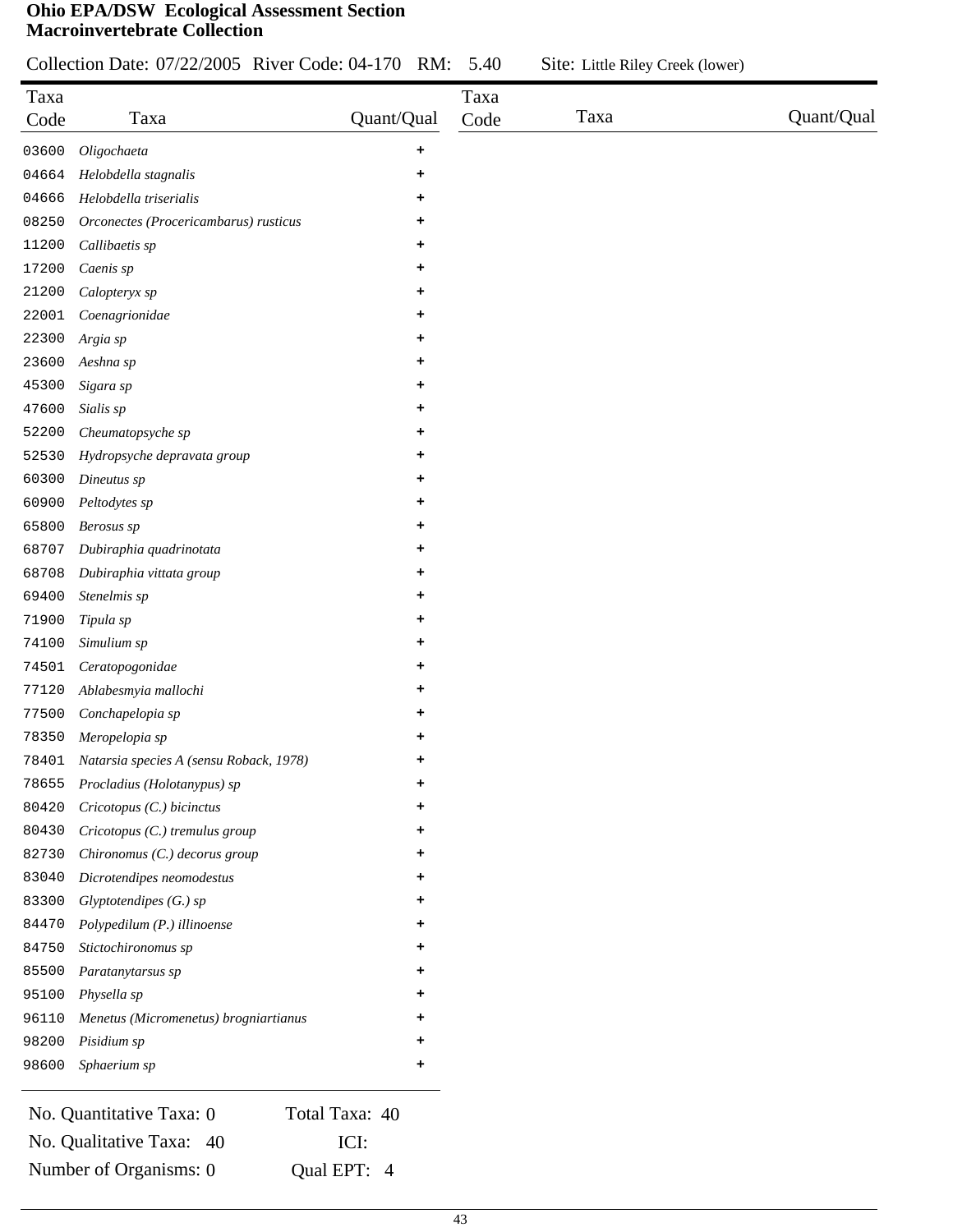Collection Date: 07/22/2005 River Code: 04-170 RM: 4.20 Site: Little Riley Creek (lower)

| Taxa  |                                                |                | Taxa |      |            |
|-------|------------------------------------------------|----------------|------|------|------------|
| Code  | Taxa                                           | Quant/Qual     | Code | Taxa | Quant/Qual |
| 01801 | Turbellaria                                    | ۰              |      |      |            |
| 03600 | Oligochaeta                                    | ٠              |      |      |            |
| 05900 | Lirceus sp                                     | +              |      |      |            |
| 06201 | Hyalella azteca                                | ٠              |      |      |            |
| 08250 | Orconectes (Procericambarus) rusticus          | ٠              |      |      |            |
| 13400 | Stenacron sp                                   | ٠              |      |      |            |
| 17200 | Caenis sp                                      | ٠              |      |      |            |
| 21200 | Calopteryx sp                                  | +              |      |      |            |
| 22001 | Coenagrionidae                                 | +              |      |      |            |
| 22300 | Argia sp                                       | ٠              |      |      |            |
| 27500 | Somatochlora sp                                | ٠              |      |      |            |
| 44501 | Corixidae                                      | ٠              |      |      |            |
| 52200 | Cheumatopsyche sp                              | ٠              |      |      |            |
| 60900 | Peltodytes sp                                  | ٠              |      |      |            |
| 63300 | Hydroporus sp                                  | ٠              |      |      |            |
| 68707 | Dubiraphia quadrinotata                        | ٠              |      |      |            |
| 68708 | Dubiraphia vittata group                       | ٠              |      |      |            |
| 69400 | Stenelmis sp                                   |                |      |      |            |
| 71900 | Tipula sp                                      | ٠              |      |      |            |
| 77500 | Conchapelopia sp                               | ٠              |      |      |            |
| 77750 | Hayesomyia senata or Thienemannimyia<br>norena | +              |      |      |            |
| 83840 | Microtendipes pedellus group                   | +              |      |      |            |
| 84210 | Paratendipes albimanus or P. duplicatus        | ٠              |      |      |            |
| 84450 | Polypedilum (Uresipedilum) flavum              | +              |      |      |            |
| 84470 | Polypedilum (P.) illinoense                    | ٠              |      |      |            |
| 84540 | Polypedilum (Tripodura) scalaenum group        | ٠              |      |      |            |
| 84750 | Stictochironomus sp                            | +              |      |      |            |
| 85500 | Paratanytarsus sp                              | ٠              |      |      |            |
| 95100 | Physella sp                                    | ٠              |      |      |            |
| 98600 | Sphaerium sp                                   | +              |      |      |            |
|       | No. Quantitative Taxa: 0                       | Total Taxa: 30 |      |      |            |
|       | No. Qualitative Taxa: 30                       | ICI:           |      |      |            |
|       | Number of Organisms: 0                         | Qual EPT: 3    |      |      |            |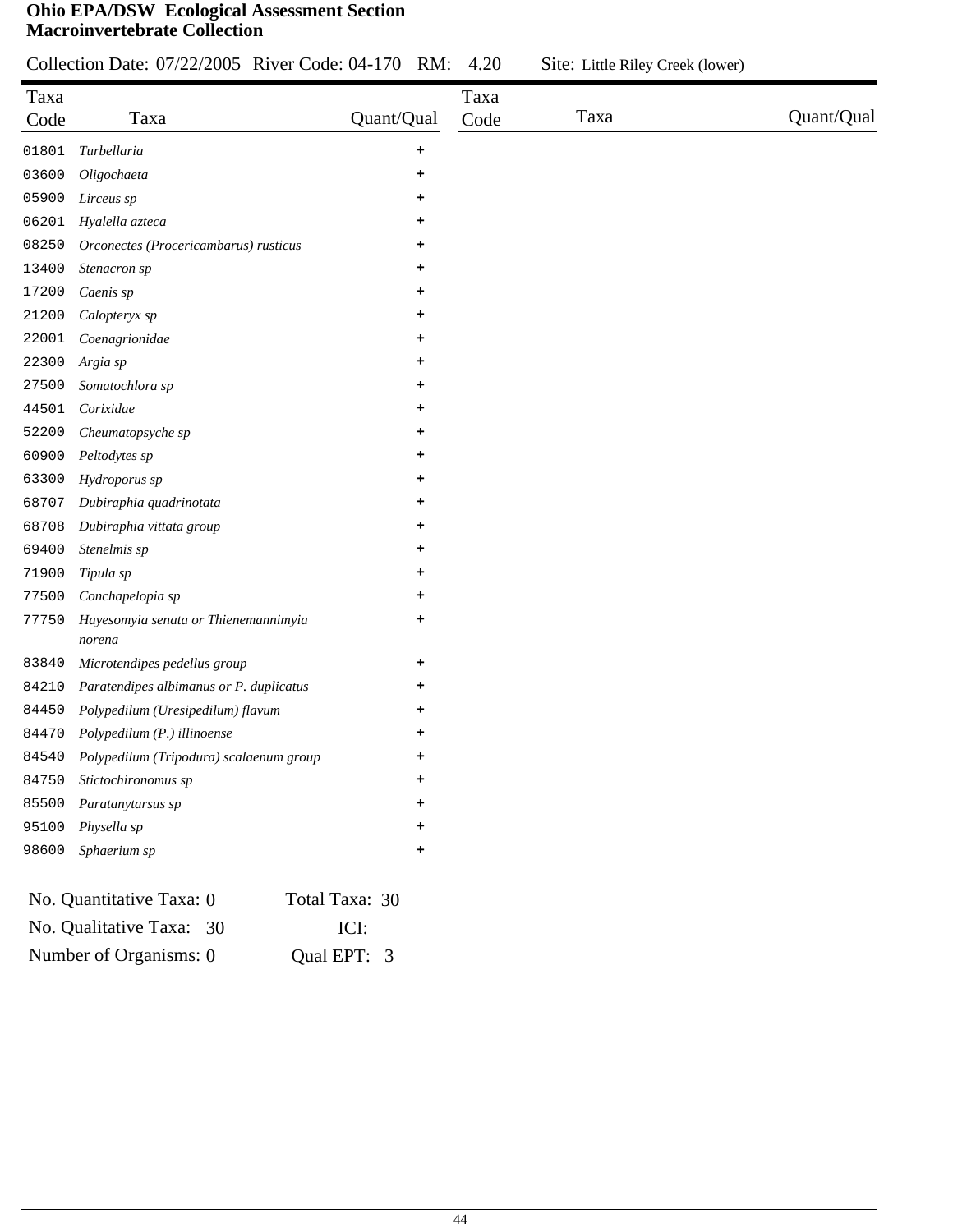Collection Date: 07/21/2005 River Code: 04-170 RM: 0.10 Site: Little Riley Creek (lower)

| Taxa  |                                         |                | Taxa |      |            |
|-------|-----------------------------------------|----------------|------|------|------------|
| Code  | Taxa                                    | Quant/Qual     | Code | Taxa | Quant/Qual |
| 01801 | Turbellaria                             | $\ddot{}$      |      |      |            |
| 03600 | Oligochaeta                             | ٠              |      |      |            |
| 04935 | Erpobdella punctata punctata            | ٠              |      |      |            |
| 05900 | Lirceus sp                              | ٠              |      |      |            |
| 06201 | Hyalella azteca                         | ٠              |      |      |            |
| 08250 | Orconectes (Procericambarus) rusticus   | ٠              |      |      |            |
| 23600 | Aeshna sp                               | ٠              |      |      |            |
| 27500 | Somatochlora sp                         | ٠              |      |      |            |
| 45300 | Sigara sp                               | ٠              |      |      |            |
| 52200 | Cheumatopsyche sp                       | ٠              |      |      |            |
| 62200 | Copelatus sp                            | ٠              |      |      |            |
| 68708 | Dubiraphia vittata group                | ٠              |      |      |            |
| 69400 | Stenelmis sp                            | ÷              |      |      |            |
| 71900 | Tipula sp                               |                |      |      |            |
| 84210 | Paratendipes albimanus or P. duplicatus | +              |      |      |            |
| 84450 | Polypedilum (Uresipedilum) flavum       | ٠              |      |      |            |
| 84540 | Polypedilum (Tripodura) scalaenum group | ٠              |      |      |            |
| 84750 | Stictochironomus sp                     | ٠              |      |      |            |
| 95100 | Physella sp                             | ÷              |      |      |            |
| 98200 | Pisidium sp                             | ٠              |      |      |            |
| 98600 | Sphaerium sp                            | +              |      |      |            |
|       | No. Quantitative Taxa: 0                | Total Taxa: 21 |      |      |            |
|       | No. Qualitative Taxa: 21                | ICI:           |      |      |            |
|       | Number of Organisms: 0                  | Qual EPT: 1    |      |      |            |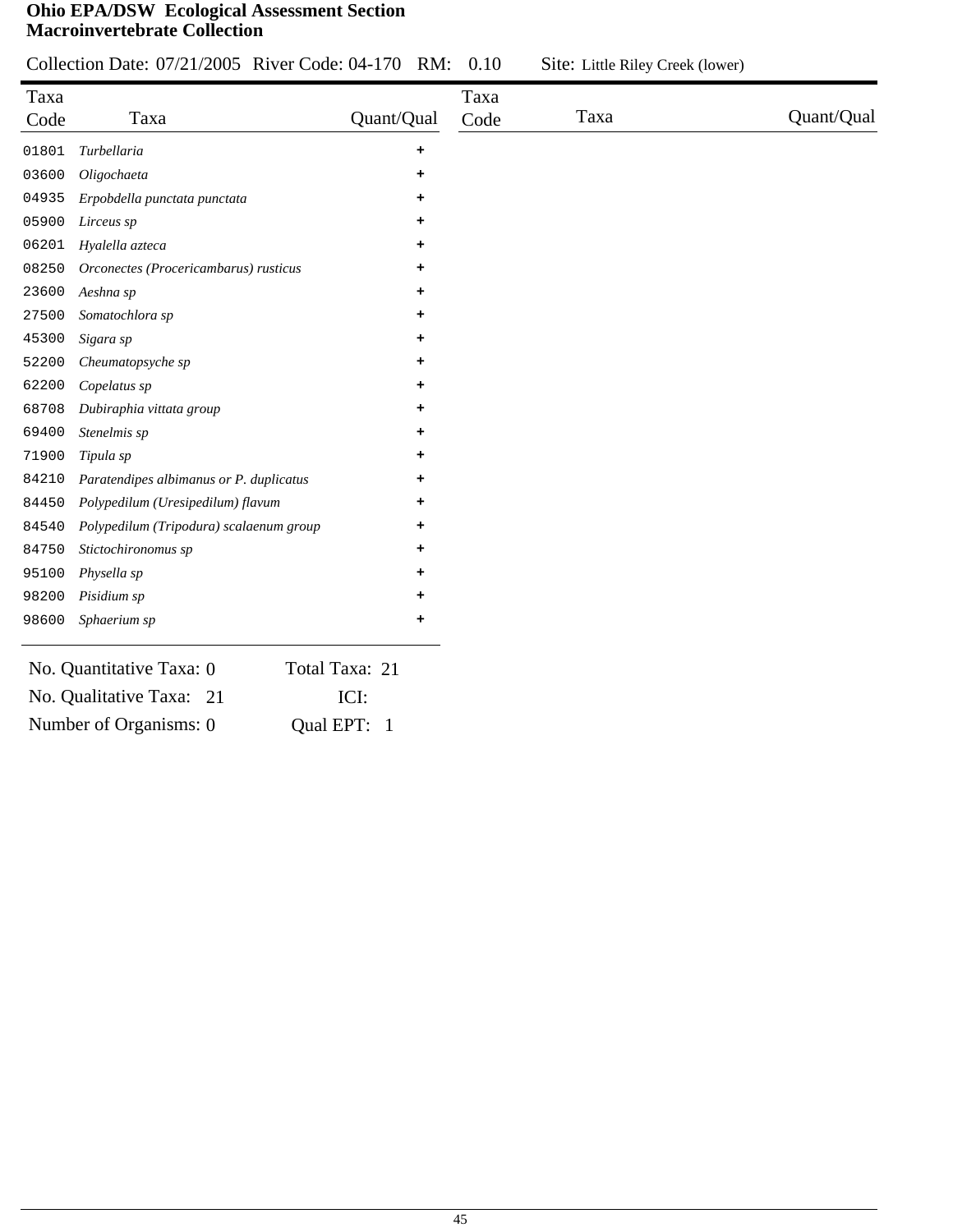Collection Date: 07/22/2005 River Code: 04-173 RM: 1.70 Site: Marsh Run

| Taxa  |                                          |            | Taxa |      |            |
|-------|------------------------------------------|------------|------|------|------------|
| Code  | Taxa                                     | Quant/Qual | Code | Taxa | Quant/Qual |
| 01801 | Turbellaria                              | ٠          |      |      |            |
| 03600 | Oligochaeta                              | ٠          |      |      |            |
| 04664 | Helobdella stagnalis                     | ٠          |      |      |            |
| 04666 | Helobdella triserialis                   | ٠          |      |      |            |
| 05900 | Lirceus sp                               | ٠          |      |      |            |
| 06201 | Hyalella azteca                          |            |      |      |            |
| 08220 | Orconectes (Gremicambarus) immunis       |            |      |      |            |
| 08250 | Orconectes (Procericambarus) rusticus    | ٠          |      |      |            |
| 17200 | Caenis sp                                | ٠          |      |      |            |
| 22001 | Coenagrionidae                           | ٠          |      |      |            |
| 23704 | Anax junius                              | ٠          |      |      |            |
| 42700 | Belostoma sp                             | ٠          |      |      |            |
| 45300 | Sigara sp                                | ٠          |      |      |            |
| 45400 | Trichocorixa sp                          | ٠          |      |      |            |
| 59570 | Oecetis nocturna                         | ٠          |      |      |            |
| 65800 | Berosus sp                               | ٠          |      |      |            |
| 67700 | Paracymus sp                             | +          |      |      |            |
| 67800 | Tropisternus sp                          | ٠          |      |      |            |
| 68702 | Dubiraphia bivittata                     | +          |      |      |            |
| 77500 | Conchapelopia sp                         | +          |      |      |            |
| 78655 | Procladius (Holotanypus) sp              | +          |      |      |            |
| 80410 | Cricotopus (C.) sp                       | ٠          |      |      |            |
| 80510 | Cricotopus (Isocladius) sylvestris group | ٠          |      |      |            |
| 82820 | Cryptochironomus sp                      | ٠          |      |      |            |
| 83040 | Dicrotendipes neomodestus                |            |      |      |            |
| 84210 | Paratendipes albimanus or P. duplicatus  |            |      |      |            |
| 84470 | Polypedilum (P.) illinoense              | ٠          |      |      |            |
| 84750 | Stictochironomus sp                      | ٠          |      |      |            |
| 85500 | Paratanytarsus sp                        |            |      |      |            |
| 85625 | Rheotanytarsus sp                        |            |      |      |            |
| 87400 | Stratiomys sp                            |            |      |      |            |
| 95100 | Physella sp                              |            |      |      |            |
| 96264 | Planorbella (Pierosoma) pilsbryi         |            |      |      |            |
| 96900 | Ferrissia sp                             |            |      |      |            |
| 98600 | Sphaerium sp                             | ٠          |      |      |            |

| No. Quantitative Taxa: 0 | Total Taxa: 35 |
|--------------------------|----------------|
| No. Qualitative Taxa: 35 | ICI:           |
| Number of Organisms: 0   | Qual EPT: 2    |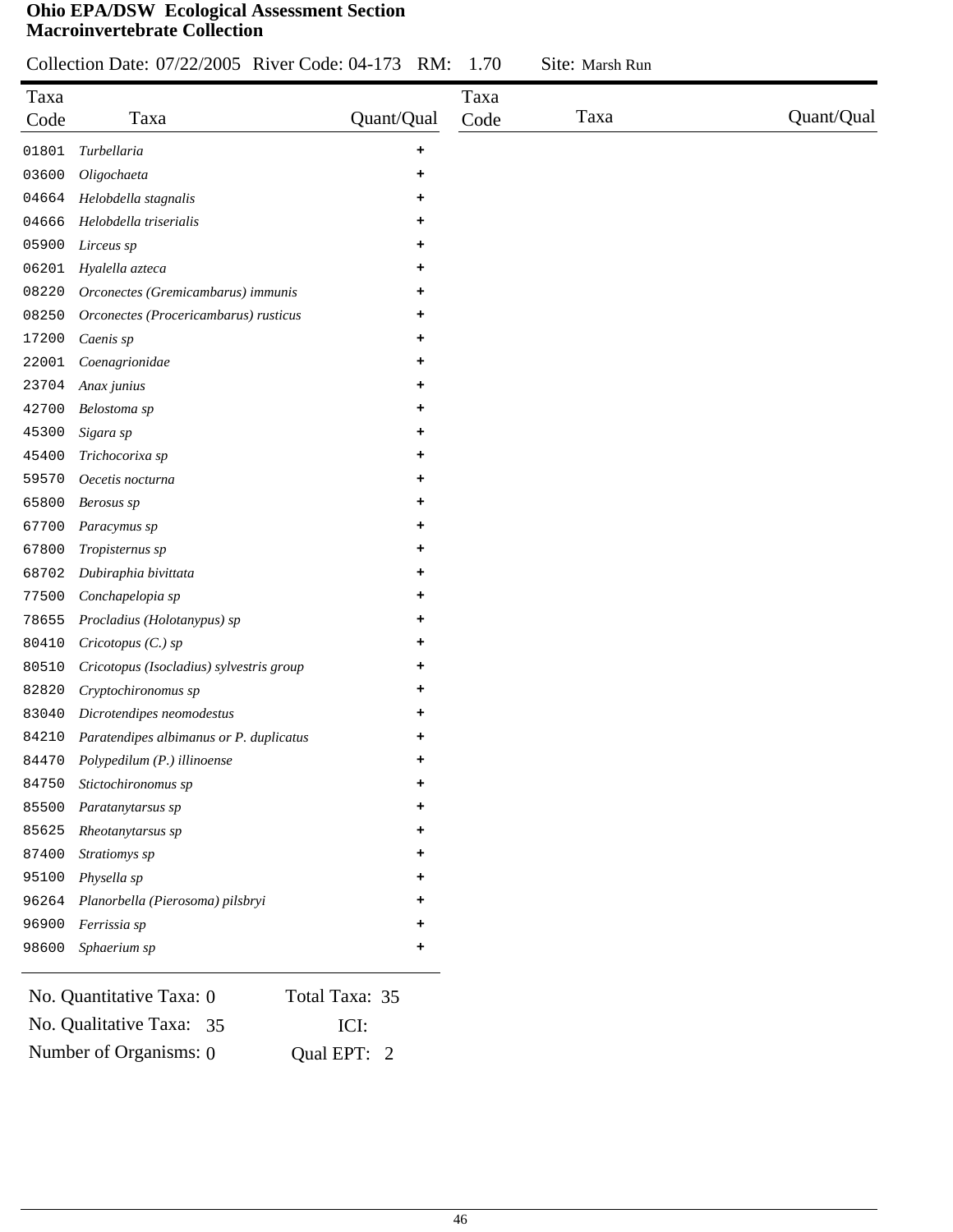Collection Date: 07/22/2005 River Code: 04-174 RM: 2.60 Site: Little Riley Creek (upper)

| Taxa  |                                                        |            | Taxa |                          |                |
|-------|--------------------------------------------------------|------------|------|--------------------------|----------------|
| Code  | Taxa                                                   | Quant/Qual | Code | Taxa                     | Quant/Qual     |
| 03600 | Oligochaeta                                            | ٠          |      |                          |                |
| 04685 | Placobdella ornata                                     | ۰          |      | No. Quantitative Taxa: 0 | Total Taxa: 42 |
| 06201 | Hyalella azteca                                        | ٠          |      | No. Qualitative Taxa: 42 | ICI:           |
| 08250 | Orconectes (Procericambarus) rusticus                  | ٠          |      | Number of Organisms: 0   |                |
| 11120 | Baetis flavistriga                                     | ٠          |      |                          | Qual EPT: 7    |
| 11130 | <b>Baetis</b> intercalaris                             | ٠          |      |                          |                |
| 17200 | Caenis sp                                              | ٠          |      |                          |                |
| 22001 | Coenagrionidae                                         | ٠          |      |                          |                |
| 22300 | Argia sp                                               | ٠          |      |                          |                |
| 23909 | Boyeria vinosa                                         |            |      |                          |                |
| 28955 | Plathemis lydia                                        | ٠          |      |                          |                |
| 30000 | Plecoptera                                             |            |      |                          |                |
| 42700 | Belostoma sp                                           | ٠          |      |                          |                |
| 45000 | Hesperocorixa sp                                       |            |      |                          |                |
| 45300 | Sigara sp                                              | ٠          |      |                          |                |
| 45400 | Trichocorixa sp                                        |            |      |                          |                |
| 47600 | Sialis sp                                              | ٠          |      |                          |                |
| 52200 | Cheumatopsyche sp                                      |            |      |                          |                |
| 52530 | Hydropsyche depravata group                            | ٠          |      |                          |                |
| 53501 | Hydroptilidae                                          | ٠          |      |                          |                |
| 60900 | Peltodytes sp                                          | ٠          |      |                          |                |
| 63900 | Laccophilus sp                                         |            |      |                          |                |
| 65800 | Berosus sp                                             | ٠          |      |                          |                |
| 67500 | Laccobius sp                                           |            |      |                          |                |
| 68708 | Dubiraphia vittata group                               |            |      |                          |                |
| 69400 | Stenelmis sp                                           |            |      |                          |                |
| 71900 | Tipula sp                                              |            |      |                          |                |
| 77355 | Clinotanypus pinguis                                   | ٠          |      |                          |                |
| 77500 | Conchapelopia sp                                       | ٠          |      |                          |                |
| 77750 | Hayesomyia senata or Thienemannimyia<br>norena         | ٠          |      |                          |                |
| 77800 | Helopelopia sp                                         | $\ddot{}$  |      |                          |                |
| 78655 | Procladius (Holotanypus) sp                            |            |      |                          |                |
| 80420 | Cricotopus (C.) bicinctus                              |            |      |                          |                |
| 82820 | Cryptochironomus sp                                    |            |      |                          |                |
| 83820 | Microtendipes "caelum" (sensu Simpson &<br>Bode, 1980) | ٠          |      |                          |                |
| 84450 | Polypedilum (Uresipedilum) flavum                      | ٠          |      |                          |                |
| 84750 | Stictochironomus sp                                    |            |      |                          |                |
| 85821 | Tanytarsus glabrescens group sp 7                      |            |      |                          |                |
| 86100 | Chrysops sp                                            |            |      |                          |                |
| 95100 | Physella sp                                            |            |      |                          |                |
| 98200 | Pisidium sp                                            |            |      |                          |                |
| 98600 | Sphaerium sp                                           | ٠          |      |                          |                |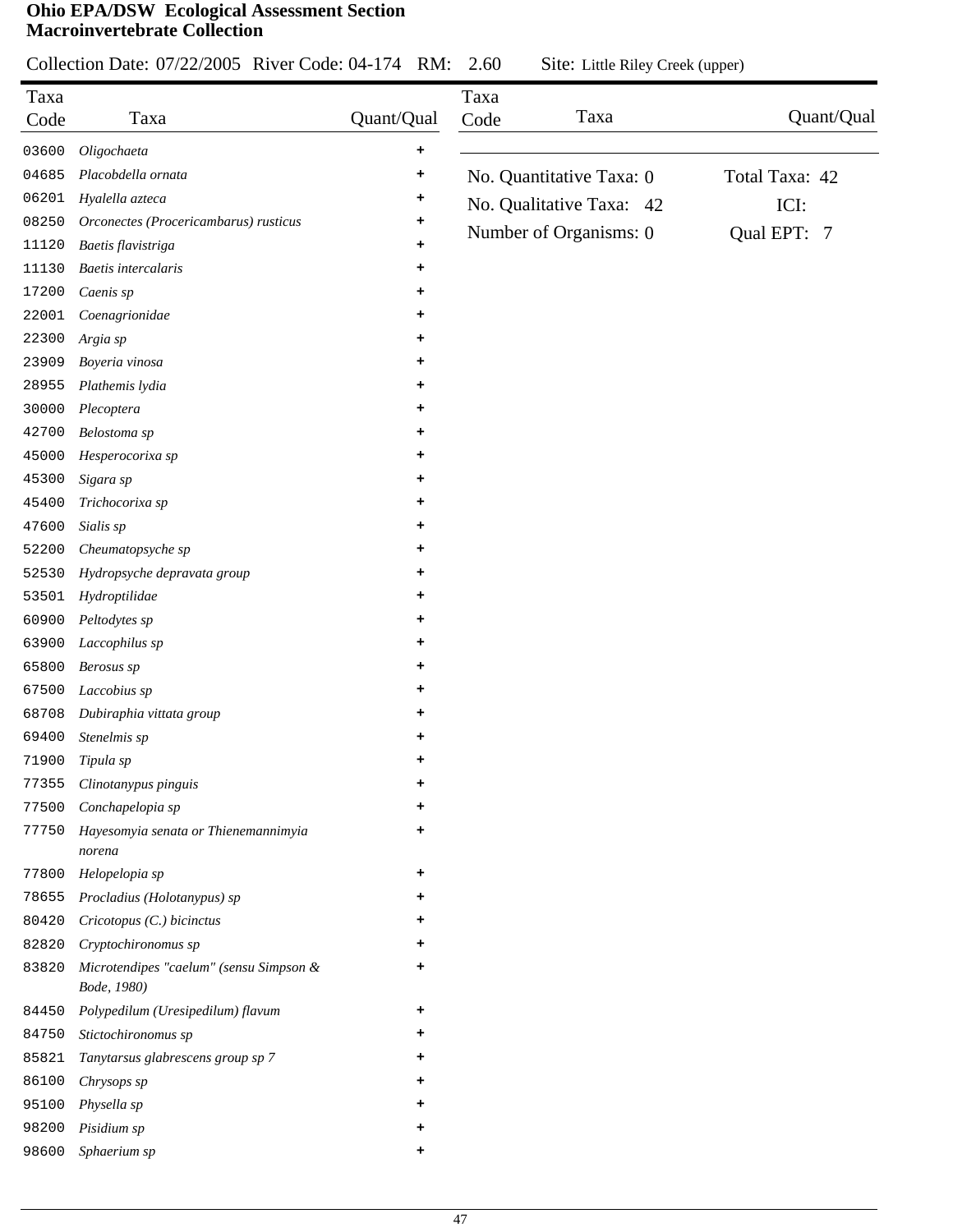Collection Date: 07/22/2005 River Code: 04-174 RM: 1.00 Site: Little Riley Creek (upper)

| Taxa<br>Code | Taxa                              | Quant/Qual            | Taxa<br>Code | Taxa | Quant/Qual |
|--------------|-----------------------------------|-----------------------|--------------|------|------------|
|              |                                   |                       |              |      |            |
| 03600        | Oligochaeta                       | +                     |              |      |            |
| 05900        | Lirceus sp                        | ٠                     |              |      |            |
| 07701        | Cambaridae                        | +                     |              |      |            |
| 11120        | Baetis flavistriga                | ÷                     |              |      |            |
| 11130        | Baetis intercalaris               | ٠                     |              |      |            |
| 13400        | Stenacron sp                      | +                     |              |      |            |
| 13521        | Stenonema femoratum               | +                     |              |      |            |
| 17200        | Caenis sp                         | ٠                     |              |      |            |
| 45300        | Sigara sp                         | ٠                     |              |      |            |
| 47600        | Sialis sp                         | ٠                     |              |      |            |
| 52200        | Cheumatopsyche sp                 | +                     |              |      |            |
| 59500        | Oecetis sp                        | ٠                     |              |      |            |
| 60400        | Gyrinus sp                        | ٠                     |              |      |            |
| 60900        | Peltodytes sp                     | ٠                     |              |      |            |
| 68300        | Cyphon sp                         | ٠                     |              |      |            |
| 68708        | Dubiraphia vittata group          | ٠                     |              |      |            |
| 68901        | Macronychus glabratus             | ٠                     |              |      |            |
| 69400        | Stenelmis sp                      | +                     |              |      |            |
| 71700        | Pilaria sp                        | ٠                     |              |      |            |
| 77800        | Helopelopia sp                    | ٠                     |              |      |            |
| 84470        | Polypedilum (P.) illinoense       | ٠                     |              |      |            |
| 84750        | Stictochironomus sp               | ٠                     |              |      |            |
| 85625        | Rheotanytarsus sp                 | ٠                     |              |      |            |
| 95100        | Physella sp                       | ٠                     |              |      |            |
| 98600        | Sphaerium sp                      | ٠                     |              |      |            |
| 99180        | Strophitus undulatus undulatus    | ٠                     |              |      |            |
|              | $N_0$ Quantitative Taxe: $\theta$ | Total <u>zara: 26</u> |              |      |            |

| No. Quantitative Taxa: 0 | Total Taxa: 26 |
|--------------------------|----------------|
| No. Qualitative Taxa: 26 | ICI:           |
| Number of Organisms: 0   | Qual EPT: 7    |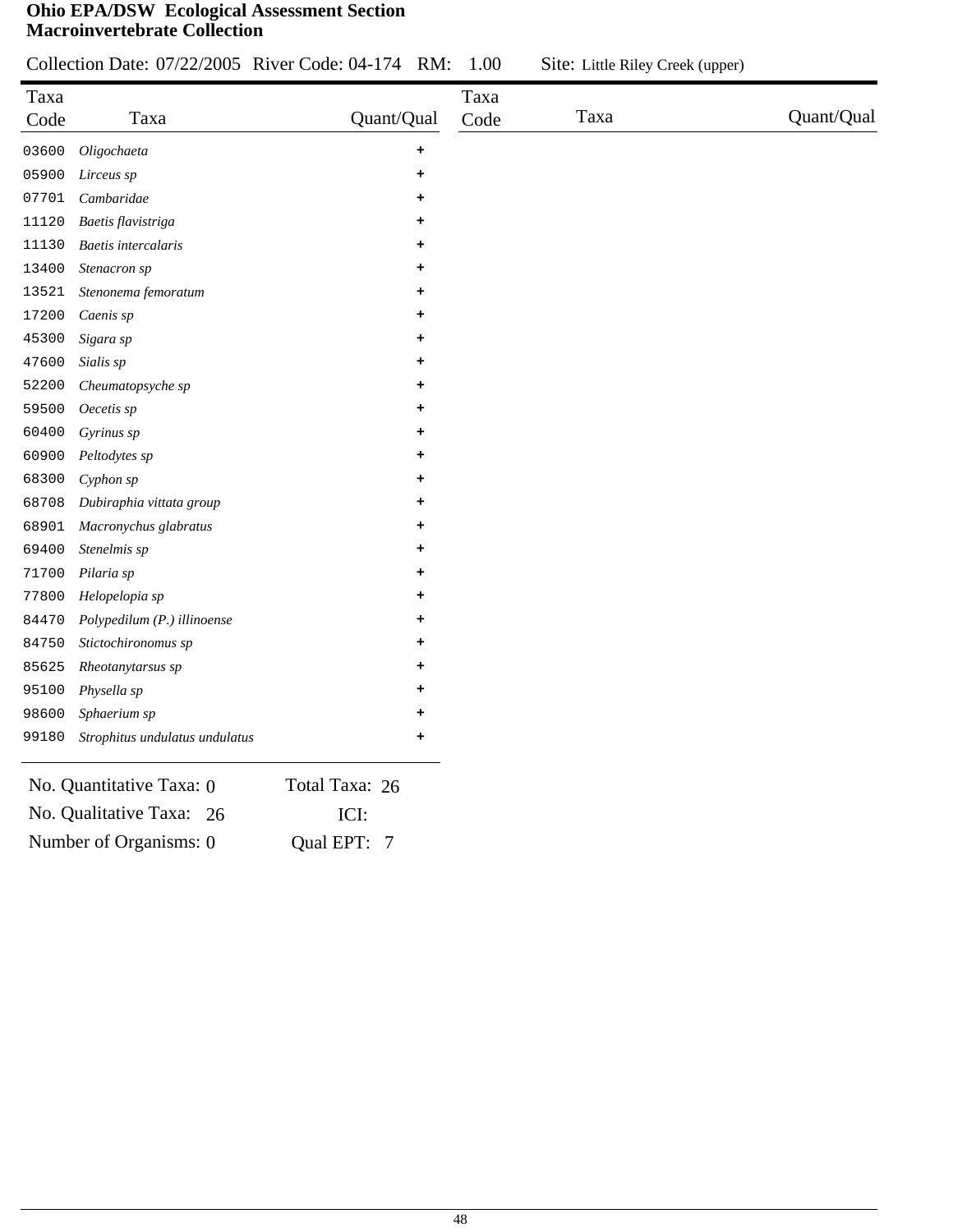|       | Collection Date: 07/06/2005 River Code: 04-177 RM:     |            | 5.80 | Site: Dutch Run          |                |
|-------|--------------------------------------------------------|------------|------|--------------------------|----------------|
| Taxa  |                                                        |            | Taxa |                          |                |
| Code  | Taxa                                                   | Quant/Qual | Code | Taxa                     | Quant/Qual     |
| 01801 | Turbellaria                                            |            |      |                          |                |
| 04935 | Erpobdella punctata punctata                           | ٠          |      | No. Quantitative Taxa: 0 | Total Taxa: 40 |
| 08220 | Orconectes (Gremicambarus) immunis                     | ٠          |      | No. Qualitative Taxa: 40 | ICI:           |
| 08250 | Orconectes (Procericambarus) rusticus                  | ٠          |      |                          |                |
| 08601 | Hydrachnidia                                           | ٠          |      | Number of Organisms: 0   | Qual EPT: 8    |
| 11200 | Callibaetis sp                                         | +          |      |                          |                |
| 13400 | Stenacron sp                                           | +          |      |                          |                |
| 13521 | Stenonema femoratum                                    | ٠          |      |                          |                |
| 17200 | Caenis sp                                              | +          |      |                          |                |
| 18750 | Hexagenia limbata                                      | ٠          |      |                          |                |
| 21300 | Hetaerina sp                                           |            |      |                          |                |
| 22001 | Coenagrionidae                                         | ٠          |      |                          |                |
| 28500 | Libellula sp                                           |            |      |                          |                |
| 42700 | Belostoma sp                                           | ٠          |      |                          |                |
| 45300 | Sigara sp                                              |            |      |                          |                |
| 52200 | Cheumatopsyche sp                                      | ٠          |      |                          |                |
| 53501 | Hydroptilidae                                          | +          |      |                          |                |
| 59570 | Oecetis nocturna                                       | ٠          |      |                          |                |
| 65800 | Berosus sp                                             |            |      |                          |                |
| 67800 | Tropisternus sp                                        | ٠          |      |                          |                |
| 69400 | Stenelmis sp                                           | ٠          |      |                          |                |
| 74501 | Ceratopogonidae                                        | ٠          |      |                          |                |
| 77800 | Helopelopia sp                                         |            |      |                          |                |
| 78655 | Procladius (Holotanypus) sp                            |            |      |                          |                |
| 79020 | Tanypus neopunctipennis                                |            |      |                          |                |
| 82730 | Chironomus (C.) decorus group                          | ٠          |      |                          |                |
| 82820 | Cryptochironomus sp                                    |            |      |                          |                |
| 83040 | Dicrotendipes neomodestus                              |            |      |                          |                |
| 83820 | Microtendipes "caelum" (sensu Simpson &<br>Bode, 1980) | ٠          |      |                          |                |
| 84470 | Polypedilum (P.) illinoense                            | ٠          |      |                          |                |
| 84750 | Stictochironomus sp                                    | ٠          |      |                          |                |
| 85230 | Cladotanytarsus mancus group                           |            |      |                          |                |
| 85500 | Paratanytarsus sp                                      |            |      |                          |                |
| 85625 | Rheotanytarsus sp                                      |            |      |                          |                |
| 85821 | Tanytarsus glabrescens group sp 7                      |            |      |                          |                |
| 93200 | Hydrobiidae                                            |            |      |                          |                |
| 95907 | Gyraulus (Torquis) parvus                              |            |      |                          |                |
| 96264 | Planorbella (Pierosoma) pilsbryi                       |            |      |                          |                |
| 98200 | Pisidium sp                                            |            |      |                          |                |
| 98600 | Sphaerium sp                                           |            |      |                          |                |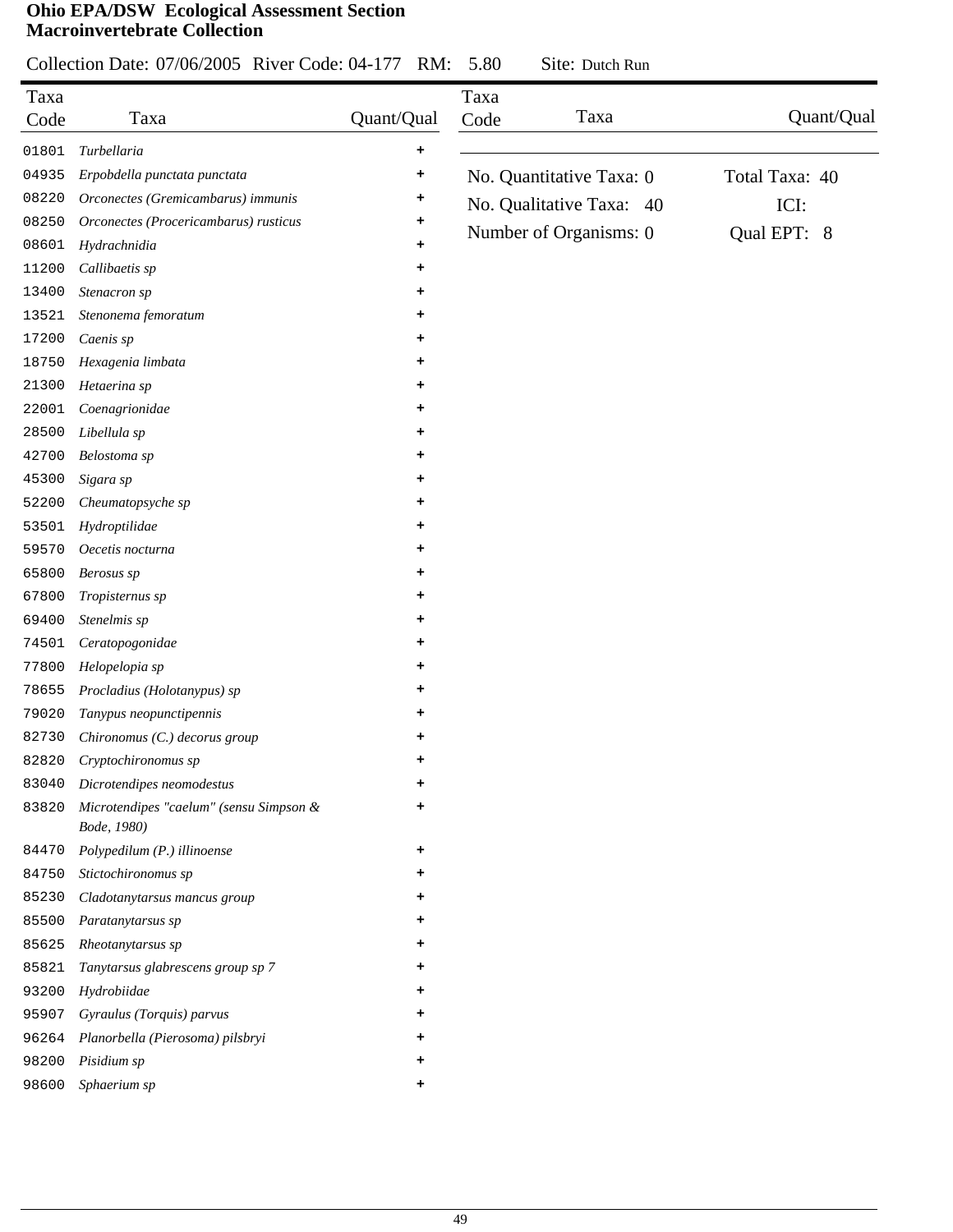| Taxa<br>Code | Taxa                                                   | Quant/Qual | Taxa<br>Code | Taxa                     | Quant/Qual     |
|--------------|--------------------------------------------------------|------------|--------------|--------------------------|----------------|
| 01801        |                                                        |            | 98600        |                          |                |
| 03600        | Turbellaria<br>Oligochaeta                             | +          |              | Sphaerium sp             | +              |
| 04935        |                                                        | +          |              |                          |                |
|              | Erpobdella punctata punctata                           | $\ddot{}$  |              | No. Quantitative Taxa: 0 | Total Taxa: 45 |
| 05900        | Lirceus sp                                             | +          |              | No. Qualitative Taxa: 45 | ICI:           |
| 08220        | Orconectes (Gremicambarus) immunis                     | +          |              | Number of Organisms: 0   | Qual EPT: 12   |
| 08250        | Orconectes (Procericambarus) rusticus                  | ٠          |              |                          |                |
| 08601        | Hydrachnidia                                           | ٠          |              |                          |                |
| 11020        | Acerpenna pygmaea                                      | ٠          |              |                          |                |
| 11250        | Centroptilum sp (w/o hindwing pads)                    | ٠          |              |                          |                |
| 12200        | Isonychia sp                                           |            |              |                          |                |
| 13400        | Stenacron sp                                           | ٠          |              |                          |                |
| 13521        | Stenonema femoratum                                    | ٠          |              |                          |                |
| 17200        | Caenis sp                                              | ٠          |              |                          |                |
| 22001        | Coenagrionidae                                         |            |              |                          |                |
| 23704        | Anax junius                                            | ٠          |              |                          |                |
| 24900        | Gomphus sp                                             | ٠          |              |                          |                |
| 45300        | Sigara sp                                              | ٠          |              |                          |                |
| 47600        | Sialis sp                                              | ٠          |              |                          |                |
| 50315        | Chimarra obscura                                       | ٠          |              |                          |                |
| 52200        | Cheumatopsyche sp                                      | ٠          |              |                          |                |
| 52430        | Ceratopsyche morosa group                              | ٠          |              |                          |                |
| 57400        | Neophylax sp                                           | ٠          |              |                          |                |
| 58505        | Helicopsyche borealis                                  | ٠          |              |                          |                |
| 59570        | Oecetis nocturna                                       | ٠          |              |                          |                |
| 60900        | Peltodytes sp                                          | ٠          |              |                          |                |
| 63300        | Hydroporus sp                                          | ٠          |              |                          |                |
| 65800        | Berosus sp                                             | ÷          |              |                          |                |
| 66500        | Enochrus sp                                            | ٠          |              |                          |                |
| 67800        | Tropisternus sp                                        | ٠          |              |                          |                |
| 69400        | Stenelmis sp                                           | ٠          |              |                          |                |
| 71900        | Tipula sp                                              | ٠          |              |                          |                |
| 72340        | Dixella sp                                             |            |              |                          |                |
| 74501        | Ceratopogonidae                                        | ٠          |              |                          |                |
| 77800        | Helopelopia sp                                         | ٠          |              |                          |                |
| 82820        | Cryptochironomus sp                                    |            |              |                          |                |
| 83820        | Microtendipes "caelum" (sensu Simpson &<br>Bode, 1980) |            |              |                          |                |
| 84540        | Polypedilum (Tripodura) scalaenum group                | ٠          |              |                          |                |
| 85230        | Cladotanytarsus mancus group                           | ٠          |              |                          |                |
| 85625        | Rheotanytarsus sp                                      |            |              |                          |                |
| 85821        | Tanytarsus glabrescens group sp 7                      |            |              |                          |                |
| 85840        | Tanytarsus sepp                                        |            |              |                          |                |
| 95100        | Physella sp                                            | ٠          |              |                          |                |
| 96264        | Planorbella (Pierosoma) pilsbryi                       |            |              |                          |                |
| 98200        | Pisidium sp                                            | $\ddot{}$  |              |                          |                |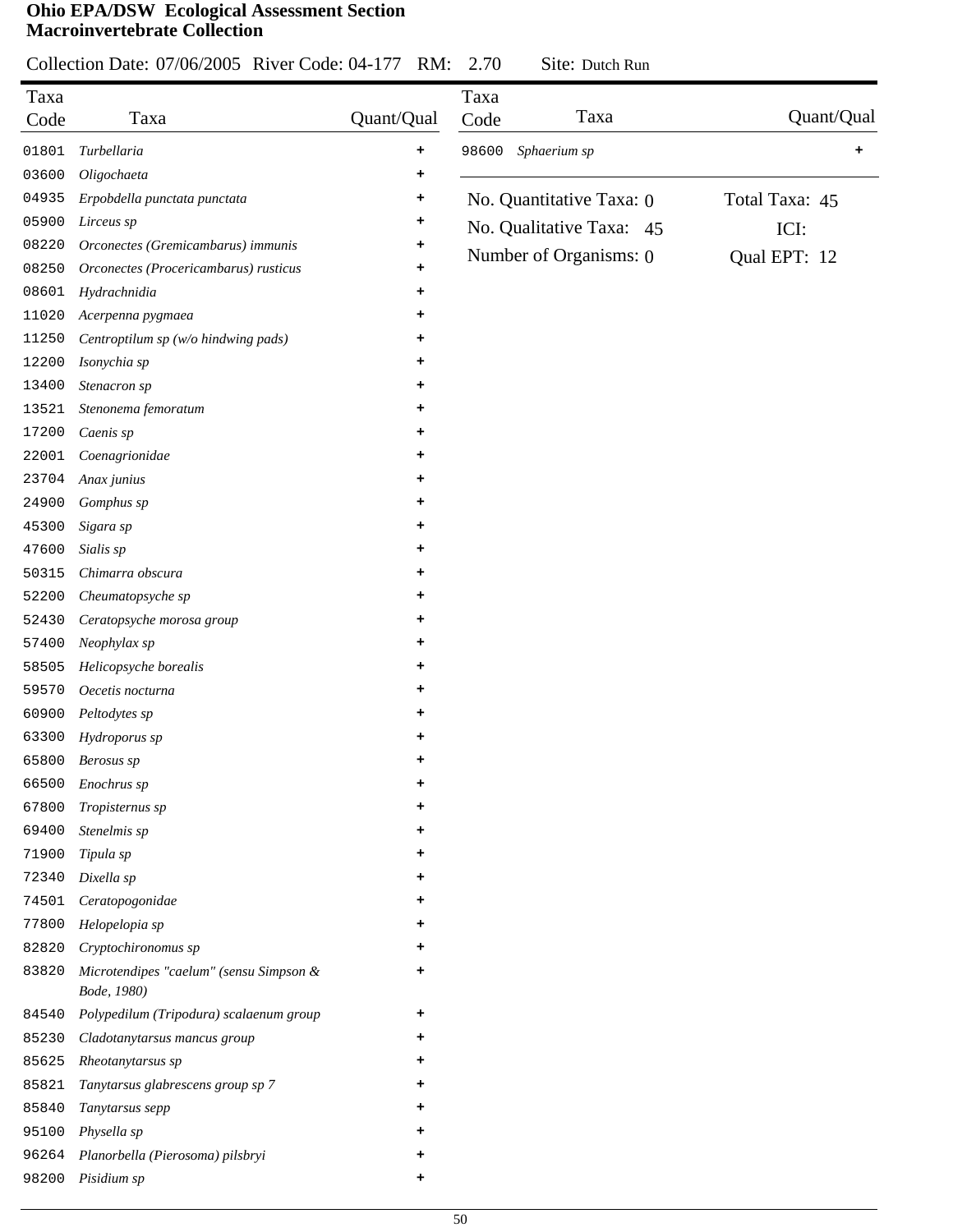Collection Date: 07/06/2005 River Code: 04-179 RM: 1.90 Site: Dukes Run

| Taxa  |                                                        |                | Taxa |      |            |
|-------|--------------------------------------------------------|----------------|------|------|------------|
| Code  | Taxa                                                   | Quant/Qual     | Code | Taxa | Quant/Qual |
| 01801 | Turbellaria                                            | ٠              |      |      |            |
| 03600 | Oligochaeta                                            | ٠              |      |      |            |
| 04935 | Erpobdella punctata punctata                           | ٠              |      |      |            |
| 05900 | Lirceus sp                                             | ٠              |      |      |            |
| 06201 | Hyalella azteca                                        | ٠              |      |      |            |
| 07800 | Cambarus sp                                            |                |      |      |            |
| 08250 | Orconectes (Procericambarus) rusticus                  |                |      |      |            |
| 08601 | Hydrachnidia                                           |                |      |      |            |
| 11651 | Procloeon sp (w/o hindwing pads)                       | ٠              |      |      |            |
| 13400 | Stenacron sp                                           | ٠              |      |      |            |
| 17200 | Caenis sp                                              | ٠              |      |      |            |
| 22001 | Coenagrionidae                                         | ٠              |      |      |            |
| 22300 | Argia sp                                               | ٠              |      |      |            |
| 24900 | Gomphus sp                                             | ٠              |      |      |            |
| 45300 | Sigara sp                                              | ٠              |      |      |            |
| 47600 | Sialis sp                                              | ٠              |      |      |            |
| 52200 | Cheumatopsyche sp                                      | ٠              |      |      |            |
| 58505 | Helicopsyche borealis                                  | ٠              |      |      |            |
| 60400 | Gyrinus sp                                             | ٠              |      |      |            |
| 60900 | Peltodytes sp                                          | ٠              |      |      |            |
| 65800 | Berosus sp                                             | +              |      |      |            |
| 66500 | Enochrus sp                                            | +              |      |      |            |
| 67000 | Helophorus sp                                          | ٠              |      |      |            |
| 68708 | Dubiraphia vittata group                               | ٠              |      |      |            |
| 69400 | Stenelmis sp                                           |                |      |      |            |
| 77120 | Ablabesmyia mallochi                                   |                |      |      |            |
| 77750 | Hayesomyia senata or Thienemannimyia<br>norena         | ٠              |      |      |            |
| 81632 | Parakiefferiella n.sp 2                                | ٠              |      |      |            |
| 82820 | Cryptochironomus sp                                    | ٠              |      |      |            |
| 82885 | Cryptotendipes pseudotener                             |                |      |      |            |
| 83820 | Microtendipes "caelum" (sensu Simpson &<br>Bode, 1980) |                |      |      |            |
| 95100 | Physella sp                                            | ٠              |      |      |            |
| 96900 | Ferrissia sp                                           |                |      |      |            |
| 98600 | Sphaerium sp                                           |                |      |      |            |
|       | No. Quantitative Taxa: 0                               | Total Taxa: 34 |      |      |            |

| No. Quantitative Taxa: 0 | Total Taxa: 34 |
|--------------------------|----------------|
| No. Qualitative Taxa: 34 | ICI:           |
| Number of Organisms: 0   | Qual EPT: 5    |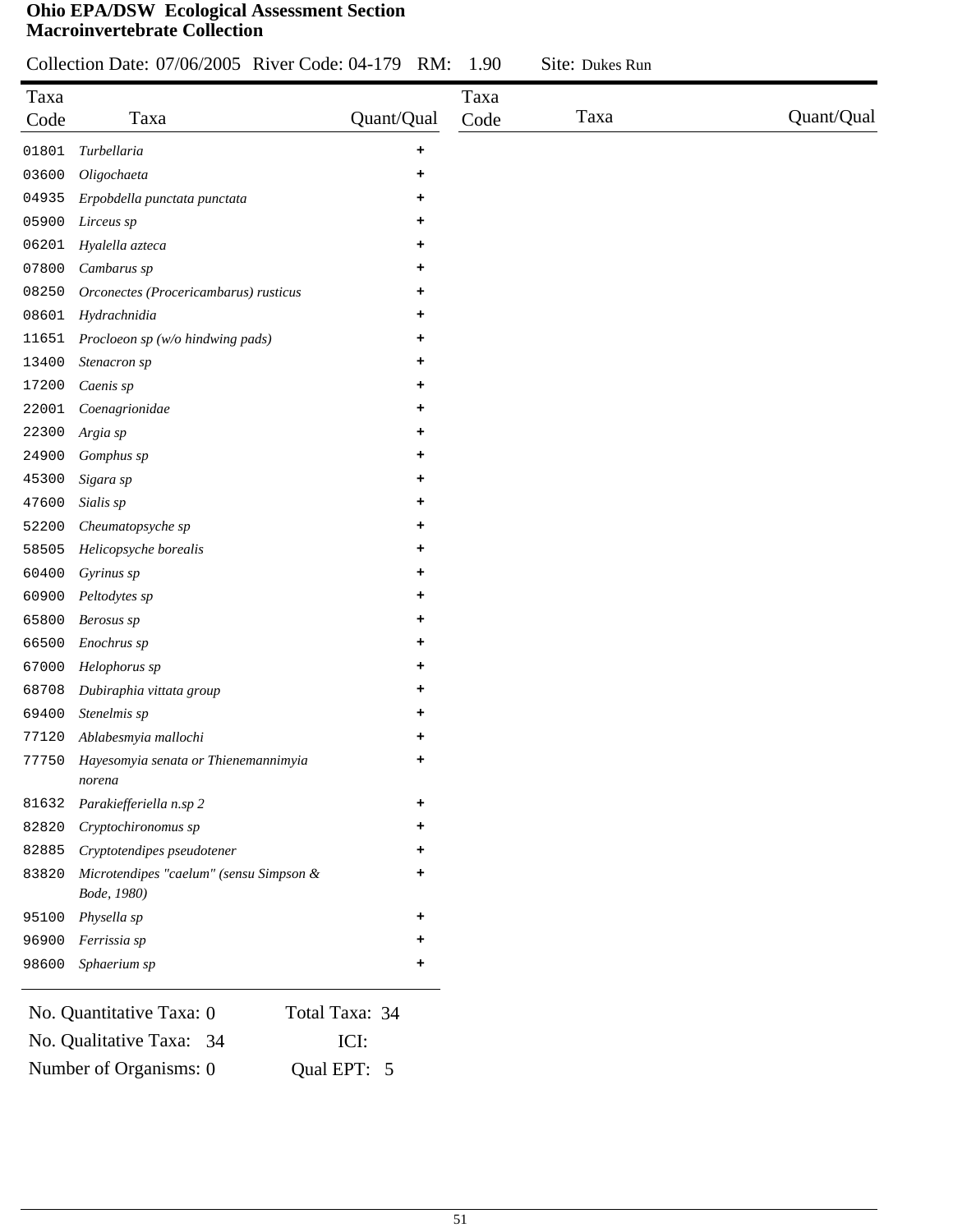*Physella sp* **+** *Pisidium sp* **+** *Sphaerium sp* **+**

|       | Collection Date: 07/06/2005 River Code: 04-179 RM:     |            | 1.10 | Site: Dukes Run          |                |
|-------|--------------------------------------------------------|------------|------|--------------------------|----------------|
| Taxa  |                                                        |            | Taxa |                          |                |
| Code  | Taxa                                                   | Quant/Qual | Code | Taxa                     | Quant/Qual     |
| 01801 | Turbellaria                                            | +          |      |                          |                |
| 03600 | Oligochaeta                                            | ۰          |      | No. Quantitative Taxa: 0 | Total Taxa: 44 |
| 05900 | Lirceus sp                                             | ٠          |      | No. Qualitative Taxa: 44 | ICI:           |
| 08250 | Orconectes (Procericambarus) rusticus                  | ٠          |      |                          |                |
| 08601 | Hydrachnidia                                           | $\ddot{}$  |      | Number of Organisms: 0   | Qual EPT: 12   |
| 11120 | Baetis flavistriga                                     | $\ddot{}$  |      |                          |                |
| 13400 | Stenacron sp                                           | ٠          |      |                          |                |
| 13521 | Stenonema femoratum                                    | ٠          |      |                          |                |
| 17200 | Caenis sp                                              | ٠          |      |                          |                |
| 22300 | Argia sp                                               | ٠          |      |                          |                |
| 23909 | Boyeria vinosa                                         |            |      |                          |                |
| 24900 | Gomphus sp                                             | ٠          |      |                          |                |
| 45100 | Palmacorixa sp                                         | ٠          |      |                          |                |
| 47600 | Sialis sp                                              | ٠          |      |                          |                |
| 51600 | Polycentropus sp                                       |            |      |                          |                |
| 52200 | Cheumatopsyche sp                                      | ٠          |      |                          |                |
| 52530 | Hydropsyche depravata group                            | ٠          |      |                          |                |
| 53800 | Hydroptila sp                                          | ٠          |      |                          |                |
| 58505 | Helicopsyche borealis                                  | ٠          |      |                          |                |
| 59400 | Nectopsyche sp                                         | ٠          |      |                          |                |
| 59570 | Oecetis nocturna                                       | ٠          |      |                          |                |
| 59728 | Triaenodes marginatus                                  | ٠          |      |                          |                |
| 60400 | Gyrinus sp                                             |            |      |                          |                |
| 60900 | Peltodytes sp                                          |            |      |                          |                |
| 63300 | Hydroporus sp                                          |            |      |                          |                |
|       |                                                        |            |      |                          |                |
| 65800 | Berosus sp                                             |            |      |                          |                |
| 68707 | Dubiraphia quadrinotata                                |            |      |                          |                |
| 68708 | Dubiraphia vittata group                               |            |      |                          |                |
| 68901 | Macronychus glabratus                                  |            |      |                          |                |
| 69400 | Stenelmis sp                                           | +          |      |                          |                |
| 71900 | Tipula sp                                              | ٠          |      |                          |                |
| 74501 | Ceratopogonidae                                        | +          |      |                          |                |
| 77800 | Helopelopia sp                                         |            |      |                          |                |
| 82730 | Chironomus (C.) decorus group                          |            |      |                          |                |
| 82820 | Cryptochironomus sp                                    |            |      |                          |                |
| 83820 | Microtendipes "caelum" (sensu Simpson &<br>Bode, 1980) | +          |      |                          |                |
| 83840 | Microtendipes pedellus group                           |            |      |                          |                |
| 84210 | Paratendipes albimanus or P. duplicatus                |            |      |                          |                |
| 84300 | Phaenopsectra obediens group                           |            |      |                          |                |
| 84540 | Polypedilum (Tripodura) scalaenum group                |            |      |                          |                |
| 84750 | Stictochironomus sp                                    | ٠          |      |                          |                |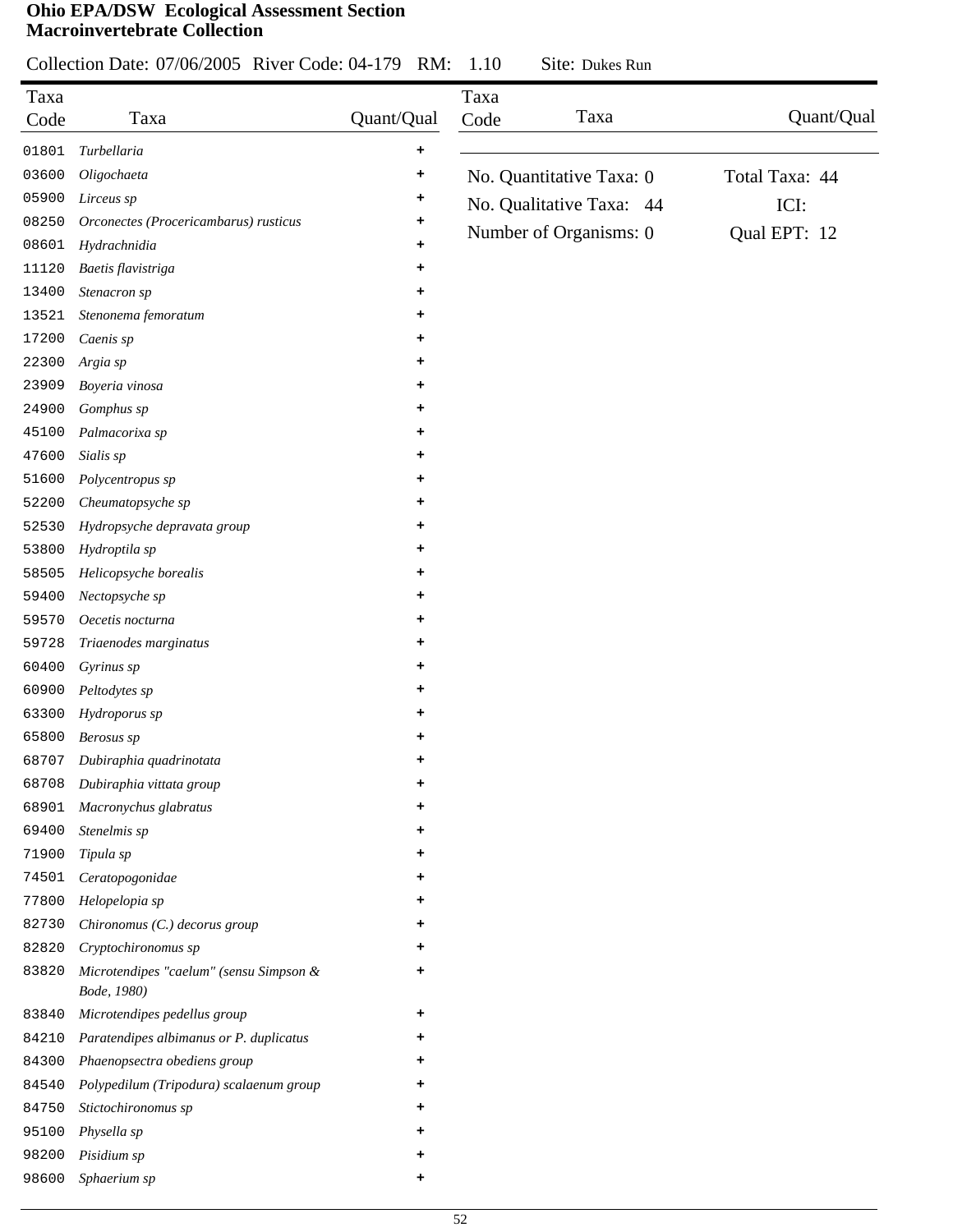Collection Date: 07/06/2005 River Code: 04-180 RM: 0.10 Site: Cartwright Run

| Taxa  |                                  |                | Taxa |      |            |
|-------|----------------------------------|----------------|------|------|------------|
| Code  | Taxa                             | Quant/Qual     | Code | Taxa | Quant/Qual |
| 01801 | Turbellaria                      | ٠              |      |      |            |
| 05900 | Lirceus sp                       | ٠              |      |      |            |
| 07800 | Cambarus sp                      | +              |      |      |            |
| 13521 | Stenonema femoratum              |                |      |      |            |
| 17200 | Caenis sp                        | ٠              |      |      |            |
| 18750 | Hexagenia limbata                | +              |      |      |            |
| 23600 | Aeshna sp                        |                |      |      |            |
| 45300 | Sigara sp                        | ٠              |      |      |            |
| 47600 | Sialis sp                        | ÷              |      |      |            |
| 50315 | Chimarra obscura                 |                |      |      |            |
| 52200 | Cheumatopsyche sp                |                |      |      |            |
| 58505 | Helicopsyche borealis            | ٠              |      |      |            |
| 59300 | Mystacides sp                    | ÷              |      |      |            |
| 59500 | Oecetis sp                       | ٠              |      |      |            |
| 60900 | Peltodytes sp                    |                |      |      |            |
| 63300 | Hydroporus sp                    | ٠              |      |      |            |
| 65800 | Berosus sp                       | $\ddot{}$      |      |      |            |
| 67000 | Helophorus sp                    |                |      |      |            |
| 68707 | Dubiraphia quadrinotata          |                |      |      |            |
| 69400 | Stenelmis sp                     |                |      |      |            |
| 71900 | Tipula sp                        |                |      |      |            |
| 77800 | Helopelopia sp                   |                |      |      |            |
| 78200 | Larsia sp                        |                |      |      |            |
| 84750 | Stictochironomus sp              | ٠              |      |      |            |
| 85500 | Paratanytarsus sp                | +              |      |      |            |
| 95100 | Physella sp                      |                |      |      |            |
| 95907 | Gyraulus (Torquis) parvus        |                |      |      |            |
| 96264 | Planorbella (Pierosoma) pilsbryi | ٠              |      |      |            |
| 98600 | Sphaerium sp                     | +              |      |      |            |
|       | No. Quantitative Taxa: 0         | Total Taxa: 29 |      |      |            |

| No. Qualitative Taxa: 29 | ICI:        |  |
|--------------------------|-------------|--|
| Number of Organisms: 0   | Qual EPT: 8 |  |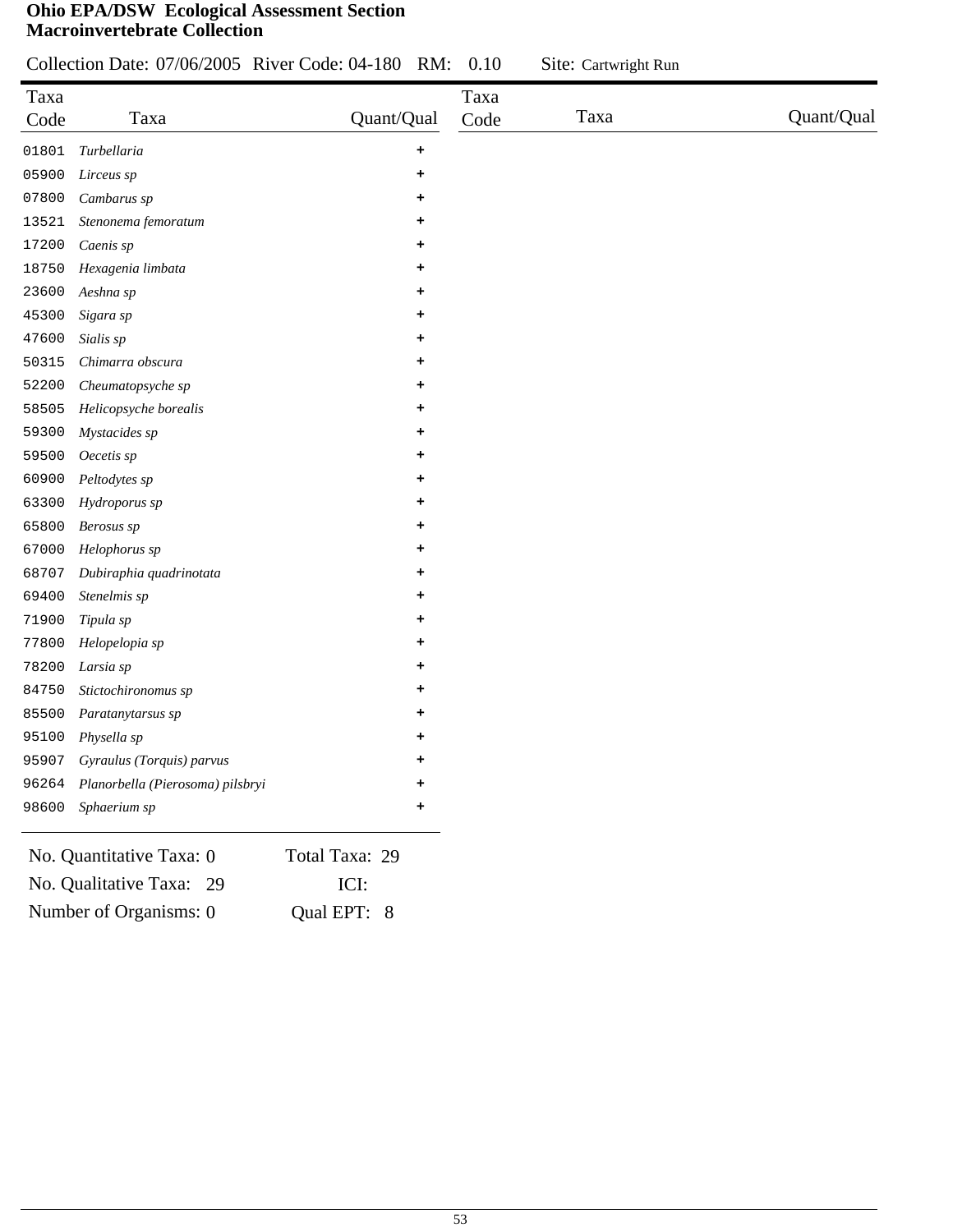Collection Date: 07/06/2005 River Code: 04-182 RM: 2.40 Site: Moffitt Ditch

| Taxa  |                                    |                | Taxa |      |            |
|-------|------------------------------------|----------------|------|------|------------|
| Code  | Taxa                               | Quant/Qual     | Code | Taxa | Quant/Qual |
| 03600 | Oligochaeta                        | ٠              |      |      |            |
| 04664 | Helobdella stagnalis               |                |      |      |            |
| 04686 | Placobdella papillifera            |                |      |      |            |
| 08220 | Orconectes (Gremicambarus) immunis | ٠              |      |      |            |
| 11200 | Callibaetis sp                     | +              |      |      |            |
| 17200 | Caenis sp                          | ٠              |      |      |            |
| 18750 | Hexagenia limbata                  | ٠              |      |      |            |
| 22001 | Coenagrionidae                     | $\ddot{}$      |      |      |            |
| 23600 | Aeshna sp                          | +              |      |      |            |
| 28955 | Plathemis lydia                    | +              |      |      |            |
| 45300 | Sigara sp                          | +              |      |      |            |
| 59570 | Oecetis nocturna                   | ٠              |      |      |            |
| 60900 | Peltodytes sp                      |                |      |      |            |
| 61400 | Agabus sp                          | +              |      |      |            |
| 63300 | Hydroporus sp                      | +              |      |      |            |
| 63900 | Laccophilus sp                     | ٠              |      |      |            |
| 65700 | Anacaena sp                        |                |      |      |            |
| 65800 | Berosus sp                         | ٠              |      |      |            |
| 68702 | Dubiraphia bivittata               | ٠              |      |      |            |
| 68707 | Dubiraphia quadrinotata            | ٠              |      |      |            |
| 68708 | Dubiraphia vittata group           |                |      |      |            |
| 77355 | Clinotanypus pinguis               | ٠              |      |      |            |
| 82730 | Chironomus (C.) decorus group      | ٠              |      |      |            |
| 82885 | Cryptotendipes pseudotener         |                |      |      |            |
| 84300 | Phaenopsectra obediens group       |                |      |      |            |
| 84470 | Polypedilum (P.) illinoense        |                |      |      |            |
| 84750 | Stictochironomus sp                |                |      |      |            |
| 94800 | Stagnicola sp                      | +              |      |      |            |
| 95100 | Physella sp                        | +              |      |      |            |
| 98600 | Sphaerium sp                       | +              |      |      |            |
|       | No. Quantitative Taxa: 0           | Total Taxa: 30 |      |      |            |
|       | No. Qualitative Taxa: 30           | ICI:           |      |      |            |

| Number of Organisms: 0 | Qual EPT: 4 |  |
|------------------------|-------------|--|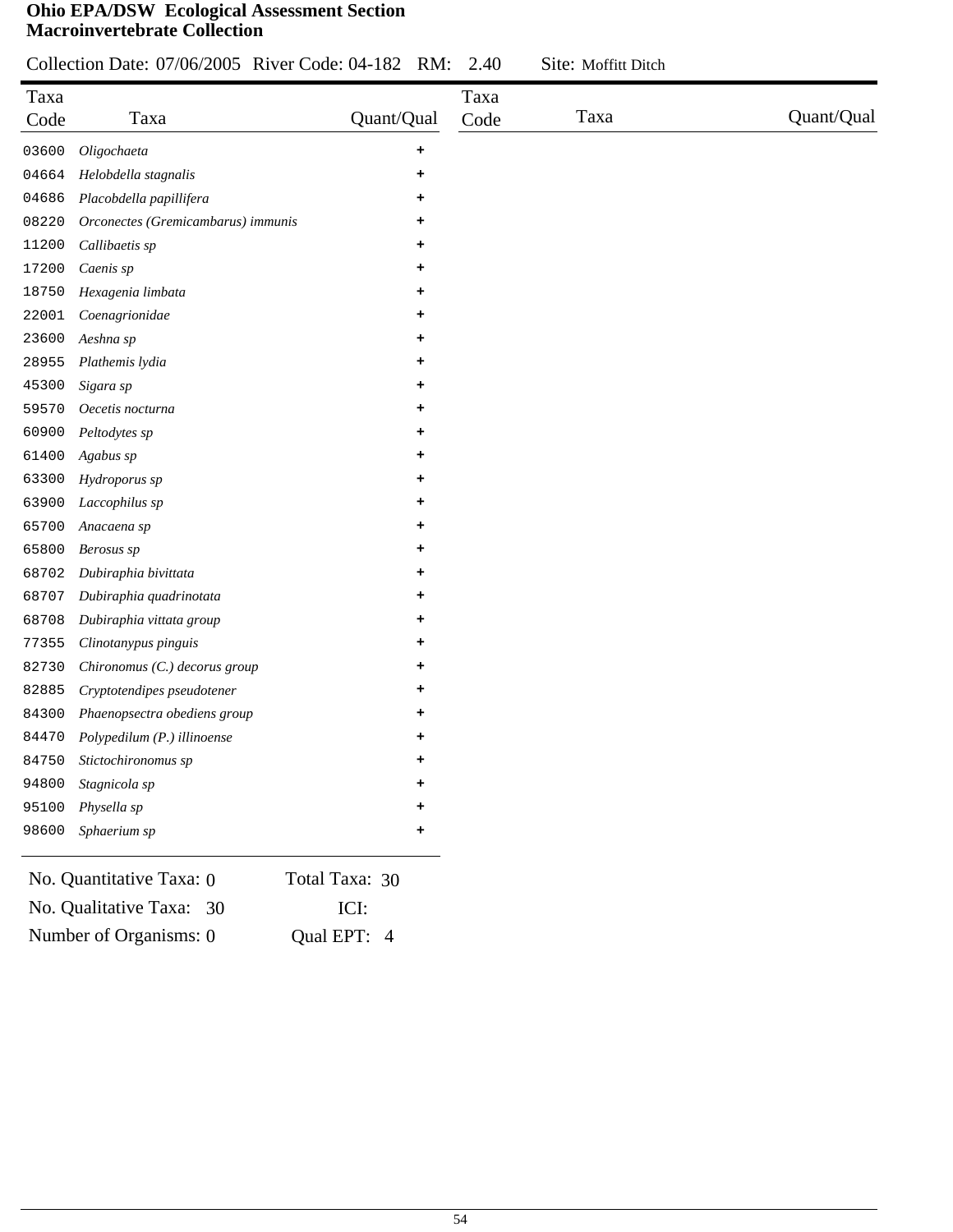|       | Concellon Date. 07/00/2009 Niver Code. 04-162          | IXIVI.     | 0.50 | OIIG. MOIIIII DIICII     |                |
|-------|--------------------------------------------------------|------------|------|--------------------------|----------------|
| Taxa  |                                                        |            | Taxa |                          |                |
| Code  | Taxa                                                   | Quant/Qual | Code | Taxa                     | Quant/Qual     |
| 04664 | Helobdella stagnalis                                   | +          |      |                          |                |
| 04666 | Helobdella triserialis                                 | ٠          |      | No. Quantitative Taxa: 0 | Total Taxa: 42 |
| 05900 | Lirceus sp                                             | +          |      | No. Qualitative Taxa: 42 | ICI:           |
| 08220 | Orconectes (Gremicambarus) immunis                     | +          |      |                          |                |
| 08250 | Orconectes (Procericambarus) rusticus                  | ٠          |      | Number of Organisms: 0   | Qual EPT: 9    |
| 08601 | Hydrachnidia                                           | ٠          |      |                          |                |
| 11250 | Centroptilum sp (w/o hindwing pads)                    | +          |      |                          |                |
| 13000 | Leucrocuta sp                                          | ٠          |      |                          |                |
| 13400 | Stenacron sp                                           | +          |      |                          |                |
| 13521 | Stenonema femoratum                                    | ٠          |      |                          |                |
| 17200 | Caenis sp                                              | +          |      |                          |                |
| 22001 | Coenagrionidae                                         | +          |      |                          |                |
| 22300 | Argia sp                                               | ٠          |      |                          |                |
| 23600 | Aeshna sp                                              | +          |      |                          |                |
| 23704 | Anax junius                                            | +          |      |                          |                |
| 42700 | Belostoma sp                                           | +          |      |                          |                |
| 45300 | Sigara sp                                              | +          |      |                          |                |
| 51400 | Nyctiophylax sp                                        | +          |      |                          |                |
| 51600 | Polycentropus sp                                       | +          |      |                          |                |
| 52200 | Cheumatopsyche sp                                      | +          |      |                          |                |
| 59410 | Nectopsyche diarina                                    | +          |      |                          |                |
| 59970 | Petrophila sp                                          | +          |      |                          |                |
| 60900 | Peltodytes sp                                          | ٠          |      |                          |                |
| 65800 | Berosus sp                                             | ٠          |      |                          |                |
| 67000 | Helophorus sp                                          | +          |      |                          |                |
| 68702 | Dubiraphia bivittata                                   | ٠          |      |                          |                |
| 68708 | Dubiraphia vittata group                               | +          |      |                          |                |
| 69400 | Stenelmis sp                                           | ٠          |      |                          |                |
| 74100 | Simulium sp                                            | ٠          |      |                          |                |
| 74501 | Ceratopogonidae                                        |            |      |                          |                |
| 77120 | Ablabesmyia mallochi                                   | ٠          |      |                          |                |
| 77500 | Conchapelopia sp                                       | ٠          |      |                          |                |
| 77800 | Helopelopia sp                                         | +          |      |                          |                |
| 82820 | Cryptochironomus sp                                    |            |      |                          |                |
| 83040 | Dicrotendipes neomodestus                              | ۰.         |      |                          |                |
| 83820 | Microtendipes "caelum" (sensu Simpson &<br>Bode, 1980) | +          |      |                          |                |
| 84300 | Phaenopsectra obediens group                           | +          |      |                          |                |
| 85500 | Paratanytarsus sp                                      | +          |      |                          |                |
| 85840 | Tanytarsus sepp                                        | +          |      |                          |                |
| 95100 | Physella sp                                            | +          |      |                          |                |
| 95907 | Gyraulus (Torquis) parvus                              | +          |      |                          |                |
| 98600 | Sphaerium sp                                           | ٠          |      |                          |                |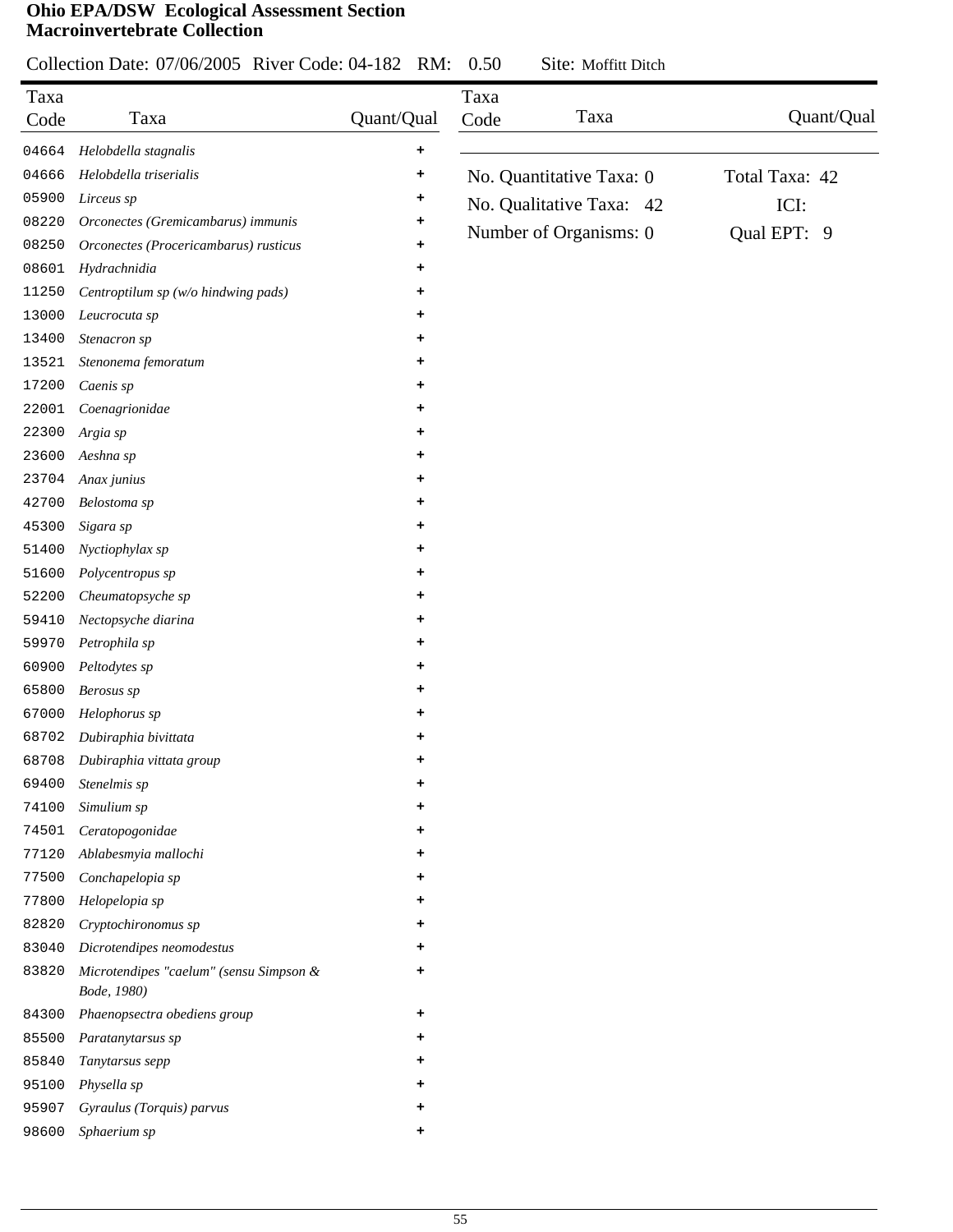|  |  |  | Collection Date: 08/02/2005 River Code: 04-183 RM: 18.50 |  |  | Site: Ottawa Creek |
|--|--|--|----------------------------------------------------------|--|--|--------------------|
|--|--|--|----------------------------------------------------------|--|--|--------------------|

| Taxa  |                                         |            | Taxa  |                          |                |
|-------|-----------------------------------------|------------|-------|--------------------------|----------------|
| Code  | Taxa                                    | Quant/Qual | Code  | Taxa                     | Quant/Qual     |
| 01801 | Turbellaria                             | $\ddot{}$  | 96900 | Ferrissia sp             | +              |
| 06201 | Hyalella azteca                         | +          | 98600 | Sphaerium sp             | +              |
| 08250 | Orconectes (Procericambarus) rusticus   | ٠          |       |                          |                |
| 08601 | Hydrachnidia                            | +          |       | No. Quantitative Taxa: 0 | Total Taxa: 46 |
| 11120 | Baetis flavistriga                      | ٠          |       |                          |                |
| 11130 | <b>Baetis</b> intercalaris              | +          |       | No. Qualitative Taxa: 46 | ICI:           |
| 11200 | Callibaetis sp                          |            |       | Number of Organisms: 0   | Qual EPT: 13   |
| 13000 | Leucrocuta sp                           |            |       |                          |                |
| 13400 | Stenacron sp                            | ٠          |       |                          |                |
| 13521 | Stenonema femoratum                     | ٠          |       |                          |                |
| 17200 | Caenis sp                               | ٠          |       |                          |                |
| 21200 | Calopteryx sp                           | +          |       |                          |                |
| 23600 | Aeshna sp                               | ٠          |       |                          |                |
| 23909 | Boyeria vinosa                          | ٠          |       |                          |                |
| 45100 | Palmacorixa sp                          | ٠          |       |                          |                |
| 45300 | Sigara sp                               | ٠          |       |                          |                |
| 45400 | Trichocorixa sp                         | ٠          |       |                          |                |
| 47600 | Sialis sp                               |            |       |                          |                |
| 52200 | Cheumatopsyche sp                       |            |       |                          |                |
| 52530 | Hydropsyche depravata group             |            |       |                          |                |
| 53501 | Hydroptilidae                           | ٠          |       |                          |                |
| 57400 | Neophylax sp                            |            |       |                          |                |
| 58505 | Helicopsyche borealis                   | ٠          |       |                          |                |
| 59570 | Oecetis nocturna                        | ٠          |       |                          |                |
| 60900 | Peltodytes sp                           | ٠          |       |                          |                |
| 63300 | Hydroporus sp                           |            |       |                          |                |
| 65800 | Berosus sp                              |            |       |                          |                |
| 67800 | Tropisternus sp                         | ٠          |       |                          |                |
| 68707 | Dubiraphia quadrinotata                 |            |       |                          |                |
| 68708 | Dubiraphia vittata group                |            |       |                          |                |
| 69400 | Stenelmis sp                            |            |       |                          |                |
| 71900 | Tipula sp                               |            |       |                          |                |
| 74501 | Ceratopogonidae                         |            |       |                          |                |
| 77800 | Helopelopia sp                          |            |       |                          |                |
| 83003 | Dicrotendipes fumidus                   | ٠          |       |                          |                |
| 83840 | Microtendipes pedellus group            | ٠          |       |                          |                |
| 84210 | Paratendipes albimanus or P. duplicatus | ٠          |       |                          |                |
| 84450 | Polypedilum (Uresipedilum) flavum       | ٠          |       |                          |                |
| 84470 | Polypedilum (P.) illinoense             | ٠          |       |                          |                |
| 84480 | Polypedilum (P.) laetum group           | ٠          |       |                          |                |
| 84750 | Stictochironomus sp                     | ٠          |       |                          |                |
| 85625 | Rheotanytarsus sp                       | ٠          |       |                          |                |
| 87400 | Stratiomys sp                           |            |       |                          |                |
| 95100 | Physella sp                             | +          |       |                          |                |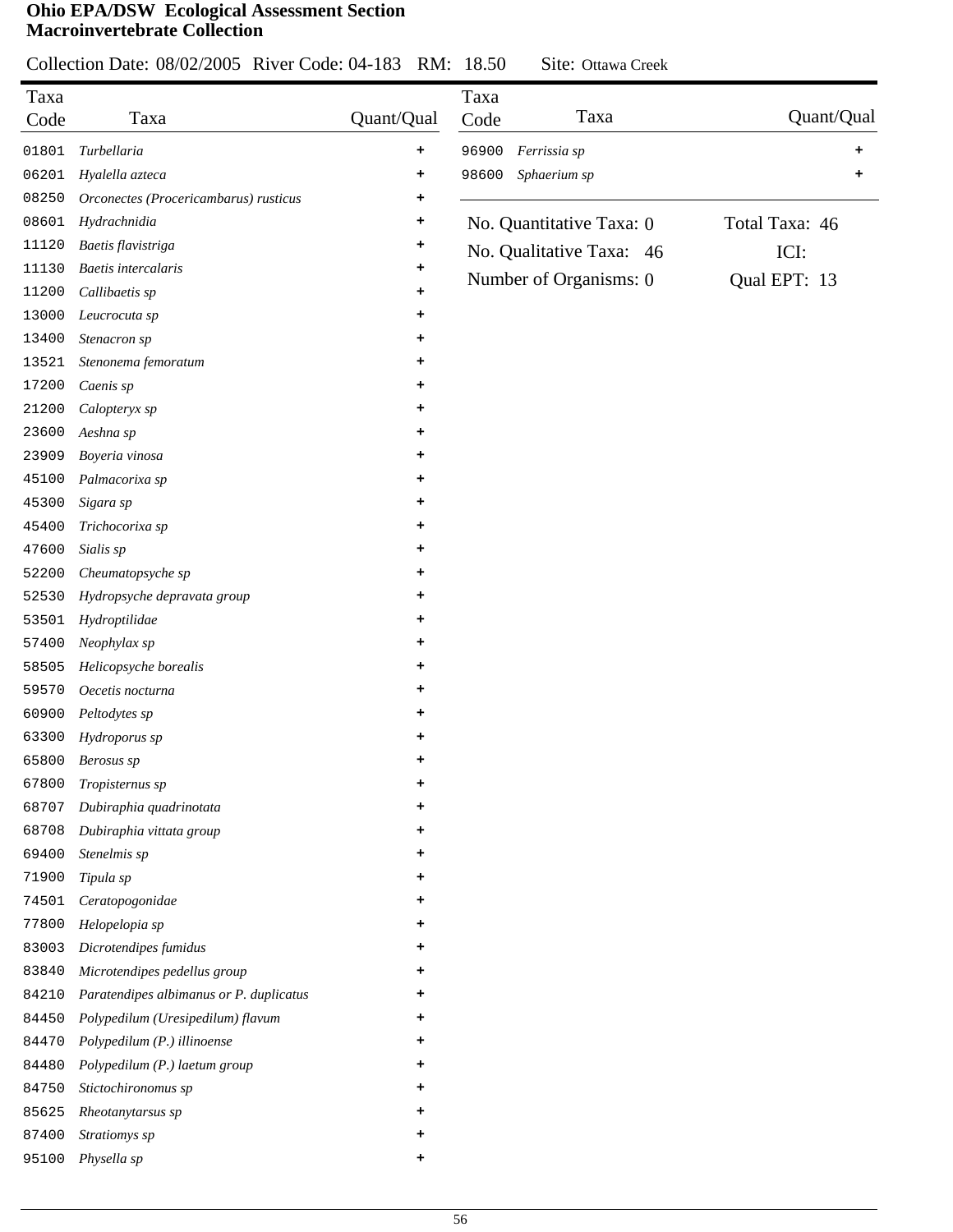Collection Date: 08/01/2005 River Code: 04-183 RM: 14.70 Site: Ottawa Creek

| Taxa  |                                         |            | Taxa  |                          |                |
|-------|-----------------------------------------|------------|-------|--------------------------|----------------|
| Code  | Taxa                                    | Quant/Qual | Code  | Taxa                     | Quant/Qual     |
| 01801 | Turbellaria                             | ٠          | 84750 | Stictochironomus sp      | +              |
| 03360 | Plumatella sp                           | +          | 85625 | Rheotanytarsus sp        | ۰              |
| 03600 | Oligochaeta                             | +          | 87540 | Hemerodromia sp          |                |
| 04685 | Placobdella ornata                      | +          | 95100 | Physella sp              | ٠              |
| 05900 | Lirceus sp                              | ٠          | 96900 | Ferrissia sp             | ٠              |
| 06201 | Hyalella azteca                         | +          | 98200 | Pisidium sp              | +              |
| 08250 | Orconectes (Procericambarus) rusticus   | ٠          | 98600 | Sphaerium sp             |                |
| 08601 | Hydrachnidia                            | +          | 99100 | Pyganodon grandis        | +              |
| 11120 | Baetis flavistriga                      | ۰          |       |                          |                |
| 11130 | <b>Baetis</b> intercalaris              | +          |       | No. Quantitative Taxa: 0 | Total Taxa: 52 |
| 11200 | Callibaetis sp                          | +          |       | No. Qualitative Taxa: 52 | ICI:           |
| 11651 | Procloeon sp (w/o hindwing pads)        | ۰          |       |                          |                |
| 13400 | Stenacron sp                            | +          |       | Number of Organisms: 0   | Qual EPT: 10   |
| 13521 | Stenonema femoratum                     | +          |       |                          |                |
| 18750 | Hexagenia limbata                       | ٠          |       |                          |                |
| 21200 | Calopteryx sp                           | +          |       |                          |                |
| 23600 | Aeshna sp                               | ٠          |       |                          |                |
| 23909 | Boyeria vinosa                          | ٠          |       |                          |                |
| 24900 | Gomphus sp                              | ٠          |       |                          |                |
| 45300 | Sigara sp                               | ٠          |       |                          |                |
| 47600 | Sialis sp                               | ٠          |       |                          |                |
| 52200 | Cheumatopsyche sp                       | ٠          |       |                          |                |
| 53800 | Hydroptila sp                           | ٠          |       |                          |                |
| 58505 | Helicopsyche borealis                   | ٠          |       |                          |                |
| 60400 | Gyrinus sp                              | ٠          |       |                          |                |
| 63300 | Hydroporus sp                           | ٠          |       |                          |                |
| 65800 | Berosus sp                              | ٠          |       |                          |                |
| 67500 | Laccobius sp                            | +          |       |                          |                |
| 68075 | Psephenus herricki                      | ٠          |       |                          |                |
| 68300 | Cyphon sp                               | ٠          |       |                          |                |
| 68708 | Dubiraphia vittata group                | ٠          |       |                          |                |
| 68901 | Macronychus glabratus                   | ٠          |       |                          |                |
| 69400 | Stenelmis sp                            | ٠          |       |                          |                |
| 71900 | Tipula sp                               | ٠          |       |                          |                |
| 77500 | Conchapelopia sp                        | ٠          |       |                          |                |
| 77800 | Helopelopia sp                          | ٠          |       |                          |                |
| 78401 | Natarsia species A (sensu Roback, 1978) | ٠          |       |                          |                |
| 80370 | Corynoneura lobata                      | ٠          |       |                          |                |
| 82730 | Chironomus (C.) decorus group           | ٠          |       |                          |                |
| 83040 | Dicrotendipes neomodestus               | ٠          |       |                          |                |
| 83820 | Microtendipes "caelum" (sensu Simpson & | ٠          |       |                          |                |
|       | Bode, 1980)                             |            |       |                          |                |
| 83840 | Microtendipes pedellus group            | ٠          |       |                          |                |
| 84470 | Polypedilum (P.) illinoense             | ٠          |       |                          |                |
| 84480 | Polypedilum (P.) laetum group           | ٠.         |       |                          |                |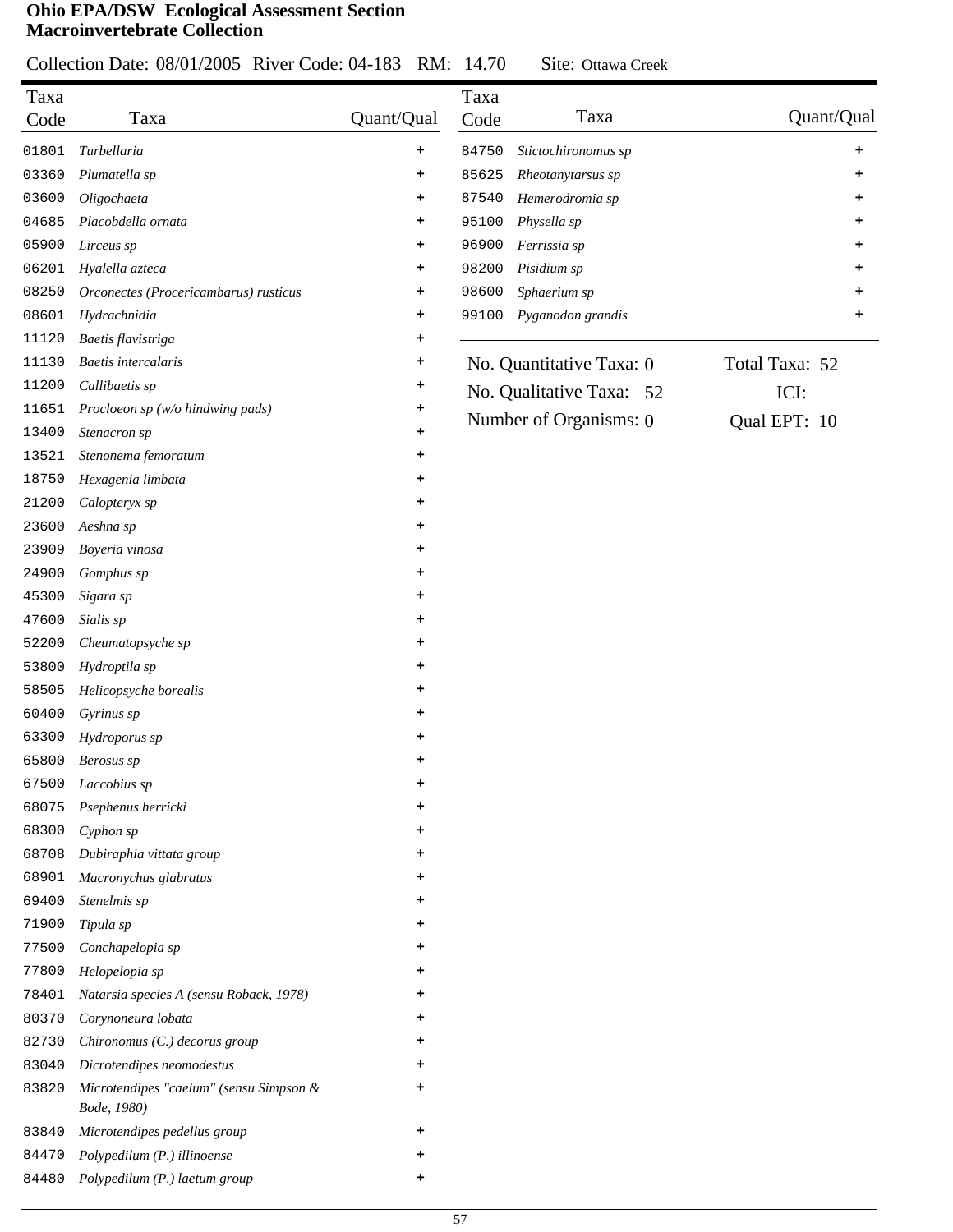Collection Date: 08/30/2005 River Code: 04-183 RM: 10.10 Site: Ottawa Creek

| Taxa  |                                         |              |           | Taxa  |                                         |                |
|-------|-----------------------------------------|--------------|-----------|-------|-----------------------------------------|----------------|
| Code  | Taxa                                    | Quant/Qual   |           | Code  | Taxa                                    | Quant/Qual     |
| 01320 | Hydra sp                                | 16           |           | 84480 | Polypedilum (P.) laetum group           |                |
| 01801 | Turbellaria                             | 2            | $\ddot{}$ | 84540 | Polypedilum (Tripodura) scalaenum group | ÷              |
| 03360 | Plumatella sp                           | $\mathbf{1}$ | $\ddot{}$ | 85500 | Paratanytarsus sp                       | 19             |
| 03600 | Oligochaeta                             | 20           |           | 85720 | Stempellinella n.sp nr. flavidula       | 9              |
| 05800 | Caecidotea sp                           |              | ٠         | 85800 | Tanytarsus sp                           | 9              |
| 07875 | Cambarus (Tubericambarus) sp A          |              | ٠         | 85821 | Tanytarsus glabrescens group sp 7       | 74             |
| 08250 | Orconectes (Procericambarus) rusticus   |              | ٠         | 85840 | Tanytarsus sepp                         | 28             |
| 08601 | Hydrachnidia                            |              | ٠         | 95100 | Physella sp                             |                |
| 11120 | Baetis flavistriga                      |              | ٠.        | 96900 | Ferrissia sp                            | 12             |
| 13400 | Stenacron sp                            | 110          | $\ddot{}$ | 98600 | Sphaerium sp                            | +              |
| 13521 | Stenonema femoratum                     | 6            |           |       |                                         |                |
| 17200 | Caenis sp                               | 8            |           |       | No. Quantitative Taxa: 29               | Total Taxa: 54 |
| 21200 | Calopteryx sp                           | 8            | $\ddot{}$ |       | No. Qualitative Taxa: 35                | ICI: 24        |
| 22001 | Coenagrionidae                          |              | ٠         |       |                                         | Qual EPT: 6    |
| 22300 | Argia sp                                | 16           | $\ddot{}$ |       | Number of Organisms: 1272               |                |
| 23600 | Aeshna sp                               |              | ٠         |       |                                         |                |
| 23909 | Boyeria vinosa                          |              | +         |       |                                         |                |
| 47600 | Sialis sp                               |              | +         |       |                                         |                |
| 51400 | Nyctiophylax sp                         |              | ٠         |       |                                         |                |
| 51600 | Polycentropus sp                        |              | ٠         |       |                                         |                |
| 52200 | Cheumatopsyche sp                       | 3            | $\ddot{}$ |       |                                         |                |
| 58505 | Helicopsyche borealis                   |              | +         |       |                                         |                |
| 63300 | Hydroporus sp                           |              | ٠         |       |                                         |                |
| 68707 | Dubiraphia quadrinotata                 |              | ٠         |       |                                         |                |
| 68708 | Dubiraphia vittata group                |              | ٠         |       |                                         |                |
| 68901 | Macronychus glabratus                   | 2            | $\ddot{}$ |       |                                         |                |
| 69400 | Stenelmis sp                            |              | ٠         |       |                                         |                |
| 71300 | Limonia sp                              |              | ٠         |       |                                         |                |
| 71900 | Tipula sp                               |              | ٠         |       |                                         |                |
| 77120 | Ablabesmyia mallochi                    | 28           | $\ddot{}$ |       |                                         |                |
| 77500 | Conchapelopia sp                        | 19           | $\ddot{}$ |       |                                         |                |
| 77800 | Helopelopia sp                          |              | ٠         |       |                                         |                |
| 78140 | Labrundinia pilosella                   | 9            |           |       |                                         |                |
| 78655 | Procladius (Holotanypus) sp             | 9            |           |       |                                         |                |
| 80370 | Corynoneura lobata                      | 12           |           |       |                                         |                |
| 83040 | Dicrotendipes neomodestus               | 28           |           |       |                                         |                |
| 83300 | $Glyptotendipes(G.)$ sp                 | 9            |           |       |                                         |                |
| 83840 | Microtendipes pedellus group            | 408          |           |       |                                         |                |
| 83900 | Nilothauma sp                           | 9            |           |       |                                         |                |
| 84210 | Paratendipes albimanus or P. duplicatus | $315 +$      |           |       |                                         |                |
| 84300 | Phaenopsectra obediens group            | 9            |           |       |                                         |                |
| 84450 | Polypedilum (Uresipedilum) flavum       |              | ٠         |       |                                         |                |
| 84460 | Polypedilum (P.) fallax group           | 74           |           |       |                                         |                |
| 84470 | Polypedilum (P.) illinoense             |              | +         |       |                                         |                |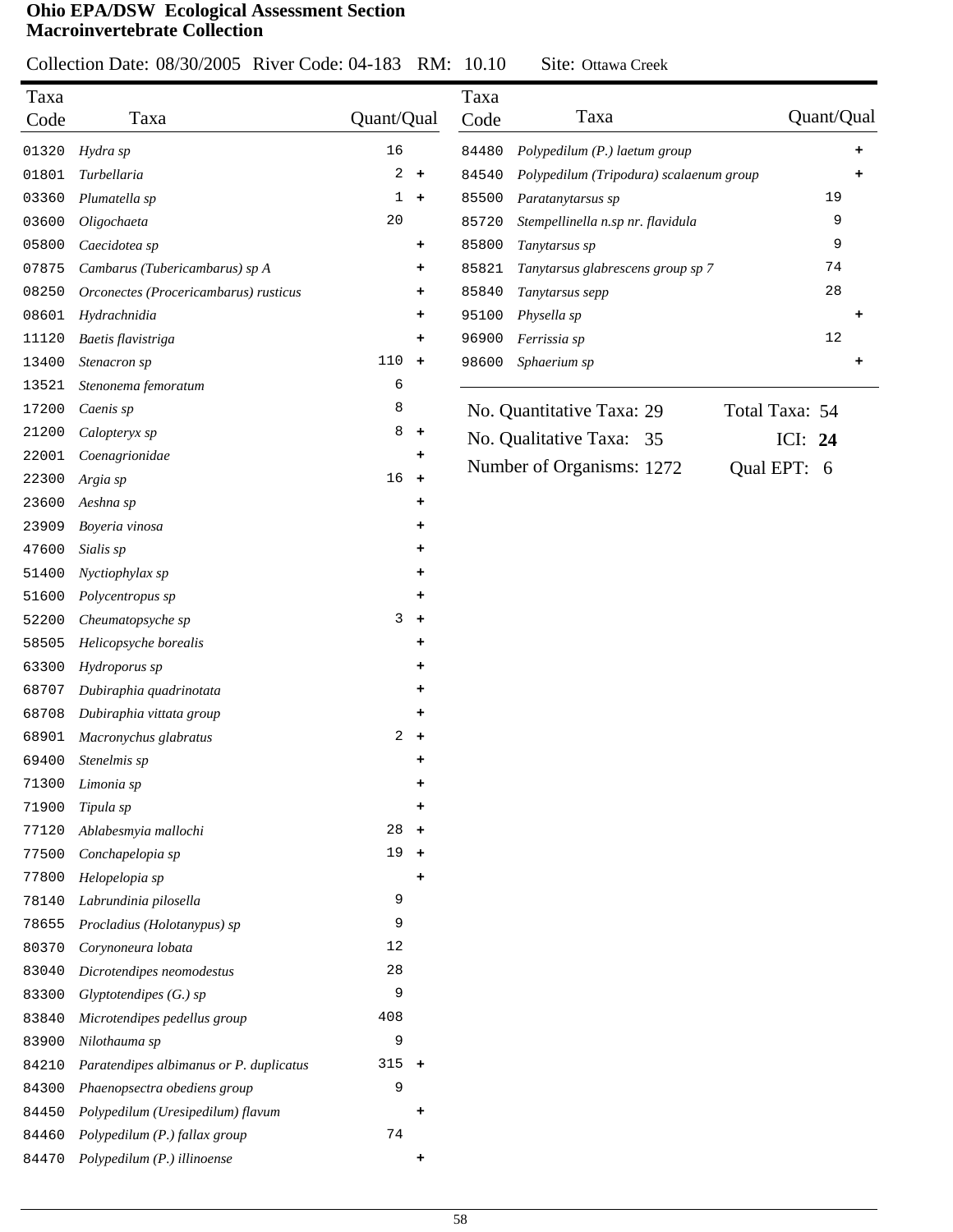Collection Date: 08/30/2005 River Code: 04-183 RM: 4.80 Site: Ottawa Creek

| Taxa  |                                                             |              |                      | Taxa  |                                   |                 |
|-------|-------------------------------------------------------------|--------------|----------------------|-------|-----------------------------------|-----------------|
| Code  | Taxa                                                        | Quant/Qual   |                      | Code  | Taxa                              | Quant/Qual      |
| 01320 | Hydra sp                                                    | 85           |                      | 84750 | Stictochironomus sp               | +               |
| 01801 | Turbellaria                                                 | 3            | $\ddot{\phantom{1}}$ | 84790 | Tribelos fuscicorne               | $215 +$         |
| 03600 | Oligochaeta                                                 | 70           |                      | 85500 | Paratanytarsus sp                 | 17              |
| 05800 | Caecidotea sp                                               | $\mathbf{1}$ | $\ddot{}$            | 85720 | Stempellinella n.sp nr. flavidula | 17              |
| 08250 | Orconectes (Procericambarus) rusticus                       |              | +                    | 85821 | Tanytarsus glabrescens group sp 7 | 50              |
| 13400 | Stenacron sp                                                | 38           | $\ddot{\phantom{1}}$ | 85840 | Tanytarsus sepp                   | 50              |
| 17200 | Caenis sp                                                   | 19           | $\ddot{}$            | 95100 | Physella sp                       | $\overline{2}$  |
| 21200 | Calopteryx sp                                               | 3            |                      | 96900 | Ferrissia sp                      | 28<br>$\ddot{}$ |
| 22001 | Coenagrionidae                                              |              | +                    | 96930 | Laevapex fuscus                   | +               |
| 22300 | Argia sp                                                    | 46           | $\ddot{}$            |       |                                   |                 |
| 43300 | Ranatra sp                                                  |              | +                    |       | No. Quantitative Taxa: 40         | Total Taxa: 52  |
| 47600 | Sialis sp                                                   |              | +                    |       | No. Qualitative Taxa:<br>31       | ICI: $26$       |
| 51400 | Nyctiophylax sp                                             | 2            | $+$                  |       | Number of Organisms: 1994         |                 |
| 52200 | Cheumatopsyche sp                                           | $\mathbf{1}$ |                      |       |                                   | Qual EPT: 3     |
| 53800 | Hydroptila sp                                               | 8            |                      |       |                                   |                 |
| 60300 | Dineutus sp                                                 | $\mathbf{1}$ |                      |       |                                   |                 |
| 60400 | Gyrinus sp                                                  |              | +                    |       |                                   |                 |
| 68601 | Ancyronyx variegata                                         |              | ٠                    |       |                                   |                 |
| 68708 | Dubiraphia vittata group                                    | 1            | $\ddot{}$            |       |                                   |                 |
| 68901 | Macronychus glabratus                                       | 2            | $\ddot{\phantom{1}}$ |       |                                   |                 |
| 69400 | Stenelmis sp                                                | $\mathbf{1}$ |                      |       |                                   |                 |
| 74501 | Ceratopogonidae                                             | 8            | $\ddot{\phantom{1}}$ |       |                                   |                 |
| 77100 | Ablabesmyia sp                                              | 17           |                      |       |                                   |                 |
| 77500 | Conchapelopia sp                                            |              | +                    |       |                                   |                 |
| 77750 | Hayesomyia senata or Thienemannimyia<br>norena              | 83           | $+$                  |       |                                   |                 |
| 77800 | Helopelopia sp                                              | $83 +$       |                      |       |                                   |                 |
| 78140 | Labrundinia pilosella                                       | 17           |                      |       |                                   |                 |
| 78655 | Procladius (Holotanypus) sp                                 |              | ٠                    |       |                                   |                 |
| 80370 | Corynoneura lobata                                          | 56           |                      |       |                                   |                 |
| 81231 | Nanocladius (N.) crassicornus or $N. (N.)$<br>"rectinervis" | 182          |                      |       |                                   |                 |
| 82141 | Thienemanniella xena                                        | 25           |                      |       |                                   |                 |
| 82820 | Cryptochironomus sp                                         | 17           | $+$                  |       |                                   |                 |
| 82885 | Cryptotendipes pseudotener                                  | 17           | $\ddot{}$            |       |                                   |                 |
| 83040 | Dicrotendipes neomodestus                                   | 149          | $\ddot{\phantom{1}}$ |       |                                   |                 |
| 83051 | Dicrotendipes simpsoni                                      |              | +                    |       |                                   |                 |
| 83300 | $Glyptotendipes$ $(G.)$ sp                                  | 17           | $\ddot{\phantom{1}}$ |       |                                   |                 |
| 83840 | Microtendipes pedellus group                                | $215 +$      |                      |       |                                   |                 |
| 84210 | Paratendipes albimanus or P. duplicatus                     | 232          |                      |       |                                   |                 |
| 84300 | Phaenopsectra obediens group                                | 17           |                      |       |                                   |                 |
| 84460 | Polypedilum (P.) fallax group                               | 99           |                      |       |                                   |                 |
| 84470 | Polypedilum (P.) illinoense                                 | 17           |                      |       |                                   |                 |
| 84520 | Polypedilum (Tripodura) halterale group                     |              | ٠                    |       |                                   |                 |
| 84540 | Polypedilum (Tripodura) scalaenum group                     | 83 +         |                      |       |                                   |                 |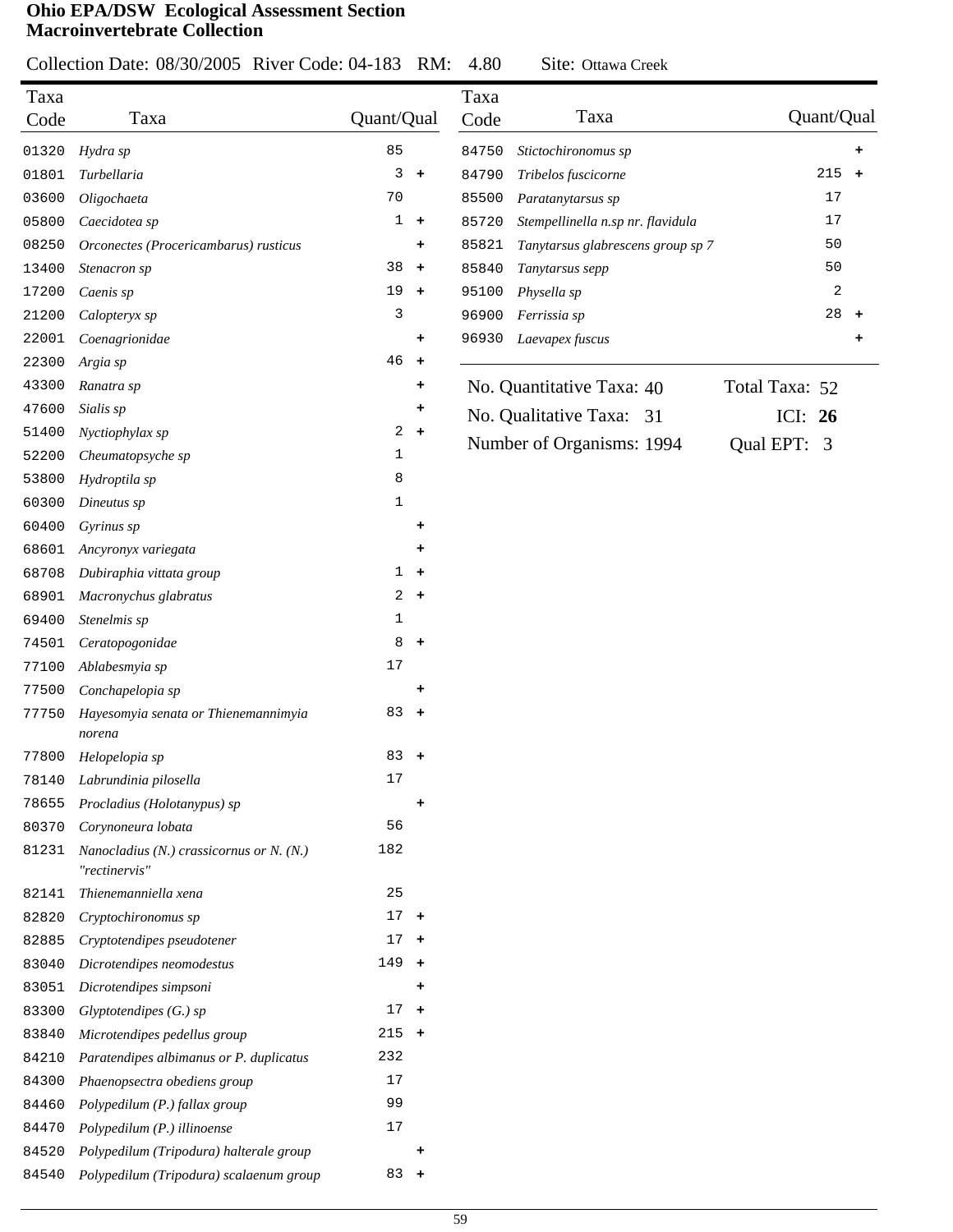Collection Date: 08/30/2005 River Code: 04-183 RM: 0.90 Site: Ottawa Creek

| Taxa  |                                                |                           | Taxa  |                                          |                      |
|-------|------------------------------------------------|---------------------------|-------|------------------------------------------|----------------------|
| Code  | Taxa                                           | Quant/Qual                | Code  | Taxa                                     | Quant/Qual           |
| 01320 | Hydra sp                                       | 59                        | 81632 | Parakiefferiella n.sp 2                  | 31                   |
| 01801 | Turbellaria                                    | 57                        | 82121 | Thienemanniella lobapodema               | 24                   |
| 02600 | Nematomorpha                                   | ٠                         | 82141 | Thienemanniella xena                     | +                    |
| 03040 | Fredericella sp                                | 1                         | 82820 | Cryptochironomus sp                      | 15<br>$+$            |
| 03360 | Plumatella sp                                  | ٠                         | 82885 | Cryptotendipes pseudotener               | 15<br>$\ddot{}$      |
| 03600 | Oligochaeta                                    | 18<br>$\pm$               | 83040 | Dicrotendipes neomodestus                | 732<br>$\ddot{}$     |
| 05800 | Caecidotea sp                                  | ٠                         | 83051 | Dicrotendipes simpsoni                   | 15                   |
| 06201 | Hyalella azteca                                | +                         | 83300 | Glyptotendipes (G.) sp                   | 15                   |
| 08250 | Orconectes (Procericambarus) rusticus          | +                         | 83840 | Microtendipes pedellus group             | 46<br>$\ddag$        |
| 11020 | Acerpenna pygmaea                              | ٠                         | 84210 | Paratendipes albimanus or P. duplicatus  | 31                   |
| 11120 | Baetis flavistriga                             | +                         | 84450 | Polypedilum (Uresipedilum) flavum        | +                    |
| 11130 | Baetis intercalaris                            | ٠                         | 84460 | Polypedilum (P.) fallax group            | 15<br>$\ddot{}$      |
| 11651 | Procloeon sp (w/o hindwing pads)               | 31                        | 84470 | Polypedilum (P.) illinoense              | 168<br>$\ddot{}$     |
| 13400 | Stenacron sp                                   | 166<br>$\ddot{}$          | 84540 | Polypedilum (Tripodura) scalaenum group  | 76<br>$\ddot{}$      |
| 17200 | Caenis sp                                      | 43<br>$\ddot{}$           | 84700 | Stenochironomus sp                       | 15<br>$\ddot{}$      |
| 21200 | Calopteryx sp                                  | +                         | 84790 | Tribelos fuscicorne                      | 15                   |
| 21300 | Hetaerina sp                                   | ٠                         | 84800 | Tribelos jucundum                        | 15                   |
| 22001 | Coenagrionidae                                 | $\ddot{}$                 | 85261 | Cladotanytarsus vanderwulpi group Type 1 | ٠                    |
| 22300 | Argia sp                                       | 77<br>$+$                 | 85500 | Paratanytarsus sp                        | 15                   |
| 43300 | Ranatra sp                                     | +                         | 85625 | Rheotanytarsus sp                        | 15<br>$\ddot{}$      |
| 47600 | Sialis sp                                      | $\ddot{}$                 | 85720 | Stempellinella n.sp nr. flavidula        | 15                   |
| 51400 | Nyctiophylax sp                                | 9<br>$\ddot{}$            | 85821 | Tanytarsus glabrescens group sp 7        | 92                   |
| 52200 | Cheumatopsyche sp                              | 5<br>$\ddot{}$            | 85840 | Tanytarsus sepp                          | 31<br>$\overline{+}$ |
| 52530 | Hydropsyche depravata group                    | +                         | 86100 | Chrysops sp                              |                      |
| 52570 | Hydropsyche simulans                           | ٠                         | 95501 | Planorbidae                              | 8                    |
| 53800 | Hydroptila sp                                  | $\mathbf{1}$              | 96900 | Ferrissia sp                             | 27                   |
| 57400 | Neophylax sp                                   | +                         | 96930 | Laevapex fuscus                          | +                    |
| 57900 | Pycnopsyche sp                                 | ٠                         | 97601 | Corbicula fluminea                       | 16<br>$\ddot{}$      |
| 59001 | Leptoceridae                                   | 8                         | 99100 | Pyganodon grandis                        |                      |
| 59415 | Nectopsyche exquisita                          | ٠                         | 99680 | Leptodea fragilis                        | +                    |
| 65800 | Berosus sp                                     | 1                         |       |                                          |                      |
| 68075 | Psephenus herricki                             | $\ddot{}$                 |       | No. Quantitative Taxa: 44                | Total Taxa: 74       |
| 68601 | Ancyronyx variegata                            | ٠                         |       | No. Qualitative Taxa: 53                 | ICI: 34              |
| 68708 | Dubiraphia vittata group                       | $10 +$                    |       | Number of Organisms: 2063                | Qual EPT: 12         |
| 68901 | Macronychus glabratus                          | $\mathbf{1}$<br>$\ddot{}$ |       |                                          |                      |
| 69400 | Stenelmis sp                                   | $14 +$                    |       |                                          |                      |
| 72700 | Anopheles sp                                   | ٠                         |       |                                          |                      |
| 74501 | Ceratopogonidae                                | ٠                         |       |                                          |                      |
| 77115 | Ablabesmyia janta                              | 31                        |       |                                          |                      |
| 77500 | Conchapelopia sp                               | 46<br>$\ddot{}$           |       |                                          |                      |
| 77750 | Hayesomyia senata or Thienemannimyia<br>norena | 15<br>$\ddot{}$           |       |                                          |                      |
| 77800 | Helopelopia sp                                 | $15 +$                    |       |                                          |                      |
| 78655 | Procladius (Holotanypus) sp                    | +                         |       |                                          |                      |

*Corynoneura lobata* 8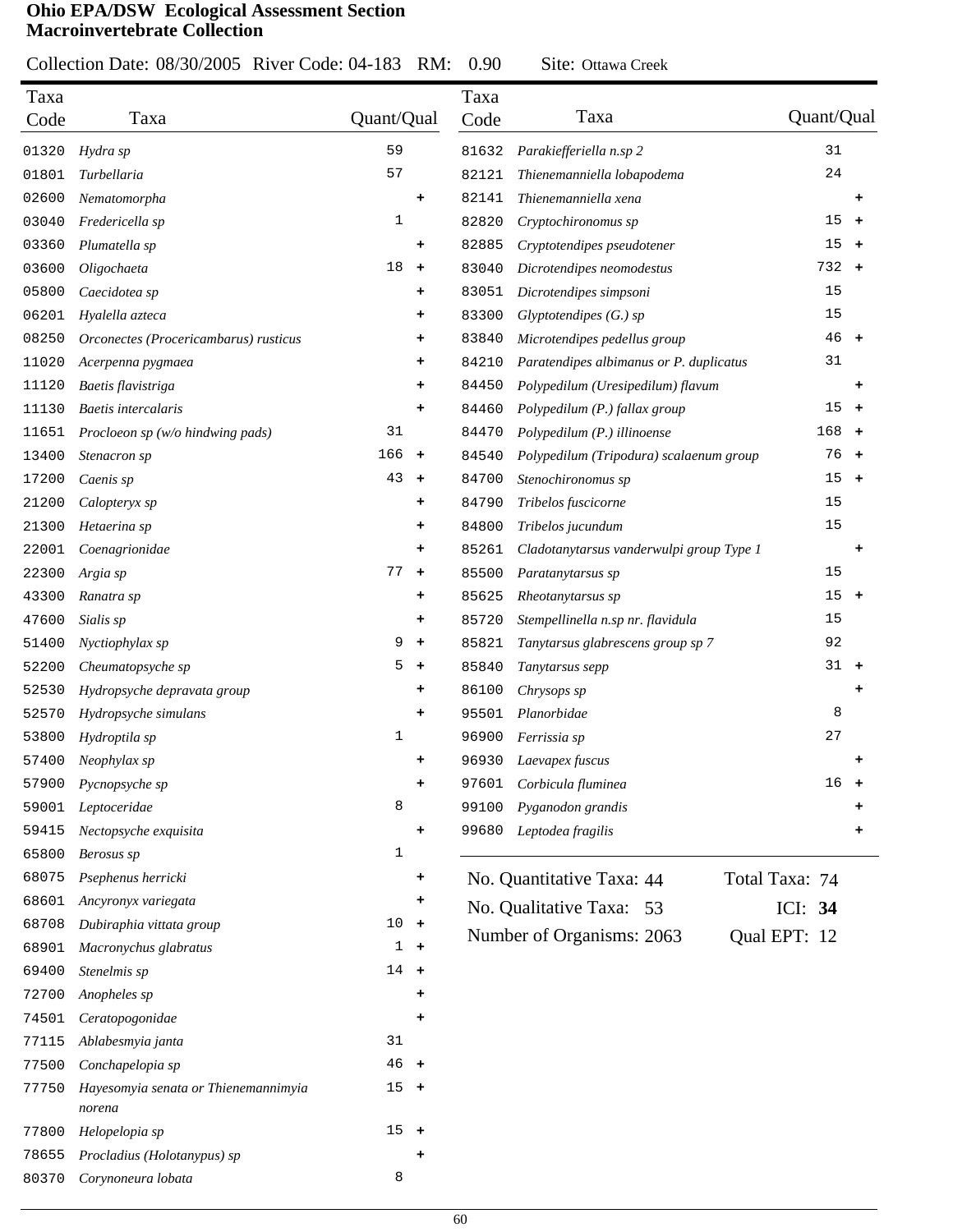Collection Date: 07/20/2005 River Code: 04-184 RM: 7.30 Site: Tiderishi Creek Co. Rd. 26

| Taxa                  |                                          |            | Taxa |      |            |
|-----------------------|------------------------------------------|------------|------|------|------------|
| Code                  | Taxa                                     | Quant/Qual | Code | Taxa | Quant/Qual |
| 03600                 | Oligochaeta                              | ٠          |      |      |            |
| 04664                 | Helobdella stagnalis                     | ٠          |      |      |            |
| 04935                 | Erpobdella punctata punctata             |            |      |      |            |
| 05900                 | Lirceus sp                               |            |      |      |            |
| 08220                 | Orconectes (Gremicambarus) immunis       |            |      |      |            |
| 08250                 | Orconectes (Procericambarus) rusticus    | ٠          |      |      |            |
| 23600                 | Aeshna sp                                |            |      |      |            |
| 27500                 | Somatochlora sp                          | ٠          |      |      |            |
| 45300                 | Sigara sp                                | ٠          |      |      |            |
| 47600                 | Sialis sp                                | ٠          |      |      |            |
| 52200                 | Cheumatopsyche sp                        |            |      |      |            |
| 60300                 | Dineutus sp                              |            |      |      |            |
| 60900                 | Peltodytes sp                            | ٠          |      |      |            |
| 61400                 | Agabus sp                                | ٠          |      |      |            |
| 63900                 | Laccophilus sp                           | ٠          |      |      |            |
| 65800                 | Berosus sp                               | +          |      |      |            |
| 67000                 | Helophorus sp                            | +          |      |      |            |
| 68300                 | Cyphon sp                                | ٠          |      |      |            |
| 71300                 | Limonia sp                               |            |      |      |            |
| 77500                 | Conchapelopia sp                         |            |      |      |            |
| 82730                 | Chironomus (C.) decorus group            |            |      |      |            |
| 84210                 | Paratendipes albimanus or P. duplicatus  |            |      |      |            |
| 94400                 | Fossaria sp                              | ٠          |      |      |            |
| 95100                 | Physella sp                              |            |      |      |            |
| 96264                 | Planorbella (Pierosoma) pilsbryi         |            |      |      |            |
| 98600                 | Sphaerium sp                             | $\ddot{}$  |      |      |            |
| $\mathbf{v}$ $\alpha$ | $\mathbf{r}$<br>$T \times 1 T$<br>$\sim$ | $\sim$     |      |      |            |

| No. Quantitative Taxa: 0 | Total Taxa: 26 |
|--------------------------|----------------|
| No. Qualitative Taxa: 26 | ICI:           |
| Number of Organisms: 0   | Qual EPT: 1    |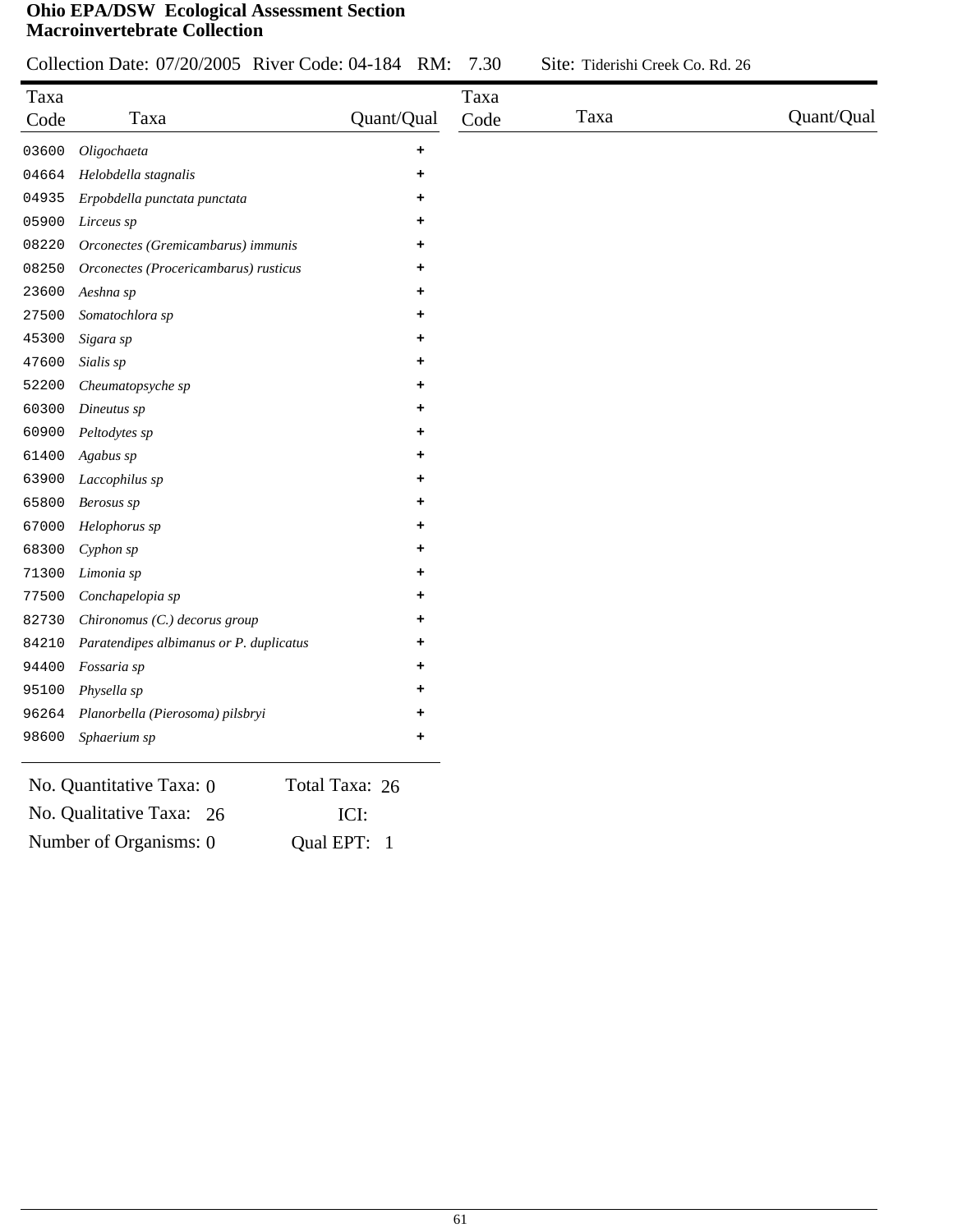Collection Date: 07/20/2005 River Code: 04-184 RM: 4.60 Site: Tiderishi Creek

| Taxa  |                                         |                             | Taxa |      |            |
|-------|-----------------------------------------|-----------------------------|------|------|------------|
| Code  | Taxa                                    | Quant/Qual                  | Code | Taxa | Quant/Qual |
| 04664 | Helobdella stagnalis                    | ٠.                          |      |      |            |
| 04935 | Erpobdella punctata punctata            | ٠                           |      |      |            |
| 05900 | Lirceus sp                              | ٠                           |      |      |            |
| 23704 | Anax junius                             | ٠.                          |      |      |            |
| 45300 | Sigara sp                               | ٠                           |      |      |            |
| 52200 | Cheumatopsyche sp                       | ٠                           |      |      |            |
| 60300 | Dineutus sp                             | ٠                           |      |      |            |
| 60900 | Peltodytes sp                           | ٠                           |      |      |            |
| 63300 | Hydroporus sp                           | ٠                           |      |      |            |
| 63900 | Laccophilus sp                          | +                           |      |      |            |
| 65800 | Berosus sp                              | ٠                           |      |      |            |
| 66500 | Enochrus sp                             | ٠                           |      |      |            |
| 67500 | Laccobius sp                            | ٠                           |      |      |            |
| 67800 | Tropisternus sp                         | ٠                           |      |      |            |
| 68708 | Dubiraphia vittata group                | ٠                           |      |      |            |
| 69400 | Stenelmis sp                            | ٠                           |      |      |            |
| 71900 | Tipula sp                               | ٠                           |      |      |            |
| 84210 | Paratendipes albimanus or P. duplicatus | +                           |      |      |            |
| 94400 | Fossaria sp                             | ٠                           |      |      |            |
| 95100 | Physella sp                             | ٠                           |      |      |            |
| 96264 | Planorbella (Pierosoma) pilsbryi        | +                           |      |      |            |
|       | No. Quantitative Taxa: 0                | Total Taxa: 21              |      |      |            |
|       | No. Qualitative Taxa: 21                | ICI:                        |      |      |            |
|       | Number of Organisms: 0                  | Qual EPT:<br>$\overline{1}$ |      |      |            |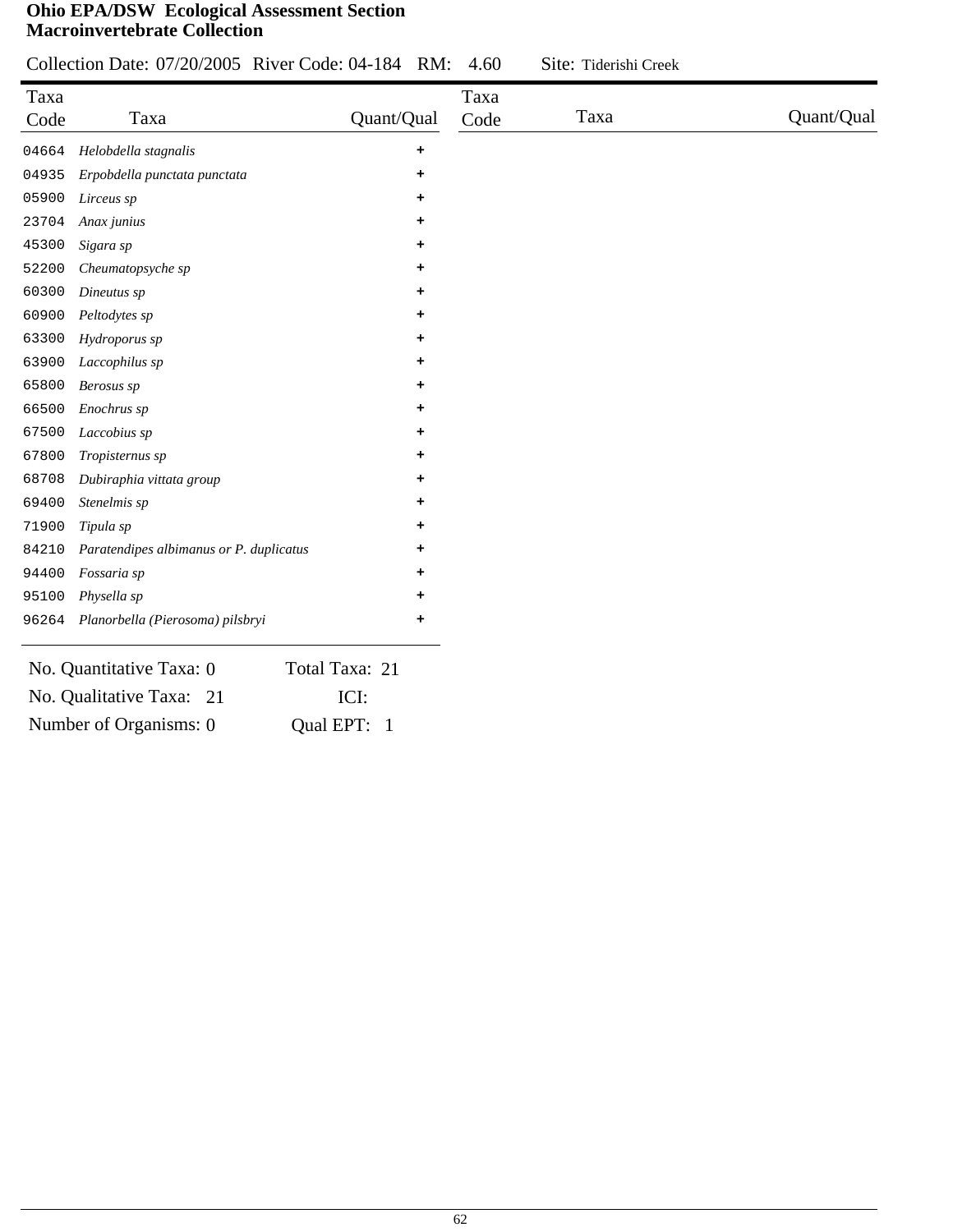| Collection Date: 08/01/2005 River Code: 04-184 RM: 0.10 |  |  | Site: Tiderishi Creek at mouth |
|---------------------------------------------------------|--|--|--------------------------------|
|---------------------------------------------------------|--|--|--------------------------------|

| Taxa  |                                                             |            | Taxa  |                                   |                |
|-------|-------------------------------------------------------------|------------|-------|-----------------------------------|----------------|
| Code  | Taxa                                                        | Quant/Qual | Code  | Taxa                              | Quant/Qual     |
| 00556 | Ephydatia fluviatilis                                       | ٠.         | 85821 | Tanytarsus glabrescens group sp 7 |                |
| 01801 | Turbellaria                                                 | ٠          | 96930 | Laevapex fuscus                   |                |
| 03360 | Plumatella sp                                               | +          | 98200 | Pisidium sp                       |                |
| 04935 | Erpobdella punctata punctata                                | +          | 98600 | Sphaerium sp                      | +              |
| 05900 | Lirceus sp                                                  | ٠          |       |                                   |                |
| 08250 | Orconectes (Procericambarus) rusticus                       | ۰          |       | No. Quantitative Taxa: 0          | Total Taxa: 47 |
| 08601 | Hydrachnidia                                                | ۰          |       | No. Qualitative Taxa: 47          | ICI:           |
| 13400 | Stenacron sp                                                | +          |       | Number of Organisms: 0            | Qual EPT: 7    |
| 17200 | Caenis sp                                                   | +          |       |                                   |                |
| 18750 | Hexagenia limbata                                           | ٠          |       |                                   |                |
| 22001 | Coenagrionidae                                              | ٠          |       |                                   |                |
| 24900 | Gomphus sp                                                  | ٠          |       |                                   |                |
| 45100 | Palmacorixa sp                                              | ٠          |       |                                   |                |
| 47600 | Sialis sp                                                   | ٠          |       |                                   |                |
| 52200 | Cheumatopsyche sp                                           | ٠          |       |                                   |                |
| 53800 | Hydroptila sp                                               | ٠          |       |                                   |                |
| 58505 | Helicopsyche borealis                                       | ٠          |       |                                   |                |
| 59728 | Triaenodes marginatus                                       | ٠          |       |                                   |                |
| 60900 | Peltodytes sp                                               | ٠          |       |                                   |                |
| 65800 | Berosus sp                                                  | ٠          |       |                                   |                |
| 67800 | Tropisternus sp                                             | ٠          |       |                                   |                |
| 68707 | Dubiraphia quadrinotata                                     | ٠          |       |                                   |                |
| 68708 | Dubiraphia vittata group                                    | ٠          |       |                                   |                |
| 68901 | Macronychus glabratus                                       | ٠          |       |                                   |                |
| 69400 | Stenelmis sp                                                |            |       |                                   |                |
| 71900 | Tipula sp                                                   |            |       |                                   |                |
| 74100 | Simulium sp                                                 |            |       |                                   |                |
| 74501 | Ceratopogonidae                                             | ٠          |       |                                   |                |
| 77800 | Helopelopia sp                                              |            |       |                                   |                |
| 78600 | Pentaneura inconspicua                                      | ٠          |       |                                   |                |
| 78655 | Procladius (Holotanypus) sp                                 |            |       |                                   |                |
| 81231 | Nanocladius (N.) crassicornus or $N. (N.)$<br>"rectinervis" | ٠          |       |                                   |                |
| 81270 | Nanocladius (N.) spiniplenus                                | ٠          |       |                                   |                |
| 82885 | Cryptotendipes pseudotener                                  | ٠          |       |                                   |                |
| 83040 | Dicrotendipes neomodestus                                   |            |       |                                   |                |
| 83820 | Microtendipes "caelum" (sensu Simpson &<br>Bode, 1980)      |            |       |                                   |                |
| 84210 | Paratendipes albimanus or P. duplicatus                     |            |       |                                   |                |
| 84300 | Phaenopsectra obediens group                                |            |       |                                   |                |
| 84540 | Polypedilum (Tripodura) scalaenum group                     |            |       |                                   |                |
| 84750 | Stictochironomus sp                                         |            |       |                                   |                |
| 84888 | Xenochironomus xenolabis                                    |            |       |                                   |                |
| 84960 | Pseudochironomus sp                                         |            |       |                                   |                |
| 85625 | Rheotanytarsus sp                                           | ٠          |       |                                   |                |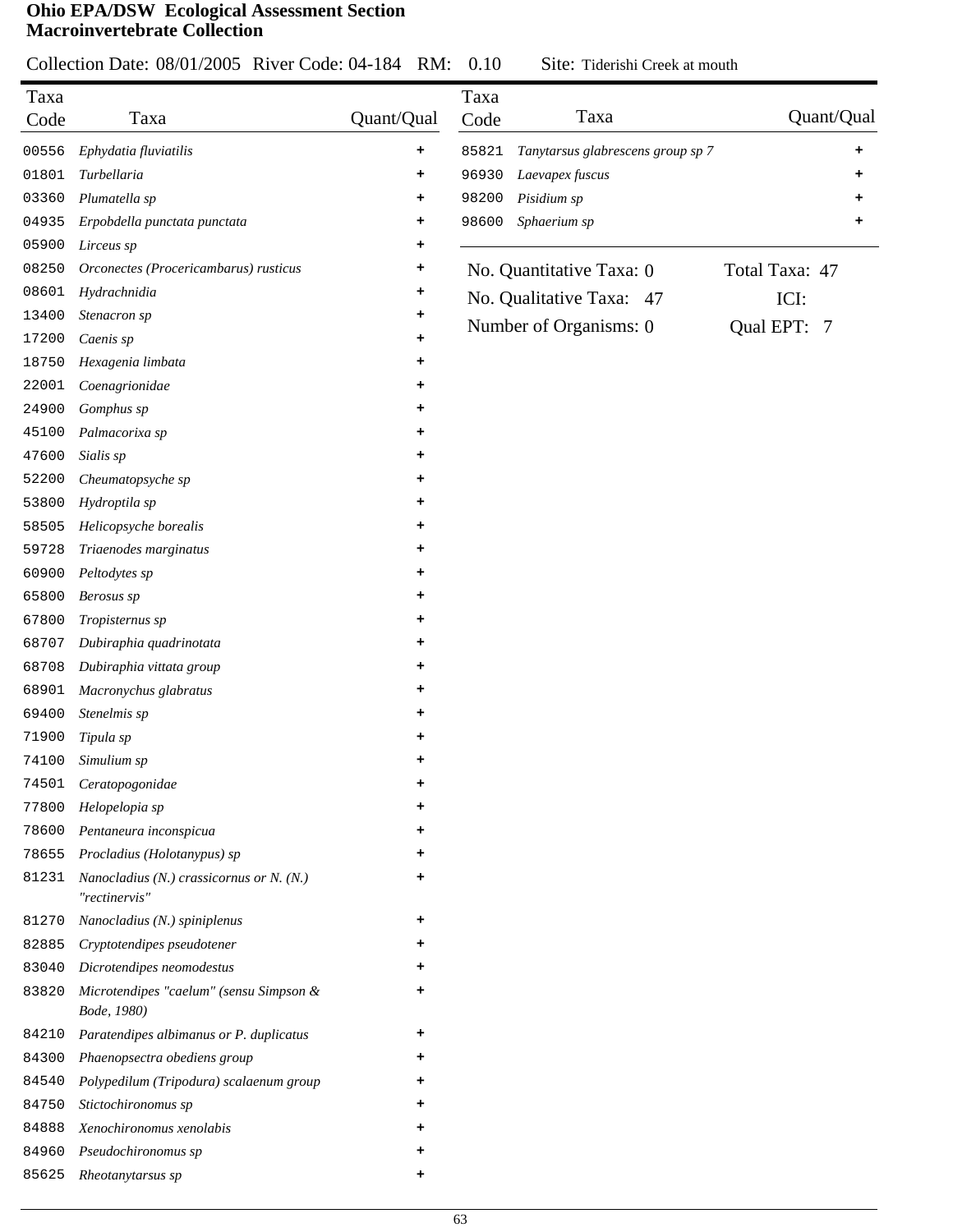| Collection Date: 08/02/2005 River Code: 04-185 RM: 17.70 |  |  |  |  | Site: Eagle Creek |
|----------------------------------------------------------|--|--|--|--|-------------------|
|----------------------------------------------------------|--|--|--|--|-------------------|

| Taxa  |                                         |            | Taxa | Taxa                     |                |
|-------|-----------------------------------------|------------|------|--------------------------|----------------|
| Code  | Taxa                                    | Quant/Qual | Code |                          | Quant/Qual     |
| 01801 | Turbellaria                             | ÷          |      |                          |                |
| 03600 | Oligochaeta                             | ۰          |      | No. Quantitative Taxa: 0 | Total Taxa: 41 |
| 04685 | Placobdella ornata                      | +          |      | No. Qualitative Taxa: 41 | ICI:           |
| 08250 | Orconectes (Procericambarus) rusticus   | ٠          |      | Number of Organisms: 0   | Qual EPT: 7    |
| 11651 | Procloeon sp (w/o hindwing pads)        | ٠          |      |                          |                |
| 13400 | Stenacron sp                            | ٠          |      |                          |                |
| 17200 | Caenis sp                               | ٠          |      |                          |                |
| 22001 | Coenagrionidae                          | ٠          |      |                          |                |
| 22300 | Argia sp                                | ٠          |      |                          |                |
| 23909 | Boyeria vinosa                          | ٠          |      |                          |                |
| 24900 | Gomphus sp                              | ٠          |      |                          |                |
| 28955 | Plathemis lydia                         | ۰          |      |                          |                |
| 47600 | Sialis sp                               | ٠          |      |                          |                |
| 51600 | Polycentropus sp                        | ٠          |      |                          |                |
| 52200 | Cheumatopsyche sp                       | ٠          |      |                          |                |
| 53501 | Hydroptilidae                           | ۰          |      |                          |                |
| 58505 | Helicopsyche borealis                   |            |      |                          |                |
| 65800 | Berosus sp                              |            |      |                          |                |
| 67100 | Hydrobius sp                            |            |      |                          |                |
| 68300 | Cyphon sp                               | ÷          |      |                          |                |
| 68702 | Dubiraphia bivittata                    |            |      |                          |                |
| 68708 | Dubiraphia vittata group                | ٠          |      |                          |                |
| 69400 | Stenelmis sp                            | ٠          |      |                          |                |
| 71900 | Tipula sp                               | ۰          |      |                          |                |
| 74501 | Ceratopogonidae                         |            |      |                          |                |
| 77355 | Clinotanypus pinguis                    |            |      |                          |                |
| 77750 | Hayesomyia senata or Thienemannimyia    | ۰          |      |                          |                |
|       | norena                                  |            |      |                          |                |
| 78140 | Labrundinia pilosella                   | ÷          |      |                          |                |
| 78350 | Meropelopia sp                          |            |      |                          |                |
| 78655 | Procladius (Holotanypus) sp             |            |      |                          |                |
| 82730 | Chironomus (C.) decorus group           |            |      |                          |                |
| 82820 | Cryptochironomus sp                     |            |      |                          |                |
| 83040 | Dicrotendipes neomodestus               |            |      |                          |                |
| 83900 | Nilothauma sp                           |            |      |                          |                |
| 84210 | Paratendipes albimanus or P. duplicatus |            |      |                          |                |
| 84750 | Stictochironomus sp                     |            |      |                          |                |
| 85625 | Rheotanytarsus sp                       | ÷          |      |                          |                |
| 85821 | Tanytarsus glabrescens group sp 7       | ٠          |      |                          |                |
| 95100 | Physella sp                             |            |      |                          |                |
| 98200 | Pisidium sp                             | ٠          |      |                          |                |
| 98600 | Sphaerium sp                            | ۰          |      |                          |                |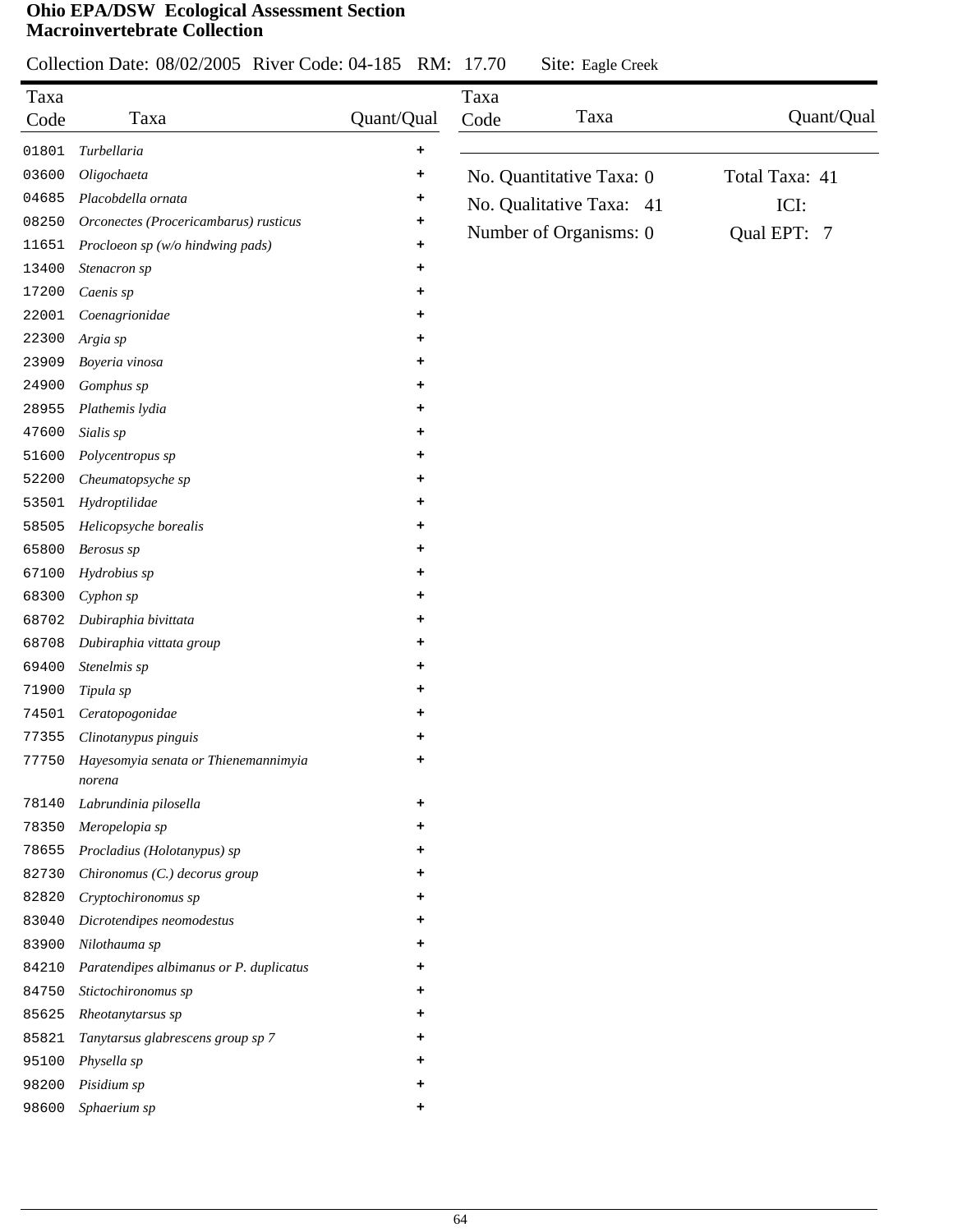Collection Date: 09/06/2005 River Code: 04-185 RM: 14.00 Site: Eagle Creek

| Taxa  |                                                           |                            | Taxa  |                           |                |
|-------|-----------------------------------------------------------|----------------------------|-------|---------------------------|----------------|
| Code  | Taxa                                                      | Quant/Qual                 | Code  | Taxa                      | Quant/Qual     |
| 01801 | Turbellaria                                               | 47<br>$\ddot{\phantom{1}}$ | 85840 | Tanytarsus sepp           | 7              |
| 03360 | Plumatella sp                                             | 10                         | 93900 | Elimia sp                 | +              |
| 03600 | Oligochaeta                                               | 48<br>$\ddot{\phantom{1}}$ | 96900 | Ferrissia sp              | 7              |
| 05900 | Lirceus sp                                                | 1                          | 98600 | Sphaerium sp              | $67 +$         |
| 06201 | Hyalella azteca                                           | $\ddot{}$                  |       |                           |                |
| 08250 | Orconectes (Procericambarus) rusticus                     | $\ddot{}$                  |       | No. Quantitative Taxa: 31 | Total Taxa: 48 |
| 11651 | Procloeon sp (w/o hindwing pads)                          | $11 +$                     |       | No. Qualitative Taxa: 30  | ICI: 32        |
| 13000 | Leucrocuta sp                                             |                            |       | Number of Organisms: 1109 |                |
| 13400 | Stenacron sp                                              | 75<br>$\ddot{}$            |       |                           | Qual EPT: 7    |
| 13521 | Stenonema femoratum                                       | 44<br>$\ddot{}$            |       |                           |                |
| 14950 | Leptophlebia sp or Paraleptophlebia sp                    | 3                          |       |                           |                |
| 17200 | Caenis sp                                                 | 89<br>$+$                  |       |                           |                |
| 22001 | Coenagrionidae                                            | $\ddot{}$                  |       |                           |                |
| 22300 | Argia sp                                                  | 11                         |       |                           |                |
| 24501 | Gomphidae                                                 | ٠                          |       |                           |                |
| 27500 | Somatochlora sp                                           | ٠                          |       |                           |                |
| 28955 | Plathemis lydia                                           | ٠                          |       |                           |                |
| 45100 | Palmacorixa sp                                            |                            |       |                           |                |
| 47600 | Sialis sp                                                 |                            |       |                           |                |
| 51600 | Polycentropus sp                                          | 3<br>$\ddot{}$             |       |                           |                |
| 52200 | Cheumatopsyche sp                                         | 2<br>$\ddot{\phantom{1}}$  |       |                           |                |
| 68075 | Psephenus herricki                                        | ٠                          |       |                           |                |
| 68708 | Dubiraphia vittata group                                  | 3<br>$\ddot{}$             |       |                           |                |
| 69400 | Stenelmis sp                                              | 8<br>$\ddot{}$             |       |                           |                |
| 74501 | Ceratopogonidae                                           | $\ddot{}$                  |       |                           |                |
| 77800 | Helopelopia sp                                            | 42                         |       |                           |                |
| 78140 | Labrundinia pilosella                                     | 14                         |       |                           |                |
| 78401 | Natarsia species A (sensu Roback, 1978)                   | 7                          |       |                           |                |
| 78655 | Procladius (Holotanypus) sp                               | ٠                          |       |                           |                |
| 80351 | Corynoneura n.sp 1                                        | 4                          |       |                           |                |
| 80370 | Corynoneura lobata                                        | 69                         |       |                           |                |
| 81231 | Nanocladius (N.) crassicornus or N. (N.)<br>"rectinervis" | 7                          |       |                           |                |
| 82730 | Chironomus (C.) decorus group                             | 14                         |       |                           |                |
| 82820 | Cryptochironomus sp                                       | 7                          |       |                           |                |
| 83040 | Dicrotendipes neomodestus                                 | 21                         |       |                           |                |
| 83840 | Microtendipes pedellus group                              | $216 +$                    |       |                           |                |
| 84210 | Paratendipes albimanus or P. duplicatus                   | 202                        |       |                           |                |
| 84450 | Polypedilum (Uresipedilum) flavum                         | $\ddot{}$                  |       |                           |                |
| 84460 | Polypedilum (P.) fallax group                             | 7                          |       |                           |                |
| 84480 | Polypedilum (P.) laetum group                             | ٠                          |       |                           |                |
| 84520 | Polypedilum (Tripodura) halterale group                   |                            |       |                           |                |
| 84540 | Polypedilum (Tripodura) scalaenum group                   | 7<br>$\ddot{}$             |       |                           |                |
| 84750 | Stictochironomus sp                                       | ٠                          |       |                           |                |
| 85821 | Tanytarsus glabrescens group sp 7                         | 56                         |       |                           |                |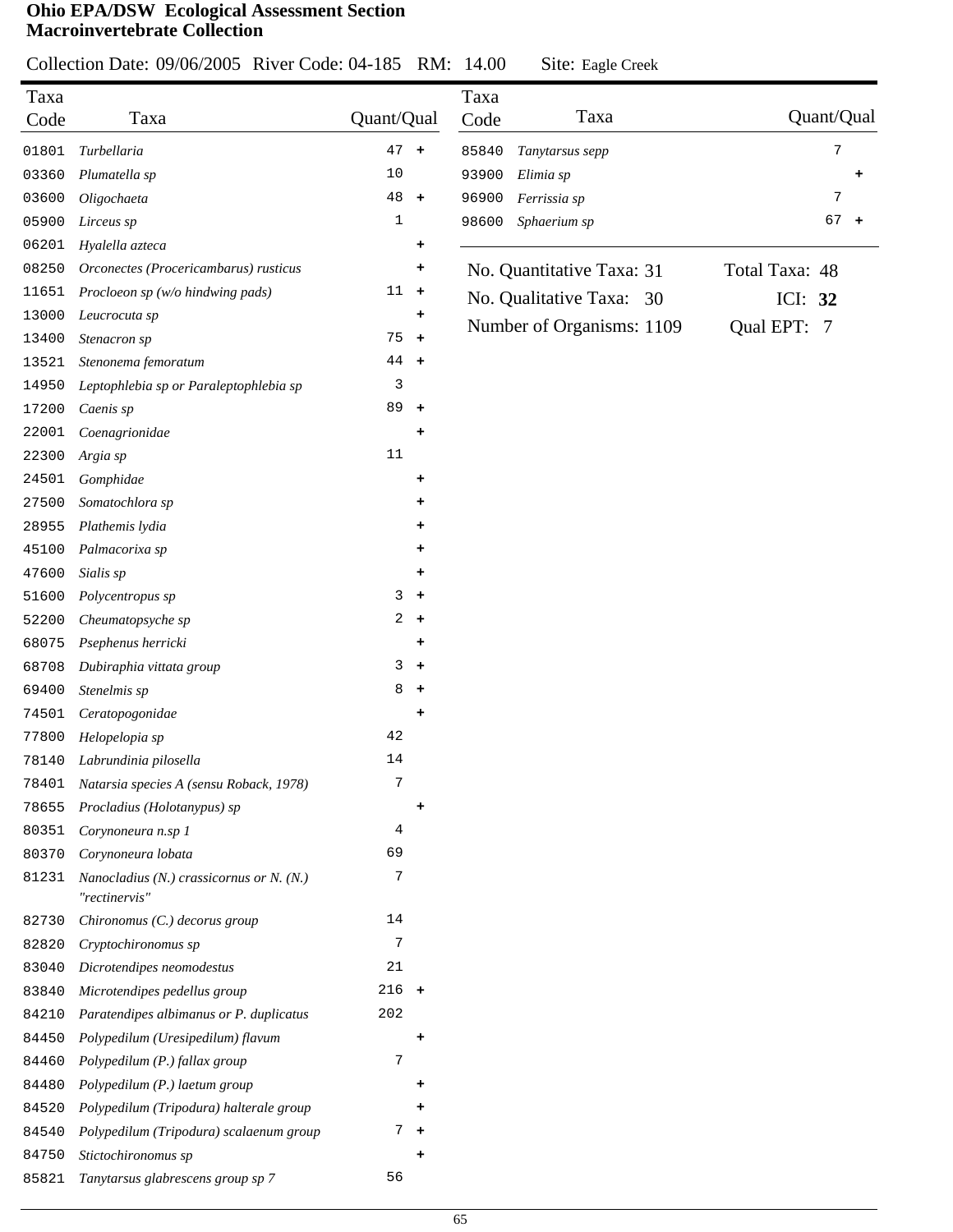Collection Date: 09/07/2005 River Code: 04-185 RM: 11.60 Site: Eagle Creek

| Taxa<br>Code | Taxa                                  | Quant/Qual     | Taxa<br>Code | Taxa | Quant/Qual |
|--------------|---------------------------------------|----------------|--------------|------|------------|
| 05900        | Lirceus sp                            | +              |              |      |            |
| 08250        | Orconectes (Procericambarus) rusticus | ٠              |              |      |            |
| 11120        | Baetis flavistriga                    |                |              |      |            |
| 11130        | <b>Baetis</b> intercalaris            |                |              |      |            |
| 13400        | Stenacron sp                          |                |              |      |            |
| 13521        | Stenonema femoratum                   |                |              |      |            |
| 17200        | Caenis sp                             | +              |              |      |            |
| 22001        | Coenagrionidae                        | +              |              |      |            |
| 22300        | Argia sp                              | ٠              |              |      |            |
| 44501        | Corixidae                             |                |              |      |            |
| 45900        | Notonecta sp                          |                |              |      |            |
| 51600        | Polycentropus sp                      |                |              |      |            |
| 52200        | Cheumatopsyche sp                     |                |              |      |            |
| 68075        | Psephenus herricki                    | ٠              |              |      |            |
| 68300        | Cyphon sp                             | ÷              |              |      |            |
| 69400        | Stenelmis sp                          |                |              |      |            |
| 77120        | Ablabesmyia mallochi                  | ÷              |              |      |            |
| 77500        | Conchapelopia sp                      | +              |              |      |            |
| 78655        | Procladius (Holotanypus) sp           | ٠              |              |      |            |
| 80370        | Corynoneura lobata                    |                |              |      |            |
| 82730        | Chironomus (C.) decorus group         | ٠              |              |      |            |
| 83840        | Microtendipes pedellus group          | ٠              |              |      |            |
| 84460        | Polypedilum (P.) fallax group         |                |              |      |            |
| 84470        | Polypedilum (P.) illinoense           | ٠              |              |      |            |
| 84750        | Stictochironomus sp                   | ٠              |              |      |            |
| 93900        | Elimia sp                             |                |              |      |            |
| 98600        | Sphaerium sp                          | ٠              |              |      |            |
|              | No. Quantitative Taxa: 0              | Total Taxa: 27 |              |      |            |

| $1.01$ $\vee$ admitsion $\vee$ $\vee$ $1.01$ and $\vee$ |  | $1 \cup \ldots$ internal $\cup$ |  |
|---------------------------------------------------------|--|---------------------------------|--|
| No. Qualitative Taxa: 27                                |  | ICI:                            |  |
| Number of Organisms: 0                                  |  | Qual EPT: 7                     |  |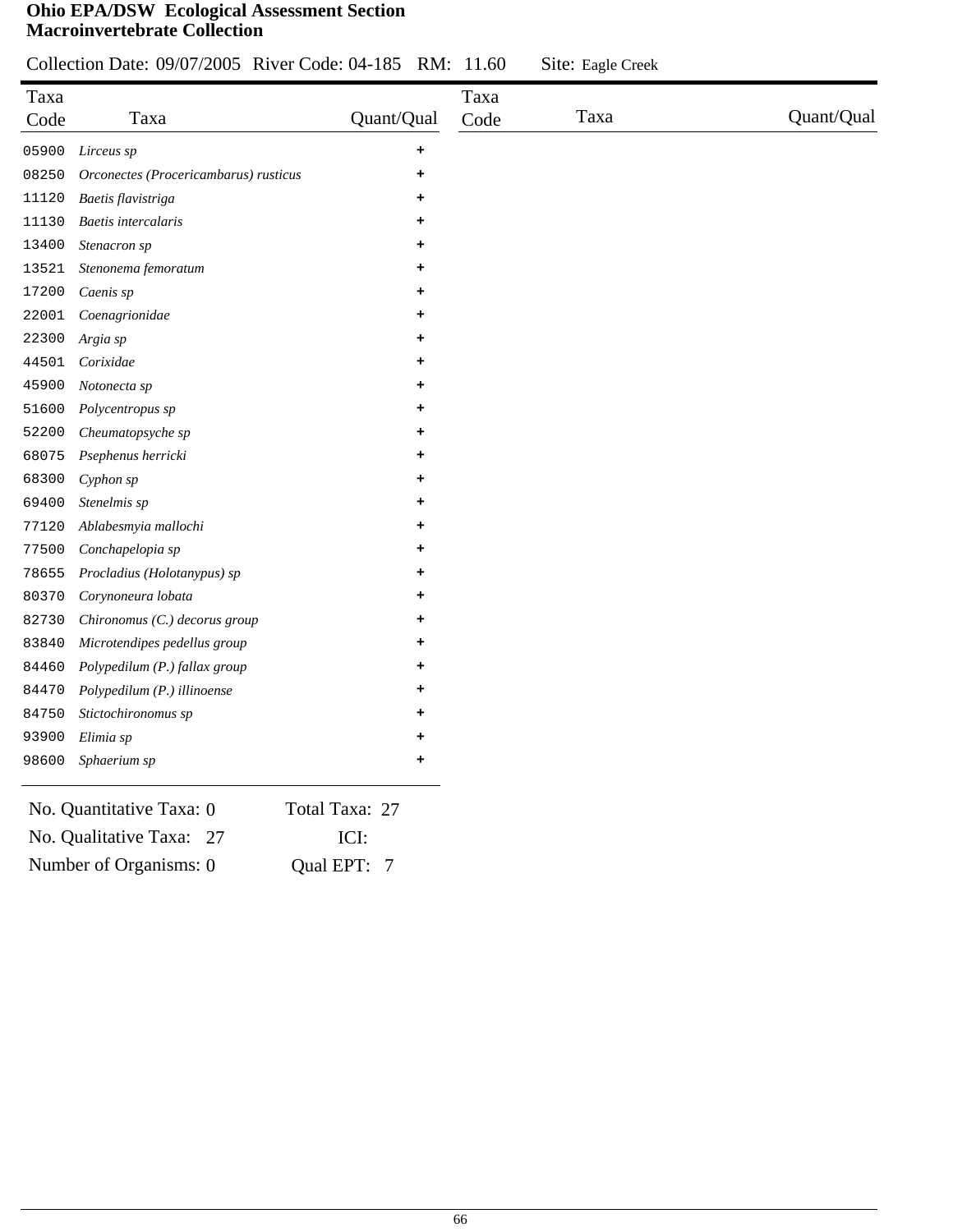#### Collection Date: 09/08/2005 River Code: 04-185 RM: 9.10 Site: Eagle Creek

| Taxa  |                                                           |                |           | Taxa  |                                   |                |
|-------|-----------------------------------------------------------|----------------|-----------|-------|-----------------------------------|----------------|
| Code  | Taxa                                                      | Quant/Qual     |           | Code  | Taxa                              | Quant/Qual     |
| 01801 | Turbellaria                                               | 1              | $\ddot{}$ | 85500 | Paratanytarsus sp                 | 13             |
| 03360 | Plumatella sp                                             |                | ٠         | 85800 | Tanytarsus sp                     | +              |
| 03600 | Oligochaeta                                               | 208            | $\ddot{}$ | 85821 | Tanytarsus glabrescens group sp 7 | 262            |
| 04664 | Helobdella stagnalis                                      |                | ٠         | 85840 | Tanytarsus sepp                   | 20             |
| 05800 | Caecidotea sp                                             |                | $\ddot{}$ | 96900 | Ferrissia sp                      | 4              |
| 05900 | Lirceus sp                                                | $\overline{a}$ | $\ddag$   | 98600 | Sphaerium sp                      | +              |
| 08250 | Orconectes (Procericambarus) rusticus                     |                | ٠         |       |                                   |                |
| 13000 | Leucrocuta sp                                             | 1              |           |       | No. Quantitative Taxa: 26         | Total Taxa: 50 |
| 13400 | Stenacron sp                                              | 3              | $\ddot{}$ |       | No. Qualitative Taxa:<br>-39      | <b>ICI: 28</b> |
| 13521 | Stenonema femoratum                                       | 3              | $\ddot{}$ |       |                                   |                |
| 17200 | Caenis sp                                                 | 164            | $\ddot{}$ |       | Number of Organisms: 994          | Qual EPT: 7    |
| 22001 | Coenagrionidae                                            |                | ٠         |       |                                   |                |
| 22300 | Argia sp                                                  | 10             | $\ddot{}$ |       |                                   |                |
| 50315 | Chimarra obscura                                          |                | ٠         |       |                                   |                |
| 51600 | Polycentropus sp                                          |                | ٠         |       |                                   |                |
| 52200 | Cheumatopsyche sp                                         | $\overline{4}$ | $\ddot{}$ |       |                                   |                |
| 57400 | Neophylax sp                                              |                | $\ddot{}$ |       |                                   |                |
| 68075 | Psephenus herricki                                        |                | ٠         |       |                                   |                |
| 68707 | Dubiraphia quadrinotata                                   |                | ٠         |       |                                   |                |
| 68708 | Dubiraphia vittata group                                  |                | +         |       |                                   |                |
| 69400 | Stenelmis sp                                              | 5              | $\ddot{}$ |       |                                   |                |
| 71300 | Limonia sp                                                |                | ٠         |       |                                   |                |
| 77120 | Ablabesmyia mallochi                                      |                | ٠         |       |                                   |                |
| 77500 | Conchapelopia sp                                          | 13             |           |       |                                   |                |
| 77800 | Helopelopia sp                                            | 7              | $\ddot{}$ |       |                                   |                |
| 78400 | Natarsia sp                                               |                | +         |       |                                   |                |
| 78655 | Procladius (Holotanypus) sp                               |                | ٠         |       |                                   |                |
| 80351 | Corynoneura n.sp 1                                        |                | $\ddot{}$ |       |                                   |                |
| 80370 | Corynoneura lobata                                        | 132            |           |       |                                   |                |
| 81231 | Nanocladius (N.) crassicornus or N. (N.)<br>"rectinervis" | 7              |           |       |                                   |                |
| 82730 | Chironomus (C.) decorus group                             | 7              | $\ddot{}$ |       |                                   |                |
| 82800 | Cladopelma sp                                             |                | ٠         |       |                                   |                |
| 82820 | Cryptochironomus sp                                       |                | ٠         |       |                                   |                |
| 82885 | Cryptotendipes pseudotener                                |                | ٠         |       |                                   |                |
| 83040 | Dicrotendipes neomodestus                                 | 13             |           |       |                                   |                |
| 83051 | Dicrotendipes simpsoni                                    |                | ٠         |       |                                   |                |
| 83158 | Endochironomus nigricans                                  | 13             |           |       |                                   |                |
| 83300 | $Glyptotendipes(G.)$ sp                                   | 20             |           |       |                                   |                |
| 83840 | Microtendipes pedellus group                              | $7\phantom{.}$ | $\ddot{}$ |       |                                   |                |
| 84020 | Parachironomus carinatus                                  | 7              |           |       |                                   |                |
| 84210 | Paratendipes albimanus or P. duplicatus                   | 7              | $\ddot{}$ |       |                                   |                |
| 84450 | Polypedilum (Uresipedilum) flavum                         | $61 +$         |           |       |                                   |                |
| 84470 | Polypedilum (P.) illinoense                               |                | ٠         |       |                                   |                |
| 84750 | Stictochironomus sp                                       |                | $\ddot{}$ |       |                                   |                |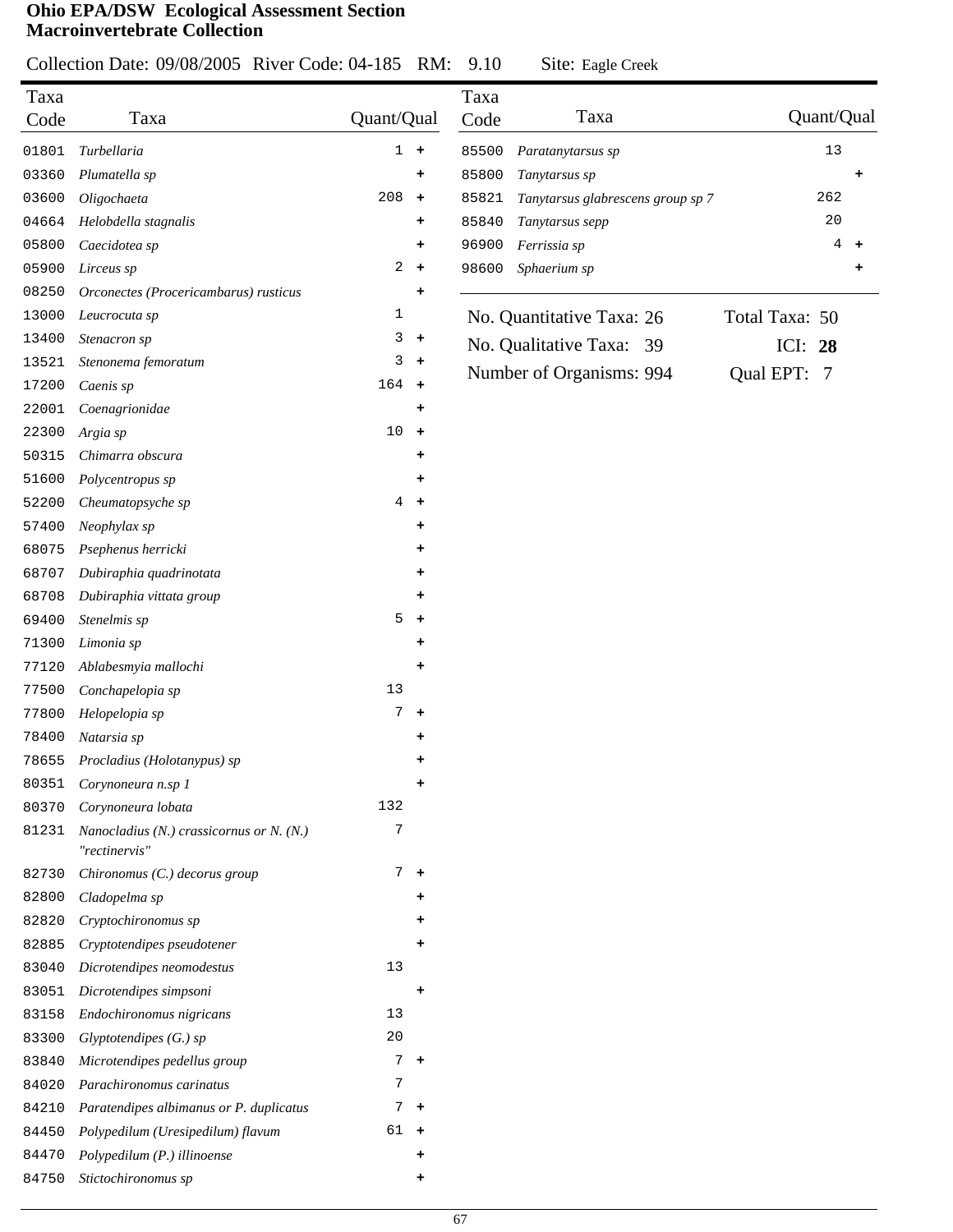Collection Date: 08/30/2005 River Code: 04-185 RM: 3.70 Site: Eagle Creek

| Taxa  |                                                        |            | Taxa |  |
|-------|--------------------------------------------------------|------------|------|--|
| Code  | Taxa                                                   | Quant/Qual | Code |  |
| 00653 | Eunapius fragilis                                      | ٠          |      |  |
| 01801 | Turbellaria                                            | ٠          |      |  |
| 06201 | Hyalella azteca                                        |            |      |  |
| 08250 | Orconectes (Procericambarus) rusticus                  | +          |      |  |
| 08601 | Hydrachnidia                                           | +          |      |  |
| 11120 | Baetis flavistriga                                     | +          |      |  |
| 13000 | Leucrocuta sp                                          | ٠          |      |  |
| 13400 | Stenacron sp                                           | $\ddot{}$  |      |  |
| 17200 | Caenis sp                                              | +          |      |  |
| 22001 | Coenagrionidae                                         | ٠          |      |  |
| 22300 | Argia sp                                               | +          |      |  |
| 45100 | Palmacorixa sp                                         | ٠          |      |  |
| 47600 | Sialis sp                                              |            |      |  |
| 52200 | Cheumatopsyche sp                                      | +          |      |  |
| 53501 | Hydroptilidae                                          | +          |      |  |
| 67800 | Tropisternus sp                                        | ٠          |      |  |
| 68075 | Psephenus herricki                                     |            |      |  |
| 68708 | Dubiraphia vittata group                               | ٠          |      |  |
| 69400 | Stenelmis sp                                           | ٠          |      |  |
| 71900 | Tipula sp                                              | ٠          |      |  |
| 72700 | Anopheles sp                                           |            |      |  |
| 77500 | Conchapelopia sp                                       | ٠          |      |  |
| 77800 | Helopelopia sp                                         | ٠          |      |  |
| 82730 | Chironomus (C.) decorus group                          |            |      |  |
| 82820 | Cryptochironomus sp                                    |            |      |  |
| 83040 | Dicrotendipes neomodestus                              |            |      |  |
| 83820 | Microtendipes "caelum" (sensu Simpson &<br>Bode, 1980) |            |      |  |
| 83840 | Microtendipes pedellus group                           | ٠          |      |  |
| 84540 | Polypedilum (Tripodura) scalaenum group                |            |      |  |
| 84750 | Stictochironomus sp                                    |            |      |  |
| 84888 | Xenochironomus xenolabis                               |            |      |  |
| 85800 | Tanytarsus sp                                          |            |      |  |
| 85821 | Tanytarsus glabrescens group sp 7                      |            |      |  |
| 95100 | Physella sp                                            |            |      |  |
| 97601 | Corbicula fluminea                                     |            |      |  |
| 98600 | Sphaerium sp                                           |            |      |  |

| No. Quantitative Taxa: 0 | Total Taxa: 36 |
|--------------------------|----------------|
| No. Qualitative Taxa: 36 | - ICI:         |
| Number of Organisms: 0   | Qual EPT: 6    |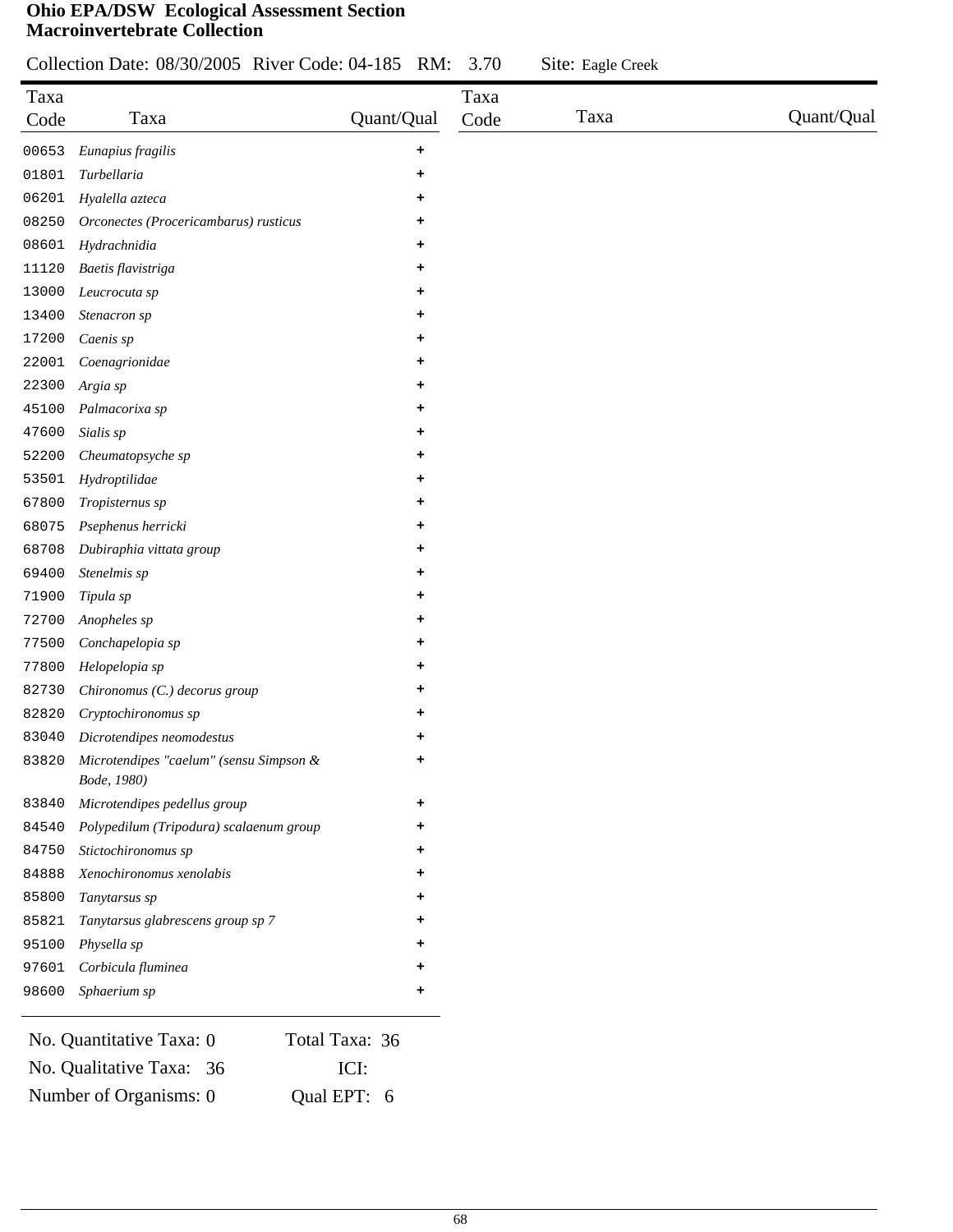*Polypedilum (P.) illinoense* 8

Collection Date: 08/30/2005 River Code: 04-185 RM: 0.50 Site: Eagle Creek

| Taxa  |                                                             |              |           | Taxa  |                                         |                |  |
|-------|-------------------------------------------------------------|--------------|-----------|-------|-----------------------------------------|----------------|--|
| Code  | Taxa                                                        | Quant/Qual   |           | Code  | Taxa                                    | Quant/Qual     |  |
| 00653 | Eunapius fragilis                                           |              | ٠         | 84490 | Polypedilum (Cerobregma) ontario        | +              |  |
| 01320 | Hydra sp                                                    | 29           |           | 84540 | Polypedilum (Tripodura) scalaenum group | 3<br>$\ddot{}$ |  |
| 01801 | Turbellaria                                                 | $\mathbf{1}$ | $\ddot{}$ | 84750 | Stictochironomus sp                     | ٠              |  |
| 03360 | Plumatella sp                                               | 2            | $\ddot{}$ | 84790 | Tribelos fuscicorne                     | 3              |  |
| 03451 | Urnatella gracilis                                          | 4            |           | 84800 | Tribelos jucundum                       | 3              |  |
| 03600 | Oligochaeta                                                 | 110          | $\ddot{}$ | 84888 | Xenochironomus xenolabis                | +              |  |
| 05900 | Lirceus sp                                                  | $\mathbf{1}$ | $\ddot{}$ | 85821 | Tanytarsus glabrescens group sp 7       | 37             |  |
| 06201 | Hyalella azteca                                             |              | ٠         | 85840 | Tanytarsus sepp                         | 13             |  |
| 06700 | Crangonyx sp                                                |              | +         | 87601 | Dolichopodidae                          | $\mathbf 1$    |  |
| 08250 | Orconectes (Procericambarus) rusticus                       | 3            | $\pm$     | 93900 | Elimia sp                               | ٠              |  |
| 11120 | Baetis flavistriga                                          |              | +         | 95100 | Physella sp                             | 2              |  |
| 11130 | <b>Baetis</b> intercalaris                                  |              | +         | 96900 | Ferrissia sp                            | 8              |  |
| 13000 | Leucrocuta sp                                               |              | ٠         | 98600 | Sphaerium sp                            | 1<br>$\ddot{}$ |  |
| 13400 | Stenacron sp                                                | $14 +$       |           | 99160 | Anodontoides ferussacianus              | +              |  |
| 13521 | Stenonema femoratum                                         | $\mathbf{1}$ | $\ddot{}$ |       |                                         |                |  |
| 22300 | Argia sp                                                    | $\mathbf{1}$ | $\pm$     |       | No. Quantitative Taxa: 33               | Total Taxa: 57 |  |
| 47600 | Sialis sp                                                   |              | +         |       | No. Qualitative Taxa: 41                | <b>ICI: 18</b> |  |
| 50315 | Chimarra obscura                                            |              | +         |       | Number of Organisms: 452                | Qual EPT: 9    |  |
| 51600 | Polycentropus sp                                            |              | +         |       |                                         |                |  |
| 52200 | Cheumatopsyche sp                                           |              | +         |       |                                         |                |  |
| 57400 | Neophylax sp                                                |              | +         |       |                                         |                |  |
| 68075 | Psephenus herricki                                          |              | +         |       |                                         |                |  |
| 69400 | Stenelmis sp                                                |              | ٠         |       |                                         |                |  |
| 74501 | Ceratopogonidae                                             | $\mathbf{1}$ |           |       |                                         |                |  |
| 77120 | Ablabesmyia mallochi                                        | 3            |           |       |                                         |                |  |
| 77500 | Conchapelopia sp                                            | 49           | $\ddot{}$ |       |                                         |                |  |
| 77750 | Hayesomyia senata or Thienemannimyia<br>norena              | 3            | $\ddot{}$ |       |                                         |                |  |
| 77800 | Helopelopia sp                                              |              | +         |       |                                         |                |  |
| 80370 | Corynoneura lobata                                          | 6            | $\ddot{}$ |       |                                         |                |  |
| 81231 | Nanocladius (N.) crassicornus or N. $(N.)$<br>"rectinervis" | 3            | $+$       |       |                                         |                |  |
| 81250 | Nanocladius (N.) minimus                                    |              | +         |       |                                         |                |  |
| 82730 | Chironomus (C.) decorus group                               | 3            |           |       |                                         |                |  |
| 82820 | Cryptochironomus sp                                         |              | ٠         |       |                                         |                |  |
| 83040 | Dicrotendipes neomodestus                                   | 5            |           |       |                                         |                |  |
| 83050 | Dicrotendipes lucifer                                       | 3            |           |       |                                         |                |  |
| 83051 | Dicrotendipes simpsoni                                      |              | +         |       |                                         |                |  |
| 83300 | Glyptotendipes (G.) sp                                      | 16           | $+$       |       |                                         |                |  |
| 83840 | Microtendipes pedellus group                                |              | +         |       |                                         |                |  |
| 84210 | Paratendipes albimanus or P. duplicatus                     | 59           | $\ddot{}$ |       |                                         |                |  |
| 84315 | Phaenopsectra flavipes                                      | 5            |           |       |                                         |                |  |
| 84450 | Polypedilum (Uresipedilum) flavum                           |              | +         |       |                                         |                |  |
| 84460 | Polypedilum (P.) fallax group                               | $51 +$       |           |       |                                         |                |  |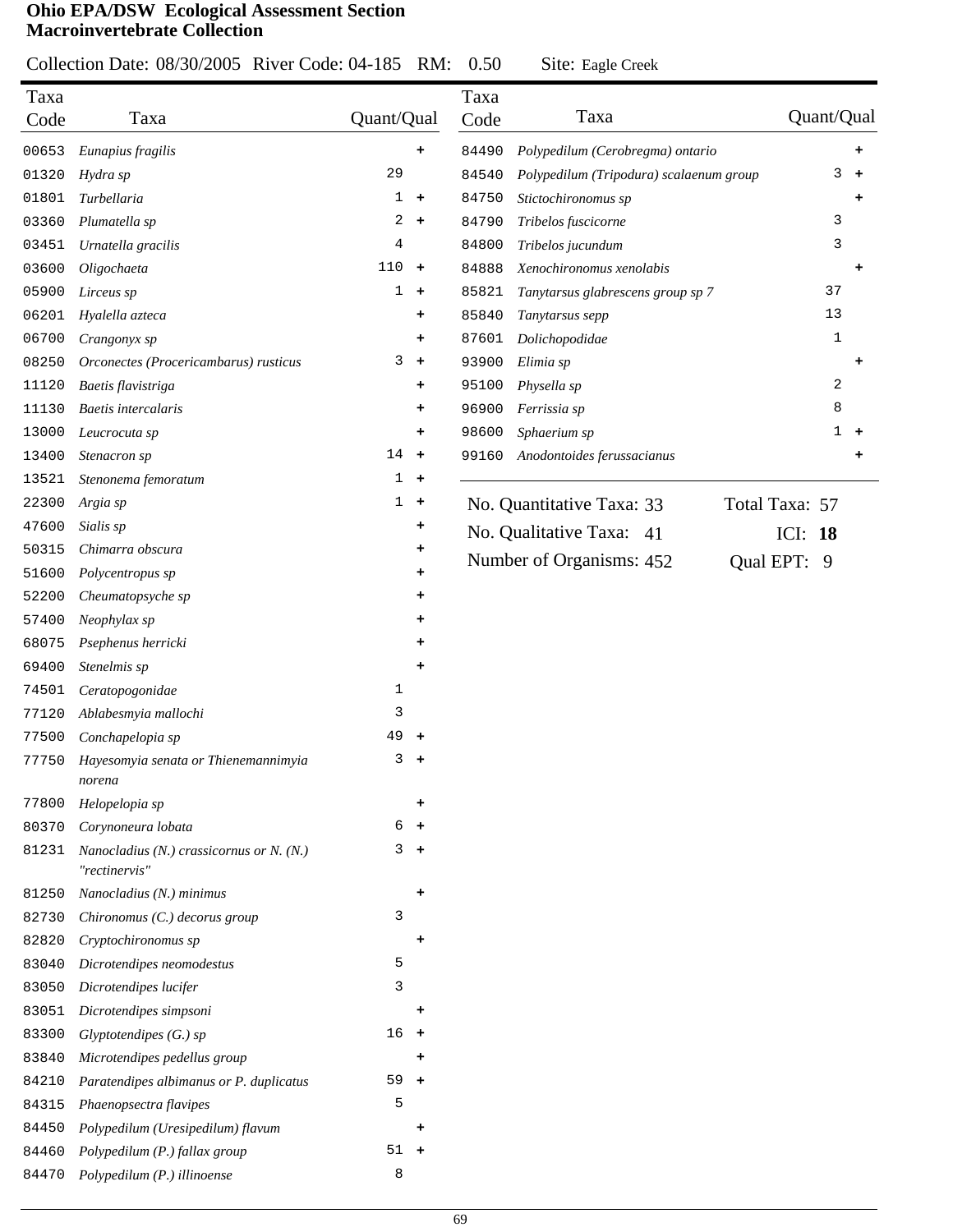Collection Date: 08/02/2005 River Code: 04-186 RM: 0.60 Site: Buck Run

| Taxa  |                                                                                           |                | Taxa |      |            |
|-------|-------------------------------------------------------------------------------------------|----------------|------|------|------------|
| Code  | Taxa                                                                                      | Quant/Qual     | Code | Taxa | Quant/Qual |
| 01320 | Hydra sp                                                                                  | ٠              |      |      |            |
| 01801 | Turbellaria                                                                               | +              |      |      |            |
| 02600 | Nematomorpha                                                                              |                |      |      |            |
| 04964 | Mooreobdella microstoma                                                                   |                |      |      |            |
| 08220 | Orconectes (Gremicambarus) immunis                                                        |                |      |      |            |
| 11200 | Callibaetis sp                                                                            |                |      |      |            |
| 22001 | Coenagrionidae                                                                            |                |      |      |            |
| 23704 | Anax junius                                                                               |                |      |      |            |
| 28705 | Pachydiplax longipennis                                                                   | +              |      |      |            |
| 28955 | Plathemis lydia                                                                           | ٠              |      |      |            |
| 45300 | Sigara sp                                                                                 | +              |      |      |            |
| 60900 | Peltodytes sp                                                                             | +              |      |      |            |
| 65800 | Berosus sp                                                                                | ٠              |      |      |            |
| 67000 | Helophorus sp                                                                             |                |      |      |            |
| 67700 | Paracymus sp                                                                              |                |      |      |            |
| 67800 | Tropisternus sp                                                                           |                |      |      |            |
| 69400 | Stenelmis sp                                                                              |                |      |      |            |
| 74501 | Ceratopogonidae                                                                           |                |      |      |            |
| 77355 | Clinotanypus pinguis                                                                      |                |      |      |            |
| 77500 | Conchapelopia sp                                                                          |                |      |      |            |
| 79020 | Tanypus neopunctipennis                                                                   |                |      |      |            |
| 82730 | Chironomus (C.) decorus group                                                             | ٠              |      |      |            |
| 83300 | Glyptotendipes (G.) sp                                                                    |                |      |      |            |
| 84750 | Stictochironomus sp                                                                       |                |      |      |            |
| 85500 | Paratanytarsus sp                                                                         |                |      |      |            |
| 95100 | Physella sp                                                                               | ٠              |      |      |            |
| 98200 | Pisidium sp                                                                               | ٠              |      |      |            |
| 98600 | Sphaerium sp                                                                              | ٠              |      |      |            |
|       |                                                                                           |                |      |      |            |
|       | No. Quantitative Taxa: 0<br>$\mathbf{r} = \mathbf{r}$ $\mathbf{r} = \mathbf{r}$<br>$\sim$ | Total Taxa: 28 |      |      |            |

| No. Quantitative Taxa: () | Total Taxa: 28 |
|---------------------------|----------------|
| No. Qualitative Taxa: 28  | ICI:           |
| Number of Organisms: 0    | Qual EPT: 1    |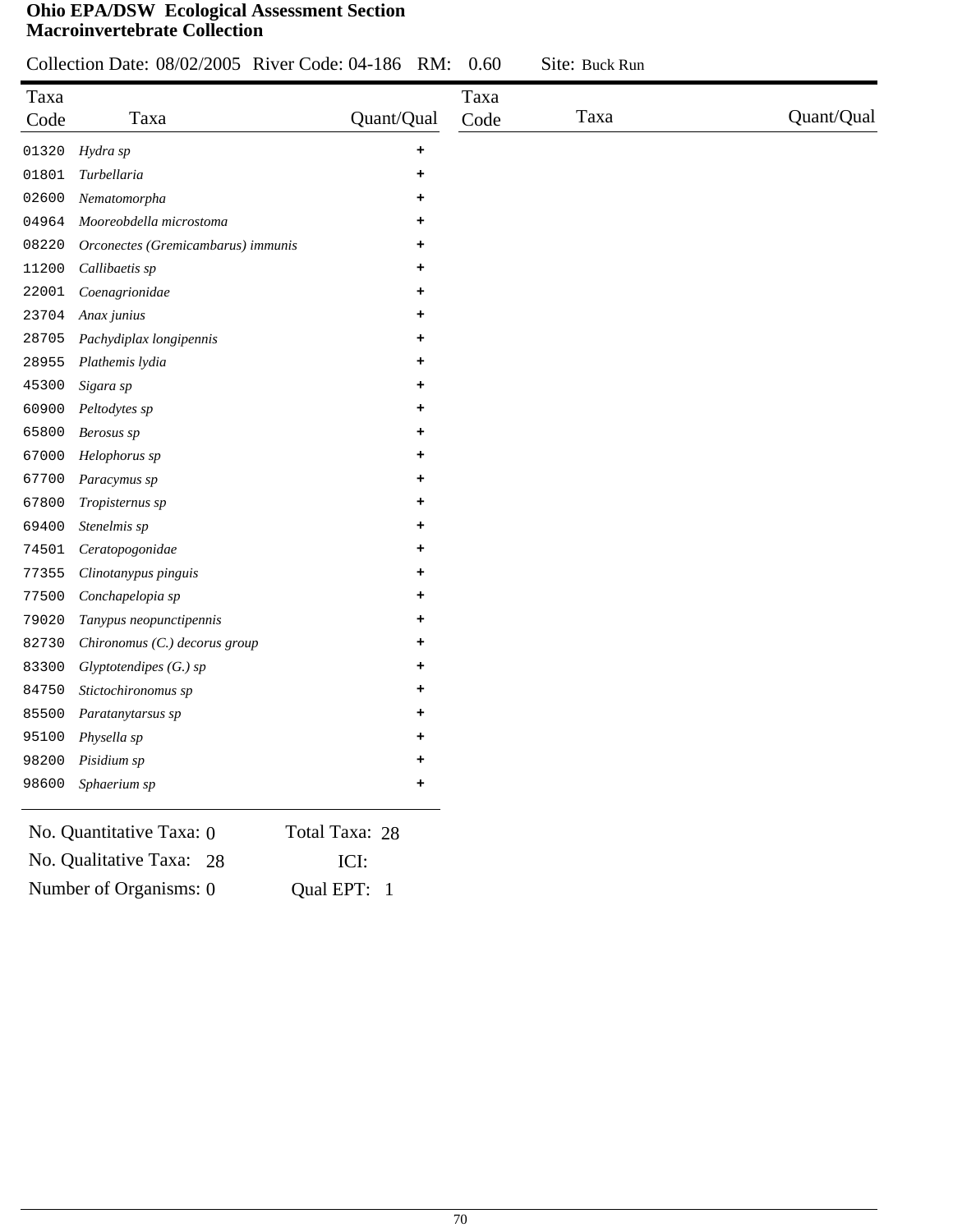Collection Date: 08/02/2005 River Code: 04-187 RM: 1.10 Site: Flat Branch

| Taxa  |                                         |            | Taxa |      |            |
|-------|-----------------------------------------|------------|------|------|------------|
| Code  | Taxa                                    | Quant/Qual | Code | Taxa | Quant/Qual |
| 03360 | Plumatella sp                           | ٠          |      |      |            |
| 03600 | Oligochaeta                             |            |      |      |            |
| 04666 | Helobdella triserialis                  |            |      |      |            |
| 04680 | Placobdella sp                          | +          |      |      |            |
| 04935 | Erpobdella punctata punctata            | ٠          |      |      |            |
| 05900 | Lirceus sp                              | +          |      |      |            |
| 06201 | Hyalella azteca                         | ٠          |      |      |            |
| 08250 | Orconectes (Procericambarus) rusticus   | ٠          |      |      |            |
| 13521 | Stenonema femoratum                     | ٠          |      |      |            |
| 22001 | Coenagrionidae                          | +          |      |      |            |
| 22300 | Argia sp                                | ٠          |      |      |            |
| 45000 | Hesperocorixa sp                        | +          |      |      |            |
| 45300 | Sigara sp                               | ٠          |      |      |            |
| 52200 | Cheumatopsyche sp                       |            |      |      |            |
| 60400 | Gyrinus sp                              | +          |      |      |            |
| 60900 | Peltodytes sp                           | +          |      |      |            |
| 63300 | Hydroporus sp                           | ٠          |      |      |            |
| 68300 | Cyphon sp                               |            |      |      |            |
| 68708 | Dubiraphia vittata group                | ٠          |      |      |            |
| 69400 | Stenelmis sp                            | ٠          |      |      |            |
| 74501 | Ceratopogonidae                         | ٠          |      |      |            |
| 77355 | Clinotanypus pinguis                    | +          |      |      |            |
| 77500 | Conchapelopia sp                        | ٠          |      |      |            |
| 78680 | Procladius (Psilotanypus) bellus        | ٠          |      |      |            |
| 82820 | Cryptochironomus sp                     |            |      |      |            |
| 83051 | Dicrotendipes simpsoni                  |            |      |      |            |
| 83840 | Microtendipes pedellus group            |            |      |      |            |
| 84210 | Paratendipes albimanus or P. duplicatus |            |      |      |            |
| 84450 | Polypedilum (Uresipedilum) flavum       |            |      |      |            |
| 84460 | Polypedilum (P.) fallax group           | ٠          |      |      |            |
| 84520 | Polypedilum (Tripodura) halterale group | +          |      |      |            |
| 84750 | Stictochironomus sp                     |            |      |      |            |
| 95100 | Physella sp                             |            |      |      |            |
| 96264 | Planorbella (Pierosoma) pilsbryi        | +          |      |      |            |
| 96900 | Ferrissia sp                            |            |      |      |            |
| 98200 | Pisidium sp                             |            |      |      |            |
| 98600 | Sphaerium sp                            | +          |      |      |            |

| No. Quantitative Taxa: 0 | Total Taxa: 37 |
|--------------------------|----------------|
| No. Qualitative Taxa: 37 | ICI:           |
| Number of Organisms: 0   | Qual EPT: 2    |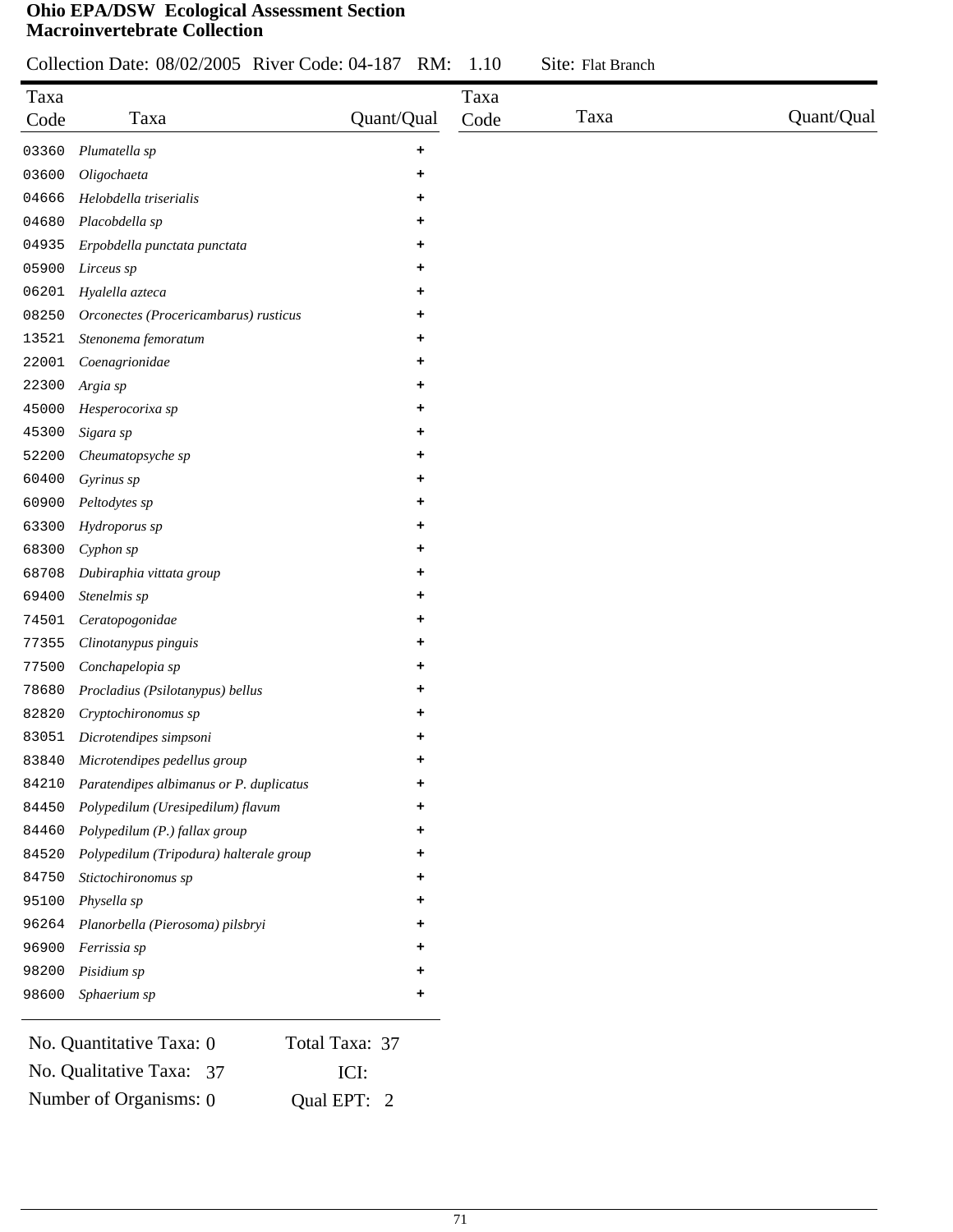Collection Date: 08/02/2005 River Code: 04-187 RM: 0.10 Site: Flat Branch

| Taxa<br>Code | Taxa                                    | Quant/Qual     | Taxa<br>Code | Taxa | Quant/Qual |
|--------------|-----------------------------------------|----------------|--------------|------|------------|
| 05900        | Lirceus sp                              | ÷              |              |      |            |
| 06201        | Hyalella azteca                         | ÷              |              |      |            |
| 08220        | Orconectes (Gremicambarus) immunis      |                |              |      |            |
| 08250        | Orconectes (Procericambarus) rusticus   |                |              |      |            |
| 13400        | Stenacron sp                            | ٠              |              |      |            |
| 13521        | Stenonema femoratum                     | +              |              |      |            |
| 23600        | Aeshna sp                               | ٠              |              |      |            |
| 27500        | Somatochlora sp                         | ÷              |              |      |            |
| 45100        | Palmacorixa sp                          |                |              |      |            |
| 45300        | Sigara sp                               |                |              |      |            |
| 52200        | Cheumatopsyche sp                       | $\ddot{}$      |              |      |            |
|              | Pycnopsyche sp                          |                |              |      |            |
| 57900        |                                         |                |              |      |            |
| 58505        | Helicopsyche borealis                   | ٠              |              |      |            |
| 63300        | Hydroporus sp                           | ÷              |              |      |            |
| 68300        | Cyphon sp                               |                |              |      |            |
| 68708        | Dubiraphia vittata group                |                |              |      |            |
| 69400        | Stenelmis sp                            |                |              |      |            |
| 84210        | Paratendipes albimanus or P. duplicatus | ÷              |              |      |            |
| 84750        | Stictochironomus sp                     | ٠              |              |      |            |
| 85800        | Tanytarsus sp                           |                |              |      |            |
| 86100        | Chrysops sp                             |                |              |      |            |
| 87540        | Hemerodromia sp                         |                |              |      |            |
| 93900        | Elimia sp                               | ٠              |              |      |            |
| 95100        | Physella sp                             |                |              |      |            |
| 96264        | Planorbella (Pierosoma) pilsbryi        | ٠              |              |      |            |
| 96900        | Ferrissia sp                            | +              |              |      |            |
| 98600        | Sphaerium sp                            |                |              |      |            |
|              | No. Quantitative Taxa: 0                | Total Taxa: 27 |              |      |            |

| IVO. Oualititative Taxa. (j | TUTAI TAAA. $\angle I$ |  |
|-----------------------------|------------------------|--|
| No. Qualitative Taxa: 27    | ICI:                   |  |
| Number of Organisms: 0      | Qual EPT: 5            |  |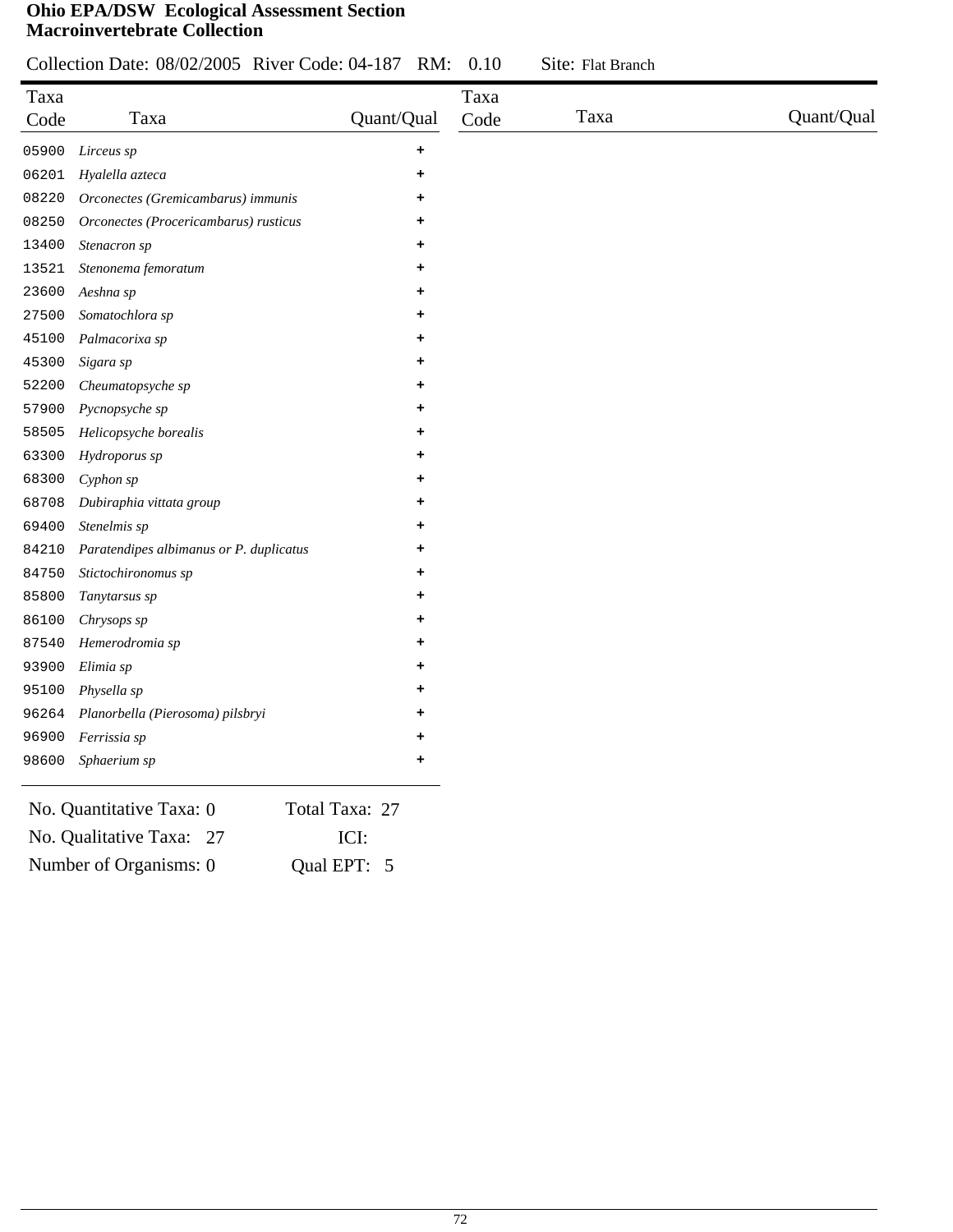Collection Date: 08/02/2005 River Code: 04-189 RM: 1.50 Site: Hydraulic Ditch

| Taxa           |                                                     |                | Taxa |      |            |
|----------------|-----------------------------------------------------|----------------|------|------|------------|
| Code           | Taxa                                                | Quant/Qual     | Code | Taxa | Quant/Qual |
| 01801          | Turbellaria                                         | ٠              |      |      |            |
| 02600          | Nematomorpha                                        |                |      |      |            |
| 03600          | Oligochaeta                                         |                |      |      |            |
| 08250          | Orconectes (Procericambarus) rusticus               | ٠              |      |      |            |
| 11120          | Baetis flavistriga                                  | ٠              |      |      |            |
| 11130          | <b>Baetis</b> intercalaris                          | ٠              |      |      |            |
| 13400          | Stenacron sp                                        | ٠              |      |      |            |
| 13521          | Stenonema femoratum                                 | ٠              |      |      |            |
| 17200          | Caenis sp                                           | ٠              |      |      |            |
| 21200          | Calopteryx sp                                       |                |      |      |            |
| 22001          | Coenagrionidae                                      |                |      |      |            |
| 23909          | Boyeria vinosa                                      |                |      |      |            |
| 24501          | Gomphidae                                           | ٠              |      |      |            |
| 47600          | Sialis sp                                           |                |      |      |            |
| 50315          | Chimarra obscura                                    |                |      |      |            |
| 51600          | Polycentropus sp                                    |                |      |      |            |
| 52200          | Cheumatopsyche sp                                   | ٠              |      |      |            |
| 52430          | Ceratopsyche morosa group                           |                |      |      |            |
| 52530          | Hydropsyche depravata group                         | ٠              |      |      |            |
| 53800          | Hydroptila sp                                       | ٠              |      |      |            |
| 58505          | Helicopsyche borealis                               | ٠              |      |      |            |
| 59728          | Triaenodes marginatus                               |                |      |      |            |
| 67000          | Helophorus sp                                       |                |      |      |            |
| 68702          | Dubiraphia bivittata                                |                |      |      |            |
| 68708          | Dubiraphia vittata group                            |                |      |      |            |
| 69400          | Stenelmis sp                                        |                |      |      |            |
| 77750          | Hayesomyia senata or Thienemannimyia                |                |      |      |            |
|                | norena                                              |                |      |      |            |
| 77800          | Helopelopia sp                                      | ٠              |      |      |            |
| 78655          | Procladius (Holotanypus) sp                         | ٠              |      |      |            |
| 82820          | Cryptochironomus sp<br>Microtendipes pedellus group | ٠              |      |      |            |
| 83840<br>84315 | Phaenopsectra flavipes                              | ٠              |      |      |            |
| 84450          | Polypedilum (Uresipedilum) flavum                   |                |      |      |            |
| 84460          | Polypedilum (P.) fallax group                       | ٠              |      |      |            |
| 84750          | Stictochironomus sp                                 |                |      |      |            |
| 85261          | Cladotanytarsus vanderwulpi group Type 1            |                |      |      |            |
| 85500          | Paratanytarsus sp                                   |                |      |      |            |
| 98600          | Sphaerium sp                                        | ٠              |      |      |            |
|                |                                                     |                |      |      |            |
|                | No. Quantitative Taxa: 0                            | Total Taxa: 38 |      |      |            |
|                | No. Qualitative Taxa: 38                            | ICI:           |      |      |            |
|                | Number of Organisms: 0                              | Qual EPT: 13   |      |      |            |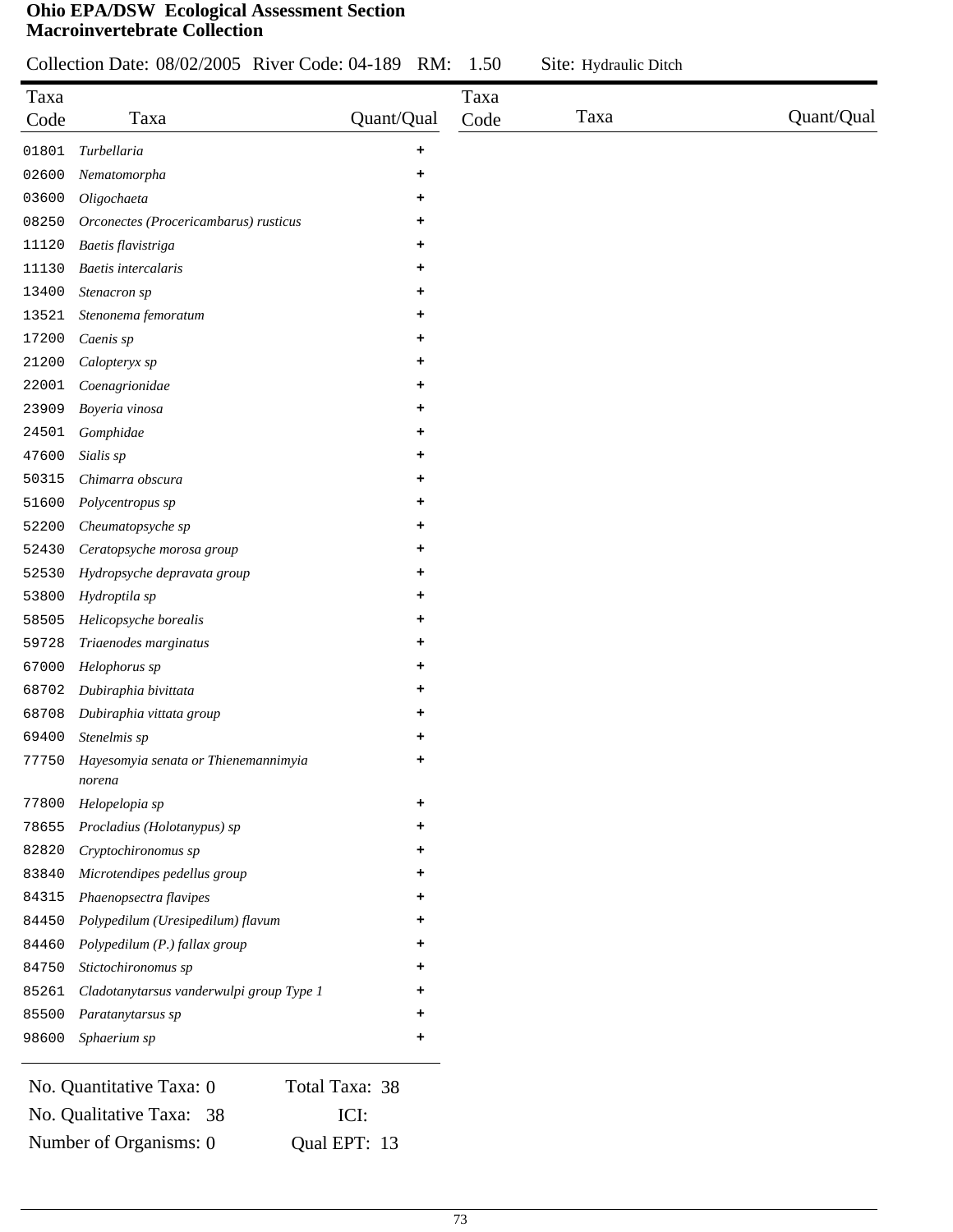Collection Date: 07/19/2005 River Code: 04-190 RM: 9.40 Site: Lye Creek

| Taxa  |                                                        |            | Taxa |      |            |
|-------|--------------------------------------------------------|------------|------|------|------------|
| Code  | Taxa                                                   | Quant/Qual | Code | Taxa | Quant/Qual |
| 01801 | Turbellaria                                            | +          |      |      |            |
| 03360 | Plumatella sp                                          | ٠          |      |      |            |
| 03600 | Oligochaeta                                            | ٠          |      |      |            |
| 04664 | Helobdella stagnalis                                   | ٠          |      |      |            |
| 08601 | Hydrachnidia                                           | ٠          |      |      |            |
| 17200 | Caenis sp                                              | ٠          |      |      |            |
| 22001 | Coenagrionidae                                         | ٠          |      |      |            |
| 22300 | Argia sp                                               | ٠          |      |      |            |
| 23704 | Anax junius                                            | ٠          |      |      |            |
| 28955 | Plathemis lydia                                        | ٠          |      |      |            |
| 60900 | Peltodytes sp                                          | ٠          |      |      |            |
| 65800 | Berosus sp                                             | +          |      |      |            |
| 66500 | Enochrus sp                                            | +          |      |      |            |
| 67100 |                                                        |            |      |      |            |
| 68300 | Hydrobius sp<br>Cyphon sp                              | +<br>٠     |      |      |            |
|       |                                                        |            |      |      |            |
| 68702 | Dubiraphia bivittata                                   | +          |      |      |            |
| 68708 | Dubiraphia vittata group                               | +          |      |      |            |
| 68901 | Macronychus glabratus                                  | ٠          |      |      |            |
| 69400 | Stenelmis sp                                           | ٠          |      |      |            |
| 74501 | Ceratopogonidae                                        | ٠          |      |      |            |
| 77355 | Clinotanypus pinguis                                   | +          |      |      |            |
| 77800 | Helopelopia sp                                         | +          |      |      |            |
| 78200 | Larsia sp                                              | ٠          |      |      |            |
| 78401 | Natarsia species A (sensu Roback, 1978)                | ٠          |      |      |            |
| 78655 | Procladius (Holotanypus) sp                            | ٠          |      |      |            |
| 82730 | Chironomus (C.) decorus group                          |            |      |      |            |
| 83040 | Dicrotendipes neomodestus                              | ÷          |      |      |            |
| 83820 | Microtendipes "caelum" (sensu Simpson &<br>Bode, 1980) | ٠          |      |      |            |
| 84750 | Stictochironomus sp                                    | +          |      |      |            |
| 85800 | Tanytarsus sp                                          | +          |      |      |            |
| 93200 | Hydrobiidae                                            | ٠          |      |      |            |
| 95100 | Physella sp                                            |            |      |      |            |
| 95907 | Gyraulus (Torquis) parvus                              |            |      |      |            |
| 96264 | Planorbella (Pierosoma) pilsbryi                       | +          |      |      |            |
| 96900 | Ferrissia sp                                           | ٠          |      |      |            |
| 98600 | Sphaerium sp                                           | ٠          |      |      |            |
| 99100 | Pyganodon grandis                                      | ٠          |      |      |            |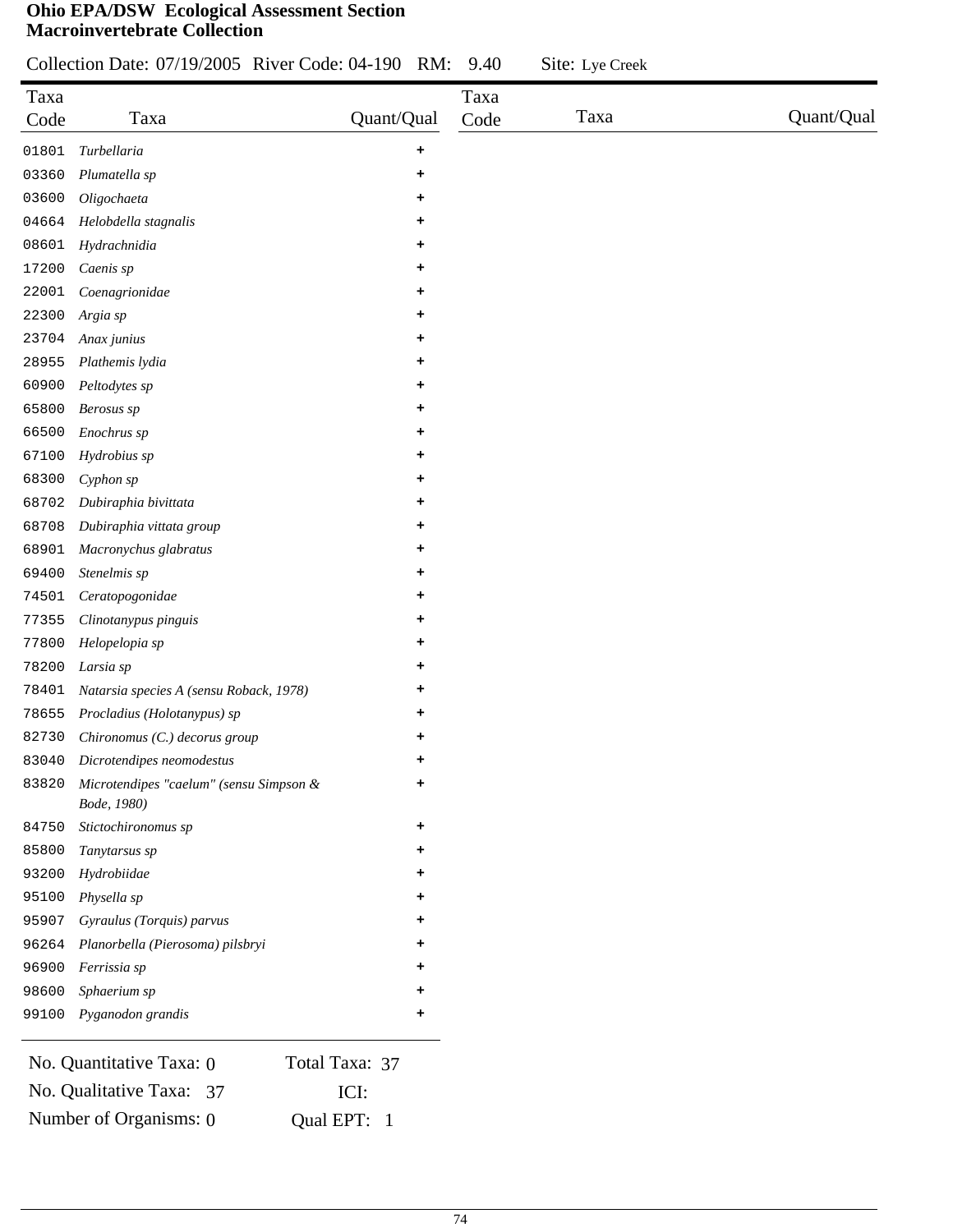Collection Date: 07/19/2005 River Code: 04-190 RM: 6.70 Site: Lye Creek

| Taxa  |                                                 |            | Taxa |      |            |
|-------|-------------------------------------------------|------------|------|------|------------|
| Code  | Taxa                                            | Quant/Qual | Code | Taxa | Quant/Qual |
| 01801 | Turbellaria                                     | +          |      |      |            |
| 04935 | Erpobdella punctata punctata                    | +          |      |      |            |
| 04964 | Mooreobdella microstoma                         |            |      |      |            |
| 06201 | Hyalella azteca                                 |            |      |      |            |
| 08250 | Orconectes (Procericambarus) rusticus           |            |      |      |            |
| 08601 | Hydrachnidia                                    |            |      |      |            |
| 13400 | Stenacron sp                                    | ٠          |      |      |            |
| 17200 | Caenis sp                                       |            |      |      |            |
| 22001 | Coenagrionidae                                  |            |      |      |            |
| 28955 | Plathemis lydia                                 | ٠          |      |      |            |
| 53800 | Hydroptila sp                                   |            |      |      |            |
| 58505 | Helicopsyche borealis                           | ٠          |      |      |            |
| 59728 | Triaenodes marginatus                           |            |      |      |            |
| 65800 | Berosus sp                                      |            |      |      |            |
| 68702 | Dubiraphia bivittata                            |            |      |      |            |
| 68708 | Dubiraphia vittata group                        | 4          |      |      |            |
| 69400 | Stenelmis sp                                    |            |      |      |            |
| 74501 | Ceratopogonidae                                 |            |      |      |            |
| 78130 | Labrundinia neopilosella                        |            |      |      |            |
| 78600 | Pentaneura inconspicua                          |            |      |      |            |
| 78655 | Procladius (Holotanypus) sp                     |            |      |      |            |
| 84210 | Paratendipes albimanus or P. duplicatus         |            |      |      |            |
| 85800 | Tanytarsus sp                                   |            |      |      |            |
| 93200 | Hydrobiidae                                     |            |      |      |            |
| 95100 | Physella sp                                     |            |      |      |            |
| 95907 | Gyraulus (Torquis) parvus                       |            |      |      |            |
| 96264 | Planorbella (Pierosoma) pilsbryi                |            |      |      |            |
|       | $\sim$ . $\sim$ . $\sim$<br>$\mathbf{r}$<br>1.5 |            |      |      |            |

| No. Quantitative Taxa: 0 | Total Taxa: 27 |
|--------------------------|----------------|
| No. Qualitative Taxa: 27 | ICI:           |
| Number of Organisms: 0   | Qual EPT: 5    |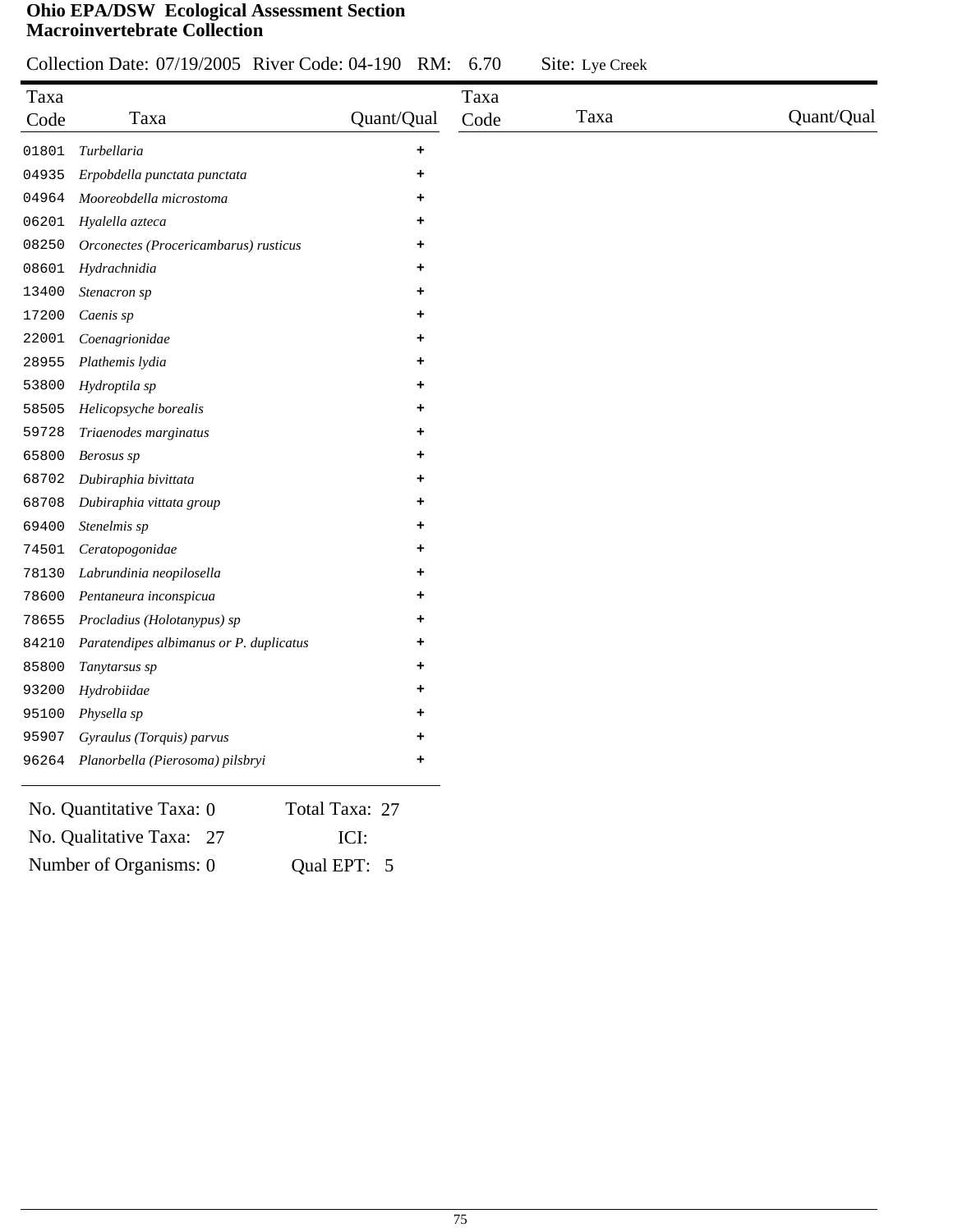| Taxa<br>Code | Taxa                                                        | Quant/Qual                  | Taxa<br>Code | Taxa                      | Quant/Qual     |  |
|--------------|-------------------------------------------------------------|-----------------------------|--------------|---------------------------|----------------|--|
|              |                                                             |                             |              |                           |                |  |
| 01320        | Hydra sp                                                    | $\mathbf 1$                 | 93200        | Hydrobiidae               | $14 +$         |  |
| 01801        | Turbellaria                                                 | 320<br>$+$                  | 98200        | Pisidium sp               |                |  |
| 03600        | Oligochaeta                                                 | 4064                        | 98600        | Sphaerium sp              | $1 +$          |  |
| 04664        | Helobdella stagnalis                                        | ٠                           |              |                           |                |  |
| 04687        | Placobdella parasitica                                      | $\ddot{}$                   |              | No. Quantitative Taxa: 32 | Total Taxa: 46 |  |
| 06201        | Hyalella azteca                                             | 63<br>$\ddag$               |              | No. Qualitative Taxa: 25  | ICI: 20        |  |
| 08250        | Orconectes (Procericambarus) rusticus                       | ٠                           |              | Number of Organisms: 5145 | Qual EPT: 4    |  |
| 08601        | Hydrachnidia                                                | 1                           |              |                           |                |  |
| 11200        | Callibaetis sp                                              | 2                           |              |                           |                |  |
| 17200        | Caenis sp                                                   | 233<br>$+$                  |              |                           |                |  |
| 22001        | Coenagrionidae                                              | 8<br>$\ddot{}$              |              |                           |                |  |
| 22300        | Argia sp                                                    | 2                           |              |                           |                |  |
| 28001        | Libellulidae                                                | 9                           |              |                           |                |  |
| 28955        | Plathemis lydia                                             | $\ddot{}$                   |              |                           |                |  |
| 45900        | Notonecta sp                                                | +                           |              |                           |                |  |
| 53800        | Hydroptila sp                                               | 1                           |              |                           |                |  |
| 54300        | Oxyethira sp                                                | $\mathbf{1}$                |              |                           |                |  |
| 57400        | Neophylax sp                                                | ٠                           |              |                           |                |  |
| 58505        | Helicopsyche borealis                                       | ٠                           |              |                           |                |  |
| 59001        | Leptoceridae                                                | 48                          |              |                           |                |  |
| 59570        | Oecetis nocturna                                            | ٠                           |              |                           |                |  |
| 59580        | Oecetis persimilis                                          | 1                           |              |                           |                |  |
| 60900        | Peltodytes sp                                               | ٠                           |              |                           |                |  |
| 65800        | Berosus sp                                                  | 221<br>$\ddot{\phantom{1}}$ |              |                           |                |  |
| 68702        | Dubiraphia bivittata                                        | 9<br>$\ddot{}$              |              |                           |                |  |
| 69400        | Stenelmis sp                                                | 2                           |              |                           |                |  |
| 72700        | Anopheles sp                                                | ٠                           |              |                           |                |  |
| 74501        | Ceratopogonidae                                             | 16                          |              |                           |                |  |
| 77355        | Clinotanypus pinguis                                        | ٠                           |              |                           |                |  |
| 77750        | Hayesomyia senata or Thienemannimyia<br>norena              | 2                           |              |                           |                |  |
| 78130        | Labrundinia neopilosella                                    | 8<br>$\ddot{}$              |              |                           |                |  |
| 78200        | Larsia sp                                                   | $63 +$                      |              |                           |                |  |
| 81231        | Nanocladius (N.) crassicornus or $N. (N.)$<br>"rectinervis" | 13                          |              |                           |                |  |
| 82800        | Cladopelma sp                                               | 2                           |              |                           |                |  |
| 83002        | Dicrotendipes modestus                                      | $13 +$                      |              |                           |                |  |
| 83040        | Dicrotendipes neomodestus                                   | 13                          |              |                           |                |  |
| 83300        | Glyptotendipes (G.) sp                                      | 4                           |              |                           |                |  |
| 84540        | Polypedilum (Tripodura) scalaenum group                     | 2                           |              |                           |                |  |
| 84960        | Pseudochironomus sp                                         | $\ddot{}$                   |              |                           |                |  |
| 85625        | Rheotanytarsus sp                                           | 2                           |              |                           |                |  |
| 85821        | Tanytarsus glabrescens group sp 7                           | 2                           |              |                           |                |  |
| 85840        | Tanytarsus sepp                                             | 4                           |              |                           |                |  |
| 86100        | Chrysops sp                                                 | $\ddot{}$                   |              |                           |                |  |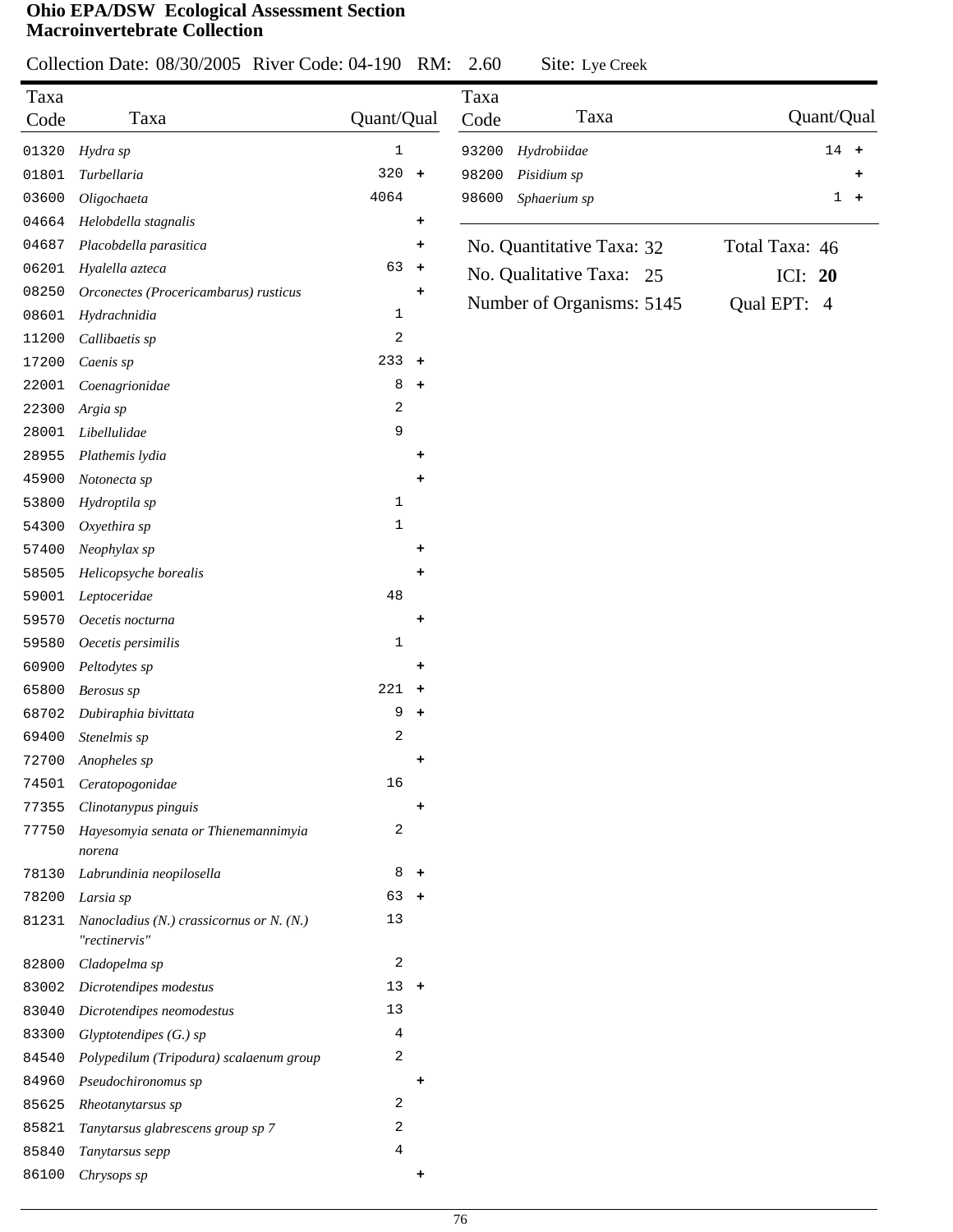Collection Date: 07/07/2005 River Code: 04-192 RM: 7.70 Site: The Outlet (Blanchard R. RM 63.63)

| Taxa  |                                                        |            | Taxa  |                          |                |
|-------|--------------------------------------------------------|------------|-------|--------------------------|----------------|
| Code  | Taxa                                                   | Quant/Qual | Code  | Taxa                     | Quant/Qual     |
| 01801 | Turbellaria                                            | +          | 85800 | Tanytarsus sp            | +              |
| 03360 | Plumatella sp                                          | +          | 85840 | Tanytarsus sepp          | +              |
| 04685 | Placobdella ornata                                     | +          | 89704 | Limnophora aequifrons    | +              |
| 04935 | Erpobdella punctata punctata                           | ٠          | 94800 | Stagnicola sp            | +              |
| 06201 | Hyalella azteca                                        | ٠          | 95100 | Physella sp              | +              |
| 07875 | Cambarus (Tubericambarus) sp A                         | +          | 98600 | Sphaerium sp             | +              |
| 08250 | Orconectes (Procericambarus) rusticus                  | +          |       |                          |                |
| 08601 | Hydrachnidia                                           | +          |       | No. Quantitative Taxa: 0 | Total Taxa: 50 |
| 11120 | Baetis flavistriga                                     | +          |       | No. Qualitative Taxa: 50 | ICI:           |
| 11125 | Pseudocloeon frondale                                  | ٠          |       |                          |                |
| 11130 | Baetis intercalaris                                    | ٠          |       | Number of Organisms: 0   | Qual EPT: 11   |
| 13400 | Stenacron sp                                           | ٠          |       |                          |                |
| 13521 | Stenonema femoratum                                    | ٠          |       |                          |                |
| 17200 | Caenis sp                                              | +          |       |                          |                |
| 21200 | Calopteryx sp                                          | ٠          |       |                          |                |
| 23909 | Boyeria vinosa                                         | +          |       |                          |                |
| 45300 | Sigara sp                                              | ٠          |       |                          |                |
| 52200 | Cheumatopsyche sp                                      | ٠          |       |                          |                |
| 52430 | Ceratopsyche morosa group                              | ٠          |       |                          |                |
| 52530 | Hydropsyche depravata group                            | ٠          |       |                          |                |
| 53800 | Hydroptila sp                                          | ٠          |       |                          |                |
| 59570 | Oecetis nocturna                                       | ٠          |       |                          |                |
| 60800 | Haliplus sp                                            | ٠          |       |                          |                |
| 63300 | Hydroporus sp                                          | ٠          |       |                          |                |
| 65501 | Hydrophilidae                                          | +          |       |                          |                |
| 65800 | Berosus sp                                             | ٠          |       |                          |                |
| 67000 | Helophorus sp                                          | ٠          |       |                          |                |
| 68707 | Dubiraphia quadrinotata                                | ٠          |       |                          |                |
| 69400 | Stenelmis sp                                           | +          |       |                          |                |
| 74100 | Simulium sp                                            | ٠          |       |                          |                |
| 77500 | Conchapelopia sp                                       | ٠          |       |                          |                |
| 77800 | Helopelopia sp                                         | ٠          |       |                          |                |
| 78600 | Pentaneura inconspicua                                 | ٠          |       |                          |                |
| 80430 | Cricotopus (C.) tremulus group                         | ٠          |       |                          |                |
| 80440 | Cricotopus (C.) trifascia                              | ٠          |       |                          |                |
| 81270 | Nanocladius (N.) spiniplenus                           | ٠          |       |                          |                |
| 83040 | Dicrotendipes neomodestus                              | ٠          |       |                          |                |
| 83820 | Microtendipes "caelum" (sensu Simpson &<br>Bode, 1980) | ٠          |       |                          |                |
| 83840 | Microtendipes pedellus group                           | +          |       |                          |                |
| 84450 | Polypedilum (Uresipedilum) flavum                      | ٠          |       |                          |                |
| 84601 | Saetheria species 1 (sensu Jackson, 1977)              | ٠          |       |                          |                |
| 85500 | Paratanytarsus sp                                      | ٠          |       |                          |                |
| 85615 | Rheotanytarsus pellucidus                              | ٠          |       |                          |                |
| 85625 | Rheotanytarsus sp                                      | ٠          |       |                          |                |
|       |                                                        |            |       |                          |                |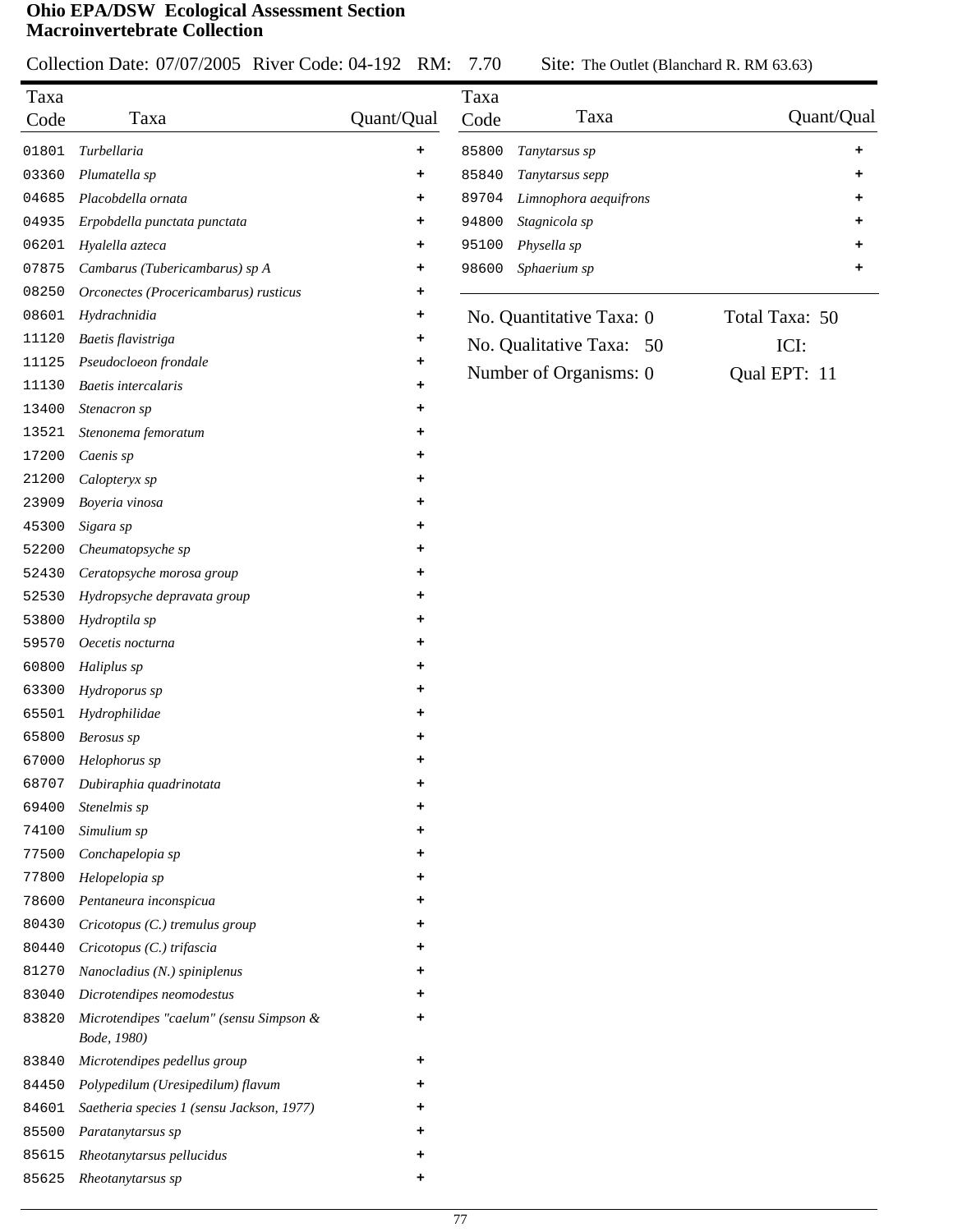Collection Date: 07/07/2005 River Code: 04-192 RM: 6.10 Site: The Outlet (Blanchard R. RM 63.63)

| Taxa  |                                                        |            | Taxa |                          |                |
|-------|--------------------------------------------------------|------------|------|--------------------------|----------------|
| Code  | Taxa                                                   | Quant/Qual | Code | Taxa                     | Quant/Qual     |
| 01801 | Turbellaria                                            |            |      |                          |                |
| 03040 | Fredericella sp                                        | ۰          |      | No. Quantitative Taxa: 0 | Total Taxa: 42 |
| 03600 | Oligochaeta                                            | +          |      |                          |                |
| 04935 | Erpobdella punctata punctata                           | ٠          |      | No. Qualitative Taxa: 42 | ICI:           |
| 07875 | Cambarus (Tubericambarus) sp A                         | +          |      | Number of Organisms: 0   | Qual EPT: 6    |
| 08250 | Orconectes (Procericambarus) rusticus                  | ٠          |      |                          |                |
| 08601 | Hydrachnidia                                           | +          |      |                          |                |
| 11125 | Pseudocloeon frondale                                  | ٠          |      |                          |                |
| 13400 | Stenacron sp                                           | +          |      |                          |                |
| 13521 | Stenonema femoratum                                    | ٠          |      |                          |                |
| 22001 | Coenagrionidae                                         | ٠          |      |                          |                |
| 23704 | Anax junius                                            | ٠          |      |                          |                |
| 27500 | Somatochlora sp                                        | +          |      |                          |                |
| 42700 | Belostoma sp                                           | ٠          |      |                          |                |
| 45400 | Trichocorixa sp                                        | ٠          |      |                          |                |
| 52200 | Cheumatopsyche sp                                      | ٠          |      |                          |                |
| 52530 | Hydropsyche depravata group                            | ٠          |      |                          |                |
| 53800 | Hydroptila sp                                          | ٠          |      |                          |                |
| 60300 | Dineutus sp                                            | ٠          |      |                          |                |
| 60400 | Gyrinus sp                                             | ٠          |      |                          |                |
| 60800 | Haliplus sp                                            | ٠          |      |                          |                |
| 60900 | Peltodytes sp                                          | ٠          |      |                          |                |
| 63300 | Hydroporus sp                                          |            |      |                          |                |
| 63900 | Laccophilus sp                                         |            |      |                          |                |
| 65800 | Berosus sp                                             |            |      |                          |                |
| 66500 | Enochrus sp                                            |            |      |                          |                |
| 67000 | Helophorus sp                                          |            |      |                          |                |
| 67800 | Tropisternus sp                                        | ٠          |      |                          |                |
| 68707 | Dubiraphia quadrinotata                                | ٠          |      |                          |                |
| 74501 | Ceratopogonidae                                        | +          |      |                          |                |
| 77500 | Conchapelopia sp                                       | ٠          |      |                          |                |
| 80420 | Cricotopus (C.) bicinctus                              | ٠          |      |                          |                |
| 82820 | Cryptochironomus sp                                    | ٠          |      |                          |                |
| 83003 | Dicrotendipes fumidus                                  | ٠          |      |                          |                |
| 83820 | Microtendipes "caelum" (sensu Simpson &<br>Bode, 1980) | ٠          |      |                          |                |
| 84460 | Polypedilum (P.) fallax group                          | ٠          |      |                          |                |
| 84750 | Stictochironomus sp                                    |            |      |                          |                |
| 85500 | Paratanytarsus sp                                      |            |      |                          |                |
| 95100 | Physella sp                                            |            |      |                          |                |
| 96002 | Helisoma anceps anceps                                 |            |      |                          |                |
| 98200 | Pisidium sp                                            |            |      |                          |                |
| 98600 | Sphaerium sp                                           | +          |      |                          |                |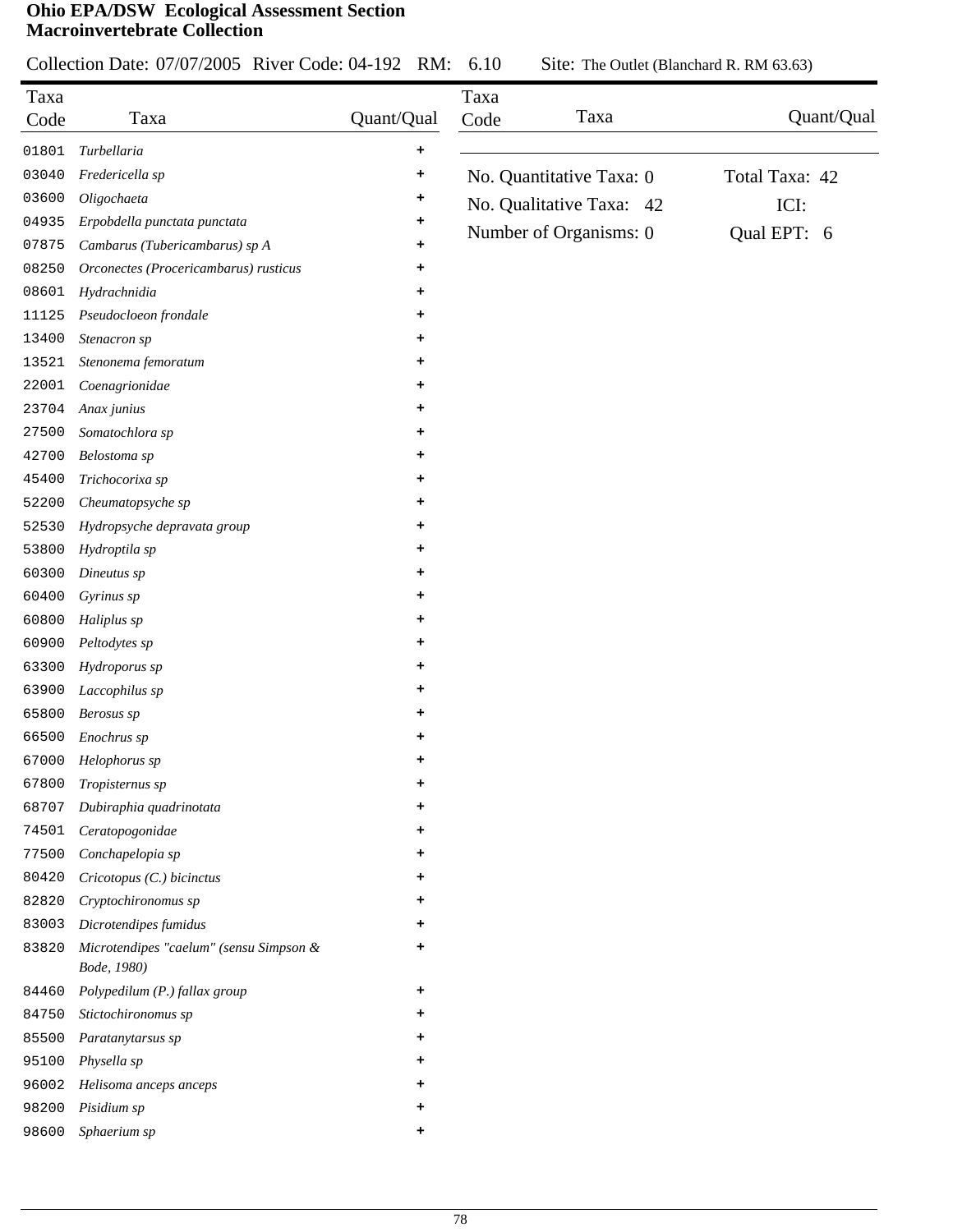Collection Date: 08/29/2005 River Code: 04-192 RM: 4.50 Site: The Outlet (Blanchard R. RM 63.63)

|  |  |  | Site: The Outlet (Blanchard R. RM 63.63) |  |  |  |  |
|--|--|--|------------------------------------------|--|--|--|--|
|--|--|--|------------------------------------------|--|--|--|--|

| Taxa  |                                                             |              |                      | Taxa  |                                         |                |           |
|-------|-------------------------------------------------------------|--------------|----------------------|-------|-----------------------------------------|----------------|-----------|
| Code  | Taxa                                                        | Quant/Qual   |                      | Code  | Taxa                                    | Quant/Qual     |           |
| 01320 | Hydra sp                                                    | 16           |                      | 82885 | Cryptotendipes pseudotener              | 17             |           |
| 01801 | Turbellaria                                                 | 168          | $\ddot{}$            | 83000 | Dicrotendipes sp                        |                | +         |
| 02600 | Nematomorpha                                                |              | ٠                    | 83040 | Dicrotendipes neomodestus               | 121            |           |
| 03600 | Oligochaeta                                                 | 160          |                      | 83820 | Microtendipes "caelum" (sensu Simpson & | 52             | $+$       |
| 04666 | Helobdella triserialis                                      | $\mathbf{1}$ | $\ddot{}$            |       | Bode, 1980)                             |                |           |
| 04685 | Placobdella ornata                                          |              | $\ddot{}$            | 83840 | Microtendipes pedellus group            | 52             |           |
| 04935 | Erpobdella punctata punctata                                | $2 +$        |                      | 84300 | Phaenopsectra obediens group            |                | ٠         |
| 07875 | Cambarus (Tubericambarus) sp A                              |              | $\ddot{}$            | 84450 | Polypedilum (Uresipedilum) flavum       | 1316           | $+$       |
| 11120 | Baetis flavistriga                                          | 9            |                      | 84460 | Polypedilum (P.) fallax group           | 17             |           |
| 11125 | Pseudocloeon frondale                                       |              | $\ddot{}$            | 84540 | Polypedilum (Tripodura) scalaenum group | 17             |           |
| 11130 | Baetis intercalaris                                         | 42           | $\ddot{}$            | 85500 | Paratanytarsus sp                       | 17             |           |
| 11200 | Callibaetis sp                                              |              | $\ddot{}$            | 85615 | Rheotanytarsus pellucidus               |                | +         |
| 17200 | Caenis sp                                                   | 302          | $\ddot{}$            | 85821 | Tanytarsus glabrescens group sp 7       | 156            | $\ddot{}$ |
| 21200 | Calopteryx sp                                               | 9            | $\ddot{}$            | 85840 | Tanytarsus sepp                         | 35             |           |
| 22001 | Coenagrionidae                                              |              | $\ddot{}$            | 86100 | Chrysops sp                             |                | +         |
| 22300 | Argia sp                                                    | 10           | $\ddot{}$            | 87540 | Hemerodromia sp                         | 8              |           |
| 23909 | Boyeria vinosa                                              |              | $\ddot{}$            | 95100 | Physella sp                             |                | +         |
| 45300 | Sigara sp                                                   |              | $\ddot{}$            | 96002 | Helisoma anceps anceps                  |                |           |
| 52200 | Cheumatopsyche sp                                           | 1005         | $\ddot{}$            | 96264 | Planorbella (Pierosoma) pilsbryi        |                | $\ddot{}$ |
| 52430 | Ceratopsyche morosa group                                   | 27           | $\ddot{}$            | 96900 | Ferrissia sp                            | 16             |           |
| 52530 | Hydropsyche depravata group                                 | 80           | $\ddot{}$            | 98600 | Sphaerium sp                            |                | ٠         |
| 53800 | Hydroptila sp                                               | 24           | $\ddot{}$            |       |                                         |                |           |
| 59300 | Mystacides sp                                               |              | ٠                    |       | No. Quantitative Taxa: 34               | Total Taxa: 63 |           |
| 59410 | Nectopsyche diarina                                         | $\mathbf{1}$ | $\ddot{\phantom{1}}$ |       | No. Qualitative Taxa: 48                | ICI: 38        |           |
| 59570 | Oecetis nocturna                                            |              | ٠                    |       | Number of Organisms: 4405               | Qual EPT: 11   |           |
| 60400 | Gyrinus sp                                                  |              | ٠                    |       |                                         |                |           |
| 60900 | Peltodytes sp                                               |              | ٠                    |       |                                         |                |           |
| 65800 | Berosus sp                                                  | 64           | $+$                  |       |                                         |                |           |
| 67800 | Tropisternus sp                                             |              |                      |       |                                         |                |           |
| 68702 | Dubiraphia bivittata                                        | 2            | $\ddot{}$            |       |                                         |                |           |
| 68708 | Dubiraphia vittata group                                    |              | ٠                    |       |                                         |                |           |
| 69400 | Stenelmis sp                                                | 227          | $\ddot{\phantom{1}}$ |       |                                         |                |           |
| 77120 | Ablabesmyia mallochi                                        | 17           |                      |       |                                         |                |           |
| 77355 | Clinotanypus pinguis                                        |              | ٠                    |       |                                         |                |           |
| 77500 | Conchapelopia sp                                            |              |                      |       |                                         |                |           |
| 77750 | Hayesomyia senata or Thienemannimyia<br>norena              |              | ٠                    |       |                                         |                |           |
| 77800 | Helopelopia sp                                              | 329          | $\ddot{}$            |       |                                         |                |           |
| 78140 | Labrundinia pilosella                                       | 17           |                      |       |                                         |                |           |
| 78600 | Pentaneura inconspicua                                      |              | ٠                    |       |                                         |                |           |
| 80420 | Cricotopus (C.) bicinctus                                   |              |                      |       |                                         |                |           |
| 80430 | Cricotopus (C.) tremulus group                              |              |                      |       |                                         |                |           |
| 81231 | Nanocladius (N.) crassicornus or $N. (N.)$<br>"rectinervis" | 69           |                      |       |                                         |                |           |
| 82820 | Cryptochironomus sp                                         |              | ٠                    |       |                                         |                |           |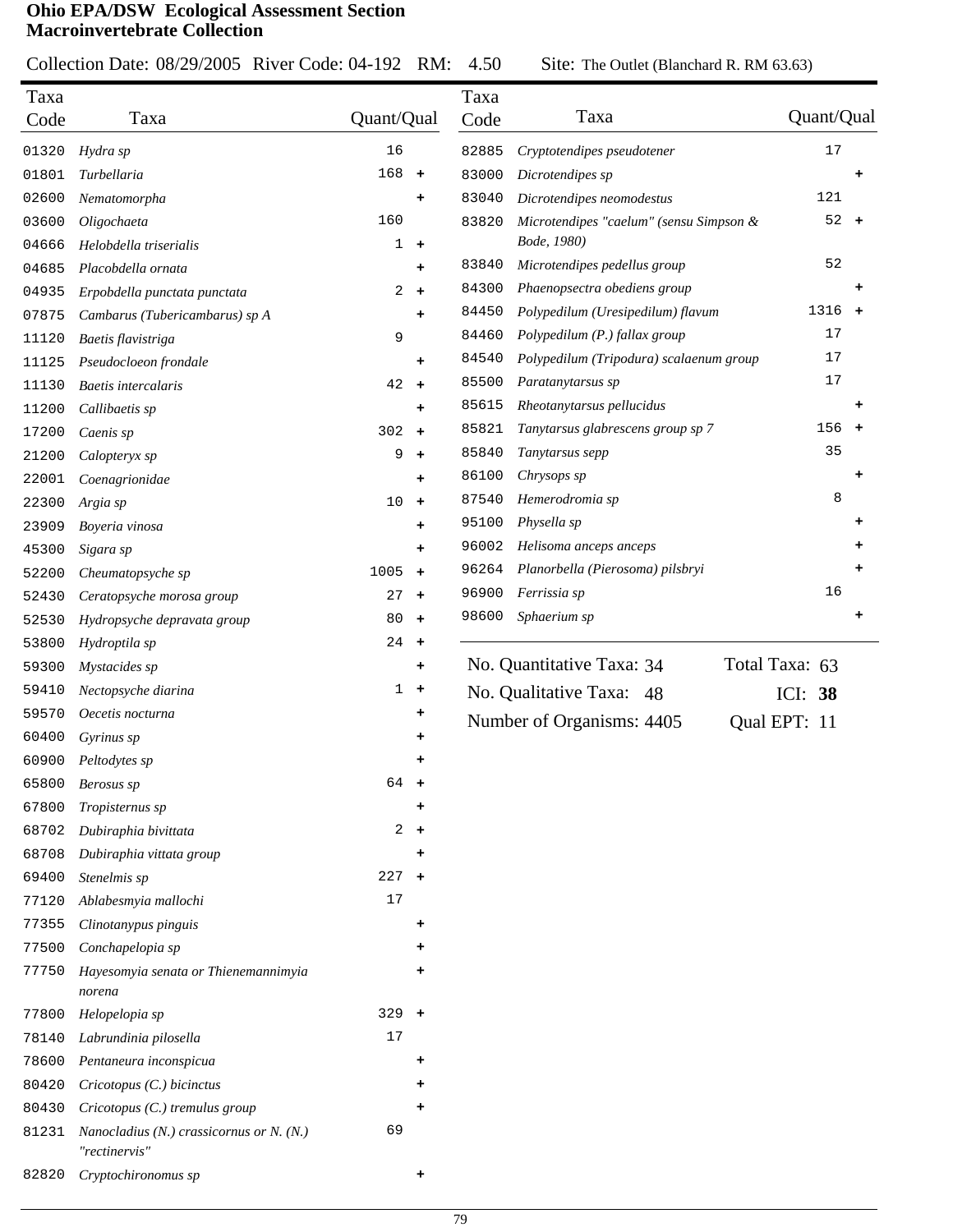Collection Date: 08/29/2005 River Code: 04-192 RM: 0.50 Site: The Outlet (Blanchard R. RM 63.63)

| Taxa  |                                                |                           | Taxa  |                                          |                  |
|-------|------------------------------------------------|---------------------------|-------|------------------------------------------|------------------|
| Code  | Taxa                                           | Quant/Qual                | Code  | Taxa                                     | Quant/Qual       |
| 01320 | Hydra sp                                       | 32                        | 80420 | Cricotopus (C.) bicinctus                | 36               |
| 03600 | Oligochaeta                                    | ٠                         | 81240 | Nanocladius (N.) distinctus              | 9                |
| 05900 | Lirceus sp                                     | ٠                         | 81632 | Parakiefferiella n.sp 2                  | 250<br>$+$       |
| 06201 | Hyalella azteca                                | ٠                         | 81825 | Rheocricotopus (Psilocricotopus) robacki | 63               |
| 08250 | Orconectes (Procericambarus) rusticus          | 1<br>$\ddot{}$            | 82141 | Thienemanniella xena                     | 16               |
| 08601 | Hydrachnidia                                   | 8<br>$\ddot{}$            | 82820 | Cryptochironomus sp                      |                  |
| 11020 | Acerpenna pygmaea                              | 146<br>$\ddot{}$          | 82885 | Cryptotendipes pseudotener               | +                |
| 11120 | Baetis flavistriga                             | 82<br>$\ddot{}$           | 83040 | Dicrotendipes neomodestus                | 259<br>$\ddot{}$ |
| 11130 | <b>Baetis</b> intercalaris                     | 260<br>$\ddot{}$          | 83820 | Microtendipes "caelum" (sensu Simpson &  | 9<br>$\ddot{}$   |
| 11651 | Procloeon sp (w/o hindwing pads)               | 24                        |       | Bode, 1980)                              |                  |
| 13000 | Leucrocuta sp                                  | 5                         | 83840 | Microtendipes pedellus group             | 9                |
| 13400 | Stenacron sp                                   | 168                       | 84300 | Phaenopsectra obediens group             | ٠                |
| 17200 | Caenis sp                                      | ٠                         | 84450 | Polypedilum (Uresipedilum) flavum        | 134<br>$\ddot{}$ |
| 21200 | Calopteryx sp                                  | 7                         | 84460 | Polypedilum (P.) fallax group            | 54               |
| 22001 | Coenagrionidae                                 | ٠                         | 84540 | Polypedilum (Tripodura) scalaenum group  | ٠                |
| 22300 | Argia sp                                       | 89<br>$\ddot{}$           | 84700 | Stenochironomus sp                       | ٠                |
| 23909 | Boyeria vinosa                                 | ٠                         | 84790 | Tribelos fuscicorne                      |                  |
| 28955 | Plathemis lydia                                | ٠                         | 85230 | Cladotanytarsus mancus group             | +                |
| 45100 | Palmacorixa sp                                 | $\ddot{}$                 | 85615 | Rheotanytarsus pellucidus                | 27<br>$\ddot{}$  |
| 47600 | Sialis sp                                      | $\ddot{}$                 | 85625 | Rheotanytarsus sp                        | 36<br>$\ddot{}$  |
| 52200 | Cheumatopsyche sp                              | 631<br>$\ddot{}$          | 85800 | Tanytarsus sp                            | 9                |
| 52530 | Hydropsyche depravata group                    | 5<br>$\ddot{}$            | 85821 | Tanytarsus glabrescens group sp 7        | 80               |
| 59300 | Mystacides sp                                  | ٠                         | 86100 | Chrysops sp                              | ÷                |
| 59410 | Nectopsyche diarina                            | $\ddot{}$                 | 87501 | Empididae                                | 1                |
| 60400 | Gyrinus sp                                     | ٠                         | 95100 | Physella sp                              |                  |
| 60900 | Peltodytes sp                                  | $\ddot{}$                 | 96900 | Ferrissia sp                             | 4<br>$\ddot{}$   |
| 64050 | Liodessus sp                                   | ٠                         | 98600 | Sphaerium sp                             | +                |
| 65800 | Berosus sp                                     |                           |       | 99280 Lasmigona costata                  |                  |
| 67000 | Helophorus sp                                  | ٠                         | 99860 | Lampsilis radiata luteola                | +                |
| 68300 | Cyphon sp                                      | +                         |       |                                          |                  |
| 68601 | Ancyronyx variegata                            | $2 +$                     |       | No. Quantitative Taxa: 40                | Total Taxa: 72   |
| 68707 | Dubiraphia quadrinotata                        | +                         |       |                                          |                  |
| 68708 | Dubiraphia vittata group                       | 2<br>$\ddot{\phantom{1}}$ |       | No. Qualitative Taxa:<br>- 56            | ICI: 44          |
| 68901 | Macronychus glabratus                          | $19 +$                    |       | Number of Organisms: 2594                | Qual EPT: 8      |
| 69400 | Stenelmis sp                                   | $\mathbf{1}$<br>$\ddot{}$ |       |                                          |                  |
|       | Simulium sp                                    | $\mathbf{1}$<br>$\ddot{}$ |       |                                          |                  |
| 74100 |                                                | 4                         |       |                                          |                  |
| 74501 | Ceratopogonidae                                | $\ddot{}$                 |       |                                          |                  |
| 77500 | Conchapelopia sp                               | 63 +                      |       |                                          |                  |
| 77750 | Hayesomyia senata or Thienemannimyia<br>norena | 9                         |       |                                          |                  |
| 77800 | Helopelopia sp                                 | ٠                         |       |                                          |                  |
| 78401 | Natarsia species A (sensu Roback, 1978)        | ٠                         |       |                                          |                  |
| 78600 | Pentaneura inconspicua                         | 9<br>$\ddot{\phantom{1}}$ |       |                                          |                  |
| 80370 | Corynoneura lobata                             | 21                        |       |                                          |                  |
| 80410 | Cricotopus (C.) sp                             | 9                         |       |                                          |                  |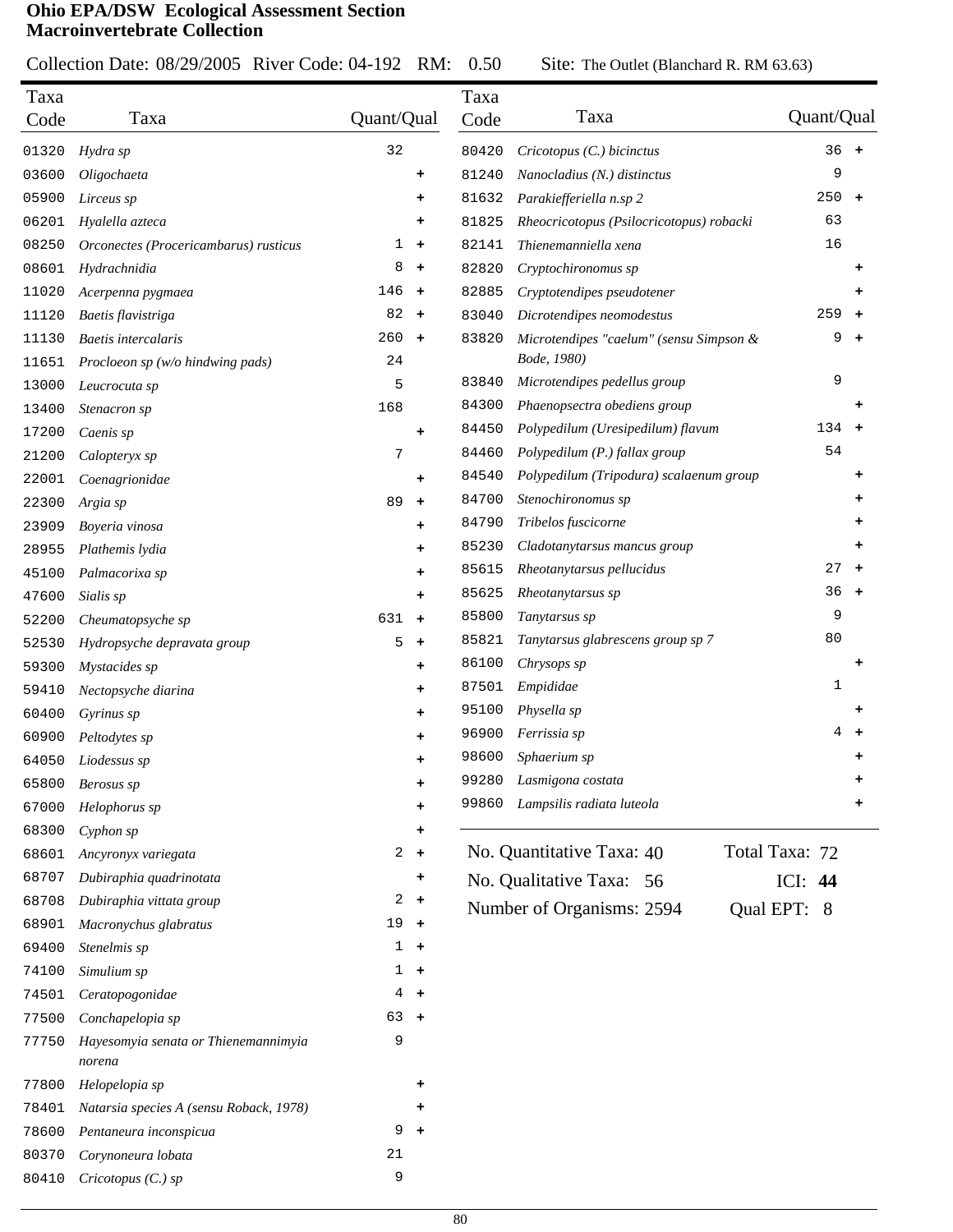Collection Date: 07/07/2005 River Code: 04-193 RM: 3.80 Site: Brights Ditch

| Taxa  |                                         |                | Taxa |      |            |
|-------|-----------------------------------------|----------------|------|------|------------|
| Code  | Taxa                                    | Quant/Qual     | Code | Taxa | Quant/Qual |
| 01801 | Turbellaria                             | ٠              |      |      |            |
| 03600 | Oligochaeta                             |                |      |      |            |
| 04664 | Helobdella stagnalis                    |                |      |      |            |
| 04935 | Erpobdella punctata punctata            | ٠              |      |      |            |
| 04964 | Mooreobdella microstoma                 | ٠              |      |      |            |
| 06201 | Hyalella azteca                         |                |      |      |            |
| 08250 | Orconectes (Procericambarus) rusticus   | ٠              |      |      |            |
| 08310 | Procambarus (Ortmannicus) acutus acutus | ٠              |      |      |            |
| 11200 | Callibaetis sp                          | ٠              |      |      |            |
| 17200 | Caenis sp                               |                |      |      |            |
| 22001 | Coenagrionidae                          |                |      |      |            |
| 22300 | Argia sp                                |                |      |      |            |
| 23704 | Anax junius                             | ٠              |      |      |            |
| 28500 | Libellula sp                            |                |      |      |            |
| 42700 | Belostoma sp                            |                |      |      |            |
| 45400 | Trichocorixa sp                         | ٠              |      |      |            |
| 47600 | Sialis sp                               | +              |      |      |            |
| 65800 | Berosus sp                              | +              |      |      |            |
| 66500 | Enochrus sp                             | +              |      |      |            |
| 66901 | Helocombus bifidus                      | ٠              |      |      |            |
| 67000 | Helophorus sp                           | +              |      |      |            |
| 67800 | Tropisternus sp                         | +              |      |      |            |
| 68702 | Dubiraphia bivittata                    | ٠              |      |      |            |
| 68707 | Dubiraphia quadrinotata                 | +              |      |      |            |
| 72340 | Dixella sp                              |                |      |      |            |
| 74501 | Ceratopogonidae                         |                |      |      |            |
| 77355 | Clinotanypus pinguis                    |                |      |      |            |
| 80410 | Cricotopus (C.) sp                      | ٠              |      |      |            |
| 84520 | Polypedilum (Tripodura) halterale group |                |      |      |            |
| 95100 | Physella sp                             | ٠              |      |      |            |
| 95907 | Gyraulus (Torquis) parvus               |                |      |      |            |
| 96264 | Planorbella (Pierosoma) pilsbryi        |                |      |      |            |
| 98200 | Pisidium sp                             | ٠              |      |      |            |
|       | No. Quantitative Taxa: 0                | Total Taxa: 33 |      |      |            |

| NO. Uuantitative Taxa: () | 10tal 1axa: 33 |
|---------------------------|----------------|
| No. Qualitative Taxa: 33  | ICI:           |
| Number of Organisms: 0    | Qual EPT: 2    |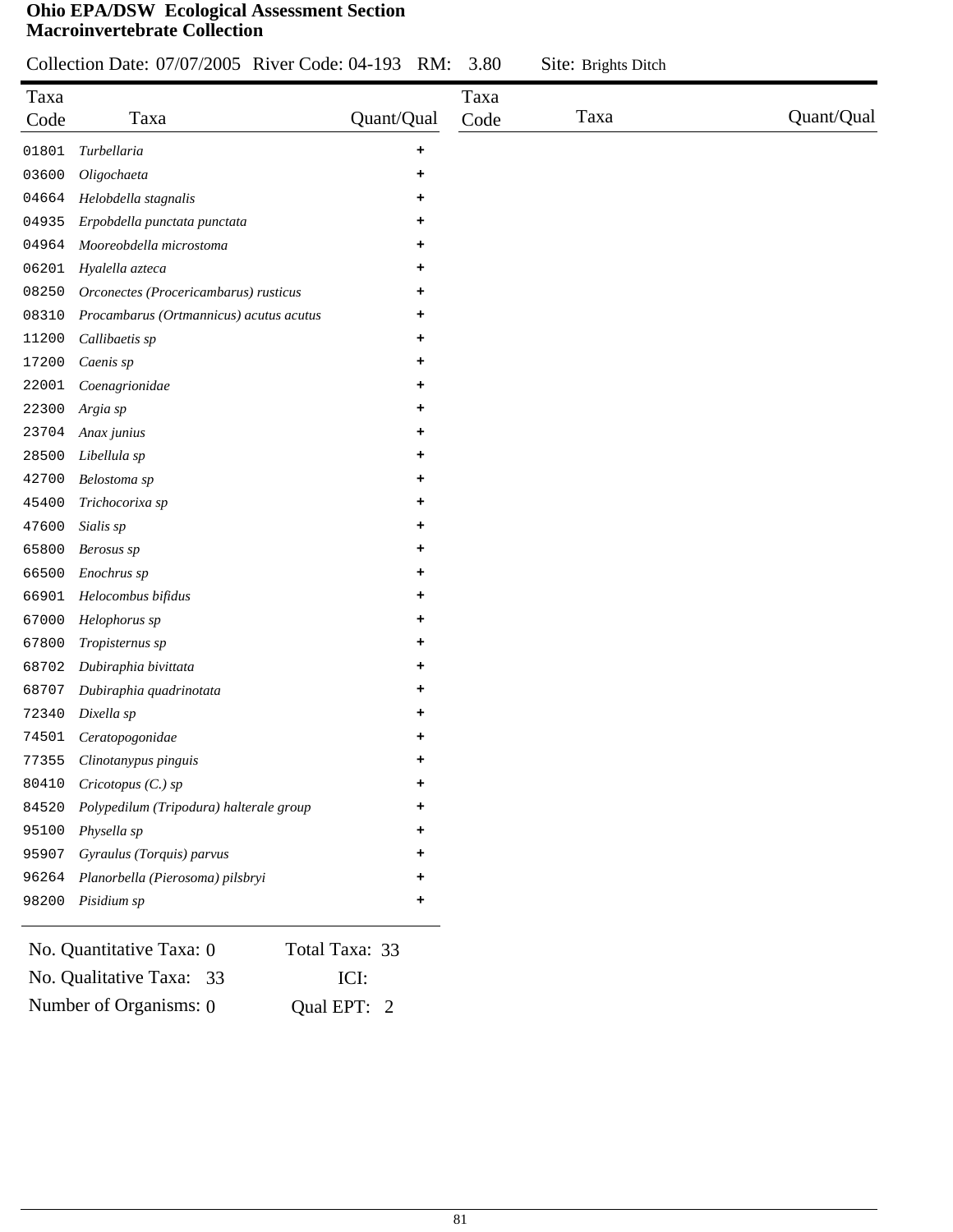Collection Date: 07/07/2005 River Code: 04-193 RM: 2.40 Site: Brights Ditch

| Taxa  | Taxa                     | Quant/Qual                  |           | Taxa | Taxa |
|-------|--------------------------|-----------------------------|-----------|------|------|
| Code  |                          |                             |           | Code |      |
| 01801 | Turbellaria              |                             | $\ddot{}$ |      |      |
| 03600 | Oligochaeta              |                             | ٠         |      |      |
| 17200 | Caenis sp                |                             | ٠         |      |      |
| 22001 | Coenagrionidae           |                             | ٠         |      |      |
| 22300 | Argia sp                 |                             | ٠         |      |      |
| 24900 | Gomphus sp               |                             | ٠         |      |      |
| 45300 | Sigara sp                |                             | ٠         |      |      |
| 65800 | Berosus sp               |                             | ٠         |      |      |
| 67000 | Helophorus sp            |                             | ٠         |      |      |
| 68702 | Dubiraphia bivittata     |                             | ٠         |      |      |
| 74501 | Ceratopogonidae          |                             | ٠         |      |      |
| 77355 | Clinotanypus pinguis     |                             | ٠         |      |      |
| 77800 | Helopelopia sp           |                             | ٠         |      |      |
| 85400 | Micropsectra sp          |                             | ٠         |      |      |
| 93200 | Hydrobiidae              |                             | ٠         |      |      |
|       |                          |                             |           |      |      |
|       | No. Quantitative Taxa: 0 | Total Taxa: 15              |           |      |      |
|       | No. Qualitative Taxa: 15 | ICI:                        |           |      |      |
|       | Number of Organisms: 0   | Qual EPT:<br>$\blacksquare$ |           |      |      |
|       |                          |                             |           |      |      |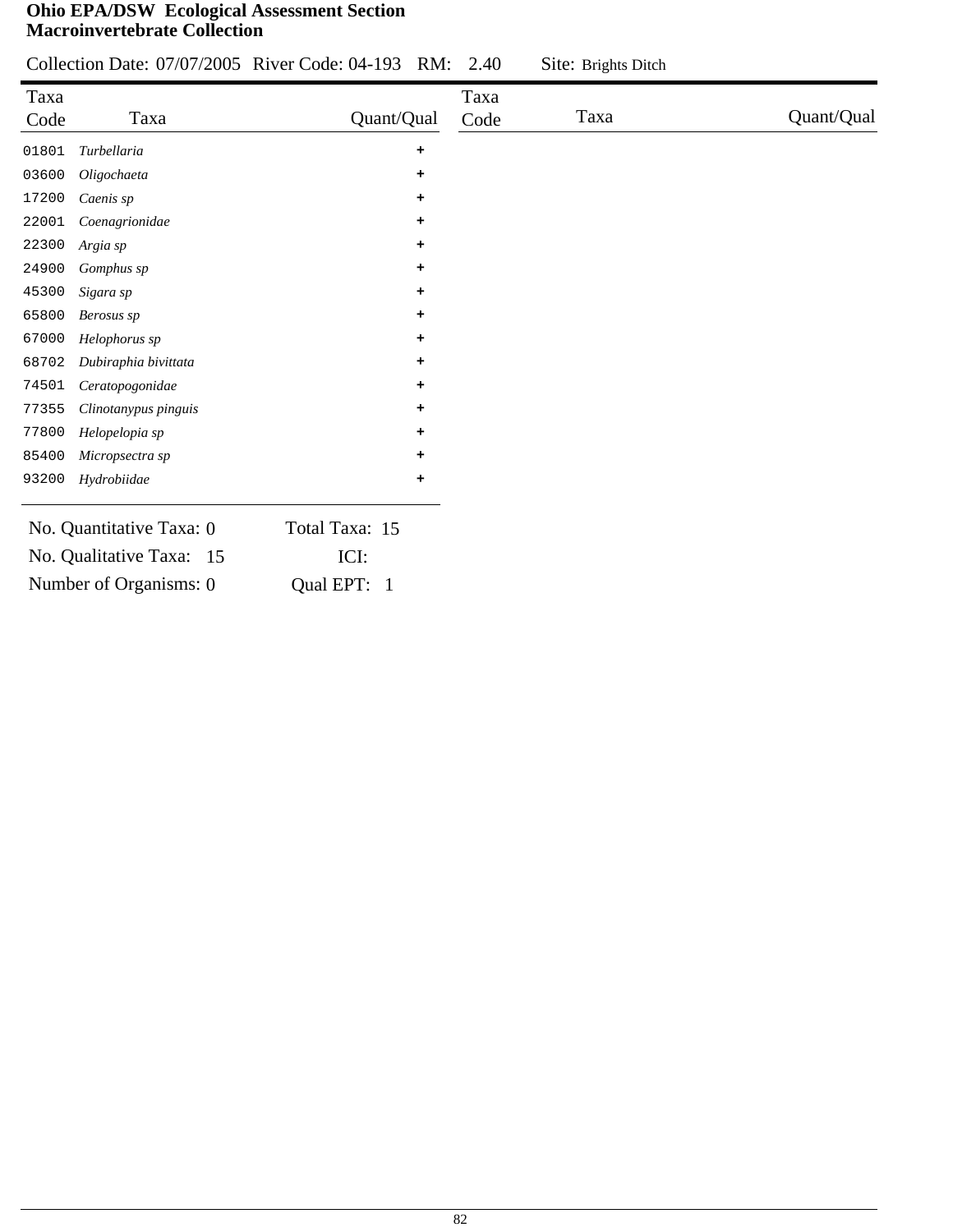Collection Date: 08/30/2005 River Code: 04-193 RM: 0.30 Site: Brights Ditch

| Taxa  |                                       |                | Taxa |      |            |
|-------|---------------------------------------|----------------|------|------|------------|
| Code  | Taxa                                  | Quant/Qual     | Code | Taxa | Quant/Qual |
| 01801 | Turbellaria                           | ٠              |      |      |            |
| 06201 | Hyalella azteca                       | +              |      |      |            |
| 08250 | Orconectes (Procericambarus) rusticus | ٠              |      |      |            |
| 08601 | Hydrachnidia                          | ٠              |      |      |            |
| 11200 | Callibaetis sp                        | ٠              |      |      |            |
| 11651 | Procloeon sp (w/o hindwing pads)      | ٠              |      |      |            |
| 13400 | Stenacron sp                          | ٠              |      |      |            |
| 13521 | Stenonema femoratum                   | ٠              |      |      |            |
| 17200 | Caenis sp                             | ٠              |      |      |            |
| 21300 | Hetaerina sp                          | +              |      |      |            |
| 22001 | Coenagrionidae                        | ٠              |      |      |            |
| 23704 | Anax junius                           | +              |      |      |            |
| 51400 | Nyctiophylax sp                       | ٠              |      |      |            |
| 51600 | Polycentropus sp                      | +              |      |      |            |
| 53800 | Hydroptila sp                         | ٠              |      |      |            |
| 57400 | Neophylax sp                          | +              |      |      |            |
| 57900 | Pycnopsyche sp                        | +              |      |      |            |
| 58505 | Helicopsyche borealis                 | +              |      |      |            |
| 59110 | Ceraclea ancylus                      | ٠              |      |      |            |
| 59970 | Petrophila sp                         | +              |      |      |            |
| 60400 | Gyrinus sp                            | +              |      |      |            |
| 60900 | Peltodytes sp                         | +              |      |      |            |
| 68025 | Ectopria sp                           | ٠              |      |      |            |
| 68075 | Psephenus herricki                    | +              |      |      |            |
| 68702 | Dubiraphia bivittata                  | ٠              |      |      |            |
| 68708 | Dubiraphia vittata group              | +              |      |      |            |
| 69400 | Stenelmis sp                          | ٠              |      |      |            |
| 82820 | Cryptochironomus sp                   | +              |      |      |            |
| 83040 | Dicrotendipes neomodestus             | ٠              |      |      |            |
| 83840 | Microtendipes pedellus group          | ٠              |      |      |            |
| 93900 | Elimia sp                             |                |      |      |            |
| 99100 | Pyganodon grandis                     | ٠              |      |      |            |
| 99860 | Lampsilis radiata luteola             | +              |      |      |            |
|       | No. Quantitative Taxa: 0              | Total Taxa: 33 |      |      |            |
|       | No. Qualitative Taxa: 33              | ICI:           |      |      |            |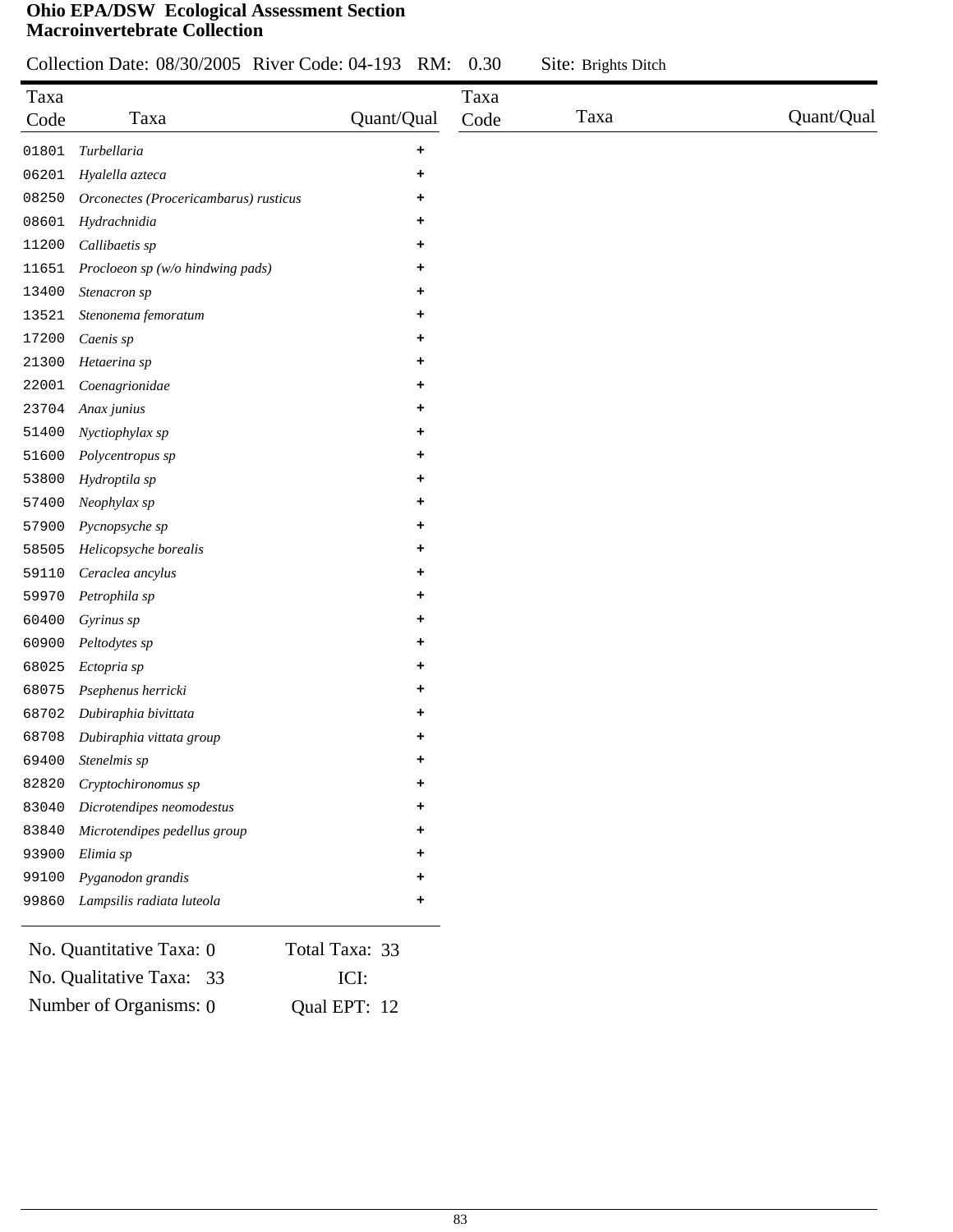Collection Date: 08/03/2005 River Code: 04-194 RM: 7.30 Site: Stahl Ditch

| Taxa  |                                    |                             | Taxa |      |            |
|-------|------------------------------------|-----------------------------|------|------|------------|
| Code  | Taxa                               | Quant/Qual                  | Code | Taxa | Quant/Qual |
| 04664 | Helobdella stagnalis               | ٠                           |      |      |            |
| 04680 | Placobdella sp                     | ٠                           |      |      |            |
| 06201 | Hyalella azteca                    | ٠                           |      |      |            |
| 08220 | Orconectes (Gremicambarus) immunis | ٠                           |      |      |            |
| 08601 | Hydrachnidia                       | ٠                           |      |      |            |
| 22001 | Coenagrionidae                     | ٠                           |      |      |            |
| 23600 | Aeshna sp                          | ٠                           |      |      |            |
| 23704 | Anax junius                        | ٠                           |      |      |            |
| 42700 | Belostoma sp                       | +                           |      |      |            |
| 45300 | Sigara sp                          | ٠                           |      |      |            |
| 45400 | Trichocorixa sp                    | ٠                           |      |      |            |
| 59500 | Oecetis sp                         | ٠                           |      |      |            |
| 60300 | Dineutus sp                        | ٠                           |      |      |            |
| 63300 | Hydroporus sp                      | ÷                           |      |      |            |
| 68707 | Dubiraphia quadrinotata            | +                           |      |      |            |
| 77355 | Clinotanypus pinguis               | ٠                           |      |      |            |
| 78655 | Procladius (Holotanypus) sp        | ٠                           |      |      |            |
| 82820 | Cryptochironomus sp                | ٠                           |      |      |            |
| 84000 | Parachironomus sp                  | ٠                           |      |      |            |
| 85500 | Paratanytarsus sp                  | ٠                           |      |      |            |
| 98600 | Sphaerium sp                       | ٠                           |      |      |            |
|       | No. Quantitative Taxa: 0           | Total Taxa: 21              |      |      |            |
|       | No. Qualitative Taxa: 21           | ICI:                        |      |      |            |
|       | Number of Organisms: 0             | Qual EPT:<br>$\overline{1}$ |      |      |            |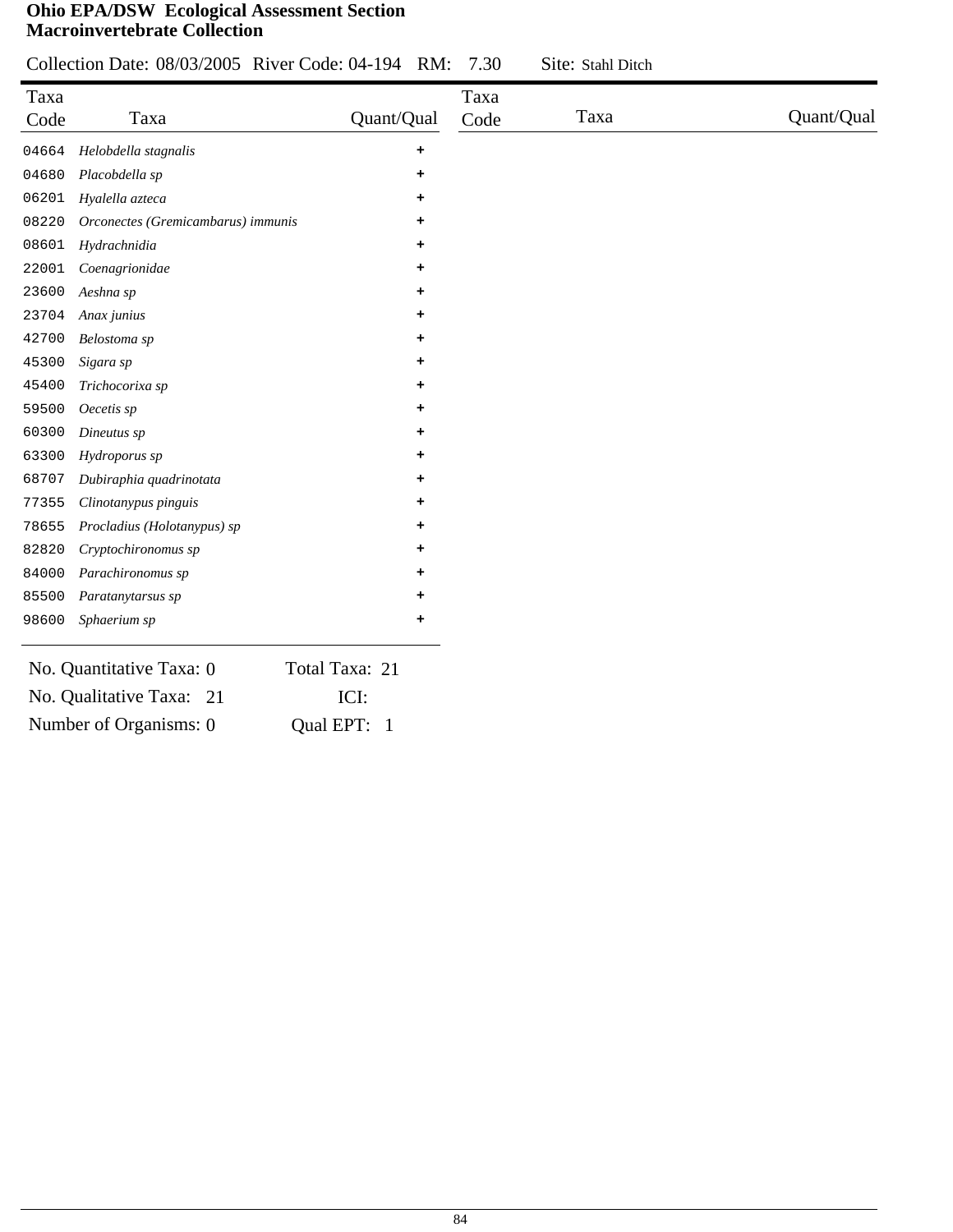Collection Date: 08/03/2005 River Code: 04-194 RM: 4.40 Site: Stahl Ditch

| Taxa  |                                         |            | Taxa  |                            |                |
|-------|-----------------------------------------|------------|-------|----------------------------|----------------|
| Code  | Taxa                                    | Quant/Qual | Code  | Taxa                       | Quant/Qual     |
| 01320 | Hydra sp                                | $\ddot{}$  | 85800 | Tanytarsus sp              | +              |
| 03360 | Plumatella sp                           | $\ddot{}$  | 95100 | Physella sp                |                |
| 03600 | Oligochaeta                             | $\ddot{}$  | 95907 | Gyraulus (Torquis) parvus  |                |
| 04666 | Helobdella triserialis                  | $\ddot{}$  | 96900 | Ferrissia sp               |                |
| 04682 | Placobdella montifera                   | $\ddot{}$  | 98600 | Sphaerium sp               |                |
| 06201 | Hyalella azteca                         | $\ddot{}$  | 99160 | Anodontoides ferussacianus | +              |
| 08250 | Orconectes (Procericambarus) rusticus   | ٠          |       |                            |                |
| 11120 | Baetis flavistriga                      | +          |       | No. Quantitative Taxa: 0   | Total Taxa: 50 |
| 11125 | Pseudocloeon frondale                   | $\ddot{}$  |       | No. Qualitative Taxa: 50   | ICI:           |
| 11200 | Callibaetis sp                          | ٠          |       |                            |                |
| 13521 | Stenonema femoratum                     |            |       | Number of Organisms: 0     | Qual EPT: 11   |
| 17200 | Caenis sp                               |            |       |                            |                |
| 18750 | Hexagenia limbata                       | ÷          |       |                            |                |
| 22001 | Coenagrionidae                          |            |       |                            |                |
| 22300 | Argia sp                                |            |       |                            |                |
| 23704 | Anax junius                             |            |       |                            |                |
| 42700 | Belostoma sp                            | $\ddot{}$  |       |                            |                |
| 45000 | Hesperocorixa sp                        | ٠          |       |                            |                |
| 45300 | Sigara sp                               | ٠          |       |                            |                |
| 51600 | Polycentropus sp                        | ٠          |       |                            |                |
| 53501 | Hydroptilidae                           | $\ddot{}$  |       |                            |                |
| 57400 | Neophylax sp                            | ٠          |       |                            |                |
| 58505 | Helicopsyche borealis                   | +          |       |                            |                |
| 59728 | Triaenodes marginatus                   | +          |       |                            |                |
| 60400 | Gyrinus sp                              | ٠          |       |                            |                |
| 60900 | Peltodytes sp                           |            |       |                            |                |
| 65800 | Berosus sp                              |            |       |                            |                |
| 67800 | Tropisternus sp                         | +          |       |                            |                |
| 68702 | Dubiraphia bivittata                    |            |       |                            |                |
| 68708 | Dubiraphia vittata group                |            |       |                            |                |
| 77355 | Clinotanypus pinguis                    | ٠          |       |                            |                |
| 78655 | Procladius (Holotanypus) sp             |            |       |                            |                |
| 78680 | Procladius (Psilotanypus) bellus        |            |       |                            |                |
| 80410 | Cricotopus (C.) sp                      |            |       |                            |                |
| 81690 | Paratrichocladius sp                    |            |       |                            |                |
| 82730 | Chironomus (C.) decorus group           |            |       |                            |                |
| 82820 | Cryptochironomus sp                     |            |       |                            |                |
| 83003 | Dicrotendipes fumidus                   |            |       |                            |                |
| 83040 | Dicrotendipes neomodestus               |            |       |                            |                |
| 83840 | Microtendipes pedellus group            |            |       |                            |                |
| 84210 | Paratendipes albimanus or P. duplicatus |            |       |                            |                |
| 84470 | Polypedilum (P.) illinoense             | ٠          |       |                            |                |
| 84750 | Stictochironomus sp                     | ٠          |       |                            |                |
| 85500 | Paratanytarsus sp                       | ٠          |       |                            |                |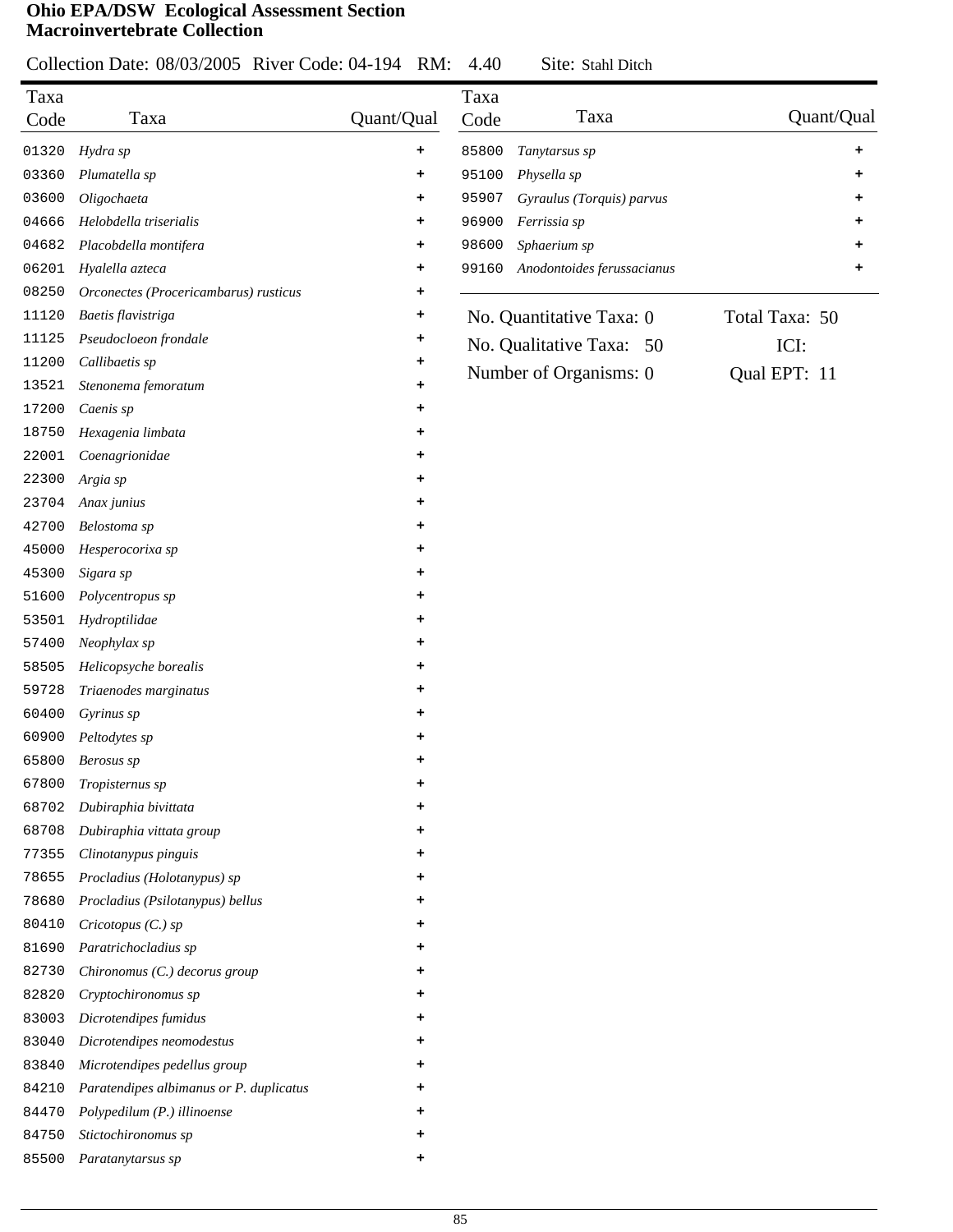Collection Date: 08/02/2005 River Code: 04-196 RM: 9.60 Site: Potato Run

| Taxa  |                                       |                | Taxa |      |            |
|-------|---------------------------------------|----------------|------|------|------------|
| Code  | Taxa                                  | Quant/Qual     | Code | Taxa | Quant/Qual |
| 03360 | Plumatella sp                         | ٠              |      |      |            |
| 03600 | Oligochaeta                           | ٠              |      |      |            |
| 04666 | Helobdella triserialis                | ٠              |      |      |            |
| 04685 | Placobdella ornata                    | ٠              |      |      |            |
| 04686 | Placobdella papillifera               | ٠              |      |      |            |
| 04935 | Erpobdella punctata punctata          | +              |      |      |            |
| 04964 | Mooreobdella microstoma               | +              |      |      |            |
| 05900 | Lirceus sp                            | ٠              |      |      |            |
| 06700 | Crangonyx sp                          | ٠              |      |      |            |
| 08220 | Orconectes (Gremicambarus) immunis    |                |      |      |            |
| 08250 | Orconectes (Procericambarus) rusticus |                |      |      |            |
| 13400 | Stenacron sp                          | ٠              |      |      |            |
| 13521 | Stenonema femoratum                   | ٠              |      |      |            |
| 17200 | Caenis sp                             |                |      |      |            |
| 18750 | Hexagenia limbata                     |                |      |      |            |
| 22001 | Coenagrionidae                        | ٠              |      |      |            |
| 23600 | Aeshna sp                             | ٠              |      |      |            |
| 28955 | Plathemis lydia                       |                |      |      |            |
| 42700 | Belostoma sp                          | ٠              |      |      |            |
| 45400 | Trichocorixa sp                       | ٠              |      |      |            |
| 51600 | Polycentropus sp                      | ٠              |      |      |            |
| 60400 | Gyrinus sp                            |                |      |      |            |
| 60900 | Peltodytes sp                         | ٠              |      |      |            |
| 63300 | Hydroporus sp                         |                |      |      |            |
| 65800 | Berosus sp                            |                |      |      |            |
| 68300 | Cyphon sp                             |                |      |      |            |
| 69400 | Stenelmis sp                          | ٠              |      |      |            |
| 77500 | Conchapelopia sp                      | ٠              |      |      |            |
| 83840 | Microtendipes pedellus group          | +              |      |      |            |
| 84750 | Stictochironomus sp                   | +              |      |      |            |
| 85500 | Paratanytarsus sp                     | ٠              |      |      |            |
| 95100 | Physella sp                           | +              |      |      |            |
| 98600 | Sphaerium sp                          | +              |      |      |            |
|       | No. Quantitative Taxa: 0              | Total Taxa: 33 |      |      |            |
|       | No. Qualitative Taxa: 33              | ICI:           |      |      |            |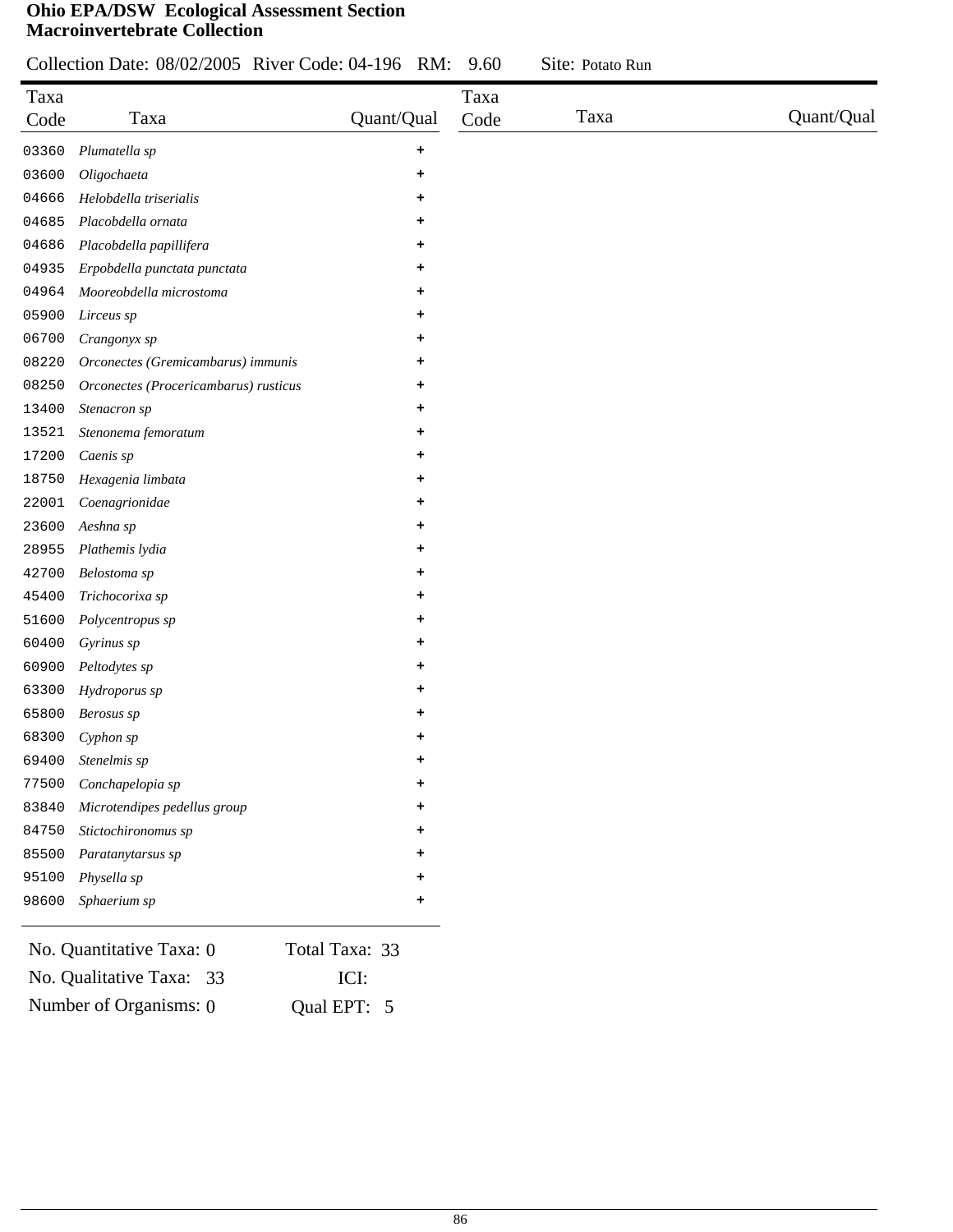Collection Date: 08/29/2005 River Code: 04-196 RM: 0.10 Site: Potato Run

| Taxa  |                                         |                | Taxa |      |            |
|-------|-----------------------------------------|----------------|------|------|------------|
| Code  | Taxa                                    | Quant/Qual     | Code | Taxa | Quant/Qual |
| 03600 | Oligochaeta                             | $\ddot{}$      |      |      |            |
| 05900 | Lirceus sp                              | ٠              |      |      |            |
| 06201 | Hyalella azteca                         | ٠              |      |      |            |
| 08250 | Orconectes (Procericambarus) rusticus   | ٠              |      |      |            |
| 08601 | Hydrachnidia                            | +              |      |      |            |
| 13000 | Leucrocuta sp                           | ٠              |      |      |            |
| 13400 | Stenacron sp                            | +              |      |      |            |
| 13521 | Stenonema femoratum                     | ٠              |      |      |            |
| 17200 | Caenis sp                               | +              |      |      |            |
| 21200 | Calopteryx sp                           | ٠              |      |      |            |
| 22001 | Coenagrionidae                          | ٠              |      |      |            |
| 22300 | Argia sp                                | ٠              |      |      |            |
| 44501 | Corixidae                               | +              |      |      |            |
| 51600 | Polycentropus sp                        | ٠              |      |      |            |
| 57400 | Neophylax sp                            | ٠              |      |      |            |
| 57900 | Pycnopsyche sp                          | ٠              |      |      |            |
| 58505 | Helicopsyche borealis                   | ٠              |      |      |            |
| 59970 | Petrophila sp                           | ٠              |      |      |            |
| 60400 | Gyrinus sp                              | +              |      |      |            |
| 60900 | Peltodytes sp                           | ٠              |      |      |            |
| 68075 | Psephenus herricki                      | ٠              |      |      |            |
| 68300 | Cyphon sp                               | ٠              |      |      |            |
| 68708 | Dubiraphia vittata group                | ٠              |      |      |            |
| 69400 | Stenelmis sp                            | ٠              |      |      |            |
| 79100 | Thienemannimyia group                   | +              |      |      |            |
| 83840 | Microtendipes pedellus group            | +              |      |      |            |
| 84210 | Paratendipes albimanus or P. duplicatus | ٠              |      |      |            |
| 84750 | Stictochironomus sp                     | ٠              |      |      |            |
| 85821 | Tanytarsus glabrescens group sp 7       |                |      |      |            |
| 95100 | Physella sp                             |                |      |      |            |
| 96900 | Ferrissia sp                            | ٠              |      |      |            |
|       | No. Quantitative Taxa: 0                | Total Taxa: 31 |      |      |            |
|       | No. Qualitative Taxa: 31                | ICI:           |      |      |            |
|       | Number of Organisms: 0                  | Qual EPT: 8    |      |      |            |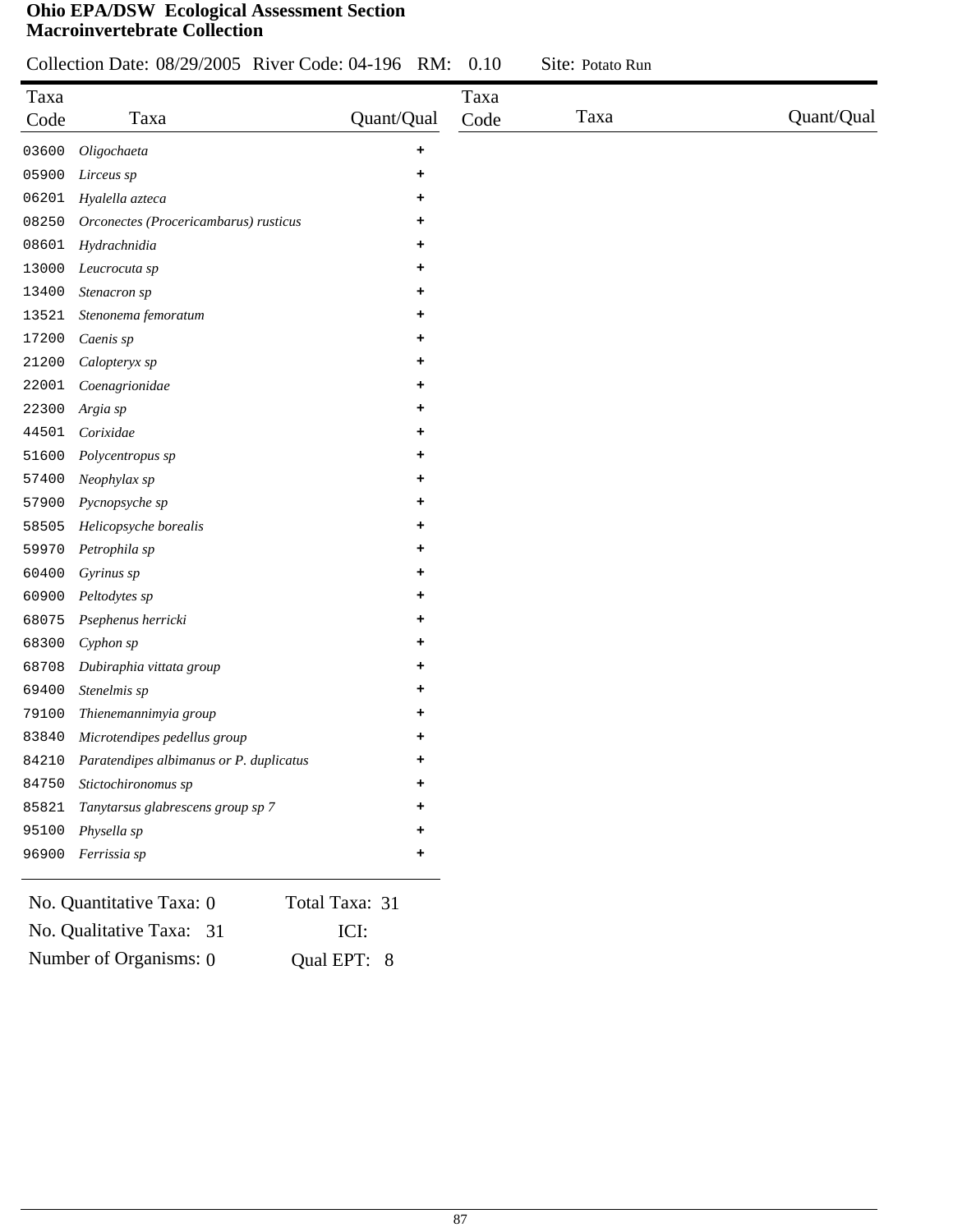|       | Collection Date: 08/02/2005 River Code: 04-197 RM: |            | 0.10 | Site: Ripley Run         |                |
|-------|----------------------------------------------------|------------|------|--------------------------|----------------|
| Taxa  |                                                    |            | Taxa |                          |                |
| Code  | Taxa                                               | Quant/Qual | Code | Taxa                     | Quant/Qual     |
| 01801 | Turbellaria                                        | ٠          |      |                          |                |
| 02600 | Nematomorpha                                       | +          |      | No. Quantitative Taxa: 0 | Total Taxa: 43 |
| 04935 | Erpobdella punctata punctata                       | ٠          |      | No. Qualitative Taxa: 43 | ICI:           |
| 05900 | Lirceus sp                                         | ٠          |      |                          |                |
| 06201 | Hyalella azteca                                    | ٠          |      | Number of Organisms: 0   | Qual EPT: 9    |
| 08250 | Orconectes (Procericambarus) rusticus              | ٠          |      |                          |                |
| 08601 | Hydrachnidia                                       |            |      |                          |                |
| 13400 | Stenacron sp                                       | ٠          |      |                          |                |
| 13521 | Stenonema femoratum                                | ٠          |      |                          |                |
| 17200 | Caenis sp                                          | ٠          |      |                          |                |
| 22001 | Coenagrionidae                                     | +          |      |                          |                |
| 28500 | Libellula sp                                       | ٠          |      |                          |                |
| 28955 | Plathemis lydia                                    | ٠          |      |                          |                |
| 42700 | Belostoma sp                                       | ٠          |      |                          |                |
| 51600 | Polycentropus sp                                   |            |      |                          |                |
| 52200 | Cheumatopsyche sp                                  | ٠          |      |                          |                |
| 52530 | Hydropsyche depravata group                        | ٠          |      |                          |                |
| 53501 | Hydroptilidae                                      | ٠          |      |                          |                |
| 57400 | Neophylax sp                                       |            |      |                          |                |
| 58505 | Helicopsyche borealis                              | +          |      |                          |                |
| 60900 | Peltodytes sp                                      | ٠          |      |                          |                |
| 63300 | Hydroporus sp                                      | ٠          |      |                          |                |
| 63900 | Laccophilus sp                                     | ٠          |      |                          |                |
| 65800 | Berosus sp                                         | ٠          |      |                          |                |
| 67500 | Laccobius sp                                       | +          |      |                          |                |
| 67700 | Paracymus sp                                       | ٠          |      |                          |                |
| 67800 | Tropisternus sp                                    | ٠          |      |                          |                |
| 68025 | Ectopria sp                                        | ٠          |      |                          |                |
| 68075 | Psephenus herricki                                 |            |      |                          |                |
| 68300 | Cyphon sp                                          |            |      |                          |                |
| 68707 | Dubiraphia quadrinotata                            |            |      |                          |                |
| 68708 | Dubiraphia vittata group                           |            |      |                          |                |
| 69400 | Stenelmis sp                                       |            |      |                          |                |
| 71300 | Limonia sp                                         |            |      |                          |                |
| 82730 | Chironomus (C.) decorus group                      |            |      |                          |                |
| 84210 | Paratendipes albimanus or P. duplicatus            |            |      |                          |                |
| 84450 | Polypedilum (Uresipedilum) flavum                  |            |      |                          |                |
| 85800 | Tanytarsus sp                                      |            |      |                          |                |
| 85821 | Tanytarsus glabrescens group sp 7                  | ٠          |      |                          |                |
| 87400 | Stratiomys sp                                      |            |      |                          |                |
| 95100 | Physella sp                                        |            |      |                          |                |
| 98200 | Pisidium sp                                        |            |      |                          |                |
| 98600 | Sphaerium sp                                       | ٠          |      |                          |                |

Collection Date: 08/02/2005 River Code: 04-197 RM: 0.10 Site: Ripley Run RM: 0.10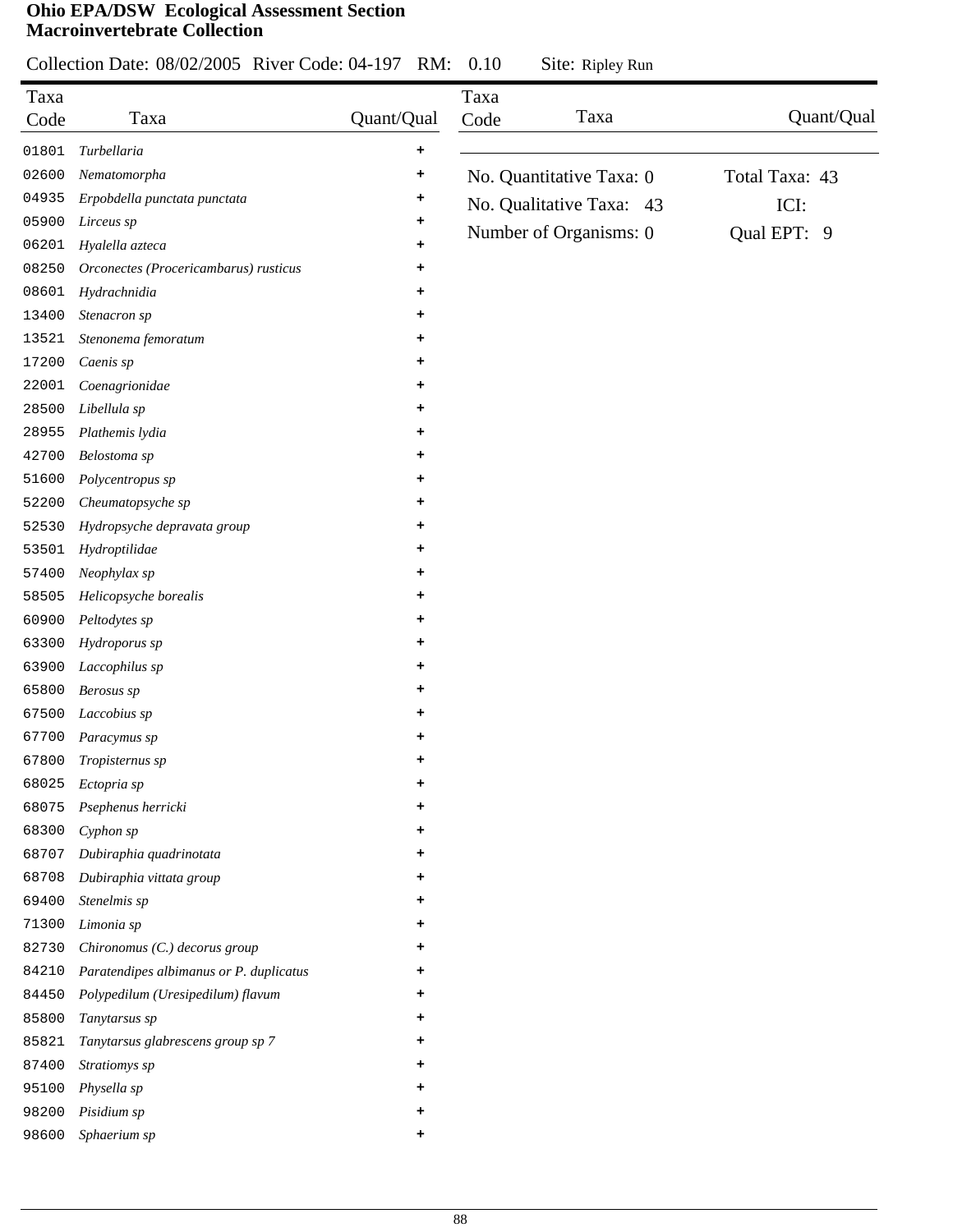Collection Date: 07/21/2005 River Code: 04-198 RM: 0.30 Site: The Outlet (Blanchard R. RM 90.94)

| Taxa  |                                         |                | Taxa |      |            |
|-------|-----------------------------------------|----------------|------|------|------------|
| Code  | Taxa                                    | Quant/Qual     | Code | Taxa | Quant/Qual |
| 01801 | Turbellaria                             | ٠              |      |      |            |
| 03600 | Oligochaeta                             | ٠              |      |      |            |
| 05900 | Lirceus sp                              |                |      |      |            |
| 08250 | Orconectes (Procericambarus) rusticus   | ٠              |      |      |            |
| 11120 | Baetis flavistriga                      | +              |      |      |            |
| 11130 | Baetis intercalaris                     | ٠              |      |      |            |
| 13400 | Stenacron sp                            | ٠              |      |      |            |
| 44501 | Corixidae                               | ٠              |      |      |            |
| 52200 | Cheumatopsyche sp                       | ٠              |      |      |            |
| 52530 | Hydropsyche depravata group             | ٠              |      |      |            |
| 58505 | Helicopsyche borealis                   | ٠              |      |      |            |
| 63300 | Hydroporus sp                           | +              |      |      |            |
| 68708 | Dubiraphia vittata group                | ٠              |      |      |            |
| 69400 | Stenelmis sp                            | ٠              |      |      |            |
| 71900 | Tipula sp                               | +              |      |      |            |
| 77800 | Helopelopia sp                          | +              |      |      |            |
| 78401 | Natarsia species A (sensu Roback, 1978) | +              |      |      |            |
| 84450 | Polypedilum (Uresipedilum) flavum       | ٠              |      |      |            |
| 84460 | Polypedilum (P.) fallax group           | ٠              |      |      |            |
| 84480 | Polypedilum (P.) laetum group           | ٠              |      |      |            |
| 84540 | Polypedilum (Tripodura) scalaenum group | ٠              |      |      |            |
| 84750 | Stictochironomus sp                     |                |      |      |            |
| 85625 | Rheotanytarsus sp                       | ٠              |      |      |            |
| 98600 | Sphaerium sp                            | +              |      |      |            |
|       | No. Quantitative Taxa: 0                | Total Taxa: 24 |      |      |            |
|       | No. Qualitative Taxa: 24                | ICI:           |      |      |            |

Number of Organisms: 0 Qual EPT: 6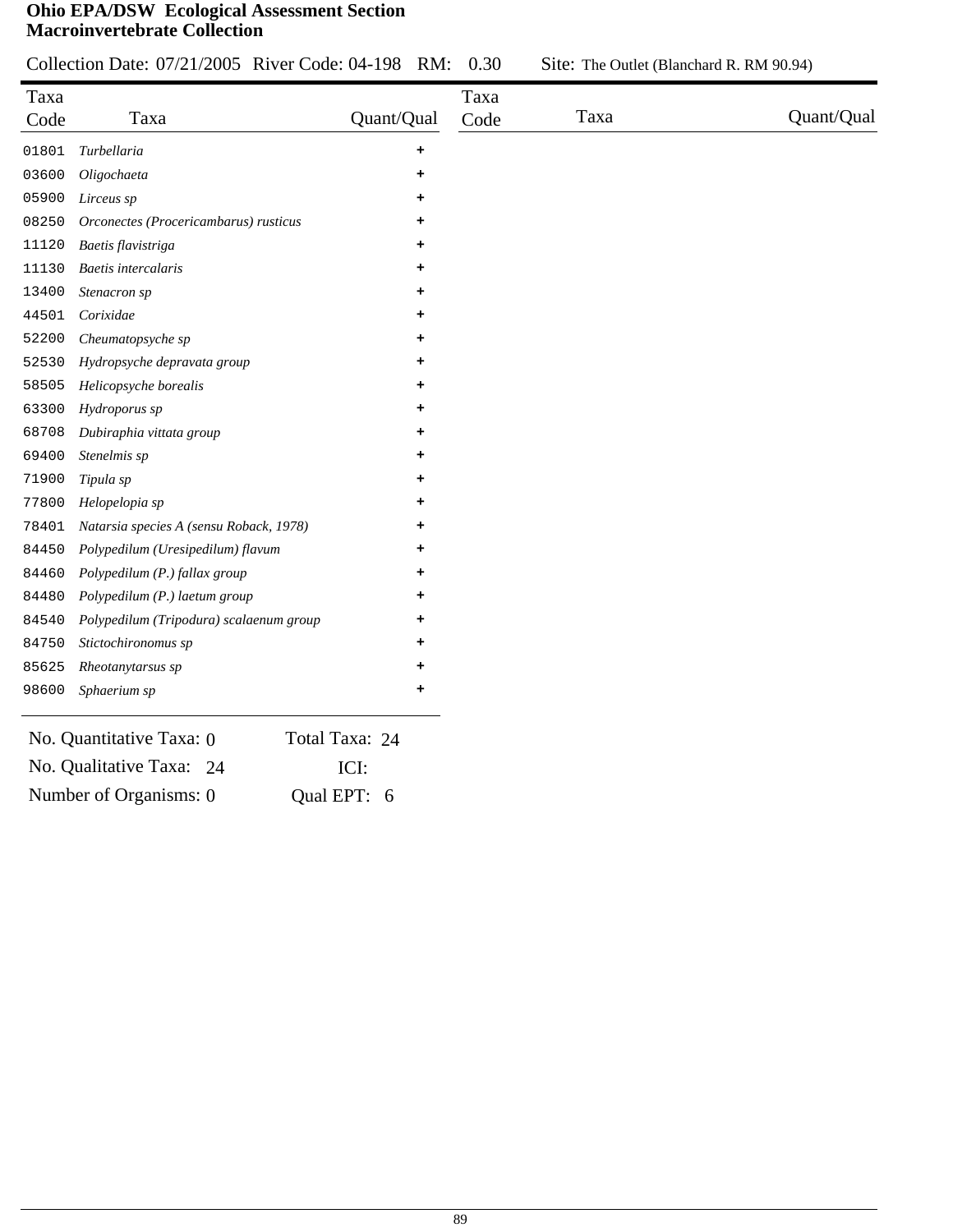|  | Collection Date: 07/20/2005 River Code: 04-199 RM: 5.60 |  | Site: Cessna Creek |
|--|---------------------------------------------------------|--|--------------------|
|  |                                                         |  |                    |

| Taxa  |                                       |            | Taxa |                          |                |            |
|-------|---------------------------------------|------------|------|--------------------------|----------------|------------|
| Code  | Taxa                                  | Quant/Qual | Code | Taxa                     |                | Quant/Qual |
| 01801 | Turbellaria                           | ÷          |      |                          |                |            |
| 05900 | Lirceus sp                            | +          |      | No. Quantitative Taxa: 0 | Total Taxa: 43 |            |
| 08250 | Orconectes (Procericambarus) rusticus | ۰          |      | No. Qualitative Taxa: 43 | ICI:           |            |
| 08601 | Hydrachnidia                          | ٠          |      | Number of Organisms: 0   | Qual EPT: 13   |            |
| 11120 | Baetis flavistriga                    | $\ddot{}$  |      |                          |                |            |
| 11130 | <b>Baetis</b> intercalaris            | ٠          |      |                          |                |            |
| 11200 | Callibaetis sp                        | ٠          |      |                          |                |            |
| 13400 | Stenacron sp                          | ٠          |      |                          |                |            |
| 13521 | Stenonema femoratum                   | ٠          |      |                          |                |            |
| 17200 | Caenis sp                             | ٠          |      |                          |                |            |
| 45300 | Sigara sp                             | ٠          |      |                          |                |            |
| 51600 | Polycentropus sp                      | ٠          |      |                          |                |            |
| 52200 | Cheumatopsyche sp                     | ٠          |      |                          |                |            |
| 52430 | Ceratopsyche morosa group             | ٠          |      |                          |                |            |
| 52530 | Hydropsyche depravata group           | ٠          |      |                          |                |            |
| 53800 | Hydroptila sp                         | ٠          |      |                          |                |            |
| 57400 | Neophylax sp                          | ٠          |      |                          |                |            |
| 58505 | Helicopsyche borealis                 | ٠          |      |                          |                |            |
| 60400 | Gyrinus sp                            | ٠          |      |                          |                |            |
| 60900 | Peltodytes sp                         | ٠          |      |                          |                |            |
| 63300 | Hydroporus sp                         |            |      |                          |                |            |
| 65800 | Berosus sp                            | ٠          |      |                          |                |            |
| 67000 | Helophorus sp                         | ٠          |      |                          |                |            |
| 67800 | Tropisternus sp                       | ٠          |      |                          |                |            |
| 68702 | Dubiraphia bivittata                  |            |      |                          |                |            |
| 68707 | Dubiraphia quadrinotata               | ٠          |      |                          |                |            |
| 68708 | Dubiraphia vittata group              | $\ddot{}$  |      |                          |                |            |
| 69400 | Stenelmis sp                          | $\ddot{}$  |      |                          |                |            |
| 71900 | Tipula sp                             |            |      |                          |                |            |
| 71910 | Tipula abdominalis                    |            |      |                          |                |            |
| 74501 | Ceratopogonidae                       |            |      |                          |                |            |
| 77800 | Helopelopia sp                        |            |      |                          |                |            |
| 78500 | Paramerina fragilis                   |            |      |                          |                |            |
| 80420 | Cricotopus (C.) bicinctus             |            |      |                          |                |            |
| 81690 | Paratrichocladius sp                  |            |      |                          |                |            |
| 83840 | Microtendipes pedellus group          |            |      |                          |                |            |
| 84450 | Polypedilum (Uresipedilum) flavum     |            |      |                          |                |            |
| 84470 | Polypedilum (P.) illinoense           | ٠          |      |                          |                |            |
| 85625 | Rheotanytarsus sp                     |            |      |                          |                |            |
| 85821 | Tanytarsus glabrescens group sp 7     |            |      |                          |                |            |
| 87540 | Hemerodromia sp                       |            |      |                          |                |            |
| 95100 | Physella sp                           |            |      |                          |                |            |
| 96900 | Ferrissia sp                          | ٠          |      |                          |                |            |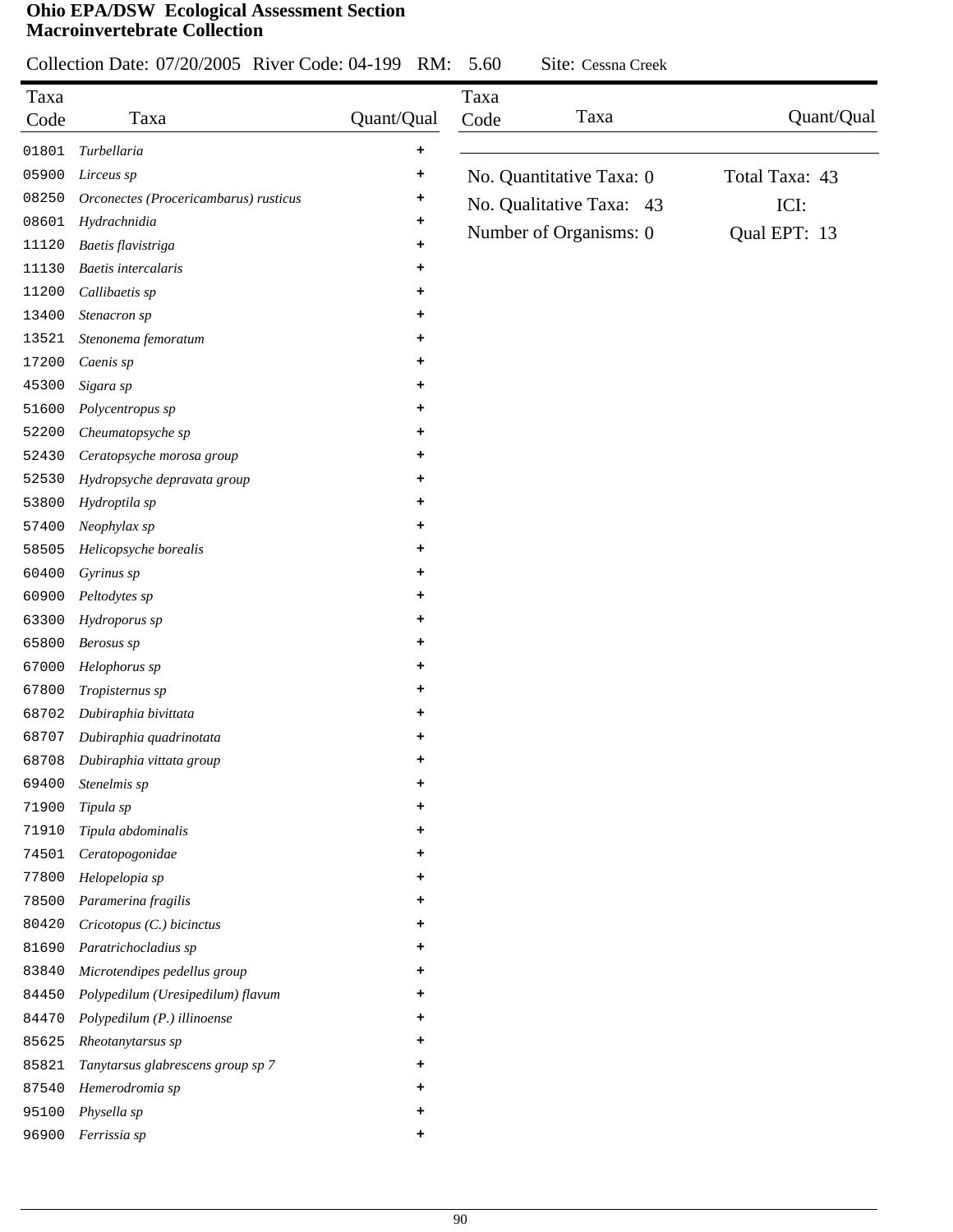| Collection Date: 07/20/2005 River Code: 04-199 RM: 3.10 |  | Site: Cessna Creek |
|---------------------------------------------------------|--|--------------------|
|                                                         |  |                    |

| Taxa  | Taxa                                  | Quant/Qual | Taxa<br>Code | Taxa                     | Quant/Qual     |
|-------|---------------------------------------|------------|--------------|--------------------------|----------------|
| Code  |                                       |            |              |                          |                |
| 01801 | Turbellaria                           | $\ddot{}$  | 95100        | Physella sp              | ÷              |
| 04935 | Erpobdella punctata punctata          | ۰          | 98600        | Sphaerium sp             |                |
| 05900 | Lirceus sp                            | ٠          | 99100        | Pyganodon grandis        |                |
| 06201 | Hyalella azteca                       | ٠          |              |                          |                |
| 08250 | Orconectes (Procericambarus) rusticus | ۰          |              | No. Quantitative Taxa: 0 | Total Taxa: 47 |
| 11120 | Baetis flavistriga                    | ٠          |              | No. Qualitative Taxa: 47 | ICI:           |
| 11130 | <b>Baetis</b> intercalaris            | ٠          |              | Number of Organisms: 0   | Qual EPT: 16   |
| 11200 | Callibaetis sp                        | ٠          |              |                          |                |
| 13400 | Stenacron sp                          | ٠          |              |                          |                |
| 13521 | Stenonema femoratum                   | ٠          |              |                          |                |
| 17200 | Caenis sp                             | ٠          |              |                          |                |
| 22001 | Coenagrionidae                        | ۰          |              |                          |                |
| 22300 | Argia sp                              | ٠          |              |                          |                |
| 43300 | Ranatra sp                            | ٠          |              |                          |                |
| 45300 | Sigara sp                             | ٠          |              |                          |                |
| 51600 | Polycentropus sp                      | ۰          |              |                          |                |
| 52200 | Cheumatopsyche sp                     | ٠          |              |                          |                |
| 52530 | Hydropsyche depravata group           | ٠          |              |                          |                |
| 53800 | Hydroptila sp                         | ٠          |              |                          |                |
| 57400 | Neophylax sp                          | ٠          |              |                          |                |
| 58505 | Helicopsyche borealis                 | ٠          |              |                          |                |
| 59300 | Mystacides sp                         | ÷          |              |                          |                |
| 59520 | Oecetis cinerascens                   | ٠          |              |                          |                |
| 59570 | Oecetis nocturna                      | ٠          |              |                          |                |
| 59728 | Triaenodes marginatus                 |            |              |                          |                |
| 60900 | Peltodytes sp                         |            |              |                          |                |
| 63300 | Hydroporus sp                         | ٠          |              |                          |                |
| 65800 | Berosus sp                            | ۰          |              |                          |                |
| 68075 | Psephenus herricki                    |            |              |                          |                |
| 68300 | Cyphon sp                             |            |              |                          |                |
| 68708 | Dubiraphia vittata group              |            |              |                          |                |
| 69225 | Optioservus fastiditus                |            |              |                          |                |
| 69400 | Stenelmis sp                          |            |              |                          |                |
| 71900 | Tipula sp                             | ÷          |              |                          |                |
| 74501 | Ceratopogonidae                       |            |              |                          |                |
| 77800 | Helopelopia sp                        | ÷          |              |                          |                |
| 78655 | Procladius (Holotanypus) sp           | ٠          |              |                          |                |
| 80420 | Cricotopus (C.) bicinctus             | ٠          |              |                          |                |
| 83040 | Dicrotendipes neomodestus             |            |              |                          |                |
| 84450 | Polypedilum (Uresipedilum) flavum     | ÷          |              |                          |                |
| 84470 | Polypedilum (P.) illinoense           | ٠          |              |                          |                |
| 84750 | Stictochironomus sp                   |            |              |                          |                |
| 84960 | Pseudochironomus sp                   |            |              |                          |                |
| 85821 | Tanytarsus glabrescens group sp 7     | ٠          |              |                          |                |
|       |                                       |            |              |                          |                |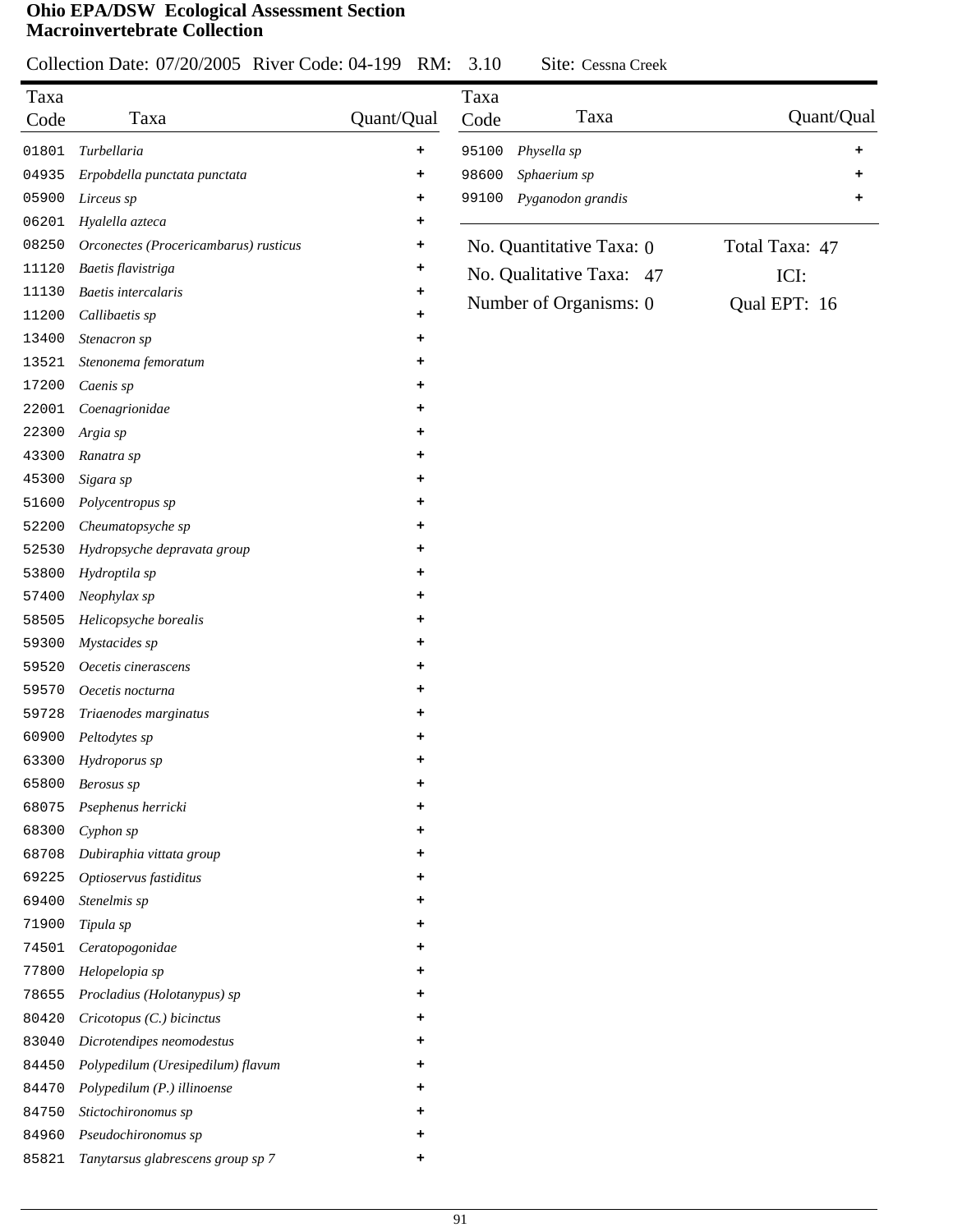Collection Date: 08/30/2005 River Code: 04-199 RM: 0.50 Site: Cessna Creek Co. Rd. 159

| Taxa  |                                            |                | Taxa |      |            |
|-------|--------------------------------------------|----------------|------|------|------------|
| Code  | Taxa                                       | Quant/Qual     | Code | Taxa | Quant/Qual |
| 01801 | Turbellaria                                | +              |      |      |            |
| 03360 | Plumatella sp                              | ٠              |      |      |            |
| 04664 | Helobdella stagnalis                       | ٠              |      |      |            |
| 04935 | Erpobdella punctata punctata               |                |      |      |            |
| 08250 | Orconectes (Procericambarus) rusticus      |                |      |      |            |
| 13400 | Stenacron sp                               | +              |      |      |            |
| 13521 | Stenonema femoratum                        | ٠              |      |      |            |
| 16700 | Tricorythodes sp                           | +              |      |      |            |
| 17200 | Caenis sp                                  |                |      |      |            |
| 22001 | Coenagrionidae                             | ٠              |      |      |            |
| 24900 | Gomphus sp                                 | +              |      |      |            |
| 42700 | Belostoma sp                               | +              |      |      |            |
| 57400 | Neophylax sp                               | +              |      |      |            |
| 58505 | Helicopsyche borealis                      |                |      |      |            |
| 60900 | Peltodytes sp                              | ٠              |      |      |            |
| 68075 | Psephenus herricki                         | ٠              |      |      |            |
| 69400 | Stenelmis sp                               | ٠              |      |      |            |
| 82141 | Thienemanniella xena                       |                |      |      |            |
| 82885 | Cryptotendipes pseudotener                 |                |      |      |            |
| 84210 | Paratendipes albimanus or P. duplicatus    |                |      |      |            |
| 87400 | Stratiomys sp                              | ٠              |      |      |            |
| 95100 | Physella sp                                | ٠              |      |      |            |
| 98600 | Sphaerium sp                               | ÷              |      |      |            |
| 99100 | Pyganodon grandis                          | ٠              |      |      |            |
|       | No. Quantitative Taxa: 0                   | Total Taxa: 24 |      |      |            |
|       | No. Qualitative Taxa: 24                   | ICI:           |      |      |            |
|       | Number of Organisms: 0<br><b>Qual EPT:</b> | 6              |      |      |            |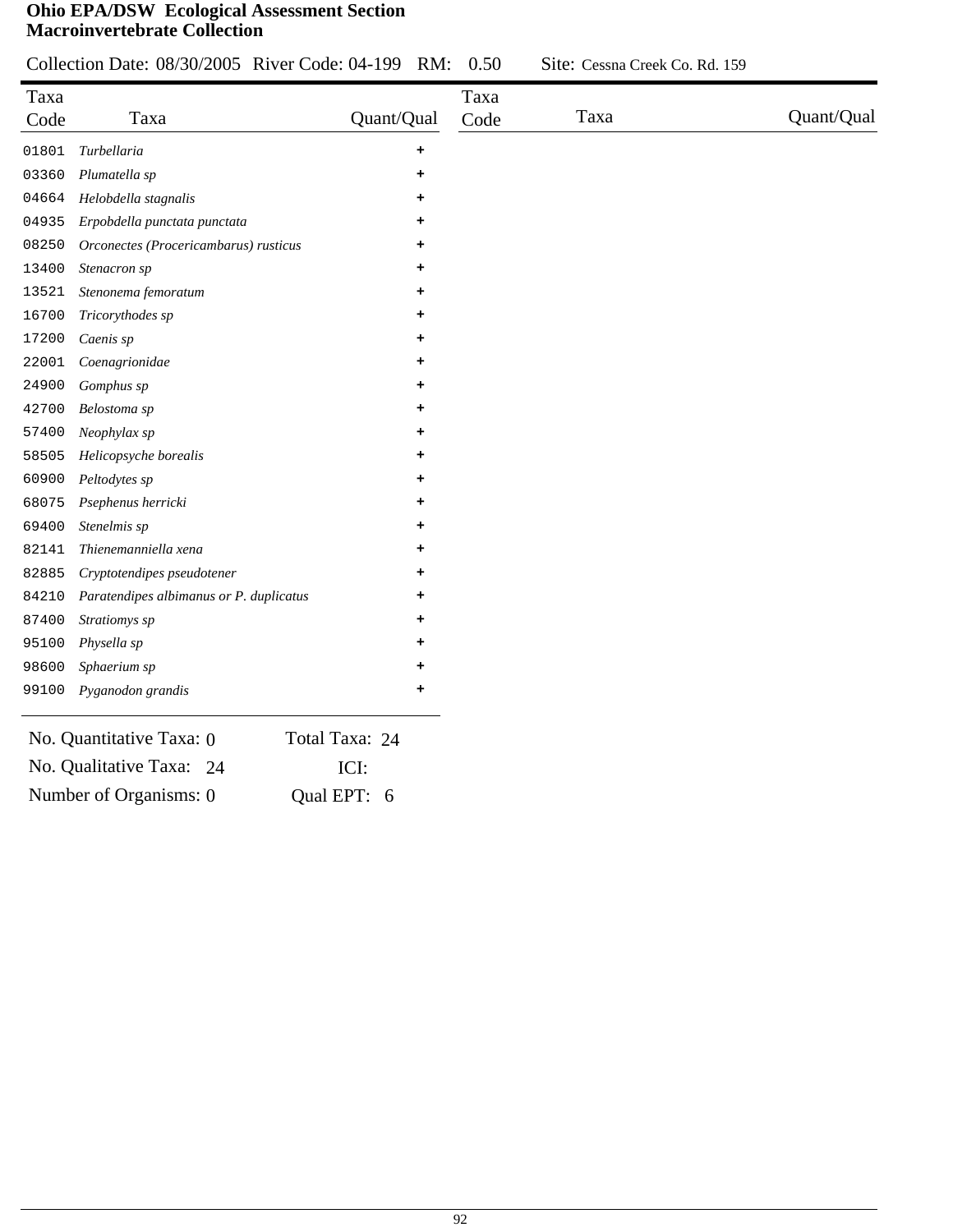Collection Date: 07/20/2005 River Code: 04-247 RM: 0.50 Site: Aurand Run

| Taxa  |                                       |                | Taxa |      |            |
|-------|---------------------------------------|----------------|------|------|------------|
| Code  | Taxa                                  | Quant/Qual     | Code | Taxa | Quant/Qual |
| 01801 | Turbellaria                           | +              |      |      |            |
| 03600 | Oligochaeta                           | +              |      |      |            |
| 05900 | Lirceus sp                            | ۰              |      |      |            |
| 06201 | Hyalella azteca                       | +              |      |      |            |
| 08250 | Orconectes (Procericambarus) rusticus | +              |      |      |            |
| 08601 | Hydrachnidia                          | ٠              |      |      |            |
| 11001 | <b>Baetidae</b>                       | ٠              |      |      |            |
| 17200 | Caenis sp                             | +              |      |      |            |
| 23704 | Anax junius                           | +              |      |      |            |
| 42700 | Belostoma sp                          | +              |      |      |            |
| 45100 | Palmacorixa sp                        | ٠              |      |      |            |
| 47600 | Sialis sp                             | ٠              |      |      |            |
| 52200 | Cheumatopsyche sp                     | ٠              |      |      |            |
| 52430 | Ceratopsyche morosa group             | +              |      |      |            |
| 52530 | Hydropsyche depravata group           | ٠              |      |      |            |
| 57400 | Neophylax sp                          | +              |      |      |            |
| 57900 | Pycnopsyche sp                        | ٠              |      |      |            |
| 58505 | Helicopsyche borealis                 | ٠              |      |      |            |
| 59970 | Petrophila sp                         | ٠              |      |      |            |
| 60900 | Peltodytes sp                         | +              |      |      |            |
| 68025 | Ectopria sp                           | ٠              |      |      |            |
| 68075 | Psephenus herricki                    | ٠              |      |      |            |
| 68300 | Cyphon sp                             | +              |      |      |            |
| 68702 | Dubiraphia bivittata                  | +              |      |      |            |
| 68708 | Dubiraphia vittata group              | +              |      |      |            |
| 68901 | Macronychus glabratus                 | +              |      |      |            |
| 69400 | Stenelmis sp                          | +              |      |      |            |
| 79100 | Thienemannimyia group                 | +              |      |      |            |
| 82820 | Cryptochironomus sp                   | ٠              |      |      |            |
| 83040 | Dicrotendipes neomodestus             | ٠              |      |      |            |
| 83840 | Microtendipes pedellus group          | ٠              |      |      |            |
| 84450 | Polypedilum (Uresipedilum) flavum     | ٠              |      |      |            |
| 84470 | Polypedilum (P.) illinoense           | ٠              |      |      |            |
| 84750 | Stictochironomus sp                   | ٠              |      |      |            |
| 85230 | Cladotanytarsus mancus group          | ٠              |      |      |            |
| 85625 | Rheotanytarsus sp                     | ٠              |      |      |            |
| 85800 | Tanytarsus sp                         | ٠              |      |      |            |
| 94400 | Fossaria sp                           | ٠              |      |      |            |
| 95100 | Physella sp                           | +              |      |      |            |
|       | No. Quantitative Taxa: 0              | Total Taxa: 39 |      |      |            |
|       | No. Qualitative Taxa: 39              | ICI:           |      |      |            |
|       | Number of Organisms: 0                | Qual EPT: 8    |      |      |            |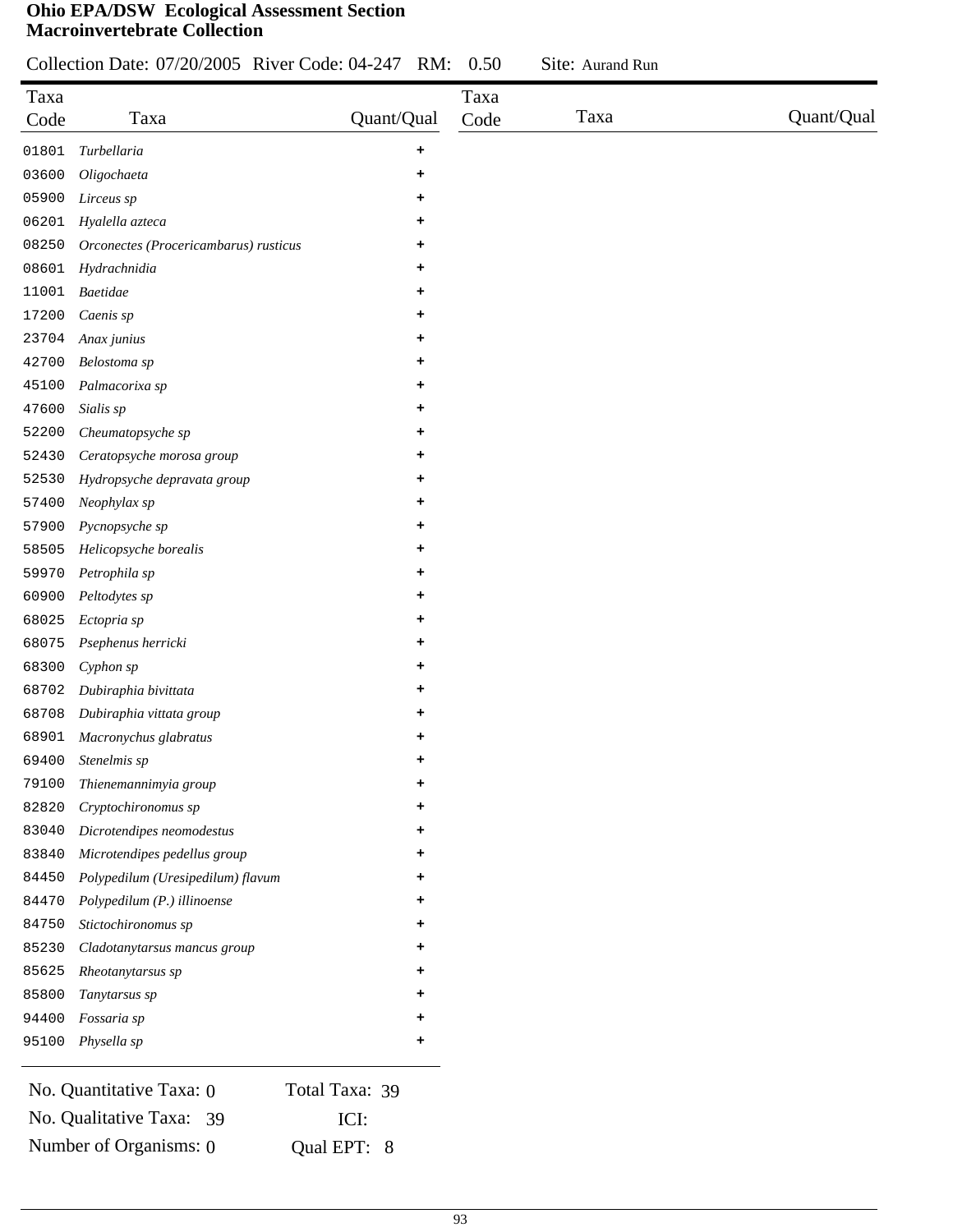Collection Date: 07/21/2005 River Code: 04-248 RM: 3.00 Site: Shallow Run

|              |                          |                                      | Taxa |      |
|--------------|--------------------------|--------------------------------------|------|------|
| Taxa<br>Code | Taxa                     | Quant/Qual                           | Code | Taxa |
|              |                          |                                      |      |      |
| 01801        | Turbellaria              | $\ddot{}$                            |      |      |
| 03600        | Oligochaeta              | ٠                                    |      |      |
| 04664        | Helobdella stagnalis     | +                                    |      |      |
| 04964        | Mooreobdella microstoma  | ٠                                    |      |      |
| 05900        | Lirceus sp               | ٠                                    |      |      |
| 07701        | Cambaridae               | ٠                                    |      |      |
| 22001        | Coenagrionidae           | ٠                                    |      |      |
| 28955        | Plathemis lydia          | ٠                                    |      |      |
| 45300        | Sigara sp                | ٠                                    |      |      |
| 45400        | Trichocorixa sp          | ٠                                    |      |      |
| 45900        | Notonecta sp             | ٠                                    |      |      |
| 63900        | Laccophilus sp           | ٠                                    |      |      |
| 65800        | Berosus sp               | ٠                                    |      |      |
| 67800        | Tropisternus sp          | ٠                                    |      |      |
| 74501        | Ceratopogonidae          | +                                    |      |      |
| 77355        | Clinotanypus pinguis     | ٠                                    |      |      |
| 79020        | Tanypus neopunctipennis  | ٠                                    |      |      |
| 95100        | Physella sp              | ٠                                    |      |      |
| 98200        | Pisidium sp              | ٠                                    |      |      |
| 98600        | Sphaerium sp             | ٠                                    |      |      |
|              | No. Quantitative Taxa: 0 | Total Taxa: 20                       |      |      |
|              | No. Qualitative Taxa: 20 | ICI:                                 |      |      |
|              | Number of Organisms: 0   | Qual EPT:<br>$\overline{\mathbf{0}}$ |      |      |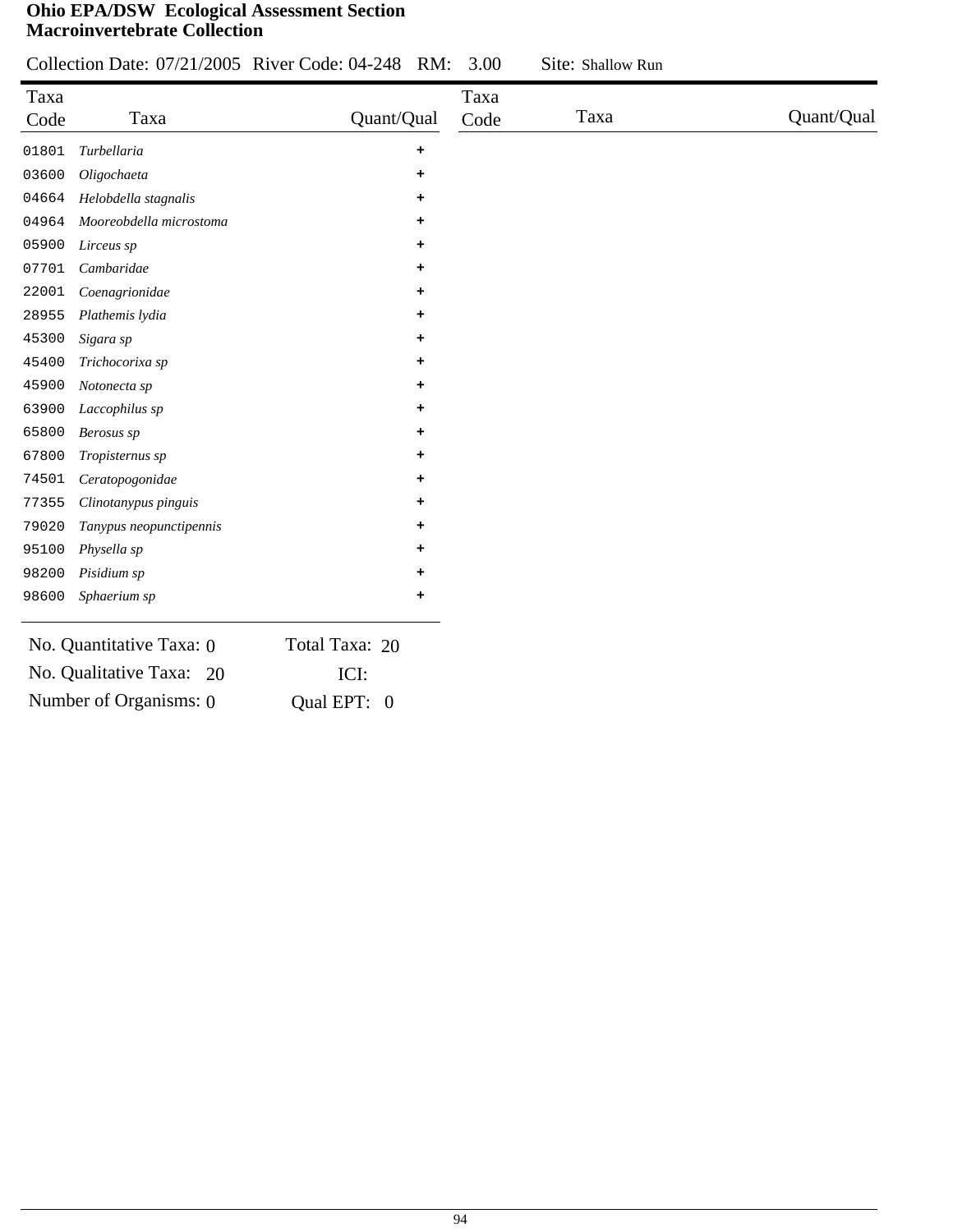Collection Date: 07/21/2005 River Code: 04-248 RM: 0.90 Site: Shallow Run

| Taxa  |                                   |                | Taxa |      |            |
|-------|-----------------------------------|----------------|------|------|------------|
| Code  | Taxa                              | Quant/Qual     | Code | Taxa | Quant/Qual |
| 01801 | Turbellaria                       | ÷              |      |      |            |
| 02600 | Nematomorpha                      | ÷              |      |      |            |
| 03600 | Oligochaeta                       | ÷              |      |      |            |
| 04664 | Helobdella stagnalis              | ٠              |      |      |            |
| 04935 | Erpobdella punctata punctata      |                |      |      |            |
| 04964 | Mooreobdella microstoma           |                |      |      |            |
| 07701 | Cambaridae                        |                |      |      |            |
| 11200 | Callibaetis sp                    | ٠              |      |      |            |
| 22001 | Coenagrionidae                    | +              |      |      |            |
| 28955 | Plathemis lydia                   |                |      |      |            |
| 45300 | Sigara sp                         | +              |      |      |            |
| 45400 | Trichocorixa sp                   | ٠              |      |      |            |
| 60900 | Peltodytes sp                     |                |      |      |            |
| 65800 | Berosus sp                        |                |      |      |            |
| 66500 | Enochrus sp                       |                |      |      |            |
| 67000 | Helophorus sp                     | ٠              |      |      |            |
| 67500 | Laccobius sp                      |                |      |      |            |
| 67800 | Tropisternus sp                   |                |      |      |            |
| 68708 | Dubiraphia vittata group          | +              |      |      |            |
| 69400 | Stenelmis sp                      | ٠              |      |      |            |
| 74501 | Ceratopogonidae                   |                |      |      |            |
| 77355 | Clinotanypus pinguis              |                |      |      |            |
| 82820 | Cryptochironomus sp               |                |      |      |            |
| 84450 | Polypedilum (Uresipedilum) flavum |                |      |      |            |
| 84470 | Polypedilum (P.) illinoense       |                |      |      |            |
| 93200 | Hydrobiidae                       |                |      |      |            |
| 95907 | Gyraulus (Torquis) parvus         | ٠              |      |      |            |
| 98600 | Sphaerium sp                      |                |      |      |            |
|       | No. Quantitative Taxa: 0          | Total Taxa: 28 |      |      |            |

| No. Quantitative Taxa: 0 | Total Taxa: 28 |
|--------------------------|----------------|
| No. Qualitative Taxa: 28 | ICI:           |
| Number of Organisms: 0   | Qual EPT: 1    |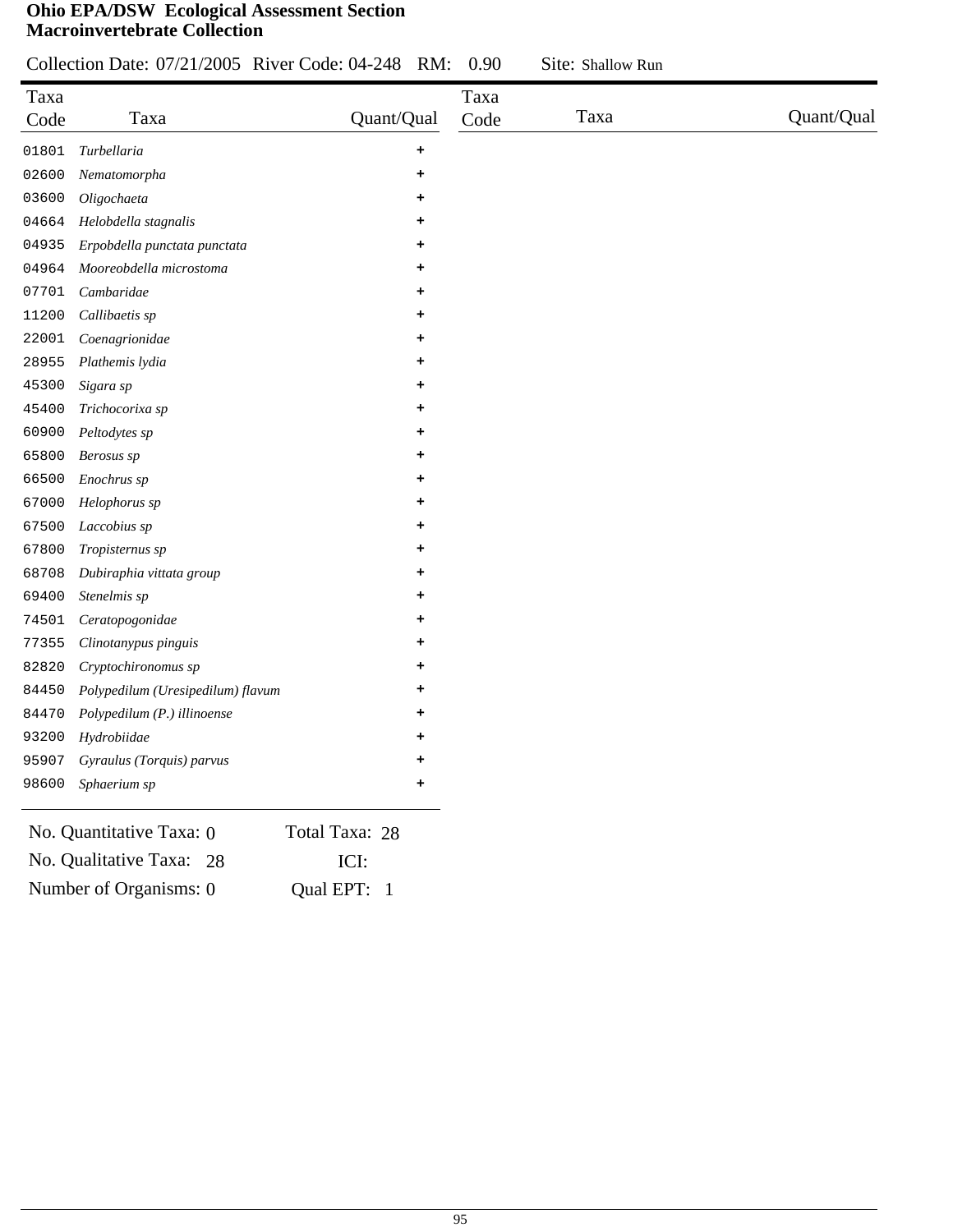Collection Date: 08/01/2005 River Code: 04-256 RM: 0.80 Site: Higbie-Redick Ditch

| Taxa  |                                          |            | Taxa  |                                  |                |
|-------|------------------------------------------|------------|-------|----------------------------------|----------------|
| Code  | Taxa                                     | Quant/Qual | Code  | Taxa                             | Quant/Qual     |
| 01320 | Hydra sp                                 | $\ddot{}$  | 87400 | Stratiomys sp                    | ٠              |
| 02600 | Nematomorpha                             | $\ddot{}$  | 95100 | Physella sp                      | ۰              |
| 03360 | Plumatella sp                            | $\ddot{}$  | 95907 | Gyraulus (Torquis) parvus        |                |
| 03600 | Oligochaeta                              | ٠          | 96264 | Planorbella (Pierosoma) pilsbryi | ٠              |
| 04664 | Helobdella stagnalis                     | $\ddot{}$  | 96900 | Ferrissia sp                     | ۰              |
| 04685 | Placobdella ornata                       | ٠          | 98600 | Sphaerium sp                     | ٠              |
| 06201 | Hyalella azteca                          | ٠          |       |                                  |                |
| 07800 | Cambarus sp                              | ٠          |       | No. Quantitative Taxa: 0         | Total Taxa: 50 |
| 08250 | Orconectes (Procericambarus) rusticus    | ٠          |       | No. Qualitative Taxa: 50         | ICI:           |
| 11200 | Callibaetis sp                           | ٠          |       |                                  |                |
| 11250 | Centroptilum sp (w/o hindwing pads)      | ٠          |       | Number of Organisms: 0           | Qual EPT: 7    |
| 13400 | Stenacron sp                             | +          |       |                                  |                |
| 13521 | Stenonema femoratum                      | +          |       |                                  |                |
| 17200 | Caenis sp                                | +          |       |                                  |                |
| 22001 | Coenagrionidae                           | ٠          |       |                                  |                |
| 23600 | Aeshna sp                                | +          |       |                                  |                |
| 27500 | Somatochlora sp                          | $\ddot{}$  |       |                                  |                |
| 28955 | Plathemis lydia                          | ٠          |       |                                  |                |
| 42700 | Belostoma sp                             | ٠          |       |                                  |                |
| 45100 | Palmacorixa sp                           | ٠          |       |                                  |                |
| 45300 | Sigara sp                                | $\ddot{}$  |       |                                  |                |
| 52200 | Cheumatopsyche sp                        | ٠          |       |                                  |                |
| 59728 | Triaenodes marginatus                    | ٠          |       |                                  |                |
| 60400 | Gyrinus sp                               | ٠          |       |                                  |                |
| 60900 | Peltodytes sp                            | ٠          |       |                                  |                |
| 63300 | Hydroporus sp                            | ٠          |       |                                  |                |
| 65800 | Berosus sp                               | ٠          |       |                                  |                |
| 67500 | Laccobius sp                             | ٠          |       |                                  |                |
| 68707 | Dubiraphia quadrinotata                  | ٠          |       |                                  |                |
| 68708 | Dubiraphia vittata group                 | +          |       |                                  |                |
| 74501 | Ceratopogonidae                          | ٠          |       |                                  |                |
| 77355 | Clinotanypus pinguis                     | +          |       |                                  |                |
| 77500 | Conchapelopia sp                         | ٠          |       |                                  |                |
| 78140 | Labrundinia pilosella                    | +          |       |                                  |                |
| 78655 | Procladius (Holotanypus) sp              | ٠          |       |                                  |                |
| 78702 | Psectrotanypus dyari                     | +          |       |                                  |                |
| 80510 | Cricotopus (Isocladius) sylvestris group | ٠          |       |                                  |                |
| 82730 | Chironomus (C.) decorus group            | ٠          |       |                                  |                |
| 82820 | Cryptochironomus sp                      | ٠          |       |                                  |                |
| 83003 | Dicrotendipes fumidus                    | ٠          |       |                                  |                |
| 83840 | Microtendipes pedellus group             | +          |       |                                  |                |
| 84210 | Paratendipes albimanus or P. duplicatus  | +          |       |                                  |                |
| 84470 | Polypedilum (P.) illinoense              | ٠          |       |                                  |                |
| 84750 | Stictochironomus sp                      | ٠          |       |                                  |                |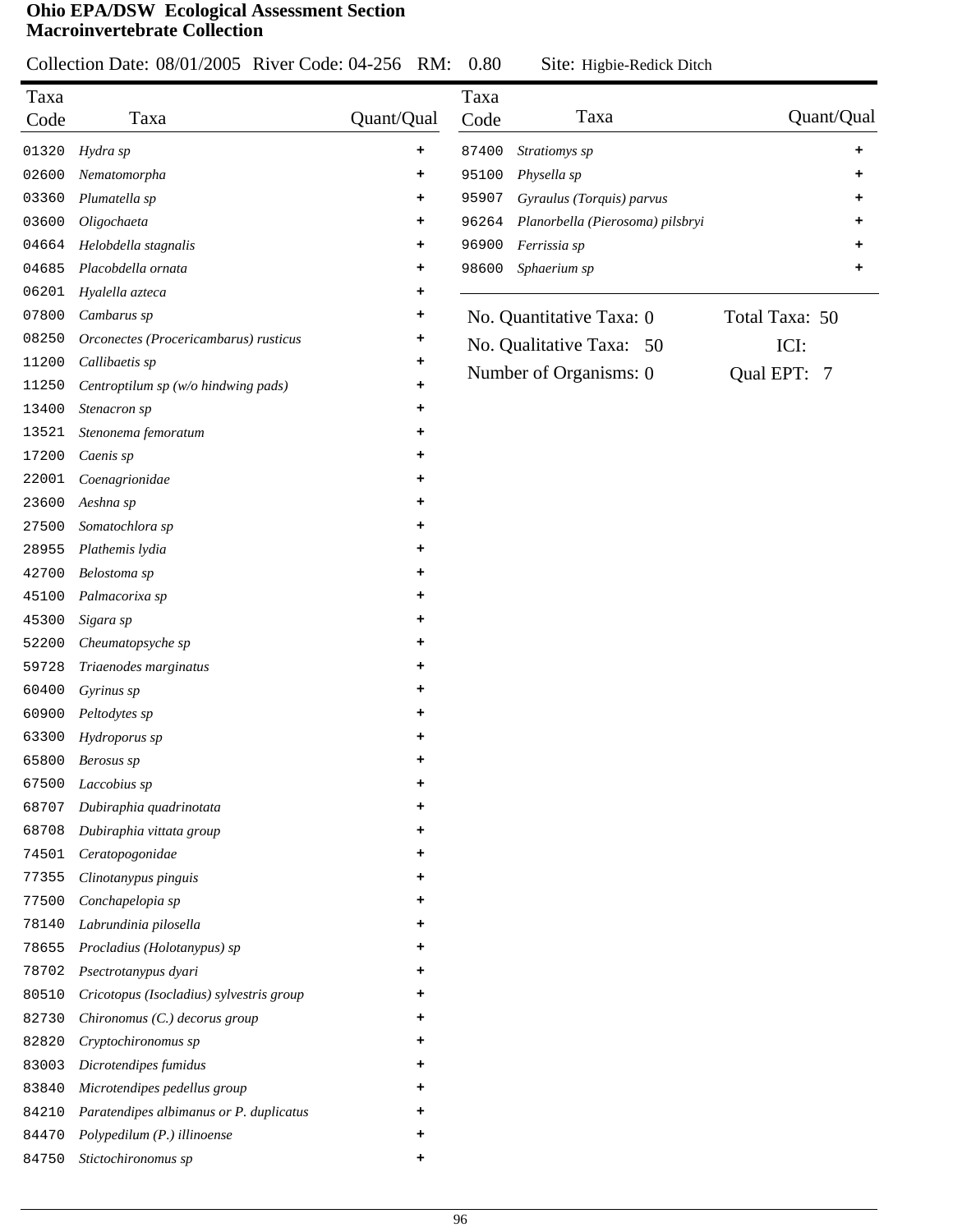Collection Date: 08/03/2005 River Code: 04-279 RM: 3.60 Site: Buckrun Creek

| Taxa<br>Code<br>01801<br>02600<br>03360 | Taxa<br>Turbellaria<br>Nematomorpha   | Quant/Qual     | Taxa<br>Code | Taxa | Quant/Qual |
|-----------------------------------------|---------------------------------------|----------------|--------------|------|------------|
|                                         |                                       |                |              |      |            |
|                                         |                                       | ٠              |              |      |            |
|                                         |                                       | ٠              |              |      |            |
|                                         | Plumatella sp                         | ٠              |              |      |            |
| 04666                                   | Helobdella triserialis                | ٠              |              |      |            |
| 04685                                   | Placobdella ornata                    | ٠              |              |      |            |
| 04964                                   | Mooreobdella microstoma               | ٠              |              |      |            |
| 08250                                   | Orconectes (Procericambarus) rusticus | ٠              |              |      |            |
| 11120                                   | Baetis flavistriga                    | ٠              |              |      |            |
| 13400                                   | Stenacron sp                          | ٠              |              |      |            |
| 13521                                   | Stenonema femoratum                   | ٠              |              |      |            |
| 17200                                   | Caenis sp                             | +              |              |      |            |
| 22001                                   | Coenagrionidae                        | +              |              |      |            |
| 24710                                   | Dromogomphus spinosus                 | +              |              |      |            |
| 28955                                   | Plathemis lydia                       | ٠              |              |      |            |
| 42700                                   | Belostoma sp                          | +              |              |      |            |
| 45100                                   | Palmacorixa sp                        | +              |              |      |            |
| 47600                                   | Sialis sp                             | ٠              |              |      |            |
| 51600                                   | Polycentropus sp                      | +              |              |      |            |
| 52200                                   | Cheumatopsyche sp                     | ٠              |              |      |            |
| 52530                                   | Hydropsyche depravata group           | +              |              |      |            |
| 53501                                   | Hydroptilidae                         | ٠              |              |      |            |
| 58505                                   | Helicopsyche borealis                 | ٠              |              |      |            |
| 59700                                   | Triaenodes sp                         | ٠              |              |      |            |
| 60900                                   | Peltodytes sp                         | ٠              |              |      |            |
| 65800                                   | Berosus sp                            | ٠              |              |      |            |
| 67800                                   | Tropisternus sp                       |                |              |      |            |
| 68708                                   | Dubiraphia vittata group              | ٠              |              |      |            |
| 69400                                   | Stenelmis sp                          | ٠              |              |      |            |
| 74501                                   | Ceratopogonidae                       | ٠              |              |      |            |
| 77355                                   | Clinotanypus pinguis                  | ٠              |              |      |            |
| 82820                                   | Cryptochironomus sp                   | ٠              |              |      |            |
| 84450                                   | Polypedilum (Uresipedilum) flavum     |                |              |      |            |
| 95100                                   | Physella sp                           | ٠              |              |      |            |
| 95907                                   | Gyraulus (Torquis) parvus             | ٠              |              |      |            |
| 96002                                   | Helisoma anceps anceps                | ٠              |              |      |            |
| 98200                                   | Pisidium sp                           | ٠              |              |      |            |
| 98600                                   | Sphaerium sp                          | ٠              |              |      |            |
| 99100                                   | Pyganodon grandis                     | +              |              |      |            |
|                                         |                                       |                |              |      |            |
|                                         | No. Quantitative Taxa: 0              | Total Taxa: 38 |              |      |            |
|                                         | No. Qualitative Taxa: 38              | ICI:           |              |      |            |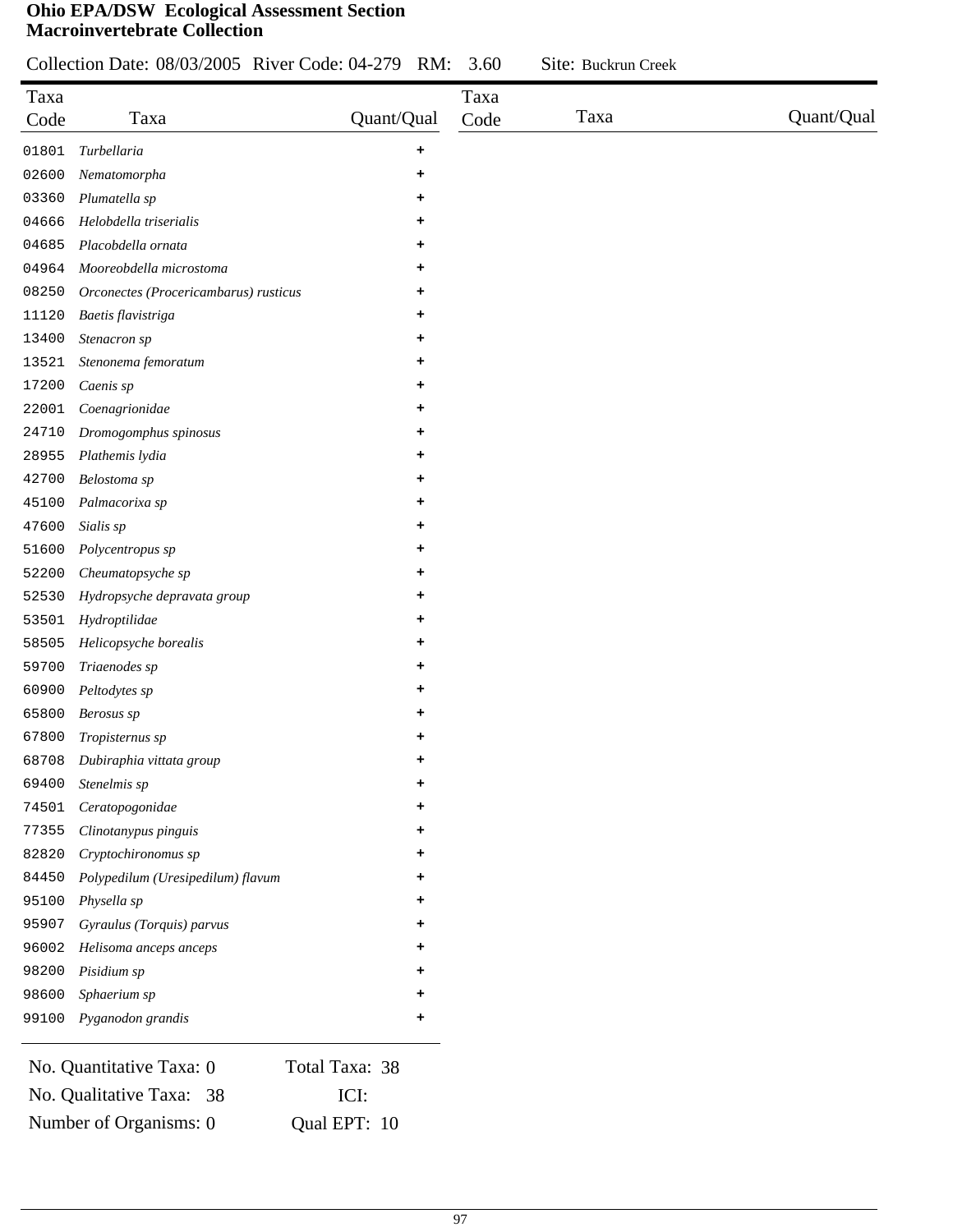Collection Date: 07/05/2005 River Code: 04-280 RM: 0.40 Site: Miller City Cut-off

| Taxa<br>Code | Taxa                                    | Quant/Qual     | Taxa<br>Code | Taxa | Quant/Qual |
|--------------|-----------------------------------------|----------------|--------------|------|------------|
| 01801        | Turbellaria                             | ÷              |              |      |            |
| 03600        | Oligochaeta                             | ٠              |              |      |            |
| 04666        | Helobdella triserialis                  | +              |              |      |            |
| 04935        | Erpobdella punctata punctata            | ٠              |              |      |            |
| 04964        | Mooreobdella microstoma                 | ٠              |              |      |            |
| 05900        | Lirceus sp                              | ٠              |              |      |            |
| 08250        | Orconectes (Procericambarus) rusticus   | ٠              |              |      |            |
| 13400        | Stenacron sp                            | ٠              |              |      |            |
| 18750        | Hexagenia limbata                       | ٠              |              |      |            |
| 22001        | Coenagrionidae                          | ٠              |              |      |            |
| 23704        | Anax junius                             | ٠              |              |      |            |
| 24900        | Gomphus sp                              | ٠              |              |      |            |
| 52200        | Cheumatopsyche sp                       | +              |              |      |            |
| 65800        | Berosus sp                              | ٠              |              |      |            |
| 67000        | Helophorus sp                           | ٠              |              |      |            |
| 67700        | Paracymus sp                            | ٠              |              |      |            |
| 69400        | Stenelmis sp                            |                |              |      |            |
| 77355        | Clinotanypus pinguis                    |                |              |      |            |
| 78655        | Procladius (Holotanypus) sp             |                |              |      |            |
| 82730        | Chironomus (C.) decorus group           | +              |              |      |            |
| 82820        | Cryptochironomus sp                     |                |              |      |            |
| 83040        | Dicrotendipes neomodestus               | +              |              |      |            |
| 83300        | Glyptotendipes (G.) sp                  |                |              |      |            |
| 84210        | Paratendipes albimanus or P. duplicatus |                |              |      |            |
| 84800        | Tribelos jucundum                       |                |              |      |            |
| 85500        | Paratanytarsus sp                       |                |              |      |            |
| 95100        | Physella sp                             |                |              |      |            |
| 95907        | Gyraulus (Torquis) parvus               |                |              |      |            |
| 96264        | Planorbella (Pierosoma) pilsbryi        |                |              |      |            |
| 98600        | Sphaerium sp                            | ٠              |              |      |            |
|              | No. Quantitative Taxa: 0                | Total Taxa: 30 |              |      |            |
|              | No. Qualitative Taxa: 30                | ICI:           |              |      |            |

Number of Organisms: 0 Qual EPT: 3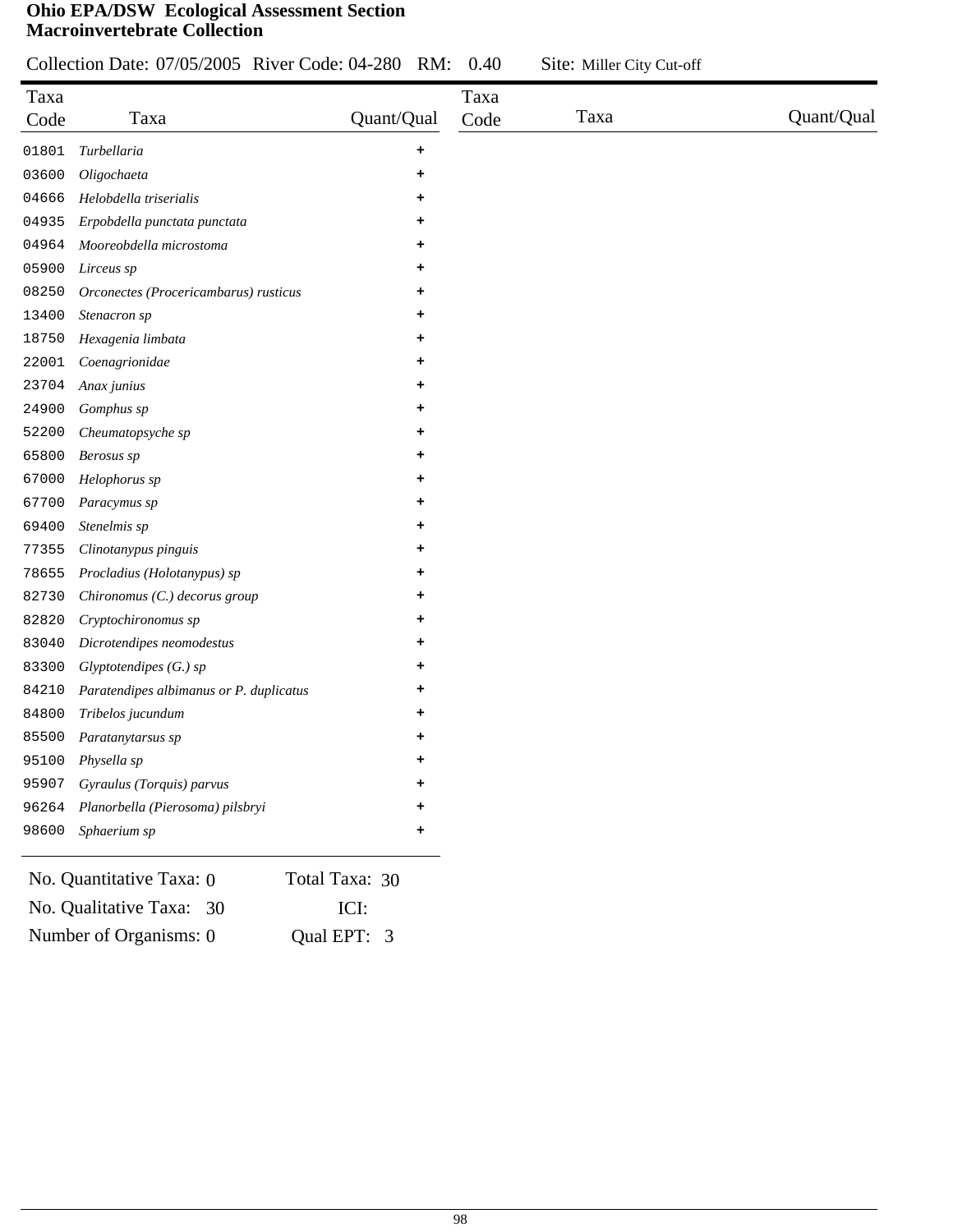Collection Date: 07/06/2005 River Code: 04-281 RM: 0.20 Site: Buck Run

| Taxa  |                                         |                | Taxa |      |            |
|-------|-----------------------------------------|----------------|------|------|------------|
| Code  | Taxa                                    | Quant/Qual     | Code | Taxa | Quant/Qual |
| 03360 | Plumatella sp                           | ٠              |      |      |            |
| 04664 | Helobdella stagnalis                    | +              |      |      |            |
| 04685 | Placobdella ornata                      | ٠              |      |      |            |
| 04935 | Erpobdella punctata punctata            | ٠              |      |      |            |
| 05900 | Lirceus sp                              | ٠              |      |      |            |
| 08220 | Orconectes (Gremicambarus) immunis      |                |      |      |            |
| 08250 | Orconectes (Procericambarus) rusticus   | ٠              |      |      |            |
| 13000 | Leucrocuta sp                           | ٠              |      |      |            |
| 13521 | Stenonema femoratum                     | ٠              |      |      |            |
| 17200 | Caenis sp                               | ٠              |      |      |            |
| 22001 | Coenagrionidae                          | ٠              |      |      |            |
| 22300 | Argia sp                                | ٠              |      |      |            |
| 23600 | Aeshna sp                               | ٠              |      |      |            |
| 45300 | Sigara sp                               | ٠              |      |      |            |
| 52200 | Cheumatopsyche sp                       | ٠              |      |      |            |
| 63300 | Hydroporus sp                           | ٠              |      |      |            |
| 67000 | Helophorus sp                           | ٠              |      |      |            |
| 68707 | Dubiraphia quadrinotata                 | ٠              |      |      |            |
| 68708 | Dubiraphia vittata group                | +              |      |      |            |
| 69400 | Stenelmis sp                            | +              |      |      |            |
| 72340 | Dixella sp                              | ٠              |      |      |            |
| 78702 | Psectrotanypus dyari                    | ٠              |      |      |            |
| 79100 | Thienemannimyia group                   | ٠              |      |      |            |
| 81201 | Nanocladius (N.) sp                     | ٠              |      |      |            |
| 81632 | Parakiefferiella n.sp 2                 | ٠              |      |      |            |
| 84210 | Paratendipes albimanus or P. duplicatus | ٠              |      |      |            |
| 84470 | Polypedilum (P.) illinoense             | ٠              |      |      |            |
| 84750 | Stictochironomus sp                     | +              |      |      |            |
| 85500 | Paratanytarsus sp                       | ٠              |      |      |            |
| 85625 | Rheotanytarsus sp                       | ٠              |      |      |            |
| 95100 | Physella sp                             | ٠              |      |      |            |
| 98600 | Sphaerium sp                            | ٠              |      |      |            |
|       | No. Quantitative Taxa: 0                | Total Taxa: 32 |      |      |            |
|       | No. Qualitative Taxa: 32                | ICI:           |      |      |            |

Number of Organisms: 0 Qual EPT: 4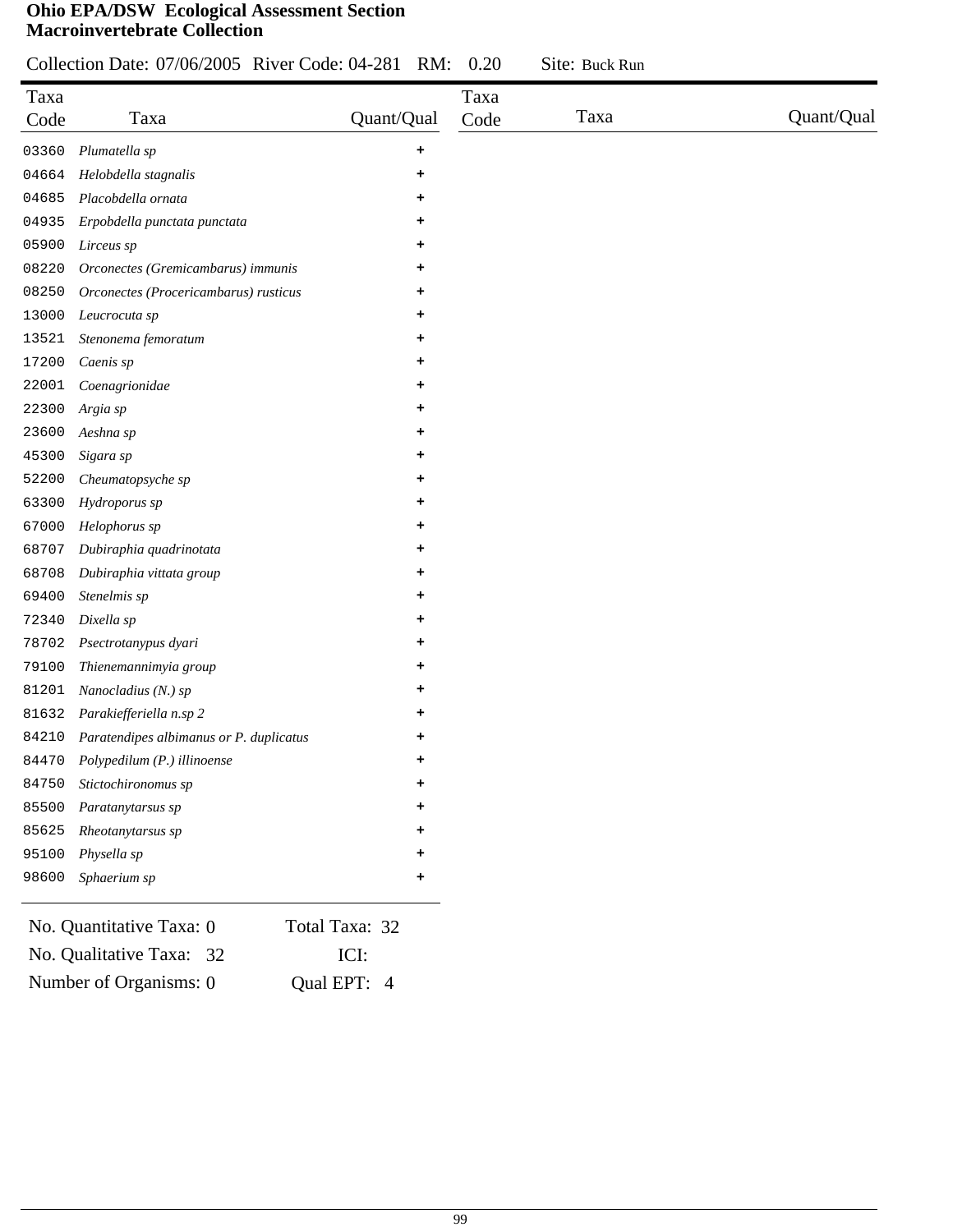Collection Date: 07/21/2005 River Code: 04-282 RM: 2.20 Site: Trib. to Blanchard R. (RM 79.75)

| Taxa  |                                         |                | Taxa |      |            |
|-------|-----------------------------------------|----------------|------|------|------------|
| Code  | Taxa                                    | Quant/Qual     | Code | Taxa | Quant/Qual |
| 03360 | Plumatella sp                           | ÷              |      |      |            |
| 03600 | Oligochaeta                             | ÷              |      |      |            |
| 04964 | Mooreobdella microstoma                 | ٠              |      |      |            |
| 06201 | Hyalella azteca                         | ٠              |      |      |            |
| 08250 | Orconectes (Procericambarus) rusticus   | ÷              |      |      |            |
| 13400 | Stenacron sp                            | ÷              |      |      |            |
| 13521 | Stenonema femoratum                     |                |      |      |            |
| 17200 | Caenis sp                               |                |      |      |            |
| 18750 | Hexagenia limbata                       | ٠              |      |      |            |
| 43205 | Nepa apiculata                          | ÷              |      |      |            |
| 51600 | Polycentropus sp                        | ٠              |      |      |            |
| 67000 | Helophorus sp                           | ÷              |      |      |            |
| 68702 | Dubiraphia bivittata                    | ÷              |      |      |            |
| 68708 | Dubiraphia vittata group                |                |      |      |            |
| 74501 | Ceratopogonidae                         | +              |      |      |            |
| 77355 | Clinotanypus pinguis                    | ÷              |      |      |            |
| 77500 | Conchapelopia sp                        |                |      |      |            |
| 78655 | Procladius (Holotanypus) sp             | ٠              |      |      |            |
| 80370 | Corynoneura lobata                      | ٠              |      |      |            |
| 82730 | Chironomus (C.) decorus group           | ÷              |      |      |            |
| 82820 | Cryptochironomus sp                     |                |      |      |            |
| 82885 | Cryptotendipes pseudotener              |                |      |      |            |
| 84210 | Paratendipes albimanus or P. duplicatus | ٠              |      |      |            |
| 84470 | Polypedilum (P.) illinoense             | ÷              |      |      |            |
| 95100 | Physella sp                             | ٠              |      |      |            |
| 96900 | Ferrissia sp                            | ٠              |      |      |            |
| 98200 | Pisidium sp                             | ٠              |      |      |            |
| 98600 | Sphaerium sp                            | ÷              |      |      |            |
|       | No. Quantitative Taxa: 0                | Total Taxa: 28 |      |      |            |

| NO. Quantitative Taxa: U | TOtal Taxa. Z8 |
|--------------------------|----------------|
| No. Qualitative Taxa: 28 | ICI:           |
| Number of Organisms: 0   | Qual EPT: 5    |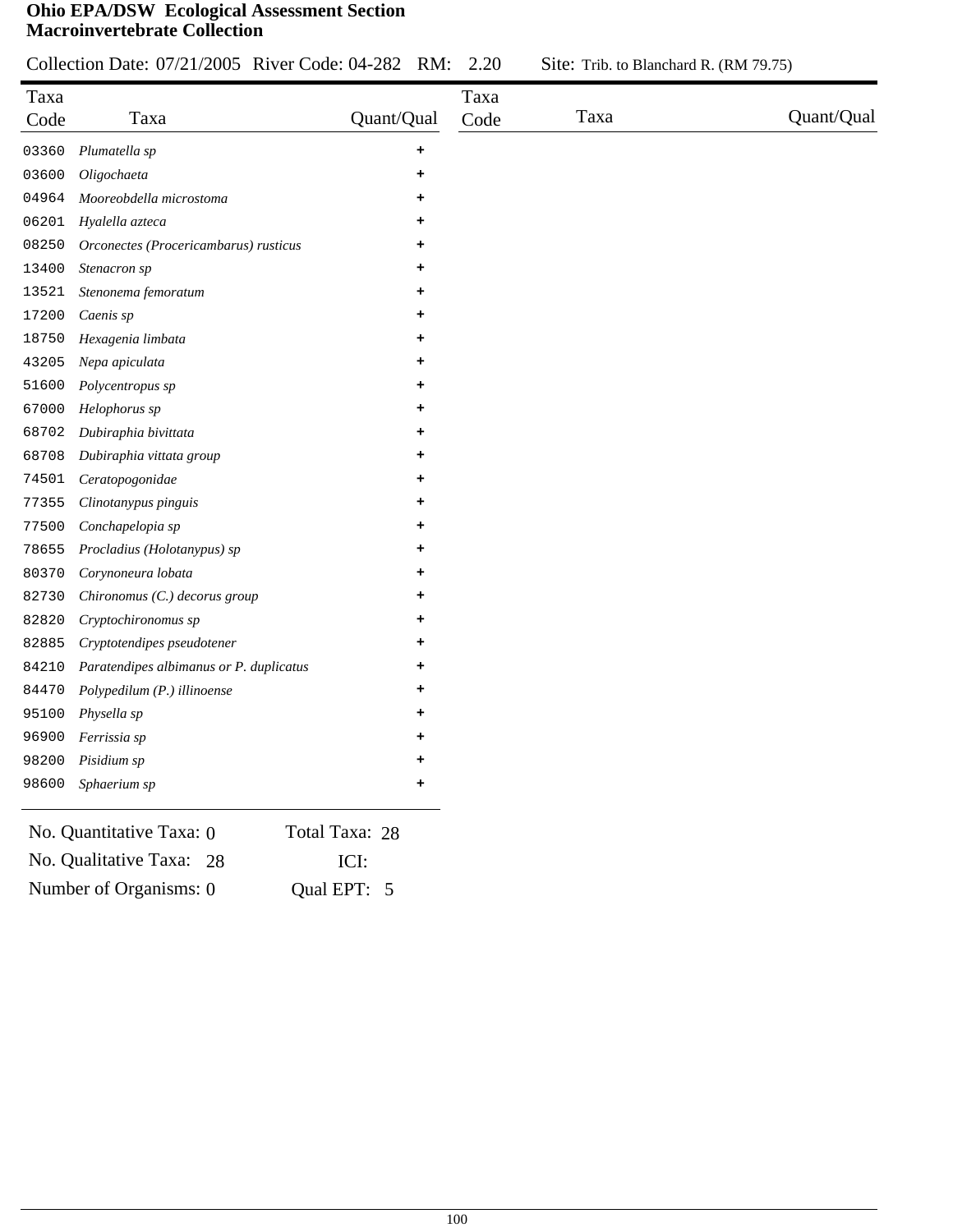Collection Date: 07/21/2005 River Code: 04-283 RM: 1.80 Site: Trib. to Blanchard R. (RM 80.53)

| Taxa  |                               |                             |   | Taxa |      |            |
|-------|-------------------------------|-----------------------------|---|------|------|------------|
| Code  | Taxa                          | Quant/Qual                  |   | Code | Taxa | Quant/Qual |
| 03600 | Oligochaeta                   |                             | ٠ |      |      |            |
| 05900 | Lirceus sp                    |                             | ٠ |      |      |            |
| 06201 | Hyalella azteca               |                             | ٠ |      |      |            |
| 07800 | Cambarus sp                   |                             | + |      |      |            |
| 45300 | Sigara sp                     |                             | ٠ |      |      |            |
| 45400 | Trichocorixa sp               |                             | ٠ |      |      |            |
| 65800 | Berosus sp                    |                             | ٠ |      |      |            |
| 67500 | Laccobius sp                  |                             | + |      |      |            |
| 68300 | Cyphon sp                     |                             | ٠ |      |      |            |
| 68707 | Dubiraphia quadrinotata       |                             | ٠ |      |      |            |
| 68708 | Dubiraphia vittata group      |                             | + |      |      |            |
| 74501 | Ceratopogonidae               |                             | + |      |      |            |
| 78655 | Procladius (Holotanypus) sp   |                             | + |      |      |            |
| 78702 | Psectrotanypus dyari          |                             | ٠ |      |      |            |
| 82730 | Chironomus (C.) decorus group |                             | + |      |      |            |
| 83003 | Dicrotendipes fumidus         |                             | + |      |      |            |
| 83300 | Glyptotendipes (G.) sp        |                             | ٠ |      |      |            |
| 84750 | Stictochironomus sp           |                             | ٠ |      |      |            |
| 95100 | Physella sp                   |                             | ٠ |      |      |            |
|       | No. Quantitative Taxa: 0      | Total Taxa: 19              |   |      |      |            |
|       | No. Qualitative Taxa: 19      | ICI:                        |   |      |      |            |
|       | Number of Organisms: 0        | Qual EPT:<br>$\overline{0}$ |   |      |      |            |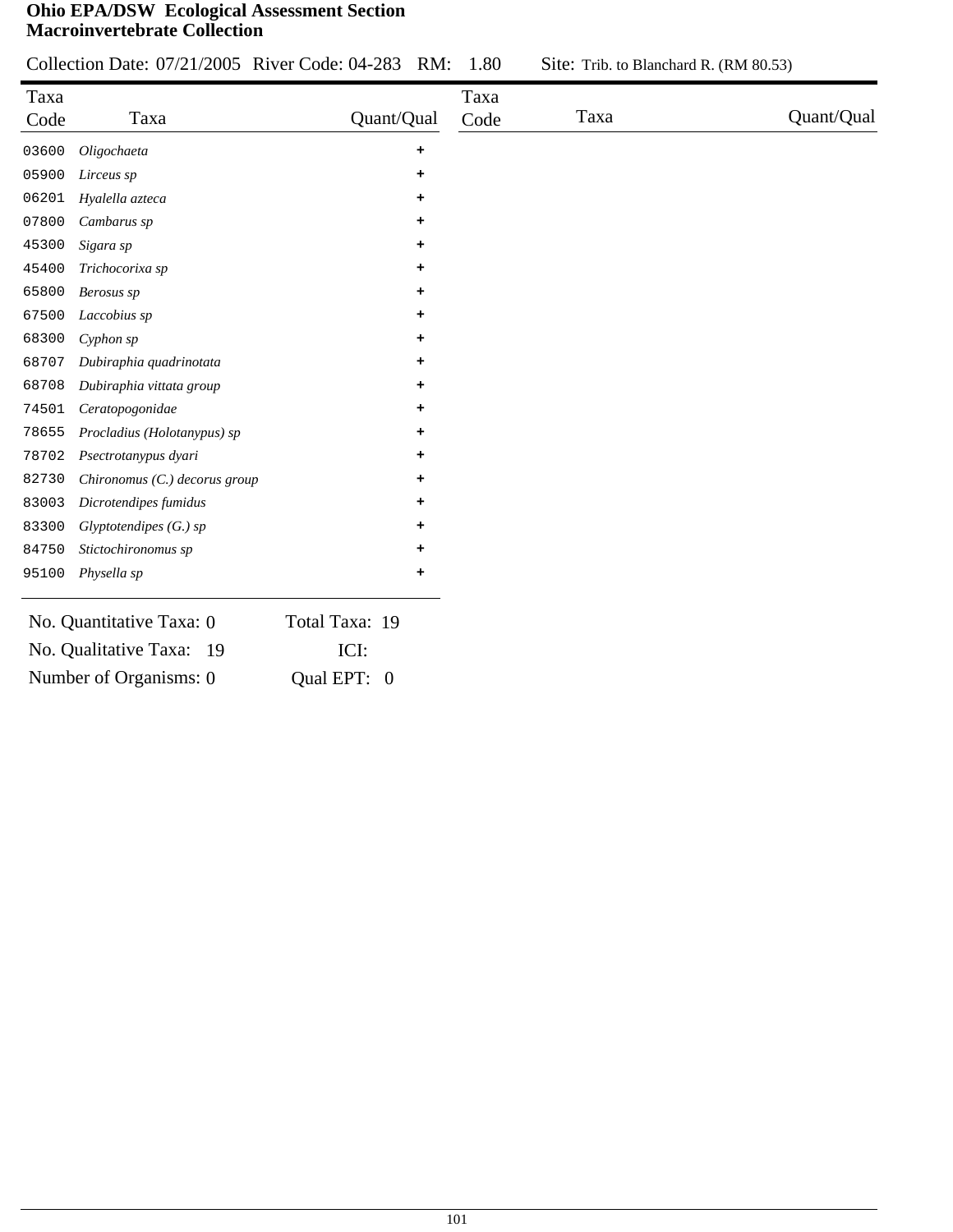Collection Date: 07/19/2005 River Code: 04-284 RM: 0.70 Site: Trib. to Blanchard R. (RM 100.38)

| Taxa  |                                   |                |            | Taxa |      |            |
|-------|-----------------------------------|----------------|------------|------|------|------------|
| Code  | Taxa                              |                | Quant/Qual | Code | Taxa | Quant/Qual |
| 01801 | Turbellaria                       |                | ٠          |      |      |            |
| 03360 | Plumatella sp                     |                | ٠          |      |      |            |
| 04964 | Mooreobdella microstoma           |                | +          |      |      |            |
| 22001 | Coenagrionidae                    |                | ٠          |      |      |            |
| 45300 | Sigara sp                         |                | +          |      |      |            |
| 59570 | Oecetis nocturna                  |                | +          |      |      |            |
| 65800 | Berosus sp                        |                | +          |      |      |            |
| 68700 | Dubiraphia sp                     |                | +          |      |      |            |
| 77355 | Clinotanypus pinguis              |                | ٠          |      |      |            |
| 78655 | Procladius (Holotanypus) sp       |                | +          |      |      |            |
| 85821 | Tanytarsus glabrescens group sp 7 |                | ٠          |      |      |            |
| 98200 | Pisidium sp                       |                | ٠          |      |      |            |
| 98600 | Sphaerium sp                      |                | ٠          |      |      |            |
|       | No. Quantitative Taxa: 0          | Total Taxa: 13 |            |      |      |            |
|       | No. Qualitative Taxa: 13          | ICI:           |            |      |      |            |
|       | Number of Organisms: 0            | Qual EPT: 1    |            |      |      |            |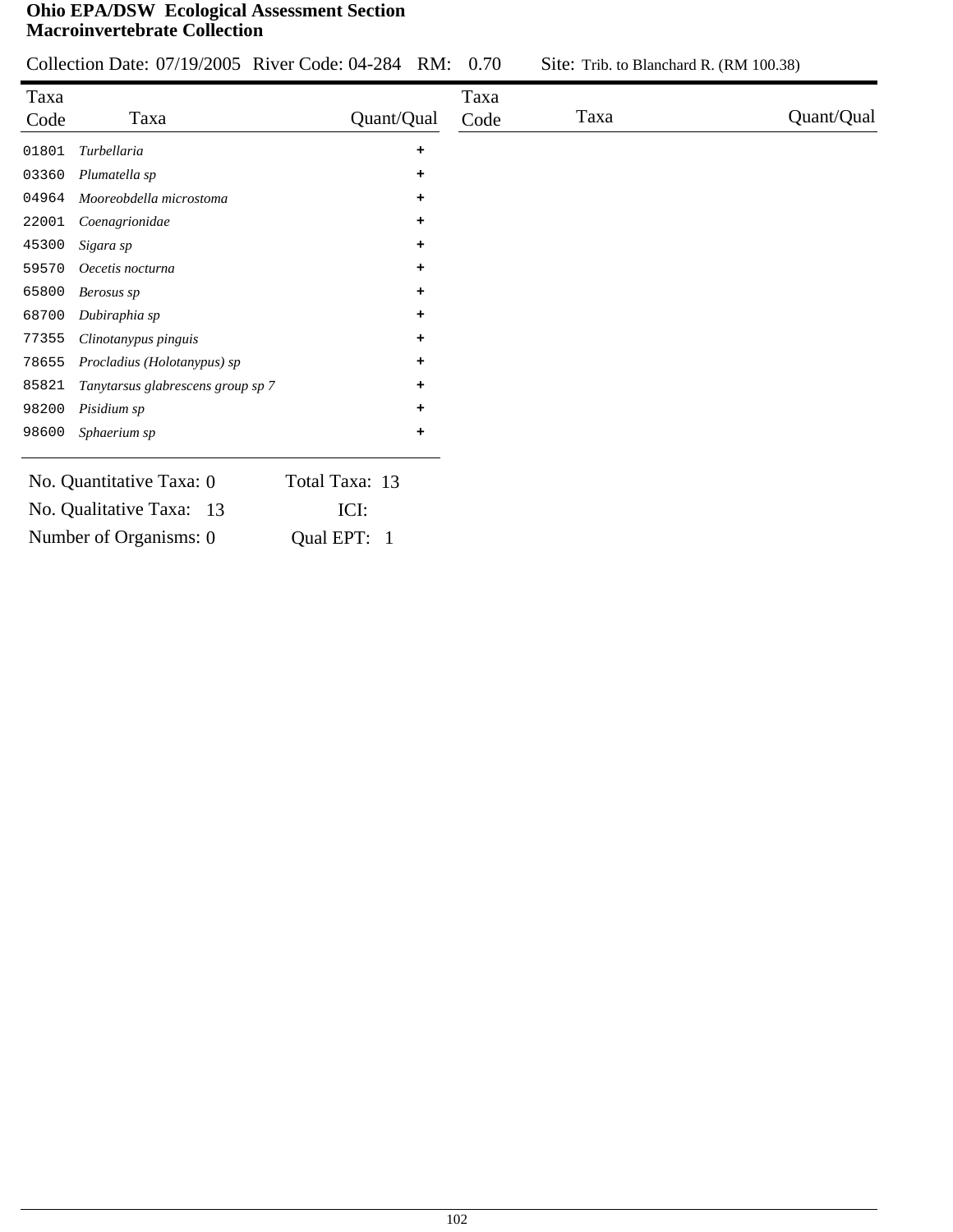Collection Date: 08/02/2005 River Code: 04-287 RM: 1.20 Site: Rickenbach Ditch

| Taxa<br>Code | Taxa                                    | Quant/Qual   | Taxa<br>Code | Taxa | Quant/Qual |
|--------------|-----------------------------------------|--------------|--------------|------|------------|
| 03360        | Plumatella sp                           | <sup>+</sup> |              |      |            |
| 03600        | Oligochaeta                             | +            |              |      |            |
| 04664        | Helobdella stagnalis                    | ٠            |              |      |            |
| 04935        | Erpobdella punctata punctata            | ٠            |              |      |            |
| 05900        | Lirceus sp                              | +            |              |      |            |
| 06700        | Crangonyx sp                            | ٠            |              |      |            |
| 08220        | Orconectes (Gremicambarus) immunis      |              |              |      |            |
| 22001        | Coenagrionidae                          |              |              |      |            |
| 23600        | Aeshna sp                               | ÷            |              |      |            |
| 43205        | Nepa apiculata                          | ٠            |              |      |            |
| 45300        | Sigara sp                               | ٠            |              |      |            |
| 60900        | Peltodytes sp                           | <sup>+</sup> |              |      |            |
| 63900        | Laccophilus sp                          | ٠            |              |      |            |
| 67700        | Paracymus sp                            | ٠            |              |      |            |
| 67800        | Tropisternus sp                         | +            |              |      |            |
| 68300        | Cyphon sp                               | ٠            |              |      |            |
| 68707        | Dubiraphia quadrinotata                 | ÷            |              |      |            |
| 68708        | Dubiraphia vittata group                | +            |              |      |            |
| 69400        | Stenelmis sp                            | $\ddot{}$    |              |      |            |
| 74100        | Simulium sp                             |              |              |      |            |
| 78140        | Labrundinia pilosella                   | ٠            |              |      |            |
| 81631        | Parakiefferiella n.sp 1                 | ٠            |              |      |            |
| 83045        | Dicrotendipes nervosus                  | ٠            |              |      |            |
| 84210        | Paratendipes albimanus or P. duplicatus | ٠            |              |      |            |
| 84450        | Polypedilum (Uresipedilum) flavum       | ÷            |              |      |            |
| 84470        | Polypedilum (P.) illinoense             | ٠            |              |      |            |
| 94400        | Fossaria sp                             | ٠            |              |      |            |
| 95100        | Physella sp                             | ٠            |              |      |            |
| 98600        | Sphaerium sp                            | ٠            |              |      |            |

| No. Qualitative Taxa: 29 | ICI:        |  |
|--------------------------|-------------|--|
| Number of Organisms: 0   | Qual EPT: 0 |  |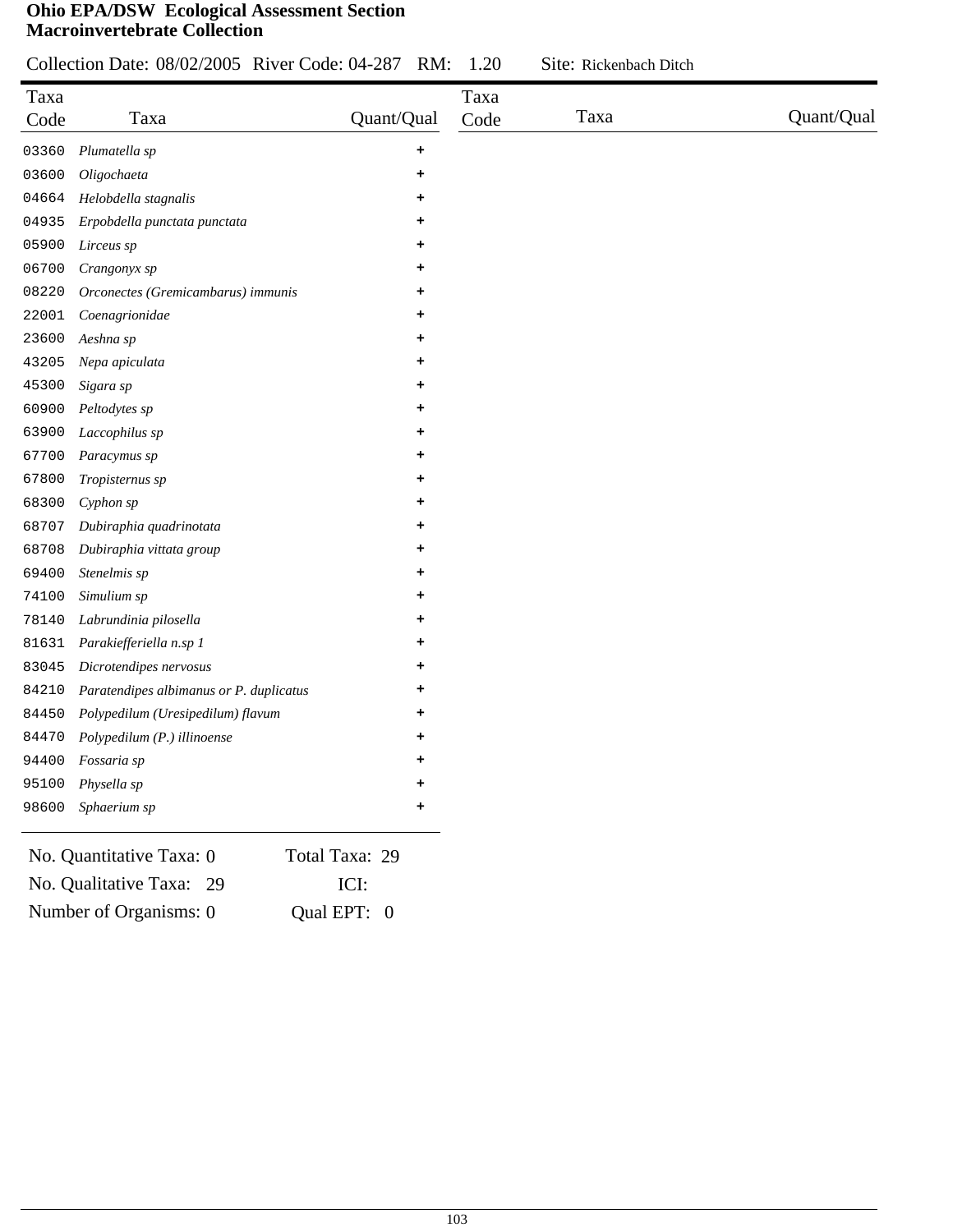Collection Date: 08/02/2005 River Code: 04-288 RM: 0.80 Site: Forest-Simpson Ditch

| Taxa  |                                |                                    | Taxa |      |            |
|-------|--------------------------------|------------------------------------|------|------|------------|
| Code  | Taxa                           | Quant/Qual                         | Code | Taxa | Quant/Qual |
| 02600 | Nematomorpha                   | ٠                                  |      |      |            |
| 03600 | Oligochaeta                    | ٠                                  |      |      |            |
| 04960 | Mooreobdella sp                | +                                  |      |      |            |
| 06201 | Hyalella azteca                | ٠.                                 |      |      |            |
| 07800 | Cambarus sp                    | ٠                                  |      |      |            |
| 22001 | Coenagrionidae                 | +                                  |      |      |            |
| 23600 | Aeshna sp                      | +                                  |      |      |            |
| 42700 | Belostoma sp                   | ٠                                  |      |      |            |
| 43205 | Nepa apiculata                 | ٠                                  |      |      |            |
| 45300 | Sigara sp                      | ٠                                  |      |      |            |
| 45900 | Notonecta sp                   | ٠                                  |      |      |            |
| 63900 | Laccophilus sp                 | ٠                                  |      |      |            |
| 65800 | Berosus sp                     | +                                  |      |      |            |
| 67000 | Helophorus sp                  | ٠                                  |      |      |            |
| 67800 | Tropisternus sp                | ٠                                  |      |      |            |
| 68300 | Cyphon sp                      | +                                  |      |      |            |
| 78702 | Psectrotanypus dyari           | ٠                                  |      |      |            |
| 82770 | Chironomus (C.) riparius group | +                                  |      |      |            |
| 83330 | Glyptotendipes (G.) barbipes   | ٠                                  |      |      |            |
| 86200 | Tabanus sp                     | ٠                                  |      |      |            |
| 95100 | Physella sp                    | ٠                                  |      |      |            |
|       | No. Quantitative Taxa: 0       | Total Taxa: 21                     |      |      |            |
|       | No. Qualitative Taxa: 21       | ICI:                               |      |      |            |
|       | Number of Organisms: 0         | <b>Qual EPT:</b><br>$\overline{0}$ |      |      |            |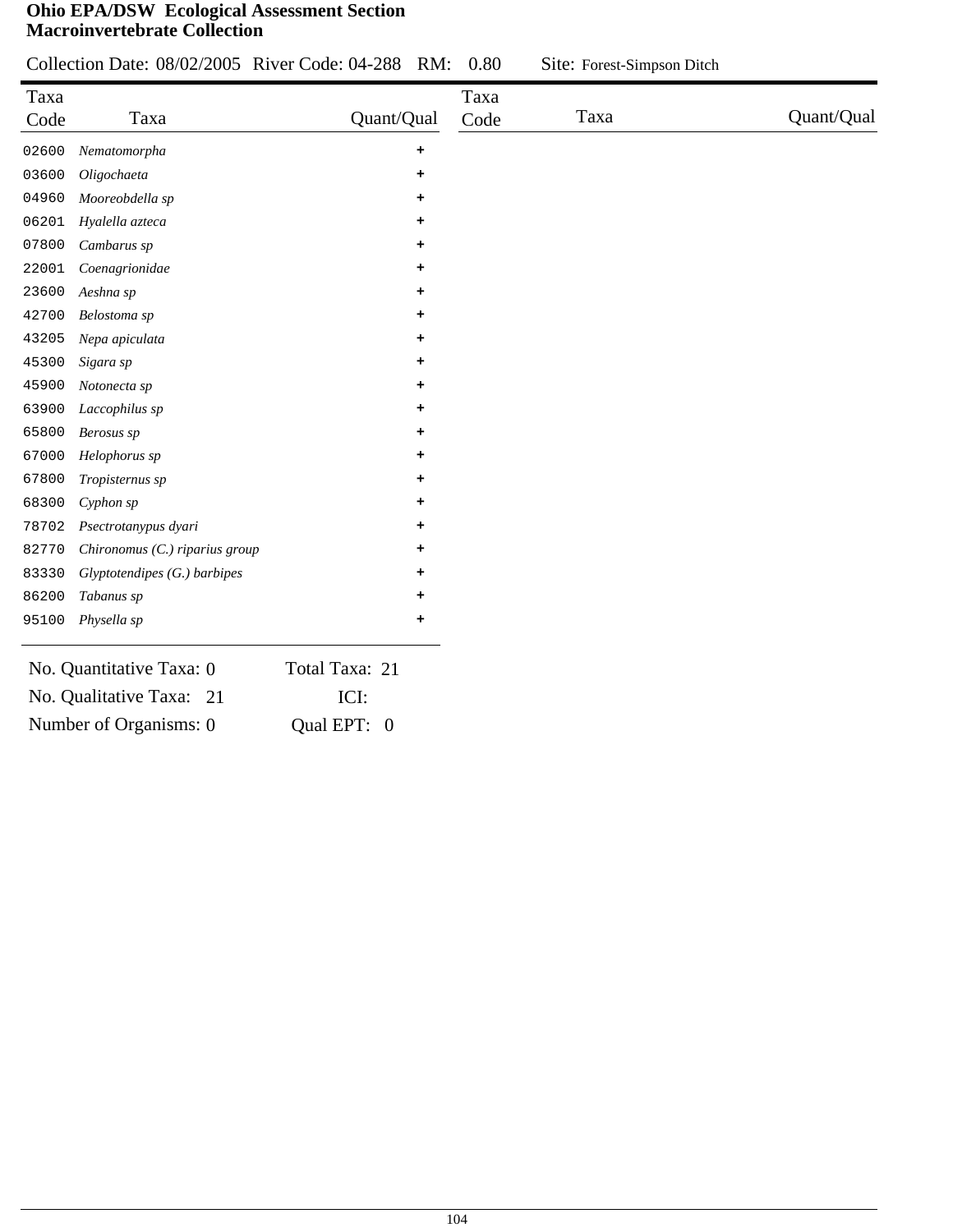|              | CONCERT Date: $0/21/2003$ Kevel Code: 0+-20) | TTIAT.     | v.ov         | DIW. LAUR CHANDLITY CIREN |                |            |
|--------------|----------------------------------------------|------------|--------------|---------------------------|----------------|------------|
| Taxa<br>Code | Taxa                                         | Quant/Qual | Taxa<br>Code | Taxa                      |                | Quant/Qual |
|              |                                              |            |              |                           |                |            |
| 01801        | Turbellaria                                  | ٠          |              |                           |                |            |
| 03600        | Oligochaeta                                  | +          |              | No. Quantitative Taxa: 0  | Total Taxa: 42 |            |
| 04687        | Placobdella parasitica                       | +          |              | No. Qualitative Taxa: 42  | ICI:           |            |
| 05900        | Lirceus sp                                   | +          |              | Number of Organisms: 0    | Qual EPT: 6    |            |
| 08250        | Orconectes (Procericambarus) rusticus        | +          |              |                           |                |            |
| 08601        | Hydrachnidia                                 | ٠          |              |                           |                |            |
| 11200        | Callibaetis sp                               | +          |              |                           |                |            |
| 13400        | Stenacron sp                                 | +          |              |                           |                |            |
| 17200        | Caenis sp                                    | ٠          |              |                           |                |            |
| 22001        | Coenagrionidae                               | ٠          |              |                           |                |            |
| 23600        | Aeshna sp                                    | ٠          |              |                           |                |            |
| 23909        | Boyeria vinosa                               | ٠          |              |                           |                |            |
| 45300        | Sigara sp                                    | ٠          |              |                           |                |            |
| 47600        | Sialis sp                                    | ٠          |              |                           |                |            |
| 52530        | Hydropsyche depravata group                  | ٠          |              |                           |                |            |
| 53800        | Hydroptila sp                                | ٠          |              |                           |                |            |
| 58505        | Helicopsyche borealis                        | ٠          |              |                           |                |            |
| 60900        | Peltodytes sp                                | ٠          |              |                           |                |            |
| 65800        | Berosus sp                                   | +          |              |                           |                |            |
| 67800        | Tropisternus sp                              | ٠          |              |                           |                |            |
| 68708        | Dubiraphia vittata group                     | ٠          |              |                           |                |            |
| 69400        | Stenelmis sp                                 | ٠          |              |                           |                |            |
| 72700        | Anopheles sp                                 | +          |              |                           |                |            |
| 77120        | Ablabesmyia mallochi                         | ٠          |              |                           |                |            |
| 77500        | Conchapelopia sp                             | ٠          |              |                           |                |            |
| 78500        | Paramerina fragilis                          |            |              |                           |                |            |
| 78655        | Procladius (Holotanypus) sp                  |            |              |                           |                |            |
| 78680        | Procladius (Psilotanypus) bellus             |            |              |                           |                |            |
| 82730        | Chironomus (C.) decorus group                | ٠          |              |                           |                |            |
| 82820        | Cryptochironomus sp                          |            |              |                           |                |            |
| 83040        | Dicrotendipes neomodestus                    |            |              |                           |                |            |
| 84210        | Paratendipes albimanus or P. duplicatus      |            |              |                           |                |            |
| 84450        | Polypedilum (Uresipedilum) flavum            |            |              |                           |                |            |
| 84750        | Stictochironomus sp                          |            |              |                           |                |            |
| 85500        | Paratanytarsus sp                            |            |              |                           |                |            |
| 85625        | Rheotanytarsus sp                            |            |              |                           |                |            |
| 85800        | Tanytarsus sp                                | ٠          |              |                           |                |            |
| 86100        | Chrysops sp                                  |            |              |                           |                |            |
| 87540        | Hemerodromia sp                              |            |              |                           |                |            |
| 95100        | Physella sp                                  |            |              |                           |                |            |
| 96002        | Helisoma anceps anceps                       |            |              |                           |                |            |
| 98600        | Sphaerium sp                                 | ٠          |              |                           |                |            |

Collection Date: 07/21/2005 River Code: 04-289 RM: 0.80 Site: Little Cranberry Creek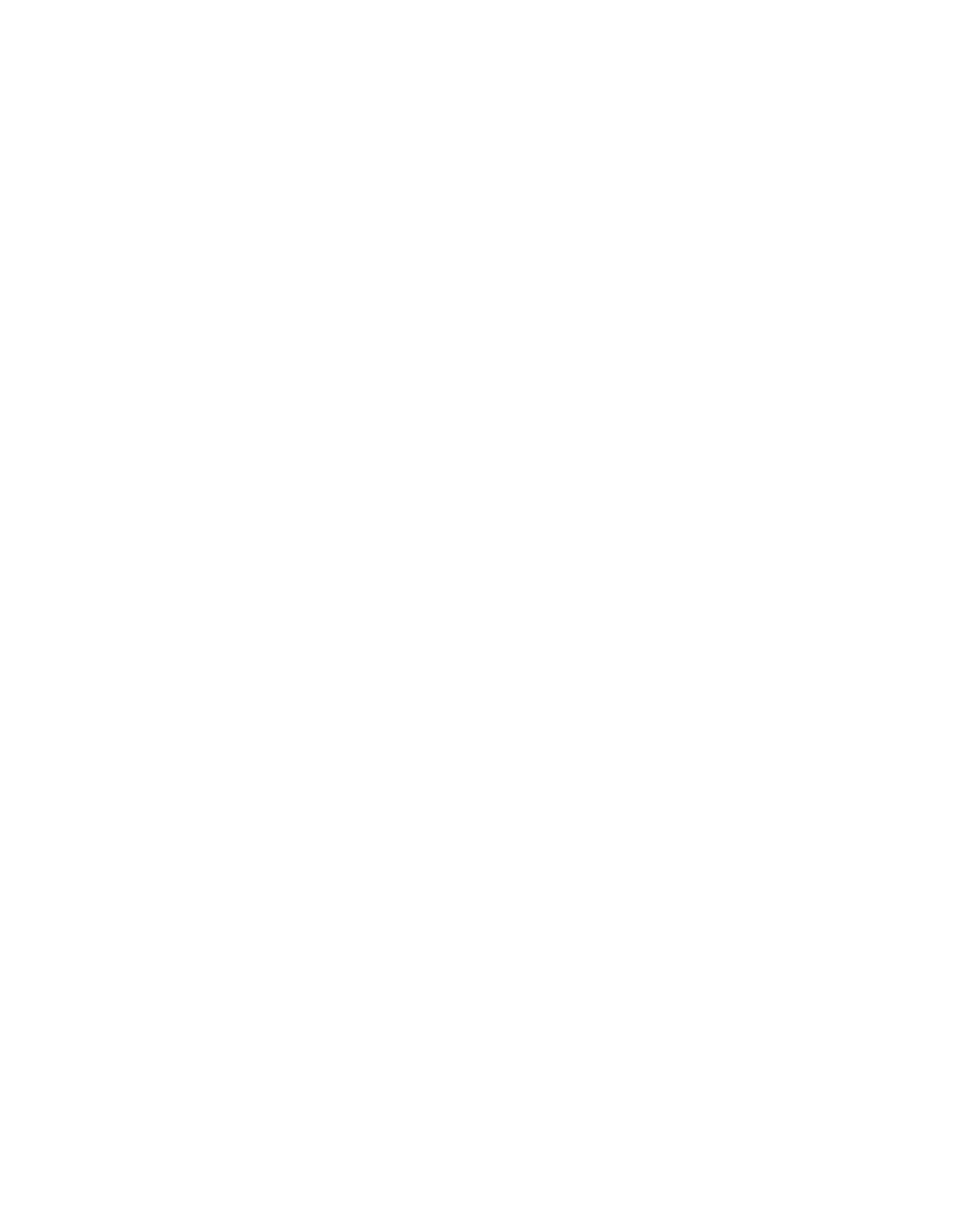Appendix Table A-3.

Total catch summaries for fish sampling locations in the Blanchard River study area, 2005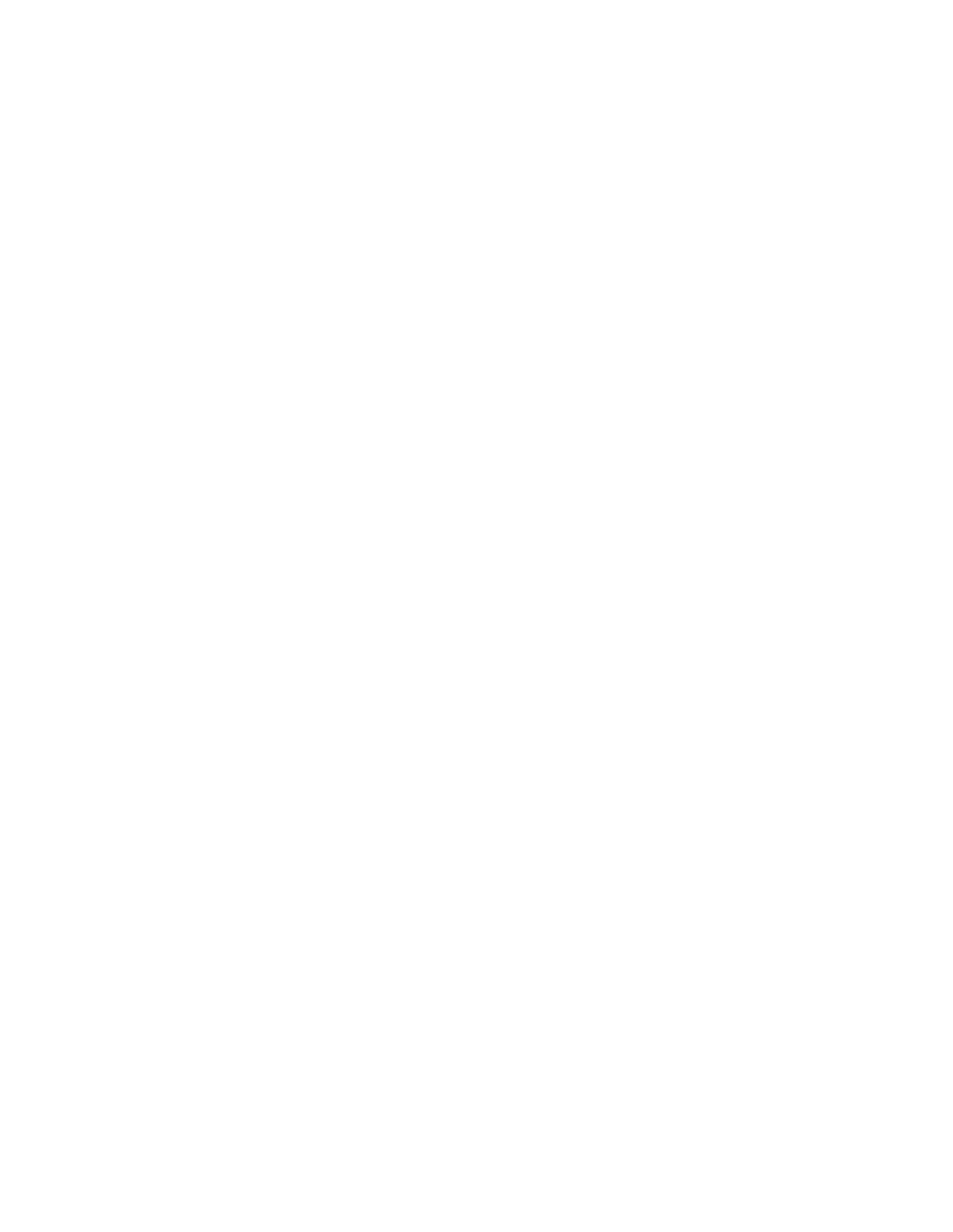Time Fished: 2142 sec Dist Fished: 0.20 km | Basin: Maumee River No of Passes: 1 Date Range: 09/15/2005 Species List # of Fish River Code: **04-160** Stream: **Blanchard River** Manuel 2011 Sample Date: Sampler Type: E **04-160 101.30 2005** Location: Co. Rd. 80 Dist Fished: 0.20 km Page 1 Number % by Number Weight % by Weight Ave(gm) Weight IBI Feed Breed # of Relative % by Relative Grp Guild Tol Guild Stream: Drainage: River Mile: Species Name / ODNR status White Sucker **5 7.50** 0.31 0.07 1.79 9.60 Common Carp GO MT 1 1.50 0.06 0.06 1.42 38.00 Creek Chub NG NT 137 205.50 8.45 0.56 13.83 2.71 Redfin Shiner NI N 14 21.00 0.86 0.05 1.12 2.15 Silverjaw Minnow  $N$  1 M  $172$  258.00 10.61 0.39 9.56 1.49 Fathead Minnow NO CT 308 462.00 19.00 0.57 14.20 1.24 Bluntnose Minnow N O C T 582 873.00 35.90 1.14 28.23 1.30 Central Stoneroller NH N 59 88.50 3.64 0.43 10.60 4.82 Yellow Bullhead **I** C T 3 4.50 0.19 0.04 1.04 9.33 Tadpole Madtom I C 3 4.50 0.19 0.04 0.89 8.00 Blackstripe Topminnow I M 217 325.50 13.39 0.33 8.17 1.01 Rock Bass SC C 1 1.50 0.06 0.00 0.05 1.00 Green Sunfish  $S$  I C T  $S$  12.00 0.49 0.17 4.10 13.75 Johnny Darter DI C 31 46.50 1.91 0.08 1.86 1.61 Greenside Darter  $D$  I S M 1 1.50 0.06 0.00 0.05 1.00 Orangethroat Darter  $D = 1$  S 78 117.00 4.81 0.13 3.10 1.07 Fantail Darter DI C 1 1.50 0.06 0.00 0.05 1.00 1,621 *Number of Species Number of Hybrids* 17 0 *Mile Total* 2,431.50 4.03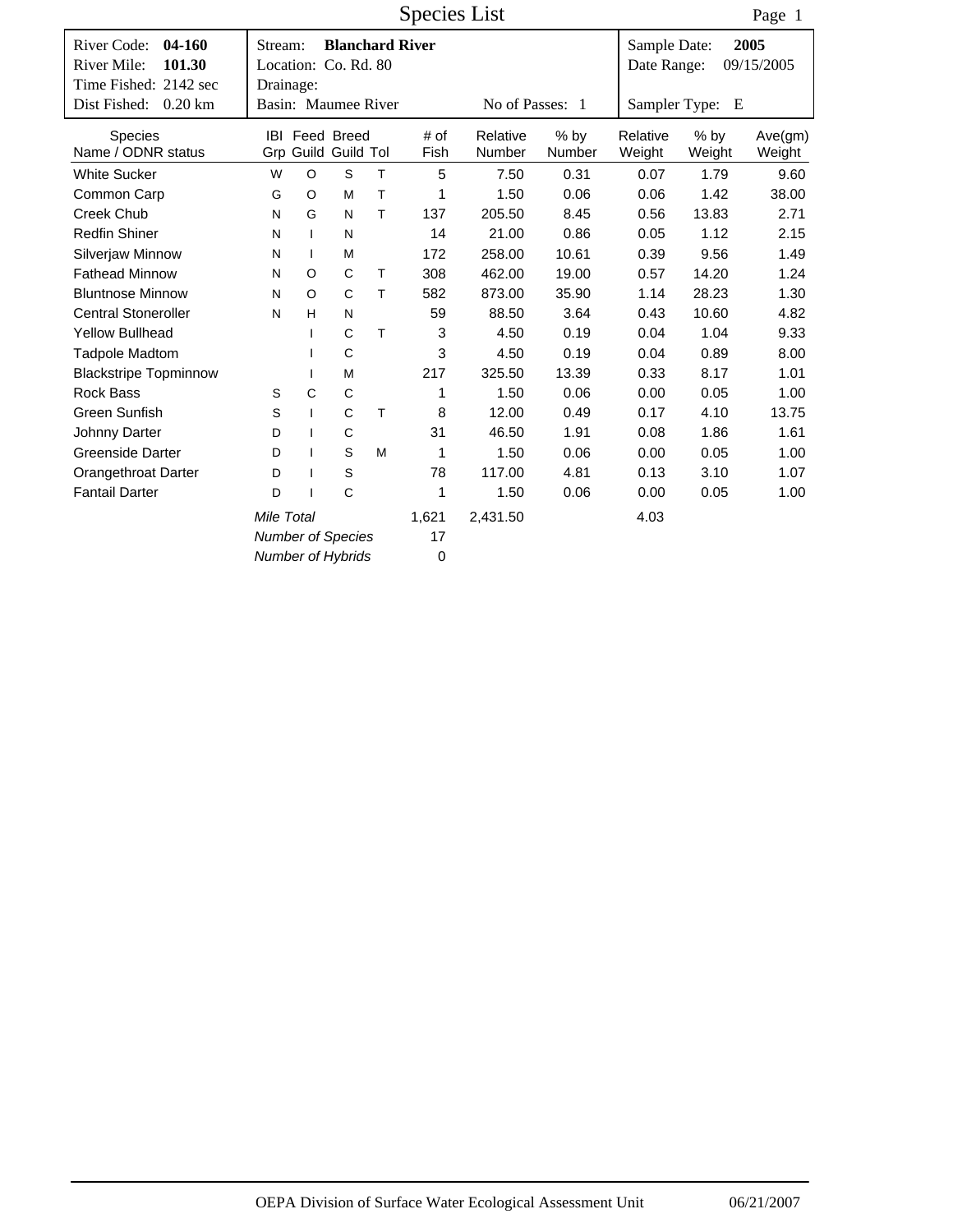|                                                                        |            |                                                |              |              | <b>Species List</b>    |                    |                  |                             |                  | Page 2             |
|------------------------------------------------------------------------|------------|------------------------------------------------|--------------|--------------|------------------------|--------------------|------------------|-----------------------------|------------------|--------------------|
| 04-160<br>River Code:<br>River Mile:<br>97.50<br>Time Fished: 1795 sec | Stream:    | Location: Musgrave Rd.<br>Drainage: 43.0 sq mi |              |              | <b>Blanchard River</b> |                    |                  | Sample Date:<br>Date Range: |                  | 2005<br>09/15/2005 |
| Dist Fished: 0.20 km                                                   |            | Basin: Maumee River                            |              |              |                        | No of Passes: 1    |                  | Sampler Type:               | E                |                    |
| Species<br>Name / ODNR status                                          |            | IBI Feed Breed<br>Grp Guild Guild Tol          |              |              | # of<br>Fish           | Relative<br>Number | $%$ by<br>Number | Relative<br>Weight          | $%$ by<br>Weight | Ave(gm)<br>Weight  |
| <b>White Sucker</b>                                                    | W          | $\circ$                                        | S            | T.           | 5                      | 7.50               | 0.16             | 0.08                        | 0.44             | 10.00              |
| Creek Chub                                                             | N          | G                                              | N            | T.           | 74                     | 111.00             | 2.40             | 0.57                        | 3.33             | 5.15               |
| <b>Suckermouth Minnow</b>                                              | N          | $\mathbf{I}$                                   | S            |              | 43                     | 64.50              | 1.39             | 0.26                        | 1.48             | 3.95               |
| <b>Redfin Shiner</b>                                                   | N          | $\mathbf{I}$                                   | N            |              | 19                     | 28.50              | 0.62             | 0.07                        | 0.41             | 2.47               |
| <b>Striped Shiner</b>                                                  | N          | $\mathbf{I}$                                   | S            |              | 69                     | 103.50             | 2.24             | 0.27                        | 1.59             | 2.64               |
| Silverjaw Minnow                                                       | N          | $\mathbf{I}$                                   | M            |              | 145                    | 217.50             | 4.70             | 0.52                        | 3.05             | 2.41               |
| <b>Fathead Minnow</b>                                                  | N          | O                                              | C            | T            | 32                     | 48.00              | 1.04             | 0.13                        | 0.77             | 2.74               |
| <b>Bluntnose Minnow</b>                                                | N          | $\circ$                                        | $\mathsf{C}$ | T.           | 1,437                  | 2,155.50           | 46.61            | 5.50                        | 31.98            | 2.55               |
| <b>Central Stoneroller</b>                                             | N          | H                                              | N            |              | 615                    | 922.50             | 19.95            | 4.27                        | 24.82            | 4.63               |
| <b>Yellow Bullhead</b>                                                 |            | $\mathbf{I}$                                   | $\mathsf{C}$ | T.           | 57                     | 85.50              | 1.85             | 1.50                        | 8.72             | 17.54              |
| <b>Tadpole Madtom</b>                                                  |            | ı                                              | $\mathsf C$  |              | 1                      | 1.50               | 0.03             | 0.01                        | 0.05             | 5.00               |
| <b>Blackstripe Topminnow</b>                                           |            | $\mathbf{I}$                                   | M            |              | 39                     | 58.50              | 1.27             | 0.10                        | 0.56             | 1.64               |
| <b>Rock Bass</b>                                                       | S          | $\mathsf{C}$                                   | C            |              | 30                     | 45.00              | 0.97             | 1.40                        | 8.12             | 31.03              |
| <b>Smallmouth Bass</b>                                                 | F          | $\mathbf C$                                    | $\mathsf{C}$ | M            | $\mathbf{1}$           | 1.50               | 0.03             | 0.03                        | 0.19             | 22.00              |
| <b>Green Sunfish</b>                                                   | S          | $\mathbf{I}$                                   | $\mathsf{C}$ | $\mathsf{T}$ | 33                     | 49.50              | 1.07             | 0.72                        | 4.17             | 14.48              |
| Longear Sunfish                                                        | S          | $\mathbf{I}$                                   | $\mathsf{C}$ | M            | 56                     | 84.00              | 1.82             | 0.53                        | 3.07             | 6.29               |
| <b>Blackside Darter</b>                                                | D          | $\mathbf{I}$                                   | S            |              | 4                      | 6.00               | 0.13             | 0.05                        | 0.26             | 7.50               |
| Johnny Darter                                                          | D          | $\mathbf{I}$                                   | $\mathsf{C}$ |              | 96                     | 144.00             | 3.11             | 0.23                        | 1.33             | 1.59               |
| <b>Greenside Darter</b>                                                | D          | $\mathbf{I}$                                   | S            | M            | 258                    | 387.00             | 8.37             | 0.75                        | 4.38             | 1.95               |
| <b>Rainbow Darter</b>                                                  | D          | $\mathbf{I}$                                   | S            | M            | 27                     | 40.50              | 0.88             | 0.09                        | 0.52             | 2.22               |
| Orangethroat Darter                                                    | D          | $\mathbf{I}$                                   | S            |              | 14                     | 21.00              | 0.45             | 0.06                        | 0.35             | 2.86               |
| <b>Fantail Darter</b>                                                  | D          | $\mathbf{I}$                                   | $\mathsf{C}$ |              | 28                     | 42.00              | 0.91             | 0.08                        | 0.45             | 1.82               |
|                                                                        | Mile Total |                                                |              |              | 3,083                  | 4,624.50           |                  | 17.20                       |                  |                    |
|                                                                        |            | <b>Number of Species</b>                       |              |              | 22                     |                    |                  |                             |                  |                    |
|                                                                        |            | Number of Hybrids                              |              |              | 0                      |                    |                  |                             |                  |                    |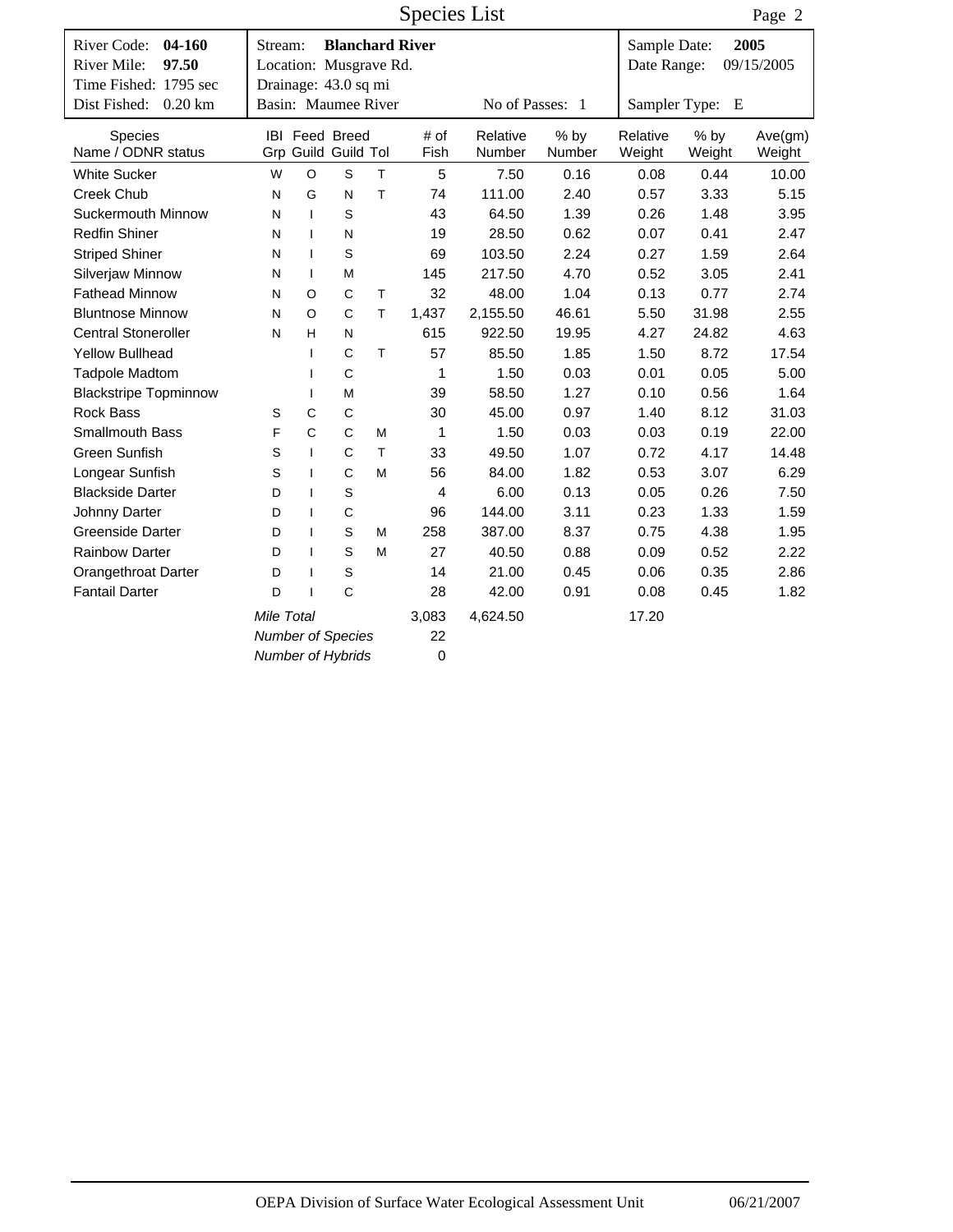|                                      |            |                |                                              |              | <b>Species List</b>    |                    |                  |                    |                  | Page 3            |
|--------------------------------------|------------|----------------|----------------------------------------------|--------------|------------------------|--------------------|------------------|--------------------|------------------|-------------------|
| River Code:<br>04-160                | Stream:    |                |                                              |              | <b>Blanchard River</b> |                    |                  | Sample Date:       |                  | 2005              |
| River Mile:<br>95.60                 |            |                | Location: adj. Co. Rd. 183                   |              |                        |                    |                  | Date Range:        |                  | 09/15/2005        |
| Time Fished: 2400 sec                |            |                | Drainage: 61.0 sq mi                         |              |                        |                    |                  |                    |                  |                   |
| Dist Fished:<br>$0.17$ km            |            |                | Basin: Maumee River                          |              |                        | No of Passes: 1    |                  | Sampler Type:      | - D              |                   |
| <b>Species</b><br>Name / ODNR status |            |                | <b>IBI</b> Feed Breed<br>Grp Guild Guild Tol |              | # of<br>Fish           | Relative<br>Number | $%$ by<br>Number | Relative<br>Weight | $%$ by<br>Weight | Ave(gm)<br>Weight |
| <b>Redfin Pickerel</b>               |            | $\mathsf{P}$   | M                                            | P            | $\mathbf{1}$           | 1.77               | 0.04             | 0.15               | 1.07             | 85.00             |
| <b>White Sucker</b>                  | W          | $\circ$        | S                                            | T            | 44                     | 77.65              | 1.88             | 0.47               | 3.36             | 6.07              |
| Creek Chub                           | N          | G              | N                                            | T            | 11                     | 19.41              | 0.47             | 0.24               | 1.73             | 12.45             |
| Suckermouth Minnow                   | N          | $\overline{1}$ | S                                            |              | 3                      | 5.29               | 0.13             | 0.02               | 0.14             | 3.67              |
| <b>Redfin Shiner</b>                 | N          | $\mathbf{I}$   | N                                            |              | 58                     | 102.35             | 2.48             | 0.17               | 1.23             | 1.68              |
| <b>Striped Shiner</b>                | N          | $\mathbf{I}$   | $\mathsf S$                                  |              | 26                     | 45.88              | 1.11             | 0.10               | 0.71             | 2.17              |
| Silverjaw Minnow                     | N          | $\mathbf{I}$   | M                                            |              | 128                    | 225.88             | 5.48             | 0.43               | 3.10             | 1.92              |
| <b>Fathead Minnow</b>                | N          | $\circ$        | C                                            | T            | 151                    | 266.47             | 6.46             | 0.55               | 3.94             | 2.07              |
| <b>Bluntnose Minnow</b>              | N          | $\circ$        | $\mathsf{C}$                                 | T            | 1,541                  | 2,719.41           | 65.97            | 9.18               | 65.55            | 3.37              |
| <b>Central Stoneroller</b>           | N          | H              | N                                            |              | 59                     | 104.12             | 2.53             | 0.54               | 3.85             | 5.17              |
| <b>Yellow Bullhead</b>               |            | $\mathbf{I}$   | C                                            | T            | 6                      | 10.59              | 0.26             | 0.13               | 0.94             | 12.50             |
| <b>Blackstripe Topminnow</b>         |            | $\mathbf{I}$   | M                                            |              | 5                      | 8.82               | 0.21             | 0.02               | 0.13             | 2.00              |
| <b>Rock Bass</b>                     | S          | $\mathsf{C}$   | $\mathsf{C}$                                 |              | 5                      | 8.82               | 0.21             | 0.04               | 0.31             | 5.00              |
| Smallmouth Bass                      | F          | $\mathsf{C}$   | $\mathsf{C}$                                 | м            | 8                      | 14.12              | 0.34             | 0.32               | 2.27             | 22.50             |
| <b>Green Sunfish</b>                 | S          | $\mathbf{I}$   | $\mathsf{C}$                                 | $\mathsf{T}$ | 10                     | 17.65              | 0.43             | 0.33               | 2.32             | 18.40             |
| Longear Sunfish                      | S          | $\mathbf{I}$   | C                                            | M            | 43                     | 75.88              | 1.84             | 0.75               | 5.33             | 9.83              |
| <b>Blackside Darter</b>              | D          | $\mathbf{I}$   | S                                            |              | $\overline{2}$         | 3.53               | 0.09             | 0.02               | 0.13             | 5.00              |
| Johnny Darter                        | D          | $\mathbf{I}$   | $\mathsf{C}$                                 |              | 184                    | 324.71             | 7.88             | 0.32               | 2.27             | 0.98              |
| <b>Greenside Darter</b>              | D          | $\mathbf{I}$   | S                                            | M            | 34                     | 60.00              | 1.46             | 0.17               | 1.24             | 2.88              |
| <b>Rainbow Darter</b>                | D          | $\overline{1}$ | S                                            | M            | 9                      | 15.88              | 0.39             | 0.02               | 0.13             | 1.11              |
| <b>Fantail Darter</b>                | D          | $\mathbf{I}$   | $\mathsf{C}$                                 |              | 8                      | 14.12              | 0.34             | 0.04               | 0.25             | 2.50              |
|                                      | Mile Total |                |                                              |              | 2,336                  | 4,122.35           |                  | 14.00              |                  |                   |
|                                      |            |                | <b>Number of Species</b>                     |              | 21                     |                    |                  |                    |                  |                   |
|                                      |            |                | <b>Number of Hybrids</b>                     |              | 0                      |                    |                  |                    |                  |                   |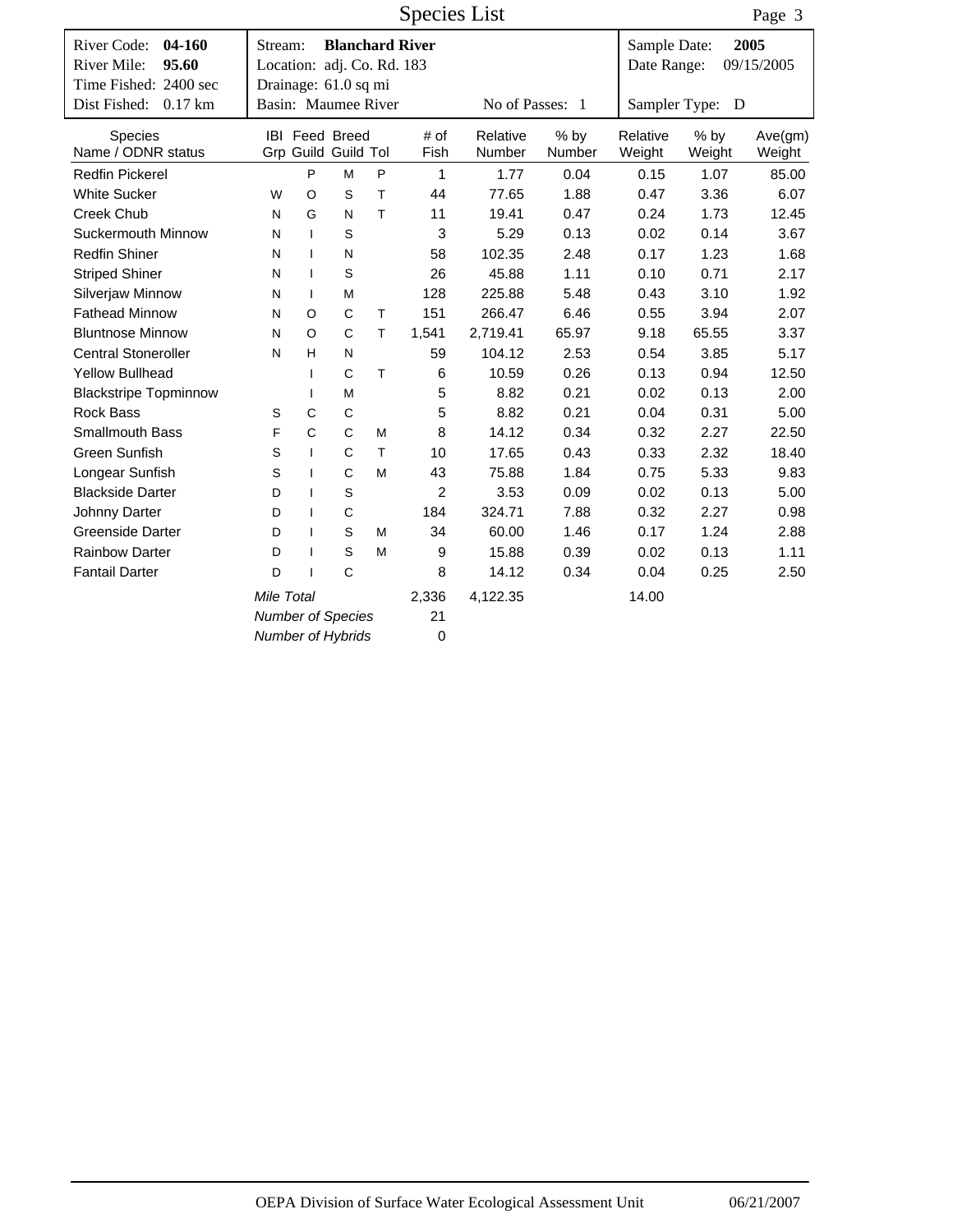|                                                                        |              |                                       |              |              | <b>Species List</b>                                             |                    |                |                             |                  | Page 4             |
|------------------------------------------------------------------------|--------------|---------------------------------------|--------------|--------------|-----------------------------------------------------------------|--------------------|----------------|-----------------------------|------------------|--------------------|
| River Code:<br>04-160<br>88.30<br>River Mile:<br>Time Fished: 1832 sec | Stream:      | Drainage: 80.0 sq mi                  |              |              | <b>Blanchard River</b><br>Location: Hardin/Hancock Co. Line Rd. |                    |                | Sample Date:<br>Date Range: |                  | 2005<br>09/14/2005 |
| Dist Fished:<br>$0.20$ km                                              |              | Basin: Maumee River                   |              |              |                                                                 | No of Passes: 1    |                | Sampler Type:               | E                |                    |
| Species<br>Name / ODNR status                                          |              | IBI Feed Breed<br>Grp Guild Guild Tol |              |              | # of<br>Fish                                                    | Relative<br>Number | % by<br>Number | Relative<br>Weight          | $%$ by<br>Weight | Ave(gm)<br>Weight  |
| <b>Redfin Pickerel</b>                                                 |              | P                                     | M            | P            | $\overline{7}$                                                  | 10.50              | 1.02           | 0.17                        | 0.48             | 15.71              |
| <b>Black Redhorse</b>                                                  | $\mathsf{R}$ | $\overline{1}$                        | $\mathbb S$  | $\mathbf{I}$ | 1                                                               | 1.50               | 0.15           | 0.51                        | 1.47             | 340.00             |
| Golden Redhorse                                                        | R            | $\mathbf{I}$                          | $\mathsf S$  | M            | 11                                                              | 16.50              | 1.60           | 6.36                        | 18.34            | 385.56             |
| <b>White Sucker</b>                                                    | W            | $\circ$                               | S            | T            | 19                                                              | 28.50              | 2.76           | 8.27                        | 23.83            | 290.09             |
| <b>Spotted Sucker</b>                                                  | R            | $\mathbf{I}$                          | $\mathsf S$  |              | $\overline{4}$                                                  | 6.00               | 0.58           | 0.91                        | 2.62             | 151.25             |
| Creek Chub                                                             | N            | G                                     | N            | T            | 23                                                              | 34.50              | 3.34           | 0.21                        | 0.61             | 6.13               |
| <b>Redfin Shiner</b>                                                   | N            | $\overline{1}$                        | N            |              | 96                                                              | 144.00             | 13.95          | 0.17                        | 0.50             | 1.20               |
| Spotfin Shiner                                                         | N            | $\mathbf{I}$                          | M            |              | 1                                                               | 1.50               | 0.15           | 0.01                        | 0.02             | 4.00               |
| <b>Bluntnose Minnow</b>                                                | N            | $\circ$                               | $\mathsf C$  | T            | 104                                                             | 156.00             | 15.12          | 0.30                        | 0.87             | 1.93               |
| <b>Yellow Bullhead</b>                                                 |              | $\mathbf{I}$                          | C            | $\top$       | 24                                                              | 36.00              | 3.49           | 3.65                        | 10.53            | 101.43             |
| <b>Brindled Madtom</b>                                                 |              | ı                                     | C            | $\mathbf{I}$ | $\overline{4}$                                                  | 6.00               | 0.58           | 0.08                        | 0.24             | 14.00              |
| <b>Blackstripe Topminnow</b>                                           |              | $\overline{1}$                        | M            |              | 18                                                              | 27.00              | 2.62           | 0.03                        | 0.09             | 1.11               |
| <b>Rock Bass</b>                                                       | S            | $\mathsf{C}$                          | $\mathsf{C}$ |              | 30                                                              | 45.00              | 4.36           | 3.30                        | 9.51             | 73.33              |
| <b>Smallmouth Bass</b>                                                 | F            | C                                     | C            | M            | 6                                                               | 9.00               | 0.87           | 3.57                        | 10.30            | 397.00             |
| Largemouth Bass                                                        | F            | C                                     | C            |              | 4                                                               | 6.00               | 0.58           | 0.07                        | 0.19             | 10.75              |
| Green Sunfish                                                          | S            | $\mathbf{I}$                          | C            | T            | 66                                                              | 99.00              | 9.59           | 3.58                        | 10.31            | 36.14              |
| Longear Sunfish                                                        | S            | $\overline{1}$                        | C            | M            | 188                                                             | 282.00             | 27.33          | 3.18                        | 9.16             | 11.27              |
| <b>Blackside Darter</b>                                                | D            | $\mathbf{I}$                          | $\mathsf S$  |              | 7                                                               | 10.50              | 1.02           | 0.06                        | 0.18             | 5.86               |
| Logperch                                                               | D            | $\mathbf{I}$                          | $\mathsf S$  | M            | 3                                                               | 4.50               | 0.44           | 0.06                        | 0.16             | 12.67              |
| Johnny Darter                                                          | D            | $\overline{1}$                        | $\mathsf{C}$ |              | 14                                                              | 21.00              | 2.03           | 0.04                        | 0.11             | 1.82               |
| <b>Greenside Darter</b>                                                | D            | $\mathbf{I}$                          | $\mathsf S$  | M            | 42                                                              | 63.00              | 6.10           | 0.11                        | 0.33             | 1.81               |
| <b>Rainbow Darter</b>                                                  | D            | $\overline{1}$                        | $\mathbb S$  | M            | 12                                                              | 18.00              | 1.74           | 0.05                        | 0.16             | 3.00               |
| <b>Fantail Darter</b>                                                  | D            | $\overline{1}$                        | $\mathsf{C}$ |              | 4                                                               | 6.00               | 0.58           | 0.01                        | 0.03             | 1.67               |
|                                                                        | Mile Total   |                                       |              |              | 688                                                             | 1,032.00           |                | 34.70                       |                  |                    |
|                                                                        |              | <b>Number of Species</b>              |              |              | 23                                                              |                    |                |                             |                  |                    |
|                                                                        |              | Number of Hybrids                     |              |              | 0                                                               |                    |                |                             |                  |                    |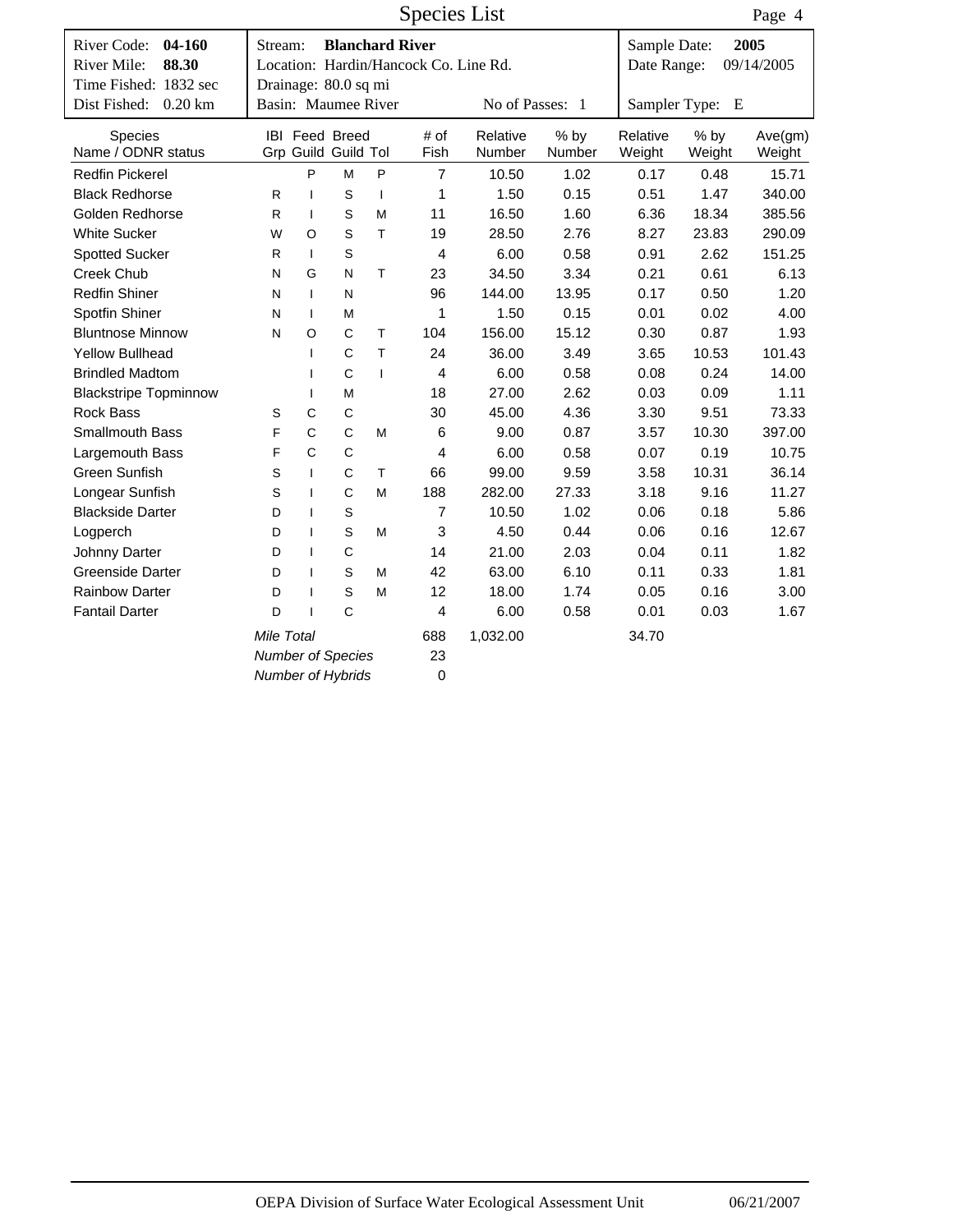|                                               |                      |                |                                              |              | $\sim$ poor $\sim$ $\sim$ $\sim$ $\sim$ |                    |                |                             |                 | $\log 1$           |
|-----------------------------------------------|----------------------|----------------|----------------------------------------------|--------------|-----------------------------------------|--------------------|----------------|-----------------------------|-----------------|--------------------|
| River Code:<br>04-160<br>River Mile:<br>82.10 | Stream:<br>Location: |                | <b>Blanchard River</b>                       |              |                                         |                    |                | Sample Date:<br>Date Range: |                 | 2005<br>09/14/2005 |
| Time Fished: 2700 sec                         |                      |                | Drainage: 91.0 sq mi                         |              |                                         |                    |                |                             |                 |                    |
| Dist Fished: 0.20 km                          |                      |                | Basin: Maumee River                          |              |                                         | No of Passes: 1    |                |                             | Sampler Type: D |                    |
| Species<br>Name / ODNR status                 |                      |                | <b>IBI</b> Feed Breed<br>Grp Guild Guild Tol |              | # of<br>Fish                            | Relative<br>Number | % by<br>Number | Relative<br>Weight          | % by<br>Weight  | Ave(gm)<br>Weight  |
| <b>Redfin Pickerel</b>                        |                      | P              | M                                            | P            | 1                                       | 1.50               | 0.15           | 0.10                        | 2.20            | 65.00              |
| <b>White Sucker</b>                           | W                    | $\circ$        | S                                            | $\top$       | 29                                      | 43.50              | 4.31           | 0.33                        | 7.34            | 7.52               |
| Creek Chub                                    | N                    | G              | N                                            | $\mathsf{T}$ | 41                                      | 61.50              | 6.09           | 0.53                        | 11.79           | 8.54               |
| <b>Suckermouth Minnow</b>                     | N                    | $\mathbf{I}$   | $\mathsf S$                                  |              | 13                                      | 19.50              | 1.93           | 0.10                        | 2.34            | 5.33               |
| <b>Scarlet Shiner</b>                         | ${\sf N}$            | $\mathbf{I}$   | $\mathsf S$                                  | M            | 15                                      | 22.50              | 2.23           | 0.07                        | 1.48            | 2.93               |
| Spotfin Shiner                                | N                    | $\mathbf{I}$   | M                                            |              | 13                                      | 19.50              | 1.93           | 0.10                        | 2.16            | 4.92               |
| Silverjaw Minnow                              | N                    | $\mathbf{I}$   | M                                            |              | 31                                      | 46.50              | 4.61           | 0.16                        | 3.64            | 3.48               |
| <b>Bluntnose Minnow</b>                       | N                    | $\circ$        | $\mathsf C$                                  | T            | 265                                     | 397.50             | 39.38          | 0.70                        | 15.81           | 1.77               |
| <b>Central Stoneroller</b>                    | N                    | H              | N                                            |              | 57                                      | 85.50              | 8.47           | 0.23                        | 5.23            | 2.72               |
| <b>Yellow Bullhead</b>                        |                      | $\mathbf{I}$   | $\mathsf C$                                  | $\mathsf{T}$ | 6                                       | 9.00               | 0.89           | 0.30                        | 6.67            | 33.00              |
| <b>Brindled Madtom</b>                        |                      | $\mathbf{I}$   | $\mathsf C$                                  | $\mathbf{I}$ | $\overline{c}$                          | 3.00               | 0.30           | 0.04                        | 0.94            | 14.00              |
| <b>Rock Bass</b>                              | S                    | $\mathsf C$    | $\mathsf{C}$                                 |              | 5                                       | 7.50               | 0.74           | 0.64                        | 14.33           | 85.00              |
| Smallmouth Bass                               | F                    | $\mathsf{C}$   | $\mathsf C$                                  | M            | 20                                      | 30.00              | 2.97           | 0.33                        | 7.46            | 11.05              |
| <b>Green Sunfish</b>                          | S                    | $\mathbf{I}$   | $\mathsf C$                                  | $\mathsf{T}$ | 15                                      | 22.50              | 2.23           | 0.24                        | 5.46            | 10.80              |
| <b>Bluegill Sunfish</b>                       | S                    | $\overline{1}$ | $\mathsf{C}$                                 | $\sf P$      | 3                                       | 4.50               | 0.45           | 0.01                        | 0.31            | 3.00               |
| Longear Sunfish                               | S                    | $\mathbf{I}$   | $\mathsf{C}$                                 | M            | 11                                      | 16.50              | 1.63           | 0.11                        | 2.36            | 6.36               |
| <b>Blackside Darter</b>                       | D                    | $\mathbf{I}$   | $\mathbb S$                                  |              | 1                                       | 1.50               | 0.15           | 0.02                        | 0.34            | 10.00              |
| Johnny Darter                                 | D                    | $\mathbf{I}$   | $\mathsf C$                                  |              | 45                                      | 67.50              | 6.69           | 0.09                        | 2.07            | 1.36               |
| <b>Greenside Darter</b>                       | D                    | $\mathbf{I}$   | $\mathsf S$                                  | M            | 69                                      | 103.50             | 10.25          | 0.25                        | 5.57            | 2.39               |
| Rainbow Darter                                | D                    | $\mathbf{I}$   | $\mathsf S$                                  | M            | 21                                      | 31.50              | 3.12           | 0.08                        | 1.77            | 2.50               |
| <b>Fantail Darter</b>                         | D                    | $\mathbf{I}$   | $\mathsf{C}$                                 |              | 10                                      | 15.00              | 1.49           | 0.04                        | 0.81            | 2.40               |
|                                               | Mile Total           |                |                                              |              | 673                                     | 1,009.50           |                | 4.45                        |                 |                    |
|                                               |                      |                | Number of Species                            |              | 21                                      |                    |                |                             |                 |                    |
|                                               |                      |                | Number of Hybrids                            |              | $\mathbf 0$                             |                    |                |                             |                 |                    |
|                                               |                      |                |                                              |              |                                         |                    |                |                             |                 |                    |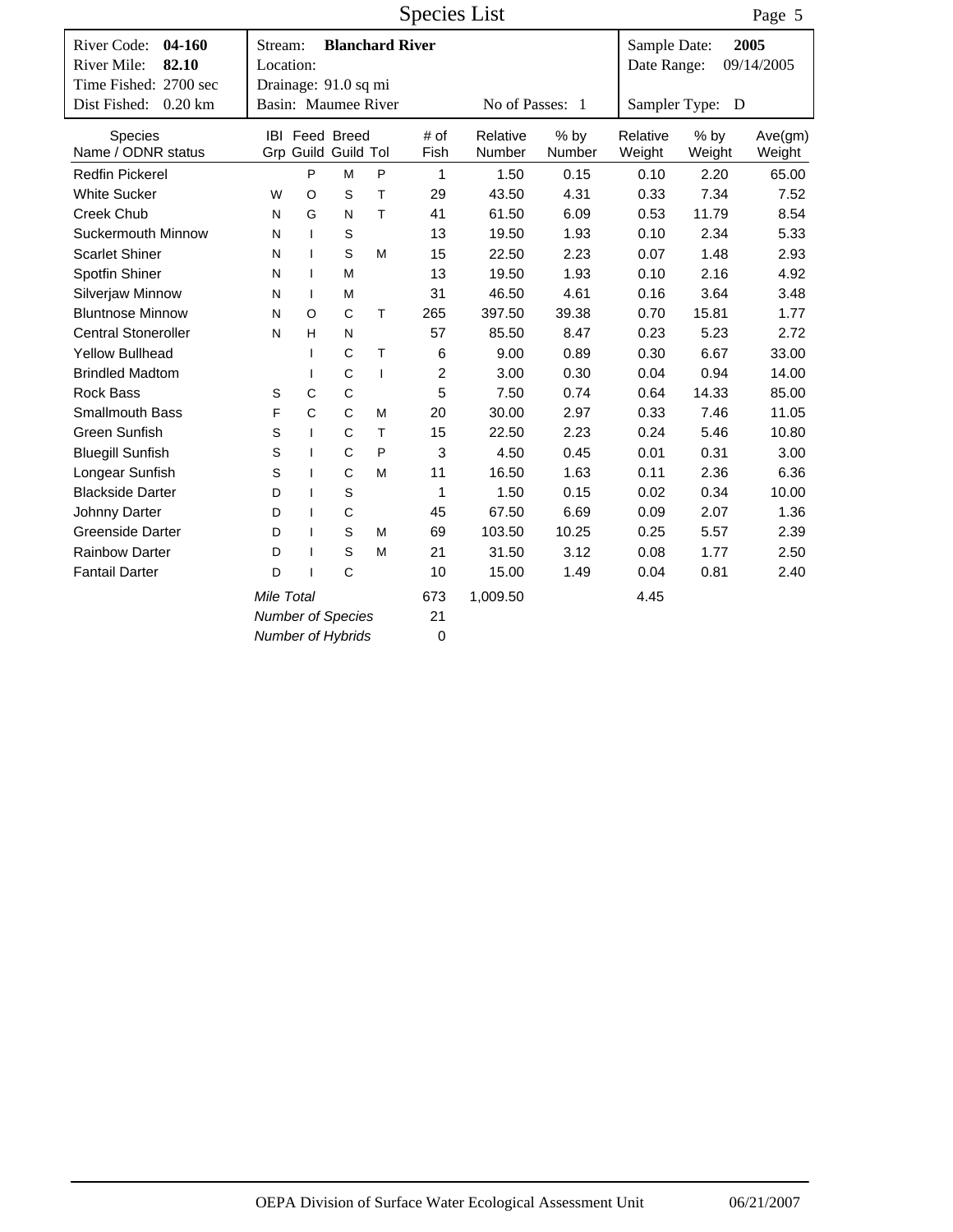|                                                                        |                          |                |                                                |              | <b>Species List</b> |                    |                  |                             |                  | Page 6             |
|------------------------------------------------------------------------|--------------------------|----------------|------------------------------------------------|--------------|---------------------|--------------------|------------------|-----------------------------|------------------|--------------------|
| River Code:<br>04-160<br>River Mile:<br>75.60<br>Time Fished: 2273 sec | Stream:<br>Drainage:     |                | <b>Blanchard River</b><br>Location: St. Rt. 37 |              |                     |                    |                  | Sample Date:<br>Date Range: |                  | 2005<br>09/14/2005 |
| Dist Fished:<br>$0.20$ km                                              |                          |                | Basin: Maumee River                            |              |                     | No of Passes: 1    |                  | Sampler Type:               | D                |                    |
| Species<br>Name / ODNR status                                          |                          |                | <b>IBI</b> Feed Breed<br>Grp Guild Guild Tol   |              | # of<br>Fish        | Relative<br>Number | $%$ by<br>Number | Relative<br>Weight          | $%$ by<br>Weight | Ave(gm)<br>Weight  |
| Gizzard Shad                                                           |                          | $\circ$        | M                                              |              | $\boldsymbol{9}$    | 13.50              | 1.41             | 0.24                        | 0.19             | 17.56              |
| <b>Black Redhorse</b>                                                  | R                        | $\overline{1}$ | S                                              | $\mathbf{I}$ | 9                   | 13.50              | 1.41             | 4.66                        | 3.74             | 344.89             |
| Golden Redhorse                                                        | R                        | $\mathbf{I}$   | S                                              | M            | 11                  | 16.50              | 1.72             | 2.07                        | 1.66             | 125.18             |
| <b>White Sucker</b>                                                    | W                        | $\circ$        | S                                              | T.           | $\mathbf{1}$        | 1.50               | 0.16             | 0.17                        | 0.14             | 115.00             |
| <b>Spotted Sucker</b>                                                  | R                        | $\mathbf{I}$   | S                                              |              | 10                  | 15.00              | 1.56             | 1.64                        | 1.32             | 109.50             |
| Common Carp                                                            | G                        | $\circ$        | M                                              | T.           | 24                  | 36.00              | 3.76             | 104.50                      | 83.84            | 2,902.78           |
| <b>Redfin Shiner</b>                                                   | N                        | $\mathbf{I}$   | N                                              |              | $\mathbf 1$         | 1.50               | 0.16             | 0.15                        | 0.12             | 97.00              |
| <b>Bluntnose Minnow</b>                                                | N                        | $\circ$        | $\mathsf{C}$                                   | T            | 305                 | 457.50             | 47.73            | 0.43                        | 0.34             | 0.93               |
| <b>Yellow Bullhead</b>                                                 |                          | $\mathbf{I}$   | C                                              | $\mathsf T$  | 5                   | 7.50               | 0.78             | 0.89                        | 0.72             | 119.20             |
| <b>Brindled Madtom</b>                                                 |                          | $\mathbf{I}$   | $\mathsf{C}$                                   | $\mathbf{I}$ | 3                   | 4.50               | 0.47             | 0.04                        | 0.03             | 9.33               |
| <b>White Crappie</b>                                                   | S                        | $\mathbf{I}$   | C                                              |              | 1                   | 1.50               | 0.16             | 0.32                        | 0.25             | 210.00             |
| <b>Rock Bass</b>                                                       | S                        | C              | $\mathsf{C}$                                   |              | 67                  | 100.50             | 10.49            | 4.34                        | 3.48             | 43.18              |
| Smallmouth Bass                                                        | F                        | $\mathsf{C}$   | C                                              | M            | 5                   | 7.50               | 0.78             | 2.03                        | 1.63             | 270.80             |
| Largemouth Bass                                                        | F                        | $\mathsf{C}$   | $\mathsf{C}$                                   |              | $\overline{2}$      | 3.00               | 0.31             | 0.65                        | 0.52             | 218.00             |
| <b>Green Sunfish</b>                                                   | S                        | $\mathbf{I}$   | C                                              | T            | 29                  | 43.50              | 4.54             | 0.93                        | 0.75             | 21.43              |
| <b>Bluegill Sunfish</b>                                                | S                        | $\mathbf{I}$   | $\mathsf{C}$                                   | P            | $\mathbf{1}$        | 1.50               | 0.16             | 0.02                        | 0.01             | 10.00              |
| <b>Orangespotted Sunfish</b>                                           | S                        | $\overline{1}$ | $\mathsf{C}$                                   |              | 1                   | 1.50               | 0.16             | 0.02                        | 0.02             | 15.00              |
| Longear Sunfish                                                        | S                        | $\mathbf{I}$   | $\mathsf{C}$                                   | M            | 90                  | 135.00             | 14.08            | 0.86                        | 0.69             | 6.40               |
| Green Sf X Longear Sf                                                  |                          |                |                                                |              | 3                   | 4.50               | 0.47             | 0.40                        | 0.32             | 88.67              |
| <b>Blackside Darter</b>                                                | D                        | $\mathbf{I}$   | $\mathsf S$                                    |              | 11                  | 16.50              | 1.72             | 0.09                        | 0.07             | 5.45               |
| Logperch                                                               | D                        | $\mathbf{I}$   | S                                              | M            | $\mathbf{1}$        | 1.50               | 0.16             | 0.06                        | 0.05             | 40.00              |
| Johnny Darter                                                          | D                        | $\mathbf{I}$   | $\mathsf{C}$                                   |              | 23                  | 34.50              | 3.60             | 0.07                        | 0.05             | 1.91               |
| Greenside Darter                                                       | D                        | $\mathbf{I}$   | S                                              | M            | 19                  | 28.50              | 2.97             | 0.06                        | 0.05             | 2.11               |
| <b>Rainbow Darter</b>                                                  | D                        | $\mathbf{I}$   | S                                              | M            | 6                   | 9.00               | 0.94             | 0.01                        | 0.01             | 1.25               |
| <b>Fantail Darter</b>                                                  | D                        | $\overline{1}$ | $\mathsf{C}$                                   |              | $\overline{2}$      | 3.00               | 0.31             | 0.01                        | 0.00             | 1.50               |
|                                                                        | Mile Total               |                |                                                |              | 639                 | 958.50             |                  | 124.65                      |                  |                    |
|                                                                        | <b>Number of Species</b> |                |                                                |              | 24                  |                    |                  |                             |                  |                    |
|                                                                        | Number of Hybrids        |                |                                                |              | 1                   |                    |                  |                             |                  |                    |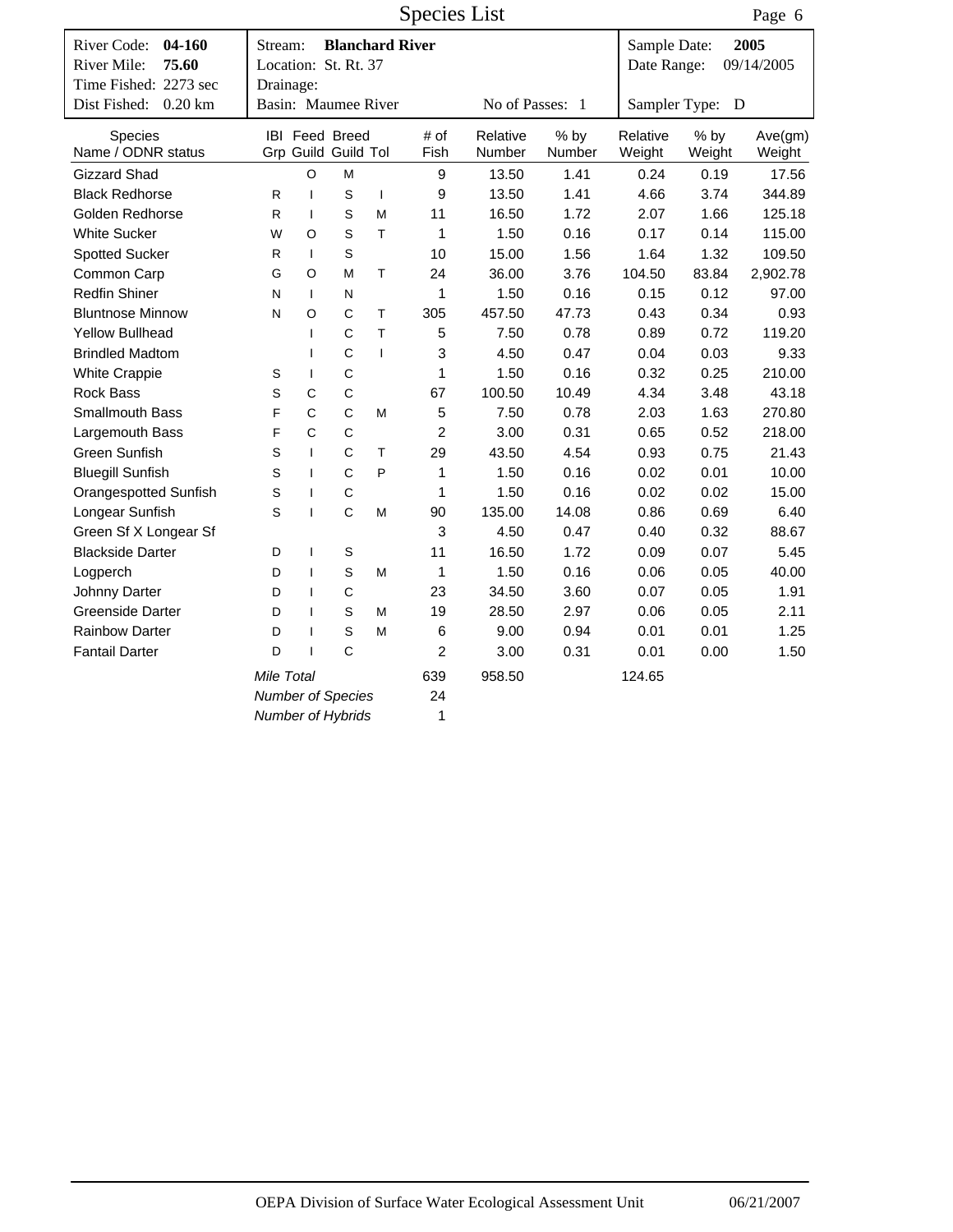|                                                                                                |                                                                                   |                |                                              |                | <b>Species List</b> |                    |                |                                              |                | Page 7             |
|------------------------------------------------------------------------------------------------|-----------------------------------------------------------------------------------|----------------|----------------------------------------------|----------------|---------------------|--------------------|----------------|----------------------------------------------|----------------|--------------------|
| River Code:<br>04-160<br>River Mile:<br>71.90<br>Time Fished: 2128 sec<br>Dist Fished: 0.20 km | Stream:<br>Location: Twp. Rd. 166<br>Drainage: 145.0 sq mi<br>Basin: Maumee River |                | <b>Blanchard River</b>                       |                |                     | No of Passes: 1    |                | Sample Date:<br>Date Range:<br>Sampler Type: | D              | 2005<br>09/15/2005 |
| Species<br>Name / ODNR status                                                                  |                                                                                   |                | <b>IBI Feed Breed</b><br>Grp Guild Guild Tol |                | # of<br>Fish        | Relative<br>Number | % by<br>Number | Relative<br>Weight                           | % by<br>Weight | Ave(gm)<br>Weight  |
| Golden Redhorse                                                                                | $\mathsf{R}$                                                                      | $\mathbf{I}$   | $\mathsf S$                                  | M              | 57                  | 85.50              | 8.65           | 0.28                                         | 5.66           | 3.23               |
| Northern Hog Sucker                                                                            | R                                                                                 | $\mathbf{I}$   | S                                            | M              | 1                   | 1.50               | 0.15           | 0.01                                         | 0.12           | 4.00               |
| <b>White Sucker</b>                                                                            | W                                                                                 | $\circ$        | $\mathsf S$                                  | $\top$         | $\overline{c}$      | 3.00               | 0.30           | 0.04                                         | 0.78           | 12.50              |
| Creek Chub                                                                                     | N                                                                                 | G              | N                                            | T.             | 42                  | 63.00              | 6.37           | 0.22                                         | 4.53           | 3.50               |
| <b>Suckermouth Minnow</b>                                                                      | N                                                                                 | $\mathbf{I}$   | $\mathsf S$                                  |                | $\overline{7}$      | 10.50              | 1.06           | 0.06                                         | 1.23           | 5.71               |
| <b>Redfin Shiner</b>                                                                           | N                                                                                 | $\mathbf{I}$   | N                                            |                | 84                  | 126.00             | 12.75          | 0.19                                         | 3.93           | 1.52               |
| <b>Striped Shiner</b>                                                                          | N                                                                                 | $\mathbf{I}$   | S                                            |                | 13                  | 19.50              | 1.97           | 0.06                                         | 1.17           | 2.92               |
| Spotfin Shiner                                                                                 | N                                                                                 | $\mathbf{I}$   | M                                            |                | 35                  | 52.50              | 5.31           | 0.18                                         | 3.73           | 3.47               |
| Silverjaw Minnow                                                                               | N                                                                                 | $\mathbf{I}$   | M                                            |                | 38                  | 57.00              | 5.77           | 0.15                                         | 3.05           | 2.61               |
| <b>Bluntnose Minnow</b>                                                                        | N                                                                                 | O              | $\mathsf{C}$                                 | T              | 160                 | 240.00             | 24.28          | 0.52                                         | 10.64          | 2.16               |
| <b>Central Stoneroller</b>                                                                     | N                                                                                 | H              | N                                            |                | 1                   | 1.50               | 0.15           | 0.00                                         | 0.06           | 2.00               |
| <b>Yellow Bullhead</b>                                                                         |                                                                                   | $\mathbf{I}$   | C                                            | T              | 4                   | 6.00               | 0.61           | 0.11                                         | 2.27           | 18.50              |
| <b>Brindled Madtom</b>                                                                         |                                                                                   | I              | $\mathsf{C}$                                 | $\overline{1}$ | 5                   | 7.50               | 0.76           | 0.08                                         | 1.70           | 11.00              |
| <b>Blackstripe Topminnow</b>                                                                   |                                                                                   | $\mathbf{I}$   | M                                            |                | 1                   | 1.50               | 0.15           | 0.00                                         | 0.04           | 1.00               |
| <b>Rock Bass</b>                                                                               | S                                                                                 | C              | C                                            |                | 4                   | 6.00               | 0.61           | 1.73                                         | 35.35          | 287.50             |
| Smallmouth Bass                                                                                | F                                                                                 | $\mathsf{C}$   | C                                            | M              | 12                  | 18.00              | 1.82           | 0.28                                         | 5.78           | 15.67              |
| <b>Green Sunfish</b>                                                                           | S                                                                                 | $\mathbf{I}$   | $\mathsf{C}$                                 | $\top$         | $6\phantom{1}6$     | 9.00               | 0.91           | 0.17                                         | 3.38           | 18.33              |
| Longear Sunfish                                                                                | S                                                                                 | $\mathbf{I}$   | C                                            | M              | 8                   | 12.00              | 1.21           | 0.16                                         | 3.32           | 13.50              |
| Green Sf X Longear Sf                                                                          |                                                                                   |                |                                              |                | 8                   | 12.00              | 1.21           | 0.14                                         | 2.93           | 11.88              |
| <b>Blackside Darter</b>                                                                        | D                                                                                 | $\mathbf{I}$   | $\mathbb S$                                  |                | 6                   | 9.00               | 0.91           | 0.05                                         | 1.05           | 5.67               |
| Johnny Darter                                                                                  | D                                                                                 | $\mathbf{I}$   | C                                            |                | 27                  | 40.50              | 4.10           | 0.05                                         | 1.05           | 1.26               |
| <b>Greenside Darter</b>                                                                        | D                                                                                 | $\mathbf{I}$   | $\mathsf S$                                  | M              | 90                  | 135.00             | 13.66          | 0.29                                         | 5.84           | 2.11               |
| <b>Rainbow Darter</b>                                                                          | D                                                                                 | $\overline{1}$ | $\mathsf S$                                  | M              | 37                  | 55.50              | 5.61           | 0.10                                         | 2.07           | 1.83               |
| <b>Fantail Darter</b>                                                                          | D                                                                                 | $\mathbf{I}$   | $\mathsf{C}$                                 |                | 11                  | 16.50              | 1.67           | 0.02                                         | 0.37           | 1.09               |
|                                                                                                | Mile Total                                                                        |                |                                              |                | 659                 | 988.50             |                | 4.88                                         |                |                    |
|                                                                                                | <b>Number of Species</b>                                                          |                |                                              |                | 23                  |                    |                |                                              |                |                    |
|                                                                                                | <b>Number of Hybrids</b>                                                          |                |                                              |                | 1                   |                    |                |                                              |                |                    |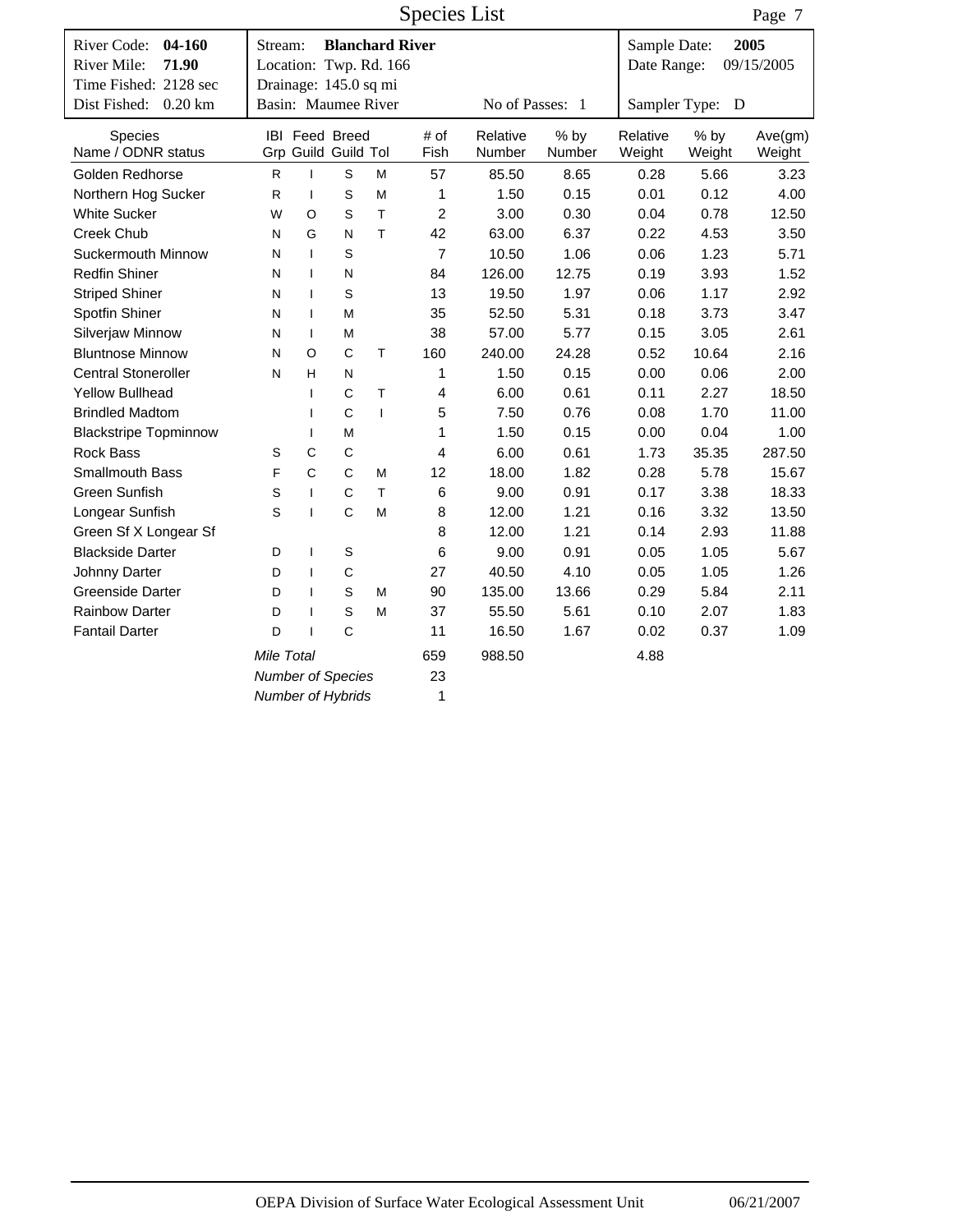|                                                                        |            |                          |                                              |              | <b>Species List</b>                                   |                    |                |                             |                | Page 8             |
|------------------------------------------------------------------------|------------|--------------------------|----------------------------------------------|--------------|-------------------------------------------------------|--------------------|----------------|-----------------------------|----------------|--------------------|
| River Code:<br>04-160<br>River Mile:<br>61.90<br>Time Fished: 1871 sec | Stream:    |                          | Drainage: 238.0 sq mi                        |              | <b>Blanchard River</b><br>Location: adj. Twp. Rd. 208 |                    |                | Sample Date:<br>Date Range: |                | 2005<br>10/06/2005 |
| Dist Fished: 0.20 km                                                   |            |                          | Basin: Maumee River                          |              |                                                       | No of Passes: 1    |                | Sampler Type:               | D              |                    |
| <b>Species</b><br>Name / ODNR status                                   |            |                          | <b>IBI Feed Breed</b><br>Grp Guild Guild Tol |              | # of<br>Fish                                          | Relative<br>Number | % by<br>Number | Relative<br>Weight          | % by<br>Weight | Ave(gm)<br>Weight  |
| Golden Redhorse                                                        | R          | $\mathbf{I}$             | S                                            | M            | 12                                                    | 18.00              | 2.60           | 0.05                        | 0.29           | 2.50               |
| Northern Hog Sucker                                                    | R          | $\mathbf{I}$             | S                                            | M            | 21                                                    | 31.50              | 4.55           | 0.21                        | 1.35           | 6.76               |
| <b>Spotted Sucker</b>                                                  | R          | $\mathbf{I}$             | S                                            |              | $\overline{2}$                                        | 3.00               | 0.43           | 0.02                        | 0.11           | 6.00               |
| Common Carp                                                            | G          | $\circ$                  | M                                            | T            | $\overline{2}$                                        | 3.00               | 0.43           | 10.43                       | 66.20          | 3,475.00           |
| Suckermouth Minnow                                                     | N          | $\mathbf{I}$             | S                                            |              | 1                                                     | 1.50               | 0.22           | 0.01                        | 0.05           | 5.00               |
| <b>Fathead Minnow</b>                                                  | N          | $\circ$                  | C                                            | $\mathsf{T}$ | 1                                                     | 1.50               | 0.22           | 0.00                        | 0.02           | 2.00               |
| <b>Bluntnose Minnow</b>                                                | N          | $\circ$                  | C                                            | T            | 191                                                   | 286.50             | 41.34          | 0.42                        | 2.66           | 1.46               |
| <b>Central Stoneroller</b>                                             | N          | H                        | N                                            |              | 7                                                     | 10.50              | 1.52           | 0.03                        | 0.18           | 2.71               |
| <b>Yellow Bullhead</b>                                                 |            | $\mathbf{I}$             | C                                            | T            | 1                                                     | 1.50               | 0.22           | 0.30                        | 1.91           | 200.00             |
| <b>Brindled Madtom</b>                                                 |            | $\mathbf{I}$             | $\mathsf{C}$                                 | $\mathbf{I}$ | $\overline{7}$                                        | 10.50              | 1.52           | 0.05                        | 0.29           | 4.29               |
| <b>Rock Bass</b>                                                       | S          | $\mathsf{C}$             | $\mathsf C$                                  |              | 13                                                    | 19.50              | 2.81           | 0.53                        | 3.38           | 27.31              |
| Largemouth Bass                                                        | F          | $\mathbf C$              | C                                            |              | 8                                                     | 12.00              | 1.73           | 1.19                        | 7.58           | 99.38              |
| <b>Green Sunfish</b>                                                   | S          | $\mathbf{I}$             | $\mathsf{C}$                                 | T            | 13                                                    | 19.50              | 2.81           | 0.09                        | 0.57           | 4.58               |
| <b>Bluegill Sunfish</b>                                                | S          | $\mathbf{I}$             | C                                            | P            | 37                                                    | 55.50              | 8.01           | 1.95                        | 12.38          | 35.14              |
| Longear Sunfish                                                        | S          | $\mathbf{I}$             | $\mathsf{C}$                                 | M            | 16                                                    | 24.00              | 3.46           | 0.17                        | 1.07           | 7.00               |
| Hybrid X Sunfish                                                       |            |                          |                                              |              | 1                                                     | 1.50               | 0.22           | 0.02                        | 0.15           | 15.00              |
| <b>Blackside Darter</b>                                                | D          | $\mathbf{I}$             | S                                            |              | 6                                                     | 9.00               | 1.30           | 0.03                        | 0.21           | 3.67               |
| Logperch                                                               | D          | $\mathbf{I}$             | S                                            | M            | 21                                                    | 31.50              | 4.55           | 0.12                        | 0.76           | 3.81               |
| Johnny Darter                                                          | D          | $\mathbf{I}$             | $\mathsf{C}$                                 |              | 5                                                     | 7.50               | 1.08           | 0.01                        | 0.04           | 0.80               |
| <b>Greenside Darter</b>                                                | D          | $\mathbf{I}$             | S                                            | M            | 40                                                    | 60.00              | 8.66           | 0.07                        | 0.45           | 1.18               |
| <b>Rainbow Darter</b>                                                  | D          | $\mathbf{I}$             | S                                            | M            | 50                                                    | 75.00              | 10.82          | 0.05                        | 0.30           | 0.63               |
| <b>Fantail Darter</b>                                                  | D          | $\overline{\phantom{a}}$ | $\mathsf{C}$                                 |              | $\overline{7}$                                        | 10.50              | 1.52           | 0.01                        | 0.08           | 1.14               |
|                                                                        | Mile Total |                          |                                              |              | 462                                                   | 693.00             |                | 15.75                       |                |                    |
|                                                                        |            |                          | <b>Number of Species</b>                     |              | 21                                                    |                    |                |                             |                |                    |
|                                                                        |            |                          | Number of Hybrids                            |              | 1                                                     |                    |                |                             |                |                    |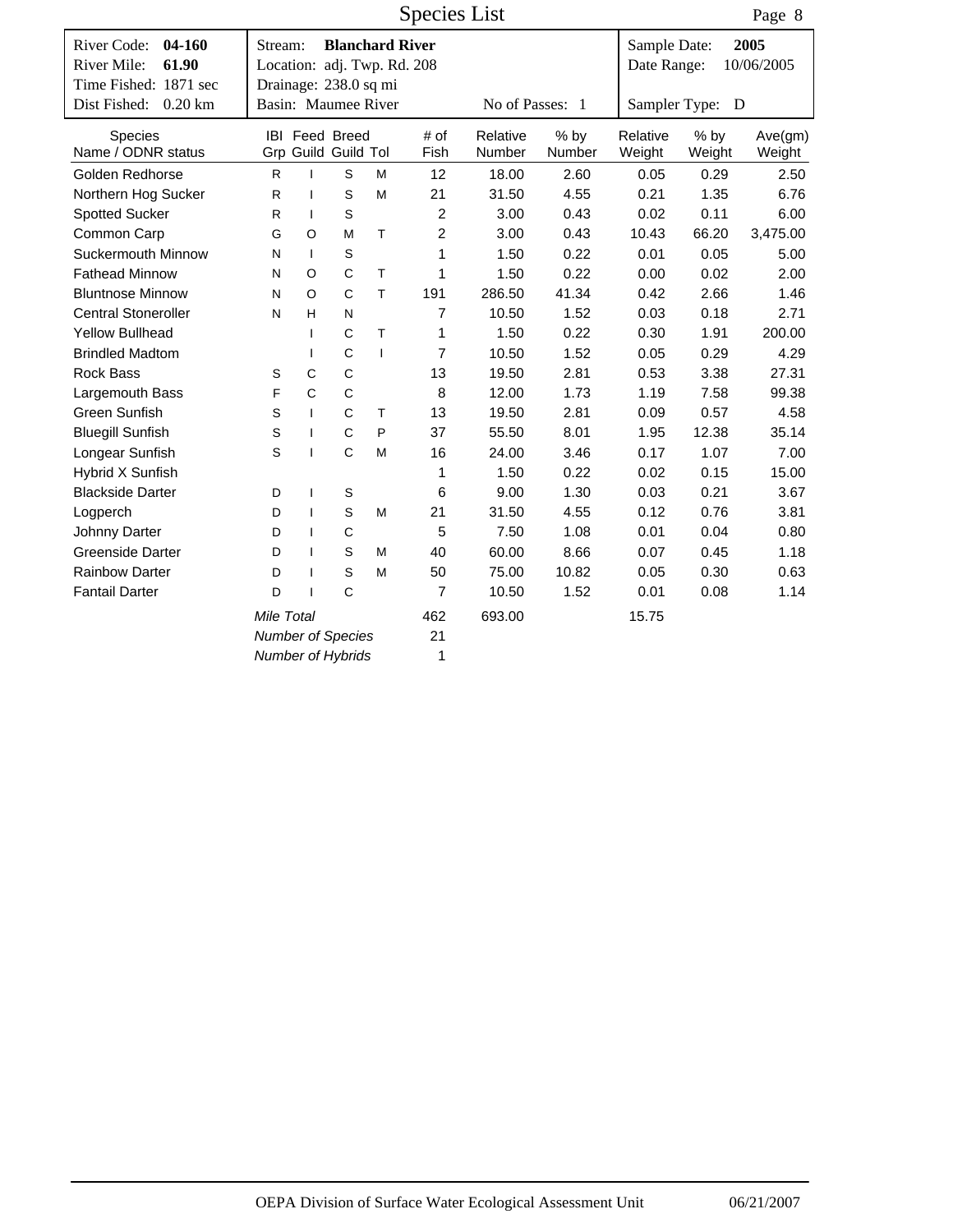|                                                                                                             |                                                                   |                          |                                              |              | <b>Species List</b> |                    |                |                                              |                       | Page 9                           |
|-------------------------------------------------------------------------------------------------------------|-------------------------------------------------------------------|--------------------------|----------------------------------------------|--------------|---------------------|--------------------|----------------|----------------------------------------------|-----------------------|----------------------------------|
| 04-160<br>River Code:<br>River Mile:<br>57.80<br>Time Fished: 8102 sec<br>Dist Fished:<br>$1.00 \text{ km}$ | Stream:<br>Location: Main St.<br>Drainage:<br>Basin: Maumee River |                          | <b>Blanchard River</b>                       |              |                     | No of Passes: 2    |                | Sample Date:<br>Date Range:<br>Sampler Type: | Thru:<br>$\mathbf{A}$ | 2005<br>07/06/2005<br>10/19/2005 |
| <b>Species</b><br>Name / ODNR status                                                                        |                                                                   |                          | <b>IBI</b> Feed Breed<br>Grp Guild Guild Tol |              | # of<br>Fish        | Relative<br>Number | % by<br>Number | Relative<br>Weight                           | $%$ by<br>Weight      | Ave(gm)<br>Weight                |
| Gizzard Shad                                                                                                |                                                                   | $\circ$                  | M                                            |              | 174                 | 174.00             | 22.51          | 3.20                                         | 2.15                  | 18.39                            |
| <b>Bigmouth Buffalo</b>                                                                                     | C                                                                 | $\mathbf{I}$             | M                                            |              | 3                   | 3.00               | 0.39           | 10.30                                        | 6.92                  | 3,433.33                         |
| Quillback                                                                                                   | $\mathsf{C}$                                                      | $\circ$                  | M                                            |              | 13                  | 13.00              | 1.68           | 8.03                                         | 5.39                  | 617.31                           |
| Golden Redhorse                                                                                             | R                                                                 | $\mathbf{I}$             | $\mathsf S$                                  | M            | 37                  | 37.00              | 4.79           | 13.01                                        | 8.74                  | 351.54                           |
| <b>White Sucker</b>                                                                                         | W                                                                 | O                        | $\mathsf S$                                  | T.           | 19                  | 19.00              | 2.46           | 6.22                                         | 4.18                  | 327.37                           |
| <b>Spotted Sucker</b>                                                                                       | R                                                                 | $\mathbf{I}$             | S                                            |              | 36                  | 36.00              | 4.66           | 11.70                                        | 7.86                  | 324.86                           |
| Common Carp                                                                                                 | G                                                                 | $\Omega$                 | M                                            | T.           | 27                  | 27.00              | 3.49           | 56.90                                        | 38.24                 | 2,107.41                         |
| Golden Shiner                                                                                               | N                                                                 | $\mathbf{I}$             | М                                            | $\top$       | 57                  | 57.00              | 7.37           | 0.59                                         | 0.39                  | 10.29                            |
| <b>Redfin Shiner</b>                                                                                        | N                                                                 | $\mathbf{I}$             | N                                            |              | 3                   | 3.00               | 0.39           | 0.01                                         | 0.00                  | 2.33                             |
| Spotfin Shiner                                                                                              | N                                                                 | $\mathbf{I}$             | М                                            |              | 25                  | 25.00              | 3.23           | 0.10                                         | 0.07                  | 3.95                             |
| <b>Bluntnose Minnow</b>                                                                                     | N                                                                 | $\circ$                  | C                                            | T.           | 53                  | 53.00              | 6.86           | 0.12                                         | 0.08                  | 2.18                             |
| <b>Yellow Bullhead</b>                                                                                      |                                                                   | $\mathbf{I}$             | $\mathsf{C}$                                 | $\mathsf T$  | $\overline{4}$      | 4.00               | 0.52           | 0.74                                         | 0.50                  | 185.00                           |
| <b>White Crappie</b>                                                                                        | S                                                                 | $\mathbf{I}$             | C                                            |              | 8                   | 8.00               | 1.03           | 1.70                                         | 1.14                  | 211.88                           |
| <b>Rock Bass</b>                                                                                            | S                                                                 | C                        | $\mathsf{C}$                                 |              | 12                  | 12.00              | 1.55           | 0.71                                         | 0.48                  | 59.17                            |
| Largemouth Bass                                                                                             | F                                                                 | $\mathsf{C}$             | $\mathsf{C}$                                 |              | 58                  | 58.00              | 7.50           | 10.05                                        | 6.76                  | 173.35                           |
| Green Sunfish                                                                                               | S                                                                 | $\mathbf{I}$             | $\mathsf{C}$                                 | $\sf T$      | 47                  | 47.00              | 6.08           | 1.24                                         | 0.84                  | 26.44                            |
| <b>Bluegill Sunfish</b>                                                                                     | S                                                                 | $\mathbf{I}$             | $\mathsf{C}$                                 | P            | 137                 | 137.00             | 17.72          | 7.28                                         | 4.89                  | 53.15                            |
| Orangespotted Sunfish                                                                                       | S                                                                 | $\mathbf{I}$             | C                                            |              | 13                  | 13.00              | 1.68           | 0.07                                         | 0.05                  | 5.54                             |
| Longear Sunfish                                                                                             | S                                                                 | $\mathbf{I}$             | $\mathsf{C}$                                 | M            | 28                  | 28.00              | 3.62           | 0.30                                         | 0.20                  | 10.57                            |
| Green Sf X Bluegill Sf                                                                                      |                                                                   |                          |                                              |              | 1                   | 1.00               | 0.13           | 0.20                                         | 0.13                  | 195.00                           |
| Longear Sf X Bluegill Sf                                                                                    |                                                                   |                          |                                              |              | 1                   | 1.00               | 0.13           | 0.06                                         | 0.04                  | 55.00                            |
| Green Sf X Longear Sf                                                                                       |                                                                   |                          |                                              |              | 1                   | 1.00               | 0.13           | 0.11                                         | 0.08                  | 112.00                           |
| Logperch                                                                                                    | D                                                                 | $\overline{\phantom{a}}$ | S                                            | M            | 4                   | 4.00               | 0.52           | 0.01                                         | 0.01                  | 3.00                             |
| Freshwater Drum                                                                                             |                                                                   |                          | M                                            | $\mathsf{P}$ | 12                  | 12.00              | 1.55           | 16.18                                        | 10.87                 | 1,347.92                         |
|                                                                                                             | Mile Total                                                        |                          |                                              |              | 773                 | 773.00             |                | 148.79                                       |                       |                                  |
|                                                                                                             | <b>Number of Species</b>                                          |                          |                                              |              | 21                  |                    |                |                                              |                       |                                  |
|                                                                                                             | <b>Number of Hybrids</b>                                          | 3                        |                                              |              |                     |                    |                |                                              |                       |                                  |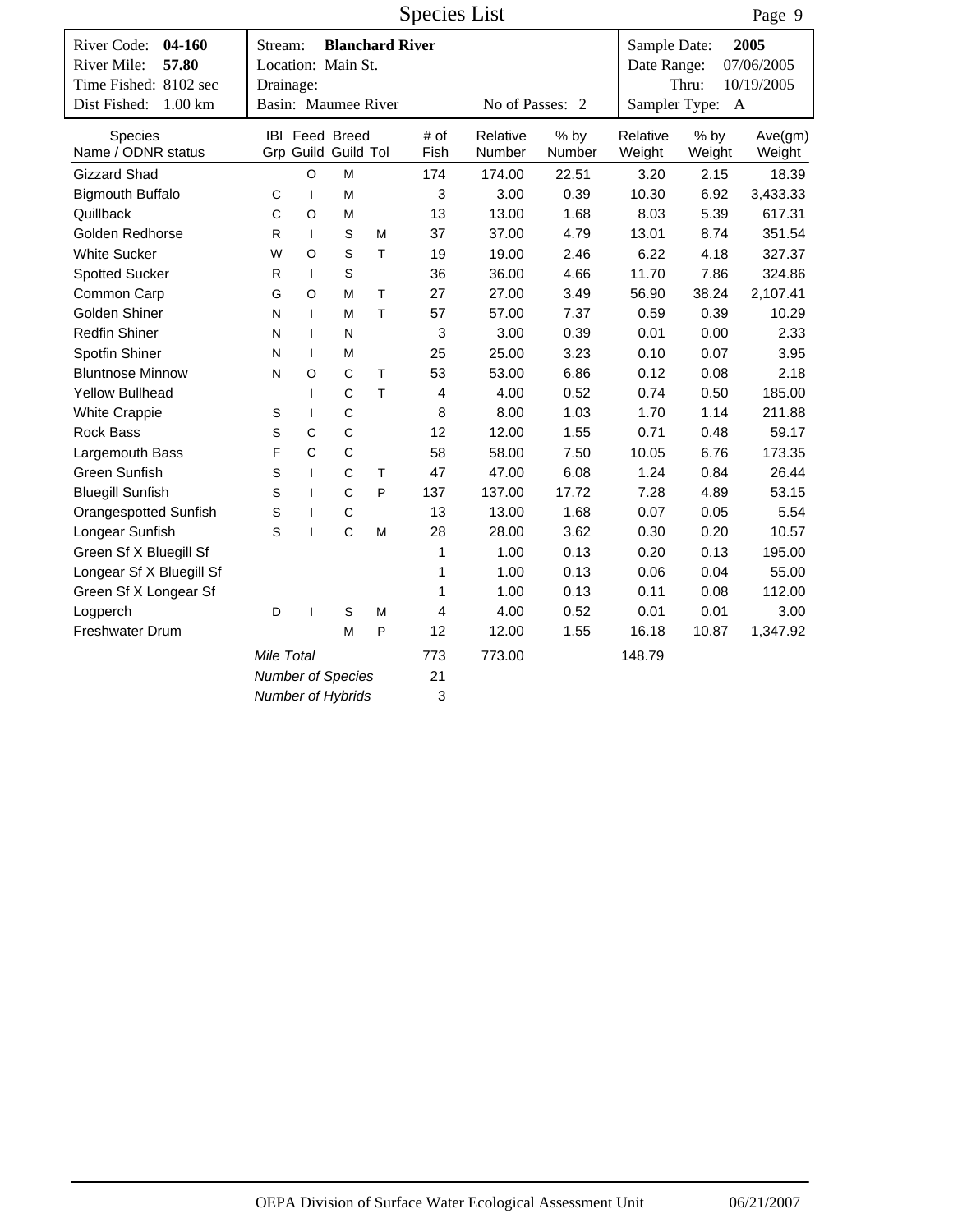|                              |                   |                          |                        |              | <b>Species List</b>                    |                 |        |               |        | Page 10    |
|------------------------------|-------------------|--------------------------|------------------------|--------------|----------------------------------------|-----------------|--------|---------------|--------|------------|
| River Code:<br>04-160        | Stream:           |                          | <b>Blanchard River</b> |              |                                        |                 |        | Sample Date:  |        | 2005       |
| River Mile:<br>57.30         |                   |                          |                        |              | Location: upst. Findlay WWTP, dst. dam |                 |        | Date Range:   |        | 07/06/2005 |
| Time Fished: 6900 sec        |                   |                          | Drainage: 336.0 sq mi  |              |                                        |                 |        |               | Thru:  | 10/14/2005 |
| Dist Fished: 0.92 km         |                   |                          | Basin: Maumee River    |              |                                        | No of Passes: 2 |        | Sampler Type: | A      |            |
| <b>Species</b>               |                   |                          | <b>IBI</b> Feed Breed  |              | # of                                   | Relative        | % by   | Relative      | $%$ by | Ave(gm)    |
| Name / ODNR status           |                   |                          | Grp Guild Guild Tol    |              | Fish                                   | Number          | Number | Weight        | Weight | Weight     |
| <b>Gizzard Shad</b>          |                   | O                        | M                      |              | 44                                     | 51.05           | 5.32   | 1.02          | 0.47   | 20.95      |
| Quillback                    | C                 | $\circ$                  | M                      |              | 5                                      | 5.57            | 0.58   | 2.81          | 1.30   | 557.60     |
| Golden Redhorse              | R                 | $\mathbf{I}$             | S                      | М            | 107                                    | 113.67          | 11.84  | 46.94         | 21.72  | 413.96     |
| Northern Hog Sucker          | R                 | $\mathbf{I}$             | S                      | M            | 7                                      | 7.95            | 0.83   | 2.08          | 0.96   | 258.86     |
| <b>White Sucker</b>          | W                 | $\circ$                  | S                      | $\mathsf{T}$ | 26                                     | 28.48           | 2.97   | 6.91          | 3.20   | 244.71     |
| <b>Spotted Sucker</b>        | R                 | $\mathbf{I}$             | S                      |              | 64                                     | 69.91           | 7.28   | 20.64         | 9.55   | 290.88     |
| Common Carp                  | G                 | O                        | М                      | T            | 51                                     | 52.33           | 5.45   | 83.61         | 38.70  | 1,587.76   |
| Golden Shiner                | N                 | $\mathbf{I}$             | М                      | T            | 7                                      | 8.33            | 0.87   | 0.02          | 0.01   | 1.86       |
| <b>Redfin Shiner</b>         | N                 | $\mathbf{I}$             | N                      |              | 4                                      | 4.00            | 0.42   | 0.01          | 0.00   | 2.25       |
| <b>Scarlet Shiner</b>        | N                 | $\mathbf{I}$             | S                      | M            | 1                                      | 1.19            | 0.12   | 0.00          | 0.00   | 1.00       |
| Spotfin Shiner               | N                 | $\mathbf{I}$             | М                      |              | 28                                     | 28.57           | 2.98   | 0.09          | 0.04   | 3.04       |
| <b>Bluntnose Minnow</b>      | N                 | $\circ$                  | $\mathsf C$            | T            | 70                                     | 78.19           | 8.15   | 0.18          | 0.08   | 2.29       |
| <b>Channel Catfish</b>       | F                 |                          | $\mathsf{C}$           |              | 5                                      | 5.76            | 0.60   | 3.08          | 1.43   | 519.60     |
| <b>Yellow Bullhead</b>       |                   | I                        | $\mathsf{C}$           | T            | 3                                      | 3.19            | 0.33   | 0.69          | 0.32   | 214.00     |
| <b>Blackstripe Topminnow</b> |                   | $\mathbf{I}$             | М                      |              | 4                                      | 4.76            | 0.50   | 0.01          | 0.00   | 1.00       |
| <b>White Crappie</b>         | S                 | $\mathbf{I}$             | $\mathsf{C}$           |              | 11                                     | 11.95           | 1.25   | 2.45          | 1.13   | 203.45     |
| <b>Black Crappie</b>         | S                 | $\mathbf{I}$             | $\mathsf{C}$           |              | 1                                      | 1.19            | 0.12   | 0.17          | 0.08   | 140.00     |
| <b>Rock Bass</b>             | S                 | С                        | $\mathsf{C}$           |              | 23                                     | 25.67           | 2.67   | 2.59          | 1.20   | 98.44      |
| Smallmouth Bass              | F                 | $\mathsf{C}$             | $\mathbf C$            | M            | 38                                     | 41.05           | 4.28   | 1.64          | 0.76   | 37.07      |
| Largemouth Bass              | F                 | C                        | $\mathsf{C}$           |              | 40                                     | 44.95           | 4.68   | 7.74          | 3.58   | 167.64     |
| Green Sunfish                | S                 | $\mathbf{I}$             | $\mathsf{C}$           | T            | 17                                     | 18.71           | 1.95   | 0.56          | 0.26   | 30.49      |
| <b>Bluegill Sunfish</b>      | S                 | $\mathbf{I}$             | $\mathsf{C}$           | $\mathsf{P}$ | 204                                    | 233.14          | 24.29  | 21.44         | 9.92   | 91.38      |
| Orangespotted Sunfish        | S                 | $\mathbf{I}$             | C                      |              | 14                                     | 15.71           | 1.64   | 0.14          | 0.07   | 9.29       |
| Longear Sunfish              | S                 | $\overline{1}$           | C                      | М            | 34                                     | 39.52           | 4.12   | 0.39          | 0.18   | 10.42      |
| Green Sf X Bluegill Sf       |                   |                          |                        |              | 3                                      | 3.00            | 0.31   | 0.26          | 0.12   | 86.67      |
| <b>Bluegill X Orangespot</b> |                   |                          |                        |              | 1                                      | 1.00            | 0.10   | 0.04          | 0.02   | 42.00      |
| Green Sf X Longear Sf        |                   |                          |                        |              | 7                                      | 8.33            | 0.87   | 0.53          | 0.25   | 63.57      |
| Hybrid X Sunfish             |                   |                          |                        |              | 3                                      | 3.57            | 0.37   | 0.38          | 0.17   | 105.00     |
| <b>Blackside Darter</b>      | D                 | $\mathsf{l}$             | $\mathbb S$            |              | $\overline{\mathbf{4}}$                | 4.19            | 0.44   | 0.01          | 0.01   | 3.00       |
| Logperch                     | D                 | $\mathbf{I}$             | S                      | M            | 22                                     | 22.76           | 2.37   | 0.22          | 0.10   | 9.63       |
| Johnny Darter                | D                 | $\mathbf{I}$             | $\mathsf C$            |              | 1                                      | 1.00            | 0.10   | 0.00          | 0.00   | 2.00       |
| Greenside Darter             | D                 | $\overline{\phantom{a}}$ | S                      | M            | $\overline{c}$                         | 2.00            | 0.21   | 0.01          | 0.00   | 2.50       |
| Freshwater Drum              |                   |                          | M                      | $\sf P$      | 18                                     | 18.95           | 1.97   | 9.44          | 4.37   | 501.11     |
|                              | Mile Total        |                          |                        |              | 869                                    | 959.67          |        | 216.07        |        |            |
|                              | Number of Species |                          |                        |              | 29                                     |                 |        |               |        |            |
|                              | Number of Hybrids |                          |                        |              | 4                                      |                 |        |               |        |            |
|                              |                   |                          |                        |              |                                        |                 |        |               |        |            |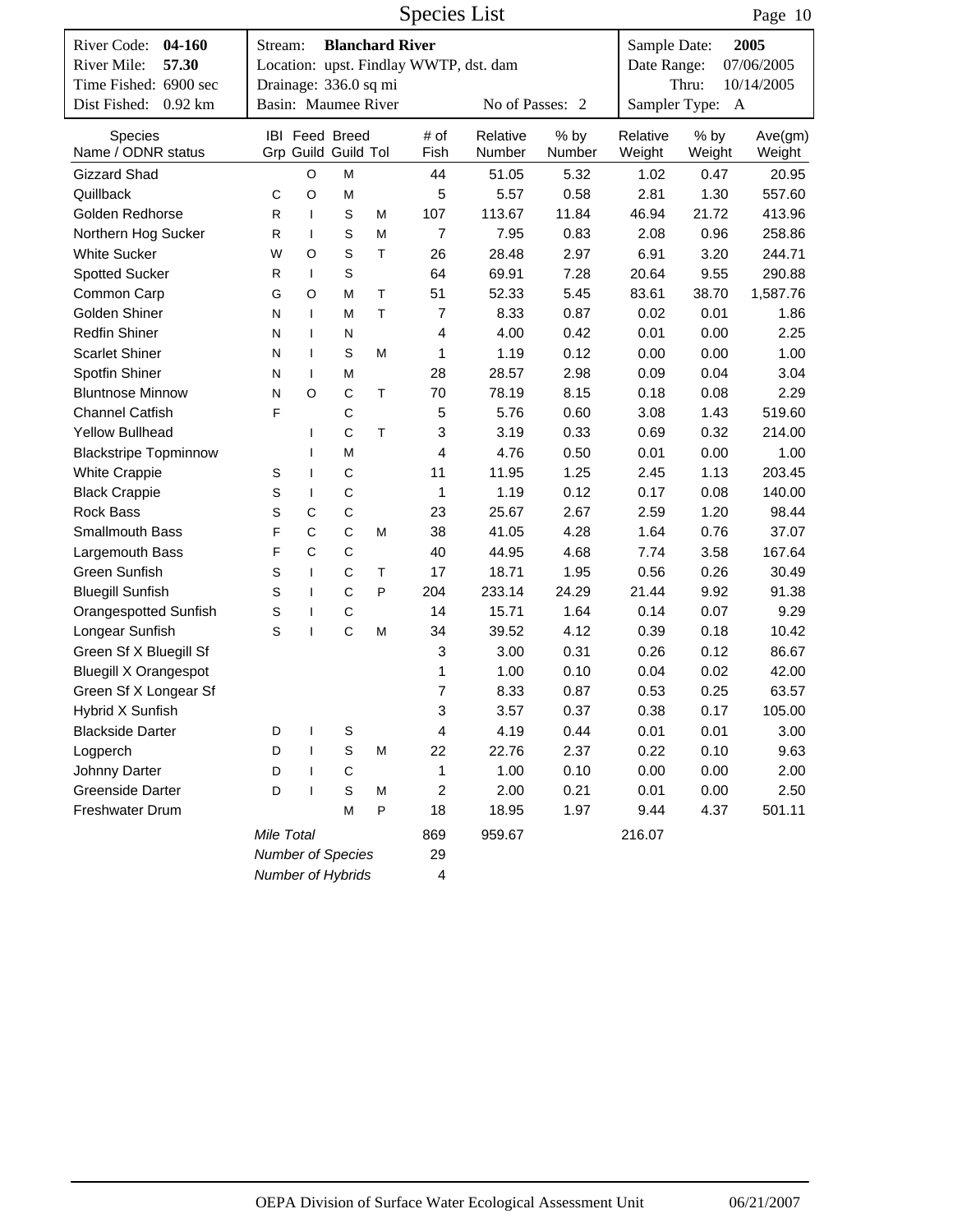| River Code:<br>04-160<br>River Mile:<br>56.80 | Stream:    |                |                                              | <b>Blanchard River</b> | Location: just dst. Findlay WWTP |                    | Sample Date:<br>Date Range: |                    | 2005<br>07/06/2005 |                   |
|-----------------------------------------------|------------|----------------|----------------------------------------------|------------------------|----------------------------------|--------------------|-----------------------------|--------------------|--------------------|-------------------|
| Time Fished: 2577 sec                         |            |                | Drainage: 336.0 sq mi                        |                        |                                  |                    |                             |                    |                    |                   |
| Dist Fished:<br>$0.50 \text{ km}$             |            |                | Basin: Maumee River                          |                        |                                  | No of Passes: 1    |                             | Sampler Type:      | A                  |                   |
| Species<br>Name / ODNR status                 |            |                | <b>IBI</b> Feed Breed<br>Grp Guild Guild Tol |                        | # of<br>Fish                     | Relative<br>Number | $%$ by<br>Number            | Relative<br>Weight | $%$ by<br>Weight   | Ave(gm)<br>Weight |
| <b>Gizzard Shad</b>                           |            | O              | M                                            |                        | 5                                | 10.00              | 2.31                        | 2.38               | 1.68               | 238.00            |
| Quillback                                     | C          | $\circ$        | M                                            |                        | 13                               | 26.00              | 6.02                        | 15.71              | 11.09              | 604.23            |
| Golden Redhorse                               | R          | $\mathbf{I}$   | $\mathsf S$                                  | M                      | 53                               | 106.00             | 24.54                       | 34.61              | 24.43              | 326.50            |
| Northern Hog Sucker                           | R          | $\mathbf{I}$   | $\mathsf S$                                  | M                      | 1                                | 2.00               | 0.46                        | 0.60               | 0.42               | 298.00            |
| <b>White Sucker</b>                           | W          | $\circ$        | S                                            | T                      | 14                               | 28.00              | 6.48                        | 5.00               | 3.53               | 178.57            |
| <b>Spotted Sucker</b>                         | R          | $\mathbf{I}$   | $\mathsf S$                                  |                        | 17                               | 34.00              | 7.87                        | 7.50               | 5.29               | 220.59            |
|                                               | G          | $\circ$        | M                                            | T                      | 14                               |                    |                             |                    |                    |                   |
| Common Carp                                   |            |                |                                              |                        |                                  | 28.00              | 6.48                        | 55.05              | 38.86              | 1,966.07          |
| Spotfin Shiner                                | ${\sf N}$  | $\mathbf{I}$   | M                                            |                        | 18                               | 36.00              | 8.33                        | 0.16               | 0.11               | 4.44              |
| <b>Bluntnose Minnow</b>                       | N          | O              | $\mathsf C$                                  | T                      | 3                                | 6.00               | 1.39                        | 0.01               | 0.01               | 2.33              |
| White Crappie                                 | S          | $\mathbf{I}$   | $\mathsf C$                                  |                        | $\overline{c}$                   | 4.00               | 0.93                        | 0.84               | 0.59               | 210.00            |
| <b>Rock Bass</b>                              | S          | C              | C                                            |                        | 4                                | 8.00               | 1.85                        | 0.40               | 0.28               | 50.00             |
| Smallmouth Bass                               | F          | C              | C                                            | M                      | 5                                | 10.00              | 2.31                        | 0.02               | 0.01               | 2.00              |
| Largemouth Bass                               | F          | C              | $\mathsf C$                                  |                        | $\overline{c}$                   | 4.00               | 0.93                        | 0.07               | 0.05               | 17.50             |
| Green Sunfish                                 | S          | $\mathbf{I}$   | $\mathsf C$                                  | T                      | 13                               | 26.00              | 6.02                        | 0.76               | 0.54               | 29.23             |
| <b>Bluegill Sunfish</b>                       | S          | $\overline{1}$ | $\mathsf{C}$                                 | P                      | 29                               | 58.00              | 13.43                       | 3.72               | 2.63               | 64.17             |
| Longear Sunfish                               | S          | $\overline{1}$ | $\mathbf C$                                  | М                      | 3                                | 6.00               | 1.39                        | 0.08               | 0.06               | 13.33             |
| Green Sf X Bluegill Sf                        |            |                |                                              |                        | $\overline{c}$                   | 4.00               | 0.93                        | 0.30               | 0.21               | 75.00             |
| Logperch                                      | D          | $\overline{1}$ | S                                            | M                      | 3                                | 6.00               | 1.39                        | 0.04               | 0.03               | 6.67              |
| Johnny Darter                                 | D          | I              | $\mathsf C$                                  |                        | 1                                | 2.00               | 0.46                        | 0.00               | 0.00               | 2.00              |
| Freshwater Drum                               |            |                | M                                            | P                      | 14                               | 28.00              | 6.48                        | 14.42              | 10.18              | 515.00            |
|                                               | Mile Total |                |                                              |                        | 216                              | 432.00             |                             | 141.68             |                    |                   |
|                                               |            |                | <b>Number of Species</b>                     |                        | 19                               |                    |                             |                    |                    |                   |
|                                               |            |                | Number of Hybrids                            |                        | 1                                |                    |                             |                    |                    |                   |
|                                               |            |                |                                              |                        |                                  |                    |                             |                    |                    |                   |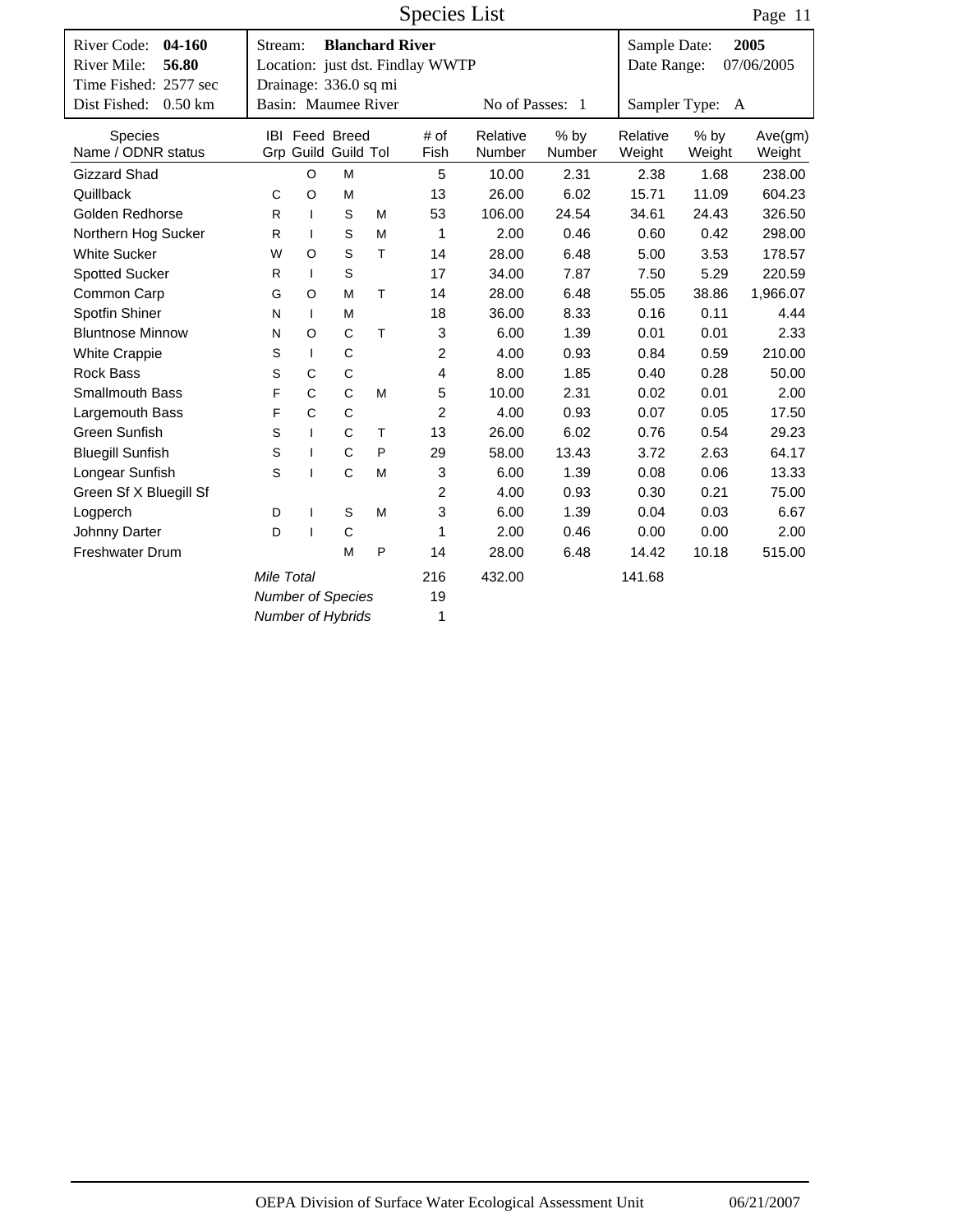|                                                                                                              |                                                          |                |                                              |    | <b>Species List</b> |                    |                |                                              |                       | Page 12                          |
|--------------------------------------------------------------------------------------------------------------|----------------------------------------------------------|----------------|----------------------------------------------|----|---------------------|--------------------|----------------|----------------------------------------------|-----------------------|----------------------------------|
| River Code:<br>04-160<br>River Mile:<br>54.70<br>Time Fished: 4870 sec<br>Dist Fished:<br>$1.00 \mathrm{km}$ | Stream:<br>Location:<br>Drainage:<br>Basin: Maumee River |                | <b>Blanchard River</b>                       |    |                     | No of Passes: 2    |                | Sample Date:<br>Date Range:<br>Sampler Type: | Thru:<br>$\mathbf{A}$ | 2005<br>07/11/2005<br>10/14/2005 |
| <b>Species</b><br>Name / ODNR status                                                                         |                                                          |                | <b>IBI</b> Feed Breed<br>Grp Guild Guild Tol |    | # of<br>Fish        | Relative<br>Number | % by<br>Number | Relative<br>Weight                           | % by<br>Weight        | Ave(gm)<br>Weight                |
| Golden Redhorse                                                                                              | $\mathsf{R}$                                             | $\overline{1}$ | S                                            | M  | 1                   | 1.00               | 0.16           | 0.30                                         | 0.74                  | 297.00                           |
| Northern Hog Sucker                                                                                          | R                                                        | $\mathbf{I}$   | S                                            | M  | 6                   | 6.00               | 0.94           | 0.70                                         | 1.74                  | 116.50                           |
| <b>White Sucker</b>                                                                                          | W                                                        | $\circ$        | S                                            | T. | 4                   | 4.00               | 0.63           | 0.97                                         | 2.40                  | 241.50                           |
| <b>Spotted Sucker</b>                                                                                        | R                                                        | $\mathbf{I}$   | $\mathsf S$                                  |    | 1                   | 1.00               | 0.16           | 0.14                                         | 0.35                  | 140.00                           |
| Common Carp                                                                                                  | G                                                        | O              | М                                            | T. | 8                   | 8.00               | 1.25           | 25.28                                        | 62.77                 | 3,159.38                         |
| Creek Chub                                                                                                   | N                                                        | G              | N                                            | т  | 1                   | 1.00               | 0.16           | 0.01                                         | 0.01                  | 6.00                             |
| <b>Emerald Shiner</b>                                                                                        | N                                                        | $\mathbf{I}$   | M                                            |    | 11                  | 11.00              | 1.72           | 0.12                                         | 0.29                  | 10.64                            |
| <b>Redfin Shiner</b>                                                                                         | N                                                        | $\mathbf{I}$   | N                                            |    | 13                  | 13.00              | 2.03           | 0.05                                         | 0.12                  | 3.85                             |
| <b>Striped Shiner</b>                                                                                        | N                                                        | $\mathbf{I}$   | S                                            |    | 1                   | 1.00               | 0.16           | 0.00                                         | 0.01                  | 3.00                             |
| Spotfin Shiner                                                                                               | N                                                        | $\mathbf{I}$   | М                                            |    | 162                 | 162.00             | 25.31          | 0.54                                         | 1.34                  | 3.32                             |
| <b>Bluntnose Minnow</b>                                                                                      | N                                                        | $\circ$        | $\mathsf{C}$                                 | T  | 145                 | 145.00             | 22.66          | 0.41                                         | 1.02                  | 2.82                             |
| <b>Yellow Bullhead</b>                                                                                       |                                                          | $\mathsf{I}$   | $\mathsf{C}$                                 | T. | 6                   | 6.00               | 0.94           | 0.78                                         | 1.93                  | 129.33                           |
| <b>Blackstripe Topminnow</b>                                                                                 |                                                          | T              | M                                            |    | 6                   | 6.00               | 0.94           | 0.03                                         | 0.07                  | 4.80                             |
| <b>Rock Bass</b>                                                                                             | S                                                        | $\mathsf{C}$   | $\mathsf C$                                  |    | 108                 | 108.00             | 16.88          | 8.01                                         | 19.89                 | 74.16                            |
| Smallmouth Bass                                                                                              | F                                                        | $\mathsf{C}$   | $\mathbf C$                                  | M  | 17                  | 17.00              | 2.66           | 0.33                                         | 0.82                  | 19.53                            |
| Largemouth Bass                                                                                              | F                                                        | $\mathsf{C}$   | $\mathbf C$                                  |    | $\overline{7}$      | 7.00               | 1.09           | 0.24                                         | 0.60                  | 34.57                            |
| Green Sunfish                                                                                                | S                                                        | $\mathbf{I}$   | $\mathsf C$                                  | T  | 39                  | 39.00              | 6.09           | 0.82                                         | 2.05                  | 21.13                            |
| <b>Bluegill Sunfish</b>                                                                                      | S                                                        | $\mathbf{I}$   | $\mathbf C$                                  | P  | 20                  | 20.00              | 3.13           | 0.16                                         | 0.39                  | 7.79                             |
| Orangespotted Sunfish                                                                                        | S                                                        | $\mathsf{I}$   | $\mathsf C$                                  |    | 1                   | 1.00               | 0.16           | 0.00                                         | 0.00                  | 2.00                             |
| Longear Sunfish                                                                                              | S                                                        | $\mathsf{I}$   | $\mathbf C$                                  | M  | 71                  | 71.00              | 11.09          | 1.31                                         | 3.26                  | 18.49                            |
| <b>Blackside Darter</b>                                                                                      | D                                                        | $\mathbf{I}$   | S                                            |    | 3                   | 3.00               | 0.47           | 0.01                                         | 0.02                  | 3.33                             |
| Logperch                                                                                                     | D                                                        | $\mathbf{I}$   | $\mathsf S$                                  | M  | 5                   | 5.00               | 0.78           | 0.07                                         | 0.16                  | 13.00                            |
| Johnny Darter                                                                                                | D                                                        | $\overline{1}$ | $\mathbf C$                                  |    | 1                   | 1.00               | 0.16           | 0.00                                         | 0.00                  | 1.00                             |
| <b>Greenside Darter</b>                                                                                      | D                                                        | $\overline{1}$ | S                                            | M  | 3                   | 3.00               | 0.47           | 0.01                                         | 0.01                  | 1.67                             |
|                                                                                                              | Mile Total                                               |                |                                              |    | 640                 | 640.00             |                | 40.26                                        |                       |                                  |
|                                                                                                              | Number of Species                                        |                |                                              |    | 24                  |                    |                |                                              |                       |                                  |
|                                                                                                              | <b>Number of Hybrids</b>                                 |                |                                              |    | $\mathbf{0}$        |                    |                |                                              |                       |                                  |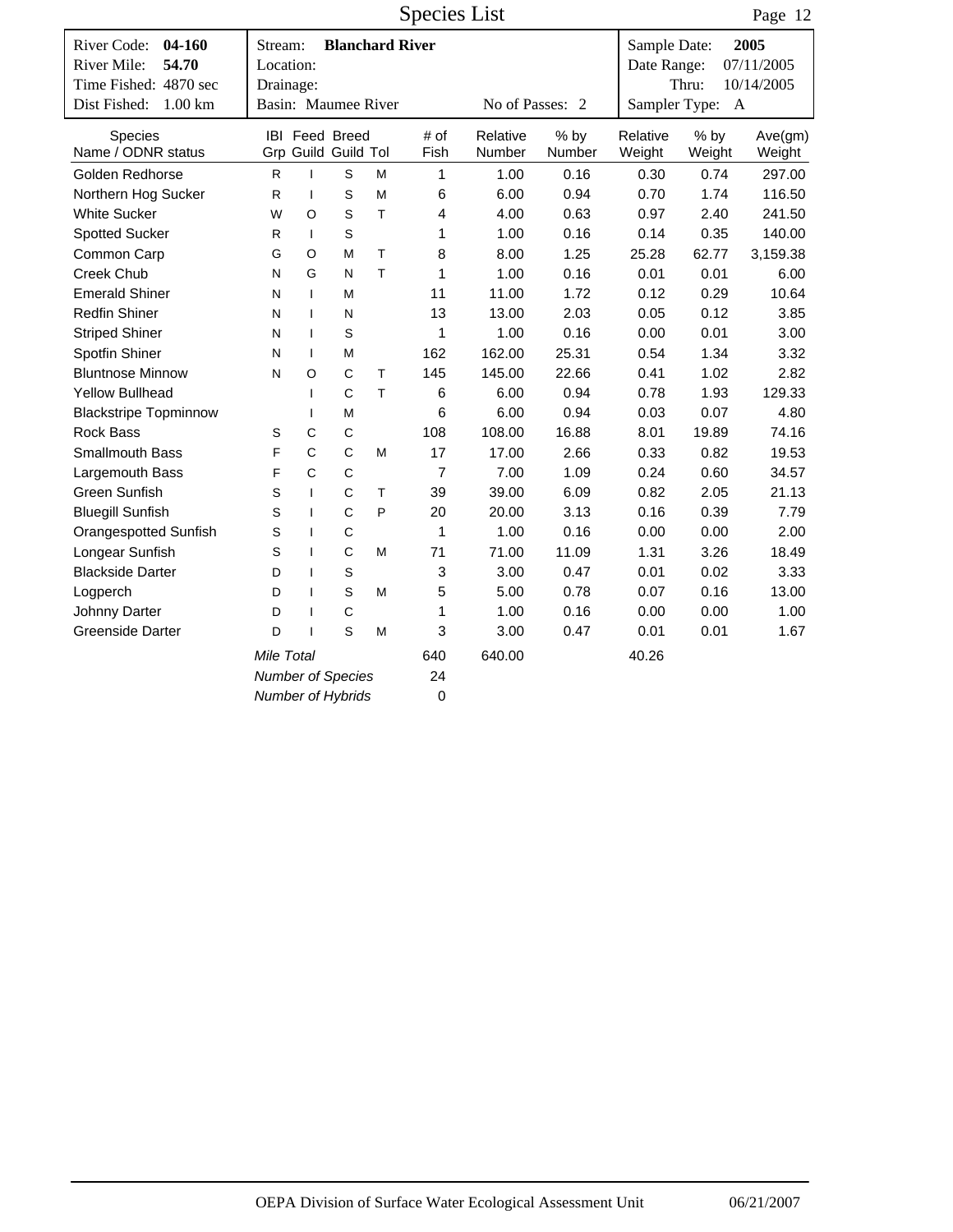|                                                                                                              |                                  |                          |                                                                        |              | <b>Species List</b> |                    |                |                                              |                       | Page 13                          |
|--------------------------------------------------------------------------------------------------------------|----------------------------------|--------------------------|------------------------------------------------------------------------|--------------|---------------------|--------------------|----------------|----------------------------------------------|-----------------------|----------------------------------|
| River Code:<br>04-160<br>River Mile:<br>49.80<br>Time Fished: 7006 sec<br>Dist Fished:<br>$1.00 \mathrm{km}$ | Stream:<br>Location: Co. Rd. 128 |                          | <b>Blanchard River</b><br>Drainage: 378.0 sq mi<br>Basin: Maumee River |              |                     | No of Passes: 2    |                | Sample Date:<br>Date Range:<br>Sampler Type: | Thru:<br>$\mathbf{A}$ | 2005<br>07/11/2005<br>10/19/2005 |
| <b>Species</b><br>Name / ODNR status                                                                         |                                  |                          | <b>IBI</b> Feed Breed<br>Grp Guild Guild Tol                           |              | # of<br>Fish        | Relative<br>Number | % by<br>Number | Relative<br>Weight                           | $%$ by<br>Weight      | Ave(gm)<br>Weight                |
| <b>Gizzard Shad</b>                                                                                          |                                  | O                        | M                                                                      |              | 256                 | 256.00             | 27.56          | 5.11                                         | 2.03                  | 19.95                            |
| Quillback                                                                                                    | C                                | $\circ$                  | M                                                                      |              | 16                  | 16.00              | 1.72           | 8.05                                         | 3.20                  | 503.13                           |
| Golden Redhorse                                                                                              | ${\sf R}$                        | $\overline{1}$           | $\mathsf S$                                                            | M            | 136                 | 136.00             | 14.64          | 42.14                                        | 16.77                 | 309.84                           |
| Northern Hog Sucker                                                                                          | R                                | $\mathbf{I}$             | $\mathsf S$                                                            | M            | 16                  | 16.00              | 1.72           | 3.89                                         | 1.55                  | 242.99                           |
| <b>White Sucker</b>                                                                                          | W                                | O                        | $\mathsf S$                                                            | T            | 89                  | 89.00              | 9.58           | 21.30                                        | 8.48                  | 239.30                           |
| <b>Spotted Sucker</b>                                                                                        | R                                | $\mathbf{I}$             | S                                                                      |              | 47                  | 47.00              | 5.06           | 10.15                                        | 4.04                  | 216.03                           |
| Common Carp                                                                                                  | G                                | $\circ$                  | M                                                                      | T            | 86                  | 86.00              | 9.26           | 112.58                                       | 44.81                 | 1,309.01                         |
| <b>Emerald Shiner</b>                                                                                        | Ν                                | $\mathbf{I}$             | M                                                                      |              | 13                  | 13.00              | 1.40           | 0.10                                         | 0.04                  | 7.69                             |
| <b>Redfin Shiner</b>                                                                                         | N                                | $\overline{1}$           | N                                                                      |              | $\overline{c}$      | 2.00               | 0.22           | 0.00                                         | 0.00                  | 2.00                             |
| Spotfin Shiner                                                                                               | N                                | $\mathbf{I}$             | М                                                                      |              | 48                  | 48.00              | 5.17           | 0.24                                         | 0.10                  | 5.04                             |
| Silverjaw Minnow                                                                                             | N                                | $\mathbf{I}$             | M                                                                      |              | $\mathbf{1}$        | 1.00               | 0.11           | 0.00                                         | 0.00                  | 3.00                             |
| <b>Bluntnose Minnow</b>                                                                                      | N                                | $\circ$                  | $\mathsf C$                                                            | $\top$       | 25                  | 25.00              | 2.69           | 0.08                                         | 0.03                  | 3.25                             |
| <b>Channel Catfish</b>                                                                                       | F                                |                          | $\mathsf C$                                                            |              | $\overline{7}$      | 7.00               | 0.75           | 5.20                                         | 2.07                  | 742.86                           |
| <b>Yellow Bullhead</b>                                                                                       |                                  | $\overline{\phantom{a}}$ | $\mathsf C$                                                            | T            | 3                   | 3.00               | 0.32           | 0.50                                         | 0.20                  | 165.00                           |
| <b>Rock Bass</b>                                                                                             | S                                | $\mathsf C$              | $\mathbf C$                                                            |              | 63                  | 63.00              | 6.78           | 5.30                                         | 2.11                  | 84.06                            |
| Smallmouth Bass                                                                                              | F                                | $\mathbf C$              | $\mathbf C$                                                            | M            | 24                  | 24.00              | 2.58           | 5.74                                         | 2.29                  | 239.36                           |
| Largemouth Bass                                                                                              | F                                | C                        | $\mathbf C$                                                            |              | $\overline{c}$      | 2.00               | 0.22           | 0.49                                         | 0.19                  | 242.50                           |
| Green Sunfish                                                                                                | S                                | $\mathbf{I}$             | $\mathsf C$                                                            | T            | 8                   | 8.00               | 0.86           | 0.09                                         | 0.04                  | 11.25                            |
| <b>Bluegill Sunfish</b>                                                                                      | S                                | $\mathbf{I}$             | $\mathsf{C}$                                                           | P            | 3                   | 3.00               | 0.32           | 0.13                                         | 0.05                  | 44.33                            |
| Longear Sunfish                                                                                              | S                                | $\overline{1}$           | $\mathsf C$                                                            | M            | 27                  | 27.00              | 2.91           | 0.54                                         | 0.22                  | 20.01                            |
| <b>Blackside Darter</b>                                                                                      | D                                | $\overline{1}$           | $\mathsf S$                                                            |              | 3                   | 3.00               | 0.32           | 0.01                                         | 0.00                  | 3.00                             |
| Logperch                                                                                                     | D                                | $\overline{1}$           | $\mathsf S$                                                            | M            | 9                   | 9.00               | 0.97           | 0.18                                         | 0.07                  | 20.22                            |
| <b>Greenside Darter</b>                                                                                      | D                                | $\overline{1}$           | S                                                                      | M            | 1                   | 1.00               | 0.11           | 0.00                                         | 0.00                  | 3.00                             |
| Freshwater Drum                                                                                              |                                  |                          | M                                                                      | $\mathsf{P}$ | 44                  | 44.00              | 4.74           | 29.40                                        | 11.70                 | 668.18                           |
|                                                                                                              | Mile Total                       |                          |                                                                        |              | 929                 | 929.00             |                | 251.22                                       |                       |                                  |
|                                                                                                              | <b>Number of Species</b>         |                          |                                                                        |              | 24                  |                    |                |                                              |                       |                                  |
|                                                                                                              | <b>Number of Hybrids</b>         |                          |                                                                        |              | 0                   |                    |                |                                              |                       |                                  |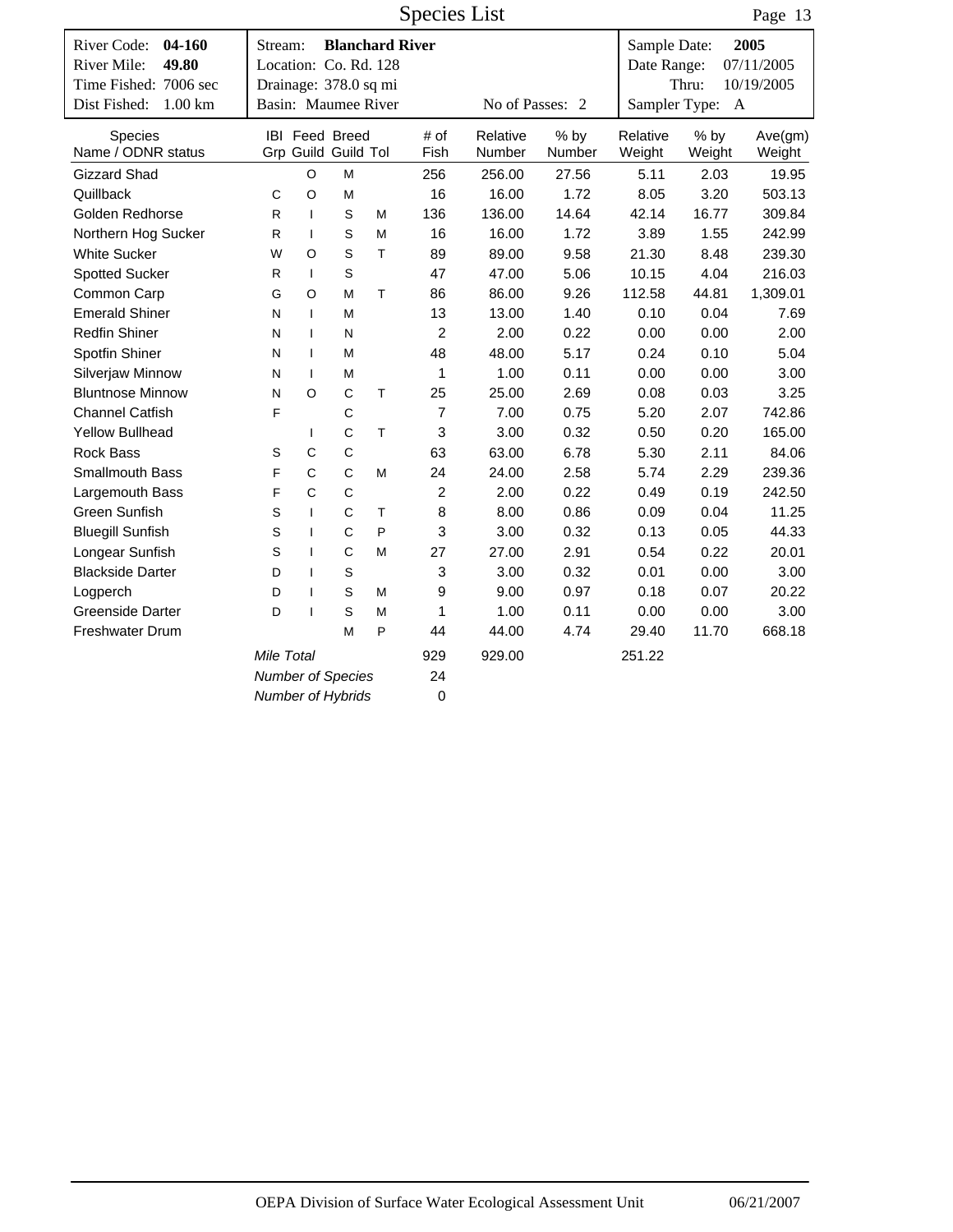| River Code:<br><b>Blanchard River</b><br>2005<br>04-160<br>Sample Date:<br>Stream:                          |            |  |  |
|-------------------------------------------------------------------------------------------------------------|------------|--|--|
| Location: St. Rt. 235<br>River Mile:<br>46.50<br>Date Range:<br>07/13/2005                                  |            |  |  |
| Time Fished: 10460 sec<br>Drainage: 387.0 sq mi<br>Thru:                                                    | 10/13/2005 |  |  |
| Dist Fished:<br>$1.50 \text{ km}$<br>Basin: Maumee River<br>No of Passes: 3<br>Sampler Type:<br>A           |            |  |  |
| <b>Species</b><br><b>IBI</b> Feed Breed<br>Relative<br>% by<br>Relative<br># of<br>$%$ by                   | Ave(gm)    |  |  |
| Name / ODNR status<br>Grp Guild Guild Tol<br>Fish<br>Number<br>Number<br>Weight<br>Weight                   | Weight     |  |  |
| <b>Gizzard Shad</b><br>70.00<br>8.79<br>0.73<br>O<br>105<br>0.93<br>М                                       | 13.33      |  |  |
| 6.70<br>Golden Redhorse<br>80<br>53.33<br>20.69<br>16.26<br>$\mathbf{I}$<br>S<br>R<br>М                     | 387.98     |  |  |
| S<br>$\mathbf{I}$<br>M<br>37<br>24.67<br>3.10<br>5.36<br>4.21<br>Northern Hog Sucker<br>R                   | 217.27     |  |  |
| S<br><b>White Sucker</b><br>O<br>T<br>59<br>39.33<br>4.94<br>13.07<br>10.27<br>W                            | 332.20     |  |  |
| S<br><b>Spotted Sucker</b><br>$\mathbf{I}$<br>46<br>30.67<br>3.85<br>6.53<br>5.13<br>R                      | 212.80     |  |  |
| $\circ$<br>T<br>34<br>22.67<br>2.85<br>49.38<br>38.79<br>Common Carp<br>G<br>М                              | 2,178.31   |  |  |
| Creek Chub<br>T<br>G<br>3<br>2.00<br>0.25<br>0.02<br>0.02<br>N<br>N                                         | 9.67       |  |  |
| S<br>2<br>1.33<br>0.17<br>0.01<br>0.01<br>Suckermouth Minnow<br>N<br>$\mathbf{I}$                           | 5.00       |  |  |
| <b>Emerald Shiner</b><br>10<br>6.67<br>0.84<br>0.09<br>0.07<br>N<br>$\mathbf{I}$<br>М                       | 13.40      |  |  |
| 7<br><b>Redfin Shiner</b><br>4.67<br>0.59<br>0.01<br>0.01<br>N<br>$\mathbf{I}$<br>N                         | 2.00       |  |  |
| 6<br><b>Scarlet Shiner</b><br>4.00<br>0.50<br>0.00<br>0.00<br>S<br>M<br>N<br>$\mathbf{I}$                   | 1.17       |  |  |
| Spotfin Shiner<br>298<br>198.67<br>0.69<br>$\overline{1}$<br>M<br>24.96<br>0.54<br>N                        | 3.49       |  |  |
| Sand Shiner<br>2<br>1.33<br>0.17<br>0.00<br>0.00<br>N<br>$\mathbf{I}$<br>М<br>М                             | 2.50       |  |  |
| <b>Fathead Minnow</b><br>$\top$<br>1<br>0.67<br>0.08<br>0.00<br>0.00<br>$\circ$<br>C<br>N                   | 2.00       |  |  |
| 122<br><b>Bluntnose Minnow</b><br>$\mathsf{C}$<br>T<br>81.33<br>10.22<br>0.23<br>0.18<br>$\circ$<br>N       | 2.82       |  |  |
| <b>Central Stoneroller</b><br>H<br>N<br>1<br>0.67<br>0.08<br>0.01<br>0.01<br>N                              | 20.00      |  |  |
| <b>Channel Catfish</b><br>F<br>C<br>23<br>15.33<br>1.93<br>7.20<br>5.66                                     | 469.61     |  |  |
| $\mathsf{C}$<br>T<br><b>Yellow Bullhead</b><br>4<br>2.67<br>0.34<br>0.58<br>0.46<br>$\mathsf{I}$            | 217.75     |  |  |
| 2<br>1.33<br>0.17<br>0.00<br>0.00<br><b>Blackstripe Topminnow</b><br>М<br>I                                 | 2.00       |  |  |
| $\mathsf{C}$<br>$\overline{c}$<br>$\mathbf{I}$<br>1.33<br>0.17<br>0.20<br>0.16<br><b>White Crappie</b><br>S | 153.00     |  |  |
| $\mathsf{C}$<br><b>Rock Bass</b><br>C<br>106<br>70.67<br>8.88<br>6.31<br>S<br>4.96                          | 89.32      |  |  |
| Smallmouth Bass<br>C<br>$\mathsf{C}$<br>22<br>14.67<br>1.84<br>2.89<br>2.27<br>F<br>М                       | 196.82     |  |  |
| $\mathsf{C}$<br>10<br>6.67<br>0.84<br>0.37<br>Largemouth Bass<br>F<br>С<br>0.47                             | 70.50      |  |  |
| Green Sunfish<br>$\mathsf{C}$<br>66<br>44.00<br>5.53<br>0.99<br>0.78<br>S<br>$\mathbf{I}$<br>T              | 22.57      |  |  |
| <b>Bluegill Sunfish</b><br>$\mathsf{C}$<br>15<br>10.00<br>1.26<br>0.23<br>S<br>P<br>0.18<br>$\mathbf{I}$    | 22.67      |  |  |
| S<br>$\mathsf{C}$<br>1<br>0.67<br>0.08<br>0.00<br>0.00<br>Orangespotted Sunfish<br>$\mathbf{I}$             | 4.00       |  |  |
| Longear Sunfish<br>C<br>99<br>8.29<br>1.33<br>1.04<br>S<br>M<br>66.00<br>$\mathbf{I}$                       | 20.12      |  |  |
| 3<br>S<br>2.00<br>0.25<br>0.01<br>0.00<br><b>Blackside Darter</b><br>D<br>$\mathbf{I}$                      | 3.00       |  |  |
| S<br>$\overline{c}$<br>Logperch<br>1.33<br>0.17<br>0.03<br>0.03<br>D<br>$\mathbf{I}$<br>M                   | 24.00      |  |  |
| S<br>Greenside Darter<br>$\overline{\phantom{a}}$<br>M<br>4<br>2.67<br>0.34<br>0.01<br>0.01<br>D            | 2.75       |  |  |
| Freshwater Drum<br>M<br>P<br>14.67<br>1.84<br>10.02<br>7.87<br>22                                           | 682.91     |  |  |
| Mile Total<br>1,194<br>796.00<br>127.29                                                                     |            |  |  |
| Number of Species<br>31                                                                                     |            |  |  |
| Number of Hybrids<br>0                                                                                      |            |  |  |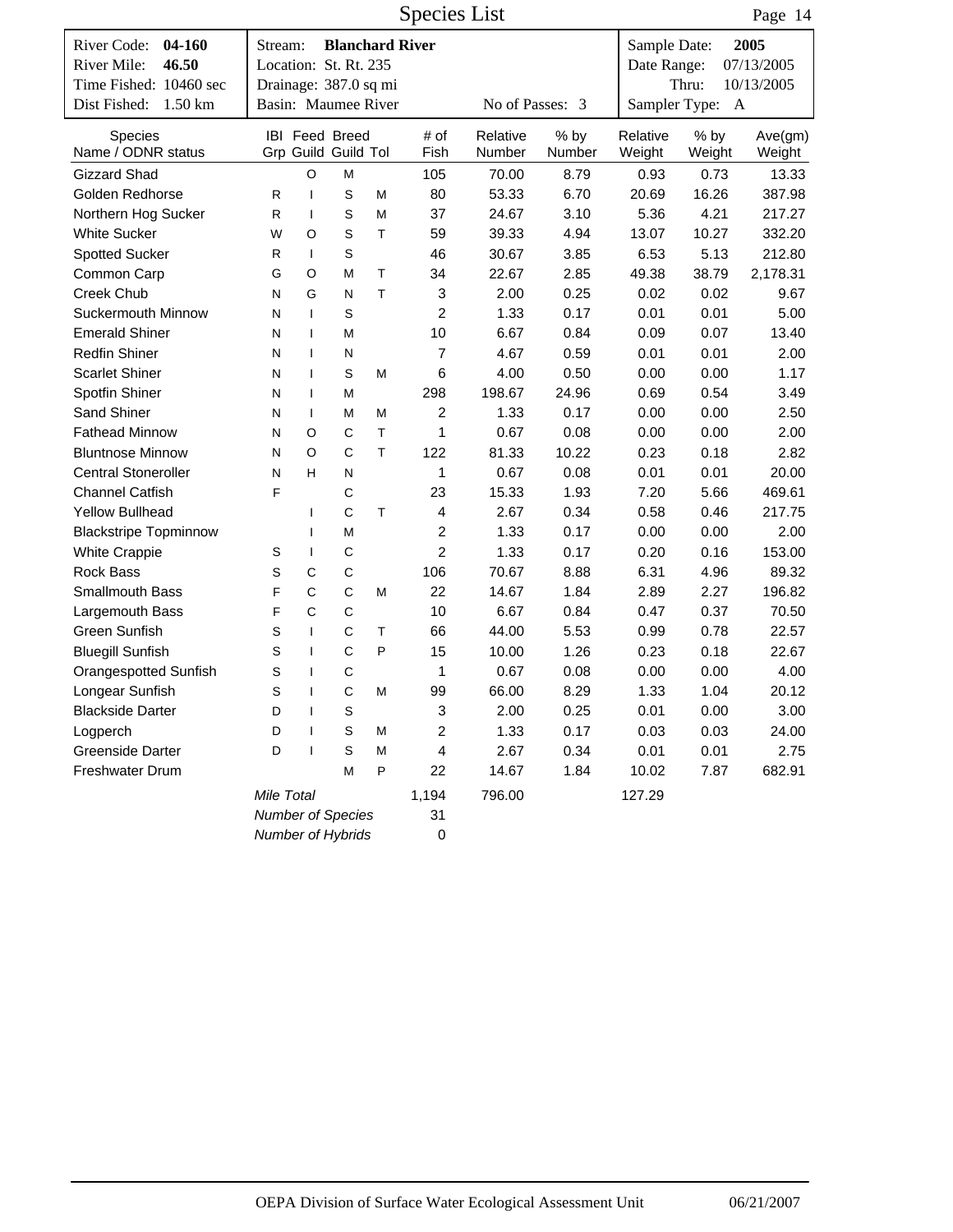|                                                                        |            |                                        |                                                                         |             | <b>Species List</b> |                                                                          |                  |                    |                               | Page 15           |  |
|------------------------------------------------------------------------|------------|----------------------------------------|-------------------------------------------------------------------------|-------------|---------------------|--------------------------------------------------------------------------|------------------|--------------------|-------------------------------|-------------------|--|
| River Code:<br>04-160<br>River Mile:<br>41.30<br>Time Fished: 6988 sec | Stream:    |                                        | <b>Blanchard River</b><br>Location: Co. Rd. 53<br>Drainage: 459.0 sq mi |             |                     | 2005<br>Sample Date:<br>08/03/2005<br>Date Range:<br>Thru:<br>10/13/2005 |                  |                    |                               |                   |  |
| $1.00 \mathrm{km}$<br>Dist Fished:                                     |            | Basin: Maumee River<br>No of Passes: 2 |                                                                         |             |                     |                                                                          |                  |                    | Sampler Type:<br>$\mathbf{A}$ |                   |  |
| <b>Species</b><br>Name / ODNR status                                   |            |                                        | <b>IBI Feed Breed</b><br>Grp Guild Guild Tol                            |             | # of<br>Fish        | Relative<br>Number                                                       | $%$ by<br>Number | Relative<br>Weight | $%$ by<br>Weight              | Ave(gm)<br>Weight |  |
| <b>Gizzard Shad</b>                                                    |            | $\circ$                                | M                                                                       |             | 267                 | 267.00                                                                   | 38.58            | 3.97               | 3.23                          | 14.89             |  |
| Quillback                                                              | С          | $\circ$                                | M                                                                       |             | 3                   | 3.00                                                                     | 0.43             | 1.51               | 1.23                          | 503.00            |  |
| Golden Redhorse                                                        | R          | $\mathbf{I}$                           | S                                                                       | M           | 45                  | 45.00                                                                    | 6.50             | 18.57              | 15.10                         | 412.62            |  |
| Northern Hog Sucker                                                    | R          | $\mathbf{I}$                           | S                                                                       | M           | 5                   | 5.00                                                                     | 0.72             | 1.14               | 0.93                          | 228.80            |  |
| <b>White Sucker</b>                                                    | W          | $\circ$                                | S                                                                       | $\mathsf T$ | 30                  | 30.00                                                                    | 4.34             | 7.59               | 6.17                          | 252.87            |  |
| <b>Spotted Sucker</b>                                                  | R          | $\mathbf{I}$                           | S                                                                       |             | 70                  | 70.00                                                                    | 10.12            | 15.25              | 12.40                         | 217.81            |  |
| Common Carp                                                            | G          | $\circ$                                | M                                                                       | T           | 27                  | 27.00                                                                    | 3.90             | 54.99              | 44.73                         | 2,036.55          |  |
| <b>Emerald Shiner</b>                                                  | N          | $\mathbf{I}$                           | M                                                                       |             | 1                   | 1.00                                                                     | 0.14             | 0.01               | 0.00                          | 6.00              |  |
| Spotfin Shiner                                                         | N          | $\mathbf{I}$                           | м                                                                       |             | 32                  | 32.00                                                                    | 4.62             | 0.07               | 0.06                          | 2.31              |  |
| <b>Bluntnose Minnow</b>                                                | N          | O                                      | $\mathsf{C}$                                                            | T.          | 41                  | 41.00                                                                    | 5.92             | 0.06               | 0.05                          | 1.43              |  |
| <b>Channel Catfish</b>                                                 | F          |                                        | $\mathsf{C}$                                                            |             | 6                   | 6.00                                                                     | 0.87             | 3.97               | 3.23                          | 661.67            |  |
| <b>Yellow Bullhead</b>                                                 |            | L                                      | $\mathsf C$                                                             | $\mathsf T$ | $\overline{c}$      | 2.00                                                                     | 0.29             | 0.35               | 0.28                          | 175.00            |  |
| <b>Blackstripe Topminnow</b>                                           |            | T                                      | M                                                                       |             | 1                   | 1.00                                                                     | 0.14             | 0.00               | 0.00                          | 2.00              |  |
| <b>White Crappie</b>                                                   | S          | $\mathbf{I}$                           | $\mathsf{C}$                                                            |             | 11                  | 11.00                                                                    | 1.59             | 5.46               | 4.44                          | 496.09            |  |
| <b>Rock Bass</b>                                                       | S          | C                                      | $\mathsf{C}$                                                            |             | 31                  | 31.00                                                                    | 4.48             | 2.44               | 1.98                          | 78.62             |  |
| Smallmouth Bass                                                        | F          | $\mathbf C$                            | $\mathbf C$                                                             | M           | 17                  | 17.00                                                                    | 2.46             | 1.78               | 1.45                          | 104.53            |  |
| Largemouth Bass                                                        | F          | $\mathsf{C}$                           | $\mathsf{C}$                                                            |             | 3                   | 3.00                                                                     | 0.43             | 0.62               | 0.50                          | 206.67            |  |
| <b>Green Sunfish</b>                                                   | S          | $\mathbf{I}$                           | $\mathsf{C}$                                                            | $\top$      | 19                  | 19.00                                                                    | 2.75             | 0.16               | 0.13                          | 8.20              |  |
| <b>Bluegill Sunfish</b>                                                | S          | $\mathbf{I}$                           | $\mathsf{C}$                                                            | P           | 30                  | 30.00                                                                    | 4.34             | 0.04               | 0.03                          | 1.33              |  |
| <b>Orangespotted Sunfish</b>                                           | S          | $\mathbf{I}$                           | $\mathsf C$                                                             |             | 8                   | 8.00                                                                     | 1.16             | 0.08               | 0.07                          | 10.50             |  |
| Longear Sunfish                                                        | S          | $\mathbf{I}$                           | $\mathsf{C}$                                                            | M           | 27                  | 27.00                                                                    | 3.90             | 0.30               | 0.24                          | 11.14             |  |
| Green Sf X Hybrid                                                      |            |                                        |                                                                         |             | 1                   | 1.00                                                                     | 0.14             | 0.08               | 0.07                          | 84.00             |  |
| <b>Blackside Darter</b>                                                | D          | $\overline{1}$                         | S                                                                       |             | 3                   | 3.00                                                                     | 0.43             | 0.01               | 0.01                          | 2.67              |  |
| Logperch                                                               | D          | $\overline{1}$                         | S                                                                       | M           | 1                   | 1.00                                                                     | 0.14             | 0.02               | 0.02                          | 20.00             |  |
| <b>Freshwater Drum</b>                                                 |            |                                        | M                                                                       | P           | 11                  | 11.00                                                                    | 1.59             | 4.47               | 3.64                          | 406.45            |  |
|                                                                        | Mile Total |                                        |                                                                         |             | 692                 | 692.00                                                                   |                  | 122.93             |                               |                   |  |
|                                                                        |            |                                        | <b>Number of Species</b>                                                |             | 24                  |                                                                          |                  |                    |                               |                   |  |
|                                                                        |            |                                        | <b>Number of Hybrids</b>                                                |             | 1                   |                                                                          |                  |                    |                               |                   |  |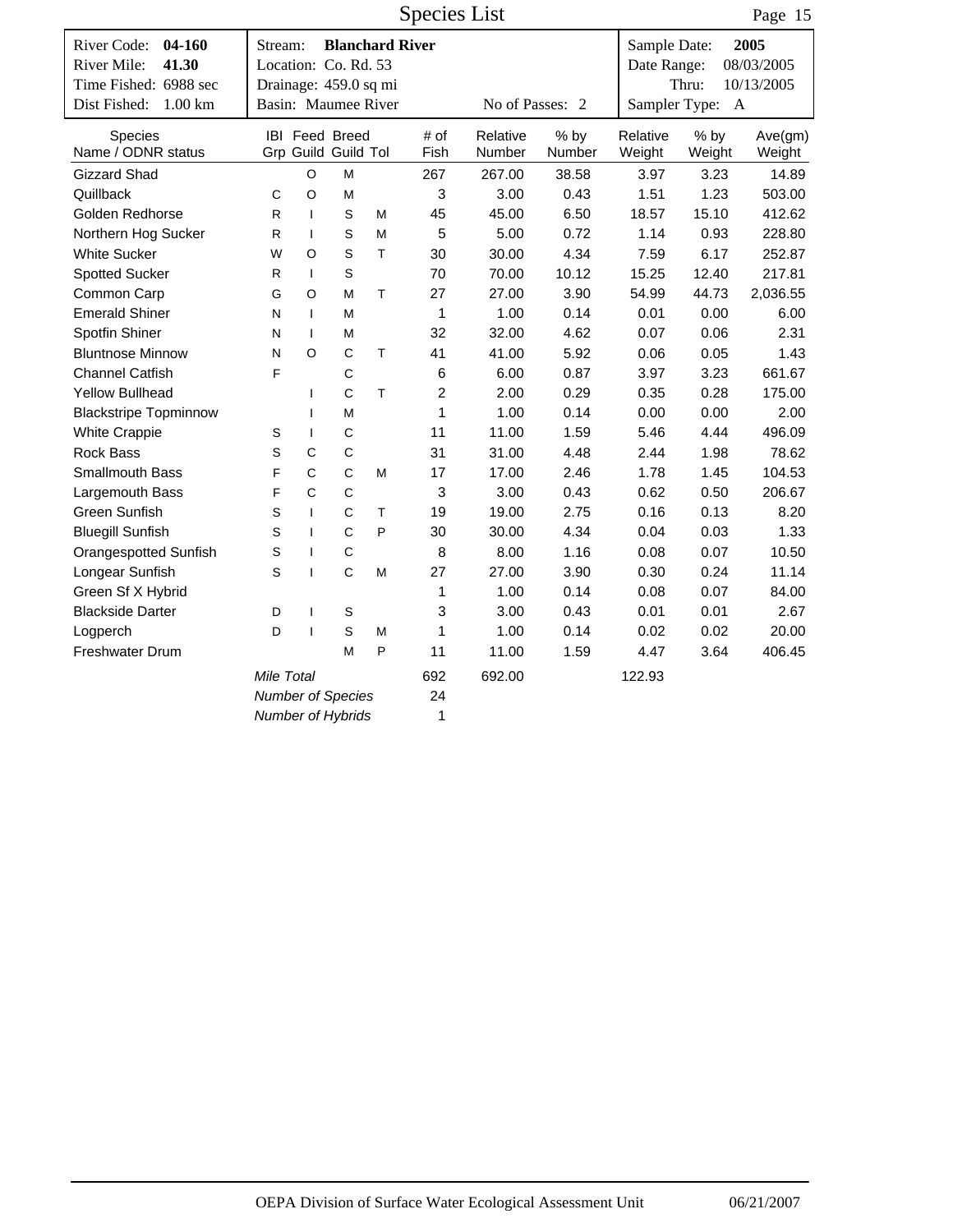| <b>Species List</b><br>Page 16                                         |                                                           |              |                                              |    |                 |                    |                                                                          |                    |                    |                   |  |
|------------------------------------------------------------------------|-----------------------------------------------------------|--------------|----------------------------------------------|----|-----------------|--------------------|--------------------------------------------------------------------------|--------------------|--------------------|-------------------|--|
| River Code:<br>04-160<br>River Mile:<br>35.20<br>Time Fished: 8664 sec | Stream:<br>Location: Co. Rd. 5-F<br>Drainage: 508.0 sq mi |              | <b>Blanchard River</b>                       |    |                 |                    | Sample Date:<br>2005<br>Date Range:<br>08/03/2005<br>Thru:<br>10/18/2005 |                    |                    |                   |  |
| Dist Fished:<br>$1.00 \mathrm{km}$                                     | Basin: Maumee River                                       |              |                                              |    | No of Passes: 2 |                    |                                                                          |                    | Sampler Type:<br>A |                   |  |
| Species<br>Name / ODNR status                                          |                                                           |              | <b>IBI</b> Feed Breed<br>Grp Guild Guild Tol |    | # of<br>Fish    | Relative<br>Number | % by<br>Number                                                           | Relative<br>Weight | $%$ by<br>Weight   | Ave(gm)<br>Weight |  |
| <b>Gizzard Shad</b>                                                    |                                                           | $\circ$      | M                                            |    | 1,922           | 1,922.00           | 73.98                                                                    | 23.48              | 10.89              | 12.21             |  |
| Quillback                                                              | С                                                         | O            | M                                            |    | 6               | 6.00               | 0.23                                                                     | 3.25               | 1.51               | 541.67            |  |
| Golden Redhorse                                                        | R                                                         | $\mathbf{I}$ | S                                            | М  | 143             | 143.00             | 5.50                                                                     | 51.64              | 23.95              | 361.12            |  |
| Northern Hog Sucker                                                    | R                                                         | $\mathbf{I}$ | S                                            | М  | 54              | 54.00              | 2.08                                                                     | 17.51              | 8.12               | 324.31            |  |
| <b>White Sucker</b>                                                    | W                                                         | O            | S                                            | T. | 51              | 51.00              | 1.96                                                                     | 14.07              | 6.53               | 275.93            |  |
| <b>Spotted Sucker</b>                                                  | R                                                         | $\mathbf{I}$ | S                                            |    | 42              | 42.00              | 1.62                                                                     | 10.17              | 4.72               | 242.21            |  |
| Common Carp                                                            | G                                                         | O            | М                                            | T  | 21              | 21.00              | 0.81                                                                     | 45.73              | 21.21              | 2,177.71          |  |
| Golden Shiner                                                          | N                                                         | $\mathbf{I}$ | М                                            | T. | $\mathbf{1}$    | 1.00               | 0.04                                                                     | 0.06               | 0.03               | 58.00             |  |
| <b>Emerald Shiner</b>                                                  | N                                                         | $\mathsf{I}$ | М                                            |    | 9               | 9.00               | 0.35                                                                     | 0.06               | 0.03               | 7.11              |  |
| <b>Redfin Shiner</b>                                                   | N                                                         | $\mathsf{I}$ | N                                            |    | 7               | 7.00               | 0.27                                                                     | 0.01               | 0.01               | 2.00              |  |
| <b>Striped Shiner</b>                                                  | N                                                         | $\mathsf{I}$ | S                                            |    | 1               | 1.00               | 0.04                                                                     | 0.04               | 0.02               | 35.00             |  |
| Spotfin Shiner                                                         | N                                                         | $\mathbf{I}$ | M                                            |    | 75              | 75.00              | 2.89                                                                     | 0.25               | 0.11               | 3.27              |  |
| <b>Bluntnose Minnow</b>                                                | N                                                         | O            | C                                            | T. | 40              | 40.00              | 1.54                                                                     | 0.12               | 0.05               | 2.88              |  |
| <b>Channel Catfish</b>                                                 | F                                                         |              | C                                            |    | 12              | 12.00              | 0.46                                                                     | 12.03              | 5.58               | 1,002.08          |  |
| <b>Yellow Bullhead</b>                                                 |                                                           | L            | C                                            | T. | $\overline{7}$  | 7.00               | 0.27                                                                     | 1.17               | 0.54               | 167.71            |  |
| <b>Brook Silverside</b>                                                |                                                           | $\mathbf{I}$ | M                                            | M  | $\overline{c}$  | 2.00               | 0.08                                                                     | 0.01               | 0.00               | 2.50              |  |
| <b>Rock Bass</b>                                                       | S                                                         | C            | C                                            |    | 62              | 62.00              | 2.39                                                                     | 6.16               | 2.86               | 99.41             |  |
| <b>Smallmouth Bass</b>                                                 | F                                                         | $\mathsf{C}$ | C                                            | M  | 76              | 76.00              | 2.93                                                                     | 15.07              | 6.99               | 198.30            |  |
| Largemouth Bass                                                        | F                                                         | C            | C                                            |    | $\overline{7}$  | 7.00               | 0.27                                                                     | 0.71               | 0.33               | 101.43            |  |
| Green Sunfish                                                          | S                                                         | $\mathbf{I}$ | C                                            | T. | 3               | 3.00               | 0.12                                                                     | 0.12               | 0.06               | 40.67             |  |
| <b>Bluegill Sunfish</b>                                                | S                                                         | $\mathbf{I}$ | $\mathsf{C}$                                 | P  | 1               | 1.00               | 0.04                                                                     | 0.11               | 0.05               | 105.00            |  |
| Longear Sunfish                                                        | S                                                         | L            | C                                            | M  | 28              | 28.00              | 1.08                                                                     | 0.74               | 0.34               | 26.43             |  |
| Green Sf X Bluegill Sf                                                 |                                                           |              |                                              |    | 1               | 1.00               | 0.04                                                                     | 0.13               | 0.06               | 134.00            |  |
| Logperch                                                               | D                                                         | $\mathbf{I}$ | S                                            | м  | $\overline{c}$  | 2.00               | 0.08                                                                     | 0.04               | 0.02               | 17.50             |  |
| Greenside Darter                                                       | D                                                         | $\mathsf{I}$ | S                                            | M  | $\overline{c}$  | 2.00               | 0.08                                                                     | 0.00               | 0.00               | 2.00              |  |
| <b>Freshwater Drum</b>                                                 |                                                           |              | M                                            | P  | 23              | 23.00              | 0.89                                                                     | 12.90              | 5.98               | 560.87            |  |
|                                                                        | Mile Total                                                |              |                                              |    | 2,598           | 2,598.00           |                                                                          | 215.58             |                    |                   |  |
|                                                                        |                                                           | 25           |                                              |    |                 |                    |                                                                          |                    |                    |                   |  |
|                                                                        | <b>Number of Species</b><br>Number of Hybrids             |              |                                              |    | $\mathbf 1$     |                    |                                                                          |                    |                    |                   |  |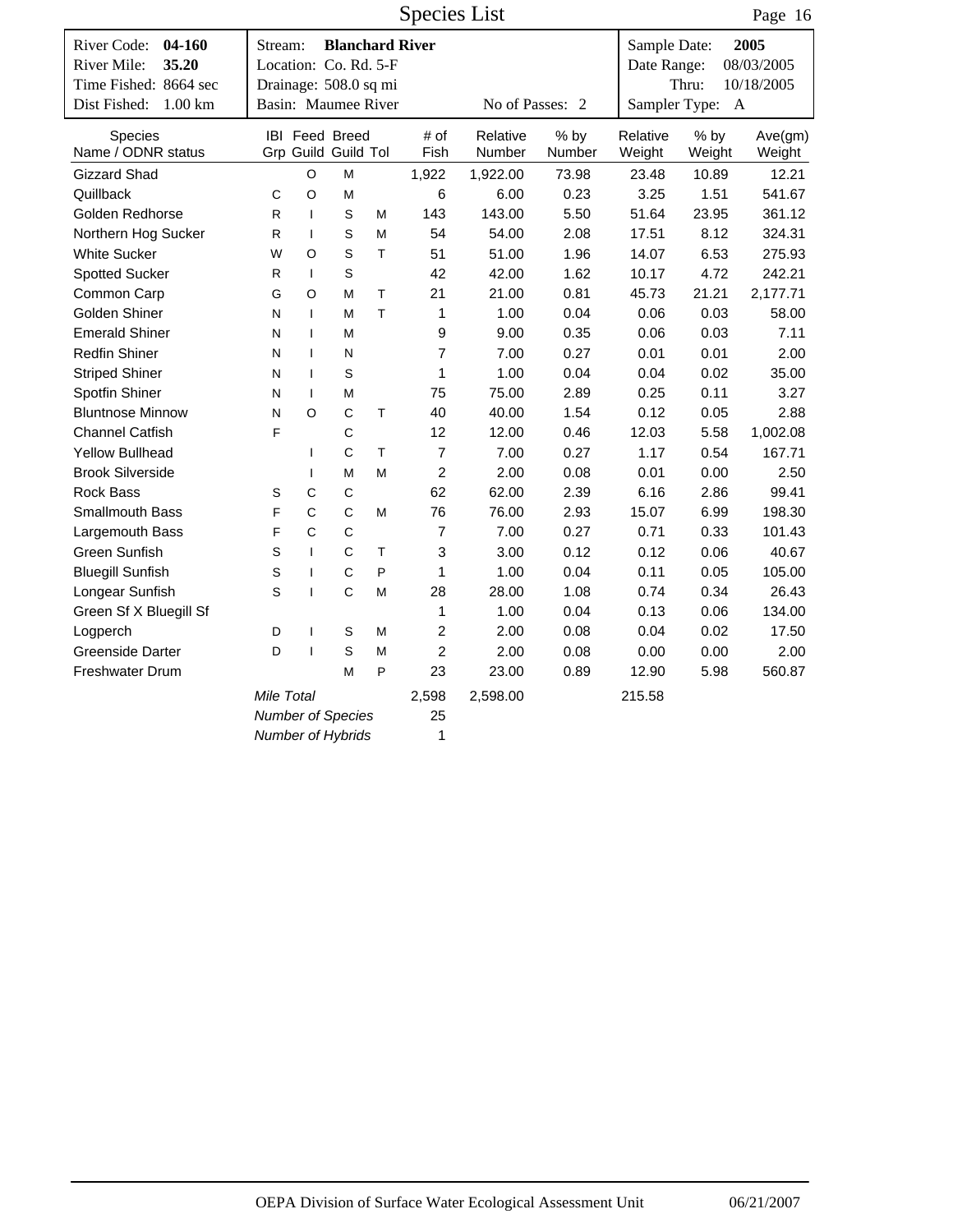|                                    |                     |                |                                       |              | <b>Species List</b> |                 |        |                      |                     | Page 17    |  |  |
|------------------------------------|---------------------|----------------|---------------------------------------|--------------|---------------------|-----------------|--------|----------------------|---------------------|------------|--|--|
| River Code:<br>04-160              | Stream:             |                | <b>Blanchard River</b>                |              |                     |                 |        | 2005<br>Sample Date: |                     |            |  |  |
| River Mile:<br>27.70               | Location:           |                |                                       |              |                     |                 |        | Date Range:          |                     | 08/03/2005 |  |  |
| Time Fished: 6555 sec              | Drainage:           |                |                                       |              |                     |                 |        |                      | Thru:<br>10/18/2005 |            |  |  |
| Dist Fished:<br>$1.00 \mathrm{km}$ | Basin: Maumee River |                |                                       |              |                     | No of Passes: 2 |        |                      | Sampler Type:<br>A  |            |  |  |
| Species<br>Name / ODNR status      |                     |                | IBI Feed Breed<br>Grp Guild Guild Tol |              | # of                | Relative        | $%$ by | Relative             | $%$ by              | Ave(gm)    |  |  |
| <b>Gizzard Shad</b>                |                     |                |                                       |              | Fish                | Number          | Number | Weight               | Weight              | Weight     |  |  |
|                                    |                     | $\circ$        | M                                     |              | 79                  | 79.00           | 11.70  | 1.00                 | 0.63                | 12.62      |  |  |
| Silver Redhorse                    | R                   | $\mathbf{I}$   | S                                     | M            | 2                   | 2.00            | 0.30   | 4.65                 | 2.96                | 2,325.00   |  |  |
| <b>Black Redhorse</b>              | R                   | $\mathbf{I}$   | S                                     | $\mathbf{I}$ | 4                   | 4.00            | 0.59   | 1.90                 | 1.21                | 475.00     |  |  |
| Golden Redhorse                    | R                   | $\mathbf{I}$   | $\mathsf S$                           | М            | 90                  | 90.00           | 13.33  | 34.57                | 22.01               | 384.08     |  |  |
| Northern Hog Sucker                | R                   | $\mathbf{I}$   | $\mathbb S$                           | M            | 12                  | 12.00           | 1.78   | 2.06                 | 1.31                | 171.25     |  |  |
| <b>White Sucker</b>                | W                   | $\circ$        | $\mathsf S$                           | $\top$       | 18                  | 18.00           | 2.67   | 4.58                 | 2.92                | 254.56     |  |  |
| <b>Spotted Sucker</b>              | R                   | $\mathbf{I}$   | $\mathbb S$                           |              | 21                  | 21.00           | 3.11   | 5.74                 | 3.66                | 273.43     |  |  |
| Common Carp                        | G                   | $\circ$        | М                                     | T            | 27                  | 27.00           | 4.00   | 68.08                | 43.35               | 2,521.30   |  |  |
| Suckermouth Minnow                 | N                   | $\mathbf{I}$   | S                                     |              | 5                   | 5.00            | 0.74   | 0.03                 | 0.02                | 5.20       |  |  |
| <b>Emerald Shiner</b>              | N                   | $\mathbf{I}$   | М                                     |              | 28                  | 28.00           | 4.15   | 0.19                 | 0.12                | 6.93       |  |  |
| <b>Redfin Shiner</b>               | N                   | $\overline{1}$ | $\mathsf{N}$                          |              | 15                  | 15.00           | 2.22   | 0.03                 | 0.02                | 1.71       |  |  |
| <b>Striped Shiner</b>              | N                   | $\mathbf{I}$   | S                                     |              | 4                   | 4.00            | 0.59   | 0.03                 | 0.02                | 6.25       |  |  |
| Spotfin Shiner                     | N                   | $\mathbf{I}$   | M                                     |              | 132                 | 132.00          | 19.56  | 0.36                 | 0.23                | 2.75       |  |  |
| Sand Shiner                        | N                   | $\mathbf{I}$   | М                                     | М            | 17                  | 17.00           | 2.52   | 0.03                 | 0.02                | 1.87       |  |  |
| <b>Ghost Shiner</b>                | N                   | $\mathbf{I}$   | M                                     |              | 1                   | 1.00            | 0.15   | 0.00                 | 0.00                | 2.00       |  |  |
| <b>Bluntnose Minnow</b>            | N                   | O              | $\mathsf C$                           | T            | 82                  | 82.00           | 12.15  | 0.21                 | 0.14                | 2.59       |  |  |
| <b>Channel Catfish</b>             | F                   |                | $\mathsf{C}$                          |              | 28                  | 28.00           | 4.15   | 18.40                | 11.72               | 657.14     |  |  |
| <b>Yellow Bullhead</b>             |                     | $\mathbf{I}$   | $\mathsf{C}$                          | T            | 6                   | 6.00            | 0.89   | 0.87                 | 0.55                | 145.00     |  |  |
| <b>Brown Bullhead</b>              |                     | $\mathsf{I}$   | $\mathsf C$                           | T            | 1                   | 1.00            | 0.15   | 0.18                 | 0.11                | 180.00     |  |  |
| <b>Brook Silverside</b>            |                     | $\mathbf{I}$   | М                                     | M            | 1                   | 1.00            | 0.15   | 0.00                 | 0.00                | 2.00       |  |  |
| <b>White Crappie</b>               | S                   | $\mathbf{I}$   | $\mathsf C$                           |              | 1                   | 1.00            | 0.15   | 0.10                 | 0.06                | 100.00     |  |  |
| <b>Black Crappie</b>               | S                   | $\mathbf{I}$   | $\mathsf{C}$                          |              | 1                   | 1.00            | 0.15   | 0.75                 | 0.48                | 750.00     |  |  |
| <b>Rock Bass</b>                   | S                   | $\mathsf{C}$   | $\mathsf{C}$                          |              | 39                  | 39.00           | 5.78   | 3.49                 | 2.22                | 89.49      |  |  |
| <b>Smallmouth Bass</b>             | F                   | C              | C                                     | M            | 26                  | 26.00           | 3.85   | 3.66                 | 2.33                | 140.77     |  |  |
| Largemouth Bass                    | F                   | $\mathsf{C}$   | $\mathsf{C}$                          |              | 3                   | 3.00            | 0.44   | 0.86                 | 0.54                | 285.00     |  |  |
| Longear Sunfish                    | S                   | $\overline{1}$ | C                                     | M            | 12                  | 12.00           | 1.78   | 0.35                 | 0.22                | 28.75      |  |  |
| Logperch                           | D                   | ı              | S                                     | М            | 1                   | 1.00            | 0.15   | 0.04                 | 0.03                | 40.00      |  |  |
| Johnny Darter                      | D                   | $\mathbf{I}$   | C                                     |              | 1                   | 1.00            | 0.15   | 0.00                 | 0.00                | 2.00       |  |  |
| Greenside Darter                   | D                   | $\mathbf{I}$   | S                                     | M            | 1                   | 1.00            | 0.15   | 0.00                 | 0.00                | 3.00       |  |  |
| Freshwater Drum                    |                     |                | M                                     | P            | 17                  | 17.00           | 2.52   | 4.88                 | 3.10                | 286.76     |  |  |
|                                    | Mile Total          |                |                                       |              | 675                 | 675.00          |        | 157.02               |                     |            |  |  |
|                                    | Number of Species   |                |                                       |              | $30\,$              |                 |        |                      |                     |            |  |  |
|                                    | Number of Hybrids   |                |                                       |              | $\pmb{0}$           |                 |        |                      |                     |            |  |  |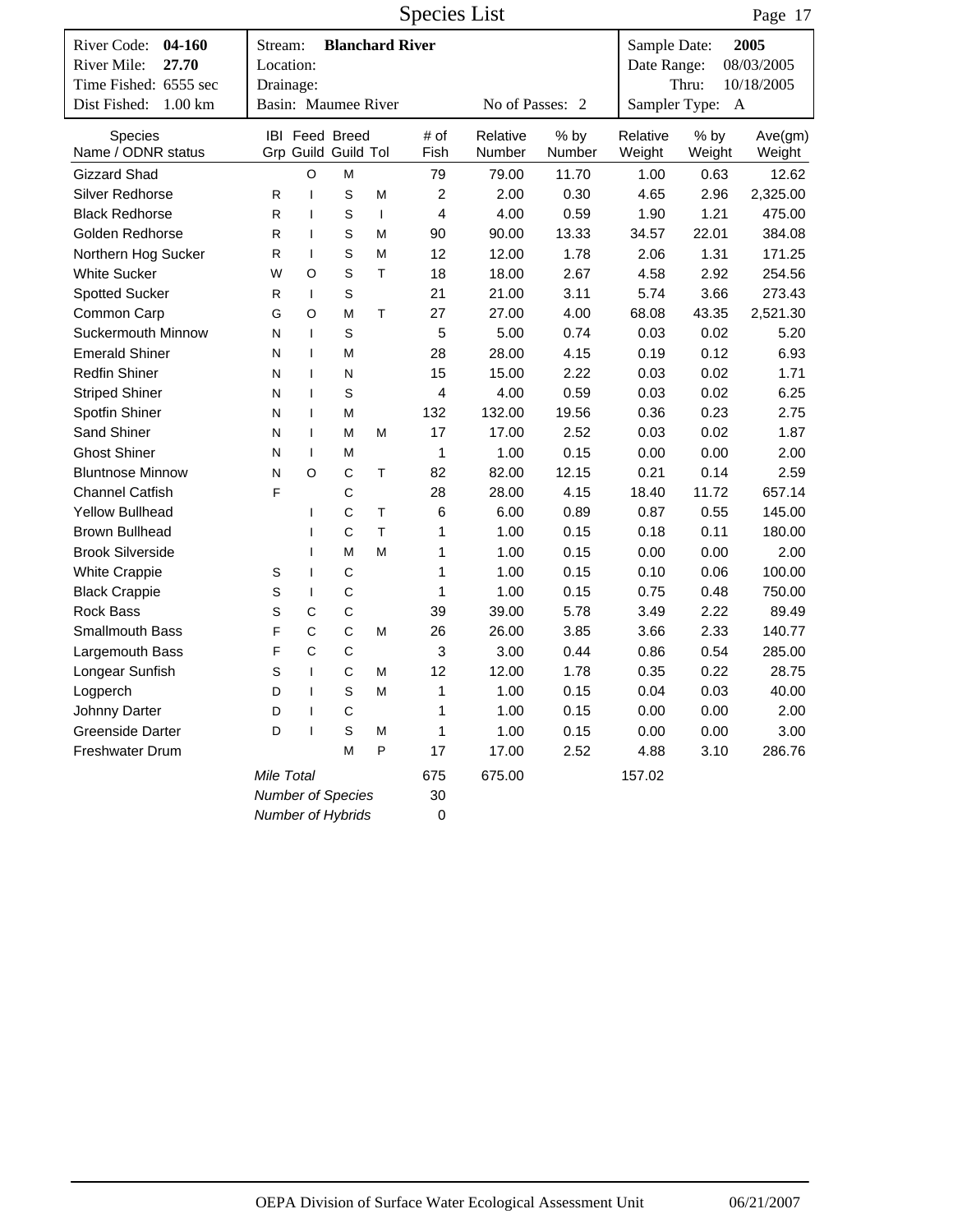|                                                                                                              |                          |              |                                                                        |                | <b>Species List</b> |                                                                                                           |                |                    |                  | Page 18           |
|--------------------------------------------------------------------------------------------------------------|--------------------------|--------------|------------------------------------------------------------------------|----------------|---------------------|-----------------------------------------------------------------------------------------------------------|----------------|--------------------|------------------|-------------------|
| River Code:<br>04-160<br>River Mile:<br>23.00<br>Time Fished: 9380 sec<br>Dist Fished:<br>$1.00 \mathrm{km}$ | Stream:<br>Location:     |              | <b>Blanchard River</b><br>Drainage: 627.0 sq mi<br>Basin: Maumee River |                |                     | Sample Date:<br>2005<br>Date Range:<br>08/04/2005<br>Thru:<br>10/18/2005<br>Sampler Type:<br>$\mathbf{A}$ |                |                    |                  |                   |
| <b>Species</b><br>Name / ODNR status                                                                         |                          |              | <b>IBI</b> Feed Breed<br>Grp Guild Guild Tol                           |                | # of<br>Fish        | Relative<br>Number                                                                                        | % by<br>Number | Relative<br>Weight | $%$ by<br>Weight | Ave(gm)<br>Weight |
| <b>Gizzard Shad</b>                                                                                          |                          | O            | M                                                                      |                | 81                  | 81.00                                                                                                     | 17.46          | 1.19               | 0.79             | 14.69             |
| Quillback                                                                                                    | C                        | $\circ$      | M                                                                      |                | $\overline{2}$      | 2.00                                                                                                      | 0.43           | 1.50               | 0.99             | 750.00            |
| Golden Redhorse                                                                                              | R                        | $\mathbf{I}$ | S                                                                      | M              | 40                  | 40.00                                                                                                     | 8.62           | 16.62              | 11.01            | 415.38            |
| Northern Hog Sucker                                                                                          | R                        | $\mathbf{I}$ | $\mathsf S$                                                            | M              | 3                   | 3.00                                                                                                      | 0.65           | 0.90               | 0.59             | 298.33            |
| <b>White Sucker</b>                                                                                          | W                        | O            | S                                                                      | $\mathsf T$    | 27                  | 27.00                                                                                                     | 5.82           | 6.14               | 4.07             | 227.41            |
| <b>Spotted Sucker</b>                                                                                        | R                        | $\mathbf{I}$ | $\mathsf S$                                                            |                | 12                  | 12.00                                                                                                     | 2.59           | 2.81               | 1.86             | 234.17            |
| Common Carp                                                                                                  | G                        | $\circ$      | M                                                                      | $\mathsf{T}$   | 43                  | 43.00                                                                                                     | 9.27           | 92.80              | 61.47            | 2,158.14          |
| <b>Emerald Shiner</b>                                                                                        | N                        | $\mathbf{I}$ | M                                                                      |                | 34                  | 34.00                                                                                                     | 7.33           | 0.21               | 0.14             | 6.18              |
| <b>Redfin Shiner</b>                                                                                         | N                        | $\mathbf{I}$ | N                                                                      |                | $\mathbf{1}$        | 1.00                                                                                                      | 0.22           | 0.00               | 0.00             | 2.00              |
| Spotfin Shiner                                                                                               | Ν                        | $\mathsf{I}$ | M                                                                      |                | 50                  | 50.00                                                                                                     | 10.78          | 0.16               | 0.11             | 3.18              |
| <b>Ghost Shiner</b>                                                                                          | N                        | $\mathbf{I}$ | М                                                                      |                | 1                   | 1.00                                                                                                      | 0.22           | 0.00               | 0.00             | 2.00              |
| <b>Bluntnose Minnow</b>                                                                                      | N                        | O            | $\mathsf{C}$                                                           | T              | 5                   | 5.00                                                                                                      | 1.08           | 0.01               | 0.01             | 2.80              |
| <b>Channel Catfish</b>                                                                                       | F                        |              | $\mathsf C$                                                            |                | 20                  | 20.00                                                                                                     | 4.31           | 10.80              | 7.15             | 540.00            |
| <b>Yellow Bullhead</b>                                                                                       |                          | $\mathsf{I}$ | $\mathsf{C}$                                                           | T              | $\overline{4}$      | 4.00                                                                                                      | 0.86           | 0.61               | 0.40             | 152.50            |
| <b>Stonecat Madtom</b>                                                                                       |                          | I            | $\mathsf{C}$                                                           | $\overline{1}$ | 1                   | 1.00                                                                                                      | 0.22           | 0.09               | 0.06             | 90.00             |
| <b>White Crappie</b>                                                                                         | S                        | $\mathbf{I}$ | $\mathbf C$                                                            |                | 4                   | 4.00                                                                                                      | 0.86           | 1.03               | 0.68             | 258.13            |
| <b>Rock Bass</b>                                                                                             | S                        | C            | $\mathbf C$                                                            |                | 56                  | 56.00                                                                                                     | 12.07          | 4.53               | 3.00             | 80.95             |
| Smallmouth Bass                                                                                              | F                        | $\mathsf C$  | $\mathbf C$                                                            | M              | 24                  | 24.00                                                                                                     | 5.17           | 5.04               | 3.34             | 210.07            |
| Largemouth Bass                                                                                              | F                        | C            | $\mathsf{C}$                                                           |                | $\mathbf{1}$        | 1.00                                                                                                      | 0.22           | 0.06               | 0.04             | 60.00             |
| Green Sunfish                                                                                                | S                        | $\mathbf{I}$ | $\mathsf C$                                                            | T              | $\overline{7}$      | 7.00                                                                                                      | 1.51           | 0.18               | 0.12             | 25.00             |
| <b>Bluegill Sunfish</b>                                                                                      | S                        | $\mathbf{I}$ | $\mathsf C$                                                            | P              | $\overline{2}$      | 2.00                                                                                                      | 0.43           | 0.10               | 0.06             | 47.50             |
| Longear Sunfish                                                                                              | S                        | I            | $\mathsf{C}$                                                           | M              | 16                  | 16.00                                                                                                     | 3.45           | 0.24               | 0.16             | 14.96             |
| Green Sf X Bluegill Sf                                                                                       |                          |              |                                                                        |                | 1                   | 1.00                                                                                                      | 0.22           | 0.09               | 0.06             | 90.00             |
| <b>Freshwater Drum</b>                                                                                       |                          |              | M                                                                      | P              | 29                  | 29.00                                                                                                     | 6.25           | 5.86               | 3.88             | 201.90            |
|                                                                                                              | Mile Total               |              |                                                                        |                |                     | 464.00                                                                                                    |                | 150.96             |                  |                   |
|                                                                                                              | <b>Number of Species</b> |              |                                                                        |                | 23                  |                                                                                                           |                |                    |                  |                   |
|                                                                                                              | Number of Hybrids        |              |                                                                        |                | 1                   |                                                                                                           |                |                    |                  |                   |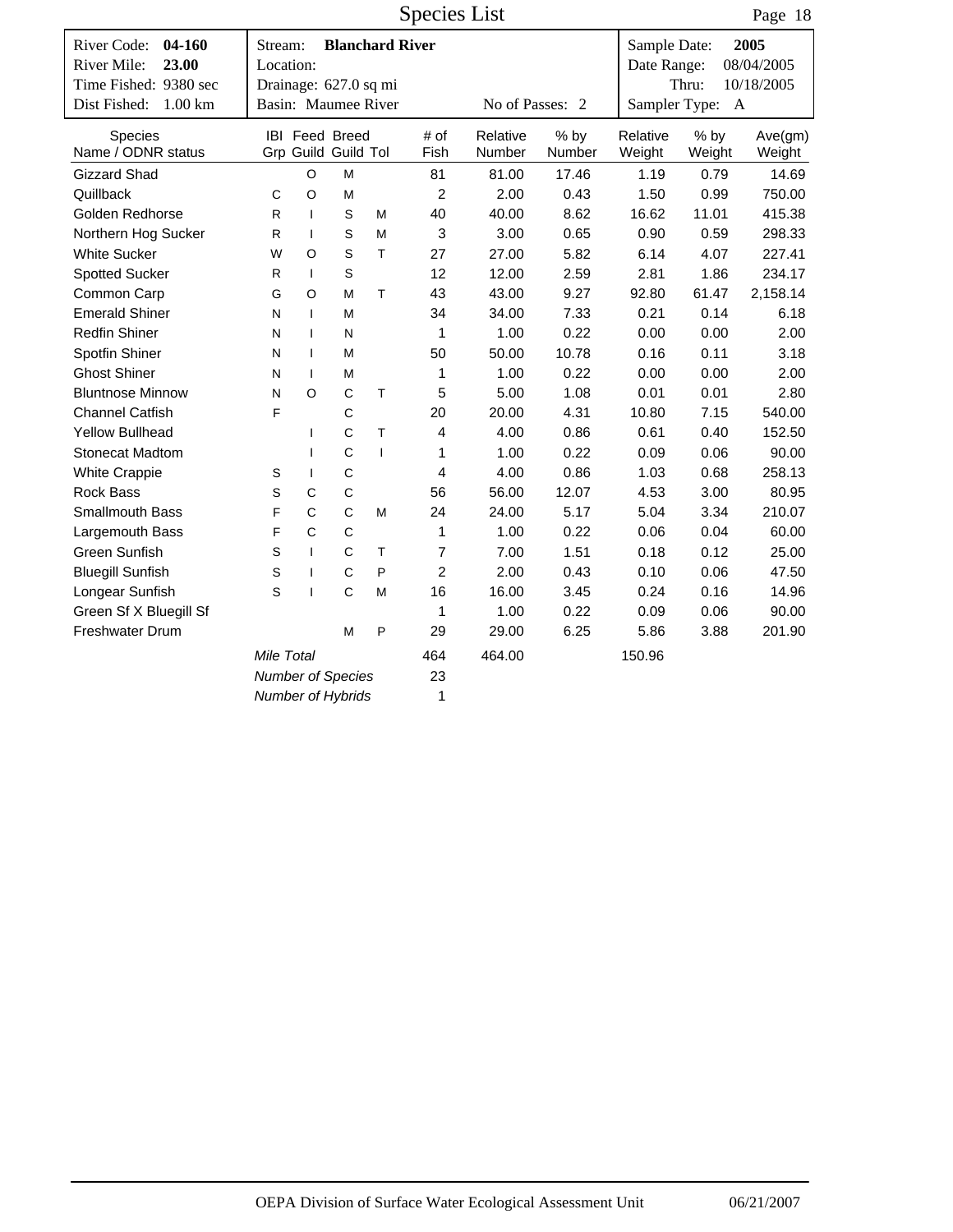|                                                                        |                          |                |                                                  | Page 19        |                |                                                                          |                  |                    |                               |                   |  |
|------------------------------------------------------------------------|--------------------------|----------------|--------------------------------------------------|----------------|----------------|--------------------------------------------------------------------------|------------------|--------------------|-------------------------------|-------------------|--|
| River Code:<br>04-160<br>River Mile:<br>21.10<br>Time Fished: 9090 sec | Stream:<br>Drainage:     |                | <b>Blanchard River</b><br>Location: Twp. Rd. 1-9 |                |                | 2005<br>Sample Date:<br>08/04/2005<br>Date Range:<br>Thru:<br>10/12/2005 |                  |                    |                               |                   |  |
| $1.00 \mathrm{km}$<br>Dist Fished:                                     |                          |                | Basin: Maumee River                              |                |                | No of Passes: 2                                                          |                  |                    | Sampler Type:<br>$\mathbf{A}$ |                   |  |
| <b>Species</b><br>Name / ODNR status                                   |                          |                | <b>IBI</b> Feed Breed<br>Grp Guild Guild Tol     |                | # of<br>Fish   | Relative<br>Number                                                       | $%$ by<br>Number | Relative<br>Weight | $%$ by<br>Weight              | Ave(gm)<br>Weight |  |
| <b>Gizzard Shad</b>                                                    |                          | $\circ$        | M                                                |                | 82             | 82.00                                                                    | 17.56            | 1.07               | 0.71                          | 13.07             |  |
| Quillback                                                              | C                        | O              | M                                                |                | $\mathbf{1}$   | 1.00                                                                     | 0.21             | 0.52               | 0.34                          | 517.00            |  |
| Golden Redhorse                                                        | R                        | $\mathbf{I}$   | $\mathsf S$                                      | M              | 33             | 33.00                                                                    | 7.07             | 12.09              | 8.07                          | 366.45            |  |
| Northern Hog Sucker                                                    | R                        | $\mathbf{I}$   | $\mathsf S$                                      | M              | 8              | 8.00                                                                     | 1.71             | 2.13               | 1.42                          | 265.75            |  |
| <b>White Sucker</b>                                                    | W                        | O              | $\mathsf S$                                      | $\mathsf T$    | 27             | 27.00                                                                    | 5.78             | 5.64               | 3.76                          | 208.89            |  |
| <b>Spotted Sucker</b>                                                  | R                        | $\mathbf{I}$   | $\mathsf S$                                      |                | 36             | 36.00                                                                    | 7.71             | 9.68               | 6.46                          | 268.86            |  |
| Common Carp                                                            | G                        | O              | M                                                | T              | 50             | 50.00                                                                    | 10.71            | 91.57              | 61.07                         | 1,831.40          |  |
| <b>Emerald Shiner</b>                                                  | N                        | $\mathbf{I}$   | M                                                |                | 49             | 49.00                                                                    | 10.49            | 0.31               | 0.21                          | 6.32              |  |
| Spotfin Shiner                                                         | N                        | $\mathbf{I}$   | М                                                |                | 37             | 37.00                                                                    | 7.92             | 0.10               | 0.07                          | 2.64              |  |
| <b>Ghost Shiner</b>                                                    | N                        | $\mathbf{I}$   | М                                                |                | $\overline{c}$ | 2.00                                                                     | 0.43             | 0.00               | 0.00                          | 2.00              |  |
| <b>Bluntnose Minnow</b>                                                | N                        | O              | C                                                | $\mathsf{T}$   | 18             | 18.00                                                                    | 3.85             | 0.07               | 0.05                          | 3.89              |  |
| <b>Channel Catfish</b>                                                 | F                        |                | $\mathsf C$                                      |                | 17             | 17.00                                                                    | 3.64             | 10.27              | 6.85                          | 604.12            |  |
| <b>Yellow Bullhead</b>                                                 |                          | $\mathsf{I}$   | $\mathsf{C}$                                     | $\sf T$        | $\overline{7}$ | 7.00                                                                     | 1.50             | 1.28               | 0.85                          | 182.57            |  |
| Stonecat Madtom                                                        |                          | $\mathbf{I}$   | $\mathsf{C}$                                     | $\overline{1}$ | $\mathbf{1}$   | 1.00                                                                     | 0.21             | 0.10               | 0.07                          | 100.00            |  |
| <b>White Crappie</b>                                                   | S                        | $\mathbf{I}$   | $\mathsf{C}$                                     |                | 8              | 8.00                                                                     | 1.71             | 2.03               | 1.36                          | 254.13            |  |
| <b>Rock Bass</b>                                                       | S                        | $\mathsf{C}$   | $\mathsf C$                                      |                | 16             | 16.00                                                                    | 3.43             | 1.31               | 0.87                          | 81.98             |  |
| Smallmouth Bass                                                        | F                        | $\mathsf{C}$   | $\mathsf{C}$                                     | M              | 5              | 5.00                                                                     | 1.07             | 0.95               | 0.63                          | 190.00            |  |
| Largemouth Bass                                                        | F                        | $\mathsf{C}$   | $\mathsf{C}$                                     |                | 1              | 1.00                                                                     | 0.21             | 0.13               | 0.08                          | 125.00            |  |
| Green Sunfish                                                          | S                        | $\mathbf{I}$   | C                                                | T              | 13             | 13.00                                                                    | 2.78             | 0.46               | 0.31                          | 35.38             |  |
| <b>Bluegill Sunfish</b>                                                | S                        | $\mathbf{I}$   | C                                                | P              | 13             | 13.00                                                                    | 2.78             | 0.56               | 0.37                          | 43.08             |  |
| <b>Orangespotted Sunfish</b>                                           | S                        | $\mathbf{I}$   | C                                                |                | $\overline{7}$ | 7.00                                                                     | 1.50             | 0.10               | 0.07                          | 14.29             |  |
| Longear Sunfish                                                        | S                        | $\mathbf{I}$   | $\mathsf{C}$                                     | M              | 15             | 15.00                                                                    | 3.21             | 0.16               | 0.10                          | 10.33             |  |
| <b>Blackside Darter</b>                                                | D                        | $\overline{1}$ | $\mathsf S$                                      |                | 1              | 1.00                                                                     | 0.21             | 0.00               | 0.00                          | 4.00              |  |
| Logperch                                                               | D                        | $\overline{1}$ | $\mathsf S$                                      | M              | 1              | 1.00                                                                     | 0.21             | 0.03               | 0.02                          | 30.00             |  |
| <b>Freshwater Drum</b>                                                 |                          |                | M                                                | P              | 19             | 19.00                                                                    | 4.07             | 9.38               | 6.26                          | 493.74            |  |
|                                                                        | Mile Total               |                |                                                  |                | 467            | 467.00                                                                   |                  | 149.94             |                               |                   |  |
|                                                                        | <b>Number of Species</b> |                |                                                  |                | 25             |                                                                          |                  |                    |                               |                   |  |
|                                                                        | <b>Number of Hybrids</b> |                |                                                  |                | $\Omega$       |                                                                          |                  |                    |                               |                   |  |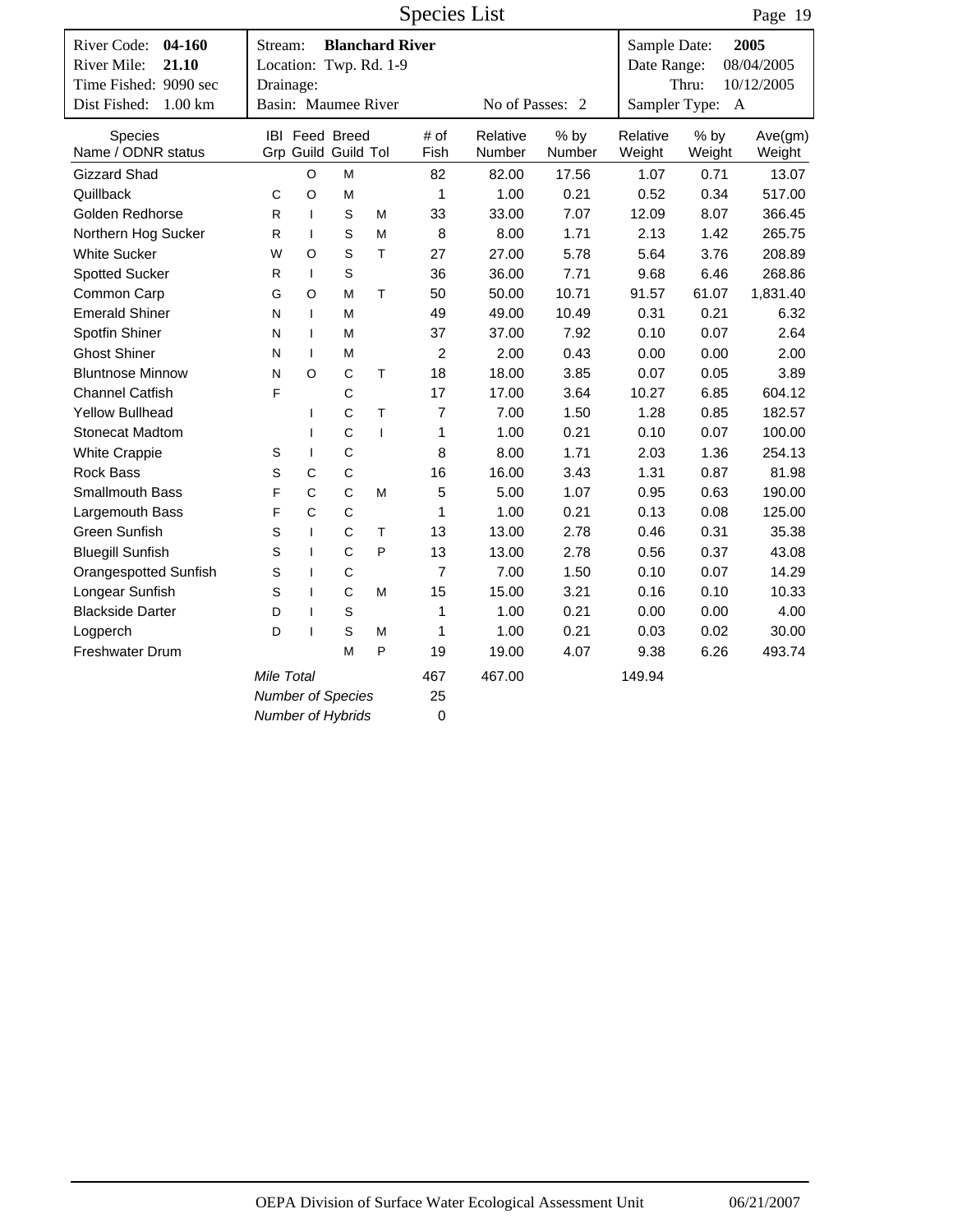| Dpoores List                                  |                          |                |                                       |                        |                         |                                                   |                |                    |                | $1$ agu $20$      |
|-----------------------------------------------|--------------------------|----------------|---------------------------------------|------------------------|-------------------------|---------------------------------------------------|----------------|--------------------|----------------|-------------------|
| River Code:<br>04-160<br>River Mile:<br>14.60 | Stream:<br>Location:     |                |                                       | <b>Blanchard River</b> |                         | 2005<br>Sample Date:<br>07/13/2005<br>Date Range: |                |                    |                |                   |
| Time Fished: 4529 sec                         | Drainage:                |                |                                       |                        |                         |                                                   |                |                    |                |                   |
| Dist Fished: 0.50 km                          | Basin: Maumee River      |                |                                       |                        |                         | No of Passes: 1                                   |                | Sampler Type:<br>A |                |                   |
| Species<br>Name / ODNR status                 |                          |                | IBI Feed Breed<br>Grp Guild Guild Tol |                        | # of<br>Fish            | Relative<br>Number                                | % by<br>Number | Relative<br>Weight | % by<br>Weight | Ave(gm)<br>Weight |
| <b>Gizzard Shad</b>                           |                          | $\circ$        | M                                     |                        | 29                      | 58.00                                             | 16.67          | 0.42               | 0.35           | 7.31              |
| Quillback                                     | C                        | O              | M                                     |                        | 3                       | 6.00                                              | 1.72           | 1.20               | 0.98           | 200.00            |
| Golden Redhorse                               | $\mathsf{R}$             | $\mathbf{I}$   | S                                     | M                      | 5                       | 10.00                                             | 2.87           | 5.05               | 4.12           | 505.00            |
| Northern Hog Sucker                           | R                        | $\mathbf{I}$   | S                                     | M                      | 1                       | 2.00                                              | 0.57           | 0.60               | 0.49           | 300.00            |
| <b>White Sucker</b>                           | W                        | O              | S                                     | $\mathsf T$            | 10                      | 20.00                                             | 5.75           | 5.30               | 4.32           | 265.00            |
| Spotted Sucker                                | $\mathsf{R}$             | $\mathbf{I}$   | S                                     |                        | 6                       | 12.00                                             | 3.45           | 4.50               | 3.67           | 375.00            |
| Common Carp                                   | G                        | $\circ$        | M                                     | T                      | 26                      | 52.00                                             | 14.94          | 79.58              | 64.86          | 1,530.38          |
| <b>Emerald Shiner</b>                         | N                        | $\mathbf{I}$   | M                                     |                        | 6                       | 12.00                                             | 3.45           | 0.08               | 0.06           | 6.33              |
| Spotfin Shiner                                | N                        | $\mathbf{I}$   | M                                     |                        | 18                      | 36.00                                             | 10.34          | 0.14               | 0.11           | 3.89              |
| <b>Bluntnose Minnow</b>                       | $\mathsf{N}$             | $\circ$        | $\mathsf{C}$                          | T.                     | 5                       | 10.00                                             | 2.87           | 0.04               | 0.04           | 4.40              |
| <b>Channel Catfish</b>                        | F                        |                | $\mathsf{C}$                          |                        | 19                      | 38.00                                             | 10.92          | 15.20              | 12.39          | 399.94            |
| <b>Yellow Bullhead</b>                        |                          | $\mathbf{I}$   | $\mathsf C$                           | T                      | 3                       | 6.00                                              | 1.72           | 0.66               | 0.53           | 109.33            |
| <b>White Crappie</b>                          | S                        | $\mathbf{I}$   | $\mathsf C$                           |                        | 4                       | 8.00                                              | 2.30           | 1.57               | 1.28           | 195.75            |
| Rock Bass                                     | S                        | $\mathsf C$    | $\mathsf C$                           |                        | 10                      | 20.00                                             | 5.75           | 1.40               | 1.14           | 70.00             |
| Smallmouth Bass                               | F                        | $\mathsf{C}$   | $\mathsf{C}$                          | M                      | 3                       | 6.00                                              | 1.72           | 0.68               | 0.55           | 112.67            |
| Largemouth Bass                               | F                        | $\mathsf C$    | $\mathsf{C}$                          |                        | $\overline{\mathbf{4}}$ | 8.00                                              | 2.30           | 1.18               | 0.96           | 147.00            |
| Green Sunfish                                 | S                        | $\mathbf{I}$   | $\mathsf C$                           | $\top$                 | $\boldsymbol{2}$        | 4.00                                              | 1.15           | 0.15               | 0.12           | 37.00             |
| <b>Bluegill Sunfish</b>                       | S                        | $\overline{1}$ | $\mathsf{C}$                          | P                      | $\overline{c}$          | 4.00                                              | 1.15           | 0.20               | 0.16           | 50.00             |
| <b>Orangespotted Sunfish</b>                  | S                        | $\mathbf{I}$   | $\mathbf C$                           |                        | 3                       | 6.00                                              | 1.72           | 0.10               | 0.08           | 16.67             |
| Longear Sunfish                               | S                        | $\mathbf{I}$   | $\mathsf{C}$                          | M                      | 1                       | 2.00                                              | 0.57           | 0.01               | 0.00           | 3.00              |
| <b>Blackside Darter</b>                       | D                        | $\mathbf{I}$   | S                                     |                        | 1                       | 2.00                                              | 0.57           | 0.00               | 0.00           | 2.00              |
| Logperch                                      | D                        | $\overline{1}$ | S                                     | M                      | 4                       | 8.00                                              | 2.30           | 0.06               | 0.05           | 7.00              |
| Freshwater Drum                               |                          |                | M                                     | P                      | 9                       | 18.00                                             | 5.17           | 4.60               | 3.75           | 255.56            |
|                                               | Mile Total               |                |                                       |                        | 174                     | 348.00                                            |                | 122.70             |                |                   |
|                                               | Number of Species        |                |                                       |                        | 23                      |                                                   |                |                    |                |                   |
|                                               | <b>Number of Hybrids</b> |                |                                       |                        | 0                       |                                                   |                |                    |                |                   |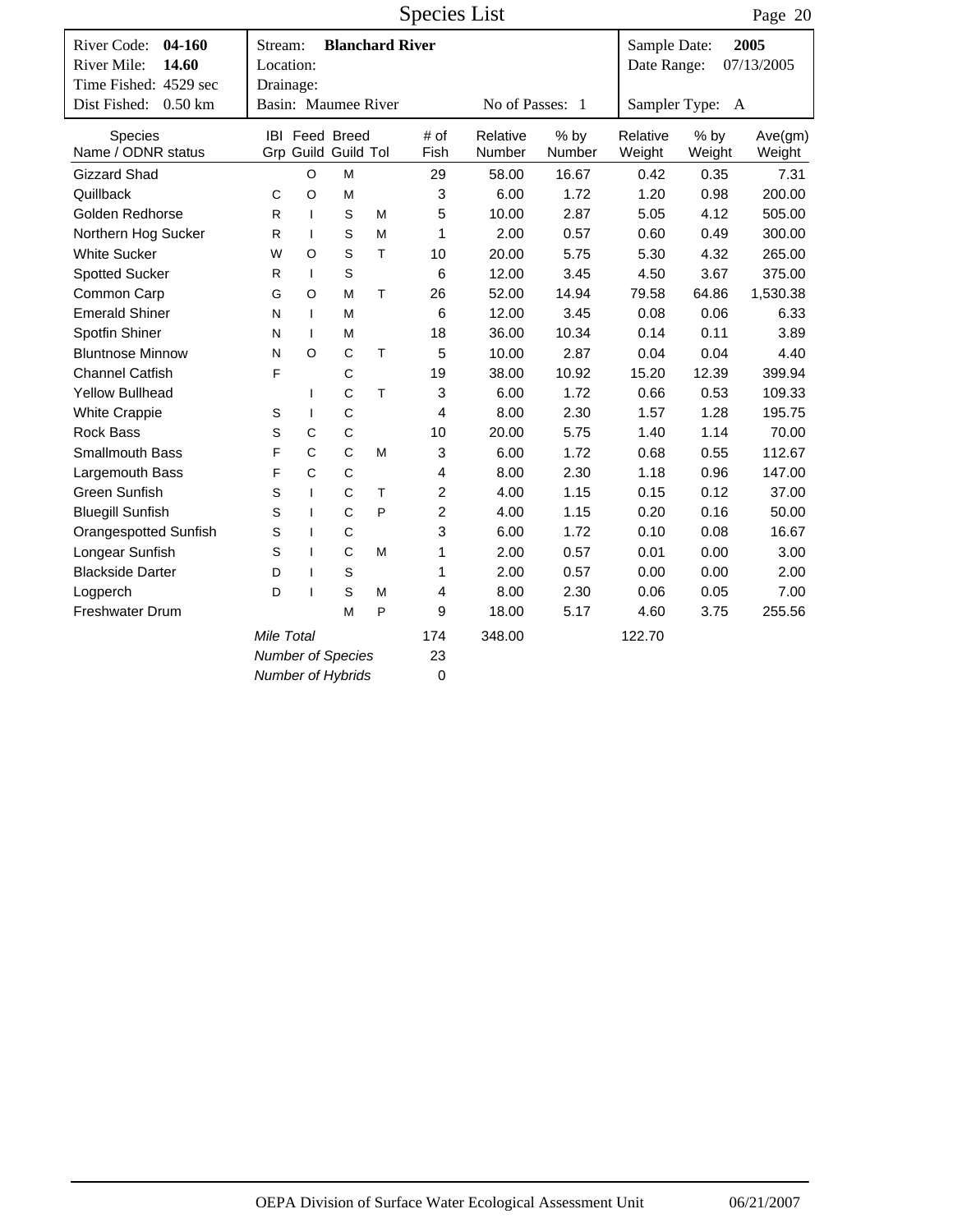|                                                                       |                                               |                          |                                              | <b>Species List</b>    |                  |                    | Page 21                                                                  |                    |                    |                   |  |
|-----------------------------------------------------------------------|-----------------------------------------------|--------------------------|----------------------------------------------|------------------------|------------------|--------------------|--------------------------------------------------------------------------|--------------------|--------------------|-------------------|--|
| 04-160<br>River Code:<br>River Mile:<br>9.10<br>Time Fished: 6973 sec | Stream:<br>Location: St. Rt. 115<br>Drainage: |                          |                                              | <b>Blanchard River</b> |                  |                    | Sample Date:<br>2005<br>Date Range:<br>08/04/2005<br>Thru:<br>10/12/2005 |                    |                    |                   |  |
| Dist Fished:<br>$1.00 \mathrm{km}$                                    | Basin: Maumee River                           |                          |                                              |                        |                  | No of Passes: 2    |                                                                          |                    | Sampler Type:<br>A |                   |  |
| Species<br>Name / ODNR status                                         |                                               |                          | <b>IBI</b> Feed Breed<br>Grp Guild Guild Tol |                        | # of<br>Fish     | Relative<br>Number | % by<br>Number                                                           | Relative<br>Weight | % by<br>Weight     | Ave(gm)<br>Weight |  |
| <b>Gizzard Shad</b>                                                   |                                               | $\circ$                  | M                                            |                        | 97               | 97.00              | 22.82                                                                    | 1.24               | 0.95               | 12.82             |  |
| Quillback                                                             | C                                             | O                        | M                                            |                        | 8                | 8.00               | 1.88                                                                     | 3.96               | 3.01               | 494.75            |  |
| <b>Silver Redhorse</b>                                                | R                                             | $\mathbf{I}$             | $\mathsf S$                                  | M                      | $\overline{c}$   | 2.00               | 0.47                                                                     | 4.83               | 3.67               | 2,412.50          |  |
| Golden Redhorse                                                       | R                                             | $\mathbf{I}$             | S                                            | M                      | 31               | 31.00              | 7.29                                                                     | 16.82              | 12.78              | 542.46            |  |
| Greater Redhorse [T]                                                  | R                                             | $\mathbf{I}$             | $\mathsf S$                                  | R                      | $\overline{c}$   | 2.00               | 0.47                                                                     | 3.08               | 2.34               | 1,537.50          |  |
| Northern Hog Sucker                                                   | R                                             | $\mathbf{I}$             | $\mathsf S$                                  | M                      | 10               | 10.00              | 2.35                                                                     | 4.30               | 3.27               | 430.00            |  |
| <b>White Sucker</b>                                                   | W                                             | O                        | $\mathsf S$                                  | T.                     | 17               | 17.00              | 4.00                                                                     | 5.40               | 4.10               | 317.65            |  |
| <b>Spotted Sucker</b>                                                 | R                                             | $\mathbf{I}$             | $\mathsf S$                                  |                        | 17               | 17.00              | 4.00                                                                     | 2.09               | 1.59               | 122.71            |  |
| Common Carp                                                           | G                                             | O                        | M                                            | $\top$                 | 31               | 31.00              | 7.29                                                                     | 54.63              | 41.53              | 1,762.25          |  |
| Suckermouth Minnow                                                    | N                                             | $\mathbf{I}$             | $\mathsf S$                                  |                        | $\mathbf{1}$     | 1.00               | 0.24                                                                     | 0.00               | 0.00               | 3.00              |  |
| <b>Emerald Shiner</b>                                                 | N                                             | $\mathbf{I}$             | M                                            |                        | 23               | 23.00              | 5.41                                                                     | 0.13               | 0.10               | 5.62              |  |
| Spotfin Shiner                                                        | N                                             | $\mathbf{I}$             | M                                            |                        | 25               | 25.00              | 5.88                                                                     | 0.07               | 0.05               | 2.68              |  |
| <b>Ghost Shiner</b>                                                   | N                                             | $\mathbf{I}$             | M                                            |                        | $\overline{4}$   | 4.00               | 0.94                                                                     | 0.01               | 0.00               | 1.67              |  |
| <b>Bluntnose Minnow</b>                                               | Ν                                             | O                        | $\mathsf{C}$                                 | Τ                      | 13               | 13.00              | 3.06                                                                     | 0.04               | 0.03               | 2.86              |  |
| <b>Channel Catfish</b>                                                | F                                             |                          | C                                            |                        | 30               | 30.00              | 7.06                                                                     | 18.00              | 13.68              | 600.00            |  |
| <b>Yellow Bullhead</b>                                                |                                               | $\overline{\phantom{a}}$ | $\mathsf{C}$                                 | T                      | $\overline{c}$   | 2.00               | 0.47                                                                     | 0.29               | 0.22               | 142.50            |  |
| <b>White Crappie</b>                                                  | S                                             | $\mathbf{I}$             | $\mathsf{C}$                                 |                        | 4                | 4.00               | 0.94                                                                     | 1.55               | 1.18               | 387.50            |  |
| <b>Rock Bass</b>                                                      | S                                             | C                        | $\mathsf{C}$                                 |                        | 9                | 9.00               | 2.12                                                                     | 0.91               | 0.69               | 101.33            |  |
| Smallmouth Bass                                                       | F                                             | $\mathsf{C}$             | $\mathsf{C}$                                 | M                      | 12               | 12.00              | 2.82                                                                     | 5.14               | 3.91               | 428.61            |  |
| Largemouth Bass                                                       | F                                             | C                        | C                                            |                        | $\boldsymbol{2}$ | 2.00               | 0.47                                                                     | 0.67               | 0.51               | 335.00            |  |
| Green Sunfish                                                         | S                                             | $\mathbf{I}$             | C                                            | T                      | 8                | 8.00               | 1.88                                                                     | 0.34               | 0.26               | 42.63             |  |
| <b>Bluegill Sunfish</b>                                               | S                                             | $\mathbf{I}$             | C                                            | P                      | 9                | 9.00               | 2.12                                                                     | 0.17               | 0.13               | 19.33             |  |
| <b>Orangespotted Sunfish</b>                                          | S                                             | $\mathbf{I}$             | $\mathsf C$                                  |                        | 5                | 5.00               | 1.18                                                                     | 0.05               | 0.03               | 9.00              |  |
| Longear Sunfish                                                       | S                                             | $\overline{1}$           | $\mathsf{C}$                                 | M                      | 3                | 3.00               | 0.71                                                                     | 0.02               | 0.01               | 5.33              |  |
| Green Sf X Bluegill Sf                                                |                                               |                          |                                              |                        | 3                | 3.00               | 0.71                                                                     | 0.26               | 0.19               | 85.00             |  |
| <b>Bluegill X Orangespot</b>                                          |                                               |                          |                                              |                        | 1                | 1.00               | 0.24                                                                     | 0.04               | 0.03               | 44.00             |  |
| Freshwater Drum                                                       |                                               |                          | M                                            | P                      | 56               | 56.00              | 13.18                                                                    | 7.54               | 5.73               | 134.66            |  |
|                                                                       | Mile Total                                    |                          |                                              |                        | 425              | 425.00             |                                                                          | 131.55             |                    |                   |  |
|                                                                       | <b>Number of Species</b>                      |                          |                                              |                        | 25               |                    |                                                                          |                    |                    |                   |  |
|                                                                       | Number of Hybrids                             |                          |                                              |                        | $\overline{2}$   |                    |                                                                          |                    |                    |                   |  |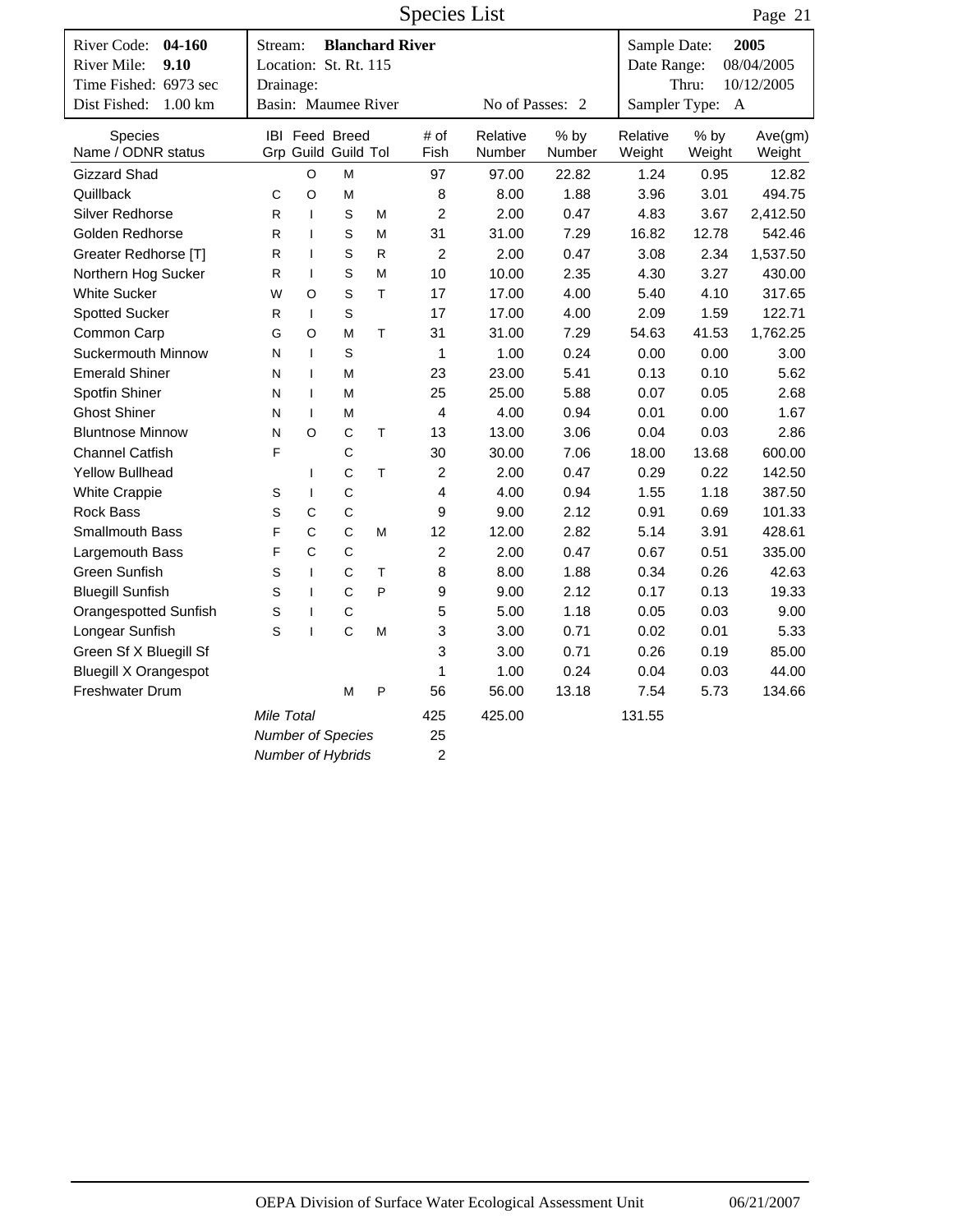|                               |                          |                          |                                              | <b>Species List</b> |                 |                    | Page 22          |                           |                                 |                   |  |
|-------------------------------|--------------------------|--------------------------|----------------------------------------------|---------------------|-----------------|--------------------|------------------|---------------------------|---------------------------------|-------------------|--|
| 04-160<br>River Code:         | Stream:                  |                          | <b>Blanchard River</b>                       |                     |                 |                    |                  | 2005<br>Sample Date:      |                                 |                   |  |
| River Mile:<br>2.60           | Location: Co. Rd. 21-H   |                          |                                              |                     |                 |                    |                  | Date Range:<br>07/13/2005 |                                 |                   |  |
| Time Fished: 7800 sec         | Drainage:                |                          |                                              |                     |                 |                    |                  | Thru:<br>10/11/2005       |                                 |                   |  |
| Dist Fished: 0.90 km          | Basin: Maumee River      |                          |                                              |                     |                 | No of Passes: 2    |                  |                           | Sampler Type:<br>$\overline{A}$ |                   |  |
| Species<br>Name / ODNR status |                          |                          | <b>IBI</b> Feed Breed<br>Grp Guild Guild Tol |                     | # of<br>Fish    | Relative<br>Number | $%$ by<br>Number | Relative<br>Weight        | % by<br>Weight                  | Ave(gm)<br>Weight |  |
| <b>Gizzard Shad</b>           |                          | O                        | M                                            |                     | 107             | 110.50             | 25.26            | 1.64                      | 1.57                            | 14.94             |  |
| <b>Redfin Pickerel</b>        |                          | P                        | M                                            | P                   | 1               | 1.00               | 0.23             | 0.06                      | 0.06                            | 61.00             |  |
| Quillback                     | С                        | O                        | M                                            |                     | $\mathbf{1}$    | 1.00               | 0.23             | 0.62                      | 0.59                            | 615.00            |  |
| Golden Redhorse               | R                        | $\mathbf{I}$             | S                                            | M                   | 18              | 19.00              | 4.34             | 10.70                     | 10.23                           | 564.44            |  |
| Greater Redhorse [T]          | R                        | $\mathbf{I}$             | S                                            | R                   | $\mathbf{1}$    | 1.00               | 0.23             | 2.50                      | 2.39                            | 2,500.00          |  |
| Northern Hog Sucker           | R                        | $\mathbf{I}$             | $\mathsf S$                                  | M                   | $\overline{c}$  | 2.25               | 0.51             | 1.39                      | 1.32                            | 615.00            |  |
| <b>White Sucker</b>           | W                        | O                        | $\mathsf S$                                  | T.                  | 15              | 17.50              | 4.00             | 2.43                      | 2.32                            | 144.00            |  |
| <b>Spotted Sucker</b>         | R                        | $\mathbf{I}$             | S                                            |                     | 21              | 22.25              | 5.09             | 2.99                      | 2.85                            | 125.24            |  |
| Common Carp                   | G                        | O                        | M                                            | T.                  | 33              | 37.25              | 8.51             | 58.78                     | 56.21                           | 1,596.97          |  |
| <b>Emerald Shiner</b>         | Ν                        | $\mathbf{I}$             | M                                            |                     | 43              | 50.75              | 11.60            | 0.19                      | 0.18                            | 3.72              |  |
| Spotfin Shiner                | Ν                        | $\mathbf{I}$             | M                                            |                     | 9               | 10.25              | 2.34             | 0.03                      | 0.02                            | 2.50              |  |
| <b>Ghost Shiner</b>           | N                        | $\mathbf{I}$             | M                                            |                     | 12              | 14.25              | 3.26             | 0.02                      | 0.02                            | 1.58              |  |
| <b>Bluntnose Minnow</b>       | N                        | O                        | $\mathsf{C}$                                 | Τ                   | $\overline{c}$  | 2.25               | 0.51             | 0.00                      | 0.00                            | 2.00              |  |
| <b>Channel Catfish</b>        | F                        |                          | C                                            |                     | 21              | 23.25              | 5.31             | 10.25                     | 9.80                            | 464.86            |  |
| <b>Yellow Bullhead</b>        |                          | I                        | C                                            | T                   | $\mathbf{3}$    | 3.50               | 0.80             | 0.62                      | 0.59                            | 176.00            |  |
| <b>Brown Bullhead</b>         |                          | $\overline{\phantom{a}}$ | $\mathsf{C}$                                 | T.                  | $\mathbf{1}$    | 1.00               | 0.23             | 0.15                      | 0.14                            | 148.00            |  |
| White Crappie                 | S                        | $\mathbf{I}$             | $\mathsf{C}$                                 |                     | $6\phantom{1}6$ | 6.25               | 1.43             | 1.43                      | 1.37                            | 238.00            |  |
| Rock Bass                     | S                        | $\mathsf{C}$             | $\mathsf C$                                  |                     | 1               | 1.25               | 0.29             | 0.36                      | 0.34                            | 285.00            |  |
| <b>Smallmouth Bass</b>        | F                        | $\mathsf{C}$             | C                                            | M                   | 1               | 1.00               | 0.23             | 0.20                      | 0.19                            | 201.00            |  |
| Largemouth Bass               | F                        | C                        | $\mathsf{C}$                                 |                     | $\overline{4}$  | 4.50               | 1.03             | 1.01                      | 0.96                            | 202.50            |  |
| Green Sunfish                 | S                        | $\mathbf{I}$             | C                                            | T                   | 14              | 16.50              | 3.77             | 0.36                      | 0.35                            | 21.14             |  |
| <b>Bluegill Sunfish</b>       | S                        | $\mathbf{I}$             | C                                            | P                   | 13              | 13.00              | 2.97             | 0.16                      | 0.16                            | 12.58             |  |
| <b>Orangespotted Sunfish</b>  | S                        | $\overline{\phantom{a}}$ | $\mathsf{C}$                                 |                     | $\mathbf{3}$    | 3.00               | 0.69             | 0.05                      | 0.04                            | 15.00             |  |
| Longear Sunfish               | S                        | $\overline{1}$           | $\mathsf{C}$                                 | M                   | 1               | 1.25               | 0.29             | 0.01                      | 0.00                            | 4.00              |  |
| Green Sf X Bluegill Sf        |                          |                          |                                              |                     | 1               | 1.00               | 0.23             | 0.11                      | 0.11                            | 111.00            |  |
| <b>Blackside Darter</b>       | D                        | $\mathsf{I}$             | S                                            |                     | 1               | 1.25               | 0.29             | 0.00                      | 0.00                            | 2.00              |  |
| Logperch                      | D                        | $\overline{1}$           | S                                            | M                   | 3               | 3.75               | 0.86             | 0.01                      | 0.01                            | 1.67              |  |
| Freshwater Drum               |                          |                          | M                                            | P                   | 61              | 67.75              | 15.49            | 8.54                      | 8.16                            | 122.93            |  |
|                               | Mile Total               |                          |                                              |                     | 399             | 437.50             |                  | 104.57                    |                                 |                   |  |
|                               | <b>Number of Species</b> |                          |                                              |                     | 27              |                    |                  |                           |                                 |                   |  |
|                               | Number of Hybrids        |                          |                                              |                     | $\mathbf 1$     |                    |                  |                           |                                 |                   |  |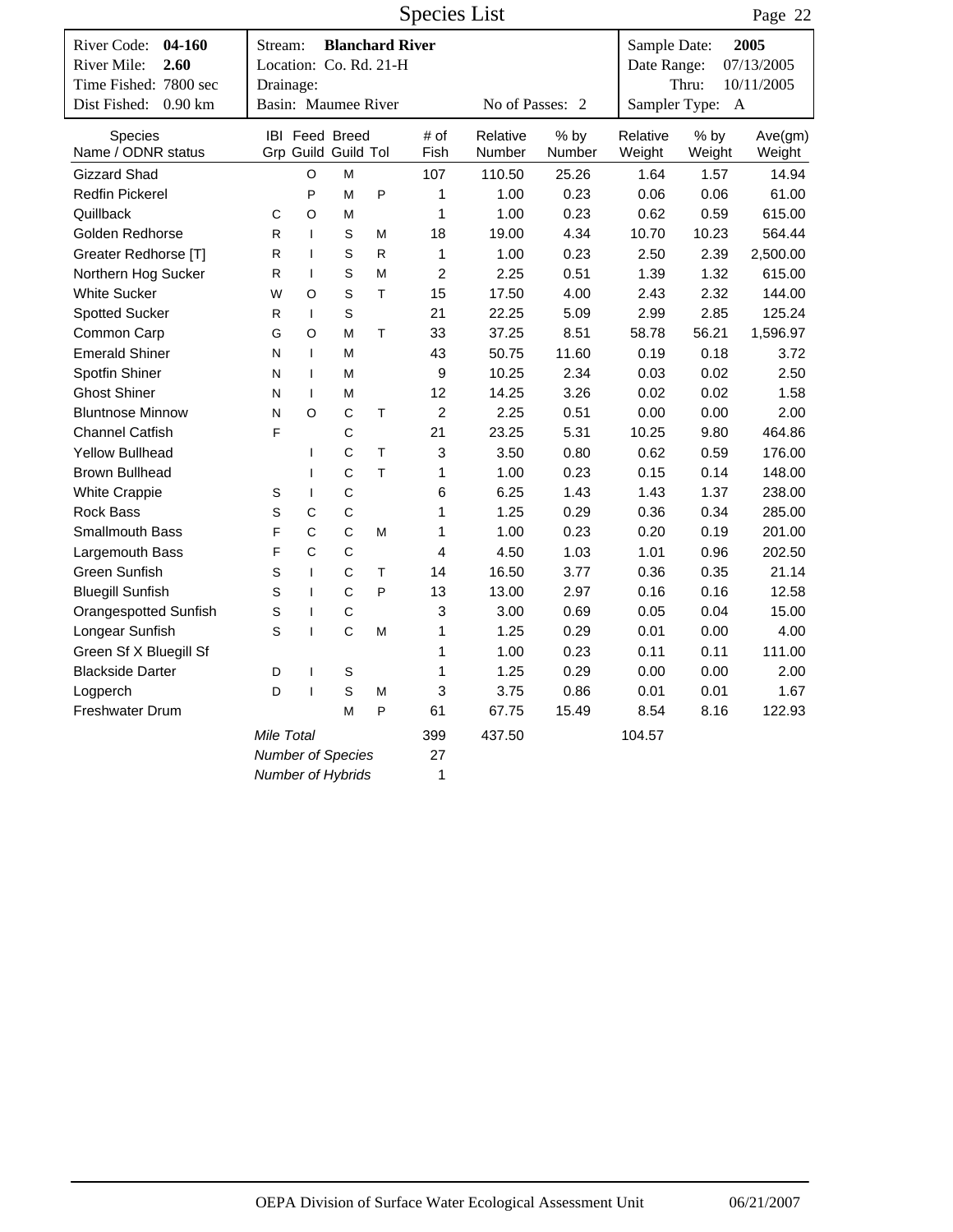|                               |                          |              |                                              |        |                |                    |                      |                    |                  | -00               |
|-------------------------------|--------------------------|--------------|----------------------------------------------|--------|----------------|--------------------|----------------------|--------------------|------------------|-------------------|
| River Code:<br>04-160         | Stream:                  |              | <b>Blanchard River</b>                       |        |                |                    | 2005<br>Sample Date: |                    |                  |                   |
| River Mile:<br>0.20           |                          |              | Location: near mouth                         |        |                |                    |                      | Date Range:        |                  | 08/05/2005        |
| Time Fished: 4343 sec         |                          |              | Drainage: 771.0 sq mi                        |        |                |                    |                      |                    |                  |                   |
| Dist Fished: 0.50 km          |                          |              | Basin: Maumee River                          |        |                | Sampler Type: A    |                      |                    |                  |                   |
| Species<br>Name / ODNR status |                          |              | <b>IBI Feed Breed</b><br>Grp Guild Guild Tol |        | # of<br>Fish   | Relative<br>Number | % by<br>Number       | Relative<br>Weight | $%$ by<br>Weight | Ave(gm)<br>Weight |
| <b>Gizzard Shad</b>           |                          | $\circ$      | M                                            |        | 48             | 96.00              | 32.88                | 1.32               | 1.91             | 13.78             |
| Silver Redhorse               | R                        | $\mathbf{I}$ | S                                            | M      | $\overline{c}$ | 4.00               | 1.37                 | 7.80               | 11.26            | 1,950.00          |
| Golden Redhorse               | R                        | $\mathbf{I}$ | $\mathsf S$                                  | M      | 4              | 8.00               | 2.74                 | 4.50               | 6.49             | 562.50            |
| Greater Redhorse [T]          | R.                       | $\mathbf{I}$ | S                                            | R      | 4              | 8.00               | 2.74                 | 10.30              | 14.86            | 1,287.50          |
| <b>White Sucker</b>           | W                        | $\circ$      | $\mathsf S$                                  | T      | $\overline{c}$ | 4.00               | 1.37                 | 1.20               | 1.73             | 300.00            |
| <b>Spotted Sucker</b>         | R                        | $\mathbf{I}$ | $\mathsf S$                                  |        | 9              | 18.00              | 6.16                 | 2.43               | 3.50             | 134.89            |
| Common Carp                   | G                        | $\circ$      | M                                            | T      | 9              | 18.00              | 6.16                 | 28.80              | 41.56            | 1,600.00          |
| <b>Emerald Shiner</b>         | N                        | $\mathbf{I}$ | M                                            |        | 6              | 12.00              | 4.11                 | 0.04               | 0.06             | 3.67              |
| Spotfin Shiner                | N                        | $\mathbf{I}$ | M                                            |        | 10             | 20.00              | 6.85                 | 0.09               | 0.13             | 4.56              |
| <b>Ghost Shiner</b>           | N                        | $\mathbf{I}$ | M                                            |        | $\overline{c}$ | 4.00               | 1.37                 | 0.01               | 0.01             | 1.50              |
| <b>Bluntnose Minnow</b>       | $\mathsf{N}$             | $\circ$      | $\mathsf C$                                  | T      | $\overline{c}$ | 4.00               | 1.37                 | 0.01               | 0.01             | 1.50              |
| <b>Channel Catfish</b>        | F                        |              | $\mathsf C$                                  |        | 3              | 6.00               | 2.05                 | 0.66               | 0.95             | 110.00            |
| <b>Yellow Bullhead</b>        |                          | $\mathbf{I}$ | C                                            | $\top$ | 1              | 2.00               | 0.68                 | 0.22               | 0.32             | 110.00            |
| <b>White Crappie</b>          | S                        | $\mathbf{I}$ | $\mathsf C$                                  |        | 6              | 12.00              | 4.11                 | 2.95               | 4.26             | 245.83            |
| <b>Black Crappie</b>          | S                        | $\mathbf{I}$ | $\mathsf{C}$                                 |        | $\overline{c}$ | 4.00               | 1.37                 | 3.30               | 4.76             | 825.00            |
| Largemouth Bass               | F                        | C            | $\mathsf C$                                  |        | 2              | 4.00               | 1.37                 | 2.10               | 3.03             | 525.00            |
| <b>Green Sunfish</b>          | S                        | $\mathbf{I}$ | $\mathsf{C}$                                 | T      | 6              | 12.00              | 4.11                 | 0.39               | 0.56             | 32.50             |
| Orangespotted Sunfish         | S                        | $\mathbf{I}$ | $\mathbf C$                                  |        | 4              | 8.00               | 2.74                 | 0.10               | 0.14             | 12.50             |
| Longear Sunfish               | S                        | $\mathbf{I}$ | $\mathsf C$                                  | M      | 3              | 6.00               | 2.05                 | 0.08               | 0.11             | 13.00             |
| Logperch                      | D                        | $\mathbf{I}$ | S                                            | M      | 4              | 8.00               | 2.74                 | 0.03               | 0.04             | 3.75              |
| Freshwater Drum               |                          |              | M                                            | P      | 17             | 34.00              | 11.64                | 2.98               | 4.29             | 87.50             |
|                               | Mile Total               |              |                                              |        | 146            | 292.00             |                      | 69.30              |                  |                   |
|                               | <b>Number of Species</b> |              |                                              |        | 21             |                    |                      |                    |                  |                   |
|                               |                          |              | Number of Hybrids                            |        | 0              |                    |                      |                    |                  |                   |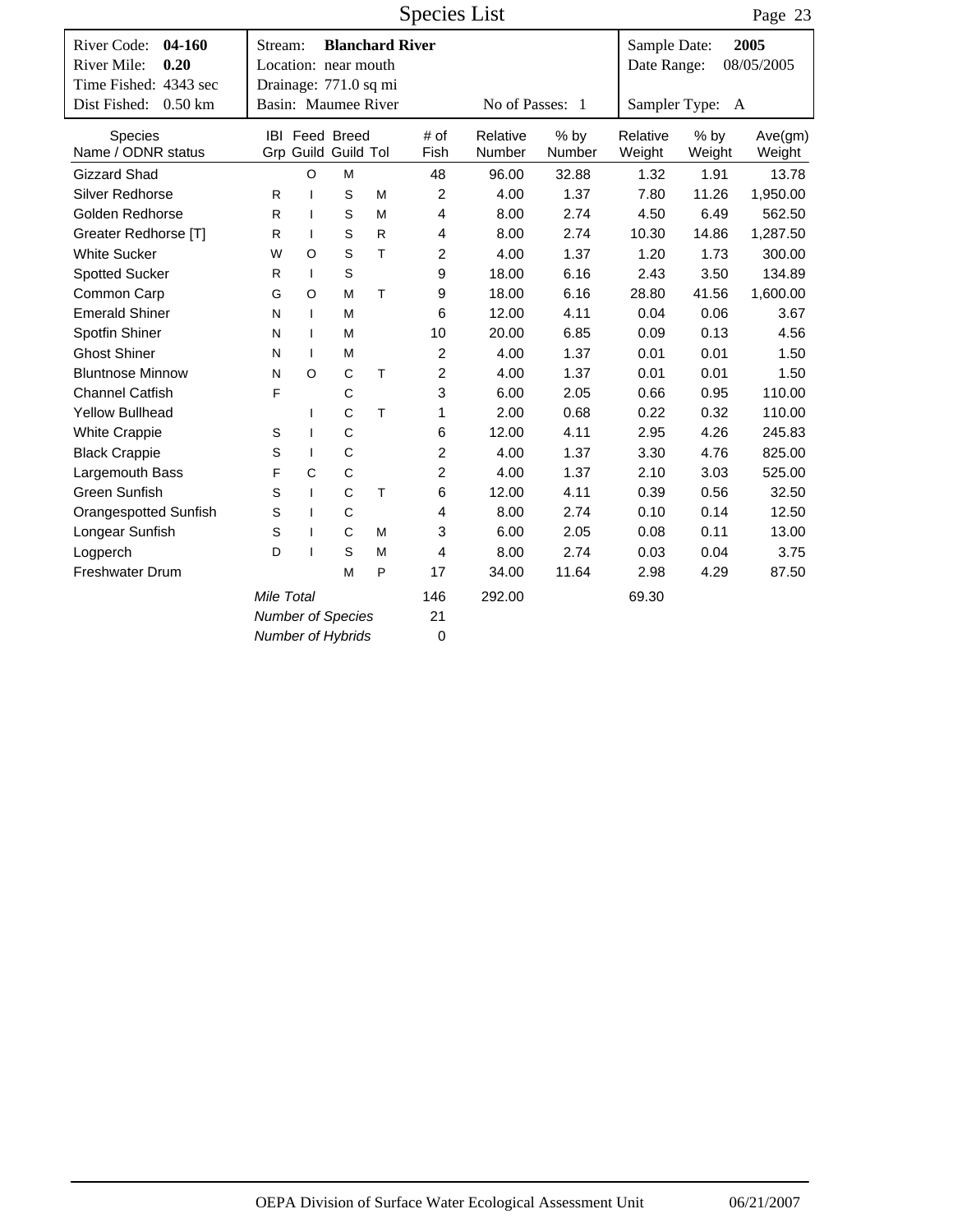| ■<br>39P |  |
|----------|--|
|          |  |

| River Code:<br>04-161<br>River Mile:<br>1.50 | Stream:<br>Location:     |              |                                   | <b>Deer Creek</b> |              |                    |                  | Sample Date:<br>Date Range: |                  | 2005<br>09/07/2005 |
|----------------------------------------------|--------------------------|--------------|-----------------------------------|-------------------|--------------|--------------------|------------------|-----------------------------|------------------|--------------------|
| Time Fished: 1500 sec                        | Drainage:                |              |                                   |                   |              |                    |                  |                             |                  |                    |
| Dist Fished:<br>$0.12 \text{ km}$            | Basin: Maumee River      |              |                                   |                   |              | No of Passes: 1    |                  |                             | Sampler Type: E  |                    |
| <b>Species</b><br>Name / ODNR status         | IBI                      |              | Feed Breed<br>Grp Guild Guild Tol |                   | # of<br>Fish | Relative<br>Number | $%$ by<br>Number | Relative<br>Weight          | $%$ by<br>Weight | Ave(gm)<br>Weight  |
| Common Carp                                  | G                        | O            | м                                 | т                 | 1            | 2.50               | 0.32             |                             |                  |                    |
| Golden Shiner                                | N                        | $\mathbf{I}$ | м                                 | т                 | 4            | 10.00              | 1.27             |                             |                  |                    |
| Creek Chub                                   | N                        | G            | N                                 | T                 | 23           | 57.50              | 7.32             |                             |                  |                    |
| <b>Fathead Minnow</b>                        | N                        | $\circ$      | C                                 | T                 | 21           | 52.50              | 6.69             |                             |                  |                    |
| <b>Bluntnose Minnow</b>                      | N                        | O            | C                                 | Т                 | 1            | 2.50               | 0.32             |                             |                  |                    |
| <b>Black Bullhead</b>                        |                          | I            | C                                 | P                 | 16           | 40.00              | 5.10             |                             |                  |                    |
| <b>Blackstripe Topminnow</b>                 |                          |              | M                                 |                   | 126          | 315.00             | 40.13            |                             |                  |                    |
| Green Sunfish                                | S                        |              | C                                 | т                 | 110          | 275.00             | 35.03            |                             |                  |                    |
| <b>Bluegill Sunfish</b>                      | S                        | $\mathbf{I}$ | C                                 | P                 | 2            | 5.00               | 0.64             |                             |                  |                    |
| Orangespotted Sunfish                        | S                        |              | C                                 |                   | 10           | 25.00              | 3.18             |                             |                  |                    |
|                                              | Mile Total               |              |                                   |                   | 314          | 785.00             |                  |                             |                  |                    |
|                                              | <b>Number of Species</b> |              |                                   |                   | 10           |                    |                  |                             |                  |                    |
|                                              | Number of Hybrids        |              |                                   |                   | 0            |                    |                  |                             |                  |                    |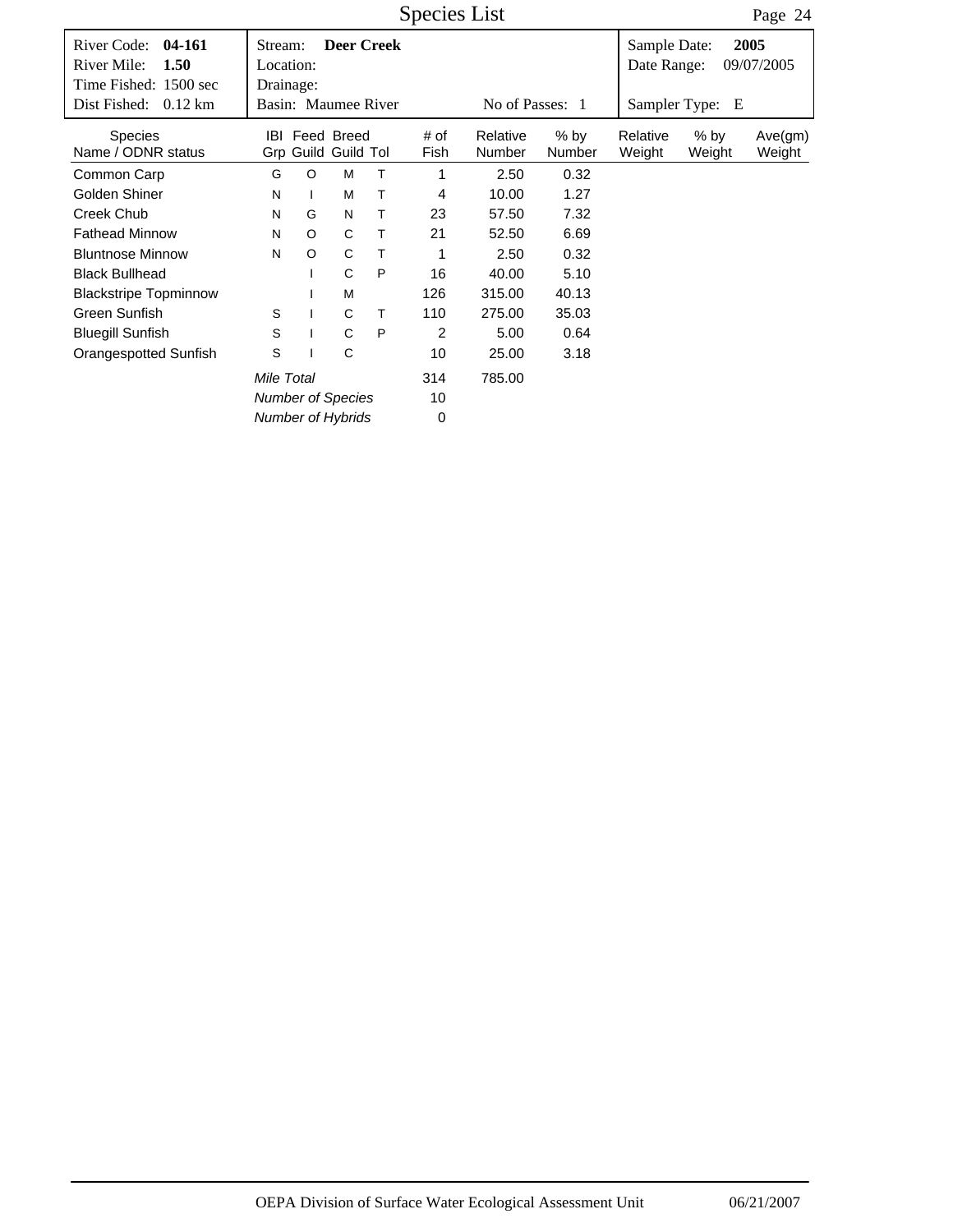| r.<br>1,<br>٠ |  |
|---------------|--|
|               |  |

|                                              |                      |              |                          |                   | л.          |                 |        |                             |                 |                    |
|----------------------------------------------|----------------------|--------------|--------------------------|-------------------|-------------|-----------------|--------|-----------------------------|-----------------|--------------------|
| River Code:<br>04-162<br>River Mile:<br>0.30 | Stream:<br>Location: |              |                          | <b>Bear Creek</b> |             |                 |        | Sample Date:<br>Date Range: |                 | 2005<br>09/01/2005 |
| Time Fished: 1800 sec                        | Drainage:            |              |                          |                   |             |                 |        |                             |                 |                    |
| Dist Fished:<br>$0.10 \mathrm{km}$           |                      |              | Basin: Maumee River      |                   |             | No of Passes: 1 |        |                             | Sampler Type: E |                    |
| <b>Species</b>                               |                      |              | <b>IBI</b> Feed Breed    |                   | # of        | Relative        | $%$ by | Relative                    | $%$ by          | Ave(gm)            |
| Name / ODNR status                           |                      |              | Grp Guild Guild Tol      |                   | Fish        | Number          | Number | Weight                      | Weight          | Weight             |
| <b>Gizzard Shad</b>                          |                      | O            | M                        |                   | 90          | 270.00          | 62.07  |                             |                 |                    |
| Golden Redhorse                              | R                    | $\mathsf{I}$ | S                        | м                 | 2           | 6.00            | 1.38   |                             |                 |                    |
| <b>White Sucker</b>                          | W                    | O            | S                        | т                 | 3           | 9.00            | 2.07   |                             |                 |                    |
| <b>Spotted Sucker</b>                        | R                    | $\mathsf{I}$ | S                        |                   | 2           | 6.00            | 1.38   |                             |                 |                    |
| Common Carp                                  | G                    | O            | M                        | т                 | 3           | 9.00            | 2.07   |                             |                 |                    |
| Golden Shiner                                | N                    | $\mathsf{I}$ | M                        | T                 | 3           | 9.00            | 2.07   |                             |                 |                    |
| Creek Chub                                   | N                    | G            | N                        | T                 | 5           | 15.00           | 3.45   |                             |                 |                    |
| <b>Redfin Shiner</b>                         | N                    | $\mathsf{I}$ | N                        |                   | 12          | 36.00           | 8.28   |                             |                 |                    |
| <b>Fathead Minnow</b>                        | N                    | O            | C                        | T                 | 1           | 3.00            | 0.69   |                             |                 |                    |
| <b>Yellow Bullhead</b>                       |                      | $\mathsf{I}$ | C                        | T                 | 3           | 9.00            | 2.07   |                             |                 |                    |
| Green Sunfish                                | S                    | I            | $\mathsf{C}$             | T                 | 9           | 27.00           | 6.21   |                             |                 |                    |
| <b>Bluegill Sunfish</b>                      | S                    | $\mathsf{I}$ | $\mathsf{C}$             | P                 | 2           | 6.00            | 1.38   |                             |                 |                    |
| Orangespotted Sunfish                        | S                    | $\mathsf{I}$ | C                        |                   | 9           | 27.00           | 6.21   |                             |                 |                    |
| Johnny Darter                                | D                    |              | C                        |                   | 1           | 3.00            | 0.69   |                             |                 |                    |
|                                              | Mile Total           |              |                          |                   | 145         | 435.00          |        |                             |                 |                    |
|                                              |                      |              | <b>Number of Species</b> |                   | 14          |                 |        |                             |                 |                    |
|                                              |                      |              | <b>Number of Hybrids</b> |                   | $\mathbf 0$ |                 |        |                             |                 |                    |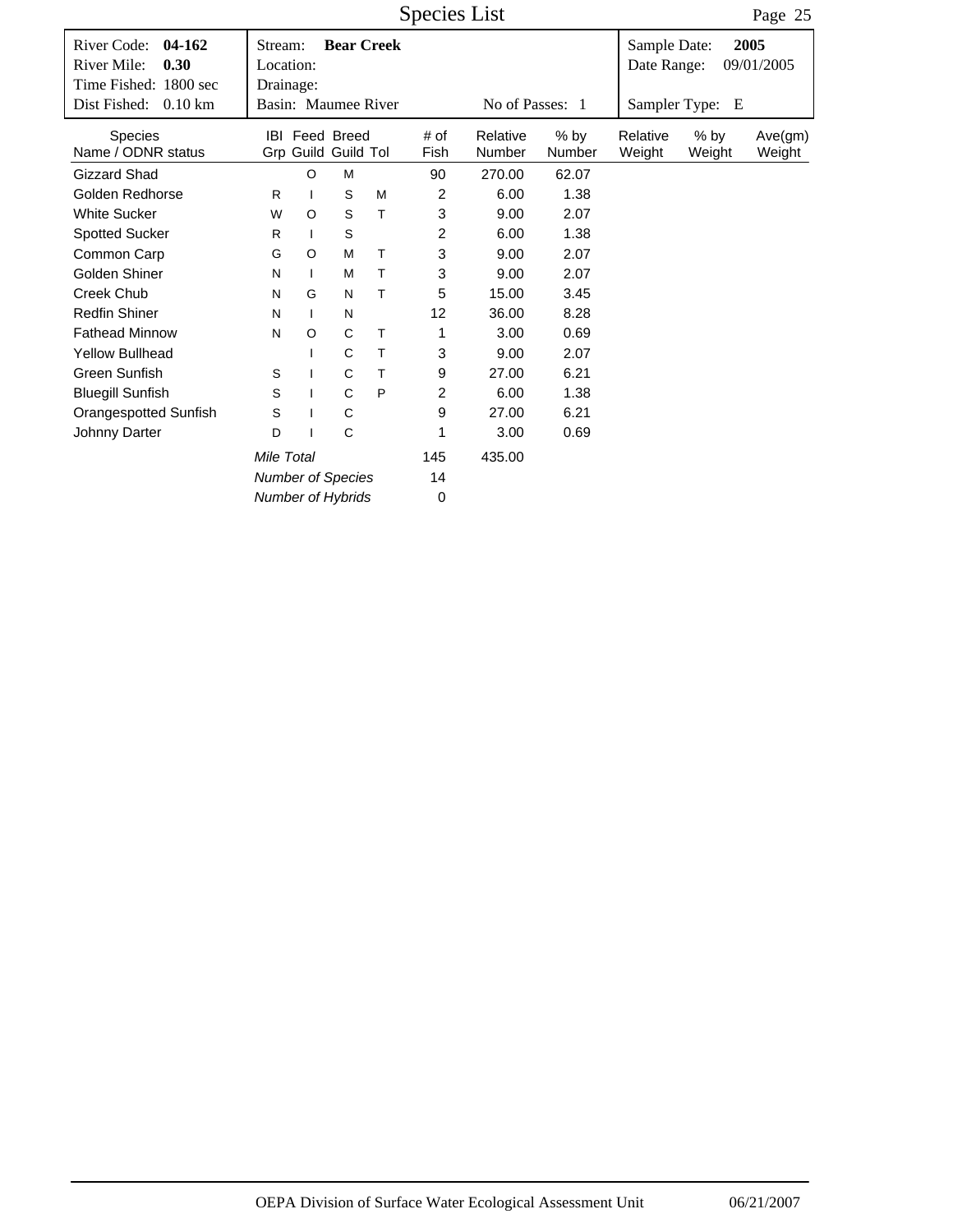| . .<br>-90 |  |
|------------|--|
|            |  |

| $04-163$<br>River Code:<br>River Mile:<br>3.10 | Stream:<br>Location:     |              |                       | <b>Caton Ditch</b> |      |                 |        | Sample Date:<br>Date Range: |                 | 2005<br>09/07/2005 |
|------------------------------------------------|--------------------------|--------------|-----------------------|--------------------|------|-----------------|--------|-----------------------------|-----------------|--------------------|
| Time Fished: 780 sec                           | Drainage:                |              |                       |                    |      |                 |        |                             |                 |                    |
| Dist Fished:<br>$0.11 \text{ km}$              | Basin: Maumee River      |              |                       |                    |      | No of Passes: 1 |        |                             | Sampler Type: E |                    |
| Species                                        |                          |              | <b>IBI</b> Feed Breed |                    | # of | Relative        | % by   | Relative                    | $%$ by          | Ave(gm)            |
| Name / ODNR status                             |                          |              | Grp Guild Guild Tol   |                    | Fish | Number          | Number | Weight                      | Weight          | Weight             |
| <b>Gizzard Shad</b>                            |                          | O            | M                     |                    | 18   | 49.09           | 4.38   |                             |                 |                    |
| <b>White Sucker</b>                            | W                        | O            | S                     | т                  | 5    | 13.64           | 1.22   |                             |                 |                    |
| Common Carp                                    | G                        | O            | М                     | т                  | 18   | 49.09           | 4.38   |                             |                 |                    |
| Creek Chub                                     | N                        | G            | N                     | $\top$             | 98   | 267.27          | 23.84  |                             |                 |                    |
| <b>Redfin Shiner</b>                           | N                        | $\mathbf{I}$ | N                     |                    | 14   | 38.18           | 3.41   |                             |                 |                    |
| <b>Fathead Minnow</b>                          | N                        | O            | С                     | Т                  | 45   | 122.73          | 10.95  |                             |                 |                    |
| <b>Bluntnose Minnow</b>                        | N                        | O            | C                     | Τ                  | 101  | 275.46          | 24.57  |                             |                 |                    |
| <b>Central Stoneroller</b>                     | N                        | H            | N                     |                    | 5    | 13.64           | 1.22   |                             |                 |                    |
| <b>Yellow Bullhead</b>                         |                          | $\mathsf{I}$ | C                     | т                  | 23   | 62.73           | 5.60   |                             |                 |                    |
| Green Sunfish                                  | S                        | $\mathbf{I}$ | C                     | т                  | 69   | 188.18          | 16.79  |                             |                 |                    |
| <b>Bluegill Sunfish</b>                        | S                        | $\mathbf{I}$ | C                     | P                  | 1    | 2.73            | 0.24   |                             |                 |                    |
| Orangespotted Sunfish                          | S                        | $\mathbf{I}$ | C                     |                    |      | 2.73            | 0.24   |                             |                 |                    |
| <b>Blackside Darter</b>                        | D                        | $\mathsf{I}$ | S                     |                    | 3    | 8.18            | 0.73   |                             |                 |                    |
| Johnny Darter                                  | D                        | ı            | C                     |                    | 10   | 27.27           | 2.43   |                             |                 |                    |
|                                                | Mile Total               |              |                       |                    | 411  | 1,120.91        |        |                             |                 |                    |
|                                                | <b>Number of Species</b> |              |                       |                    | 14   |                 |        |                             |                 |                    |
|                                                | Number of Hybrids        |              |                       |                    | 0    |                 |        |                             |                 |                    |
|                                                |                          |              |                       |                    |      |                 |        |                             |                 |                    |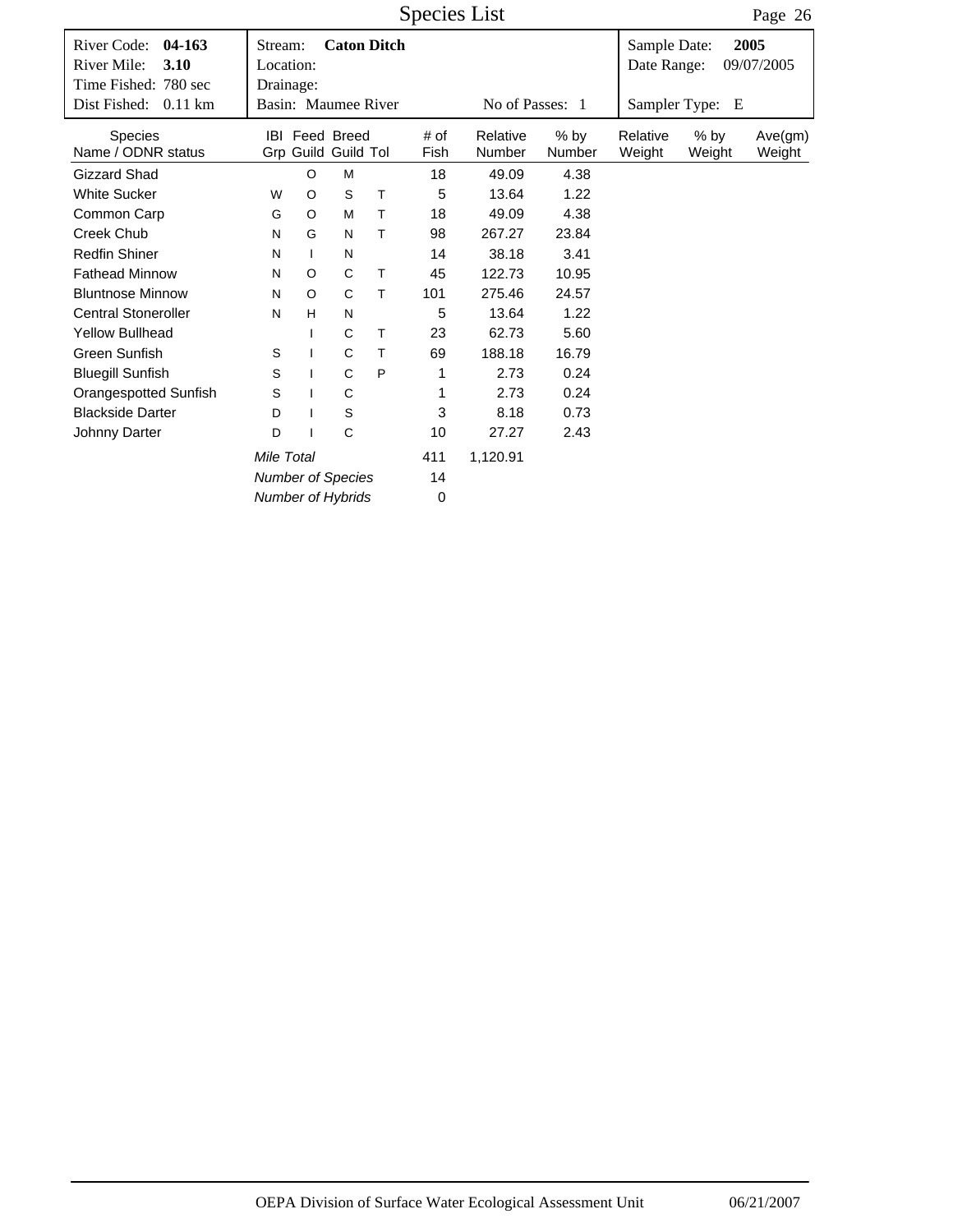|                                               |                      |                                              |                        |              | ------       |                                                   |                |                    |                    |                   |  |
|-----------------------------------------------|----------------------|----------------------------------------------|------------------------|--------------|--------------|---------------------------------------------------|----------------|--------------------|--------------------|-------------------|--|
| River Code:<br>04-164<br>River Mile:<br>19.90 | Stream:<br>Location: |                                              | <b>Cranberry Creek</b> |              |              | 2005<br>Sample Date:<br>08/29/2005<br>Date Range: |                |                    |                    |                   |  |
| Time Fished: 2025 sec                         | Drainage:            |                                              |                        |              |              |                                                   |                |                    |                    |                   |  |
| Dist Fished: 0.15 km                          |                      | Basin: Maumee River                          |                        |              |              | No of Passes: 1                                   |                |                    | Sampler Type:<br>E |                   |  |
| Species<br>Name / ODNR status                 |                      | <b>IBI Feed Breed</b><br>Grp Guild Guild Tol |                        |              | # of<br>Fish | Relative<br>Number                                | % by<br>Number | Relative<br>Weight | $%$ by<br>Weight   | Ave(gm)<br>Weight |  |
| <b>White Sucker</b>                           | W                    | $\circ$                                      | S                      | T.           | 34           | 68.00                                             | 2.57           | 2.92               | 13.05              | 42.94             |  |
| Creek Chub                                    | $\mathsf{N}$         | G                                            | ${\sf N}$              | $\mathsf{T}$ | 83           | 166.00                                            | 6.27           | 2.60               | 11.61              | 15.64             |  |
| <b>Scarlet Shiner</b>                         | N                    | $\mathbf{I}$                                 | S                      | M            | 21           | 42.00                                             | 1.59           | 0.02               | 0.09               | 0.50              |  |
| <b>Striped Shiner</b>                         | N                    | $\mathbf{I}$                                 | $\mathsf S$            |              | 91           | 182.00                                            | 6.87           | 1.81               | 8.09               | 9.94              |  |
| <b>Fathead Minnow</b>                         | N                    | $\circ$                                      | $\mathsf C$            | T            | 49           | 98.00                                             | 3.70           | 0.06               | 0.28               | 0.64              |  |
| <b>Bluntnose Minnow</b>                       | N                    | $\circ$                                      | $\mathsf{C}$           | T.           | 146          | 292.00                                            | 11.03          | 0.49               | 2.19               | 1.68              |  |
| <b>Central Stoneroller</b>                    | N                    | H                                            | N                      |              | 456          | 912.00                                            | 34.44          | 6.66               | 29.79              | 7.31              |  |
| <b>Yellow Bullhead</b>                        |                      | $\mathbf{I}$                                 | C                      | T.           | 81           | 162.00                                            | 6.12           | 3.07               | 13.73              | 18.96             |  |
| <b>Black Bullhead</b>                         |                      |                                              | $\mathsf C$            | P            | 1            | 2.00                                              | 0.08           | 0.00               | 0.01               | 1.00              |  |
| <b>Tadpole Madtom</b>                         |                      |                                              | $\mathsf C$            |              | 1            | 2.00                                              | 0.08           | 0.01               | 0.04               | 5.00              |  |
| <b>Blackstripe Topminnow</b>                  |                      | $\mathbf{I}$                                 | M                      |              | 247          | 494.00                                            | 18.66          | 0.22               | 0.98               | 0.44              |  |
| <b>Rock Bass</b>                              | S                    | $\mathsf C$                                  | $\mathsf C$            |              | 5            | 10.00                                             | 0.38           | 0.10               | 0.45               | 10.00             |  |
| Largemouth Bass                               | F                    | $\mathbf C$                                  | $\mathsf C$            |              | 10           | 20.00                                             | 0.76           | 2.76               | 12.34              | 138.00            |  |
| Green Sunfish                                 | S                    | $\mathbf{I}$                                 | $\mathsf C$            | $\mathsf{T}$ | 3            | 6.00                                              | 0.23           | 0.06               | 0.27               | 10.00             |  |
| <b>Bluegill Sunfish</b>                       | S                    | $\mathbf{I}$                                 | $\mathsf C$            | P            | 32           | 64.00                                             | 2.42           | 1.42               | 6.35               | 22.19             |  |
| Green Sf X Hybrid                             |                      |                                              |                        |              | 5            | 10.00                                             | 0.38           | 0.04               | 0.18               | 4.00              |  |
| Johnny Darter                                 | D                    | $\mathbf{I}$                                 | C                      |              | 45           | 90.00                                             | 3.40           | 0.09               | 0.41               | 1.03              |  |
| Orangethroat Darter                           | D                    |                                              | $\mathsf S$            |              | 14           | 28.00                                             | 1.06           | 0.03               | 0.13               | 1.07              |  |
|                                               | Mile Total           |                                              |                        |              | 1,324        | 2,648.00                                          |                | 22.37              |                    |                   |  |
|                                               |                      | <b>Number of Species</b>                     |                        |              | 17           |                                                   |                |                    |                    |                   |  |
|                                               |                      | <b>Number of Hybrids</b>                     |                        |              | 1            |                                                   |                |                    |                    |                   |  |
|                                               |                      |                                              |                        |              |              |                                                   |                |                    |                    |                   |  |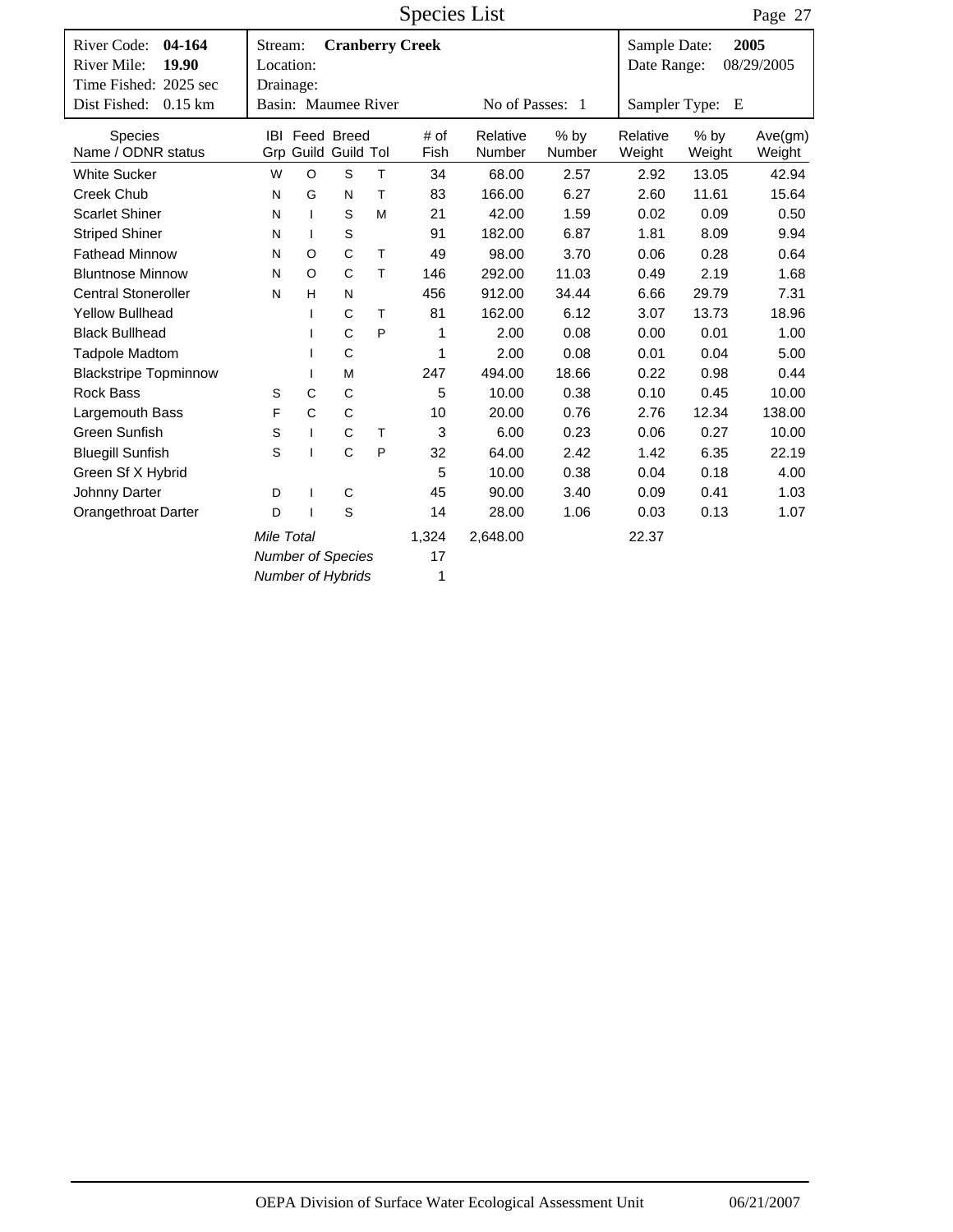| River Code:<br>04-164<br>River Mile:<br>12.90 | Stream:<br>Location:     |                          |                       | <b>Cranberry Creek</b> |                | 2005<br>Sample Date:<br>09/01/2005<br>Date Range: |        |               |        |         |  |
|-----------------------------------------------|--------------------------|--------------------------|-----------------------|------------------------|----------------|---------------------------------------------------|--------|---------------|--------|---------|--|
| Time Fished: 1800 sec                         |                          | Drainage:                |                       |                        |                |                                                   |        |               |        |         |  |
| Dist Fished: 0.15 km                          | Basin: Maumee River      |                          |                       |                        |                | No of Passes: 1                                   |        | Sampler Type: | E      |         |  |
|                                               |                          |                          |                       |                        |                |                                                   |        |               |        |         |  |
| Species                                       |                          |                          | <b>IBI</b> Feed Breed |                        | # of           | Relative                                          | $%$ by | Relative      | $%$ by | Ave(gm) |  |
| Name / ODNR status                            |                          |                          | Grp Guild Guild Tol   |                        | Fish           | Number                                            | Number | Weight        | Weight | Weight  |  |
| <b>Gizzard Shad</b>                           |                          | O                        | M                     |                        | 26             | 52.00                                             | 3.50   | 0.78          | 7.24   | 14.92   |  |
| Quillback                                     | C                        | $\circ$                  | M                     |                        | 1              | 2.00                                              | 0.13   | 0.02          | 0.21   | 11.00   |  |
| <b>White Sucker</b>                           | W                        | $\circ$                  | $\mathsf S$           | $\mathsf T$            | 44             | 88.00                                             | 5.92   | 0.24          | 2.19   | 2.67    |  |
| Common Carp                                   | G                        | $\circ$                  | M                     | $\top$                 | $\overline{7}$ | 14.00                                             | 0.94   | 0.30          | 2.76   | 21.14   |  |
| <b>Creek Chub</b>                             | $\mathsf{N}$             | G                        | ${\sf N}$             | $\top$                 | 82             | 164.00                                            | 11.04  | 3.61          | 33.69  | 22.02   |  |
| <b>Suckermouth Minnow</b>                     | N                        | $\mathbf{I}$             | $\mathsf S$           |                        | 1              | 2.00                                              | 0.13   | 0.02          | 0.19   | 10.00   |  |
| <b>Redfin Shiner</b>                          | N                        | $\mathbf{I}$             | N                     |                        | 5              | 10.00                                             | 0.67   | 0.01          | 0.11   | 1.20    |  |
| <b>Striped Shiner</b>                         | N                        | $\mathbf{I}$             | S                     |                        | 29             | 58.00                                             | 3.90   | 0.68          | 6.32   | 11.69   |  |
| Spotfin Shiner                                | N                        | $\mathsf{l}$             | M                     |                        | 1              | 2.00                                              | 0.13   | 0.01          | 0.07   | 4.00    |  |
| Sand Shiner                                   | N                        | $\mathbf{I}$             | M                     | M                      | 1              | 2.00                                              | 0.13   | 0.00          | 0.02   | 1.00    |  |
| Silverjaw Minnow                              | N                        | $\mathbf{I}$             | M                     |                        | 36             | 72.00                                             | 4.85   | 0.16          | 1.49   | 2.22    |  |
| <b>Fathead Minnow</b>                         | ${\sf N}$                | $\circ$                  | $\mathsf C$           | T.                     | 13             | 26.00                                             | 1.75   | 0.04          | 0.35   | 1.46    |  |
| <b>Bluntnose Minnow</b>                       | N                        | $\circ$                  | $\mathsf C$           | T                      | 167            | 334.00                                            | 22.48  | 0.57          | 5.28   | 1.69    |  |
| <b>Central Stoneroller</b>                    | N                        | H                        | $\mathsf{N}$          |                        | 282            | 564.00                                            | 37.95  | 3.14          | 29.27  | 5.56    |  |
| <b>Yellow Bullhead</b>                        |                          | $\mathbf{I}$             | $\mathsf{C}$          | T                      | 1              | 2.00                                              | 0.13   | 0.01          | 0.07   | 4.00    |  |
| <b>Blackstripe Topminnow</b>                  |                          | $\mathbf{I}$             | M                     |                        | 3              | 6.00                                              | 0.40   | 0.01          | 0.07   | 1.33    |  |
| <b>Rock Bass</b>                              | S                        | $\mathsf{C}$             | C                     |                        | 17             | 34.00                                             | 2.29   | 0.64          | 5.97   | 18.82   |  |
| Green Sunfish                                 | S                        | $\mathbf{I}$             | C                     | T.                     | 21             | 42.00                                             | 2.83   | 0.48          | 4.46   | 11.38   |  |
| Longear Sunfish                               | S                        | $\mathbf{I}$             | $\mathsf C$           | M                      | 5              | 10.00                                             | 0.67   | 0.02          | 0.17   | 1.80    |  |
| <b>Rainbow Darter</b>                         | D                        | $\overline{\phantom{a}}$ | S                     | M                      | 1              | 2.00                                              | 0.13   | 0.00          | 0.04   | 2.00    |  |
|                                               | Mile Total               |                          |                       |                        | 743            | 1,486.00                                          |        | 10.72         |        |         |  |
|                                               | <b>Number of Species</b> |                          |                       |                        | 20             |                                                   |        |               |        |         |  |
|                                               | Number of Hybrids        |                          |                       |                        | 0              |                                                   |        |               |        |         |  |
|                                               |                          |                          |                       |                        |                |                                                   |        |               |        |         |  |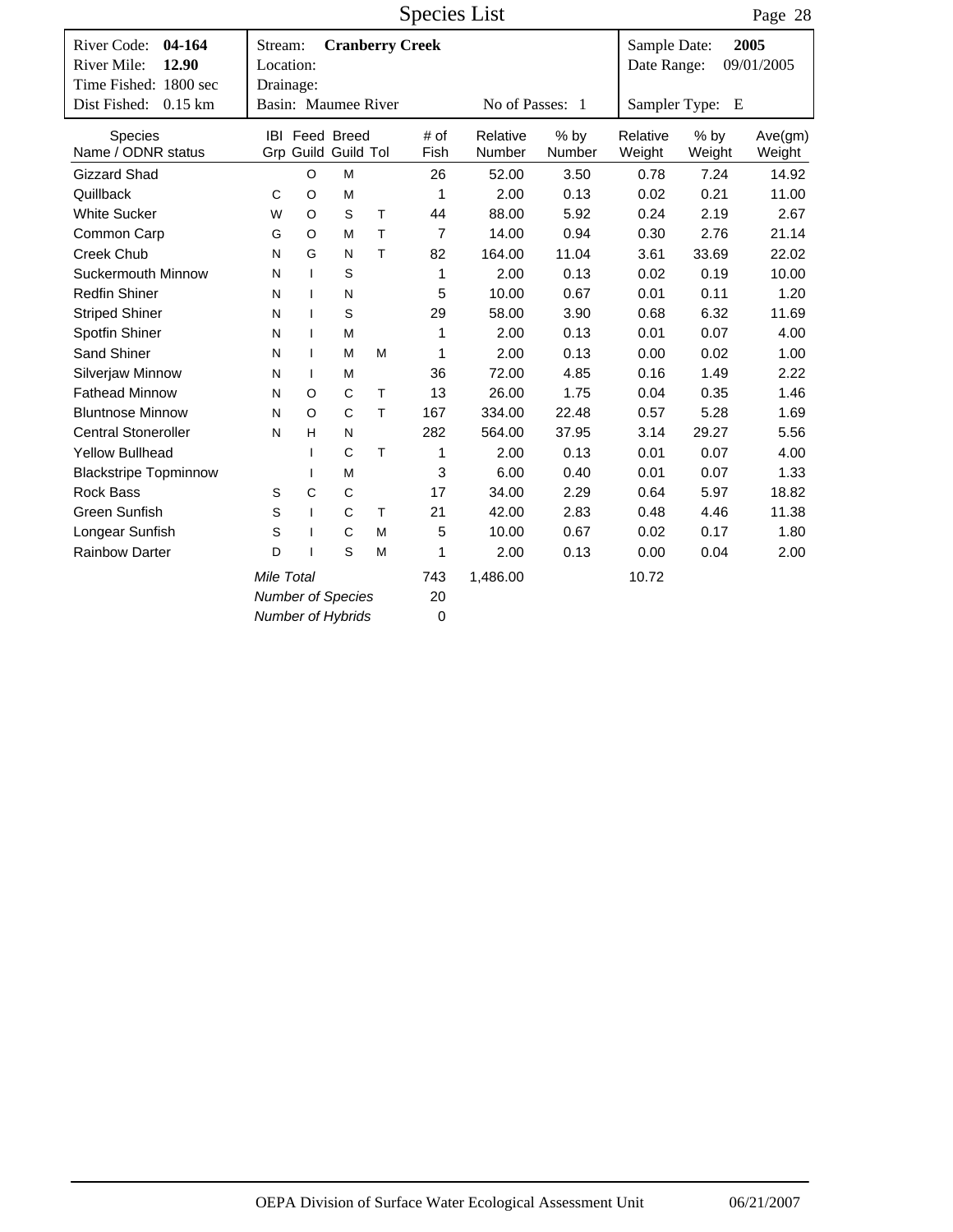|                                              |                      |                                              |              |                        | $_{\rm v}$ $_{\rm v}$ $_{\rm v}$ $_{\rm v}$ $_{\rm v}$ $_{\rm v}$ |                                                   |                  |                    |                 | $1 \, \mu_{\odot}$ $\sigma$ $\gtrsim$ |  |
|----------------------------------------------|----------------------|----------------------------------------------|--------------|------------------------|-------------------------------------------------------------------|---------------------------------------------------|------------------|--------------------|-----------------|---------------------------------------|--|
| River Code:<br>04-164<br>River Mile:<br>7.80 | Stream:<br>Location: |                                              |              | <b>Cranberry Creek</b> |                                                                   | 2005<br>Sample Date:<br>Date Range:<br>09/01/2005 |                  |                    |                 |                                       |  |
|                                              |                      |                                              |              |                        |                                                                   |                                                   |                  |                    |                 |                                       |  |
| Time Fished: 1800 sec                        | Drainage:            |                                              |              |                        |                                                                   |                                                   |                  |                    |                 |                                       |  |
| Dist Fished: 0.15 km                         |                      | Basin: Maumee River                          |              |                        |                                                                   | No of Passes: 1                                   |                  |                    | Sampler Type: E |                                       |  |
| Species<br>Name / ODNR status                |                      | <b>IBI</b> Feed Breed<br>Grp Guild Guild Tol |              |                        | # of<br>Fish                                                      | Relative<br>Number                                | $%$ by<br>Number | Relative<br>Weight | % by<br>Weight  | Ave(gm)<br>Weight                     |  |
| Gizzard Shad                                 |                      | $\circ$                                      | M            |                        | $\overline{\mathbf{4}}$                                           | 8.00                                              | 1.05             | 0.14               | 2.02            | 17.50                                 |  |
| Quillback                                    | C                    | $\circ$                                      | M            |                        | $\overline{c}$                                                    | 4.00                                              | 0.53             | 0.06               | 0.81            | 14.00                                 |  |
| <b>White Sucker</b>                          | W                    | $\circ$                                      | $\mathsf S$  | $\top$                 | $\overline{c}$                                                    | 4.00                                              | 0.53             | 0.63               | 9.08            | 157.50                                |  |
| Common Carp                                  | G                    | $\circ$                                      | M            | T                      | 3                                                                 | 6.00                                              | 0.79             | 0.26               | 3.75            | 43.33                                 |  |
| Creek Chub                                   | N                    | G                                            | $\mathsf{N}$ | T                      | 46                                                                | 92.00                                             | 12.11            | 0.51               | 7.36            | 5.56                                  |  |
| <b>Redfin Shiner</b>                         | N                    | $\overline{\phantom{a}}$                     | ${\sf N}$    |                        | 11                                                                | 22.00                                             | 2.89             | 0.04               | 0.63            | 2.00                                  |  |
| <b>Striped Shiner</b>                        | N                    | $\mathbf{I}$                                 | S            |                        | 68                                                                | 136.00                                            | 17.89            | 0.69               | 9.91            | 5.06                                  |  |
| Spotfin Shiner                               | $\mathsf{N}$         | $\overline{1}$                               | M            |                        | 16                                                                | 32.00                                             | 4.21             | 0.05               | 0.76            | 1.67                                  |  |
| Sand Shiner                                  | $\mathsf{N}$         | $\mathbf{I}$                                 | M            | M                      | 6                                                                 | 12.00                                             | 1.58             | 0.02               | 0.29            | 1.67                                  |  |
| Silverjaw Minnow                             | N                    | $\mathbf{I}$                                 | M            |                        | 22                                                                | 44.00                                             | 5.79             | 0.08               | 1.12            | 1.76                                  |  |
| <b>Bluntnose Minnow</b>                      | N                    | $\circ$                                      | $\mathbf C$  | $\mathsf{T}$           | 74                                                                | 148.00                                            | 19.47            | 0.24               | 3.40            | 1.60                                  |  |
| <b>Central Stoneroller</b>                   | N                    | $\mathsf H$                                  | $\mathsf{N}$ |                        | 28                                                                | 56.00                                             | 7.37             | 0.42               | 6.05            | 7.50                                  |  |
| <b>Yellow Bullhead</b>                       |                      | I                                            | $\mathsf C$  | T                      | 8                                                                 | 16.00                                             | 2.11             | 1.33               | 19.13           | 83.00                                 |  |
| <b>Blackstripe Topminnow</b>                 |                      | $\mathbf{I}$                                 | M            |                        | 23                                                                | 46.00                                             | 6.05             | 0.03               | 0.37            | 0.56                                  |  |
| <b>Rock Bass</b>                             | S                    | $\mathsf{C}$                                 | $\mathsf{C}$ |                        | 19                                                                | 38.00                                             | 5.00             | 1.51               | 21.80           | 39.82                                 |  |
| <b>Green Sunfish</b>                         | S                    | $\overline{\phantom{a}}$                     | $\mathsf C$  | $\top$                 | 19                                                                | 38.00                                             | 5.00             | 0.73               | 10.57           | 19.32                                 |  |
| Longear Sunfish                              | S                    | $\mathbf{I}$                                 | $\mathsf C$  | M                      | 3                                                                 | 6.00                                              | 0.79             | 0.07               | 0.95            | 11.00                                 |  |
| <b>Blackside Darter</b>                      | D                    | $\overline{1}$                               | $\mathsf S$  |                        | $\overline{c}$                                                    | 4.00                                              | 0.53             | 0.02               | 0.32            | 5.50                                  |  |
| Logperch                                     | D                    | $\mathbf{I}$                                 | S            | M                      | 1                                                                 | 2.00                                              | 0.26             | 0.04               | 0.52            | 18.00                                 |  |
| Johnny Darter                                | D                    | $\overline{1}$                               | $\mathsf C$  |                        | 9                                                                 | 18.00                                             | 2.37             | 0.03               | 0.43            | 1.67                                  |  |
| <b>Greenside Darter</b>                      | D                    | $\overline{1}$                               | $\mathsf S$  | M                      | 13                                                                | 26.00                                             | 3.42             | 0.05               | 0.69            | 1.85                                  |  |
| Rainbow Darter                               | D                    | I                                            | S            | M                      | 1                                                                 | 2.00                                              | 0.26             | 0.00               | 0.03            | 1.00                                  |  |
|                                              | Mile Total           |                                              |              |                        | 380                                                               | 760.00                                            |                  | 6.94               |                 |                                       |  |
|                                              |                      | <b>Number of Species</b>                     |              |                        | 22                                                                |                                                   |                  |                    |                 |                                       |  |
|                                              |                      | Number of Hybrids                            |              |                        | 0                                                                 |                                                   |                  |                    |                 |                                       |  |
|                                              |                      |                                              |              |                        |                                                                   |                                                   |                  |                    |                 |                                       |  |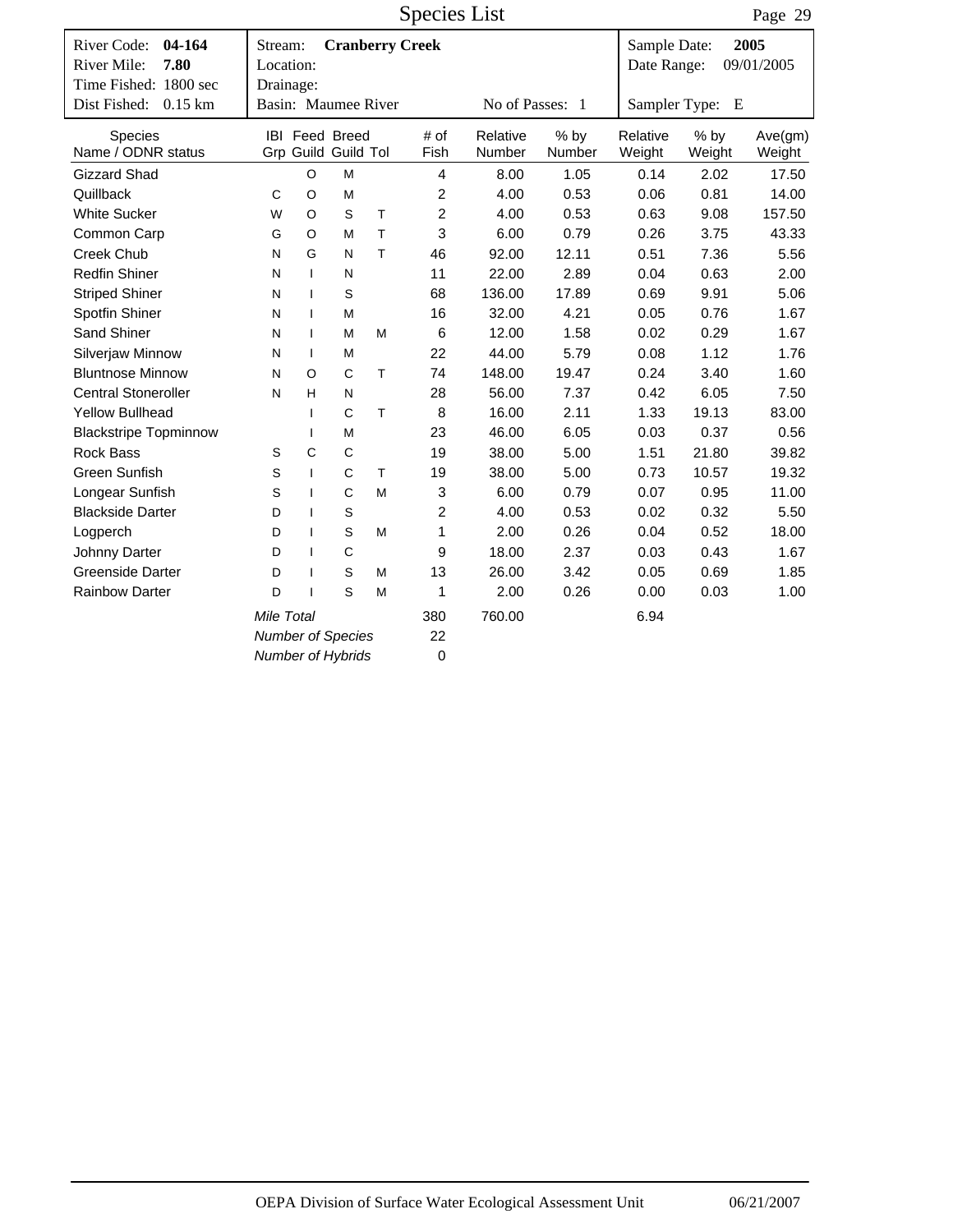| 74 O |  |
|------|--|
|      |  |

| River Code:<br>04-165<br>River Mile:<br>0.70 | Stream:<br>Location:     |              | <b>Pike Run</b>       |   |                |                 |        | Sample Date:<br>Date Range: |                 | 2005<br>09/01/2005 |  |
|----------------------------------------------|--------------------------|--------------|-----------------------|---|----------------|-----------------|--------|-----------------------------|-----------------|--------------------|--|
| Time Fished: 1800 sec                        | Drainage:                |              |                       |   |                |                 |        |                             |                 |                    |  |
| Dist Fished:<br>$0.15$ km                    | Basin: Maumee River      |              |                       |   |                | No of Passes: 1 |        |                             | Sampler Type: E |                    |  |
| <b>Species</b>                               |                          |              | <b>IBI</b> Feed Breed |   | # of           | Relative        | % by   | Relative                    | % by            | Ave(gm)            |  |
| Name / ODNR status                           |                          |              | Grp Guild Guild Tol   |   | Fish           | Number          | Number | Weight                      | Weight          | Weight             |  |
| <b>Gizzard Shad</b>                          |                          | O            | M                     |   | 1              | 2.00            | 0.43   |                             |                 |                    |  |
| <b>White Sucker</b>                          | W                        | $\circ$      | S                     | т | 17             | 34.00           | 7.30   |                             |                 |                    |  |
| Golden Shiner                                | N                        | $\mathbf{I}$ | M                     | т | 4              | 8.00            | 1.72   |                             |                 |                    |  |
| Creek Chub                                   | N                        | G            | N                     | т | 111            | 222.00          | 47.64  |                             |                 |                    |  |
| <b>Redfin Shiner</b>                         | N                        | $\mathbf{I}$ | N                     |   | 3              | 6.00            | 1.29   |                             |                 |                    |  |
| <b>Fathead Minnow</b>                        | N                        | O            | C                     | т | 6              | 12.00           | 2.58   |                             |                 |                    |  |
| <b>Bluntnose Minnow</b>                      | N                        | $\circ$      | C                     | Τ | 23             | 46.00           | 9.87   |                             |                 |                    |  |
| <b>Central Stoneroller</b>                   | N                        | H            | N                     |   | 7              | 14.00           | 3.00   |                             |                 |                    |  |
| <b>Yellow Bullhead</b>                       |                          |              | C                     | т | 10             | 20.00           | 4.29   |                             |                 |                    |  |
| <b>Black Bullhead</b>                        |                          |              | $\mathsf{C}$          | P | $\overline{2}$ | 4.00            | 0.86   |                             |                 |                    |  |
| Green Sunfish                                | S                        |              | C                     | Τ | 22             | 44.00           | 9.44   |                             |                 |                    |  |
| <b>Bluegill Sunfish</b>                      | S                        | T            | C                     | P | 20             | 40.00           | 8.58   |                             |                 |                    |  |
| Orangespotted Sunfish                        | S                        |              | C                     |   | 7              | 14.00           | 3.00   |                             |                 |                    |  |
|                                              | Mile Total               |              |                       |   | 233            | 466.00          |        |                             |                 |                    |  |
|                                              | <b>Number of Species</b> |              |                       |   | 13             |                 |        |                             |                 |                    |  |
|                                              | Number of Hybrids        |              |                       |   | 0              |                 |        |                             |                 |                    |  |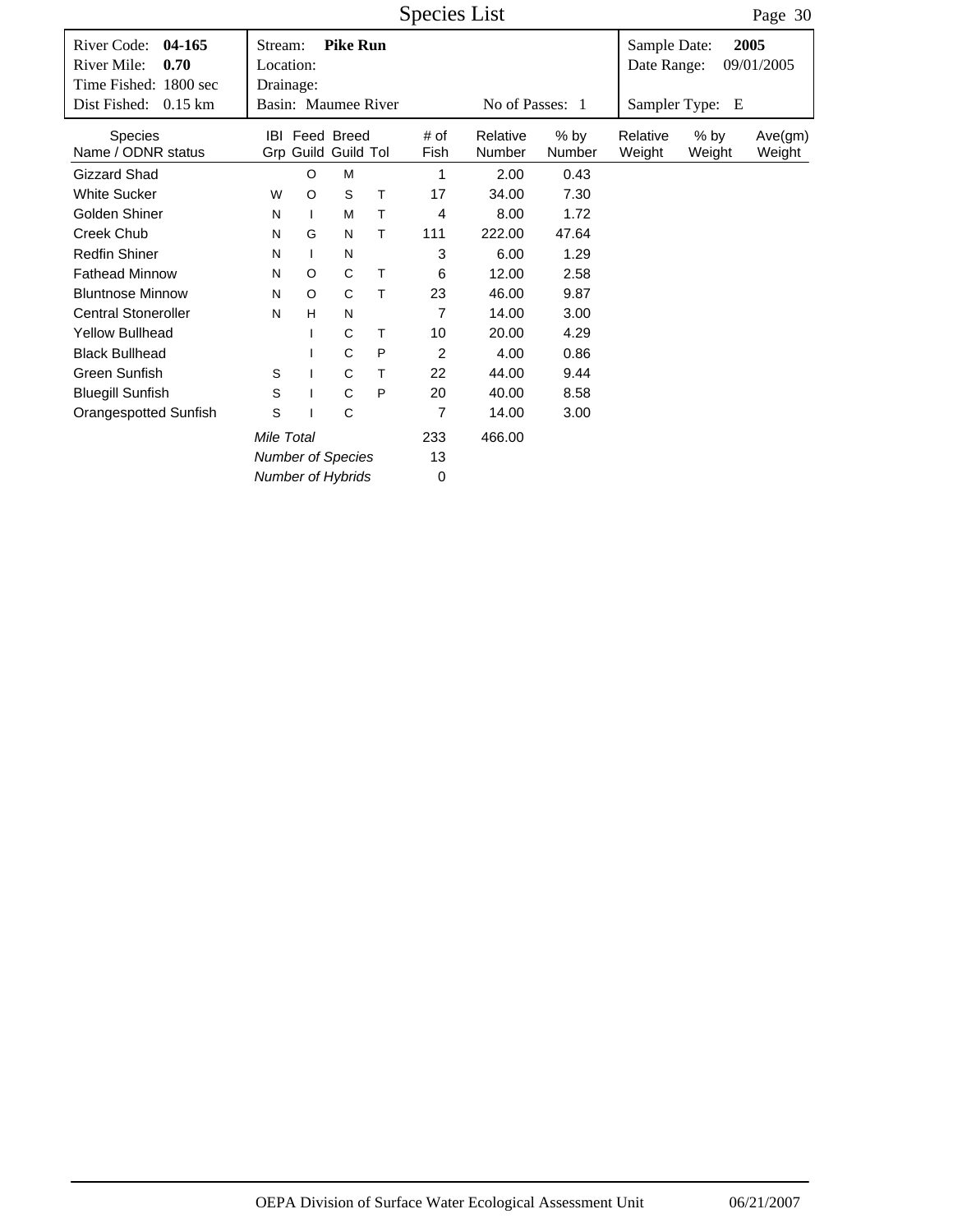| 49 |  |
|----|--|
|    |  |

| River Code:<br>04-168<br>River Mile:<br>24.90 | Stream:<br>Location:     |              |                                   | <b>Riley Creek</b> |              | 2005<br>Sample Date:<br>09/08/2005<br>Date Range: |                  |                    |                  |                   |
|-----------------------------------------------|--------------------------|--------------|-----------------------------------|--------------------|--------------|---------------------------------------------------|------------------|--------------------|------------------|-------------------|
| Time Fished: 1800 sec                         | Drainage:                |              |                                   |                    |              |                                                   |                  |                    |                  |                   |
| Dist Fished:<br>$0.10 \mathrm{km}$            | Basin: Maumee River      |              |                                   |                    |              | No of Passes: 1                                   |                  |                    | Sampler Type: E  |                   |
| <b>Species</b><br>Name / ODNR status          | IBI                      |              | Feed Breed<br>Grp Guild Guild Tol |                    | # of<br>Fish | Relative<br>Number                                | $%$ by<br>Number | Relative<br>Weight | $%$ by<br>Weight | Ave(gm)<br>Weight |
| <b>White Sucker</b>                           | W                        | $\circ$      | S                                 | т                  | 51           | 153.00                                            | 17.96            |                    |                  |                   |
| Common Carp                                   | G                        | $\circ$      | M                                 | т                  | 2            | 6.00                                              | 0.70             |                    |                  |                   |
| Golden Shiner                                 | N                        | $\mathbf{I}$ | М                                 | т                  | 23           | 69.00                                             | 8.10             |                    |                  |                   |
| Creek Chub                                    | N                        | G            | N                                 | Т                  | 16           | 48.00                                             | 5.63             |                    |                  |                   |
| <b>Fathead Minnow</b>                         | N                        | $\circ$      | C                                 | Т                  | 144          | 432.00                                            | 50.70            |                    |                  |                   |
| <b>Bluntnose Minnow</b>                       | N                        | $\circ$      | C                                 | Т                  | 2            | 6.00                                              | 0.70             |                    |                  |                   |
| <b>Central Stoneroller</b>                    | N                        | H            | N                                 |                    | 36           | 108.00                                            | 12.68            |                    |                  |                   |
| Green Sunfish                                 | S                        | $\mathbf{I}$ | C                                 | Τ                  | 7            | 21.00                                             | 2.46             |                    |                  |                   |
| Johnny Darter                                 | D                        |              | C                                 |                    | 3            | 9.00                                              | 1.06             |                    |                  |                   |
|                                               | Mile Total               |              |                                   |                    | 284          | 852.00                                            |                  |                    |                  |                   |
|                                               | <b>Number of Species</b> |              |                                   |                    | 9            |                                                   |                  |                    |                  |                   |
|                                               | Number of Hybrids        |              |                                   |                    | 0            |                                                   |                  |                    |                  |                   |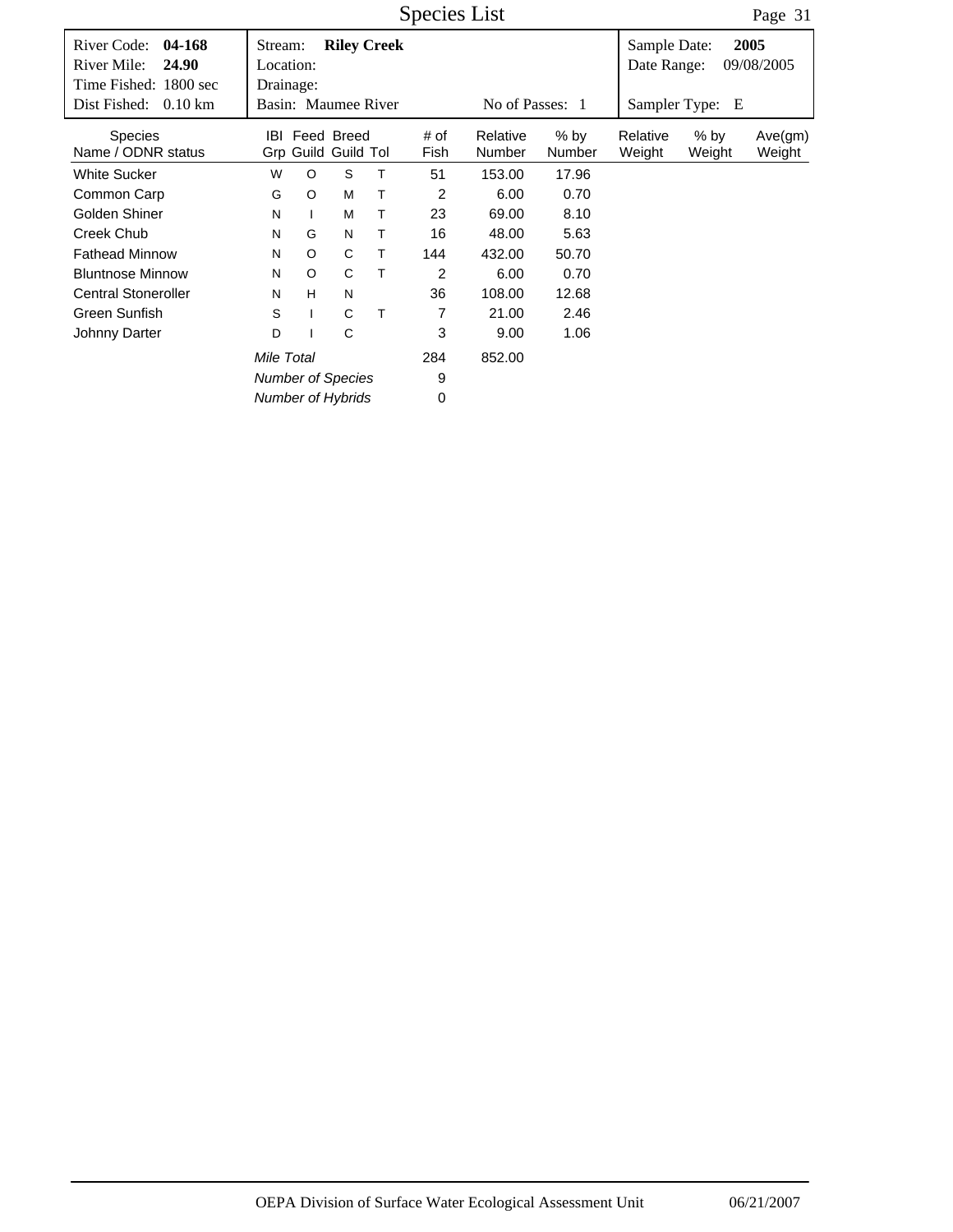|                                               |                                            |                                        |                          |   | Τ.   |          |        |                                                   |                 |         |  |
|-----------------------------------------------|--------------------------------------------|----------------------------------------|--------------------------|---|------|----------|--------|---------------------------------------------------|-----------------|---------|--|
| River Code:<br>04-168<br>River Mile:<br>22.60 | <b>Riley Creek</b><br>Stream:<br>Location: |                                        |                          |   |      |          |        | 2005<br>Sample Date:<br>09/09/2005<br>Date Range: |                 |         |  |
| Time Fished: 1800 sec                         | Drainage:                                  |                                        |                          |   |      |          |        |                                                   |                 |         |  |
| Dist Fished:<br>$0.15$ km                     |                                            | Basin: Maumee River<br>No of Passes: 1 |                          |   |      |          |        |                                                   | Sampler Type: E |         |  |
|                                               |                                            |                                        |                          |   |      |          |        |                                                   |                 |         |  |
| <b>Species</b>                                |                                            |                                        | <b>IBI</b> Feed Breed    |   | # of | Relative | $%$ by | Relative                                          | $%$ by          | Ave(gm) |  |
| Name / ODNR status                            |                                            |                                        | Grp Guild Guild Tol      |   | Fish | Number   | Number | Weight                                            | Weight          | Weight  |  |
| <b>White Sucker</b>                           | W                                          | O                                      | S                        | т | 143  | 286.00   | 41.09  |                                                   |                 |         |  |
| Common Carp                                   | G                                          | O                                      | M                        | т | 3    | 6.00     | 0.86   |                                                   |                 |         |  |
| Golden Shiner                                 | N                                          | $\mathsf{I}$                           | M                        | т | 18   | 36.00    | 5.17   |                                                   |                 |         |  |
| Creek Chub                                    | N                                          | G                                      | N                        | T | 85   | 170.00   | 24.43  |                                                   |                 |         |  |
| <b>Redfin Shiner</b>                          | N                                          | $\mathsf{I}$                           | N                        |   | 9    | 18.00    | 2.59   |                                                   |                 |         |  |
| <b>Striped Shiner</b>                         | N                                          | $\mathsf{I}$                           | S                        |   | 1    | 2.00     | 0.29   |                                                   |                 |         |  |
| Spotfin Shiner                                | N                                          | $\mathsf{I}$                           | М                        |   | 2    | 4.00     | 0.57   |                                                   |                 |         |  |
| <b>Fathead Minnow</b>                         | N                                          | O                                      | C                        | Τ | 19   | 38.00    | 5.46   |                                                   |                 |         |  |
| <b>Bluntnose Minnow</b>                       | N                                          | $\circ$                                | $\mathsf C$              | T | 7    | 14.00    | 2.01   |                                                   |                 |         |  |
| <b>Central Stoneroller</b>                    | N                                          | H                                      | N                        |   | 6    | 12.00    | 1.72   |                                                   |                 |         |  |
| <b>Yellow Bullhead</b>                        |                                            | $\mathsf{l}$                           | С                        | T | 4    | 8.00     | 1.15   |                                                   |                 |         |  |
| <b>Black Bullhead</b>                         |                                            |                                        | $\mathsf{C}$             | P | 1    | 2.00     | 0.29   |                                                   |                 |         |  |
| Green Sunfish                                 | S                                          | $\mathsf{I}$                           | С                        | т | 41   | 82.00    | 11.78  |                                                   |                 |         |  |
| Orangespotted Sunfish                         | S                                          |                                        | $\mathsf{C}$             |   | 9    | 18.00    | 2.59   |                                                   |                 |         |  |
|                                               | Mile Total                                 |                                        |                          |   | 348  | 696.00   |        |                                                   |                 |         |  |
|                                               | <b>Number of Species</b>                   |                                        |                          |   |      |          |        |                                                   |                 |         |  |
|                                               |                                            |                                        | <b>Number of Hybrids</b> |   | 0    |          |        |                                                   |                 |         |  |
|                                               |                                            |                                        |                          |   |      |          |        |                                                   |                 |         |  |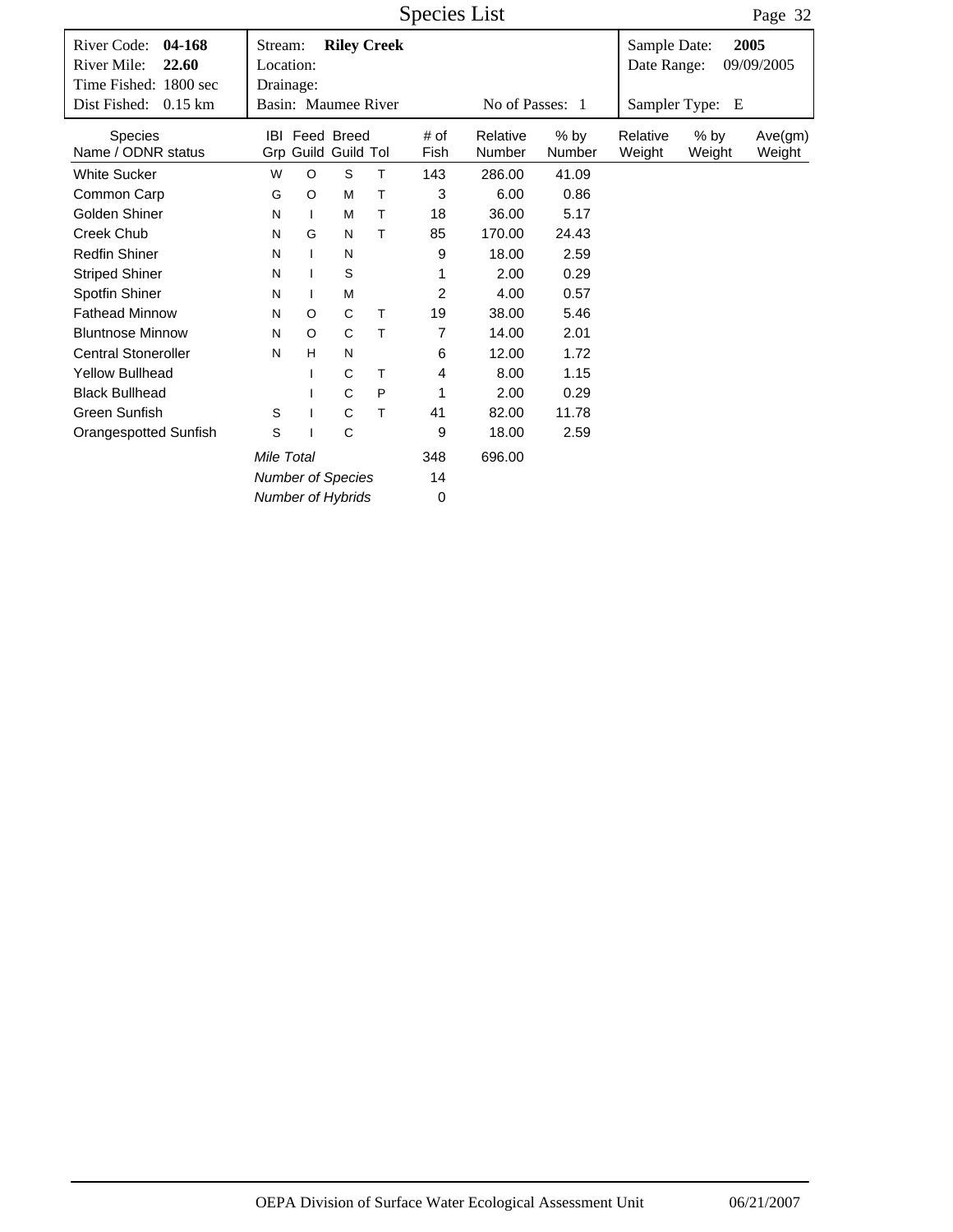|                                               |                   |                                            |                                              |              | $_{\rm{p}}$    |                    |                  |                    |                                                   | $1 \, \text{age}$ JJ |  |
|-----------------------------------------------|-------------------|--------------------------------------------|----------------------------------------------|--------------|----------------|--------------------|------------------|--------------------|---------------------------------------------------|----------------------|--|
| River Code:<br>04-168<br>River Mile:<br>19.40 |                   | <b>Riley Creek</b><br>Stream:<br>Location: |                                              |              |                |                    |                  |                    | 2005<br>Sample Date:<br>Date Range:<br>09/09/2005 |                      |  |
| Time Fished: 1800 sec                         |                   |                                            | Drainage: 29.4 sq mi                         |              |                |                    |                  |                    |                                                   |                      |  |
| Dist Fished: 0.19 km                          |                   |                                            | Basin: Maumee River                          |              |                | No of Passes: 1    |                  | Sampler Type: D    |                                                   |                      |  |
| Species<br>Name / ODNR status                 |                   |                                            | <b>IBI</b> Feed Breed<br>Grp Guild Guild Tol |              | # of<br>Fish   | Relative<br>Number | $%$ by<br>Number | Relative<br>Weight | $%$ by<br>Weight                                  | Ave(gm)<br>Weight    |  |
| <b>White Sucker</b>                           | W                 | $\circ$                                    | $\mathbb S$                                  | $\top$       | 64             | 101.05             | 9.05             | 5.71               | 30.47                                             | 56.45                |  |
| Common Carp                                   | G                 | $\circ$                                    | M                                            | $\top$       | 6              | 9.47               | 0.85             | 3.36               | 17.95                                             | 354.80               |  |
| Golden Shiner                                 | N                 | $\mathbf{I}$                               | M                                            | $\mathsf{T}$ | $\overline{c}$ | 3.16               | 0.28             | 0.02               | 0.09                                              | 5.00                 |  |
| <b>Creek Chub</b>                             | N                 | G                                          | $\mathsf{N}$                                 | $\top$       | 27             | 42.63              | 3.82             | 0.62               | 3.32                                              | 14.58                |  |
| Suckermouth Minnow                            | N                 | $\mathbf{I}$                               | S                                            |              | 1              | 1.58               | 0.14             | 0.01               | 0.03                                              | 3.00                 |  |
| <b>Redfin Shiner</b>                          | N                 | $\mathbf{I}$                               | N                                            |              | 23             | 36.32              | 3.25             | 0.04               | 0.19                                              | 1.00                 |  |
| <b>Striped Shiner</b>                         | N                 | $\mathbf{I}$                               | S                                            |              | 13             | 20.53              | 1.84             | 0.09               | 0.46                                              | 4.17                 |  |
| Spotfin Shiner                                | N                 | $\mathbf{I}$                               | M                                            |              | 7              | 11.05              | 0.99             | 0.03               | 0.18                                              | 3.00                 |  |
| <b>Fathead Minnow</b>                         | N                 | $\circ$                                    | C                                            | $\top$       | 15             | 23.68              | 2.12             | 0.02               | 0.10                                              | 0.79                 |  |
| <b>Bluntnose Minnow</b>                       | N                 | $\circ$                                    | $\mathbf C$                                  | T            | 343            | 541.58             | 48.51            | 1.20               | 6.42                                              | 2.22                 |  |
| <b>Central Stoneroller</b>                    | N                 | H                                          | N                                            |              | 17             | 26.84              | 2.40             | 0.23               | 1.22                                              | 8.53                 |  |
| <b>Yellow Bullhead</b>                        |                   | $\mathsf{I}$                               | $\mathsf{C}$                                 | $\top$       | 24             | 37.90              | 3.39             | 2.37               | 12.65                                             | 62.50                |  |
| <b>Blackstripe Topminnow</b>                  |                   | T                                          | M                                            |              | $\overline{c}$ | 3.16               | 0.28             | 0.01               | 0.03                                              | 1.50                 |  |
| <b>Smallmouth Bass</b>                        | F                 | $\mathsf{C}$                               | $\mathsf{C}$                                 | M            | 3              | 4.74               | 0.42             | 0.04               | 0.23                                              | 9.00                 |  |
| Largemouth Bass                               | F                 | $\mathsf{C}$                               | $\mathsf{C}$                                 |              | 4              | 6.32               | 0.57             | 0.80               | 4.26                                              | 126.25               |  |
| <b>Green Sunfish</b>                          | S                 | $\mathbf{I}$                               | $\mathbf C$                                  | T            | 86             | 135.79             | 12.16            | 2.59               | 13.81                                             | 19.04                |  |
| <b>Bluegill Sunfish</b>                       | S                 | $\mathbf{I}$                               | $\mathsf C$                                  | P            | 19             | 30.00              | 2.69             | 0.51               | 2.71                                              | 16.94                |  |
| Longear Sunfish                               | S                 | $\mathsf{I}$                               | $\mathsf C$                                  | M            | 41             | 64.74              | 5.80             | 0.85               | 4.51                                              | 13.05                |  |
| Hybrid X Sunfish                              |                   |                                            |                                              |              | 2              | 3.16               | 0.28             | 0.21               | 1.13                                              | 67.00                |  |
| <b>Blackside Darter</b>                       | D                 | $\mathsf{I}$                               | S                                            |              | 5              | 7.90               | 0.71             | 0.04               | 0.20                                              | 4.80                 |  |
| Logperch                                      | D                 | $\overline{\phantom{a}}$                   | S                                            | M            | $\overline{c}$ | 3.16               | 0.28             | 0.01               | 0.04                                              | 2.50                 |  |
| <b>Rainbow Darter</b>                         | D                 | I                                          | S                                            | M            | 1              | 1.58               | 0.14             | 0.00               | 0.01                                              | 1.00                 |  |
|                                               |                   | Mile Total                                 |                                              |              |                | 1,116.32           |                  | 18.72              |                                                   |                      |  |
|                                               | Number of Species |                                            |                                              |              | 21             |                    |                  |                    |                                                   |                      |  |
|                                               | Number of Hybrids |                                            |                                              |              | 1              |                    |                  |                    |                                                   |                      |  |
|                                               |                   |                                            |                                              |              |                |                    |                  |                    |                                                   |                      |  |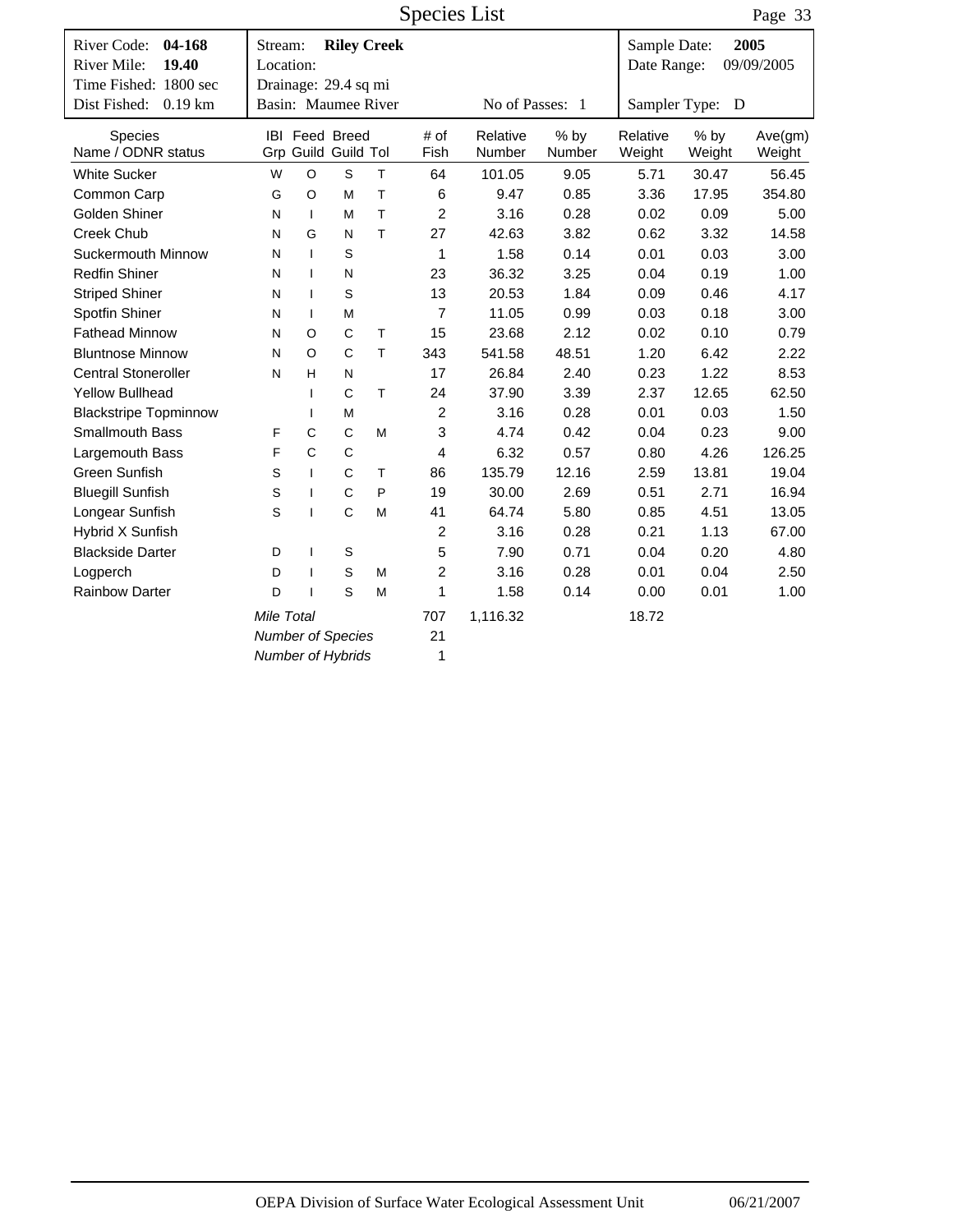|                                               |                                            |                          |                                              |              | ppeeres Libe     |                    |                  |                                                   |                  | $1 \, \text{a}$ gu $37$ |
|-----------------------------------------------|--------------------------------------------|--------------------------|----------------------------------------------|--------------|------------------|--------------------|------------------|---------------------------------------------------|------------------|-------------------------|
| River Code:<br>04-168<br>River Mile:<br>15.50 | <b>Riley Creek</b><br>Stream:<br>Location: |                          |                                              |              |                  |                    |                  | 2005<br>Sample Date:<br>10/06/2005<br>Date Range: |                  |                         |
| Time Fished: 2700 sec                         | Drainage: 44.4 sq mi                       |                          |                                              |              |                  |                    |                  |                                                   |                  |                         |
| Dist Fished: 0.20 km                          |                                            |                          | Basin: Maumee River                          |              |                  | No of Passes: 1    |                  | Sampler Type: D                                   |                  |                         |
| Species<br>Name / ODNR status                 |                                            |                          | <b>IBI Feed Breed</b><br>Grp Guild Guild Tol |              | # of<br>Fish     | Relative<br>Number | $%$ by<br>Number | Relative<br>Weight                                | $%$ by<br>Weight | Ave(gm)<br>Weight       |
| <b>White Sucker</b>                           | W                                          | $\circ$                  | S                                            | $\top$       | 12               | 18.00              | 0.67             | 0.15                                              | 2.13             | 8.33                    |
| Common Carp                                   | G                                          | $\circ$                  | M                                            | $\mathsf T$  | $\boldsymbol{2}$ | 3.00               | 0.11             | 0.05                                              | 0.77             | 18.00                   |
| Creek Chub                                    | N                                          | G                        | N                                            | $\top$       | 3                | 4.50               | 0.17             | 0.05                                              | 0.64             | 10.00                   |
| Suckermouth Minnow                            | N                                          | $\mathbf{I}$             | $\mathsf S$                                  |              | 14               | 21.00              | 0.78             | 0.08                                              | 1.06             | 3.57                    |
| <b>Redfin Shiner</b>                          | N                                          | $\mathbf{I}$             | $\mathsf{N}$                                 |              | 41               | 61.50              | 2.29             | 0.06                                              | 0.89             | 1.03                    |
| Spotfin Shiner                                | N                                          | $\mathbf{I}$             | M                                            |              | 21               | 31.50              | 1.17             | 0.08                                              | 1.06             | 2.38                    |
| <b>Fathead Minnow</b>                         | N                                          | O                        | C                                            | T            | 15               | 22.50              | 0.84             | 0.03                                              | 0.43             | 1.33                    |
| <b>Bluntnose Minnow</b>                       | $\mathsf{N}$                               | $\circ$                  | C                                            | $\mathsf{T}$ | 1,001            | 1,501.50           | 55.89            | 3.28                                              | 46.51            | 2.18                    |
| <b>Central Stoneroller</b>                    | N                                          | H                        | ${\sf N}$                                    |              | 292              | 438.00             | 16.30            | 2.09                                              | 29.59            | 4.76                    |
| <b>Tadpole Madtom</b>                         |                                            | $\mathbf{I}$             | $\mathsf{C}$                                 |              | $\overline{c}$   | 3.00               | 0.11             | 0.01                                              | 0.11             | 2.50                    |
| <b>Blackstripe Topminnow</b>                  |                                            | $\mathbf{I}$             | M                                            |              | 3                | 4.50               | 0.17             | 0.00                                              | 0.03             | 0.33                    |
| <b>Rock Bass</b>                              | S                                          | C                        | $\mathsf C$                                  |              | 22               | 33.00              | 1.23             | 0.10                                              | 1.39             | 2.95                    |
| Smallmouth Bass                               | F                                          | $\mathsf{C}$             | $\mathsf{C}$                                 | M            | 5                | 7.50               | 0.28             | 0.10                                              | 1.36             | 12.80                   |
| <b>Green Sunfish</b>                          | S                                          | $\mathbf{I}$             | C                                            | $\mathsf{T}$ | 5                | 7.50               | 0.28             | 0.02                                              | 0.28             | 2.60                    |
| <b>Bluegill Sunfish</b>                       | $\mathbb S$                                | $\mathbf{I}$             | $\mathsf{C}$                                 | $\sf P$      | 1                | 1.50               | 0.06             | 0.00                                              | 0.03             | 1.00                    |
| Longear Sunfish                               | S                                          | $\mathbf{I}$             | $\mathsf{C}$                                 | M            | 74               | 111.00             | 4.13             | 0.33                                              | 4.72             | 3.00                    |
| Hybrid X Sunfish                              |                                            |                          |                                              |              | 6                | 9.00               | 0.34             | 0.11                                              | 1.56             | 12.17                   |
| Logperch                                      | D                                          | $\mathbf{I}$             | S                                            | M            | $\overline{c}$   | 3.00               | 0.11             | 0.03                                              | 0.41             | 9.50                    |
| Johnny Darter                                 | D                                          | $\mathbf{I}$             | $\mathsf{C}$                                 |              | 99               | 148.50             | 5.53             | 0.13                                              | 1.80             | 0.85                    |
| <b>Greenside Darter</b>                       | D                                          | $\mathbf{I}$             | $\mathsf S$                                  | M            | 89               | 133.50             | 4.97             | 0.24                                              | 3.40             | 1.80                    |
| Orangethroat Darter                           | D                                          | $\mathbf{I}$             | $\mathbb S$                                  |              | 5                | 7.50               | 0.28             | 0.01                                              | 0.13             | 1.20                    |
| <b>Fantail Darter</b>                         | D                                          | $\overline{\phantom{a}}$ | $\mathbf C$                                  |              | 77               | 115.50             | 4.30             | 0.13                                              | 1.77             | 1.08                    |
|                                               | Mile Total                                 |                          |                                              |              | 1,791            | 2,686.50           |                  | 7.05                                              |                  |                         |
|                                               | <b>Number of Species</b>                   |                          |                                              |              | 21               |                    |                  |                                                   |                  |                         |
|                                               |                                            |                          | Number of Hybrids                            |              | 1                |                    |                  |                                                   |                  |                         |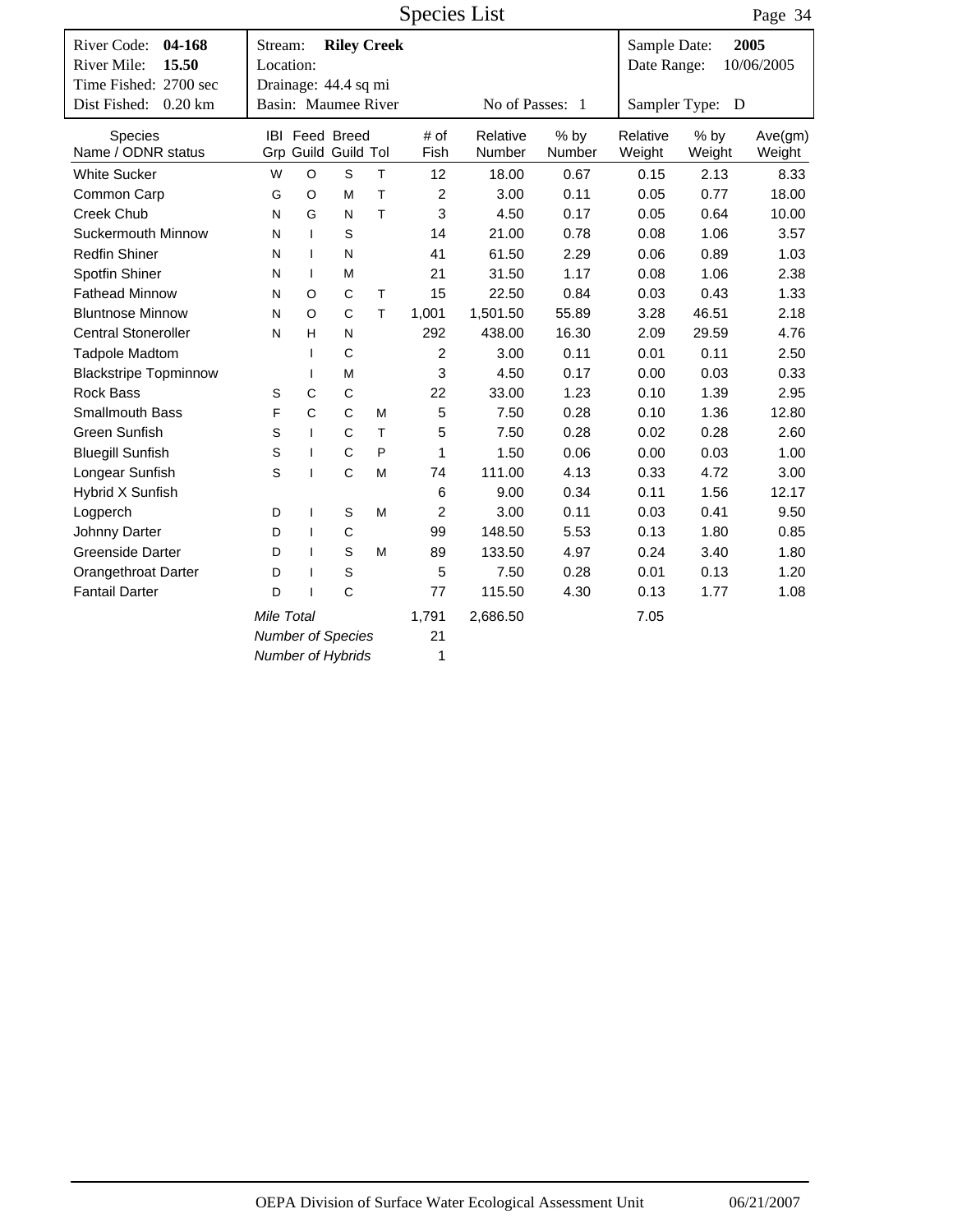| River Code:<br>04-168<br>River Mile:<br>11.50 | Stream:<br>Location:     |              | <b>Riley Creek</b>       |   |                |                 |        | Sample Date:<br>Date Range: |                 | 2005<br>09/09/2005 |
|-----------------------------------------------|--------------------------|--------------|--------------------------|---|----------------|-----------------|--------|-----------------------------|-----------------|--------------------|
| Time Fished: 2700 sec                         | Drainage:                |              |                          |   |                |                 |        |                             |                 |                    |
| Dist Fished:<br>$0.20$ km                     |                          |              | Basin: Maumee River      |   |                | No of Passes: 1 |        |                             | Sampler Type: D |                    |
| <b>Species</b>                                |                          |              | <b>IBI</b> Feed Breed    |   | # of           | Relative        | $%$ by | Relative                    | $%$ by          | Ave(gm)            |
| Name / ODNR status                            |                          |              | Grp Guild Guild Tol      |   | Fish           | Number          | Number | Weight                      | Weight          | Weight             |
| <b>White Sucker</b>                           | W                        | $\circ$      | S                        | T | 5              | 7.50            | 0.27   | 0.03                        | 0.32            | 4.00               |
| Creek Chub                                    | N                        | G            | N                        | Τ | 13             | 19.50           | 0.71   | 0.11                        | 1.17            | 5.54               |
| <b>Redfin Shiner</b>                          | N                        | $\mathbf{I}$ | N                        |   | 11             | 16.50           | 0.60   | 0.02                        | 0.22            | 1.18               |
| <b>Striped Shiner</b>                         | N                        | $\mathbf{I}$ | S                        |   | 1              | 1.50            | 0.05   | 0.00                        | 0.03            | 2.00               |
| <b>Fathead Minnow</b>                         | N                        | O            | C                        | Τ | 42             | 63.00           | 2.29   | 0.14                        | 1.52            | 2.23               |
| <b>Bluntnose Minnow</b>                       | N                        | $\circ$      | C                        | Τ | 1,562          | 2,343.00        | 85.17  | 7.54                        | 81.39           | 3.22               |
| <b>Central Stoneroller</b>                    | N                        | H            | N                        |   | 55             | 82.50           | 3.00   | 0.43                        | 4.62            | 5.19               |
| <b>Yellow Bullhead</b>                        |                          | ı            | C                        | Т | 9              | 13.50           | 0.49   | 0.10                        | 1.09            | 7.50               |
| Smallmouth Bass                               | F                        | C            | C                        | M | 9              | 13.50           | 0.49   | 0.22                        | 2.33            | 16.00              |
| Green Sunfish                                 | S                        | $\mathbf{I}$ | C                        | т | 94             | 141.00          | 5.13   | 0.57                        | 6.19            | 4.07               |
| Longear Sunfish                               | S                        | T            | C                        | M | 6              | 9.00            | 0.33   | 0.04                        | 0.44            | 4.60               |
| Johnny Darter                                 | D                        | $\mathsf{I}$ | $\mathsf{C}$             |   | $\overline{2}$ | 3.00            | 0.11   | 0.01                        | 0.05            | 1.50               |
| Greenside Darter                              | D                        |              | S                        | M | 25             | 37.50           | 1.36   | 0.06                        | 0.65            | 1.60               |
|                                               | Mile Total               |              |                          |   | 1,834          | 2,751.00        |        | 9.27                        |                 |                    |
|                                               | <b>Number of Species</b> |              |                          |   | 13             |                 |        |                             |                 |                    |
|                                               |                          |              | <b>Number of Hybrids</b> |   | 0              |                 |        |                             |                 |                    |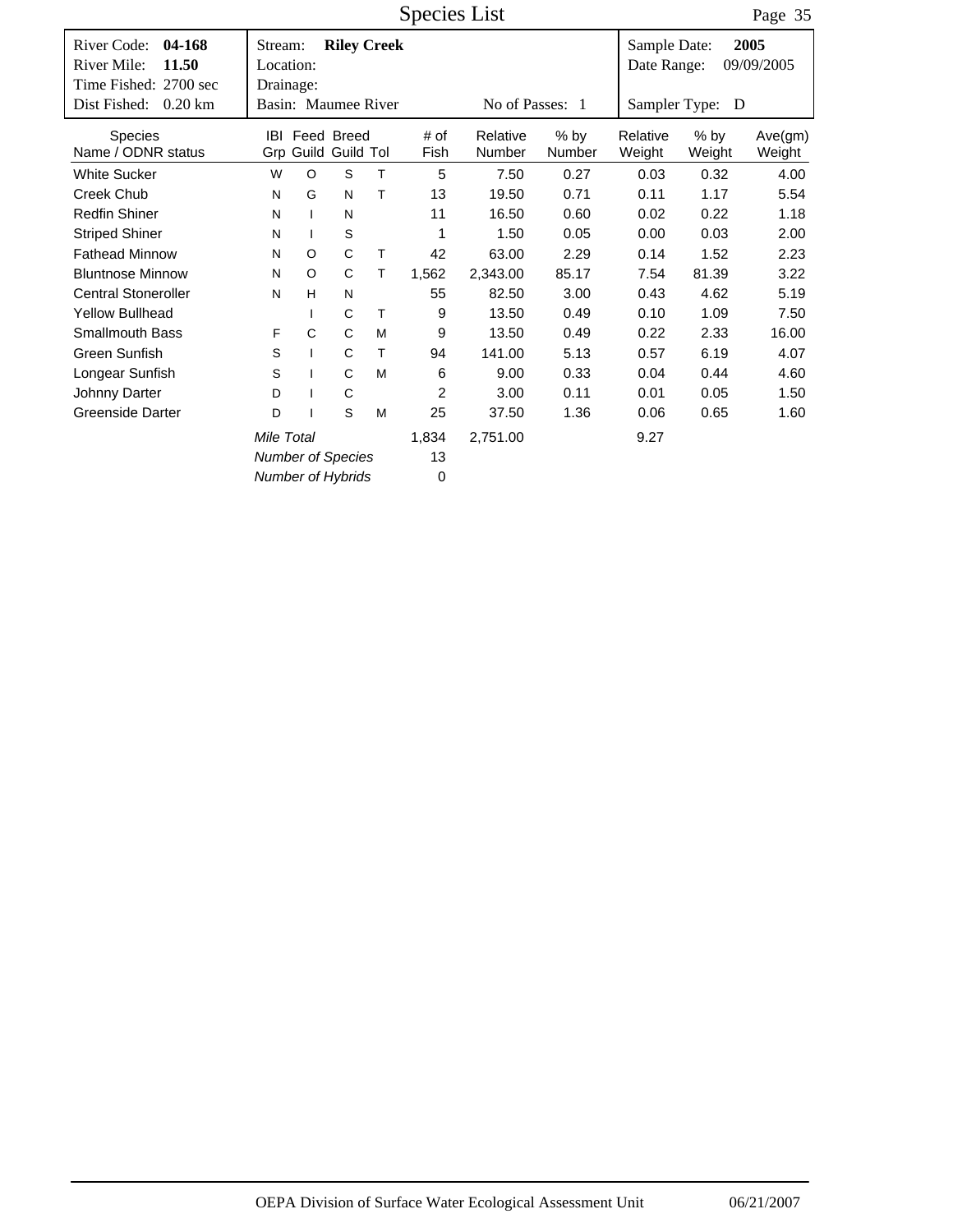|                                              |                      |                          |             |                    | Dpeeres List |                 |        |                             |                    | $1 \, \text{age}$ JV |  |
|----------------------------------------------|----------------------|--------------------------|-------------|--------------------|--------------|-----------------|--------|-----------------------------|--------------------|----------------------|--|
| River Code:<br>04-168<br>7.60<br>River Mile: | Stream:<br>Location: |                          |             | <b>Riley Creek</b> |              |                 |        | Sample Date:<br>Date Range: |                    | 2005<br>10/06/2005   |  |
| Time Fished: 1800 sec                        | Drainage: 68.0 sq mi |                          |             |                    |              |                 |        |                             |                    |                      |  |
| Dist Fished: 0.20 km                         | Basin: Maumee River  |                          |             |                    |              | No of Passes: 1 |        |                             | Sampler Type:<br>D |                      |  |
| <b>Species</b>                               |                      | <b>IBI</b> Feed Breed    |             |                    | # of         | Relative        | % by   | Relative                    | % by               | Ave(gm)              |  |
| Name / ODNR status                           |                      | Grp Guild Guild Tol      |             |                    | Fish         | Number          | Number | Weight                      | Weight             | Weight               |  |
| Golden Redhorse                              | R.                   | $\mathbf{I}$             | S           | M                  | 5            | 7.50            | 0.85   | 3.00                        | 18.23              | 400.00               |  |
| <b>White Sucker</b>                          | W                    | O                        | S           | T.                 | 24           | 36.00           | 4.07   | 5.34                        | 32.44              | 148.25               |  |
| <b>Spotted Sucker</b>                        | R                    | $\mathbf{I}$             | S           |                    | 5            | 7.50            | 0.85   | 2.03                        | 12.31              | 270.00               |  |
| Common Carp                                  | G                    | $\circ$                  | M           | T.                 | 3            | 4.50            | 0.51   | 0.48                        | 2.94               | 107.33               |  |
| <b>Redfin Shiner</b>                         | N                    | $\mathbf{I}$             | N           |                    | 14           | 21.00           | 2.38   | 0.02                        | 0.15               | 1.15                 |  |
| <b>Striped Shiner</b>                        | N                    | $\mathbf{I}$             | S           |                    | 19           | 28.50           | 3.23   | 0.32                        | 1.93               | 11.17                |  |
| Spotfin Shiner                               | N                    | $\mathbf{I}$             | M           |                    | 12           | 18.00           | 2.04   | 0.04                        | 0.22               | 2.00                 |  |
| <b>Bluntnose Minnow</b>                      | N                    | $\circ$                  | C           | T.                 | 276          | 414.00          | 46.86  | 0.95                        | 5.80               | 2.30                 |  |
| <b>Yellow Bullhead</b>                       |                      | $\mathbf{I}$             | C           | T                  | 3            | 4.50            | 0.51   | 0.28                        | 1.67               | 61.00                |  |
| <b>Blackstripe Topminnow</b>                 |                      | $\mathbf{I}$             | M           |                    | 3            | 4.50            | 0.51   | 0.05                        | 0.30               | 11.00                |  |
| <b>Rock Bass</b>                             | S                    | C                        | C           |                    | 41           | 61.50           | 6.96   | 1.58                        | 9.57               | 25.61                |  |
| <b>Smallmouth Bass</b>                       | F                    | $\mathsf{C}$             | $\mathbf C$ | M                  | 12           | 18.00           | 2.04   | 0.36                        | 2.16               | 19.75                |  |
| Green Sunfish                                | S                    | $\mathbf{I}$             | $\mathsf C$ | T.                 | 16           | 24.00           | 2.72   | 0.63                        | 3.83               | 26.25                |  |
| <b>Bluegill Sunfish</b>                      | S                    | $\mathbf{I}$             | C           | P                  | 64           | 96.00           | 10.87  | 0.48                        | 2.94               | 5.03                 |  |
| Longear Sunfish                              | S                    | $\mathbf{I}$             | $\mathsf C$ | M                  | 42           | 63.00           | 7.13   | 0.56                        | 3.41               | 8.90                 |  |
| Hybrid X Sunfish                             |                      |                          |             |                    | 19           | 28.50           | 3.23   | 0.27                        | 1.63               | 9.42                 |  |
| Johnny Darter                                | D                    | $\mathbf{I}$             | C           |                    | 17           | 25.50           | 2.89   | 0.03                        | 0.18               | 1.12                 |  |
| <b>Greenside Darter</b>                      | D                    | $\mathbf{I}$             | S           | M                  | 9            | 13.50           | 1.53   | 0.03                        | 0.18               | 2.11                 |  |
| Orangethroat Darter                          | D                    | $\overline{\phantom{a}}$ | S           |                    | 5            | 7.50            | 0.85   | 0.02                        | 0.14               | 3.00                 |  |
|                                              | Mile Total           |                          |             |                    | 589          | 883.50          |        | 16.45                       |                    |                      |  |
|                                              |                      | <b>Number of Species</b> |             |                    | 18           |                 |        |                             |                    |                      |  |
|                                              |                      | Number of Hybrids        |             |                    | 1            |                 |        |                             |                    |                      |  |
|                                              |                      |                          |             |                    |              |                 |        |                             |                    |                      |  |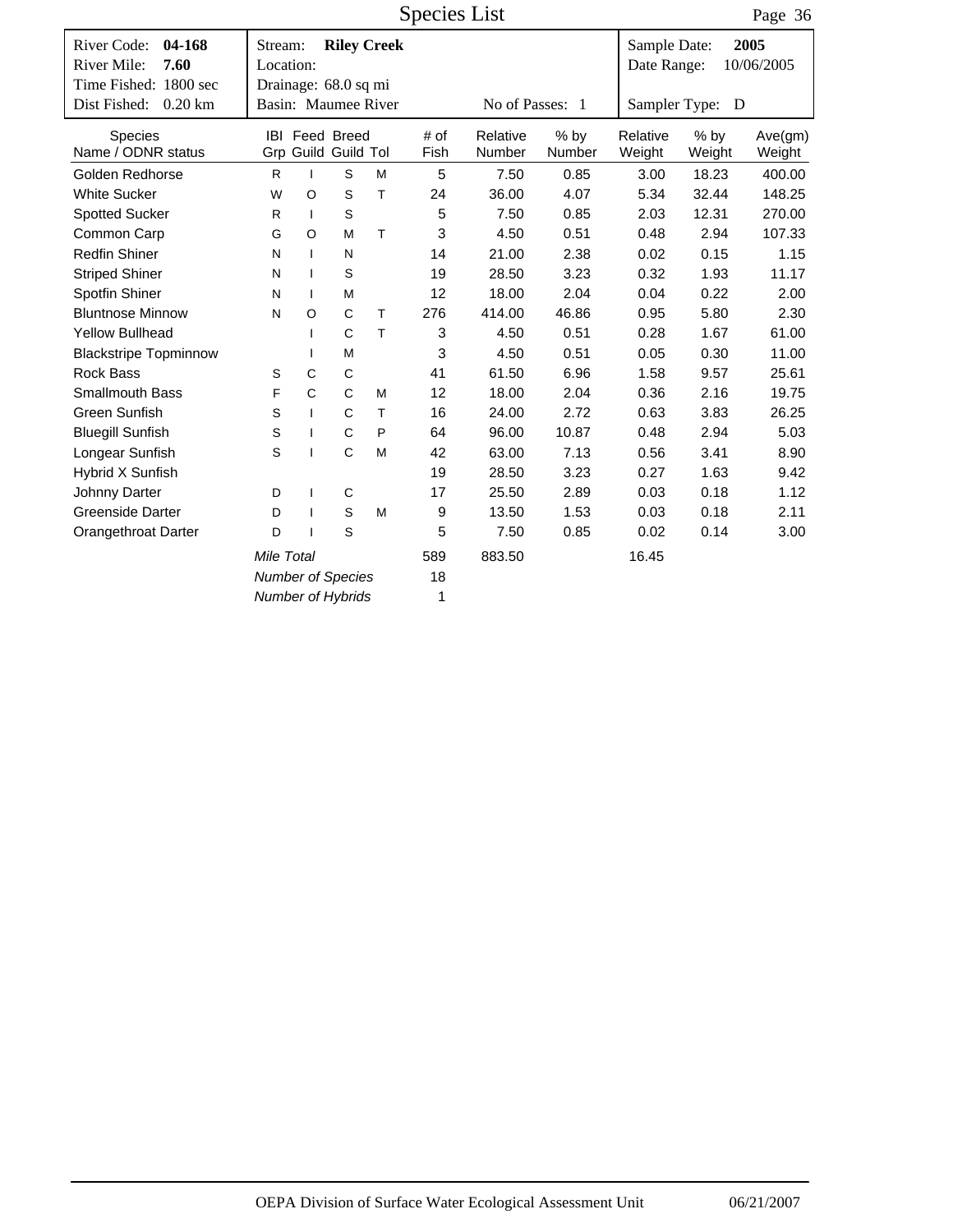|                              |                          |                          |                    |           |                         | $\cdots$        |        |              |                              | $\log c$ 37 |  |
|------------------------------|--------------------------|--------------------------|--------------------|-----------|-------------------------|-----------------|--------|--------------|------------------------------|-------------|--|
| River Code:<br>04-168        | Stream:                  |                          | <b>Riley Creek</b> |           |                         |                 |        | Sample Date: |                              | 2005        |  |
| River Mile:<br>4.30          | Location:                |                          |                    |           |                         |                 |        | Date Range:  |                              | 10/06/2005  |  |
| Time Fished: 2700 sec        | Drainage:                |                          |                    |           |                         |                 |        |              |                              |             |  |
| Dist Fished: 0.20 km         |                          | Basin: Maumee River      |                    |           |                         | No of Passes: 1 |        |              | Sampler Type:<br>$\mathbf D$ |             |  |
| Species                      |                          | <b>IBI</b> Feed Breed    |                    |           | # of                    | Relative        | $%$ by | Relative     | % by                         | Ave(gm)     |  |
| Name / ODNR status           |                          | Grp Guild Guild Tol      |                    |           | Fish                    | Number          | Number | Weight       | Weight                       | Weight      |  |
| <b>Gizzard Shad</b>          |                          | $\circ$                  | M                  |           | 52                      | 78.00           | 4.91   | 1.30         | 5.77                         | 16.70       |  |
| Golden Redhorse              | R                        | $\mathbf{I}$             | S                  | M         | 11                      | 16.50           | 1.04   | 4.35         | 19.26                        | 263.64      |  |
| <b>White Sucker</b>          | W                        | $\circ$                  | $\mathsf S$        | $\top$    | $\boldsymbol{2}$        | 3.00            | 0.19   | 0.35         | 1.56                         | 117.50      |  |
| <b>Spotted Sucker</b>        | $\mathsf{R}$             | $\mathbf{I}$             | S                  |           | 10                      | 15.00           | 0.94   | 3.01         | 13.34                        | 200.80      |  |
| Common Carp                  | G                        | O                        | M                  | T         | $\boldsymbol{2}$        | 3.00            | 0.19   | 0.68         | 2.99                         | 225.00      |  |
| Golden Shiner                | N                        | $\mathbf{I}$             | M                  | $\sf T$   | $\boldsymbol{2}$        | 3.00            | 0.19   | 0.01         | 0.06                         | 4.50        |  |
| Creek Chub                   | $\mathsf{N}$             | G                        | N                  | T         | $\overline{\mathbf{4}}$ | 6.00            | 0.38   | 0.21         | 0.93                         | 35.00       |  |
| <b>Redfin Shiner</b>         | N                        | $\mathbf{I}$             | ${\sf N}$          |           | 9                       | 13.50           | 0.85   | 0.02         | 0.10                         | 1.67        |  |
| <b>Striped Shiner</b>        | N                        | $\mathbf{I}$             | S                  |           | 61                      | 91.50           | 5.75   | 1.65         | 7.31                         | 18.03       |  |
| Spotfin Shiner               | N                        | $\mathbf{I}$             | M                  |           | 3                       | 4.50            | 0.28   | 0.01         | 0.06                         | 3.00        |  |
| <b>Bluntnose Minnow</b>      | N                        | $\circ$                  | $\mathsf{C}$       | $\top$    | 393                     | 589.50          | 37.08  | 1.33         | 5.88                         | 2.25        |  |
| <b>Yellow Bullhead</b>       |                          | $\mathbf{I}$             | $\mathsf{C}$       | $\top$    | $\overline{7}$          | 10.50           | 0.66   | 0.54         | 2.40                         | 51.57       |  |
| <b>Tadpole Madtom</b>        |                          | $\mathbf{I}$             | $\mathbf C$        |           | $\overline{7}$          | 10.50           | 0.66   | 0.06         | 0.27                         | 5.83        |  |
| <b>Blackstripe Topminnow</b> |                          | $\mathbf{I}$             | M                  |           | 4                       | 6.00            | 0.38   | 0.02         | 0.09                         | 3.33        |  |
| <b>Rock Bass</b>             | S                        | $\mathsf C$              | C                  |           | 100                     | 150.00          | 9.43   | 4.96         | 21.94                        | 33.04       |  |
| Smallmouth Bass              | F                        | $\mathbf C$              | $\mathsf C$        | ${\sf M}$ | 17                      | 25.50           | 1.60   | 0.64         | 2.82                         | 25.00       |  |
| Largemouth Bass              | F                        | $\mathsf{C}$             | $\mathsf{C}$       |           | 1                       | 1.50            | 0.09   | 0.04         | 0.19                         | 29.00       |  |
| Green Sunfish                | S                        | $\mathbf{I}$             | $\mathsf C$        | T         | 26                      | 39.00           | 2.45   | 0.45         | 1.99                         | 11.54       |  |
| <b>Bluegill Sunfish</b>      | S                        | $\mathbf{I}$             | $\mathsf C$        | P         | 68                      | 102.00          | 6.42   | 0.10         | 0.44                         | 0.98        |  |
| Orangespotted Sunfish        | S                        | $\mathbf{I}$             | $\mathsf{C}$       |           | 10                      | 15.00           | 0.94   | 0.08         | 0.33                         | 5.00        |  |
| Longear Sunfish              | $\mathsf S$              | $\mathbf{I}$             | $\mathsf{C}$       | M         | 227                     | 340.50          | 21.42  | 2.52         | 11.17                        | 7.41        |  |
| Hybrid X Sunfish             |                          |                          |                    |           | 5                       | 7.50            | 0.47   | 0.05         | 0.21                         | 6.40        |  |
| Logperch                     | D                        | $\mathbf{I}$             | S                  | M         | 4                       | 6.00            | 0.38   | 0.11         | 0.50                         | 18.75       |  |
| Johnny Darter                | D                        | $\mathbf{I}$             | $\mathsf C$        |           | 11                      | 16.50           | 1.04   | 0.02         | 0.08                         | 1.00        |  |
| <b>Greenside Darter</b>      | D                        | $\mathbf{I}$             | $\mathsf S$        | M         | 24                      | 36.00           | 2.26   | 0.08         | 0.33                         | 2.08        |  |
|                              | Mile Total               |                          |                    |           | 1,060                   | 1,590.00        |        | 22.59        |                              |             |  |
|                              | <b>Number of Species</b> |                          |                    |           | 24                      |                 |        |              |                              |             |  |
|                              |                          | <b>Number of Hybrids</b> |                    |           | 1                       |                 |        |              |                              |             |  |
|                              |                          |                          |                    |           |                         |                 |        |              |                              |             |  |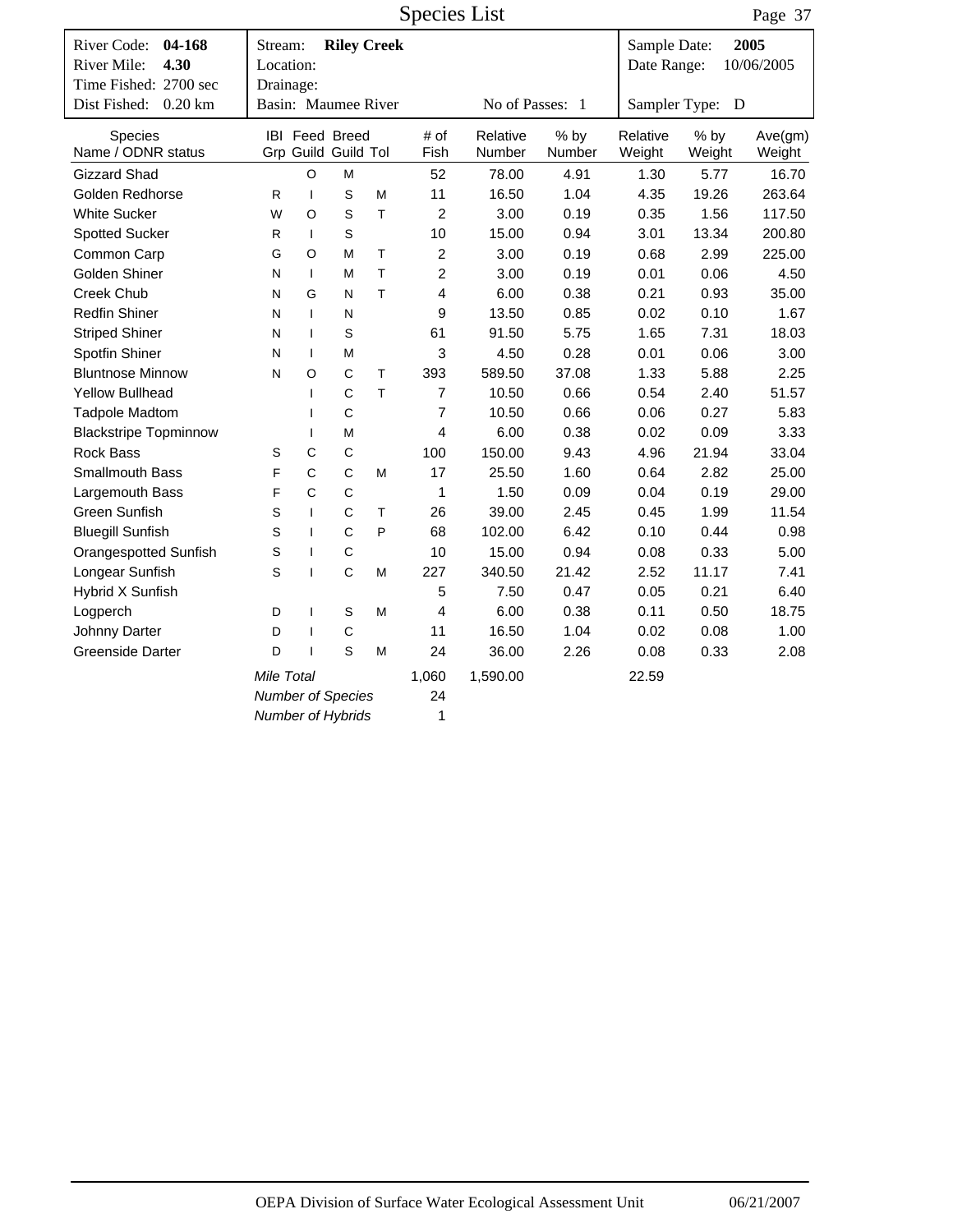|                                               |                          |                                              |                                                                                                            |                         |                    |                 |                             |                 | -07                |
|-----------------------------------------------|--------------------------|----------------------------------------------|------------------------------------------------------------------------------------------------------------|-------------------------|--------------------|-----------------|-----------------------------|-----------------|--------------------|
| River Code:<br>04-168<br>River Mile:<br>1.20  | Stream:<br>Location:     |                                              | <b>Riley Creek</b>                                                                                         |                         |                    |                 | Sample Date:<br>Date Range: |                 | 2005<br>08/30/2005 |
| Time Fished: 5333 sec<br>Dist Fished: 0.24 km |                          | Drainage: 85.0 sq mi<br>Basin: Maumee River  |                                                                                                            |                         |                    | No of Passes: 1 |                             | Sampler Type: D |                    |
| Species<br>Name / ODNR status                 |                          | <b>IBI</b> Feed Breed<br>Grp Guild Guild Tol |                                                                                                            | # of<br>Fish            | Relative<br>Number | % by<br>Number  | Relative<br>Weight          | % by<br>Weight  | Ave(gm)<br>Weight  |
| <b>Gizzard Shad</b>                           |                          | $\circ$<br>M                                 |                                                                                                            | 281                     | 351.25             | 12.27           | 3.26                        | 3.13            | 9.29               |
| Golden Redhorse                               | R                        | S<br>$\mathbf{I}$                            | M                                                                                                          | $\overline{c}$          | 2.50               | 0.09            | 1.00                        | 0.96            | 400.00             |
| <b>White Sucker</b>                           | W                        | S<br>O                                       | T.                                                                                                         | 4                       | 5.00               | 0.17            | 0.19                        | 0.18            | 37.50              |
| <b>Spotted Sucker</b>                         | R                        | $\mathsf S$<br>$\mathbf{I}$                  |                                                                                                            | 5                       | 6.25               | 0.22            | 1.38                        | 1.32            | 220.80             |
| Common Carp                                   | G                        | O<br>M                                       | T                                                                                                          | $\mathbf{1}$            | 1.25               | 0.04            | 0.13                        | 0.12            | 100.00             |
| Creek Chub                                    | N                        | G<br>N                                       | T                                                                                                          | 45                      | 56.25              | 1.97            | 0.47                        | 0.45            | 8.41               |
| <b>Scarlet Shiner</b>                         | N                        | $\mathsf S$<br>$\mathbf{I}$                  | M                                                                                                          | 35                      | 43.75              | 1.53            | 0.08                        | 0.07            | 1.77               |
| <b>Striped Shiner</b>                         | N                        | $\mathbb S$<br>$\mathbf{I}$                  |                                                                                                            | 101                     | 126.25             | 4.41            | 0.52                        | 0.50            | 4.10               |
| Spotfin Shiner                                | N                        | $\mathbf{I}$<br>M                            |                                                                                                            | $\overline{7}$          | 8.75               | 0.31            | 0.03                        | 0.03            | 3.57               |
| <b>Fathead Minnow</b>                         | N                        | O<br>C                                       | T                                                                                                          | 1                       | 1.25               | 0.04            | 0.00                        | 0.00            | 1.00               |
| <b>Bluntnose Minnow</b>                       | N                        | C<br>O                                       | $\top$                                                                                                     | 382                     | 477.50             | 16.68           | 1.00                        | 0.96            | 2.10               |
| <b>Central Stoneroller</b>                    | N                        | H<br>N                                       |                                                                                                            | 41                      | 51.25              | 1.79            | 0.28                        | 0.26            | 5.38               |
| Striped Sh X Rosefin Sh                       |                          | I                                            |                                                                                                            | $\overline{7}$          | 8.75               | 0.31            | 0.06                        | 0.06            | 7.14               |
| <b>Channel Catfish</b>                        | F                        | С                                            |                                                                                                            | 27                      | 33.75              | 1.18            | 39.75                       | 38.12           | 1,177.78           |
| <b>Yellow Bullhead</b>                        |                          | C<br>$\mathbf{I}$                            | T                                                                                                          | 98                      | 122.50             | 4.28            | 1.51                        | 1.45            | 12.31              |
| Stonecat Madtom                               |                          | $\mathsf C$<br>$\mathsf{l}$                  | $\mathbf{I}$                                                                                               | 1                       | 1.25               | 0.04            | 0.13                        | 0.12            | 100.00             |
| <b>Tadpole Madtom</b>                         |                          | $\mathsf C$                                  |                                                                                                            | $\boldsymbol{2}$        | 2.50               | 0.09            | 0.03                        | 0.02            | 10.00              |
| <b>Blackstripe Topminnow</b>                  |                          | M<br>L                                       |                                                                                                            | 9                       | 11.25              | 0.39            | 0.08                        | 0.07            | 6.67               |
| <b>Brook Silverside</b>                       |                          | M<br>$\mathbf{I}$                            | M                                                                                                          | $\overline{\mathbf{c}}$ | 2.50               | 0.09            | 0.01                        | 0.01            | 2.50               |
| <b>White Crappie</b>                          | S                        | $\mathsf C$<br>$\mathbf{I}$                  |                                                                                                            | 11                      | 13.75              | 0.48            | 2.98                        | 2.86            | 216.67             |
| <b>Rock Bass</b>                              | S                        | C<br>C                                       |                                                                                                            | 122                     | 152.50             | 5.33            | 24.15                       | 23.15           | 158.33             |
| Smallmouth Bass                               | F                        | $\mathbf C$<br>$\mathsf C$                   | M                                                                                                          | 79                      | 98.75              | 3.45            | 8.70                        | 8.35            | 88.13              |
| Largemouth Bass                               | F                        | $\mathsf C$<br>$\mathsf C$                   |                                                                                                            | 5                       | 6.25               | 0.22            | 0.66                        | 0.64            | 106.00             |
| <b>Green Sunfish</b>                          | S                        | C<br>$\mathbf{I}$                            | T                                                                                                          | 11                      | 13.75              | 0.48            | 0.23                        | 0.22            | 16.36              |
| <b>Bluegill Sunfish</b>                       | S                        | $\mathsf C$<br>$\mathbf{I}$                  | $\mathsf{P}$                                                                                               | 389                     | 486.25             | 16.99           | 2.94                        | 2.81            | 6.04               |
| Orangespotted Sunfish                         | S                        | $\mathsf C$<br>$\mathbf{I}$                  |                                                                                                            | 5                       | 6.25               | 0.22            | 0.03                        | 0.03            | 5.40               |
| Longear Sunfish                               | S                        | C<br>$\mathsf{I}$                            | M                                                                                                          | 62                      | 77.50              | 2.71            | 1.25                        | 1.20            | 16.10              |
| <b>Redear Sunfish</b>                         | E                        | C<br>$\mathsf{I}$                            |                                                                                                            | 173                     | 216.25             | 7.55            | 1.08                        | 1.03            | 4.97               |
| <b>Pumpkinseed Sunfish</b>                    | S                        | $\mathsf C$<br>$\mathbf{I}$                  | P                                                                                                          | 8                       | 10.00              | 0.35            | 0.25                        | 0.24            | 25.00              |
| Longear X Orangespot                          |                          |                                              |                                                                                                            | 2                       | 2.50               | 0.09            | 0.10                        | 0.10            | 40.00              |
| Hybrid X Sunfish                              |                          |                                              |                                                                                                            | 75                      | 93.75              | 3.28            | 0.51                        | 0.49            | 5.46               |
| <b>Blackside Darter</b>                       | D                        | $\mathbb S$<br>$\mathbf{I}$                  |                                                                                                            | 10                      | 12.50              | 0.44            | 0.10                        | 0.10            | 8.00               |
| Logperch                                      | D                        | S<br>$\mathbf{I}$                            | $\mathsf{M}% _{T}=\mathsf{M}_{T}\!\left( a,b\right) ,\ \mathsf{M}_{T}=\mathsf{M}_{T}\!\left( a,b\right) ,$ | 23                      | 28.75              | 1.00            | 0.20                        | 0.19            | 7.05               |
| Johnny Darter                                 | D                        | $\mathsf C$<br>$\mathbf{I}$                  |                                                                                                            | 63                      | 78.75              | 2.75            | 0.09                        | 0.09            | 1.13               |
| Greenside Darter                              | D                        | $\mathbb S$<br>$\mathbf{I}$                  | M                                                                                                          | 153                     | 191.25             | 6.68            | 0.36                        | 0.35            | 1.89               |
| <b>Rainbow Darter</b>                         | D                        | $\mathsf S$<br>$\mathbf{I}$                  | M                                                                                                          | $30\,$                  | 37.50              | 1.31            | 0.07                        | 0.07            | 1.83               |
| <b>Fantail Darter</b>                         | D                        | $\mathsf C$<br>$\mathbf{I}$                  |                                                                                                            | $\overline{c}$          | 2.50               | 0.09            | 0.02                        | 0.02            | 7.50               |
| Freshwater Drum                               |                          | M                                            | P                                                                                                          | 16                      | 20.00              | 0.70            | 10.69                       | 10.25           | 534.38             |
|                                               | Mile Total               |                                              |                                                                                                            | 2,290                   | 2,862.50           |                 | 104.28                      |                 |                    |
|                                               | <b>Number of Species</b> |                                              |                                                                                                            | 35                      |                    |                 |                             |                 |                    |
|                                               | Number of Hybrids        |                                              |                                                                                                            | 3                       |                    |                 |                             |                 |                    |
|                                               |                          |                                              |                                                                                                            |                         |                    |                 |                             |                 |                    |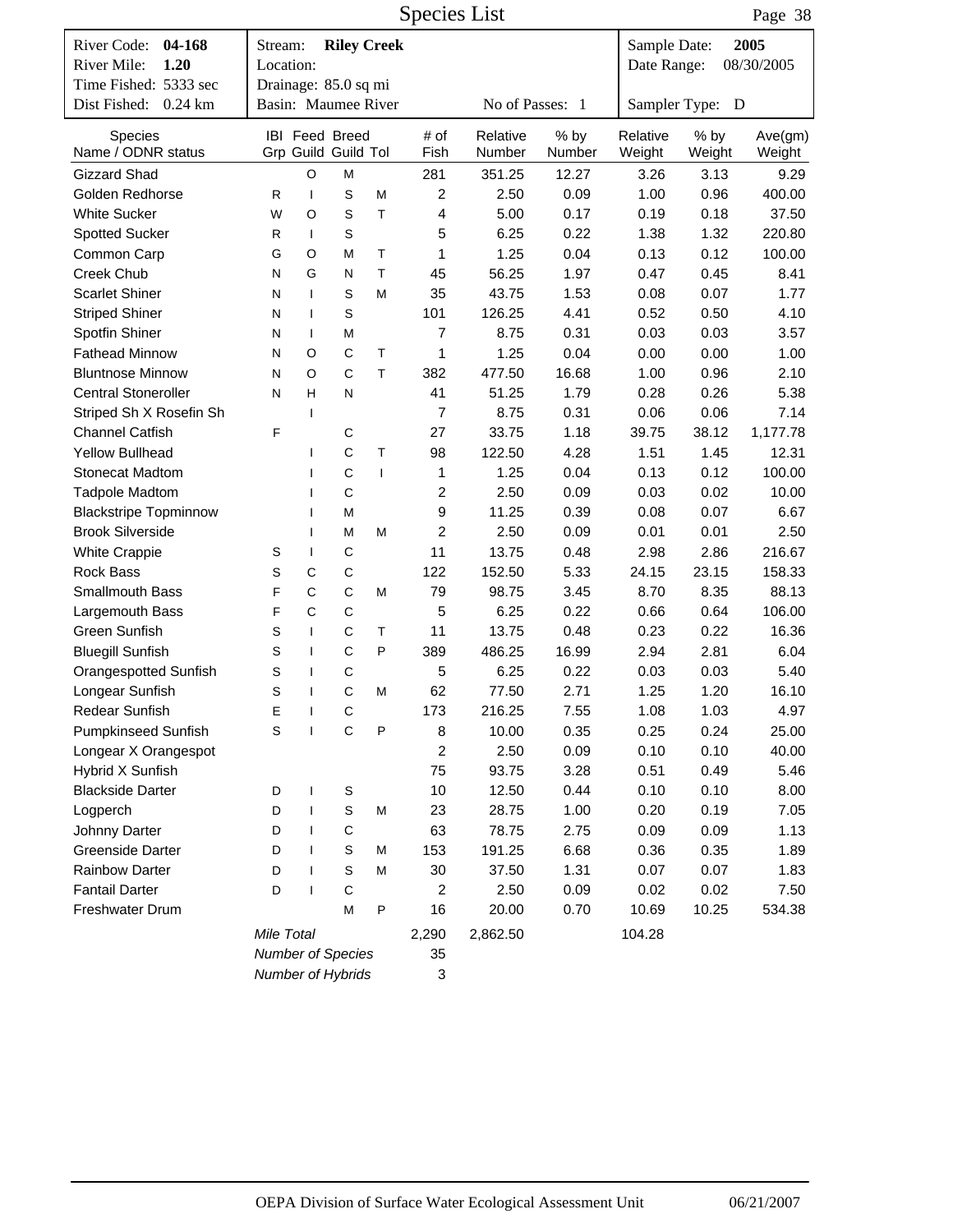|                                                                              |                                  |                          |                      |   |       |                                                   |        |                 |        | --0-    |
|------------------------------------------------------------------------------|----------------------------------|--------------------------|----------------------|---|-------|---------------------------------------------------|--------|-----------------|--------|---------|
| 04-169<br>River Code:<br><b>River Mile:</b><br>6.70<br>Time Fished: 1460 sec | Stream:<br>Location:             |                          | <b>Cranberry Run</b> |   |       | 2005<br>Sample Date:<br>08/29/2005<br>Date Range: |        |                 |        |         |
|                                                                              | Drainage:<br>Basin: Maumee River |                          |                      |   |       |                                                   |        | Sampler Type: E |        |         |
| Dist Fished:<br>0.10 km                                                      |                                  |                          |                      |   |       | No of Passes: 1                                   |        |                 |        |         |
| Species                                                                      |                                  |                          | IBI Feed Breed       |   | # of  | Relative                                          | $%$ by | Relative        | % by   | Ave(gm) |
| Name / ODNR status                                                           |                                  |                          | Grp Guild Guild Tol  |   | Fish  | Number                                            | Number | Weight          | Weight | Weight  |
| <b>White Sucker</b>                                                          | W                                | $\circ$                  | S                    | т | 28    | 84.00                                             | 1.64   | 0.34            | 1.58   | 4.00    |
| Common Carp                                                                  | G                                | $\circ$                  | M                    | т | 24    | 72.00                                             | 1.41   | 0.96            | 4.52   | 13.33   |
| Creek Chub                                                                   | N                                | G                        | N                    | т | 519   | 1,557.00                                          | 30.42  | 10.91           | 51.44  | 7.01    |
| <b>Scarlet Shiner</b>                                                        | N                                | $\mathbf{I}$             | S                    | M | 15    | 45.00                                             | 0.88   | 0.12            | 0.57   | 2.67    |
| <b>Fathead Minnow</b>                                                        | N                                | $\circ$                  | $\mathsf{C}$         | T | 267   | 801.00                                            | 15.65  | 1.61            | 7.58   | 2.01    |
| <b>Bluntnose Minnow</b>                                                      | N                                | $\circ$                  | $\mathsf{C}$         | T | 500   | 1,500.00                                          | 29.31  | 3.18            | 14.98  | 2.12    |
| <b>Central Stoneroller</b>                                                   | N                                | H                        | ${\sf N}$            |   | 230   | 690.00                                            | 13.48  | 2.60            | 12.25  | 3.77    |
| <b>Yellow Bullhead</b>                                                       |                                  |                          | C                    | Τ | 9     | 27.00                                             | 0.53   | 0.63            | 2.97   | 23.33   |
| <b>Blackstripe Topminnow</b>                                                 |                                  |                          | M                    |   | 47    | 141.00                                            | 2.75   | 0.15            | 0.71   | 1.06    |
| Green Sunfish                                                                | S                                | T                        | C                    | т | 6     | 18.00                                             | 0.35   | 0.33            | 1.56   | 18.33   |
| Johnny Darter                                                                | D                                | $\mathbf{I}$             | C                    |   | 50    | 150.00                                            | 2.93   | 0.33            | 1.54   | 2.17    |
| Orangethroat Darter                                                          | D                                | $\mathbf{I}$             | S                    |   | 7     | 21.00                                             | 0.41   | 0.05            | 0.25   | 2.50    |
| Least Darter [S]                                                             | D                                |                          | N                    |   | 4     | 12.00                                             | 0.23   | 0.01            | 0.06   | 1.00    |
|                                                                              | Mile Total                       |                          |                      |   | 1,706 | 5,118.00                                          |        | 21.22           |        |         |
|                                                                              |                                  | <b>Number of Species</b> |                      |   | 13    |                                                   |        |                 |        |         |
|                                                                              | Number of Hybrids                |                          |                      |   | 0     |                                                   |        |                 |        |         |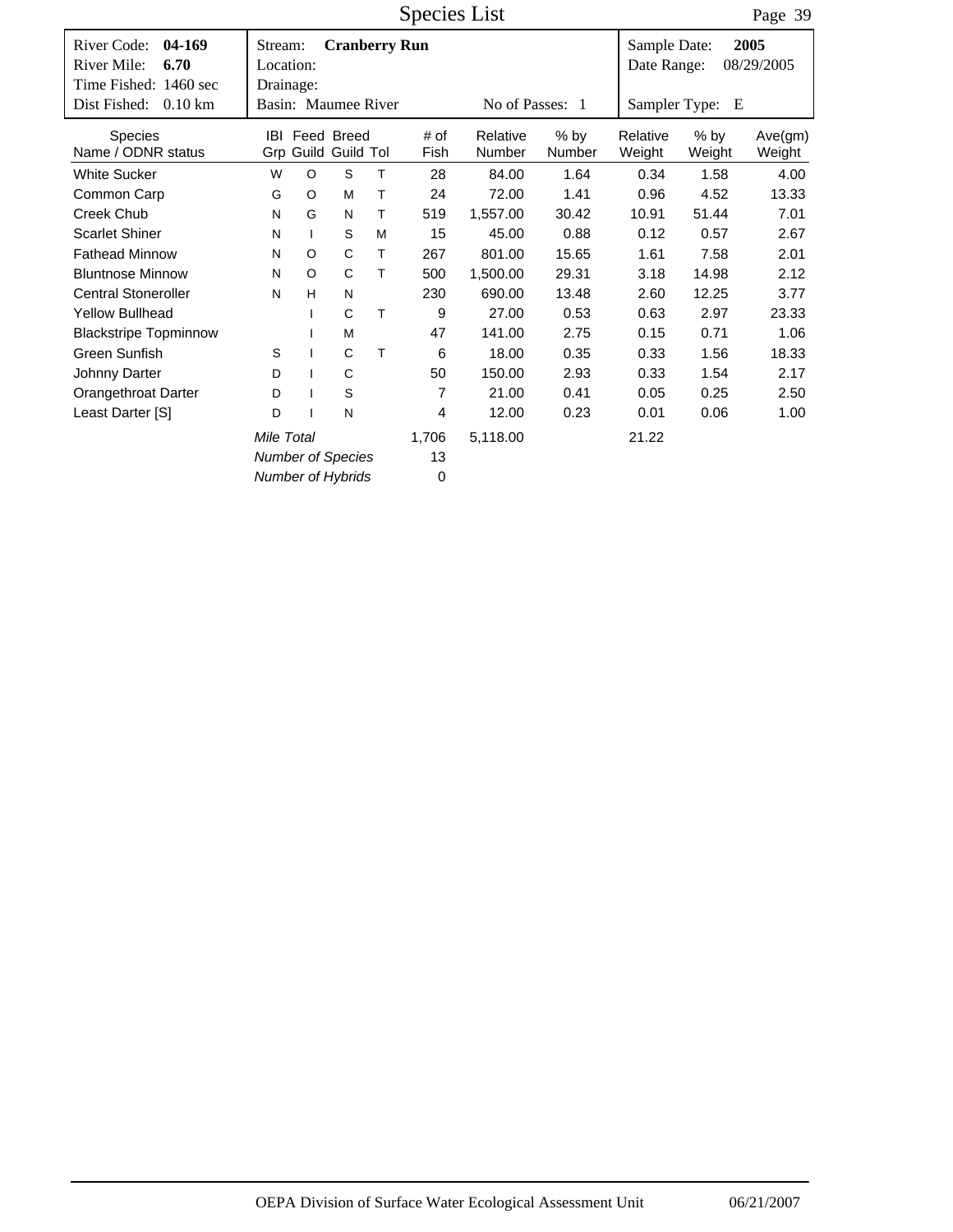|                                              |                          |              |                                   |   | pposto Libe    |                                                   |        |          |                 | 44.4    |
|----------------------------------------------|--------------------------|--------------|-----------------------------------|---|----------------|---------------------------------------------------|--------|----------|-----------------|---------|
| River Code:<br>04-170<br>River Mile:<br>5.50 | Stream:<br>Location:     |              | <b>Little Riley Creek (lower)</b> |   |                | 2005<br>Sample Date:<br>09/19/2005<br>Date Range: |        |          |                 |         |
| Time Fished: 1680 sec                        |                          |              |                                   |   |                |                                                   |        |          |                 |         |
|                                              | Drainage: 5.5 sq mi      |              |                                   |   |                |                                                   |        |          |                 |         |
| Dist Fished: 0.20 km                         | Basin: Maumee River      |              |                                   |   |                | No of Passes: 1                                   |        |          | Sampler Type: E |         |
| <b>Species</b>                               |                          |              | <b>IBI</b> Feed Breed             |   | # of           | Relative                                          | $%$ by | Relative | $%$ by          | Ave(gm) |
| Name / ODNR status                           |                          |              | Grp Guild Guild Tol               |   | Fish           | Number                                            | Number | Weight   | Weight          | Weight  |
| <b>White Sucker</b>                          | W                        | $\circ$      | S                                 | T | 289            | 433.50                                            | 20.50  |          |                 |         |
| Golden Shiner                                | N                        | $\mathbf{I}$ | M                                 | T | 3              | 4.50                                              | 0.21   |          |                 |         |
| Creek Chub                                   | N                        | G            | N                                 | T | 302            | 453.00                                            | 21.42  |          |                 |         |
| <b>Redfin Shiner</b>                         | N                        | $\mathbf{I}$ | N                                 |   | 1              | 1.50                                              | 0.07   |          |                 |         |
| <b>Striped Shiner</b>                        | N                        | $\mathbf{I}$ | S                                 |   | 1              | 1.50                                              | 0.07   |          |                 |         |
| Spotfin Shiner                               | N                        | $\mathbf{I}$ | M                                 |   | $\overline{c}$ | 3.00                                              | 0.14   |          |                 |         |
| <b>Fathead Minnow</b>                        | N                        | $\circ$      | C                                 | т | 398            | 597.00                                            | 28.23  |          |                 |         |
| <b>Bluntnose Minnow</b>                      | N                        | $\circ$      | C                                 | T | 193            | 289.50                                            | 13.69  |          |                 |         |
| <b>Central Stoneroller</b>                   | N                        | H            | N                                 |   | 160            | 240.00                                            | 11.35  |          |                 |         |
| <b>Yellow Bullhead</b>                       |                          | $\mathbf{I}$ | C                                 | T | 4              | 6.00                                              | 0.28   |          |                 |         |
| <b>Rock Bass</b>                             | S                        | $\mathsf C$  | $\mathsf{C}$                      |   | 1              | 1.50                                              | 0.07   |          |                 |         |
| Green Sunfish                                | S                        | $\mathbf{I}$ | $\mathbf C$                       | T | 39             | 58.50                                             | 2.77   |          |                 |         |
| <b>Bluegill Sunfish</b>                      | S                        | $\mathbf{I}$ | C                                 | P | 1              | 1.50                                              | 0.07   |          |                 |         |
| Longear Sunfish                              | S                        | $\mathbf{I}$ | $\mathsf{C}$                      | M | 1              | 1.50                                              | 0.07   |          |                 |         |
| Johnny Darter                                | D                        |              | C                                 |   | 15             | 22.50                                             | 1.06   |          |                 |         |
|                                              | Mile Total               |              |                                   |   | 1,410          | 2,115.00                                          |        |          |                 |         |
|                                              | <b>Number of Species</b> |              |                                   |   | 15             |                                                   |        |          |                 |         |
|                                              | Number of Hybrids        |              |                                   |   | 0              |                                                   |        |          |                 |         |
|                                              |                          |              |                                   |   |                |                                                   |        |          |                 |         |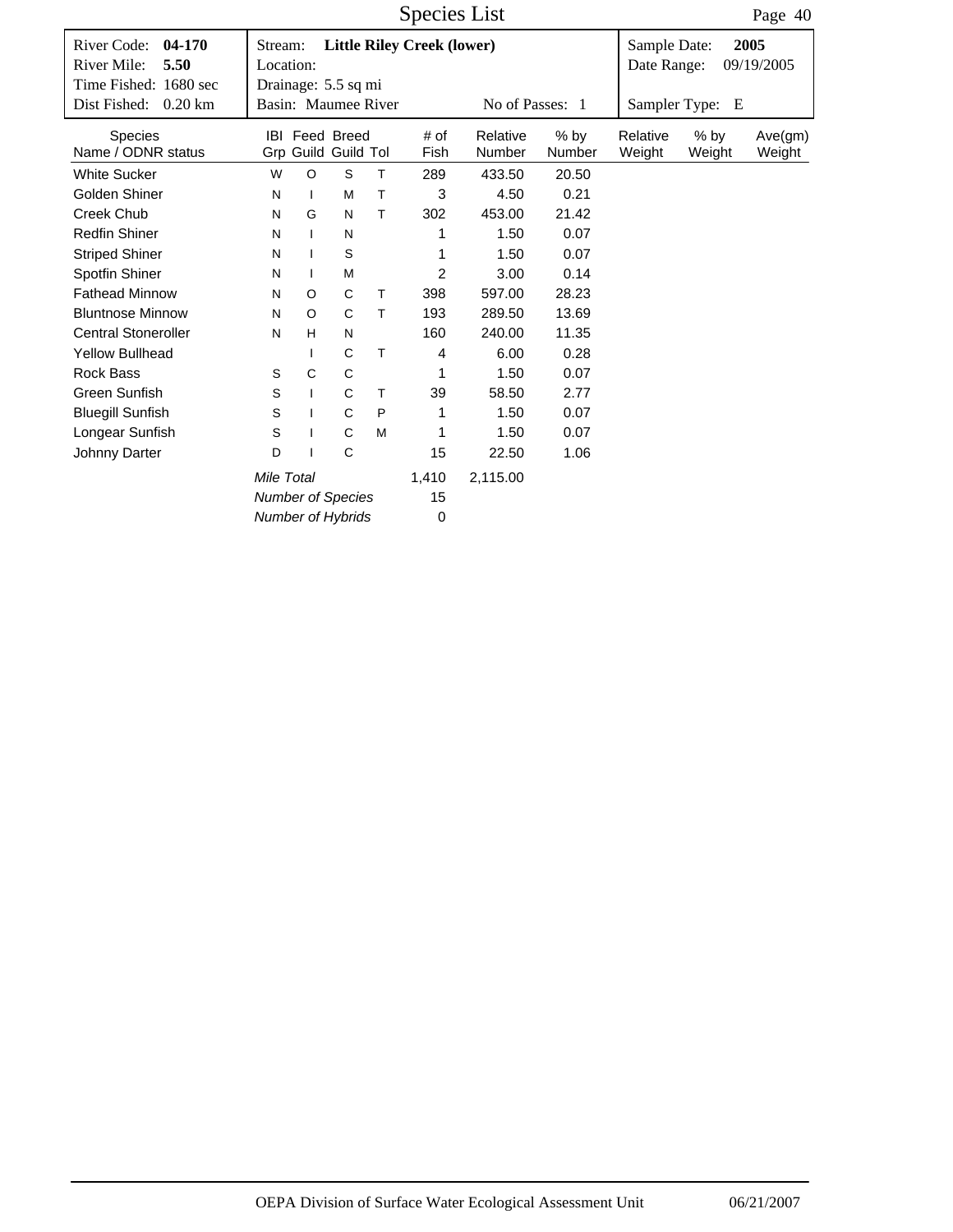| raoe |  |
|------|--|
|      |  |

| River Code:<br>$04 - 170$<br>River Mile:<br>4.30 | Stream:<br>Location:     |              |                       | <b>Little Riley Creek (lower)</b> |                | 2005<br>Sample Date:<br>10/06/2005<br>Date Range: |        |               |        |         |
|--------------------------------------------------|--------------------------|--------------|-----------------------|-----------------------------------|----------------|---------------------------------------------------|--------|---------------|--------|---------|
| Time Fished: 1800 sec                            | Drainage: 12.3 sq mi     |              |                       |                                   |                |                                                   |        |               |        |         |
| Dist Fished:<br>$0.15$ km                        | Basin: Maumee River      |              |                       |                                   |                | No of Passes: 1                                   |        | Sampler Type: | Ε      |         |
| <b>Species</b>                                   |                          |              | <b>IBI</b> Feed Breed |                                   | # of           | Relative                                          | % by   | Relative      | % by   | Ave(gm) |
| Name / ODNR status                               |                          |              | Grp Guild Guild Tol   |                                   | Fish           | Number                                            | Number | Weight        | Weight | Weight  |
| <b>White Sucker</b>                              | W                        | O            | S                     | Τ                                 | 114            | 228.00                                            | 29.84  |               |        |         |
| Creek Chub                                       | N                        | G            | N                     | T                                 | 68             | 136.00                                            | 17.80  |               |        |         |
| <b>Suckermouth Minnow</b>                        | N                        | $\mathbf{I}$ | S                     |                                   | 5              | 10.00                                             | 1.31   |               |        |         |
| <b>Redfin Shiner</b>                             | N                        | $\mathbf{I}$ | N                     |                                   | 2              | 4.00                                              | 0.52   |               |        |         |
| <b>Striped Shiner</b>                            | N                        | $\mathbf{I}$ | S                     |                                   | $\overline{c}$ | 4.00                                              | 0.52   |               |        |         |
| <b>Fathead Minnow</b>                            | N                        | O            | C                     | T                                 | 58             | 116.00                                            | 15.18  |               |        |         |
| <b>Bluntnose Minnow</b>                          | N                        | O            | C                     | T                                 | 73             | 146.00                                            | 19.11  |               |        |         |
| <b>Central Stoneroller</b>                       | N                        | H            | N                     |                                   | 27             | 54.00                                             | 7.07   |               |        |         |
| <b>Yellow Bullhead</b>                           |                          | $\mathbf{I}$ | C                     | T                                 | 1              | 2.00                                              | 0.26   |               |        |         |
| <b>Smallmouth Bass</b>                           | F                        | $\mathsf C$  | $\mathbf C$           | M                                 | 1              | 2.00                                              | 0.26   |               |        |         |
| Green Sunfish                                    | S                        | $\mathbf{I}$ | C                     | T                                 | 23             | 46.00                                             | 6.02   |               |        |         |
| <b>Bluegill Sunfish</b>                          | S                        | $\mathbf{I}$ | $\mathsf{C}$          | P                                 | 1              | 2.00                                              | 0.26   |               |        |         |
| Longear Sunfish                                  | S                        |              | C                     | M                                 | 3              | 6.00                                              | 0.79   |               |        |         |
| <b>Blackside Darter</b>                          | D                        | $\mathbf{I}$ | S                     |                                   | 1              | 2.00                                              | 0.26   |               |        |         |
| Johnny Darter                                    | D                        |              | $\mathsf C$           |                                   | 3              | 6.00                                              | 0.79   |               |        |         |
|                                                  | Mile Total               |              |                       |                                   | 382            | 764.00                                            |        |               |        |         |
|                                                  | <b>Number of Species</b> |              |                       |                                   | 15             |                                                   |        |               |        |         |
|                                                  | <b>Number of Hybrids</b> |              |                       |                                   | 0              |                                                   |        |               |        |         |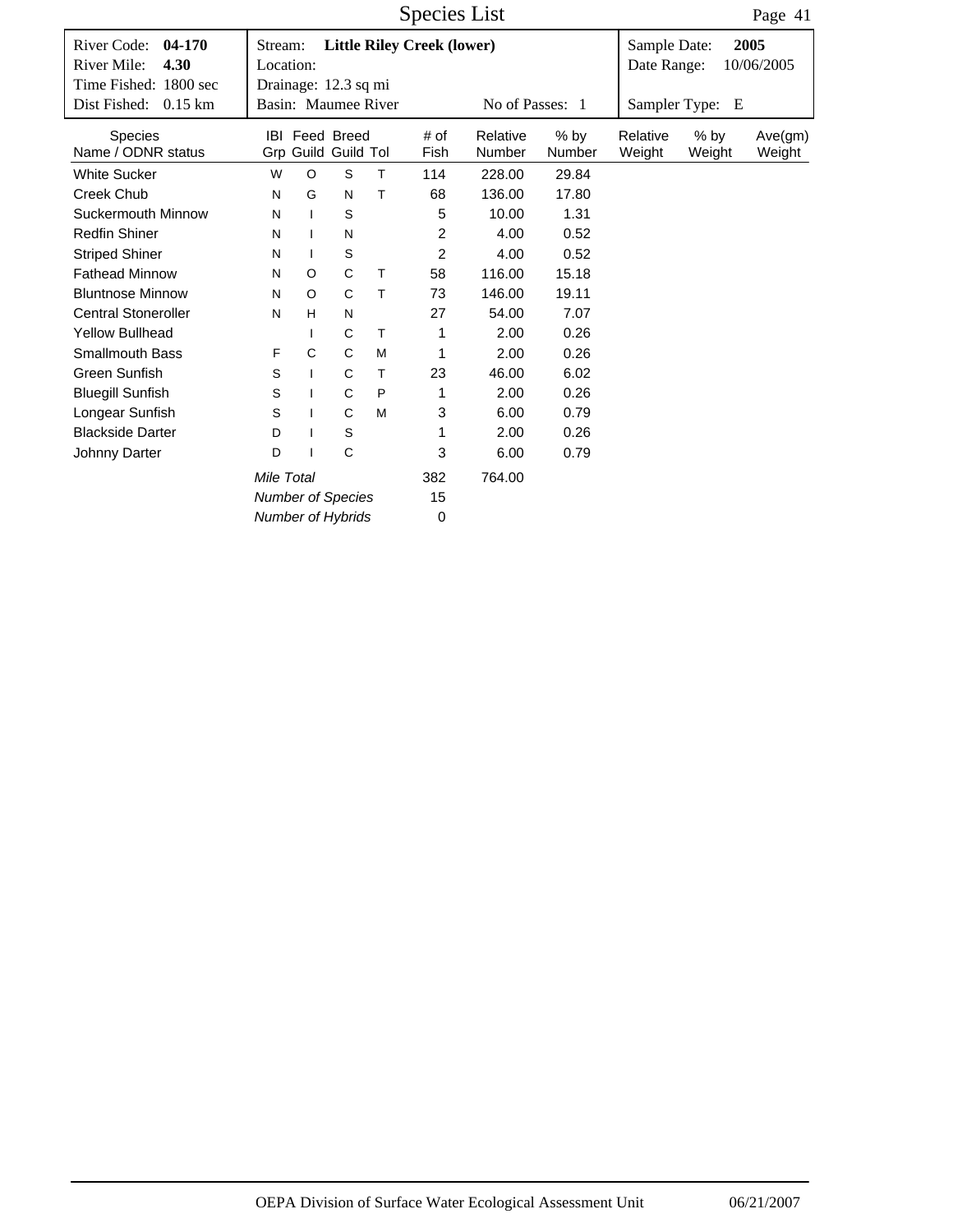|                                              |                      |              |                                              |              |                                                   |                    |                  |                    |                  | - 50              |
|----------------------------------------------|----------------------|--------------|----------------------------------------------|--------------|---------------------------------------------------|--------------------|------------------|--------------------|------------------|-------------------|
| 04-170<br>River Code:<br>River Mile:<br>0.10 | Stream:<br>Location: |              | <b>Little Riley Creek (lower)</b>            |              | Sample Date:<br>2005<br>10/06/2005<br>Date Range: |                    |                  |                    |                  |                   |
| Time Fished: 1800 sec                        |                      |              | Drainage: 16.0 sq mi                         |              |                                                   |                    |                  |                    |                  |                   |
| Dist Fished:<br>$0.15$ km                    |                      |              | Basin: Maumee River                          |              |                                                   | No of Passes: 1    |                  |                    | Sampler Type: E  |                   |
| <b>Species</b><br>Name / ODNR status         |                      |              | <b>IBI Feed Breed</b><br>Grp Guild Guild Tol |              | # of<br>Fish                                      | Relative<br>Number | $%$ by<br>Number | Relative<br>Weight | $%$ by<br>Weight | Ave(gm)<br>Weight |
| <b>White Sucker</b>                          | W                    | $\circ$      | S                                            | Τ            | 7                                                 | 14.00              | 2.11             |                    |                  |                   |
| <b>Creek Chub</b>                            | N                    | G            | N                                            | т            | 82                                                | 164.00             | 24.70            |                    |                  |                   |
| Suckermouth Minnow                           | N                    | $\mathbf{I}$ | S                                            |              | 10                                                | 20.00              | 3.01             |                    |                  |                   |
| <b>Fathead Minnow</b>                        | N                    | O            | C                                            | T            | 28                                                | 56.00              | 8.43             |                    |                  |                   |
| <b>Bluntnose Minnow</b>                      | N                    | $\circ$      | $\mathsf{C}$                                 | T            | 110                                               | 220.00             | 33.13            |                    |                  |                   |
| <b>Central Stoneroller</b>                   | N                    | H            | ${\sf N}$                                    |              | 56                                                | 112.00             | 16.87            |                    |                  |                   |
| <b>Yellow Bullhead</b>                       |                      | $\mathbf{I}$ | C                                            | T            | 4                                                 | 8.00               | 1.20             |                    |                  |                   |
| <b>Rock Bass</b>                             | S                    | $\mathsf{C}$ | $\mathsf C$                                  |              | 1                                                 | 2.00               | 0.30             |                    |                  |                   |
| Green Sunfish                                | S                    | $\mathbf{I}$ | C                                            | $\mathsf{T}$ | 9                                                 | 18.00              | 2.71             |                    |                  |                   |
| Longear Sunfish                              | S                    | I            | $\mathsf{C}$                                 | M            | 1                                                 | 2.00               | 0.30             |                    |                  |                   |
| Green Sf X Hybrid                            |                      |              |                                              |              | 3                                                 | 6.00               | 0.90             |                    |                  |                   |
| Hybrid X Sunfish                             |                      |              |                                              |              | 6                                                 | 12.00              | 1.81             |                    |                  |                   |
| Johnny Darter                                | D                    |              | C                                            |              | 7                                                 | 14.00              | 2.11             |                    |                  |                   |
| <b>Greenside Darter</b>                      | D                    |              | S                                            | M            | 1                                                 | 2.00               | 0.30             |                    |                  |                   |
| Orangethroat Darter                          | D                    |              | $\mathsf S$                                  |              | 7                                                 | 14.00              | 2.11             |                    |                  |                   |
|                                              | Mile Total           |              |                                              |              | 332                                               | 664.00             |                  |                    |                  |                   |
|                                              |                      |              | <b>Number of Species</b>                     |              | 13                                                |                    |                  |                    |                  |                   |
|                                              |                      |              | <b>Number of Hybrids</b>                     |              | $\overline{2}$                                    |                    |                  |                    |                  |                   |
|                                              |                      |              |                                              |              |                                                   |                    |                  |                    |                  |                   |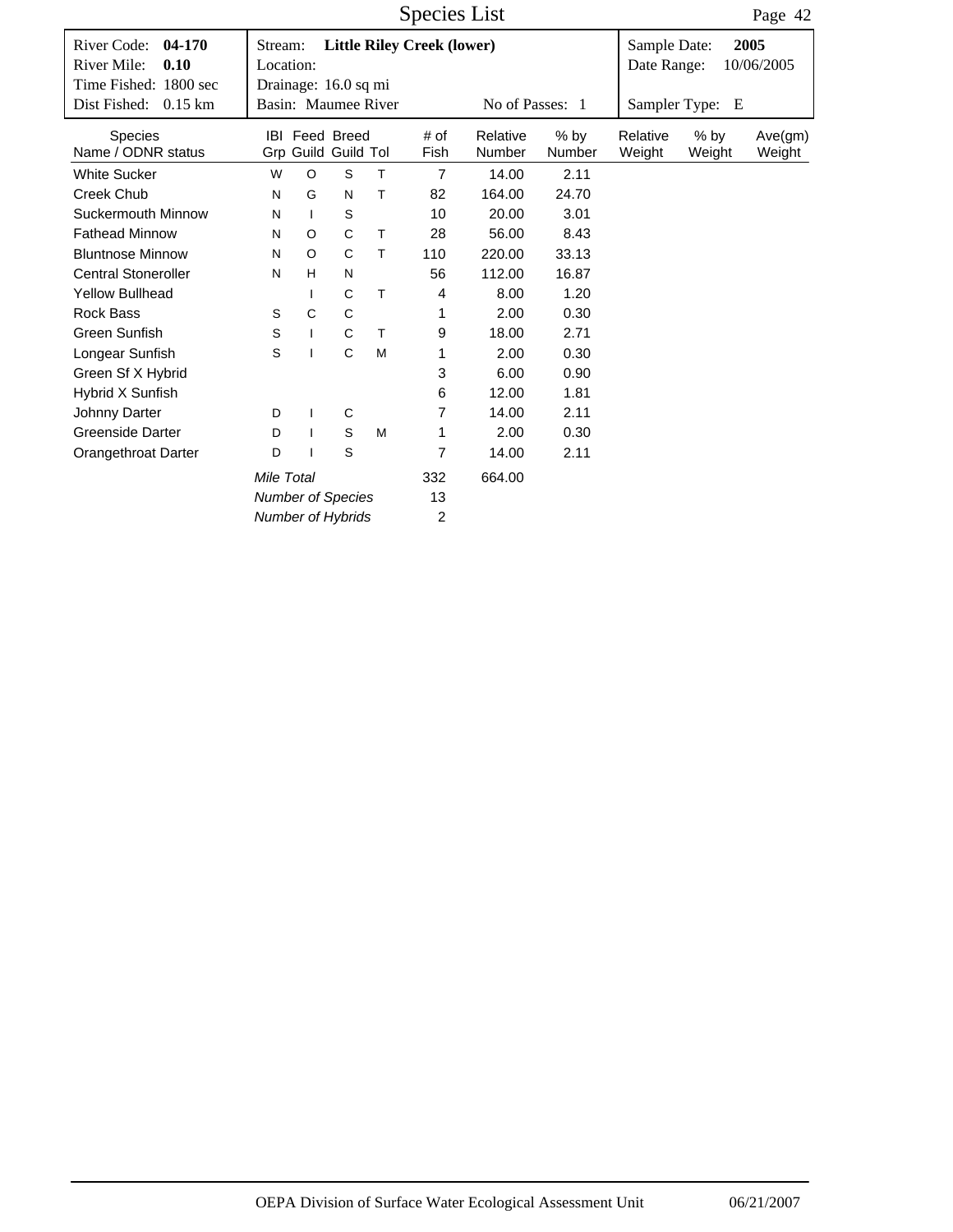| Pε<br>'aoe |  |
|------------|--|
|            |  |

| River Code:<br>04-173<br>River Mile:<br>1.80<br>Time Fished: 1800 sec | Stream:<br>Location:<br>Drainage: |                          |                                   | <b>Marsh Run</b> |              |                    |                  | Sample Date:<br>Date Range: |                  | 2005<br>09/08/2005 |
|-----------------------------------------------------------------------|-----------------------------------|--------------------------|-----------------------------------|------------------|--------------|--------------------|------------------|-----------------------------|------------------|--------------------|
| Dist Fished: 0.10 km                                                  | Basin: Maumee River               |                          |                                   |                  |              | No of Passes: 1    |                  |                             | Sampler Type: E  |                    |
| <b>Species</b><br>Name / ODNR status                                  | IBI                               |                          | Feed Breed<br>Grp Guild Guild Tol |                  | # of<br>Fish | Relative<br>Number | $%$ by<br>Number | Relative<br>Weight          | $%$ by<br>Weight | Ave(gm)<br>Weight  |
| <b>White Sucker</b>                                                   | W                                 | $\circ$                  | S                                 | Т                | 30           | 90.00              | 12.35            |                             |                  |                    |
| Common Carp                                                           | G                                 | O                        | M                                 | T                | 9            | 27.00              | 3.70             |                             |                  |                    |
| Creek Chub                                                            | N                                 | G                        | N                                 | Τ                | 19           | 57.00              | 7.82             |                             |                  |                    |
| Spotfin Shiner                                                        | N                                 | $\mathbf{I}$             | M                                 |                  | 12           | 36.00              | 4.94             |                             |                  |                    |
| <b>Fathead Minnow</b>                                                 | N                                 | O                        | C                                 | Τ                | 20           | 60.00              | 8.23             |                             |                  |                    |
| <b>Bluntnose Minnow</b>                                               | N                                 | $\circ$                  | C                                 | т                | 105          | 315.00             | 43.21            |                             |                  |                    |
| <b>Central Stoneroller</b>                                            | N                                 | H                        | ${\sf N}$                         |                  | 18           | 54.00              | 7.41             |                             |                  |                    |
| <b>Yellow Bullhead</b>                                                |                                   |                          | C                                 | Τ                | 1            | 3.00               | 0.41             |                             |                  |                    |
| <b>Blackstripe Topminnow</b>                                          |                                   |                          | M                                 |                  | 16           | 48.00              | 6.58             |                             |                  |                    |
| Longear Sunfish                                                       | S                                 |                          | C                                 | M                | 1            | 3.00               | 0.41             |                             |                  |                    |
| Johnny Darter                                                         | D                                 |                          | C                                 |                  | 9            | 27.00              | 3.70             |                             |                  |                    |
| Orangethroat Darter                                                   | D                                 |                          | S                                 |                  | 3            | 9.00               | 1.23             |                             |                  |                    |
|                                                                       | Mile Total                        |                          |                                   |                  | 243          | 729.00             |                  |                             |                  |                    |
|                                                                       |                                   | <b>Number of Species</b> |                                   |                  |              |                    |                  |                             |                  |                    |
|                                                                       | Number of Hybrids                 |                          |                                   |                  | 0            |                    |                  |                             |                  |                    |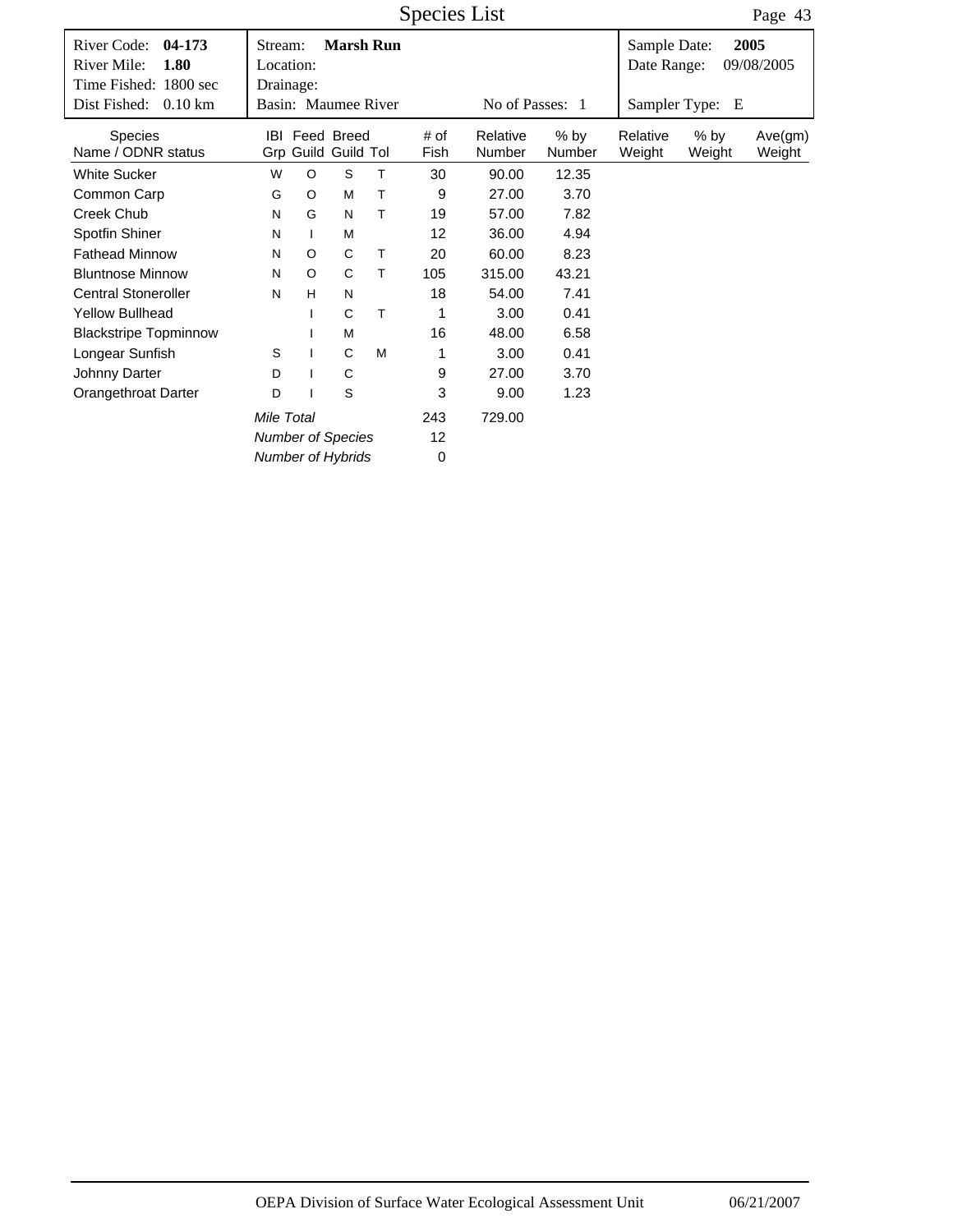| Page | 44 |
|------|----|
|      |    |

|                                                                       |                                   |              | - 50                                         |        |                                   |                    |                  |                             |                  |                    |
|-----------------------------------------------------------------------|-----------------------------------|--------------|----------------------------------------------|--------|-----------------------------------|--------------------|------------------|-----------------------------|------------------|--------------------|
| River Code:<br>04-174<br>River Mile:<br>2.70<br>Time Fished: 1800 sec | Stream:<br>Location:<br>Drainage: |              |                                              |        | <b>Little Riley Creek (upper)</b> |                    |                  | Sample Date:<br>Date Range: |                  | 2005<br>09/09/2005 |
| Dist Fished:<br>$0.10 \mathrm{km}$                                    |                                   |              | Basin: Maumee River                          |        |                                   | No of Passes: 1    |                  |                             | Sampler Type: E  |                    |
| <b>Species</b><br>Name / ODNR status                                  |                                   |              | <b>IBI</b> Feed Breed<br>Grp Guild Guild Tol |        | # of<br>Fish                      | Relative<br>Number | $%$ by<br>Number | Relative<br>Weight          | $%$ by<br>Weight | Ave(gm)<br>Weight  |
| <b>White Sucker</b>                                                   | W                                 | $\circ$      | S                                            | T      | 42                                | 126.00             | 12.92            |                             |                  |                    |
| Golden Shiner                                                         | N                                 | $\mathbf{I}$ | M                                            | т      | 9                                 | 27.00              | 2.77             |                             |                  |                    |
| <b>Creek Chub</b>                                                     | N                                 | G            | N                                            | т      | 187                               | 561.00             | 57.54            |                             |                  |                    |
| Suckermouth Minnow                                                    | N                                 | $\mathbf{I}$ | S                                            |        | 1                                 | 3.00               | 0.31             |                             |                  |                    |
| <b>Redfin Shiner</b>                                                  | N                                 | $\mathbf{I}$ | N                                            |        | 11                                | 33.00              | 3.38             |                             |                  |                    |
| <b>Striped Shiner</b>                                                 | N                                 | $\mathbf{I}$ | S                                            |        | 5                                 | 15.00              | 1.54             |                             |                  |                    |
| <b>Fathead Minnow</b>                                                 | N                                 | O            | C                                            | $\top$ | 21                                | 63.00              | 6.46             |                             |                  |                    |
| <b>Bluntnose Minnow</b>                                               | N                                 | $\circ$      | $\mathsf{C}$                                 | T      | 27                                | 81.00              | 8.31             |                             |                  |                    |
| <b>Central Stoneroller</b>                                            | N                                 | H            | N                                            |        | 9                                 | 27.00              | 2.77             |                             |                  |                    |
| <b>Blackstripe Topminnow</b>                                          |                                   | $\mathbf{I}$ | M                                            |        | 2                                 | 6.00               | 0.62             |                             |                  |                    |
| Green Sunfish                                                         | S                                 | $\mathbf{I}$ | C                                            | T      | 2                                 | 6.00               | 0.62             |                             |                  |                    |
| Longear Sunfish                                                       | S                                 | $\mathbf{I}$ | $\mathsf{C}$                                 | M      | 3                                 | 9.00               | 0.92             |                             |                  |                    |
| <b>Blackside Darter</b>                                               | D                                 | $\mathbf{I}$ | S                                            |        | 1                                 | 3.00               | 0.31             |                             |                  |                    |
| Johnny Darter                                                         | D                                 | $\mathbf{I}$ | С                                            |        | 4                                 | 12.00              | 1.23             |                             |                  |                    |
| <b>Rainbow Darter</b>                                                 | D                                 |              | $\mathsf S$                                  | M      | 1                                 | 3.00               | 0.31             |                             |                  |                    |
|                                                                       | Mile Total                        |              |                                              |        | 325                               | 975.00             |                  |                             |                  |                    |
|                                                                       |                                   |              | <b>Number of Species</b>                     |        | 15                                |                    |                  |                             |                  |                    |
|                                                                       |                                   |              | <b>Number of Hybrids</b>                     |        | 0                                 |                    |                  |                             |                  |                    |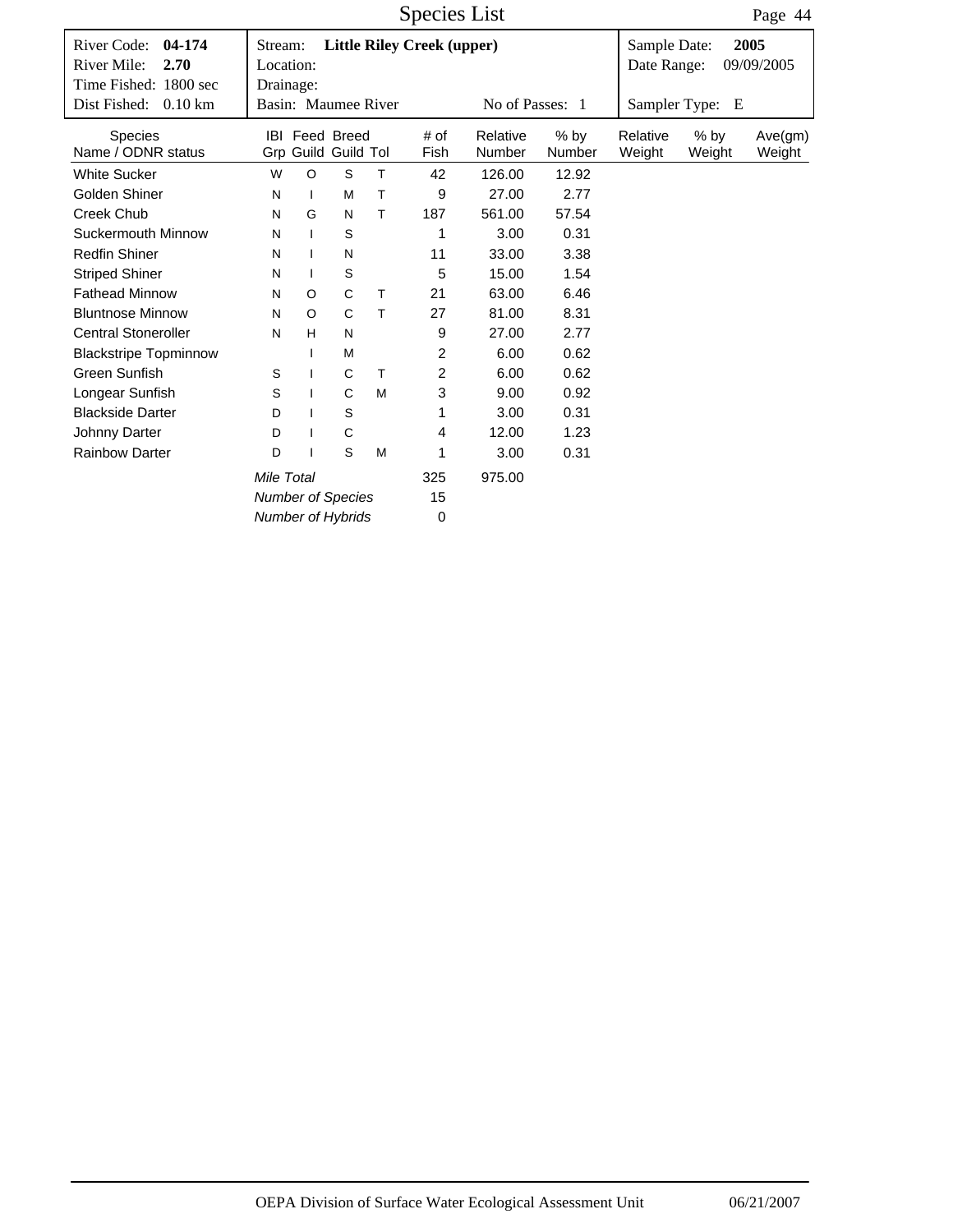|   |              |                                    |    |                                                                                                                                                     |          |                                                       |                           |        | - 50                                                     |
|---|--------------|------------------------------------|----|-----------------------------------------------------------------------------------------------------------------------------------------------------|----------|-------------------------------------------------------|---------------------------|--------|----------------------------------------------------------|
|   |              |                                    |    |                                                                                                                                                     |          |                                                       |                           |        | 2005<br>09/09/2005                                       |
|   |              |                                    |    |                                                                                                                                                     |          |                                                       |                           |        |                                                          |
|   |              |                                    |    |                                                                                                                                                     |          |                                                       |                           |        |                                                          |
|   |              |                                    |    | # of                                                                                                                                                | Relative | % by                                                  | Relative                  | % by   | Ave(gm)                                                  |
|   |              |                                    |    |                                                                                                                                                     |          |                                                       |                           |        | Weight                                                   |
| W | $\circ$      | $\mathsf S$                        | T  | 25                                                                                                                                                  | 50.00    | 16.56                                                 |                           |        |                                                          |
| G | O            | M                                  | T  | 11                                                                                                                                                  | 22.00    | 7.28                                                  |                           |        |                                                          |
| N | G            | N                                  | т  | 29                                                                                                                                                  | 58.00    | 19.21                                                 |                           |        |                                                          |
| N | $\mathbf{I}$ | N                                  |    | 8                                                                                                                                                   | 16.00    | 5.30                                                  |                           |        |                                                          |
| N | I            | S                                  |    | 1                                                                                                                                                   | 2.00     | 0.66                                                  |                           |        |                                                          |
| N | $\mathbf{I}$ | M                                  |    | 3                                                                                                                                                   | 6.00     | 1.99                                                  |                           |        |                                                          |
| N | $\circ$      | C                                  | T  | 23                                                                                                                                                  | 46.00    | 15.23                                                 |                           |        |                                                          |
| N | Н            | N                                  |    | 2                                                                                                                                                   | 4.00     | 1.32                                                  |                           |        |                                                          |
|   |              | C                                  | T  | 6                                                                                                                                                   | 12.00    | 3.97                                                  |                           |        |                                                          |
|   |              | M                                  |    | 1                                                                                                                                                   | 2.00     | 0.66                                                  |                           |        |                                                          |
| S |              | C                                  | T. | 25                                                                                                                                                  | 50.00    | 16.56                                                 |                           |        |                                                          |
| S | $\mathsf{I}$ | C                                  | P  | 4                                                                                                                                                   | 8.00     | 2.65                                                  |                           |        |                                                          |
| S | $\mathbf{I}$ | C                                  | M  | 4                                                                                                                                                   | 8.00     | 2.65                                                  |                           |        |                                                          |
| D |              | $\mathsf S$                        |    | 7                                                                                                                                                   | 14.00    | 4.64                                                  |                           |        |                                                          |
| D |              | С                                  |    | 1                                                                                                                                                   | 2.00     | 0.66                                                  |                           |        |                                                          |
| D |              | S                                  | M  | 1                                                                                                                                                   | 2.00     | 0.66                                                  |                           |        |                                                          |
|   |              |                                    |    | 151                                                                                                                                                 | 302.00   |                                                       |                           |        |                                                          |
|   |              |                                    |    | 16                                                                                                                                                  |          |                                                       |                           |        |                                                          |
|   |              |                                    |    | 0                                                                                                                                                   |          |                                                       |                           |        |                                                          |
|   |              | Stream:<br>Location:<br>Mile Total |    | Drainage: 14.1 sq mi<br>Basin: Maumee River<br><b>IBI Feed Breed</b><br>Grp Guild Guild Tol<br><b>Number of Species</b><br><b>Number of Hybrids</b> | Fish     | ------<br><b>Little Riley Creek (upper)</b><br>Number | No of Passes: 1<br>Number | Weight | Sample Date:<br>Date Range:<br>Sampler Type: E<br>Weight |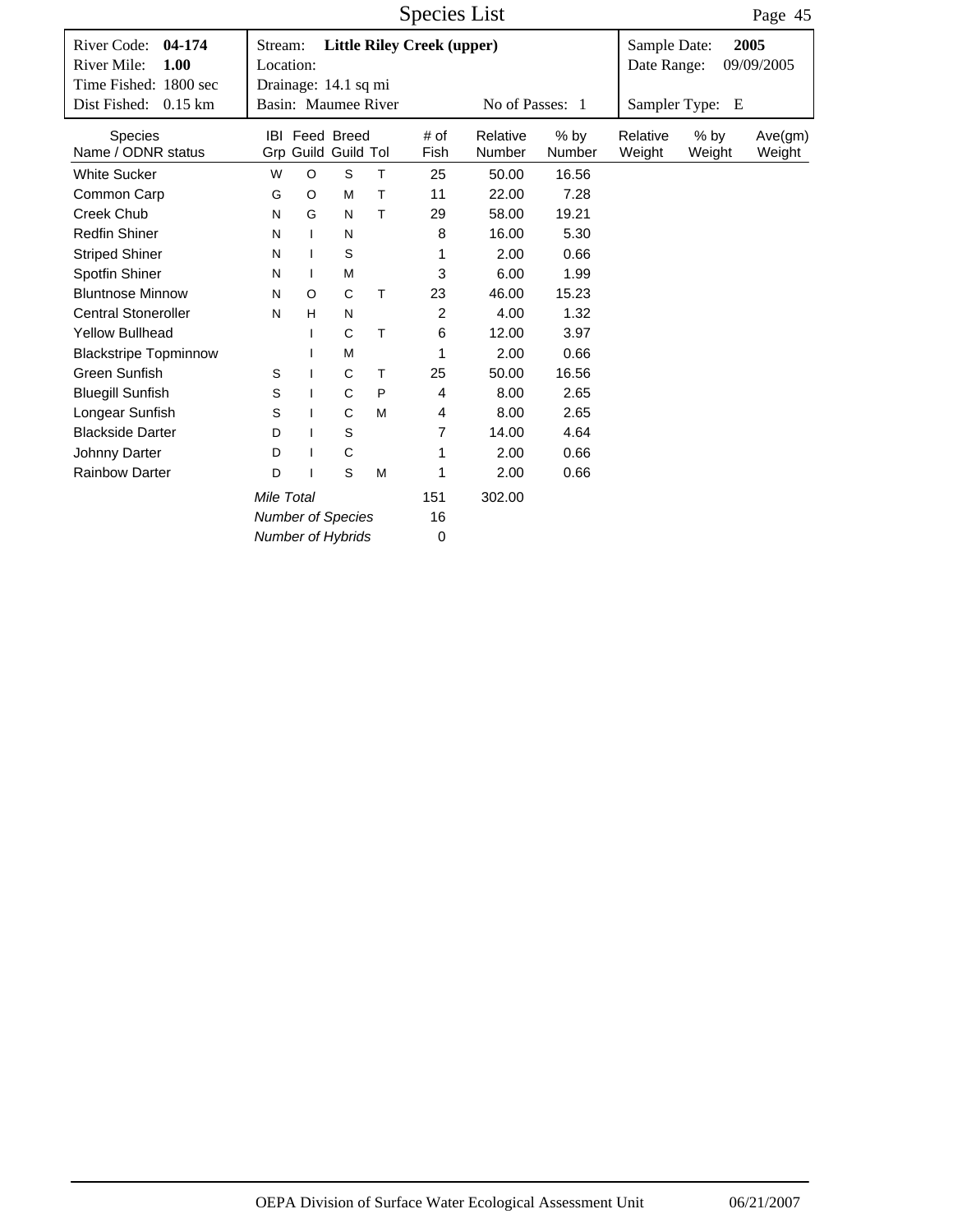| 46 |
|----|

| River Code:<br>04-177<br>5.80<br>River Mile: | Stream:<br>Location:     |                                   |   | <b>Dutch Run</b> |              | 2005<br>Sample Date:<br>08/29/2005<br>Date Range: |                  |                    |                  |                   |
|----------------------------------------------|--------------------------|-----------------------------------|---|------------------|--------------|---------------------------------------------------|------------------|--------------------|------------------|-------------------|
| Time Fished: 525 sec                         | Drainage:                |                                   |   |                  |              |                                                   |                  |                    |                  |                   |
| Dist Fished:<br>$0.10 \mathrm{km}$           | Basin: Maumee River      |                                   |   |                  |              | No of Passes: 1                                   | Sampler Type: E  |                    |                  |                   |
| <b>Species</b><br>Name / ODNR status         | IBI                      | Feed Breed<br>Grp Guild Guild Tol |   |                  | # of<br>Fish | Relative<br>Number                                | $%$ by<br>Number | Relative<br>Weight | $%$ by<br>Weight | Ave(gm)<br>Weight |
| Creek Chub                                   | N                        | G                                 | N | т                | 68           | 204.00                                            | 60.18            |                    |                  |                   |
| <b>Fathead Minnow</b>                        | N                        | $\circ$                           | C | т                |              | 3.00                                              | 0.88             |                    |                  |                   |
| <b>Bluntnose Minnow</b>                      | N                        | $\circ$                           | C | т                |              | 3.00                                              | 0.88             |                    |                  |                   |
| <b>Yellow Bullhead</b>                       |                          |                                   | C | т                | 3            | 9.00                                              | 2.65             |                    |                  |                   |
| <b>Blackstripe Topminnow</b>                 |                          |                                   | м |                  | 39           | 117.00                                            | 34.51            |                    |                  |                   |
| Orangethroat Darter                          | D                        |                                   | S |                  |              | 3.00                                              | 0.88             |                    |                  |                   |
|                                              | Mile Total               |                                   |   |                  | 113          | 339.00                                            |                  |                    |                  |                   |
|                                              | <b>Number of Species</b> |                                   |   |                  | 6            |                                                   |                  |                    |                  |                   |
|                                              | <b>Number of Hybrids</b> |                                   |   |                  | 0            |                                                   |                  |                    |                  |                   |
|                                              |                          |                                   |   |                  |              |                                                   |                  |                    |                  |                   |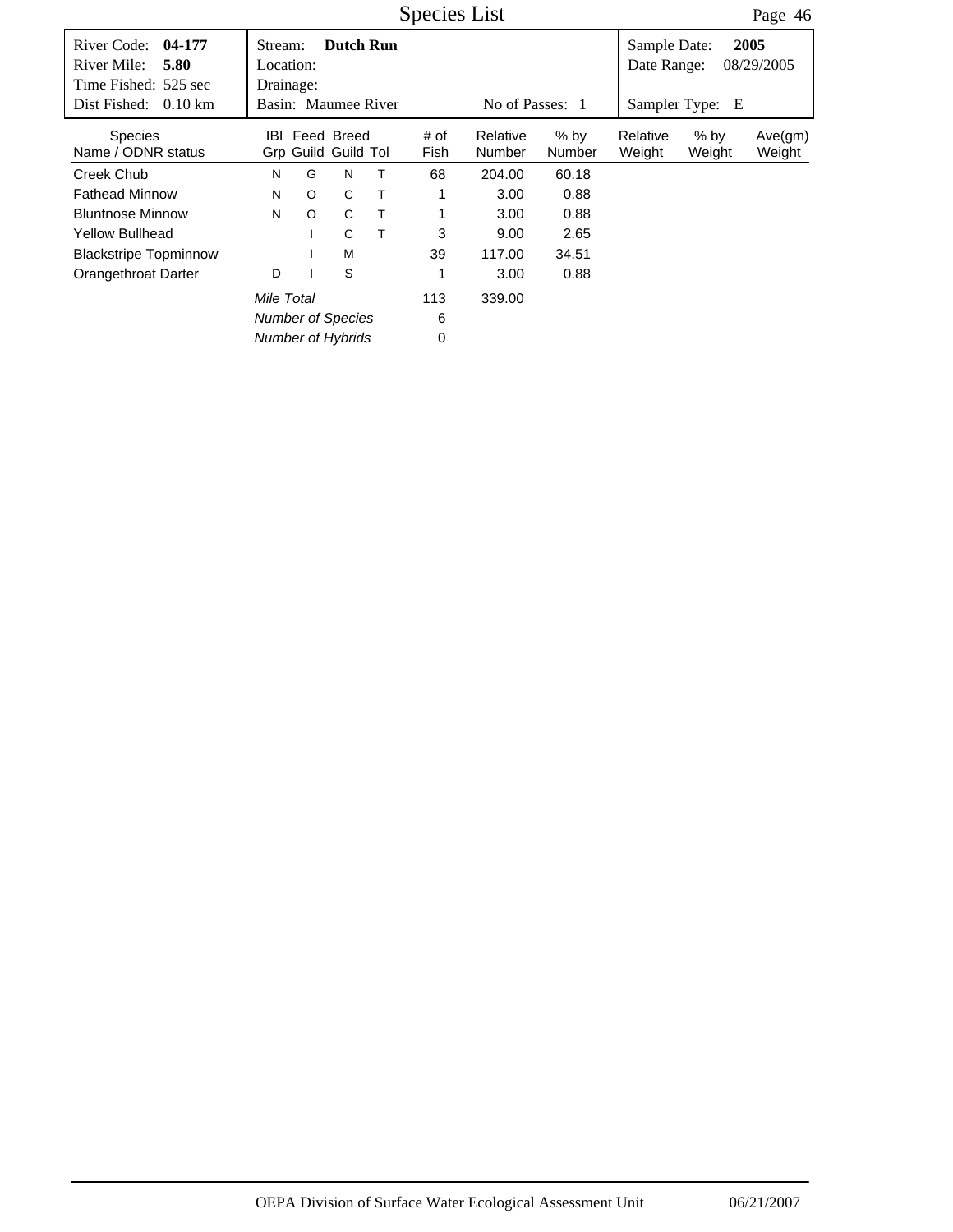| ш<br>age. |  |
|-----------|--|
|           |  |

| 04-177<br>River Code:<br>River Mile:<br>2.70 | Stream:<br>Location: |              | <b>Dutch Run</b>                                     |   |                            |                 |        | Sample Date:<br>Date Range: |                 | 2005<br>08/29/2005 |
|----------------------------------------------|----------------------|--------------|------------------------------------------------------|---|----------------------------|-----------------|--------|-----------------------------|-----------------|--------------------|
| Time Fished: 808 sec                         | Drainage:            |              |                                                      |   |                            |                 |        |                             |                 |                    |
| Dist Fished:<br>$0.10 \text{ km}$            |                      |              | Basin: Maumee River                                  |   |                            | No of Passes: 1 |        |                             | Sampler Type: E |                    |
| <b>Species</b>                               |                      |              | <b>IBI</b> Feed Breed                                |   | # of                       | Relative        | $%$ by | Relative                    | $%$ by          | Ave(gm)            |
| Name / ODNR status                           |                      |              | Grp Guild Guild Tol                                  |   | Fish                       | Number          | Number | Weight                      | Weight          | Weight             |
| <b>Creek Chub</b>                            | N                    | G            | N                                                    | т | 70                         | 210.00          | 6.30   |                             |                 |                    |
| <b>Suckermouth Minnow</b>                    | N                    | I            | S                                                    |   | 1                          | 3.00            | 0.09   |                             |                 |                    |
| <b>Scarlet Shiner</b>                        | N                    | $\mathsf{I}$ | S                                                    | M | 1                          | 3.00            | 0.09   |                             |                 |                    |
| <b>Striped Shiner</b>                        | N                    | $\mathsf{I}$ | S                                                    |   | 121                        | 363.00          | 10.89  |                             |                 |                    |
| Spotfin Shiner                               | N                    | $\mathsf{I}$ | M                                                    |   | 1                          | 3.00            | 0.09   |                             |                 |                    |
| Silverjaw Minnow                             | N                    | $\mathsf{I}$ | M                                                    |   | 80                         | 240.00          | 7.20   |                             |                 |                    |
| <b>Bluntnose Minnow</b>                      | N                    | $\circ$      | C                                                    | T | 247                        | 741.00          | 22.23  |                             |                 |                    |
| <b>Central Stoneroller</b>                   | N                    | H            | N                                                    |   | 463                        | 1,389.00        | 41.67  |                             |                 |                    |
| <b>Yellow Bullhead</b>                       |                      |              | C                                                    | T | 2                          | 6.00            | 0.18   |                             |                 |                    |
| <b>Blackstripe Topminnow</b>                 |                      | L            | M                                                    |   | 88                         | 264.00          | 7.92   |                             |                 |                    |
| Rock Bass                                    | S                    | C            | C                                                    |   | 6                          | 18.00           | 0.54   |                             |                 |                    |
| Largemouth Bass                              | F                    | $\mathsf C$  | C                                                    |   | 1                          | 3.00            | 0.09   |                             |                 |                    |
| <b>Bluegill Sunfish</b>                      | S                    | $\mathsf{I}$ | $\mathsf C$                                          | P | 1                          | 3.00            | 0.09   |                             |                 |                    |
| Johnny Darter                                | D                    | $\mathsf{I}$ | C                                                    |   | 9                          | 27.00           | 0.81   |                             |                 |                    |
| Orangethroat Darter                          | D                    |              | S                                                    |   | 20                         | 60.00           | 1.80   |                             |                 |                    |
|                                              | Mile Total           |              | <b>Number of Species</b><br><b>Number of Hybrids</b> |   | 1,111<br>15<br>$\mathbf 0$ | 3,333.00        |        |                             |                 |                    |
|                                              |                      |              |                                                      |   |                            |                 |        |                             |                 |                    |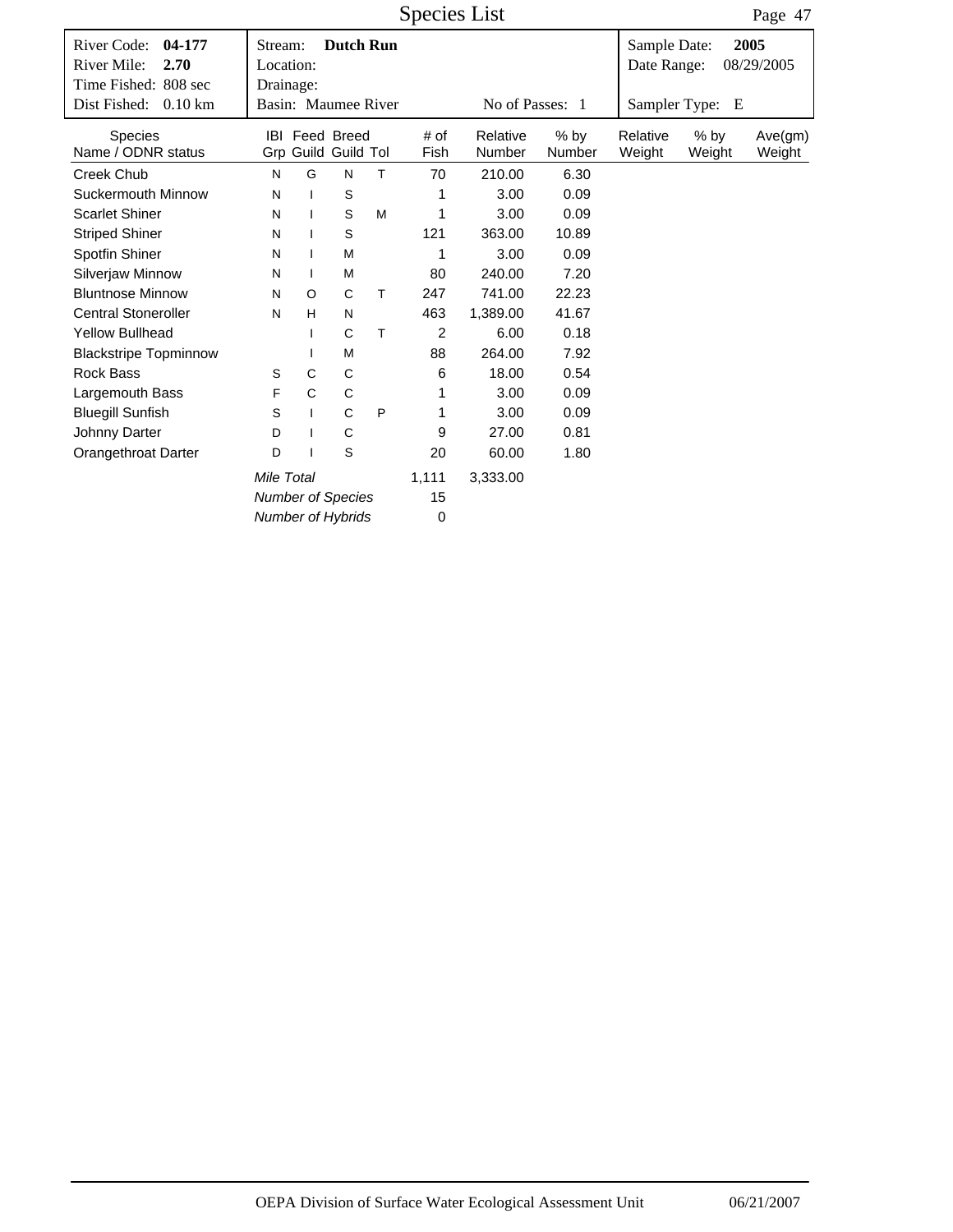|                                                                       |                                             |              |                                              |              | $_{\rm{pvec}}$ |                    |                  |                             |                  | $1 \, \mu_{\rm S}$ $\sigma$ $\alpha$ |
|-----------------------------------------------------------------------|---------------------------------------------|--------------|----------------------------------------------|--------------|----------------|--------------------|------------------|-----------------------------|------------------|--------------------------------------|
| 04-179<br>River Code:<br>River Mile:<br>1.90<br>Time Fished: 1675 sec | Stream:<br>Location:<br>Drainage: 7.9 sq mi |              | <b>Dukes Run</b>                             |              |                |                    |                  | Sample Date:<br>Date Range: |                  | 2005<br>08/30/2005                   |
| Dist Fished: 0.15 km                                                  | Basin: Maumee River                         |              |                                              |              |                | No of Passes: 1    |                  | Sampler Type: E             |                  |                                      |
| Species<br>Name / ODNR status                                         |                                             |              | <b>IBI</b> Feed Breed<br>Grp Guild Guild Tol |              | # of<br>Fish   | Relative<br>Number | $%$ by<br>Number | Relative<br>Weight          | $%$ by<br>Weight | Ave(gm)<br>Weight                    |
| <b>White Sucker</b>                                                   | W                                           | $\circ$      | S                                            | T            | 103            | 206.00             | 12.02            | 0.61                        | 11.60            | 2.98                                 |
| <b>Creek Chub</b>                                                     | N                                           | G            | N                                            | T            | 179            | 358.00             | 20.89            | 1.62                        | 30.57            | 4.52                                 |
| <b>Striped Shiner</b>                                                 | N                                           | $\mathbf{I}$ | S                                            |              | 31             | 62.00              | 3.62             | 0.11                        | 2.08             | 1.77                                 |
| Spotfin Shiner                                                        | N                                           | $\mathbf{I}$ | M                                            |              | 5              | 10.00              | 0.58             | 0.05                        | 0.94             | 5.00                                 |
| Silverjaw Minnow                                                      | N                                           | $\mathbf{I}$ | M                                            |              | 15             | 30.00              | 1.75             | 0.09                        | 1.63             | 2.86                                 |
| <b>Fathead Minnow</b>                                                 | N                                           | O            | C                                            | T            | $\overline{2}$ | 4.00               | 0.23             | 0.01                        | 0.15             | 2.00                                 |
| <b>Bluntnose Minnow</b>                                               | N                                           | $\circ$      | C                                            | T            | 190            | 380.00             | 22.17            | 0.84                        | 15.85            | 2.21                                 |
| <b>Central Stoneroller</b>                                            | N                                           | H            | N                                            |              | 260            | 520.00             | 30.34            | 0.89                        | 16.89            | 1.72                                 |
| <b>Yellow Bullhead</b>                                                |                                             | $\mathbf{I}$ | C                                            | T            | 8              | 16.00              | 0.93             | 0.21                        | 3.97             | 13.13                                |
| <b>Stonecat Madtom</b>                                                |                                             |              | $\mathsf{C}$                                 | $\mathbf{I}$ | 5              | 10.00              | 0.58             | 0.22                        | 4.16             | 22.00                                |
| <b>Blackstripe Topminnow</b>                                          |                                             | $\mathbf{I}$ | M                                            |              | $\overline{2}$ | 4.00               | 0.23             | 0.02                        | 0.38             | 5.00                                 |
| <b>Rock Bass</b>                                                      | S                                           | C            | C                                            |              | 23             | 46.00              | 2.68             | 0.32                        | 6.08             | 7.00                                 |
| Smallmouth Bass                                                       | F                                           | $\mathsf C$  | $\mathsf C$                                  | M            | 11             | 22.00              | 1.28             | 0.24                        | 4.57             | 11.00                                |
| Johnny Darter                                                         | D                                           | $\mathbf{I}$ | $\mathsf C$                                  |              | 5              | 10.00              | 0.58             | 0.01                        | 0.19             | 1.00                                 |
| <b>Greenside Darter</b>                                               | D                                           | $\mathbf{I}$ | S                                            | M            | $\overline{c}$ | 4.00               | 0.23             | 0.01                        | 0.15             | 2.00                                 |
| Orangethroat Darter                                                   | D                                           | $\mathbf{I}$ | $\mathsf S$                                  |              | 11             | 22.00              | 1.28             | 0.02                        | 0.42             | 1.00                                 |
| <b>Fantail Darter</b>                                                 | D                                           |              | C                                            |              | 5              | 10.00              | 0.58             | 0.02                        | 0.38             | 2.00                                 |
|                                                                       | Mile Total                                  |              |                                              |              | 857            | 1,714.00           |                  | 5.29                        |                  |                                      |
|                                                                       | <b>Number of Species</b>                    |              |                                              |              | 17             |                    |                  |                             |                  |                                      |
|                                                                       | <b>Number of Hybrids</b>                    |              |                                              |              | 0              |                    |                  |                             |                  |                                      |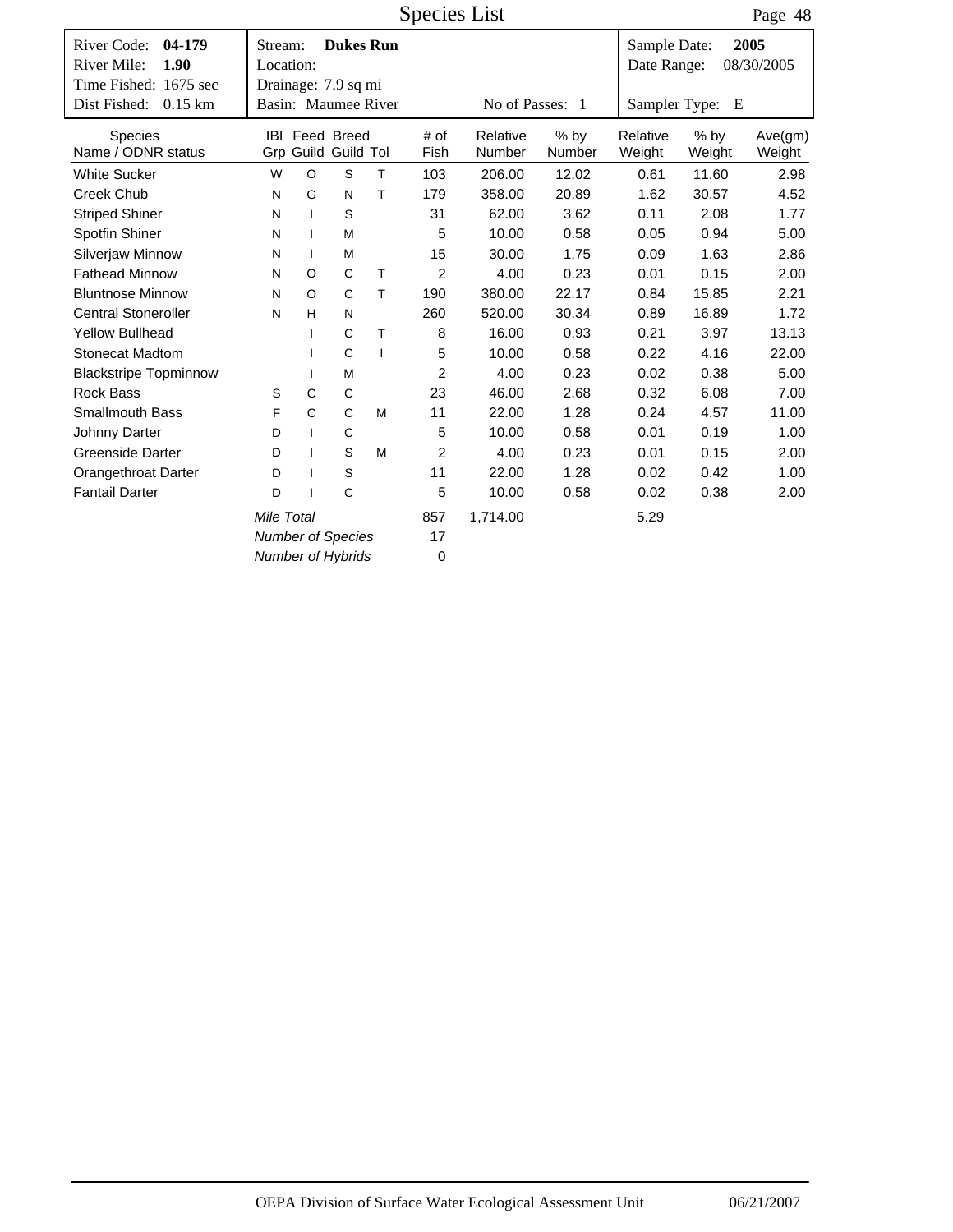|                                                                       |                                              |                          |                                          |              | pports and         |                 |                    |                             |                   | $1 \, \text{a}$ gu $-7$ |
|-----------------------------------------------------------------------|----------------------------------------------|--------------------------|------------------------------------------|--------------|--------------------|-----------------|--------------------|-----------------------------|-------------------|-------------------------|
| 04-179<br>River Code:<br>River Mile:<br>1.10<br>Time Fished: 2190 sec | Stream:<br>Location:                         |                          | <b>Dukes Run</b><br>Drainage: 14.0 sq mi |              |                    |                 |                    | Sample Date:<br>Date Range: |                   | 2005<br>08/30/2005      |
| Dist Fished:<br>$0.15$ km                                             |                                              |                          | Basin: Maumee River                      |              |                    | No of Passes: 1 |                    | Sampler Type:<br>E          |                   |                         |
| <b>Species</b><br>Name / ODNR status                                  | <b>IBI Feed Breed</b><br>Grp Guild Guild Tol |                          |                                          | # of<br>Fish | Relative<br>Number | % by<br>Number  | Relative<br>Weight | % by<br>Weight              | Ave(gm)<br>Weight |                         |
| <b>Gizzard Shad</b>                                                   |                                              | O                        | M                                        |              | 1                  | 2.00            | 0.15               | 0.01                        | 0.17              | 5.00                    |
| <b>White Sucker</b>                                                   | W                                            | $\circ$                  | S                                        | $\mathsf{T}$ | 5                  | 10.00           | 0.77               | 0.11                        | 1.88              | 11.00                   |
| Creek Chub                                                            | N                                            | G                        | N                                        | $\mathsf{T}$ | 176                | 352.00          | 26.99              | 2.50                        | 42.71             | 7.09                    |
| <b>Striped Shiner</b>                                                 | N                                            | $\overline{\phantom{a}}$ | S                                        |              | 89                 | 178.00          | 13.65              | 0.14                        | 2.31              | 0.76                    |
| Spotfin Shiner                                                        | N                                            | $\mathbf{I}$             | M                                        |              | 8                  | 16.00           | 1.23               | 0.09                        | 1.54              | 5.63                    |
| Silverjaw Minnow                                                      | N                                            | $\mathbf{I}$             | M                                        |              | 8                  | 16.00           | 1.23               | 0.02                        | 0.39              | 1.43                    |
| <b>Bluntnose Minnow</b>                                               | N                                            | $\circ$                  | $\mathsf{C}$                             | T            | 156                | 312.00          | 23.93              | 0.76                        | 13.00             | 2.44                    |
| <b>Central Stoneroller</b>                                            | N                                            | H                        | N                                        |              | 78                 | 156.00          | 11.96              | 0.42                        | 7.22              | 2.70                    |
| <b>Yellow Bullhead</b>                                                |                                              | ı                        | C                                        | T            | 8                  | 16.00           | 1.23               | 0.18                        | 3.08              | 11.25                   |
| <b>Stonecat Madtom</b>                                                |                                              |                          | $\mathsf C$                              | $\mathbf{I}$ | 2                  | 4.00            | 0.31               | 0.08                        | 1.37              | 20.00                   |
| <b>Tadpole Madtom</b>                                                 |                                              | I                        | $\mathsf{C}$                             |              | 1                  | 2.00            | 0.15               | 0.01                        | 0.17              | 5.00                    |
| <b>Rock Bass</b>                                                      | S                                            | $\mathsf C$              | $\mathsf{C}$                             |              | 40                 | 80.00           | 6.13               | 1.04                        | 17.79             | 13.00                   |
| Smallmouth Bass                                                       | F                                            | $\mathsf{C}$             | C                                        | M            | 8                  | 16.00           | 1.23               | 0.22                        | 3.83              | 14.00                   |
| <b>Bluegill Sunfish</b>                                               | S                                            | $\mathbf{I}$             | $\mathsf{C}$                             | P            | 3                  | 6.00            | 0.46               | 0.03                        | 0.51              | 5.00                    |
| Johnny Darter                                                         | D                                            | $\overline{1}$           | C                                        |              | 24                 | 48.00           | 3.68               | 0.06                        | 1.03              | 1.25                    |
| <b>Greenside Darter</b>                                               | D                                            | I                        | S                                        | M            | 14                 | 28.00           | 2.15               | 0.09                        | 1.59              | 3.33                    |
| Orangethroat Darter                                                   | D                                            | I                        | $\mathsf S$                              |              | 22                 | 44.00           | 3.37               | 0.04                        | 0.75              | 1.00                    |
| <b>Fantail Darter</b>                                                 | D                                            |                          | $\mathsf{C}$                             |              | 9                  | 18.00           | 1.38               | 0.04                        | 0.68              | 2.22                    |
|                                                                       | Mile Total                                   |                          |                                          |              | 652                | 1,304.00        |                    | 5.85                        |                   |                         |
|                                                                       | <b>Number of Species</b>                     |                          |                                          |              | 18                 |                 |                    |                             |                   |                         |
|                                                                       | Number of Hybrids                            |                          |                                          |              | 0                  |                 |                    |                             |                   |                         |
|                                                                       |                                              |                          |                                          |              |                    |                 |                    |                             |                   |                         |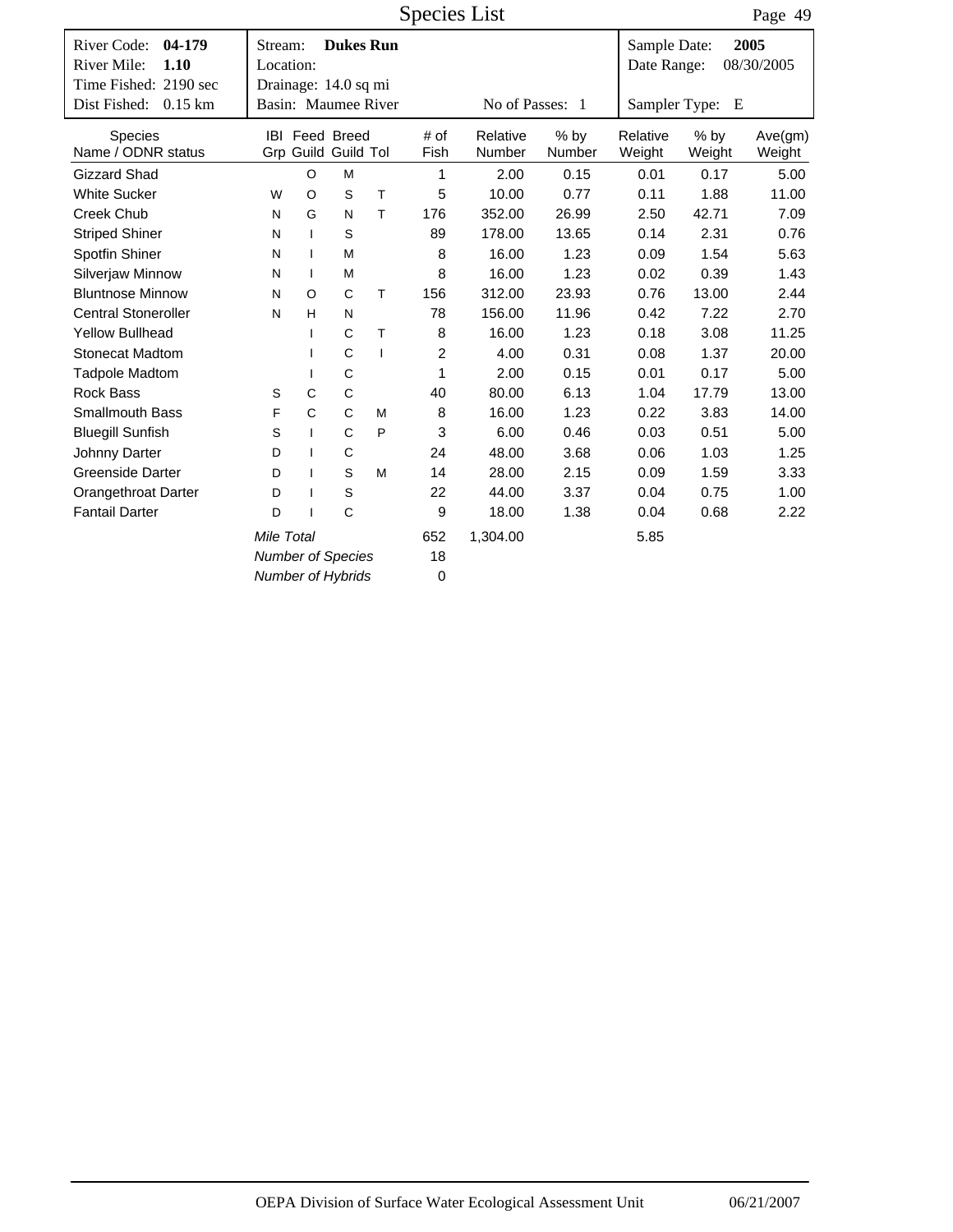| 710. |  |
|------|--|
|      |  |

|                                              |                          |              |                       |                      | л.          |                 |        |                             |        |                    |
|----------------------------------------------|--------------------------|--------------|-----------------------|----------------------|-------------|-----------------|--------|-----------------------------|--------|--------------------|
| River Code:<br>04-182<br>River Mile:<br>2.40 | Stream:<br>Location:     |              |                       | <b>Moffitt Ditch</b> |             |                 |        | Sample Date:<br>Date Range: |        | 2005<br>09/07/2005 |
| Time Fished: 1920 sec                        | Drainage:                |              |                       |                      |             |                 |        |                             |        |                    |
| Dist Fished: 0.15 km                         | Basin: Maumee River      |              |                       |                      |             | No of Passes: 1 |        | Sampler Type: E             |        |                    |
| <b>Species</b>                               |                          |              | <b>IBI</b> Feed Breed |                      | # of        | Relative        | % by   | Relative                    | $%$ by | Ave(gm)            |
| Name / ODNR status                           |                          |              | Grp Guild Guild Tol   |                      | Fish        | Number          | Number | Weight                      | Weight | Weight             |
| <b>White Sucker</b>                          | W                        | $\circ$      | S                     | T                    | 14          | 28.00           | 3.67   |                             |        |                    |
| Creek Chub                                   | N                        | G            | N                     | т                    | 81          | 162.00          | 21.26  |                             |        |                    |
| <b>Striped Shiner</b>                        | N                        | $\mathbf{I}$ | S                     |                      | 1           | 2.00            | 0.26   |                             |        |                    |
| Spotfin Shiner                               | N                        |              | M                     |                      | 5           | 10.00           | 1.31   |                             |        |                    |
| <b>Fathead Minnow</b>                        | N                        | $\circ$      | C                     | Т                    | 11          | 22.00           | 2.89   |                             |        |                    |
| <b>Bluntnose Minnow</b>                      | N                        | $\circ$      | $\mathsf{C}$          | T                    | 48          | 96.00           | 12.60  |                             |        |                    |
| <b>Central Stoneroller</b>                   | N                        | H            | N                     |                      | 5           | 10.00           | 1.31   |                             |        |                    |
| <b>Yellow Bullhead</b>                       |                          |              | С                     | T                    | 4           | 8.00            | 1.05   |                             |        |                    |
| <b>Blackstripe Topminnow</b>                 |                          |              | M                     |                      | 56          | 112.00          | 14.70  |                             |        |                    |
| Largemouth Bass                              | F                        | C            | C                     |                      | 8           | 16.00           | 2.10   |                             |        |                    |
| <b>Bluegill Sunfish</b>                      | S                        | $\mathbf{I}$ | C                     | P                    | 8           | 16.00           | 2.10   |                             |        |                    |
| Johnny Darter                                | D                        | $\mathsf{I}$ | C                     |                      | 45          | 90.00           | 11.81  |                             |        |                    |
| Orangethroat Darter                          | D                        |              | S                     |                      | 95          | 190.00          | 24.93  |                             |        |                    |
|                                              | Mile Total               |              |                       |                      | 381         | 762.00          |        |                             |        |                    |
|                                              | <b>Number of Species</b> |              |                       |                      | 13          |                 |        |                             |        |                    |
|                                              | <b>Number of Hybrids</b> |              |                       |                      | $\mathbf 0$ |                 |        |                             |        |                    |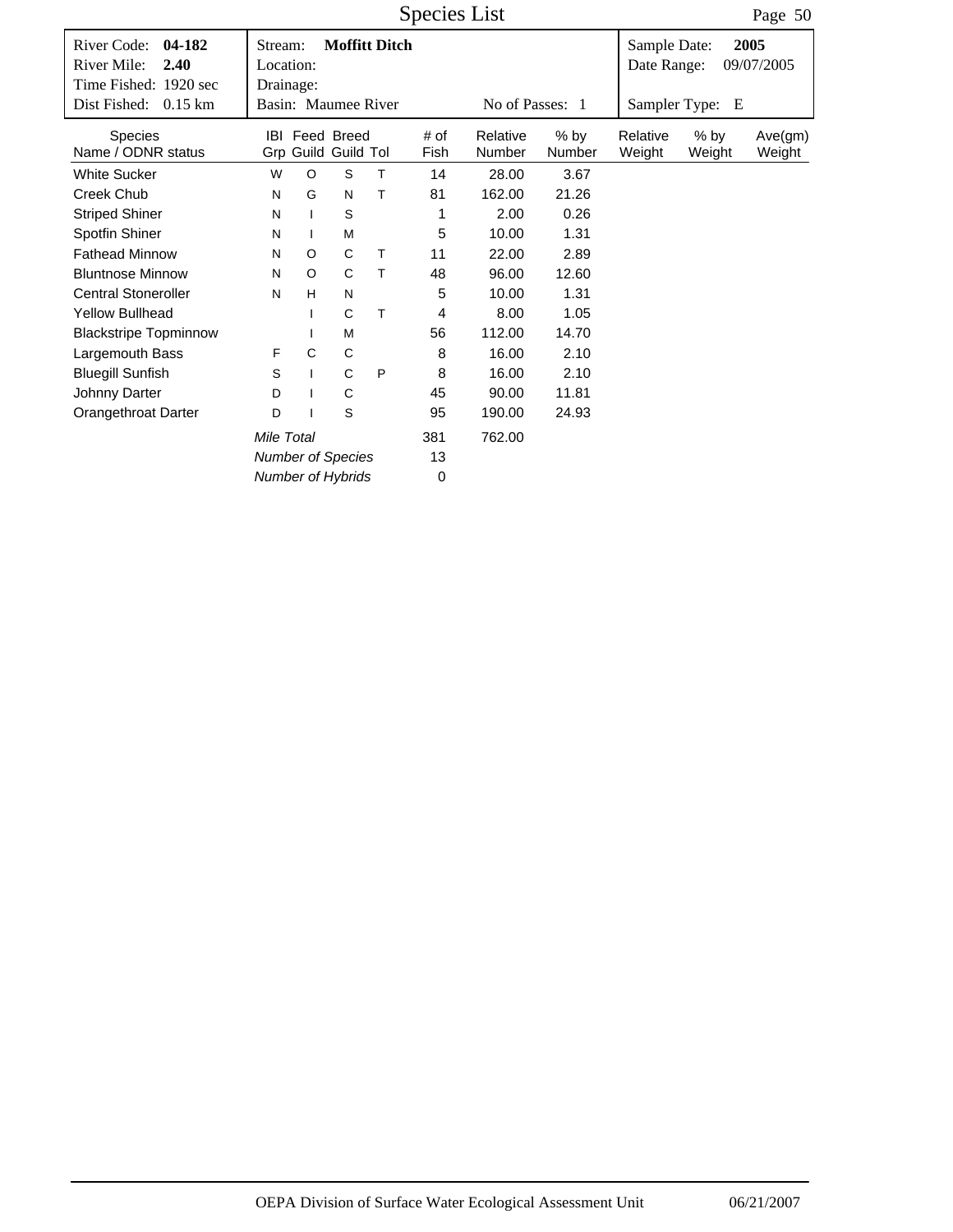| River Code:<br>04-182                | Stream:     |                                              | <b>Moffitt Ditch</b> |              |                | Sample Date:<br>2005 |                  |                    |                  |                   |
|--------------------------------------|-------------|----------------------------------------------|----------------------|--------------|----------------|----------------------|------------------|--------------------|------------------|-------------------|
| River Mile:<br>0.50                  | Location:   |                                              |                      |              |                |                      |                  | Date Range:        |                  | 09/07/2005        |
| Time Fished: 2400 sec                |             | Drainage:                                    |                      |              |                |                      |                  |                    |                  |                   |
| Dist Fished: 0.19 km                 |             | Basin: Maumee River                          |                      |              |                | No of Passes: 1      |                  | Sampler Type:<br>E |                  |                   |
| <b>Species</b><br>Name / ODNR status |             | <b>IBI</b> Feed Breed<br>Grp Guild Guild Tol |                      |              | # of<br>Fish   | Relative<br>Number   | $%$ by<br>Number | Relative<br>Weight | $%$ by<br>Weight | Ave(gm)<br>Weight |
| Northern Hog Sucker                  | R           | $\mathbf{I}$                                 | $\mathsf S$          | M            | 1              | 1.58                 | 0.05             |                    |                  |                   |
| <b>White Sucker</b>                  | W           | O                                            | $\mathsf S$          | T            | 29             | 45.79                | 1.44             |                    |                  |                   |
| <b>Spotted Sucker</b>                | R           | $\mathbf{I}$                                 | $\mathsf S$          |              | 1              | 1.58                 | 0.05             |                    |                  |                   |
| Common Carp                          | G           | O                                            | M                    | $\mathsf{T}$ | $\overline{7}$ | 11.05                | 0.35             |                    |                  |                   |
| Creek Chub                           | N           | G                                            | N                    | T.           | 292            | 461.05               | 14.46            |                    |                  |                   |
| Redfin Shiner                        | N           | $\overline{1}$                               | ${\sf N}$            |              | 1              | 1.58                 | 0.05             |                    |                  |                   |
| <b>Striped Shiner</b>                | N           | $\mathbf{I}$                                 | $\mathsf S$          |              | 99             | 156.32               | 4.90             |                    |                  |                   |
| Spotfin Shiner                       | N           | $\mathbf{I}$                                 | M                    |              | 59             | 93.16                | 2.92             |                    |                  |                   |
| Silverjaw Minnow                     | N           | $\mathbf{I}$                                 | M                    |              | 3              | 4.74                 | 0.15             |                    |                  |                   |
| <b>Fathead Minnow</b>                | N           | O                                            | $\mathsf C$          | T            | 18             | 28.42                | 0.89             |                    |                  |                   |
| <b>Bluntnose Minnow</b>              | N           | O                                            | C                    | T.           | 1,241          | 1,959.47             | 61.47            |                    |                  |                   |
| <b>Yellow Bullhead</b>               |             | $\mathbf{I}$                                 | $\mathsf C$          | T.           | 43             | 67.90                | 2.13             |                    |                  |                   |
| <b>Blackstripe Topminnow</b>         |             | $\mathbf{I}$                                 | M                    |              | 88             | 138.95               | 4.36             |                    |                  |                   |
| <b>Rock Bass</b>                     | S           | $\mathsf C$                                  | $\mathsf C$          |              | 8              | 12.63                | 0.40             |                    |                  |                   |
| Smallmouth Bass                      | F           | $\mathsf C$                                  | $\mathsf C$          | M            | 4              | 6.32                 | 0.20             |                    |                  |                   |
| Largemouth Bass                      | F           | $\mathsf C$                                  | $\mathsf C$          |              | 9              | 14.21                | 0.45             |                    |                  |                   |
| Green Sunfish                        | S           | $\overline{\phantom{a}}$                     | C                    | T            | 5              | 7.90                 | 0.25             |                    |                  |                   |
| <b>Bluegill Sunfish</b>              | S           | $\overline{1}$                               | $\mathsf{C}$         | P            | 23             | 36.32                | 1.14             |                    |                  |                   |
| Longear Sunfish                      | $\mathsf S$ | $\mathbf{I}$                                 | $\mathbf C$          | M            | 14             | 22.11                | 0.69             |                    |                  |                   |
| Johnny Darter                        | D           | $\overline{1}$                               | $\mathsf C$          |              | 52             | 82.11                | 2.58             |                    |                  |                   |
| Greenside Darter                     | D           | $\overline{1}$                               | $\mathsf S$          | M            | 15             | 23.68                | 0.74             |                    |                  |                   |
| Orangethroat Darter                  | D           | $\overline{\phantom{a}}$                     | S                    |              | $\overline{7}$ | 11.05                | 0.35             |                    |                  |                   |
|                                      | Mile Total  |                                              |                      |              | 2,019          | 3,187.90             |                  |                    |                  |                   |
|                                      |             | <b>Number of Species</b>                     |                      |              | 22             |                      |                  |                    |                  |                   |
|                                      |             | Number of Hybrids                            |                      |              | 0              |                      |                  |                    |                  |                   |
|                                      |             |                                              |                      |              |                |                      |                  |                    |                  |                   |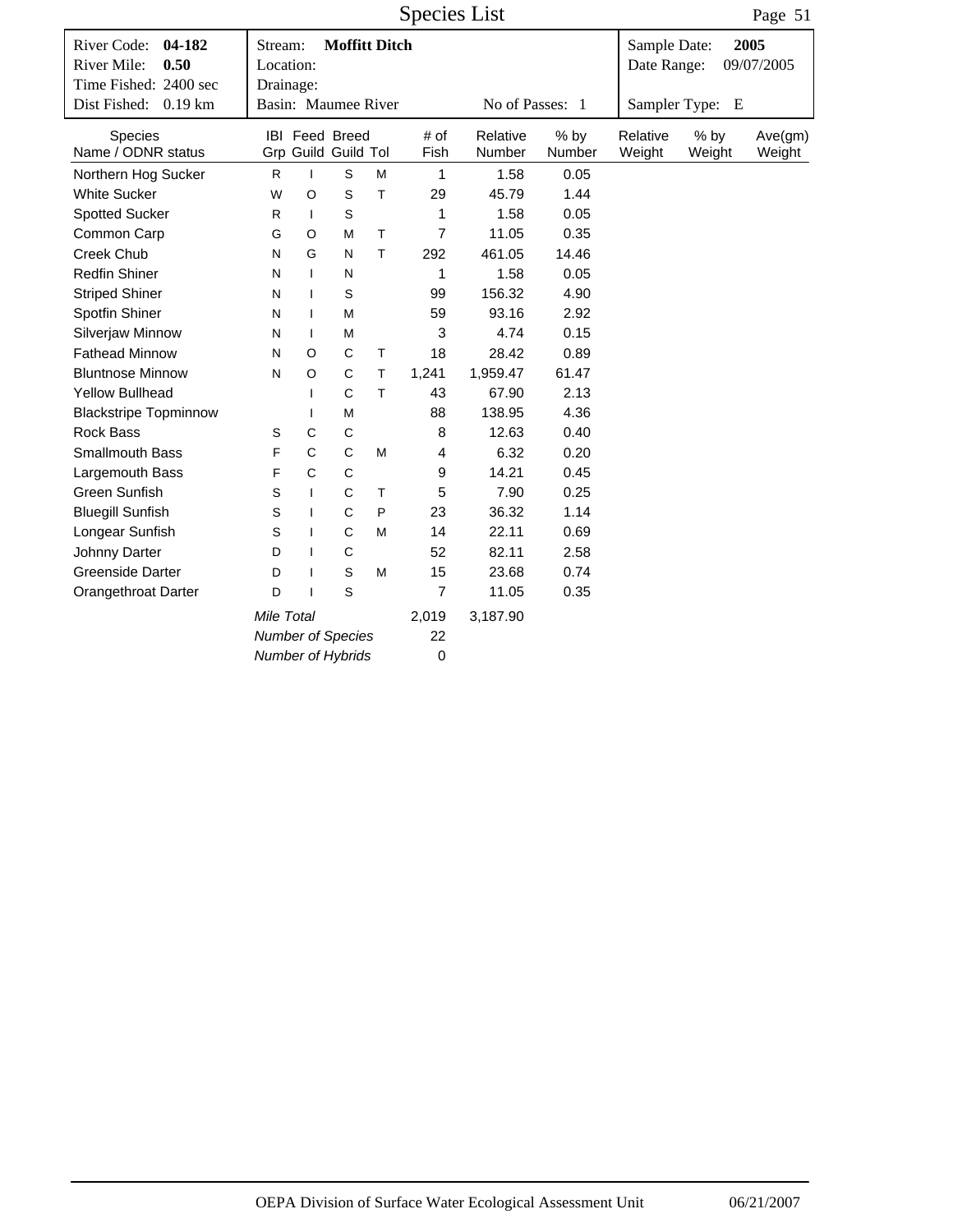| ш<br>-40 |  |
|----------|--|
|----------|--|

| River Code:<br>04-183<br>River Mile:<br>18.50<br>Time Fished: 2700 sec | Stream:<br>Location:<br>Drainage:                           |                                              | <b>Ottawa Creek</b> |   |                |                    |                  | Sample Date:<br>Date Range: |                  | 2005<br>08/25/2005 |
|------------------------------------------------------------------------|-------------------------------------------------------------|----------------------------------------------|---------------------|---|----------------|--------------------|------------------|-----------------------------|------------------|--------------------|
| Dist Fished: 0.10 km                                                   |                                                             | Basin: Maumee River                          |                     |   |                | No of Passes: 1    |                  |                             | Sampler Type: E  |                    |
| <b>Species</b><br>Name / ODNR status                                   |                                                             | <b>IBI Feed Breed</b><br>Grp Guild Guild Tol |                     |   | # of<br>Fish   | Relative<br>Number | $%$ by<br>Number | Relative<br>Weight          | $%$ by<br>Weight | Ave(gm)<br>Weight  |
| <b>White Sucker</b>                                                    | W                                                           | $\circ$                                      | S                   | Τ | 41             | 123.00             | 4.14             |                             |                  |                    |
| Creek Chub                                                             | N                                                           | G                                            | N                   | т | 295            | 885.00             | 29.77            |                             |                  |                    |
| <b>Striped Shiner</b>                                                  | N                                                           | $\mathbf{I}$                                 | S                   |   | 8              | 24.00              | 0.81             |                             |                  |                    |
| <b>Fathead Minnow</b>                                                  | N                                                           | $\circ$                                      | C                   | т | 6              | 18.00              | 0.61             |                             |                  |                    |
| <b>Bluntnose Minnow</b>                                                | N                                                           | $\circ$                                      | C                   | Т | 185            | 555.00             | 18.67            |                             |                  |                    |
| <b>Central Stoneroller</b>                                             | N                                                           | H                                            | N                   |   | 398            | 1,194.00           | 40.16            |                             |                  |                    |
| Green Sunfish                                                          | S                                                           | $\mathbf{I}$                                 | C                   | т | 15             | 45.00              | 1.51             |                             |                  |                    |
| Longear Sunfish                                                        | S                                                           | $\mathbf{I}$                                 | C                   | M | 3              | 9.00               | 0.30             |                             |                  |                    |
| Johnny Darter                                                          | D                                                           | $\mathbf{I}$                                 | C                   |   | 23             | 69.00              | 2.32             |                             |                  |                    |
| Greenside Darter                                                       | D                                                           | $\mathbf{I}$                                 | S                   | M | 3              | 9.00               | 0.30             |                             |                  |                    |
| <b>Rainbow Darter</b>                                                  | D                                                           |                                              | S                   | M | 11             | 33.00              | 1.11             |                             |                  |                    |
| Orangethroat Darter                                                    | D                                                           |                                              | S                   |   | 3              | 9.00               | 0.30             |                             |                  |                    |
|                                                                        | Mile Total<br><b>Number of Species</b><br>Number of Hybrids |                                              |                     |   | 991<br>12<br>0 | 2,973.00           |                  |                             |                  |                    |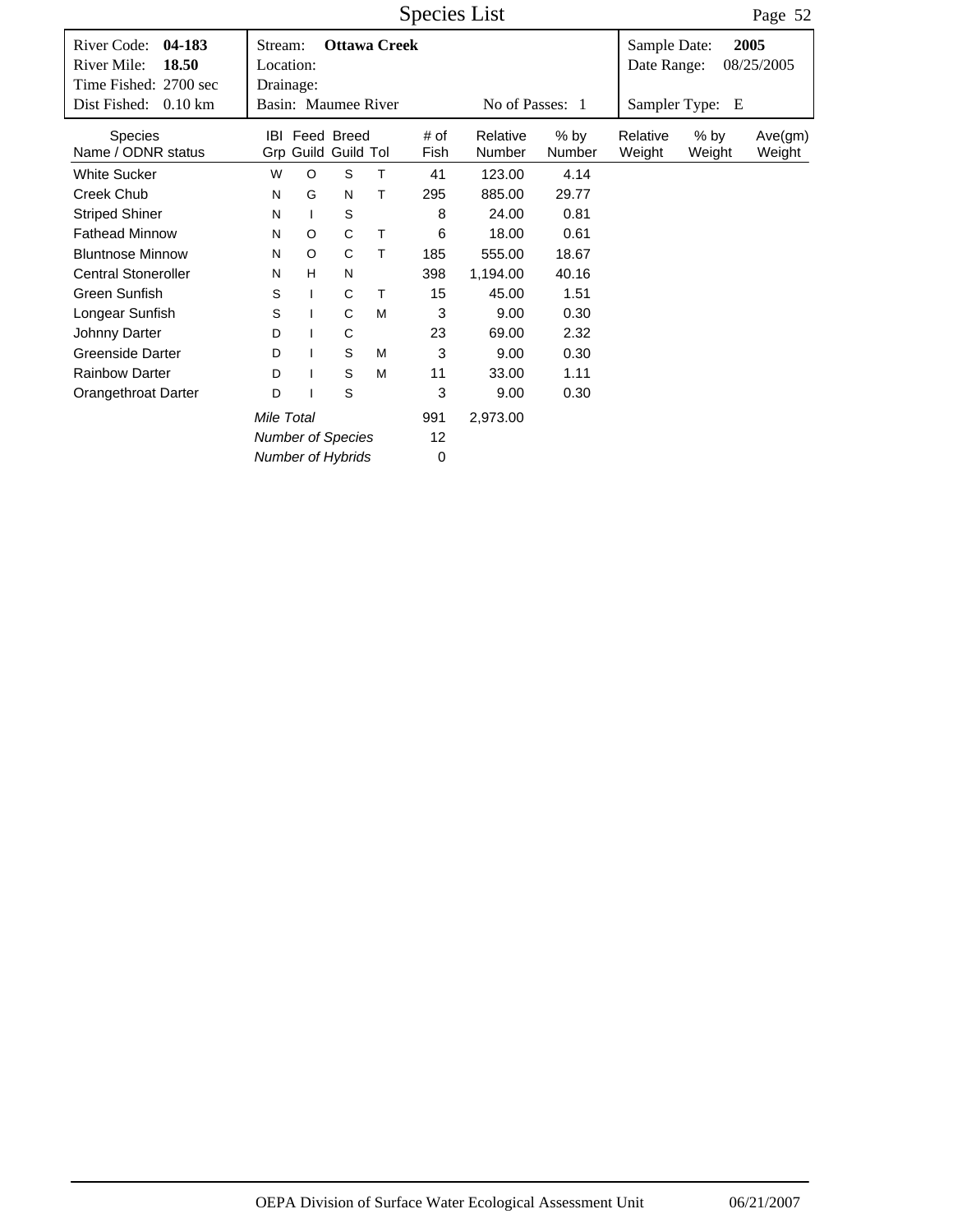| тc<br>и٠ |  |
|----------|--|
|          |  |

| River Code:<br>04-183        | Stream:    |              | <b>Ottawa Creek</b>      |   |                |          |                 | Sample Date: |                 | 2005       |  |
|------------------------------|------------|--------------|--------------------------|---|----------------|----------|-----------------|--------------|-----------------|------------|--|
| River Mile:<br>14.70         | Location:  |              |                          |   |                |          |                 | Date Range:  |                 | 08/25/2005 |  |
| Time Fished: 2700 sec        |            |              | Drainage: 11.4 sq mi     |   |                |          |                 |              |                 |            |  |
| Dist Fished: 0.10 km         |            |              | Basin: Maumee River      |   |                |          | No of Passes: 1 |              | Sampler Type: E |            |  |
| Species                      |            |              | <b>IBI Feed Breed</b>    |   | # of           | Relative | % by            | Relative     | % by            | Ave(gm)    |  |
| Name / ODNR status           |            |              | Grp Guild Guild Tol      |   | Fish           | Number   | Number          | Weight       | Weight          | Weight     |  |
| <b>White Sucker</b>          | W          | O            | S                        | Τ | 98             | 294.00   | 7.81            |              |                 |            |  |
| <b>Creek Chub</b>            | N          | G            | N                        | T | 115            | 345.00   | 9.16            |              |                 |            |  |
| Suckermouth Minnow           | N          |              | S                        |   | 11             | 33.00    | 0.88            |              |                 |            |  |
| <b>Redfin Shiner</b>         | N          |              | N                        |   | 3              | 9.00     | 0.24            |              |                 |            |  |
| <b>Striped Shiner</b>        | N          |              | S                        |   | 7              | 21.00    | 0.56            |              |                 |            |  |
| Silverjaw Minnow             | N          | I            | M                        |   | 25             | 75.00    | 1.99            |              |                 |            |  |
| <b>Fathead Minnow</b>        | N          | O            | C                        | T | 241            | 723.00   | 19.20           |              |                 |            |  |
| <b>Bluntnose Minnow</b>      | N          | $\circ$      | C                        | Τ | 484            | 1,452.00 | 38.57           |              |                 |            |  |
| <b>Central Stoneroller</b>   | N          | H            | N                        |   | 230            | 690.00   | 18.33           |              |                 |            |  |
| <b>Yellow Bullhead</b>       |            |              | C                        | T | 1              | 3.00     | 0.08            |              |                 |            |  |
| <b>Blackstripe Topminnow</b> |            | ı            | M                        |   | 5              | 15.00    | 0.40            |              |                 |            |  |
| <b>Smallmouth Bass</b>       | F          | $\mathsf{C}$ | $\mathbf C$              | M | $\overline{c}$ | 6.00     | 0.16            |              |                 |            |  |
| Johnny Darter                | D          | $\mathbf{I}$ | C                        |   | 23             | 69.00    | 1.83            |              |                 |            |  |
| <b>Greenside Darter</b>      | D          | I            | S                        | M | 1              | 3.00     | 0.08            |              |                 |            |  |
| <b>Rainbow Darter</b>        | D          |              | S                        | м | 6              | 18.00    | 0.48            |              |                 |            |  |
| Orangethroat Darter          | D          |              | $\mathsf S$              |   | 3              | 9.00     | 0.24            |              |                 |            |  |
|                              | Mile Total |              |                          |   | 1,255          | 3,765.00 |                 |              |                 |            |  |
|                              |            |              | Number of Species        |   | 16             |          |                 |              |                 |            |  |
|                              |            |              | <b>Number of Hybrids</b> |   | 0              |          |                 |              |                 |            |  |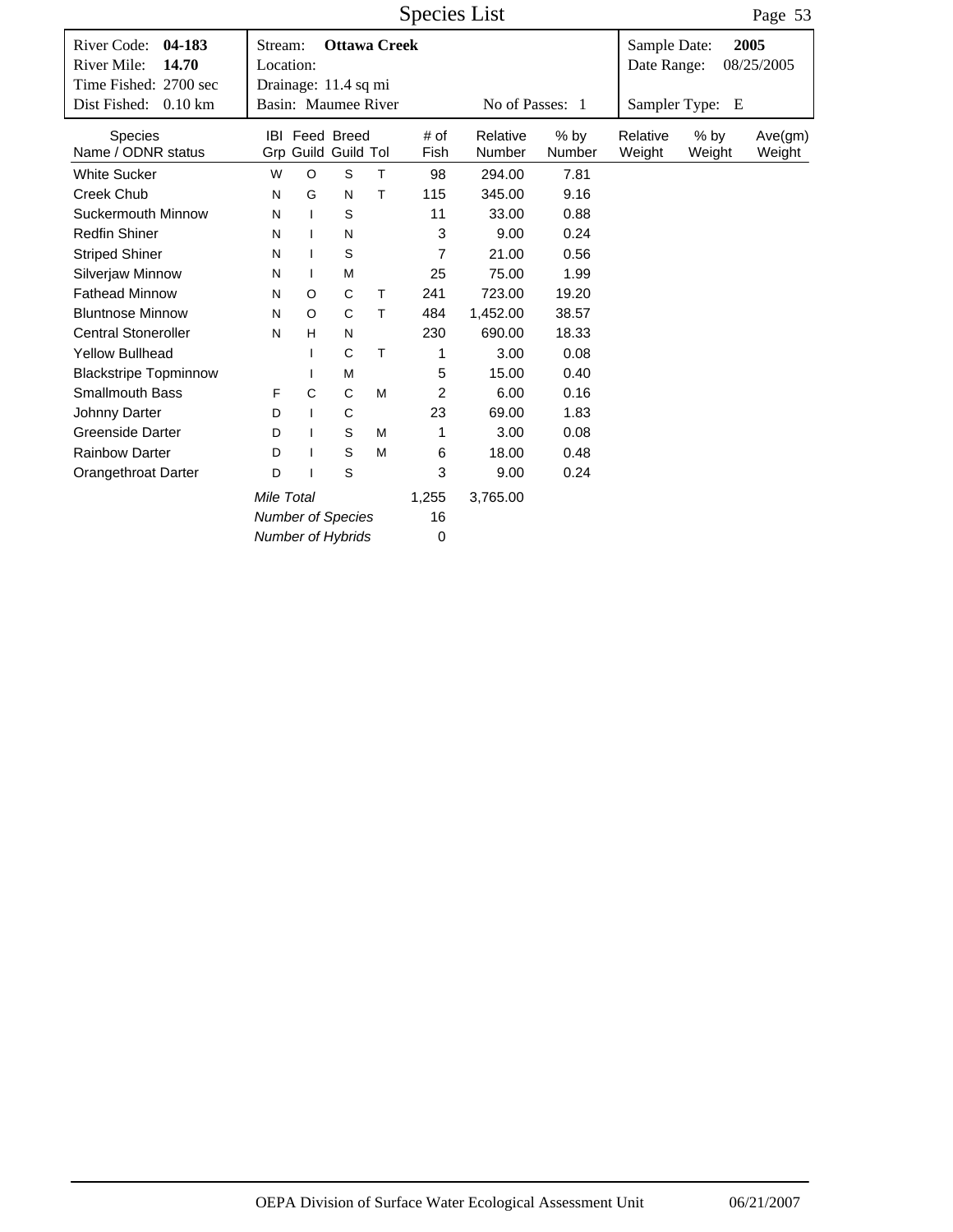|                                               |                      |              |                          |    |                |                                                   |        |               |        | $\cdots$ |
|-----------------------------------------------|----------------------|--------------|--------------------------|----|----------------|---------------------------------------------------|--------|---------------|--------|----------|
| River Code:<br>04-183<br>River Mile:<br>10.10 | Stream:<br>Location: |              | <b>Ottawa Creek</b>      |    |                | 2005<br>Sample Date:<br>Date Range:<br>08/25/2005 |        |               |        |          |
| Time Fished: 1800 sec                         | Drainage:            |              |                          |    |                |                                                   |        |               |        |          |
| Dist Fished: 0.19 km                          |                      |              | Basin: Maumee River      |    |                | No of Passes: 1                                   |        | Sampler Type: | E      |          |
| Species                                       |                      |              | <b>IBI Feed Breed</b>    |    | # of           | Relative                                          | % by   | Relative      | $%$ by | Ave(gm)  |
| Name / ODNR status                            |                      |              | Grp Guild Guild Tol      |    | Fish           | Number                                            | Number | Weight        | Weight | Weight   |
| <b>White Sucker</b>                           | W                    | $\circ$      | S                        | T. | 60             | 94.74                                             | 10.22  | 7.18          | 41.94  | 75.83    |
| Creek Chub                                    | N                    | G            | ${\sf N}$                | T. | 116            | 183.16                                            | 19.76  | 5.12          | 29.86  | 27.93    |
| Suckermouth Minnow                            | ${\sf N}$            | $\mathbf{I}$ | S                        |    | 8              | 12.63                                             | 1.36   | 0.06          | 0.36   | 4.88     |
| <b>Redfin Shiner</b>                          | N                    | $\mathbf{I}$ | ${\sf N}$                |    | 48             | 75.79                                             | 8.18   | 0.12          | 0.69   | 1.56     |
| <b>Striped Shiner</b>                         | N                    | $\mathbf{I}$ | S                        |    | 80             | 126.32                                            | 13.63  | 2.08          | 12.14  | 16.46    |
| Silverjaw Minnow                              | N                    | $\mathbf{I}$ | M                        |    | 44             | 69.47                                             | 7.50   | 0.18          | 1.06   | 2.61     |
| <b>Fathead Minnow</b>                         | N                    | $\circ$      | $\mathsf C$              | T  | 12             | 18.95                                             | 2.04   | 0.06          | 0.37   | 3.33     |
| <b>Bluntnose Minnow</b>                       | N                    | $\circ$      | $\mathsf{C}$             | T. | 65             | 102.63                                            | 11.07  | 0.24          | 1.41   | 2.34     |
| <b>Central Stoneroller</b>                    | N                    | H            | N                        |    | 97             | 153.16                                            | 16.52  | 1.24          | 7.25   | 8.11     |
| <b>Yellow Bullhead</b>                        |                      | L            | C                        | T  | 3              | 4.74                                              | 0.51   | 0.15          | 0.89   | 32.33    |
| <b>Tadpole Madtom</b>                         |                      | T            | $\mathbf C$              |    | 1              | 1.58                                              | 0.17   | 0.01          | 0.05   | 5.00     |
| Largemouth Bass                               | F                    | $\mathbf C$  | $\mathsf C$              |    | 6              | 9.47                                              | 1.02   | 0.12          | 0.70   | 12.67    |
| Green Sunfish                                 | S                    | $\mathbf{I}$ | $\mathsf{C}$             | T  | $\overline{4}$ | 6.32                                              | 0.68   | 0.16          | 0.92   | 25.00    |
| Longear Sunfish                               | S                    | $\mathbf{I}$ | C                        | M  | 15             | 23.68                                             | 2.56   | 0.31          | 1.78   | 12.87    |
| <b>Blackside Darter</b>                       | D                    | $\mathbf{I}$ | S                        |    | 6              | 9.47                                              | 1.02   | 0.03          | 0.16   | 3.00     |
| Logperch                                      | D                    | $\mathbf{I}$ | S                        | M  | 1              | 1.58                                              | 0.17   | 0.01          | 0.04   | 4.00     |
| Johnny Darter                                 | D                    | $\mathbf{I}$ | $\mathsf{C}$             |    | 14             | 22.11                                             | 2.38   | 0.04          | 0.20   | 1.57     |
| Greenside Darter                              | D                    | $\mathbf{I}$ | S                        | M  | $\overline{c}$ | 3.16                                              | 0.34   | 0.01          | 0.08   | 4.00     |
| <b>Rainbow Darter</b>                         | D                    | $\mathbf{I}$ | S                        | M  | 3              | 4.74                                              | 0.51   | 0.01          | 0.05   | 1.67     |
| <b>Fantail Darter</b>                         | D                    | $\mathbf{I}$ | $\mathsf C$              |    | $\overline{2}$ | 3.16                                              | 0.34   | 0.01          | 0.05   | 3.00     |
|                                               | Mile Total           |              |                          |    | 587            | 926.84                                            |        | 17.13         |        |          |
|                                               |                      |              | <b>Number of Species</b> |    | 20             |                                                   |        |               |        |          |
|                                               |                      |              | Number of Hybrids        |    | $\mathbf 0$    |                                                   |        |               |        |          |
|                                               |                      |              |                          |    |                |                                                   |        |               |        |          |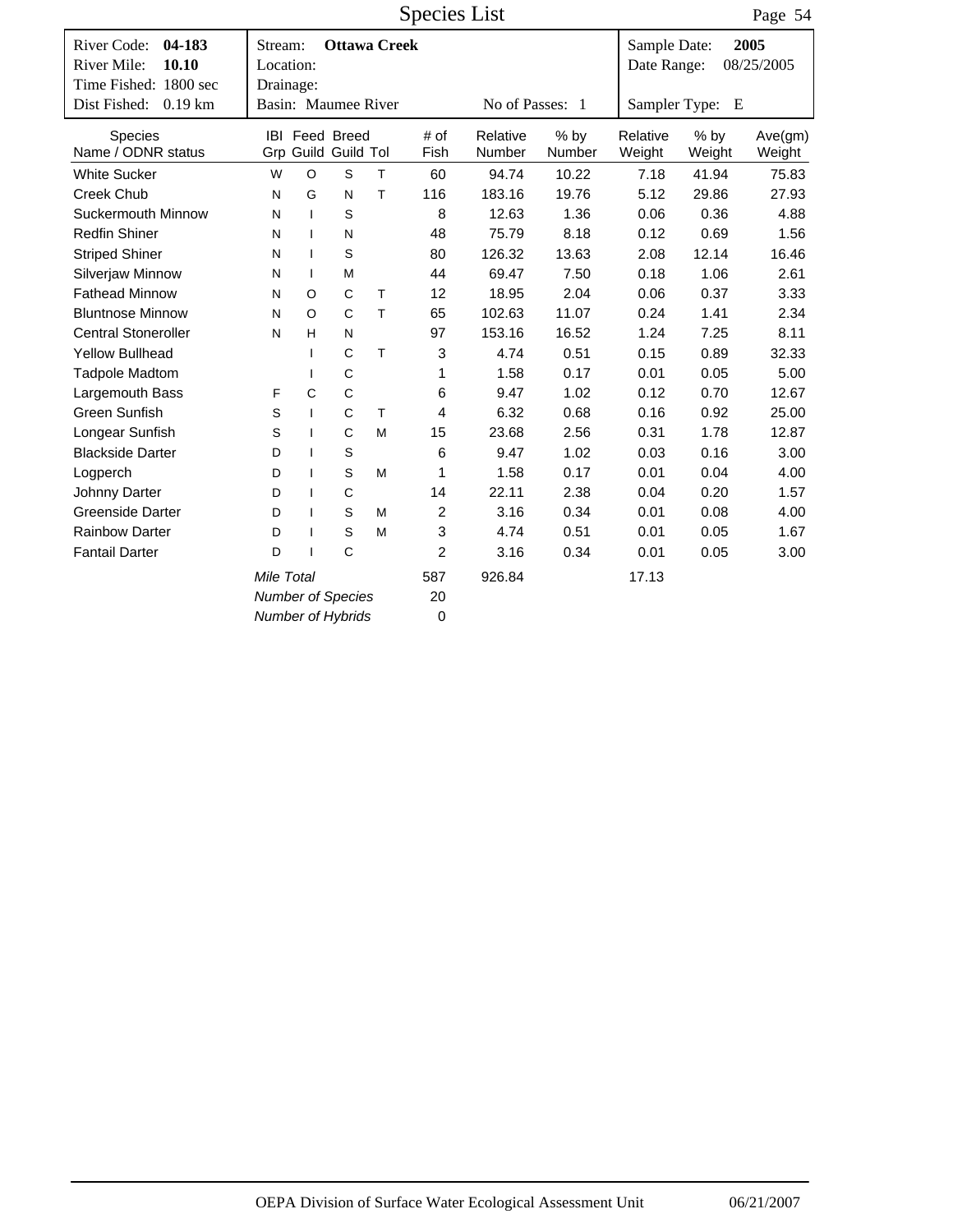|                                      |                                |                          |                                       |              | $\sim$ posses and |                    |                |                    |                      | $1 \, \mathrm{u}_\mathcal{S}$ $\mathcal{C}$ |  |  |
|--------------------------------------|--------------------------------|--------------------------|---------------------------------------|--------------|-------------------|--------------------|----------------|--------------------|----------------------|---------------------------------------------|--|--|
| River Code:<br>04-183                | <b>Ottawa Creek</b><br>Stream: |                          |                                       |              |                   |                    |                |                    | 2005<br>Sample Date: |                                             |  |  |
| River Mile:<br>4.90                  | Location:                      |                          |                                       |              | Date Range:       |                    | 08/24/2005     |                    |                      |                                             |  |  |
| Time Fished: 1800 sec                | Drainage:                      |                          |                                       |              |                   |                    |                |                    |                      |                                             |  |  |
| Dist Fished: 0.19 km                 |                                |                          | Basin: Maumee River                   |              |                   | No of Passes: 1    |                |                    | Sampler Type:<br>D   |                                             |  |  |
| <b>Species</b><br>Name / ODNR status |                                |                          | IBI Feed Breed<br>Grp Guild Guild Tol |              | # of<br>Fish      | Relative<br>Number | % by<br>Number | Relative<br>Weight | % by<br>Weight       | Ave(gm)<br>Weight                           |  |  |
| <b>Gizzard Shad</b>                  |                                | O                        | M                                     |              | 34                | 53.68              | 4.93           | 0.80               | 1.16                 | 14.85                                       |  |  |
| <b>White Sucker</b>                  | W                              | $\circ$                  | $\mathsf S$                           | $\mathsf T$  | 47                | 74.21              | 6.81           | 7.78               | 11.31                | 104.84                                      |  |  |
| <b>Spotted Sucker</b>                | $\mathsf{R}$                   | $\mathbf{I}$             | S                                     |              | 1                 | 1.58               | 0.14           | 0.28               | 0.41                 | 180.00                                      |  |  |
| Common Carp                          | G                              | O                        | M                                     | T            | 12                | 18.95              | 1.74           | 45.73              | 66.45                | 2,413.64                                    |  |  |
| <b>Creek Chub</b>                    | N                              | G                        | N                                     | $\mathsf{T}$ | 39                | 61.58              | 5.65           | 0.87               | 1.26                 | 14.05                                       |  |  |
| <b>Redfin Shiner</b>                 | N                              | $\mathbf{I}$             | N                                     |              | 19                | 30.00              | 2.75           | 0.03               | 0.05                 | 1.05                                        |  |  |
| <b>Striped Shiner</b>                | ${\sf N}$                      | $\overline{\phantom{a}}$ | S                                     |              | 16                | 25.26              | 2.32           | 0.47               | 0.68                 | 18.53                                       |  |  |
| Spotfin Shiner                       | N                              | $\mathbf{I}$             | M                                     |              | $\overline{7}$    | 11.05              | 1.01           | 0.03               | 0.04                 | 2.43                                        |  |  |
| Silverjaw Minnow                     | ${\sf N}$                      | $\mathbf{I}$             | M                                     |              | 18                | 28.42              | 2.61           | 0.05               | 0.07                 | 1.72                                        |  |  |
| <b>Bluntnose Minnow</b>              | N                              | $\Omega$                 | C                                     | $\mathsf{T}$ | 188               | 296.84             | 27.25          | 0.49               | 0.71                 | 1.65                                        |  |  |
| <b>Channel Catfish</b>               | F                              |                          | C                                     |              | 1                 | 1.58               | 0.14           | 1.09               | 1.58                 | 690.00                                      |  |  |
| <b>Yellow Bullhead</b>               |                                | $\mathsf{I}$             | C                                     | $\mathsf{T}$ | 13                | 20.53              | 1.88           | 2.00               | 2.91                 | 97.46                                       |  |  |
| <b>Blackstripe Topminnow</b>         |                                | $\mathbf{I}$             | M                                     |              | 1                 | 1.58               | 0.14           | 0.00               | 0.00                 | 1.00                                        |  |  |
| Rock Bass                            | S                              | $\mathsf C$              | $\mathsf C$                           |              | 32                | 50.53              | 4.64           | 2.21               | 3.21                 | 43.75                                       |  |  |
| Smallmouth Bass                      | F                              | C                        | C                                     | M            | 33                | 52.11              | 4.78           | 2.69               | 3.90                 | 51.56                                       |  |  |
| Green Sunfish                        | S                              | $\mathbf{I}$             | C                                     | T            | 23                | 36.32              | 3.33           | 0.79               | 1.15                 | 21.74                                       |  |  |
| <b>Bluegill Sunfish</b>              | S                              | $\mathbf{I}$             | C                                     | $\mathsf{P}$ | $\overline{7}$    | 11.05              | 1.01           | 0.40               | 0.58                 | 35.86                                       |  |  |
| Longear Sunfish                      | S                              | $\mathbf{I}$             | C                                     | M            | 157               | 247.90             | 22.75          | 3.00               | 4.35                 | 12.09                                       |  |  |
| <b>Blackside Darter</b>              | D                              | $\mathbf{I}$             | $\mathsf S$                           |              | 3                 | 4.74               | 0.43           | 0.00               | 0.00                 | 0.67                                        |  |  |
| Johnny Darter                        | D                              | $\mathbf{I}$             | C                                     |              | 11                | 17.37              | 1.59           | 0.01               | 0.01                 | 0.40                                        |  |  |
| Greenside Darter                     | D                              | $\mathbf{I}$             | $\mathbb S$                           | M            | 18                | 28.42              | 2.61           | 0.04               | 0.05                 | 1.31                                        |  |  |
| <b>Rainbow Darter</b>                | D                              | $\mathbf{I}$             | $\mathsf S$                           | M            | 5                 | 7.90               | 0.72           | 0.01               | 0.01                 | 1.20                                        |  |  |
| Orangethroat Darter                  | D                              | $\overline{1}$           | $\mathsf S$                           |              | 5                 | 7.90               | 0.72           | 0.07               | 0.10                 | 8.40                                        |  |  |
|                                      | Mile Total                     |                          |                                       |              | 690               | 1,089.47           |                | 68.82              |                      |                                             |  |  |
|                                      |                                |                          | <b>Number of Species</b>              |              | 23                |                    |                |                    |                      |                                             |  |  |
|                                      |                                |                          | <b>Number of Hybrids</b>              |              | $\mathbf 0$       |                    |                |                    |                      |                                             |  |  |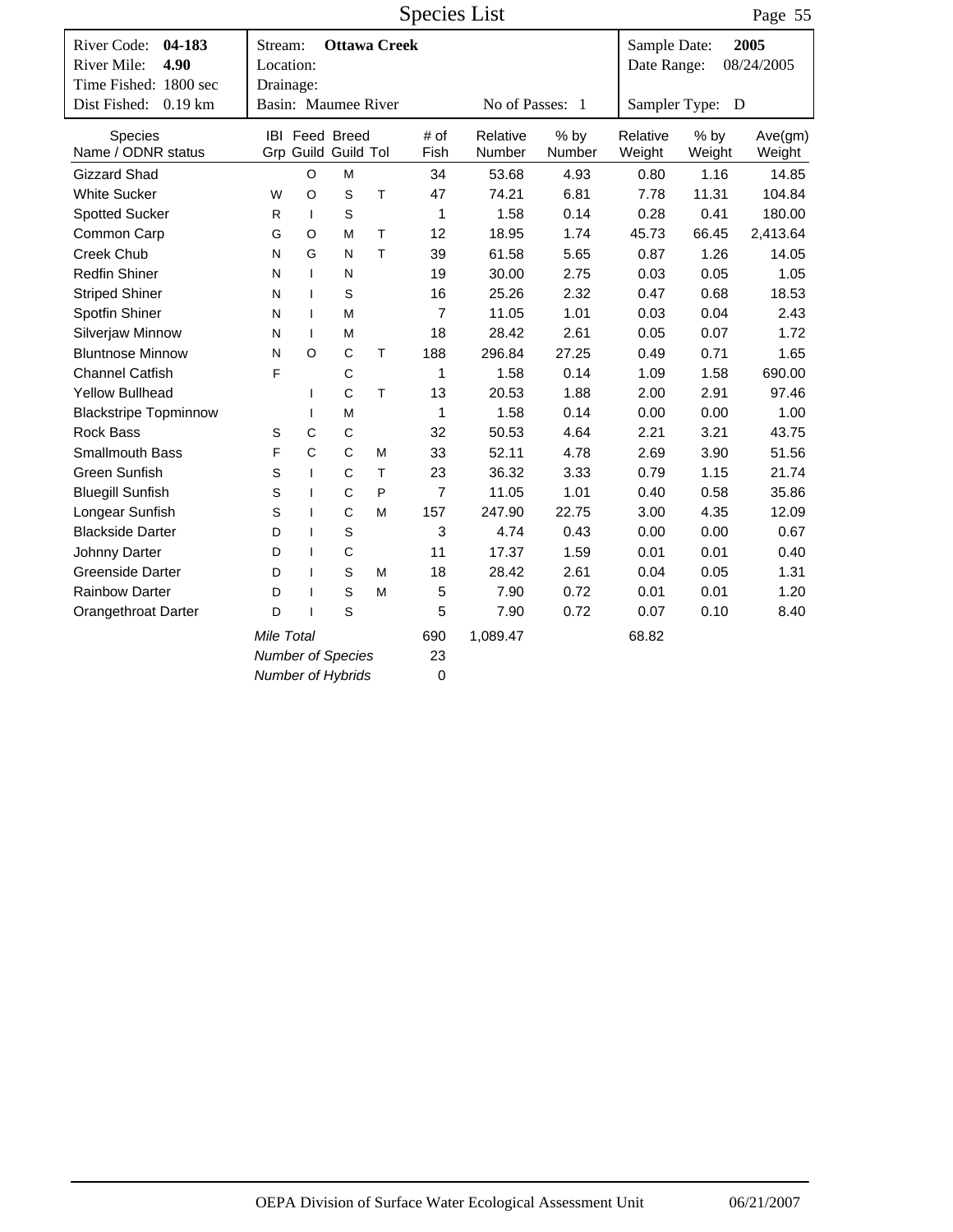|                                                                       |                      |              |                                              |              |              | $- - - - -$        |                  |                             |                  | $\log 20$          |
|-----------------------------------------------------------------------|----------------------|--------------|----------------------------------------------|--------------|--------------|--------------------|------------------|-----------------------------|------------------|--------------------|
| River Code:<br>04-183<br>River Mile:<br>1.80<br>Time Fished: 1800 sec | Stream:<br>Location: |              | <b>Ottawa Creek</b><br>Drainage: 63.0 sq mi  |              |              |                    |                  | Sample Date:<br>Date Range: |                  | 2005<br>08/24/2005 |
| Dist Fished:<br>$0.20 \mathrm{km}$                                    |                      |              | Basin: Maumee River                          |              |              | No of Passes: 1    |                  | Sampler Type:               | E                |                    |
| <b>Species</b><br>Name / ODNR status                                  |                      |              | <b>IBI</b> Feed Breed<br>Grp Guild Guild Tol |              | # of<br>Fish | Relative<br>Number | $%$ by<br>Number | Relative<br>Weight          | $%$ by<br>Weight | Ave(gm)<br>Weight  |
| Common Carp                                                           | G                    | $\circ$      | M                                            | $\mathsf{T}$ | 1            | 1.50               | 0.43             | 0.05                        | 0.73             | 34.00              |
| Creek Chub                                                            | N                    | G            | N                                            | $\top$       | 1            | 1.50               | 0.43             | 0.02                        | 0.21             | 10.00              |
| <b>Bluntnose Minnow</b>                                               | N                    | O            | C                                            | T            | 48           | 72.00              | 20.78            | 0.08                        | 1.07             | 1.04               |
| <b>Central Stoneroller</b>                                            | N                    | H            | N                                            |              | 26           | 39.00              | 11.26            | 0.42                        | 6.03             | 10.85              |
| <b>Yellow Bullhead</b>                                                |                      |              | C                                            | Τ            | 1            | 1.50               | 0.43             | 0.21                        | 2.94             | 137.00             |
| <b>Blackstripe Topminnow</b>                                          |                      | $\mathbf{I}$ | M                                            |              | 1            | 1.50               | 0.43             | 0.00                        | 0.03             | 1.00               |
| <b>Rock Bass</b>                                                      | S                    | C            | C                                            |              | 38           | 57.00              | 16.45            | 3.15                        | 44.92            | 55.26              |
| <b>Smallmouth Bass</b>                                                | F                    | C            | C                                            | M            | 9            | 13.50              | 3.90             | 0.79                        | 11.24            | 58.33              |
| Largemouth Bass                                                       | F                    | C            | C                                            |              | 2            | 3.00               | 0.87             | 0.36                        | 5.09             | 119.00             |
| Green Sunfish                                                         | S                    | $\mathbf{I}$ | C                                            | т            | 24           | 36.00              | 10.39            | 0.89                        | 12.66            | 24.67              |
| <b>Bluegill Sunfish</b>                                               | S                    | $\mathbf{I}$ | C                                            | P            | 1            | 1.50               | 0.43             | 0.07                        | 1.06             | 49.00              |
| Longear Sunfish                                                       | S                    | $\mathbf{I}$ | C                                            | M            | 35           | 52.50              | 15.15            | 0.86                        | 12.22            | 16.31              |
| <b>Johnny Darter</b>                                                  | D                    | $\mathbf{I}$ | C                                            |              | 6            | 9.00               | 2.60             | 0.01                        | 0.16             | 1.17               |
| Greenside Darter                                                      | D                    | $\mathbf{I}$ | S                                            | M            | 14           | 21.00              | 6.06             | 0.06                        | 0.88             | 2.93               |
| <b>Rainbow Darter</b>                                                 | D                    | $\mathbf{I}$ | $\mathsf S$                                  | M            | 20           | 30.00              | 8.66             | 0.05                        | 0.73             | 1.68               |
| <b>Fantail Darter</b>                                                 | D                    |              | C                                            |              | 4            | 6.00               | 1.73             | 0.01                        | 0.09             | 1.00               |
|                                                                       | Mile Total           |              |                                              |              | 231          | 346.50             |                  | 7.01                        |                  |                    |
|                                                                       |                      |              | <b>Number of Species</b>                     |              | 16           |                    |                  |                             |                  |                    |
|                                                                       |                      |              | <b>Number of Hybrids</b>                     |              | 0            |                    |                  |                             |                  |                    |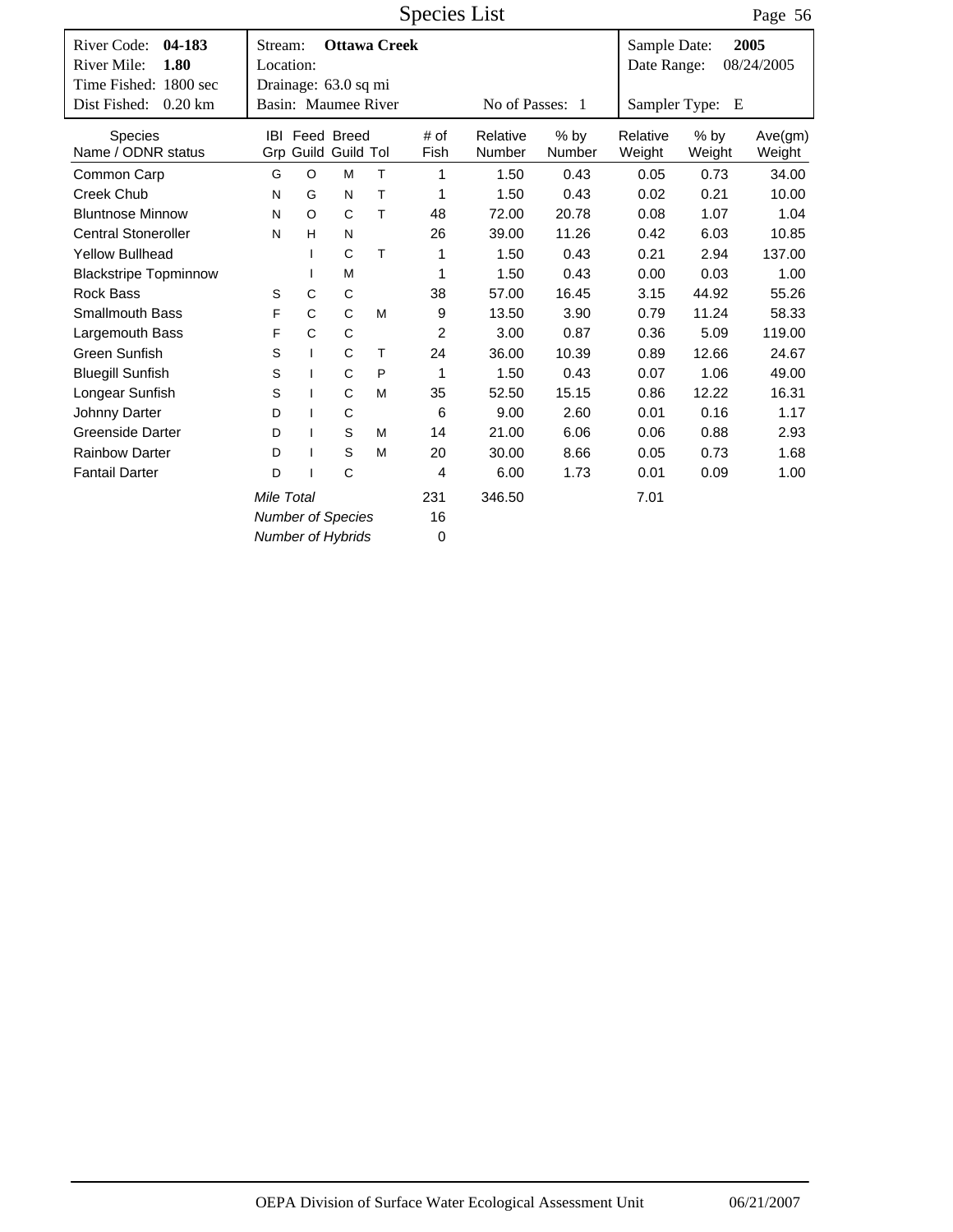| River Code:<br>04-184<br>7.30<br>River Mile:<br>Time Fished: 1800 sec | Stream:<br>Drainage:     |              | <b>Tiderishi Creek</b><br>Location: Co. Rd. 26 |   |              |                    |                  | Sample Date:<br>Date Range: |                 | 2005<br>08/25/2005 |  |
|-----------------------------------------------------------------------|--------------------------|--------------|------------------------------------------------|---|--------------|--------------------|------------------|-----------------------------|-----------------|--------------------|--|
| Dist Fished:<br>$0.10 \mathrm{km}$                                    |                          |              | Basin: Maumee River                            |   |              | No of Passes: 1    |                  |                             | Sampler Type: E |                    |  |
| <b>Species</b><br>Name / ODNR status                                  | IBL                      |              | Feed Breed<br>Grp Guild Guild Tol              |   | # of<br>Fish | Relative<br>Number | $%$ by<br>Number | Relative<br>Weight          | % by<br>Weight  | Ave(gm)<br>Weight  |  |
| <b>White Sucker</b>                                                   | W                        | $\circ$      | S                                              | т | 78           | 234.00             | 23.64            |                             |                 |                    |  |
| Creek Chub                                                            | N                        | G            | N                                              | т | 82           | 246.00             | 24.85            |                             |                 |                    |  |
| Silverjaw Minnow                                                      | N                        | $\mathbf{I}$ | M                                              |   | 9            | 27.00              | 2.73             |                             |                 |                    |  |
| <b>Fathead Minnow</b>                                                 | N                        | $\circ$      | C                                              | т | 38           | 114.00             | 11.52            |                             |                 |                    |  |
| <b>Bluntnose Minnow</b>                                               | N                        | $\circ$      | C                                              | т | 112          | 336.00             | 33.94            |                             |                 |                    |  |
| <b>Central Stoneroller</b>                                            | N                        | H            | N                                              |   | 3            | 9.00               | 0.91             |                             |                 |                    |  |
| Johnny Darter                                                         | D                        |              | С                                              |   | 8            | 24.00              | 2.42             |                             |                 |                    |  |
|                                                                       | Mile Total               |              |                                                |   | 330          | 990.00             |                  |                             |                 |                    |  |
|                                                                       | <b>Number of Species</b> |              |                                                |   | 7            |                    |                  |                             |                 |                    |  |
|                                                                       | Number of Hybrids        |              |                                                |   | 0            |                    |                  |                             |                 |                    |  |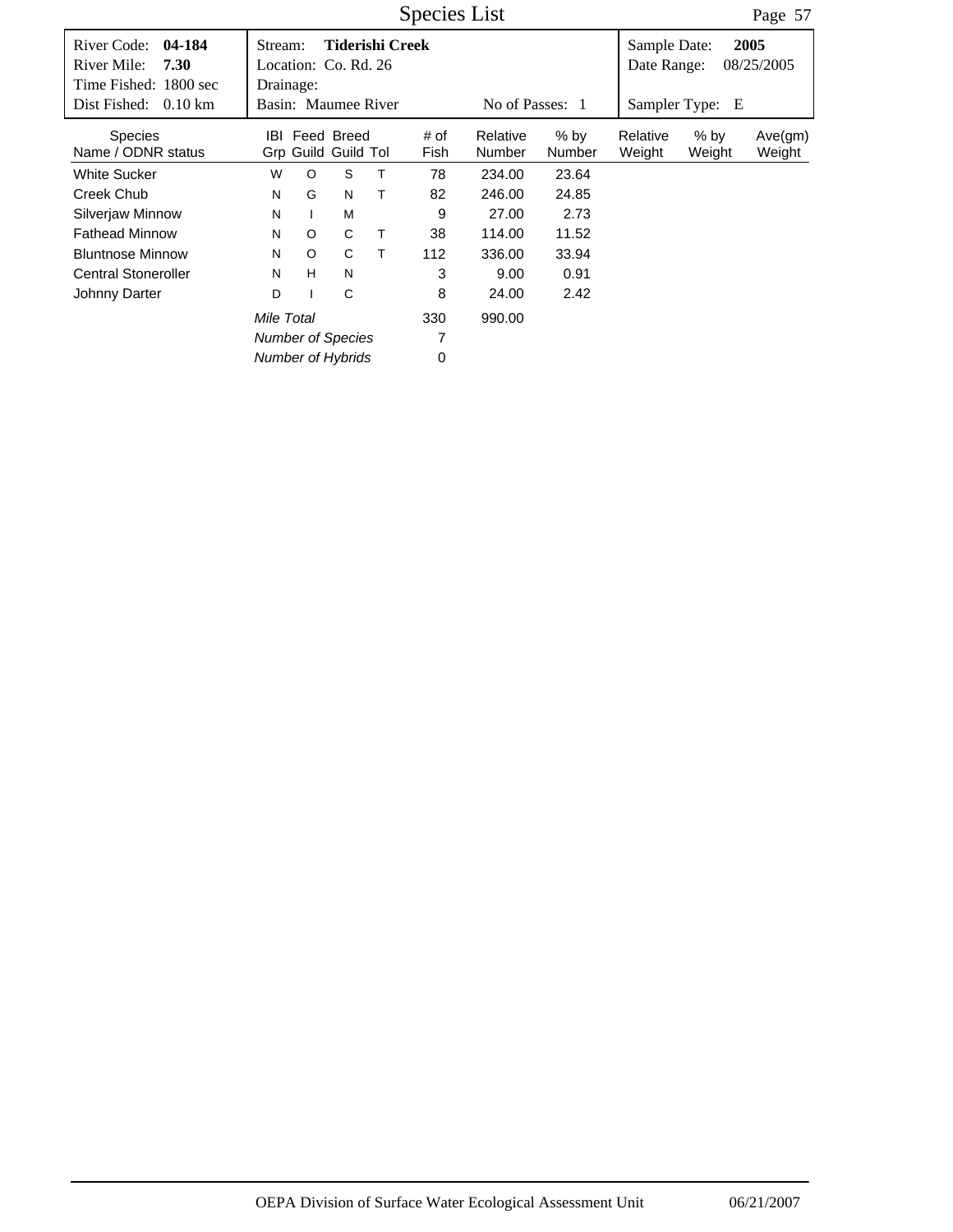| Page | ٦ |
|------|---|
|      |   |

| River Code:<br>04-184              | Stream:    |                          | <b>Tiderishi Creek</b> |   |             |                 |            | Sample Date: |                 | 2005    |
|------------------------------------|------------|--------------------------|------------------------|---|-------------|-----------------|------------|--------------|-----------------|---------|
| River Mile:<br>0.10                |            | Location: at mouth       |                        |   | Date Range: |                 | 08/25/2005 |              |                 |         |
| Time Fished: 1800 sec              | Drainage:  |                          |                        |   |             |                 |            |              |                 |         |
| Dist Fished:<br>$0.10 \mathrm{km}$ |            | Basin: Maumee River      |                        |   |             | No of Passes: 1 |            |              | Sampler Type: E |         |
| Species                            |            | <b>IBI</b> Feed Breed    |                        |   | # of        | Relative        | $%$ by     | Relative     | $%$ by          | Ave(gm) |
| Name / ODNR status                 |            | Grp Guild Guild Tol      |                        |   | Fish        | Number          | Number     | Weight       | Weight          | Weight  |
| <b>White Sucker</b>                | W          | $\circ$                  | S                      | т | 5           | 15.00           | 1.81       |              |                 |         |
| Creek Chub                         | N          | G                        | N                      | т | 30          | 90.00           | 10.83      |              |                 |         |
| <b>Striped Shiner</b>              | N          | I                        | S                      |   | 23          | 69.00           | 8.30       |              |                 |         |
| Spotfin Shiner                     | N          | ı                        | М                      |   | 3           | 9.00            | 1.08       |              |                 |         |
| Silverjaw Minnow                   | N          |                          | М                      |   | 1           | 3.00            | 0.36       |              |                 |         |
| <b>Bluntnose Minnow</b>            | N          | O                        | C                      | T | 91          | 273.00          | 32.85      |              |                 |         |
| <b>Central Stoneroller</b>         | N          | H                        | N                      |   | 34          | 102.00          | 12.27      |              |                 |         |
| <b>Yellow Bullhead</b>             |            | $\mathbf{I}$             | C                      | т | 3           | 9.00            | 1.08       |              |                 |         |
| <b>Smallmouth Bass</b>             | F          | C                        | C                      | M | 21          | 63.00           | 7.58       |              |                 |         |
| Longear Sunfish                    | S          | $\mathsf{I}$             | C                      | M | 1           | 3.00            | 0.36       |              |                 |         |
| Johnny Darter                      | D          | $\mathsf{I}$             | C                      |   | 5           | 15.00           | 1.81       |              |                 |         |
| <b>Greenside Darter</b>            | D          | $\mathbf{I}$             | S                      | M | 41          | 123.00          | 14.80      |              |                 |         |
| <b>Rainbow Darter</b>              | D          |                          | S                      | M | 16          | 48.00           | 5.78       |              |                 |         |
| <b>Fantail Darter</b>              | D          |                          | $\mathsf C$            |   | 3           | 9.00            | 1.08       |              |                 |         |
|                                    | Mile Total |                          |                        |   | 277         | 831.00          |            |              |                 |         |
|                                    |            | <b>Number of Species</b> |                        |   | 14          |                 |            |              |                 |         |
|                                    |            | <b>Number of Hybrids</b> |                        |   | 0           |                 |            |              |                 |         |
|                                    |            |                          |                        |   |             |                 |            |              |                 |         |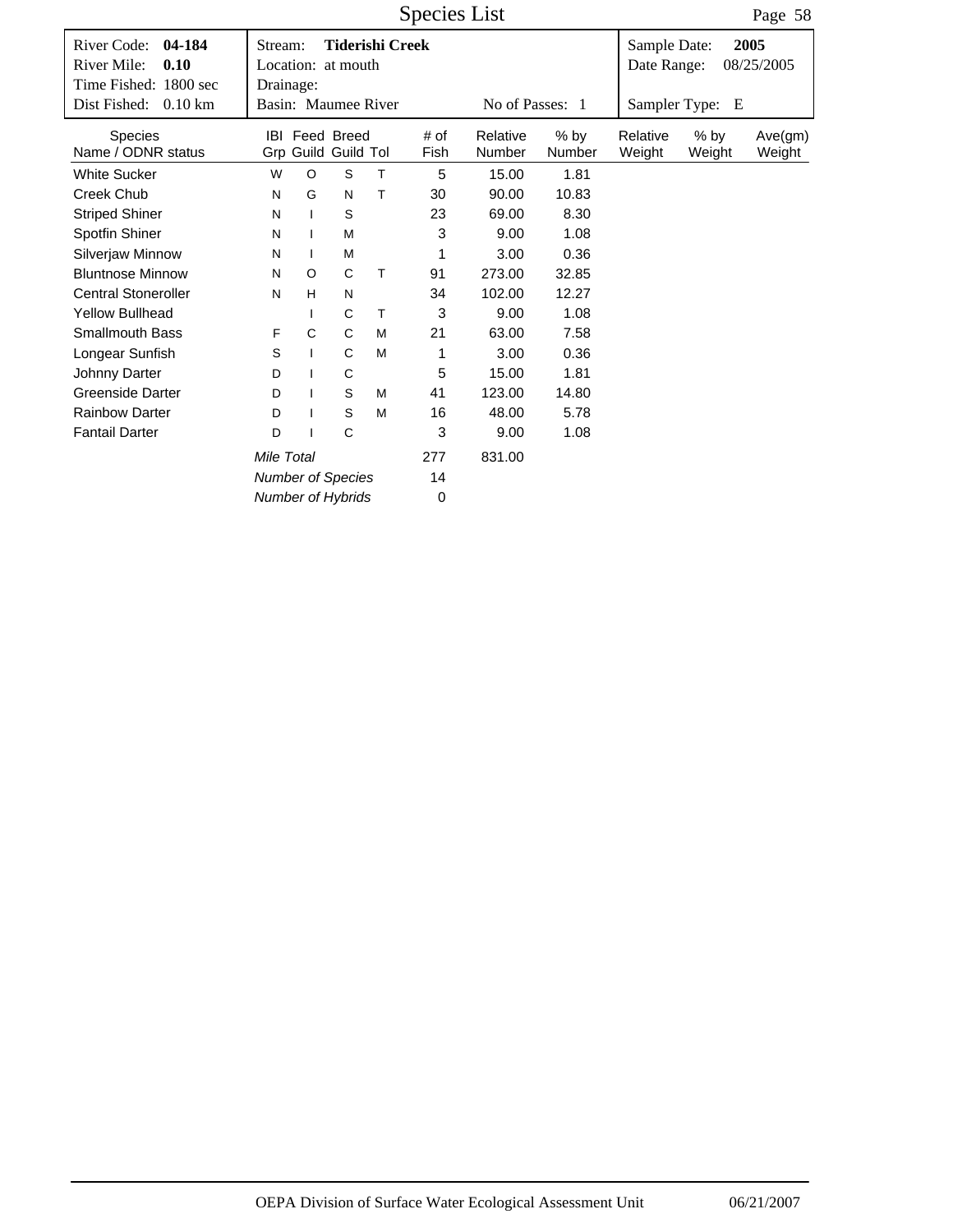| Ю.<br>-age |  |
|------------|--|
|            |  |

|                                               |                      |                                              |              |                    | Τ.           |                    |                  |                             |                  |                    |
|-----------------------------------------------|----------------------|----------------------------------------------|--------------|--------------------|--------------|--------------------|------------------|-----------------------------|------------------|--------------------|
| River Code:<br>04-185<br>River Mile:<br>17.70 | Stream:<br>Location: |                                              |              | <b>Eagle Creek</b> |              |                    |                  | Sample Date:<br>Date Range: |                  | 2005<br>08/26/2005 |
| Time Fished: 1800 sec                         | Drainage:            |                                              |              |                    |              |                    |                  |                             |                  |                    |
| Dist Fished: 0.10 km                          |                      | Basin: Maumee River                          |              |                    |              | No of Passes: 1    |                  |                             | Sampler Type: E  |                    |
| <b>Species</b><br>Name / ODNR status          |                      | <b>IBI Feed Breed</b><br>Grp Guild Guild Tol |              |                    | # of<br>Fish | Relative<br>Number | $%$ by<br>Number | Relative<br>Weight          | $%$ by<br>Weight | Ave(gm)<br>Weight  |
| <b>White Sucker</b>                           | W                    | $\circ$                                      | S            | $\top$             | 114          | 342.00             | 13.04            |                             |                  |                    |
| <b>Creek Chub</b>                             | N                    | G                                            | N            | Т                  | 236          | 708.00             | 27.00            |                             |                  |                    |
| <b>Suckermouth Minnow</b>                     | N                    | I                                            | S            |                    | 27           | 81.00              | 3.09             |                             |                  |                    |
| <b>Redfin Shiner</b>                          | N                    | I                                            | N            |                    | 9            | 27.00              | 1.03             |                             |                  |                    |
| <b>Striped Shiner</b>                         | N                    | I                                            | S            |                    | 115          | 345.00             | 13.16            |                             |                  |                    |
| Common Shiner                                 | N                    | I                                            | S            |                    | 1            | 3.00               | 0.11             |                             |                  |                    |
| Silverjaw Minnow                              | N                    | $\mathbf{I}$                                 | M            |                    | 10           | 30.00              | 1.14             |                             |                  |                    |
| <b>Fathead Minnow</b>                         | N                    | O                                            | C            | т                  | 24           | 72.00              | 2.75             |                             |                  |                    |
| <b>Bluntnose Minnow</b>                       | N                    | $\circ$                                      | C            | T                  | 197          | 591.00             | 22.54            |                             |                  |                    |
| <b>Central Stoneroller</b>                    | N                    | H                                            | $\mathsf{N}$ |                    | 76           | 228.00             | 8.70             |                             |                  |                    |
| <b>Yellow Bullhead</b>                        |                      | I                                            | C            | T                  | 15           | 45.00              | 1.72             |                             |                  |                    |
| Green Sunfish                                 | S                    |                                              | C            | Τ                  | 3            | 9.00               | 0.34             |                             |                  |                    |
| <b>Bluegill Sunfish</b>                       | S                    |                                              | C            | P                  | 1            | 3.00               | 0.11             |                             |                  |                    |
| Longear Sunfish                               | S                    |                                              | C            | M                  | 2            | 6.00               | 0.23             |                             |                  |                    |
| Johnny Darter                                 | D                    |                                              | C            |                    | 42           | 126.00             | 4.81             |                             |                  |                    |
| Orangethroat Darter                           | D                    |                                              | S            |                    | 2            | 6.00               | 0.23             |                             |                  |                    |
|                                               | Mile Total           |                                              |              |                    | 874          | 2,622.00           |                  |                             |                  |                    |
|                                               |                      | <b>Number of Species</b>                     |              |                    | 16           |                    |                  |                             |                  |                    |
|                                               |                      | <b>Number of Hybrids</b>                     |              |                    | 0            |                    |                  |                             |                  |                    |
|                                               |                      |                                              |              |                    |              |                    |                  |                             |                  |                    |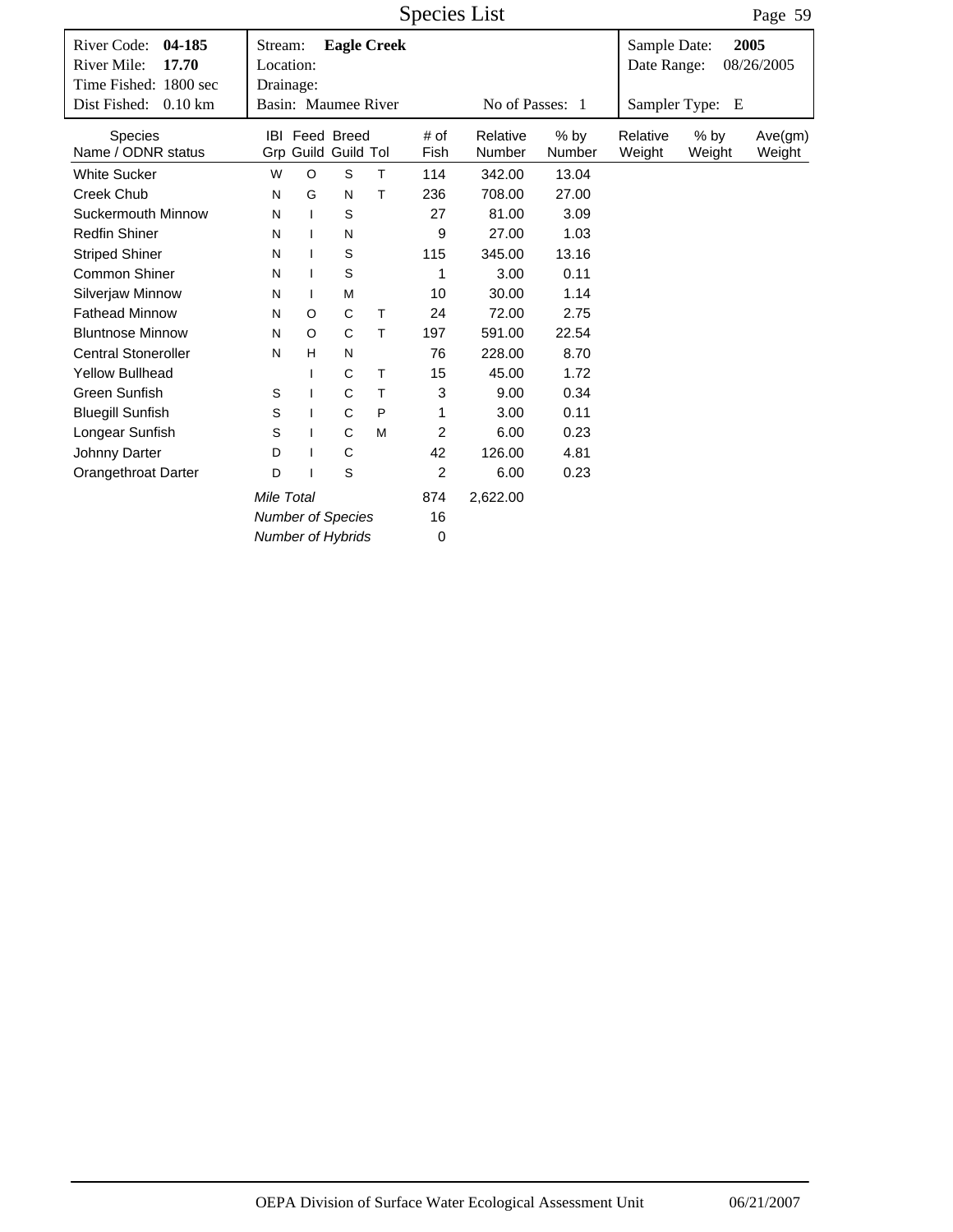| River Code:<br>04-185<br>River Mile:<br>13.90 | Stream:<br>Location: |              | <b>Eagle Creek</b>                           |   |                |                    |                | Sample Date:<br>Date Range: |                  | 2005<br>08/26/2005 |
|-----------------------------------------------|----------------------|--------------|----------------------------------------------|---|----------------|--------------------|----------------|-----------------------------|------------------|--------------------|
| Time Fished: 1800 sec                         |                      |              | Drainage: 28.0 sq mi                         |   |                |                    |                |                             |                  |                    |
| Dist Fished: 0.15 km                          |                      |              | Basin: Maumee River                          |   |                | No of Passes: 1    |                | Sampler Type:               | E                |                    |
| Species<br>Name / ODNR status                 |                      |              | <b>IBI</b> Feed Breed<br>Grp Guild Guild Tol |   | # of<br>Fish   | Relative<br>Number | % by<br>Number | Relative<br>Weight          | $%$ by<br>Weight | Ave(gm)<br>Weight  |
| <b>White Sucker</b>                           | W                    | $\circ$      | S                                            | T | 123            | 246.00             | 27.58          | 10.08                       | 53.13            | 40.98              |
| Common Carp                                   | G                    | $\circ$      | M                                            | T | 3              | 6.00               | 0.67           | 0.12                        | 0.62             | 19.67              |
| Goldfish                                      | G                    | $\circ$      | M                                            | T | 1              | 2.00               | 0.22           | 0.30                        | 1.57             | 149.00             |
| Creek Chub                                    | N                    | G            | N                                            | T | 70             | 140.00             | 15.70          | 4.11                        | 21.66            | 29.37              |
| Suckermouth Minnow                            | N                    | $\mathbf{I}$ | S                                            |   | 4              | 8.00               | 0.90           | 0.03                        | 0.15             | 3.50               |
| <b>Redfin Shiner</b>                          | N                    | $\mathbf{I}$ | N                                            |   | 5              | 10.00              | 1.12           | 0.02                        | 0.09             | 1.67               |
| <b>Striped Shiner</b>                         | N                    | $\mathbf{I}$ | S                                            |   | 104            | 208.00             | 23.32          | 2.40                        | 12.63            | 11.52              |
| Common Shiner                                 | N                    | $\mathbf{I}$ | S                                            |   | 4              | 8.00               | 0.90           | 0.11                        | 0.56             | 13.25              |
| Silverjaw Minnow                              | N                    | $\mathbf{I}$ | M                                            |   | 1              | 2.00               | 0.22           | 0.01                        | 0.04             | 4.00               |
| <b>Fathead Minnow</b>                         | N                    | $\circ$      | C                                            | T | 14             | 28.00              | 3.14           | 0.04                        | 0.20             | 1.36               |
| <b>Bluntnose Minnow</b>                       | N                    | $\circ$      | $\mathbf C$                                  | T | 46             | 92.00              | 10.31          | 0.27                        | 1.40             | 2.89               |
| <b>Central Stoneroller</b>                    | N                    | H            | N                                            |   | 53             | 106.00             | 11.88          | 0.94                        | 4.94             | 8.85               |
| <b>Yellow Bullhead</b>                        |                      | T            | C                                            | T | $\overline{c}$ | 4.00               | 0.45           | 0.25                        | 1.32             | 62.50              |
| Green Sunfish                                 | S                    | $\mathbf{I}$ | $\mathsf C$                                  | T | 9              | 18.00              | 2.02           | 0.27                        | 1.40             | 14.75              |
| <b>Bluegill Sunfish</b>                       | S                    | $\mathbf{I}$ | $\mathsf C$                                  | P | 1              | 2.00               | 0.22           | 0.04                        | 0.21             | 20.00              |
| <b>Blackside Darter</b>                       | D                    | $\mathbf{I}$ | S                                            |   | 1              | 2.00               | 0.22           | 0.01                        | 0.03             | 3.00               |
| Johnny Darter                                 | D                    | $\mathbf{I}$ | C                                            |   | 2              | 4.00               | 0.45           | 0.01                        | 0.03             | 1.50               |
| <b>Rainbow Darter</b>                         | D                    | ı            | S                                            | M | 3              | 6.00               | 0.67           | 0.00                        | 0.02             | 0.50               |
|                                               | Mile Total           |              |                                              |   | 446            | 892.00             |                | 18.98                       |                  |                    |
|                                               |                      |              | <b>Number of Species</b>                     |   | 18             |                    |                |                             |                  |                    |
|                                               |                      |              | Number of Hybrids                            |   | 0              |                    |                |                             |                  |                    |
|                                               |                      |              |                                              |   |                |                    |                |                             |                  |                    |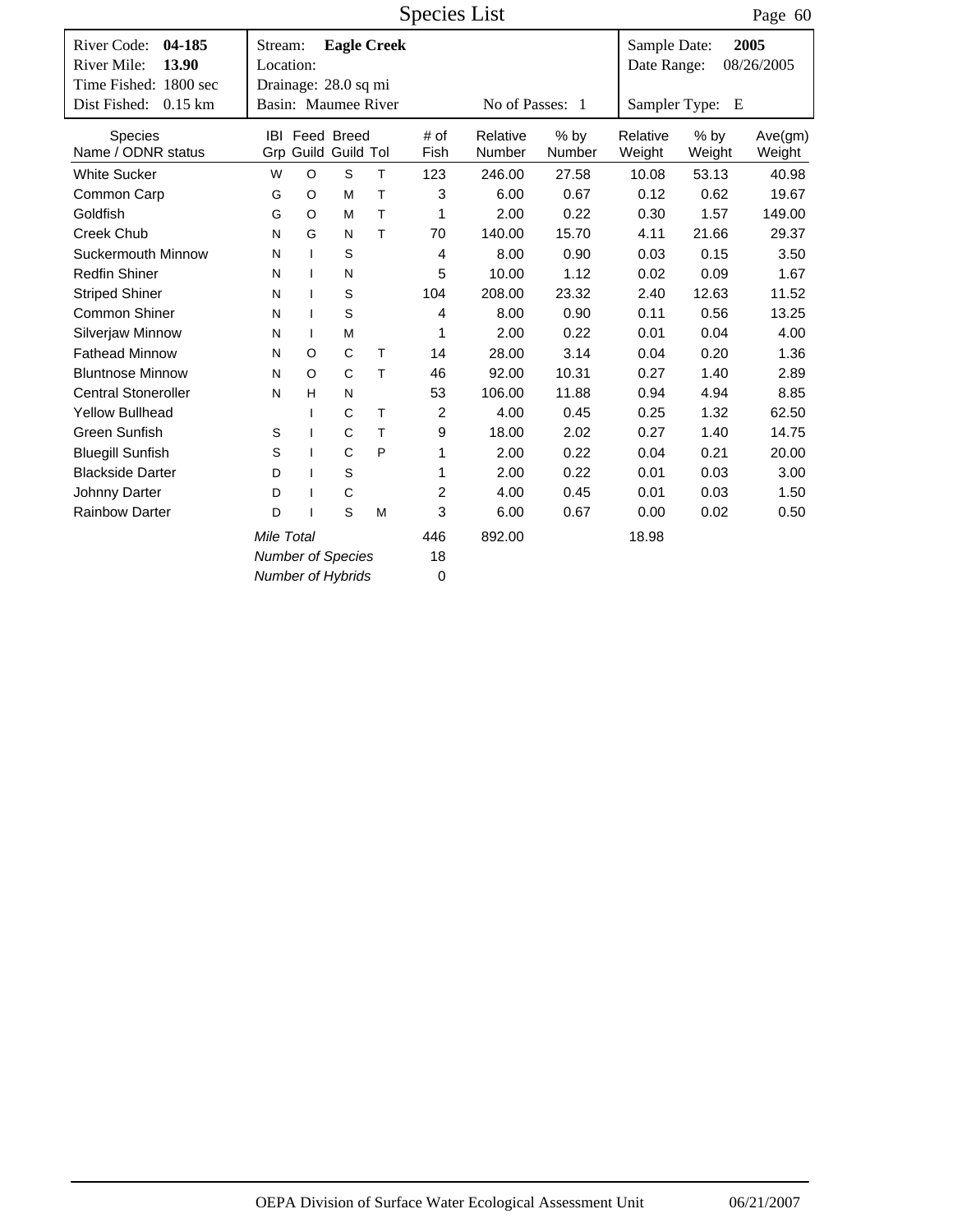| River Code:<br>04-185<br>River Mile:<br>11.60 | Stream:<br>Location: |                                              |             | <b>Eagle Creek</b> |                |                    |                | Sample Date:<br>Date Range: |                | 2005<br>08/26/2005 |
|-----------------------------------------------|----------------------|----------------------------------------------|-------------|--------------------|----------------|--------------------|----------------|-----------------------------|----------------|--------------------|
| Time Fished: 1800 sec<br>Dist Fished: 0.20 km |                      | Drainage:<br>Basin: Maumee River             |             |                    |                | No of Passes: 1    |                | Sampler Type:               | E              |                    |
|                                               |                      |                                              |             |                    |                |                    |                |                             |                |                    |
| Species<br>Name / ODNR status                 |                      | <b>IBI Feed Breed</b><br>Grp Guild Guild Tol |             |                    | # of<br>Fish   | Relative<br>Number | % by<br>Number | Relative<br>Weight          | % by<br>Weight | Ave(gm)<br>Weight  |
| <b>White Sucker</b>                           | W                    | $\circ$                                      | S           | T                  | 34             | 51.00              | 11.64          | 0.14                        | 1.82           | 2.65               |
| Common Carp                                   | G                    | $\circ$                                      | M           | $\top$             | 3              | 4.50               | 1.03           | 4.28                        | 57.74          | 950.00             |
| Creek Chub                                    | N                    | G                                            | N           | T                  | 22             | 33.00              | 7.53           | 0.30                        | 4.04           | 9.05               |
| Suckermouth Minnow                            | N                    | $\mathbf{I}$                                 | S           |                    | 1              | 1.50               | 0.34           | 0.00                        | 0.03           | 1.00               |
| <b>Redfin Shiner</b>                          | N                    | $\mathbf{I}$                                 | N           |                    | 3              | 4.50               | 1.03           | 0.01                        | 0.11           | 1.67               |
| <b>Striped Shiner</b>                         | N                    | $\mathbf{I}$                                 | S           |                    | 106            | 159.00             | 36.30          | 1.35                        | 18.23          | 8.49               |
| Common Shiner                                 | N                    | $\mathbf{I}$                                 | S           |                    | 6              | 9.00               | 2.05           | 0.14                        | 1.93           | 15.83              |
| <b>Fathead Minnow</b>                         | N                    | O                                            | $\mathsf C$ | $\top$             | 1              | 1.50               | 0.34           | 0.00                        | 0.04           | 2.00               |
| <b>Bluntnose Minnow</b>                       | N                    | $\circ$                                      | C           | T                  | 27             | 40.50              | 9.25           | 0.05                        | 0.72           | 1.30               |
| <b>Central Stoneroller</b>                    | N                    | Н                                            | N           |                    | 1              | 1.50               | 0.34           | 0.01                        | 0.11           | 5.00               |
| <b>Yellow Bullhead</b>                        |                      | $\mathsf{I}$                                 | C           | T                  | $\overline{c}$ | 3.00               | 0.68           | 0.11                        | 1.42           | 35.00              |
| Green Sunfish                                 | S                    | $\mathsf{I}$                                 | C           | T                  | 18             | 27.00              | 6.16           | 0.48                        | 6.43           | 17.61              |
| <b>Bluegill Sunfish</b>                       | S                    | $\mathbf{I}$                                 | C           | P                  | 3              | 4.50               | 1.03           | 0.08                        | 1.12           | 18.33              |
| Longear Sunfish                               | S                    | $\mathbf{I}$                                 | C           | M                  | 17             | 25.50              | 5.82           | 0.35                        | 4.66           | 13.53              |
| <b>Blackside Darter</b>                       | D                    | I                                            | $\mathsf S$ |                    | 5              | 7.50               | 1.71           | 0.02                        | 0.31           | 3.00               |
| Johnny Darter                                 | D                    | $\mathsf{l}$                                 | C           |                    | 13             | 19.50              | 4.45           | 0.02                        | 0.20           | 0.77               |
| <b>Rainbow Darter</b>                         | D                    |                                              | S           | M                  | 28             | 42.00              | 9.59           | 0.08                        | 1.12           | 1.96               |
| <b>Fantail Darter</b>                         | D                    |                                              | C           |                    | $\overline{2}$ | 3.00               | 0.68           | 0.00                        | 0.04           | 1.00               |
|                                               | Mile Total           |                                              |             |                    | 292            | 438.00             |                | 7.40                        |                |                    |
|                                               |                      | <b>Number of Species</b>                     |             |                    | 18             |                    |                |                             |                |                    |
|                                               | Number of Hybrids    |                                              |             |                    | 0              |                    |                |                             |                |                    |
|                                               |                      |                                              |             |                    |                |                    |                |                             |                |                    |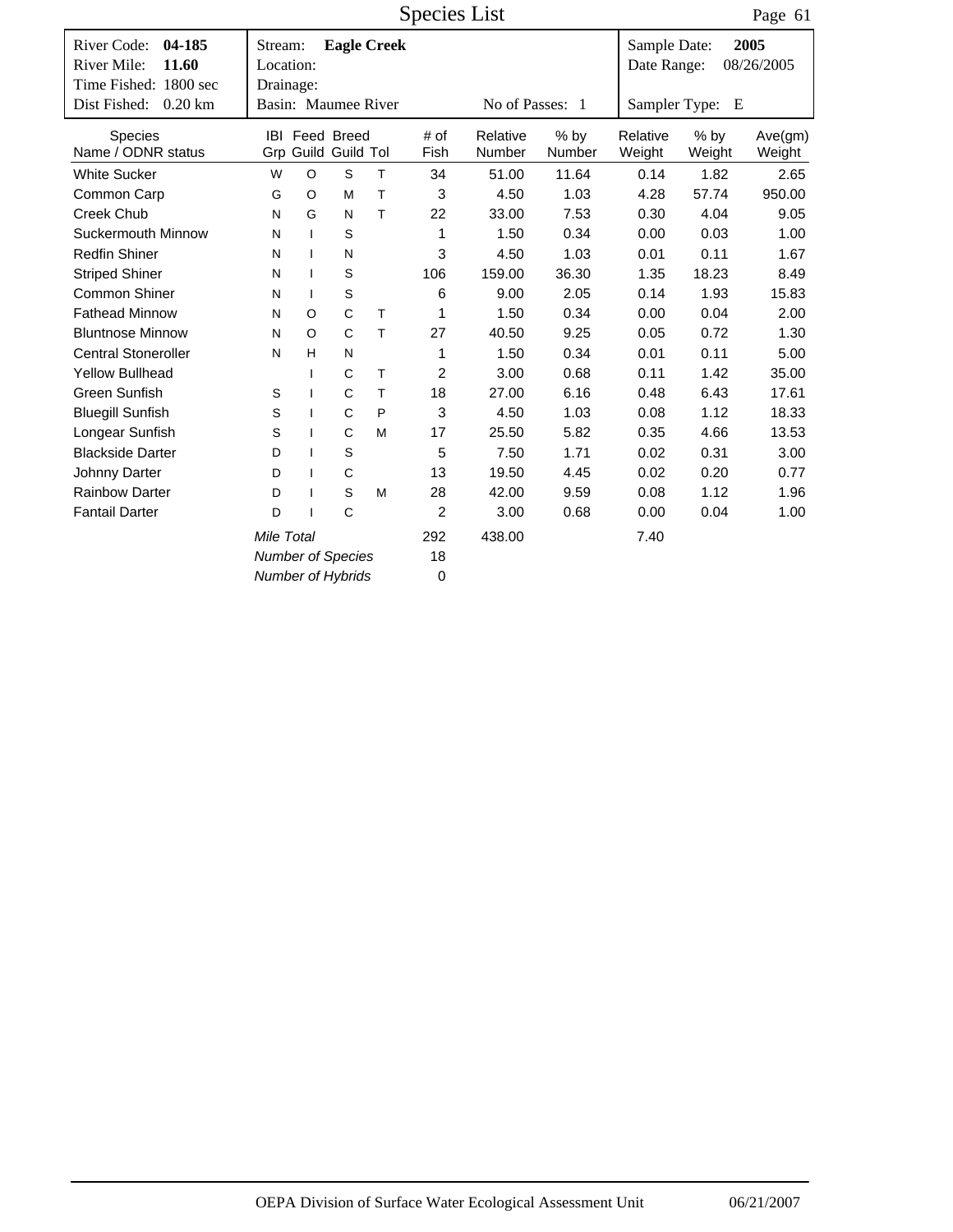|                              |                          |              |                       |    | л              |                 |        |              |                 | o          |
|------------------------------|--------------------------|--------------|-----------------------|----|----------------|-----------------|--------|--------------|-----------------|------------|
| River Code:<br>04-185        | Stream:                  |              | <b>Eagle Creek</b>    |    |                |                 |        | Sample Date: |                 | 2005       |
| River Mile:<br>9.10          | Location:                |              |                       |    |                |                 |        | Date Range:  |                 | 08/26/2005 |
| Time Fished: 3600 sec        | Drainage:                |              |                       |    |                |                 |        |              |                 |            |
| Dist Fished:<br>$0.20$ km    |                          |              | Basin: Maumee River   |    |                | No of Passes: 1 |        |              | Sampler Type: D |            |
| Species                      |                          |              | <b>IBI</b> Feed Breed |    | # of           | Relative        | % by   | Relative     | % by            | Ave(gm)    |
| Name / ODNR status           |                          |              | Grp Guild Guild Tol   |    | Fish           | Number          | Number | Weight       | Weight          | Weight     |
| <b>White Sucker</b>          | W                        | $\circ$      | S                     | T. | 131            | 196.50          | 7.02   | 9.67         | 28.35           | 49.19      |
| Common Carp                  | G                        | $\circ$      | M                     | T  | 79             | 118.50          | 4.24   | 8.96         | 26.30           | 75.63      |
| Creek Chub                   | N                        | G            | N                     | T. | 207            | 310.50          | 11.10  | 4.64         | 13.61           | 14.94      |
| <b>Redfin Shiner</b>         | N                        | $\mathbf{I}$ | N                     |    | 112            | 168.00          | 6.01   | 0.18         | 0.52            | 1.05       |
| <b>Striped Shiner</b>        | N                        | $\mathbf{I}$ | S                     |    | 22             | 33.00           | 1.18   | 0.15         | 0.43            | 4.48       |
| Common Shiner                | N                        | $\mathbf{I}$ | S                     |    | $\overline{2}$ | 3.00            | 0.11   | 0.11         | 0.31            | 35.00      |
| <b>Fathead Minnow</b>        | N                        | $\circ$      | $\mathsf{C}$          | T. | 19             | 28.50           | 1.02   | 0.03         | 0.09            | 1.12       |
| <b>Bluntnose Minnow</b>      | N                        | $\circ$      | C                     | T. | 547            | 820.50          | 29.33  | 1.00         | 2.95            | 1.22       |
| <b>Central Stoneroller</b>   | N                        | H            | N                     |    | 482            | 723.00          | 25.84  | 2.87         | 8.43            | 3.97       |
| <b>Yellow Bullhead</b>       |                          | T            | C                     | T. | 19             | 28.50           | 1.02   | 1.86         | 5.46            | 65.26      |
| <b>Blackstripe Topminnow</b> |                          | $\mathbf{I}$ | M                     |    | 3              | 4.50            | 0.16   | 0.01         | 0.01            | 1.00       |
| Largemouth Bass              | F                        | $\mathsf C$  | $\mathsf C$           |    | 6              | 9.00            | 0.32   | 0.91         | 2.68            | 101.33     |
| Green Sunfish                | S                        | $\mathbf{I}$ | C                     | T. | 35             | 52.50           | 1.88   | 1.35         | 3.96            | 25.71      |
| <b>Bluegill Sunfish</b>      | S                        | $\mathbf{I}$ | C                     | P  | $\overline{7}$ | 10.50           | 0.38   | 0.19         | 0.55            | 18.00      |
| Longear Sunfish              | S                        | L            | C                     | M  | 167            | 250.50          | 8.95   | 1.71         | 5.02            | 6.83       |
| Hybrid X Sunfish             |                          |              |                       |    | 4              | 6.00            | 0.21   | 0.41         | 1.21            | 68.75      |
| <b>Blackside Darter</b>      | D                        | $\mathbf{I}$ | S                     |    | 1              | 1.50            | 0.05   | 0.01         | 0.02            | 5.00       |
| Johnny Darter                | D                        | $\mathbf{I}$ | C                     |    | 3              | 4.50            | 0.16   | 0.01         | 0.01            | 1.00       |
| <b>Greenside Darter</b>      | D                        | T            | S                     | M  | 3              | 4.50            | 0.16   | 0.01         | 0.03            | 2.00       |
| Rainbow Darter               | D                        | I            | S                     | M  | 16             | 24.00           | 0.86   | 0.02         | 0.06            | 0.88       |
|                              | Mile Total               |              |                       |    | 1,865          | 2,797.50        |        | 34.09        |                 |            |
|                              | <b>Number of Species</b> |              |                       |    | 19             |                 |        |              |                 |            |
|                              | Number of Hybrids        |              |                       |    | 1              |                 |        |              |                 |            |
|                              |                          |              |                       |    |                |                 |        |              |                 |            |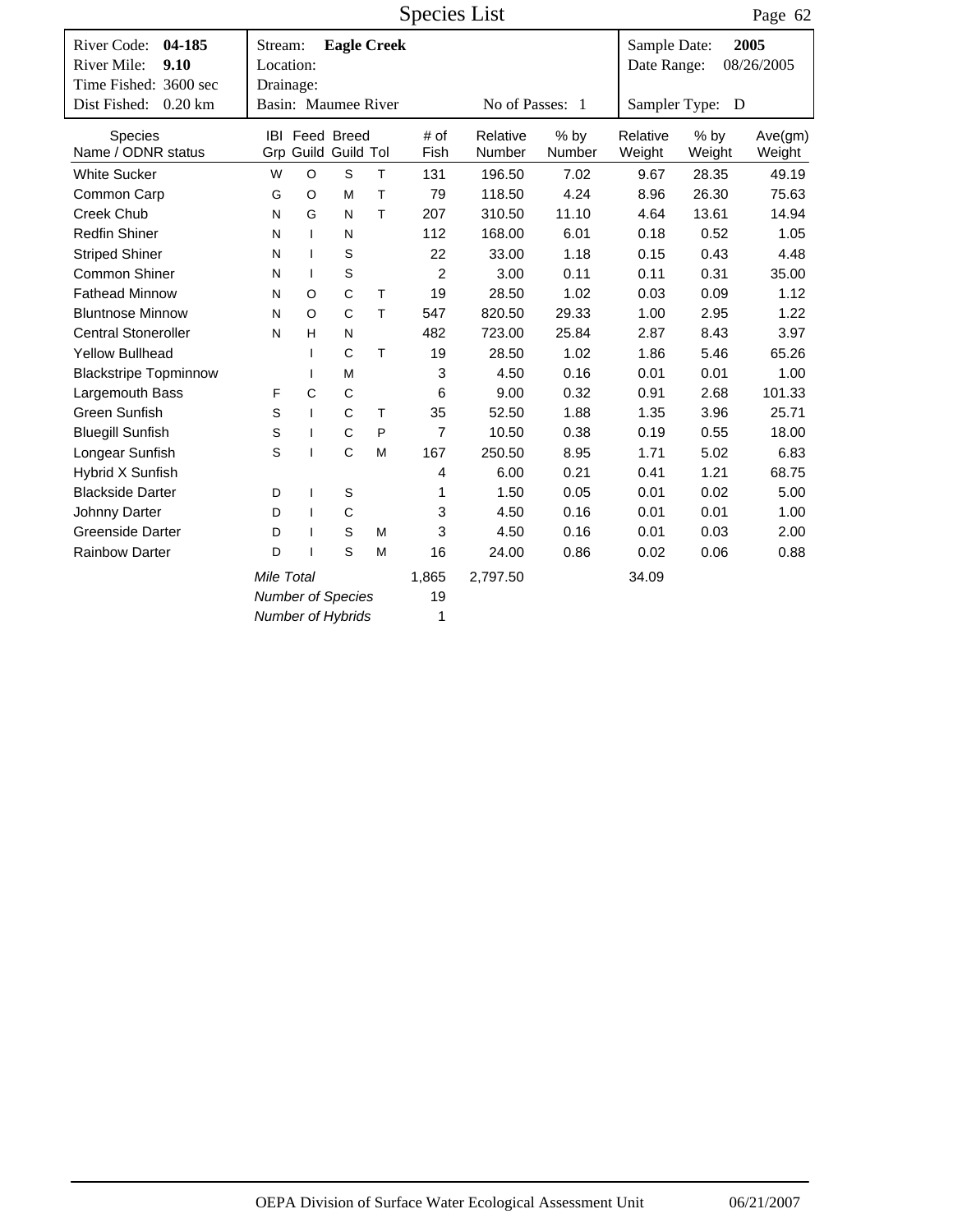|                              |                          |                |                       |                    | $_{\rm{speco\,max}}$ |                 |        |              |                               | $1 \, \text{a}$ <sub>6</sub> $\text{c}$ 0. |
|------------------------------|--------------------------|----------------|-----------------------|--------------------|----------------------|-----------------|--------|--------------|-------------------------------|--------------------------------------------|
| River Code:<br>04-185        | Stream:                  |                |                       | <b>Eagle Creek</b> |                      |                 |        | Sample Date: |                               | 2005                                       |
| River Mile:<br>3.80          | Location:                |                |                       |                    |                      |                 |        | Date Range:  |                               | 08/25/2005                                 |
| Time Fished: 2700 sec        | Drainage:                |                |                       |                    |                      |                 |        |              |                               |                                            |
| Dist Fished: 0.20 km         |                          |                | Basin: Maumee River   |                    |                      | No of Passes: 1 |        |              | Sampler Type:<br><sup>D</sup> |                                            |
| <b>Species</b>               |                          |                | <b>IBI</b> Feed Breed |                    | # of                 | Relative        | % by   | Relative     | $%$ by                        | Ave(gm)                                    |
| Name / ODNR status           |                          |                | Grp Guild Guild Tol   |                    | Fish                 | Number          | Number | Weight       | Weight                        | Weight                                     |
| Golden Redhorse              | $\mathsf R$              | $\mathbf{I}$   | $\mathsf S$           | M                  | $\mathbf{1}$         | 1.50            | 0.13   | 0.04         | 0.19                          | 24.00                                      |
| <b>White Sucker</b>          | W                        | $\circ$        | $\mathsf S$           | $\mathsf{T}$       | 44                   | 66.00           | 5.71   | 3.22         | 17.34                         | 48.81                                      |
| Common Carp                  | G                        | $\circ$        | M                     | $\mathsf T$        | $\overline{4}$       | 6.00            | 0.52   | 2.63         | 14.13                         | 437.50                                     |
| Creek Chub                   | ${\sf N}$                | G              | ${\sf N}$             | $\top$             | 120                  | 180.00          | 15.56  | 4.30         | 23.16                         | 23.89                                      |
| Suckermouth Minnow           | N                        | $\mathbf{I}$   | $\mathsf S$           |                    | 24                   | 36.00           | 3.11   | 0.07         | 0.36                          | 1.87                                       |
| <b>Redfin Shiner</b>         | N                        | $\mathbf{I}$   | N                     |                    | 5                    | 7.50            | 0.65   | 0.01         | 0.04                          | 1.00                                       |
| <b>Striped Shiner</b>        | N                        | $\mathbf{I}$   | $\mathbb S$           |                    | 24                   | 36.00           | 3.11   | 0.27         | 1.46                          | 7.54                                       |
| Common Shiner                | N                        | $\mathbf{I}$   | $\mathsf S$           |                    | $\overline{7}$       | 10.50           | 0.91   | 0.17         | 0.90                          | 16.00                                      |
| Silverjaw Minnow             | N                        | $\mathbf{I}$   | M                     |                    | 13                   | 19.50           | 1.69   | 0.03         | 0.17                          | 1.64                                       |
| <b>Bluntnose Minnow</b>      | ${\sf N}$                | O              | $\mathsf C$           | T                  | 178                  | 267.00          | 23.09  | 0.63         | 3.39                          | 2.36                                       |
| <b>Central Stoneroller</b>   | N                        | H              | ${\sf N}$             |                    | 39                   | 58.50           | 5.06   | 0.15         | 0.83                          | 2.63                                       |
| <b>Yellow Bullhead</b>       |                          | $\mathbf{I}$   | C                     | $\mathsf{T}$       | 14                   | 21.00           | 1.82   | 1.16         | 6.22                          | 55.00                                      |
| Rock Bass                    | S                        | $\mathsf{C}$   | $\mathsf C$           |                    | 1                    | 1.50            | 0.13   | 0.47         | 2.52                          | 312.00                                     |
| Largemouth Bass              | F                        | $\mathsf C$    | $\mathsf C$           |                    | 22                   | 33.00           | 2.85   | 0.64         | 3.47                          | 19.52                                      |
| Green Sunfish                | S                        | $\mathbf{I}$   | C                     | $\mathsf{T}$       | 182                  | 273.00          | 23.61  | 3.94         | 21.23                         | 14.44                                      |
| <b>Bluegill Sunfish</b>      | S                        | $\mathbf{I}$   | $\mathsf C$           | P                  | 3                    | 4.50            | 0.39   | 0.03         | 0.16                          | 6.67                                       |
| <b>Orangespotted Sunfish</b> | S                        | $\mathbf{I}$   | $\mathsf C$           |                    | $\mathbf{1}$         | 1.50            | 0.13   | 0.02         | 0.09                          | 11.00                                      |
| Longear Sunfish              | S                        | $\overline{1}$ | $\mathsf C$           | M                  | 34                   | 51.00           | 4.41   | 0.48         | 2.56                          | 9.31                                       |
| Hybrid X Sunfish             |                          |                |                       |                    | 3                    | 4.50            | 0.39   | 0.11         | 0.60                          | 24.67                                      |
| <b>Blackside Darter</b>      | D                        | $\mathbf{I}$   | $\mathsf S$           |                    | 4                    | 6.00            | 0.52   | 0.03         | 0.14                          | 4.25                                       |
| Logperch                     | D                        | $\mathbf{I}$   | $\mathsf S$           | M                  | 20                   | 30.00           | 2.59   | 0.14         | 0.76                          | 4.74                                       |
| Johnny Darter                | D                        | $\mathbf{I}$   | $\mathsf C$           |                    | 10                   | 15.00           | 1.30   | 0.02         | 0.08                          | 1.00                                       |
| Greenside Darter             | D                        | $\mathbf{I}$   | $\mathbb S$           | M                  | 9                    | 13.50           | 1.17   | 0.03         | 0.14                          | 1.89                                       |
| <b>Rainbow Darter</b>        | D                        | $\mathbf{I}$   | S                     | M                  | $\boldsymbol{9}$     | 13.50           | 1.17   | 0.01         | 0.05                          | 0.71                                       |
|                              | Mile Total               |                |                       |                    | 771                  | 1,156.50        |        | 18.57        |                               |                                            |
|                              | <b>Number of Species</b> |                |                       |                    | 23                   |                 |        |              |                               |                                            |
|                              | Number of Hybrids        |                |                       |                    | 1                    |                 |        |              |                               |                                            |
|                              |                          |                |                       |                    |                      |                 |        |              |                               |                                            |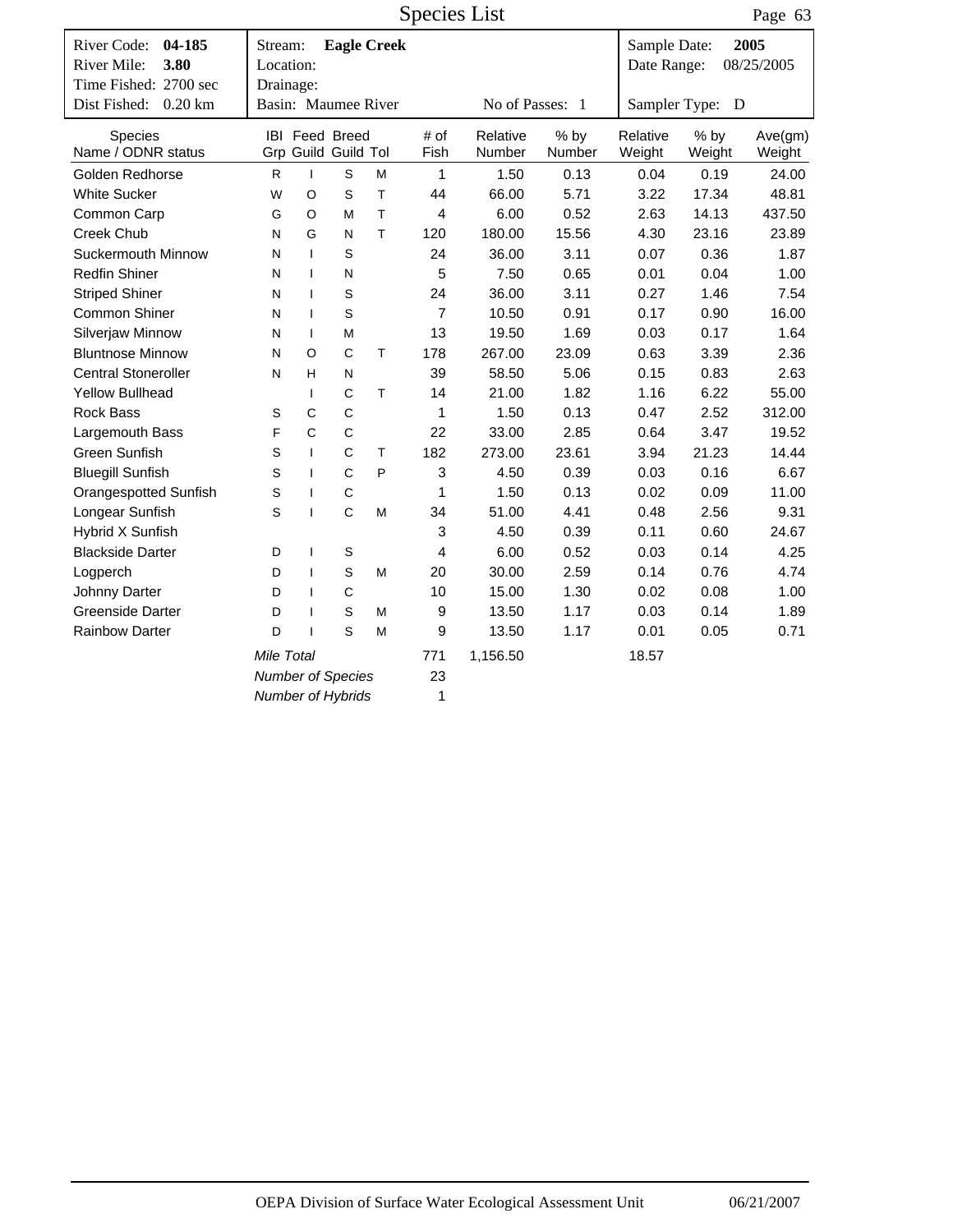|                                                     |                          |              |                                              |              |              |                    |                |                             |                 | - 50               |
|-----------------------------------------------------|--------------------------|--------------|----------------------------------------------|--------------|--------------|--------------------|----------------|-----------------------------|-----------------|--------------------|
| River Code:<br>04-185<br><b>River Mile:</b><br>0.50 | Stream:<br>Location:     |              | <b>Eagle Creek</b>                           |              |              |                    |                | Sample Date:<br>Date Range: |                 | 2005<br>08/25/2005 |
| Time Fished: 2700 sec                               | Drainage:                |              |                                              |              |              |                    |                |                             |                 |                    |
| Dist Fished:<br>$0.20 \text{ km}$                   |                          |              | Basin: Maumee River                          |              |              | No of Passes: 1    |                |                             | Sampler Type: E |                    |
|                                                     |                          |              |                                              |              |              |                    |                |                             |                 |                    |
| Species<br>Name / ODNR status                       |                          |              | <b>IBI</b> Feed Breed<br>Grp Guild Guild Tol |              | # of<br>Fish | Relative<br>Number | % by<br>Number | Relative<br>Weight          | % by<br>Weight  | Ave(gm)<br>Weight  |
| <b>White Sucker</b>                                 | W                        | $\circ$      | $\mathsf S$                                  | $\mathsf{T}$ | 203          | 304.50             | 20.76          | 0.78                        | 9.80            | 2.56               |
| Common Carp                                         | G                        | O            | M                                            | $\top$       | 1            | 1.50               | 0.10           | 0.02                        | 0.23            | 12.00              |
| Golden Shiner                                       | N                        | $\mathbf{I}$ | M                                            | $\mathsf{T}$ | 3            | 4.50               | 0.31           | 0.01                        | 0.11            | 2.00               |
| Creek Chub                                          | N                        | G            | N                                            | T            | 100          | 150.00             | 10.22          | 1.03                        | 13.01           | 6.89               |
| <b>Redfin Shiner</b>                                | N                        | $\mathbf{I}$ | ${\sf N}$                                    |              | 16           | 24.00              | 1.64           | 0.05                        | 0.60            | 2.00               |
| <b>Striped Shiner</b>                               | N                        | $\mathbf{I}$ | $\mathbb S$                                  |              | 70           | 105.00             | 7.16           | 0.14                        | 1.78            | 1.34               |
| Silverjaw Minnow                                    | N                        | $\mathbf{I}$ | M                                            |              | 1            | 1.50               | 0.10           | 0.00                        | 0.03            | 1.00               |
| <b>Bluntnose Minnow</b>                             | N                        | $\circ$      | $\mathsf C$                                  | $\mathsf T$  | 378          | 567.00             | 38.65          | 1.58                        | 19.93           | 2.79               |
| <b>Central Stoneroller</b>                          | N                        | H            | $\mathsf{N}$                                 |              | 43           | 64.50              | 4.40           | 0.18                        | 2.27            | 2.79               |
| <b>Rock Bass</b>                                    | S                        | $\mathsf{C}$ | $\mathsf C$                                  |              | 34           | 51.00              | 3.48           | 2.25                        | 28.35           | 44.12              |
| Smallmouth Bass                                     | F                        | $\mathsf C$  | $\mathsf C$                                  | M            | 1            | 1.50               | 0.10           | 0.01                        | 0.11            | 6.00               |
| Largemouth Bass                                     | F                        | $\mathsf C$  | $\mathsf{C}$                                 |              | 9            | 13.50              | 0.92           | 0.07                        | 0.89            | 5.22               |
| Green Sunfish                                       | $\mathsf S$              | $\mathbf{I}$ | $\mathsf C$                                  | $\mathsf{T}$ | 55           | 82.50              | 5.62           | 1.25                        | 15.80           | 15.20              |
| <b>Bluegill Sunfish</b>                             | S                        | $\mathbf{I}$ | $\mathsf{C}$                                 | $\sf P$      | 4            | 6.00               | 0.41           | 0.01                        | 0.08            | 1.00               |
| Longear Sunfish                                     | S                        | $\mathbf{I}$ | $\mathsf{C}$                                 | M            | 12           | 18.00              | 1.23           | 0.33                        | 4.16            | 18.33              |
| Hybrid X Sunfish                                    |                          |              |                                              |              | 1            | 1.50               | 0.10           | 0.08                        | 0.94            | 50.00              |
| <b>Blackside Darter</b>                             | D                        | $\mathbf{I}$ | S                                            |              | 8            | 12.00              | 0.82           | 0.01                        | 0.11            | 0.75               |
| Logperch                                            | D                        | $\mathbf{I}$ | $\mathbb S$                                  | M            | 8            | 12.00              | 0.82           | 0.07                        | 0.82            | 5.38               |
| <b>Greenside Darter</b>                             | D                        | $\mathbf{I}$ | $\mathsf S$                                  | M            | 21           | 31.50              | 2.15           | 0.07                        | 0.86            | 2.17               |
| <b>Rainbow Darter</b>                               | D                        | $\mathbf{I}$ | $\mathsf S$                                  | M            | 9            | 13.50              | 0.92           | 0.01                        | 0.10            | 0.56               |
| <b>Fantail Darter</b>                               | D                        | $\mathbf{I}$ | $\mathsf{C}$                                 |              | 1            | 1.50               | 0.10           | 0.00                        | 0.04            | 2.00               |
|                                                     | Mile Total               |              |                                              |              | 978          | 1,467.00           |                | 7.94                        |                 |                    |
|                                                     | <b>Number of Species</b> |              |                                              |              | 20           |                    |                |                             |                 |                    |
|                                                     | <b>Number of Hybrids</b> |              |                                              |              | 1            |                    |                |                             |                 |                    |
|                                                     |                          |              |                                              |              |              |                    |                |                             |                 |                    |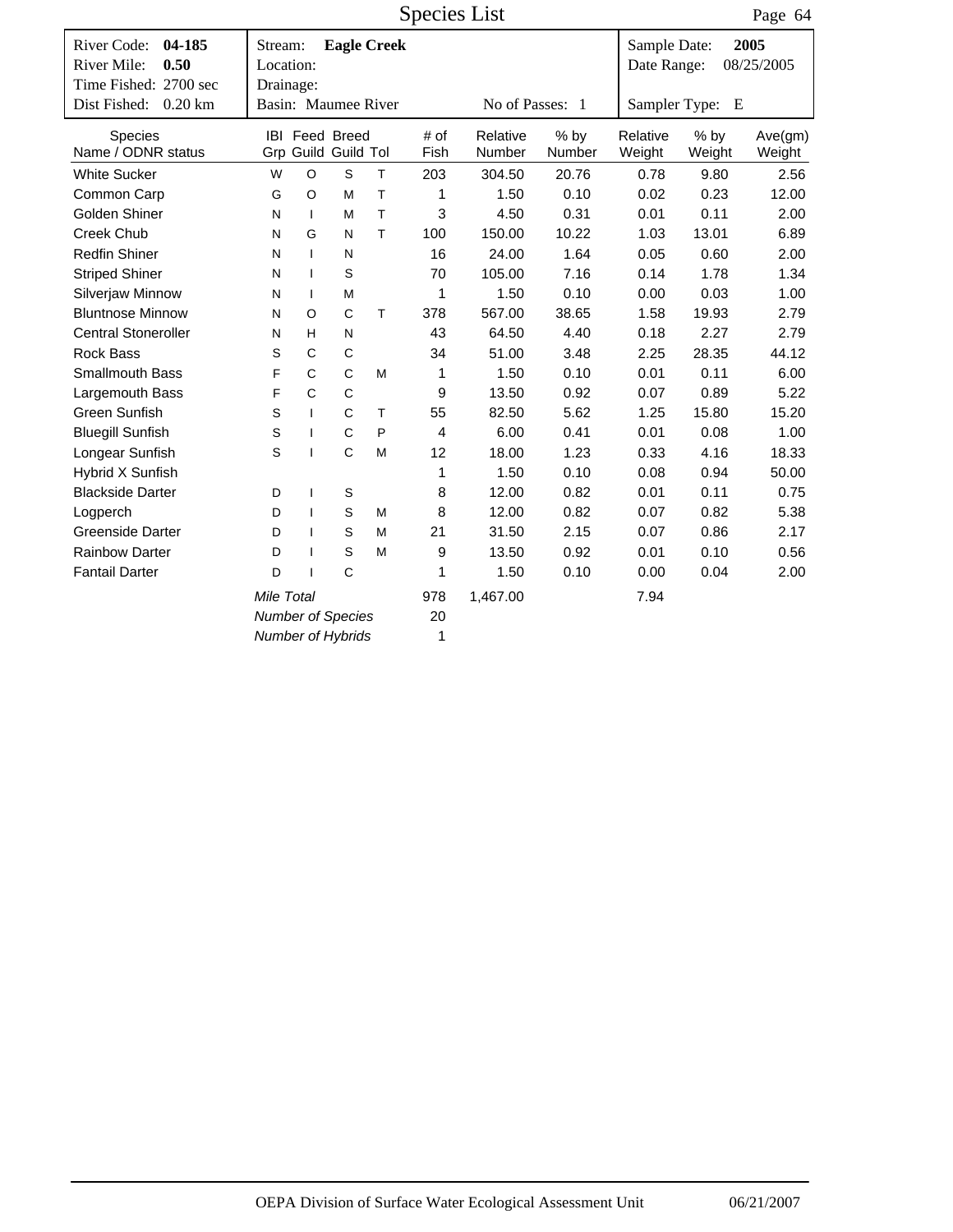| Page<br>n |  |
|-----------|--|
|-----------|--|

|                                              |                          |              |                       |   | л.    |                 |        |                             |                 |                    |
|----------------------------------------------|--------------------------|--------------|-----------------------|---|-------|-----------------|--------|-----------------------------|-----------------|--------------------|
| 04-186<br>River Code:<br>River Mile:<br>0.60 | Stream:<br>Location:     |              | <b>Buck Run</b>       |   |       |                 |        | Sample Date:<br>Date Range: |                 | 2005<br>08/26/2005 |
| Time Fished: 2700 sec                        | Drainage: 6.5 sq mi      |              |                       |   |       |                 |        |                             |                 |                    |
| Dist Fished:<br>$0.10 \text{ km}$            | Basin: Maumee River      |              |                       |   |       | No of Passes: 1 |        |                             | Sampler Type: E |                    |
| <b>Species</b>                               |                          |              | <b>IBI</b> Feed Breed |   | # of  | Relative        | % by   | Relative                    | $%$ by          | Ave(gm)            |
| Name / ODNR status                           |                          |              | Grp Guild Guild Tol   |   | Fish  | Number          | Number | Weight                      | Weight          | Weight             |
| <b>White Sucker</b>                          | W                        | $\circ$      | S                     | т | 284   | 852.00          | 16.54  |                             |                 |                    |
| Common Carp                                  | G                        | $\circ$      | M                     | т | 2     | 6.00            | 0.12   |                             |                 |                    |
| Creek Chub                                   | N                        | G            | N                     | т | 318   | 954.00          | 18.52  |                             |                 |                    |
| <b>Redfin Shiner</b>                         | N                        | $\mathbf{I}$ | N                     |   | 1     | 3.00            | 0.06   |                             |                 |                    |
| <b>Striped Shiner</b>                        | N                        | $\mathbf{I}$ | S                     |   | 30    | 90.00           | 1.75   |                             |                 |                    |
| Common Shiner                                | N                        | $\mathbf{I}$ | $\mathbb S$           |   | 1     | 3.00            | 0.06   |                             |                 |                    |
| <b>Fathead Minnow</b>                        | N                        | O            | C                     | T | 6     | 18.00           | 0.35   |                             |                 |                    |
| <b>Bluntnose Minnow</b>                      | N                        | $\circ$      | C                     | T | 492   | 1,476.00        | 28.65  |                             |                 |                    |
| <b>Central Stoneroller</b>                   | N                        | H            | ${\sf N}$             |   | 567   | 1,701.00        | 33.02  |                             |                 |                    |
| <b>Yellow Bullhead</b>                       |                          | $\mathsf{I}$ | C                     | T | 5     | 15.00           | 0.29   |                             |                 |                    |
| <b>Blackstripe Topminnow</b>                 |                          | I            | M                     |   | 1     | 3.00            | 0.06   |                             |                 |                    |
| Largemouth Bass                              | F                        | C            | C                     |   | 4     | 12.00           | 0.23   |                             |                 |                    |
| Green Sunfish                                | S                        | $\mathbf{I}$ | C                     | т | 1     | 3.00            | 0.06   |                             |                 |                    |
| <b>Bluegill Sunfish</b>                      | S                        | $\mathbf{I}$ | C                     | P |       | 3.00            | 0.06   |                             |                 |                    |
| Longear Sunfish                              | S                        | I            | C                     | M | 4     | 12.00           | 0.23   |                             |                 |                    |
|                                              | Mile Total               |              |                       |   | 1,717 | 5,151.00        |        |                             |                 |                    |
|                                              | <b>Number of Species</b> |              |                       |   | 15    |                 |        |                             |                 |                    |
|                                              | Number of Hybrids        |              |                       |   | 0     |                 |        |                             |                 |                    |
|                                              |                          |              |                       |   |       |                 |        |                             |                 |                    |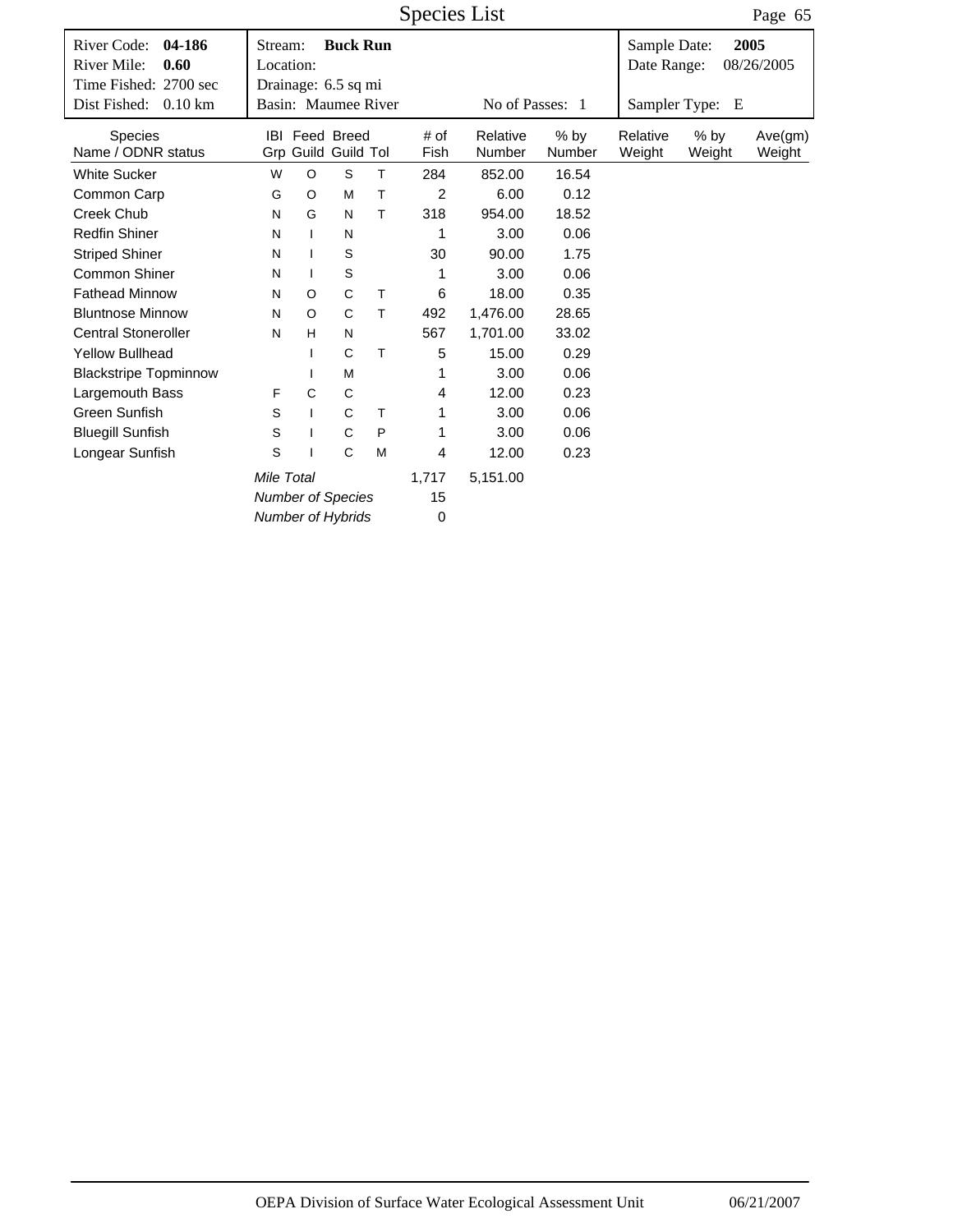|                                                                       |                          |                                              |   |                    |              |                    |                  |                             |                  | $   -$             |
|-----------------------------------------------------------------------|--------------------------|----------------------------------------------|---|--------------------|--------------|--------------------|------------------|-----------------------------|------------------|--------------------|
| River Code:<br>04-187<br>River Mile:<br>0.10<br>Time Fished: 1800 sec | Stream:<br>Location:     | Drainage:                                    |   | <b>Flat Branch</b> |              |                    |                  | Sample Date:<br>Date Range: |                  | 2005<br>08/25/2005 |
| Dist Fished:<br>$0.10 \mathrm{km}$                                    |                          | Basin: Maumee River                          |   |                    |              | No of Passes: 1    |                  |                             | Sampler Type: E  |                    |
| <b>Species</b><br>Name / ODNR status                                  |                          | <b>IBI</b> Feed Breed<br>Grp Guild Guild Tol |   |                    | # of<br>Fish | Relative<br>Number | $%$ by<br>Number | Relative<br>Weight          | $%$ by<br>Weight | Ave(gm)<br>Weight  |
| <b>White Sucker</b>                                                   | W                        | O                                            | S | т                  | 44           | 132.00             | 17.12            |                             |                  |                    |
| Creek Chub                                                            | N                        | G                                            | N | т                  | 157          | 471.00             | 61.09            |                             |                  |                    |
| <b>Redfin Shiner</b>                                                  | N                        | $\mathbf{I}$                                 | N |                    | 5            | 15.00              | 1.95             |                             |                  |                    |
| <b>Striped Shiner</b>                                                 | N                        | T                                            | S |                    | 21           | 63.00              | 8.17             |                             |                  |                    |
| Silverjaw Minnow                                                      | N                        | $\mathbf{I}$                                 | M |                    | 5            | 15.00              | 1.95             |                             |                  |                    |
| <b>Bluntnose Minnow</b>                                               | N                        | $\circ$                                      | C | Τ                  | 12           | 36.00              | 4.67             |                             |                  |                    |
| <b>Central Stoneroller</b>                                            | N                        | H                                            | N |                    |              | 3.00               | 0.39             |                             |                  |                    |
| <b>Blackstripe Topminnow</b>                                          |                          |                                              | M |                    |              | 3.00               | 0.39             |                             |                  |                    |
| Green Sunfish                                                         | S                        | $\mathbf{I}$                                 | C | т                  | 5            | 15.00              | 1.95             |                             |                  |                    |
| <b>Blackside Darter</b>                                               | D                        | $\mathbf{I}$                                 | S |                    |              | 3.00               | 0.39             |                             |                  |                    |
| Johnny Darter                                                         | D                        | $\mathbf{I}$                                 | C |                    | 4            | 12.00              | 1.56             |                             |                  |                    |
| <b>Rainbow Darter</b>                                                 | D                        |                                              | S | M                  | 1            | 3.00               | 0.39             |                             |                  |                    |
|                                                                       | Mile Total               |                                              |   |                    | 257          | 771.00             |                  |                             |                  |                    |
|                                                                       | <b>Number of Species</b> |                                              |   |                    |              |                    |                  |                             |                  |                    |
|                                                                       |                          | Number of Hybrids                            |   |                    | 0            |                    |                  |                             |                  |                    |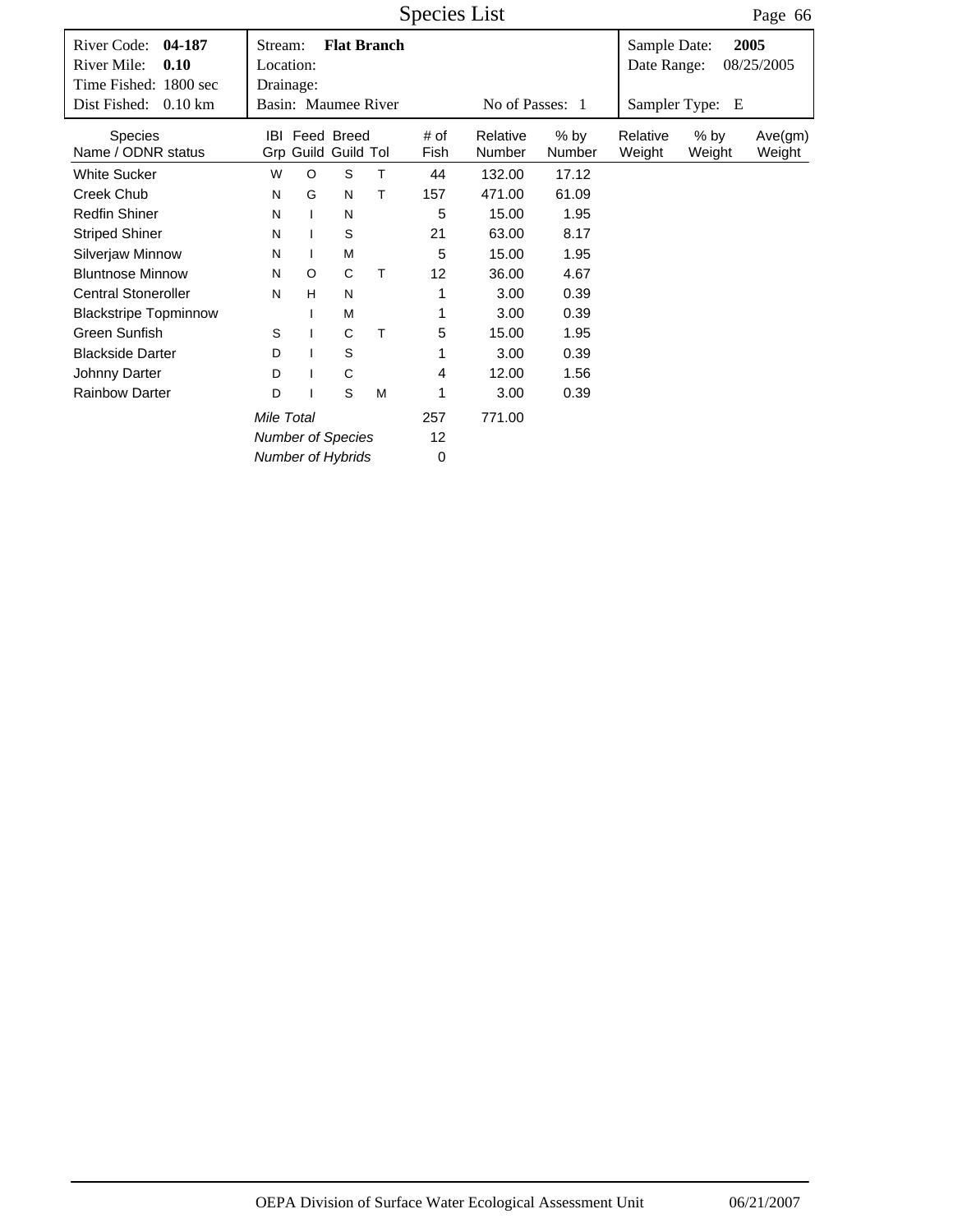|                                              |                      |                       |                  |              | х               |                 |        |                             |              | -07                |
|----------------------------------------------|----------------------|-----------------------|------------------|--------------|-----------------|-----------------|--------|-----------------------------|--------------|--------------------|
| River Code:<br>04-190<br>River Mile:<br>2.60 | Stream:<br>Location: |                       | <b>Lye Creek</b> |              |                 |                 |        | Sample Date:<br>Date Range: |              | 2005<br>10/06/2005 |
| Time Fished: 1320 sec                        | Drainage:            |                       |                  |              |                 |                 |        |                             |              |                    |
| Dist Fished: 0.17 km                         |                      | Basin: Maumee River   |                  |              |                 | No of Passes: 1 |        | Sampler Type:               | $\mathbf{D}$ |                    |
| Species                                      |                      | <b>IBI</b> Feed Breed |                  |              | # of            | Relative        | % by   | Relative                    | $%$ by       | Ave(gm)            |
| Name / ODNR status                           |                      | Grp Guild Guild Tol   |                  |              | Fish            | Number          | Number | Weight                      | Weight       | Weight             |
| <b>White Sucker</b>                          | W                    | $\circ$               | $\mathsf S$      | $\top$       | 18              | 31.77           | 3.96   | 1.85                        | 26.24        | 58.33              |
| Common Carp                                  | G                    | $\circ$               | M                | $\top$       | $\mathbf{1}$    | 1.77            | 0.22   | 0.06                        | 0.88         | 35.00              |
| Golden Shiner                                | N                    | $\mathbf{I}$          | M                | $\top$       | $6\phantom{1}6$ | 10.59           | 1.32   | 0.13                        | 1.86         | 12.40              |
| Creek Chub                                   | N                    | G                     | N                | T.           | 1               | 1.77            | 0.22   | 0.03                        | 0.37         | 15.00              |
| <b>Redfin Shiner</b>                         | N                    | $\mathbf{I}$          | N                |              | 4               | 7.06            | 0.88   | 0.01                        | 0.16         | 1.50               |
| Common Shiner                                | N                    | $\mathbf{I}$          | S                |              | 1               | 1.77            | 0.22   | 0.01                        | 0.20         | 8.00               |
| Spotfin Shiner                               | N                    | $\mathbf{I}$          | M                |              | 1               | 1.77            | 0.22   | 0.00                        | 0.06         | 2.00               |
| Silverjaw Minnow                             | N                    | $\mathbf{I}$          | M                |              | 12              | 21.18           | 2.64   | 0.04                        | 0.55         | 1.82               |
| <b>Fathead Minnow</b>                        | N                    | O                     | $\mathsf C$      | T            | 3               | 5.29            | 0.66   | 0.03                        | 0.37         | 5.00               |
| <b>Bluntnose Minnow</b>                      | N                    | $\circ$               | $\mathsf{C}$     | $\mathsf{T}$ | 281             | 495.88          | 61.76  | 2.81                        | 39.77        | 5.66               |
| <b>Central Stoneroller</b>                   | N                    | H                     | $\mathsf{N}$     |              | $\overline{c}$  | 3.53            | 0.44   | 0.05                        | 0.65         | 13.00              |
| <b>Yellow Bullhead</b>                       |                      | $\mathbf{I}$          | $\mathbf C$      | $\sf T$      | $\overline{c}$  | 3.53            | 0.44   | 0.16                        | 2.32         | 46.50              |
| <b>Black Bullhead</b>                        |                      | T                     | $\mathsf{C}$     | P            | $\overline{7}$  | 12.35           | 1.54   | 0.90                        | 12.80        | 73.14              |
| <b>Tadpole Madtom</b>                        |                      | $\mathbf{I}$          | $\mathbf C$      |              | 11              | 19.41           | 2.42   | 0.11                        | 1.53         | 5.56               |
| <b>Blackstripe Topminnow</b>                 |                      | $\mathbf{I}$          | M                |              | 44              | 77.65           | 9.67   | 0.15                        | 2.12         | 1.93               |
| Largemouth Bass                              | F                    | $\mathsf C$           | $\mathsf C$      |              | 1               | 1.77            | 0.22   | 0.01                        | 0.13         | 5.00               |
| Green Sunfish                                | S                    | $\mathbf{I}$          | $\mathsf C$      | T            | 19              | 33.53           | 4.18   | 0.34                        | 4.80         | 10.11              |
| <b>Bluegill Sunfish</b>                      | S                    | $\mathbf{I}$          | $\mathsf{C}$     | P            | 5               | 8.82            | 1.10   | 0.05                        | 0.68         | 5.40               |
| Longear Sunfish                              | S                    | $\mathbf{I}$          | $\mathsf{C}$     | M            | 14              | 24.71           | 3.08   | 0.23                        | 3.23         | 9.23               |
| <b>Pumpkinseed Sunfish</b>                   | S                    | $\mathbf{I}$          | C                | $\mathsf{P}$ | $\mathbf{1}$    | 1.77            | 0.22   | 0.03                        | 0.48         | 19.00              |
| Logperch                                     | D                    | $\mathbf{I}$          | S                | M            | 1               | 1.77            | 0.22   | 0.01                        | 0.16         | 6.00               |
| Johnny Darter                                | D                    | $\mathbf{I}$          | $\mathsf C$      |              | 16              | 28.24           | 3.52   | 0.04                        | 0.50         | 1.23               |
| Greenside Darter                             | D                    | $\mathbf{I}$          | $\mathsf S$      | M            | $\mathbf{1}$    | 1.77            | 0.22   | 0.01                        | 0.07         | 3.00               |
| <b>Rainbow Darter</b>                        | D                    | $\mathbf{I}$          | $\mathsf S$      | M            | 1               | 1.77            | 0.22   | 0.00                        | 0.06         | 2.00               |
| Orangethroat Darter                          | D                    | $\overline{1}$        | S                |              | $\overline{2}$  | 3.53            | 0.44   | 0.01                        | 0.07         | 1.50               |
|                                              | Mile Total           |                       |                  |              | 455             | 802.94          |        | 7.06                        |              |                    |
|                                              |                      | Number of Species     |                  |              | 25              |                 |        |                             |              |                    |
|                                              |                      | Number of Hybrids     |                  |              | $\mathbf 0$     |                 |        |                             |              |                    |
|                                              |                      |                       |                  |              |                 |                 |        |                             |              |                    |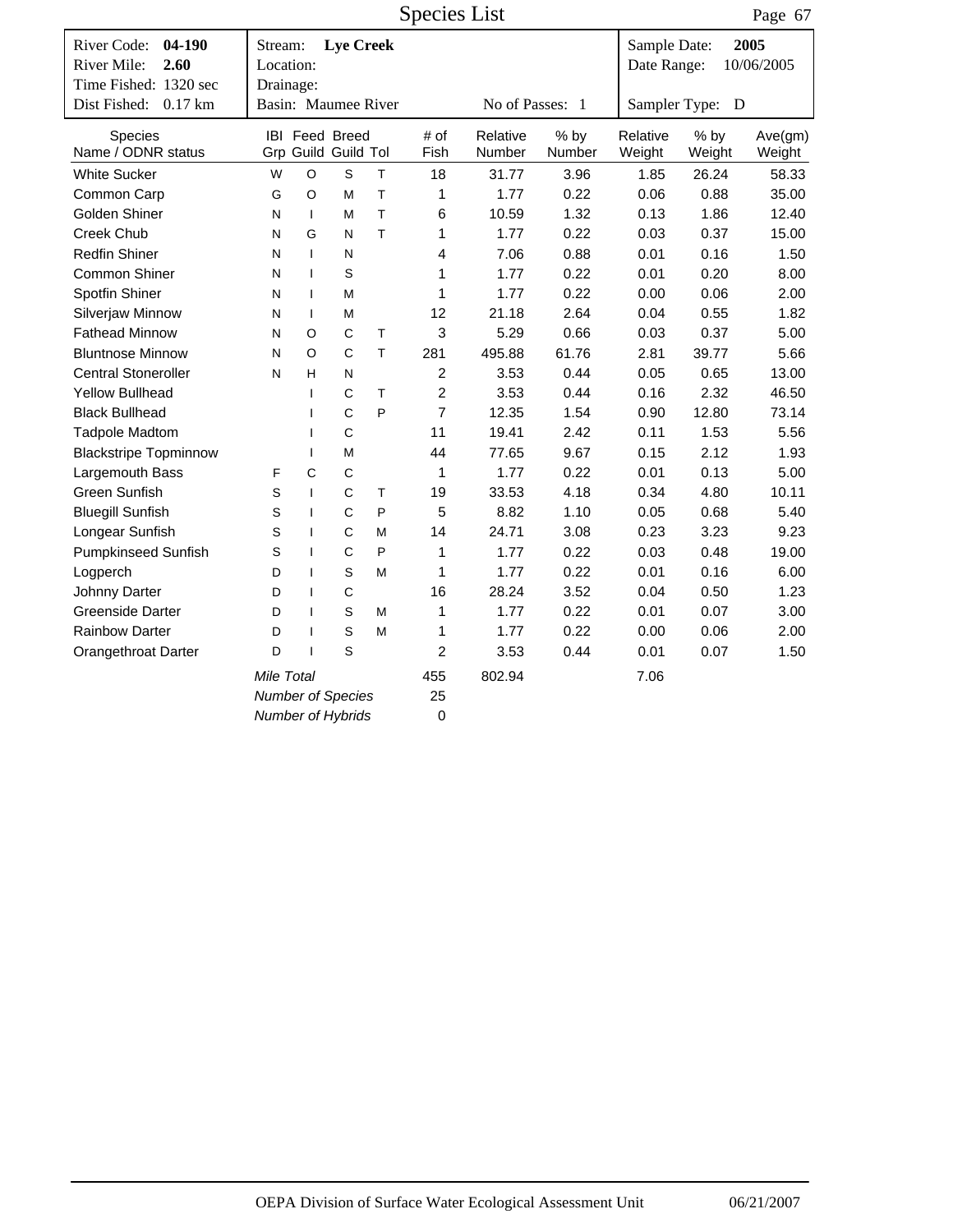|                              |                          |                          |                       |              |                           |                                    |        |              |                 | $\frac{1}{2}$ |
|------------------------------|--------------------------|--------------------------|-----------------------|--------------|---------------------------|------------------------------------|--------|--------------|-----------------|---------------|
| River Code:<br>04-192        | Stream:                  |                          |                       |              |                           | The Outlet (Blanchard R. RM 63.63) |        | Sample Date: |                 | 2005          |
| River Mile:<br>7.70          | Location:                |                          |                       |              |                           |                                    |        | Date Range:  |                 | 09/07/2005    |
| Time Fished: 1200 sec        | Drainage:                |                          |                       |              |                           |                                    |        |              |                 |               |
| Dist Fished: 0.10 km         | Basin: Maumee River      |                          |                       |              |                           | No of Passes: 1                    |        |              | Sampler Type: E |               |
| Species                      |                          |                          | <b>IBI</b> Feed Breed |              | # of                      | Relative                           | $%$ by | Relative     | $%$ by          | Ave(gm)       |
| Name / ODNR status           |                          |                          | Grp Guild Guild Tol   |              | Fish                      | Number                             | Number | Weight       | Weight          | Weight        |
| <b>Central Mudminnow</b>     |                          | $\mathbf{I}$             | $\mathsf C$           | $\top$       | 42                        | 126.00                             | 0.63   |              |                 |               |
| Redfin Pickerel              |                          | P                        | M                     | P            | $\ensuremath{\mathsf{3}}$ | 9.00                               | 0.05   |              |                 |               |
| <b>White Sucker</b>          | W                        | $\circ$                  | S                     | T.           | 117                       | 351.00                             | 1.76   |              |                 |               |
| Creek Chubsucker             | R                        | $\mathbf{I}$             | M                     |              | 35                        | 105.00                             | 0.53   |              |                 |               |
| Golden Shiner                | N                        | $\mathbf{I}$             | M                     | T            | 4                         | 12.00                              | 0.06   |              |                 |               |
| <b>Creek Chub</b>            | N                        | G                        | N                     | $\mathsf{T}$ | 1,423                     | 4,269.00                           | 21.36  |              |                 |               |
| <b>Emerald Shiner</b>        | N                        | $\mathbf{I}$             | M                     |              | 1                         | 3.00                               | 0.02   |              |                 |               |
| Redfin Shiner                | N                        | $\mathbf{I}$             | N                     |              | 6                         | 18.00                              | 0.09   |              |                 |               |
| Silverjaw Minnow             | N                        | $\mathbf{I}$             | M                     |              | 63                        | 189.00                             | 0.95   |              |                 |               |
| <b>Fathead Minnow</b>        | N                        | O                        | $\mathsf C$           | $\top$       | 3                         | 9.00                               | 0.05   |              |                 |               |
| <b>Bluntnose Minnow</b>      | N                        | $\circ$                  | $\mathsf C$           | $\top$       | 621                       | 1,863.00                           | 9.32   |              |                 |               |
| <b>Central Stoneroller</b>   | N                        | H                        | $\mathsf{N}$          |              | 3,869                     | 11,607.00                          | 58.08  |              |                 |               |
| <b>Yellow Bullhead</b>       |                          |                          | C                     | T            | 3                         | 9.00                               | 0.05   |              |                 |               |
| <b>Tadpole Madtom</b>        |                          | $\mathbf{I}$             | $\mathsf C$           |              | 3                         | 9.00                               | 0.05   |              |                 |               |
| <b>Blackstripe Topminnow</b> |                          | $\mathbf{I}$             | M                     |              | 9                         | 27.00                              | 0.14   |              |                 |               |
| <b>Rock Bass</b>             | S                        | $\mathsf{C}$             | C                     |              | 27                        | 81.00                              | 0.41   |              |                 |               |
| Largemouth Bass              | F                        | $\mathbf C$              | $\mathsf C$           |              | 1                         | 3.00                               | 0.02   |              |                 |               |
| <b>Green Sunfish</b>         | S                        | $\mathbf{I}$             | $\mathsf C$           | $\top$       | 16                        | 48.00                              | 0.24   |              |                 |               |
| Johnny Darter                | D                        | $\mathbf{I}$             | $\mathsf C$           |              | 105                       | 315.00                             | 1.58   |              |                 |               |
| <b>Greenside Darter</b>      | D                        | $\mathbf{I}$             | $\mathsf S$           | M            | 66                        | 198.00                             | 0.99   |              |                 |               |
| Rainbow Darter               | D                        | $\mathbf{I}$             | $\mathsf S$           | M            | 21                        | 63.00                              | 0.32   |              |                 |               |
| Orangethroat Darter          | D                        | $\overline{\phantom{a}}$ | S                     |              | 224                       | 672.00                             | 3.36   |              |                 |               |
|                              | Mile Total               |                          |                       |              | 6,662                     | 19,986.00                          |        |              |                 |               |
|                              | <b>Number of Species</b> |                          |                       |              | 22                        |                                    |        |              |                 |               |
|                              | Number of Hybrids        |                          |                       |              | $\mathbf 0$               |                                    |        |              |                 |               |
|                              |                          |                          |                       |              |                           |                                    |        |              |                 |               |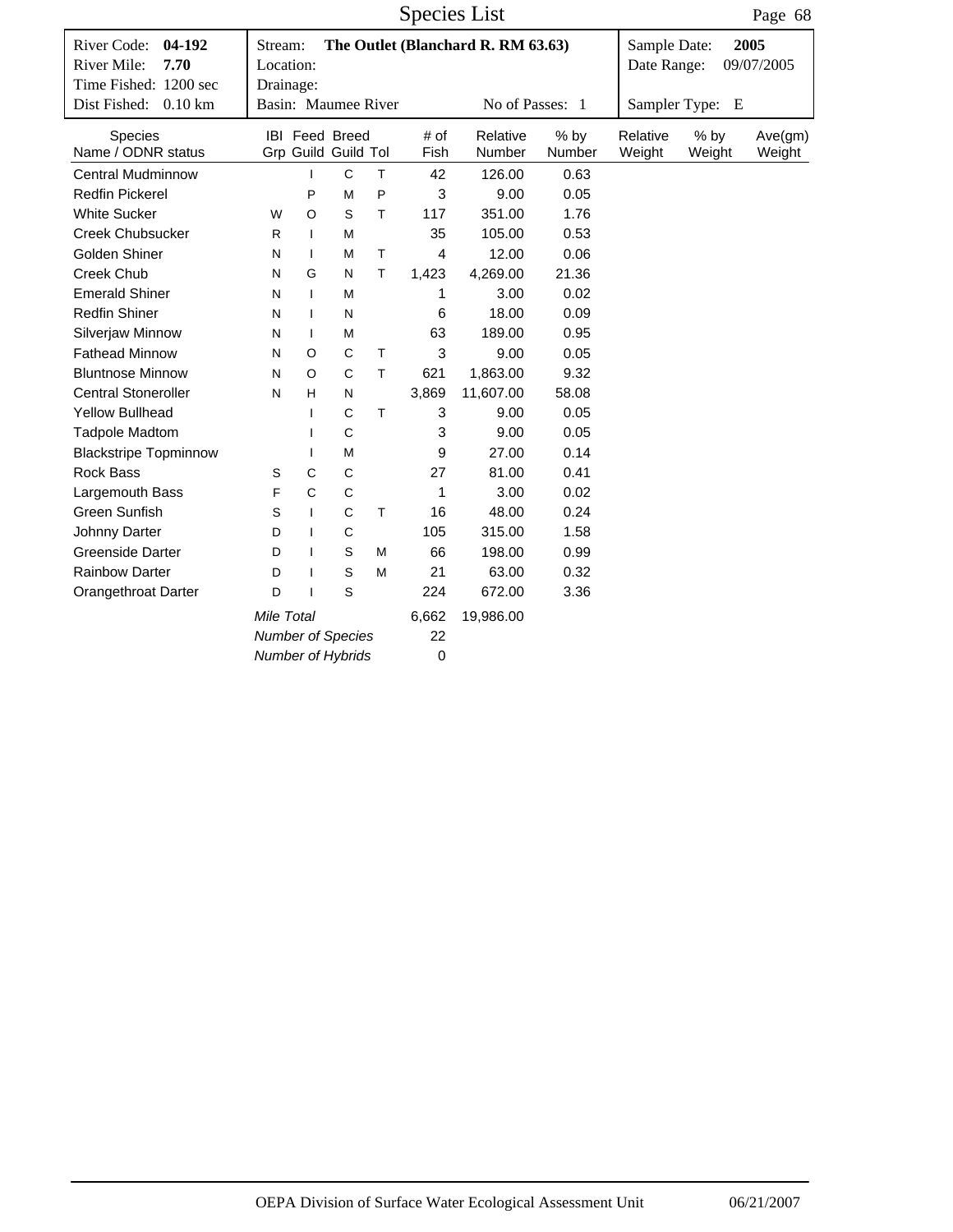|                              |                     |                          |                     |    |                         |                                    |        |              |                 | $    -$    |
|------------------------------|---------------------|--------------------------|---------------------|----|-------------------------|------------------------------------|--------|--------------|-----------------|------------|
| River Code:<br>04-192        | Stream:             |                          |                     |    |                         | The Outlet (Blanchard R. RM 63.63) |        | Sample Date: |                 | 2005       |
| River Mile:<br>6.10          | Location:           |                          |                     |    |                         |                                    |        | Date Range:  |                 | 09/08/2005 |
| Time Fished: 2400 sec        | Drainage:           |                          |                     |    |                         |                                    |        |              |                 |            |
| Dist Fished: 0.20 km         | Basin: Maumee River |                          |                     |    |                         | No of Passes: 1                    |        |              | Sampler Type: E |            |
| Species                      |                     |                          | IBI Feed Breed      |    | # of                    | Relative                           | % by   | Relative     | $%$ by          | Ave(gm)    |
| Name / ODNR status           |                     |                          | Grp Guild Guild Tol |    | Fish                    | Number                             | Number | Weight       | Weight          | Weight     |
| <b>Central Mudminnow</b>     |                     |                          | $\mathbf C$         | T  | 25                      | 37.50                              | 4.55   |              |                 |            |
| Redfin Pickerel              |                     | P                        | M                   | P  | $\overline{\mathbf{4}}$ | 6.00                               | 0.73   |              |                 |            |
| <b>White Sucker</b>          | W                   | $\circ$                  | S                   | T. | 14                      | 21.00                              | 2.55   |              |                 |            |
| Creek Chubsucker             | R                   | $\mathbf{I}$             | M                   |    | $\,6$                   | 9.00                               | 1.09   |              |                 |            |
| Common Carp                  | G                   | O                        | M                   | T  | 15                      | 22.50                              | 2.73   |              |                 |            |
| Golden Shiner                | N                   | $\mathbf{I}$             | M                   | T  | 18                      | 27.00                              | 3.28   |              |                 |            |
| Creek Chub                   | N                   | G                        | ${\sf N}$           | T  | 132                     | 198.00                             | 24.04  |              |                 |            |
| <b>Striped Shiner</b>        | N                   | $\mathbf{I}$             | S                   |    | 1                       | 1.50                               | 0.18   |              |                 |            |
| <b>Bluntnose Minnow</b>      | N                   | O                        | $\mathsf C$         | T  | 54                      | 81.00                              | 9.84   |              |                 |            |
| <b>Central Stoneroller</b>   | N                   | H                        | $\mathsf{N}$        |    | 62                      | 93.00                              | 11.29  |              |                 |            |
| Common Carp X Goldfish       | G                   | O                        |                     | T  | $\mathbf 1$             | 1.50                               | 0.18   |              |                 |            |
| <b>Yellow Bullhead</b>       |                     | $\mathsf{I}$             | C                   | T  | 10                      | 15.00                              | 1.82   |              |                 |            |
| <b>Black Bullhead</b>        |                     | I                        | $\mathbf C$         | P  | $\boldsymbol{9}$        | 13.50                              | 1.64   |              |                 |            |
| <b>Tadpole Madtom</b>        |                     |                          | C                   |    | 4                       | 6.00                               | 0.73   |              |                 |            |
| <b>Blackstripe Topminnow</b> |                     | $\mathbf{I}$             | M                   |    | 26                      | 39.00                              | 4.74   |              |                 |            |
| Rock Bass                    | S                   | $\mathsf C$              | $\mathsf C$         |    | 51                      | 76.50                              | 9.29   |              |                 |            |
| Largemouth Bass              | F                   | C                        | $\mathsf C$         |    | $\mathbf{1}$            | 1.50                               | 0.18   |              |                 |            |
| <b>Green Sunfish</b>         | S                   | $\mathbf{I}$             | $\mathsf C$         | Т  | 25                      | 37.50                              | 4.55   |              |                 |            |
| <b>Bluegill Sunfish</b>      | S                   | $\mathbf{I}$             | $\mathsf C$         | P  | $\mathbf{1}$            | 1.50                               | 0.18   |              |                 |            |
| Longear Sunfish              | S                   | $\mathbf{I}$             | $\mathsf C$         | M  | 22                      | 33.00                              | 4.01   |              |                 |            |
| Johnny Darter                | D                   | $\mathbf{I}$             | C                   |    | 34                      | 51.00                              | 6.19   |              |                 |            |
| <b>Greenside Darter</b>      | D                   | $\overline{\phantom{a}}$ | S                   | M  | 15                      | 22.50                              | 2.73   |              |                 |            |
| Orangethroat Darter          | D                   | $\mathbf{I}$             | S                   |    | 19                      | 28.50                              | 3.46   |              |                 |            |
|                              | Mile Total          |                          |                     |    | 549                     | 823.50                             |        |              |                 |            |
|                              | Number of Species   |                          |                     |    | 22                      |                                    |        |              |                 |            |
|                              | Number of Hybrids   |                          |                     |    | 1                       |                                    |        |              |                 |            |
|                              |                     |                          |                     |    |                         |                                    |        |              |                 |            |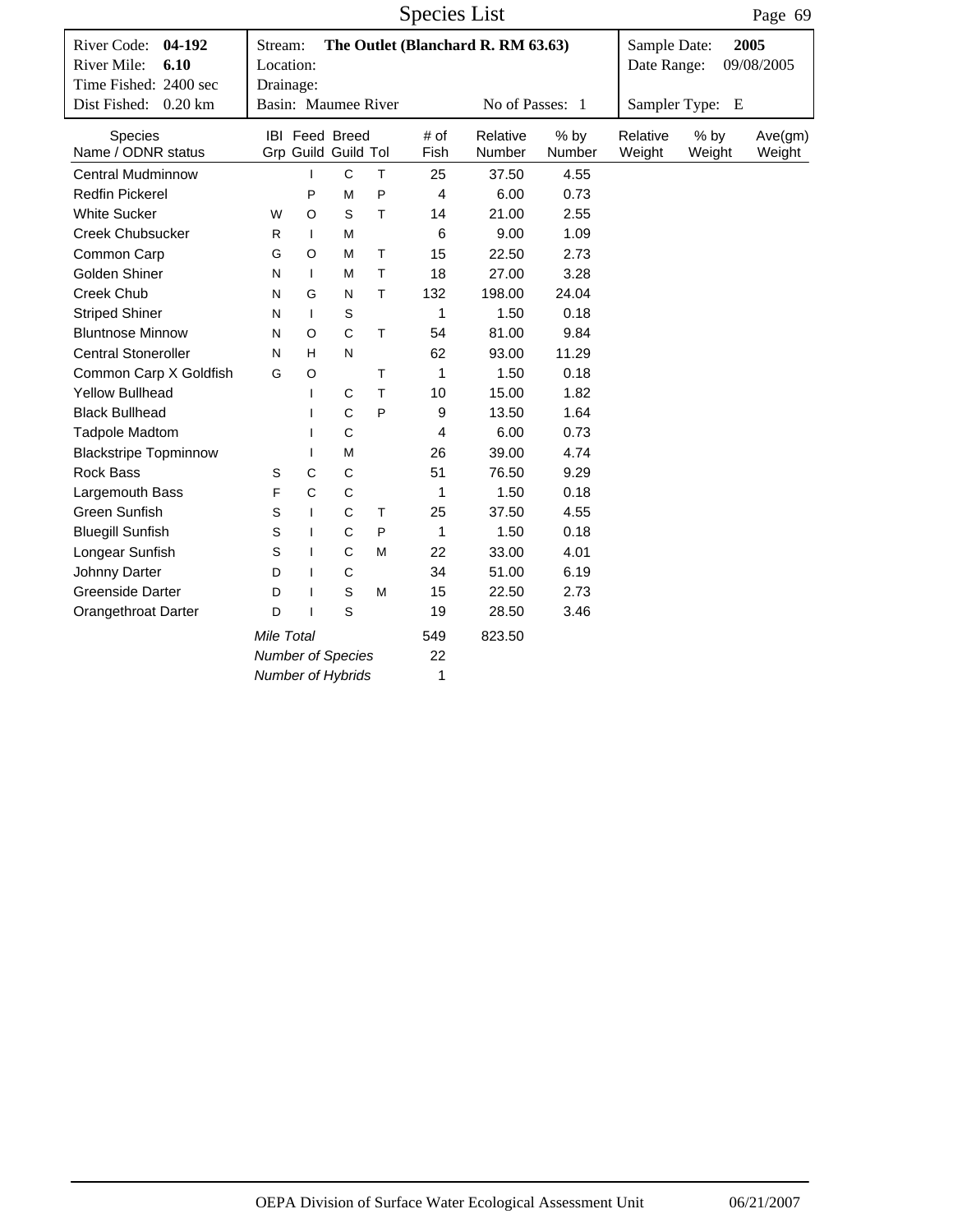| River Code:<br>04-192        | Stream:                  |              |                       |    |       | The Outlet (Blanchard R. RM 63.63) |        | Sample Date: |                 | 2005       |
|------------------------------|--------------------------|--------------|-----------------------|----|-------|------------------------------------|--------|--------------|-----------------|------------|
| River Mile:<br>4.50          | Location:                |              |                       |    |       |                                    |        | Date Range:  |                 | 09/08/2005 |
| Time Fished: 2280 sec        | Drainage:                |              |                       |    |       |                                    |        |              |                 |            |
| Dist Fished: 0.20 km         | Basin: Maumee River      |              |                       |    |       | No of Passes: 1                    |        |              | Sampler Type: E |            |
|                              |                          |              |                       |    |       |                                    |        |              |                 |            |
| <b>Species</b>               |                          |              | <b>IBI</b> Feed Breed |    | # of  | Relative                           | % by   | Relative     | $%$ by          | Ave(gm)    |
| Name / ODNR status           |                          |              | Grp Guild Guild Tol   |    | Fish  | Number                             | Number | Weight       | Weight          | Weight     |
| <b>Central Mudminnow</b>     |                          |              | $\mathsf C$           | T  | 1     | 1.50                               | 0.09   |              |                 |            |
| <b>Redfin Pickerel</b>       |                          | P            | M                     | P  | 1     | 1.50                               | 0.09   |              |                 |            |
| <b>White Sucker</b>          | W                        | O            | S                     | T. | 10    | 15.00                              | 0.88   |              |                 |            |
| <b>Creek Chubsucker</b>      | R                        | $\mathbf{I}$ | M                     |    | 14    | 21.00                              | 1.23   |              |                 |            |
| Common Carp                  | G                        | O            | M                     | T. | 3     | 4.50                               | 0.26   |              |                 |            |
| Golden Shiner                | N                        | $\mathbf{I}$ | M                     | T  | 1     | 1.50                               | 0.09   |              |                 |            |
| Creek Chub                   | N                        | G            | N                     | T. | 127   | 190.50                             | 11.12  |              |                 |            |
| <b>Redfin Shiner</b>         | N                        | $\mathbf{I}$ | N                     |    | 4     | 6.00                               | 0.35   |              |                 |            |
| Silverjaw Minnow             | N                        | $\mathbf{I}$ | M                     |    | 1     | 1.50                               | 0.09   |              |                 |            |
| <b>Fathead Minnow</b>        | N                        | $\circ$      | C                     | T  | 3     | 4.50                               | 0.26   |              |                 |            |
| <b>Bluntnose Minnow</b>      | N                        | $\circ$      | $\mathsf{C}$          | T. | 173   | 259.50                             | 15.15  |              |                 |            |
| <b>Central Stoneroller</b>   | N                        | H            | N                     |    | 264   | 396.00                             | 23.12  |              |                 |            |
| Common Carp X Goldfish       | G                        | O            |                       | T  | 1     | 1.50                               | 0.09   |              |                 |            |
| <b>Yellow Bullhead</b>       |                          |              | C                     | T  | 32    | 48.00                              | 2.80   |              |                 |            |
| <b>Blackstripe Topminnow</b> |                          |              | M                     |    | 53    | 79.50                              | 4.64   |              |                 |            |
| <b>Rock Bass</b>             | S                        | $\mathsf C$  | $\mathsf C$           |    | 26    | 39.00                              | 2.28   |              |                 |            |
| Green Sunfish                | S                        | $\mathbf{I}$ | C                     | Τ  | 6     | 9.00                               | 0.53   |              |                 |            |
| Johnny Darter                | D                        | $\mathbf{I}$ | $\mathsf C$           |    | 95    | 142.50                             | 8.32   |              |                 |            |
| <b>Greenside Darter</b>      | D                        | $\mathbf{I}$ | S                     | M  | 190   | 285.00                             | 16.64  |              |                 |            |
| Orangethroat Darter          | D                        | ı            | S                     |    | 137   | 205.50                             | 12.00  |              |                 |            |
|                              | Mile Total               |              |                       |    | 1,142 | 1,713.00                           |        |              |                 |            |
|                              | <b>Number of Species</b> |              |                       |    | 19    |                                    |        |              |                 |            |
|                              | Number of Hybrids        |              |                       |    | 1     |                                    |        |              |                 |            |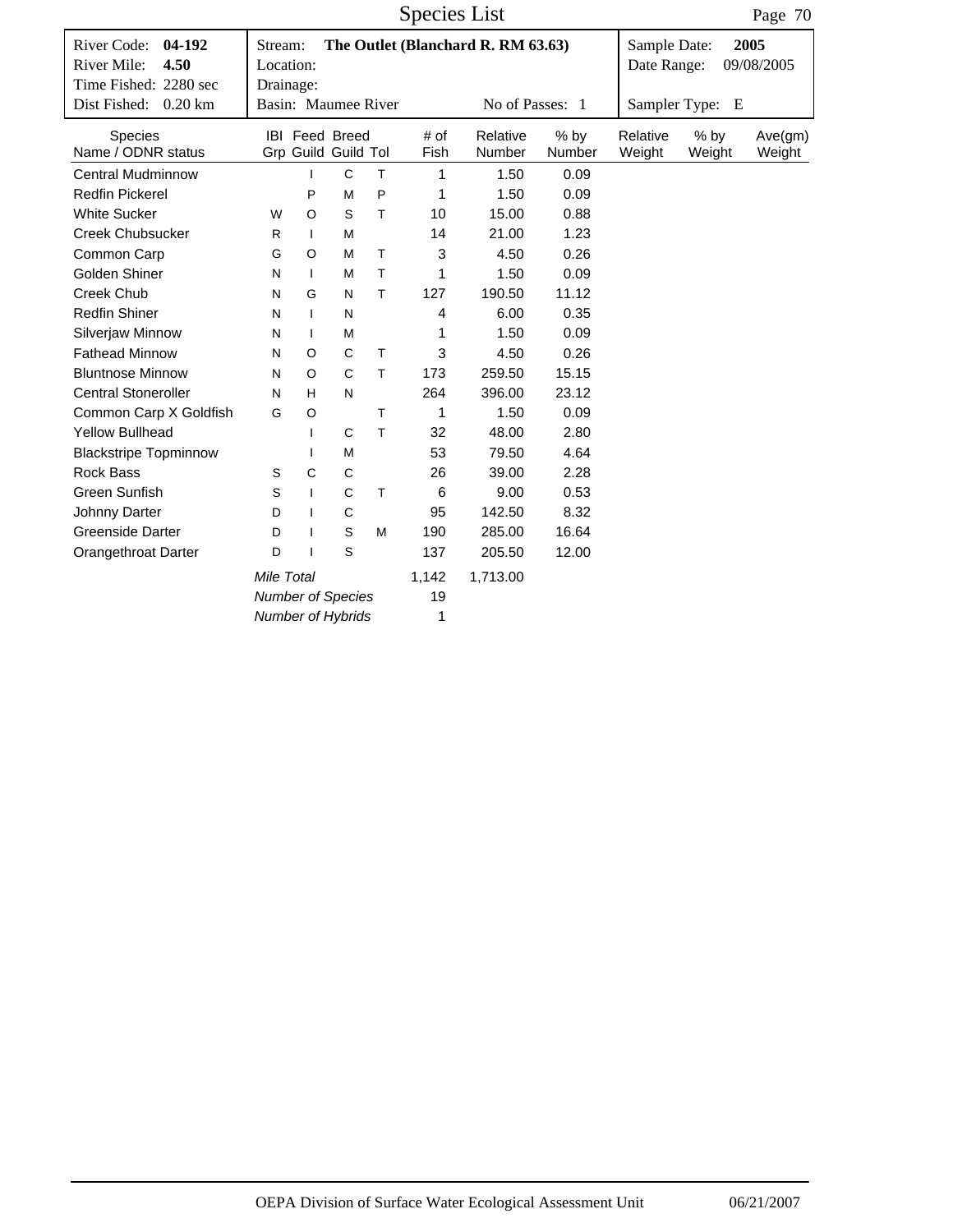|--|--|--|

|                                              |                          |              |                       |   |                |                 |        |                             |        | $   -$             |
|----------------------------------------------|--------------------------|--------------|-----------------------|---|----------------|-----------------|--------|-----------------------------|--------|--------------------|
| 04-194<br>River Code:<br>River Mile:<br>4.40 | Stream:<br>Location:     |              | <b>Stahl Ditch</b>    |   |                |                 |        | Sample Date:<br>Date Range: |        | 2005<br>09/08/2005 |
| Time Fished: 1800 sec                        | Drainage:                |              |                       |   |                |                 |        |                             |        |                    |
| Dist Fished:<br>$0.10 \mathrm{km}$           |                          |              | Basin: Maumee River   |   |                | No of Passes: 1 |        | Sampler Type: E             |        |                    |
| <b>Species</b>                               |                          |              | <b>IBI</b> Feed Breed |   | # of           | Relative        | % by   | Relative                    | $%$ by | Ave(gm)            |
| Name / ODNR status                           |                          |              | Grp Guild Guild Tol   |   | Fish           | Number          | Number | Weight                      | Weight | Weight             |
| <b>Redfin Pickerel</b>                       |                          | P            | M                     | P | 2              | 6.00            | 0.47   |                             |        |                    |
| <b>White Sucker</b>                          | W                        | O            | S                     | Τ | 33             | 99.00           | 7.67   |                             |        |                    |
| <b>Creek Chubsucker</b>                      | R                        | $\mathbf{I}$ | M                     |   | $\overline{c}$ | 6.00            | 0.47   |                             |        |                    |
| Creek Chub                                   | N                        | G            | N                     | т | 60             | 180.00          | 13.95  |                             |        |                    |
| <b>Bluntnose Minnow</b>                      | N                        | $\circ$      | C                     | Τ | 3              | 9.00            | 0.70   |                             |        |                    |
| <b>Central Stoneroller</b>                   | N                        | H            | N                     |   | 207            | 621.00          | 48.14  |                             |        |                    |
| <b>Yellow Bullhead</b>                       |                          | $\mathbf{I}$ | C                     | т | 19             | 57.00           | 4.42   |                             |        |                    |
| <b>Blackstripe Topminnow</b>                 |                          | $\mathbf{I}$ | M                     |   | 12             | 36.00           | 2.79   |                             |        |                    |
| <b>Rock Bass</b>                             | S                        | C            | C                     |   | 37             | 111.00          | 8.60   |                             |        |                    |
| Largemouth Bass                              | F                        | $\mathsf{C}$ | С                     |   | 1              | 3.00            | 0.23   |                             |        |                    |
| Green Sunfish                                | S                        | $\mathbf{I}$ | C                     | т | 17             | 51.00           | 3.95   |                             |        |                    |
| <b>Bluegill Sunfish</b>                      | S                        | $\mathbf{I}$ | C                     | P | 3              | 9.00            | 0.70   |                             |        |                    |
| Longear Sunfish                              | S                        | $\mathbf{I}$ | C                     | M | 32             | 96.00           | 7.44   |                             |        |                    |
| <b>Rainbow Darter</b>                        | D                        | ı            | S                     | M | 2              | 6.00            | 0.47   |                             |        |                    |
|                                              | Mile Total               |              |                       |   | 430            | 1,290.00        |        |                             |        |                    |
|                                              | <b>Number of Species</b> |              |                       |   | 14             |                 |        |                             |        |                    |
|                                              | Number of Hybrids        |              |                       |   | $\mathbf 0$    |                 |        |                             |        |                    |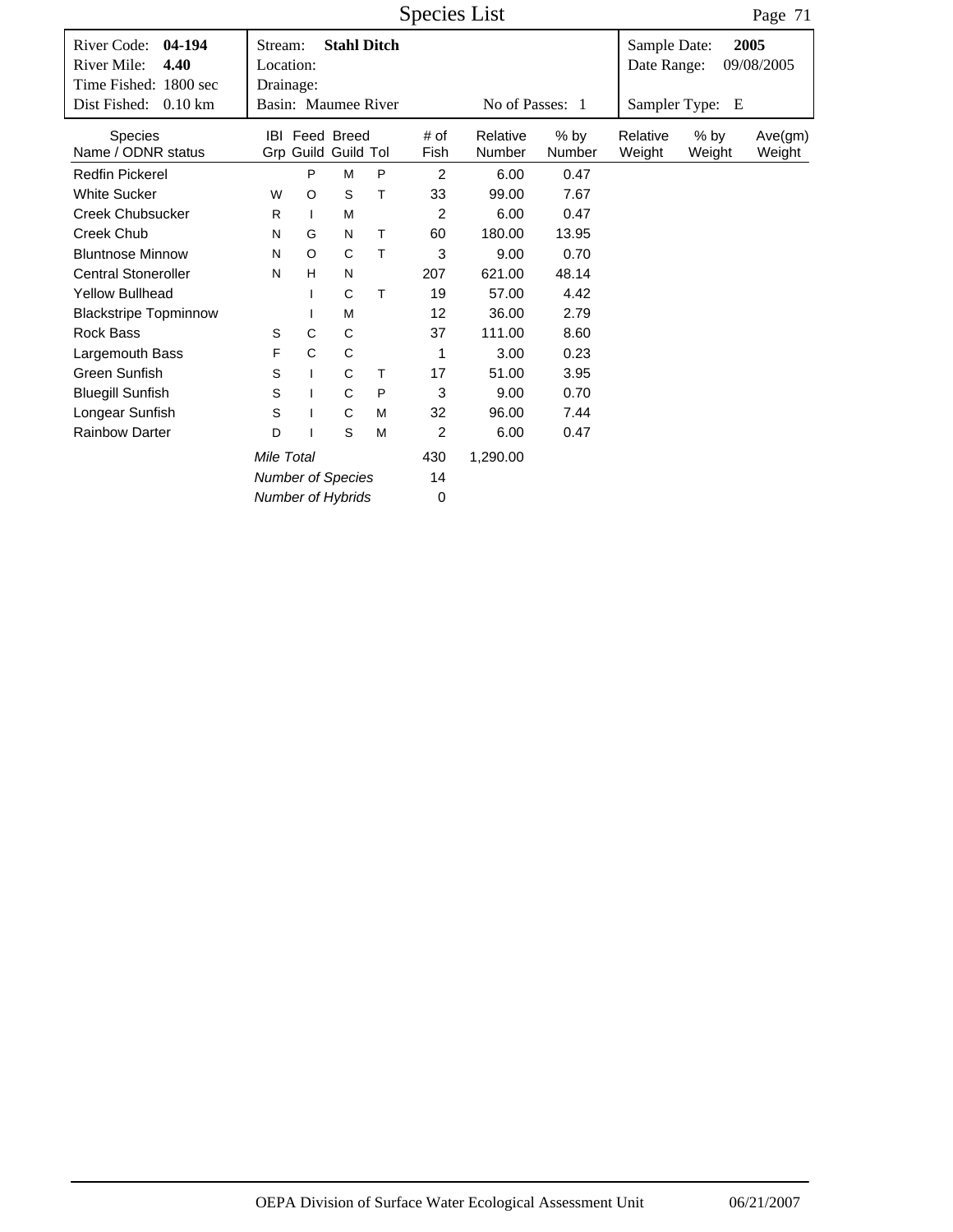| River Code:<br>04-196        | Stream:                  |              | <b>Potato Run</b>     |    |      |                 |        | Sample Date: |                    | 2005       |  |
|------------------------------|--------------------------|--------------|-----------------------|----|------|-----------------|--------|--------------|--------------------|------------|--|
| River Mile:<br>9.60          | Location:                |              |                       |    |      |                 |        | Date Range:  |                    | 09/08/2005 |  |
| Time Fished: 1800 sec        |                          |              | Drainage: 12.8 sq mi  |    |      |                 |        |              |                    |            |  |
| Dist Fished: 0.10 km         |                          |              | Basin: Maumee River   |    |      | No of Passes: 1 |        |              | Sampler Type:<br>E |            |  |
| <b>Species</b>               |                          |              | <b>IBI</b> Feed Breed |    | # of | Relative        | $%$ by | Relative     | $%$ by             | Ave(gm)    |  |
| Name / ODNR status           |                          |              | Grp Guild Guild Tol   |    | Fish | Number          | Number | Weight       | Weight             | Weight     |  |
| <b>White Sucker</b>          | W                        | $\circ$      | $\mathsf S$           | T. | 47   | 141.00          | 10.31  |              |                    |            |  |
| <b>Creek Chubsucker</b>      | R                        | $\mathbf{I}$ | M                     |    | 1    | 3.00            | 0.22   |              |                    |            |  |
| Common Carp                  | G                        | O            | м                     | T. | 8    | 24.00           | 1.75   |              |                    |            |  |
| <b>Creek Chub</b>            | N                        | G            | N                     | T  | 144  | 432.00          | 31.58  |              |                    |            |  |
| Suckermouth Minnow           | N                        | $\mathbf{I}$ | $\mathsf S$           |    | 2    | 6.00            | 0.44   |              |                    |            |  |
| <b>Redfin Shiner</b>         | N                        | $\mathbf{I}$ | N                     |    | 3    | 9.00            | 0.66   |              |                    |            |  |
| <b>Striped Shiner</b>        | N                        | $\mathsf{I}$ | S                     |    | 2    | 6.00            | 0.44   |              |                    |            |  |
| Silverjaw Minnow             | N                        | $\mathbf{I}$ | M                     |    | 2    | 6.00            | 0.44   |              |                    |            |  |
| <b>Fathead Minnow</b>        | N                        | O            | C                     | Τ  | 25   | 75.00           | 5.48   |              |                    |            |  |
| <b>Bluntnose Minnow</b>      | N                        | $\Omega$     | C                     | T. | 82   | 246.00          | 17.98  |              |                    |            |  |
| <b>Central Stoneroller</b>   | N                        | H            | ${\sf N}$             |    | 16   | 48.00           | 3.51   |              |                    |            |  |
| <b>Yellow Bullhead</b>       |                          | $\mathbf{I}$ | C                     | т  | 1    | 3.00            | 0.22   |              |                    |            |  |
| <b>Blackstripe Topminnow</b> |                          | ı            | M                     |    | 40   | 120.00          | 8.77   |              |                    |            |  |
| Green Sunfish                | S                        | $\mathbf{I}$ | C                     | T  | 17   | 51.00           | 3.73   |              |                    |            |  |
| <b>Bluegill Sunfish</b>      | S                        | $\mathbf{I}$ | C                     | P  | 1    | 3.00            | 0.22   |              |                    |            |  |
| Longear Sunfish              | S                        | $\mathbf{I}$ | C                     | M  | 60   | 180.00          | 13.16  |              |                    |            |  |
| Hybrid X Sunfish             |                          |              |                       |    | 1    | 3.00            | 0.22   |              |                    |            |  |
| Johnny Darter                | D                        |              | $\mathsf{C}$          |    | 4    | 12.00           | 0.88   |              |                    |            |  |
|                              | Mile Total               |              |                       |    | 456  | 1,368.00        |        |              |                    |            |  |
|                              | <b>Number of Species</b> |              |                       |    | 17   |                 |        |              |                    |            |  |
|                              | <b>Number of Hybrids</b> |              |                       |    | 1    |                 |        |              |                    |            |  |
|                              |                          |              |                       |    |      |                 |        |              |                    |            |  |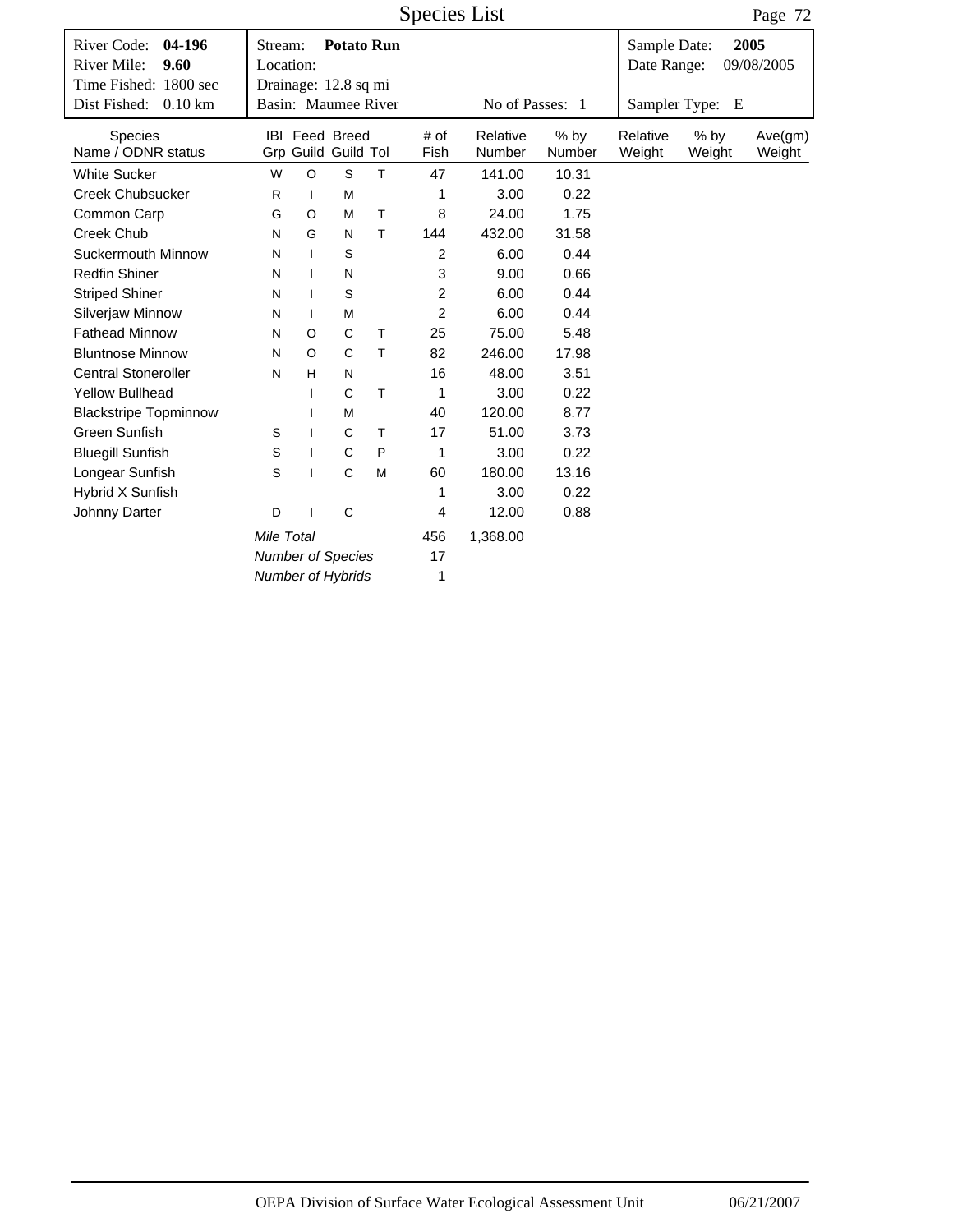| River Code:<br>04-196                | Stream:    |              | <b>Potato Run</b>                            |              |                |                    |                | Sample Date:       |                | 2005              |
|--------------------------------------|------------|--------------|----------------------------------------------|--------------|----------------|--------------------|----------------|--------------------|----------------|-------------------|
| River Mile:<br>1.80                  | Location:  |              |                                              |              | Date Range:    |                    | 09/08/2005     |                    |                |                   |
| Time Fished: 2700 sec                |            |              | Drainage: 25.0 sq mi                         |              |                |                    |                |                    |                |                   |
| Dist Fished: 0.15 km                 |            |              | Basin: Maumee River                          |              |                | No of Passes: 1    |                | Sampler Type: E    |                |                   |
| <b>Species</b><br>Name / ODNR status |            |              | <b>IBI</b> Feed Breed<br>Grp Guild Guild Tol |              | # of<br>Fish   | Relative<br>Number | % by<br>Number | Relative<br>Weight | % by<br>Weight | Ave(gm)<br>Weight |
| Golden Redhorse                      | R          | $\mathbf{I}$ | S                                            | M            | $\overline{c}$ | 4.00               | 0.13           |                    |                |                   |
| <b>White Sucker</b>                  | W          | $\circ$      | $\mathsf S$                                  | $\top$       | 42             | 84.00              | 2.81           |                    |                |                   |
| <b>Creek Chub</b>                    | N          | G            | ${\sf N}$                                    | $\mathsf{T}$ | 82             | 164.00             | 5.49           |                    |                |                   |
| <b>Suckermouth Minnow</b>            | N          | $\mathbf{I}$ | S                                            |              | $\overline{c}$ | 4.00               | 0.13           |                    |                |                   |
| <b>Redfin Shiner</b>                 | N          | $\mathbf{I}$ | N                                            |              | 64             | 128.00             | 4.29           |                    |                |                   |
| <b>Striped Shiner</b>                | N          | $\mathbf{I}$ | S                                            |              | 3              | 6.00               | 0.20           |                    |                |                   |
| Silverjaw Minnow                     | N          | $\mathbf{I}$ | M                                            |              | 17             | 34.00              | 1.14           |                    |                |                   |
| <b>Fathead Minnow</b>                | N          | $\circ$      | C                                            | $\top$       | 56             | 112.00             | 3.75           |                    |                |                   |
| <b>Bluntnose Minnow</b>              | N          | O            | $\mathbf C$                                  | T            | 1,066          | 2,132.00           | 71.40          |                    |                |                   |
| <b>Central Stoneroller</b>           | N          | H            | N                                            |              | 51             | 102.00             | 3.42           |                    |                |                   |
| <b>Yellow Bullhead</b>               |            | $\mathbf{I}$ | C                                            | T            | 3              | 6.00               | 0.20           |                    |                |                   |
| <b>Blackstripe Topminnow</b>         |            | $\mathbf{I}$ | M                                            |              | 10             | 20.00              | 0.67           |                    |                |                   |
| <b>Rock Bass</b>                     | S          | $\mathsf C$  | $\mathsf C$                                  |              | 1              | 2.00               | 0.07           |                    |                |                   |
| Smallmouth Bass                      | F          | $\mathsf C$  | $\mathsf C$                                  | M            | $\overline{7}$ | 14.00              | 0.47           |                    |                |                   |
| <b>Green Sunfish</b>                 | S          | $\mathbf{I}$ | $\mathsf{C}$                                 | $\mathsf{T}$ | 12             | 24.00              | 0.80           |                    |                |                   |
| <b>Bluegill Sunfish</b>              | S          | $\mathbf{I}$ | C                                            | P            | 6              | 12.00              | 0.40           |                    |                |                   |
| Longear Sunfish                      | S          | $\mathbf{I}$ | $\mathsf C$                                  | M            | 47             | 94.00              | 3.15           |                    |                |                   |
| <b>Blackside Darter</b>              | D          | $\mathbf{I}$ | S                                            |              | 1              | 2.00               | 0.07           |                    |                |                   |
| Johnny Darter                        | D          | $\mathbf{I}$ | С                                            |              | 12             | 24.00              | 0.80           |                    |                |                   |
| <b>Greenside Darter</b>              | D          | $\mathbf{I}$ | S                                            | M            | 6              | 12.00              | 0.40           |                    |                |                   |
| <b>Rainbow Darter</b>                | D          | $\mathbf{I}$ | S                                            | M            | 3              | 6.00               | 0.20           |                    |                |                   |
|                                      | Mile Total |              |                                              |              | 1,493          | 2,986.00           |                |                    |                |                   |
|                                      |            |              | <b>Number of Species</b>                     |              | 21             |                    |                |                    |                |                   |
|                                      |            |              | Number of Hybrids                            |              | 0              |                    |                |                    |                |                   |
|                                      |            |              |                                              |              |                |                    |                |                    |                |                   |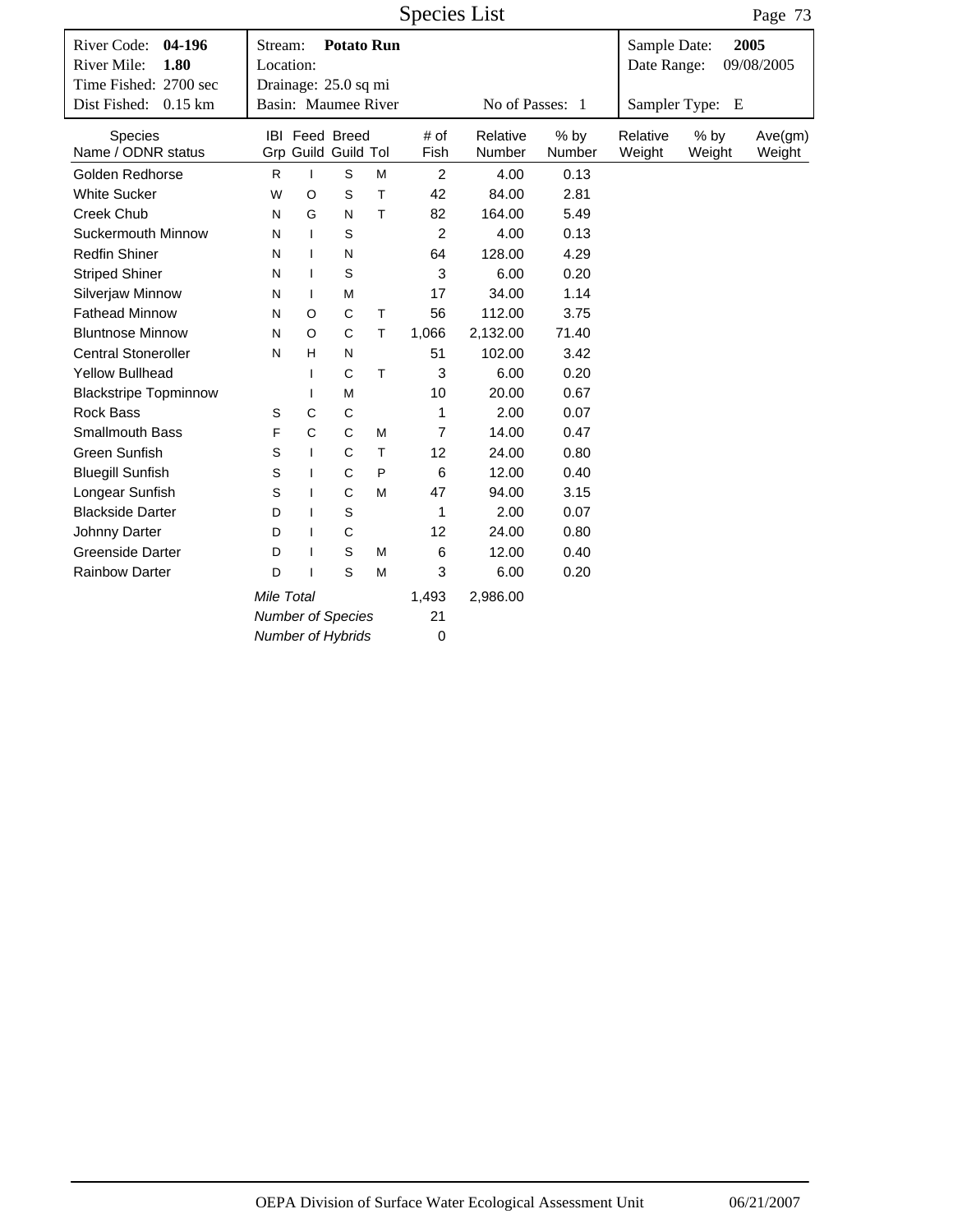| ш<br>I<br>аос |  |
|---------------|--|
|               |  |

|                                              |                          |              |                                   |   | $\mathbf{r}$      |                    |                  |                             |                  | $\circ$            |
|----------------------------------------------|--------------------------|--------------|-----------------------------------|---|-------------------|--------------------|------------------|-----------------------------|------------------|--------------------|
| River Code:<br>04-197<br>River Mile:<br>0.10 | Stream:<br>Location:     |              | <b>Ripley Run</b>                 |   |                   |                    |                  | Sample Date:<br>Date Range: |                  | 2005<br>09/16/2005 |
| Time Fished: 1800 sec                        | Drainage:                |              |                                   |   |                   |                    |                  |                             |                  |                    |
| Dist Fished:<br>$0.10 \mathrm{km}$           | Basin: Maumee River      |              |                                   |   |                   | No of Passes: 1    |                  | Sampler Type:<br>Е          |                  |                    |
| <b>Species</b><br>Name / ODNR status         | IBI                      |              | Feed Breed<br>Grp Guild Guild Tol |   | # of<br>Fish      | Relative<br>Number | $%$ by<br>Number | Relative<br>Weight          | $%$ by<br>Weight | Ave(gm)<br>Weight  |
| <b>White Sucker</b>                          | W                        | O            | S                                 | T | 59                | 177.00             | 13.56            |                             |                  |                    |
| Common Carp                                  | G                        | O            | M                                 | T | 1                 | 3.00               | 0.23             |                             |                  |                    |
| Creek Chub                                   | N                        | G            | N                                 | т | 6                 | 18.00              | 1.38             |                             |                  |                    |
| <b>Bluntnose Minnow</b>                      | N                        | O            | C                                 | т | 220               | 660.00             | 50.57            |                             |                  |                    |
| <b>Central Stoneroller</b>                   | N                        | H            | N                                 |   | 113               | 339.00             | 25.98            |                             |                  |                    |
| <b>Blackstripe Topminnow</b>                 |                          |              | M                                 |   | 5                 | 15.00              | 1.15             |                             |                  |                    |
| <b>Smallmouth Bass</b>                       | F                        | C            | C                                 | M | $12 \overline{ }$ | 36.00              | 2.76             |                             |                  |                    |
| Green Sunfish                                | S                        | $\mathbf{I}$ | C                                 | т | 12                | 36.00              | 2.76             |                             |                  |                    |
| Longear Sunfish                              | S                        | $\mathbf{I}$ | C                                 | M | 2                 | 6.00               | 0.46             |                             |                  |                    |
| Johnny Darter                                | D                        | $\mathbf{I}$ | C                                 |   | 3                 | 9.00               | 0.69             |                             |                  |                    |
| Orangethroat Darter                          | D                        |              | S                                 |   | 2                 | 6.00               | 0.46             |                             |                  |                    |
|                                              | Mile Total               |              |                                   |   | 435               | 1,305.00           |                  |                             |                  |                    |
|                                              | <b>Number of Species</b> |              |                                   |   | 11                |                    |                  |                             |                  |                    |
|                                              | Number of Hybrids        |              |                                   |   | 0                 |                    |                  |                             |                  |                    |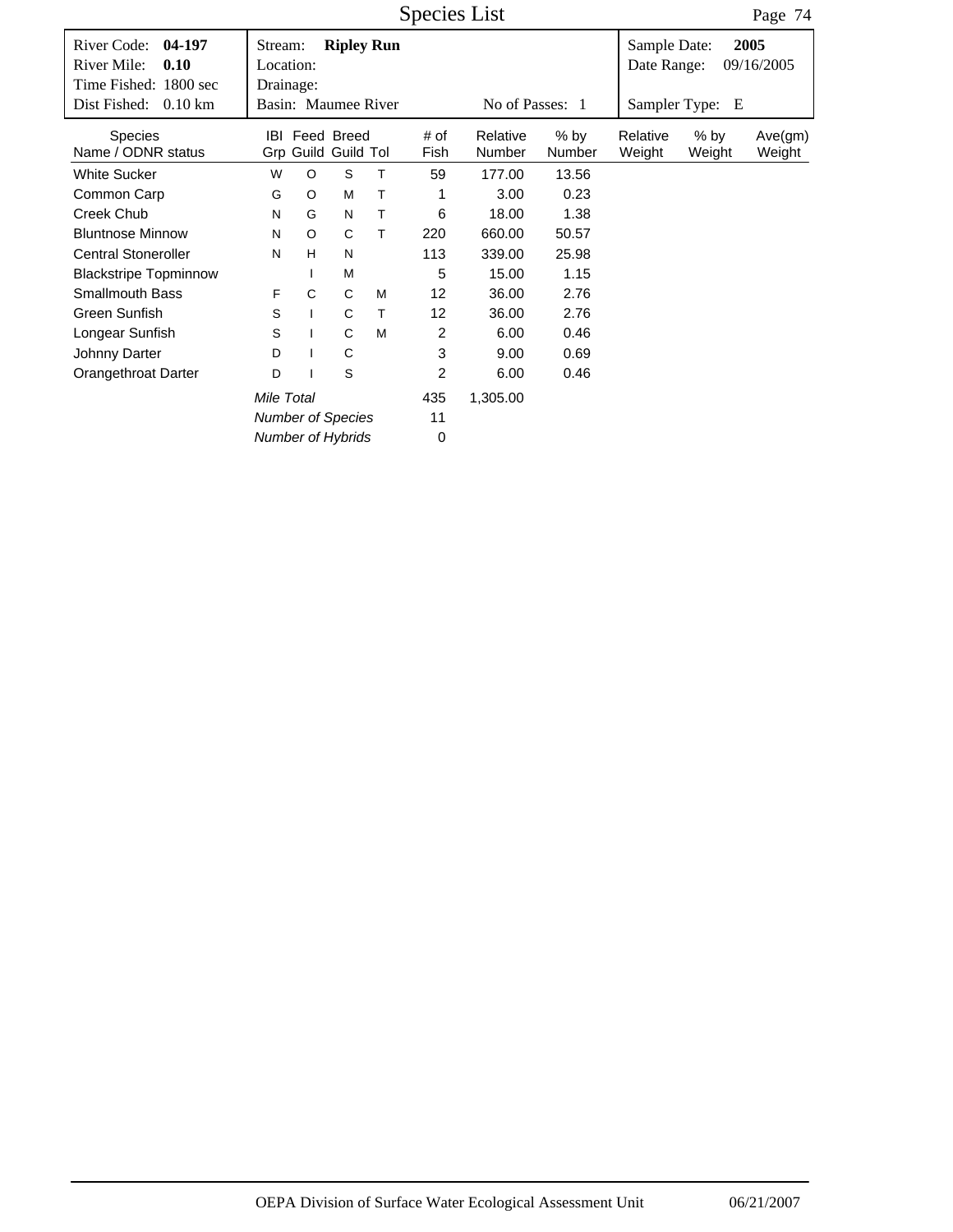| River Code:<br>04-198         | Stream:                  |              |                                              |              |              | The Outlet (Blanchard R. RM 90.94) |                | Sample Date:       |                 | 2005              |
|-------------------------------|--------------------------|--------------|----------------------------------------------|--------------|--------------|------------------------------------|----------------|--------------------|-----------------|-------------------|
| <b>River Mile:</b><br>3.60    | Location:                |              |                                              |              |              |                                    |                | Date Range:        |                 | 09/15/2005        |
| Time Fished: 1800 sec         | Drainage:                |              |                                              |              |              |                                    |                |                    |                 |                   |
| Dist Fished: 0.15 km          |                          |              | Basin: Maumee River                          |              |              | No of Passes: 1                    |                |                    | Sampler Type: E |                   |
| Species<br>Name / ODNR status |                          |              | <b>IBI Feed Breed</b><br>Grp Guild Guild Tol |              | # of<br>Fish | Relative<br>Number                 | % by<br>Number | Relative<br>Weight | % by<br>Weight  | Ave(gm)<br>Weight |
| <b>Redfin Pickerel</b>        |                          | P            | M                                            | P            | 5            | 10.00                              | 0.99           |                    |                 |                   |
| <b>White Sucker</b>           | W                        | $\circ$      | S                                            | $\mathsf{T}$ | 61           | 122.00                             | 12.08          |                    |                 |                   |
| Common Carp                   | G                        | O            | M                                            | T            | 1            | 2.00                               | 0.20           |                    |                 |                   |
| Creek Chub                    | N                        | G            | N                                            | T            | 69           | 138.00                             | 13.66          |                    |                 |                   |
| <b>Redfin Shiner</b>          | N                        | $\mathbf{I}$ | N                                            |              | 28           | 56.00                              | 5.54           |                    |                 |                   |
| <b>Striped Shiner</b>         | N                        | $\mathbf{I}$ | S                                            |              | 1            | 2.00                               | 0.20           |                    |                 |                   |
| Silverjaw Minnow              | N                        | $\mathbf{I}$ | M                                            |              | 17           | 34.00                              | 3.37           |                    |                 |                   |
| <b>Fathead Minnow</b>         | N                        | $\circ$      | $\mathsf C$                                  | $\top$       | 18           | 36.00                              | 3.56           |                    |                 |                   |
| <b>Bluntnose Minnow</b>       | N                        | $\circ$      | $\mathsf C$                                  | T            | 203          | 406.00                             | 40.20          |                    |                 |                   |
| <b>Central Stoneroller</b>    | N                        | н            | ${\sf N}$                                    |              | 6            | 12.00                              | 1.19           |                    |                 |                   |
| <b>Yellow Bullhead</b>        |                          | $\mathbf{I}$ | $\mathsf C$                                  | $\top$       | 9            | 18.00                              | 1.78           |                    |                 |                   |
| <b>Black Bullhead</b>         |                          | I.           | $\mathsf C$                                  | P            | 9            | 18.00                              | 1.78           |                    |                 |                   |
| <b>Tadpole Madtom</b>         |                          | ı            | $\mathsf C$                                  |              | 2            | 4.00                               | 0.40           |                    |                 |                   |
| <b>Blackstripe Topminnow</b>  |                          | $\mathbf{I}$ | M                                            |              | 2            | 4.00                               | 0.40           |                    |                 |                   |
| Smallmouth Bass               | F                        | $\mathsf C$  | C                                            | M            | 1            | 2.00                               | 0.20           |                    |                 |                   |
| <b>Green Sunfish</b>          | S                        | $\mathbf{I}$ | $\mathsf{C}$                                 | $\mathsf{T}$ | 32           | 64.00                              | 6.34           |                    |                 |                   |
| Longear Sunfish               | S                        | $\mathbf{I}$ | C                                            | M            | 13           | 26.00                              | 2.57           |                    |                 |                   |
| <b>Blackside Darter</b>       | D                        | $\mathbf{I}$ | $\mathbb S$                                  |              | 4            | 8.00                               | 0.79           |                    |                 |                   |
| Johnny Darter                 | D                        | $\mathbf{I}$ | $\mathsf C$                                  |              | 23           | 46.00                              | 4.55           |                    |                 |                   |
| <b>Rainbow Darter</b>         | D                        | $\mathbf{I}$ | S                                            | M            | 1            | 2.00                               | 0.20           |                    |                 |                   |
|                               | Mile Total               |              |                                              |              | 505          | 1,010.00                           |                |                    |                 |                   |
|                               | <b>Number of Species</b> |              |                                              |              | 20           |                                    |                |                    |                 |                   |
|                               | Number of Hybrids        |              |                                              |              | 0            |                                    |                |                    |                 |                   |
|                               |                          |              |                                              |              |              |                                    |                |                    |                 |                   |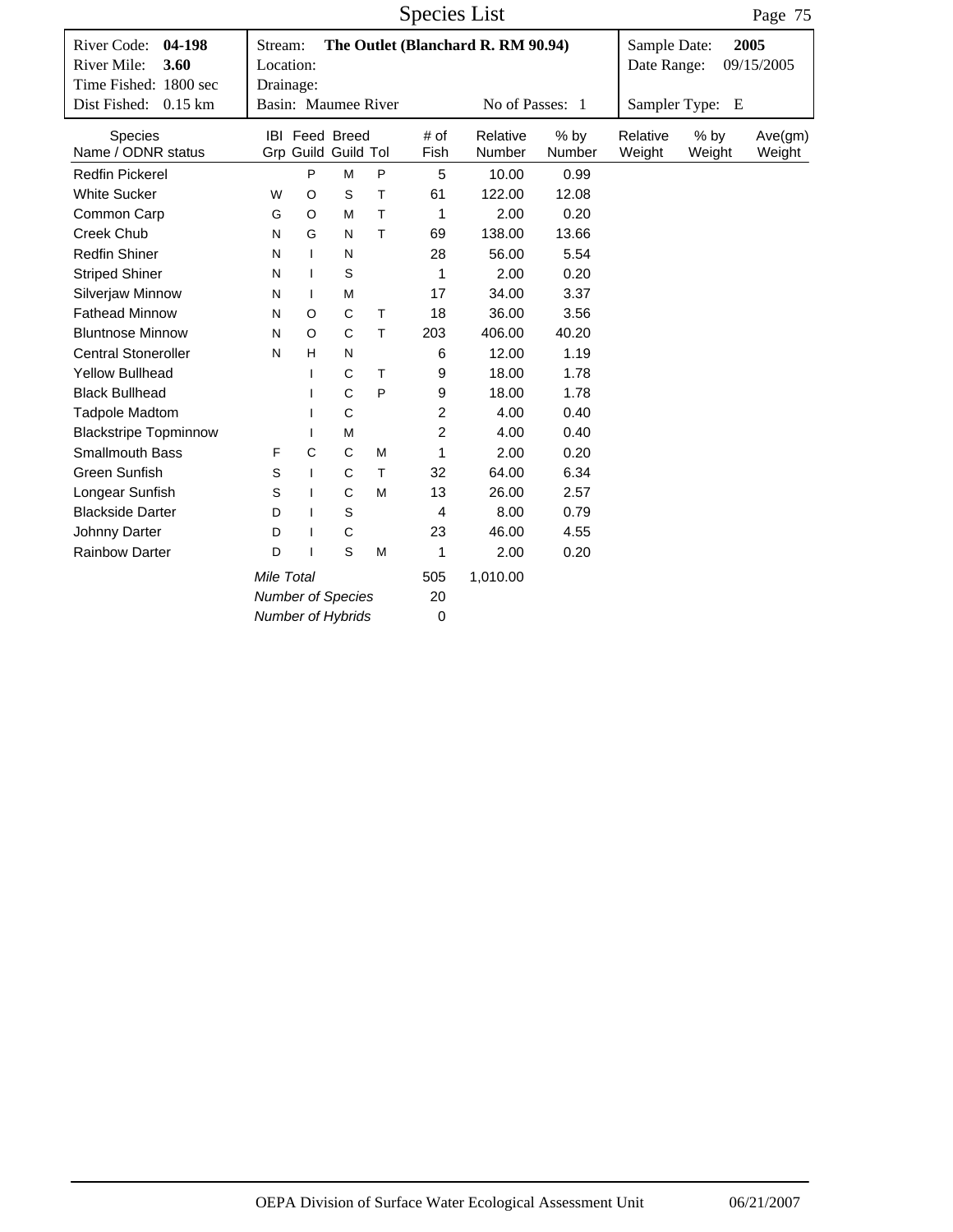| River Code:<br>04-198<br>River Mile:<br>0.30 | Stream:<br>Location: |              |                                              |              |              | The Outlet (Blanchard R. RM 90.94) |                  |                    | Sample Date:<br>2005<br>09/15/2005<br>Date Range: |                   |  |
|----------------------------------------------|----------------------|--------------|----------------------------------------------|--------------|--------------|------------------------------------|------------------|--------------------|---------------------------------------------------|-------------------|--|
| Time Fished: 1800 sec                        |                      |              | Drainage: 12.4 sq mi                         |              |              |                                    |                  |                    |                                                   |                   |  |
| Dist Fished: 0.15 km                         |                      |              | Basin: Maumee River                          |              |              | No of Passes: 1                    |                  |                    | Sampler Type: E                                   |                   |  |
| <b>Species</b><br>Name / ODNR status         |                      |              | <b>IBI</b> Feed Breed<br>Grp Guild Guild Tol |              | # of<br>Fish | Relative<br>Number                 | $%$ by<br>Number | Relative<br>Weight | $%$ by<br>Weight                                  | Ave(gm)<br>Weight |  |
| <b>White Sucker</b>                          | W                    | $\circ$      | S                                            | T            | 1            | 2.00                               | 0.37             |                    |                                                   |                   |  |
| Creek Chub                                   | N                    | G            | $\mathsf{N}$                                 | T            | 104          | 208.00                             | 38.10            |                    |                                                   |                   |  |
| <b>Redfin Shiner</b>                         | N                    | $\mathbf{I}$ | N                                            |              | 42           | 84.00                              | 15.38            |                    |                                                   |                   |  |
| <b>Striped Shiner</b>                        | N                    | $\mathbf{I}$ | S                                            |              | 1            | 2.00                               | 0.37             |                    |                                                   |                   |  |
| Common Shiner                                | N                    | $\mathbf{I}$ | S                                            |              | 3            | 6.00                               | 1.10             |                    |                                                   |                   |  |
| Silverjaw Minnow                             | N                    | $\mathbf{I}$ | M                                            |              | 1            | 2.00                               | 0.37             |                    |                                                   |                   |  |
| <b>Bluntnose Minnow</b>                      | N                    | $\circ$      | C                                            | T            | 70           | 140.00                             | 25.64            |                    |                                                   |                   |  |
| <b>Central Stoneroller</b>                   | N                    | H            | N                                            |              | 1            | 2.00                               | 0.37             |                    |                                                   |                   |  |
| <b>Blackstripe Topminnow</b>                 |                      | $\mathbf{I}$ | M                                            |              | 1            | 2.00                               | 0.37             |                    |                                                   |                   |  |
| Rock Bass                                    | S                    | C            | C                                            |              | 3            | 6.00                               | 1.10             |                    |                                                   |                   |  |
| Green Sunfish                                | S                    | $\mathbf{I}$ | $\mathsf C$                                  | $\mathsf{T}$ | 5            | 10.00                              | 1.83             |                    |                                                   |                   |  |
| Longear Sunfish                              | S                    | $\mathbf{I}$ | $\mathsf C$                                  | M            | 4            | 8.00                               | 1.47             |                    |                                                   |                   |  |
| <b>Blackside Darter</b>                      | D                    | $\mathbf{I}$ | $\mathsf S$                                  |              | 6            | 12.00                              | 2.20             |                    |                                                   |                   |  |
| Logperch                                     | D                    | $\mathbf{I}$ | $\mathbb S$                                  | M            | 1            | 2.00                               | 0.37             |                    |                                                   |                   |  |
| Johnny Darter                                | D                    | $\mathbf{I}$ | $\mathbf C$                                  |              | 11           | 22.00                              | 4.03             |                    |                                                   |                   |  |
| <b>Greenside Darter</b>                      | D                    | $\mathbf{I}$ | S                                            | M            | 14           | 28.00                              | 5.13             |                    |                                                   |                   |  |
| <b>Rainbow Darter</b>                        | D                    | $\mathbf{I}$ | $\mathsf S$                                  | M            | 1            | 2.00                               | 0.37             |                    |                                                   |                   |  |
| <b>Fantail Darter</b>                        | D                    | ı            | $\mathsf C$                                  |              | 4            | 8.00                               | 1.47             |                    |                                                   |                   |  |
|                                              | Mile Total           |              |                                              |              | 273          | 546.00                             |                  |                    |                                                   |                   |  |
|                                              |                      |              | <b>Number of Species</b>                     |              | 18           |                                    |                  |                    |                                                   |                   |  |
|                                              |                      |              | <b>Number of Hybrids</b>                     |              | 0            |                                    |                  |                    |                                                   |                   |  |
|                                              |                      |              |                                              |              |              |                                    |                  |                    |                                                   |                   |  |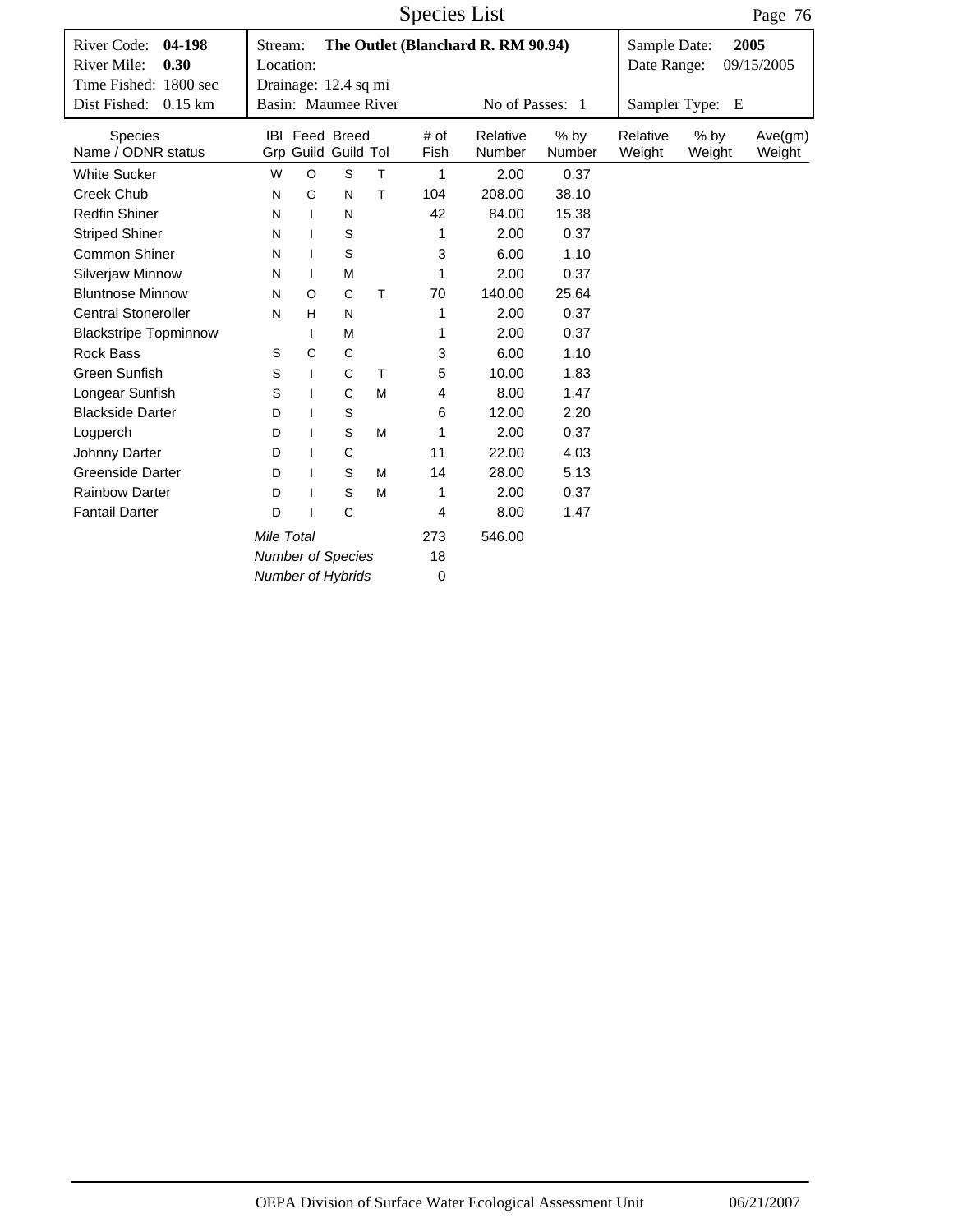|  | I.<br>۰. |  |
|--|----------|--|
|--|----------|--|

|                              |            |                          |                          |             |                  |                 |        |              |                    | --0-       |  |
|------------------------------|------------|--------------------------|--------------------------|-------------|------------------|-----------------|--------|--------------|--------------------|------------|--|
| River Code:<br>04-199        | Stream:    |                          | <b>Cessna Creek</b>      |             |                  |                 |        | Sample Date: |                    | 2005       |  |
| River Mile:<br>3.10          | Location:  |                          |                          |             |                  |                 |        | Date Range:  |                    | 09/15/2005 |  |
| Time Fished: 2700 sec        | Drainage:  |                          |                          |             |                  |                 |        |              |                    |            |  |
| Dist Fished: 0.15 km         |            |                          | Basin: Maumee River      |             |                  | No of Passes: 1 |        |              | Sampler Type:<br>E |            |  |
| Species                      |            |                          | IBI Feed Breed           |             | # of             | Relative        | % by   | Relative     | % by               | Ave(gm)    |  |
| Name / ODNR status           |            |                          | Grp Guild Guild Tol      |             | Fish             | Number          | Number | Weight       | Weight             | Weight     |  |
| <b>White Sucker</b>          | W          | $\circ$                  | $\mathsf S$              | T           | 47               | 94.00           | 2.17   |              |                    |            |  |
| Common Carp                  | G          | $\circ$                  | M                        | $\mathsf T$ | $\overline{4}$   | 8.00            | 0.18   |              |                    |            |  |
| <b>Creek Chub</b>            | N          | G                        | N                        | T           | 117              | 234.00          | 5.41   |              |                    |            |  |
| Suckermouth Minnow           | N          | $\mathbf{I}$             | S                        |             | $\overline{c}$   | 4.00            | 0.09   |              |                    |            |  |
| <b>Redfin Shiner</b>         | Ν          | $\overline{1}$           | $\mathsf{N}$             |             | 46               | 92.00           | 2.13   |              |                    |            |  |
| <b>Striped Shiner</b>        | N          | $\overline{1}$           | $\mathsf S$              |             | 1                | 2.00            | 0.05   |              |                    |            |  |
| Common Shiner                | N          | $\mathbf{I}$             | $\mathsf S$              |             | 65               | 130.00          | 3.00   |              |                    |            |  |
| Silverjaw Minnow             | N          | $\mathbf{I}$             | M                        |             | 74               | 148.00          | 3.42   |              |                    |            |  |
| <b>Fathead Minnow</b>        | Ν          | O                        | $\mathsf C$              | $\sf T$     | $\mathbf 1$      | 2.00            | 0.05   |              |                    |            |  |
| <b>Bluntnose Minnow</b>      | N          | $\circ$                  | $\mathsf C$              | T.          | 1,311            | 2,622.00        | 60.58  |              |                    |            |  |
| <b>Central Stoneroller</b>   | N          | H                        | $\mathsf{N}$             |             | 142              | 284.00          | 6.56   |              |                    |            |  |
| <b>Yellow Bullhead</b>       |            | $\mathbf{I}$             | C                        | T.          | 56               | 112.00          | 2.59   |              |                    |            |  |
| <b>Blackstripe Topminnow</b> |            | $\mathbf{I}$             | M                        |             | 42               | 84.00           | 1.94   |              |                    |            |  |
| Rock Bass                    | S          | C                        | $\mathsf C$              |             | 18               | 36.00           | 0.83   |              |                    |            |  |
| <b>Smallmouth Bass</b>       | F          | C                        | C                        | M           | 5                | 10.00           | 0.23   |              |                    |            |  |
| Green Sunfish                | S          | $\mathbf{I}$             | С                        | T           | 105              | 210.00          | 4.85   |              |                    |            |  |
| Longear Sunfish              | S          | $\mathbf{I}$             | C                        | M           | 30               | 60.00           | 1.39   |              |                    |            |  |
| Logperch                     | D          | $\mathbf{I}$             | $\mathbb S$              | М           | 1                | 2.00            | 0.05   |              |                    |            |  |
| Johnny Darter                | D          | $\overline{1}$           | $\mathsf C$              |             | 57               | 114.00          | 2.63   |              |                    |            |  |
| <b>Greenside Darter</b>      | D          | $\overline{1}$           | S                        | M           | 28               | 56.00           | 1.29   |              |                    |            |  |
| <b>Rainbow Darter</b>        | D          | $\mathbf{I}$             | $\mathsf S$              | M           | 3                | 6.00            | 0.14   |              |                    |            |  |
| Orangethroat Darter          | D          | $\overline{\phantom{a}}$ | $\mathsf S$              |             | $\boldsymbol{2}$ | 4.00            | 0.09   |              |                    |            |  |
| <b>Fantail Darter</b>        | D          | $\overline{\phantom{a}}$ | $\mathsf{C}$             |             | $\overline{7}$   | 14.00           | 0.32   |              |                    |            |  |
|                              | Mile Total |                          |                          |             | 2,164            | 4,328.00        |        |              |                    |            |  |
|                              |            |                          | <b>Number of Species</b> |             | 23               |                 |        |              |                    |            |  |
|                              |            |                          | Number of Hybrids        |             | $\mathbf 0$      |                 |        |              |                    |            |  |
|                              |            |                          |                          |             |                  |                 |        |              |                    |            |  |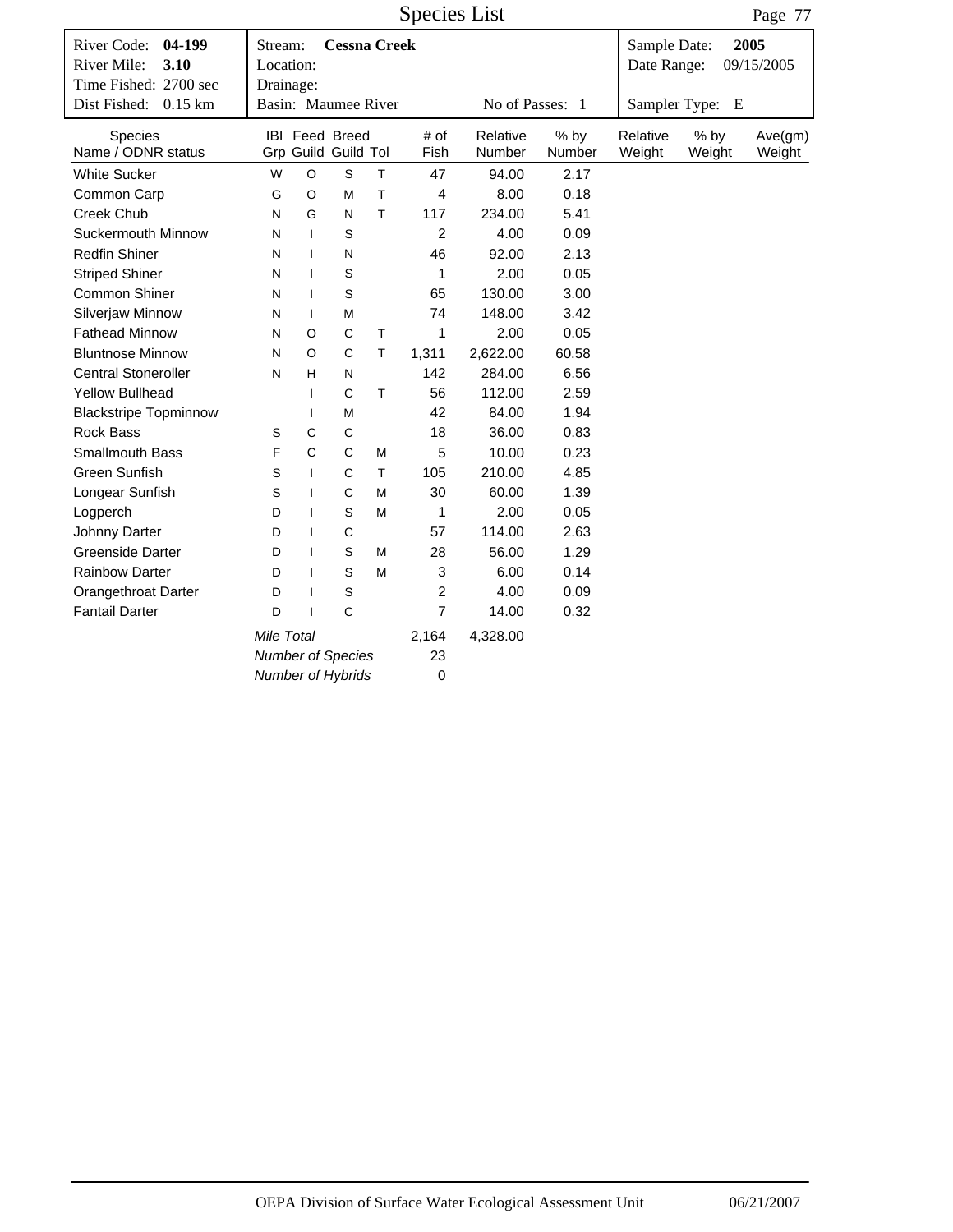|                                              |                          |              |                                              |              | $_{\rm{pvec}}$ |                 |        |                             | $1 \, \mu_{5}$ $0 \, \mu_{1}$ |                    |  |
|----------------------------------------------|--------------------------|--------------|----------------------------------------------|--------------|----------------|-----------------|--------|-----------------------------|-------------------------------|--------------------|--|
| 04-199<br>River Code:<br>River Mile:<br>0.50 | Stream:                  |              | <b>Cessna Creek</b><br>Location: Co. Rd. 159 |              |                |                 |        | Sample Date:<br>Date Range: |                               | 2005<br>09/15/2005 |  |
| Time Fished: 2700 sec                        |                          |              | Drainage: 23.1 sq mi                         |              |                |                 |        |                             |                               |                    |  |
| Dist Fished: 0.15 km                         |                          |              | Basin: Maumee River                          |              |                | No of Passes: 1 |        |                             | Sampler Type:<br>E            |                    |  |
| <b>Species</b>                               |                          |              | <b>IBI Feed Breed</b>                        |              | # of           | Relative        | $%$ by | Relative                    | $%$ by                        | Ave(gm)            |  |
| Name / ODNR status                           |                          |              | Grp Guild Guild Tol                          |              | Fish           | Number          | Number | Weight                      | Weight                        | Weight             |  |
| <b>White Sucker</b>                          | W                        | $\circ$      | S                                            | $\top$       | 22             | 44.00           | 1.57   | 0.25                        | 2.39                          | 5.68               |  |
| Creek Chub                                   | N                        | G            | N                                            | $\mathsf{T}$ | 105            | 210.00          | 7.50   | 0.69                        | 6.57                          | 3.27               |  |
| <b>Suckermouth Minnow</b>                    | N                        | $\mathbf{I}$ | $\mathsf S$                                  |              | 15             | 30.00           | 1.07   | 0.11                        | 1.09                          | 3.79               |  |
| <b>Redfin Shiner</b>                         | N                        | $\mathbf{I}$ | N                                            |              | 35             | 70.00           | 2.50   | 0.08                        | 0.80                          | 1.20               |  |
| <b>Striped Shiner</b>                        | N                        | $\mathbf{I}$ | $\mathbb S$                                  |              | 36             | 72.00           | 2.57   | 0.14                        | 1.34                          | 1.94               |  |
| Silverjaw Minnow                             | N                        | $\mathbf{I}$ | M                                            |              | 165            | 330.00          | 11.79  | 0.52                        | 4.93                          | 1.56               |  |
| <b>Fathead Minnow</b>                        | N                        | O            | $\mathsf{C}$                                 | $\top$       | 16             | 32.00           | 1.14   | 0.05                        | 0.43                          | 1.40               |  |
| <b>Bluntnose Minnow</b>                      | N                        | $\circ$      | $\mathsf C$                                  | $\top$       | 605            | 1,210.00        | 43.21  | 3.45                        | 32.98                         | 2.85               |  |
| <b>Central Stoneroller</b>                   | N                        | Н            | ${\sf N}$                                    |              | 55             | 110.00          | 3.93   | 0.56                        | 5.35                          | 5.09               |  |
| <b>Yellow Bullhead</b>                       |                          | $\mathsf{I}$ | $\mathsf{C}$                                 | T            | 53             | 106.00          | 3.79   | 1.26                        | 12.02                         | 11.86              |  |
| <b>Blackstripe Topminnow</b>                 |                          | $\mathbf{I}$ | M                                            |              | 35             | 70.00           | 2.50   | 0.11                        | 1.08                          | 1.62               |  |
| <b>Smallmouth Bass</b>                       | F                        | $\mathsf{C}$ | $\mathsf C$                                  | M            | 3              | 6.00            | 0.21   | 0.11                        | 1.01                          | 17.67              |  |
| <b>Green Sunfish</b>                         | S                        | $\mathbf{I}$ | C                                            | $\mathsf{T}$ | 80             | 160.00          | 5.71   | 2.23                        | 21.28                         | 13.91              |  |
| Longear Sunfish                              | S                        | $\mathbf{I}$ | C                                            | M            | 38             | 76.00           | 2.71   | 0.47                        | 4.46                          | 6.14               |  |
| Johnny Darter                                | D                        | $\mathbf{I}$ | $\mathsf C$                                  |              | 31             | 62.00           | 2.21   | 0.08                        | 0.79                          | 1.33               |  |
| <b>Greenside Darter</b>                      | D                        | $\mathbf{I}$ | $\mathsf S$                                  | M            | 49             | 98.00           | 3.50   | 0.26                        | 2.45                          | 2.62               |  |
| <b>Rainbow Darter</b>                        | D                        | $\mathbf{I}$ | S                                            | M            | 38             | 76.00           | 2.71   | 0.07                        | 0.65                          | 0.89               |  |
| Orangethroat Darter                          | D                        | $\mathbf{I}$ | $\mathsf S$                                  |              | 11             | 22.00           | 0.79   | 0.02                        | 0.19                          | 0.91               |  |
| <b>Fantail Darter</b>                        | D                        |              | $\mathsf C$                                  |              | 8              | 16.00           | 0.57   | 0.02                        | 0.19                          | 1.25               |  |
|                                              | Mile Total               |              |                                              |              | 1,400          | 2,800.00        |        | 10.46                       |                               |                    |  |
|                                              | <b>Number of Species</b> |              |                                              |              | 19             |                 |        |                             |                               |                    |  |
|                                              | Number of Hybrids        |              |                                              |              | 0              |                 |        |                             |                               |                    |  |
|                                              |                          |              |                                              |              |                |                 |        |                             |                               |                    |  |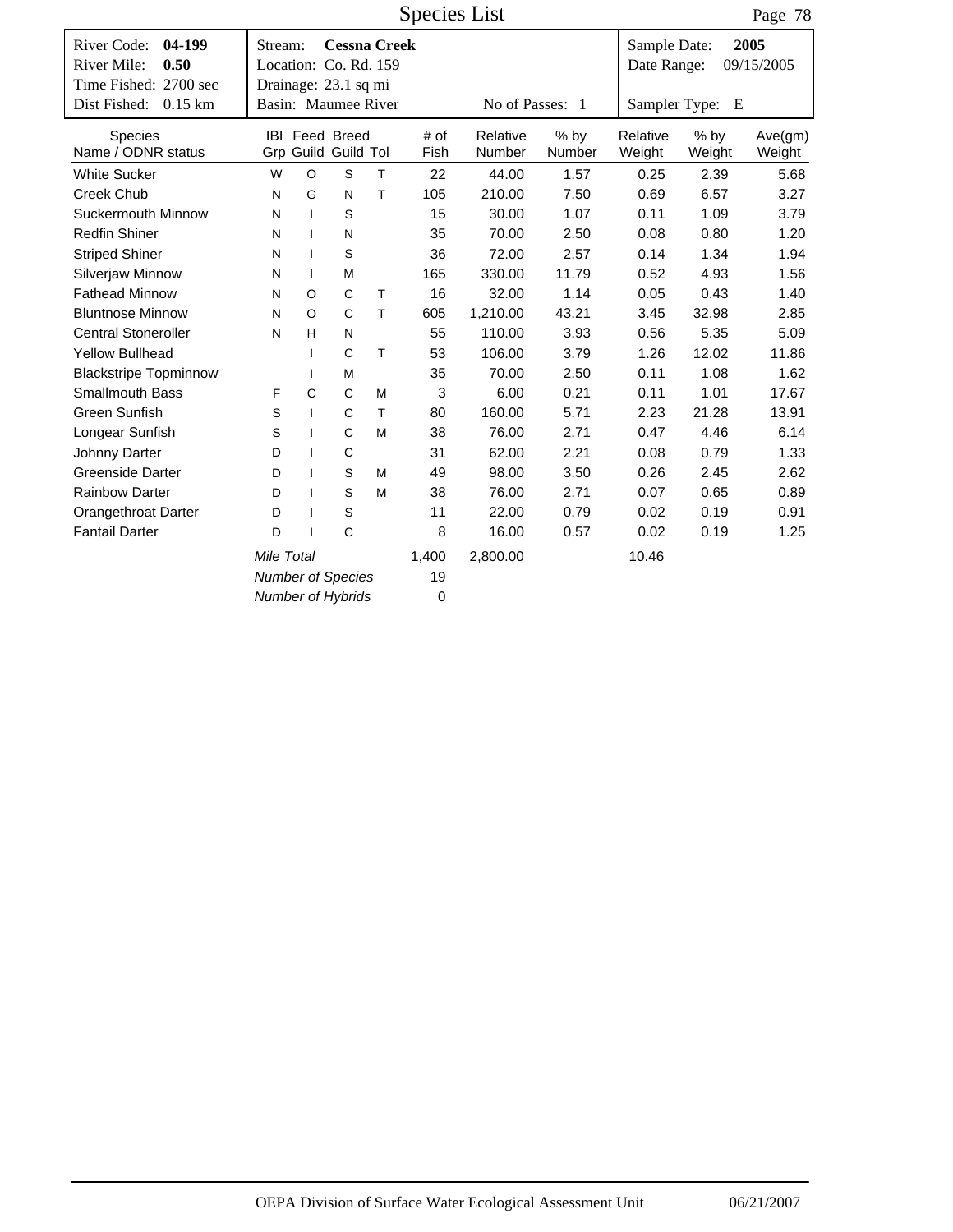| . .<br>age. |  |
|-------------|--|
|             |  |

| River Code:<br>04-247<br>River Mile:<br>2.70<br>Time Fished: 1800 sec | Stream:<br>Location:<br>Drainage: |                                   |   | <b>Aurand Run</b> |                   |                    |                  | Sample Date:<br>Date Range: |                  | 2005<br>08/24/2005 |  |
|-----------------------------------------------------------------------|-----------------------------------|-----------------------------------|---|-------------------|-------------------|--------------------|------------------|-----------------------------|------------------|--------------------|--|
| Dist Fished: 0.15 km                                                  |                                   | Basin: Maumee River               |   |                   |                   | No of Passes: 1    |                  |                             | Sampler Type: E  |                    |  |
| Species<br>Name / ODNR status                                         | IBI                               | Feed Breed<br>Grp Guild Guild Tol |   |                   | # of<br>Fish      | Relative<br>Number | $%$ by<br>Number | Relative<br>Weight          | $%$ by<br>Weight | Ave(gm)<br>Weight  |  |
| <b>White Sucker</b>                                                   | W                                 | $\circ$                           | S | T                 | $12 \overline{ }$ | 24.00              | 6.56             |                             |                  |                    |  |
| Common Carp                                                           | G                                 | O                                 | M | T                 | 1                 | 2.00               | 0.55             |                             |                  |                    |  |
| Creek Chub                                                            | N                                 | G                                 | N | T                 | 15                | 30.00              | 8.20             |                             |                  |                    |  |
| <b>Fathead Minnow</b>                                                 | N                                 | O                                 | С | T                 | 9                 | 18.00              | 4.92             |                             |                  |                    |  |
| <b>Bluntnose Minnow</b>                                               | N                                 | $\circ$                           | C | Τ                 | 6                 | 12.00              | 3.28             |                             |                  |                    |  |
| <b>Central Stoneroller</b>                                            | N                                 | H                                 | N |                   | 113               | 226.00             | 61.75            |                             |                  |                    |  |
| Largemouth Bass                                                       | F                                 | C                                 | C |                   | 3                 | 6.00               | 1.64             |                             |                  |                    |  |
| <b>Bluegill Sunfish</b>                                               | S                                 | $\mathbf{I}$                      | C | P                 | 2                 | 4.00               | 1.09             |                             |                  |                    |  |
| Johnny Darter                                                         | D                                 | $\mathbf{I}$                      | C |                   | 7                 | 14.00              | 3.83             |                             |                  |                    |  |
| <b>Greenside Darter</b>                                               | D                                 | $\mathbf{I}$                      | S | M                 | 1                 | 2.00               | 0.55             |                             |                  |                    |  |
| Orangethroat Darter                                                   | D                                 |                                   | S |                   | 1                 | 2.00               | 0.55             |                             |                  |                    |  |
| <b>Fantail Darter</b>                                                 | D                                 |                                   | C |                   | 13                | 26.00              | 7.10             |                             |                  |                    |  |
|                                                                       | Mile Total                        |                                   |   |                   | 183               | 366.00             |                  |                             |                  |                    |  |
|                                                                       |                                   | <b>Number of Species</b>          |   |                   | 12                |                    |                  |                             |                  |                    |  |
|                                                                       |                                   | Number of Hybrids                 |   |                   | 0                 |                    |                  |                             |                  |                    |  |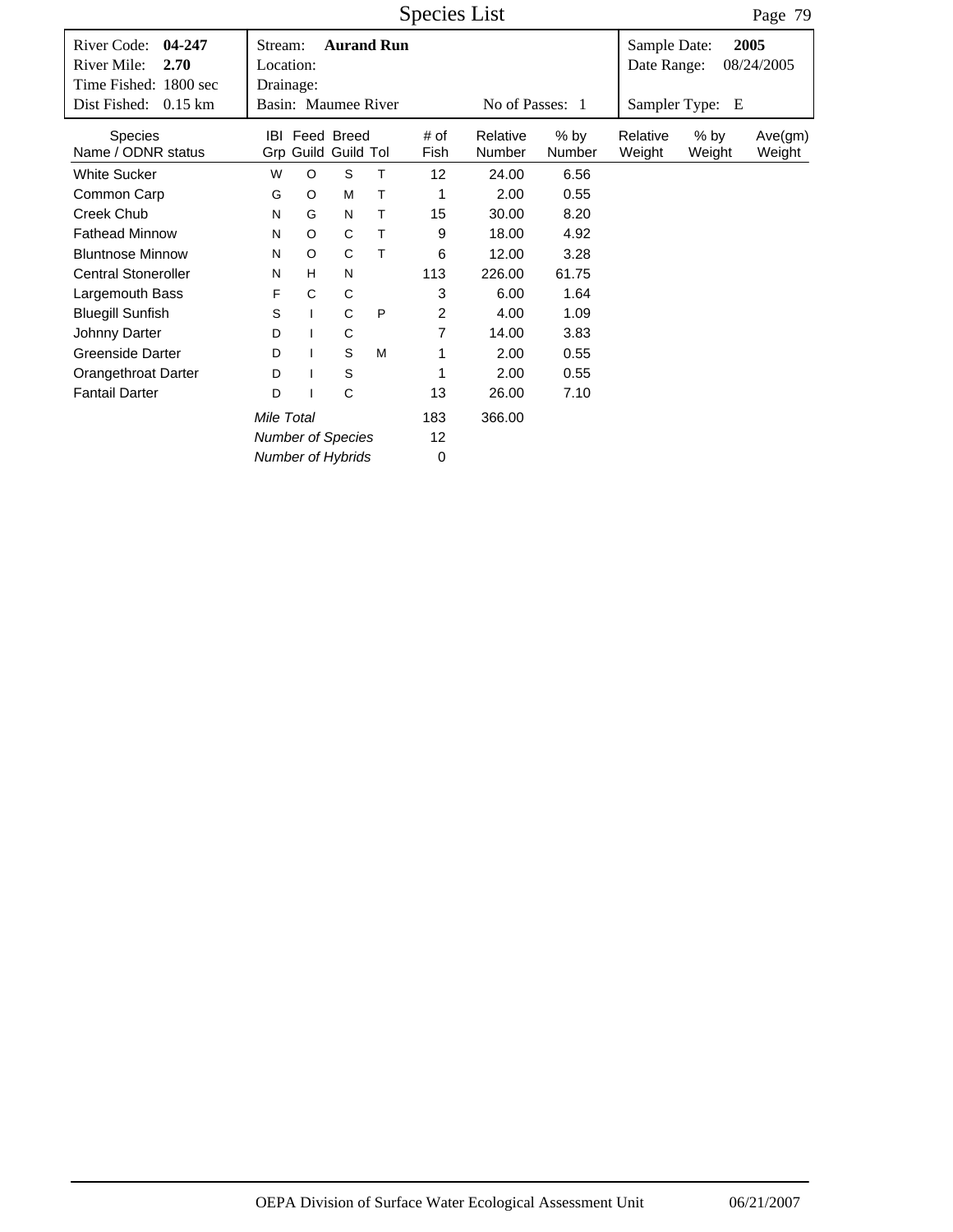Time Fished: 1800 sec Basin: Maumee River No of Passes: 1 Date Range: 09/16/2005 Species List # of Fish River Code: 04-282 | Stream: Trib. to Blanchard R. (RM 79.75) | Sample Date: Sampler Type: E **04-282 2.20 2005** Location: Dist Fished: 0.10 km Page 80 Number % by Number Weight % by Weight Ave(gm) Weight IBI Feed Breed # of Relative % by Relative Grp Guild Tol Guild Stream: Drainage: 5.9 sq mi River Mile: Species Name / ODNR status White Sucker M O S T 1 3.00 0.47 Creek Chub NG NT 19 57.00 8.84 Fathead Minnow  $N$  O C T 17 51.00 7.91 Bluntnose Minnow  $N$  O C T 150 450.00 69.77 Central Stoneroller NH N 17 51.00 7.91 Blackstripe Topminnow I M 8 24.00 3.72 Largemouth Bass F C C 1 3.00 0.47 Green Sunfish S I C T 2 6.00 0.93 215 *Number of Species Number of Hybrids* 8 0 *Mile Total* 645.00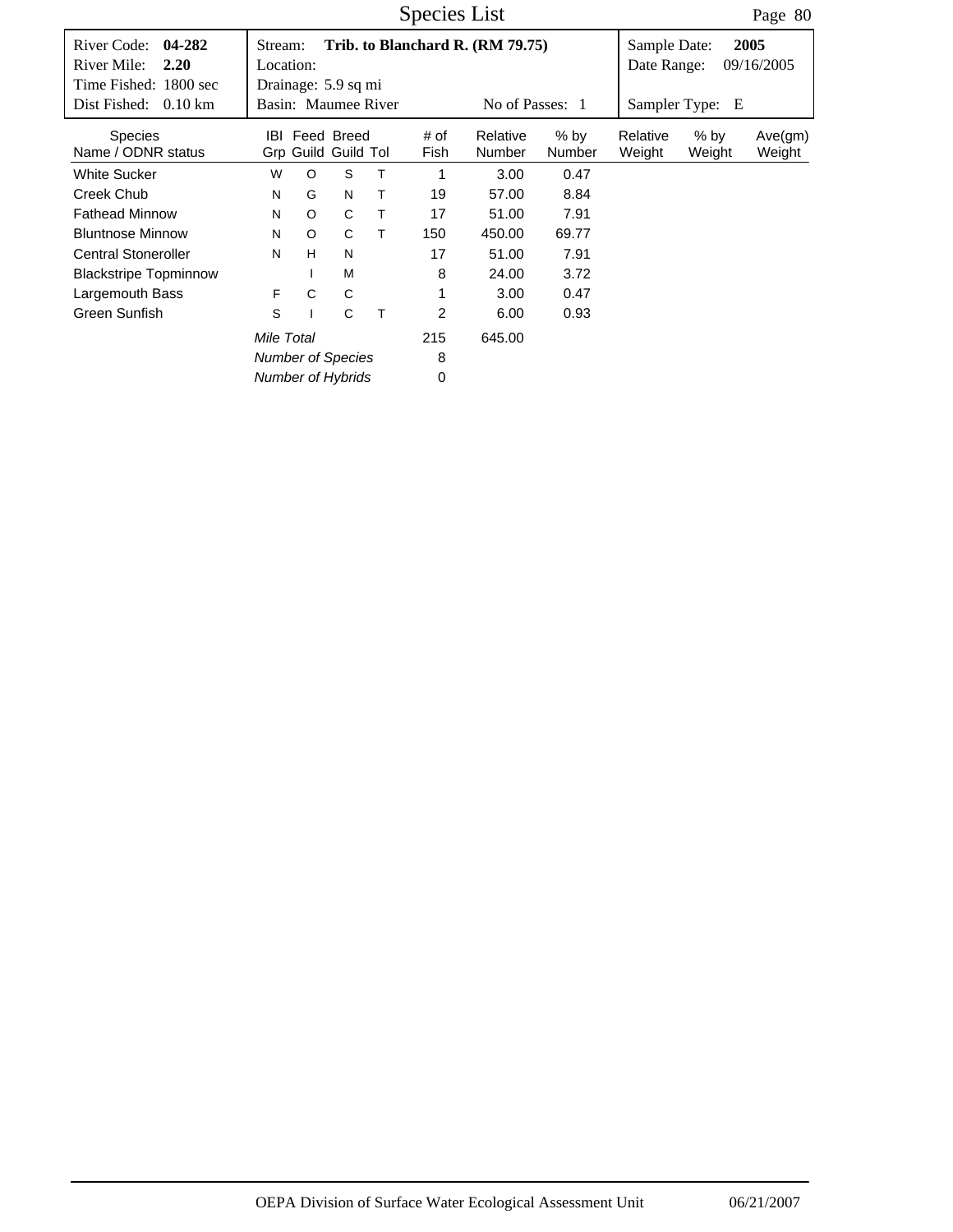| 04-283<br>River Code:<br>River Mile:<br>1.80 | Stream:<br>Location:     |              | Trib. to Blanchard R. (RM 80.53) |        |                | 2005<br>Sample Date:<br>09/16/2005<br>Date Range: |        |          |                 |         |
|----------------------------------------------|--------------------------|--------------|----------------------------------|--------|----------------|---------------------------------------------------|--------|----------|-----------------|---------|
| Time Fished: 1800 sec                        | Drainage:                |              |                                  |        |                |                                                   |        |          |                 |         |
| Dist Fished: 0.10 km                         | Basin: Maumee River      |              |                                  |        |                | No of Passes: 1                                   |        |          | Sampler Type: E |         |
| <b>Species</b>                               |                          |              | <b>IBI</b> Feed Breed            |        | # of           | Relative                                          | $%$ by | Relative | % by            | Ave(gm) |
| Name / ODNR status                           |                          |              | Grp Guild Guild Tol              |        | Fish           | Number                                            | Number | Weight   | Weight          | Weight  |
| <b>Redfin Pickerel</b>                       |                          | P            | M                                | P      | 2              | 6.00                                              | 1.69   |          |                 |         |
| <b>White Sucker</b>                          | W                        | O            | S                                | T      | 35             | 105.00                                            | 29.66  |          |                 |         |
| Golden Shiner                                | N                        | $\mathbf{I}$ | M                                | T      | 1              | 3.00                                              | 0.85   |          |                 |         |
| Creek Chub                                   | N                        | G            | N                                | T      | 24             | 72.00                                             | 20.34  |          |                 |         |
| <b>Redfin Shiner</b>                         | N                        | $\mathbf{I}$ | ${\sf N}$                        |        | 2              | 6.00                                              | 1.69   |          |                 |         |
| <b>Fathead Minnow</b>                        | N                        | O            | C                                | T      | $\overline{7}$ | 21.00                                             | 5.93   |          |                 |         |
| <b>Bluntnose Minnow</b>                      | N                        | $\circ$      | $\mathsf{C}$                     | $\top$ | 27             | 81.00                                             | 22.88  |          |                 |         |
| <b>Yellow Bullhead</b>                       |                          |              | C                                | Τ      | 3              | 9.00                                              | 2.54   |          |                 |         |
| <b>Black Bullhead</b>                        |                          |              | $\mathsf C$                      | P      | 1              | 3.00                                              | 0.85   |          |                 |         |
| Largemouth Bass                              | F                        | C            | $\mathsf C$                      |        | 2              | 6.00                                              | 1.69   |          |                 |         |
| Green Sunfish                                | S                        | $\mathbf{I}$ | C                                | T      | 9              | 27.00                                             | 7.63   |          |                 |         |
| Longear Sunfish                              | S                        | $\mathbf{I}$ | C                                | M      | 4              | 12.00                                             | 3.39   |          |                 |         |
| Johnny Darter                                | D                        | $\mathbf{I}$ | C                                |        | 1              | 3.00                                              | 0.85   |          |                 |         |
|                                              | Mile Total               |              |                                  |        | 118            | 354.00                                            |        |          |                 |         |
|                                              | <b>Number of Species</b> |              |                                  |        | 13             |                                                   |        |          |                 |         |
|                                              | <b>Number of Hybrids</b> |              |                                  |        | 0              |                                                   |        |          |                 |         |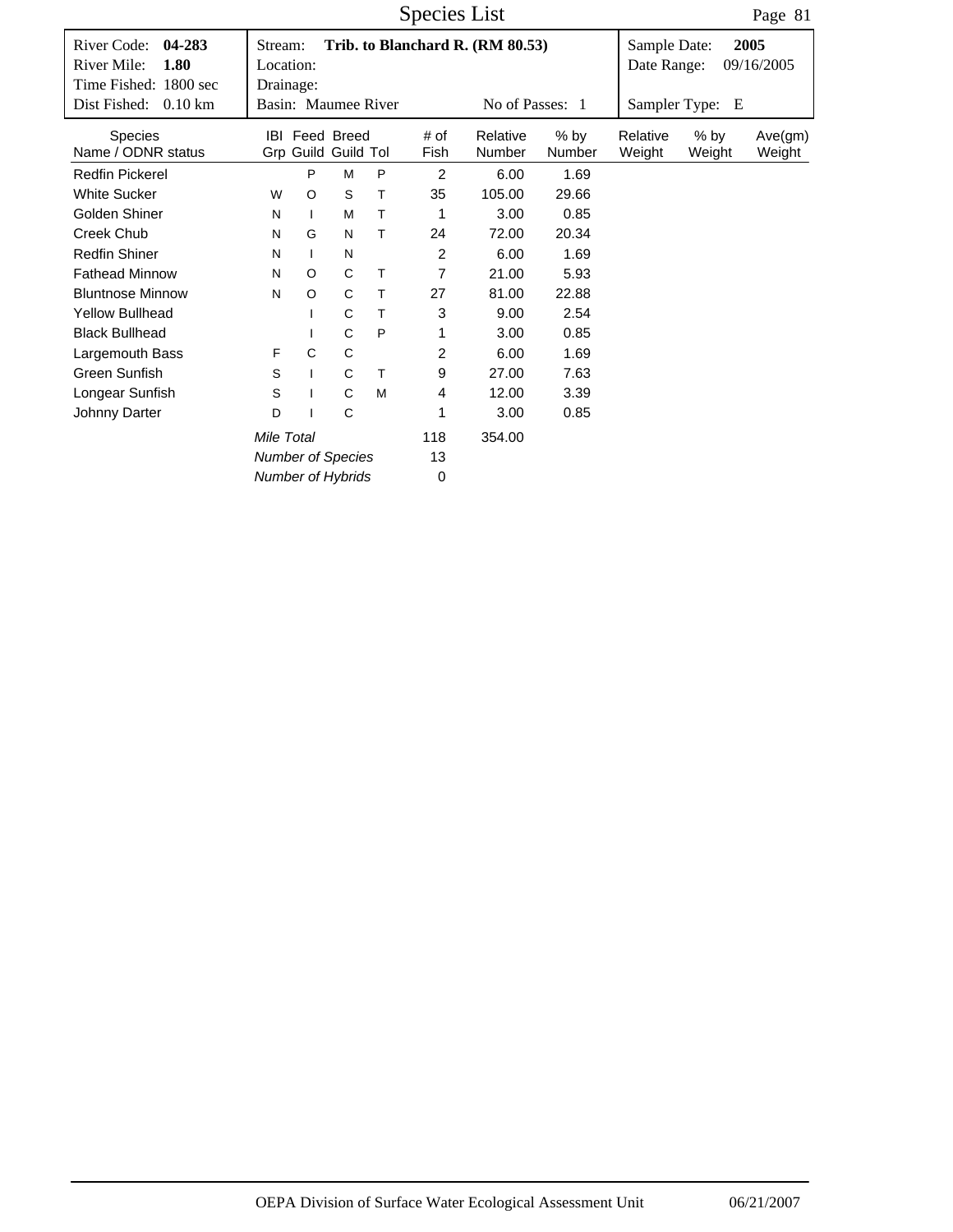|                                                                       |                                  |              |                     |                                   | л.   |                                                   |        |          |                 |         |  |
|-----------------------------------------------------------------------|----------------------------------|--------------|---------------------|-----------------------------------|------|---------------------------------------------------|--------|----------|-----------------|---------|--|
| 04-284<br>River Code:<br>River Mile:<br>0.70<br>Time Fished: 1800 sec | Stream:<br>Location:             |              |                     | Trib. to Blanchard R. (RM 100.38) |      | 2005<br>Sample Date:<br>09/16/2005<br>Date Range: |        |          |                 |         |  |
| Dist Fished:<br>$0.10 \mathrm{km}$                                    | Drainage:<br>Basin: Maumee River |              |                     |                                   |      | No of Passes: 1                                   |        |          | Sampler Type: E |         |  |
|                                                                       |                                  |              |                     |                                   |      |                                                   |        |          |                 |         |  |
| <b>Species</b>                                                        | IBI                              |              | Feed Breed          |                                   | # of | Relative                                          | $%$ by | Relative | $%$ by          | Ave(gm) |  |
| Name / ODNR status                                                    |                                  |              | Grp Guild Guild Tol |                                   | Fish | Number                                            | Number | Weight   | Weight          | Weight  |  |
| Creek Chub                                                            | N                                | G            | N                   | T                                 | 6    | 18.00                                             | 1.87   |          |                 |         |  |
| <b>Redfin Shiner</b>                                                  | N                                |              | N                   |                                   | 1    | 3.00                                              | 0.31   |          |                 |         |  |
| <b>Striped Shiner</b>                                                 | N                                | $\mathbf{I}$ | S                   |                                   | 1    | 3.00                                              | 0.31   |          |                 |         |  |
| Silverjaw Minnow                                                      | N                                | $\mathbf{I}$ | M                   |                                   | 103  | 309.00                                            | 32.09  |          |                 |         |  |
| <b>Fathead Minnow</b>                                                 | N                                | O            | C                   | т                                 | 153  | 459.00                                            | 47.66  |          |                 |         |  |
| <b>Bluntnose Minnow</b>                                               | N                                | O            | C                   | T                                 | 41   | 123.00                                            | 12.77  |          |                 |         |  |
| <b>Central Stoneroller</b>                                            | N                                | H            | N                   |                                   | 4    | 12.00                                             | 1.25   |          |                 |         |  |
| <b>Blackstripe Topminnow</b>                                          |                                  |              | M                   |                                   | 9    | 27.00                                             | 2.80   |          |                 |         |  |
| Green Sunfish                                                         | S                                | $\mathbf{I}$ | C                   | T                                 | 1    | 3.00                                              | 0.31   |          |                 |         |  |
| Orangethroat Darter                                                   | D                                |              | S                   |                                   | 2    | 6.00                                              | 0.62   |          |                 |         |  |
|                                                                       | Mile Total                       |              |                     |                                   | 321  | 963.00                                            |        |          |                 |         |  |
|                                                                       | <b>Number of Species</b>         |              |                     |                                   | 10   |                                                   |        |          |                 |         |  |
|                                                                       | Number of Hybrids                |              |                     |                                   | 0    |                                                   |        |          |                 |         |  |
|                                                                       |                                  |              |                     |                                   |      |                                                   |        |          |                 |         |  |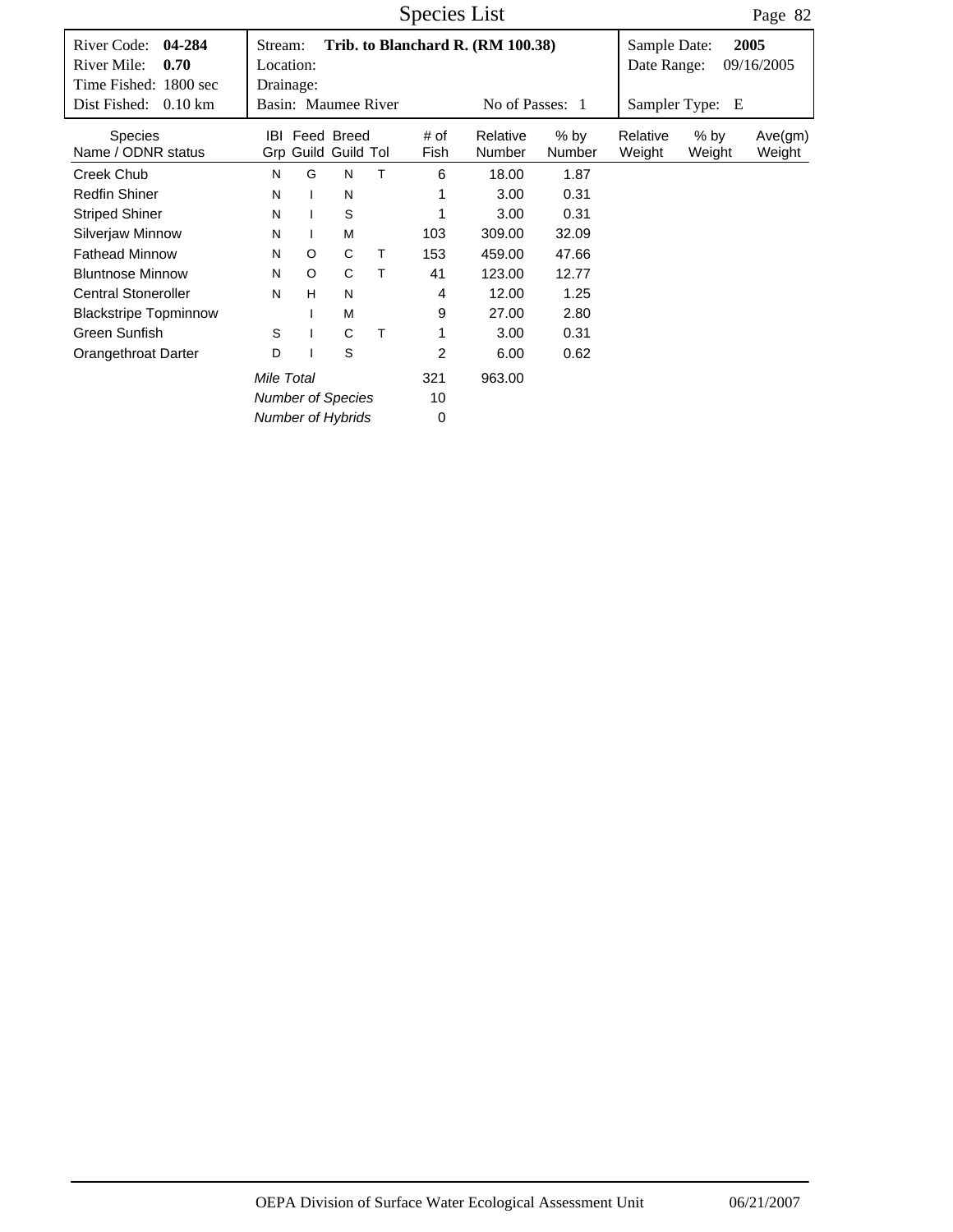| Page | Ω, |
|------|----|
|------|----|

| River Code: 04-288<br>River Mile:<br>0.80<br>Time Fished: 900 sec<br>Dist Fished: 0.03 km | Stream:<br>Location:<br>Drainage: 0.9 sq mi<br>Basin: Maumee River |            | <b>Forest-Simpson Ditch</b> | 2005<br>Sample Date:<br>09/15/2005<br>Date Range:<br>Sampler Type: E |                    |                         |                    |                  |                   |
|-------------------------------------------------------------------------------------------|--------------------------------------------------------------------|------------|-----------------------------|----------------------------------------------------------------------|--------------------|-------------------------|--------------------|------------------|-------------------|
| <b>Species</b><br>Name / ODNR status                                                      | IBL<br>Grp Guild Guild Tol                                         | Feed Breed |                             | # of<br>Fish                                                         | Relative<br>Number | $%$ by<br><b>Number</b> | Relative<br>Weight | $%$ by<br>Weight | Ave(gm)<br>Weight |
| <b>White Sucker</b>                                                                       | W<br>$\circ$                                                       | S          | т                           |                                                                      | 10.00              | 6.67                    |                    |                  |                   |
| Creek Chub                                                                                | G<br>N                                                             | N          | т                           | 10                                                                   | 100.00             | 66.67                   |                    |                  |                   |
| <b>Yellow Bullhead</b>                                                                    |                                                                    | C          | T                           | 3                                                                    | 30.00              | 20.00                   |                    |                  |                   |
| Green Sunfish                                                                             | S                                                                  | C          | Т                           | 1                                                                    | 10.00              | 6.67                    |                    |                  |                   |
|                                                                                           | Mile Total<br><b>Number of Species</b><br>Number of Hybrids        |            |                             | 15<br>4<br>0                                                         | 150.00             |                         |                    |                  |                   |